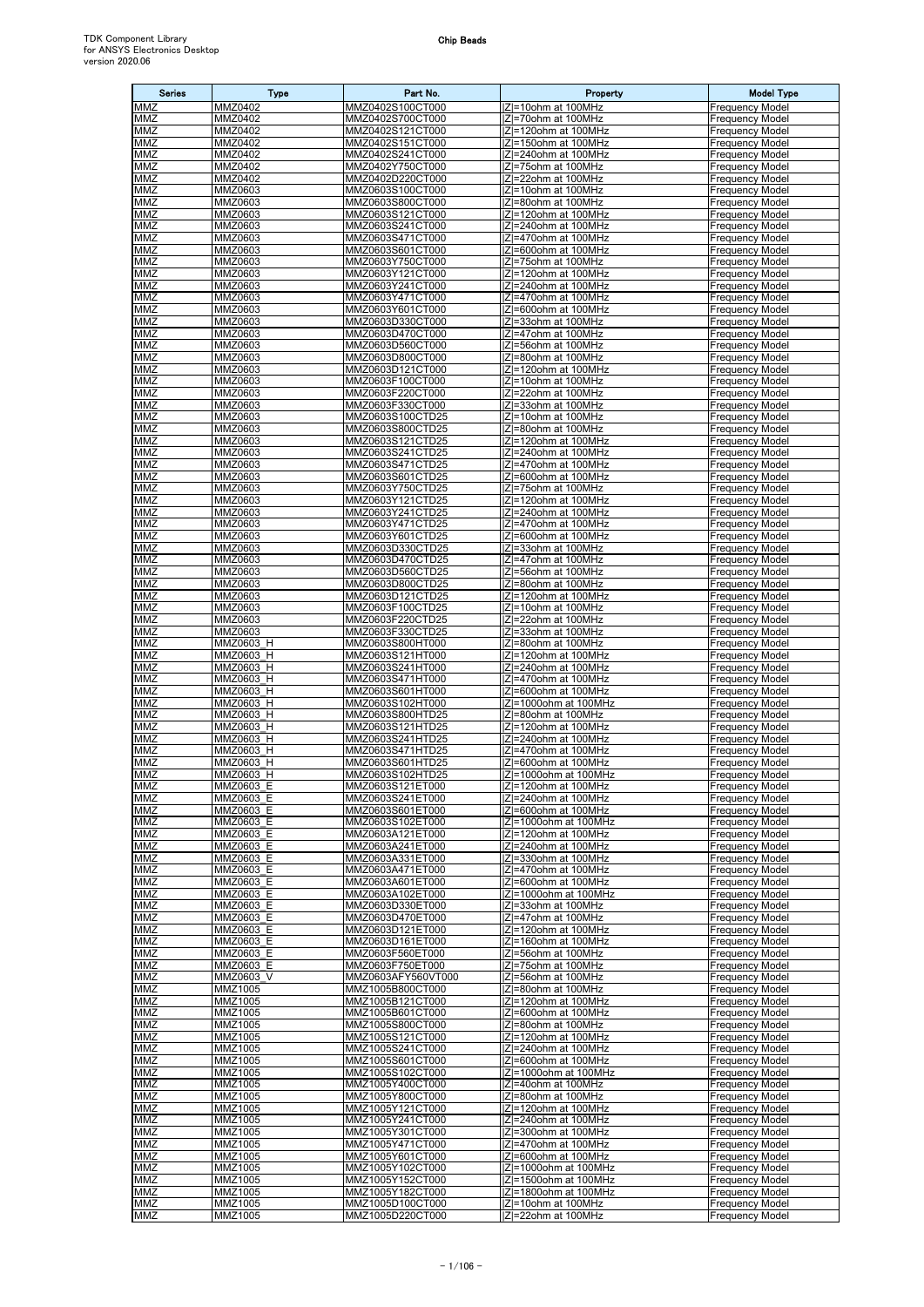| <b>Series</b>     | <b>Type</b>            | Part No.                                 | Property                                                 | <b>Model Type</b>                                |
|-------------------|------------------------|------------------------------------------|----------------------------------------------------------|--------------------------------------------------|
| MMZ               | MMZ1005                | MMZ1005D330CT000                         | IZI=33ohm at 100MHz                                      | <b>Frequency Model</b>                           |
| MMZ<br>MMZ        | MMZ1005<br>MMZ1005     | MMZ1005D680CT000<br>MMZ1005D121CT000     | IZI=68ohm at 100MHz<br> Z =120ohm at 100MHz              | <b>Frequency Model</b><br><b>Frequency Model</b> |
| MMZ               | MMZ1005                | MMZ1005D241CT000                         | IZI=240ohm at 100MHz                                     | <b>Frequency Model</b>                           |
| MMZ               | MMZ1005                | MMZ1005F330CT000                         | Z =33ohm at 100MHz                                       | <b>Frequency Model</b>                           |
| MMZ               | MMZ1005                | MMZ1005F470CT000                         | IZI=47ohm at 100MHz                                      | <b>Frequency Model</b>                           |
| MMZ<br><b>MMZ</b> | MMZ1005<br>MMZ1005     | MMZ1005F560CT000<br>MMZ1005B800CTD25     | Z=56ohm at 100MHz<br>IZI=80ohm at 100MHz                 | <b>Frequency Model</b><br><b>Frequency Model</b> |
| MMZ               | MMZ1005                | MMZ1005B121CTD25                         | Z =120ohm at 100MHz                                      | <b>Frequency Model</b>                           |
| MMZ               | MMZ1005                | MMZ1005B601CTD25                         | IZI=600ohm at 100MHz                                     | <b>Frequency Model</b>                           |
| MMZ               | MMZ1005                | MMZ1005S800CTD25                         | Z =80ohm at 100MHz                                       | <b>Frequency Model</b>                           |
| MMZ<br>MMZ        | MMZ1005<br>MMZ1005     | MMZ1005S121CTD25<br>MMZ1005S241CTD25     | Z =120ohm at 100MHz<br> Z =240ohm at 100MHz              | <b>Frequency Model</b><br><b>Frequency Model</b> |
| MMZ               | MMZ1005                | MMZ1005S601CTD25                         | IZI=600ohm at 100MHz                                     | <b>Frequency Model</b>                           |
| MMZ               | MMZ1005                | MMZ1005S102CTD25                         | Z =1000ohm at 100MHz                                     | <b>Frequency Model</b>                           |
| MMZ<br><b>MMZ</b> | MMZ1005                | MMZ1005Y400CTD25                         | IZI=40ohm at 100MHz                                      | <b>Frequency Model</b>                           |
| MMZ               | MMZ1005<br>MMZ1005     | MMZ1005Y800CTD25<br>MMZ1005Y121CTD25     | Z =80ohm at 100MHz<br>IZI=120ohm at 100MHz               | <b>Frequency Model</b><br><b>Frequency Model</b> |
| MMZ               | MMZ1005                | MMZ1005Y241CTD25                         | IZI=240ohm at 100MHz                                     | <b>Frequency Model</b>                           |
| MMZ               | MMZ1005                | MMZ1005Y301CTD25                         | IZI=300ohm at 100MHz                                     | <b>Frequency Model</b>                           |
| MMZ<br>MMZ        | MMZ1005<br>MMZ1005     | MMZ1005Y471CTD25<br>MMZ1005Y601CTD25     | Z =470ohm at 100MHz<br> Z =600ohm at 100MHz              | <b>Frequency Model</b><br><b>Frequency Model</b> |
| MMZ               | MMZ1005                | MMZ1005Y102CTD25                         | Z =1000ohm at 100MHz                                     | <b>Frequency Model</b>                           |
| MMZ               | MMZ1005                | MMZ1005Y152CTD25                         | Z =1500ohm at 100MHz                                     | <b>Frequency Model</b>                           |
| MMZ               | MMZ1005                | MMZ1005Y182CTD25                         | IZI=1800ohm at 100MHz                                    | <b>Frequency Model</b>                           |
| <b>MMZ</b><br>MMZ | MMZ1005<br>MMZ1005     | MMZ1005D100CTD25<br>MMZ1005D220CTD25     | Z=10ohm at 100MHz<br>IZI=22ohm at 100MHz                 | <b>Frequency Model</b><br><b>Frequency Model</b> |
| <b>MMZ</b>        | MMZ1005                | MMZ1005D330CTD25                         | IZI=33ohm at 100MHz                                      | <b>Frequency Model</b>                           |
| MMZ               | MMZ1005                | MMZ1005D680CTD25                         | IZI=68ohm at 100MHz                                      | <b>Frequency Model</b>                           |
| MMZ               | MMZ1005                | MMZ1005D121CTD25                         | Z =120ohm at 100MHz                                      | <b>Frequency Model</b>                           |
| MMZ<br>MMZ        | MMZ1005<br>MMZ1005     | MMZ1005D241CTD25<br>MMZ1005F330CTD25     | IZI=240ohm at 100MHz<br> Z =33ohm at 100MHz              | <b>Frequency Model</b><br><b>Frequency Model</b> |
| MMZ               | MMZ1005                | MMZ1005F470CTD25                         | IZI=47ohm at 100MHz                                      | <b>Frequency Model</b>                           |
| MMZ               | MMZ1005                | MMZ1005F560CTD25                         | Z =56ohm at 100MHz                                       | <b>Frequency Model</b>                           |
| MMZ<br>MMZ        | MMZ1005 H              | MMZ1005S800HT000                         | IZI=80ohm at 100MHz<br> Z =120ohm at 100MHz              | <b>Frequency Model</b>                           |
| MMZ               | MMZ1005 H<br>MMZ1005 H | MMZ1005S121HT000<br>MMZ1005S241HT000     | IZI=240ohm at 100MHz                                     | <b>Frequency Model</b><br><b>Frequency Model</b> |
| MMZ               | MMZ1005 H              | MMZ1005S601HT000                         | Z =600ohm at 100MHz                                      | <b>Frequency Model</b>                           |
| MMZ               | MMZ1005 H              | MMZ1005S102HT000                         | Z =1000ohm at 100MHz                                     | <b>Frequency Model</b>                           |
| <b>MMZ</b><br>MMZ | MMZ1005 H<br>MMZ1005 H | MMZ1005S800HTD25<br>MMZ1005S121HTD25     | Z =80ohm at 100MHz<br>$\overline{ Z =}$ 120ohm at 100MHz | <b>Frequency Model</b><br><b>Frequency Model</b> |
| $M\overline{MZ}$  | MMZ1005_H              | MMZ1005S241HTD25                         | Z =240ohm at 100MHz                                      | <b>Frequency Model</b>                           |
| MMZ               | MMZ1005 H              | MMZ1005S601HTD25                         | IZI=600ohm at 100MHz                                     | <b>Frequency Model</b>                           |
| MMZ               | MMZ1005 H              | MMZ1005S102HTD25                         | IZI=1000ohm at 100MHz                                    | <b>Frequency Model</b>                           |
| MMZ<br>MMZ        | MMZ1005 E<br>MMZ1005 E | MMZ1005S601ET000<br>MMZ1005S102ET000     | IZI=600ohm at 100MHz<br> Z =1000ohm at 100MHz            | <b>Frequency Model</b><br><b>Frequency Model</b> |
| MMZ               | MMZ1005 E              | MMZ1005S182ET000                         | Z =1800ohm at 100MHz                                     | <b>Frequency Model</b>                           |
| MMZ               | MMZ1005 E              | MMZ1005A601ET000                         | IZI=600ohm at 100MHz                                     | <b>Frequency Model</b>                           |
| MMZ<br>MMZ        | MMZ1005 E<br>MMZ1005 E | MMZ1005A102ET000<br>MMZ1005A152ET000     | Z =1000ohm at 100MHz<br> Z =1500ohm at 100MHz            | <b>Frequency Model</b><br><b>Frequency Model</b> |
| MMZ               | MMZ1005 E              | MMZ1005A182ET000                         | Z =1800ohm at 100MHz                                     | <b>Frequency Model</b>                           |
| MMZ               | MMZ1005 E              | MMZ1005A222ET000                         | Z =2200ohm at 100MHz                                     | <b>Frequency Model</b>                           |
| MMZ               | MMZ1005 E              | MMZ1005D121ET000                         | Z =120ohm at 100MHz<br>IZI=220ohm at 100MHz              | <b>Frequency Model</b>                           |
| MMZ<br>MMZ        | MMZ1005 E<br>MMZ1005 E | MMZ1005D221ET000<br>MMZ1005F470ET000     | IZI=47ohm at 100MHz                                      | <b>Frequency Model</b><br><b>Frequency Model</b> |
| MMZ               | MMZ1005 E              | MMZ1005F750ET000                         | IZI=75ohm at 100MHz                                      | <b>Frequency Model</b>                           |
| MMZ               | MMZ1005 E              | MMZ1005F121ET000                         | Z =120ohm at 100MHz                                      | <b>Frequency Model</b>                           |
| <b>MMZ</b><br>MMZ | MMZ1005 E<br>MMZ1005 E | MMZ1005F181ET000<br>MMZ1005F221ET000     | Z =180ohm at 100MHz<br>IZI=220ohm at 100MHz              | <b>Frequency Model</b><br><b>Frequency Model</b> |
| MMZ               | MMZ1005 E              | MMZ1005S601ETD25                         | Z =600ohm at 100MHz                                      | <b>Frequency Model</b>                           |
| MMZ               | MMZ1005 E              | MMZ1005S102ETD25                         | IZI=1000ohm at 100MHz                                    | <b>Frequency Model</b>                           |
| MMZ<br>MMZ        | MMZ1005 E<br>MMZ1005 E | MMZ1005S182ETD25<br>MMZ1005A601ETD25     | Z =1800ohm at 100MHz<br> Z =600ohm at 100MHz             | <b>Frequency Model</b><br><b>Frequency Model</b> |
| MMZ               | MMZ1005 E              | MMZ1005A102ETD25                         | Z =1000ohm at 100MHz                                     | <b>Frequency Model</b>                           |
| MMZ               | MMZ1005 E              | MMZ1005A152ETD25                         | Z =1500ohm at 100MHz                                     | <b>Frequency Model</b>                           |
| MMZ               | MMZ1005 E              | MMZ1005A182ETD25                         | Z =1800ohm at 100MHz                                     | <b>Frequency Model</b>                           |
| MMZ<br>MMZ        | MMZ1005 E<br>MMZ1005 E | MMZ1005A222ETD25<br>MMZ1005D121ETD25     | Z =2200ohm at 100MHz<br>IZI=120ohm at 100MHz             | <b>Frequency Model</b><br><b>Frequency Model</b> |
| MMZ               | MMZ1005 E              | MMZ1005D221ETD25                         | Z =220ohm at 100MHz                                      | <b>Frequency Model</b>                           |
| MMZ               | MMZ1005 E              | MMZ1005F470ETD25                         | IZI=47ohm at 100MHz                                      | <b>Frequency Model</b>                           |
| MMZ<br>MMZ        | MMZ1005 E<br>MMZ1005 E | MMZ1005F750ETD25<br>MMZ1005F121ETD25     | Z =75ohm at 100MHz<br>IZI=120ohm at 100MHz               | <b>Frequency Model</b><br><b>Frequency Model</b> |
| MMZ               | MMZ1005 E              | MMZ1005F181ETD25                         | IZI=180ohm at 100MHz                                     | <b>Frequency Model</b>                           |
| MMZ               | <b>MMZ1005 E</b>       | MMZ1005F221ETD25                         | IZI=220ohm at 100MHz                                     | <b>Frequency Model</b>                           |
| MMZ               | MMZ1005 V              | MMZ1005AFZ750VT000                       | Z =75ohm at 100MHz                                       | <b>Frequency Model</b>                           |
| MMZ<br>MMZ        | MMZ1005 V<br>MMZ1005 V | MMZ1005AFZ151VT000<br>MMZ1005AFZ181VT000 | Z =150ohm at 100MHz<br>$ Z =180$ ohm at 100MHz           | <b>Frequency Model</b><br><b>Frequency Model</b> |
| MMZ               | MMZ1608                | MMZ1608B121CTAH0                         | Z =120ohm at 100MHz                                      | <b>Frequency Model</b>                           |
| MMZ               | MMZ1608                | MMZ1608B221CTAH0                         | Z =220ohm at 100MHz                                      | <b>Frequency Model</b>                           |
| MMZ<br>MMZ        | MMZ1608<br>MMZ1608     | MMZ1608B301CTAH0<br>MMZ1608B471CTAH0     | IZI=300ohm at 100MHz<br> Z =470ohm at 100MHz             | <b>Frequency Model</b><br><b>Frequency Model</b> |
| MMZ               | MMZ1608                | MMZ1608B601CTAH0                         | IZI=600ohm at 100MHz                                     | <b>Frequency Model</b>                           |
| <b>MMZ</b>        | MMZ1608                | MMZ1608B102CTA00                         | IZI=1000ohm at 100MHz                                    | <b>Frequency Model</b>                           |
| MMZ               | MMZ1608                | MMZ1608R150ATA00                         | IZI=15ohm at 100MHz                                      | <b>Frequency Model</b>                           |
| MMZ<br>MMZ        | MMZ1608<br>MMZ1608     | MMZ1608R300ATA00<br>MMZ1608R600ATA00     | Z =30ohm at 100MHz<br>IZI=60ohm at 100MHz                | <b>Frequency Model</b><br><b>Frequency Model</b> |
| MMZ               | MMZ1608                | MMZ1608R121ATA00                         | Z =120ohm at 100MHz                                      | <b>Frequency Model</b>                           |
| MMZ               | MMZ1608                | MMZ1608R301ATA00                         | IZI=300ohm at 100MHz                                     | <b>Frequency Model</b>                           |
| MMZ<br>MMZ        | MMZ1608<br>MMZ1608     | MMZ1608R471ATA00<br>MMZ1608R601ATA00     | IZI=470ohm at 100MHz<br> Z =600ohm at 100MHz             | <b>Frequency Model</b><br><b>Frequency Model</b> |
| MMZ               | MMZ1608                | MMZ1608R102ATA00                         | Z =1000ohm at 100MHz                                     | <b>Frequency Model</b>                           |
| <b>MMZ</b>        | MMZ1608                | MMZ1608S400ATA00                         | IZI=40ohm at 100MHz                                      | <b>Frequency Model</b>                           |
| <b>MMZ</b>        | MMZ1608                | MMZ1608S800ATA00                         | IZI=80ohm at 100MHz                                      | <b>Frequency Model</b>                           |
| MMZ               | MMZ1608                | MMZ1608S121ATA00                         | Z =120ohm at 100MHz                                      | <b>Frequency Model</b>                           |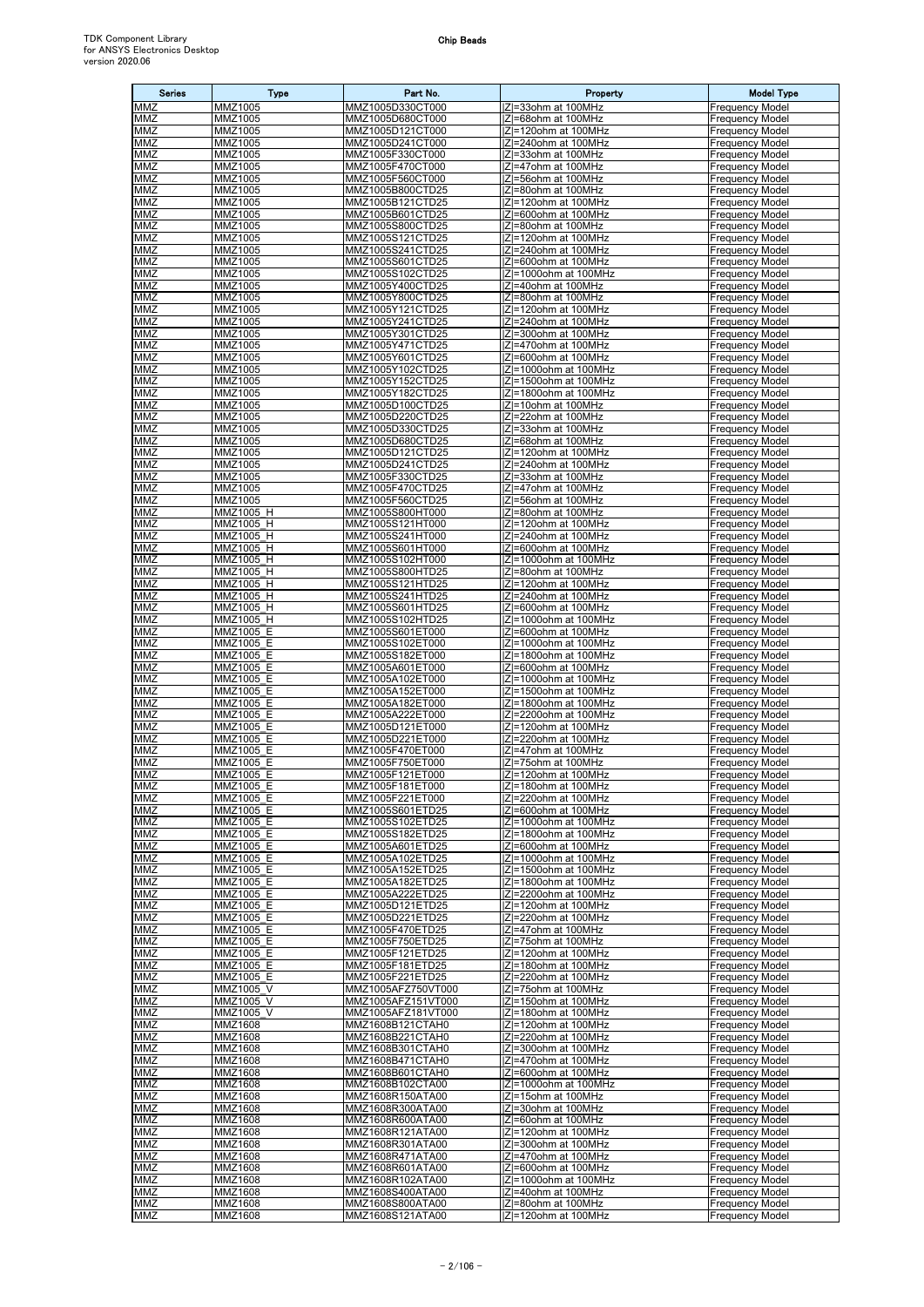| <b>Series</b>            | <b>Type</b>               | Part No.                             | Property                                        | <b>Model Type</b>                                |
|--------------------------|---------------------------|--------------------------------------|-------------------------------------------------|--------------------------------------------------|
| MMZ                      | MMZ1608                   | MMZ1608S181ATA00                     | Z =180ohm at 100MHz                             | <b>Frequency Model</b>                           |
| MMZ<br>MMZ               | MMZ1608<br>MMZ1608        | MMZ1608S221ATA00<br>MMZ1608S301ATA00 | IZI=220ohm at 100MHz<br> Z =300ohm at 100MHz    | <b>Frequency Model</b><br><b>Frequency Model</b> |
| MMZ                      | MMZ1608                   | MMZ1608S471ATA00                     | Z =470ohm at 100MHz                             | <b>Frequency Model</b>                           |
| MMZ                      | MMZ1608                   | MMZ1608S601ATA00                     | Z=600ohm at 100MHz                              | <b>Frequency Model</b>                           |
| MMZ                      | MMZ1608                   | MMZ1608S102ATA00                     | Z =1000ohm at 100MHz                            | <b>Frequency Model</b>                           |
| MMZ<br><b>MMZ</b>        | MMZ1608<br>MMZ1608        | MMZ1608S202ATA00<br>MMZ1608Y150BTA00 | Z =2000ohm at 100MHz<br>IZI=15ohm at 100MHz     | <b>Frequency Model</b><br><b>Frequency Model</b> |
| MMZ                      | MMZ1608                   | MMZ1608Y300BTA00                     | Z =30ohm at 100MHz                              | <b>Frequency Model</b>                           |
| MMZ                      | MMZ1608                   | MMZ1608Y600BTA00                     | IZI=60ohm at 100MHz                             | <b>Frequency Model</b>                           |
| MMZ                      | MMZ1608                   | MMZ1608Y121BTA00                     | Z =120ohm at 100MHz                             | <b>Frequency Model</b>                           |
| MMZ<br>MMZ               | MMZ1608<br>MMZ1608        | MMZ1608Y221BTA00<br>MMZ1608Y301BTA00 | Z =220ohm at 100MHz<br> Z =300ohm at 100MHz     | <b>Frequency Model</b><br><b>Frequency Model</b> |
| MMZ                      | MMZ1608                   | MMZ1608Y471BTA00                     | IZI=470ohm at 100MHz                            | <b>Frequency Model</b>                           |
| MMZ                      | MMZ1608                   | MMZ1608Y601BTA00                     | Z =600ohm at 100MHz                             | <b>Frequency Model</b>                           |
| MMZ<br><b>MMZ</b>        | MMZ1608<br>MMZ1608        | MMZ1608Y751BTA00<br>MMZ1608Y102BTA00 | IZI=750ohm at 100MHz<br> Z =1000ohm at 100MHz   | <b>Frequency Model</b><br><b>Frequency Model</b> |
| MMZ                      | MMZ1608                   | MMZ1608Y152BTA00                     | IZI=1500ohm at 100MHz                           | <b>Frequency Model</b>                           |
| MMZ                      | MMZ1608                   | MMZ1608A182BTA00                     | Z =1800ohm at 100MHz                            | <b>Frequency Model</b>                           |
| MMZ                      | MMZ1608                   | MMZ1608A222BTA00                     | Z =2200ohm at 100MHz                            | <b>Frequency Model</b>                           |
| MMZ<br>MMZ               | MMZ1608<br>MMZ1608        | MMZ1608A252BTA00<br>MMZ1608Q121BTA00 | Z =2500ohm at 100MHz<br> Z =120ohm at 100MHz    | <b>Frequency Model</b><br><b>Frequency Model</b> |
| MMZ                      | MMZ1608                   | MMZ1608Q221BTA00                     | IZI=220ohm at 100MHz                            | <b>Frequency Model</b>                           |
| MMZ                      | MMZ1608                   | MMZ1608Q331BTA00                     | Z =330ohm at 100MHz                             | <b>Frequency Model</b>                           |
| MMZ<br><b>MMZ</b>        | MMZ1608                   | MMZ1608Q471BTA00                     | IZI=470ohm at 100MHz<br>ZI=600ohm at 100MHz     | <b>Frequency Model</b>                           |
| MMZ                      | MMZ1608<br>MMZ1608        | MMZ1608Q601BTA00<br>MMZ1608Q102BTA00 | Z =1000ohm at 100MHz                            | <b>Frequency Model</b><br><b>Frequency Model</b> |
| <b>MMZ</b>               | MMZ1608                   | MMZ1608D050CTA00                     | IZI=5ohm at 100MHz                              | <b>Frequency Model</b>                           |
| MMZ                      | MMZ1608                   | MMZ1608D100CTAH0                     | Z =10ohm at 100MHz                              | <b>Frequency Model</b>                           |
| MMZ<br>MMZ               | MMZ1608<br>MMZ1608        | MMZ1608D220CTAH0<br>MMZ1608D500CTAH0 | Z =22ohm at 100MHz<br>IZI=50ohm at 100MHz       | <b>Frequency Model</b><br><b>Frequency Model</b> |
| MMZ                      | MMZ1608                   | MMZ1608D800CTAH0                     | IZI=80ohm at 100MHz                             | <b>Frequency Model</b>                           |
| MMZ                      | MMZ1608                   | MMZ1608D800BTA00                     | IZI=80ohm at 100MHz                             | <b>Frequency Model</b>                           |
| MMZ                      | MMZ1608                   | MMZ1608D121CTAH0                     | Z =120ohm at 100MHz                             | <b>Frequency Model</b>                           |
| MMZ<br>MMZ               | MMZ1608<br>MMZ1608        | MMZ1608D121BTA00<br>MMZ1608D241CTA00 | IZI=120ohm at 100MHz<br> Z =240ohm at 100MHz    | <b>Frequency Model</b><br><b>Frequency Model</b> |
| MMZ                      | MMZ1608                   | MMZ1608D301BTA00                     | Z =300ohm at 100MHz                             | <b>Frequency Model</b>                           |
| MMZ                      | MMZ1608                   | MMZ1608F030BTA00                     | Z =3ohm at 100MHz                               | <b>Frequency Model</b>                           |
| MMZ<br><b>MMZ</b>        | MMZ1608<br>MMZ1608        | MMZ1608F470BTA00<br>MMZ1608F750BTA00 | IZI=47ohm at 100MHz<br> Z =75ohm at 100MHz      | <b>Frequency Model</b><br><b>Frequency Model</b> |
| MMZ                      | MMZ1608                   | MMZ1608F121BTA00                     | Z =120ohm at 100MHz                             | <b>Frequency Model</b>                           |
| $M\overline{MZ}$         | MMZ1608                   | MMZ1608B121CTDH5                     | Z =120ohm at 100MHz                             | <b>Frequency Model</b>                           |
| MMZ                      | MMZ1608                   | MMZ1608B221CTDH5                     | IZI=220ohm at 100MHz                            | <b>Frequency Model</b>                           |
| MMZ<br>MMZ               | MMZ1608<br>MMZ1608        | MMZ1608B301CTDH5<br>MMZ1608B471CTDH5 | Z =300ohm at 100MHz<br>IZI=470ohm at 100MHz     | <b>Frequency Model</b><br><b>Frequency Model</b> |
| MMZ                      | MMZ1608                   | MMZ1608B601CTDH5                     | Z =600ohm at 100MHz                             | <b>Frequency Model</b>                           |
| MMZ                      | MMZ1608                   | MMZ1608B102CTD25                     | Z =1000ohm at 100MHz                            | <b>Frequency Model</b>                           |
| MMZ<br>MMZ               | MMZ1608<br>MMZ1608        | MMZ1608R150ATD25                     | IZI=15ohm at 100MHz<br>IZI=30ohm at 100MHz      | <b>Frequency Model</b>                           |
| MMZ                      | MMZ1608                   | MMZ1608R300ATD25<br>MMZ1608R600ATD25 | Z =60ohm at 100MHz                              | <b>Frequency Model</b><br><b>Frequency Model</b> |
| MMZ                      | MMZ1608                   | MMZ1608R121ATD25                     | Z =120ohm at 100MHz                             | <b>Frequency Model</b>                           |
| MMZ                      | MMZ1608                   | MMZ1608R301ATD25                     | Z =300ohm at 100MHz                             | <b>Frequency Model</b>                           |
| MMZ<br>MMZ               | MMZ1608<br>MMZ1608        | MMZ1608R471ATD25<br>MMZ1608R601ATD25 | Z =470ohm at 100MHz<br> Z =600ohm at 100MHz     | <b>Frequency Model</b><br><b>Frequency Model</b> |
| MMZ                      | MMZ1608                   | MMZ1608R102ATD25                     | Z =1000ohm at 100MHz                            | <b>Frequency Model</b>                           |
| MMZ                      | <b>MMZ1608</b>            | MMZ1608S400ATD25                     | IZI=40ohm at 100MHz                             | <b>Frequency Model</b>                           |
| <b>MMZ</b><br><b>MMZ</b> | MMZ1608<br><b>MMZ1608</b> | MMZ1608S800ATD25<br>MMZ1608S121ATD25 | Z =80ohm at 100MHz<br> Z =120ohm at 100MHz      | <b>Frequency Model</b><br><b>Frequency Model</b> |
| MMZ                      | MMZ1608                   | MMZ1608S181ATD25                     | IZI=180ohm at 100MHz                            | <b>Frequency Model</b>                           |
| MMZ                      | MMZ1608                   | MMZ1608S221ATD25                     | Z =220ohm at 100MHz                             | <b>Frequency Model</b>                           |
| MMZ<br>MMZ               | MMZ1608<br>MMZ1608        | MMZ1608S301ATD25<br>MMZ1608S471ATD25 | $ Z =300$ ohm at 100MHz<br>IZI=470ohm at 100MHz | <b>Frequency Model</b><br><b>Frequency Model</b> |
| MMZ                      | MMZ1608                   | MMZ1608S601ATD25                     | Z =600ohm at 100MHz                             | <b>Frequency Model</b>                           |
| MMZ                      | MMZ1608                   | MMZ1608S102ATD25                     | Z =1000ohm at 100MHz                            | <b>Frequency Model</b>                           |
| MMZ                      | MMZ1608<br>MMZ1608        | MMZ1608S202ATD25<br>MMZ1608Y150BTD25 | Z =2000ohm at 100MHz                            | <b>Frequency Model</b><br><b>Frequency Model</b> |
| MMZ<br>MMZ               | MMZ1608                   | MMZ1608Y300BTD25                     | IZI=15ohm at 100MHz<br>IZI=30ohm at 100MHz      | <b>Frequency Model</b>                           |
| MMZ                      | MMZ1608                   | MMZ1608Y600BTD25                     | IZI=60ohm at 100MHz                             | <b>Frequency Model</b>                           |
| MMZ                      | MMZ1608                   | MMZ1608Y121BTD25                     | Z =120ohm at 100MHz                             | <b>Frequency Model</b>                           |
| MMZ<br>MMZ               | MMZ1608<br>MMZ1608        | MMZ1608Y221BTD25<br>MMZ1608Y301BTD25 | IZI=220ohm at 100MHz<br>IZI=300ohm at 100MHz    | <b>Frequency Model</b><br><b>Frequency Model</b> |
| MMZ                      | MMZ1608                   | MMZ1608Y471BTD25                     | IZI=470ohm at 100MHz                            | <b>Frequency Model</b>                           |
| MMZ                      | MMZ1608                   | MMZ1608Y601BTD25                     | IZI=600ohm at 100MHz                            | <b>Frequency Model</b>                           |
| MMZ<br>MMZ               | MMZ1608<br>MMZ1608        | MMZ1608Y751BTD25<br>MMZ1608Y102BTD25 | Z =750ohm at 100MHz<br> Z =1000ohm at 100MHz    | <b>Frequency Model</b><br><b>Frequency Model</b> |
| MMZ                      | MMZ1608                   | MMZ1608Y152BTD25                     | Z =1500ohm at 100MHz                            | <b>Frequency Model</b>                           |
| MMZ                      | MMZ1608                   | MMZ1608A182BTD25                     | Z =1800ohm at 100MHz                            | <b>Frequency Model</b>                           |
| MMZ<br>MMZ               | MMZ1608<br>MMZ1608        | MMZ1608A222BTD25<br>MMZ1608A252BTD25 | Z =2200ohm at 100MHz<br> Z =2500ohm at 100MHz   | <b>Frequency Model</b><br><b>Frequency Model</b> |
| MMZ                      | MMZ1608                   | MMZ1608Q121BTD25                     | IZI=120ohm at 100MHz                            | <b>Frequency Model</b>                           |
| MMZ                      | MMZ1608                   | MMZ1608Q221BTD25                     | Z =220ohm at 100MHz                             | <b>Frequency Model</b>                           |
| MMZ                      | MMZ1608                   | MMZ1608Q331BTD25                     | IZI=330ohm at 100MHz                            | <b>Frequency Model</b>                           |
| <b>MMZ</b><br>MMZ        | MMZ1608<br>MMZ1608        | MMZ1608Q471BTD25<br>MMZ1608Q601BTD25 | IZI=470ohm at 100MHz<br>IZI=600ohm at 100MHz    | <b>Frequency Model</b><br><b>Frequency Model</b> |
| MMZ                      | MMZ1608                   | MMZ1608Q102BTD25                     | Z =1000ohm at 100MHz                            | <b>Frequency Model</b>                           |
| MMZ                      | MMZ1608                   | MMZ1608D050CTD25                     | IZI=5ohm at 100MHz                              | <b>Frequency Model</b>                           |
| MMZ<br>MMZ               | MMZ1608<br>MMZ1608        | MMZ1608D100CTDH5<br>MMZ1608D220CTDH5 | Z =10ohm at 100MHz<br>IZI=22ohm at 100MHz       | <b>Frequency Model</b><br><b>Frequency Model</b> |
| MMZ                      | MMZ1608                   | MMZ1608D500CTDH5                     | IZI=50ohm at 100MHz                             | <b>Frequency Model</b>                           |
| MMZ                      | MMZ1608                   | MMZ1608D800CTDH5                     | Z =80ohm at 100MHz                              | <b>Frequency Model</b>                           |
| MMZ                      | MMZ1608                   | MMZ1608D800BTD25                     | IZI=80ohm at 100MHz                             | <b>Frequency Model</b>                           |
| <b>MMZ</b><br><b>MMZ</b> | MMZ1608<br>MMZ1608        | MMZ1608D121CTDH5<br>MMZ1608D121BTD25 | IZ =120ohm at 100MHz<br>IZI=120ohm at 100MHz    | <b>Frequency Model</b><br><b>Frequency Model</b> |
| MMZ                      | MMZ1608                   | MMZ1608D241CTD25                     | Z =240ohm at 100MHz                             | <b>Frequency Model</b>                           |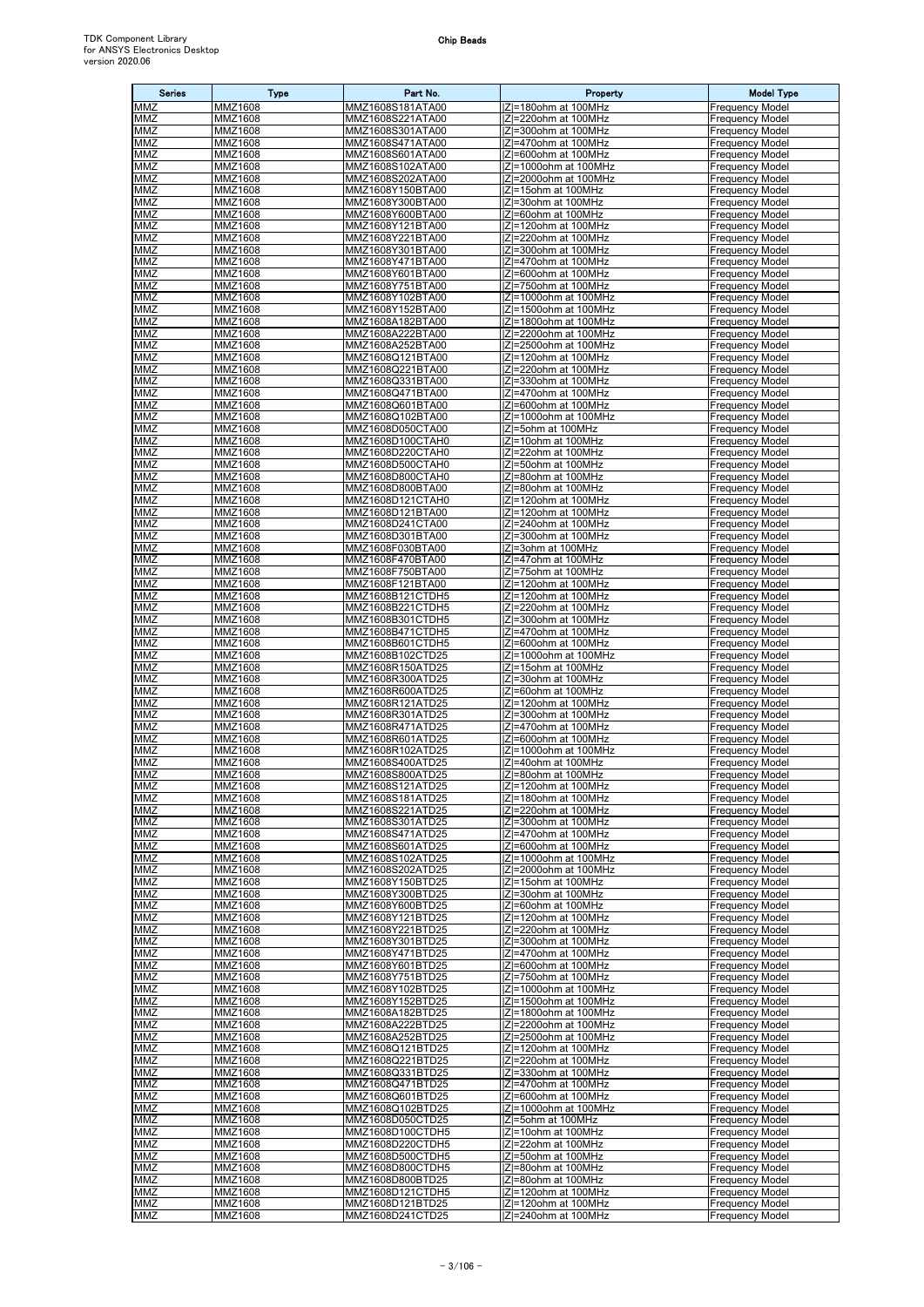| <b>Series</b>            | <b>Type</b>            | Part No.                             | Property                                       | <b>Model Type</b>                                |
|--------------------------|------------------------|--------------------------------------|------------------------------------------------|--------------------------------------------------|
| MMZ                      | MMZ1608                | MMZ1608D301BTD25                     | Z =300ohm at 100MHz                            | Frequency Model                                  |
| MMZ                      | MMZ1608                | MMZ1608F030BTD25                     | IZI=3ohm at 100MHz                             | Frequency Model                                  |
| MMZ                      | MMZ1608                | MMZ1608F470BTD25                     | IZI=47ohm at 100MHz                            | <b>Frequency Model</b>                           |
| MMZ                      | MMZ1608                | MMZ1608F750BTD25                     | Z =75ohm at 100MHz                             | Frequency Model                                  |
| MMZ                      | MMZ1608                | MMZ1608F121BTD25                     | Z =120ohm at 100MHz                            | <b>Frequency Model</b>                           |
| MMZ<br>MMZ               | MMZ2012                | MMZ2012R150AT000                     | IZI=15ohm at 100MHz                            | <b>Frequency Model</b>                           |
| MMZ                      | MMZ2012<br>MMZ2012     | MMZ2012R300AT000<br>MMZ2012R600AT000 | Z =30ohm at 100MHz<br>IZI=60ohm at 100MHz      | Frequency Model<br>Frequency Model               |
| <b>MMZ</b>               | MMZ2012                | MMZ2012R121AT000                     | Z =120ohm at 100MHz                            | <b>Frequency Model</b>                           |
| MMZ                      | MMZ2012                | MMZ2012R301AT000                     | IZI=300ohm at 100MHz                           | <b>Frequency Model</b>                           |
| MMZ                      | MMZ2012                | MMZ2012R601AT000                     | Z =600ohm at 100MHz                            | <b>Frequency Model</b>                           |
| MMZ                      | MMZ2012                | MMZ2012R102AT000                     | Z =1000ohm at 100MHz                           | <b>Frequency Model</b>                           |
| MMZ                      | MMZ2012                | MMZ2012S400AT000                     | Z =40ohm at 100MHz                             | <b>Frequency Model</b>                           |
| MMZ                      | MMZ2012                | MMZ2012S800AT000                     | IZI=80ohm at 100MHz                            | <b>Frequency Model</b>                           |
| MMZ<br>MMZ               | MMZ2012<br>MMZ2012     | MMZ2012S121AT000<br>MMZ2012S181AT000 | Z =120ohm at 100MHz<br>$ Z =180$ ohm at 100MHz | Frequency Model                                  |
| MMZ                      | MMZ2012                | MMZ2012S301AT000                     | Z =300ohm at 100MHz                            | <b>Frequency Model</b><br><b>Frequency Model</b> |
| MMZ                      | MMZ2012                | MMZ2012S601AT000                     | IZI=600ohm at 100MHz                           | Frequency Model                                  |
| MMZ                      | MMZ2012                | MMZ2012S102AT000                     | Z =1000ohm at 100MHz                           | <b>Frequency Model</b>                           |
| MMZ                      | MMZ2012                | MMZ2012Y150BT000                     | Z =15ohm at 100MHz                             | <b>Frequency Model</b>                           |
| MMZ                      | MMZ2012                | MMZ2012Y300BT000                     | Z =30ohm at 100MHz                             | Frequency Model                                  |
| MMZ                      | MMZ2012                | MMZ2012Y600BT000                     | Z =60ohm at 100MHz                             | Frequency Model                                  |
| <b>MMZ</b><br>MMZ        | MMZ2012                | MMZ2012Y121BT000                     | IZI=120ohm at 100MHz                           | <b>Frequency Model</b>                           |
| MMZ                      | MMZ2012<br>MMZ2012     | MMZ2012Y301BT000<br>MMZ2012Y601BT000 | Z =300ohm at 100MHz<br>IZI=600ohm at 100MHz    | <b>Frequency Model</b><br>Frequency Model        |
| MMZ                      | MMZ2012                | MMZ2012Y102BT000                     | Z =1000ohm at 100MHz                           | Frequency Model                                  |
| MMZ                      | MMZ2012                | MMZ2012Y152BT000                     | Z =1500ohm at 100MHz                           | <b>Frequency Model</b>                           |
| MMZ                      | MMZ2012                | MMZ2012Y202BT000                     | Z =2000ohm at 100MHz                           | <b>Frequency Model</b>                           |
| MMZ                      | MMZ2012                | MMZ2012D800BT000                     | IZI=80ohm at 100MHz                            | Frequency Model                                  |
| MMZ                      | MMZ2012                | MMZ2012D121BT000                     | IZI=120ohm at 100MHz                           | <b>Frequency Model</b>                           |
| MMZ                      | MMZ2012                | MMZ2012D301BT000                     | IZI=300ohm at 100MHz                           | <b>Frequency Model</b>                           |
| MMZ<br>MMZ               | MMZ2012<br>MMZ2012     | MMZ2012R150ATD25<br>MMZ2012R300ATD25 | Z =15ohm at 100MHz<br>IZI=30ohm at 100MHz      | Frequency Model<br><b>Frequency Model</b>        |
| <b>MMZ</b>               | MMZ2012                | MMZ2012R600ATD25                     | Z =60ohm at 100MHz                             | <b>Frequency Model</b>                           |
| MMZ                      | MMZ2012                | MMZ2012R121ATD25                     | Z =120ohm at 100MHz                            | <b>Frequency Model</b>                           |
| MMZ                      | MMZ2012                | MMZ2012R301ATD25                     | Z =300ohm at 100MHz                            | <b>Frequency Model</b>                           |
| MMZ                      | MMZ2012                | MMZ2012R601ATD25                     | IZI=600ohm at 100MHz                           | <b>Frequency Model</b>                           |
| MMZ                      | MMZ2012                | MMZ2012R102ATD25                     | Z =1000ohm at 100MHz                           | Frequency Model                                  |
| MMZ                      | MMZ2012                | MMZ2012S400ATD25                     | IZI=40ohm at 100MHz                            | <b>Frequency Model</b>                           |
| MMZ<br>MMZ               | MMZ2012<br>MMZ2012     | MMZ2012S800ATD25<br>MMZ2012S121ATD25 | IZI=80ohm at 100MHz<br> Z =120ohm at 100MHz    | <b>Frequency Model</b><br><b>Frequency Model</b> |
| MMZ                      | MMZ2012                | MMZ2012S181ATD25                     | Z =180ohm at 100MHz                            | <b>Frequency Model</b>                           |
| MMZ                      | MMZ2012                | MMZ2012S301ATD25                     | Z=300ohm at 100MHz                             | Frequency Model                                  |
| MMZ                      | MMZ2012                | MMZ2012S601ATD25                     | Z =600ohm at 100MHz                            | Frequency Model                                  |
| MMZ                      | MMZ2012                | MMZ2012S102ATD25                     | Z =1000ohm at 100MHz                           | <b>Frequency Model</b>                           |
| MMZ                      | MMZ2012                | MMZ2012Y150BTD25                     | Z =15ohm at 100MHz                             | Frequency Model                                  |
| MMZ                      | MMZ2012                | MMZ2012Y300BTD25                     | Z=30ohm at 100MHz                              | <b>Frequency Model</b>                           |
| MMZ<br>MMZ               | MMZ2012<br>MMZ2012     | MMZ2012Y600BTD25<br>MMZ2012Y121BTD25 | IZI=60ohm at 100MHz<br> Z =120ohm at 100MHz    | <b>Frequency Model</b><br><b>Frequency Model</b> |
| MMZ                      | MMZ2012                | MMZ2012Y301BTD25                     | $ Z =300$ ohm at 100MHz                        | Frequency Model                                  |
| MMZ                      | MMZ2012                | MMZ2012Y601BTD25                     | IZI=600ohm at 100MHz                           | Frequency Model                                  |
| MMZ                      | MMZ2012                | MMZ2012Y102BTD25                     | Z =1000ohm at 100MHz                           | Frequency Model                                  |
| MMZ                      | MMZ2012                | MMZ2012Y152BTD25                     | Z =1500ohm at 100MHz                           | <b>Frequency Model</b>                           |
| MMZ                      | MMZ2012                | MMZ2012Y202BTD25                     | Z =2000ohm at 100MHz                           | Frequency Model                                  |
| MMZ<br>MMZ               | MMZ2012<br>MMZ2012     | MMZ2012D800BTD25<br>MMZ2012D121BTD25 | IZI=80ohm at 100MHz<br> Z =120ohm at 100MHz    | <b>Frequency Model</b><br><b>Frequency Model</b> |
| <b>MMZ</b>               | MMZ2012                | MMZ2012D301BTD25                     | Z=300ohm at 100MHz                             | <b>Frequency Model</b>                           |
| MPZ                      | MPZ0603                | MPZ0603S220CT000                     | Z =22ohm at 100MHz                             | <b>Frequency Model</b>                           |
| <b>MPZ</b>               | MPZ0603                | MPZ0603S330CT000                     | $ Z =33$ ohm at 100MHz                         | <b>Frequency Model</b>                           |
| MPZ                      | MPZ0603                | MPZ0603S470CT000                     | IZI=47ohm at 100MHz                            | <b>Frequency Model</b>                           |
| <b>MPZ</b>               | MPZ0603 H              | MPZ0603S220HT000                     | Z =22ohm at 100MHz                             | Frequency Model                                  |
| <b>MPZ</b><br><b>MPZ</b> | MPZ0603 H<br>MPZ0603 H | MPZ0603S330HT000<br>MPZ0603S800HT000 | IZI=33ohm at 100MHz<br>IZI=80ohm at 100MHz     | <b>Frequency Model</b><br><b>Frequency Model</b> |
| <b>MPZ</b>               | MPZ0603 H              | MPZ0603S121HT000                     | IZI=120ohm at 100MHz                           | <b>Frequency Model</b>                           |
| <b>MPZ</b>               | MPZ1005                | MPZ1005S100CT000                     | IZI=10ohm at 100MHz                            | <b>Frequency Model</b>                           |
| <b>MPZ</b>               | MPZ1005                | MPZ1005S300CT000                     | IZI=30ohm at 100MHz                            | Frequency Model                                  |
| <b>MPZ</b>               | MPZ1005                | MPZ1005S600CT000                     | Z =60ohm at 100MHz                             | <b>Frequency Model</b>                           |
| <b>MPZ</b>               | MPZ1005                | MPZ1005S121CT000                     | IZI=120ohm at 100MHz                           | <b>Frequency Model</b>                           |
| <b>MPZ</b>               | MPZ1005                | MPZ1005Y900CT000                     | Z =90ohm at 100MHz                             | <b>Frequency Model</b>                           |
| <b>MPZ</b><br><b>MPZ</b> | MPZ1005<br>MPZ1005     | MPZ1005S100CTD25<br>MPZ1005S300CTD25 | IZI=10ohm at 100MHz<br> Z =30ohm at 100MHz     | <b>Frequency Model</b><br><b>Frequency Model</b> |
| <b>MPZ</b>               | MPZ1005                | MPZ1005S600CTD25                     | IZI=60ohm at 100MHz                            | <b>Frequency Model</b>                           |
| <b>MPZ</b>               | MPZ1005                | MPZ1005S121CTD25                     | Z =120ohm at 100MHz                            | <b>Frequency Model</b>                           |
| MPZ                      | MPZ1005                | MPZ1005Y900CTD25                     | IZI=90ohm at 100MHz                            | <b>Frequency Model</b>                           |
| <b>MPZ</b>               | MPZ1005 H              | MPZ1005S330HT000                     | IZI=33ohm at 100MHz                            | <b>Frequency Model</b>                           |
| <b>MPZ</b>               | MPZ1005 H              | MPZ1005S900HT000                     | IZI=90ohm at 100MHz                            | <b>Frequency Model</b>                           |
| <b>MPZ</b><br><b>MPZ</b> | MPZ1005 H<br>MPZ1005 H | MPZ1005S121HT000<br>MPZ1005S181HT000 | Z =120ohm at 100MHz<br>IZI=180ohm at 100MHz    | <b>Frequency Model</b><br><b>Frequency Model</b> |
| <b>MPZ</b>               | MPZ1005 H              | MPZ1005S221HT000                     | <b>Z</b> =220ohm at 100MHz                     | Frequency Model                                  |
| <b>MPZ</b>               | MPZ1005 E              | MPZ1005S121ET000                     | IZI=120ohm at 100MHz                           | <b>Frequency Model</b>                           |
| MPZ                      | MPZ1005 E              | MPZ1005S221ET000                     | IZI=220ohm at 100MHz                           | <b>Frequency Model</b>                           |
| <b>MPZ</b>               | MPZ1005 E              | MPZ1005S331ET000                     | IZI=330ohm at 100MHz                           | Frequency Model                                  |
| <b>MPZ</b>               | MPZ1005 E              | MPZ1005A151ET000                     | Z =150ohm at 100MHz                            | <b>Frequency Model</b>                           |
| MPZ                      | MPZ1005 E              | MPZ1005A331ET000                     | IZI=330ohm at 100MHz                           | <b>Frequency Model</b>                           |
| MPZ<br><b>MPZ</b>        | MPZ1005 E<br>MPZ1005 E | MPZ1005D330ET000<br>MPZ1005D750ET000 | Z =33ohm at 100MHz<br>IZI=75ohm at 100MHz      | Frequency Model<br><b>Frequency Model</b>        |
| <b>MPZ</b>               | MPZ1005 E              | MPZ1005F330ET000                     | Z =33ohm at 100MHz                             | <b>Frequency Model</b>                           |
| <b>MPZ</b>               | MPZ1005 E              | MPZ1005F470ET000                     | IZI=47ohm at 100MHz                            | <b>Frequency Model</b>                           |
| <b>MPZ</b>               | MPZ1005 E              | MPZ1005S121ETD25                     | Z =120ohm at 100MHz                            | Frequency Model                                  |
| <b>MPZ</b>               | MPZ1005 E              | MPZ1005S221ETD25                     | Z =220ohm at 100MHz                            | <b>Frequency Model</b>                           |
| <b>MPZ</b>               | MPZ1005 E              | MPZ1005S331ETD25                     | IZI=330ohm at 100MHz                           | <b>Frequency Model</b>                           |
| <b>MPZ</b>               |                        |                                      |                                                |                                                  |
| <b>MPZ</b>               | MPZ1005 E<br>MPZ1005 E | MPZ1005A151ETD25<br>MPZ1005A331ETD25 | IZI=150ohm at 100MHz<br>IZI=330ohm at 100MHz   | <b>Frequency Model</b><br><b>Frequency Model</b> |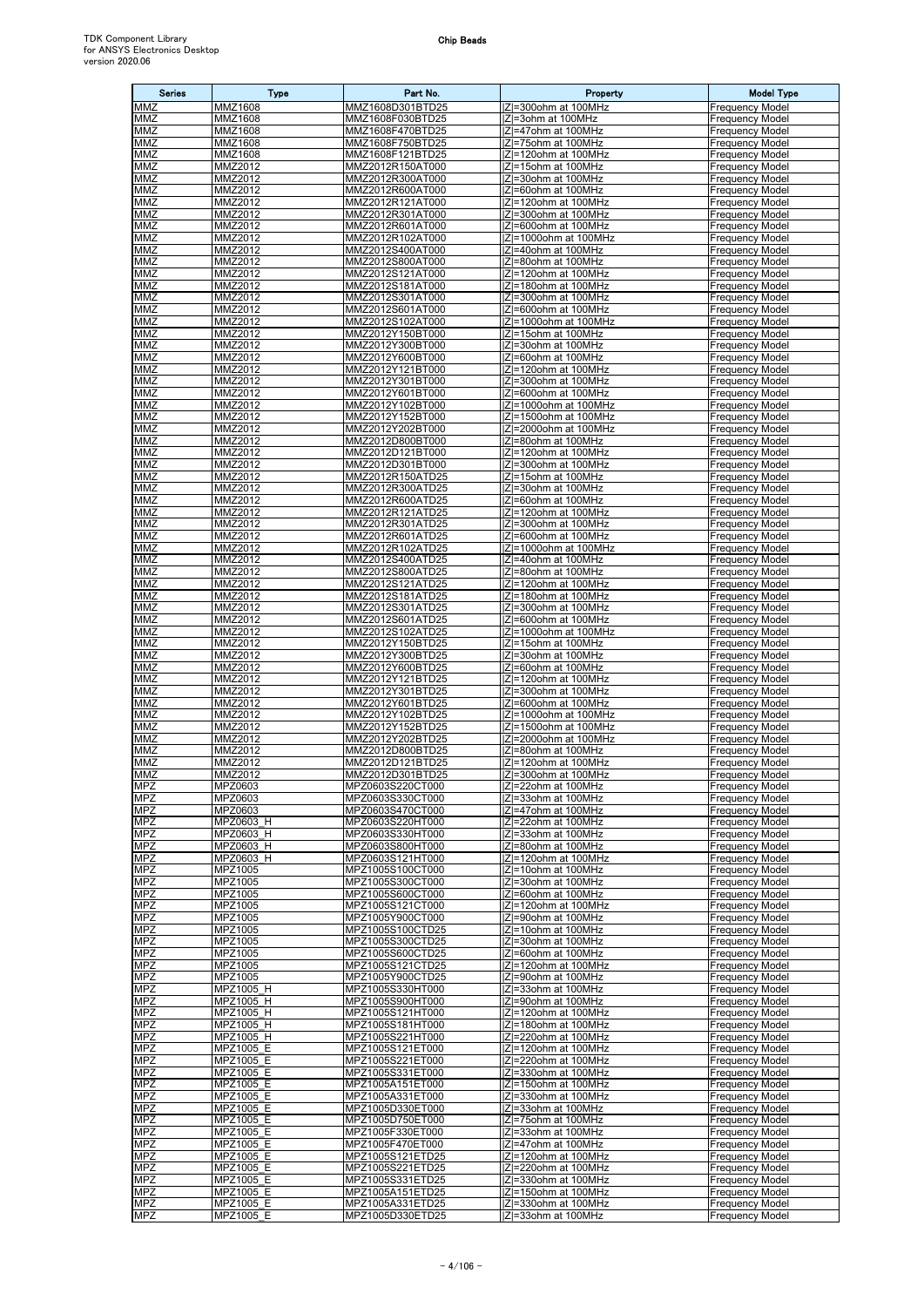| <b>Series</b>            | <b>Type</b>                            | Part No.                                 | Property                                      | <b>Model Type</b>                                |
|--------------------------|----------------------------------------|------------------------------------------|-----------------------------------------------|--------------------------------------------------|
| <b>MPZ</b>               | MPZ1005 E                              | MPZ1005D750ETD25                         | Z=75ohm at 100MHz                             | <b>Frequency Model</b>                           |
| MPZ                      | MPZ1005 E                              | MPZ1005F330ETD25                         | IZI=33ohm at 100MHz                           | <b>Frequency Model</b>                           |
| <b>MPZ</b>               | MPZ1005 E                              | MPZ1005F470ETD25                         | IZI=47ohm at 100MHz                           | Frequency Model                                  |
| <b>MPZ</b>               | MPZ1005 VN                             | MPZ1005AFZ150VT000                       | IZI=15ohm at 100MHz                           | <b>Frequency Model</b>                           |
| <b>MPZ</b>               | MPZ1005 VN                             | MPZ1005AFZ300VT000                       | Z =30ohm at 100MHz                            | Frequency Model                                  |
| <b>MPZ</b>               | MPZ1005 VN                             | MPZ1005AFZ100NT000<br>MPZ1608B471ATA00   | IZI=10ohm at 100MHz<br>Z=470ohm at 100MHz     | <b>Frequency Model</b>                           |
| <b>MPZ</b><br><b>MPZ</b> | MPZ1608<br>MPZ1608                     | MPZ1608R391ATA00                         | IZI=390ohm at 100MHz                          | Frequency Model<br><b>Frequency Model</b>        |
| <b>MPZ</b>               | <b>MPZ1608</b>                         | MPZ1608S260ATAH0                         | IZI=26ohm at 100MHz                           | <b>Frequency Model</b>                           |
| <b>MPZ</b>               | MPZ1608                                | MPZ1608S300ATAH0                         | IZI=30ohm at 100MHz                           | Frequency Model                                  |
| <b>MPZ</b>               | <b>MPZ1608</b>                         | MPZ1608S600ATAH0                         | Z =60ohm at 100MHz                            | Frequency Model                                  |
| <b>MPZ</b>               | MPZ1608                                | MPZ1608S101ATAH0                         | IZI=100ohm at 100MHz                          | Frequency Model                                  |
| MPZ                      | MPZ1608                                | MPZ1608S121ATAH0                         | IZI=120ohm at 100MHz                          | Frequency Model                                  |
| <b>MPZ</b>               | MPZ1608                                | MPZ1608S181ATAH0                         | IZI=180ohm at 100MHz                          | Frequency Model                                  |
| <b>MPZ</b>               | <b>MPZ1608</b>                         | MPZ1608S221ATA00                         | IZI=220ohm at 100MHz                          | <b>Frequency Model</b>                           |
| <b>MPZ</b>               | MPZ1608                                | MPZ1608S331ATA00                         | IZI=330ohm at 100MHz                          | <b>Frequency Model</b>                           |
| MPZ                      | MPZ1608                                | MPZ1608S471ATA00                         | Z =470ohm at 100MHz                           | <b>Frequency Model</b>                           |
| <b>MPZ</b>               | MPZ1608                                | MPZ1608S601ATA00                         | IZI=600ohm at 100MHz                          | <b>Frequency Model</b>                           |
| <b>MPZ</b>               | MPZ1608                                | MPZ1608S102ATA00                         | Z =1000ohm at 100MHz                          | <b>Frequency Model</b>                           |
| <b>MPZ</b><br><b>MPZ</b> | MPZ1608<br>MPZ1608                     | MPZ1608Y600BTA00<br>MPZ1608Y101BTA00     | IZI=60ohm at 100MHz<br> Z =100ohm at 100MHz   | <b>Frequency Model</b><br>Frequency Model        |
| <b>MPZ</b>               | MPZ1608                                | MPZ1608Y151BTA00                         | $ Z =150$ ohm at 100MHz                       | Frequency Model                                  |
| <b>MPZ</b>               | MPZ1608                                | MPZ1608Y221BTA00                         | Z =220ohm at 100MHz                           | Frequency Model                                  |
| <b>MPZ</b>               | MPZ1608                                | MPZ1608D300BTA00                         | Z =30ohm at 100MHz                            | Frequency Model                                  |
| <b>MPZ</b>               | MPZ1608                                | MPZ1608D600BTA00                         | IZI=60ohm at 100MHz                           | Frequency Model                                  |
| <b>MPZ</b>               | MPZ1608                                | MPZ1608D101BTA00                         | IZI=100ohm at 100MHz                          | <b>Frequency Model</b>                           |
| <b>MPZ</b>               | MPZ1608                                | MPZ1608B471ATD25                         | Z =470ohm at 100MHz                           | <b>Frequency Model</b>                           |
| MPZ                      | MPZ1608                                | MPZ1608R391ATD25                         | Z =390ohm at 100MHz                           | <b>Frequency Model</b>                           |
| <b>MPZ</b>               | MPZ1608                                | MPZ1608S260ATDH5                         | IZI=26ohm at 100MHz                           | <b>Frequency Model</b>                           |
| <b>MPZ</b>               | MPZ1608                                | MPZ1608S300ATDH5                         | <b>Z</b> =30ohm at 100MHz                     | Frequency Model                                  |
| <b>MPZ</b>               | MPZ1608                                | MPZ1608S600ATDH5                         | IZI=60ohm at 100MHz                           | <b>Frequency Model</b>                           |
| <b>MPZ</b>               | MPZ1608                                | MPZ1608S101ATDH5                         | Z =100ohm at 100MHz                           | Frequency Model                                  |
| <b>MPZ</b><br><b>MPZ</b> | MPZ1608<br><b>MPZ1608</b>              | MPZ1608S121ATDH5                         | IZI=120ohm at 100MHz<br>IZI=180ohm at 100MHz  | <b>Frequency Model</b><br><b>Frequency Model</b> |
| <b>MPZ</b>               | <b>MPZ1608</b>                         | MPZ1608S181ATDH5<br>MPZ1608S221ATD25     | IZI=220ohm at 100MHz                          | Frequency Model                                  |
| <b>MPZ</b>               | <b>MPZ1608</b>                         | MPZ1608S331ATD25                         | Z =330ohm at 100MHz                           | Frequency Model                                  |
| <b>MPZ</b>               | MPZ1608                                | MPZ1608S471ATD25                         | Z =470ohm at 100MHz                           | <b>Frequency Model</b>                           |
| <b>MPZ</b>               | MPZ1608                                | MPZ1608S601ATD25                         | $ Z =600$ ohm at 100MHz                       | Frequency Model                                  |
| <b>MPZ</b>               | MPZ1608                                | MPZ1608S102ATD25                         | Z =1000ohm at 100MHz                          | <b>Frequency Model</b>                           |
| <b>MPZ</b>               | MPZ1608                                | MPZ1608Y600BTD25                         | Z =60ohm at 100MHz                            | <b>Frequency Model</b>                           |
| MPZ                      | MPZ1608                                | MPZ1608Y101BTD25                         | IZI=100ohm at 100MHz                          | <b>Frequency Model</b>                           |
| <b>MPZ</b>               | MPZ1608                                | MPZ1608Y151BTD25                         | Z =150ohm at 100MHz                           | <b>Frequency Model</b>                           |
| <b>MPZ</b>               | MPZ1608                                | MPZ1608Y221BTD25                         | IZI=220ohm at 100MHz                          | Frequency Model                                  |
| <b>MPZ</b>               | <b>MPZ1608</b>                         | MPZ1608D300BTD25                         | <b>Z</b> =30ohm at 100MHz                     | Frequency Model                                  |
| MPZ                      | MPZ1608                                | MPZ1608D600BTD25                         | IZI=60ohm at 100MHz                           | <b>Frequency Model</b>                           |
| <b>MPZ</b>               | MPZ1608                                | MPZ1608D101BTD25                         | Z =100ohm at 100MHz                           | Frequency Model                                  |
| <b>MPZ</b><br><b>MPZ</b> | MPZ2012<br>MPZ2012                     | MPZ2012S300AT000<br>MPZ2012S101AT000     | IZI=30ohm at 100MHz<br>IZI=100ohm at 100MHz   | <b>Frequency Model</b><br><b>Frequency Model</b> |
| <b>MPZ</b>               | MPZ2012                                | MPZ2012S221AT000                         | IZI=220ohm at 100MHz                          | <b>Frequency Model</b>                           |
| <b>MPZ</b>               | MPZ2012                                | MPZ2012S331AT000                         | Z =330ohm at 100MHz                           | <b>Frequency Model</b>                           |
| <b>MPZ</b>               | MPZ2012                                | MPZ2012S601AT000                         | <b>Z=600ohm at 100MHz</b>                     | Frequency Model                                  |
| MPZ                      | MPZ2012                                | MPZ2012S102AT000                         | Z =1000ohm at 100MHz                          | <b>Frequency Model</b>                           |
| <b>MPZ</b>               | MPZ2012                                | MPZ2012S300ATD25                         | IZI=30ohm at 100MHz                           | Frequency Model                                  |
| <b>MPZ</b>               | MPZ2012                                | MPZ2012S101ATD25                         | $ Z =100$ ohm at 100MHz                       | <b>Frequency Model</b>                           |
| <b>MPZ</b>               | MPZ2012                                | MPZ2012S221ATD25                         | IZI=220ohm at 100MHz                          | <b>Frequency Model</b>                           |
| <b>MPZ</b>               | MPZ2012                                | MPZ2012S331ATD25                         | Z =330ohm at 100MHz                           | Frequency Model                                  |
| <b>MPZ</b>               | MPZ2012                                | MPZ2012S601ATD25                         | Z =600ohm at 100MHz                           | <b>Frequency Model</b>                           |
| <b>MPZ</b>               | MPZ2012                                | MPZ2012S102ATD25                         | IZ=1000ohm at 100MHz                          | <b>Frequency Model</b>                           |
| <b>MPZ</b><br>KMZ        | MPZ2012<br><b>KMZ1608 HR</b>           | MPZ2012S102JTD25<br>KMZ1608BHR601CTDH5   | IZI=1000ohm at 100MHz<br>IZI=600ohm at 100MHz | <b>Frequency Model</b><br><b>Frequency Model</b> |
| KMZ                      | <b>KMZ1608 HR</b>                      | KMZ1608BHR102CTD25                       | Z =1000ohm at 100MHz                          | <b>Frequency Model</b>                           |
| KMZ                      | <b>KMZ1608 HR</b>                      | KMZ1608RHR600ATD25                       | Z =60ohm at 100MHz                            | <b>Frequency Model</b>                           |
| KMZ                      | <b>KMZ1608 HR</b>                      | KMZ1608RHR121ATD25                       | $ Z =120$ ohm at 100MHz                       | <b>Frequency Model</b>                           |
| KMZ                      | <b>KMZ1608 HR</b>                      | KMZ1608RHR601ATD25                       | Z =600ohm at 100MHz                           | <b>Frequency Model</b>                           |
| <b>KMZ</b>               | <b>KMZ1608 HR</b>                      | KMZ1608RHR102ATD25                       | IZI=1000ohm at 100MHz                         | <b>Frequency Model</b>                           |
| KMZ                      | <b>KMZ1608 HR</b>                      | KMZ1608SHR121ATD25                       | IZI=120ohm at 100MHz                          | <b>Frequency Model</b>                           |
| KMZ                      | <b>KMZ1608 HR</b>                      | KMZ1608SHR601ATD25                       | IZI=600ohm at 100MHz                          | <b>Frequency Model</b>                           |
| KMZ                      | <b>KMZ1608 HR</b>                      | KMZ1608SHR102ATD25                       | Z =1000ohm at 100MHz                          | <b>Frequency Model</b>                           |
| KMZ                      | <b>KMZ1608 HR</b>                      | KMZ1608YHR600BTD25                       | IZI=60ohm at 100MHz                           | <b>Frequency Model</b>                           |
| KMZ                      | <b>KMZ1608 HR</b>                      | KMZ1608YHR121BTD25                       | Z =120ohm at 100MHz                           | <b>Frequency Model</b>                           |
| KMZ<br>KMZ               | <b>KMZ1608 HR</b><br><b>KMZ1608 HR</b> | KMZ1608YHR301BTD25<br>KMZ1608YHR601BTD25 | IZI=300ohm at 100MHz<br>IZI=600ohm at 100MHz  | <b>Frequency Model</b>                           |
| KMZ                      | <b>KMZ1608 HR</b>                      | KMZ1608YHR102BTD25                       | Z =1000ohm at 100MHz                          | <b>Frequency Model</b><br><b>Frequency Model</b> |
| KMZ                      | <b>KMZ1608 HR</b>                      | KMZ1608YHR152BTD25                       | Z =1500ohm at 100MHz                          | <b>Frequency Model</b>                           |
| KMZ                      | <b>KMZ1608 HR</b>                      | KMZ1608AHR252BTD25                       | Z =2500ohm at 100MHz                          | <b>Frequency Model</b>                           |
| KMZ                      | <b>KMZ1608 HR</b>                      | KMZ1608DHR500CTDH5                       | IZI=50ohm at 100MHz                           | <b>Frequency Model</b>                           |
| KMZ                      | <b>KMZ1608 HR</b>                      | KMZ1608DHR121CTDH5                       | Z =120ohm at 100MHz                           | <b>Frequency Model</b>                           |
| KMZ                      | <b>KMZ1608 HR</b>                      | KMZ1608DHR241CTD25                       | IZI=240ohm at 100MHz                          | Frequency Model                                  |
| <b>KPZ</b>               | <b>KPZ1608 HR</b>                      | KPZ1608SHR300ATDH5                       | Z =30ohm at 100MHz                            | <b>Frequency Model</b>                           |
| <b>KPZ</b>               | <b>KPZ1608 HR</b>                      | KPZ1608SHR121ATDH5                       | IZI=120ohm at 100MHz                          | <b>Frequency Model</b>                           |
| KPZ                      | <b>KPZ1608 HR</b>                      | KPZ1608SHR221ATD25                       | Z =220ohm at 100MHz                           | <b>Frequency Model</b>                           |
| <b>KPZ</b>               | <b>KPZ1608 HR</b>                      | KPZ1608SHR601ATD25                       | IZI=600ohm at 100MHz                          | <b>Frequency Model</b>                           |
| KPZ                      | <b>KPZ1608 HR</b>                      | KPZ1608SHR102ATD25                       | Z =1000ohm at 100MHz                          | <b>Frequency Model</b>                           |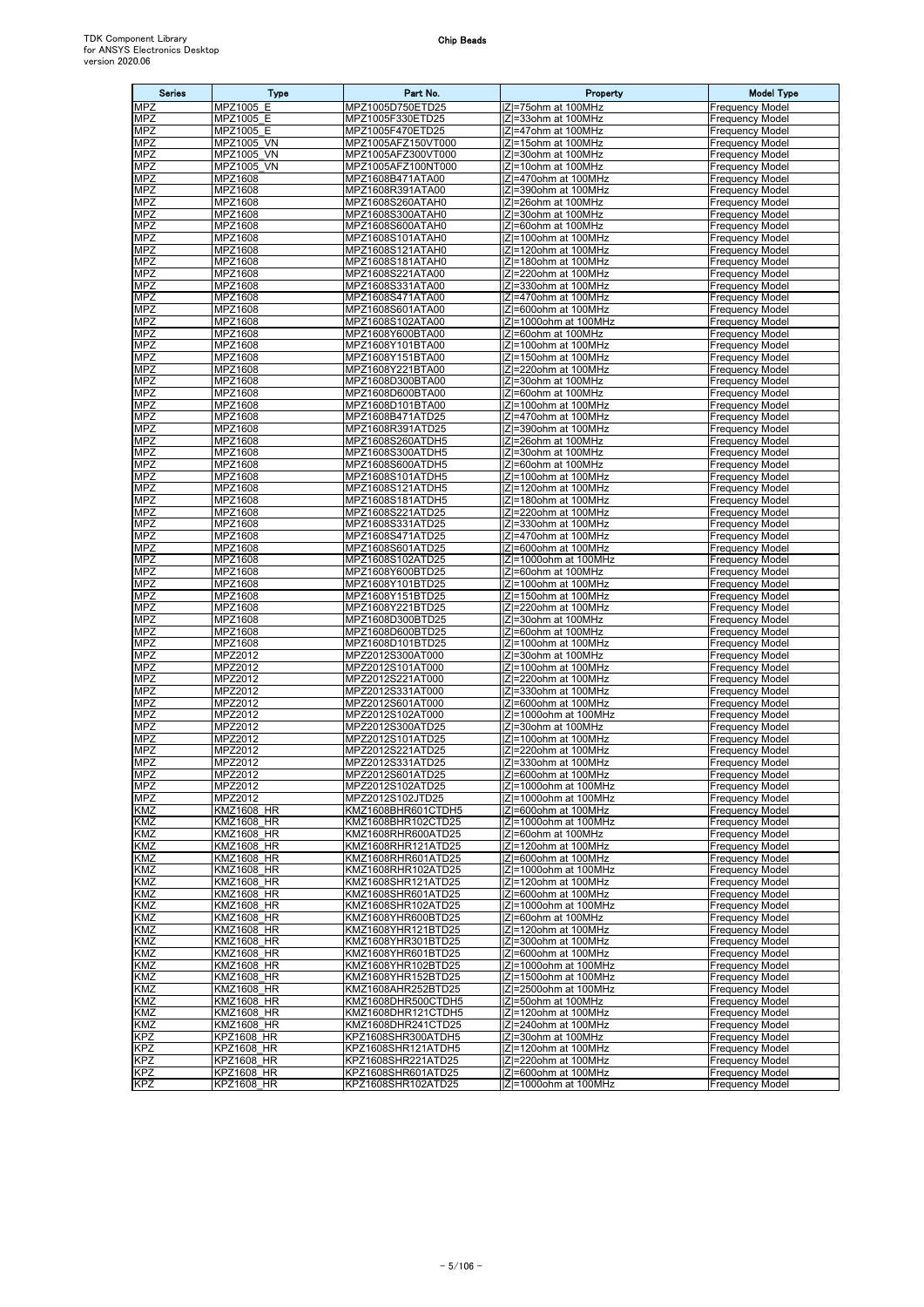| <b>Series</b>      | <b>Type</b>              | Part No.                                 | Property                               | <b>Model Type</b>                                |
|--------------------|--------------------------|------------------------------------------|----------------------------------------|--------------------------------------------------|
| <b>MHQ-PSA</b>     | MHQ0402PSA               | MHQ0402PSA0N2BT000                       | =0.2nH at 500MHz                       | <b>Frequency Model</b>                           |
| MHQ-PSA            | MHQ0402PSA               | MHQ0402PSA0N2CT000                       | =0.2nH at 500MHz                       | <b>Frequency Model</b>                           |
| MHQ-PSA            | MHQ0402PSA               | MHQ0402PSA0N3BT000                       | =0.3nH at 500MHz                       | Frequency Model                                  |
| MHQ-PSA            | MHQ0402PSA               | MHQ0402PSA0N3CT000                       | .=0.3nH at 500MHz                      | Frequency Model                                  |
| MHQ-PSA            | MHQ0402PSA               | MHQ0402PSA0N4BT000                       | _=0.4nH at 500MHz                      | Frequency Model                                  |
| MHQ-PSA            | MHQ0402PSA               | MHQ0402PSA0N4CT000<br>MHQ0402PSA0N4ST000 | =0.4nH at 500MHz<br>=0.4nH at 500MHz   | <b>Frequency Model</b>                           |
| MHQ-PSA<br>MHQ-PSA | MHQ0402PSA<br>MHQ0402PSA | MHQ0402PSA0N5BT000                       | L=0.5nH at 500MHz                      | Frequency Model<br><b>Frequency Model</b>        |
| MHQ-PSA            | MHQ0402PSA               | MHQ0402PSA0N5CT000                       | L=0.5nH at 500MHz                      | Frequency Model                                  |
| MHQ-PSA            | MHQ0402PSA               | MHQ0402PSA0N5ST000                       | =0.5nH at 500MHz                       | Frequency Model                                  |
| MHQ-PSA            | MHQ0402PSA               | MHQ0402PSA0N6BT000                       | .=0.6nH at 500MHz                      | Frequency Model                                  |
| MHQ-PSA            | MHQ0402PSA               | MHQ0402PSA0N6CT000                       | =0.6nH at 500MHz                       | Frequency Model                                  |
| MHQ-PSA            | MHQ0402PSA               | MHQ0402PSA0N6ST000                       | =0.6nH at 500MHz                       | Frequency Model                                  |
| MHQ-PSA<br>MHQ-PSA | MHQ0402PSA<br>MHQ0402PSA | MHQ0402PSA0N7BT000<br>MHQ0402PSA0N7CT000 | _=0.7nH at 500MHz<br>=0.7nH at 500MHz  | Frequency Model<br>Frequency Model               |
| MHQ-PSA            | MHQ0402PSA               | MHQ0402PSA0N7ST000                       | L=0.7nH at 500MHz                      | <b>Frequency Model</b>                           |
| MHQ-PSA            | MHQ0402PSA               | MHQ0402PSA0N8BT000                       | L=0.8nH at 500MHz                      | Frequency Model                                  |
| MHQ-PSA            | MHQ0402PSA               | MHQ0402PSA0N8CT000                       | =0.8nH at 500MHz                       | Frequency Model                                  |
| MHQ-PSA            | MHQ0402PSA               | MHQ0402PSA0N8ST000                       | =0.8nH at 500MHz                       | Frequency Model                                  |
| MHQ-PSA            | MHQ0402PSA               | MHQ0402PSA0N9BT000                       | =0.9nH at 500MHz                       | <b>Frequency Model</b>                           |
| MHQ-PSA            | MHQ0402PSA               | MHQ0402PSA0N9CT000                       | =0.9nH at 500MHz                       | Frequency Model                                  |
| MHQ-PSA<br>MHQ-PSA | MHQ0402PSA<br>MHQ0402PSA | MHQ0402PSA0N9ST000<br>MHQ0402PSA1N0BT000 | L=0.9nH at 500MHz<br>L=1nH at 500MHz   | Frequency Model<br>Frequency Model               |
| MHQ-PSA            | MHQ0402PSA               | MHQ0402PSA1N0CT000                       | L=1nH at 500MHz                        | Frequency Model                                  |
| MHQ-PSA            | MHQ0402PSA               | MHQ0402PSA1N0ST000                       | L=1nH at 500MHz                        | Frequency Model                                  |
| MHQ-PSA            | MHQ0402PSA               | MHQ0402PSA1N1BT000                       | L=1.1nH at 500MHz                      | <b>Frequency Model</b>                           |
| MHQ-PSA            | MHQ0402PSA               | MHQ0402PSA1N1CT000                       | L=1.1nH at 500MHz                      | <b>Frequency Model</b>                           |
| MHQ-PSA            | MHQ0402PSA               | MHQ0402PSA1N1ST000                       | .=1.1nH at 500MHz                      | Frequency Model                                  |
| MHQ-PSA            | MHQ0402PSA               | MHQ0402PSA1N2BT000                       | $\overline{=1}$ .2nH at 500MHz         | <b>Frequency Model</b>                           |
| MHQ-PSA<br>MHQ-PSA | MHQ0402PSA<br>MHQ0402PSA | MHQ0402PSA1N2CT000<br>MHQ0402PSA1N2ST000 | L=1.2nH at 500MHz<br>L=1.2nH at 500MHz | Frequency Model<br><b>Frequency Model</b>        |
| MHQ-PSA            | MHQ0402PSA               | MHQ0402PSA1N3BT000                       | _=1.3nH at 500MHz                      | Frequency Model                                  |
| MHQ-PSA            | MHQ0402PSA               | MHQ0402PSA1N3CT000                       | L=1.3nH at 500MHz                      | <b>Frequency Model</b>                           |
| MHQ-PSA            | MHQ0402PSA               | MHQ0402PSA1N3ST000                       | L=1.3nH at 500MHz                      | <b>Frequency Model</b>                           |
| MHQ-PSA            | MHQ0402PSA               | MHQ0402PSA1N4BT000                       | L=1.4nH at 500MHz                      | Frequency Model                                  |
| <b>MHQ-PSA</b>     | MHQ0402PSA               | MHQ0402PSA1N4CT000                       | _=1.4nH at 500MHz                      | Frequency Model                                  |
| MHQ-PSA<br>MHQ-PSA | MHQ0402PSA<br>MHQ0402PSA | MHQ0402PSA1N4ST000<br>MHQ0402PSA1N5BT000 | _=1.4nH at 500MHz<br>L=1.5nH at 500MHz | <b>Frequency Model</b><br>Frequency Model        |
| MHQ-PSA            | MHQ0402PSA               | MHQ0402PSA1N5CT000                       | L=1.5nH at 500MHz                      | Frequency Model                                  |
| MHQ-PSA            | MHQ0402PSA               | MHQ0402PSA1N5ST000                       | L=1.5nH at 500MHz                      | Frequency Model                                  |
| MHQ-PSA            | MHQ0402PSA               | MHQ0402PSA1N6BT000                       | L=1.6nH at 500MHz                      | Frequency Model                                  |
| MHQ-PSA            | MHQ0402PSA               | MHQ0402PSA1N6CT000                       | L=1.6nH at 500MHz                      | Frequency Model                                  |
| MHQ-PSA            | MHQ0402PSA               | MHQ0402PSA1N6ST000                       | =1.6nH at 500MHz                       | Frequency Model                                  |
| MHQ-PSA            | MHQ0402PSA               | MHQ0402PSA1N7BT000                       | L=1.7nH at 500MHz                      | Frequency Model                                  |
| MHQ-PSA<br>MHQ-PSA | MHQ0402PSA<br>MHQ0402PSA | MHQ0402PSA1N7CT000<br>MHQ0402PSA1N7ST000 | -1.7nH at 500MHz<br>L=1.7nH at 500MHz  | <b>Frequency Model</b><br>Frequency Model        |
| MHQ-PSA            | MHQ0402PSA               | MHQ0402PSA1N8BT000                       | L=1.8nH at 500MHz                      | <b>Frequency Model</b>                           |
| MHQ-PSA            | MHQ0402PSA               | MHQ0402PSA1N8CT000                       | L=1.8nH at 500MHz                      | Frequency Model                                  |
| MHQ-PSA            | MHQ0402PSA               | MHQ0402PSA1N8ST000                       | L=1.8nH at 500MHz                      | Frequency Model                                  |
| MHQ-PSA            | MHQ0402PSA               | MHQ0402PSA1N9BT000                       | L=1.9nH at 500MHz                      | Frequency Model                                  |
| MHQ-PSA            | MHQ0402PSA               | MHQ0402PSA1N9CT000                       | L=1.9nH at 500MHz                      | Frequency Model                                  |
| MHQ-PSA<br>MHQ-PSA | MHQ0402PSA<br>MHQ0402PSA | MHQ0402PSA1N9ST000<br>MHQ0402PSA2N0BT000 | .=1.9nH at 500MHz<br>=2nH at 500MHz    | Frequency Model<br>Frequency Model               |
| MHQ-PSA            | MHQ0402PSA               | MHQ0402PSA2N0CT000                       | .=2nH at 500MHz                        | <b>Frequency Model</b>                           |
| MHQ-PSA            | MHQ0402PSA               | MHQ0402PSA2N0ST000                       | L=2nH at 500MHz                        | <b>Frequency Model</b>                           |
| MHQ-PSA            | MHQ0402PSA               | MHQ0402PSA2N1BT000                       | L=2.1nH at 500MHz                      | Frequency Model                                  |
| MHQ-PSA            | MHQ0402PSA               | MHQ0402PSA2N1CT000                       | L=2.1nH at 500MHz                      | <b>Frequency Model</b>                           |
| MHQ-PSA            | MHQ0402PSA<br>MHQ0402PSA | MHQ0402PSA2N1ST000                       | L=2.1nH at 500MHz                      | <b>Frequency Model</b>                           |
| MHQ-PSA<br>MHQ-PSA | MHQ0402PSA               | MHQ0402PSA2N2BT000<br>MHQ0402PSA2N2CT000 | L=2.2nH at 500MHz<br>L=2.2nH at 500MHz | <b>Frequency Model</b><br>Frequency Model        |
| MHQ-PSA            | MHQ0402PSA               | MHQ0402PSA2N2ST000                       | =2.2nH at 500MHz                       | <b>Frequency Model</b>                           |
| MHQ-PSA            | MHQ0402PSA               | MHQ0402PSA2N3BT000                       | _=2.3nH at 500MHz                      | <b>Frequency Model</b>                           |
| MHQ-PSA            | MHQ0402PSA               | MHQ0402PSA2N3CT000                       | .=2.3nH at 500MHz                      | Frequency Model                                  |
| MHQ-PSA            | MHQ0402PSA               | MHQ0402PSA2N3ST000                       | _=2.3nH at 500MHz                      | <b>Frequency Model</b>                           |
| MHQ-PSA            | MHQ0402PSA               | MHQ0402PSA2N4BT000                       | L=2.4nH at 500MHz                      | <b>Frequency Model</b>                           |
| MHQ-PSA<br>MHQ-PSA | MHQ0402PSA<br>MHQ0402PSA | MHQ0402PSA2N4CT000<br>MHQ0402PSA2N4ST000 | L=2.4nH at 500MHz<br>L=2.4nH at 500MHz | <b>Frequency Model</b><br><b>Frequency Model</b> |
| MHQ-PSA            | MHQ0402PSA               | MHQ0402PSA2N5BT000                       | L=2.5nH at 500MHz                      | <b>Frequency Model</b>                           |
| MHQ-PSA            | MHQ0402PSA               | MHQ0402PSA2N5CT000                       | L=2.5nH at 500MHz                      | <b>Frequency Model</b>                           |
| MHQ-PSA            | MHQ0402PSA               | MHQ0402PSA2N5ST000                       | L=2.5nH at 500MHz                      | <b>Frequency Model</b>                           |
| MHQ-PSA            | MHQ0402PSA               | MHQ0402PSA2N6BT000                       | L=2.6nH at 500MHz                      | <b>Frequency Model</b>                           |
| MHQ-PSA<br>MHQ-PSA | MHQ0402PSA<br>MHQ0402PSA | MHQ0402PSA2N6CT000<br>MHQ0402PSA2N6ST000 | _=2.6nH at 500MHz                      | <b>Frequency Model</b><br><b>Frequency Model</b> |
| MHQ-PSA            | MHQ0402PSA               | MHQ0402PSA2N7BT000                       | L=2.6nH at 500MHz<br>L=2.7nH at 500MHz | <b>Frequency Model</b>                           |
| MHQ-PSA            | MHQ0402PSA               | MHQ0402PSA2N7CT000                       | L=2.7nH at 500MHz                      | <b>Frequency Model</b>                           |
| MHQ-PSA            | MHQ0402PSA               | MHQ0402PSA2N7ST000                       | L=2.7nH at 500MHz                      | <b>Frequency Model</b>                           |
| MHQ-PSA            | MHQ0402PSA               | MHQ0402PSA2N8BT000                       | =2.8nH at 500MHz                       | <b>Frequency Model</b>                           |
| MHQ-PSA            | MHQ0402PSA               | MHQ0402PSA2N8CT000                       | _=2.8nH at 500MHz                      | Frequency Model                                  |
| MHQ-PSA            | MHQ0402PSA               | MHQ0402PSA2N8ST000                       | L=2.8nH at 500MHz                      | Frequency Model                                  |
| MHQ-PSA<br>MHQ-PSA | MHQ0402PSA<br>MHQ0402PSA | MHQ0402PSA2N9BT000<br>MHQ0402PSA2N9CT000 | L=2.9nH at 500MHz<br>L=2.9nH at 500MHz | <b>Frequency Model</b><br><b>Frequency Model</b> |
| MHQ-PSA            | MHQ0402PSA               | MHQ0402PSA2N9ST000                       | L=2.9nH at 500MHz                      | <b>Frequency Model</b>                           |
| MHQ-PSA            | MHQ0402PSA               | MHQ0402PSA3N0BT000                       | L=3nH at 500MHz                        | <b>Frequency Model</b>                           |
| MHQ-PSA            | MHQ0402PSA               | MHQ0402PSA3N0CT000                       | L=3nH at 500MHz                        | <b>Frequency Model</b>                           |
| MHQ-PSA            | MHQ0402PSA               | MHQ0402PSA3N0ST000                       | .=3nH at 500MHz                        | <b>Frequency Model</b>                           |
| MHQ-PSA            | MHQ0402PSA               | MHQ0402PSA3N1BT000                       | =3.1nH at 500MHz                       | <b>Frequency Model</b>                           |
| MHQ-PSA<br>MHQ-PSA | MHQ0402PSA<br>MHQ0402PSA | MHQ0402PSA3N1CT000<br>MHQ0402PSA3N1ST000 | L=3.1nH at 500MHz<br>L=3.1nH at 500MHz | Frequency Model<br><b>Frequency Model</b>        |
| MHQ-PSA            | MHQ0402PSA               | MHQ0402PSA3N2BT000                       | .=3.2nH at 500MHz                      | Frequency Model                                  |
| MHQ-PSA            | MHQ0402PSA               | MHQ0402PSA3N2CT000                       | L=3.2nH at 500MHz                      | <b>Frequency Model</b>                           |
| MHQ-PSA            | MHQ0402PSA               | MHQ0402PSA3N2ST000                       | L=3.2nH at 500MHz                      | <b>Frequency Model</b>                           |
| MHQ-PSA            | MHQ0402PSA               | MHQ0402PSA3N3BT000                       | L=3.3nH at 500MHz                      | <b>Frequency Model</b>                           |
| <b>MHQ-PSA</b>     | MHQ0402PSA<br>MHQ0402PSA | MHQ0402PSA3N3CT000                       | L=3.3nH at 500MHz                      | <b>Frequency Model</b>                           |
| MHQ-PSA            |                          | MHQ0402PSA3N3ST000                       | L=3.3nH at 500MHz                      | <b>Frequency Model</b>                           |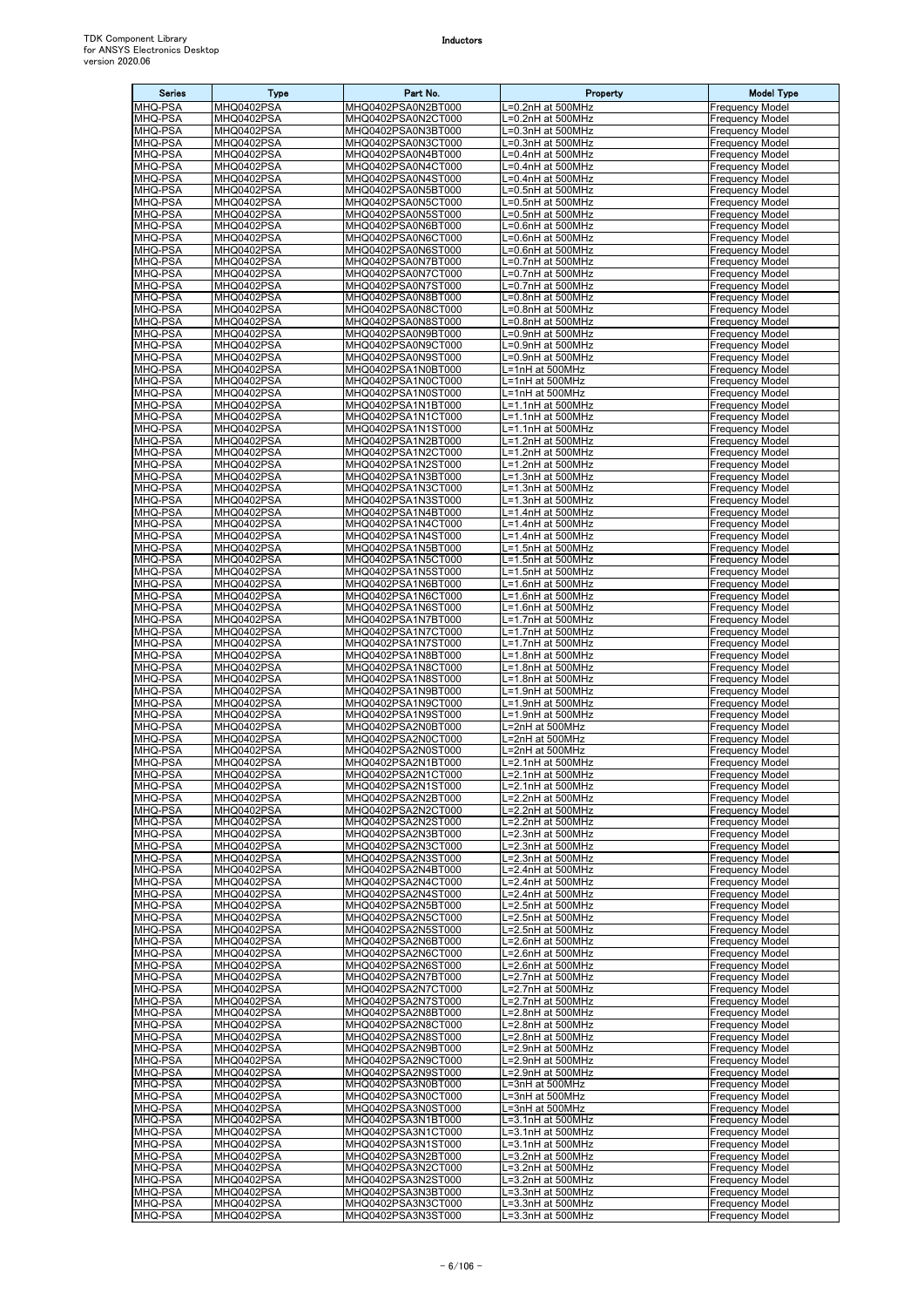| <b>Series</b>      | <b>Type</b>                 | Part No.                                 | Property                               | <b>Model Type</b>                                |
|--------------------|-----------------------------|------------------------------------------|----------------------------------------|--------------------------------------------------|
| <b>MHQ-PSA</b>     | MHQ0402PSA                  | MHQ0402PSA3N4BT000                       | L=3.4nH at 500MHz                      | <b>Frequency Model</b>                           |
| MHQ-PSA            | MHQ0402PSA                  | MHQ0402PSA3N4CT000                       | L=3.4nH at 500MHz                      | <b>Frequency Model</b>                           |
| MHQ-PSA            | MHQ0402PSA                  | MHQ0402PSA3N4ST000                       | .=3.4nH at 500MHz                      | Frequency Model                                  |
| MHQ-PSA            | MHQ0402PSA                  | MHQ0402PSA3N5BT000                       | =3.5nH at 500MHz                       | Frequency Model                                  |
| MHQ-PSA            | MHQ0402PSA                  | MHQ0402PSA3N5CT000                       | L=3.5nH at 500MHz                      | Frequency Model                                  |
| MHQ-PSA            | MHQ0402PSA                  | MHQ0402PSA3N5ST000                       | L=3.5nH at 500MHz                      | <b>Frequency Model</b>                           |
| MHQ-PSA<br>MHQ-PSA | MHQ0402PSA<br>MHQ0402PSA    | MHQ0402PSA3N6BT000<br>MHQ0402PSA3N6CT000 | .=3.6nH at 500MHz<br>L=3.6nH at 500MHz | Frequency Model<br><b>Frequency Model</b>        |
| MHQ-PSA            | MHQ0402PSA                  | MHQ0402PSA3N6ST000                       | L=3.6nH at 500MHz                      | Frequency Model                                  |
| MHQ-PSA            | MHQ0402PSA                  | MHQ0402PSA3N7BT000                       | =3.7nH at 500MHz                       | Frequency Model                                  |
| MHQ-PSA            | MHQ0402PSA                  | MHQ0402PSA3N7CT000                       | .=3.7nH at 500MHz                      | Frequency Model                                  |
| MHQ-PSA            | MHQ0402PSA                  | MHQ0402PSA3N7ST000                       | L=3.7nH at 500MHz                      | Frequency Model                                  |
| MHQ-PSA            | MHQ0402PSA                  | MHQ0402PSA3N8BT000                       | L=3.8nH at 500MHz                      | Frequency Model                                  |
| MHQ-PSA            | MHQ0402PSA                  | MHQ0402PSA3N8CT000                       | _=3.8nH at 500MHz                      | Frequency Model                                  |
| MHQ-PSA            | MHQ0402PSA                  | MHQ0402PSA3N8ST000                       | L=3.8nH at 500MHz                      | Frequency Model                                  |
| MHQ-PSA<br>MHQ-PSA | MHQ0402PSA<br>MHQ0402PSA    | MHQ0402PSA3N9BT000<br>MHQ0402PSA3N9CT000 | L=3.9nH at 500MHz<br>L=3.9nH at 500MHz | <b>Frequency Model</b><br>Frequency Model        |
| MHQ-PSA            | MHQ0402PSA                  | MHQ0402PSA3N9ST000                       | =3.9nH at 500MHz                       | Frequency Model                                  |
| MHQ-PSA            | MHQ0402PSA                  | MHQ0402PSA4N0BT000                       | =4nH at 500MHz                         | Frequency Model                                  |
| MHQ-PSA            | MHQ0402PSA                  | MHQ0402PSA4N0CT000                       | =4nH at 500MHz                         | <b>Frequency Model</b>                           |
| MHQ-PSA            | MHQ0402PSA                  | MHQ0402PSA4N0ST000                       | .=4nH at 500MHz                        | Frequency Model                                  |
| MHQ-PSA            | MHQ0402PSA                  | MHQ0402PSA4N1BT000                       | _=4.1nH at 500MHz                      | Frequency Model                                  |
| MHQ-PSA            | MHQ0402PSA                  | MHQ0402PSA4N1CT000                       | -4.1nH at 500MHz                       | Frequency Model                                  |
| MHQ-PSA            | MHQ0402PSA                  | MHQ0402PSA4N1ST000                       | .=4.1nH at 500MHz<br>-4.2nH at 500MHz  | Frequency Model<br><b>Frequency Model</b>        |
| MHQ-PSA<br>MHQ-PSA | MHQ0402PSA<br>MHQ0402PSA    | MHQ0402PSA4N2BT000<br>MHQ0402PSA4N2CT000 | _=4.2nH at 500MHz                      | <b>Frequency Model</b>                           |
| MHQ-PSA            | MHQ0402PSA                  | MHQ0402PSA4N2ST000                       | .=4.2nH at 500MHz                      | <b>Frequency Model</b>                           |
| MHQ-PSA            | MHQ0402PSA                  | MHQ0402PSA4N3HT000                       | =4.3nH at 500MHz                       | Frequency Model                                  |
| MHQ-PSA            | MHQ0402PSA                  | MHQ0402PSA4N3JT000                       | =4.3nH at 500MHz                       | Frequency Model                                  |
| MHQ-PSA            | MHQ0402PSA                  | MHQ0402PSA4N7HT000                       | .=4.7nH at 500MHz                      | Frequency Model                                  |
| MHQ-PSA            | MHQ0402PSA                  | MHQ0402PSA4N7JT000                       | .=4.7nH at 500MHz                      | <b>Frequency Model</b>                           |
| MHQ-PSA            | MHQ0402PSA                  | MHQ0402PSA5N1HT000                       | =5.1nH at 500MHz                       | Frequency Model                                  |
| MHQ-PSA<br>MHQ-PSA | MHQ0402PSA<br>MHQ0402PSA    | MHQ0402PSA5N1JT000<br>MHQ0402PSA5N6HT000 | L=5.1nH at 500MHz<br>L=5.6nH at 500MHz | <b>Frequency Model</b><br><b>Frequency Model</b> |
| MHQ-PSA            | MHQ0402PSA                  | MHQ0402PSA5N6JT000                       | .=5.6nH at 500MHz                      | Frequency Model                                  |
| <b>MHQ-PSA</b>     | MHQ0402PSA                  | MHQ0402PSA6N2HT000                       | .=6.2nH at 500MHz                      | Frequency Model                                  |
| MHQ-PSA            | MHQ0402PSA                  | MHQ0402PSA6N2JT000                       | =6.2nH at 500MHz                       | <b>Frequency Model</b>                           |
| MHQ-PSA            | MHQ0402PSA                  | MHQ0402PSA6N8HT000                       | _=6.8nH at 500MHz                      | Frequency Model                                  |
| MHQ-PSA            | MHQ0402PSA                  | MHQ0402PSA6N8JT000                       | .=6.8nH at 500MHz                      | Frequency Model                                  |
| MHQ-PSA            | MHQ0402PSA                  | MHQ0402PSA7N5HT000                       | _=7.5nH at 500MHz                      | Frequency Model                                  |
| MHQ-PSA            | MHQ0402PSA                  | MHQ0402PSA7N5JT000                       | L=7.5nH at 500MHz                      | Frequency Model                                  |
| MHQ-PSA<br>MHQ-PSA | MHQ0402PSA<br>MHQ0402PSA    | MHQ0402PSA8N2HT000<br>MHQ0402PSA8N2JT000 | L=8.2nH at 500MHz<br>=8.2nH at 500MHz  | Frequency Model<br>Frequency Model               |
| MHQ-PSA            | MHQ0402PSA                  | MHQ0402PSA9N1HT000                       | =9.1nH at 500MHz                       | Frequency Model                                  |
| MHQ-PSA            | MHQ0402PSA                  | MHQ0402PSA9N1JT000                       | .=9.1nH at 500MHz                      | <b>Frequency Model</b>                           |
| MHQ-PSA            | MHQ0402PSA                  | MHQ0402PSA10NHT000                       | L=10nH at 500MHz                       | Frequency Model                                  |
| MHQ-PSA            | MHQ0402PSA                  | MHQ0402PSA10NJT000                       | L=10nH at 500MHz                       | <b>Frequency Model</b>                           |
| MHQ-PSA            | MHQ0402PSA                  | MHQ0402PSA11NHT000                       | L=11nH at 500MHz                       | Frequency Model                                  |
| MHQ-PSA            | MHQ0402PSA                  | MHQ0402PSA11NJT000                       | L=11nH at 500MHz                       | Frequency Model                                  |
| MHQ-PSA            | MHQ0402PSA                  | MHQ0402PSA12NHT000<br>MHQ0402PSA12NJT000 | L=12nH at 500MHz                       | Frequency Model                                  |
| MHQ-PSA<br>MHQ-PSA | MHQ0402PSA<br>MHQ0402PSA    | MHQ0402PSA13NHT000                       | L=12nH at 500MHz<br>.=13nH at 500MHz   | Frequency Model<br>Frequency Model               |
| MHQ-PSA            | MHQ0402PSA                  | MHQ0402PSA13NJT000                       | =13nH at 500MHz                        | Frequency Model                                  |
| MHQ-PSA            | MHQ0402PSA                  | MHQ0402PSA15NHT000                       | L=15nH at 500MHz                       | <b>Frequency Model</b>                           |
| MHQ-PSA            | MHQ0402PSA                  | MHQ0402PSA15NJT000                       | L=15nH at 500MHz                       | <b>Frequency Model</b>                           |
| MHQ-PSA            | MHQ0402PSA                  | MHQ0402PSA16NHT000                       | L=16nH at 500MHz                       | Frequency Model                                  |
| MHQ-PSA            | MHQ0402PSA                  | MHQ0402PSA16NJT000                       | L=16nH at 500MHz                       | <b>Frequency Model</b>                           |
| MHQ-PSA<br>MHQ-PSA | MHQ0402PSA<br>MHQ0402PSA    | MHQ0402PSA18NHT000<br>MHQ0402PSA18NJT000 | L=18nH at 500MHz<br>L=18nH at 500MHz   | <b>Frequency Model</b><br><b>Frequency Model</b> |
| MHQ-PSA            | MHQ0402PSA                  | MHQ0402PSA20NHT000                       | =20nH at 500MHz                        | Frequency Model                                  |
| MHQ-PSA            | MHQ0402PSA                  | MHQ0402PSA20NJT000                       | .=20nH at 500MHz                       | Frequency Model                                  |
| MHQ-PSA            | MHQ0402PSA                  | MHQ0402PSA22NHT000                       | =22nH at 500MHz                        | <b>Frequency Model</b>                           |
| MHQ-PSA            | MHQ0402PSA                  | MHQ0402PSA22NJT000                       | .=22nH at 500MHz                       | <b>Frequency Model</b>                           |
| MHQ-P              | MHQ0603P                    | MHQ0603P0N6BT000                         | =0.6nH at 500MHz                       | <b>Frequency Model</b>                           |
| MHQ-P              | MHQ0603P                    | MHQ0603P0N6CT000                         | =0.6nH at 500MHz                       | <b>Frequency Model</b>                           |
| MHQ-P<br>MHQ-P     | <b>MHQ0603P</b><br>MHQ0603P | MHQ0603P0N7BT000<br>MHQ0603P0N7CT000     | L=0.7nH at 500MHz<br>L=0.7nH at 500MHz | <b>Frequency Model</b><br><b>Frequency Model</b> |
| MHQ-P              | MHQ0603P                    | MHQ0603P0N8BT000                         | =0.8nH at 500MHz                       | <b>Frequency Model</b>                           |
| MHQ-P              | MHQ0603P                    | MHQ0603P0N8CT000                         | .=0.8nH at 500MHz                      | <b>Frequency Model</b>                           |
| MHQ-P              | MHQ0603P                    | MHQ0603P0N9BT000                         | =0.9nH at 500MHz                       | <b>Frequency Model</b>                           |
| MHQ-P              | MHQ0603P                    | MHQ0603P0N9CT000                         | _=0.9nH at 500MHz                      | <b>Frequency Model</b>                           |
| MHQ-P              | <b>MHQ0603P</b>             | MHQ0603P1N0BT000                         | =1nH at 500MHz                         | <b>Frequency Model</b>                           |
| MHQ-P              | MHQ0603P<br><b>MHQ0603P</b> | MHQ0603P1N0CT000                         | L=1nH at 500MHz                        | <b>Frequency Model</b>                           |
| MHQ-P<br>MHQ-P     | MHQ0603P                    | MHQ0603P1N0ST000<br>MHQ0603P1N1BT000     | L=1nH at 500MHz<br>L=1.1nH at 500MHz   | <b>Frequency Model</b><br>Frequency Model        |
| MHQ-P              | MHQ0603P                    | MHQ0603P1N1CT000                         | L=1.1nH at 500MHz                      | Frequency Model                                  |
| MHQ-P              | MHQ0603P                    | MHQ0603P1N1ST000                         | .=1.1nH at 500MHz                      | <b>Frequency Model</b>                           |
| MHQ-P              | MHQ0603P                    | MHQ0603P1N2BT000                         | -1.2nH at 500MHz                       | Frequency Model                                  |
| MHQ-P              | MHQ0603P                    | MHQ0603P1N2CT000                         | L=1.2nH at 500MHz                      | Frequency Model                                  |
| MHQ-P              | MHQ0603P                    | MHQ0603P1N2ST000                         | L=1.2nH at 500MHz                      | <b>Frequency Model</b>                           |
| MHQ-P              | MHQ0603P                    | MHQ0603P1N3BT000                         | L=1.3nH at 500MHz                      | Frequency Model                                  |
| MHQ-P<br>MHQ-P     | MHQ0603P<br>MHQ0603P        | MHQ0603P1N3CT000<br>MHQ0603P1N3ST000     | L=1.3nH at 500MHz<br>L=1.3nH at 500MHz | <b>Frequency Model</b><br><b>Frequency Model</b> |
| MHQ-P              | MHQ0603P                    | MHQ0603P1N4BT000                         | L=1.4nH at 500MHz                      | <b>Frequency Model</b>                           |
| MHQ-P              | MHQ0603P                    | MHQ0603P1N4CT000                         | _=1.4nH at 500MHz                      | Frequency Model                                  |
| MHQ-P              | MHQ0603P                    | MHQ0603P1N4ST000                         | =1.4nH at 500MHz                       | <b>Frequency Model</b>                           |
| MHQ-P              | MHQ0603P                    | MHQ0603P1N5BT000                         | L=1.5nH at 500MHz                      | Frequency Model                                  |
| MHQ-P              | MHQ0603P                    | MHQ0603P1N5CT000                         | L=1.5nH at 500MHz                      | <b>Frequency Model</b>                           |
| MHQ-P              | MHQ0603P                    | MHQ0603P1N5ST000                         | _=1.5nH at 500MHz                      | Frequency Model                                  |
| MHQ-P<br>MHQ-P     | MHQ0603P<br><b>MHQ0603P</b> | MHQ0603P1N6BT000<br>MHQ0603P1N6CT000     | L=1.6nH at 500MHz<br>L=1.6nH at 500MHz | <b>Frequency Model</b><br><b>Frequency Model</b> |
| MHQ-P              | <b>MHQ0603P</b>             | MHQ0603P1N6ST000                         | L=1.6nH at 500MHz                      | Frequency Model                                  |
| MHQ-P              | MHQ0603P                    | MHQ0603P1N7BT000                         | L=1.7nH at 500MHz                      | <b>Frequency Model</b>                           |
| MHQ-P              | MHQ0603P                    | MHQ0603P1N7CT000                         | L=1.7nH at 500MHz                      | <b>Frequency Model</b>                           |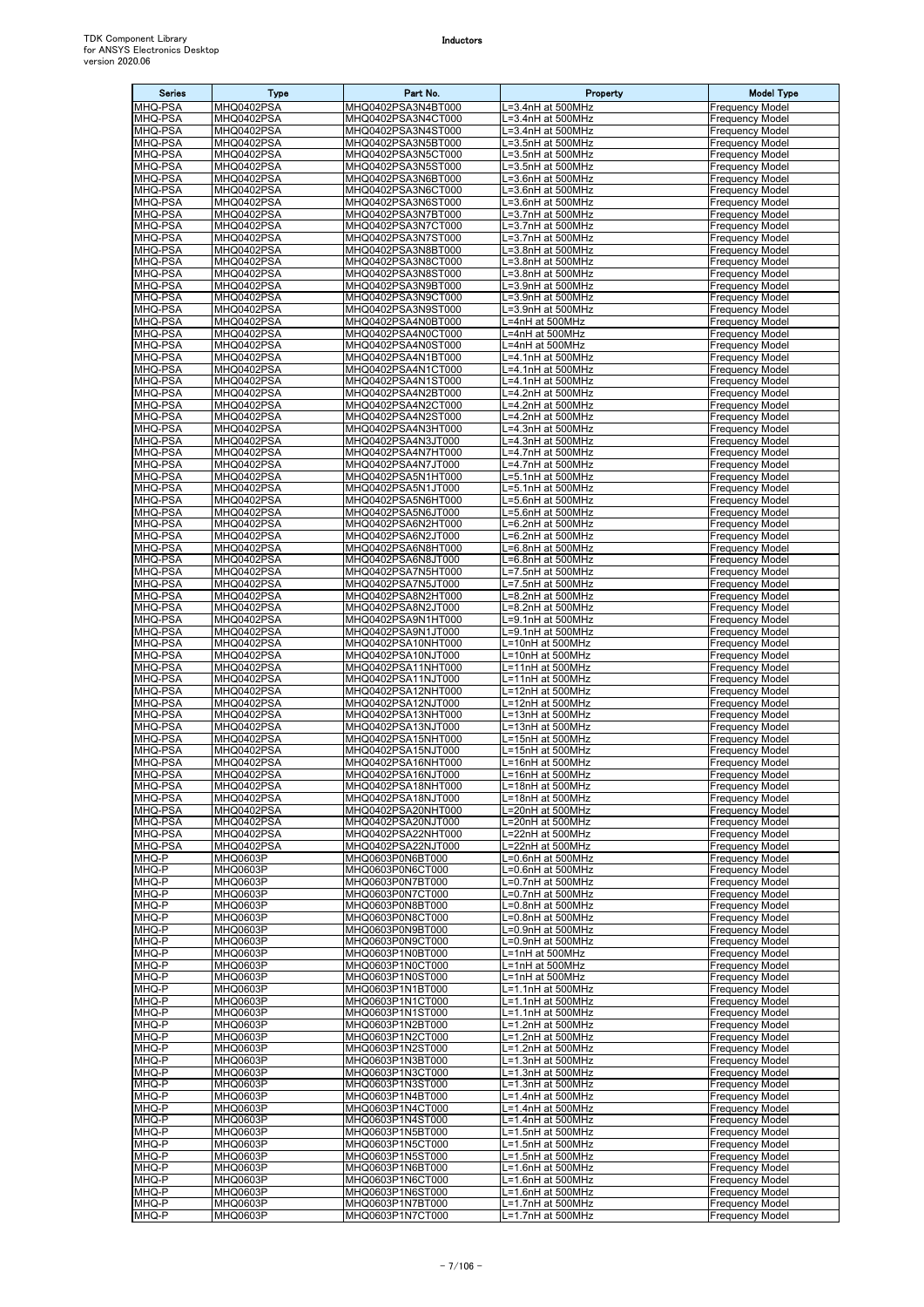| <b>Series</b>  | Type                        | Part No.                             | Property                                             | <b>Model Type</b>                                |
|----------------|-----------------------------|--------------------------------------|------------------------------------------------------|--------------------------------------------------|
| MHQ-P          | <b>MHQ0603P</b>             | MHQ0603P1N7ST000                     | L=1.7nH at 500MHz                                    | <b>Frequency Model</b>                           |
| MHQ-P<br>MHQ-P | <b>MHQ0603P</b><br>MHQ0603P | MHQ0603P1N8BT000<br>MHQ0603P1N8CT000 | L=1.8nH at 500MHz<br>L=1.8nH at 500MHz               | <b>Frequency Model</b><br><b>Frequency Model</b> |
| MHQ-P          | MHQ0603P                    | MHQ0603P1N8ST000                     | L=1.8nH at 500MHz                                    | <b>Frequency Model</b>                           |
| MHQ-P          | MHQ0603P                    | MHQ0603P1N9BT000                     | L=1.9nH at 500MHz                                    | <b>Frequency Model</b>                           |
| MHQ-P<br>MHQ-P | MHQ0603P<br>MHQ0603P        | MHQ0603P1N9CT000<br>MHQ0603P1N9ST000 | L=1.9nH at 500MHz<br>L=1.9nH at 500MHz               | <b>Frequency Model</b><br><b>Frequency Model</b> |
| MHQ-P          | MHQ0603P                    | MHQ0603P2N0BT000                     | L=2nH at 500MHz                                      | <b>Frequency Model</b>                           |
| MHQ-P          | MHQ0603P                    | MHQ0603P2N0CT000                     | L=2nH at 500MHz                                      | <b>Frequency Model</b>                           |
| MHQ-P          | MHQ0603P                    | MHQ0603P2N0ST000                     | L=2nH at 500MHz                                      | <b>Frequency Model</b>                           |
| MHQ-P<br>MHQ-P | MHQ0603P                    | MHQ0603P2N1BT000<br>MHQ0603P2N1CT000 | L=2.1nH at 500MHz                                    | <b>Frequency Model</b><br><b>Frequency Model</b> |
| MHQ-P          | MHQ0603P<br>MHQ0603P        | MHQ0603P2N1ST000                     | L=2.1nH at 500MHz<br>L=2.1nH at 500MHz               | Frequency Model                                  |
| MHQ-P          | MHQ0603P                    | MHQ0603P2N2BT000                     | $\overline{L=2}.2$ nH at 500MHz                      | <b>Frequency Model</b>                           |
| MHQ-P          | MHQ0603P                    | MHQ0603P2N2CT000                     | L=2.2nH at 500MHz                                    | <b>Frequency Model</b>                           |
| MHQ-P<br>MHQ-P | MHQ0603P<br>MHQ0603P        | MHQ0603P2N2ST000<br>MHQ0603P2N3BT000 | =2.2nH at 500MHz<br>L=2.3nH at 500MHz                | <b>Frequency Model</b><br>Frequency Model        |
| MHQ-P          | MHQ0603P                    | MHQ0603P2N3CT000                     | L=2.3nH at 500MHz                                    | <b>Frequency Model</b>                           |
| MHQ-P          | MHQ0603P                    | MHQ0603P2N3ST000                     | L=2.3nH at 500MHz                                    | <b>Frequency Model</b>                           |
| MHQ-P<br>MHQ-P | MHQ0603P<br>MHQ0603P        | MHQ0603P2N4BT000<br>MHQ0603P2N4CT000 | L=2.4nH at 500MHz<br>L=2.4nH at 500MHz               | <b>Frequency Model</b><br><b>Frequency Model</b> |
| MHQ-P          | MHQ0603P                    | MHQ0603P2N4ST000                     | L=2.4nH at 500MHz                                    | <b>Frequency Model</b>                           |
| MHQ-P          | MHQ0603P                    | MHQ0603P2N5BT000                     | L=2.5nH at 500MHz                                    | <b>Frequency Model</b>                           |
| MHQ-P          | MHQ0603P                    | MHQ0603P2N5CT000                     | L=2.5nH at 500MHz                                    | Frequency Model                                  |
| MHQ-P<br>MHQ-P | MHQ0603P<br>MHQ0603P        | MHQ0603P2N5ST000<br>MHQ0603P2N6BT000 | .=2.5nH at 500MHz<br>L=2.6nH at 500MHz               | <b>Frequency Model</b><br><b>Frequency Model</b> |
| MHQ-P          | MHQ0603P                    | MHQ0603P2N6CT000                     | L=2.6nH at 500MHz                                    | <b>Frequency Model</b>                           |
| MHQ-P          | MHQ0603P                    | MHQ0603P2N6ST000                     | L=2.6nH at 500MHz                                    | <b>Frequency Model</b>                           |
| MHQ-P          | <b>MHQ0603P</b>             | MHQ0603P2N7BT000                     | L=2.7nH at 500MHz                                    | <b>Frequency Model</b>                           |
| MHQ-P<br>MHQ-P | MHQ0603P<br>MHQ0603P        | MHQ0603P2N7CT000<br>MHQ0603P2N7ST000 | L=2.7nH at 500MHz<br>L=2.7nH at 500MHz               | <b>Frequency Model</b><br><b>Frequency Model</b> |
| MHQ-P          | MHQ0603P                    | MHQ0603P2N8BT000                     | =2.8nH at 500MHz                                     | Frequency Model                                  |
| MHQ-P          | MHQ0603P                    | MHQ0603P2N8CT000                     | L=2.8nH at 500MHz                                    | <b>Frequency Model</b>                           |
| MHQ-P<br>MHQ-P | MHQ0603P<br>MHQ0603P        | MHQ0603P2N8ST000<br>MHQ0603P2N9BT000 | L=2.8nH at 500MHz<br>L=2.9nH at 500MHz               | <b>Frequency Model</b><br><b>Frequency Model</b> |
| MHQ-P          | MHQ0603P                    | MHQ0603P2N9CT000                     | L=2.9nH at 500MHz                                    | <b>Frequency Model</b>                           |
| MHQ-P          | MHQ0603P                    | MHQ0603P2N9ST000                     | L=2.9nH at 500MHz                                    | <b>Frequency Model</b>                           |
| MHQ-P          | MHQ0603P                    | MHQ0603P3N0BT000                     | L=3nH at 500MHz                                      | Frequency Model                                  |
| MHQ-P<br>MHQ-P | MHQ0603P<br>MHQ0603P        | MHQ0603P3N0CT000<br>MHQ0603P3N0ST000 | L=3nH at 500MHz<br>L=3nH at 500MHz                   | <b>Frequency Model</b><br><b>Frequency Model</b> |
| MHQ-P          | MHQ0603P                    | MHQ0603P3N1BT000                     | L=3.1nH at 500MHz                                    | <b>Frequency Model</b>                           |
| MHQ-P          | MHQ0603P                    | MHQ0603P3N1CT000                     | L=3.1nH at 500MHz                                    | Frequency Model                                  |
| MHQ-P          | MHQ0603P                    | MHQ0603P3N1ST000                     | L=3.1nH at 500MHz                                    | <b>Frequency Model</b>                           |
| MHQ-P<br>MHQ-P | MHQ0603P<br>MHQ0603P        | MHQ0603P3N2BT000<br>MHQ0603P3N2CT000 | L=3.2nH at 500MHz<br>L=3.2nH at 500MHz               | Frequency Model<br><b>Frequency Model</b>        |
| MHQ-P          | MHQ0603P                    | MHQ0603P3N2ST000                     | L=3.2nH at 500MHz                                    | <b>Frequency Model</b>                           |
| MHQ-P          | MHQ0603P                    | MHQ0603P3N3BT000                     | L=3.3nH at 500MHz                                    | <b>Frequency Model</b>                           |
| MHQ-P<br>MHQ-P | MHQ0603P<br>MHQ0603P        | MHQ0603P3N3CT000<br>MHQ0603P3N3ST000 | L=3.3nH at 500MHz<br>L=3.3nH at 500MHz               | <b>Frequency Model</b><br><b>Frequency Model</b> |
| MHQ-P          | MHQ0603P                    | MHQ0603P3N4BT000                     | L=3.4nH at 500MHz                                    | <b>Frequency Model</b>                           |
| MHQ-P          | MHQ0603P                    | MHQ0603P3N4CT000                     | L=3.4nH at 500MHz                                    | <b>Frequency Model</b>                           |
| MHQ-P          | MHQ0603P                    | MHQ0603P3N4ST000                     | L=3.4nH at 500MHz                                    | Frequency Model                                  |
| MHQ-P<br>MHQ-P | MHQ0603P<br>MHQ0603P        | MHQ0603P3N5BT000<br>MHQ0603P3N5CT000 | L=3.5nH at 500MHz<br>L=3.5nH at 500MHz               | <b>Frequency Model</b><br><b>Frequency Model</b> |
| MHQ-P          | MHQ0603P                    | MHQ0603P3N5ST000                     | L=3.5nH at 500MHz                                    | <b>Frequency Model</b>                           |
| MHQ-P          | MHQ0603P                    | MHQ0603P3N6BT000                     | L=3.6nH at 500MHz                                    | <b>Frequency Model</b>                           |
| MHQ-P<br>MHQ-P | MHQ0603P<br><b>MHQ0603P</b> | MHQ0603P3N6CT000<br>MHQ0603P3N6ST000 | L=3.6nH at 500MHz<br>L=3.6nH at 500MHz               | <b>Frequency Model</b><br><b>Frequency Model</b> |
| MHQ-P          | MHQ0603P                    | MHQ0603P3N7BT000                     | L=3.7nH at 500MHz                                    | <b>Frequency Model</b>                           |
| MHQ-P          | <b>MHQ0603P</b>             | MHQ0603P3N7CT000                     | L=3.7nH at 500MHz                                    | <b>Frequency Model</b>                           |
| MHQ-P<br>MHQ-P | MHQ0603P                    | MHQ0603P3N7ST000                     | L=3.7nH at 500MHz                                    | <b>Frequency Model</b>                           |
| MHQ-P          | MHQ0603P<br>MHQ0603P        | MHQ0603P3N8BT000<br>MHQ0603P3N8CT000 | L=3.8nH at 500MHz<br>L=3.8nH at 500MHz               | <b>Frequency Model</b><br><b>Frequency Model</b> |
| MHQ-P          | MHQ0603P                    | MHQ0603P3N8ST000                     | L=3.8nH at 500MHz                                    | <b>Frequency Model</b>                           |
| MHQ-P          | MHQ0603P                    | MHQ0603P3N9BT000                     | L=3.9nH at 500MHz                                    | <b>Frequency Model</b>                           |
| MHQ-P<br>MHQ-P | MHQ0603P<br>MHQ0603P        | MHQ0603P3N9CT000<br>MHQ0603P3N9ST000 | L=3.9nH at 500MHz<br>L=3.9nH at 500MHz               | <b>Frequency Model</b><br><b>Frequency Model</b> |
| MHQ-P          | MHQ0603P                    | MHQ0603P4N0BT000                     | L=4nH at 500MHz                                      | <b>Frequency Model</b>                           |
| MHQ-P          | MHQ0603P                    | MHQ0603P4N0CT000                     | .=4nH at 500MHz                                      | <b>Frequency Model</b>                           |
| MHQ-P<br>MHQ-P | MHQ0603P<br>MHQ0603P        | MHQ0603P4N0ST000<br>MHQ0603P4N1BT000 | L=4nH at 500MHz<br>L=4.1nH at 500MHz                 | <b>Frequency Model</b><br><b>Frequency Model</b> |
| MHQ-P          | MHQ0603P                    | MHQ0603P4N1CT000                     | L=4.1nH at 500MHz                                    | <b>Frequency Model</b>                           |
| MHQ-P          | MHQ0603P                    | MHQ0603P4N1ST000                     | .=4.1nH at 500MHz                                    | <b>Frequency Model</b>                           |
| MHQ-P          | MHQ0603P                    | MHQ0603P4N2BT000                     | L=4.2nH at 500MHz                                    | <b>Frequency Model</b>                           |
| MHQ-P<br>MHQ-P | MHQ0603P<br>MHQ0603P        | MHQ0603P4N2CT000<br>MHQ0603P4N2ST000 | L=4.2nH at 500MHz<br>L=4.2nH at 500MHz               | <b>Frequency Model</b><br><b>Frequency Model</b> |
| MHQ-P          | MHQ0603P                    | MHQ0603P4N3CT000                     | L=4.3nH at 500MHz                                    | <b>Frequency Model</b>                           |
| MHQ-P          | MHQ0603P                    | MHQ0603P4N3HT000                     | L=4.3nH at 500MHz                                    | <b>Frequency Model</b>                           |
| MHQ-P<br>MHQ-P | MHQ0603P<br>MHQ0603P        | MHQ0603P4N3ST000<br>MHQ0603P4N7CT000 | L=4.3nH at 500MHz<br>$\overline{I=4.7}$ nH at 500MHz | <b>Frequency Model</b><br><b>Frequency Model</b> |
| MHQ-P          | MHQ0603P                    | MHQ0603P4N7HT000                     | L=4.7nH at 500MHz                                    | <b>Frequency Model</b>                           |
| MHQ-P          | MHQ0603P                    | MHQ0603P4N7ST000                     | =4.7nH at 500MHz                                     | <b>Frequency Model</b>                           |
| MHQ-P          | MHQ0603P                    | MHQ0603P5N1CT000                     | L=5.1nH at 500MHz                                    | <b>Frequency Model</b>                           |
| MHQ-P<br>MHQ-P | MHQ0603P<br>MHQ0603P        | MHQ0603P5N1HT000<br>MHQ0603P5N1ST000 | L=5.1nH at 500MHz<br>L=5.1nH at 500MHz               | <b>Frequency Model</b><br><b>Frequency Model</b> |
| MHQ-P          | MHQ0603P                    | MHQ0603P5N6CT000                     | L=5.6nH at 500MHz                                    | <b>Frequency Model</b>                           |
| MHQ-P          | MHQ0603P                    | MHQ0603P5N6HT000                     | L=5.6nH at 500MHz                                    | <b>Frequency Model</b>                           |
| MHQ-P<br>MHQ-P | MHQ0603P<br>MHQ0603P        | MHQ0603P5N6ST000<br>MHQ0603P6N2CT000 | L=5.6nH at 500MHz<br>L=6.2nH at 500MHz               | <b>Frequency Model</b><br><b>Frequency Model</b> |
| MHQ-P          | MHQ0603P                    | MHQ0603P6N2HT000                     | $L=6.2$ nH at 500MHz                                 | <b>Frequency Model</b>                           |
| MHQ-P          | MHQ0603P                    | MHQ0603P6N2ST000                     | L=6.2nH at 500MHz                                    | <b>Frequency Model</b>                           |
| MHQ-P<br>MHQ-P | MHQ0603P<br>MHQ0603P        | MHQ0603P6N8HT000<br>MHQ0603P6N8JT000 | L=6.8nH at 500MHz<br>L=6.8nH at 500MHz               | <b>Frequency Model</b><br><b>Frequency Model</b> |
| MHQ-P          | MHQ0603P                    | MHQ0603P7N5HT000                     | L=7.5nH at 500MHz                                    | <b>Frequency Model</b>                           |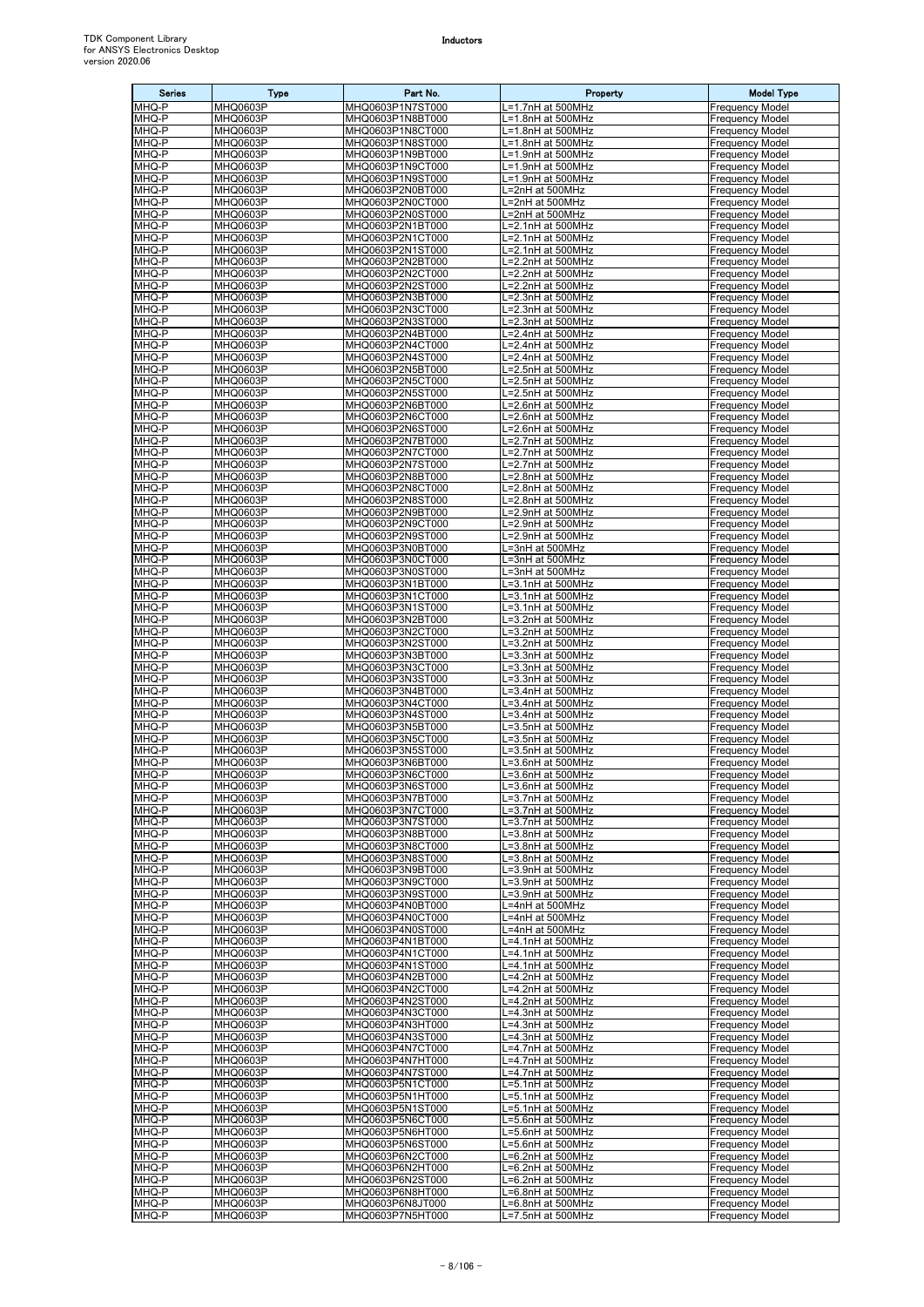| <b>Series</b>  | Type                               | Part No.                             | Property                               | <b>Model Type</b>                                |
|----------------|------------------------------------|--------------------------------------|----------------------------------------|--------------------------------------------------|
| MHQ-P          | MHQ0603P                           | MHQ0603P7N5JT000                     | L=7.5nH at 500MHz                      | <b>Frequency Model</b>                           |
| MHQ-P<br>MHQ-P | MHQ0603P<br>MHQ0603P               | MHQ0603P8N2HT000<br>MHQ0603P8N2JT000 | L=8.2nH at 500MHz<br>L=8.2nH at 500MHz | <b>Frequency Model</b><br><b>Frequency Model</b> |
| MHQ-P          | MHQ0603P                           | MHQ0603P9N1HT000                     | L=9.1nH at 500MHz                      | <b>Frequency Model</b>                           |
| MHQ-P          | MHQ0603P                           | MHQ0603P9N1JT000                     | L=9.1nH at 500MHz                      | <b>Frequency Model</b>                           |
| MHQ-P<br>MHQ-P | MHQ0603P<br>MHQ0603P               | MHQ0603P10NHT000<br>MHQ0603P10NJT000 | L=10nH at 500MHz<br>L=10nH at 500MHz   | <b>Frequency Model</b><br>Frequency Model        |
| MHQ-P          | MHQ0603P                           | MHQ0603P11NHT000                     | L=11nH at 500MHz                       | <b>Frequency Model</b>                           |
| MHQ-P          | MHQ0603P                           | MHQ0603P11NJT000                     | L=11nH at 500MHz                       | <b>Frequency Model</b>                           |
| MHQ-P          | MHQ0603P                           | MHQ0603P12NHT000                     | L=12nH at 500MHz                       | <b>Frequency Model</b>                           |
| MHQ-P<br>MHQ-P | MHQ0603P<br>MHQ0603P               | MHQ0603P12NJT000<br>MHQ0603P13NHT000 | L=12nH at 500MHz<br>L=13nH at 500MHz   | <b>Frequency Model</b><br><b>Frequency Model</b> |
| MHQ-P          | MHQ0603P                           | MHQ0603P13NJT000                     | L=13nH at 500MHz                       | Frequency Model                                  |
| MHQ-P          | MHQ0603P                           | MHQ0603P15NHT000                     | L=15nH at 500MHz                       | <b>Frequency Model</b>                           |
| MHQ-P          | MHQ0603P                           | MHQ0603P15NJT000                     | L=15nH at 500MHz                       | <b>Frequency Model</b>                           |
| MHQ-P<br>MHQ-P | MHQ0603P<br>MHQ0603P               | MHQ0603P16NHT000<br>MHQ0603P16NJT000 | L=16nH at 500MHz<br>L=16nH at 500MHz   | <b>Frequency Model</b><br>Frequency Model        |
| MHQ-P          | MHQ0603P                           | MHQ0603P18NHT000                     | L=18nH at 500MHz                       | <b>Frequency Model</b>                           |
| MHQ-P          | MHQ0603P                           | MHQ0603P18NJT000                     | L=18nH at 500MHz                       | <b>Frequency Model</b>                           |
| MHQ-P<br>MHQ-P | MHQ0603P<br>MHQ0603P               | MHQ0603P20NHT000<br>MHQ0603P20NJT000 | L=20nH at 500MHz<br>L=20nH at 500MHz   | <b>Frequency Model</b><br><b>Frequency Model</b> |
| MHQ-P          | MHQ0603P                           | MHQ0603P22NHT000                     | L=22nH at 500MHz                       | <b>Frequency Model</b>                           |
| MHQ-P          | MHQ0603P                           | MHQ0603P22NJT000                     | L=22nH at 500MHz                       | <b>Frequency Model</b>                           |
| MHQ-P          | MHQ0603P                           | MHQ0603P24NHT000                     | L=24nH at 500MHz                       | Frequency Model                                  |
| MHQ-P<br>MHQ-P | MHQ0603P<br>MHQ0603P               | MHQ0603P24NJT000<br>MHQ0603P27NHT000 | =24nH at 500MHz<br>L=27nH at 500MHz    | <b>Frequency Model</b><br><b>Frequency Model</b> |
| MHQ-P          | MHQ0603P                           | MHQ0603P27NJT000                     | L=27nH at 500MHz                       | <b>Frequency Model</b>                           |
| MHQ-P          | MHQ0603P                           | MHQ0603P30NHT000                     | L=30nH at 500MHz                       | <b>Frequency Model</b>                           |
| MHQ-P          | MHQ0603P                           | MHQ0603P30NJT000                     | L=30nH at 500MHz                       | <b>Frequency Model</b>                           |
| MHQ-P<br>MHQ-P | MHQ0603P<br><b>MHQ0603P</b>        | MHQ0603P33NHT000<br>MHQ0603P33NJT000 | L=33nH at 300MHz<br>L=33nH at 300MHz   | <b>Frequency Model</b><br><b>Frequency Model</b> |
| MHQ-P          | MHQ0603P                           | MHQ0603P36NHT000                     | .=36nH at 300MHz                       | Frequency Model                                  |
| MHQ-P          | MHQ0603P                           | MHQ0603P36NJT000                     | L=36nH at 300MHz                       | <b>Frequency Model</b>                           |
| MHQ-P<br>MHQ-P | MHQ0603P<br>MHQ0603P               | MHQ0603P39NHT000<br>MHQ0603P39NJT000 | L=39nH at 300MHz<br>L=39nH at 300MHz   | <b>Frequency Model</b><br><b>Frequency Model</b> |
| MHQ-P          | MHQ1005P                           | MHQ1005P0N7BT000                     | L=0.7nH at 100MHz                      | <b>Frequency Model</b>                           |
| MHQ-P          | <b>MHQ1005P</b>                    | MHQ1005P0N7CT000                     | L=0.7nH at 100MHz                      | <b>Frequency Model</b>                           |
| MHQ-P          | MHQ1005P                           | MHQ1005P0N8BT000                     | L=0.8nH at 100MHz                      | Frequency Model                                  |
| MHQ-P<br>MHQ-P | MHQ1005P<br>MHQ1005P               | MHQ1005P0N8CT000<br>MHQ1005P0N9BT000 | L=0.8nH at 100MHz<br>L=0.9nH at 100MHz | <b>Frequency Model</b><br><b>Frequency Model</b> |
| MHQ-P          | MHQ1005P                           | MHQ1005P0N9CT000                     | L=0.9nH at 100MHz                      | <b>Frequency Model</b>                           |
| MHQ-P          | MHQ1005P                           | MHQ1005P1N0BT000                     | L=1nH at 100MHz                        | Frequency Model                                  |
| MHQ-P          | MHQ1005P                           | MHQ1005P1N0CT000                     | L=1nH at 100MHz                        | <b>Frequency Model</b>                           |
| MHQ-P<br>MHQ-P | MHQ1005P<br><b>MHQ1005P</b>        | MHQ1005P1N0ST000<br>MHQ1005P1N1BT000 | L=1nH at 100MHz<br>L=1.1nH at 100MHz   | Frequency Model<br><b>Frequency Model</b>        |
| MHQ-P          | <b>MHQ1005P</b>                    | MHQ1005P1N1CT000                     | L=1.1nH at 100 $\overline{\text{MHz}}$ | <b>Frequency Model</b>                           |
| MHQ-P          | MHQ1005P                           | MHQ1005P1N1ST000                     | L=1.1nH at 100MHz                      | <b>Frequency Model</b>                           |
| MHQ-P<br>MHQ-P | MHQ1005P<br>MHQ1005P               | MHQ1005P1N2BT000<br>MHQ1005P1N2CT000 | L=1.2nH at 100MHz<br>L=1.2nH at 100MHz | <b>Frequency Model</b><br><b>Frequency Model</b> |
| MHQ-P          | MHQ1005P                           | MHQ1005P1N2ST000                     | L=1.2nH at 100MHz                      | <b>Frequency Model</b>                           |
| MHQ-P          | <b>MHQ1005P</b>                    | MHQ1005P1N3BT000                     | L=1.3nH at 100MHz                      | <b>Frequency Model</b>                           |
| MHQ-P          | MHQ1005P                           | MHQ1005P1N3CT000                     | L=1.3nH at 100MHz                      | <b>Frequency Model</b>                           |
| MHQ-P<br>MHQ-P | <b>MHQ1005P</b><br>MHQ1005P        | MHQ1005P1N3ST000<br>MHQ1005P1N4BT000 | L=1.3nH at 100MHz<br>L=1.4nH at 100MHz | <b>Frequency Model</b><br><b>Frequency Model</b> |
| MHQ-P          | <b>MHQ1005P</b>                    | MHQ1005P1N4CT000                     | L=1.4nH at 100MHz                      | <b>Frequency Model</b>                           |
| MHQ-P          | MHQ1005P                           | MHQ1005P1N4ST000                     | L=1.4nH at 100MHz                      | <b>Frequency Model</b>                           |
| MHQ-P<br>MHQ-P | <b>MHQ1005P</b><br><b>MHQ1005P</b> | MHQ1005P1N5BT000<br>MHQ1005P1N5CT000 | L=1.5nH at 100MHz<br>L=1.5nH at 100MHz | <b>Frequency Model</b><br><b>Frequency Model</b> |
| MHQ-P          | MHQ1005P                           | MHQ1005P1N5ST000                     | L=1.5nH at 100MHz                      | <b>Frequency Model</b>                           |
| MHQ-P          | <b>MHQ1005P</b>                    | MHQ1005P1N6BT000                     | L=1.6nH at 100MHz                      | <b>Frequency Model</b>                           |
| MHQ-P          | MHQ1005P                           | MHQ1005P1N6CT000                     | L=1.6nH at 100MHz                      | <b>Frequency Model</b>                           |
| MHQ-P<br>MHQ-P | <b>MHQ1005P</b><br>MHQ1005P        | MHQ1005P1N6ST000<br>MHQ1005P1N7BT000 | L=1.6nH at 100MHz<br>L=1.7nH at 100MHz | <b>Frequency Model</b><br><b>Frequency Model</b> |
| MHQ-P          | MHQ1005P                           | MHQ1005P1N7CT000                     | L=1.7nH at 100MHz                      | <b>Frequency Model</b>                           |
| MHQ-P          | <b>MHQ1005P</b>                    | MHQ1005P1N7ST000                     | L=1.7nH at 100MHz                      | <b>Frequency Model</b>                           |
| MHQ-P<br>MHQ-P | <b>MHQ1005P</b><br>MHQ1005P        | MHQ1005P1N8BT000<br>MHQ1005P1N8CT000 | L=1.8nH at 100MHz<br>L=1.8nH at 100MHz | <b>Frequency Model</b><br><b>Frequency Model</b> |
| MHQ-P          | <b>MHQ1005P</b>                    | MHQ1005P1N8ST000                     | L=1.8nH at 100MHz                      | <b>Frequency Model</b>                           |
| MHQ-P          | MHQ1005P                           | MHQ1005P1N9BT000                     | L=1.9nH at 100MHz                      | <b>Frequency Model</b>                           |
| MHQ-P<br>MHQ-P | <b>MHQ1005P</b><br>MHQ1005P        | MHQ1005P1N9CT000<br>MHQ1005P1N9ST000 | L=1.9nH at 100MHz                      | <b>Frequency Model</b><br><b>Frequency Model</b> |
| MHQ-P          | <b>MHQ1005P</b>                    | MHQ1005P2N0BT000                     | L=1.9nH at 100MHz<br>L=2nH at 100MHz   | <b>Frequency Model</b>                           |
| MHQ-P          | MHQ1005P                           | MHQ1005P2N0CT000                     | L=2nH at 100MHz                        | <b>Frequency Model</b>                           |
| MHQ-P          | <b>MHQ1005P</b>                    | MHQ1005P2N0ST000                     | L=2nH at 100MHz                        | <b>Frequency Model</b>                           |
| MHQ-P<br>MHQ-P | MHQ1005P<br>MHQ1005P               | MHQ1005P2N1BT000<br>MHQ1005P2N1CT000 | L=2.1nH at 100MHz<br>L=2.1nH at 100MHz | <b>Frequency Model</b><br><b>Frequency Model</b> |
| MHQ-P          | MHQ1005P                           | MHQ1005P2N1ST000                     | L=2.1nH at 100MHz                      | <b>Frequency Model</b>                           |
| MHQ-P          | <b>MHQ1005P</b>                    | MHQ1005P2N2BT000                     | L=2.2nH at 100MHz                      | <b>Frequency Model</b>                           |
| MHQ-P          | <b>MHQ1005P</b>                    | MHQ1005P2N2CT000                     | L=2.2nH at 100MHz                      | <b>Frequency Model</b>                           |
| MHQ-P<br>MHQ-P | <b>MHQ1005P</b><br>MHQ1005P        | MHQ1005P2N2ST000<br>MHQ1005P2N3BT000 | L=2.2nH at 100MHz<br>L=2.3nH at 100MHz | <b>Frequency Model</b><br><b>Frequency Model</b> |
| MHQ-P          | <b>MHQ1005P</b>                    | MHQ1005P2N3CT000                     | L=2.3nH at 100MHz                      | <b>Frequency Model</b>                           |
| MHQ-P          | MHQ1005P                           | MHQ1005P2N3ST000                     | L=2.3nH at 100MHz                      | <b>Frequency Model</b>                           |
| MHQ-P<br>MHQ-P | MHQ1005P<br>MHQ1005P               | MHQ1005P2N4BT000<br>MHQ1005P2N4CT000 | L=2.4nH at 100MHz<br>L=2.4nH at 100MHz | <b>Frequency Model</b><br><b>Frequency Model</b> |
| MHQ-P          | <b>MHQ1005P</b>                    | MHQ1005P2N4ST000                     | L=2.4nH at 100MHz                      | <b>Frequency Model</b>                           |
| MHQ-P          | <b>MHQ1005P</b>                    | MHQ1005P2N5BT000                     | L=2.5nH at 100MHz                      | <b>Frequency Model</b>                           |
| MHQ-P<br>MHQ-P | <b>MHQ1005P</b><br>MHQ1005P        | MHQ1005P2N5CT000                     | L=2.5nH at 100MHz<br>L=2.5nH at 100MHz | <b>Frequency Model</b><br><b>Frequency Model</b> |
| MHQ-P          | <b>MHQ1005P</b>                    | MHQ1005P2N5ST000<br>MHQ1005P2N6BT000 | L=2.6nH at 100MHz                      | <b>Frequency Model</b>                           |
| MHQ-P          | MHQ1005P                           | MHQ1005P2N6CT000                     | L=2.6nH at 100MHz                      | <b>Frequency Model</b>                           |
| MHQ-P          | MHQ1005P                           | MHQ1005P2N6ST000                     | L=2.6nH at 100MHz                      | <b>Frequency Model</b>                           |
| MHQ-P<br>MHQ-P | MHQ1005P<br>MHQ1005P               | MHQ1005P2N7BT000<br>MHQ1005P2N7CT000 | L=2.7nH at 100MHz<br>L=2.7nH at 100MHz | <b>Frequency Model</b><br><b>Frequency Model</b> |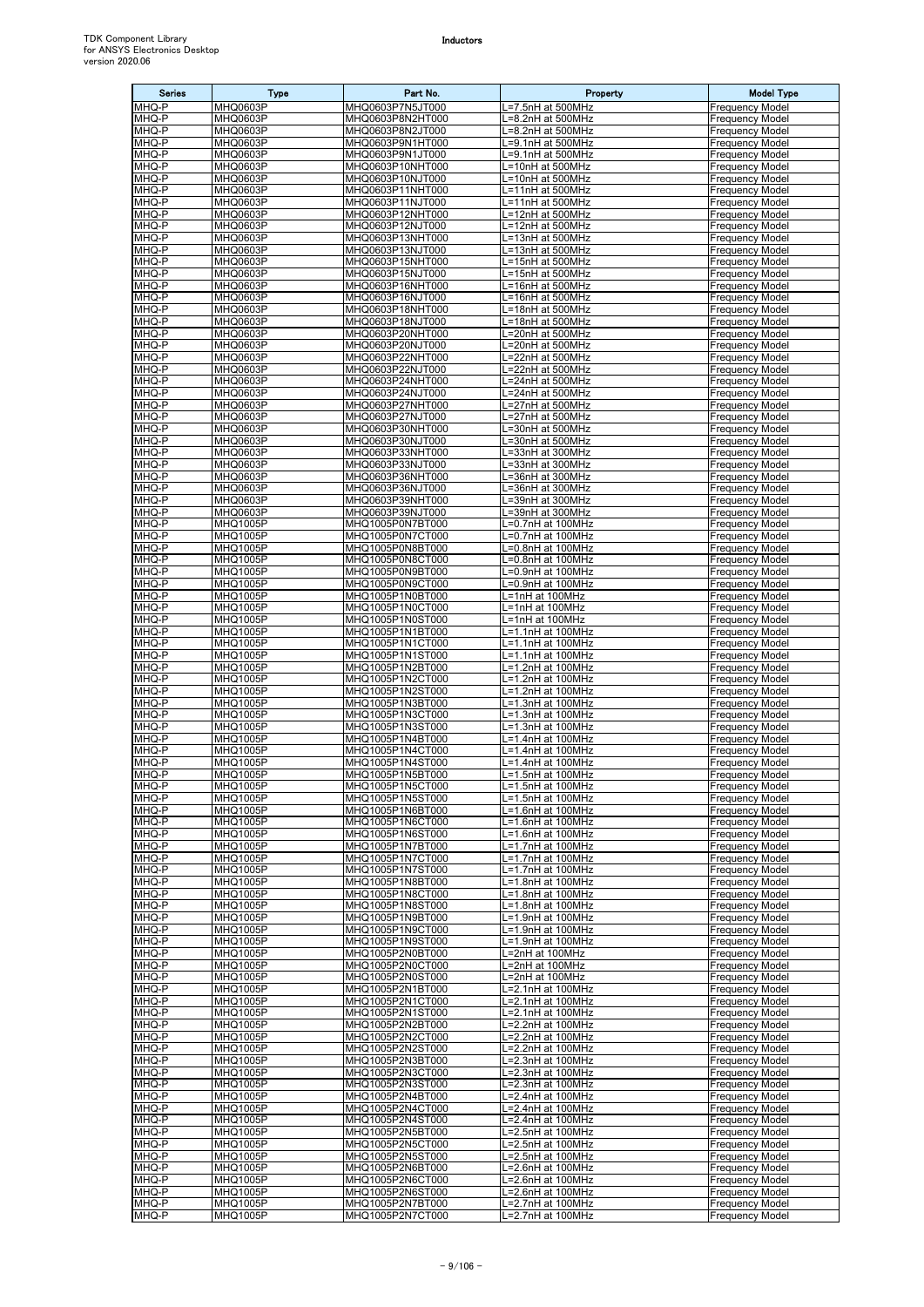| <b>Series</b>  | <b>Type</b>                        | Part No.                             | Property                                    | <b>Model Type</b>                                |
|----------------|------------------------------------|--------------------------------------|---------------------------------------------|--------------------------------------------------|
| MHQ-P          | <b>MHQ1005P</b>                    | MHQ1005P2N7ST000                     | _=2.7nH at 100MHz                           | <b>Frequency Model</b>                           |
| MHQ-P<br>MHQ-P | MHQ1005P<br>MHQ1005P               | MHQ1005P2N8BT000<br>MHQ1005P2N8CT000 | =2.8nH at 100MHz<br>_=2.8nH at 100MHz       | <b>Frequency Model</b><br>Frequency Model        |
| MHQ-P          | <b>MHQ1005P</b>                    | MHQ1005P2N8ST000                     | L=2.8nH at 100MHz                           | <b>Frequency Model</b>                           |
| MHQ-P          | MHQ1005P                           | MHQ1005P2N9BT000                     | L=2.9nH at 100MHz                           | Frequency Model                                  |
| MHQ-P          | MHQ1005P                           | MHQ1005P2N9CT000                     | =2.9nH at 100MHz                            | Frequency Model                                  |
| MHQ-P<br>MHQ-P | MHQ1005P<br>MHQ1005P               | MHQ1005P2N9ST000<br>MHQ1005P3N0BT000 | =2.9nH at 100MHz<br>L=3nH at 100MHz         | Frequency Model<br>Frequency Model               |
| MHQ-P          | MHQ1005P                           | MHQ1005P3N0CT000                     | .=3nH at 100MHz                             | Frequency Model                                  |
| MHQ-P          | MHQ1005P                           | MHQ1005P3N0ST000                     | =3nH at 100MHz                              | Frequency Model                                  |
| MHQ-P          | MHQ1005P                           | MHQ1005P3N1BT000                     | L=3.1nH at 100MHz                           | Frequency Model                                  |
| MHQ-P<br>MHQ-P | MHQ1005P<br>MHQ1005P               | MHQ1005P3N1CT000<br>MHQ1005P3N1ST000 | L=3.1nH at 100MHz<br>L=3.1nH at 100MHz      | <b>Frequency Model</b><br>Frequency Model        |
| MHQ-P          | <b>MHQ1005P</b>                    | MHQ1005P3N2BT000                     | =3.2nH at 100MHz                            | Frequency Model                                  |
| MHQ-P          | MHQ1005P                           | MHQ1005P3N2CT000                     | L=3.2nH at 100MHz                           | Frequency Model                                  |
| MHQ-P          | MHQ1005P                           | MHQ1005P3N2ST000                     | =3.2nH at 100MHz                            | <b>Frequency Model</b>                           |
| MHQ-P<br>MHQ-P | <b>MHQ1005P</b><br>MHQ1005P        | MHQ1005P3N3BT000<br>MHQ1005P3N3CT000 | _=3.3nH at 100MHz<br>.=3.3nH at 100MHz      | Frequency Model<br>Frequency Model               |
| MHQ-P          | MHQ1005P                           | MHQ1005P3N3ST000                     | L=3.3nH at 100MHz                           | Frequency Model                                  |
| MHQ-P          | MHQ1005P                           | MHQ1005P3N4BT000                     | L=3.4nH at 100MHz                           | <b>Frequency Model</b>                           |
| MHQ-P          | <b>MHQ1005P</b>                    | MHQ1005P3N4CT000                     | $L = 3.4$ nH at 100 $\overline{\text{MHz}}$ | Frequency Model                                  |
| MHQ-P<br>MHQ-P | MHQ1005P<br>MHQ1005P               | MHQ1005P3N4ST000<br>MHQ1005P3N5BT000 | L=3.4nH at 100MHz<br>.=3.5nH at 100MHz      | Frequency Model<br>Frequency Model               |
| MHQ-P          | MHQ1005P                           | MHQ1005P3N5CT000                     | .=3.5nH at 100MHz                           | Frequency Model                                  |
| MHQ-P          | <b>MHQ1005P</b>                    | MHQ1005P3N5ST000                     | =3.5nH at 100MHz                            | Frequency Model                                  |
| MHQ-P          | MHQ1005P                           | MHQ1005P3N6BT000                     | L=3.6nH at 100MHz                           | Frequency Model                                  |
| MHQ-P<br>MHQ-P | MHQ1005P<br>MHQ1005P               | MHQ1005P3N6CT000<br>MHQ1005P3N6ST000 | L=3.6nH at 100MHz<br>.=3.6nH at 100MHz      | <b>Frequency Model</b><br>Frequency Model        |
| MHQ-P          | MHQ1005P                           | MHQ1005P3N7BT000                     | L=3.7nH at 100MHz                           | <b>Frequency Model</b>                           |
| MHQ-P          | MHQ1005P                           | MHQ1005P3N7CT000                     | L=3.7nH at 100MHz                           | Frequency Model                                  |
| MHQ-P<br>MHQ-P | <b>MHQ1005P</b><br>MHQ1005P        | MHQ1005P3N7ST000<br>MHQ1005P3N8BT000 | =3.7nH at 100MHz<br>=3.8nH at 100MHz        | Frequency Model                                  |
| MHQ-P          | MHQ1005P                           | MHQ1005P3N8CT000                     | L=3.8nH at 100MHz                           | Frequency Model<br><b>Frequency Model</b>        |
| MHQ-P          | MHQ1005P                           | MHQ1005P3N8ST000                     | -3.8nH at 100MHz                            | Frequency Model                                  |
| MHQ-P          | MHQ1005P                           | MHQ1005P3N9BT000                     | =3.9nH at 100MHz                            | Frequency Model                                  |
| MHQ-P<br>MHQ-P | MHQ1005P<br>MHQ1005P               | MHQ1005P3N9CT000<br>MHQ1005P3N9ST000 | L=3.9nH at 100MHz<br>L=3.9nH at 100MHz      | Frequency Model<br>Frequency Model               |
| MHQ-P          | MHQ1005P                           | MHQ1005P4N1BT000                     | L=4.1nH at 100MHz                           | Frequency Model                                  |
| MHQ-P          | <b>MHQ1005P</b>                    | MHQ1005P4N1CT000                     | .=4.1nH at 100MHz                           | Frequency Model                                  |
| MHQ-P          | MHQ1005P                           | MHQ1005P4N1ST000                     | .=4.1nH at 100MHz                           | Frequency Model                                  |
| MHQ-P<br>MHQ-P | MHQ1005P<br>MHQ1005P               | MHQ1005P4N3BT000<br>MHQ1005P4N3CT000 | .=4.3nH at 100MHz<br>.=4.3nH at 100MHz      | <b>Frequency Model</b><br>Frequency Model        |
| MHQ-P          | MHQ1005P                           | MHQ1005P4N3ST000                     | =4.3nH at 100MHz                            | Frequency Model                                  |
| MHQ-P          | MHQ1005P                           | MHQ1005P4N7BT000                     | .=4.7nH at 100MHz                           | Frequency Model                                  |
| MHQ-P          | <b>MHQ1005P</b>                    | MHQ1005P4N7CT000                     | L=4.7nH at 100MHz                           | Frequency Model                                  |
| MHQ-P<br>MHQ-P | <b>MHQ1005P</b><br>MHQ1005P        | MHQ1005P4N7ST000<br>MHQ1005P5N1BT000 | _=4.7nH at 100MHz<br>=5.1nH at 100MHz       | Frequency Model<br>Frequency Model               |
| MHQ-P          | MHQ1005P                           | MHQ1005P5N1CT000                     | =5.1nH at 100MHz                            | Frequency Model                                  |
| MHQ-P          | MHQ1005P                           | MHQ1005P5N1ST000                     | .=5.1nH at 100MHz                           | Frequency Model                                  |
| MHQ-P          | MHQ1005P<br><b>MHQ1005P</b>        | MHQ1005P5N6BT000                     | .=5.6nH at 100MHz<br>L=5.6nH at 100MHz      | Frequency Model                                  |
| MHQ-P<br>MHQ-P | MHQ1005P                           | MHQ1005P5N6CT000<br>MHQ1005P5N6ST000 | L=5.6nH at 100MHz                           | <b>Frequency Model</b><br>Frequency Model        |
| MHQ-P          | <b>MHQ1005P</b>                    | MHQ1005P5N8BT000                     | -5.8nH at 100MHz                            | <b>Frequency Model</b>                           |
| MHQ-P          | MHQ1005P                           | MHQ1005P5N8CT000                     | L=5.8nH at 100MHz                           | <b>Frequency Model</b>                           |
| MHQ-P<br>MHQ-P | <b>MHQ1005P</b><br><b>MHQ1005P</b> | MHQ1005P5N8ST000<br>MHQ1005P6N2BT000 | =5.8nH at 100MHz<br>.=6.2nH at 100MHz       | <b>Frequency Model</b><br><b>Frequency Model</b> |
| MHQ-P          | <b>MHQ1005P</b>                    | MHQ1005P6N2CT000                     | L=6.2nH at 100MHz                           | <b>Frequency Model</b>                           |
| MHQ-P          | <b>MHQ1005P</b>                    | MHQ1005P6N2ST000                     | L=6.2nH at 100MHz                           | <b>Frequency Model</b>                           |
| MHQ-P          | <b>MHQ1005P</b><br><b>MHQ1005P</b> | MHQ1005P6N8GT000                     | -6.8nH at 100MHz                            | <b>Frequency Model</b>                           |
| MHQ-P<br>MHQ-P | MHQ1005P                           | MHQ1005P6N8HT000<br>MHQ1005P6N8JT000 | _=6.8nH at 100MHz<br>=6.8nH at 100MHz       | <b>Frequency Model</b><br><b>Frequency Model</b> |
| MHQ-P          | <b>MHQ1005P</b>                    | MHQ1005P7N3GT000                     | L=7.3nH at 100MHz                           | <b>Frequency Model</b>                           |
| MHQ-P          | MHQ1005P                           | MHQ1005P7N3HT000                     | L=7.3nH at 100MHz                           | <b>Frequency Model</b>                           |
| MHQ-P<br>MHQ-P | <b>MHQ1005P</b><br>MHQ1005P        | MHQ1005P7N3JT000<br>MHQ1005P7N5GT000 | =7.3nH at 100MHz<br>L=7.5nH at 100MHz       | <b>Frequency Model</b><br><b>Frequency Model</b> |
| MHQ-P          | <b>MHQ1005P</b>                    | MHQ1005P7N5HT000                     | -7.5nH at 100MHz                            | <b>Frequency Model</b>                           |
| MHQ-P          | MHQ1005P                           | MHQ1005P7N5JT000                     | L=7.5nH at 100MHz                           | Frequency Model                                  |
| MHQ-P          | <b>MHQ1005P</b>                    | MHQ1005P8N2GT000                     | =8.2nH at 100MHz                            | <b>Frequency Model</b>                           |
| MHQ-P<br>MHQ-P | MHQ1005P<br><b>MHQ1005P</b>        | MHQ1005P8N2HT000<br>MHQ1005P8N2JT000 | .=8.2nH at 100MHz<br>L=8.2nH at 100MHz      | <b>Frequency Model</b><br><b>Frequency Model</b> |
| MHQ-P          | MHQ1005P                           | MHQ1005P8N7GT000                     | L=8.7nH at 100MHz                           | <b>Frequency Model</b>                           |
| MHQ-P          | <b>MHQ1005P</b>                    | MHQ1005P8N7HT000                     | =8.7nH at 100MHz                            | Frequency Model                                  |
| MHQ-P<br>MHQ-P | MHQ1005P<br>MHQ1005P               | MHQ1005P8N7JT000<br>MHQ1005P9N1GT000 | =8.7nH at 100MHz<br>=9.1nH at 100MHz        | <b>Frequency Model</b><br>Frequency Model        |
| MHQ-P          | MHQ1005P                           | MHQ1005P9N1HT000                     | _=9.1nH at 100MHz                           | Frequency Model                                  |
| MHQ-P          | MHQ1005P                           | MHQ1005P9N1JT000                     | L=9.1nH at 100MHz                           | <b>Frequency Model</b>                           |
| MHQ-P          | MHQ1005P                           | MHQ1005P9N5GT000                     | L=9.5nH at 100MHz                           | <b>Frequency Model</b>                           |
| MHQ-P<br>MHQ-P | <b>MHQ1005P</b><br>MHQ1005P        | MHQ1005P9N5HT000<br>MHQ1005P9N5JT000 | L=9.5nH at 100MHz<br>L=9.5nH at 100MHz      | <b>Frequency Model</b><br><b>Frequency Model</b> |
| MHQ-P          | <b>MHQ1005P</b>                    | MHQ1005P10NGT000                     | L=10nH at 100MHz                            | <b>Frequency Model</b>                           |
| MHQ-P          | MHQ1005P                           | MHQ1005P10NHT000                     | .=10nH at 100MHz                            | Frequency Model                                  |
| MHQ-P<br>MHQ-P | <b>MHQ1005P</b><br>MHQ1005P        | MHQ1005P10NJT000<br>MHQ1005P11NGT000 | L=10nH at 100MHz                            | <b>Frequency Model</b><br>Frequency Model        |
| MHQ-P          | MHQ1005P                           | MHQ1005P11NHT000                     | L=11nH at 100MHz<br>L=11nH at 100MHz        | <b>Frequency Model</b>                           |
| MHQ-P          | MHQ1005P                           | MHQ1005P11NJT000                     | L=11nH at 100MHz                            | Frequency Model                                  |
| MHQ-P          | <b>MHQ1005P</b>                    | MHQ1005P12NGT000                     | L=12nH at 100MHz                            | <b>Frequency Model</b>                           |
| MHQ-P<br>MHQ-P | <b>MHQ1005P</b><br><b>MHQ1005P</b> | MHQ1005P12NHT000<br>MHQ1005P12NJT000 | L=12nH at 100MHz<br>L=12nH at 100MHz        | <b>Frequency Model</b><br><b>Frequency Model</b> |
| MHQ-P          | <b>MHQ1005P</b>                    | MHQ1005P13NGT000                     | =13nH at 100MHz                             | <b>Frequency Model</b>                           |
| MHQ-P          | MHQ1005P                           | MHQ1005P13NHT000                     | L=13nH at 100MHz                            | <b>Frequency Model</b>                           |
| MHQ-P          | <b>MHQ1005P</b>                    | MHQ1005P13NJT000                     | L=13nH at 100MHz                            | <b>Frequency Model</b>                           |
| MHQ-P<br>MHQ-P | MHQ1005P<br><b>MHQ1005P</b>        | MHQ1005P15NGT000<br>MHQ1005P15NHT000 | L=15nH at 100MHz<br>L=15nH at 100MHz        | <b>Frequency Model</b><br><b>Frequency Model</b> |
| MHQ-P          | MHQ1005P                           | MHQ1005P15NJT000                     | L=15nH at 100MHz                            | <b>Frequency Model</b>                           |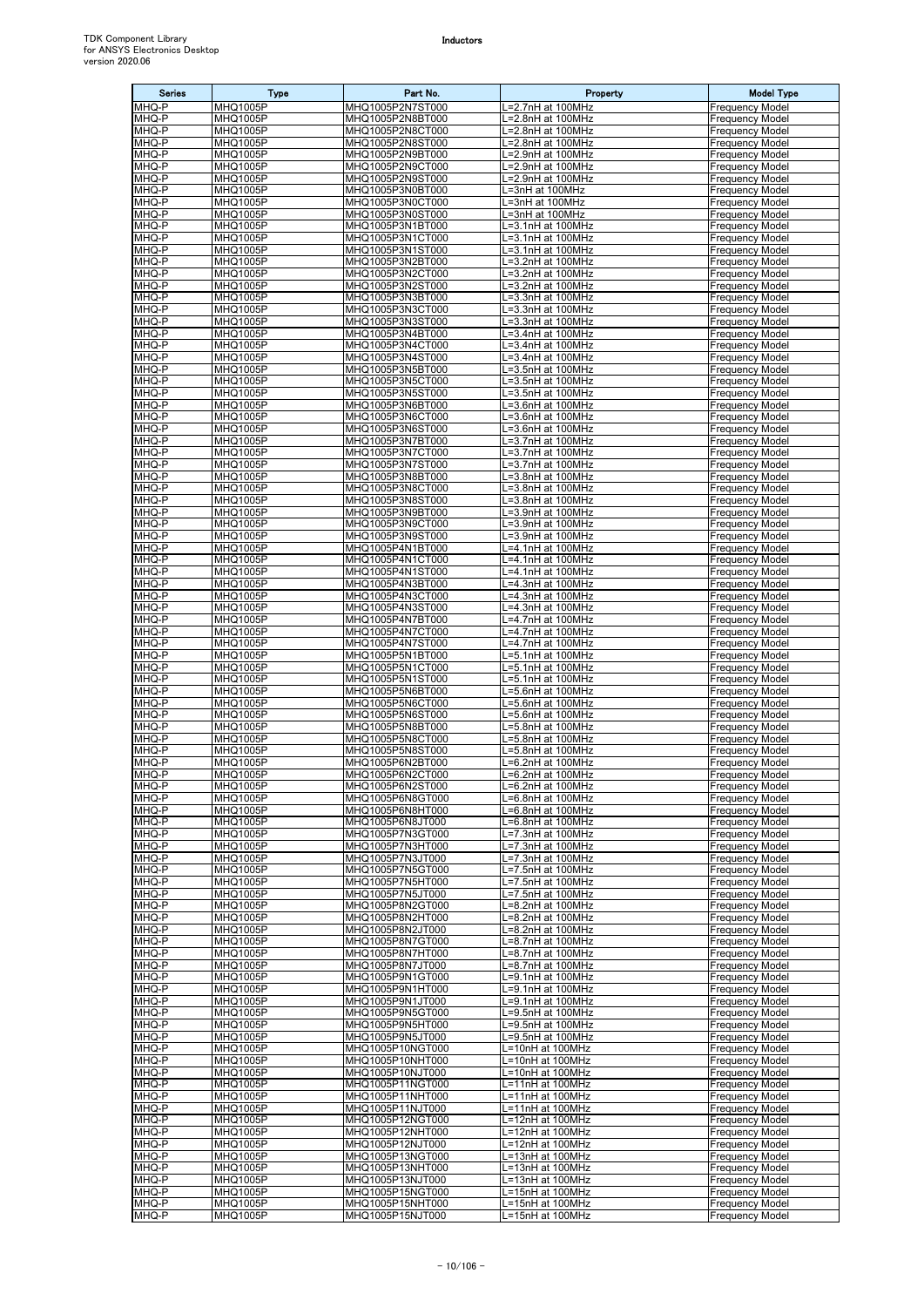| <b>Series</b>  | <b>Type</b>                        | Part No.                             | Property                                 | <b>Model Type</b>                                |
|----------------|------------------------------------|--------------------------------------|------------------------------------------|--------------------------------------------------|
| MHQ-P          | <b>MHQ1005P</b>                    | MHQ1005P16NGT000                     | L=16nH at 100MHz                         | <b>Frequency Model</b>                           |
| MHQ-P<br>MHQ-P | MHQ1005P<br>MHQ1005P               | MHQ1005P16NHT000<br>MHQ1005P16NJT000 | L=16nH at 100MHz<br>L=16nH at 100MHz     | <b>Frequency Model</b><br>Frequency Model        |
| MHQ-P          | <b>MHQ1005P</b>                    | MHQ1005P18NGT000                     | L=18nH at 100MHz                         | <b>Frequency Model</b>                           |
| MHQ-P          | MHQ1005P                           | MHQ1005P18NHT000                     | L=18nH at 100MHz                         | Frequency Model                                  |
| MHQ-P          | MHQ1005P                           | MHQ1005P18NJT000                     | =18nH at 100MHz                          | Frequency Model                                  |
| MHQ-P<br>MHQ-P | MHQ1005P<br>MHQ1005P               | MHQ1005P19NGT000<br>MHQ1005P19NHT000 | =19nH at 100MHz<br>L=19nH at 100MHz      | Frequency Model<br>Frequency Model               |
| MHQ-P          | MHQ1005P                           | MHQ1005P19NJT000                     | L=19nH at 100MHz                         | Frequency Model                                  |
| MHQ-P          | MHQ1005P                           | MHQ1005P20NGT000                     | L=20nH at 100MHz                         | Frequency Model                                  |
| MHQ-P          | MHQ1005P                           | MHQ1005P20NHT000                     | L=20nH at 100MHz                         | Frequency Model                                  |
| MHQ-P<br>MHQ-P | MHQ1005P<br>MHQ1005P               | MHQ1005P20NJT000<br>MHQ1005P22NGT000 | L=20nH at 100MHz<br>L=22nH at 100MHz     | <b>Frequency Model</b><br>Frequency Model        |
| MHQ-P          | <b>MHQ1005P</b>                    | MHQ1005P22NHT000                     | =22nH at 100MHz                          | Frequency Model                                  |
| MHQ-P          | MHQ1005P                           | MHQ1005P22NJT000                     | L=22nH at 100MHz                         | Frequency Model                                  |
| MHQ-P          | MHQ1005P                           | MHQ1005P23NGT000                     | =23nH at 100MHz                          | <b>Frequency Model</b>                           |
| MHQ-P<br>MHQ-P | MHQ1005P<br>MHQ1005P               | MHQ1005P23NHT000<br>MHQ1005P23NJT000 | _=23nH at 100MHz<br>=23nH at 100MHz      | Frequency Model<br>Frequency Model               |
| MHQ-P          | MHQ1005P                           | MHQ1005P24NGT000                     | L=24nH at 100MHz                         | Frequency Model                                  |
| MHQ-P          | MHQ1005P                           | MHQ1005P24NHT000                     | L=24nH at 100MHz                         | <b>Frequency Model</b>                           |
| MHQ-P          | <b>MHQ1005P</b>                    | MHQ1005P24NJT000                     | L=24nH at 100MHz                         | Frequency Model                                  |
| MHQ-P<br>MHQ-P | MHQ1005P<br><b>MHQ1005P</b>        | MHQ1005P27NGT000<br>MHQ1005P27NHT000 | L=27nH at 100MHz<br>_=27nH at 100MHz     | Frequency Model<br>Frequency Model               |
| MHQ-P          | MHQ1005P                           | MHQ1005P27NJT000                     | =27nH at 100MHz                          | <b>Frequency Model</b>                           |
| MHQ-P          | <b>MHQ1005P</b>                    | MHQ1005P30NGT000                     | =30nH at 100MHz                          | Frequency Model                                  |
| MHQ-P          | MHQ1005P                           | MHQ1005P30NHT000                     | L=30nH at 100MHz                         | Frequency Model<br><b>Frequency Model</b>        |
| MHQ-P<br>MHQ-P | MHQ1005P<br>MHQ1005P               | MHQ1005P30NJT000<br>MHQ1005P33NGT000 | =30nH at 100MHz<br>.=33nH at 100MHz      | Frequency Model                                  |
| MHQ-P          | MHQ1005P                           | MHQ1005P33NHT000                     | L=33nH at 100MHz                         | <b>Frequency Model</b>                           |
| MHQ-P          | MHQ1005P                           | MHQ1005P33NJT000                     | L=33nH at 100MHz                         | Frequency Model                                  |
| MHQ-P          | <b>MHQ1005P</b>                    | MHQ1005P36NGT000                     | .=36nH at 100MHz                         | Frequency Model<br><b>Frequency Model</b>        |
| MHQ-P<br>MHQ-P | MHQ1005P<br>MHQ1005P               | MHQ1005P36NHT000<br>MHQ1005P36NJT000 | =36nH at 100MHz<br>=36nH at 100MHz       | <b>Frequency Model</b>                           |
| MHQ-P          | MHQ1005P                           | MHQ1005P39NGT000                     | .=39nH at 100MHz                         | Frequency Model                                  |
| MHQ-P          | MHQ1005P                           | MHQ1005P39NHT000                     | =39nH at 100MHz                          | Frequency Model                                  |
| MHQ-P          | MHQ1005P                           | MHQ1005P39NJT000                     | =39nH at 100MHz                          | Frequency Model                                  |
| MHQ-P<br>MHQ-P | MHQ1005P<br>MHQ1005P               | MHQ1005P40NGT000<br>MHQ1005P40NHT000 | L=40nH at 100MHz<br>L=40nH at 100MHz     | Frequency Model<br>Frequency Model               |
| MHQ-P          | <b>MHQ1005P</b>                    | MHQ1005P40NJT000                     | .=40nH at 100MHz                         | Frequency Model                                  |
| MHQ-P          | MHQ1005P                           | MHQ1005P43NGT000                     | $\overline{=43}$ nH at 100MHz            | Frequency Model                                  |
| MHQ-P<br>MHQ-P | MHQ1005P                           | MHQ1005P43NHT000                     | .=43nH at 100MHz                         | <b>Frequency Model</b>                           |
| MHQ-P          | MHQ1005P<br>MHQ1005P               | MHQ1005P43NJT000<br>MHQ1005P47NGT000 | .=43nH at 100MHz<br>.=47nH at 100MHz     | Frequency Model<br>Frequency Model               |
| MHQ-P          | MHQ1005P                           | MHQ1005P47NHT000                     | .=47nH at 100MHz                         | Frequency Model                                  |
| MHQ-P          | <b>MHQ1005P</b>                    | MHQ1005P47NJT000                     | L=47nH at 100MHz                         | Frequency Model                                  |
| MHQ-P<br>MHQ-P | MHQ1005P                           | MHQ1005P51NGT000<br>MHQ1005P51NHT000 | $= 51$ nH at 100 $\overline{\text{MHz}}$ | Frequency Model                                  |
| MHQ-P          | MHQ1005P<br>MHQ1005P               | MHQ1005P51NJT000                     | =51nH at 100MHz<br>=51nH at 100MHz       | Frequency Model<br>Frequency Model               |
| MHQ-P          | MHQ1005P                           | MHQ1005P56NGT000                     | =56nH at 100MHz                          | Frequency Model                                  |
| MHQ-P          | MHQ1005P                           | MHQ1005P56NHT000                     | .=56nH at 100MHz                         | <b>Frequency Model</b>                           |
| MHQ-P<br>MHQ-P | <b>MHQ1005P</b><br>MHQ1005P        | MHQ1005P56NJT000<br>MHQ1005P62NGT000 | L=56nH at 100MHz<br>=62nH at 100MHz      | <b>Frequency Model</b><br>Frequency Model        |
| MHQ-P          | <b>MHQ1005P</b>                    | MHQ1005P62NHT000                     | =62nH at 100MHz                          | <b>Frequency Model</b>                           |
| MHQ-P          | MHQ1005P                           | MHQ1005P62NJT000                     | L=62nH at 100MHz                         | <b>Frequency Model</b>                           |
| MHQ-P          | <b>MHQ1005P</b>                    | MHQ1005P68NGT000                     | =68nH at 100MHz                          | <b>Frequency Model</b>                           |
| MHQ-P<br>MHQ-P | <b>MHQ1005P</b><br><b>MHQ1005P</b> | MHQ1005P68NHT000<br>MHQ1005P68NJT000 | =68nH at 100MHz<br>L=68nH at 100MHz      | <b>Frequency Model</b><br><b>Frequency Model</b> |
| MHQ-P          | <b>MHQ1005P</b>                    | MHQ1005P72NGT000                     | L=72nH at 100MHz                         | <b>Frequency Model</b>                           |
| MHQ-P          | <b>MHQ1005P</b>                    | MHQ1005P72NHT000                     | L=72nH at 100MHz                         | <b>Frequency Model</b>                           |
| MHQ-P          | <b>MHQ1005P</b>                    | MHQ1005P72NJT000                     | L=72nH at 100MHz                         | <b>Frequency Model</b>                           |
| MHQ-P<br>MHQ-P | MHQ1005P<br><b>MHQ1005P</b>        | MHQ1005P75NGT000<br>MHQ1005P75NHT000 | L=75nH at 100MHz<br>L=75nH at 100MHz     | <b>Frequency Model</b><br><b>Frequency Model</b> |
| MHQ-P          | MHQ1005P                           | MHQ1005P75NJT000                     | L=75nH at 100MHz                         | <b>Frequency Model</b>                           |
| MHQ-P          | <b>MHQ1005P</b>                    | MHQ1005P82NGT000                     | =82nH at 100MHz                          | <b>Frequency Model</b>                           |
| MHQ-P<br>MHQ-P | MHQ1005P<br><b>MHQ1005P</b>        | MHQ1005P82NHT000                     | =82nH at 100MHz<br>=82nH at 100MHz       | <b>Frequency Model</b><br><b>Frequency Model</b> |
| MHQ-P          | MHQ1005P                           | MHQ1005P82NJT000<br>MHQ1005P91NGT000 | =91nH at 100MHz                          | Frequency Model                                  |
| MHQ-P          | <b>MHQ1005P</b>                    | MHQ1005P91NHT000                     | =91nH at 100MHz                          | <b>Frequency Model</b>                           |
| MHQ-P          | MHQ1005P                           | MHQ1005P91NJT000                     | =91nH at 100MHz                          | <b>Frequency Model</b>                           |
| MHQ-P<br>MHQ-P | MHQ1005P<br>MHQ1005P               | MHQ1005PR10GT000<br>MHQ1005PR10HT000 | L=100nH at 100MHz<br>L=100nH at 100MHz   | <b>Frequency Model</b><br><b>Frequency Model</b> |
| MHQ-P          | <b>MHQ1005P</b>                    | MHQ1005PR10JT000                     | L=100nH at 100MHz                        | Frequency Model                                  |
| MHQ-P          | MHQ1005P                           | MHQ1005PR11GT000                     | =110nH at 100MHz                         | <b>Frequency Model</b>                           |
| MHQ-P          | MHQ1005P                           | MHQ1005PR11HT000                     | L=110nH at 100MHz                        | Frequency Model                                  |
| MHQ-P<br>MHQ-P | MHQ1005P<br>MHQ1005P               | MHQ1005PR11JT000<br>MHQ1005PR12GT000 | L=110nH at 100MHz<br>L=120nH at 100MHz   | Frequency Model<br><b>Frequency Model</b>        |
| MHQ-P          | MHQ1005P                           | MHQ1005PR12HT000                     | L=120nH at 100MHz                        | <b>Frequency Model</b>                           |
| MHQ-P          | <b>MHQ1005P</b>                    | MHQ1005PR12JT000                     | L=120nH at 100MHz                        | <b>Frequency Model</b>                           |
| MHQ-P          | MHQ1005P                           | MHQ1005PR13GT000                     | L=130nH at 100MHz                        | <b>Frequency Model</b>                           |
| MHQ-P<br>MHQ-P | MHQ1005P<br>MHQ1005P               | MHQ1005PR13HT000<br>MHQ1005PR13JT000 | L=130nH at 100MHz<br>_=130nH at 100MHz   | <b>Frequency Model</b><br>Frequency Model        |
| MHQ-P          | <b>MHQ1005P</b>                    | MHQ1005PR15GT000                     | L=150nH at 100MHz                        | <b>Frequency Model</b>                           |
| MHQ-P          | MHQ1005P                           | MHQ1005PR15HT000                     | L=150nH at 100MHz                        | Frequency Model                                  |
| MHQ-P          | MHQ1005P                           | MHQ1005PR15JT000                     | L=150nH at 100MHz                        | <b>Frequency Model</b>                           |
| MHQ-P<br>MHQ-P | MHQ1005P<br><b>MHQ1005P</b>        | MHQ1005P0N7BTD25<br>MHQ1005P0N7CTD25 | =0.7nH at 100MHz<br>L=0.7nH at 100MHz    | Frequency Model<br><b>Frequency Model</b>        |
| MHQ-P          | <b>MHQ1005P</b>                    | MHQ1005P0N8BTD25                     | L=0.8nH at 100MHz                        | <b>Frequency Model</b>                           |
| MHQ-P          | <b>MHQ1005P</b>                    | MHQ1005P0N8CTD25                     | =0.8nH at 100MHz                         | Frequency Model                                  |
| MHQ-P          | <b>MHQ1005P</b>                    | MHQ1005P0N9BTD25                     | =0.9nH at 100MHz                         | <b>Frequency Model</b>                           |
| MHQ-P<br>MHQ-P | MHQ1005P<br><b>MHQ1005P</b>        | MHQ1005P0N9CTD25<br>MHQ1005P1N0BTD25 | L=0.9nH at 100MHz<br>L=1nH at 100MHz     | <b>Frequency Model</b><br><b>Frequency Model</b> |
| MHQ-P          | MHQ1005P                           | MHQ1005P1N0CTD25                     | L=1nH at 100MHz                          | <b>Frequency Model</b>                           |
| MHQ-P          | <b>MHQ1005P</b>                    | MHQ1005P1N0STD25                     | L=1nH at 100MHz                          | <b>Frequency Model</b>                           |
| MHQ-P          | MHQ1005P                           | MHQ1005P1N1BTD25                     | L=1.1nH at 100MHz                        | <b>Frequency Model</b>                           |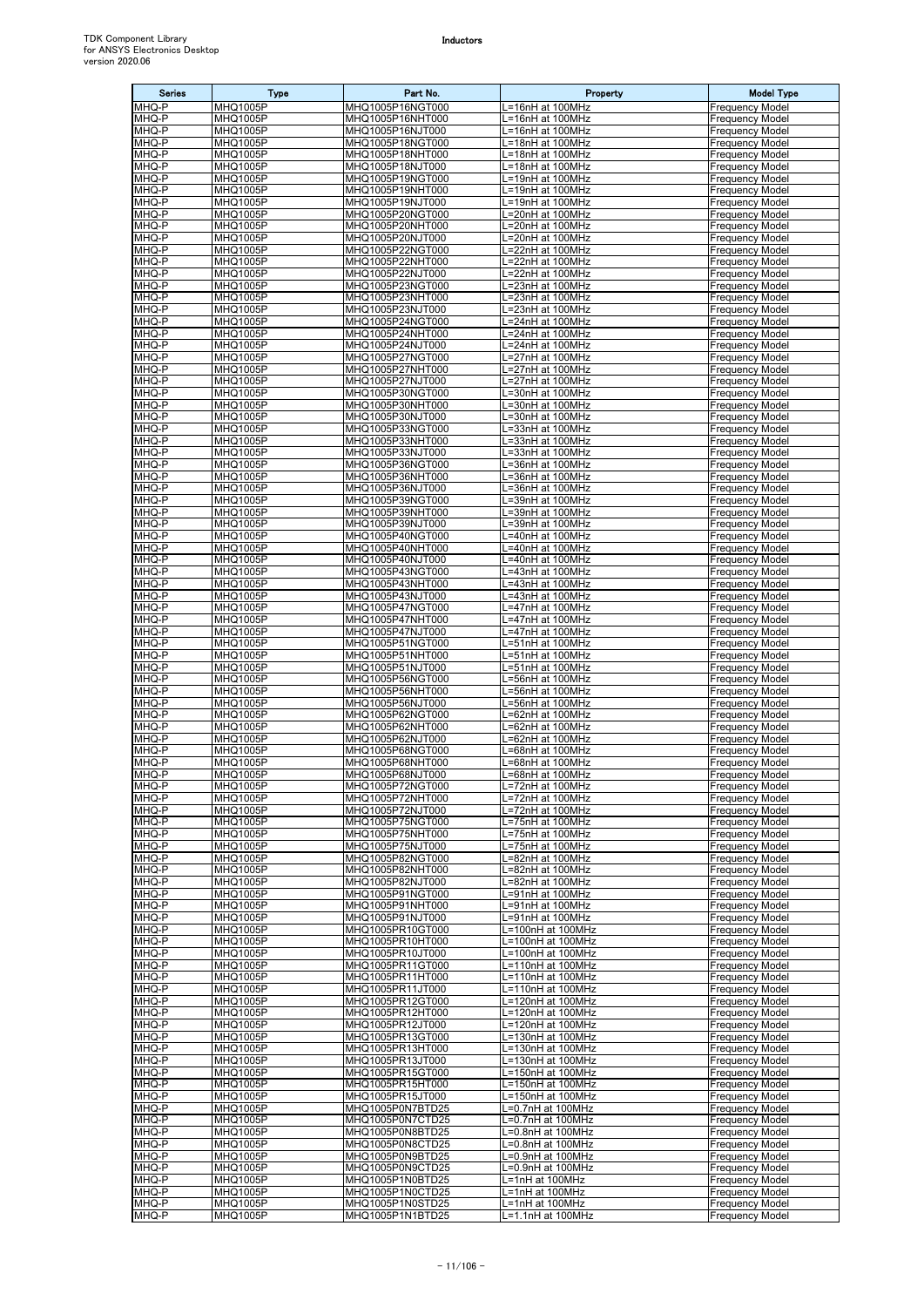| <b>Series</b>  | <b>Type</b>                        | Part No.                             | Property                               | <b>Model Type</b>                                |
|----------------|------------------------------------|--------------------------------------|----------------------------------------|--------------------------------------------------|
| MHQ-P          | MHQ1005P                           | MHQ1005P1N1CTD25                     | -1.1nH at 100MHz                       | <b>Frequency Model</b>                           |
| MHQ-P          | <b>MHQ1005P</b>                    | MHQ1005P1N1STD25                     | L=1.1nH at 100MHz                      | <b>Frequency Model</b>                           |
| MHQ-P<br>MHQ-P | <b>MHQ1005P</b><br>MHQ1005P        | MHQ1005P1N2BTD25<br>MHQ1005P1N2CTD25 | L=1.2nH at 100MHz<br>L=1.2nH at 100MHz | <b>Frequency Model</b><br><b>Frequency Model</b> |
| MHQ-P          | MHQ1005P                           | MHQ1005P1N2STD25                     | .=1.2nH at 100MHz                      | <b>Frequency Model</b>                           |
| MHQ-P          | <b>MHQ1005P</b>                    | MHQ1005P1N3BTD25                     | -1.3nH at 100MHz                       | <b>Frequency Model</b>                           |
| MHQ-P          | MHQ1005P                           | MHQ1005P1N3CTD25                     | _=1.3nH at 100MHz                      | <b>Frequency Model</b>                           |
| MHQ-P          | MHQ1005P                           | MHQ1005P1N3STD25                     | L=1.3nH at 100MHz                      | <b>Frequency Model</b>                           |
| MHQ-P<br>MHQ-P | MHQ1005P<br>MHQ1005P               | MHQ1005P1N4BTD25<br>MHQ1005P1N4CTD25 | L=1.4nH at 100MHz<br>L=1.4nH at 100MHz | <b>Frequency Model</b><br><b>Frequency Model</b> |
| MHQ-P          | MHQ1005P                           | MHQ1005P1N4STD25                     | L=1.4nH at 100MHz                      | <b>Frequency Model</b>                           |
| MHQ-P          | <b>MHQ1005P</b>                    | MHQ1005P1N5BTD25                     | L=1.5nH at 100MHz                      | <b>Frequency Model</b>                           |
| MHQ-P          | MHQ1005P                           | MHQ1005P1N5CTD25                     | .=1.5nH at 100MHz                      | <b>Frequency Model</b>                           |
| MHQ-P          | <b>MHQ1005P</b>                    | MHQ1005P1N5STD25                     | L=1.5nH at 100MHz                      | <b>Frequency Model</b>                           |
| MHQ-P<br>MHQ-P | MHQ1005P<br>MHQ1005P               | MHQ1005P1N6BTD25<br>MHQ1005P1N6CTD25 | L=1.6nH at 100MHz<br>L=1.6nH at 100MHz | <b>Frequency Model</b><br><b>Frequency Model</b> |
| MHQ-P          | MHQ1005P                           | MHQ1005P1N6STD25                     | L=1.6nH at 100MHz                      | <b>Frequency Model</b>                           |
| MHQ-P          | <b>MHQ1005P</b>                    | MHQ1005P1N7BTD25                     | L=1.7nH at 100MHz                      | <b>Frequency Model</b>                           |
| MHQ-P          | MHQ1005P                           | MHQ1005P1N7CTD25                     | L=1.7nH at 100MHz                      | <b>Frequency Model</b>                           |
| MHQ-P<br>MHQ-P | <b>MHQ1005P</b><br><b>MHQ1005P</b> | MHQ1005P1N7STD25<br>MHQ1005P1N8BTD25 | -1.7nH at 100MHz<br>=1.8nH at 100MHz   | <b>Frequency Model</b><br><b>Frequency Model</b> |
| MHQ-P          | MHQ1005P                           | MHQ1005P1N8CTD25                     | L=1.8nH at 100MHz                      | <b>Frequency Model</b>                           |
| MHQ-P          | <b>MHQ1005P</b>                    | MHQ1005P1N8STD25                     | L=1.8nH at 100MHz                      | <b>Frequency Model</b>                           |
| MHQ-P          | MHQ1005P                           | MHQ1005P1N9BTD25                     | L=1.9nH at 100MHz                      | <b>Frequency Model</b>                           |
| MHQ-P          | MHQ1005P                           | MHQ1005P1N9CTD25                     | L=1.9nH at 100MHz                      | <b>Frequency Model</b>                           |
| MHQ-P<br>MHQ-P | MHQ1005P<br><b>MHQ1005P</b>        | MHQ1005P1N9STD25<br>MHQ1005P2N0BTD25 | L=1.9nH at 100MHz<br>L=2nH at 100MHz   | <b>Frequency Model</b><br><b>Frequency Model</b> |
| MHQ-P          | MHQ1005P                           | MHQ1005P2N0CTD25                     | L=2nH at 100MHz                        | <b>Frequency Model</b>                           |
| MHQ-P          | <b>MHQ1005P</b>                    | MHQ1005P2N0STD25                     | L=2nH at 100MHz                        | <b>Frequency Model</b>                           |
| MHQ-P          | MHQ1005P                           | MHQ1005P2N1BTD25                     | .=2.1nH at 100MHz                      | <b>Frequency Model</b>                           |
| MHQ-P<br>MHQ-P | <b>MHQ1005P</b><br><b>MHQ1005P</b> | MHQ1005P2N1CTD25<br>MHQ1005P2N1STD25 | =2.1nH at 100MHz<br>.=2.1nH at 100MHz  | <b>Frequency Model</b><br><b>Frequency Model</b> |
| MHQ-P          | <b>MHQ1005P</b>                    | MHQ1005P2N2BTD25                     | L=2.2nH at 100MHz                      | <b>Frequency Model</b>                           |
| MHQ-P          | MHQ1005P                           | MHQ1005P2N2CTD25                     | L=2.2nH at 100MHz                      | <b>Frequency Model</b>                           |
| MHQ-P          | MHQ1005P                           | MHQ1005P2N2STD25                     | -2.2nH at 100MHz                       | <b>Frequency Model</b>                           |
| MHQ-P<br>MHQ-P | MHQ1005P<br><b>MHQ1005P</b>        | MHQ1005P2N3BTD25<br>MHQ1005P2N3CTD25 | L=2.3nH at 100MHz<br>L=2.3nH at 100MHz | <b>Frequency Model</b><br><b>Frequency Model</b> |
| MHQ-P          | MHQ1005P                           | MHQ1005P2N3STD25                     | .=2.3nH at 100MHz                      | <b>Frequency Model</b>                           |
| MHQ-P          | MHQ1005P                           | MHQ1005P2N4BTD25                     | _=2.4nH at 100MHz                      | <b>Frequency Model</b>                           |
| MHQ-P          | MHQ1005P                           | MHQ1005P2N4CTD25                     | L=2.4nH at 100MHz                      | <b>Frequency Model</b>                           |
| MHQ-P<br>MHQ-P | MHQ1005P<br>MHQ1005P               | MHQ1005P2N4STD25<br>MHQ1005P2N5BTD25 | L=2.4nH at 100MHz<br>.=2.5nH at 100MHz | <b>Frequency Model</b><br><b>Frequency Model</b> |
| MHQ-P          | <b>MHQ1005P</b>                    | MHQ1005P2N5CTD25                     | L=2.5nH at 100MHz                      | <b>Frequency Model</b>                           |
| MHQ-P          | MHQ1005P                           | MHQ1005P2N5STD25                     | L=2.5nH at 100MHz                      | <b>Frequency Model</b>                           |
| MHQ-P          | <b>MHQ1005P</b>                    | MHQ1005P2N6BTD25                     | -2.6nH at 100MHz                       | <b>Frequency Model</b>                           |
| MHQ-P<br>MHQ-P | MHQ1005P<br>MHQ1005P               | MHQ1005P2N6CTD25<br>MHQ1005P2N6STD25 | .=2.6nH at 100MHz<br>L=2.6nH at 100MHz | <b>Frequency Model</b><br><b>Frequency Model</b> |
| MHQ-P          | <b>MHQ1005P</b>                    | MHQ1005P2N7BTD25                     | _=2.7nH at 100MHz                      | <b>Frequency Model</b>                           |
| MHQ-P          | MHQ1005P                           | MHQ1005P2N7CTD25                     | _=2.7nH at 100MHz                      | <b>Frequency Model</b>                           |
| MHQ-P          | <b>MHQ1005P</b>                    | MHQ1005P2N7STD25                     | L=2.7nH at 100MHz                      | <b>Frequency Model</b>                           |
| MHQ-P<br>MHQ-P | MHQ1005P<br>MHQ1005P               | MHQ1005P2N8BTD25<br>MHQ1005P2N8CTD25 | L=2.8nH at 100MHz<br>L=2.8nH at 100MHz | <b>Frequency Model</b><br><b>Frequency Model</b> |
| MHQ-P          | <b>MHQ1005P</b>                    | MHQ1005P2N8STD25                     | =2.8nH at 100MHz                       | <b>Frequency Model</b>                           |
| MHQ-P          | MHQ1005P                           | MHQ1005P2N9BTD25                     | L=2.9nH at 100MHz                      | <b>Frequency Model</b>                           |
| MHQ-P<br>MHQ-P | MHQ1005P<br>MHQ1005P               | MHQ1005P2N9CTD25<br>MHQ1005P2N9STD25 | .=2.9nH at 100MHz<br>L=2.9nH at 100MHz | <b>Frequency Model</b><br><b>Frequency Model</b> |
| MHQ-P          | <b>MHQ1005P</b>                    | MHQ1005P3N0BTD25                     | L=3nH at 100MHz                        | <b>Frequency Model</b>                           |
| MHQ-P          | MHQ1005P                           | MHQ1005P3N0CTD25                     | L=3nH at 100MHz                        | <b>Frequency Model</b>                           |
| MHQ-P          | MHQ1005P                           | MHQ1005P3N0STD25                     | L=3nH at 100MHz                        | <b>Frequency Model</b>                           |
| MHQ-P<br>MHQ-P | <b>MHQ1005P</b><br><b>MHQ1005P</b> | MHQ1005P3N1BTD25<br>MHQ1005P3N1CTD25 | -3.1nH at 100MHz<br>L=3.1nH at 100MHz  | <b>Frequency Model</b><br><b>Frequency Model</b> |
| MHQ-P          | <b>MHQ1005P</b>                    | MHQ1005P3N1STD25                     | -3.1nH at 100MHz                       | <b>Frequency Model</b>                           |
| MHQ-P          | MHQ1005P                           | MHQ1005P3N2BTD25                     | .=3.2nH at 100MHz                      | <b>Frequency Model</b>                           |
| MHQ-P          | <b>MHQ1005P</b>                    | MHQ1005P3N2CTD25                     | =3.2nH at 100MHz                       | <b>Frequency Model</b>                           |
| MHQ-P<br>MHQ-P | MHQ1005P<br><b>MHQ1005P</b>        | MHQ1005P3N2STD25<br>MHQ1005P3N3BTD25 | L=3.2nH at 100MHz<br>L=3.3nH at 100MHz | <b>Frequency Model</b><br><b>Frequency Model</b> |
| MHQ-P          | MHQ1005P                           | MHQ1005P3N3CTD25                     | L=3.3nH at 100MHz                      | <b>Frequency Model</b>                           |
| MHQ-P          | MHQ1005P                           | MHQ1005P3N3STD25                     | L=3.3nH at 100MHz                      | <b>Frequency Model</b>                           |
| MHQ-P<br>MHQ-P | <b>MHQ1005P</b>                    | MHQ1005P3N4BTD25                     | L=3.4nH at 100MHz<br>=3.4nH at 100MHz  | <b>Frequency Model</b>                           |
| MHQ-P          | <b>MHQ1005P</b><br><b>MHQ1005P</b> | MHQ1005P3N4CTD25<br>MHQ1005P3N4STD25 | -3.4nH at 100MHz                       | <b>Frequency Model</b><br><b>Frequency Model</b> |
| MHQ-P          | <b>MHQ1005P</b>                    | MHQ1005P3N5BTD25                     | -3.5nH at 100MHz                       | <b>Frequency Model</b>                           |
| MHQ-P          | <b>MHQ1005P</b>                    | MHQ1005P3N5CTD25                     | L=3.5nH at 100MHz                      | <b>Frequency Model</b>                           |
| MHQ-P<br>MHQ-P | <b>MHQ1005P</b><br><b>MHQ1005P</b> | MHQ1005P3N5STD25<br>MHQ1005P3N6BTD25 | L=3.5nH at 100MHz<br>L=3.6nH at 100MHz | <b>Frequency Model</b><br><b>Frequency Model</b> |
| MHQ-P          | MHQ1005P                           | MHQ1005P3N6CTD25                     | L=3.6nH at 100MHz                      | <b>Frequency Model</b>                           |
| MHQ-P          | MHQ1005P                           | MHQ1005P3N6STD25                     | L=3.6nH at 100MHz                      | <b>Frequency Model</b>                           |
| MHQ-P          | <b>MHQ1005P</b>                    | MHQ1005P3N7BTD25                     | -3.7nH at 100MHz                       | <b>Frequency Model</b>                           |
| MHQ-P<br>MHQ-P | MHQ1005P<br>MHQ1005P               | MHQ1005P3N7CTD25<br>MHQ1005P3N7STD25 | L=3.7nH at 100MHz<br>.=3.7nH at 100MHz | <b>Frequency Model</b><br><b>Frequency Model</b> |
| MHQ-P          | MHQ1005P                           | MHQ1005P3N8BTD25                     | L=3.8nH at 100MHz                      | <b>Frequency Model</b>                           |
| MHQ-P          | <b>MHQ1005P</b>                    | MHQ1005P3N8CTD25                     | L=3.8nH at 100MHz                      | <b>Frequency Model</b>                           |
| MHQ-P          | MHQ1005P                           | MHQ1005P3N8STD25                     | L=3.8nH at 100MHz                      | <b>Frequency Model</b>                           |
| MHQ-P<br>MHQ-P | MHQ1005P<br><b>MHQ1005P</b>        | MHQ1005P3N9BTD25<br>MHQ1005P3N9CTD25 | L=3.9nH at 100MHz<br>L=3.9nH at 100MHz | <b>Frequency Model</b><br><b>Frequency Model</b> |
| MHQ-P          | <b>MHQ1005P</b>                    | MHQ1005P3N9STD25                     | =3.9nH at 100MHz                       | Frequency Model                                  |
| MHQ-P          | <b>MHQ1005P</b>                    | MHQ1005P4N1BTD25                     | .=4.1nH at 100MHz                      | <b>Frequency Model</b>                           |
| MHQ-P          | <b>MHQ1005P</b>                    | MHQ1005P4N1CTD25                     | .=4.1nH at 100MHz                      | <b>Frequency Model</b>                           |
| MHQ-P<br>MHQ-P | MHQ1005P<br><b>MHQ1005P</b>        | MHQ1005P4N1STD25<br>MHQ1005P4N3BTD25 | .=4.1nH at 100MHz<br>L=4.3nH at 100MHz | <b>Frequency Model</b><br><b>Frequency Model</b> |
| MHQ-P          | MHQ1005P                           | MHQ1005P4N3CTD25                     | L=4.3nH at 100MHz                      | <b>Frequency Model</b>                           |
| MHQ-P          | MHQ1005P                           | MHQ1005P4N3STD25                     | L=4.3nH at 100MHz                      | <b>Frequency Model</b>                           |
| MHQ-P<br>MHQ-P | <b>MHQ1005P</b><br><b>MHQ1005P</b> | MHQ1005P4N7BTD25<br>MHQ1005P4N7CTD25 | L=4.7nH at 100MHz<br>L=4.7nH at 100MHz | <b>Frequency Model</b><br><b>Frequency Model</b> |
|                |                                    |                                      |                                        |                                                  |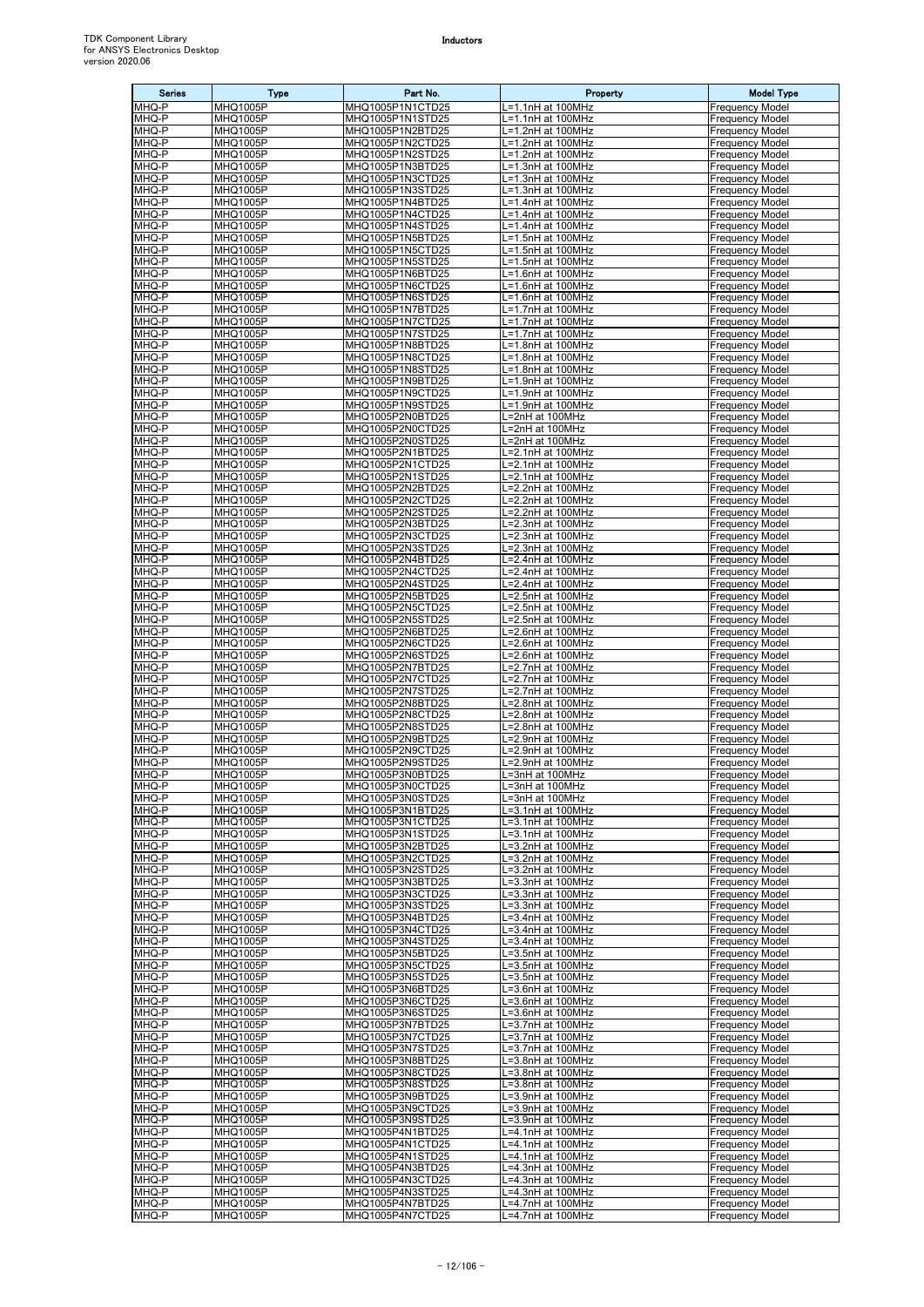| <b>Series</b>  | <b>Type</b>                        | Part No.                             | Property                               | <b>Model Type</b>                                |
|----------------|------------------------------------|--------------------------------------|----------------------------------------|--------------------------------------------------|
| MHQ-P          | MHQ1005P                           | MHQ1005P4N7STD25                     | .=4.7nH at 100MHz                      | Frequency Model                                  |
| MHQ-P<br>MHQ-P | <b>MHQ1005P</b><br><b>MHQ1005P</b> | MHQ1005P5N1BTD25<br>MHQ1005P5N1CTD25 | .=5.1nH at 100MHz<br>_=5.1nH at 100MHz | Frequency Model<br>Frequency Model               |
| MHQ-P          | MHQ1005P                           | MHQ1005P5N1STD25                     | L=5.1nH at 100MHz                      | <b>Frequency Model</b>                           |
| MHQ-P          | MHQ1005P                           | MHQ1005P5N6BTD25                     | =5.6nH at 100MHz                       | Frequency Model                                  |
| MHQ-P          | <b>MHQ1005P</b>                    | MHQ1005P5N6CTD25                     | -5.6nH at 100MHz                       | Frequency Model                                  |
| MHQ-P<br>MHQ-P | MHQ1005P<br><b>MHQ1005P</b>        | MHQ1005P5N6STD25<br>MHQ1005P5N8BTD25 | L=5.6nH at 100MHz<br>.=5.8nH at 100MHz | Frequency Model<br><b>Frequency Model</b>        |
| MHQ-P          | MHQ1005P                           | MHQ1005P5N8CTD25                     | .=5.8nH at 100MHz                      | <b>Frequency Model</b>                           |
| MHQ-P          | <b>MHQ1005P</b>                    | MHQ1005P5N8STD25                     | =5.8nH at 100MHz                       | Frequency Model                                  |
| MHQ-P          | MHQ1005P                           | MHQ1005P6N2BTD25                     | .=6.2nH at 100MHz                      | Frequency Model                                  |
| MHQ-P<br>MHQ-P | <b>MHQ1005P</b><br>MHQ1005P        | MHQ1005P6N2CTD25<br>MHQ1005P6N2STD25 | =6.2nH at 100MHz<br>=6.2nH at 100MHz   | <b>Frequency Model</b><br>Frequency Model        |
| MHQ-P          | <b>MHQ1005P</b>                    | MHQ1005P6N8GTD25                     | L=6.8nH at 100MHz                      | <b>Frequency Model</b>                           |
| MHQ-P          | <b>MHQ1005P</b>                    | MHQ1005P6N8HTD25                     | L=6.8nH at 100MHz                      | <b>Frequency Model</b>                           |
| MHQ-P          | <b>MHQ1005P</b>                    | MHQ1005P6N8JTD25                     | =6.8nH at 100MHz                       | Frequency Model                                  |
| MHQ-P<br>MHQ-P | MHQ1005P<br>MHQ1005P               | MHQ1005P7N3GTD25<br>MHQ1005P7N3HTD25 | .=7.3nH at 100MHz<br>=7.3nH at 100MHz  | Frequency Model<br><b>Frequency Model</b>        |
| MHQ-P          | MHQ1005P                           | MHQ1005P7N3JTD25                     | _=7.3nH at 100MHz                      | Frequency Model                                  |
| MHQ-P          | MHQ1005P                           | MHQ1005P7N5GTD25                     | _=7.5nH at 100MHz                      | Frequency Model                                  |
| MHQ-P          | <b>MHQ1005P</b>                    | MHQ1005P7N5HTD25                     | =7.5nH at 100MHz                       | Frequency Model                                  |
| MHQ-P<br>MHQ-P | MHQ1005P<br><b>MHQ1005P</b>        | MHQ1005P7N5JTD25<br>MHQ1005P8N2GTD25 | L=7.5nH at 100MHz<br>L=8.2nH at 100MHz | Frequency Model<br>Frequency Model               |
| MHQ-P          | <b>MHQ1005P</b>                    | MHQ1005P8N2HTD25                     | L=8.2nH at 100MHz                      | Frequency Model                                  |
| MHQ-P          | <b>MHQ1005P</b>                    | MHQ1005P8N2JTD25                     | -8.2nH at 100MHz                       | Frequency Model                                  |
| MHQ-P          | <b>MHQ1005P</b>                    | MHQ1005P8N7GTD25                     | =8.7nH at 100MHz                       | Frequency Model                                  |
| MHQ-P<br>MHQ-P | <b>MHQ1005P</b><br>MHQ1005P        | MHQ1005P8N7HTD25<br>MHQ1005P8N7JTD25 | =8.7nH at 100MHz                       | Frequency Model<br><b>Frequency Model</b>        |
| MHQ-P          | MHQ1005P                           | MHQ1005P9N1GTD25                     | .=8.7nH at 100MHz<br>=9.1nH at 100MHz  | <b>Frequency Model</b>                           |
| MHQ-P          | MHQ1005P                           | MHQ1005P9N1HTD25                     | .=9.1nH at 100MHz                      | Frequency Model                                  |
| MHQ-P          | <b>MHQ1005P</b>                    | MHQ1005P9N1JTD25                     | =9.1nH at 100MHz                       | Frequency Model                                  |
| MHQ-P          | MHQ1005P                           | MHQ1005P9N5GTD25                     | L=9.5nH at 100MHz                      | Frequency Model                                  |
| MHQ-P<br>MHQ-P | MHQ1005P<br>MHQ1005P               | MHQ1005P9N5HTD25<br>MHQ1005P9N5JTD25 | =9.5nH at 100MHz<br>.=9.5nH at 100MHz  | <b>Frequency Model</b><br>Frequency Model        |
| MHQ-P          | <b>MHQ1005P</b>                    | MHQ1005P10NGTD25                     | =10nH at 100MHz                        | Frequency Model                                  |
| MHQ-P          | MHQ1005P                           | MHQ1005P10NHTD25                     | L=10nH at 100MHz                       | Frequency Model                                  |
| MHQ-P          | MHQ1005P                           | MHQ1005P10NJTD25                     | L=10nH at 100MHz                       | <b>Frequency Model</b>                           |
| MHQ-P<br>MHQ-P | MHQ1005P<br>MHQ1005P               | MHQ1005P11NGTD25<br>MHQ1005P11NHTD25 | =11nH at 100MHz<br>L=11nH at 100MHz    | Frequency Model<br><b>Frequency Model</b>        |
| MHQ-P          | <b>MHQ1005P</b>                    | MHQ1005P11NJTD25                     | L=11nH at 100MHz                       | <b>Frequency Model</b>                           |
| MHQ-P          | <b>MHQ1005P</b>                    | MHQ1005P12NGTD25                     | =12nH at 100MHz                        | Frequency Model                                  |
| MHQ-P          | <b>MHQ1005P</b>                    | MHQ1005P12NHTD25                     | .=12nH at 100MHz                       | Frequency Model                                  |
| MHQ-P<br>MHQ-P | MHQ1005P<br>MHQ1005P               | MHQ1005P12NJTD25<br>MHQ1005P13NGTD25 | =12nH at 100MHz<br>L=13nH at 100MHz    | <b>Frequency Model</b><br>Frequency Model        |
| MHQ-P          | <b>MHQ1005P</b>                    | MHQ1005P13NHTD25                     | =13nH at 100MHz                        | Frequency Model                                  |
| MHQ-P          | MHQ1005P                           | MHQ1005P13NJTD25                     | L=13nH at 100MHz                       | Frequency Model                                  |
| MHQ-P          | <b>MHQ1005P</b>                    | MHQ1005P15NGTD25                     | L=15nH at 100MHz                       | <b>Frequency Model</b>                           |
| MHQ-P<br>MHQ-P | MHQ1005P<br><b>MHQ1005P</b>        | MHQ1005P15NHTD25<br>MHQ1005P15NJTD25 | L=15nH at 100MHz<br>L=15nH at 100MHz   | Frequency Model<br>Frequency Model               |
| MHQ-P          | MHQ1005P                           | MHQ1005P16NGTD25                     | L=16nH at 100MHz                       | <b>Frequency Model</b>                           |
| MHQ-P          | MHQ1005P                           | MHQ1005P16NHTD25                     | L=16nH at 100MHz                       | <b>Frequency Model</b>                           |
| MHQ-P          | MHQ1005P                           | MHQ1005P16NJTD25                     | L=16nH at 100MHz                       | Frequency Model                                  |
| MHQ-P<br>MHQ-P | <b>MHQ1005P</b><br>MHQ1005P        | MHQ1005P18NGTD25<br>MHQ1005P18NHTD25 | L=18nH at 100MHz<br>L=18nH at 100MHz   | Frequency Model<br>Frequency Model               |
| MHQ-P          | <b>MHQ1005P</b>                    | MHQ1005P18NJTD25                     | L=18nH at 100MHz                       | <b>Frequency Model</b>                           |
| MHQ-P          | MHQ1005P                           | MHQ1005P19NGTD25                     | L=19nH at 100MHz                       | <b>Frequency Model</b>                           |
| MHQ-P          | <b>MHQ1005P</b>                    | MHQ1005P19NHTD25                     | L=19nH at 100MHz                       | <b>Frequency Model</b>                           |
| MHQ-P<br>MHQ-P | MHQ1005P<br>MHQ1005P               | MHQ1005P19NJTD25<br>MHQ1005P20NGTD25 | _=19nH at 100MHz<br>.=20nH at 100MHz   | Frequency Model<br>Frequency Model               |
| MHQ-P          | <b>MHQ1005P</b>                    | MHQ1005P20NHTD25                     | =20nH at 100MHz                        | <b>Frequency Model</b>                           |
| MHQ-P          | MHQ1005P                           | MHQ1005P20NJTD25                     | L=20nH at 100MHz                       | Frequency Model                                  |
| MHQ-P<br>MHQ-P | MHQ1005P<br>MHQ1005P               | MHQ1005P22NGTD25<br>MHQ1005P22NHTD25 | L=22nH at 100MHz<br>=22nH at 100MHz    | <b>Frequency Model</b><br>Frequency Model        |
| MHQ-P          | <b>MHQ1005P</b>                    | MHQ1005P22NJTD25                     | L=22nH at 100MHz                       | <b>Frequency Model</b>                           |
| MHQ-P          | <b>MHQ1005P</b>                    | MHQ1005P23NGTD25                     | L=23nH at 100MHz                       | <b>Frequency Model</b>                           |
| MHQ-P          | <b>MHQ1005P</b>                    | MHQ1005P23NHTD25                     | L=23nH at 100MHz                       | Frequency Model                                  |
| MHQ-P<br>MHQ-P | <b>MHQ1005P</b><br>MHQ1005P        | MHQ1005P23NJTD25<br>MHQ1005P24NGTD25 | =23nH at 100MHz<br>L=24nH at 100MHz    | Frequency Model<br><b>Frequency Model</b>        |
| MHQ-P          | MHQ1005P                           | MHQ1005P24NHTD25                     | .=24nH at 100MHz                       | <b>Frequency Model</b>                           |
| MHQ-P          | MHQ1005P                           | MHQ1005P24NJTD25                     | =24nH at 100MHz                        | Frequency Model                                  |
| MHQ-P          | MHQ1005P                           | MHQ1005P27NGTD25                     | L=27nH at 100MHz                       | <b>Frequency Model</b>                           |
| MHQ-P<br>MHQ-P | <b>MHQ1005P</b><br>MHQ1005P        | MHQ1005P27NHTD25<br>MHQ1005P27NJTD25 | L=27nH at 100MHz<br>L=27nH at 100MHz   | <b>Frequency Model</b><br>Frequency Model        |
| MHQ-P          | MHQ1005P                           | MHQ1005P30NGTD25                     | =30nH at 100MHz                        | <b>Frequency Model</b>                           |
| MHQ-P          | MHQ1005P                           | MHQ1005P30NHTD25                     | .=30nH at 100MHz                       | <b>Frequency Model</b>                           |
| MHQ-P          | MHQ1005P                           | MHQ1005P30NJTD25                     | .=30nH at 100MHz                       | <b>Frequency Model</b>                           |
| MHQ-P<br>MHQ-P | MHQ1005P<br><b>MHQ1005P</b>        | MHQ1005P33NGTD25<br>MHQ1005P33NHTD25 | L=33nH at 100MHz<br>.=33nH at 100MHz   | <b>Frequency Model</b><br><b>Frequency Model</b> |
| MHQ-P          | MHQ1005P                           | MHQ1005P33NJTD25                     | _=33nH at 100MHz                       | Frequency Model                                  |
| MHQ-P          | <b>MHQ1005P</b>                    | MHQ1005P36NGTD25                     | L=36nH at 100MHz                       | <b>Frequency Model</b>                           |
| MHQ-P          | <b>MHQ1005P</b>                    | MHQ1005P36NHTD25                     | L=36nH at 100MHz                       | <b>Frequency Model</b>                           |
| MHQ-P<br>MHQ-P | MHQ1005P<br>MHQ1005P               | MHQ1005P36NJTD25<br>MHQ1005P39NGTD25 | L=36nH at 100MHz<br>.=39nH at 100MHz   | <b>Frequency Model</b><br><b>Frequency Model</b> |
| MHQ-P          | <b>MHQ1005P</b>                    | MHQ1005P39NHTD25                     | =39nH at 100MHz                        | <b>Frequency Model</b>                           |
| MHQ-P          | MHQ1005P                           | MHQ1005P39NJTD25                     | _=39nH at 100MHz                       | Frequency Model                                  |
| MHQ-P          | MHQ1005P                           | MHQ1005P40NGTD25                     | -=40nH at 100MHz                       | <b>Frequency Model</b>                           |
| MHQ-P<br>MHQ-P | MHQ1005P<br><b>MHQ1005P</b>        | MHQ1005P40NHTD25<br>MHQ1005P40NJTD25 | =40nH at 100MHz<br>-=40nH at 100MHz    | <b>Frequency Model</b><br><b>Frequency Model</b> |
| MHQ-P          | <b>MHQ1005P</b>                    | MHQ1005P43NGTD25                     | L=43nH at 100MHz                       | <b>Frequency Model</b>                           |
| MHQ-P          | MHQ1005P                           | MHQ1005P43NHTD25                     | L=43nH at 100MHz                       | <b>Frequency Model</b>                           |
| MHQ-P          | MHQ1005P                           | MHQ1005P43NJTD25                     | .=43nH at 100MHz                       | Frequency Model                                  |
| MHQ-P<br>MHQ-P | <b>MHQ1005P</b><br><b>MHQ1005P</b> | MHQ1005P47NGTD25<br>MHQ1005P47NHTD25 | .=47nH at 100MHz<br>L=47nH at 100MHz   | Frequency Model<br><b>Frequency Model</b>        |
| MHQ-P          | MHQ1005P                           | MHQ1005P47NJTD25                     | _=47nH at 100MHz                       | <b>Frequency Model</b>                           |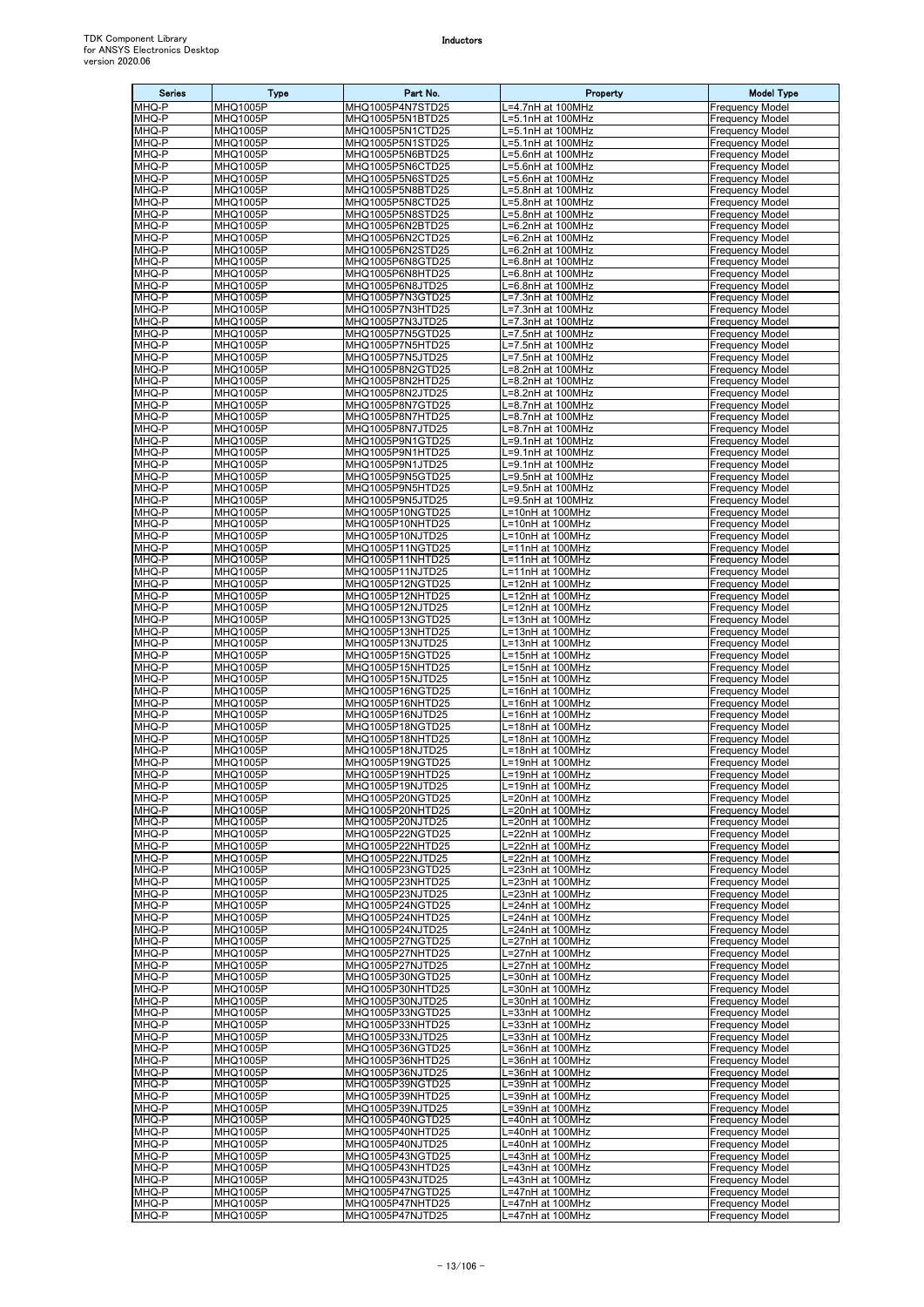| <b>Series</b>            | Type                               | Part No.                             | Property                               | <b>Model Type</b>                                |
|--------------------------|------------------------------------|--------------------------------------|----------------------------------------|--------------------------------------------------|
| MHQ-P                    | MHQ1005P                           | MHQ1005P51NGTD25                     | .=51nH at 100MHz                       | <b>Frequency Model</b>                           |
| MHQ-P<br>MHQ-P           | MHQ1005P<br>MHQ1005P               | MHQ1005P51NHTD25<br>MHQ1005P51NJTD25 | .=51nH at 100MHz                       | Frequency Model<br>Frequency Model               |
| MHQ-P                    | <b>MHQ1005P</b>                    | MHQ1005P56NGTD25                     | .=51nH at 100MHz<br>.=56nH at 100MHz   | Frequency Model                                  |
| MHQ-P                    | MHQ1005P                           | MHQ1005P56NHTD25                     | .=56nH at 100MHz                       | Frequency Model                                  |
| MHQ-P                    | <b>MHQ1005P</b>                    | MHQ1005P56NJTD25                     | L=56nH at 100MHz                       | <b>Frequency Model</b>                           |
| MHQ-P                    | MHQ1005P                           | MHQ1005P62NGTD25                     | =62nH at 100MHz                        | Frequency Model                                  |
| MHQ-P<br>MHQ-P           | <b>MHQ1005P</b><br>MHQ1005P        | MHQ1005P62NHTD25<br>MHQ1005P62NJTD25 | =62nH at 100MHz<br>=62nH at 100MHz     | Frequency Model<br>Frequency Model               |
| MHQ-P                    | <b>MHQ1005P</b>                    | MHQ1005P68NGTD25                     | =68nH at 100MHz                        | Frequency Model                                  |
| MHQ-P                    | MHQ1005P                           | MHQ1005P68NHTD25                     | .=68nH at 100MHz                       | Frequency Model                                  |
| MHQ-P                    | MHQ1005P                           | MHQ1005P68NJTD25                     | L=68nH at 100MHz                       | <b>Frequency Model</b>                           |
| MHQ-P                    | <b>MHQ1005P</b>                    | MHQ1005P72NGTD25                     | L=72nH at 100MHz                       | Frequency Model                                  |
| MHQ-P<br>MHQ-P           | <b>MHQ1005P</b><br>MHQ1005P        | MHQ1005P72NHTD25<br>MHQ1005P72NJTD25 | L=72nH at 100MHz<br>L=72nH at 100MHz   | Frequency Model<br><b>Frequency Model</b>        |
| MHQ-P                    | MHQ1005P                           | MHQ1005P75NGTD25                     | =75nH at 100MHz                        | <b>Frequency Model</b>                           |
| MHQ-P                    | MHQ1005P                           | MHQ1005P75NHTD25                     | .=75nH at 100MHz                       | <b>Frequency Model</b>                           |
| MHQ-P                    | <b>MHQ1005P</b>                    | MHQ1005P75NJTD25                     | =75nH at 100MHz                        | Frequency Model                                  |
| MHQ-P                    | MHQ1005P                           | MHQ1005P82NGTD25                     | =82nH at 100MHz                        | Frequency Model                                  |
| MHQ-P<br>MHQ-P           | MHQ1005P<br>MHQ1005P               | MHQ1005P82NHTD25<br>MHQ1005P82NJTD25 | =82nH at 100MHz<br>=82nH at 100MHz     | <b>Frequency Model</b><br>Frequency Model        |
| MHQ-P                    | MHQ1005P                           | MHQ1005P91NGTD25                     | L=91nH at 100MHz                       | Frequency Model                                  |
| MHQ-P                    | <b>MHQ1005P</b>                    | MHQ1005P91NHTD25                     | L=91nH at 100MHz                       | <b>Frequency Model</b>                           |
| MHQ-P                    | MHQ1005P                           | MHQ1005P91NJTD25                     | L=91nH at 100MHz                       | Frequency Model                                  |
| MHQ-P                    | <b>MHQ1005P</b>                    | MHQ1005PR10GTD25                     | =100nH at 100MHz                       | Frequency Model                                  |
| MHQ-P<br>MHQ-P           | <b>MHQ1005P</b><br>MHQ1005P        | MHQ1005PR10HTD25<br>MHQ1005PR10JTD25 | .=100nH at 100MHz<br>L=100nH at 100MHz | <b>Frequency Model</b><br><b>Frequency Model</b> |
| MHQ-P                    | MHQ1005P                           | MHQ1005PR11GTD25                     | L=110nH at 100MHz                      | <b>Frequency Model</b>                           |
| MHQ-P                    | <b>MHQ1005P</b>                    | MHQ1005PR11HTD25                     | =110nH at 100MHz                       | Frequency Model                                  |
| MHQ-P                    | MHQ1005P                           | MHQ1005PR11JTD25                     | L=110nH at 100MHz                      | Frequency Model                                  |
| MHQ-P<br>MHQ-P           | <b>MHQ1005P</b><br><b>MHQ1005P</b> | MHQ1005PR12GTD25<br>MHQ1005PR12HTD25 | L=120nH at 100MHz<br>L=120nH at 100MHz | Frequency Model<br>Frequency Model               |
| MHQ-P                    | <b>MHQ1005P</b>                    | MHQ1005PR12JTD25                     | L=120nH at 100MHz                      | Frequency Model                                  |
| MHQ-P                    | MHQ1005P                           | MHQ1005PR13GTD25                     | .=130nH at 100MHz                      | <b>Frequency Model</b>                           |
| MHQ-P                    | MHQ1005P                           | MHQ1005PR13HTD25                     | -130nH at 100MHz                       | Frequency Model                                  |
| MHQ-P                    | MHQ1005P                           | MHQ1005PR13JTD25                     | L=130nH at 100MHz                      | Frequency Model                                  |
| MHQ-P<br>MHQ-P           | MHQ1005P<br>MHQ1005P               | MHQ1005PR15GTD25<br>MHQ1005PR15HTD25 | L=150nH at 100MHz<br>L=150nH at 100MHz | <b>Frequency Model</b><br>Frequency Model        |
| MHQ-P                    | MHQ1005P                           | MHQ1005PR15JTD25                     | L=150nH at 100MHz                      | <b>Frequency Model</b>                           |
| <b>MLG</b>               | <b>MLG0603S</b>                    | MLG0603S0N3BT000                     | L=0.3nH at 100MHz                      | <b>Frequency Model</b>                           |
| MLG                      | <b>MLG0603S</b>                    | MLG0603S0N3CT000                     | =0.3nH at 100MHz                       | <b>Frequency Model</b>                           |
| <b>MLG</b>               | <b>MLG0603S</b>                    | MLG0603S0N4BT000                     | .=0.4nH at 100MHz                      | Frequency Model                                  |
| <b>MLG</b><br>MLG        | <b>MLG0603S</b><br><b>MLG0603S</b> | MLG0603S0N4CT000<br>MLG0603S0N5BT000 | =0.4nH at 100MHz<br>=0.5nH at 100MHz   | Frequency Model<br>Frequency Model               |
| <b>MLG</b>               | <b>MLG0603S</b>                    | MLG0603S0N5CT000                     | =0.5nH at 100MHz                       | <b>Frequency Model</b>                           |
| <b>MLG</b>               | <b>MLG0603S</b>                    | MLG0603S0N6BT000                     | .=0.6nH at 100MHz                      | Frequency Model                                  |
| <b>MLG</b>               | <b>MLG0603S</b>                    | MLG0603S0N6CT000                     | L=0.6nH at 100MHz                      | <b>Frequency Model</b>                           |
| <b>MLG</b><br><b>MLG</b> | <b>MLG0603S</b><br><b>MLG0603S</b> | MLG0603S0N7BT000<br>MLG0603S0N7CT000 | L=0.7nH at 100MHz<br>=0.7nH at 100MHz  | <b>Frequency Model</b><br>Frequency Model        |
| <b>MLG</b>               | <b>MLG0603S</b>                    | MLG0603S0N8BT000                     | .=0.8nH at 100MHz                      | Frequency Model                                  |
| <b>MLG</b>               | <b>MLG0603S</b>                    | MLG0603S0N8CT000                     | =0.8nH at 100MHz                       | Frequency Model                                  |
| MLG                      | <b>MLG0603S</b>                    | MLG0603S0N9BT000                     | .=0.9nH at 100MHz                      | Frequency Model                                  |
| <b>MLG</b>               | <b>MLG0603S</b>                    | MLG0603S0N9CT000                     | =0.9nH at 100MHz<br>L=1nH at 100MHz    | Frequency Model                                  |
| <b>MLG</b><br>MLG        | <b>MLG0603S</b><br><b>MLG0603S</b> | MLG0603S1N0BT000<br>MLG0603S1N0CT000 | L=1nH at 100MHz                        | Frequency Model<br><b>Frequency Model</b>        |
| <b>MLG</b>               | <b>MLG0603S</b>                    | MLG0603S1N0ST000                     | L=1nH at 100MHz                        | <b>Frequency Model</b>                           |
| <b>MLG</b>               | <b>MLG0603S</b>                    | MLG0603S1N1BT000                     | L=1.1nH at 100MHz                      | Frequency Model                                  |
| <b>MLG</b>               | <b>MLG0603S</b>                    | MLG0603S1N1CT000                     | L=1.1nH at 100MHz                      | <b>Frequency Model</b>                           |
| <b>MLG</b><br><b>MLG</b> | <b>MLG0603S</b><br><b>MLG0603S</b> | MLG0603S1N1ST000<br>MLG0603S1N2BT000 | .=1.1nH at 100MHz<br>=1.2nH at 100MHz  | Frequency Model<br><b>Frequency Model</b>        |
| <b>MLG</b>               | <b>MLG0603S</b>                    | MLG0603S1N2CT000                     | L=1.2nH at 100MHz                      | <b>Frequency Model</b>                           |
| <b>MLG</b>               | <b>MLG0603S</b>                    | MLG0603S1N2ST000                     | L=1.2nH at 100MHz                      | <b>Frequency Model</b>                           |
| <b>MLG</b>               | <b>MLG0603S</b>                    | MLG0603S1N3BT000                     | L=1.3nH at 100MHz                      | <b>Frequency Model</b>                           |
| <b>MLG</b>               | <b>MLG0603S</b>                    | MLG0603S1N3CT000                     | L=1.3nH at 100MHz                      | <b>Frequency Model</b>                           |
| <b>MLG</b><br>MLG        | <b>MLG0603S</b><br><b>MLG0603S</b> | MLG0603S1N3ST000<br>MLG0603S1N5BT000 | L=1.3nH at 100MHz<br>L=1.5nH at 100MHz | <b>Frequency Model</b><br><b>Frequency Model</b> |
| <b>MLG</b>               | <b>MLG0603S</b>                    | MLG0603S1N5CT000                     | _=1.5nH at 100MHz                      | Frequency Model                                  |
| <b>MLG</b>               | <b>MLG0603S</b>                    | MLG0603S1N5ST000                     | L=1.5nH at 100MHz                      | <b>Frequency Model</b>                           |
| <b>MLG</b>               | <b>MLG0603S</b>                    | MLG0603S1N6BT000                     | L=1.6nH at 100MHz                      | <b>Frequency Model</b>                           |
| <b>MLG</b><br><b>MLG</b> | <b>MLG0603S</b><br><b>MLG0603S</b> | MLG0603S1N6CT000<br>MLG0603S1N6ST000 | L=1.6nH at 100MHz<br>L=1.6nH at 100MHz | <b>Frequency Model</b><br>Frequency Model        |
| <b>MLG</b>               | <b>MLG0603S</b>                    | MLG0603S1N8BT000                     | L=1.8nH at 100MHz                      | <b>Frequency Model</b>                           |
| <b>MLG</b>               | <b>MLG0603S</b>                    | MLG0603S1N8CT000                     | L=1.8nH at 100MHz                      | <b>Frequency Model</b>                           |
| <b>MLG</b>               | <b>MLG0603S</b>                    | MLG0603S1N8ST000                     | L=1.8nH at 100MHz                      | Frequency Model                                  |
| <b>MLG</b>               | <b>MLG0603S</b>                    | MLG0603S2N0BT000                     | =2nH at 100MHz                         | <b>Frequency Model</b>                           |
| MLG<br><b>MLG</b>        | <b>MLG0603S</b><br><b>MLG0603S</b> | MLG0603S2N0CT000<br>MLG0603S2N0ST000 | L=2nH at 100MHz<br>L=2nH at 100MHz     | <b>Frequency Model</b><br>Frequency Model        |
| <b>MLG</b>               | <b>MLG0603S</b>                    | MLG0603S2N2BT000                     | _=2.2nH at 100MHz                      | <b>Frequency Model</b>                           |
| <b>MLG</b>               | <b>MLG0603S</b>                    | MLG0603S2N2CT000                     | L=2.2nH at 100MHz                      | <b>Frequency Model</b>                           |
| <b>MLG</b>               | <b>MLG0603S</b>                    | MLG0603S2N2ST000                     | L=2.2nH at 100MHz                      | <b>Frequency Model</b>                           |
| MLG                      | <b>MLG0603S</b>                    | MLG0603S2N4BT000                     | L=2.4nH at 100MHz                      | Frequency Model                                  |
| <b>MLG</b><br><b>MLG</b> | <b>MLG0603S</b><br><b>MLG0603S</b> | MLG0603S2N4CT000<br>MLG0603S2N4ST000 | L=2.4nH at 100MHz<br>L=2.4nH at 100MHz | <b>Frequency Model</b><br><b>Frequency Model</b> |
| <b>MLG</b>               | <b>MLG0603S</b>                    | MLG0603S2N7BT000                     | _=2.7nH at 100MHz                      | <b>Frequency Model</b>                           |
| <b>MLG</b>               | <b>MLG0603S</b>                    | MLG0603S2N7CT000                     | L=2.7nH at 100MHz                      | Frequency Model                                  |
| <b>MLG</b>               | <b>MLG0603S</b>                    | MLG0603S2N7ST000                     | -2.7nH at 100MHz                       | <b>Frequency Model</b>                           |
| MLG                      | <b>MLG0603S</b>                    | MLG0603S3N0BT000                     | L=3nH at 100MHz                        | <b>Frequency Model</b>                           |
| <b>MLG</b><br><b>MLG</b> | <b>MLG0603S</b><br><b>MLG0603S</b> | MLG0603S3N0CT000<br>MLG0603S3N0ST000 | L=3nH at 100MHz<br>L=3nH at 100MHz     | <b>Frequency Model</b><br><b>Frequency Model</b> |
| <b>MLG</b>               | <b>MLG0603S</b>                    | MLG0603S3N3BT000                     | L=3.3nH at 100MHz                      | <b>Frequency Model</b>                           |
| <b>MLG</b>               | <b>MLG0603S</b>                    | MLG0603S3N3CT000                     | L=3.3nH at 100MHz                      | <b>Frequency Model</b>                           |
| <b>MLG</b>               | <b>MLG0603S</b>                    | MLG0603S3N3ST000                     | _=3.3nH at 100MHz                      | <b>Frequency Model</b>                           |
| <b>MLG</b>               | <b>MLG0603S</b>                    | MLG0603S3N6BT000                     | L=3.6nH at 100MHz                      | <b>Frequency Model</b>                           |
| <b>MLG</b>               | <b>MLG0603S</b>                    | MLG0603S3N6CT000                     | L=3.6nH at 100MHz                      | <b>Frequency Model</b>                           |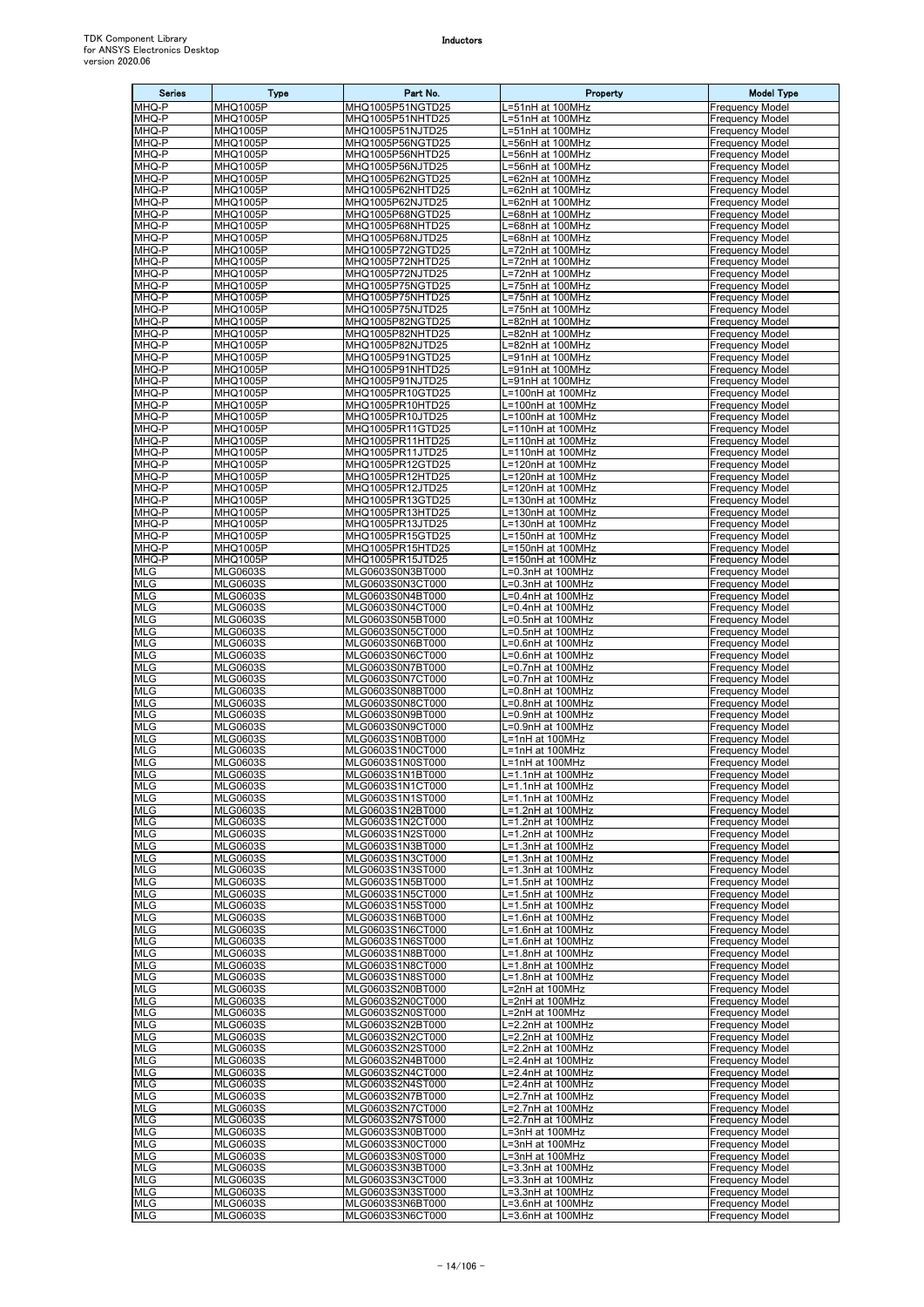| <b>Series</b>            | <b>Type</b>                        | Part No.                             | Property                                | <b>Model Type</b>                                |
|--------------------------|------------------------------------|--------------------------------------|-----------------------------------------|--------------------------------------------------|
| <b>MLG</b>               | <b>MLG0603S</b>                    | MLG0603S3N6ST000                     | L=3.6nH at 100MHz                       | <b>Frequency Model</b>                           |
| <b>MLG</b><br><b>MLG</b> | <b>MLG0603S</b><br><b>MLG0603S</b> | MLG0603S3N9BT000<br>MLG0603S3N9CT000 | L=3.9nH at 100MHz<br>L=3.9nH at 100MHz  | <b>Frequency Model</b><br><b>Frequency Model</b> |
| <b>MLG</b>               | <b>MLG0603S</b>                    | MLG0603S3N9ST000                     | L=3.9nH at 100MHz                       | <b>Frequency Model</b>                           |
| MLG                      | <b>MLG0603S</b>                    | MLG0603S4N3HT000                     | .=4.3nH at 100MHz                       | <b>Frequency Model</b>                           |
| <b>MLG</b>               | <b>MLG0603S</b>                    | MLG0603S4N3ST000                     | L=4.3nH at 100MHz                       | <b>Frequency Model</b>                           |
| <b>MLG</b><br><b>MLG</b> | <b>MLG0603S</b><br><b>MLG0603S</b> | MLG0603S4N7HT000<br>MLG0603S4N7ST000 | L=4.7nH at 100MHz<br>L=4.7nH at 100MHz  | <b>Frequency Model</b><br><b>Frequency Model</b> |
| <b>MLG</b>               | <b>MLG0603S</b>                    | MLG0603S5N1HT000                     | L=5.1nH at 100MHz                       | <b>Frequency Model</b>                           |
| <b>MLG</b>               | <b>MLG0603S</b>                    | MLG0603S5N1ST000                     | L=5.1nH at 100MHz                       | <b>Frequency Model</b>                           |
| <b>MLG</b>               | <b>MLG0603S</b>                    | MLG0603S5N6HT000                     | L=5.6nH at 100MHz                       | <b>Frequency Model</b>                           |
| <b>MLG</b><br><b>MLG</b> | <b>MLG0603S</b><br><b>MLG0603S</b> | MLG0603S5N6ST000<br>MLG0603S6N2HT000 | L=5.6nH at 100MHz<br>L=6.2nH at 100MHz  | <b>Frequency Model</b><br><b>Frequency Model</b> |
| <b>MLG</b>               | <b>MLG0603S</b>                    | MLG0603S6N2ST000                     | =6.2nH at 100MHz                        | <b>Frequency Model</b>                           |
| <b>MLG</b>               | <b>MLG0603S</b>                    | MLG0603S6N8HT000                     | L=6.8nH at 100MHz                       | <b>Frequency Model</b>                           |
| <b>MLG</b>               | <b>MLG0603S</b>                    | MLG0603S6N8JT000                     | L=6.8nH at 100MHz                       | <b>Frequency Model</b>                           |
| <b>MLG</b><br><b>MLG</b> | <b>MLG0603S</b><br><b>MLG0603S</b> | MLG0603S7N5HT000<br>MLG0603S7N5JT000 | L=7.5nH at 100MHz<br>L=7.5nH at 100MHz  | <b>Frequency Model</b><br><b>Frequency Model</b> |
| <b>MLG</b>               | <b>MLG0603S</b>                    | MLG0603S8N2HT000                     | L=8.2nH at 100MHz                       | <b>Frequency Model</b>                           |
| <b>MLG</b>               | <b>MLG0603S</b>                    | MLG0603S8N2JT000                     | L=8.2nH at 100MHz                       | <b>Frequency Model</b>                           |
| <b>MLG</b><br><b>MLG</b> | <b>MLG0603S</b><br><b>MLG0603S</b> | MLG0603S9N1HT000<br>MLG0603S9N1JT000 | .=9.1nH at 100MHz<br>L=9.1nH at 100MHz  | <b>Frequency Model</b><br><b>Frequency Model</b> |
| <b>MLG</b>               | <b>MLG0603S</b>                    | MLG0603S10NHT000                     | L=10nH at 100MHz                        | <b>Frequency Model</b>                           |
| <b>MLG</b>               | <b>MLG0603S</b>                    | MLG0603S10NJT000                     | L=10nH at 100MHz                        | <b>Frequency Model</b>                           |
| <b>MLG</b>               | <b>MLG0603S</b>                    | MLG0603S11NHT000                     | L=11nH at 100MHz                        | <b>Frequency Model</b>                           |
| <b>MLG</b><br><b>MLG</b> | <b>MLG0603S</b><br><b>MLG0603S</b> | MLG0603S11NJT000<br>MLG0603S12NHT000 | L=11nH at 100MHz<br>L=12nH at 100MHz    | <b>Frequency Model</b><br><b>Frequency Model</b> |
| <b>MLG</b>               | <b>MLG0603S</b>                    | MLG0603S12NJT000                     | L=12nH at 100MHz                        | <b>Frequency Model</b>                           |
| <b>MLG</b>               | <b>MLG0603S</b>                    | MLG0603S13NHT000                     | L=13nH at 100MHz                        | <b>Frequency Model</b>                           |
| MLG                      | <b>MLG0603S</b>                    | MLG0603S13NJT000                     | L=13nH at 100MHz                        | <b>Frequency Model</b>                           |
| <b>MLG</b><br><b>MLG</b> | <b>MLG0603S</b><br><b>MLG0603S</b> | MLG0603S15NHT000<br>MLG0603S15NJT000 | L=15nH at 100MHz<br>L=15nH at 100MHz    | <b>Frequency Model</b><br><b>Frequency Model</b> |
| <b>MLG</b>               | <b>MLG0603S</b>                    | MLG0603S16NHT000                     | L=16nH at 100MHz                        | <b>Frequency Model</b>                           |
| <b>MLG</b>               | <b>MLG0603S</b>                    | MLG0603S16NJT000                     | L=16nH at 100MHz                        | <b>Frequency Model</b>                           |
| <b>MLG</b><br><b>MLG</b> | <b>MLG0603S</b><br><b>MLG0603S</b> | MLG0603S18NHT000<br>MLG0603S18NJT000 | $L=18$ nH at 100MHz<br>L=18nH at 100MHz | <b>Frequency Model</b><br><b>Frequency Model</b> |
| MLG                      | <b>MLG0603S</b>                    | MLG0603S20NHT000                     | L=20nH at 100MHz                        | <b>Frequency Model</b>                           |
| <b>MLG</b>               | <b>MLG0603S</b>                    | MLG0603S20NJT000                     | L=20nH at 100MHz                        | <b>Frequency Model</b>                           |
| <b>MLG</b>               | <b>MLG0603S</b>                    | MLG0603S22NHT000                     | L=22nH at 100MHz                        | <b>Frequency Model</b>                           |
| <b>MLG</b><br><b>MLG</b> | <b>MLG0603S</b><br><b>MLG0603S</b> | MLG0603S22NJT000<br>MLG0603S24NHT000 | L=22nH at 100MHz<br>L=24nH at 100MHz    | <b>Frequency Model</b><br><b>Frequency Model</b> |
| <b>MLG</b>               | <b>MLG0603S</b>                    | MLG0603S24NJT000                     | L=24nH at 100MHz                        | <b>Frequency Model</b>                           |
| <b>MLG</b>               | <b>MLG0603S</b>                    | MLG0603S27NHT000                     | L=27nH at 100MHz                        | <b>Frequency Model</b>                           |
| <b>MLG</b>               | <b>MLG0603S</b>                    | MLG0603S27NJT000                     | L=27nH at 100MHz                        | <b>Frequency Model</b>                           |
| <b>MLG</b><br><b>MLG</b> | <b>MLG0603S</b><br><b>MLG0603S</b> | MLG0603S30NHT000<br>MLG0603S30NJT000 | L=30nH at 100MHz<br>L=30nH at 100MHz    | <b>Frequency Model</b><br><b>Frequency Model</b> |
| <b>MLG</b>               | <b>MLG0603S</b>                    | MLG0603S33NHT000                     | L=33nH at 100MHz                        | <b>Frequency Model</b>                           |
| <b>MLG</b>               | <b>MLG0603S</b>                    | MLG0603S33NJT000                     | L=33nH at 100MHz                        | <b>Frequency Model</b>                           |
| <b>MLG</b><br><b>MLG</b> | <b>MLG0603S</b><br><b>MLG0603S</b> | MLG0603S36NHT000<br>MLG0603S36NJT000 | L=36nH at 100MHz<br>L=36nH at 100MHz    | <b>Frequency Model</b>                           |
| <b>MLG</b>               | <b>MLG0603S</b>                    | MLG0603S39NHT000                     | L=39nH at 100MHz                        | <b>Frequency Model</b><br><b>Frequency Model</b> |
| <b>MLG</b>               | <b>MLG0603S</b>                    | MLG0603S39NJT000                     | L=39nH at 100MHz                        | <b>Frequency Model</b>                           |
| <b>MLG</b>               | <b>MLG0603S</b>                    | MLG0603S43NHT000                     | L=43nH at 100MHz                        | <b>Frequency Model</b>                           |
| <b>MLG</b><br><b>MLG</b> | <b>MLG0603S</b><br><b>MLG0603S</b> | MLG0603S43NJT000<br>MLG0603S47NHT000 | L=43nH at 100MHz<br>.=47nH at 100MHz    | <b>Frequency Model</b><br><b>Frequency Model</b> |
| <b>MLG</b>               | <b>MLG0603S</b>                    | MLG0603S47NJT000                     | L=47nH at 100MHz                        | <b>Frequency Model</b>                           |
| <b>MLG</b>               | <b>MLG0603S</b>                    | MLG0603S51NHT000                     | L=51nH at 100MHz                        | <b>Frequency Model</b>                           |
| <b>MLG</b><br><b>MLG</b> | <b>MLG0603S</b><br><b>MLG0603S</b> | MLG0603S51NJT000<br>MLG0603S56NHT000 | L=51nH at 100MHz<br>L=56nH at 100MHz    | <b>Frequency Model</b><br><b>Frequency Model</b> |
| <b>MLG</b>               | <b>MLG0603S</b>                    | MLG0603S56NJT000                     | L=56nH at 100MHz                        | <b>Frequency Model</b>                           |
| <b>MLG</b>               | <b>MLG0603S</b>                    | MLG0603S62NHT000                     | L=62nH at 100MHz                        | <b>Frequency Model</b>                           |
| <b>MLG</b><br><b>MLG</b> | <b>MLG0603S</b><br><b>MLG0603S</b> | MLG0603S62NJT000                     | L=62nH at 100MHz<br>L=68nH at 100MHz    | <b>Frequency Model</b><br><b>Frequency Model</b> |
| <b>MLG</b>               | <b>MLG0603S</b>                    | MLG0603S68NHT000<br>MLG0603S68NJT000 | L=68nH at 100MHz                        | <b>Frequency Model</b>                           |
| <b>MLG</b>               | <b>MLG0603S</b>                    | MLG0603S75NHT000                     | L=75nH at 100MHz                        | <b>Frequency Model</b>                           |
| <b>MLG</b>               | <b>MLG0603S</b>                    | MLG0603S75NJT000                     | L=75nH at 100MHz                        | <b>Frequency Model</b>                           |
| <b>MLG</b><br><b>MLG</b> | <b>MLG0603S</b><br><b>MLG0603S</b> | MLG0603S82NHT000<br>MLG0603S82NJT000 | L=82nH at 100MHz<br>L=82nH at 100MHz    | <b>Frequency Model</b><br><b>Frequency Model</b> |
| <b>MLG</b>               | <b>MLG0603S</b>                    | MLG0603S91NHT000                     | L=91nH at 100MHz                        | <b>Frequency Model</b>                           |
| <b>MLG</b>               | <b>MLG0603S</b>                    | MLG0603S91NJT000                     | L=91nH at 100MHz                        | <b>Frequency Model</b>                           |
| <b>MLG</b><br><b>MLG</b> | <b>MLG0603S</b><br><b>MLG0603S</b> | MLG0603SR10HT000<br>MLG0603SR10JT000 | L=100nH at 100MHz<br>L=100nH at 100MHz  | <b>Frequency Model</b><br><b>Frequency Model</b> |
| <b>MLG</b>               | <b>MLG0603S</b>                    | MLG0603SR11HT000                     | L=110nH at 100MHz                       | <b>Frequency Model</b>                           |
| <b>MLG</b>               | <b>MLG0603S</b>                    | MLG0603SR11JT000                     | L=110nH at 100MHz                       | <b>Frequency Model</b>                           |
| <b>MLG</b>               | <b>MLG0603S</b>                    | MLG0603SR12HT000                     | L=120nH at 100MHz                       | <b>Frequency Model</b>                           |
| <b>MLG</b><br><b>MLG</b> | <b>MLG0603S</b><br><b>MLG0603S</b> | MLG0603SR12JT000<br>MLG0603SR13HT000 | L=120nH at 100MHz<br>L=130nH at 100MHz  | <b>Frequency Model</b><br><b>Frequency Model</b> |
| <b>MLG</b>               | <b>MLG0603S</b>                    | MLG0603SR13JT000                     | L=130nH at 100MHz                       | <b>Frequency Model</b>                           |
| <b>MLG</b>               | <b>MLG0603S</b>                    | MLG0603SR15HT000                     | L=150nH at 100MHz                       | <b>Frequency Model</b>                           |
| <b>MLG</b><br><b>MLG</b> | <b>MLG0603S</b><br><b>MLG0603S</b> | MLG0603SR15JT000<br>MLG0603SR16HT000 | L=150nH at 100MHz<br>L=160nH at 100MHz  | <b>Frequency Model</b><br><b>Frequency Model</b> |
| <b>MLG</b>               | <b>MLG0603S</b>                    | MLG0603SR16JT000                     | L=160nH at 100MHz                       | <b>Frequency Model</b>                           |
| <b>MLG</b>               | <b>MLG0603S</b>                    | MLG0603SR18HT000                     | L=180nH at 100MHz                       | <b>Frequency Model</b>                           |
| <b>MLG</b>               | <b>MLG0603S</b>                    | MLG0603SR18JT000                     | L=180nH at 100MHz                       | <b>Frequency Model</b>                           |
| <b>MLG</b><br><b>MLG</b> | <b>MLG0603S</b><br><b>MLG0603S</b> | MLG0603S0N3BTD25<br>MLG0603S0N3CTD25 | L=0.3nH at 100MHz<br>L=0.3nH at 100MHz  | <b>Frequency Model</b><br><b>Frequency Model</b> |
| <b>MLG</b>               | <b>MLG0603S</b>                    | MLG0603S0N4BTD25                     | L=0.4nH at 100MHz                       | <b>Frequency Model</b>                           |
| <b>MLG</b>               | <b>MLG0603S</b>                    | MLG0603S0N4CTD25                     | L=0.4nH at 100MHz                       | <b>Frequency Model</b>                           |
| <b>MLG</b><br><b>MLG</b> | <b>MLG0603S</b><br><b>MLG0603S</b> | MLG0603S0N5BTD25<br>MLG0603S0N5CTD25 | L=0.5nH at 100MHz<br>L=0.5nH at 100MHz  | <b>Frequency Model</b><br><b>Frequency Model</b> |
| <b>MLG</b>               | <b>MLG0603S</b>                    | MLG0603S0N6BTD25                     | L=0.6nH at 100MHz                       | <b>Frequency Model</b>                           |
| <b>MLG</b>               | <b>MLG0603S</b>                    | MLG0603S0N6CTD25                     | L=0.6nH at 100MHz                       | <b>Frequency Model</b>                           |
| <b>MLG</b>               | <b>MLG0603S</b>                    | MLG0603S0N7BTD25                     | L=0.7nH at 100MHz                       | <b>Frequency Model</b>                           |
| <b>MLG</b>               | <b>MLG0603S</b>                    | MLG0603S0N7CTD25                     | L=0.7nH at 100MHz                       | <b>Frequency Model</b>                           |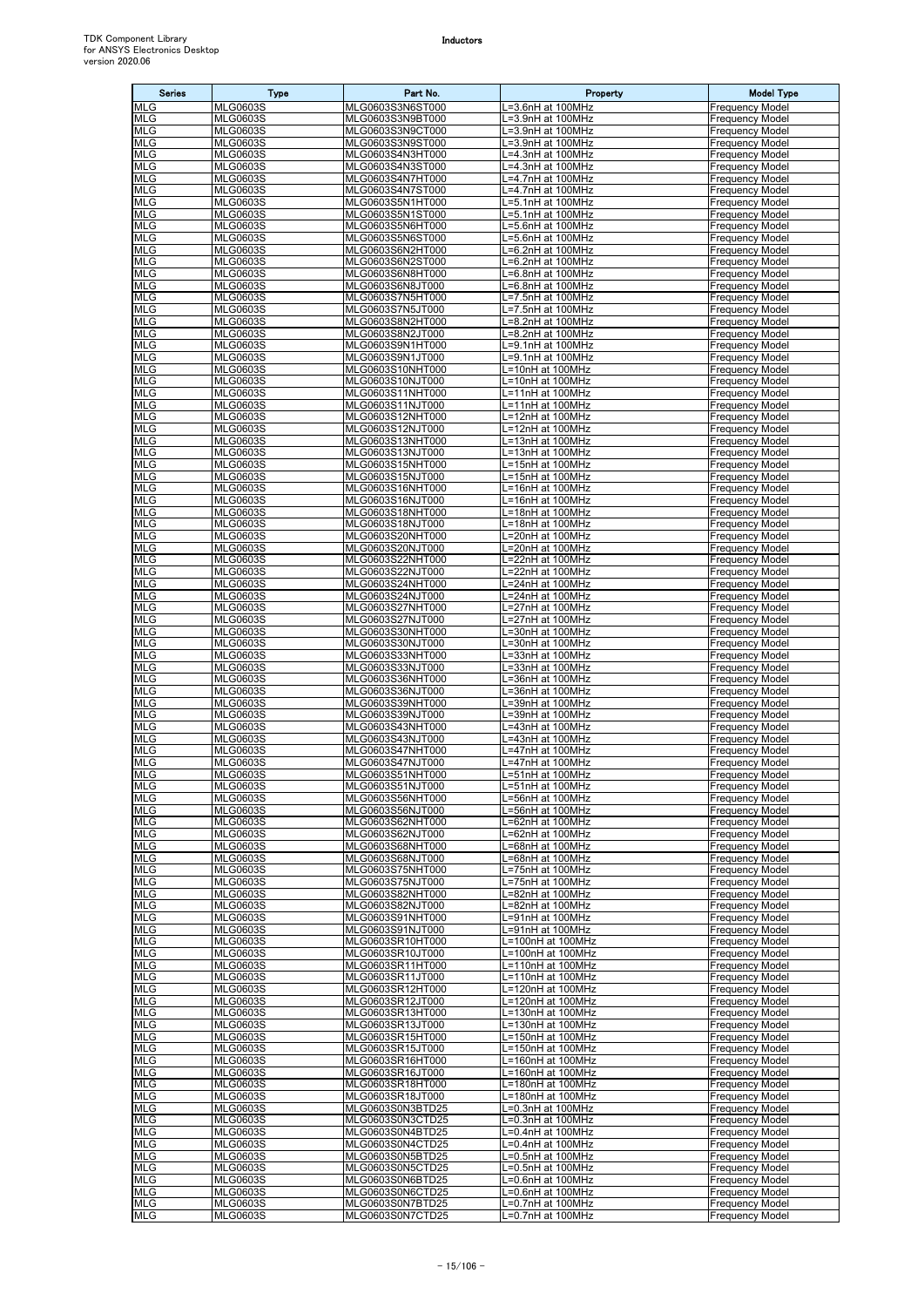| <b>Series</b>            | <b>Type</b>                        | Part No.                             | Property                               | <b>Model Type</b>                                |
|--------------------------|------------------------------------|--------------------------------------|----------------------------------------|--------------------------------------------------|
| <b>MLG</b>               | <b>MLG0603S</b>                    | MLG0603S0N8BTD25                     | .=0.8nH at 100MHz                      | <b>Frequency Model</b>                           |
| <b>MLG</b><br><b>MLG</b> | <b>MLG0603S</b><br><b>MLG0603S</b> | MLG0603S0N8CTD25<br>MLG0603S0N9BTD25 | L=0.8nH at 100MHz<br>L=0.9nH at 100MHz | <b>Frequency Model</b><br><b>Frequency Model</b> |
| <b>MLG</b>               | <b>MLG0603S</b>                    | MLG0603S0N9CTD25                     | L=0.9nH at 100MHz                      | <b>Frequency Model</b>                           |
| <b>MLG</b>               | <b>MLG0603S</b>                    | MLG0603S1N0BTD25                     | L=1nH at 100MHz                        | <b>Frequency Model</b>                           |
| <b>MLG</b>               | <b>MLG0603S</b>                    | MLG0603S1N0CTD25                     | L=1nH at 100MHz                        | <b>Frequency Model</b>                           |
| <b>MLG</b>               | <b>MLG0603S</b>                    | MLG0603S1N0STD25                     | L=1nH at 100MHz<br>L=1.1nH at 100MHz   | <b>Frequency Model</b><br><b>Frequency Model</b> |
| <b>MLG</b><br><b>MLG</b> | <b>MLG0603S</b><br><b>MLG0603S</b> | MLG0603S1N1BTD25<br>MLG0603S1N1CTD25 | L=1.1nH at 100MHz                      | Frequency Model                                  |
| <b>MLG</b>               | <b>MLG0603S</b>                    | MLG0603S1N1STD25                     | -1.1nH at 100MHz                       | <b>Frequency Model</b>                           |
| <b>MLG</b>               | <b>MLG0603S</b>                    | MLG0603S1N2BTD25                     | L=1.2nH at 100MHz                      | <b>Frequency Model</b>                           |
| <b>MLG</b><br><b>MLG</b> | <b>MLG0603S</b><br><b>MLG0603S</b> | MLG0603S1N2CTD25<br>MLG0603S1N2STD25 | L=1.2nH at 100MHz<br>L=1.2nH at 100MHz | <b>Frequency Model</b><br><b>Frequency Model</b> |
| <b>MLG</b>               | <b>MLG0603S</b>                    | MLG0603S1N3BTD25                     | L=1.3nH at 100MHz                      | <b>Frequency Model</b>                           |
| <b>MLG</b>               | <b>MLG0603S</b>                    | MLG0603S1N3CTD25                     | L=1.3nH at 100MHz                      | <b>Frequency Model</b>                           |
| <b>MLG</b>               | <b>MLG0603S</b>                    | MLG0603S1N3STD25                     | L=1.3nH at 100MHz                      | <b>Frequency Model</b>                           |
| <b>MLG</b><br><b>MLG</b> | <b>MLG0603S</b><br><b>MLG0603S</b> | MLG0603S1N5BTD25<br>MLG0603S1N5CTD25 | L=1.5nH at 100MHz<br>L=1.5nH at 100MHz | <b>Frequency Model</b><br><b>Frequency Model</b> |
| <b>MLG</b>               | <b>MLG0603S</b>                    | MLG0603S1N5STD25                     | L=1.5nH at 100MHz                      | <b>Frequency Model</b>                           |
| <b>MLG</b>               | <b>MLG0603S</b>                    | MLG0603S1N6BTD25                     | L=1.6nH at 100MHz                      | <b>Frequency Model</b>                           |
| <b>MLG</b>               | <b>MLG0603S</b>                    | MLG0603S1N6CTD25                     | L=1.6nH at 100MHz                      | <b>Frequency Model</b>                           |
| <b>MLG</b><br><b>MLG</b> | <b>MLG0603S</b><br><b>MLG0603S</b> | MLG0603S1N6STD25<br>MLG0603S1N8BTD25 | L=1.6nH at 100MHz<br>L=1.8nH at 100MHz | <b>Frequency Model</b><br><b>Frequency Model</b> |
| <b>MLG</b>               | <b>MLG0603S</b>                    | MLG0603S1N8CTD25                     | L=1.8nH at 100MHz                      | <b>Frequency Model</b>                           |
| <b>MLG</b>               | <b>MLG0603S</b>                    | MLG0603S1N8STD25                     | L=1.8nH at 100MHz                      | <b>Frequency Model</b>                           |
| <b>MLG</b>               | <b>MLG0603S</b>                    | MLG0603S2N0BTD25                     | .=2nH at 100MHz                        | <b>Frequency Model</b>                           |
| <b>MLG</b><br><b>MLG</b> | <b>MLG0603S</b><br><b>MLG0603S</b> | MLG0603S2N0CTD25<br>MLG0603S2N0STD25 | L=2nH at 100MHz<br>L=2nH at 100MHz     | <b>Frequency Model</b><br><b>Frequency Model</b> |
| <b>MLG</b>               | <b>MLG0603S</b>                    | MLG0603S2N2BTD25                     | L=2.2nH at 100MHz                      | <b>Frequency Model</b>                           |
| <b>MLG</b>               | <b>MLG0603S</b>                    | MLG0603S2N2CTD25                     | L=2.2nH at 100MHz                      | <b>Frequency Model</b>                           |
| <b>MLG</b>               | <b>MLG0603S</b>                    | MLG0603S2N2STD25                     | L=2.2nH at 100MHz                      | <b>Frequency Model</b>                           |
| <b>MLG</b><br><b>MLG</b> | <b>MLG0603S</b><br><b>MLG0603S</b> | MLG0603S2N4BTD25<br>MLG0603S2N4CTD25 | L=2.4nH at 100MHz<br>L=2.4nH at 100MHz | <b>Frequency Model</b><br><b>Frequency Model</b> |
| <b>MLG</b>               | <b>MLG0603S</b>                    | MLG0603S2N4STD25                     | L=2.4nH at 100MHz                      | <b>Frequency Model</b>                           |
| <b>MLG</b>               | <b>MLG0603S</b>                    | MLG0603S2N7BTD25                     | =2.7nH at 100MHz                       | <b>Frequency Model</b>                           |
| <b>MLG</b>               | <b>MLG0603S</b>                    | MLG0603S2N7CTD25                     | L=2.7nH at 100MHz                      | <b>Frequency Model</b>                           |
| <b>MLG</b><br><b>MLG</b> | <b>MLG0603S</b><br><b>MLG0603S</b> | MLG0603S2N7STD25<br>MLG0603S3N0BTD25 | L=2.7nH at 100MHz<br>L=3nH at 100MHz   | <b>Frequency Model</b><br><b>Frequency Model</b> |
| <b>MLG</b>               | <b>MLG0603S</b>                    | MLG0603S3N0CTD25                     | L=3nH at 100MHz                        | <b>Frequency Model</b>                           |
| <b>MLG</b>               | <b>MLG0603S</b>                    | MLG0603S3N0STD25                     | L=3nH at 100MHz                        | <b>Frequency Model</b>                           |
| <b>MLG</b><br><b>MLG</b> | <b>MLG0603S</b>                    | MLG0603S3N3BTD25                     | L=3.3nH at 100MHz                      | Frequency Model<br><b>Frequency Model</b>        |
| <b>MLG</b>               | <b>MLG0603S</b><br><b>MLG0603S</b> | MLG0603S3N3CTD25<br>MLG0603S3N3STD25 | .=3.3nH at 100MHz<br>L=3.3nH at 100MHz | <b>Frequency Model</b>                           |
| <b>MLG</b>               | <b>MLG0603S</b>                    | MLG0603S3N6BTD25                     | L=3.6nH at 100MHz                      | <b>Frequency Model</b>                           |
| <b>MLG</b>               | <b>MLG0603S</b>                    | MLG0603S3N6CTD25                     | L=3.6nH at 100MHz                      | <b>Frequency Model</b>                           |
| <b>MLG</b><br><b>MLG</b> | <b>MLG0603S</b><br><b>MLG0603S</b> | MLG0603S3N6STD25<br>MLG0603S3N9BTD25 | L=3.6nH at 100MHz<br>L=3.9nH at 100MHz | <b>Frequency Model</b><br><b>Frequency Model</b> |
| <b>MLG</b>               | <b>MLG0603S</b>                    | MLG0603S3N9CTD25                     | L=3.9nH at 100MHz                      | <b>Frequency Model</b>                           |
| <b>MLG</b>               | <b>MLG0603S</b>                    | MLG0603S3N9STD25                     | L=3.9nH at 100MHz                      | <b>Frequency Model</b>                           |
| <b>MLG</b>               | <b>MLG0603S</b>                    | MLG0603S4N3HTD25                     | L=4.3nH at 100MHz                      | <b>Frequency Model</b>                           |
| <b>MLG</b><br><b>MLG</b> | <b>MLG0603S</b><br><b>MLG0603S</b> | MLG0603S4N3STD25<br>MLG0603S4N7HTD25 | .=4.3nH at 100MHz<br>L=4.7nH at 100MHz | <b>Frequency Model</b><br><b>Frequency Model</b> |
| <b>MLG</b>               | <b>MLG0603S</b>                    | MLG0603S4N7STD25                     | L=4.7nH at 100MHz                      | <b>Frequency Model</b>                           |
| <b>MLG</b>               | <b>MLG0603S</b>                    | MLG0603S5N1HTD25                     | L=5.1nH at 100MHz                      | <b>Frequency Model</b>                           |
| <b>MLG</b><br><b>MLG</b> | <b>MLG0603S</b><br><b>MLG0603S</b> | MLG0603S5N1STD25<br>MLG0603S5N6HTD25 | L=5.1nH at 100MHz<br>L=5.6nH at 100MHz | <b>Frequency Model</b><br><b>Frequency Model</b> |
| <b>MLG</b>               | <b>MLG0603S</b>                    | MLG0603S5N6STD25                     | L=5.6nH at 100MHz                      | <b>Frequency Model</b>                           |
| <b>MLG</b>               | <b>MLG0603S</b>                    | MLG0603S6N2HTD25                     | L=6.2nH at 100MHz                      | <b>Frequency Model</b>                           |
| <b>MLG</b>               | <b>MLG0603S</b>                    | MLG0603S6N2STD25                     | L=6.2nH at 100MHz                      | <b>Frequency Model</b>                           |
| <b>MLG</b><br><b>MLG</b> | <b>MLG0603S</b><br><b>MLG0603S</b> | MLG0603S6N8HTD25<br>MLG0603S6N8JTD25 | L=6.8nH at 100MHz<br>L=6.8nH at 100MHz | <b>Frequency Model</b><br><b>Frequency Model</b> |
| <b>MLG</b>               | <b>MLG0603S</b>                    | MLG0603S7N5HTD25                     | L=7.5nH at 100MHz                      | <b>Frequency Model</b>                           |
| <b>MLG</b>               | <b>MLG0603S</b>                    | MLG0603S7N5JTD25                     | L=7.5nH at 100MHz                      | <b>Frequency Model</b>                           |
| <b>MLG</b>               | <b>MLG0603S</b>                    | MLG0603S8N2HTD25                     | $L=8.2nH$ at 100MHz                    | <b>Frequency Model</b>                           |
| <b>MLG</b><br><b>MLG</b> | <b>MLG0603S</b><br><b>MLG0603S</b> | MLG0603S8N2JTD25<br>MLG0603S9N1HTD25 | L=8.2nH at 100MHz<br>L=9.1nH at 100MHz | <b>Frequency Model</b><br><b>Frequency Model</b> |
| <b>MLG</b>               | <b>MLG0603S</b>                    | MLG0603S9N1JTD25                     | L=9.1nH at 100MHz                      | <b>Frequency Model</b>                           |
| <b>MLG</b>               | <b>MLG0603S</b>                    | MLG0603S10NHTD25                     | L=10nH at 100MHz                       | <b>Frequency Model</b>                           |
| <b>MLG</b><br><b>MLG</b> | <b>MLG0603S</b><br><b>MLG0603S</b> | MLG0603S10NJTD25<br>MLG0603S11NHTD25 | L=10nH at 100MHz<br>L=11nH at 100MHz   | <b>Frequency Model</b><br><b>Frequency Model</b> |
| <b>MLG</b>               | <b>MLG0603S</b>                    | MLG0603S11NJTD25                     | L=11nH at 100MHz                       | <b>Frequency Model</b>                           |
| <b>MLG</b>               | <b>MLG0603S</b>                    | MLG0603S12NHTD25                     | L=12nH at 100MHz                       | <b>Frequency Model</b>                           |
| <b>MLG</b>               | <b>MLG0603S</b>                    | MLG0603S12NJTD25                     | L=12nH at 100MHz                       | <b>Frequency Model</b>                           |
| <b>MLG</b><br><b>MLG</b> | <b>MLG0603S</b><br><b>MLG0603S</b> | MLG0603S13NHTD25<br>MLG0603S13NJTD25 | L=13nH at 100MHz<br>L=13nH at 100MHz   | <b>Frequency Model</b><br><b>Frequency Model</b> |
| <b>MLG</b>               | <b>MLG0603S</b>                    | MLG0603S15NHTD25                     | L=15nH at 100MHz                       | <b>Frequency Model</b>                           |
| <b>MLG</b>               | <b>MLG0603S</b>                    | MLG0603S15NJTD25                     | L=15nH at 100MHz                       | <b>Frequency Model</b>                           |
| <b>MLG</b><br><b>MLG</b> | <b>MLG0603S</b><br><b>MLG0603S</b> | MLG0603S16NHTD25                     | L=16nH at 100MHz                       | <b>Frequency Model</b><br><b>Frequency Model</b> |
| <b>MLG</b>               | <b>MLG0603S</b>                    | MLG0603S16NJTD25<br>MLG0603S18NHTD25 | L=16nH at 100MHz<br>L=18nH at 100MHz   | <b>Frequency Model</b>                           |
| <b>MLG</b>               | <b>MLG0603S</b>                    | MLG0603S18NJTD25                     | L=18nH at 100MHz                       | <b>Frequency Model</b>                           |
| <b>MLG</b>               | <b>MLG0603S</b>                    | MLG0603S20NHTD25                     | L=20nH at 100MHz                       | <b>Frequency Model</b>                           |
| <b>MLG</b><br><b>MLG</b> | <b>MLG0603S</b><br><b>MLG0603S</b> | MLG0603S20NJTD25<br>MLG0603S22NHTD25 | L=20nH at 100MHz<br>L=22nH at 100MHz   | <b>Frequency Model</b><br><b>Frequency Model</b> |
| <b>MLG</b>               | <b>MLG0603S</b>                    | MLG0603S22NJTD25                     | L=22nH at 100MHz                       | <b>Frequency Model</b>                           |
| <b>MLG</b>               | <b>MLG0603S</b>                    | MLG0603S24NHTD25                     | L=24nH at 100MHz                       | <b>Frequency Model</b>                           |
| <b>MLG</b>               | <b>MLG0603S</b>                    | MLG0603S24NJTD25                     | L=24nH at 100MHz                       | <b>Frequency Model</b>                           |
| <b>MLG</b><br><b>MLG</b> | <b>MLG0603S</b><br><b>MLG0603S</b> | MLG0603S27NHTD25<br>MLG0603S27NJTD25 | L=27nH at 100MHz<br>L=27nH at 100MHz   | <b>Frequency Model</b><br><b>Frequency Model</b> |
| <b>MLG</b>               | <b>MLG0603S</b>                    | MLG0603S30NHTD25                     | L=30nH at 100MHz                       | <b>Frequency Model</b>                           |
| <b>MLG</b>               | <b>MLG0603S</b>                    | MLG0603S30NJTD25                     | L=30nH at 100MHz                       | <b>Frequency Model</b>                           |
| <b>MLG</b><br><b>MLG</b> | <b>MLG0603S</b><br><b>MLG0603S</b> | MLG0603S33NHTD25<br>MLG0603S33NJTD25 | L=33nH at 100MHz<br>L=33nH at 100MHz   | <b>Frequency Model</b><br><b>Frequency Model</b> |
| <b>MLG</b>               | <b>MLG0603S</b>                    | MLG0603S36NHTD25                     | L=36nH at 100MHz                       | <b>Frequency Model</b>                           |
|                          |                                    |                                      |                                        |                                                  |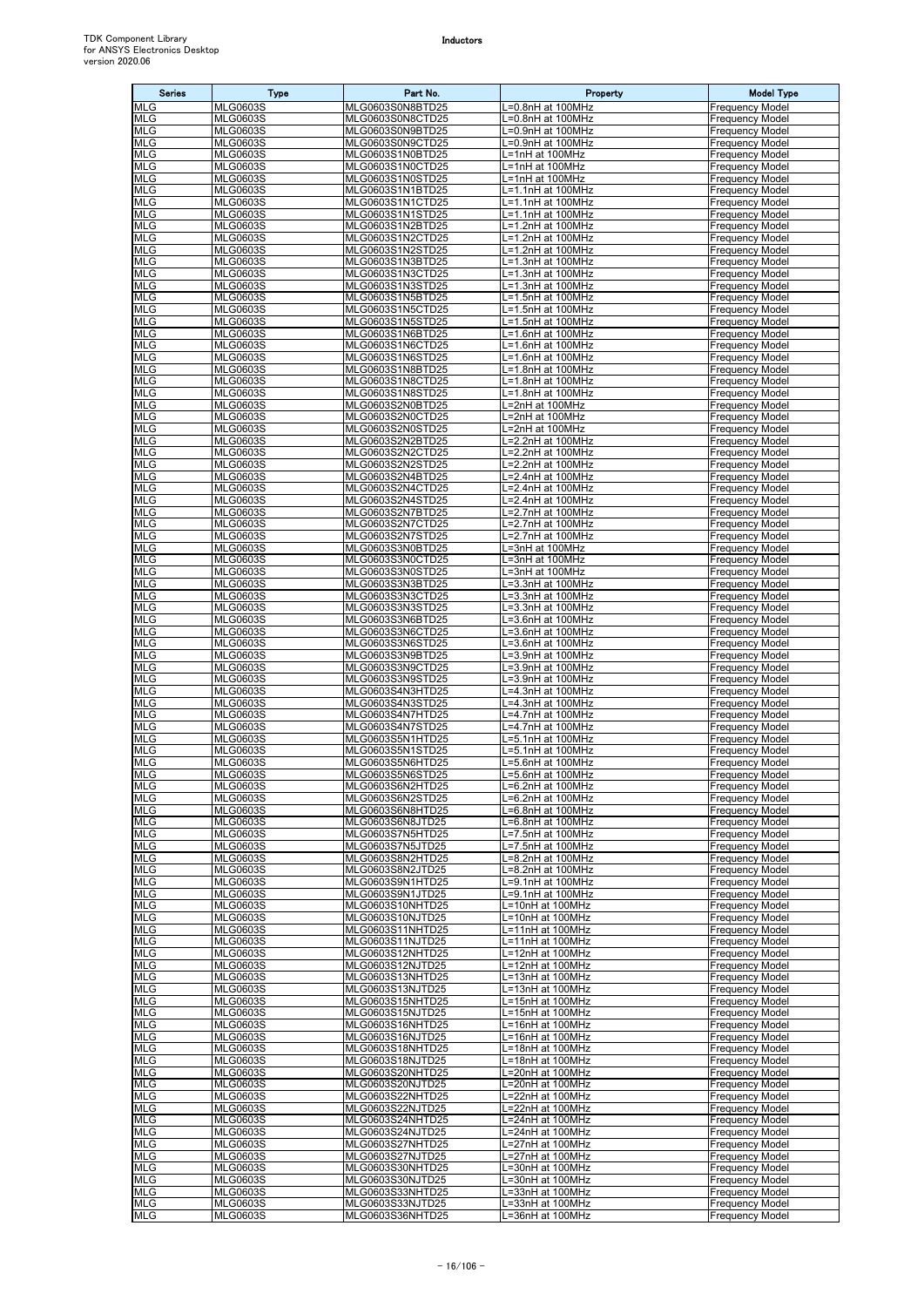| <b>Series</b>            | <b>Type</b>                        | Part No.                             | Property                               | <b>Model Type</b>                                |
|--------------------------|------------------------------------|--------------------------------------|----------------------------------------|--------------------------------------------------|
| MLG                      | MLG0603S                           | MLG0603S36NJTD25                     | .=36nH at 100MHz                       | <b>Frequency Model</b>                           |
| <b>MLG</b><br><b>MLG</b> | <b>MLG0603S</b><br><b>MLG0603S</b> | MLG0603S39NHTD25<br>MLG0603S39NJTD25 | L=39nH at 100MHz<br>L=39nH at 100MHz   | <b>Frequency Model</b><br><b>Frequency Model</b> |
| <b>MLG</b>               | <b>MLG0603S</b>                    | MLG0603S43NHTD25                     | .=43nH at 100MHz                       | <b>Frequency Model</b>                           |
| <b>MLG</b>               | <b>MLG0603S</b>                    | MLG0603S43NJTD25                     | =43nH at 100MHz                        | <b>Frequency Model</b>                           |
| <b>MLG</b>               | <b>MLG0603S</b>                    | MLG0603S47NHTD25                     | =47nH at 100MHz                        | <b>Frequency Model</b>                           |
| <b>MLG</b>               | <b>MLG0603S</b>                    | MLG0603S47NJTD25                     | .=47nH at 100MHz                       | <b>Frequency Model</b>                           |
| <b>MLG</b><br>MLG        | <b>MLG0603S</b><br><b>MLG0603S</b> | MLG0603S51NHTD25<br>MLG0603S51NJTD25 | =51nH at 100MHz<br>=51nH at 100MHz     | <b>Frequency Model</b><br><b>Frequency Model</b> |
| <b>MLG</b>               | <b>MLG0603S</b>                    | MLG0603S56NHTD25                     | .=56nH at 100MHz                       | <b>Frequency Model</b>                           |
| <b>MLG</b>               | <b>MLG0603S</b>                    | MLG0603S56NJTD25                     | L=56nH at 100MHz                       | <b>Frequency Model</b>                           |
| <b>MLG</b>               | <b>MLG0603S</b>                    | MLG0603S62NHTD25                     | =62nH at 100MHz                        | <b>Frequency Model</b>                           |
| <b>MLG</b><br><b>MLG</b> | <b>MLG0603S</b><br><b>MLG0603S</b> | MLG0603S62NJTD25<br>MLG0603S68NHTD25 | =62nH at 100MHz<br>.=68nH at 100MHz    | <b>Frequency Model</b><br><b>Frequency Model</b> |
| <b>MLG</b>               | <b>MLG0603S</b>                    | MLG0603S68NJTD25                     | ==68nH at 100MHz                       | <b>Frequency Model</b>                           |
| <b>MLG</b>               | <b>MLG0603S</b>                    | MLG0603S75NHTD25                     | L=75nH at 100MHz                       | <b>Frequency Model</b>                           |
| MLG                      | <b>MLG0603S</b>                    | MLG0603S75NJTD25                     | _=75nH at 100MHz                       | <b>Frequency Model</b>                           |
| <b>MLG</b>               | <b>MLG0603S</b>                    | MLG0603S82NHTD25                     | L=82nH at 100MHz                       | <b>Frequency Model</b>                           |
| <b>MLG</b><br>MLG        | <b>MLG0603S</b><br><b>MLG0603S</b> | MLG0603S82NJTD25<br>MLG0603S91NHTD25 | L=82nH at 100MHz<br>.=91nH at 100MHz   | <b>Frequency Model</b><br><b>Frequency Model</b> |
| <b>MLG</b>               | <b>MLG0603S</b>                    | MLG0603S91NJTD25                     | =91nH at 100MHz                        | <b>Frequency Model</b>                           |
| MLG                      | <b>MLG0603S</b>                    | MLG0603SR10HTD25                     | L=100nH at 100MHz                      | <b>Frequency Model</b>                           |
| <b>MLG</b>               | <b>MLG0603S</b>                    | MLG0603SR10JTD25                     | $\overline{=100}$ nH at 100MHz         | <b>Frequency Model</b>                           |
| <b>MLG</b><br><b>MLG</b> | <b>MLG0603S</b><br><b>MLG0603S</b> | MLG0603SR11HTD25<br>MLG0603SR11JTD25 | L=110nH at 100MHz<br>L=110nH at 100MHz | <b>Frequency Model</b><br><b>Frequency Model</b> |
| MLG                      | <b>MLG0603S</b>                    | MLG0603SR12HTD25                     | _=120nH at 100MHz                      | <b>Frequency Model</b>                           |
| <b>MLG</b>               | <b>MLG0603S</b>                    | MLG0603SR12JTD25                     | L=120nH at 100MHz                      | <b>Frequency Model</b>                           |
| <b>MLG</b>               | <b>MLG0603S</b>                    | MLG0603SR13HTD25                     | L=130nH at 100MHz                      | <b>Frequency Model</b>                           |
| <b>MLG</b>               | <b>MLG0603S</b>                    | MLG0603SR13JTD25                     | L=130nH at 100MHz                      | <b>Frequency Model</b>                           |
| MLG<br><b>MLG</b>        | <b>MLG0603S</b><br><b>MLG0603S</b> | MLG0603SR15HTD25<br>MLG0603SR15JTD25 | =150nH at 100MHz<br>=150nH at 100MHz   | <b>Frequency Model</b><br><b>Frequency Model</b> |
| <b>MLG</b>               | <b>MLG0603S</b>                    | MLG0603SR16HTD25                     | _=160nH at 100MHz                      | <b>Frequency Model</b>                           |
| <b>MLG</b>               | <b>MLG0603S</b>                    | MLG0603SR16JTD25                     | L=160nH at 100MHz                      | <b>Frequency Model</b>                           |
| MLG                      | <b>MLG0603S</b>                    | MLG0603SR18HTD25                     | L=180nH at 100MHz                      | <b>Frequency Model</b>                           |
| <b>MLG</b><br>MLG        | <b>MLG0603S</b><br><b>MLG1005S</b> | MLG0603SR18JTD25<br>MLG1005S0N3BT000 | L=180nH at 100MHz<br>L=0.3nH at 100MHz | <b>Frequency Model</b><br><b>Frequency Model</b> |
| <b>MLG</b>               | <b>MLG1005S</b>                    | MLG1005S0N3CT000                     | =0.3nH at 100MHz                       | <b>Frequency Model</b>                           |
| <b>MLG</b>               | <b>MLG1005S</b>                    | MLG1005S0N4BT000                     | .=0.4nH at 100MHz                      | <b>Frequency Model</b>                           |
| <b>MLG</b>               | <b>MLG1005S</b>                    | MLG1005S0N4CT000                     | =0.4nH at 100MHz                       | <b>Frequency Model</b>                           |
| <b>MLG</b>               | <b>MLG1005S</b>                    | MLG1005S0N5BT000                     | _=0.5nH at 100MHz                      | <b>Frequency Model</b>                           |
| <b>MLG</b><br>MLG        | <b>MLG1005S</b><br><b>MLG1005S</b> | MLG1005S0N5CT000<br>MLG1005S0N6BT000 | =0.5nH at 100MHz<br>=0.6nH at 100MHz   | <b>Frequency Model</b><br><b>Frequency Model</b> |
| <b>MLG</b>               | <b>MLG1005S</b>                    | MLG1005S0N6CT000                     | L=0.6nH at 100MHz                      | <b>Frequency Model</b>                           |
| <b>MLG</b>               | <b>MLG1005S</b>                    | MLG1005S0N7BT000                     | L=0.7nH at 100MHz                      | <b>Frequency Model</b>                           |
| <b>MLG</b>               | <b>MLG1005S</b>                    | MLG1005S0N7CT000                     | =0.7nH at 100MHz                       | <b>Frequency Model</b>                           |
| MLG<br><b>MLG</b>        | <b>MLG1005S</b><br><b>MLG1005S</b> | MLG1005S0N8BT000<br>MLG1005S0N8CT000 | .=0.8nH at 100MHz<br>=0.8nH at 100MHz  | <b>Frequency Model</b><br><b>Frequency Model</b> |
| MLG                      | <b>MLG1005S</b>                    | MLG1005S0N9BT000                     | .=0.9nH at 100MHz                      | <b>Frequency Model</b>                           |
| <b>MLG</b>               | <b>MLG1005S</b>                    | MLG1005S0N9CT000                     | .=0.9nH at 100MHz                      | <b>Frequency Model</b>                           |
| <b>MLG</b>               | <b>MLG1005S</b>                    | MLG1005S1N0BT000                     | L=1nH at 100MHz                        | <b>Frequency Model</b>                           |
| <b>MLG</b><br>MLG        | <b>MLG1005S</b>                    | MLG1005S1N0CT000                     | L=1nH at 100MHz                        | <b>Frequency Model</b>                           |
| <b>MLG</b>               | <b>MLG1005S</b><br><b>MLG1005S</b> | MLG1005S1N0ST000<br>MLG1005S1N1BT000 | L=1nH at 100MHz<br>L=1.1nH at 100MHz   | <b>Frequency Model</b><br><b>Frequency Model</b> |
| <b>MLG</b>               | <b>MLG1005S</b>                    | MLG1005S1N1CT000                     | L=1.1nH at 100MHz                      | <b>Frequency Model</b>                           |
| MLG                      | <b>MLG1005S</b>                    | MLG1005S1N1ST000                     | L=1.1nH at 100MHz                      | <b>Frequency Model</b>                           |
| <b>MLG</b>               | <b>MLG1005S</b>                    | MLG1005S1N2BT000<br>MLG1005S1N2CT000 | L=1.2nH at 100MHz<br>L=1.2nH at 100MHz | <b>Frequency Model</b>                           |
| <b>MLG</b><br><b>MLG</b> | <b>MLG1005S</b><br><b>MLG1005S</b> | MLG1005S1N2ST000                     | L=1.2nH at 100MHz                      | <b>Frequency Model</b><br><b>Frequency Model</b> |
| <b>MLG</b>               | <b>MLG1005S</b>                    | MLG1005S1N3BT000                     | L=1.3nH at 100MHz                      | <b>Frequency Model</b>                           |
| MLG                      | <b>MLG1005S</b>                    | MLG1005S1N3CT000                     | L=1.3nH at 100MHz                      | <b>Frequency Model</b>                           |
| <b>MLG</b>               | <b>MLG1005S</b>                    | MLG1005S1N3ST000<br>MLG1005S1N5BT000 | L=1.3nH at 100MHz                      | <b>Frequency Model</b>                           |
| MLG<br><b>MLG</b>        | <b>MLG1005S</b><br><b>MLG1005S</b> | MLG1005S1N5CT000                     | L=1.5nH at 100MHz<br>_=1.5nH at 100MHz | <b>Frequency Model</b><br><b>Frequency Model</b> |
| <b>MLG</b>               | <b>MLG1005S</b>                    | MLG1005S1N5ST000                     | L=1.5nH at 100MHz                      | <b>Frequency Model</b>                           |
| <b>MLG</b>               | <b>MLG1005S</b>                    | MLG1005S1N6BT000                     | L=1.6nH at 100MHz                      | <b>Frequency Model</b>                           |
| <b>MLG</b>               | <b>MLG1005S</b>                    | MLG1005S1N6CT000                     | L=1.6nH at 100MHz                      | <b>Frequency Model</b>                           |
| MLG<br><b>MLG</b>        | <b>MLG1005S</b><br><b>MLG1005S</b> | MLG1005S1N6ST000<br>MLG1005S1N8BT000 | -1.6nH at 100MHz<br>L=1.8nH at 100MHz  | <b>Frequency Model</b><br><b>Frequency Model</b> |
| MLG                      | <b>MLG1005S</b>                    | MLG1005S1N8CT000                     | L=1.8nH at 100MHz                      | <b>Frequency Model</b>                           |
| MLG                      | <b>MLG1005S</b>                    | MLG1005S1N8ST000                     | L=1.8nH at 100MHz                      | <b>Frequency Model</b>                           |
| <b>MLG</b>               | <b>MLG1005S</b>                    | MLG1005S2N0BT000                     | =2nH at 100MHz                         | <b>Frequency Model</b>                           |
| MLG<br><b>MLG</b>        | <b>MLG1005S</b><br><b>MLG1005S</b> | MLG1005S2N0CT000<br>MLG1005S2N0ST000 | =2nH at 100MHz                         | <b>Frequency Model</b><br><b>Frequency Model</b> |
| <b>MLG</b>               | <b>MLG1005S</b>                    | MLG1005S2N2BT000                     | .=2nH at 100MHz<br>_=2.2nH at 100MHz   | <b>Frequency Model</b>                           |
| <b>MLG</b>               | <b>MLG1005S</b>                    | MLG1005S2N2CT000                     | L=2.2nH at 100MHz                      | <b>Frequency Model</b>                           |
| MLG                      | <b>MLG1005S</b>                    | MLG1005S2N2ST000                     | L=2.2nH at 100MHz                      | <b>Frequency Model</b>                           |
| <b>MLG</b>               | <b>MLG1005S</b>                    | MLG1005S2N4BT000                     | L=2.4nH at 100MHz                      | <b>Frequency Model</b>                           |
| <b>MLG</b><br><b>MLG</b> | <b>MLG1005S</b><br><b>MLG1005S</b> | MLG1005S2N4CT000<br>MLG1005S2N4ST000 | L=2.4nH at 100MHz<br>L=2.4nH at 100MHz | <b>Frequency Model</b><br><b>Frequency Model</b> |
| <b>MLG</b>               | <b>MLG1005S</b>                    | MLG1005S2N7BT000                     | -2.7nH at 100MHz                       | <b>Frequency Model</b>                           |
| <b>MLG</b>               | <b>MLG1005S</b>                    | MLG1005S2N7CT000                     | _=2.7nH at 100MHz                      | <b>Frequency Model</b>                           |
| <b>MLG</b>               | <b>MLG1005S</b>                    | MLG1005S2N7ST000                     | -2.7nH at 100MHz                       | <b>Frequency Model</b>                           |
| MLG<br><b>MLG</b>        | <b>MLG1005S</b><br><b>MLG1005S</b> | MLG1005S3N0BT000<br>MLG1005S3N0CT000 | =3nH at 100MHz<br>L=3nH at 100MHz      | <b>Frequency Model</b><br><b>Frequency Model</b> |
| <b>MLG</b>               | <b>MLG1005S</b>                    | MLG1005S3N0ST000                     | L=3nH at 100MHz                        | <b>Frequency Model</b>                           |
| MLG                      | <b>MLG1005S</b>                    | MLG1005S3N3BT000                     | -3.3nH at 100MHz                       | <b>Frequency Model</b>                           |
| MLG                      | <b>MLG1005S</b>                    | MLG1005S3N3CT000                     | .=3.3nH at 100MHz                      | <b>Frequency Model</b>                           |
| MLG                      | <b>MLG1005S</b>                    | MLG1005S3N3ST000                     | =3.3nH at 100MHz                       | <b>Frequency Model</b>                           |
| <b>MLG</b><br><b>MLG</b> | <b>MLG1005S</b><br><b>MLG1005S</b> | MLG1005S3N6BT000<br>MLG1005S3N6CT000 | =3.6nH at 100MHz<br>L=3.6nH at 100MHz  | <b>Frequency Model</b><br><b>Frequency Model</b> |
| <b>MLG</b>               | <b>MLG1005S</b>                    | MLG1005S3N6ST000                     | L=3.6nH at 100MHz                      | <b>Frequency Model</b>                           |
| <b>MLG</b>               | <b>MLG1005S</b>                    | MLG1005S3N9BT000                     | L=3.9nH at 100MHz                      | <b>Frequency Model</b>                           |
| <b>MLG</b>               | <b>MLG1005S</b>                    | MLG1005S3N9CT000                     | L=3.9nH at 100MHz                      | <b>Frequency Model</b>                           |
| <b>MLG</b>               | <b>MLG1005S</b>                    | MLG1005S3N9ST000                     | L=3.9nH at 100MHz                      | <b>Frequency Model</b>                           |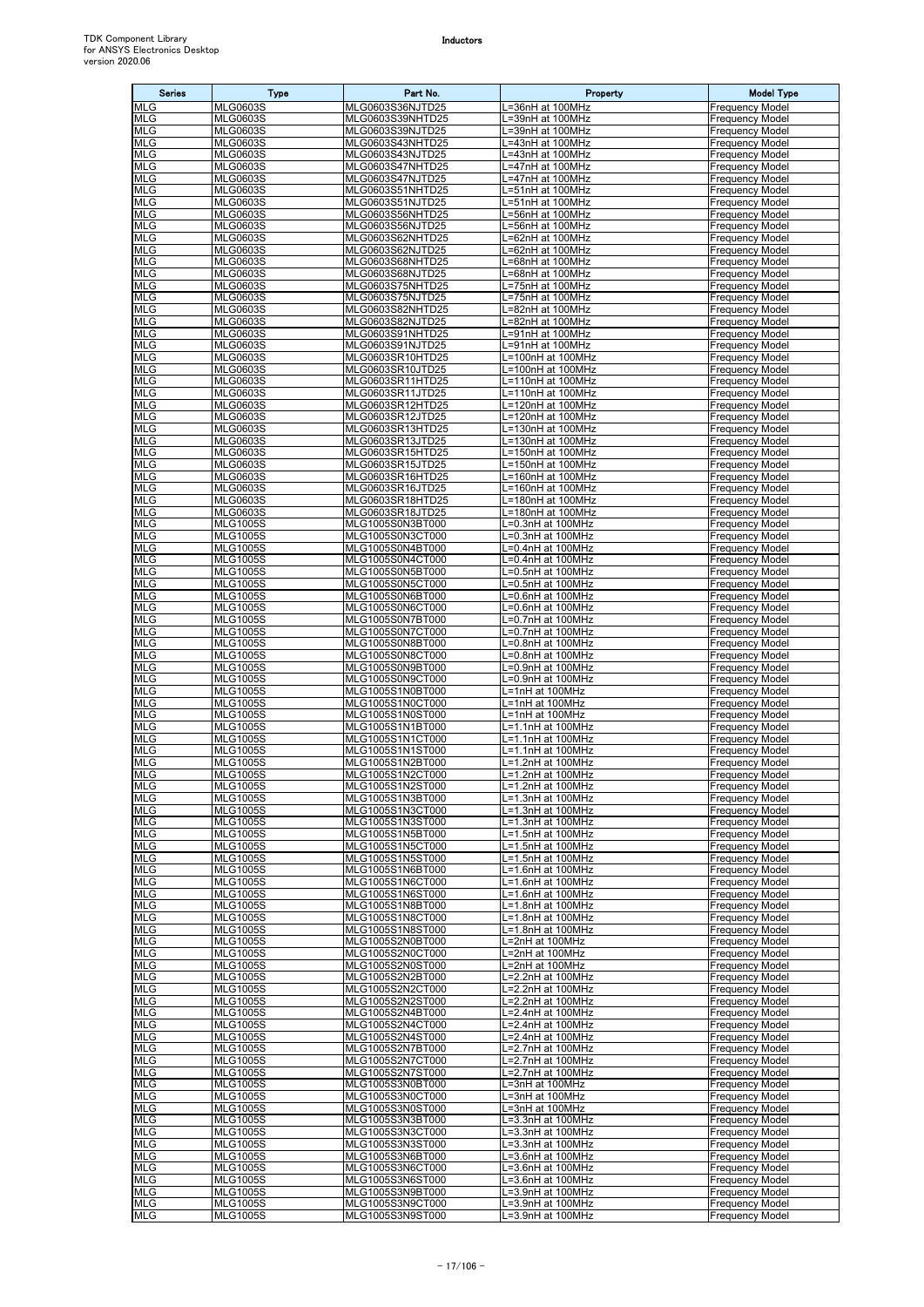| <b>Series</b>            | <b>Type</b>                        | Part No.                             | Property                               | <b>Model Type</b>                                |
|--------------------------|------------------------------------|--------------------------------------|----------------------------------------|--------------------------------------------------|
| <b>MLG</b>               | <b>MLG1005S</b>                    | MLG1005S4N3CT000                     | .=4.3nH at 100MHz                      | Frequency Model                                  |
| <b>MLG</b><br><b>MLG</b> | <b>MLG1005S</b><br><b>MLG1005S</b> | MLG1005S4N3ST000<br>MLG1005S4N7CT000 | -=4.3nH at 100MHz<br>L=4.7nH at 100MHz | <b>Frequency Model</b><br>Frequency Model        |
| <b>MLG</b>               | <b>MLG1005S</b>                    | MLG1005S4N7ST000                     | =4.7nH at 100MHz                       | Frequency Model                                  |
| MLG                      | <b>MLG1005S</b>                    | MLG1005S5N1CT000                     | =5.1nH at 100MHz                       | Frequency Model                                  |
| <b>MLG</b>               | <b>MLG1005S</b>                    | MLG1005S5N1ST000                     | =5.1nH at 100MHz                       | Frequency Model                                  |
| <b>MLG</b><br><b>MLG</b> | <b>MLG1005S</b><br><b>MLG1005S</b> | MLG1005S5N6CT000<br>MLG1005S5N6ST000 | .=5.6nH at 100MHz<br>L=5.6nH at 100MHz | Frequency Model<br><b>Frequency Model</b>        |
| MLG                      | <b>MLG1005S</b>                    | MLG1005S6N2HT000                     | .=6.2nH at 100MHz                      | Frequency Model                                  |
| <b>MLG</b>               | <b>MLG1005S</b>                    | MLG1005S6N2ST000                     | -6.2nH at 100MHz                       | <b>Frequency Model</b>                           |
| <b>MLG</b>               | <b>MLG1005S</b>                    | MLG1005S6N8HT000                     | L=6.8nH at 100MHz                      | Frequency Model                                  |
| <b>MLG</b><br><b>MLG</b> | <b>MLG1005S</b>                    | MLG1005S6N8JT000                     | .=6.8nH at 100MHz                      | <b>Frequency Model</b>                           |
| <b>MLG</b>               | <b>MLG1005S</b><br><b>MLG1005S</b> | MLG1005S7N5HT000<br>MLG1005S7N5JT000 | .=7.5nH at 100MHz<br>=7.5nH at 100MHz  | <b>Frequency Model</b><br>Frequency Model        |
| <b>MLG</b>               | <b>MLG1005S</b>                    | MLG1005S8N2HT000                     | L=8.2nH at 100MHz                      | Frequency Model                                  |
| <b>MLG</b>               | <b>MLG1005S</b>                    | MLG1005S8N2JT000                     | .=8.2nH at 100MHz                      | <b>Frequency Model</b>                           |
| <b>MLG</b>               | <b>MLG1005S</b>                    | MLG1005S9N1HT000                     | .=9.1nH at 100MHz                      | Frequency Model                                  |
| <b>MLG</b><br><b>MLG</b> | <b>MLG1005S</b><br><b>MLG1005S</b> | MLG1005S9N1JT000<br>MLG1005S10NHT000 | L=9.1nH at 100MHz<br>L=10nH at 100MHz  | <b>Frequency Model</b><br><b>Frequency Model</b> |
| <b>MLG</b>               | <b>MLG1005S</b>                    | MLG1005S10NJT000                     | =10nH at 100MHz                        | Frequency Model                                  |
| <b>MLG</b>               | <b>MLG1005S</b>                    | MLG1005S11NHT000                     | =11nH at 100MHz                        | Frequency Model                                  |
| <b>MLG</b>               | <b>MLG1005S</b>                    | MLG1005S11NJT000                     | L=11nH at 100MHz                       | Frequency Model                                  |
| <b>MLG</b><br><b>MLG</b> | <b>MLG1005S</b><br><b>MLG1005S</b> | MLG1005S12NHT000<br>MLG1005S12NJT000 | .=12nH at 100MHz<br>L=12nH at 100MHz   | <b>Frequency Model</b><br>Frequency Model        |
| <b>MLG</b>               | <b>MLG1005S</b>                    | MLG1005S13NHT000                     | L=13nH at 100MHz                       | Frequency Model                                  |
| MLG                      | <b>MLG1005S</b>                    | MLG1005S13NJT000                     | L=13nH at 100MHz                       | Frequency Model                                  |
| <b>MLG</b>               | <b>MLG1005S</b>                    | MLG1005S15NHT000                     | L=15nH at 100MHz                       | <b>Frequency Model</b>                           |
| <b>MLG</b><br><b>MLG</b> | <b>MLG1005S</b><br><b>MLG1005S</b> | MLG1005S15NJT000<br>MLG1005S16NHT000 | L=15nH at 100MHz<br>L=16nH at 100MHz   | Frequency Model<br>Frequency Model               |
| <b>MLG</b>               | <b>MLG1005S</b>                    | MLG1005S16NJT000                     | .=16nH at 100MHz                       | Frequency Model                                  |
| <b>MLG</b>               | <b>MLG1005S</b>                    | MLG1005S18NHT000                     | =18nH at 100MHz                        | Frequency Model                                  |
| <b>MLG</b>               | <b>MLG1005S</b>                    | MLG1005S18NJT000                     | L=18nH at 100MHz                       | Frequency Model                                  |
| MLG                      | <b>MLG1005S</b>                    | MLG1005S20NHT000                     | L=20nH at 100MHz                       | <b>Frequency Model</b>                           |
| MLG<br><b>MLG</b>        | <b>MLG1005S</b><br><b>MLG1005S</b> | MLG1005S20NJT000<br>MLG1005S22NHT000 | =20nH at 100MHz<br>_=22nH at 100MHz    | Frequency Model<br><b>Frequency Model</b>        |
| <b>MLG</b>               | <b>MLG1005S</b>                    | MLG1005S22NJT000                     | L=22nH at 100MHz                       | <b>Frequency Model</b>                           |
| MLG                      | <b>MLG1005S</b>                    | MLG1005S24NHT000                     | _=24nH at 100MHz                       | <b>Frequency Model</b>                           |
| <b>MLG</b>               | <b>MLG1005S</b>                    | MLG1005S24NJT000                     | .=24nH at 100MHz                       | Frequency Model                                  |
| <b>MLG</b><br>MLG        | <b>MLG1005S</b><br><b>MLG1005S</b> | MLG1005S27NHT000<br>MLG1005S27NJT000 | =27nH at 100MHz<br>L=27nH at 100MHz    | Frequency Model<br>Frequency Model               |
| <b>MLG</b>               | <b>MLG1005S</b>                    | MLG1005S30NHT000                     | =30nH at 100MHz                        | <b>Frequency Model</b>                           |
| <b>MLG</b>               | <b>MLG1005S</b>                    | MLG1005S30NJT000                     | .=30nH at 100MHz                       | Frequency Model                                  |
| <b>MLG</b>               | <b>MLG1005S</b>                    | MLG1005S33NHT000                     | L=33nH at 100MHz                       | <b>Frequency Model</b>                           |
| MLG                      | <b>MLG1005S</b>                    | MLG1005S33NJT000                     | L=33nH at 100MHz                       | Frequency Model                                  |
| <b>MLG</b><br><b>MLG</b> | <b>MLG1005S</b><br><b>MLG1005S</b> | MLG1005S36NHT000<br>MLG1005S36NJT000 | .=36nH at 100MHz<br>=36nH at 100MHz    | Frequency Model<br>Frequency Model               |
| <b>MLG</b>               | <b>MLG1005S</b>                    | MLG1005S39NHT000                     | =39nH at 100MHz                        | <b>Frequency Model</b>                           |
| <b>MLG</b>               | <b>MLG1005S</b>                    | MLG1005S39NJT000                     | .=39nH at 100MHz                       | Frequency Model                                  |
| <b>MLG</b>               | <b>MLG1005S</b>                    | MLG1005S43NHT000                     | .=43nH at 100MHz                       | Frequency Model                                  |
| <b>MLG</b><br>MLG        | <b>MLG1005S</b><br><b>MLG1005S</b> | MLG1005S43NJT000<br>MLG1005S47NHT000 | =43nH at 100MHz<br>L=47nH at 100MHz    | Frequency Model<br><b>Frequency Model</b>        |
| <b>MLG</b>               | <b>MLG1005S</b>                    | MLG1005S47NJT000                     | _=47nH at 100MHz                       | Frequency Model                                  |
| <b>MLG</b>               | <b>MLG1005S</b>                    | MLG1005S51NHT000                     | .=51nH at 100MHz                       | Frequency Model                                  |
| <b>MLG</b>               | <b>MLG1005S</b>                    | MLG1005S51NJT000                     | .=51nH at 100MHz                       | <b>Frequency Model</b>                           |
| MLG<br><b>MLG</b>        | <b>MLG1005S</b><br><b>MLG1005S</b> | MLG1005S56NHT000<br>MLG1005S56NJT000 | =56nH at 100MHz<br>=56nH at 100MHz     | <b>Frequency Model</b><br><b>Frequency Model</b> |
| <b>MLG</b>               | <b>MLG1005S</b>                    | MLG1005S62NHT000                     | L=62nH at 100MHz                       | <b>Frequency Model</b>                           |
| <b>MLG</b>               | <b>MLG1005S</b>                    | MLG1005S62NJT000                     | L=62nH at 100MHz                       | Frequency Model                                  |
| <b>MLG</b>               | <b>MLG1005S</b>                    | MLG1005S68NHT000                     | =68nH at 100MHz                        | Frequency Model                                  |
| <b>MLG</b><br><b>MLG</b> | <b>MLG1005S</b><br><b>MLG1005S</b> | MLG1005S68NJT000<br>MLG1005S75NHT000 | L=68nH at 100MHz<br>L=75nH at 100MHz   | <b>Frequency Model</b><br><b>Frequency Model</b> |
| MLG                      | <b>MLG1005S</b>                    | MLG1005S75NJT000                     | L=75nH at 100MHz                       | <b>Frequency Model</b>                           |
| <b>MLG</b>               | <b>MLG1005S</b>                    | MLG1005S82NHT000                     | .=82nH at 100MHz                       | Frequency Model                                  |
| <b>MLG</b>               | <b>MLG1005S</b>                    | MLG1005S82NJT000                     | .=82nH at 100MHz                       | <b>Frequency Model</b>                           |
| <b>MLG</b><br><b>MLG</b> | <b>MLG1005S</b><br><b>MLG1005S</b> | MLG1005S91NHT000<br>MLG1005S91NJT000 | L=91nH at 100MHz<br>L=91nH at 100MHz   | <b>Frequency Model</b><br><b>Frequency Model</b> |
| <b>MLG</b>               | <b>MLG1005S</b>                    | MLG1005SR10HT000                     | L=100nH at 100MHz                      | Frequency Model                                  |
| <b>MLG</b>               | <b>MLG1005S</b>                    | MLG1005SR10JT000                     | L=100nH at 100MHz                      | <b>Frequency Model</b>                           |
| <b>MLG</b>               | <b>MLG1005S</b>                    | MLG1005SR11HT000                     | L=110nH at 100MHz                      | <b>Frequency Model</b>                           |
| <b>MLG</b><br><b>MLG</b> | <b>MLG1005S</b><br><b>MLG1005S</b> | MLG1005SR11JT000<br>MLG1005SR12HT000 | L=110nH at 100MHz<br>-120nH at 100MHz  | Frequency Model<br><b>Frequency Model</b>        |
| <b>MLG</b>               | <b>MLG1005S</b>                    | MLG1005SR12JT000                     | L=120nH at 100MHz                      | <b>Frequency Model</b>                           |
| <b>MLG</b>               | <b>MLG1005S</b>                    | MLG1005SR13HT000                     | L=130nH at 100MHz                      | <b>Frequency Model</b>                           |
| <b>MLG</b>               | <b>MLG1005S</b>                    | MLG1005SR13JT000                     | L=130nH at 100MHz                      | Frequency Model                                  |
| <b>MLG</b><br><b>MLG</b> | <b>MLG1005S</b><br><b>MLG1005S</b> | MLG1005SR15HT000<br>MLG1005SR15JT000 | L=150nH at 100MHz<br>L=150nH at 100MHz | <b>Frequency Model</b><br><b>Frequency Model</b> |
| MLG                      | <b>MLG1005S</b>                    | MLG1005SR16HT000                     | L=160nH at 100MHz                      | <b>Frequency Model</b>                           |
| <b>MLG</b>               | <b>MLG1005S</b>                    | MLG1005SR16JT000                     | L=160nH at 100MHz                      | <b>Frequency Model</b>                           |
| <b>MLG</b>               | <b>MLG1005S</b>                    | MLG1005SR18HT000                     | L=180nH at 100MHz                      | <b>Frequency Model</b>                           |
| <b>MLG</b><br><b>MLG</b> | <b>MLG1005S</b><br><b>MLG1005S</b> | MLG1005SR18JT000<br>MLG1005SR20HT000 | -180nH at 100MHz<br>L=200nH at 100MHz  | <b>Frequency Model</b><br>Frequency Model        |
| <b>MLG</b>               | <b>MLG1005S</b>                    | MLG1005SR20JT000                     | _=200nH at 100MHz                      | <b>Frequency Model</b>                           |
| MLG                      | <b>MLG1005S</b>                    | MLG1005SR22HT000                     | $=220$ nH at 100MHz                    | <b>Frequency Model</b>                           |
| <b>MLG</b>               | <b>MLG1005S</b>                    | MLG1005SR22JT000                     | L=220nH at 100MHz                      | <b>Frequency Model</b>                           |
| <b>MLG</b><br><b>MLG</b> | <b>MLG1005S</b><br><b>MLG1005S</b> | MLG1005SR24HT000<br>MLG1005SR24JT000 | L=240nH at 100MHz<br>-240nH at 100MHz  | <b>Frequency Model</b><br>Frequency Model        |
| MLG                      | <b>MLG1005S</b>                    | MLG1005SR27HT000                     | .=270nH at 100MHz                      | <b>Frequency Model</b>                           |
| <b>MLG</b>               | <b>MLG1005S</b>                    | MLG1005SR27JT000                     | =270nH at 100MHz                       | <b>Frequency Model</b>                           |
| <b>MLG</b>               | <b>MLG1005S</b>                    | MLG1005SR30HT000                     | .=300nH at 50MHz                       | Frequency Model                                  |
| <b>MLG</b>               | <b>MLG1005S</b>                    | MLG1005SR30JT000                     | L=300nH at 50MHz                       | <b>Frequency Model</b>                           |
| <b>MLG</b><br><b>MLG</b> | <b>MLG1005S</b><br><b>MLG1005S</b> | MLG1005SR33HT000<br>MLG1005SR33JT000 | L=330nH at 50MHz<br>L=330nH at 50MHz   | <b>Frequency Model</b><br><b>Frequency Model</b> |
| <b>MLG</b>               | <b>MLG1005S</b>                    | MLG1005SR36HT000                     | L=360nH at 50MHz                       | <b>Frequency Model</b>                           |
| <b>MLG</b>               | <b>MLG1005S</b>                    | MLG1005SR36JT000                     | L=360nH at 50MHz                       | <b>Frequency Model</b>                           |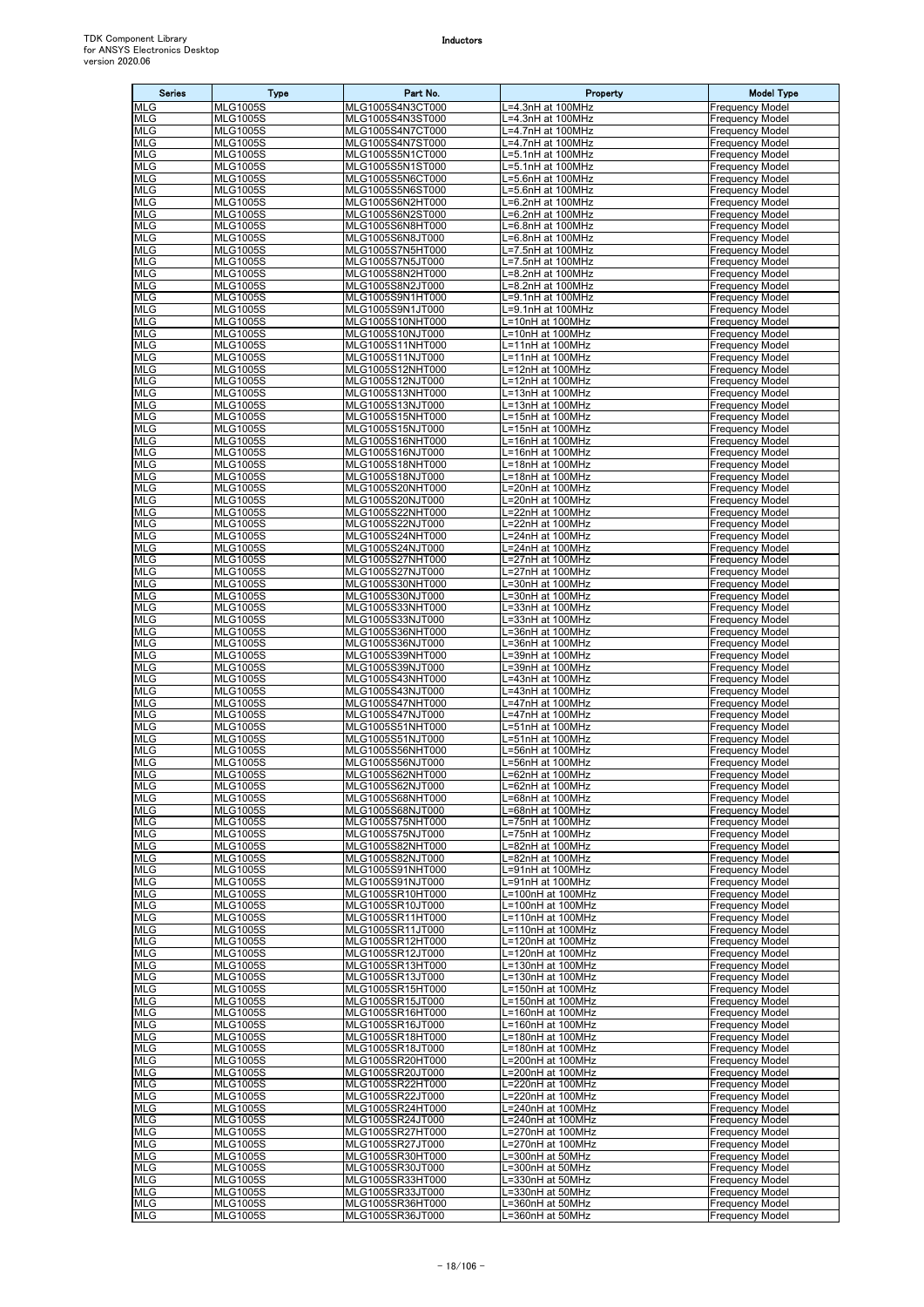| <b>Series</b>            | Type                               | Part No.                             | Property                               | <b>Model Type</b>                                |
|--------------------------|------------------------------------|--------------------------------------|----------------------------------------|--------------------------------------------------|
| <b>MLG</b>               | <b>MLG1005S</b>                    | MLG1005SR39HT000                     | =390nH at 50MHz                        | Frequency Model                                  |
| <b>MLG</b><br><b>MLG</b> | <b>MLG1005S</b><br><b>MLG1005S</b> | MLG1005SR39JT000<br>MLG1005S0N3BTD25 | =390nH at 50MHz<br>.=0.3nH at 100MHz   | Frequency Model<br>Frequency Model               |
| <b>MLG</b>               | <b>MLG1005S</b>                    | MLG1005S0N3CTD25                     | =0.3nH at 100MHz                       | Frequency Model                                  |
| <b>MLG</b>               | <b>MLG1005S</b>                    | MLG1005S0N4BTD25                     | .=0.4nH at 100MHz                      | Frequency Model                                  |
| <b>MLG</b>               | <b>MLG1005S</b>                    | MLG1005S0N4CTD25                     | _=0.4nH at 100MHz                      | Frequency Model                                  |
| <b>MLG</b>               | <b>MLG1005S</b>                    | MLG1005S0N5BTD25                     | =0.5nH at 100MHz                       | Frequency Model                                  |
| <b>MLG</b><br>MLG        | <b>MLG1005S</b><br><b>MLG1005S</b> | MLG1005S0N5CTD25<br>MLG1005S0N6BTD25 | L=0.5nH at 100MHz<br>L=0.6nH at 100MHz | <b>Frequency Model</b><br>Frequency Model        |
| <b>MLG</b>               | <b>MLG1005S</b>                    | MLG1005S0N6CTD25                     | =0.6nH at 100MHz                       | Frequency Model                                  |
| <b>MLG</b>               | <b>MLG1005S</b>                    | MLG1005S0N7BTD25                     | .=0.7nH at 100MHz                      | <b>Frequency Model</b>                           |
| MLG<br><b>MLG</b>        | <b>MLG1005S</b><br><b>MLG1005S</b> | MLG1005S0N7CTD25<br>MLG1005S0N8BTD25 | =0.7nH at 100MHz<br>=0.8nH at 100MHz   | <b>Frequency Model</b><br><b>Frequency Model</b> |
| <b>MLG</b>               | <b>MLG1005S</b>                    | MLG1005S0N8CTD25                     | =0.8nH at 100MHz                       | <b>Frequency Model</b>                           |
| MLG                      | <b>MLG1005S</b>                    | MLG1005S0N9BTD25                     | =0.9nH at 100MHz                       | Frequency Model                                  |
| <b>MLG</b>               | <b>MLG1005S</b>                    | MLG1005S0N9CTD25                     | L=0.9nH at 100MHz                      | <b>Frequency Model</b>                           |
| <b>MLG</b><br><b>MLG</b> | <b>MLG1005S</b><br><b>MLG1005S</b> | MLG1005S1N0BTD25<br>MLG1005S1N0CTD25 | L=1nH at 100MHz<br>L=1nH at 100MHz     | Frequency Model<br>Frequency Model               |
| MLG                      | <b>MLG1005S</b>                    | MLG1005S1N0STD25                     | .=1nH at 100MHz                        | Frequency Model                                  |
| <b>MLG</b>               | <b>MLG1005S</b>                    | MLG1005S1N1BTD25                     | =1.1nH at 100MHz                       | Frequency Model                                  |
| <b>MLG</b>               | <b>MLG1005S</b>                    | MLG1005S1N1CTD25                     | .=1.1nH at 100MHz                      | Frequency Model                                  |
| <b>MLG</b><br><b>MLG</b> | <b>MLG1005S</b><br><b>MLG1005S</b> | MLG1005S1N1STD25<br>MLG1005S1N2BTD25 | L=1.1nH at 100MHz<br>L=1.2nH at 100MHz | <b>Frequency Model</b><br>Frequency Model        |
| MLG                      | <b>MLG1005S</b>                    | MLG1005S1N2CTD25                     | -1.2nH at 100MHz                       | Frequency Model                                  |
| <b>MLG</b>               | <b>MLG1005S</b>                    | MLG1005S1N2STD25                     | L=1.2nH at 100MHz                      | <b>Frequency Model</b>                           |
| <b>MLG</b>               | <b>MLG1005S</b>                    | MLG1005S1N3BTD25                     | L=1.3nH at 100MHz                      | Frequency Model                                  |
| <b>MLG</b><br><b>MLG</b> | <b>MLG1005S</b><br><b>MLG1005S</b> | MLG1005S1N3CTD25<br>MLG1005S1N3STD25 | -1.3nH at 100MHz<br>.=1.3nH at 100MHz  | Frequency Model<br>Frequency Model               |
| <b>MLG</b>               | <b>MLG1005S</b>                    | MLG1005S1N5BTD25                     | L=1.5nH at 100MHz                      | Frequency Model                                  |
| MLG                      | <b>MLG1005S</b>                    | MLG1005S1N5CTD25                     | L=1.5nH at 100MHz                      | <b>Frequency Model</b>                           |
| <b>MLG</b><br><b>MLG</b> | <b>MLG1005S</b><br><b>MLG1005S</b> | MLG1005S1N5STD25<br>MLG1005S1N6BTD25 | L=1.5nH at 100MHz<br>L=1.6nH at 100MHz | Frequency Model                                  |
| MLG                      | <b>MLG1005S</b>                    | MLG1005S1N6CTD25                     | L=1.6nH at 100MHz                      | Frequency Model<br><b>Frequency Model</b>        |
| <b>MLG</b>               | <b>MLG1005S</b>                    | MLG1005S1N6STD25                     | L=1.6nH at 100MHz                      | <b>Frequency Model</b>                           |
| <b>MLG</b>               | <b>MLG1005S</b>                    | MLG1005S1N8BTD25                     | -1.8nH at 100MHz                       | Frequency Model                                  |
| <b>MLG</b><br>MLG        | <b>MLG1005S</b><br><b>MLG1005S</b> | MLG1005S1N8CTD25<br>MLG1005S1N8STD25 | L=1.8nH at 100MHz                      | Frequency Model<br><b>Frequency Model</b>        |
| MLG                      | <b>MLG1005S</b>                    | MLG1005S2N0BTD25                     | _=1.8nH at 100MHz<br>L=2nH at 100MHz   | Frequency Model                                  |
| <b>MLG</b>               | <b>MLG1005S</b>                    | MLG1005S2N0CTD25                     | L=2nH at 100MHz                        | <b>Frequency Model</b>                           |
| <b>MLG</b>               | <b>MLG1005S</b>                    | MLG1005S2N0STD25                     | L=2nH at 100MHz                        | Frequency Model                                  |
| <b>MLG</b><br><b>MLG</b> | <b>MLG1005S</b><br><b>MLG1005S</b> | MLG1005S2N2BTD25<br>MLG1005S2N2CTD25 | L=2.2nH at 100MHz<br>L=2.2nH at 100MHz | <b>Frequency Model</b><br>Frequency Model        |
| <b>MLG</b>               | <b>MLG1005S</b>                    | MLG1005S2N2STD25                     | L=2.2nH at 100MHz                      | Frequency Model                                  |
| <b>MLG</b>               | <b>MLG1005S</b>                    | MLG1005S2N4BTD25                     | .=2.4nH at 100MHz                      | Frequency Model                                  |
| <b>MLG</b>               | <b>MLG1005S</b>                    | MLG1005S2N4CTD25                     | =2.4nH at 100MHz                       | Frequency Model                                  |
| <b>MLG</b><br>MLG        | <b>MLG1005S</b><br><b>MLG1005S</b> | MLG1005S2N4STD25<br>MLG1005S2N7BTD25 | .=2.4nH at 100MHz<br>L=2.7nH at 100MHz | Frequency Model<br><b>Frequency Model</b>        |
| <b>MLG</b>               | <b>MLG1005S</b>                    | MLG1005S2N7CTD25                     | _=2.7nH at 100MHz                      | Frequency Model                                  |
| <b>MLG</b>               | <b>MLG1005S</b>                    | MLG1005S2N7STD25                     | _=2.7nH at 100MHz                      | <b>Frequency Model</b>                           |
| <b>MLG</b>               | <b>MLG1005S</b>                    | MLG1005S3N0BTD25                     | L=3nH at 100MHz                        | <b>Frequency Model</b>                           |
| MLG<br><b>MLG</b>        | <b>MLG1005S</b><br><b>MLG1005S</b> | MLG1005S3N0CTD25<br>MLG1005S3N0STD25 | L=3nH at 100MHz<br>.=3nH at 100MHz     | <b>Frequency Model</b><br><b>Frequency Model</b> |
| <b>MLG</b>               | <b>MLG1005S</b>                    | MLG1005S3N3BTD25                     | .=3.3nH at 100MHz                      | Frequency Model                                  |
| MLG                      | <b>MLG1005S</b>                    | MLG1005S3N3CTD25                     | L=3.3nH at 100MHz                      | <b>Frequency Model</b>                           |
| <b>MLG</b><br><b>MLG</b> | <b>MLG1005S</b><br><b>MLG1005S</b> | MLG1005S3N3STD25<br>MLG1005S3N6BTD25 | =3.3nH at 100MHz<br>.=3.6nH at 100MHz  | <b>Frequency Model</b><br><b>Frequency Model</b> |
| <b>MLG</b>               | <b>MLG1005S</b>                    | MLG1005S3N6CTD25                     | L=3.6nH at 100MHz                      | <b>Frequency Model</b>                           |
| <b>MLG</b>               | <b>MLG1005S</b>                    | MLG1005S3N6STD25                     | L=3.6nH at 100MHz                      | <b>Frequency Model</b>                           |
| <b>MLG</b>               | <b>MLG1005S</b>                    | MLG1005S3N9BTD25                     | L=3.9nH at 100MHz                      | <b>Frequency Model</b>                           |
| <b>MLG</b><br><b>MLG</b> | <b>MLG1005S</b><br><b>MLG1005S</b> | MLG1005S3N9CTD25<br>MLG1005S3N9STD25 | L=3.9nH at 100MHz<br>L=3.9nH at 100MHz | <b>Frequency Model</b><br><b>Frequency Model</b> |
| MLG                      | <b>MLG1005S</b>                    | MLG1005S4N3CTD25                     | -4.3nH at 100MHz                       | Frequency Model                                  |
| <b>MLG</b>               | <b>MLG1005S</b>                    | MLG1005S4N3STD25                     | .=4.3nH at 100MHz                      | <b>Frequency Model</b>                           |
| <b>MLG</b>               | <b>MLG1005S</b>                    | MLG1005S4N7CTD25                     | -4.7nH at 100MHz                       | <b>Frequency Model</b>                           |
| <b>MLG</b><br><b>MLG</b> | <b>MLG1005S</b><br><b>MLG1005S</b> | MLG1005S4N7STD25<br>MLG1005S5N1CTD25 | .=4.7nH at 100MHz<br>L=5.1nH at 100MHz | <b>Frequency Model</b><br><b>Frequency Model</b> |
| <b>MLG</b>               | <b>MLG1005S</b>                    | MLG1005S5N1STD25                     | L=5.1nH at 100MHz                      | <b>Frequency Model</b>                           |
| <b>MLG</b>               | <b>MLG1005S</b>                    | MLG1005S5N6CTD25                     | L=5.6nH at 100MHz                      | <b>Frequency Model</b>                           |
| MLG<br><b>MLG</b>        | <b>MLG1005S</b><br><b>MLG1005S</b> | MLG1005S5N6STD25<br>MLG1005S6N2HTD25 | .=5.6nH at 100MHz<br>-6.2nH at 100MHz  | <b>Frequency Model</b><br>Frequency Model        |
| <b>MLG</b>               | <b>MLG1005S</b>                    | MLG1005S6N2STD25                     | L=6.2nH at 100MHz                      | <b>Frequency Model</b>                           |
| <b>MLG</b>               | <b>MLG1005S</b>                    | MLG1005S6N8HTD25                     | L=6.8nH at 100MHz                      | <b>Frequency Model</b>                           |
| <b>MLG</b>               | <b>MLG1005S</b>                    | MLG1005S6N8JTD25                     | L=6.8nH at 100MHz                      | <b>Frequency Model</b>                           |
| <b>MLG</b><br><b>MLG</b> | <b>MLG1005S</b><br><b>MLG1005S</b> | MLG1005S7N5HTD25<br>MLG1005S7N5JTD25 | L=7.5nH at 100MHz<br>L=7.5nH at 100MHz | <b>Frequency Model</b><br><b>Frequency Model</b> |
| MLG                      | <b>MLG1005S</b>                    | MLG1005S8N2HTD25                     | -8.2nH at 100MHz                       | <b>Frequency Model</b>                           |
| MLG                      | <b>MLG1005S</b>                    | MLG1005S8N2JTD25                     | .=8.2nH at 100MHz                      | <b>Frequency Model</b>                           |
| <b>MLG</b><br><b>MLG</b> | <b>MLG1005S</b><br><b>MLG1005S</b> | MLG1005S9N1HTD25<br>MLG1005S9N1JTD25 | =9.1nH at 100MHz                       | <b>Frequency Model</b><br><b>Frequency Model</b> |
| <b>MLG</b>               | <b>MLG1005S</b>                    | MLG1005S10NHTD25                     | L=9.1nH at 100MHz<br>L=10nH at 100MHz  | <b>Frequency Model</b>                           |
| <b>MLG</b>               | <b>MLG1005S</b>                    | MLG1005S10NJTD25                     | L=10nH at 100MHz                       | Frequency Model                                  |
| <b>MLG</b>               | <b>MLG1005S</b>                    | MLG1005S11NHTD25                     | L=11nH at 100MHz                       | <b>Frequency Model</b>                           |
| <b>MLG</b><br><b>MLG</b> | <b>MLG1005S</b><br><b>MLG1005S</b> | MLG1005S11NJTD25<br>MLG1005S12NHTD25 | L=11nH at 100MHz<br>L=12nH at 100MHz   | <b>Frequency Model</b><br>Frequency Model        |
| <b>MLG</b>               | <b>MLG1005S</b>                    | MLG1005S12NJTD25                     | L=12nH at 100MHz                       | <b>Frequency Model</b>                           |
| <b>MLG</b>               | <b>MLG1005S</b>                    | MLG1005S13NHTD25                     | L=13nH at 100MHz                       | <b>Frequency Model</b>                           |
| <b>MLG</b>               | <b>MLG1005S</b>                    | MLG1005S13NJTD25                     | L=13nH at 100MHz                       | <b>Frequency Model</b>                           |
| <b>MLG</b><br><b>MLG</b> | <b>MLG1005S</b><br><b>MLG1005S</b> | MLG1005S15NHTD25<br>MLG1005S15NJTD25 | L=15nH at 100MHz<br>L=15nH at 100MHz   | <b>Frequency Model</b><br><b>Frequency Model</b> |
| <b>MLG</b>               | <b>MLG1005S</b>                    | MLG1005S16NHTD25                     | L=16nH at 100MHz                       | <b>Frequency Model</b>                           |
| <b>MLG</b>               | <b>MLG1005S</b>                    | MLG1005S16NJTD25                     | L=16nH at 100MHz                       | <b>Frequency Model</b>                           |
| <b>MLG</b>               | <b>MLG1005S</b><br><b>MLG1005S</b> | MLG1005S18NHTD25                     | L=18nH at 100MHz<br>L=18nH at 100MHz   | <b>Frequency Model</b><br><b>Frequency Model</b> |
| <b>MLG</b><br><b>MLG</b> | <b>MLG1005S</b>                    | MLG1005S18NJTD25<br>MLG1005S20NHTD25 | L=20nH at 100MHz                       | <b>Frequency Model</b>                           |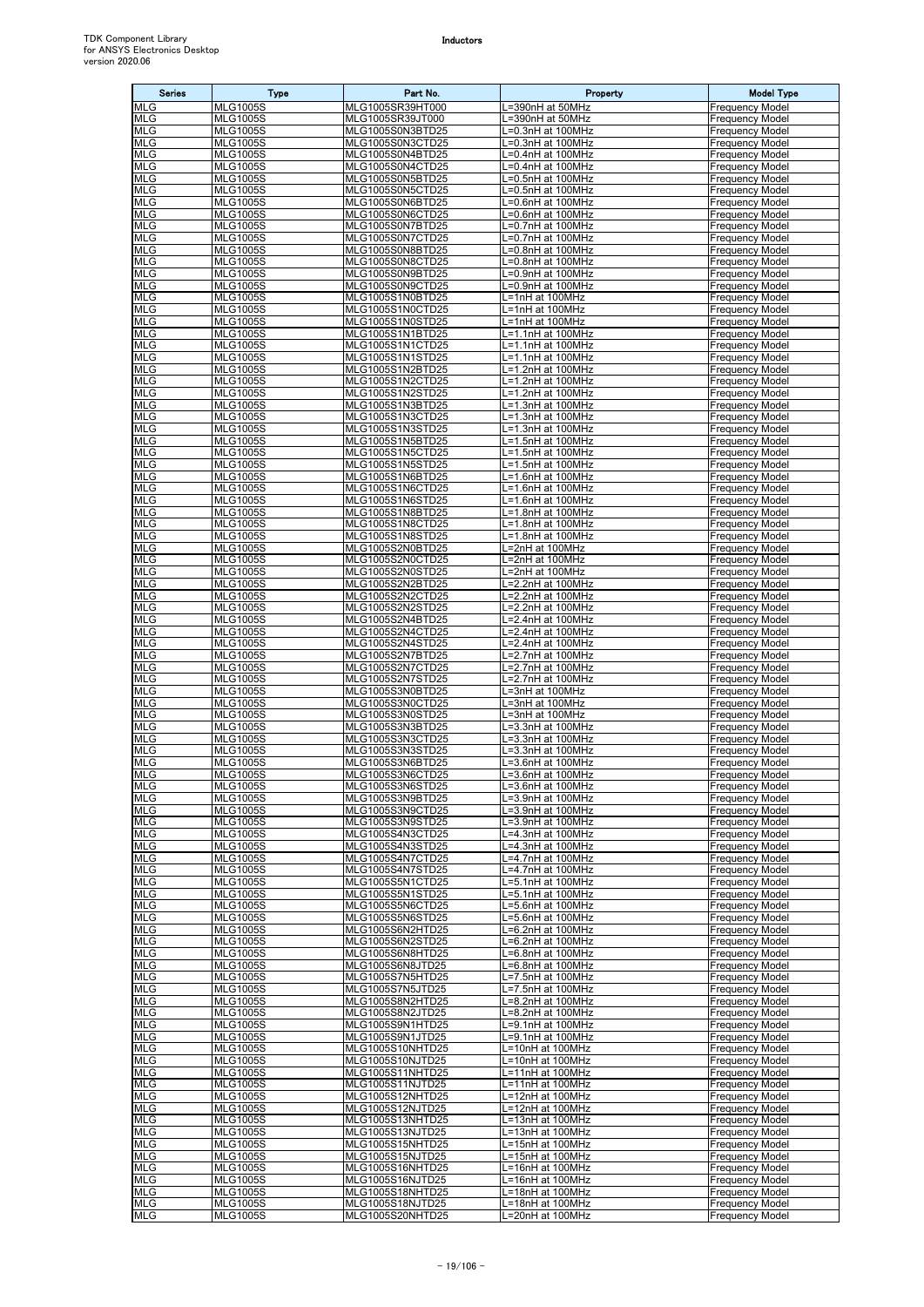| <b>Series</b>            | <b>Type</b>                        | Part No.                             | Property                               | <b>Model Type</b>                                |
|--------------------------|------------------------------------|--------------------------------------|----------------------------------------|--------------------------------------------------|
| MLG                      | <b>MLG1005S</b>                    | MLG1005S20NJTD25                     | .=20nH at 100MHz                       | <b>Frequency Model</b>                           |
| <b>MLG</b><br><b>MLG</b> | <b>MLG1005S</b><br><b>MLG1005S</b> | MLG1005S22NHTD25<br>MLG1005S22NJTD25 | L=22nH at 100MHz<br>L=22nH at 100MHz   | <b>Frequency Model</b><br><b>Frequency Model</b> |
| <b>MLG</b>               | <b>MLG1005S</b>                    | MLG1005S24NHTD25                     | L=24nH at 100MHz                       | <b>Frequency Model</b>                           |
| <b>MLG</b>               | <b>MLG1005S</b>                    | MLG1005S24NJTD25                     | .=24nH at 100MHz                       | <b>Frequency Model</b>                           |
| <b>MLG</b>               | <b>MLG1005S</b>                    | MLG1005S27NHTD25                     | =27nH at 100MHz                        | <b>Frequency Model</b>                           |
| <b>MLG</b>               | <b>MLG1005S</b>                    | MLG1005S27NJTD25                     | =27nH at 100MHz                        | <b>Frequency Model</b>                           |
| <b>MLG</b><br>MLG        | <b>MLG1005S</b><br><b>MLG1005S</b> | MLG1005S30NHTD25<br>MLG1005S30NJTD25 | =30nH at 100MHz<br>=30nH at 100MHz     | <b>Frequency Model</b><br><b>Frequency Model</b> |
| <b>MLG</b>               | <b>MLG1005S</b>                    | MLG1005S33NHTD25                     | .=33nH at 100MHz                       | <b>Frequency Model</b>                           |
| <b>MLG</b>               | <b>MLG1005S</b>                    | MLG1005S33NJTD25                     | L=33nH at 100MHz                       | <b>Frequency Model</b>                           |
| <b>MLG</b>               | <b>MLG1005S</b>                    | MLG1005S36NHTD25                     | =36nH at 100MHz                        | <b>Frequency Model</b>                           |
| <b>MLG</b><br><b>MLG</b> | <b>MLG1005S</b><br><b>MLG1005S</b> | MLG1005S36NJTD25<br>MLG1005S39NHTD25 | =36nH at 100MHz<br>.=39nH at 100MHz    | <b>Frequency Model</b><br><b>Frequency Model</b> |
| <b>MLG</b>               | <b>MLG1005S</b>                    | MLG1005S39NJTD25                     | L=39nH at 100MHz                       | <b>Frequency Model</b>                           |
| <b>MLG</b>               | <b>MLG1005S</b>                    | MLG1005S43NHTD25                     | =43nH at 100MHz                        | <b>Frequency Model</b>                           |
| MLG                      | <b>MLG1005S</b>                    | MLG1005S43NJTD25                     | =43nH at 100MHz                        | <b>Frequency Model</b>                           |
| <b>MLG</b>               | <b>MLG1005S</b>                    | MLG1005S47NHTD25                     | L=47nH at 100MHz                       | <b>Frequency Model</b>                           |
| <b>MLG</b><br>MLG        | <b>MLG1005S</b><br><b>MLG1005S</b> | MLG1005S47NJTD25<br>MLG1005S51NHTD25 | L=47nH at 100MHz<br>.=51nH at 100MHz   | <b>Frequency Model</b><br><b>Frequency Model</b> |
| <b>MLG</b>               | <b>MLG1005S</b>                    | MLG1005S51NJTD25                     | .=51nH at 100MHz                       | <b>Frequency Model</b>                           |
| MLG                      | <b>MLG1005S</b>                    | MLG1005S56NHTD25                     | =56nH at 100MHz                        | <b>Frequency Model</b>                           |
| <b>MLG</b>               | <b>MLG1005S</b>                    | MLG1005S56NJTD25                     | =56nH at 100MHz                        | <b>Frequency Model</b>                           |
| <b>MLG</b><br><b>MLG</b> | <b>MLG1005S</b><br><b>MLG1005S</b> | MLG1005S62NHTD25<br>MLG1005S62NJTD25 | .=62nH at 100MHz<br>=62nH at 100MHz    | <b>Frequency Model</b><br><b>Frequency Model</b> |
| MLG                      | <b>MLG1005S</b>                    | MLG1005S68NHTD25                     | =68nH at 100MHz                        | <b>Frequency Model</b>                           |
| <b>MLG</b>               | <b>MLG1005S</b>                    | MLG1005S68NJTD25                     | L=68nH at 100MHz                       | <b>Frequency Model</b>                           |
| <b>MLG</b>               | <b>MLG1005S</b>                    | MLG1005S75NHTD25                     | L=75nH at 100MHz                       | <b>Frequency Model</b>                           |
| <b>MLG</b>               | <b>MLG1005S</b>                    | MLG1005S75NJTD25                     | =75nH at 100MHz                        | <b>Frequency Model</b>                           |
| <b>MLG</b><br><b>MLG</b> | <b>MLG1005S</b><br><b>MLG1005S</b> | MLG1005S82NHTD25<br>MLG1005S82NJTD25 | =82nH at 100MHz<br>.=82nH at 100MHz    | <b>Frequency Model</b><br><b>Frequency Model</b> |
| <b>MLG</b>               | <b>MLG1005S</b>                    | MLG1005S91NHTD25                     | =91nH at 100MHz                        | <b>Frequency Model</b>                           |
| <b>MLG</b>               | <b>MLG1005S</b>                    | MLG1005S91NJTD25                     | L=91nH at 100MHz                       | <b>Frequency Model</b>                           |
| MLG                      | <b>MLG1005S</b>                    | MLG1005SR10HTD25                     | =100nH at 100MHz                       | <b>Frequency Model</b>                           |
| <b>MLG</b><br><b>MLG</b> | <b>MLG1005S</b><br><b>MLG1005S</b> | MLG1005SR10JTD25<br>MLG1005SR11HTD25 | L=100nH at 100MHz<br>L=110nH at 100MHz | <b>Frequency Model</b><br><b>Frequency Model</b> |
| <b>MLG</b>               | <b>MLG1005S</b>                    | MLG1005SR11JTD25                     | L=110nH at 100MHz                      | <b>Frequency Model</b>                           |
| <b>MLG</b>               | <b>MLG1005S</b>                    | MLG1005SR12HTD25                     | _=120nH at 100MHz                      | <b>Frequency Model</b>                           |
| <b>MLG</b>               | <b>MLG1005S</b>                    | MLG1005SR12JTD25                     | L=120nH at 100MHz                      | <b>Frequency Model</b>                           |
| <b>MLG</b>               | <b>MLG1005S</b>                    | MLG1005SR13HTD25                     | L=130nH at 100MHz                      | <b>Frequency Model</b>                           |
| <b>MLG</b><br>MLG        | <b>MLG1005S</b><br><b>MLG1005S</b> | MLG1005SR13JTD25<br>MLG1005SR15HTD25 | L=130nH at 100MHz<br>=150nH at 100MHz  | <b>Frequency Model</b><br><b>Frequency Model</b> |
| <b>MLG</b>               | <b>MLG1005S</b>                    | MLG1005SR15JTD25                     | L=150nH at 100MHz                      | <b>Frequency Model</b>                           |
| <b>MLG</b>               | <b>MLG1005S</b>                    | MLG1005SR16HTD25                     | L=160nH at 100MHz                      | <b>Frequency Model</b>                           |
| <b>MLG</b>               | <b>MLG1005S</b>                    | MLG1005SR16JTD25                     | -160nH at 100MHz                       | <b>Frequency Model</b>                           |
| MLG<br><b>MLG</b>        | <b>MLG1005S</b><br><b>MLG1005S</b> | MLG1005SR18HTD25<br>MLG1005SR18JTD25 | =180nH at 100MHz<br>L=180nH at 100MHz  | <b>Frequency Model</b><br><b>Frequency Model</b> |
| MLG                      | <b>MLG1005S</b>                    | MLG1005SR20HTD25                     | _=200nH at 100MHz                      | <b>Frequency Model</b>                           |
| <b>MLG</b>               | <b>MLG1005S</b>                    | MLG1005SR20JTD25                     | =200nH at 100MHz                       | <b>Frequency Model</b>                           |
| <b>MLG</b>               | <b>MLG1005S</b>                    | MLG1005SR22HTD25                     | L=220nH at 100MHz                      | <b>Frequency Model</b>                           |
| <b>MLG</b><br>MLG        | <b>MLG1005S</b>                    | MLG1005SR22JTD25                     | L=220nH at 100MHz                      | <b>Frequency Model</b>                           |
| <b>MLG</b>               | <b>MLG1005S</b><br><b>MLG1005S</b> | MLG1005SR24HTD25<br>MLG1005SR24JTD25 | L=240nH at 100MHz<br>_=240nH at 100MHz | <b>Frequency Model</b><br><b>Frequency Model</b> |
| <b>MLG</b>               | <b>MLG1005S</b>                    | MLG1005SR27HTD25                     | L=270nH at 100MHz                      | <b>Frequency Model</b>                           |
| MLG                      | <b>MLG1005S</b>                    | MLG1005SR27JTD25                     | =270nH at 100MHz                       | <b>Frequency Model</b>                           |
| <b>MLG</b>               | <b>MLG1005S</b>                    | MLG1005SR30HTD25                     | _=300nH at 50MHz                       | <b>Frequency Model</b>                           |
| <b>MLG</b><br><b>MLG</b> | <b>MLG1005S</b><br><b>MLG1005S</b> | MLG1005SR30JTD25<br>MLG1005SR33HTD25 | L=300nH at 50MHz<br>L=330nH at 50MHz   | <b>Frequency Model</b><br><b>Frequency Model</b> |
| <b>MLG</b>               | <b>MLG1005S</b>                    | MLG1005SR33JTD25                     | L=330nH at 50MHz                       | <b>Frequency Model</b>                           |
| MLG                      | <b>MLG1005S</b>                    | MLG1005SR36HTD25                     | -360nH at 50MHz                        | <b>Frequency Model</b>                           |
| <b>MLG</b>               | <b>MLG1005S</b>                    | MLG1005SR36JTD25                     | L=360nH at 50MHz                       | <b>Frequency Model</b>                           |
| MLG<br><b>MLG</b>        | <b>MLG1005S</b>                    | MLG1005SR39HTD25                     | L=390nH at 50MHz                       | <b>Frequency Model</b>                           |
| MLG-Q                    | <b>MLG1005S</b><br><b>MLG0402Q</b> | MLG1005SR39JTD25<br>MLG0402Q0N2BT000 | =390nH at 50MHz<br>=0.2nH at 100MHz    | <b>Frequency Model</b><br><b>Frequency Model</b> |
| MLG-Q                    | <b>MLG0402Q</b>                    | MLG0402Q0N2CT000                     | $\overline{=0.2}$ nH at 100MHz         | <b>Frequency Model</b>                           |
| MLG-Q                    | <b>MLG0402Q</b>                    | MLG0402Q0N3BT000                     | =0.3nH at 100MHz                       | <b>Frequency Model</b>                           |
| MLG-Q                    | <b>MLG0402Q</b>                    | MLG0402Q0N3CT000                     | =0.3nH at 100MHz                       | <b>Frequency Model</b>                           |
| MLG-Q<br>MLG-Q           | <b>MLG0402Q</b><br><b>MLG0402Q</b> | MLG0402Q0N4BT000<br>MLG0402Q0N4CT000 | L=0.4nH at 100MHz<br>L=0.4nH at 100MHz | <b>Frequency Model</b><br><b>Frequency Model</b> |
| MLG-Q                    | <b>MLG0402Q</b>                    | MLG0402Q0N5BT000                     | =0.5nH at 100MHz                       | <b>Frequency Model</b>                           |
| MLG-Q                    | <b>MLG0402Q</b>                    | MLG0402Q0N5CT000                     | =0.5nH at 100MHz                       | <b>Frequency Model</b>                           |
| MLG-Q                    | <b>MLG0402Q</b>                    | MLG0402Q0N6BT000                     | =0.6nH at 100MHz                       | <b>Frequency Model</b>                           |
| MLG-Q<br>MLG-Q           | <b>MLG0402Q</b>                    | MLG0402Q0N6CT000<br>MLG0402Q0N7BT000 | =0.6nH at 100MHz                       | <b>Frequency Model</b>                           |
| MLG-Q                    | <b>MLG0402Q</b><br><b>MLG0402Q</b> | MLG0402Q0N7CT000                     | =0.7nH at 100MHz<br>=0.7nH at 100MHz   | <b>Frequency Model</b><br><b>Frequency Model</b> |
| MLG-Q                    | <b>MLG0402Q</b>                    | MLG0402Q0N8BT000                     | L=0.8nH at 100MHz                      | <b>Frequency Model</b>                           |
| MLG-Q                    | <b>MLG0402Q</b>                    | MLG0402Q0N8CT000                     | L=0.8nH at 100MHz                      | <b>Frequency Model</b>                           |
| MLG-Q                    | <b>MLG0402Q</b>                    | MLG0402Q0N9BT000                     | =0.9nH at 100MHz                       | <b>Frequency Model</b>                           |
| MLG-Q<br>MLG-Q           | <b>MLG0402Q</b><br><b>MLG0402Q</b> | MLG0402Q0N9CT000<br>MLG0402Q1N0BT000 | _=0.9nH at 100MHz<br>L=1nH at 100MHz   | <b>Frequency Model</b><br><b>Frequency Model</b> |
| MLG-Q                    | <b>MLG0402Q</b>                    | MLG0402Q1N0CT000                     | L=1nH at 100MHz                        | <b>Frequency Model</b>                           |
| MLG-Q                    | <b>MLG0402Q</b>                    | MLG0402Q1N0ST000                     | L=1nH at 100MHz                        | <b>Frequency Model</b>                           |
| MLG-Q                    | <b>MLG0402Q</b>                    | MLG0402Q1N1BT000                     | L=1.1nH at 100MHz                      | <b>Frequency Model</b>                           |
| MLG-Q<br>MLG-Q           | <b>MLG0402Q</b><br><b>MLG0402Q</b> | MLG0402Q1N1CT000<br>MLG0402Q1N1ST000 | L=1.1nH at 100MHz<br>L=1.1nH at 100MHz | <b>Frequency Model</b><br><b>Frequency Model</b> |
| MLG-Q                    | <b>MLG0402Q</b>                    | MLG0402Q1N2BT000                     | L=1.2nH at 100MHz                      | <b>Frequency Model</b>                           |
| MLG-Q                    | <b>MLG0402Q</b>                    | MLG0402Q1N2CT000                     | .=1.2nH at 100MHz                      | <b>Frequency Model</b>                           |
| MLG-Q                    | <b>MLG0402Q</b>                    | MLG0402Q1N2ST000                     | -1.2nH at 100MHz                       | <b>Frequency Model</b>                           |
| MLG-Q                    | <b>MLG0402Q</b>                    | MLG0402Q1N3BT000                     | L=1.3nH at 100MHz                      | <b>Frequency Model</b>                           |
| MLG-Q<br>MLG-Q           | <b>MLG0402Q</b><br><b>MLG0402Q</b> | MLG0402Q1N3CT000<br>MLG0402Q1N3ST000 | L=1.3nH at 100MHz<br>L=1.3nH at 100MHz | <b>Frequency Model</b><br><b>Frequency Model</b> |
| MLG-Q                    | <b>MLG0402Q</b>                    | MLG0402Q1N4BT000                     | L=1.4nH at 100MHz                      | <b>Frequency Model</b>                           |
| MLG-Q                    | <b>MLG0402Q</b>                    | MLG0402Q1N4CT000                     | L=1.4nH at 100MHz                      | <b>Frequency Model</b>                           |
| MLG-Q                    | <b>MLG0402Q</b>                    | MLG0402Q1N4ST000                     | L=1.4nH at 100MHz                      | <b>Frequency Model</b>                           |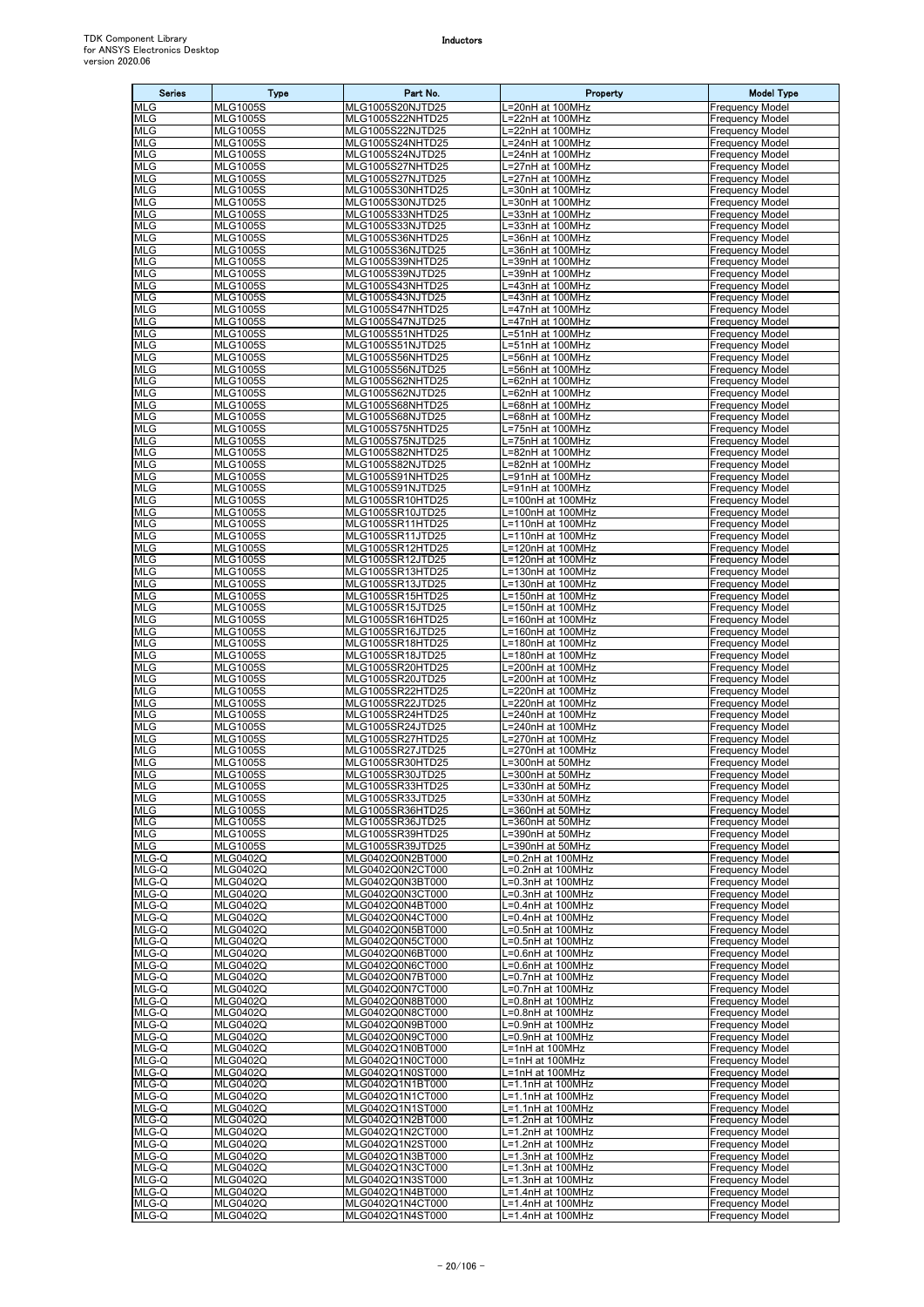| <b>Series</b>  | Type                               | Part No.                             | Property                               | <b>Model Type</b>                                |
|----------------|------------------------------------|--------------------------------------|----------------------------------------|--------------------------------------------------|
| MLG-Q          | <b>MLG0402Q</b>                    | MLG0402Q1N5BT000                     | L=1.5nH at 100MHz                      | <b>Frequency Model</b>                           |
| MLG-Q<br>MLG-Q | <b>MLG0402Q</b><br><b>MLG0402Q</b> | MLG0402Q1N5CT000<br>MLG0402Q1N5ST000 | L=1.5nH at 100MHz                      | <b>Frequency Model</b><br><b>Frequency Model</b> |
| MLG-Q          | <b>MLG0402Q</b>                    | MLG0402Q1N6BT000                     | L=1.5nH at 100MHz<br>L=1.6nH at 100MHz | <b>Frequency Model</b>                           |
| MLG-Q          | <b>MLG0402Q</b>                    | MLG0402Q1N6CT000                     | L=1.6nH at 100MHz                      | <b>Frequency Model</b>                           |
| MLG-Q          | <b>MLG0402Q</b>                    | MLG0402Q1N6ST000                     | L=1.6nH at 100MHz                      | <b>Frequency Model</b>                           |
| MLG-Q          | <b>MLG0402Q</b>                    | MLG0402Q1N7BT000                     | L=1.7nH at 100MHz                      | <b>Frequency Model</b>                           |
| MLG-Q<br>MLG-Q | <b>MLG0402Q</b><br><b>MLG0402Q</b> | MLG0402Q1N7CT000<br>MLG0402Q1N7ST000 | L=1.7nH at 100MHz<br>L=1.7nH at 100MHz | <b>Frequency Model</b><br><b>Frequency Model</b> |
| MLG-Q          | <b>MLG0402Q</b>                    | MLG0402Q1N8BT000                     | L=1.8nH at 100MHz                      | <b>Frequency Model</b>                           |
| MLG-Q          | <b>MLG0402Q</b>                    | MLG0402Q1N8CT000                     | L=1.8nH at 100MHz                      | <b>Frequency Model</b>                           |
| MLG-Q          | <b>MLG0402Q</b>                    | MLG0402Q1N8ST000                     | L=1.8nH at 100MHz                      | <b>Frequency Model</b>                           |
| MLG-Q          | <b>MLG0402Q</b>                    | MLG0402Q1N9BT000                     | L=1.9nH at 100MHz<br>L=1.9nH at 100MHz | <b>Frequency Model</b>                           |
| MLG-Q<br>MLG-Q | <b>MLG0402Q</b><br><b>MLG0402Q</b> | MLG0402Q1N9CT000<br>MLG0402Q1N9ST000 | L=1.9nH at 100MHz                      | <b>Frequency Model</b><br><b>Frequency Model</b> |
| MLG-Q          | <b>MLG0402Q</b>                    | MLG0402Q2N0BT000                     | L=2nH at 100MHz                        | <b>Frequency Model</b>                           |
| MLG-Q          | <b>MLG0402Q</b>                    | MLG0402Q2N0CT000                     | L=2nH at 100MHz                        | <b>Frequency Model</b>                           |
| MLG-Q          | <b>MLG0402Q</b>                    | MLG0402Q2N0ST000                     | L=2nH at 100MHz                        | <b>Frequency Model</b>                           |
| MLG-Q<br>MLG-Q | <b>MLG0402Q</b><br><b>MLG0402Q</b> | MLG0402Q2N1BT000<br>MLG0402Q2N1CT000 | L=2.1nH at 100MHz<br>L=2.1nH at 100MHz | <b>Frequency Model</b><br><b>Frequency Model</b> |
| MLG-Q          | <b>MLG0402Q</b>                    | MLG0402Q2N1ST000                     | L=2.1nH at 100MHz                      | <b>Frequency Model</b>                           |
| MLG-Q          | <b>MLG0402Q</b>                    | MLG0402Q2N2BT000                     | L=2.2nH at 100MHz                      | <b>Frequency Model</b>                           |
| MLG-Q          | <b>MLG0402Q</b>                    | MLG0402Q2N2CT000                     | L=2.2nH at 100MHz                      | <b>Frequency Model</b>                           |
| MLG-Q<br>MLG-Q | <b>MLG0402Q</b>                    | MLG0402Q2N2ST000                     | L=2.2nH at 100MHz                      | <b>Frequency Model</b><br><b>Frequency Model</b> |
| MLG-Q          | <b>MLG0402Q</b><br><b>MLG0402Q</b> | MLG0402Q2N3BT000<br>MLG0402Q2N3CT000 | L=2.3nH at 100MHz<br>L=2.3nH at 100MHz | <b>Frequency Model</b>                           |
| MLG-Q          | <b>MLG0402Q</b>                    | MLG0402Q2N3ST000                     | L=2.3nH at 100MHz                      | <b>Frequency Model</b>                           |
| MLG-Q          | <b>MLG0402Q</b>                    | MLG0402Q2N4BT000                     | L=2.4nH at 100MHz                      | <b>Frequency Model</b>                           |
| MLG-Q          | <b>MLG0402Q</b>                    | MLG0402Q2N4CT000                     | L=2.4nH at 100MHz                      | <b>Frequency Model</b>                           |
| MLG-Q<br>MLG-Q | <b>MLG0402Q</b><br><b>MLG0402Q</b> | MLG0402Q2N4ST000<br>MLG0402Q2N5BT000 | L=2.4nH at 100MHz<br>L=2.5nH at 100MHz | <b>Frequency Model</b><br><b>Frequency Model</b> |
| MLG-Q          | <b>MLG0402Q</b>                    | MLG0402Q2N5CT000                     | L=2.5nH at 100MHz                      | <b>Frequency Model</b>                           |
| MLG-Q          | <b>MLG0402Q</b>                    | MLG0402Q2N5ST000                     | L=2.5nH at 100MHz                      | <b>Frequency Model</b>                           |
| MLG-Q          | <b>MLG0402Q</b>                    | MLG0402Q2N6BT000                     | L=2.6nH at 100MHz                      | <b>Frequency Model</b>                           |
| MLG-Q          | <b>MLG0402Q</b>                    | MLG0402Q2N6CT000                     | L=2.6nH at 100MHz                      | <b>Frequency Model</b>                           |
| MLG-Q<br>MLG-Q | <b>MLG0402Q</b><br><b>MLG0402Q</b> | MLG0402Q2N6ST000<br>MLG0402Q2N7BT000 | L=2.6nH at 100MHz<br>L=2.7nH at 100MHz | <b>Frequency Model</b><br><b>Frequency Model</b> |
| MLG-Q          | <b>MLG0402Q</b>                    | MLG0402Q2N7CT000                     | L=2.7nH at 100MHz                      | <b>Frequency Model</b>                           |
| MLG-Q          | <b>MLG0402Q</b>                    | MLG0402Q2N7ST000                     | L=2.7nH at 100MHz                      | <b>Frequency Model</b>                           |
| MLG-Q          | <b>MLG0402Q</b>                    | MLG0402Q2N8BT000                     | L=2.8nH at 100MHz                      | <b>Frequency Model</b>                           |
| MLG-Q          | <b>MLG0402Q</b>                    | MLG0402Q2N8CT000                     | L=2.8nH at 100MHz                      | <b>Frequency Model</b>                           |
| MLG-Q<br>MLG-Q | <b>MLG0402Q</b><br><b>MLG0402Q</b> | MLG0402Q2N8ST000<br>MLG0402Q2N9BT000 | L=2.8nH at 100MHz<br>L=2.9nH at 100MHz | <b>Frequency Model</b><br><b>Frequency Model</b> |
| MLG-Q          | <b>MLG0402Q</b>                    | MLG0402Q2N9CT000                     | L=2.9nH at 100MHz                      | <b>Frequency Model</b>                           |
| MLG-Q          | <b>MLG0402Q</b>                    | MLG0402Q2N9ST000                     | L=2.9nH at 100MHz                      | <b>Frequency Model</b>                           |
| MLG-Q          | <b>MLG0402Q</b>                    | MLG0402Q3N0BT000                     | L=3nH at 100MHz                        | <b>Frequency Model</b>                           |
| MLG-Q<br>MLG-Q | <b>MLG0402Q</b><br><b>MLG0402Q</b> | MLG0402Q3N0CT000<br>MLG0402Q3N0ST000 | L=3nH at 100MHz<br>L=3nH at 100MHz     | <b>Frequency Model</b><br><b>Frequency Model</b> |
| MLG-Q          | <b>MLG0402Q</b>                    | MLG0402Q3N1BT000                     | L=3.1nH at 100MHz                      | <b>Frequency Model</b>                           |
| MLG-Q          | <b>MLG0402Q</b>                    | MLG0402Q3N1CT000                     | L=3.1nH at 100MHz                      | <b>Frequency Model</b>                           |
| MLG-Q          | <b>MLG0402Q</b>                    | MLG0402Q3N1ST000                     | L=3.1nH at 100MHz                      | <b>Frequency Model</b>                           |
| MLG-Q          | <b>MLG0402Q</b>                    | MLG0402Q3N2BT000                     | L=3.2nH at 100MHz                      | <b>Frequency Model</b>                           |
| MLG-Q<br>MLG-Q | <b>MLG0402Q</b><br><b>MLG0402Q</b> | MLG0402Q3N2CT000<br>MLG0402Q3N2ST000 | L=3.2nH at 100MHz<br>L=3.2nH at 100MHz | <b>Frequency Model</b><br><b>Frequency Model</b> |
| MLG-Q          | <b>MLG0402Q</b>                    | MLG0402Q3N3BT000                     | L=3.3nH at 100MHz                      | <b>Frequency Model</b>                           |
| $MLG-Q$        | <b>MLG0402Q</b>                    | MLG0402Q3N3CT000                     | L=3.3nH at 100MHz                      | <b>Frequency Model</b>                           |
| MLG-Q          | <b>MLG0402Q</b><br><b>MLG0402Q</b> | MLG0402Q3N3ST000                     | L=3.3nH at 100MHz                      | <b>Frequency Model</b>                           |
| MLG-Q<br>MLG-Q | <b>MLG0402Q</b>                    | MLG0402Q3N4BT000<br>MLG0402Q3N4CT000 | L=3.4nH at 100MHz<br>L=3.4nH at 100MHz | <b>Frequency Model</b><br><b>Frequency Model</b> |
| MLG-Q          | <b>MLG0402Q</b>                    | MLG0402Q3N4ST000                     | L=3.4nH at 100MHz                      | <b>Frequency Model</b>                           |
| MLG-Q          | <b>MLG0402Q</b>                    | MLG0402Q3N5BT000                     | L=3.5nH at 100MHz                      | <b>Frequency Model</b>                           |
| MLG-Q          | <b>MLG0402Q</b>                    | MLG0402Q3N5CT000                     | L=3.5nH at 100MHz                      | <b>Frequency Model</b>                           |
| MLG-Q<br>MLG-Q | <b>MLG0402Q</b><br><b>MLG0402Q</b> | MLG0402Q3N5ST000<br>MLG0402Q3N6BT000 | L=3.5nH at 100MHz<br>L=3.6nH at 100MHz | <b>Frequency Model</b><br><b>Frequency Model</b> |
| MLG-Q          | <b>MLG0402Q</b>                    | MLG0402Q3N6CT000                     | L=3.6nH at 100MHz                      | <b>Frequency Model</b>                           |
| MLG-Q          | <b>MLG0402Q</b>                    | MLG0402Q3N6ST000                     | L=3.6nH at 100MHz                      | <b>Frequency Model</b>                           |
| MLG-Q          | <b>MLG0402Q</b>                    | MLG0402Q3N7BT000                     | L=3.7nH at 100MHz                      | <b>Frequency Model</b>                           |
| MLG-Q<br>MLG-Q | <b>MLG0402Q</b><br><b>MLG0402Q</b> | MLG0402Q3N7CT000<br>MLG0402Q3N7ST000 | L=3.7nH at 100MHz<br>L=3.7nH at 100MHz | <b>Frequency Model</b><br><b>Frequency Model</b> |
| MLG-Q          | <b>MLG0402Q</b>                    | MLG0402Q3N8BT000                     | L=3.8nH at 100MHz                      | <b>Frequency Model</b>                           |
| MLG-Q          | <b>MLG0402Q</b>                    | MLG0402Q3N8CT000                     | L=3.8nH at 100MHz                      | <b>Frequency Model</b>                           |
| MLG-Q          | <b>MLG0402Q</b>                    | MLG0402Q3N8ST000                     | L=3.8nH at 100MHz                      | <b>Frequency Model</b>                           |
| MLG-Q          | <b>MLG0402Q</b>                    | MLG0402Q3N9BT000                     | L=3.9nH at 100MHz                      | <b>Frequency Model</b>                           |
| MLG-Q<br>MLG-Q | <b>MLG0402Q</b><br><b>MLG0402Q</b> | MLG0402Q3N9CT000<br>MLG0402Q3N9ST000 | L=3.9nH at 100MHz<br>L=3.9nH at 100MHz | <b>Frequency Model</b><br><b>Frequency Model</b> |
| $MLG-Q$        | <b>MLG0402Q</b>                    | MLG0402Q4N0BT000                     | L=4nH at 100MHz                        | <b>Frequency Model</b>                           |
| MLG-Q          | <b>MLG0402Q</b>                    | MLG0402Q4N0CT000                     | L=4nH at 100MHz                        | <b>Frequency Model</b>                           |
| MLG-Q          | <b>MLG0402Q</b>                    | MLG0402Q4N0ST000                     | L=4nH at 100MHz                        | <b>Frequency Model</b>                           |
| MLG-Q<br>MLG-Q | <b>MLG0402Q</b><br><b>MLG0402Q</b> | MLG0402Q4N3HT000<br>MLG0402Q4N3ST000 | L=4.3nH at 100MHz<br>L=4.3nH at 100MHz | <b>Frequency Model</b><br><b>Frequency Model</b> |
| MLG-Q          | <b>MLG0402Q</b>                    | MLG0402Q4N7HT000                     | L=4.7nH at 100MHz                      | <b>Frequency Model</b>                           |
| MLG-Q          | <b>MLG0402Q</b>                    | MLG0402Q4N7ST000                     | L=4.7nH at 100MHz                      | <b>Frequency Model</b>                           |
| MLG-Q          | <b>MLG0402Q</b>                    | MLG0402Q5N1HT000                     | L=5.1nH at 100MHz                      | <b>Frequency Model</b>                           |
| MLG-Q          | <b>MLG0402Q</b>                    | MLG0402Q5N1ST000                     | L=5.1nH at 100MHz                      | <b>Frequency Model</b>                           |
| MLG-Q<br>MLG-Q | <b>MLG0402Q</b><br><b>MLG0402Q</b> | MLG0402Q5N6HT000<br>MLG0402Q5N6ST000 | L=5.6nH at 100MHz<br>L=5.6nH at 100MHz | <b>Frequency Model</b><br><b>Frequency Model</b> |
| MLG-Q          | <b>MLG0402Q</b>                    | MLG0402Q6N2HT000                     | L=6.2nH at 100MHz                      | <b>Frequency Model</b>                           |
| MLG-Q          | <b>MLG0402Q</b>                    | MLG0402Q6N2ST000                     | L=6.2nH at 100MHz                      | <b>Frequency Model</b>                           |
| MLG-Q          | <b>MLG0402Q</b>                    | MLG0402Q6N8HT000                     | L=6.8nH at 100MHz                      | <b>Frequency Model</b>                           |
| MLG-Q          | <b>MLG0402Q</b><br><b>MLG0402Q</b> | MLG0402Q6N8JT000<br>MLG0402Q7N5HT000 | L=6.8nH at 100MHz                      | <b>Frequency Model</b><br><b>Frequency Model</b> |
| MLG-Q<br>MLG-Q | <b>MLG0402Q</b>                    | MLG0402Q7N5JT000                     | L=7.5nH at 100MHz<br>L=7.5nH at 100MHz | <b>Frequency Model</b>                           |
| MLG-Q          | <b>MLG0402Q</b>                    | MLG0402Q8N2HT000                     | L=8.2nH at 100MHz                      | <b>Frequency Model</b>                           |
| MLG-Q          | <b>MLG0402Q</b>                    | MLG0402Q8N2JT000                     | L=8.2nH at 100MHz                      | <b>Frequency Model</b>                           |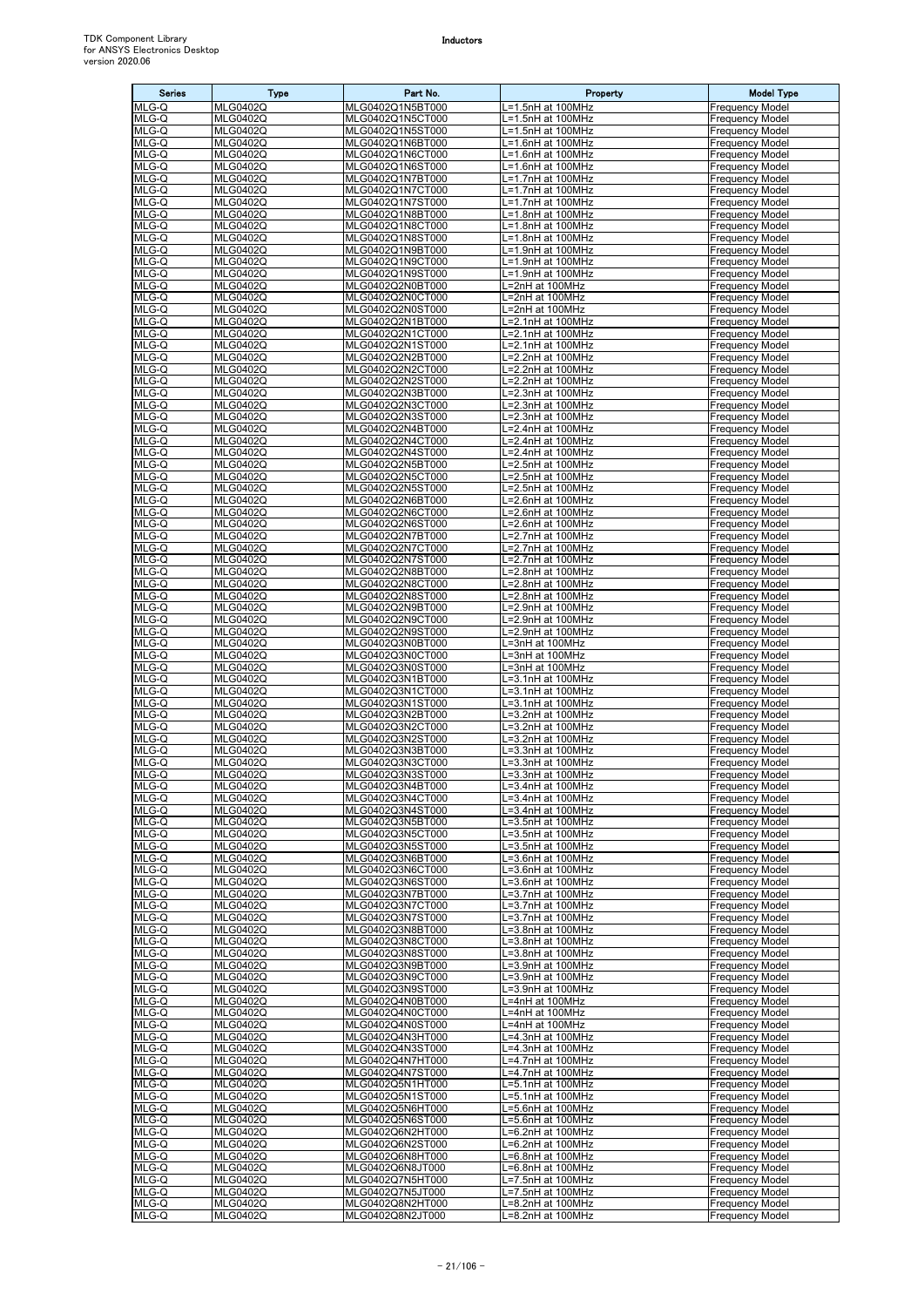| <b>Series</b>  | Type                               | Part No.                             | Property                               | <b>Model Type</b>                                |
|----------------|------------------------------------|--------------------------------------|----------------------------------------|--------------------------------------------------|
| MLG-Q          | <b>MLG0402Q</b>                    | MLG0402Q9N1HT000                     | L=9.1nH at 100MHz                      | <b>Frequency Model</b>                           |
| MLG-Q<br>MLG-Q | <b>MLG0402Q</b><br><b>MLG0402Q</b> | MLG0402Q9N1JT000<br>MLG0402Q10NHT000 | L=9.1nH at 100MHz<br>L=10nH at 100MHz  | <b>Frequency Model</b><br><b>Frequency Model</b> |
| MLG-Q          | <b>MLG0402Q</b>                    | MLG0402Q10NJT000                     | L=10nH at 100MHz                       | <b>Frequency Model</b>                           |
| MLG-Q          | <b>MLG0402Q</b>                    | MLG0402Q12NHT000                     | L=12nH at 100MHz                       | <b>Frequency Model</b>                           |
| MLG-Q          | <b>MLG0402Q</b>                    | MLG0402Q12NJT000                     | L=12nH at 100MHz                       | <b>Frequency Model</b>                           |
| MLG-Q<br>MLG-Q | <b>MLG0402Q</b><br><b>MLG0402Q</b> | MLG0402Q15NHT000<br>MLG0402Q15NJT000 | L=15nH at 100MHz<br>L=15nH at 100MHz   | <b>Frequency Model</b><br><b>Frequency Model</b> |
| MLG-Q          | <b>MLG0402Q</b>                    | MLG0402Q18NHT000                     | L=18nH at 100MHz                       | <b>Frequency Model</b>                           |
| MLG-Q          | <b>MLG0402Q</b>                    | MLG0402Q18NJT000                     | L=18nH at 100MHz                       | <b>Frequency Model</b>                           |
| MLG-Q          | <b>MLG0402Q</b>                    | MLG0402Q22NHT000                     | L=22nH at 100MHz                       | <b>Frequency Model</b>                           |
| MLG-Q<br>MLG-Q | <b>MLG0402Q</b><br><b>MLG0402Q</b> | MLG0402Q22NJT000<br>MLG0402Q27NHT000 | L=22nH at 100MHz<br>L=27nH at 100MHz   | <b>Frequency Model</b><br><b>Frequency Model</b> |
| MLG-Q          | <b>MLG0402Q</b>                    | MLG0402Q27NJT000                     | L=27nH at 100MHz                       | <b>Frequency Model</b>                           |
| MLG-Q          | <b>MLG0402Q</b>                    | MLG0402Q33NHT000                     | L=33nH at 100MHz                       | <b>Frequency Model</b>                           |
| MLG-Q          | <b>MLG0402Q</b>                    | MLG0402Q33NJT000                     | L=33nH at 100MHz                       | <b>Frequency Model</b>                           |
| MLG-P<br>MLG-P | <b>MLG0402P</b><br><b>MLG0402P</b> | MLG0402P0N2BT000<br>MLG0402P0N2CT000 | L=0.2nH at 500MHz<br>L=0.2nH at 500MHz | <b>Frequency Model</b><br><b>Frequency Model</b> |
| MLG-P          | <b>MLG0402P</b>                    | MLG0402P0N3BT000                     | L=0.3nH at 500MHz                      | <b>Frequency Model</b>                           |
| MLG-P          | <b>MLG0402P</b>                    | MLG0402P0N3CT000                     | L=0.3nH at 500MHz                      | <b>Frequency Model</b>                           |
| MLG-P<br>MLG-P | <b>MLG0402P</b><br><b>MLG0402P</b> | MLG0402P0N4BT000<br>MLG0402P0N4CT000 | L=0.4nH at 500MHz<br>L=0.4nH at 500MHz | <b>Frequency Model</b><br><b>Frequency Model</b> |
| MLG-P          | <b>MLG0402P</b>                    | MLG0402P0N4ST000                     | L=0.4nH at 500MHz                      | <b>Frequency Model</b>                           |
| MLG-P          | <b>MLG0402P</b>                    | MLG0402P0N5BT000                     | L=0.5nH at 500MHz                      | <b>Frequency Model</b>                           |
| MLG-P          | <b>MLG0402P</b>                    | MLG0402P0N5CT000                     | L=0.5nH at 500MHz                      | <b>Frequency Model</b>                           |
| MLG-P<br>MLG-P | <b>MLG0402P</b><br><b>MLG0402P</b> | MLG0402P0N5ST000<br>MLG0402P0N6BT000 | L=0.5nH at 500MHz                      | <b>Frequency Model</b><br><b>Frequency Model</b> |
| MLG-P          | <b>MLG0402P</b>                    | MLG0402P0N6CT000                     | L=0.6nH at 500MHz<br>L=0.6nH at 500MHz | <b>Frequency Model</b>                           |
| MLG-P          | <b>MLG0402P</b>                    | MLG0402P0N6ST000                     | L=0.6nH at 500MHz                      | <b>Frequency Model</b>                           |
| MLG-P          | <b>MLG0402P</b>                    | MLG0402P0N7BT000                     | L=0.7nH at 500MHz                      | <b>Frequency Model</b>                           |
| MLG-P<br>MLG-P | <b>MLG0402P</b><br><b>MLG0402P</b> | MLG0402P0N7CT000<br>MLG0402P0N7ST000 | L=0.7nH at 500MHz<br>L=0.7nH at 500MHz | <b>Frequency Model</b><br><b>Frequency Model</b> |
| MLG-P          | <b>MLG0402P</b>                    | MLG0402P0N8BT000                     | L=0.8nH at 500MHz                      | <b>Frequency Model</b>                           |
| $MLG-P$        | <b>MLG0402P</b>                    | MLG0402P0N8CT000                     | L=0.8nH at 500MHz                      | <b>Frequency Model</b>                           |
| MLG-P          | <b>MLG0402P</b>                    | MLG0402P0N8ST000                     | L=0.8nH at 500MHz                      | <b>Frequency Model</b>                           |
| MLG-P<br>MLG-P | <b>MLG0402P</b><br><b>MLG0402P</b> | MLG0402P0N9BT000<br>MLG0402P0N9CT000 | L=0.9nH at 500MHz<br>L=0.9nH at 500MHz | <b>Frequency Model</b><br><b>Frequency Model</b> |
| MLG-P          | <b>MLG0402P</b>                    | MLG0402P0N9ST000                     | L=0.9nH at 500MHz                      | <b>Frequency Model</b>                           |
| MLG-P          | <b>MLG0402P</b>                    | MLG0402P1N0BT000                     | L=1nH at 500MHz                        | <b>Frequency Model</b>                           |
| MLG-P          | <b>MLG0402P</b>                    | MLG0402P1N0CT000                     | L=1nH at 500MHz                        | <b>Frequency Model</b>                           |
| MLG-P<br>MLG-P | <b>MLG0402P</b><br><b>MLG0402P</b> | MLG0402P1N0ST000<br>MLG0402P1N1BT000 | L=1nH at 500MHz<br>L=1.1nH at 500MHz   | <b>Frequency Model</b><br><b>Frequency Model</b> |
| MLG-P          | <b>MLG0402P</b>                    | MLG0402P1N1CT000                     | L=1.1nH at 500MHz                      | <b>Frequency Model</b>                           |
| MLG-P          | <b>MLG0402P</b>                    | MLG0402P1N1ST000                     | L=1.1nH at 500MHz                      | <b>Frequency Model</b>                           |
| MLG-P<br>MLG-P | <b>MLG0402P</b><br><b>MLG0402P</b> | MLG0402P1N2BT000<br>MLG0402P1N2CT000 | L=1.2nH at 500MHz<br>L=1.2nH at 500MHz | <b>Frequency Model</b><br><b>Frequency Model</b> |
| MLG-P          | <b>MLG0402P</b>                    | MLG0402P1N2ST000                     | L=1.2nH at 500MHz                      | <b>Frequency Model</b>                           |
| MLG-P          | <b>MLG0402P</b>                    | MLG0402P1N3BT000                     | L=1.3nH at 500MHz                      | <b>Frequency Model</b>                           |
| MLG-P          | <b>MLG0402P</b>                    | MLG0402P1N3CT000                     | L=1.3nH at 500MHz                      | <b>Frequency Model</b>                           |
| MLG-P<br>MLG-P | <b>MLG0402P</b><br><b>MLG0402P</b> | MLG0402P1N3ST000<br>MLG0402P1N4BT000 | L=1.3nH at 500MHz<br>L=1.4nH at 500MHz | <b>Frequency Model</b><br><b>Frequency Model</b> |
| MLG-P          | MLG0402P                           | MLG0402P1N4CT000                     | L=1.4nH at 500MHz                      | <b>Frequency Model</b>                           |
| MLG-P          | <b>MLG0402P</b>                    | MLG0402P1N4ST000                     | L=1.4nH at 500MHz                      | <b>Frequency Model</b>                           |
| MLG-P          | <b>MLG0402P</b>                    | MLG0402P1N5BT000                     | L=1.5nH at 500MHz                      | <b>Frequency Model</b><br><b>Frequency Model</b> |
| MLG-P<br>MLG-P | <b>MLG0402P</b><br><b>MLG0402P</b> | MLG0402P1N5CT000<br>MLG0402P1N5ST000 | L=1.5nH at 500MHz<br>L=1.5nH at 500MHz | <b>Frequency Model</b>                           |
| MLG-P          | <b>MLG0402P</b>                    | MLG0402P1N6BT000                     | L=1.6nH at 500MHz                      | <b>Frequency Model</b>                           |
| MLG-P          | <b>MLG0402P</b>                    | MLG0402P1N6CT000                     | L=1.6nH at 500MHz                      | <b>Frequency Model</b>                           |
| MLG-P<br>MLG-P | <b>MLG0402P</b><br><b>MLG0402P</b> | MLG0402P1N6ST000<br>MLG0402P1N7BT000 | L=1.6nH at 500MHz<br>L=1.7nH at 500MHz | <b>Frequency Model</b><br><b>Frequency Model</b> |
| MLG-P          | <b>MLG0402P</b>                    | MLG0402P1N7CT000                     | L=1.7nH at 500MHz                      | <b>Frequency Model</b>                           |
| MLG-P          | <b>MLG0402P</b>                    | MLG0402P1N7ST000                     | L=1.7nH at 500MHz                      | <b>Frequency Model</b>                           |
| MLG-P          | <b>MLG0402P</b>                    | MLG0402P1N8BT000                     | L=1.8nH at 500MHz                      | <b>Frequency Model</b>                           |
| MLG-P<br>MLG-P | <b>MLG0402P</b><br><b>MLG0402P</b> | MLG0402P1N8CT000<br>MLG0402P1N8ST000 | L=1.8nH at 500MHz<br>L=1.8nH at 500MHz | <b>Frequency Model</b><br><b>Frequency Model</b> |
| MLG-P          | <b>MLG0402P</b>                    | MLG0402P1N9BT000                     | L=1.9nH at 500MHz                      | <b>Frequency Model</b>                           |
| MLG-P          | <b>MLG0402P</b>                    | MLG0402P1N9CT000                     | L=1.9nH at 500MHz                      | <b>Frequency Model</b>                           |
| MLG-P<br>MLG-P | <b>MLG0402P</b><br><b>MLG0402P</b> | MLG0402P1N9ST000<br>MLG0402P2N0BT000 | L=1.9nH at 500MHz<br>L=2nH at 500MHz   | <b>Frequency Model</b><br><b>Frequency Model</b> |
| MLG-P          | MLG0402P                           | MLG0402P2N0CT000                     | L=2nH at 500MHz                        | <b>Frequency Model</b>                           |
| MLG-P          | <b>MLG0402P</b>                    | MLG0402P2N0ST000                     | L=2nH at 500MHz                        | <b>Frequency Model</b>                           |
| MLG-P          | <b>MLG0402P</b>                    | MLG0402P2N1BT000                     | L=2.1nH at 500MHz                      | <b>Frequency Model</b>                           |
| MLG-P<br>MLG-P | <b>MLG0402P</b><br><b>MLG0402P</b> | MLG0402P2N1CT000<br>MLG0402P2N1ST000 | L=2.1nH at 500MHz<br>L=2.1nH at 500MHz | <b>Frequency Model</b><br><b>Frequency Model</b> |
| MLG-P          | <b>MLG0402P</b>                    | MLG0402P2N2BT000                     | L=2.2nH at 500MHz                      | <b>Frequency Model</b>                           |
| MLG-P          | <b>MLG0402P</b>                    | MLG0402P2N2CT000                     | L=2.2nH at 500MHz                      | <b>Frequency Model</b>                           |
| MLG-P          | MLG0402P                           | MLG0402P2N2ST000                     | L=2.2nH at 500MHz                      | <b>Frequency Model</b>                           |
| MLG-P<br>MLG-P | <b>MLG0402P</b><br><b>MLG0402P</b> | MLG0402P2N3BT000<br>MLG0402P2N3CT000 | L=2.3nH at 500MHz<br>L=2.3nH at 500MHz | <b>Frequency Model</b><br><b>Frequency Model</b> |
| MLG-P          | <b>MLG0402P</b>                    | MLG0402P2N3ST000                     | L=2.3nH at 500MHz                      | <b>Frequency Model</b>                           |
| MLG-P          | <b>MLG0402P</b>                    | MLG0402P2N4BT000                     | L=2.4nH at 500MHz                      | <b>Frequency Model</b>                           |
| MLG-P<br>MLG-P | <b>MLG0402P</b><br><b>MLG0402P</b> | MLG0402P2N4CT000<br>MLG0402P2N4ST000 | L=2.4nH at 500MHz<br>L=2.4nH at 500MHz | <b>Frequency Model</b><br><b>Frequency Model</b> |
| MLG-P          | <b>MLG0402P</b>                    | MLG0402P2N5BT000                     | L=2.5nH at 500MHz                      | <b>Frequency Model</b>                           |
| MLG-P          | <b>MLG0402P</b>                    | MLG0402P2N5CT000                     | L=2.5nH at 500MHz                      | <b>Frequency Model</b>                           |
| MLG-P          | <b>MLG0402P</b>                    | MLG0402P2N5ST000                     | L=2.5nH at 500MHz                      | <b>Frequency Model</b>                           |
| MLG-P<br>MLG-P | <b>MLG0402P</b><br><b>MLG0402P</b> | MLG0402P2N6BT000<br>MLG0402P2N6CT000 | L=2.6nH at 500MHz<br>L=2.6nH at 500MHz | <b>Frequency Model</b><br><b>Frequency Model</b> |
| MLG-P          | <b>MLG0402P</b>                    | MLG0402P2N6ST000                     | L=2.6nH at 500MHz                      | <b>Frequency Model</b>                           |
| MLG-P          | <b>MLG0402P</b>                    | MLG0402P2N7BT000                     | L=2.7nH at 500MHz                      | <b>Frequency Model</b>                           |
| MLG-P<br>MLG-P | <b>MLG0402P</b><br><b>MLG0402P</b> | MLG0402P2N7CT000                     | L=2.7nH at 500MHz                      | <b>Frequency Model</b>                           |
| MLG-P          | MLG0402P                           | MLG0402P2N7ST000<br>MLG0402P2N8BT000 | L=2.7nH at 500MHz<br>L=2.8nH at 500MHz | <b>Frequency Model</b><br><b>Frequency Model</b> |
| MLG-P          | <b>MLG0402P</b>                    | MLG0402P2N8CT000                     | L=2.8nH at 500MHz                      | <b>Frequency Model</b>                           |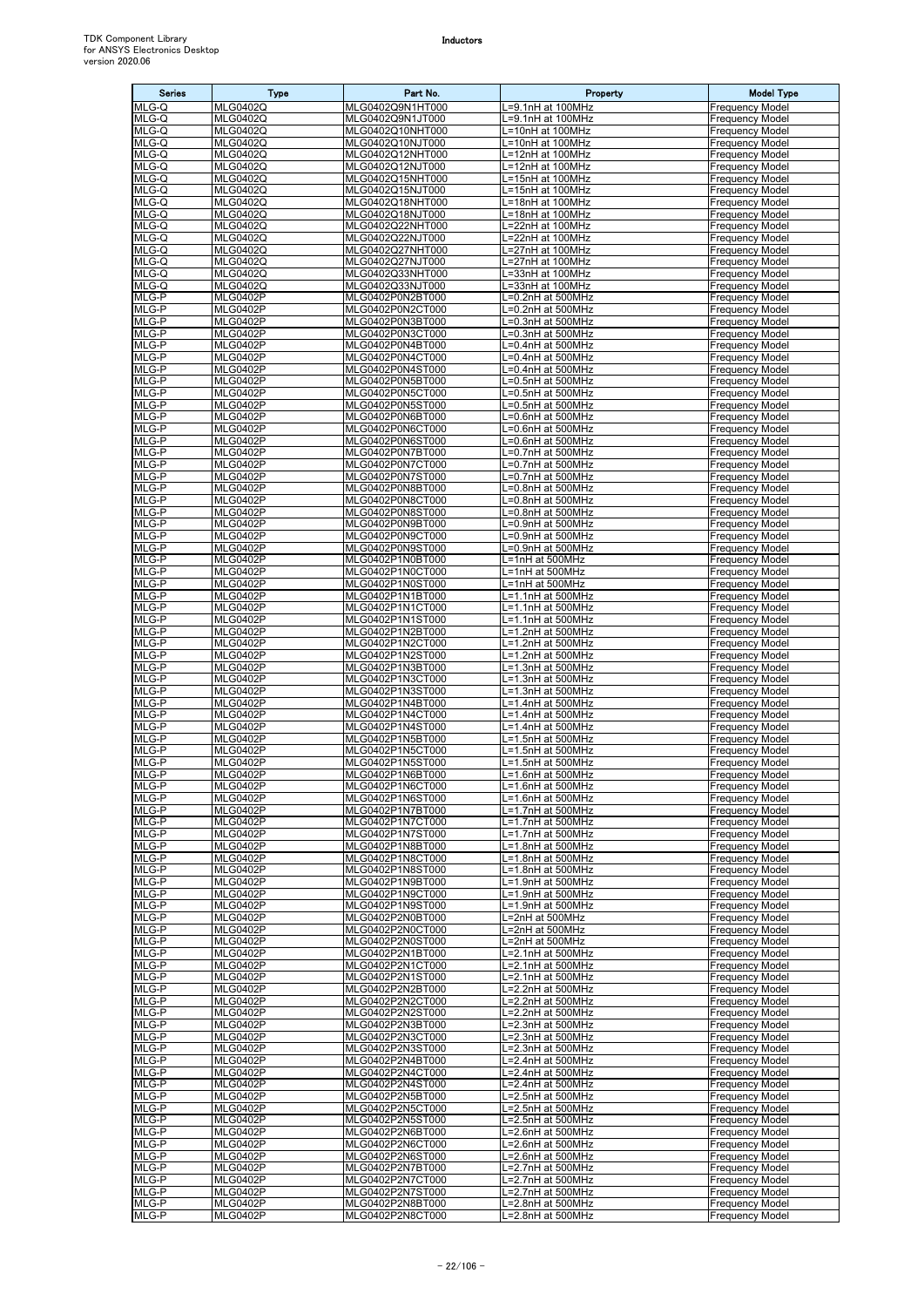| <b>Series</b>  | <b>Type</b>                        | Part No.                             | Property                                  | <b>Model Type</b>                                |
|----------------|------------------------------------|--------------------------------------|-------------------------------------------|--------------------------------------------------|
| MLG-P          | <b>MLG0402P</b>                    | MLG0402P2N8ST000                     | L=2.8nH at 500MHz                         | <b>Frequency Model</b>                           |
| MLG-P<br>MLG-P | <b>MLG0402P</b><br><b>MLG0402P</b> | MLG0402P2N9BT000<br>MLG0402P2N9CT000 | L=2.9nH at 500MHz<br>L=2.9nH at 500MHz    | <b>Frequency Model</b><br><b>Frequency Model</b> |
| MLG-P          | <b>MLG0402P</b>                    | MLG0402P2N9ST000                     | L=2.9nH at 500MHz                         | <b>Frequency Model</b>                           |
| MLG-P          | <b>MLG0402P</b>                    | MLG0402P3N0BT000                     | L=3nH at 500MHz                           | <b>Frequency Model</b>                           |
| MLG-P<br>MLG-P | <b>MLG0402P</b><br><b>MLG0402P</b> | MLG0402P3N0CT000<br>MLG0402P3N0ST000 | L=3nH at 500MHz<br>L=3nH at 500MHz        | <b>Frequency Model</b><br><b>Frequency Model</b> |
| MLG-P          | <b>MLG0402P</b>                    | MLG0402P3N1BT000                     | L=3.1nH at 500MHz                         | <b>Frequency Model</b>                           |
| MLG-P          | <b>MLG0402P</b>                    | MLG0402P3N1CT000                     | L=3.1nH at 500MHz                         | <b>Frequency Model</b>                           |
| MLG-P<br>MLG-P | <b>MLG0402P</b><br>MLG0402P        | MLG0402P3N1ST000<br>MLG0402P3N2BT000 | L=3.1nH at 500MHz<br>L=3.2nH at 500MHz    | <b>Frequency Model</b><br><b>Frequency Model</b> |
| MLG-P          | <b>MLG0402P</b>                    | MLG0402P3N2CT000                     | L=3.2nH at 500MHz                         | <b>Frequency Model</b>                           |
| MLG-P          | <b>MLG0402P</b>                    | MLG0402P3N2ST000                     | L=3.2nH at 500MHz                         | <b>Frequency Model</b>                           |
| MLG-P<br>MLG-P | <b>MLG0402P</b><br><b>MLG0402P</b> | MLG0402P3N3BT000<br>MLG0402P3N3CT000 | L=3.3nH at 500MHz<br>L=3.3nH at 500MHz    | <b>Frequency Model</b><br><b>Frequency Model</b> |
| MLG-P          | <b>MLG0402P</b>                    | MLG0402P3N3ST000                     | -3.3nH at 500MHz                          | <b>Frequency Model</b>                           |
| MLG-P          | MLG0402P                           | MLG0402P3N4BT000                     | L=3.4nH at 500MHz                         | <b>Frequency Model</b>                           |
| MLG-P<br>MLG-P | <b>MLG0402P</b><br><b>MLG0402P</b> | MLG0402P3N4CT000<br>MLG0402P3N4ST000 | L=3.4nH at 500MHz<br>L=3.4nH at 500MHz    | <b>Frequency Model</b><br><b>Frequency Model</b> |
| MLG-P          | <b>MLG0402P</b>                    | MLG0402P3N5BT000                     | L=3.5nH at 500MHz                         | <b>Frequency Model</b>                           |
| MLG-P          | <b>MLG0402P</b>                    | MLG0402P3N5CT000                     | L=3.5nH at 500MHz                         | <b>Frequency Model</b>                           |
| MLG-P<br>MLG-P | <b>MLG0402P</b><br><b>MLG0402P</b> | MLG0402P3N5ST000<br>MLG0402P3N6BT000 | L=3.5nH at 500MHz<br>$L=3.6$ nH at 500MHz | <b>Frequency Model</b><br><b>Frequency Model</b> |
| MLG-P          | <b>MLG0402P</b>                    | MLG0402P3N6CT000                     | L=3.6nH at 500MHz                         | <b>Frequency Model</b>                           |
| MLG-P<br>MLG-P | <b>MLG0402P</b>                    | MLG0402P3N6ST000                     | $=3.6$ nH at 500MHz                       | <b>Frequency Model</b>                           |
| MLG-P          | MLG0402P<br><b>MLG0402P</b>        | MLG0402P3N7BT000<br>MLG0402P3N7CT000 | L=3.7nH at 500MHz<br>L=3.7nH at 500MHz    | <b>Frequency Model</b><br><b>Frequency Model</b> |
| MLG-P          | MLG0402P                           | MLG0402P3N7ST000                     | L=3.7nH at 500MHz                         | <b>Frequency Model</b>                           |
| MLG-P<br>MLG-P | <b>MLG0402P</b><br><b>MLG0402P</b> | MLG0402P3N8BT000                     | L=3.8nH at 500MHz                         | <b>Frequency Model</b><br><b>Frequency Model</b> |
| MLG-P          | <b>MLG0402P</b>                    | MLG0402P3N8CT000<br>MLG0402P3N8ST000 | L=3.8nH at 500MHz<br>L=3.8nH at 500MHz    | <b>Frequency Model</b>                           |
| MLG-P          | <b>MLG0402P</b>                    | MLG0402P3N9BT000                     | L=3.9nH at 500MHz                         | <b>Frequency Model</b>                           |
| MLG-P<br>MLG-P | <b>MLG0402P</b>                    | MLG0402P3N9CT000                     | L=3.9nH at 500MHz                         | <b>Frequency Model</b><br><b>Frequency Model</b> |
| MLG-P          | MLG0402P<br><b>MLG0402P</b>        | MLG0402P3N9ST000<br>MLG0402P4N0BT000 | L=3.9nH at 500MHz<br>L=4nH at 500MHz      | <b>Frequency Model</b>                           |
| MLG-P          | MLG0402P                           | MLG0402P4N0CT000                     | L=4nH at 500MHz                           | <b>Frequency Model</b>                           |
| MLG-P<br>MLG-P | MLG0402P<br><b>MLG0402P</b>        | MLG0402P4N0ST000<br>MLG0402P4N1BT000 | L=4nH at 500MHz                           | <b>Frequency Model</b><br><b>Frequency Model</b> |
| MLG-P          | <b>MLG0402P</b>                    | MLG0402P4N1CT000                     | L=4.1nH at 500MHz<br>L=4.1nH at 500MHz    | <b>Frequency Model</b>                           |
| MLG-P          | <b>MLG0402P</b>                    | MLG0402P4N1ST000                     | L=4.1nH at 500MHz                         | <b>Frequency Model</b>                           |
| MLG-P<br>MLG-P | <b>MLG0402P</b><br>MLG0402P        | MLG0402P4N2BT000<br>MLG0402P4N2CT000 | =4.2nH at 500MHz<br>L=4.2nH at 500MHz     | <b>Frequency Model</b><br><b>Frequency Model</b> |
| MLG-P          | <b>MLG0402P</b>                    | MLG0402P4N2ST000                     | L=4.2nH at 500MHz                         | <b>Frequency Model</b>                           |
| MLG-P          | MLG0402P                           | MLG0402P4N3HT000                     | L=4.3nH at 500MHz                         | <b>Frequency Model</b>                           |
| MLG-P<br>MLG-P | <b>MLG0402P</b><br><b>MLG0402P</b> | MLG0402P4N3JT000<br>MLG0402P4N3ST000 | L=4.3nH at 500MHz<br>L=4.3nH at 500MHz    | <b>Frequency Model</b><br><b>Frequency Model</b> |
| MLG-P          | <b>MLG0402P</b>                    | MLG0402P4N7HT000                     | L=4.7nH at 500MHz                         | <b>Frequency Model</b>                           |
| MLG-P          | <b>MLG0402P</b>                    | MLG0402P4N7JT000                     | .=4.7nH at 500MHz                         | <b>Frequency Model</b>                           |
| MLG-P<br>MLG-P | <b>MLG0402P</b><br>MLG0402P        | MLG0402P4N7ST000<br>MLG0402P5N1HT000 | -4.7nH at 500MHz<br>L=5.1nH at 500MHz     | <b>Frequency Model</b><br><b>Frequency Model</b> |
| MLG-P          | MLG0402P                           | MLG0402P5N1JT000                     | L=5.1nH at 500MHz                         | <b>Frequency Model</b>                           |
| MLG-P          | MLG0402P                           | MLG0402P5N1ST000                     | L=5.1nH at 500MHz                         | <b>Frequency Model</b>                           |
| MLG-P<br>MLG-P | <b>MLG0402P</b><br><b>MLG0402P</b> | MLG0402P5N6HT000<br>MLG0402P5N6JT000 | L=5.6nH at 500MHz<br>L=5.6nH at 500MHz    | <b>Frequency Model</b><br><b>Frequency Model</b> |
| MLG-P          | <b>MLG0402P</b>                    | MLG0402P5N6ST000                     | L=5.6nH at 500MHz                         | <b>Frequency Model</b>                           |
| MLG-P          | <b>MLG0402P</b>                    | MLG0402P6N2HT000                     | L=6.2nH at 500MHz                         | <b>Frequency Model</b>                           |
| MLG-P<br>MLG-P | <b>MLG0402P</b><br><b>MLG0402P</b> | MLG0402P6N2JT000<br>MLG0402P6N8HT000 | L=6.2nH at 500MHz<br>L=6.8nH at 500MHz    | <b>Frequency Model</b><br><b>Frequency Model</b> |
| MLG-P          | <b>MLG0402P</b>                    | MLG0402P6N8JT000                     | L=6.8nH at 500MHz                         | <b>Frequency Model</b>                           |
| MLG-P          | <b>MLG0402P</b><br><b>MLG0402P</b> | MLG0402P7N5HT000                     | L=7.5nH at 500MHz                         | <b>Frequency Model</b>                           |
| MLG-P<br>MLG-P | <b>MLG0402P</b>                    | MLG0402P7N5JT000<br>MLG0402P8N2HT000 | L=7.5nH at 500MHz<br>L=8.2nH at 500MHz    | <b>Frequency Model</b><br><b>Frequency Model</b> |
| MLG-P          | <b>MLG0402P</b>                    | MLG0402P8N2JT000                     | L=8.2nH at 500MHz                         | <b>Frequency Model</b>                           |
| MLG-P<br>MLG-P | <b>MLG0402P</b><br><b>MLG0402P</b> | MLG0402P9N1HT000                     | L=9.1nH at 500MHz<br>L=9.1nH at 500MHz    | <b>Frequency Model</b><br><b>Frequency Model</b> |
| MLG-P          | <b>MLG0402P</b>                    | MLG0402P9N1JT000<br>MLG0402P10NHT000 | L=10nH at 500MHz                          | <b>Frequency Model</b>                           |
| MLG-P          | <b>MLG0402P</b>                    | MLG0402P10NJT000                     | L=10nH at 500MHz                          | <b>Frequency Model</b>                           |
| MLG-P<br>MLG-P | <b>MLG0402P</b><br><b>MLG0402P</b> | MLG0402P11NHT000<br>MLG0402P11NJT000 | L=11nH at 500MHz<br>L=11nH at 500MHz      | <b>Frequency Model</b><br><b>Frequency Model</b> |
| MLG-P          | <b>MLG0402P</b>                    | MLG0402P12NHT000                     | L=12nH at 500MHz                          | <b>Frequency Model</b>                           |
| MLG-P          | <b>MLG0402P</b>                    | MLG0402P12NJT000                     | L=12nH at 500MHz                          | <b>Frequency Model</b>                           |
| MLG-P<br>MLG-P | <b>MLG0402P</b><br><b>MLG0402P</b> | MLG0402P13NHT000<br>MLG0402P13NJT000 | L=13nH at 500MHz<br>L=13nH at 500MHz      | <b>Frequency Model</b><br><b>Frequency Model</b> |
| MLG-P          | <b>MLG0402P</b>                    | MLG0402P15NHT000                     | L=15nH at 500MHz                          | <b>Frequency Model</b>                           |
| MLG-P          | <b>MLG0402P</b>                    | MLG0402P15NJT000                     | L=15nH at 500MHz                          | <b>Frequency Model</b>                           |
| MLG-P<br>MLG-P | <b>MLG0402P</b><br><b>MLG0402P</b> | MLG0402P16NHT000<br>MLG0402P16NJT000 | L=16nH at 500MHz<br>L=16nH at 500MHz      | <b>Frequency Model</b><br><b>Frequency Model</b> |
| MLG-P          | <b>MLG0402P</b>                    | MLG0402P18NHT000                     | L=18nH at 500MHz                          | <b>Frequency Model</b>                           |
| MLG-P          | <b>MLG0402P</b>                    | MLG0402P18NJT000                     | L=18nH at 500MHz                          | <b>Frequency Model</b>                           |
| MLG-P<br>MLG-P | <b>MLG0402P</b><br><b>MLG0402P</b> | MLG0402P20NHT000<br>MLG0402P20NJT000 | L=20nH at 500MHz<br>L=20nH at 500MHz      | <b>Frequency Model</b><br><b>Frequency Model</b> |
| MLG-P          | <b>MLG0402P</b>                    | MLG0402P22NHT000                     | _=22nH at 500MHz                          | <b>Frequency Model</b>                           |
| MLG-P          | <b>MLG0402P</b>                    | MLG0402P22NJT000                     | L=22nH at 500MHz                          | <b>Frequency Model</b>                           |
| MLG-P<br>MLG-P | <b>MLG0402P</b><br><b>MLG0402P</b> | MLG0402P24NHT000<br>MLG0402P24NJT000 | L=24nH at 500MHz<br>L=24nH at 500MHz      | <b>Frequency Model</b><br><b>Frequency Model</b> |
| MLG-P          | <b>MLG0402P</b>                    | MLG0402P27NHT000                     | L=27nH at 500MHz                          | <b>Frequency Model</b>                           |
| MLG-P          | <b>MLG0402P</b>                    | MLG0402P27NJT000                     | L=27nH at 500MHz                          | <b>Frequency Model</b>                           |
| MLG-P<br>MLG-P | <b>MLG0402P</b><br><b>MLG0402P</b> | MLG0402P30NHT000<br>MLG0402P30NJT000 | L=30nH at 500MHz<br>L=30nH at 500MHz      | <b>Frequency Model</b><br><b>Frequency Model</b> |
| MLG-P          | <b>MLG0402P</b>                    | MLG0402P33NHT000                     | L=33nH at 300MHz                          | <b>Frequency Model</b>                           |
| MLG-P          | <b>MLG0402P</b>                    | MLG0402P33NJT000                     | L=33nH at 300MHz                          | <b>Frequency Model</b>                           |
| MLG-P<br>MLG-P | <b>MLG0603P</b><br><b>MLG0603P</b> | MLG0603P0N6BT000<br>MLG0603P0N6CT000 | L=0.6nH at 500MHz<br>L=0.6nH at 500MHz    | <b>Frequency Model</b><br><b>Frequency Model</b> |
| MLG-P          | <b>MLG0603P</b>                    | MLG0603P0N7BT000                     | L=0.7nH at 500MHz                         | <b>Frequency Model</b>                           |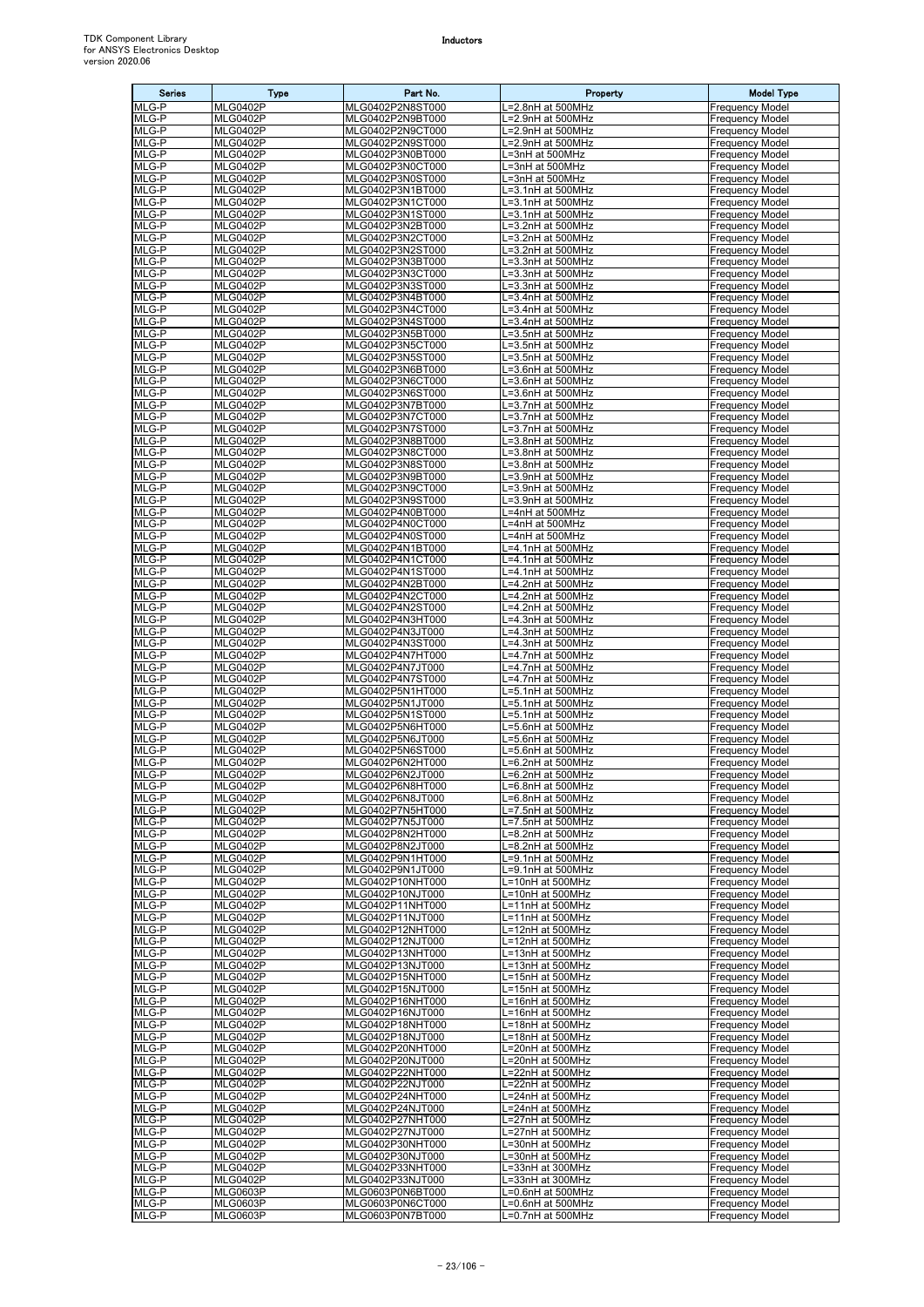| <b>Series</b>  | <b>Type</b>                        | Part No.                             | Property                               | <b>Model Type</b>                                |
|----------------|------------------------------------|--------------------------------------|----------------------------------------|--------------------------------------------------|
| MLG-P          | <b>MLG0603P</b>                    | MLG0603P0N7CT000                     | L=0.7nH at 500MHz                      | <b>Frequency Model</b>                           |
| MLG-P<br>MLG-P | <b>MLG0603P</b><br><b>MLG0603P</b> | MLG0603P0N8BT000<br>MLG0603P0N8CT000 | L=0.8nH at 500MHz<br>L=0.8nH at 500MHz | <b>Frequency Model</b><br><b>Frequency Model</b> |
| MLG-P          | <b>MLG0603P</b>                    | MLG0603P0N9BT000                     | L=0.9nH at 500MHz                      | <b>Frequency Model</b>                           |
| MLG-P          | <b>MLG0603P</b>                    | MLG0603P0N9CT000                     | L=0.9nH at 500MHz                      | <b>Frequency Model</b>                           |
| MLG-P          | <b>MLG0603P</b>                    | MLG0603P1N0BT000                     | L=1nH at 500MHz                        | <b>Frequency Model</b>                           |
| MLG-P          | <b>MLG0603P</b><br><b>MLG0603P</b> | MLG0603P1N0CT000<br>MLG0603P1N0ST000 | L=1nH at 500MHz                        | <b>Frequency Model</b>                           |
| MLG-P<br>MLG-P | <b>MLG0603P</b>                    | MLG0603P1N1BT000                     | L=1nH at 500MHz<br>L=1.1nH at 500MHz   | Frequency Model<br><b>Frequency Model</b>        |
| MLG-P          | <b>MLG0603P</b>                    | MLG0603P1N1CT000                     | L=1.1nH at 500MHz                      | <b>Frequency Model</b>                           |
| MLG-P          | <b>MLG0603P</b>                    | MLG0603P1N1ST000                     | L=1.1nH at 500MHz                      | <b>Frequency Model</b>                           |
| MLG-P          | <b>MLG0603P</b>                    | MLG0603P1N2BT000                     | L=1.2nH at 500MHz                      | <b>Frequency Model</b>                           |
| MLG-P<br>MLG-P | <b>MLG0603P</b><br><b>MLG0603P</b> | MLG0603P1N2CT000<br>MLG0603P1N2ST000 | L=1.2nH at 500MHz<br>L=1.2nH at 500MHz | <b>Frequency Model</b><br><b>Frequency Model</b> |
| MLG-P          | <b>MLG0603P</b>                    | MLG0603P1N3BT000                     | L=1.3nH at 500MHz                      | <b>Frequency Model</b>                           |
| MLG-P          | <b>MLG0603P</b>                    | MLG0603P1N3CT000                     | $L=1.3$ nH at 500MHz                   | <b>Frequency Model</b>                           |
| MLG-P          | <b>MLG0603P</b>                    | MLG0603P1N3ST000                     | L=1.3nH at 500MHz                      | <b>Frequency Model</b>                           |
| MLG-P<br>MLG-P | <b>MLG0603P</b><br><b>MLG0603P</b> | MLG0603P1N4BT000<br>MLG0603P1N4CT000 | L=1.4nH at 500MHz<br>L=1.4nH at 500MHz | <b>Frequency Model</b><br><b>Frequency Model</b> |
| MLG-P          | <b>MLG0603P</b>                    | MLG0603P1N4ST000                     | L=1.4nH at 500MHz                      | <b>Frequency Model</b>                           |
| MLG-P          | <b>MLG0603P</b>                    | MLG0603P1N5BT000                     | L=1.5nH at 500MHz                      | <b>Frequency Model</b>                           |
| MLG-P          | <b>MLG0603P</b>                    | MLG0603P1N5CT000                     | L=1.5nH at 500MHz                      | <b>Frequency Model</b>                           |
| MLG-P<br>MLG-P | <b>MLG0603P</b><br><b>MLG0603P</b> | MLG0603P1N5ST000<br>MLG0603P1N6BT000 | L=1.5nH at 500MHz<br>L=1.6nH at 500MHz | <b>Frequency Model</b><br><b>Frequency Model</b> |
| MLG-P          | <b>MLG0603P</b>                    | MLG0603P1N6CT000                     | L=1.6nH at 500MHz                      | <b>Frequency Model</b>                           |
| MLG-P          | <b>MLG0603P</b>                    | MLG0603P1N6ST000                     | L=1.6nH at 500MHz                      | <b>Frequency Model</b>                           |
| MLG-P          | <b>MLG0603P</b>                    | MLG0603P1N7BT000                     | _=1.7nH at 500MHz                      | <b>Frequency Model</b>                           |
| MLG-P          | <b>MLG0603P</b>                    | MLG0603P1N7CT000                     | L=1.7nH at 500MHz                      | Frequency Model                                  |
| MLG-P<br>MLG-P | <b>MLG0603P</b><br><b>MLG0603P</b> | MLG0603P1N7ST000<br>MLG0603P1N8BT000 | L=1.7nH at 500MHz<br>L=1.8nH at 500MHz | <b>Frequency Model</b><br><b>Frequency Model</b> |
| MLG-P          | <b>MLG0603P</b>                    | MLG0603P1N8CT000                     | L=1.8nH at 500MHz                      | <b>Frequency Model</b>                           |
| MLG-P          | <b>MLG0603P</b>                    | MLG0603P1N8ST000                     | L=1.8nH at 500MHz                      | <b>Frequency Model</b>                           |
| MLG-P          | <b>MLG0603P</b>                    | MLG0603P1N9BT000                     | L=1.9nH at 500MHz                      | <b>Frequency Model</b>                           |
| MLG-P<br>MLG-P | <b>MLG0603P</b><br><b>MLG0603P</b> | MLG0603P1N9CT000<br>MLG0603P1N9ST000 | L=1.9nH at 500MHz<br>L=1.9nH at 500MHz | <b>Frequency Model</b><br><b>Frequency Model</b> |
| MLG-P          | <b>MLG0603P</b>                    | MLG0603P2N0BT000                     | L=2nH at 500MHz                        | <b>Frequency Model</b>                           |
| MLG-P          | <b>MLG0603P</b>                    | MLG0603P2N0CT000                     | L=2nH at 500MHz                        | <b>Frequency Model</b>                           |
| MLG-P          | <b>MLG0603P</b>                    | MLG0603P2N0ST000                     | L=2nH at 500MHz                        | <b>Frequency Model</b>                           |
| MLG-P          | <b>MLG0603P</b>                    | MLG0603P2N1BT000                     | L=2.1nH at 500MHz                      | <b>Frequency Model</b>                           |
| MLG-P<br>MLG-P | <b>MLG0603P</b><br><b>MLG0603P</b> | MLG0603P2N1CT000<br>MLG0603P2N1ST000 | L=2.1nH at 500MHz<br>L=2.1nH at 500MHz | <b>Frequency Model</b><br><b>Frequency Model</b> |
| MLG-P          | <b>MLG0603P</b>                    | MLG0603P2N2BT000                     | L=2.2nH at 500MHz                      | Frequency Model                                  |
| MLG-P          | <b>MLG0603P</b>                    | MLG0603P2N2CT000                     | =2.2nH at 500MHz                       | <b>Frequency Model</b>                           |
| MLG-P          | <b>MLG0603P</b>                    | MLG0603P2N2ST000                     | L=2.2nH at 500MHz                      | <b>Frequency Model</b>                           |
| MLG-P<br>MLG-P | <b>MLG0603P</b><br><b>MLG0603P</b> | MLG0603P2N3BT000<br>MLG0603P2N3CT000 | L=2.3nH at 500MHz<br>L=2.3nH at 500MHz | <b>Frequency Model</b><br><b>Frequency Model</b> |
| MLG-P          | <b>MLG0603P</b>                    | MLG0603P2N3ST000                     | L=2.3nH at 500MHz                      | <b>Frequency Model</b>                           |
| MLG-P          | <b>MLG0603P</b>                    | MLG0603P2N4BT000                     | L=2.4nH at 500MHz                      | <b>Frequency Model</b>                           |
| MLG-P          | <b>MLG0603P</b>                    | MLG0603P2N4CT000                     | L=2.4nH at 500MHz                      | <b>Frequency Model</b>                           |
| MLG-P          | <b>MLG0603P</b>                    | MLG0603P2N4ST000                     | L=2.4nH at 500MHz                      | <b>Frequency Model</b>                           |
| MLG-P<br>MLG-P | <b>MLG0603P</b><br><b>MLG0603P</b> | MLG0603P2N5BT000<br>MLG0603P2N5CT000 | L=2.5nH at 500MHz<br>L=2.5nH at 500MHz | <b>Frequency Model</b><br><b>Frequency Model</b> |
| MLG-P          | <b>MLG0603P</b>                    | MLG0603P2N5ST000                     | L=2.5nH at 500MHz                      | <b>Frequency Model</b>                           |
| MLG-P          | <b>MLG0603P</b>                    | MLG0603P2N6BT000                     | L=2.6nH at 500MHz                      | <b>Frequency Model</b>                           |
| MLG-P          | <b>MLG0603P</b>                    | MLG0603P2N6CT000                     | L=2.6nH at 500MHz                      | <b>Frequency Model</b>                           |
| MLG-P<br>MLG-P | <b>MLG0603P</b><br><b>MLG0603P</b> | MLG0603P2N6ST000<br>MLG0603P2N7BT000 | L=2.6nH at 500MHz<br>L=2.7nH at 500MHz | <b>Frequency Model</b><br><b>Frequency Model</b> |
| MLG-P          | <b>MLG0603P</b>                    | MLG0603P2N7CT000                     | L=2.7nH at 500MHz                      | <b>Frequency Model</b>                           |
| MLG-P          | <b>MLG0603P</b>                    | MLG0603P2N7ST000                     | L=2.7nH at 500MHz                      | <b>Frequency Model</b>                           |
| MLG-P          | <b>MLG0603P</b>                    | MLG0603P2N8BT000                     | L=2.8nH at 500MHz                      | <b>Frequency Model</b>                           |
| MLG-P<br>MLG-P | <b>MLG0603P</b><br><b>MLG0603P</b> | MLG0603P2N8CT000<br>MLG0603P2N8ST000 | L=2.8nH at 500MHz<br>L=2.8nH at 500MHz | <b>Frequency Model</b><br><b>Frequency Model</b> |
| MLG-P          | <b>MLG0603P</b>                    | MLG0603P2N9BT000                     | L=2.9nH at 500MHz                      | <b>Frequency Model</b>                           |
| MLG-P          | <b>MLG0603P</b>                    | MLG0603P2N9CT000                     | L=2.9nH at 500MHz                      | <b>Frequency Model</b>                           |
| MLG-P          | <b>MLG0603P</b>                    | MLG0603P2N9ST000                     | L=2.9nH at 500MHz                      | <b>Frequency Model</b>                           |
| MLG-P<br>MLG-P | <b>MLG0603P</b><br><b>MLG0603P</b> | MLG0603P3N0BT000<br>MLG0603P3N0CT000 | L=3nH at 500MHz<br>L=3nH at 500MHz     | <b>Frequency Model</b><br><b>Frequency Model</b> |
| MLG-P          | <b>MLG0603P</b>                    | MLG0603P3N0ST000                     | L=3nH at 500MHz                        | <b>Frequency Model</b>                           |
| MLG-P          | <b>MLG0603P</b>                    | MLG0603P3N1BT000                     | L=3.1nH at 500MHz                      | <b>Frequency Model</b>                           |
| MLG-P          | <b>MLG0603P</b>                    | MLG0603P3N1CT000                     | L=3.1nH at 500MHz                      | <b>Frequency Model</b>                           |
| MLG-P          | <b>MLG0603P</b>                    | MLG0603P3N1ST000                     | L=3.1nH at 500MHz                      | <b>Frequency Model</b>                           |
| MLG-P<br>MLG-P | <b>MLG0603P</b><br><b>MLG0603P</b> | MLG0603P3N2BT000<br>MLG0603P3N2CT000 | L=3.2nH at 500MHz<br>L=3.2nH at 500MHz | <b>Frequency Model</b><br><b>Frequency Model</b> |
| MLG-P          | <b>MLG0603P</b>                    | MLG0603P3N2ST000                     | L=3.2nH at 500MHz                      | <b>Frequency Model</b>                           |
| MLG-P          | <b>MLG0603P</b>                    | MLG0603P3N3BT000                     | L=3.3nH at 500MHz                      | <b>Frequency Model</b>                           |
| MLG-P          | <b>MLG0603P</b>                    | MLG0603P3N3CT000                     | L=3.3nH at 500MHz                      | <b>Frequency Model</b>                           |
| MLG-P<br>MLG-P | <b>MLG0603P</b><br><b>MLG0603P</b> | MLG0603P3N3ST000<br>MLG0603P3N4BT000 | L=3.3nH at 500MHz<br>L=3.4nH at 500MHz | <b>Frequency Model</b><br><b>Frequency Model</b> |
| MLG-P          | <b>MLG0603P</b>                    | MLG0603P3N4CT000                     | L=3.4nH at 500MHz                      | <b>Frequency Model</b>                           |
| MLG-P          | <b>MLG0603P</b>                    | MLG0603P3N4ST000                     | L=3.4nH at 500MHz                      | <b>Frequency Model</b>                           |
| MLG-P          | <b>MLG0603P</b>                    | MLG0603P3N5BT000                     | L=3.5nH at 500MHz                      | <b>Frequency Model</b>                           |
| MLG-P<br>MLG-P | <b>MLG0603P</b><br><b>MLG0603P</b> | MLG0603P3N5CT000<br>MLG0603P3N5ST000 | L=3.5nH at 500MHz<br>L=3.5nH at 500MHz | <b>Frequency Model</b><br><b>Frequency Model</b> |
| MLG-P          | <b>MLG0603P</b>                    | MLG0603P3N6BT000                     | -3.6nH at 500MHz                       | <b>Frequency Model</b>                           |
| MLG-P          | <b>MLG0603P</b>                    | MLG0603P3N6CT000                     | L=3.6nH at 500MHz                      | <b>Frequency Model</b>                           |
| MLG-P          | <b>MLG0603P</b>                    | MLG0603P3N6ST000                     | L=3.6nH at 500MHz                      | <b>Frequency Model</b>                           |
| MLG-P          | <b>MLG0603P</b>                    | MLG0603P3N7BT000                     | L=3.7nH at 500MHz                      | <b>Frequency Model</b>                           |
| MLG-P<br>MLG-P | <b>MLG0603P</b><br><b>MLG0603P</b> | MLG0603P3N7CT000<br>MLG0603P3N7ST000 | L=3.7nH at 500MHz<br>L=3.7nH at 500MHz | <b>Frequency Model</b><br><b>Frequency Model</b> |
| MLG-P          | <b>MLG0603P</b>                    | MLG0603P3N8BT000                     | L=3.8nH at 500MHz                      | <b>Frequency Model</b>                           |
| MLG-P          | <b>MLG0603P</b>                    | MLG0603P3N8CT000                     | $L=3.8$ nH at 500MHz                   | <b>Frequency Model</b>                           |
| MLG-P          | <b>MLG0603P</b>                    | MLG0603P3N8ST000                     | L=3.8nH at 500MHz                      | <b>Frequency Model</b>                           |
| MLG-P          | <b>MLG0603P</b>                    | MLG0603P3N9BT000                     | L=3.9nH at 500MHz                      | <b>Frequency Model</b>                           |
| MLG-P          | <b>MLG0603P</b>                    | MLG0603P3N9CT000                     | L=3.9nH at 500MHz                      | <b>Frequency Model</b>                           |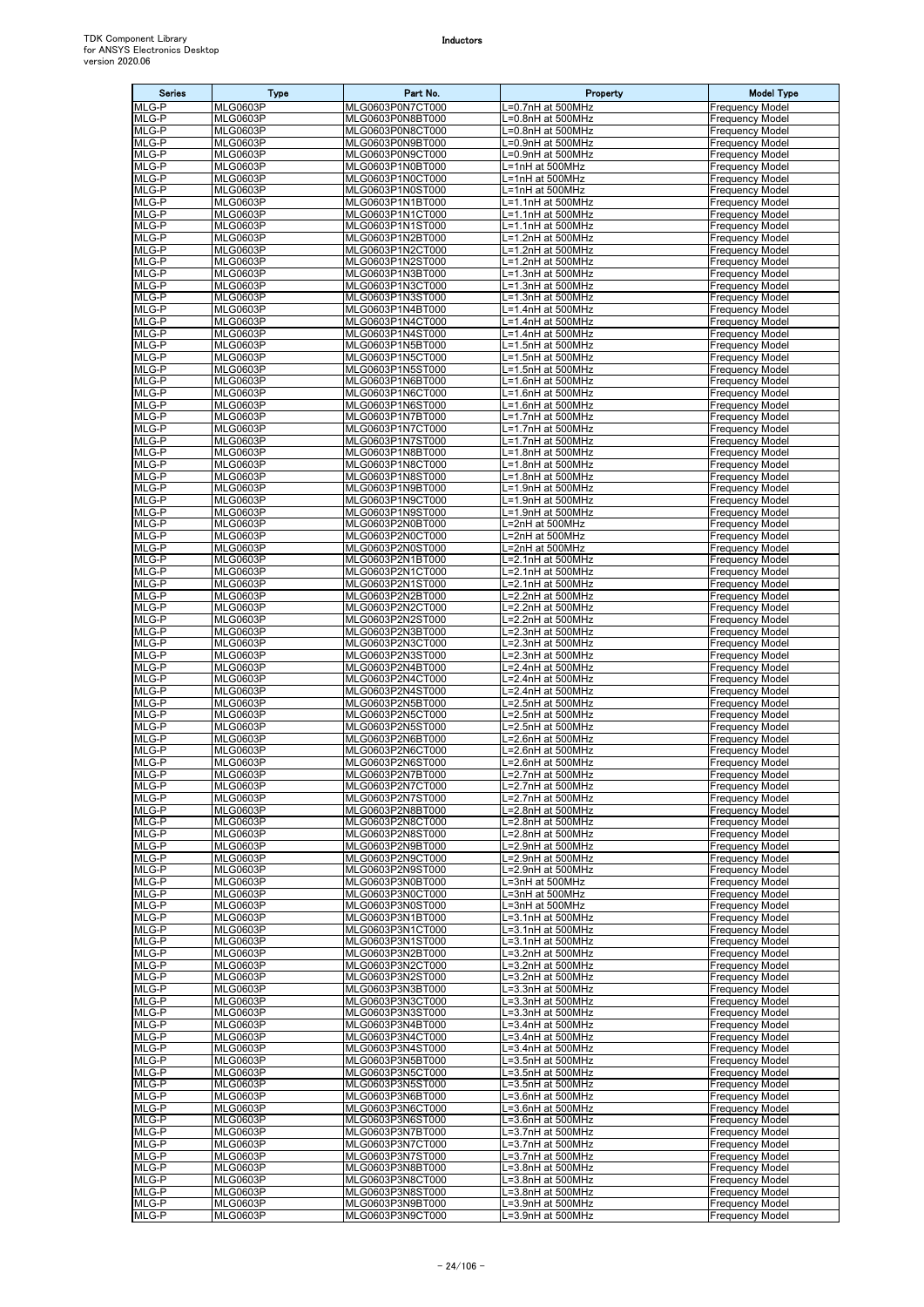| <b>Series</b>  | Type                               | Part No.                             | Property                                 | <b>Model Type</b>                                |
|----------------|------------------------------------|--------------------------------------|------------------------------------------|--------------------------------------------------|
| MLG-P          | <b>MLG0603P</b>                    | MLG0603P3N9ST000                     | L=3.9nH at 500MHz                        | <b>Frequency Model</b>                           |
| MLG-P<br>MLG-P | <b>MLG0603P</b><br><b>MLG0603P</b> | MLG0603P4N0BT000<br>MLG0603P4N0CT000 | L=4nH at 500MHz<br>L=4nH at 500MHz       | <b>Frequency Model</b><br><b>Frequency Model</b> |
| MLG-P          | <b>MLG0603P</b>                    | MLG0603P4N0ST000                     | L=4nH at 500MHz                          | <b>Frequency Model</b>                           |
| MLG-P          | <b>MLG0603P</b>                    | MLG0603P4N1BT000                     | L=4.1nH at 500MHz                        | <b>Frequency Model</b>                           |
| MLG-P          | <b>MLG0603P</b>                    | MLG0603P4N1CT000                     | L=4.1nH at 500MHz                        | <b>Frequency Model</b>                           |
| MLG-P<br>MLG-P | <b>MLG0603P</b><br><b>MLG0603P</b> | MLG0603P4N1ST000<br>MLG0603P4N2BT000 | L=4.1nH at 500MHz<br>L=4.2nH at 500MHz   | <b>Frequency Model</b><br><b>Frequency Model</b> |
| $MLG-P$        | <b>MLG0603P</b>                    | MLG0603P4N2CT000                     | .=4.2nH at 500MHz                        | <b>Frequency Model</b>                           |
| MLG-P          | <b>MLG0603P</b>                    | MLG0603P4N2ST000                     | -4.2nH at 500MHz                         | <b>Frequency Model</b>                           |
| MLG-P          | <b>MLG0603P</b>                    | MLG0603P4N3HT000                     | L=4.3nH at 500MHz                        | <b>Frequency Model</b>                           |
| MLG-P<br>MLG-P | <b>MLG0603P</b><br><b>MLG0603P</b> | MLG0603P4N3JT000<br>MLG0603P4N3ST000 | L=4.3nH at 500MHz<br>L=4.3nH at 500MHz   | <b>Frequency Model</b><br><b>Frequency Model</b> |
| MLG-P          | <b>MLG0603P</b>                    | MLG0603P4N7HT000                     | L=4.7nH at 500MHz                        | <b>Frequency Model</b>                           |
| MLG-P          | <b>MLG0603P</b>                    | MLG0603P4N7JT000                     | L=4.7nH at 500MHz                        | <b>Frequency Model</b>                           |
| MLG-P<br>MLG-P | <b>MLG0603P</b><br><b>MLG0603P</b> | MLG0603P4N7ST000<br>MLG0603P5N1HT000 | L=4.7nH at 500MHz                        | <b>Frequency Model</b><br><b>Frequency Model</b> |
| MLG-P          | <b>MLG0603P</b>                    | MLG0603P5N1JT000                     | L=5.1nH at 500MHz<br>L=5.1nH at 500MHz   | <b>Frequency Model</b>                           |
| MLG-P          | <b>MLG0603P</b>                    | MLG0603P5N1ST000                     | L=5.1nH at 500MHz                        | <b>Frequency Model</b>                           |
| MLG-P          | <b>MLG0603P</b>                    | MLG0603P5N6HT000                     | L=5.6nH at 500MHz                        | <b>Frequency Model</b>                           |
| MLG-P<br>MLG-P | <b>MLG0603P</b><br><b>MLG0603P</b> | MLG0603P5N6JT000<br>MLG0603P5N6ST000 | L=5.6nH at 500MHz<br>L=5.6nH at 500MHz   | <b>Frequency Model</b><br><b>Frequency Model</b> |
| MLG-P          | <b>MLG0603P</b>                    | MLG0603P6N2HT000                     | L=6.2nH at 500MHz                        | <b>Frequency Model</b>                           |
| MLG-P          | <b>MLG0603P</b>                    | MLG0603P6N2JT000                     | L=6.2nH at 500MHz                        | <b>Frequency Model</b>                           |
| MLG-P          | <b>MLG0603P</b>                    | MLG0603P6N2ST000                     | L=6.2nH at 500MHz                        | <b>Frequency Model</b>                           |
| MLG-P<br>MLG-P | <b>MLG0603P</b><br><b>MLG0603P</b> | MLG0603P6N8HT000<br>MLG0603P6N8JT000 | L=6.8nH at 500MHz<br>L=6.8nH at 500MHz   | <b>Frequency Model</b><br><b>Frequency Model</b> |
| MLG-P          | <b>MLG0603P</b>                    | MLG0603P7N5HT000                     | L=7.5nH at 500MHz                        | <b>Frequency Model</b>                           |
| MLG-P          | <b>MLG0603P</b>                    | MLG0603P7N5JT000                     | L=7.5nH at 500MHz                        | <b>Frequency Model</b>                           |
| MLG-P<br>MLG-P | <b>MLG0603P</b><br><b>MLG0603P</b> | MLG0603P8N2HT000<br>MLG0603P8N2JT000 | L=8.2nH at 500MHz<br>$L=8.2nH$ at 500MHz | <b>Frequency Model</b><br><b>Frequency Model</b> |
| MLG-P          | <b>MLG0603P</b>                    | MLG0603P9N1HT000                     | L=9.1nH at 500MHz                        | <b>Frequency Model</b>                           |
| MLG-P          | <b>MLG0603P</b>                    | MLG0603P9N1JT000                     | L=9.1nH at 500MHz                        | <b>Frequency Model</b>                           |
| $MLG-P$        | <b>MLG0603P</b>                    | MLG0603P10NHT000                     | L=10nH at 500MHz                         | <b>Frequency Model</b>                           |
| MLG-P<br>MLG-P | <b>MLG0603P</b><br><b>MLG0603P</b> | MLG0603P10NJT000<br>MLG0603P11NHT000 | L=10nH at 500MHz<br>L=11nH at 500MHz     | <b>Frequency Model</b><br><b>Frequency Model</b> |
| MLG-P          | <b>MLG0603P</b>                    | MLG0603P11NJT000                     | L=11nH at 500MHz                         | <b>Frequency Model</b>                           |
| MLG-P          | <b>MLG0603P</b>                    | MLG0603P12NHT000                     | L=12nH at 500MHz                         | <b>Frequency Model</b>                           |
| MLG-P<br>MLG-P | <b>MLG0603P</b>                    | MLG0603P12NJT000                     | L=12nH at 500MHz                         | <b>Frequency Model</b>                           |
| MLG-P          | <b>MLG0603P</b><br><b>MLG0603P</b> | MLG0603P13NHT000<br>MLG0603P13NJT000 | L=13nH at 500MHz<br>L=13nH at 500MHz     | <b>Frequency Model</b><br><b>Frequency Model</b> |
| MLG-P          | <b>MLG0603P</b>                    | MLG0603P15NHT000                     | L=15nH at 500MHz                         | <b>Frequency Model</b>                           |
| MLG-P          | <b>MLG0603P</b>                    | MLG0603P15NJT000                     | L=15nH at 500MHz                         | <b>Frequency Model</b>                           |
| MLG-P<br>MLG-P | <b>MLG0603P</b><br><b>MLG0603P</b> | MLG0603P16NHT000<br>MLG0603P16NJT000 | L=16nH at 500MHz<br>L=16nH at 500MHz     | <b>Frequency Model</b><br><b>Frequency Model</b> |
| MLG-P          | <b>MLG0603P</b>                    | MLG0603P18NHT000                     | L=18nH at 500MHz                         | <b>Frequency Model</b>                           |
| MLG-P          | <b>MLG0603P</b>                    | MLG0603P18NJT000                     | L=18nH at 500MHz                         | <b>Frequency Model</b>                           |
| MLG-P<br>MLG-P | <b>MLG0603P</b><br><b>MLG0603P</b> | MLG0603P20NHT000                     | L=20nH at 500MHz                         | <b>Frequency Model</b>                           |
| MLG-P          | <b>MLG0603P</b>                    | MLG0603P20NJT000<br>MLG0603P22NHT000 | L=20nH at 500MHz<br>L=22nH at 500MHz     | <b>Frequency Model</b><br>Frequency Model        |
| MLG-P          | <b>MLG0603P</b>                    | MLG0603P22NJT000                     | L=22nH at 500MHz                         | <b>Frequency Model</b>                           |
| MLG-P          | <b>MLG0603P</b>                    | MLG0603P24NHT000                     | L=24nH at 500MHz                         | <b>Frequency Model</b>                           |
| MLG-P<br>MLG-P | <b>MLG0603P</b><br><b>MLG0603P</b> | MLG0603P24NJT000<br>MLG0603P27NHT000 | L=24nH at 500MHz<br>L=27nH at 500MHz     | <b>Frequency Model</b><br><b>Frequency Model</b> |
| MLG-P          | <b>MLG0603P</b>                    | MLG0603P27NJT000                     | L=27nH at 500MHz                         | <b>Frequency Model</b>                           |
| MLG-P          | <b>MLG0603P</b>                    | MLG0603P30NHT000                     | L=30nH at 500MHz                         | <b>Frequency Model</b>                           |
| MLG-P<br>MLG-P | <b>MLG0603P</b><br><b>MLG0603P</b> | MLG0603P30NJT000<br>MLG0603P33NHT000 | L=30nH at 500MHz<br>L=33nH at 300MHz     | <b>Frequency Model</b><br><b>Frequency Model</b> |
| MLG-P          | <b>MLG0603P</b>                    | MLG0603P33NJT000                     | L=33nH at 300MHz                         | <b>Frequency Model</b>                           |
| MLG-P          | <b>MLG0603P</b>                    | MLG0603P36NHT000                     | L=36nH at 300MHz                         | <b>Frequency Model</b>                           |
| MLG-P<br>MLG-P | <b>MLG0603P</b><br><b>MLG0603P</b> | MLG0603P36NJT000<br>MLG0603P39NHT000 | L=36nH at 300MHz<br>L=39nH at 300MHz     | <b>Frequency Model</b><br><b>Frequency Model</b> |
| MLG-P          | <b>MLG0603P</b>                    | MLG0603P39NJT000                     | L=39nH at 300MHz                         | <b>Frequency Model</b>                           |
| MLG-P          | <b>MLG0603P</b>                    | MLG0603P43NHT000                     | L=43nH at 300MHz                         | <b>Frequency Model</b>                           |
| MLG-P<br>MLG-P | <b>MLG0603P</b><br><b>MLG0603P</b> | MLG0603P43NJT000                     | L=43nH at 300MHz<br>L=47nH at 300MHz     | <b>Frequency Model</b>                           |
| MLG-P          | <b>MLG0603P</b>                    | MLG0603P47NHT000<br>MLG0603P47NJT000 | L=47nH at 300MHz                         | <b>Frequency Model</b><br><b>Frequency Model</b> |
| MLG-P          | <b>MLG0603P</b>                    | MLG0603P51NHT000                     | L=51nH at 300MHz                         | <b>Frequency Model</b>                           |
| MLG-P          | <b>MLG0603P</b>                    | MLG0603P51NJT000                     | L=51nH at 300MHz                         | <b>Frequency Model</b>                           |
| MLG-P<br>MLG-P | <b>MLG0603P</b><br><b>MLG0603P</b> | MLG0603P56NHT000<br>MLG0603P56NJT000 | L=56nH at 300MHz<br>L=56nH at 300MHz     | <b>Frequency Model</b><br><b>Frequency Model</b> |
| MLG-P          | <b>MLG0603P</b>                    | MLG0603P62NHT000                     | L=62nH at 300MHz                         | <b>Frequency Model</b>                           |
| MLG-P          | <b>MLG0603P</b>                    | MLG0603P62NJT000                     | L=62nH at 300MHz                         | <b>Frequency Model</b>                           |
| MLG-P<br>MLG-P | <b>MLG0603P</b><br><b>MLG0603P</b> | MLG0603P68NHT000<br>MLG0603P68NJT000 | L=68nH at 300MHz<br>L=68nH at 300MHz     | <b>Frequency Model</b><br><b>Frequency Model</b> |
| MLG-P          | <b>MLG0603P</b>                    | MLG0603P75NHT000                     | L=75nH at 300MHz                         | <b>Frequency Model</b>                           |
| MLG-P          | <b>MLG0603P</b>                    | MLG0603P75NJT000                     | L=75nH at 300MHz                         | <b>Frequency Model</b>                           |
| MLG-P<br>MLG-P | <b>MLG0603P</b><br><b>MLG0603P</b> | MLG0603P82NHT000<br>MLG0603P82NJT000 | L=82nH at 300MHz<br>L=82nH at 300MHz     | <b>Frequency Model</b><br><b>Frequency Model</b> |
| MLG-P          | <b>MLG0603P</b>                    | MLG0603P91NHT000                     | L=91nH at 300MHz                         | <b>Frequency Model</b>                           |
| MLG-P          | <b>MLG0603P</b>                    | MLG0603P91NJT000                     | L=91nH at 300MHz                         | <b>Frequency Model</b>                           |
| MLG-P          | <b>MLG0603P</b>                    | MLG0603PR10HT000                     | L=100nH at 300MHz                        | <b>Frequency Model</b>                           |
| MLG-P<br>MLG-P | <b>MLG0603P</b><br><b>MLG0603P</b> | MLG0603PR10JT000<br>MLG0603PR11HT000 | L=100nH at 300MHz<br>L=110nH at 300MHz   | <b>Frequency Model</b><br><b>Frequency Model</b> |
| MLG-P          | <b>MLG0603P</b>                    | MLG0603PR11JT000                     | L=110nH at 300MHz                        | <b>Frequency Model</b>                           |
| MLG-P          | <b>MLG0603P</b>                    | MLG0603PR12HT000                     | L=120nH at 300MHz                        | <b>Frequency Model</b>                           |
| MLG-P<br>MLG-P | <b>MLG0603P</b><br><b>MLG0603P</b> | MLG0603PR12JT000<br>MLG0603P0N6BTD25 | L=120nH at 300MHz<br>L=0.6nH at 500MHz   | <b>Frequency Model</b><br><b>Frequency Model</b> |
| MLG-P          | <b>MLG0603P</b>                    | MLG0603P0N6CTD25                     | L=0.6nH at 500MHz                        | <b>Frequency Model</b>                           |
| MLG-P          | <b>MLG0603P</b>                    | MLG0603P0N7BTD25                     | L=0.7nH at 500MHz                        | <b>Frequency Model</b>                           |
| MLG-P          | <b>MLG0603P</b>                    | MLG0603P0N7CTD25                     | L=0.7nH at 500MHz                        | <b>Frequency Model</b>                           |
| MLG-P<br>MLG-P | <b>MLG0603P</b><br><b>MLG0603P</b> | MLG0603P0N8BTD25<br>MLG0603P0N8CTD25 | L=0.8nH at 500MHz<br>L=0.8nH at 500MHz   | <b>Frequency Model</b><br><b>Frequency Model</b> |
| MLG-P          | <b>MLG0603P</b>                    | MLG0603P0N9BTD25                     | L=0.9nH at 500MHz                        | <b>Frequency Model</b>                           |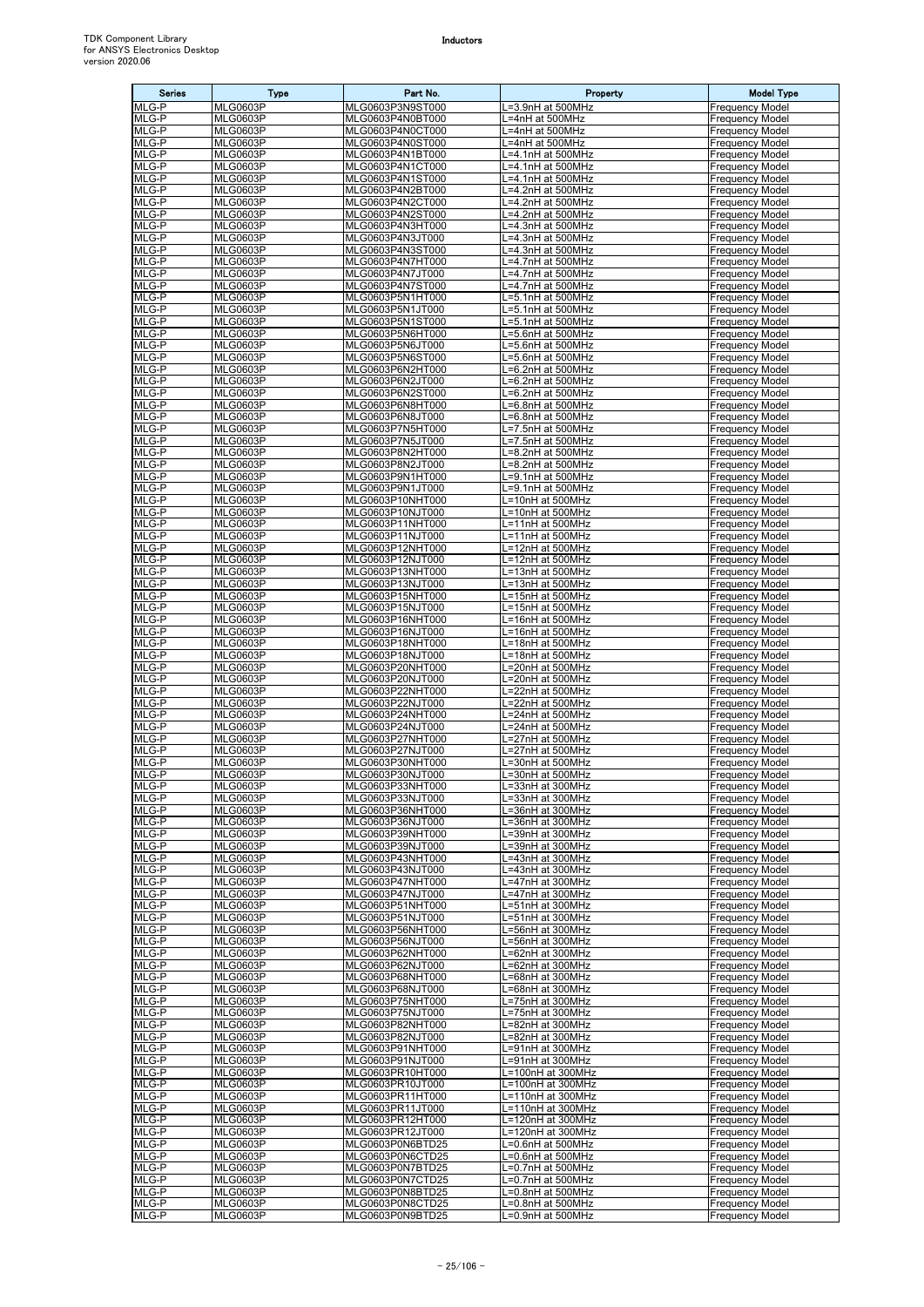| <b>Series</b>  | <b>Type</b>                        | Part No.                             | Property                                                        | <b>Model Type</b>                                |
|----------------|------------------------------------|--------------------------------------|-----------------------------------------------------------------|--------------------------------------------------|
| MLG-P          | <b>MLG0603P</b>                    | MLG0603P0N9CTD25                     | L=0.9nH at 500MHz                                               | <b>Frequency Model</b>                           |
| MLG-P<br>MLG-P | <b>MLG0603P</b><br><b>MLG0603P</b> | MLG0603P1N0BTD25<br>MLG0603P1N0CTD25 | L=1nH at 500MHz<br>L=1nH at 500MHz                              | <b>Frequency Model</b><br><b>Frequency Model</b> |
| MLG-P          | <b>MLG0603P</b>                    | MLG0603P1N0STD25                     | L=1nH at 500MHz                                                 | <b>Frequency Model</b>                           |
| MLG-P          | <b>MLG0603P</b>                    | MLG0603P1N1BTD25                     | L=1.1nH at 500MHz                                               | <b>Frequency Model</b>                           |
| MLG-P          | <b>MLG0603P</b>                    | MLG0603P1N1CTD25                     | L=1.1nH at 500MHz                                               | <b>Frequency Model</b>                           |
| MLG-P<br>MLG-P | <b>MLG0603P</b><br><b>MLG0603P</b> | MLG0603P1N1STD25<br>MLG0603P1N2BTD25 | L=1.1nH at 500MHz<br>L=1.2nH at 500MHz                          | <b>Frequency Model</b><br><b>Frequency Model</b> |
| MLG-P          | <b>MLG0603P</b>                    | MLG0603P1N2CTD25                     | $L=1.2$ nH at 500MHz                                            | <b>Frequency Model</b>                           |
| MLG-P          | <b>MLG0603P</b>                    | MLG0603P1N2STD25                     | L=1.2nH at 500MHz                                               | <b>Frequency Model</b>                           |
| MLG-P          | <b>MLG0603P</b>                    | MLG0603P1N3BTD25                     | L=1.3nH at 500MHz                                               | <b>Frequency Model</b>                           |
| MLG-P<br>MLG-P | <b>MLG0603P</b><br><b>MLG0603P</b> | MLG0603P1N3CTD25<br>MLG0603P1N3STD25 | $\overline{\mathsf{L}} = 1.3$ nH at 500MHz<br>L=1.3nH at 500MHz | <b>Frequency Model</b><br><b>Frequency Model</b> |
| MLG-P          | <b>MLG0603P</b>                    | MLG0603P1N4BTD25                     | L=1.4nH at 500MHz                                               | <b>Frequency Model</b>                           |
| MLG-P          | <b>MLG0603P</b>                    | MLG0603P1N4CTD25                     | L=1.4nH at 500MHz                                               | <b>Frequency Model</b>                           |
| MLG-P          | <b>MLG0603P</b>                    | MLG0603P1N4STD25                     | L=1.4nH at 500MHz                                               | <b>Frequency Model</b>                           |
| MLG-P<br>MLG-P | <b>MLG0603P</b><br><b>MLG0603P</b> | MLG0603P1N5BTD25<br>MLG0603P1N5CTD25 | L=1.5nH at 500MHz<br>L=1.5nH at 500MHz                          | <b>Frequency Model</b><br><b>Frequency Model</b> |
| MLG-P          | <b>MLG0603P</b>                    | MLG0603P1N5STD25                     | L=1.5nH at 500MHz                                               | <b>Frequency Model</b>                           |
| MLG-P          | <b>MLG0603P</b>                    | MLG0603P1N6BTD25                     | L=1.6nH at 500MHz                                               | <b>Frequency Model</b>                           |
| MLG-P          | <b>MLG0603P</b>                    | MLG0603P1N6CTD25                     | L=1.6nH at 500MHz                                               | <b>Frequency Model</b>                           |
| MLG-P<br>MLG-P | <b>MLG0603P</b><br><b>MLG0603P</b> | MLG0603P1N6STD25<br>MLG0603P1N7BTD25 | L=1.6nH at 500MHz<br>L=1.7nH at 500MHz                          | <b>Frequency Model</b><br><b>Frequency Model</b> |
| MLG-P          | <b>MLG0603P</b>                    | MLG0603P1N7CTD25                     | L=1.7nH at 500MHz                                               | <b>Frequency Model</b>                           |
| MLG-P          | <b>MLG0603P</b>                    | MLG0603P1N7STD25                     | L=1.7nH at 500MHz                                               | <b>Frequency Model</b>                           |
| MLG-P          | <b>MLG0603P</b>                    | MLG0603P1N8BTD25                     | L=1.8nH at 500MHz                                               | <b>Frequency Model</b>                           |
| MLG-P<br>MLG-P | <b>MLG0603P</b><br><b>MLG0603P</b> | MLG0603P1N8CTD25<br>MLG0603P1N8STD25 | L=1.8nH at 500MHz<br>L=1.8nH at 500MHz                          | <b>Frequency Model</b><br><b>Frequency Model</b> |
| MLG-P          | <b>MLG0603P</b>                    | MLG0603P1N9BTD25                     | L=1.9nH at 500MHz                                               | <b>Frequency Model</b>                           |
| MLG-P          | <b>MLG0603P</b>                    | MLG0603P1N9CTD25                     | L=1.9nH at 500MHz                                               | <b>Frequency Model</b>                           |
| MLG-P          | <b>MLG0603P</b>                    | MLG0603P1N9STD25                     | L=1.9nH at 500MHz                                               | <b>Frequency Model</b>                           |
| MLG-P          | <b>MLG0603P</b><br><b>MLG0603P</b> | MLG0603P2N0BTD25                     | L=2nH at 500MHz                                                 | <b>Frequency Model</b>                           |
| MLG-P<br>MLG-P | <b>MLG0603P</b>                    | MLG0603P2N0CTD25<br>MLG0603P2N0STD25 | L=2nH at 500MHz<br>L=2nH at 500MHz                              | <b>Frequency Model</b><br><b>Frequency Model</b> |
| MLG-P          | <b>MLG0603P</b>                    | MLG0603P2N1BTD25                     | L=2.1nH at 500MHz                                               | <b>Frequency Model</b>                           |
| MLG-P          | <b>MLG0603P</b>                    | MLG0603P2N1CTD25                     | L=2.1nH at 500MHz                                               | <b>Frequency Model</b>                           |
| MLG-P          | <b>MLG0603P</b>                    | MLG0603P2N1STD25                     | =2.1nH at 500MHz                                                | <b>Frequency Model</b>                           |
| MLG-P<br>MLG-P | <b>MLG0603P</b><br><b>MLG0603P</b> | MLG0603P2N2BTD25<br>MLG0603P2N2CTD25 | L=2.2nH at 500MHz<br>L=2.2nH at 500MHz                          | <b>Frequency Model</b><br><b>Frequency Model</b> |
| MLG-P          | <b>MLG0603P</b>                    | MLG0603P2N2STD25                     | L=2.2nH at 500MHz                                               | <b>Frequency Model</b>                           |
| MLG-P          | <b>MLG0603P</b>                    | MLG0603P2N3BTD25                     | L=2.3nH at 500MHz                                               | <b>Frequency Model</b>                           |
| MLG-P          | <b>MLG0603P</b>                    | MLG0603P2N3CTD25                     | L=2.3nH at 500MHz                                               | <b>Frequency Model</b>                           |
| MLG-P<br>MLG-P | <b>MLG0603P</b><br><b>MLG0603P</b> | MLG0603P2N3STD25<br>MLG0603P2N4BTD25 | L=2.3nH at 500MHz<br>=2.4nH at 500MHz                           | <b>Frequency Model</b><br><b>Frequency Model</b> |
| MLG-P          | <b>MLG0603P</b>                    | MLG0603P2N4CTD25                     | L=2.4nH at 500MHz                                               | <b>Frequency Model</b>                           |
| MLG-P          | <b>MLG0603P</b>                    | MLG0603P2N4STD25                     | L=2.4nH at 500MHz                                               | <b>Frequency Model</b>                           |
| MLG-P          | <b>MLG0603P</b>                    | MLG0603P2N5BTD25                     | L=2.5nH at 500MHz                                               | <b>Frequency Model</b>                           |
| MLG-P<br>MLG-P | <b>MLG0603P</b><br><b>MLG0603P</b> | MLG0603P2N5CTD25<br>MLG0603P2N5STD25 | L=2.5nH at 500MHz<br>L=2.5nH at 500MHz                          | <b>Frequency Model</b><br><b>Frequency Model</b> |
| MLG-P          | <b>MLG0603P</b>                    | MLG0603P2N6BTD25                     | L=2.6nH at 500MHz                                               | <b>Frequency Model</b>                           |
| MLG-P          | <b>MLG0603P</b>                    | MLG0603P2N6CTD25                     | $L=2.6$ nH at 500MHz                                            | <b>Frequency Model</b>                           |
| MLG-P          | <b>MLG0603P</b>                    | MLG0603P2N6STD25                     | L=2.6nH at 500MHz                                               | <b>Frequency Model</b>                           |
| MLG-P<br>MLG-P | <b>MLG0603P</b><br><b>MLG0603P</b> | MLG0603P2N7BTD25<br>MLG0603P2N7CTD25 | _=2.7nH at 500MHz<br>L=2.7nH at 500MHz                          | <b>Frequency Model</b><br><b>Frequency Model</b> |
| MLG-P          | <b>MLG0603P</b>                    | MLG0603P2N7STD25                     | L=2.7nH at 500MHz                                               | <b>Frequency Model</b>                           |
| MLG-P          | <b>MLG0603P</b>                    | MLG0603P2N8BTD25                     | L=2.8nH at 500MHz                                               | <b>Frequency Model</b>                           |
| MLG-P          | <b>MLG0603P</b>                    | MLG0603P2N8CTD25                     | L=2.8nH at 500MHz                                               | <b>Frequency Model</b>                           |
| MLG-P<br>MLG-P | <b>MLG0603P</b><br><b>MLG0603P</b> | MLG0603P2N8STD25<br>MLG0603P2N9BTD25 | L=2.8nH at 500MHz<br>L=2.9nH at 500MHz                          | <b>Frequency Model</b><br><b>Frequency Model</b> |
| MLG-P          | <b>MLG0603P</b>                    | MLG0603P2N9CTD25                     | L=2.9nH at 500MHz                                               | <b>Frequency Model</b>                           |
| MLG-P          | <b>MLG0603P</b>                    | MLG0603P2N9STD25                     | L=2.9nH at 500MHz                                               | <b>Frequency Model</b>                           |
| MLG-P          | <b>MLG0603P</b>                    | MLG0603P3N0BTD25                     | L=3nH at 500MHz                                                 | <b>Frequency Model</b>                           |
| MLG-P<br>MLG-P | <b>MLG0603P</b><br><b>MLG0603P</b> | MLG0603P3N0CTD25<br>MLG0603P3N0STD25 | L=3nH at 500MHz<br>L=3nH at 500MHz                              | <b>Frequency Model</b><br><b>Frequency Model</b> |
| MLG-P          | <b>MLG0603P</b>                    | MLG0603P3N1BTD25                     | L=3.1nH at 500MHz                                               | <b>Frequency Model</b>                           |
| MLG-P          | <b>MLG0603P</b>                    | MLG0603P3N1CTD25                     | L=3.1nH at 500MHz                                               | <b>Frequency Model</b>                           |
| MLG-P          | <b>MLG0603P</b>                    | MLG0603P3N1STD25                     | L=3.1nH at 500MHz                                               | <b>Frequency Model</b>                           |
| MLG-P<br>MLG-P | <b>MLG0603P</b><br><b>MLG0603P</b> | MLG0603P3N2BTD25<br>MLG0603P3N2CTD25 | L=3.2nH at 500MHz<br>L=3.2nH at 500MHz                          | <b>Frequency Model</b><br><b>Frequency Model</b> |
| MLG-P          | <b>MLG0603P</b>                    | MLG0603P3N2STD25                     | L=3.2nH at 500MHz                                               | <b>Frequency Model</b>                           |
| MLG-P          | <b>MLG0603P</b>                    | MLG0603P3N3BTD25                     | L=3.3nH at 500MHz                                               | <b>Frequency Model</b>                           |
| MLG-P          | <b>MLG0603P</b>                    | MLG0603P3N3CTD25                     | L=3.3nH at 500MHz                                               | <b>Frequency Model</b>                           |
| MLG-P<br>MLG-P | <b>MLG0603P</b><br><b>MLG0603P</b> | MLG0603P3N3STD25<br>MLG0603P3N4BTD25 | L=3.3nH at 500MHz<br>L=3.4nH at 500MHz                          | <b>Frequency Model</b><br><b>Frequency Model</b> |
| MLG-P          | <b>MLG0603P</b>                    | MLG0603P3N4CTD25                     | L=3.4nH at 500MHz                                               | <b>Frequency Model</b>                           |
| MLG-P          | <b>MLG0603P</b>                    | MLG0603P3N4STD25                     | L=3.4nH at 500MHz                                               | <b>Frequency Model</b>                           |
| MLG-P          | <b>MLG0603P</b>                    | MLG0603P3N5BTD25                     | L=3.5nH at 500MHz                                               | <b>Frequency Model</b>                           |
| MLG-P<br>MLG-P | <b>MLG0603P</b><br><b>MLG0603P</b> | MLG0603P3N5CTD25<br>MLG0603P3N5STD25 | L=3.5nH at 500MHz<br>L=3.5nH at 500MHz                          | <b>Frequency Model</b><br><b>Frequency Model</b> |
| MLG-P          | MLG0603P                           | MLG0603P3N6BTD25                     | L=3.6nH at 500MHz                                               | <b>Frequency Model</b>                           |
| MLG-P          | <b>MLG0603P</b>                    | MLG0603P3N6CTD25                     | L=3.6nH at 500MHz                                               | <b>Frequency Model</b>                           |
| MLG-P          | <b>MLG0603P</b>                    | MLG0603P3N6STD25                     | L=3.6nH at 500MHz                                               | <b>Frequency Model</b>                           |
| MLG-P<br>MLG-P | <b>MLG0603P</b><br><b>MLG0603P</b> | MLG0603P3N7BTD25<br>MLG0603P3N7CTD25 | L=3.7nH at 500MHz<br>L=3.7nH at 500MHz                          | <b>Frequency Model</b><br><b>Frequency Model</b> |
| MLG-P          | <b>MLG0603P</b>                    | MLG0603P3N7STD25                     | L=3.7nH at 500MHz                                               | <b>Frequency Model</b>                           |
| MLG-P          | <b>MLG0603P</b>                    | MLG0603P3N8BTD25                     | L=3.8nH at 500MHz                                               | <b>Frequency Model</b>                           |
| MLG-P          | MLG0603P                           | MLG0603P3N8CTD25                     | L=3.8nH at 500MHz                                               | <b>Frequency Model</b>                           |
| MLG-P<br>MLG-P | <b>MLG0603P</b><br><b>MLG0603P</b> | MLG0603P3N8STD25<br>MLG0603P3N9BTD25 | L=3.8nH at 500MHz<br>L=3.9nH at 500MHz                          | <b>Frequency Model</b><br><b>Frequency Model</b> |
| MLG-P          | <b>MLG0603P</b>                    | MLG0603P3N9CTD25                     | L=3.9nH at 500MHz                                               | <b>Frequency Model</b>                           |
| MLG-P          | <b>MLG0603P</b>                    | MLG0603P3N9STD25                     | L=3.9nH at 500MHz                                               | <b>Frequency Model</b>                           |
| MLG-P          | <b>MLG0603P</b>                    | MLG0603P4N0BTD25                     | L=4nH at 500MHz                                                 | <b>Frequency Model</b>                           |
| MLG-P<br>MLG-P | <b>MLG0603P</b><br><b>MLG0603P</b> | MLG0603P4N0CTD25<br>MLG0603P4N0STD25 | L=4nH at 500MHz<br>L=4nH at 500MHz                              | <b>Frequency Model</b><br><b>Frequency Model</b> |
|                |                                    |                                      |                                                                 |                                                  |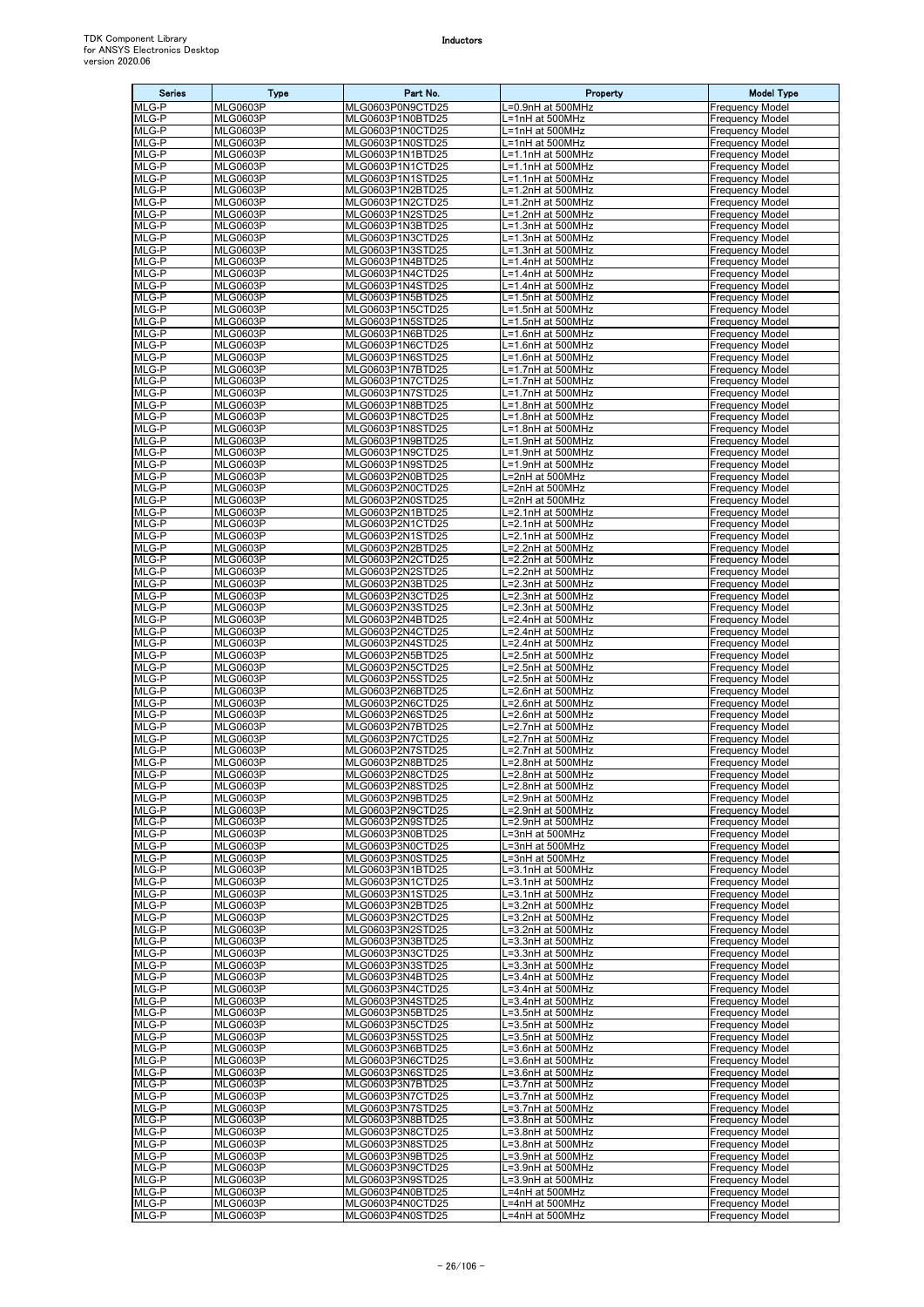| <b>Series</b>            | Type                               | Part No.                                 | Property                               | <b>Model Type</b>                                |
|--------------------------|------------------------------------|------------------------------------------|----------------------------------------|--------------------------------------------------|
| MLG-P<br>MLG-P           | <b>MLG0603P</b>                    | MLG0603P4N1BTD25                         | L=4.1nH at 500MHz                      | <b>Frequency Model</b>                           |
| MLG-P                    | <b>MLG0603P</b><br><b>MLG0603P</b> | MLG0603P4N1CTD25<br>MLG0603P4N1STD25     | =4.1nH at 500MHz<br>.=4.1nH at 500MHz  | <b>Frequency Model</b><br><b>Frequency Model</b> |
| MLG-P                    | <b>MLG0603P</b>                    | MLG0603P4N2BTD25                         | L=4.2nH at 500MHz                      | <b>Frequency Model</b>                           |
| MLG-P<br>MLG-P           | <b>MLG0603P</b>                    | MLG0603P4N2CTD25                         | L=4.2nH at 500MHz                      | <b>Frequency Model</b>                           |
| MLG-P                    | <b>MLG0603P</b><br><b>MLG0603P</b> | MLG0603P4N2STD25<br>MLG0603P4N3HTD25     | L=4.2nH at 500MHz<br>L=4.3nH at 500MHz | <b>Frequency Model</b><br><b>Frequency Model</b> |
| MLG-P                    | <b>MLG0603P</b>                    | MLG0603P4N3JTD25                         | L=4.3nH at 500MHz                      | <b>Frequency Model</b>                           |
| MLG-P<br>MLG-P           | <b>MLG0603P</b><br><b>MLG0603P</b> | MLG0603P4N3STD25<br>MLG0603P4N7HTD25     | L=4.3nH at 500MHz<br>-4.7nH at 500MHz  | <b>Frequency Model</b><br><b>Frequency Model</b> |
| MLG-P                    | <b>MLG0603P</b>                    | MLG0603P4N7JTD25                         | L=4.7nH at 500MHz                      | <b>Frequency Model</b>                           |
| MLG-P                    | <b>MLG0603P</b>                    | MLG0603P4N7STD25                         | $\overline{=4.7}$ nH at 500MHz         | <b>Frequency Model</b>                           |
| MLG-P<br>MLG-P           | <b>MLG0603P</b><br><b>MLG0603P</b> | MLG0603P5N1HTD25<br>MLG0603P5N1JTD25     | L=5.1nH at 500MHz<br>L=5.1nH at 500MHz | <b>Frequency Model</b><br><b>Frequency Model</b> |
| MLG-P                    | <b>MLG0603P</b>                    | MLG0603P5N1STD25                         | L=5.1nH at 500MHz                      | <b>Frequency Model</b>                           |
| MLG-P                    | <b>MLG0603P</b>                    | MLG0603P5N6HTD25                         | L=5.6nH at 500MHz                      | <b>Frequency Model</b>                           |
| MLG-P<br>MLG-P           | <b>MLG0603P</b><br><b>MLG0603P</b> | MLG0603P5N6JTD25<br>MLG0603P5N6STD25     | L=5.6nH at 500MHz<br>L=5.6nH at 500MHz | <b>Frequency Model</b><br><b>Frequency Model</b> |
| MLG-P                    | <b>MLG0603P</b>                    | MLG0603P6N2HTD25                         | .=6.2nH at 500MHz                      | <b>Frequency Model</b>                           |
| MLG-P<br>MLG-P           | <b>MLG0603P</b><br><b>MLG0603P</b> | MLG0603P6N2JTD25<br>MLG0603P6N2STD25     | L=6.2nH at 500MHz<br>L=6.2nH at 500MHz | <b>Frequency Model</b><br><b>Frequency Model</b> |
| MLG-P                    | <b>MLG0603P</b>                    | MLG0603P6N8HTD25                         | L=6.8nH at 500MHz                      | <b>Frequency Model</b>                           |
| MLG-P<br>MLG-P           | <b>MLG0603P</b><br><b>MLG0603P</b> | MLG0603P6N8JTD25<br>MLG0603P7N5HTD25     | L=6.8nH at 500MHz<br>L=7.5nH at 500MHz | <b>Frequency Model</b><br><b>Frequency Model</b> |
| MLG-P                    | <b>MLG0603P</b>                    | MLG0603P7N5JTD25                         | L=7.5nH at 500MHz                      | <b>Frequency Model</b>                           |
| MLG-P                    | <b>MLG0603P</b>                    | MLG0603P8N2HTD25                         | L=8.2nH at 500MHz                      | <b>Frequency Model</b>                           |
| MLG-P<br>MLG-P           | <b>MLG0603P</b><br><b>MLG0603P</b> | MLG0603P8N2JTD25<br>MLG0603P9N1HTD25     | L=8.2nH at 500MHz<br>.=9.1nH at 500MHz | <b>Frequency Model</b><br><b>Frequency Model</b> |
| MLG-P                    | <b>MLG0603P</b>                    | MLG0603P9N1JTD25                         | L=9.1nH at 500MHz                      | <b>Frequency Model</b>                           |
| MLG-P                    | <b>MLG0603P</b>                    | MLG0603P10NHTD25                         | L=10nH at 500MHz                       | <b>Frequency Model</b>                           |
| MLG-P<br>MLG-P           | <b>MLG0603P</b><br><b>MLG0603P</b> | MLG0603P10NJTD25<br>MLG0603P11NHTD25     | L=10nH at 500MHz<br>L=11nH at 500MHz   | <b>Frequency Model</b><br><b>Frequency Model</b> |
| MLG-P                    | <b>MLG0603P</b>                    | MLG0603P11NJTD25                         | L=11nH at 500MHz                       | <b>Frequency Model</b>                           |
| MLG-P<br>MLG-P           | <b>MLG0603P</b><br><b>MLG0603P</b> | MLG0603P12NHTD25<br>MLG0603P12NJTD25     | L=12nH at 500MHz<br>L=12nH at 500MHz   | <b>Frequency Model</b><br><b>Frequency Model</b> |
| MLG-P                    | <b>MLG0603P</b>                    | MLG0603P13NHTD25                         | L=13nH at 500MHz                       | <b>Frequency Model</b>                           |
| MLG-P                    | <b>MLG0603P</b>                    | MLG0603P13NJTD25                         | L=13nH at 500MHz                       | <b>Frequency Model</b>                           |
| MLG-P<br>MLG-P           | <b>MLG0603P</b><br><b>MLG0603P</b> | MLG0603P15NHTD25<br>MLG0603P15NJTD25     | L=15nH at 500MHz<br>L=15nH at 500MHz   | <b>Frequency Model</b><br><b>Frequency Model</b> |
| MLG-P                    | <b>MLG0603P</b>                    | MLG0603P16NHTD25                         | L=16nH at 500MHz                       | <b>Frequency Model</b>                           |
| MLG-P<br>MLG-P           | <b>MLG0603P</b><br><b>MLG0603P</b> | MLG0603P16NJTD25<br>MLG0603P18NHTD25     | L=16nH at 500MHz<br>L=18nH at 500MHz   | <b>Frequency Model</b><br><b>Frequency Model</b> |
| MLG-P                    | <b>MLG0603P</b>                    | MLG0603P18NJTD25                         | L=18nH at 500MHz                       | <b>Frequency Model</b>                           |
| MLG-P                    | <b>MLG0603P</b>                    | MLG0603P20NHTD25                         | .=20nH at 500MHz                       | <b>Frequency Model</b>                           |
| MLG-P<br>MLG-P           | <b>MLG0603P</b><br><b>MLG0603P</b> | MLG0603P20NJTD25<br>MLG0603P22NHTD25     | L=20nH at 500MHz<br>L=22nH at 500MHz   | <b>Frequency Model</b><br><b>Frequency Model</b> |
| MLG-P                    | <b>MLG0603P</b>                    | MLG0603P22NJTD25                         | L=22nH at 500MHz                       | <b>Frequency Model</b>                           |
| MLG-P<br>MLG-P           | <b>MLG0603P</b><br><b>MLG0603P</b> | MLG0603P24NHTD25<br>MLG0603P24NJTD25     | L=24nH at 500MHz<br>L=24nH at 500MHz   | <b>Frequency Model</b><br><b>Frequency Model</b> |
| MLG-P                    | <b>MLG0603P</b>                    | MLG0603P27NHTD25                         | L=27nH at 500MHz                       | <b>Frequency Model</b>                           |
| MLG-P                    | <b>MLG0603P</b>                    | MLG0603P27NJTD25                         | L=27nH at 500MHz                       | <b>Frequency Model</b>                           |
| MLG-P<br>MLG-P           | <b>MLG0603P</b><br><b>MLG0603P</b> | MLG0603P30NHTD25<br>MLG0603P30NJTD25     | L=30nH at 500MHz<br>L=30nH at 500MHz   | <b>Frequency Model</b><br><b>Frequency Model</b> |
| MLG-P                    | <b>MLG0603P</b>                    | MLG0603P33NHTD25                         | L=33nH at 300MHz                       | <b>Frequency Model</b>                           |
| MLG-P<br>MLG-P           | <b>MLG0603P</b><br><b>MLG0603P</b> | MLG0603P33NJTD25<br>MLG0603P36NHTD25     | L=33nH at 300MHz<br>L=36nH at 300MHz   | <b>Frequency Model</b><br><b>Frequency Model</b> |
| MLG-P                    | <b>MLG0603P</b>                    | MLG0603P36NJTD25                         | L=36nH at 300MHz                       | <b>Frequency Model</b>                           |
| MLG-P                    | <b>MLG0603P</b><br><b>MLG0603P</b> | MLG0603P39NHTD25                         | L=39nH at 300MHz                       | <b>Frequency Model</b>                           |
| MLG-P<br>MLG-P           | <b>MLG0603P</b>                    | MLG0603P39NJTD25<br>MLG0603P43NHTD25     | L=39nH at 300MHz<br>L=43nH at 300MHz   | <b>Frequency Model</b><br><b>Frequency Model</b> |
| MLG-P                    | <b>MLG0603P</b>                    | MLG0603P43NJTD25                         | L=43nH at 300MHz                       | <b>Frequency Model</b>                           |
| MLG-P<br>MLG-P           | <b>MLG0603P</b><br><b>MLG0603P</b> | MLG0603P47NHTD25<br>MLG0603P47NJTD25     | L=47nH at 300MHz<br>L=47nH at 300MHz   | <b>Frequency Model</b><br><b>Frequency Model</b> |
| MLG-P                    | <b>MLG0603P</b>                    | MLG0603P51NHTD25                         | L=51nH at 300MHz                       | <b>Frequency Model</b>                           |
| MLG-P                    | <b>MLG0603P</b>                    | MLG0603P51NJTD25                         | L=51nH at 300MHz                       | <b>Frequency Model</b>                           |
| MLG-P<br>MLG-P           | <b>MLG0603P</b><br><b>MLG0603P</b> | MLG0603P56NHTD25<br>MLG0603P56NJTD25     | L=56nH at 300MHz<br>L=56nH at 300MHz   | <b>Frequency Model</b><br><b>Frequency Model</b> |
| MLG-P                    | <b>MLG0603P</b>                    | MLG0603P62NHTD25                         | L=62nH at 300MHz                       | <b>Frequency Model</b>                           |
| MLG-P<br>MLG-P           | <b>MLG0603P</b><br><b>MLG0603P</b> | MLG0603P62NJTD25<br>MLG0603P68NHTD25     | L=62nH at 300MHz<br>L=68nH at 300MHz   | <b>Frequency Model</b><br><b>Frequency Model</b> |
| MLG-P                    | <b>MLG0603P</b>                    | MLG0603P68NJTD25                         | L=68nH at 300MHz                       | <b>Frequency Model</b>                           |
| MLG-P                    | <b>MLG0603P</b>                    | MLG0603P75NHTD25                         | L=75nH at 300MHz<br>L=75nH at 300MHz   | <b>Frequency Model</b><br><b>Frequency Model</b> |
| MLG-P<br>MLG-P           | <b>MLG0603P</b><br><b>MLG0603P</b> | MLG0603P75NJTD25<br>MLG0603P82NHTD25     | L=82nH at 300MHz                       | <b>Frequency Model</b>                           |
| MLG-P                    | <b>MLG0603P</b>                    | MLG0603P82NJTD25                         | L=82nH at 300MHz                       | <b>Frequency Model</b>                           |
| MLG-P<br>MLG-P           | <b>MLG0603P</b><br><b>MLG0603P</b> | MLG0603P91NHTD25<br>MLG0603P91NJTD25     | L=91nH at 300MHz<br>L=91nH at 300MHz   | <b>Frequency Model</b><br><b>Frequency Model</b> |
| MLG-P                    | <b>MLG0603P</b>                    | MLG0603PR10HTD25                         | L=100nH at 300MHz                      | <b>Frequency Model</b>                           |
| MLG-P<br>MLG-P           | <b>MLG0603P</b><br><b>MLG0603P</b> | MLG0603PR10JTD25<br>MLG0603PR11HTD25     | L=100nH at 300MHz<br>L=110nH at 300MHz | <b>Frequency Model</b><br><b>Frequency Model</b> |
| MLG-P                    | <b>MLG0603P</b>                    | MLG0603PR11JTD25                         | L=110nH at 300MHz                      | <b>Frequency Model</b>                           |
| MLG-P                    | <b>MLG0603P</b>                    | MLG0603PR12HTD25                         | L=120nH at 300MHz                      | <b>Frequency Model</b>                           |
| MLG-P<br>MLG-PPA         | <b>MLG0603P</b><br>MLG0603PPA      | MLG0603PR12JTD25<br>MLG0603PPA2N2CT000   | L=120nH at 300MHz<br>L=2.2nH at 500MHz | <b>Frequency Model</b><br><b>Frequency Model</b> |
| <b>MLG-PPA</b>           | MLG0603PPA                         | MLG0603PPA2N7CT000                       | L=2.7nH at 500MHz                      | <b>Frequency Model</b>                           |
| MLG-PPA<br>MLG-PPA       | MLG0603PPA<br>MLG0603PPA           | MLG0603PPA3N3CT000<br>MLG0603PPA3N9CT000 | L=3.3nH at 500MHz<br>L=3.9nH at 500MHz | <b>Frequency Model</b><br><b>Frequency Model</b> |
| MLG-PPA                  | MLG0603PPA                         | MLG0603PPA4N7JT000                       | L=4.7nH at 500MHz                      | <b>Frequency Model</b>                           |
| MLJ                      | MLJ1005                            | MLJ1005W75NJT000                         | L=75nH at 25MHz                        | <b>Frequency Model</b>                           |
| <b>MLJ</b><br><b>MLJ</b> | <b>MLJ1005</b><br>MLJ1005          | MLJ1005W75NKT000<br>MLJ1005WR10JT000     | L=75nH at 25MHz<br>L=100nH at 25MHz    | <b>Frequency Model</b><br><b>Frequency Model</b> |
| <b>MLJ</b>               | MLJ1005                            | MLJ1005WR10KT000                         | L=100nH at 25MHz                       | <b>Frequency Model</b>                           |
| MLJ<br>MLJ               | MLJ1005<br>MLJ1005                 | MLJ1005WR12JT000<br>MLJ1005WR12KT000     | L=120nH at 25MHz<br>L=120nH at 25MHz   | <b>Frequency Model</b><br><b>Frequency Model</b> |
|                          |                                    |                                          |                                        |                                                  |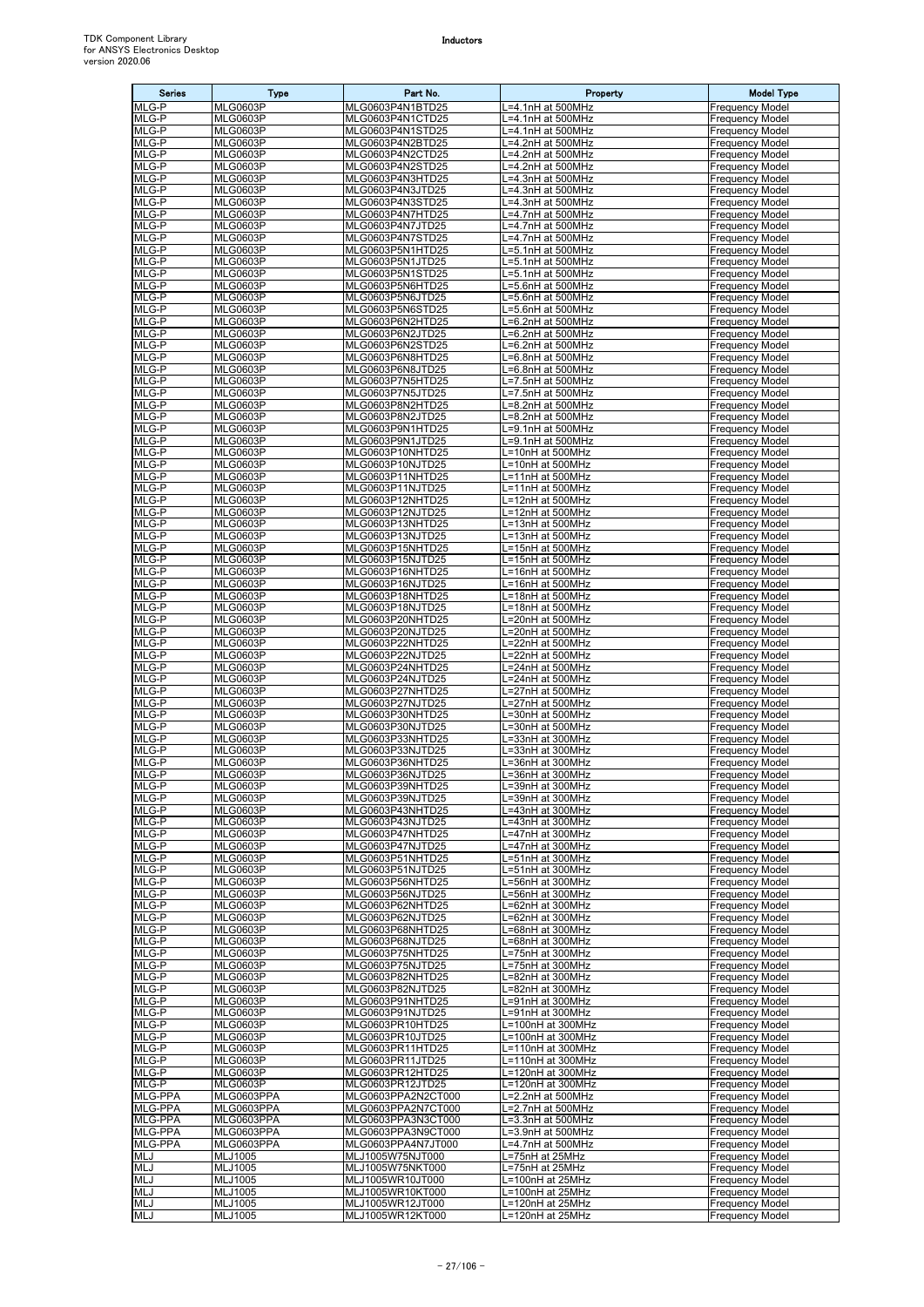| <b>Series</b>            | <b>Type</b>                       | Part No.                             | Property                              | <b>Model Type</b>                                |
|--------------------------|-----------------------------------|--------------------------------------|---------------------------------------|--------------------------------------------------|
| MLJ                      | MLJ1005                           | MLJ1005WR14JT000                     | $-140nH$ at 25MHz                     | <b>Frequency Model</b>                           |
| MLJ<br>MLJ               | MLJ1005<br>MLJ1005                | MLJ1005WR14KT000<br>MLJ1005WR15JT000 | L=140nH at 25MHz<br>L=150nH at 25MHz  | <b>Frequency Model</b><br><b>Frequency Model</b> |
| MLJ                      | MLJ1005                           | MLJ1005WR15KT000                     | L=150nH at 25MHz                      | <b>Frequency Model</b>                           |
| MLJ                      | MLJ1005                           | MLJ1005WR16JT000                     | .=160nH at 25MHz                      | <b>Frequency Model</b>                           |
| MLJ                      | MLJ1005                           | MLJ1005WR16KT000                     | =160nH at 25MHz                       | <b>Frequency Model</b>                           |
| <b>MLJ</b>               | MLJ1005                           | MLJ1005WR18JT000                     | L=180nH at 25MHz                      | <b>Frequency Model</b>                           |
| MLJ<br>MLJ               | MLJ1005<br>MLJ1005                | MLJ1005WR18KT000<br>MLJ1005WR22JT000 | L=180nH at 25MHz<br>L=220nH at 25MHz  | <b>Frequency Model</b><br><b>Frequency Model</b> |
| MLJ                      | MLJ1005                           | MLJ1005WR22KT000                     | =220nH at 25MHz                       | <b>Frequency Model</b>                           |
| MLJ                      | MLJ1005                           | MLJ1005WR27JT000                     | L=270nH at 25MHz                      | <b>Frequency Model</b>                           |
| MLJ                      | MLJ1005                           | MLJ1005WR27KT000                     | =270nH at 25MHz                       | <b>Frequency Model</b>                           |
| <b>MLJ</b><br>MLJ        | MLJ1005<br>MLJ1005                | MLJ1005WR33JT000<br>MLJ1005WR33KT000 | $=330$ nH at 25MHz<br>=330nH at 25MHz | <b>Frequency Model</b><br><b>Frequency Model</b> |
| MLJ                      | MLJ1005                           | MLJ1005WR39JT000                     | =390nH at 25MHz                       | <b>Frequency Model</b>                           |
| MLJ                      | MLJ1005                           | MLJ1005WR39KT000                     | =390nH at 25MHz                       | <b>Frequency Model</b>                           |
| MLJ                      | MLJ1005                           | MLJ1005WR47JT000                     | =470nH at 25MHz                       | <b>Frequency Model</b>                           |
| MLJ                      | MLJ1005                           | MLJ1005WR47KT000                     | L=470nH at 25MHz                      | <b>Frequency Model</b>                           |
| MLJ<br><b>MLJ</b>        | MLJ1005<br>MLJ1005                | MLJ1005WR56JT000<br>MLJ1005WR56KT000 | -=560nH at 25MHz<br>.=560nH at 25MHz  | <b>Frequency Model</b><br><b>Frequency Model</b> |
| MLJ                      | MLJ1608                           | MLJ1608WR10JT000                     | $-100nH$ at 25MHz                     | <b>Frequency Model</b>                           |
| <b>MLJ</b>               | <b>MLJ1608</b>                    | MLJ1608WR10KT000                     | L=100nH at 25MHz                      | <b>Frequency Model</b>                           |
| MLJ                      | <b>MLJ1608</b>                    | MLJ1608WR12JT000                     | $-120nH$ at 25MHz                     | <b>Frequency Model</b>                           |
| MLJ<br><b>MLJ</b>        | <b>MLJ1608</b><br><b>MLJ1608</b>  | MLJ1608WR12KT000<br>MLJ1608WR15JT000 | L=120nH at 25MHz<br>L=150nH at 25MHz  | <b>Frequency Model</b><br><b>Frequency Model</b> |
| MLJ                      | <b>MLJ1608</b>                    | MLJ1608WR15KT000                     | _=150nH at 25MHz                      | <b>Frequency Model</b>                           |
| MLJ                      | <b>MLJ1608</b>                    | MLJ1608WR16JT000                     | L=160nH at 25MHz                      | <b>Frequency Model</b>                           |
| <b>MLJ</b>               | <b>MLJ1608</b>                    | MLJ1608WR16KT000                     | L=160nH at 25MHz                      | <b>Frequency Model</b>                           |
| MLJ                      | MLJ1608                           | MLJ1608WR18JT000                     | L=180nH at 25MHz                      | <b>Frequency Model</b>                           |
| MLJ<br>MLJ               | <b>MLJ1608</b><br><b>MLJ1608</b>  | MLJ1608WR18KT000<br>MLJ1608WR22JT000 | .=180nH at 25MHz<br>=220nH at 25MHz   | <b>Frequency Model</b><br><b>Frequency Model</b> |
| MLJ                      | <b>MLJ1608</b>                    | MLJ1608WR22KT000                     | =220nH at 25MHz                       | <b>Frequency Model</b>                           |
| MLJ                      | <b>MLJ1608</b>                    | MLJ1608WR27JT000                     | =270nH at 25MHz                       | <b>Frequency Model</b>                           |
| MLJ                      | <b>MLJ1608</b>                    | MLJ1608WR27KT000                     | .=270nH at 25MHz                      | <b>Frequency Model</b>                           |
| MLJ<br>MLJ               | <b>MLJ1608</b><br><b>MLJ1608</b>  | MLJ1608WR33JT000<br>MLJ1608WR33KT000 | =330nH at 25MHz<br>L=330nH at 25MHz   | <b>Frequency Model</b><br><b>Frequency Model</b> |
| MLJ                      | <b>MLJ1608</b>                    | MLJ1608WR39JT000                     | $\overline{=3}$ 90nH at 25MHz         | <b>Frequency Model</b>                           |
| MLJ                      | <b>MLJ1608</b>                    | MLJ1608WR39KT000                     | =390nH at 25MHz                       | <b>Frequency Model</b>                           |
| MLJ                      | MLJ1608                           | MLJ1608WR47JT000                     | .=470nH at 25MHz                      | <b>Frequency Model</b>                           |
| MLJ                      | <b>MLJ1608</b>                    | MLJ1608WR47KT000                     | =470nH at 25MHz                       | <b>Frequency Model</b>                           |
| MLJ<br>MLJ               | <b>MLJ1608</b><br>MLJ1608         | MLJ1608WR56JT000<br>MLJ1608WR56KT000 | =560nH at 25MHz<br>=560nH at 25MHz    | <b>Frequency Model</b><br><b>Frequency Model</b> |
| <b>MLF</b>               | <b>MLF1005</b>                    | MLF1005VR10JT000                     | L=100nH at 25MHz                      | <b>Frequency Model</b>                           |
| MLF                      | MLF1005                           | MLF1005VR10KT000                     | L=100nH at 25MHz                      | <b>Frequency Model</b>                           |
| <b>MLF</b>               | <b>MLF1005</b>                    | MLF1005VR12JT000                     | -120nH at 25MHz                       | <b>Frequency Model</b>                           |
| MLF                      | MLF1005                           | MLF1005VR12KT000                     | $-120nH$ at 25MHz                     | <b>Frequency Model</b>                           |
| <b>MLF</b><br>MLF        | MLF1005<br>MLF1005                | MLF1005VR15JT000<br>MLF1005VR15KT000 | L=150nH at 25MHz<br>L=150nH at 25MHz  | <b>Frequency Model</b><br><b>Frequency Model</b> |
| <b>MLF</b>               | MLF1005                           | MLF1005VR18JT000                     | L=180nH at 25MHz                      | <b>Frequency Model</b>                           |
| <b>MLF</b>               | MLF1005                           | MLF1005VR18KT000                     | L=180nH at 25MHz                      | <b>Frequency Model</b>                           |
| MLF                      | <b>MLF1005</b>                    | MLF1005VR22JT000                     | L=220nH at 25MHz                      | <b>Frequency Model</b>                           |
| MLF<br><b>MLF</b>        | MLF1005<br><b>MLF1005</b>         | MLF1005VR22KT000<br>MLF1005VR27JT000 | L=220nH at 25MHz                      | <b>Frequency Model</b><br><b>Frequency Model</b> |
| MLF                      | MLF1005                           | MLF1005VR27KT000                     | =270nH at 25MHz<br>=270nH at 25MHz    | <b>Frequency Model</b>                           |
| MLF                      | MLF1005                           | MLF1005VR33JT000                     | =330nH at 25MHz                       | <b>Frequency Model</b>                           |
| <b>MLF</b>               | <b>MLF1005</b>                    | MLF1005VR33KT000                     | =330nH at 25MHz                       | <b>Frequency Model</b>                           |
| <b>MLF</b>               | <b>MLF1005</b>                    | MLF1005VR39JT000                     | L=390nH at 25MHz                      | <b>Frequency Model</b>                           |
| MLF<br>MLF               | MLF1005<br>MLF1005                | MLF1005VR39KT000<br>MLF1005VR47JT000 | L=390nH at 25MHz<br>_=470nH at 25MHz  | <b>Frequency Model</b><br><b>Frequency Model</b> |
| MLF                      | MLF1005                           | MLF1005VR47KT000                     | .=470nH at 25MHz                      | <b>Frequency Model</b>                           |
| MLF                      | MLF1005                           | MLF1005VR56JT000                     | L=560nH at 25MHz                      | <b>Frequency Model</b>                           |
| MLF                      | <b>MLF1005</b>                    | MLF1005VR56KT000                     | -560nH at 25MHz                       | <b>Frequency Model</b>                           |
| MLF<br><b>MLF</b>        | MLF1005<br>MLF1005                | MLF1005GR39JT000<br>MLF1005GR39KT000 | =390nH at 10MHz<br>.=390nH at 10MHz   | <b>Frequency Model</b><br><b>Frequency Model</b> |
| <b>MLF</b>               | <b>MLF1005</b>                    | MLF1005GR47JT000                     | =470nH at 10MHz                       | <b>Frequency Model</b>                           |
| <b>MLF</b>               | <b>MLF1005</b>                    | MLF1005GR47KT000                     | .=470nH at 10MHz                      | <b>Frequency Model</b>                           |
| MLF                      | MLF1005                           | MLF1005GR56JT000                     | =560nH at 10MHz                       | <b>Frequency Model</b>                           |
| <b>MLF</b>               | <b>MLF1005</b>                    | MLF1005GR56KT000                     | L=560nH at 10MHz                      | <b>Frequency Model</b>                           |
| MLF<br>MLF               | <b>MLF1005</b><br><b>MLF</b> 1005 | MLF1005GR68JT000<br>MLF1005GR68KT000 | L=680nH at 10MHz<br>.=680nH at 10MHz  | <b>Frequency Model</b><br><b>Frequency Model</b> |
| MLF                      | MLF1005                           | MLF1005GR82JT000                     | $= 820$ nH at 10MHz                   | <b>Frequency Model</b>                           |
| MLF                      | <b>MLF1005</b>                    | MLF1005GR82KT000                     | =820nH at 10MHz                       | <b>Frequency Model</b>                           |
| MLF                      | <b>MLF1005</b>                    | MLF1005G1R0JT000                     | L=1uH at 10MHz                        | <b>Frequency Model</b>                           |
| <b>MLF</b><br>MLF        | MLF1005<br>MLF1005                | MLF1005G1R0KT000<br>MLF1005G1R2JT000 | L=1uH at 10MHz<br>L=1.2uH at 10MHz    | <b>Frequency Model</b><br><b>Frequency Model</b> |
| MLF                      | <b>MLF1005</b>                    | MLF1005G1R2KT000                     | L=1.2uH at 10MHz                      | <b>Frequency Model</b>                           |
| MLF                      | <b>MLF1005</b>                    | MLF1005G1R5JT000                     | L=1.5uH at 10MHz                      | <b>Frequency Model</b>                           |
| <b>MLF</b>               | MLF1005                           | MLF1005G1R5KT000                     | L=1.5uH at 10MHz                      | <b>Frequency Model</b>                           |
| <b>MLF</b><br><b>MLF</b> | MLF1005                           | MLF1005G1R8JT000                     | L=1.8uH at 10MHz                      | <b>Frequency Model</b>                           |
| <b>MLF</b>               | MLF1005<br>MLF1005                | MLF1005G1R8KT000<br>MLF1005G2R2JT000 | L=1.8uH at 10MHz<br>L=2.2uH at 10MHz  | <b>Frequency Model</b><br><b>Frequency Model</b> |
| <b>MLF</b>               | MLF1005                           | MLF1005G2R2KT000                     | L=2.2uH at 10MHz                      | <b>Frequency Model</b>                           |
| MLF                      | MLF1005                           | MLF1005VR10JTD25                     | L=100nH at 25MHz                      | <b>Frequency Model</b>                           |
| <b>MLF</b>               | <b>MLF1005</b>                    | MLF1005VR10KTD25                     | L=100nH at 25MHz                      | <b>Frequency Model</b>                           |
| MLF<br><b>MLF</b>        | MLF1005<br>MLF1005                | MLF1005VR12JTD25<br>MLF1005VR12KTD25 | L=120nH at 25MHz<br>L=120nH at 25MHz  | <b>Frequency Model</b><br><b>Frequency Model</b> |
| MLF                      | MLF1005                           | MLF1005VR15JTD25                     | _=150nH at 25MHz                      | <b>Frequency Model</b>                           |
| <b>MLF</b>               | <b>MLF</b> 1005                   | MLF1005VR15KTD25                     | =150nH at 25MHz                       | <b>Frequency Model</b>                           |
| <b>MLF</b>               | MLF1005                           | MLF1005VR18JTD25                     | L=180nH at 25MHz                      | <b>Frequency Model</b>                           |
| <b>MLF</b>               | <b>MLF1005</b>                    | MLF1005VR18KTD25                     | L=180nH at 25MHz                      | <b>Frequency Model</b>                           |
| MLF<br>MLF               | MLF1005<br>MLF1005                | MLF1005VR22JTD25<br>MLF1005VR22KTD25 | L=220nH at 25MHz<br>L=220nH at 25MHz  | <b>Frequency Model</b><br><b>Frequency Model</b> |
| <b>MLF</b>               | <b>MLF1005</b>                    | MLF1005VR27JTD25                     | L=270nH at 25MHz                      | <b>Frequency Model</b>                           |
| MLF                      | <b>MLF1005</b>                    | MLF1005VR27KTD25                     | L=270nH at 25MHz                      | <b>Frequency Model</b>                           |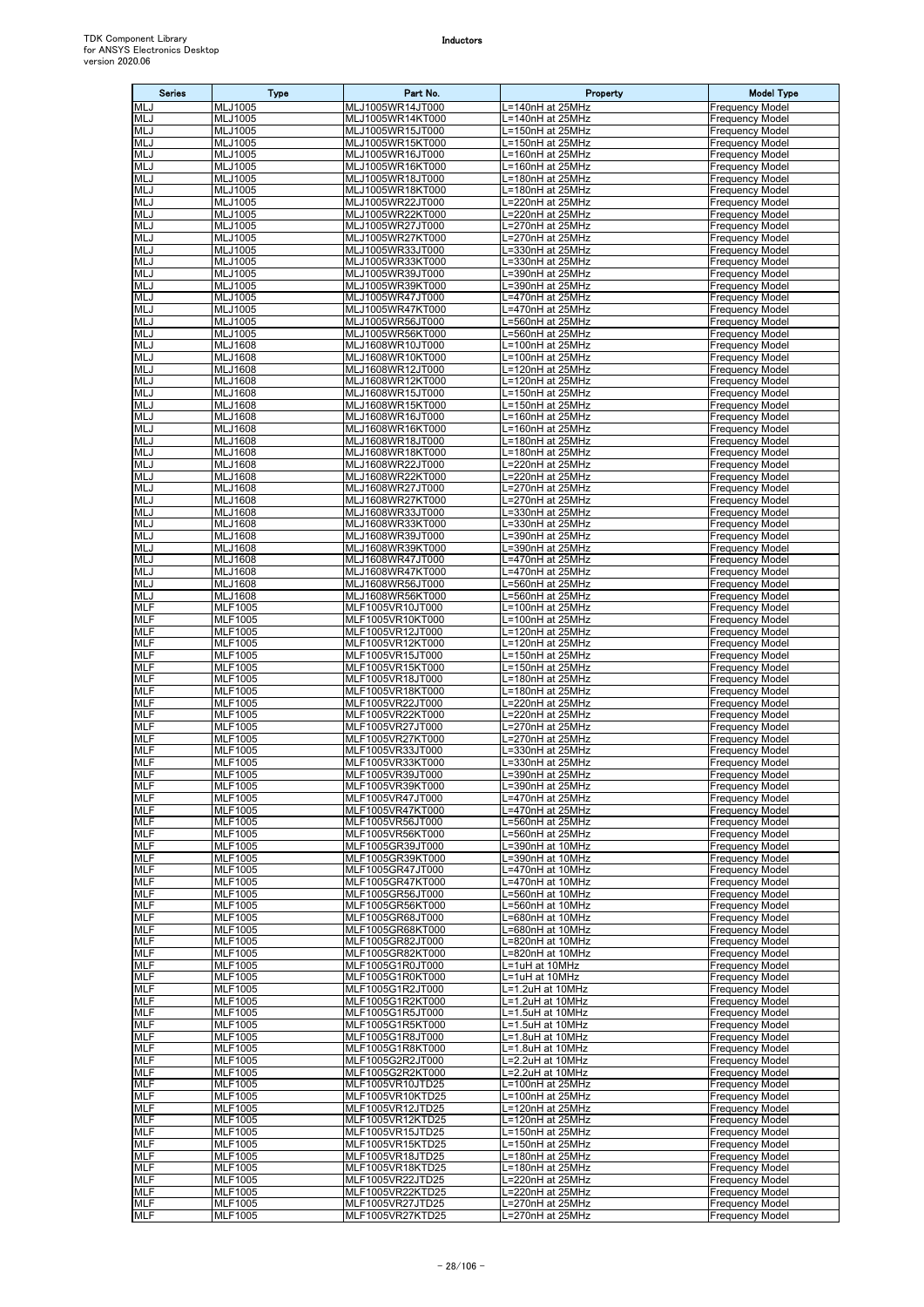| <b>Series</b>            | <b>Type</b>                      | Part No.                             | Property                             | <b>Model Type</b>                                |
|--------------------------|----------------------------------|--------------------------------------|--------------------------------------|--------------------------------------------------|
| MLF                      | <b>MLF1005</b>                   | MLF1005VR33JTD25                     | L=330nH at 25MHz                     | <b>Frequency Model</b>                           |
| <b>MLF</b><br><b>MLF</b> | <b>MLF1005</b>                   | MLF1005VR33KTD25                     | L=330nH at 25MHz                     | <b>Frequency Model</b>                           |
| <b>MLF</b>               | MLF1005<br><b>MLF1005</b>        | MLF1005VR39JTD25<br>MLF1005VR39KTD25 | L=390nH at 25MHz<br>L=390nH at 25MHz | <b>Frequency Model</b><br><b>Frequency Model</b> |
| MLF                      | MLF1005                          | MLF1005VR47JTD25                     | =470nH at 25MHz                      | <b>Frequency Model</b>                           |
| <b>MLF</b>               | <b>MLF1005</b>                   | MLF1005VR47KTD25                     | L=470nH at 25MHz                     | <b>Frequency Model</b>                           |
| <b>MLF</b><br><b>MLF</b> | MLF1005                          | MLF1005VR56JTD25                     | L=560nH at 25MHz<br>L=560nH at 25MHz | <b>Frequency Model</b><br><b>Frequency Model</b> |
| MLF                      | <b>MLF1005</b><br><b>MLF1005</b> | MLF1005VR56KTD25<br>MLF1005GR39JTD25 | L=390nH at 10MHz                     | <b>Frequency Model</b>                           |
| <b>MLF</b>               | <b>MLF1005</b>                   | MLF1005GR39KTD25                     | L=390nH at 10MHz                     | <b>Frequency Model</b>                           |
| <b>MLF</b>               | MLF1005                          | MLF1005GR47JTD25                     | L=470nH at 10MHz                     | <b>Frequency Model</b>                           |
| <b>MLF</b><br>MLF        | MLF1005<br><b>MLF1005</b>        | MLF1005GR47KTD25<br>MLF1005GR56JTD25 | L=470nH at 10MHz<br>L=560nH at 10MHz | <b>Frequency Model</b><br><b>Frequency Model</b> |
| MLF                      | MLF1005                          | MLF1005GR56KTD25                     | L=560nH at 10MHz                     | <b>Frequency Model</b>                           |
| <b>MLF</b>               | <b>MLF1005</b>                   | MLF1005GR68JTD25                     | L=680nH at 10MHz                     | <b>Frequency Model</b>                           |
| <b>MLF</b>               | MLF1005                          | MLF1005GR68KTD25                     | L=680nH at 10MHz                     | <b>Frequency Model</b>                           |
| MLF<br><b>MLF</b>        | MLF1005<br>MLF1005               | MLF1005GR82JTD25<br>MLF1005GR82KTD25 | L=820nH at 10MHz<br>=820nH at 10MHz  | <b>Frequency Model</b><br><b>Frequency Model</b> |
| MLF                      | <b>MLF1005</b>                   | MLF1005G1R0JTD25                     | L=1uH at 10MHz                       | <b>Frequency Model</b>                           |
| <b>MLF</b>               | MLF1005                          | MLF1005G1R0KTD25                     | L=1uH at 10MHz                       | <b>Frequency Model</b>                           |
| <b>MLF</b><br><b>MLF</b> | MLF1005<br>MLF1005               | MLF1005G1R2JTD25<br>MLF1005G1R2KTD25 | L=1.2uH at 10MHz<br>L=1.2uH at 10MHz | <b>Frequency Model</b><br><b>Frequency Model</b> |
| MLF                      | MLF1005                          | MLF1005G1R5JTD25                     | L=1.5uH at 10MHz                     | <b>Frequency Model</b>                           |
| <b>MLF</b>               | MLF1005                          | MLF1005G1R5KTD25                     | L=1.5uH at 10MHz                     | <b>Frequency Model</b>                           |
| <b>MLF</b>               | <b>MLF1005</b>                   | MLF1005G1R8JTD25                     | L=1.8uH at 10MHz                     | <b>Frequency Model</b>                           |
| MLF<br>MLF               | MLF1005<br><b>MLF1005</b>        | MLF1005G1R8KTD25<br>MLF1005G2R2JTD25 | L=1.8uH at 10MHz<br>=2.2uH at 10MHz  | <b>Frequency Model</b><br><b>Frequency Model</b> |
| <b>MLF</b>               | MLF1005                          | MLF1005G2R2KTD25                     | L=2.2uH at 10MHz                     | <b>Frequency Model</b>                           |
| <b>MLF</b>               | <b>MLF1608</b>                   | MLF1608D47NMTA00                     | L=47nH at 50MHz                      | <b>Frequency Model</b>                           |
| MLF                      | <b>MLF1608</b>                   | MLF1608D68NMTA00                     | L=68nH at 50MHz                      | <b>Frequency Model</b>                           |
| <b>MLF</b><br><b>MLF</b> | <b>MLF1608</b><br><b>MLF1608</b> | MLF1608D82NMTA00<br>MLF1608DR10JT000 | L=82nH at 50MHz<br>L=100nH at 25MHz  | <b>Frequency Model</b><br><b>Frequency Model</b> |
| <b>MLF</b>               | <b>MLF1608</b>                   | MLF1608DR10KTA00                     | L=100nH at 25MHz                     | <b>Frequency Model</b>                           |
| MLF                      | <b>MLF1608</b>                   | MLF1608DR10MTA00                     | L=100nH at 25MHz                     | <b>Frequency Model</b>                           |
| <b>MLF</b><br><b>MLF</b> | <b>MLF1608</b><br><b>MLF1608</b> | MLF1608DR12JT000<br>MLF1608DR12KTA00 | L=120nH at 25MHz<br>L=120nH at 25MHz | <b>Frequency Model</b><br><b>Frequency Model</b> |
| <b>MLF</b>               | <b>MLF1608</b>                   | MLF1608DR12MTA00                     | L=120nH at 25MHz                     | <b>Frequency Model</b>                           |
| MLF                      | <b>MLF1608</b>                   | MLF1608DR15JT000                     | L=150nH at 25MHz                     | <b>Frequency Model</b>                           |
| <b>MLF</b><br><b>MLF</b> | <b>MLF1608</b>                   | MLF1608DR15KTA00                     | L=150nH at 25MHz                     | <b>Frequency Model</b>                           |
| <b>MLF</b>               | <b>MLF1608</b><br><b>MLF1608</b> | MLF1608DR15MTA00<br>MLF1608DR18JT000 | L=150nH at 25MHz<br>L=180nH at 25MHz | <b>Frequency Model</b><br><b>Frequency Model</b> |
| MLF                      | <b>MLF1608</b>                   | MLF1608DR18KTA00                     | L=180nH at 25MHz                     | <b>Frequency Model</b>                           |
| <b>MLF</b>               | <b>MLF1608</b>                   | MLF1608DR18MTA00                     | L=180nH at 25MHz                     | <b>Frequency Model</b>                           |
| MLF<br><b>MLF</b>        | <b>MLF1608</b><br><b>MLF1608</b> | MLF1608DR22JT000<br>MLF1608DR22KTA00 | L=220nH at 25MHz<br>L=220nH at 25MHz | <b>Frequency Model</b><br><b>Frequency Model</b> |
| MLF                      | <b>MLF1608</b>                   | MLF1608DR22MTA00                     | L=220nH at 25MHz                     | <b>Frequency Model</b>                           |
| <b>MLF</b>               | <b>MLF1608</b>                   | MLF1608DR27JT000                     | L=270nH at 25MHz                     | <b>Frequency Model</b>                           |
| MLF                      | <b>MLF1608</b>                   | MLF1608DR27KTA00                     | L=270nH at 25MHz                     | <b>Frequency Model</b>                           |
| <b>MLF</b><br><b>MLF</b> | <b>MLF1608</b><br>MLF1608        | MLF1608DR27MTA00<br>MLF1608DR33JT000 | L=270nH at 25MHz<br>L=330nH at 25MHz | <b>Frequency Model</b><br><b>Frequency Model</b> |
| <b>MLF</b>               | <b>MLF1608</b>                   | MLF1608DR33KTA00                     | L=330nH at 25MHz                     | <b>Frequency Model</b>                           |
| <b>MLF</b>               | <b>MLF1608</b>                   | MLF1608DR33MTA00                     | L=330nH at 25MHz                     | <b>Frequency Model</b>                           |
| <b>MLF</b><br>MLF        | MLF1608<br><b>MLF1608</b>        | MLF1608DR39JT000<br>MLF1608DR39KTA00 | L=390nH at 25MHz<br>L=390nH at 25MHz | <b>Frequency Model</b><br><b>Frequency Model</b> |
| <b>MLF</b>               | <b>MLF1608</b>                   | MLF1608DR39MTA00                     | L=390nH at 25MHz                     | <b>Frequency Model</b>                           |
| <b>MLF</b>               | <b>MLF1608</b>                   | MLF1608DR47JT000                     | L=470nH at 25MHz                     | <b>Frequency Model</b>                           |
| <b>MLF</b><br><b>MLF</b> | <b>MLF1608</b><br><b>MLF1608</b> | MLF1608DR47KTA00<br>MLF1608DR47MTA00 | L=470nH at 25MHz<br>L=470nH at 25MHz | <b>Frequency Model</b><br><b>Frequency Model</b> |
| MLF                      | <b>MLF1608</b>                   | MLF1608DR56JT000                     | L=560nH at 25MHz                     | <b>Frequency Model</b>                           |
| MLF                      | <b>MLF1608</b>                   | MLF1608DR56KTA00                     | L=560nH at 25MHz                     | <b>Frequency Model</b>                           |
| <b>MLF</b>               | <b>MLF1608</b>                   | MLF1608DR56MTA00                     | L=560nH at 25MHz                     | <b>Frequency Model</b>                           |
| <b>MLF</b><br>MLF        | <b>MLF1608</b><br><b>MLF1608</b> | MLF1608DR68JT000<br>MLF1608DR68KTA00 | L=680nH at 25MHz<br>L=680nH at 25MHz | <b>Frequency Model</b><br><b>Frequency Model</b> |
| MLF                      | <b>MLF1608</b>                   | MLF1608DR68MTA00                     | L=680nH at 25MHz                     | <b>Frequency Model</b>                           |
| MLF                      | <b>MLF1608</b>                   | MLF1608DR82JT000                     | L=820nH at 25MHz                     | <b>Frequency Model</b>                           |
| MLF<br>MLF               | <b>MLF1608</b><br><b>MLF1608</b> | MLF1608DR82KTA00<br>MLF1608DR82MTA00 | L=820nH at 25MHz<br>L=820nH at 25MHz | <b>Frequency Model</b><br><b>Frequency Model</b> |
| MLF                      | <b>MLF1608</b>                   | MLF1608A1R0JT000                     | L=1uH at 10MHz                       | <b>Frequency Model</b>                           |
| <b>MLF</b>               | <b>MLF1608</b>                   | MLF1608A1R0KTA00                     | L=1uH at 10MHz                       | <b>Frequency Model</b>                           |
| <b>MLF</b><br>MLF        | <b>MLF1608</b><br>MLF1608        | MLF1608A1R0MTA00<br>MLF1608A1R2JT000 | L=1uH at 10MHz<br>L=1.2uH at 10MHz   | <b>Frequency Model</b><br><b>Frequency Model</b> |
| <b>MLF</b>               | <b>MLF1608</b>                   | MLF1608A1R2KTA00                     | L=1.2uH at 10MHz                     | <b>Frequency Model</b>                           |
| MLF                      | <b>MLF1608</b>                   | MLF1608A1R2MTA00                     | L=1.2uH at 10MHz                     | <b>Frequency Model</b>                           |
| MLF                      | <b>MLF1608</b>                   | MLF1608A1R5JT000                     | L=1.5uH at 10MHz                     | <b>Frequency Model</b>                           |
| MLF<br>MLF               | <b>MLF1608</b><br><b>MLF1608</b> | MLF1608A1R5KTA00<br>MLF1608A1R5MTA00 | L=1.5uH at 10MHz<br>L=1.5uH at 10MHz | <b>Frequency Model</b><br><b>Frequency Model</b> |
| MLF                      | <b>MLF1608</b>                   | MLF1608A1R8JT000                     | L=1.8uH at 10MHz                     | <b>Frequency Model</b>                           |
| <b>MLF</b>               | <b>MLF1608</b>                   | MLF1608A1R8KTA00                     | L=1.8uH at 10MHz                     | <b>Frequency Model</b>                           |
| MLF<br>MLF               | <b>MLF1608</b><br><b>MLF1608</b> | MLF1608A1R8MTA00<br>MLF1608A2R2JT000 | L=1.8uH at 10MHz<br>L=2.2uH at 10MHz | <b>Frequency Model</b><br><b>Frequency Model</b> |
| MLF                      | <b>MLF1608</b>                   | MLF1608A2R2KTA00                     | L=2.2uH at 10MHz                     | <b>Frequency Model</b>                           |
| MLF                      | <b>MLF1608</b>                   | MLF1608A2R2MTA00                     | L=2.2uH at 10MHz                     | <b>Frequency Model</b>                           |
| <b>MLF</b><br>MLF        | <b>MLF1608</b>                   | MLF1608A2R7JT000                     | L=2.7uH at 10MHz                     | <b>Frequency Model</b>                           |
| <b>MLF</b>               | <b>MLF1608</b><br><b>MLF1608</b> | MLF1608A2R7KTA00<br>MLF1608A2R7MTA00 | L=2.7uH at 10MHz<br>L=2.7uH at 10MHz | <b>Frequency Model</b><br><b>Frequency Model</b> |
| <b>MLF</b>               | <b>MLF1608</b>                   | MLF1608A3R3JT000                     | L=3.3uH at 10MHz                     | <b>Frequency Model</b>                           |
| MLF                      | <b>MLF1608</b>                   | MLF1608A3R3KTA00                     | L=3.3uH at 10MHz                     | <b>Frequency Model</b>                           |
| <b>MLF</b><br>MLF        | <b>MLF1608</b><br><b>MLF1608</b> | MLF1608A3R3MTA00<br>MLF1608A3R9JT000 | L=3.3uH at 10MHz<br>L=3.9uH at 10MHz | <b>Frequency Model</b><br><b>Frequency Model</b> |
| MLF                      | <b>MLF1608</b>                   | MLF1608A3R9KTA00                     | L=3.9uH at 10MHz                     | <b>Frequency Model</b>                           |
| MLF                      | <b>MLF1608</b>                   | MLF1608A3R9MTA00                     | L=3.9uH at 10MHz                     | <b>Frequency Model</b>                           |
| <b>MLF</b><br><b>MLF</b> | <b>MLF1608</b><br><b>MLF1608</b> | MLF1608A4R7JT000<br>MLF1608A4R7KTA00 | L=4.7uH at 10MHz<br>L=4.7uH at 10MHz | <b>Frequency Model</b><br><b>Frequency Model</b> |
| <b>MLF</b>               | <b>MLF1608</b>                   | MLF1608A4R7MTA00                     | L=4.7uH at 10MHz                     | <b>Frequency Model</b>                           |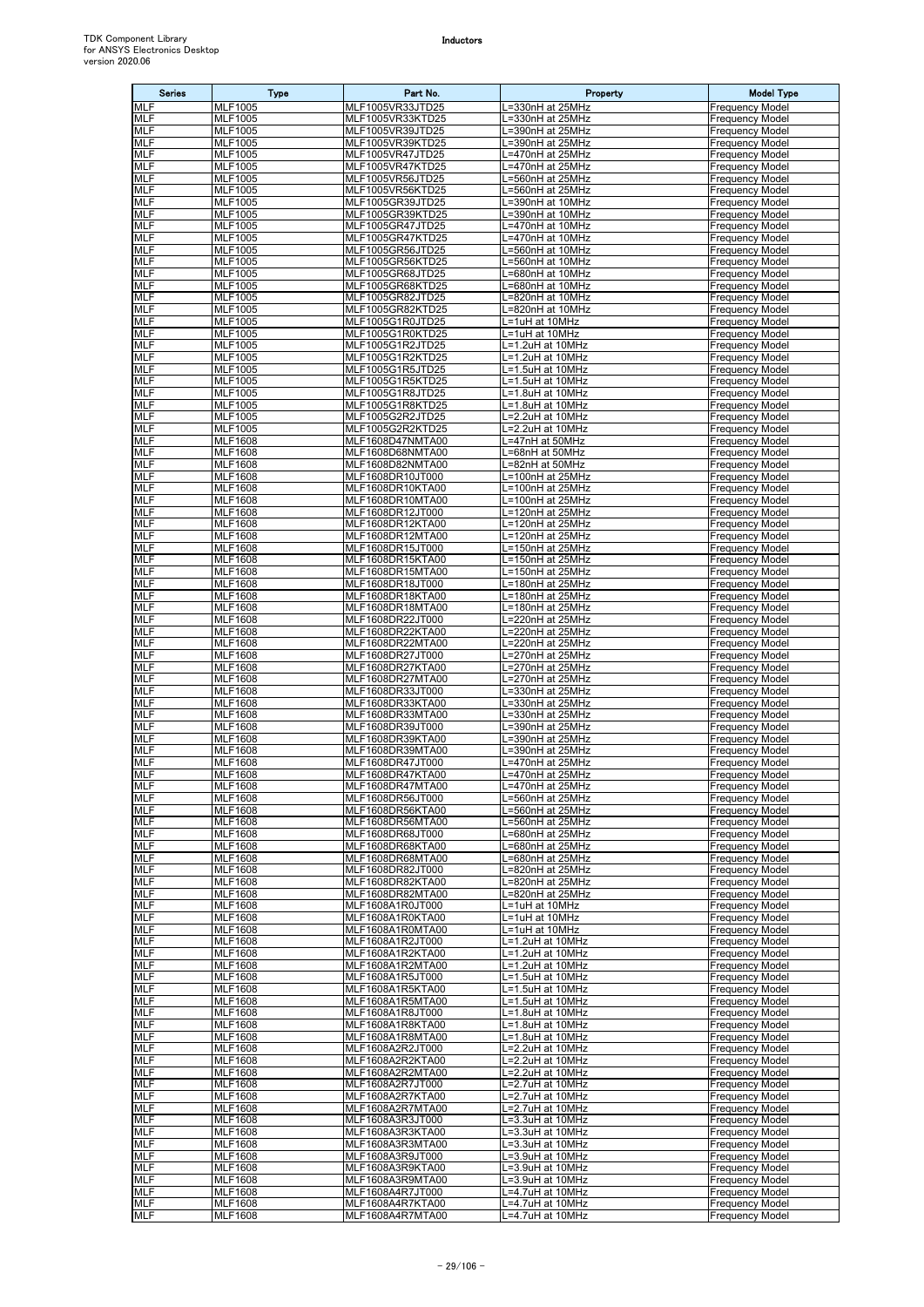| <b>Series</b>            | Type                             | Part No.                             | Property                                | <b>Model Type</b>                                |
|--------------------------|----------------------------------|--------------------------------------|-----------------------------------------|--------------------------------------------------|
| <b>MLF</b>               | <b>MLF1608</b>                   | MLF1608E5R6JT000                     | L=5.6uH at 4MHz                         | <b>Frequency Model</b>                           |
| <b>MLF</b><br><b>MLF</b> | <b>MLF1608</b><br><b>MLF1608</b> | MLF1608E5R6KTA00<br>MLF1608E5R6MTA00 | L=5.6uH at 4MHz<br>L=5.6uH at 4MHz      | <b>Frequency Model</b><br><b>Frequency Model</b> |
| <b>MLF</b>               | <b>MLF1608</b>                   | MLF1608E6R8JT000                     | L=6.8uH at 4MHz                         | <b>Frequency Model</b>                           |
| MLF                      | <b>MLF1608</b>                   | MLF1608E6R8KTA00                     | L=6.8uH at 4MHz                         | <b>Frequency Model</b>                           |
| <b>MLF</b><br><b>MLF</b> | <b>MLF1608</b><br><b>MLF1608</b> | MLF1608E6R8MTA00<br>MLF1608E8R2JT000 | $L=6.8$ uH at $4MHz$<br>L=8.2uH at 4MHz | <b>Frequency Model</b><br><b>Frequency Model</b> |
| <b>MLF</b>               | <b>MLF1608</b>                   | MLF1608E8R2KTA00                     | $L=8.2$ uH at $4MHz$                    | <b>Frequency Model</b>                           |
| <b>MLF</b>               | <b>MLF1608</b>                   | MLF1608E8R2MTA00                     | $L = 8.2$ uH at $4$ MHz                 | <b>Frequency Model</b>                           |
| <b>MLF</b>               | <b>MLF1608</b>                   | MLF1608E100JT000                     | L=10uH at 2MHz                          | <b>Frequency Model</b>                           |
| <b>MLF</b><br><b>MLF</b> | <b>MLF1608</b><br><b>MLF1608</b> | MLF1608E100KTD00<br>MLF1608E100MTD00 | L=10uH at 2MHz<br>L=10uH at 2MHz        | <b>Frequency Model</b><br><b>Frequency Model</b> |
| <b>MLF</b>               | <b>MLF1608</b>                   | MLF1608E120JT000                     | L=12uH at 2MHz                          | <b>Frequency Model</b>                           |
| <b>MLF</b>               | <b>MLF1608</b>                   | MLF1608E120KTD00                     | L=12uH at 2MHz                          | <b>Frequency Model</b>                           |
| MLF<br><b>MLF</b>        | <b>MLF1608</b><br><b>MLF1608</b> | MLF1608E120MTD00<br>MLF1608C150KTA00 | L=12uH at 2MHz<br>L=15uH at 1MHz        | <b>Frequency Model</b><br><b>Frequency Model</b> |
| <b>MLF</b>               | <b>MLF1608</b>                   | MLF1608C150MTA00                     | L=15uH at 1MHz                          | <b>Frequency Model</b>                           |
| <b>MLF</b>               | <b>MLF1608</b>                   | MLF1608C180KTA00                     | L=18uH at 1MHz                          | <b>Frequency Model</b>                           |
| <b>MLF</b><br><b>MLF</b> | <b>MLF1608</b><br><b>MLF1608</b> | MLF1608C180MTA00<br>MLF1608C220KTA00 | .=18uH at 1MHz<br>L=22uH at 1MHz        | <b>Frequency Model</b><br><b>Frequency Model</b> |
| <b>MLF</b>               | <b>MLF1608</b>                   | MLF1608C220MTA00                     | L=22uH at 1MHz                          | <b>Frequency Model</b>                           |
| <b>MLF</b>               | <b>MLF1608</b>                   | MLF1608C270KTD00                     | L=27uH at 1MHz                          | <b>Frequency Model</b>                           |
| <b>MLF</b><br>MLF        | <b>MLF1608</b><br><b>MLF1608</b> | MLF1608C270MTD00<br>MLF1608C330KTD00 | L=27uH at 1MHz<br>L=33uH at 1MHz        | <b>Frequency Model</b><br><b>Frequency Model</b> |
| <b>MLF</b>               | <b>MLF1608</b>                   | MLF1608C330MTD00                     | L=33uH at 1MHz                          | <b>Frequency Model</b>                           |
| <b>MLF</b>               | <b>MLF1608</b>                   | MLF1608D47NMTD25                     | L=47nH at 50MHz                         | <b>Frequency Model</b>                           |
| <b>MLF</b><br><b>MLF</b> | <b>MLF1608</b><br><b>MLF1608</b> | MLF1608D68NMTD25<br>MLF1608D82NMTD25 | L=68nH at 50MHz<br>=82nH at 50MHz       | <b>Frequency Model</b><br><b>Frequency Model</b> |
| <b>MLF</b>               | <b>MLF1608</b>                   | MLF1608DR10JTD25                     | L=100nH at 25MHz                        | <b>Frequency Model</b>                           |
| MLF                      | <b>MLF1608</b>                   | MLF1608DR10KTD25                     | L=100nH at 25MHz                        | <b>Frequency Model</b>                           |
| <b>MLF</b>               | <b>MLF1608</b>                   | MLF1608DR10MTD25                     | L=100nH at 25MHz                        | <b>Frequency Model</b>                           |
| <b>MLF</b><br><b>MLF</b> | <b>MLF1608</b><br><b>MLF1608</b> | MLF1608DR12JTD25<br>MLF1608DR12KTD25 | L=120nH at 25MHz<br>L=120nH at 25MHz    | <b>Frequency Model</b><br><b>Frequency Model</b> |
| <b>MLF</b>               | <b>MLF1608</b>                   | MLF1608DR12MTD25                     | L=120nH at 25MHz                        | <b>Frequency Model</b>                           |
| <b>MLF</b>               | <b>MLF1608</b>                   | MLF1608DR15JTD25                     | L=150nH at 25MHz                        | <b>Frequency Model</b>                           |
| <b>MLF</b><br><b>MLF</b> | <b>MLF1608</b><br><b>MLF1608</b> | MLF1608DR15KTD25<br>MLF1608DR15MTD25 | L=150nH at 25MHz<br>L=150nH at 25MHz    | <b>Frequency Model</b><br><b>Frequency Model</b> |
| <b>MLF</b>               | <b>MLF1608</b>                   | MLF1608DR18JTD25                     | L=180nH at 25MHz                        | <b>Frequency Model</b>                           |
| <b>MLF</b>               | <b>MLF1608</b>                   | MLF1608DR18KTD25                     | L=180nH at 25MHz                        | <b>Frequency Model</b>                           |
| <b>MLF</b><br><b>MLF</b> | <b>MLF1608</b><br><b>MLF1608</b> | MLF1608DR18MTD25<br>MLF1608DR22JTD25 | L=180nH at 25MHz<br>L=220nH at 25MHz    | <b>Frequency Model</b><br><b>Frequency Model</b> |
| <b>MLF</b>               | <b>MLF1608</b>                   | MLF1608DR22KTD25                     | L=220nH at 25MHz                        | <b>Frequency Model</b>                           |
| <b>MLF</b>               | <b>MLF1608</b>                   | MLF1608DR22MTD25                     | L=220nH at 25MHz                        | <b>Frequency Model</b>                           |
| <b>MLF</b><br><b>MLF</b> | <b>MLF1608</b>                   | MLF1608DR27JTD25                     | $-270nH$ at 25MHz                       | <b>Frequency Model</b>                           |
| <b>MLF</b>               | <b>MLF1608</b><br><b>MLF1608</b> | MLF1608DR27KTD25<br>MLF1608DR27MTD25 | L=270nH at 25MHz<br>L=270nH at 25MHz    | <b>Frequency Model</b><br><b>Frequency Model</b> |
| <b>MLF</b>               | <b>MLF1608</b>                   | MLF1608DR33JTD25                     | L=330nH at 25MHz                        | <b>Frequency Model</b>                           |
| <b>MLF</b>               | <b>MLF1608</b>                   | MLF1608DR33KTD25                     | L=330nH at 25MHz                        | <b>Frequency Model</b>                           |
| MLF<br><b>MLF</b>        | <b>MLF1608</b><br><b>MLF1608</b> | MLF1608DR33MTD25<br>MLF1608DR39JTD25 | L=330nH at 25MHz<br>L=390nH at 25MHz    | <b>Frequency Model</b><br><b>Frequency Model</b> |
| <b>MLF</b>               | <b>MLF1608</b>                   | MLF1608DR39KTD25                     | L=390nH at 25MHz                        | <b>Frequency Model</b>                           |
| <b>MLF</b>               | <b>MLF1608</b>                   | MLF1608DR39MTD25                     | L=390nH at 25MHz                        | <b>Frequency Model</b>                           |
| <b>MLF</b><br><b>MLF</b> | <b>MLF1608</b><br><b>MLF1608</b> | MLF1608DR47JTD25<br>MLF1608DR47KTD25 | L=470nH at 25MHz<br>L=470nH at 25MHz    | <b>Frequency Model</b><br><b>Frequency Model</b> |
| <b>MLF</b>               | <b>MLF1608</b>                   | MLF1608DR47MTD25                     | L=470nH at 25MHz                        | <b>Frequency Model</b>                           |
| <b>MLF</b>               | <b>MLF1608</b>                   | MLF1608DR56JTD25                     | L=560nH at 25MHz                        | <b>Frequency Model</b>                           |
| <b>MLF</b><br><b>MLF</b> | <b>MLF1608</b><br><b>MLF1608</b> | MLF1608DR56KTD25<br>MLF1608DR56MTD25 | L=560nH at 25MHz<br>L=560nH at 25MHz    | <b>Frequency Model</b><br><b>Frequency Model</b> |
| <b>MLF</b>               | <b>MLF1608</b>                   | MLF1608DR68JTD25                     | L=680nH at 25MHz                        | <b>Frequency Model</b>                           |
| <b>MLF</b>               | <b>MLF1608</b>                   | MLF1608DR68KTD25                     | L=680nH at 25MHz                        | <b>Frequency Model</b>                           |
| MLF<br>MLF               | <b>MLF1608</b><br><b>MLF1608</b> | MLF1608DR68MTD25<br>MLF1608DR82JTD25 | L=680nH at 25MHz<br>L=820nH at 25MHz    | <b>Frequency Model</b><br><b>Frequency Model</b> |
| <b>MLF</b>               | <b>MLF1608</b>                   | MLF1608DR82KTD25                     | L=820nH at 25MHz                        | <b>Frequency Model</b>                           |
| <b>MLF</b>               | <b>MLF1608</b>                   | MLF1608DR82MTD25                     | L=820nH at 25MHz                        | <b>Frequency Model</b>                           |
| MLF                      | <b>MLF1608</b>                   | MLF1608A1R0JTD25                     | L=1uH at 10MHz                          | <b>Frequency Model</b><br><b>Frequency Model</b> |
| <b>MLF</b><br><b>MLF</b> | <b>MLF1608</b><br><b>MLF1608</b> | MLF1608A1R0KTD25<br>MLF1608A1R0MTD25 | L=1uH at 10MHz<br>L=1uH at 10MHz        | <b>Frequency Model</b>                           |
| <b>MLF</b>               | <b>MLF1608</b>                   | MLF1608A1R2JTD25                     | L=1.2uH at 10MHz                        | <b>Frequency Model</b>                           |
| MLF                      | <b>MLF1608</b>                   | MLF1608A1R2KTD25                     | L=1.2uH at 10MHz                        | <b>Frequency Model</b>                           |
| MLF<br><b>MLF</b>        | <b>MLF1608</b><br><b>MLF1608</b> | MLF1608A1R2MTD25<br>MLF1608A1R5JTD25 | L=1.2uH at 10MHz<br>L=1.5uH at 10MHz    | <b>Frequency Model</b><br><b>Frequency Model</b> |
| <b>MLF</b>               | <b>MLF1608</b>                   | MLF1608A1R5KTD25                     | L=1.5uH at 10MHz                        | <b>Frequency Model</b>                           |
| MLF                      | <b>MLF1608</b>                   | MLF1608A1R5MTD25                     | L=1.5uH at 10MHz                        | <b>Frequency Model</b>                           |
| <b>MLF</b><br><b>MLF</b> | <b>MLF1608</b><br><b>MLF1608</b> | MLF1608A1R8JTD25<br>MLF1608A1R8KTD25 | L=1.8uH at 10MHz<br>L=1.8uH at 10MHz    | <b>Frequency Model</b><br><b>Frequency Model</b> |
| MLF                      | <b>MLF1608</b>                   | MLF1608A1R8MTD25                     | L=1.8uH at 10MHz                        | <b>Frequency Model</b>                           |
| MLF                      | <b>MLF1608</b>                   | MLF1608A2R2JTD25                     | L=2.2uH at 10MHz                        | <b>Frequency Model</b>                           |
| <b>MLF</b><br><b>MLF</b> | <b>MLF1608</b><br><b>MLF1608</b> | MLF1608A2R2KTD25<br>MLF1608A2R2MTD25 | L=2.2uH at 10MHz<br>L=2.2uH at 10MHz    | <b>Frequency Model</b><br><b>Frequency Model</b> |
| <b>MLF</b>               | <b>MLF1608</b>                   | MLF1608A2R7JTD25                     | L=2.7uH at 10MHz                        | <b>Frequency Model</b>                           |
| <b>MLF</b>               | <b>MLF1608</b>                   | MLF1608A2R7KTD25                     | L=2.7uH at 10MHz                        | <b>Frequency Model</b>                           |
| <b>MLF</b>               | <b>MLF1608</b>                   | MLF1608A2R7MTD25                     | L=2.7uH at 10MHz                        | <b>Frequency Model</b>                           |
| MLF<br><b>MLF</b>        | <b>MLF1608</b><br><b>MLF1608</b> | MLF1608A3R3JTD25<br>MLF1608A3R3KTD25 | L=3.3uH at 10MHz<br>L=3.3uH at 10MHz    | <b>Frequency Model</b><br><b>Frequency Model</b> |
| MLF                      | <b>MLF1608</b>                   | MLF1608A3R3MTD25                     | L=3.3uH at 10MHz                        | <b>Frequency Model</b>                           |
| <b>MLF</b>               | <b>MLF1608</b>                   | MLF1608A3R9JTD25                     | L=3.9uH at 10MHz                        | <b>Frequency Model</b>                           |
| <b>MLF</b><br><b>MLF</b> | <b>MLF1608</b><br><b>MLF1608</b> | MLF1608A3R9KTD25<br>MLF1608A3R9MTD25 | L=3.9uH at 10MHz<br>L=3.9uH at 10MHz    | <b>Frequency Model</b><br><b>Frequency Model</b> |
| <b>MLF</b>               | <b>MLF1608</b>                   | MLF1608A4R7JTD25                     | L=4.7uH at 10MHz                        | <b>Frequency Model</b>                           |
| MLF                      | <b>MLF1608</b>                   | MLF1608A4R7KTD25                     | L=4.7uH at 10MHz                        | <b>Frequency Model</b>                           |
| <b>MLF</b><br><b>MLF</b> | <b>MLF1608</b><br><b>MLF1608</b> | MLF1608A4R7MTD25<br>MLF1608E5R6JTD25 | L=4.7uH at 10MHz<br>L=5.6uH at 4MHz     | <b>Frequency Model</b><br><b>Frequency Model</b> |
| <b>MLF</b>               | <b>MLF1608</b>                   | MLF1608E5R6KTD25                     | L=5.6uH at 4MHz                         | <b>Frequency Model</b>                           |
| <b>MLF</b>               | <b>MLF1608</b>                   | MLF1608E5R6MTD25                     | L=5.6uH at 4MHz                         | <b>Frequency Model</b>                           |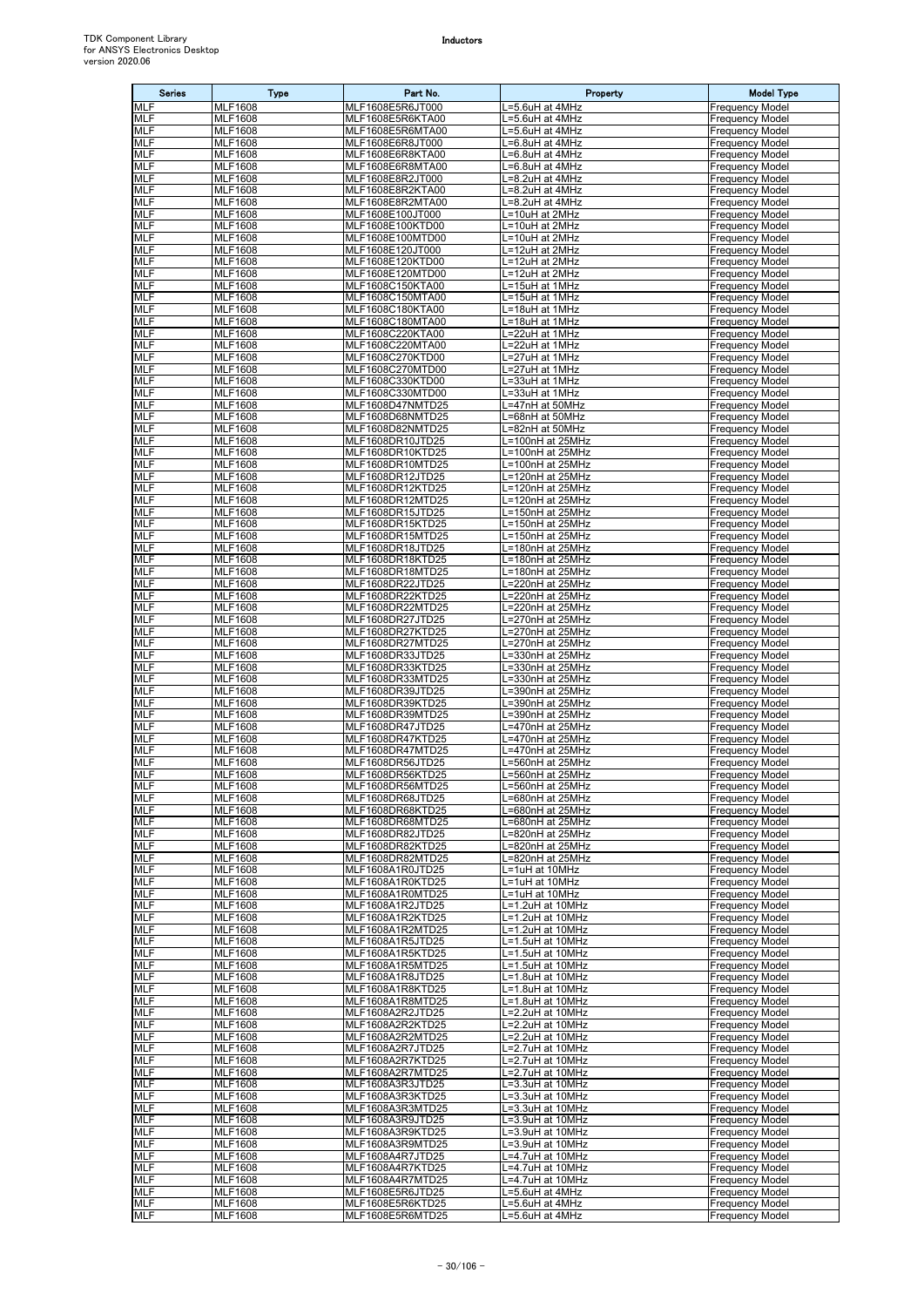| <b>Series</b>            | Type                                           | Part No.                             | Property                             | <b>Model Type</b>                                |
|--------------------------|------------------------------------------------|--------------------------------------|--------------------------------------|--------------------------------------------------|
| <b>MLF</b>               | <b>MLF1608</b>                                 | MLF1608E6R8JTD25                     | =6.8uH at 4MHz                       | <b>Frequency Model</b>                           |
| <b>MLF</b><br><b>MLF</b> | <b>MLF1608</b><br><b>MLF1608</b>               | MLF1608E6R8KTD25<br>MLF1608E6R8MTD25 | =6.8uH at 4MHz<br>=6.8uH at 4MHz     | Frequency Model<br>Frequency Model               |
| <b>MLF</b>               | <b>MLF1608</b>                                 | MLF1608E8R2JTD25                     | L=8.2uH at 4MHz                      | Frequency Model                                  |
| <b>MLF</b>               | <b>MLF1608</b>                                 | MLF1608E8R2KTD25                     | .=8.2uH at 4MHz                      | Frequency Model                                  |
| <b>MLF</b><br>MLF        | <b>MLF1608</b><br><b>MLF1608</b>               | MLF1608E8R2MTD25<br>MLF1608E100JTD25 | =8.2uH at 4MHz<br>L=10uH at 2MHz     | Frequency Model<br>Frequency Model               |
| <b>MLF</b>               | <b>MLF1608</b>                                 | MLF1608E100KTD25                     | L=10uH at 2MHz                       | <b>Frequency Model</b>                           |
| MLF                      | <b>MLF1608</b>                                 | MLF1608E100MTD25                     | L=10uH at 2MHz                       | Frequency Model                                  |
| <b>MLF</b><br><b>MLF</b> | <b>MLF1608</b><br><b>MLF1608</b>               | MLF1608E120JTD25<br>MLF1608E120KTD25 | L=12uH at 2MHz<br>L=12uH at 2MHz     | Frequency Model<br><b>Frequency Model</b>        |
| <b>MLF</b>               | <b>MLF1608</b>                                 | MLF1608E120MTD25                     | =12uH at 2MHz                        | <b>Frequency Model</b>                           |
| <b>MLF</b>               | <b>MLF1608</b>                                 | MLF1608C150KTD25                     | L=15uH at 1MHz                       | Frequency Model                                  |
| <b>MLF</b><br>MLF        | <b>MLF1608</b><br><b>MLF1608</b>               | MLF1608C150MTD25<br>MLF1608C180KTD25 | L=15uH at 1MHz<br>L=18uH at 1MHz     | <b>Frequency Model</b><br>Frequency Model        |
| <b>MLF</b>               | <b>MLF1608</b>                                 | MLF1608C180MTD25                     | L=18uH at 1MHz                       | <b>Frequency Model</b>                           |
| <b>MLF</b><br>MLF        | <b>MLF1608</b><br><b>MLF1608</b>               | MLF1608C220KTD25<br>MLF1608C220MTD25 | L=22uH at 1MHz                       | <b>Frequency Model</b>                           |
| MLF                      | <b>MLF1608</b>                                 | MLF1608C270KTD25                     | =22uH at 1MHz<br>.=27uH at 1MHz      | Frequency Model<br>Frequency Model               |
| MLF                      | <b>MLF1608</b>                                 | MLF1608C270MTD25                     | =27uH at 1MHz                        | Frequency Model                                  |
| <b>MLF</b><br>MLF        | <b>MLF1608</b><br><b>MLF1608</b>               | MLF1608C330KTD25<br>MLF1608C330MTD25 | =33uH at 1MHz<br>L=33uH at 1MHz      | Frequency Model<br><b>Frequency Model</b>        |
| <b>MLF</b>               | <b>MLF2012</b>                                 | MLF2012D47NMT000                     | L=47nH at 50MHz                      | Frequency Model                                  |
| <b>MLF</b>               | <b>MLF2012</b>                                 | MLF2012D68NMT000                     | =68nH at 50MHz                       | Frequency Model                                  |
| <b>MLF</b><br>MLF        | <b>MLF2012</b><br><b>MLF2012</b>               | MLF2012D82NMT000<br>MLF2012DR10JT000 | L=82nH at 50MHz<br>L=100nH at 25MHz  | <b>Frequency Model</b><br><b>Frequency Model</b> |
| <b>MLF</b>               | <b>MLF2012</b>                                 | MLF2012DR10KT000                     | L=100nH at 25MHz                     | Frequency Model                                  |
| MLF                      | MLF2012                                        | MLF2012DR10MT000                     | $-100$ nH at 25MHz                   | Frequency Model                                  |
| <b>MLF</b><br>MLF        | $\overline{\text{MLF}}$ 2012<br><b>MLF2012</b> | MLF2012DR12JT000<br>MLF2012DR12KT000 | L=120nH at 25MHz<br>L=120nH at 25MHz | Frequency Model<br>Frequency Model               |
| <b>MLF</b>               | <b>MLF2012</b>                                 | MLF2012DR12MT000                     | L=120nH at 25MHz                     | Frequency Model                                  |
| MLF                      | <b>MLF2012</b>                                 | MLF2012DR15JT000                     | L=150nH at 25MHz                     | Frequency Model                                  |
| <b>MLF</b><br>MLF        | MLF2012<br>MLF2012                             | MLF2012DR15KT000<br>MLF2012DR15MT000 | L=150nH at 25MHz<br>L=150nH at 25MHz | <b>Frequency Model</b><br>Frequency Model        |
| <b>MLF</b>               | MLF2012                                        | MLF2012DR18JT000                     | =180nH at 25MHz                      | Frequency Model                                  |
| MLF<br><b>MLF</b>        | MLF2012                                        | MLF2012DR18KT000                     | L=180nH at 25MHz                     | Frequency Model                                  |
| MLF                      | <b>MLF2012</b><br>MLF2012                      | MLF2012DR18MT000<br>MLF2012DR22JT000 | =180nH at 25MHz<br>L=220nH at 25MHz  | <b>Frequency Model</b><br>Frequency Model        |
| <b>MLF</b>               | <b>MLF2012</b>                                 | MLF2012DR22KT000                     | =220nH at 25MHz                      | <b>Frequency Model</b>                           |
| MLF<br><b>MLF</b>        | <b>MLF2012</b><br><b>MLF2012</b>               | MLF2012DR22MT000<br>MLF2012DR27JT000 | L=220nH at 25MHz<br>L=270nH at 25MHz | Frequency Model<br><b>Frequency Model</b>        |
| <b>MLF</b>               | MLF2012                                        | MLF2012DR27KT000                     | L=270nH at 25MHz                     | Frequency Model                                  |
| <b>MLF</b>               | MLF2012                                        | MLF2012DR27MT000                     | =270nH at 25MHz                      | Frequency Model                                  |
| MLF<br>MLF               | MLF2012<br>MLF2012                             | MLF2012DR33JT000<br>MLF2012DR33KT000 | =330nH at 25MHz<br>=330nH at 25MHz   | <b>Frequency Model</b><br>Frequency Model        |
| <b>MLF</b>               | MLF2012                                        | MLF2012DR33MT000                     | =330nH at 25MHz                      | Frequency Model                                  |
| MLF                      | MLF2012                                        | MLF2012DR39JT000                     | L=390nH at 25MHz                     | <b>Frequency Model</b>                           |
| <b>MLF</b><br><b>MLF</b> | <b>MLF2012</b><br><b>MLF2012</b>               | MLF2012DR39KT000<br>MLF2012DR39MT000 | =390nH at 25MHz<br>=390nH at 25MHz   | Frequency Model<br>Frequency Model               |
| <b>MLF</b>               | MLF2012                                        | MLF2012DR47JT000                     | L=470nH at 25MHz                     | <b>Frequency Model</b>                           |
| MLF                      | MLF2012                                        | MLF2012DR47KT000                     | $\overline{=470}$ nH at 25MHz        | <b>Frequency Model</b>                           |
| MLF<br>MLF               | MLF2012<br><b>MLF2012</b>                      | MLF2012DR47MT000<br>MLF2012DR56JT000 | =470nH at 25MHz<br>=560nH at 25MHz   | <b>Frequency Model</b><br><b>Frequency Model</b> |
| MLF                      | <b>MLF2012</b>                                 | MLF2012DR56KT000                     | =560nH at 25MHz                      | <b>Frequency Model</b>                           |
| <b>MLF</b><br>MLF        | <b>MLF2012</b><br><b>MLF2012</b>               | MLF2012DR56MT000<br>MLF2012DR68JT000 | .=560nH at 25MHz<br>=680nH at 25MHz  | <b>Frequency Model</b><br><b>Frequency Model</b> |
| <b>MLF</b>               | <b>MLF2012</b>                                 | MLF2012DR68KT000                     | L=680nH at 25MHz                     | <b>Frequency Model</b>                           |
| <b>MLF</b>               | MLF2012                                        | MLF2012DR68MT000                     | L=680nH at 25MHz                     | <b>Frequency Model</b>                           |
| MLF<br>MLF               | MLF2012<br><b>MLF2012</b>                      | MLF2012DR82JT000<br>MLF2012DR82KT000 | L=820nH at 25MHz<br>=820nH at 25MHz  | <b>Frequency Model</b><br><b>Frequency Model</b> |
| <b>MLF</b>               | <b>MLF2012</b>                                 | MLF2012DR82MT000                     | L=820nH at 25MHz                     | <b>Frequency Model</b>                           |
| MLF                      | MLF2012                                        | MLF2012A1R0JT000                     | L=1uH at 10MHz                       | Frequency Model                                  |
| <b>MLF</b><br><b>MLF</b> | MLF2012<br>MLF2012                             | MLF2012A1R0KT000<br>MLF2012A1R0MT000 | L=1uH at 10MHz<br>L=1uH at 10MHz     | <b>Frequency Model</b><br><b>Frequency Model</b> |
| MLF                      | <b>MLF2012</b>                                 | MLF2012A1R2JT000                     | L=1.2uH at 10MHz                     | <b>Frequency Model</b>                           |
| <b>MLF</b><br><b>MLF</b> | <b>MLF2012</b><br>MLF2012                      | MLF2012A1R2KT000<br>MLF2012A1R2MT000 | L=1.2uH at 10MHz<br>L=1.2uH at 10MHz | <b>Frequency Model</b><br><b>Frequency Model</b> |
| <b>MLF</b>               | MLF2012                                        | MLF2012A1R5JT000                     | L=1.5uH at 10MHz                     | <b>Frequency Model</b>                           |
| MLF                      | <b>MLF2012</b>                                 | MLF2012A1R5KT000                     | .=1.5uH at 10MHz                     | <b>Frequency Model</b>                           |
| <b>MLF</b><br><b>MLF</b> | MLF2012<br><b>MLF2012</b>                      | MLF2012A1R5MT000<br>MLF2012A1R8JT000 | L=1.5uH at 10MHz<br>L=1.8uH at 10MHz | Frequency Model<br><b>Frequency Model</b>        |
| <b>MLF</b>               | MLF2012                                        | MLF2012A1R8KT000                     | L=1.8uH at 10MHz                     | <b>Frequency Model</b>                           |
| MLF                      | MLF2012                                        | MLF2012A1R8MT000                     | L=1.8uH at 10MHz                     | <b>Frequency Model</b>                           |
| <b>MLF</b><br>MLF        | <b>MLF2012</b><br>MLF2012                      | MLF2012A2R2JT000<br>MLF2012A2R2KT000 | L=2.2uH at 10MHz<br>L=2.2uH at 10MHz | <b>Frequency Model</b><br><b>Frequency Model</b> |
| <b>MLF</b>               | <b>MLF2012</b>                                 | MLF2012A2R2MT000                     | L=2.2uH at 10MHz                     | <b>Frequency Model</b>                           |
| MLF                      | MLF2012                                        | MLF2012A2R7JT000                     | _=2.7uH at 10MHz                     | <b>Frequency Model</b>                           |
| <b>MLF</b><br>MLF        | <b>MLF2012</b><br>MLF2012                      | MLF2012A2R7KT000<br>MLF2012A2R7MT000 | _=2.7uH at 10MHz<br>L=2.7uH at 10MHz | <b>Frequency Model</b><br><b>Frequency Model</b> |
| MLF                      | MLF2012                                        | MLF2012A3R3JT000                     | L=3.3uH at 10MHz                     | <b>Frequency Model</b>                           |
| <b>MLF</b><br><b>MLF</b> | MLF2012<br><b>MLF2012</b>                      | MLF2012A3R3KT000<br>MLF2012A3R3MT000 | =3.3uH at 10MHz<br>L=3.3uH at 10MHz  | Frequency Model<br><b>Frequency Model</b>        |
| MLF                      | MLF2012                                        | MLF2012A3R9JT000                     | L=3.9uH at 10MHz                     | <b>Frequency Model</b>                           |
| <b>MLF</b>               | MLF2012                                        | MLF2012A3R9KT000                     | =3.9uH at 10MHz                      | Frequency Model                                  |
| MLF<br><b>MLF</b>        | MLF2012<br>MLF2012                             | MLF2012A3R9MT000<br>MLF2012A4R7JT000 | .=3.9uH at 10MHz<br>.=4.7uH at 10MHz | <b>Frequency Model</b><br><b>Frequency Model</b> |
| MLF                      | <b>MLF2012</b>                                 | MLF2012A4R7KT000                     | .=4.7uH at 10MHz                     | <b>Frequency Model</b>                           |
| MLF                      | MLF2012                                        | MLF2012A4R7MT000                     | .=4.7uH at 10MHz                     | <b>Frequency Model</b>                           |
| <b>MLF</b><br>MLF        | MLF2012<br>MLF2012                             | MLF2012E5R6JT000<br>MLF2012E5R6KT000 | =5.6uH at 4MHz<br>L=5.6uH at 4MHz    | <b>Frequency Model</b><br><b>Frequency Model</b> |
| <b>MLF</b>               | <b>MLF2012</b>                                 | MLF2012E5R6MT000                     | L=5.6uH at 4MHz                      | <b>Frequency Model</b>                           |
| <b>MLF</b><br><b>MLF</b> | MLF2012<br><b>MLF2012</b>                      | MLF2012E6R8JT000<br>MLF2012E6R8KT000 | L=6.8uH at 4MHz                      | <b>Frequency Model</b><br><b>Frequency Model</b> |
| <b>MLF</b>               | MLF2012                                        | MLF2012E6R8MT000                     | L=6.8uH at 4MHz<br>=6.8uH at 4MHz    | <b>Frequency Model</b>                           |
|                          |                                                |                                      |                                      |                                                  |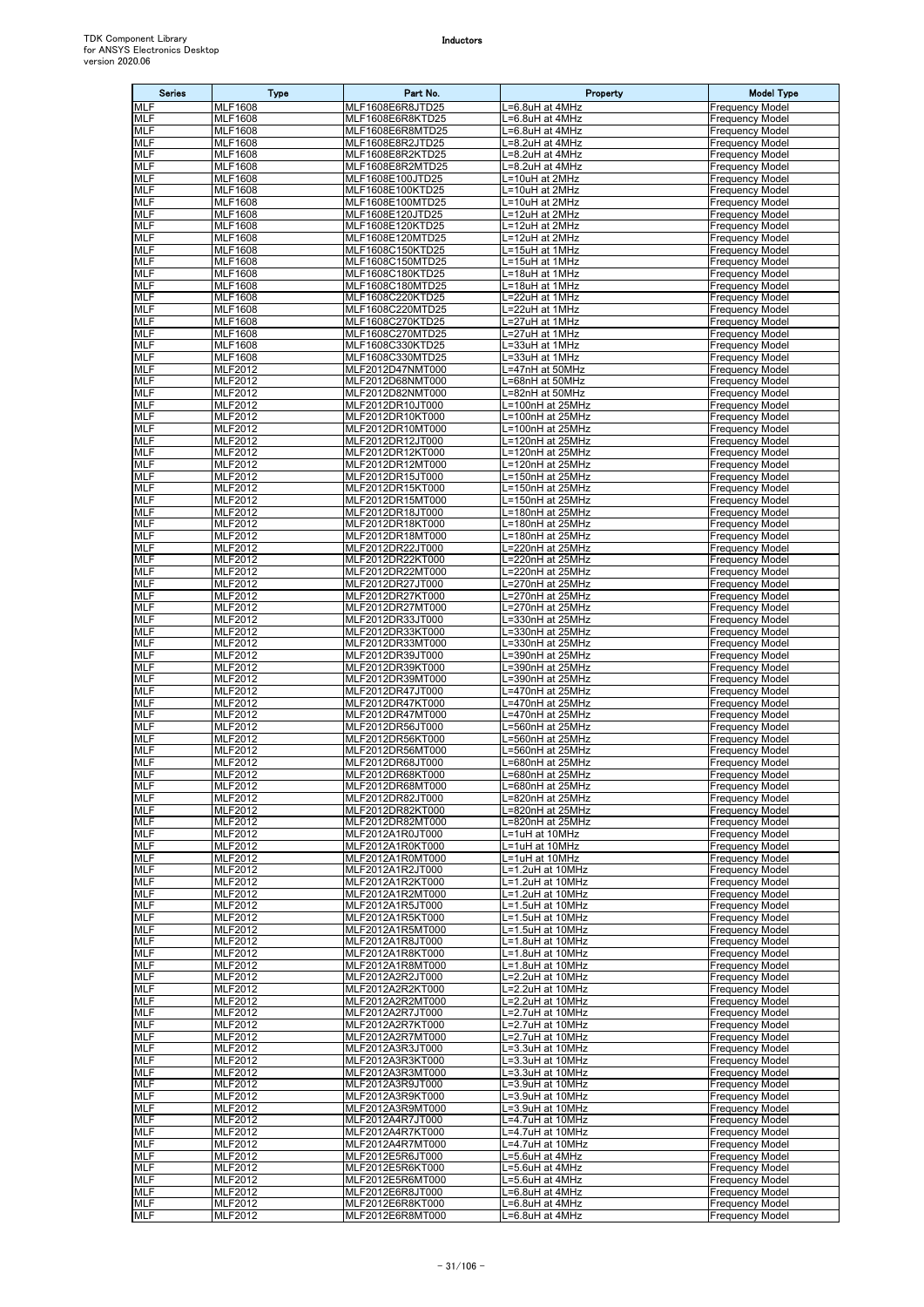| <b>Series</b>            | <b>Type</b>                      | Part No.                             | Property                              | <b>Model Type</b>                                |
|--------------------------|----------------------------------|--------------------------------------|---------------------------------------|--------------------------------------------------|
| <b>MLF</b>               | MLF2012                          | MLF2012E8R2JT000                     | L=8.2uH at 4MHz                       | <b>Frequency Model</b>                           |
| <b>MLF</b><br><b>MLF</b> | MLF2012                          | MLF2012E8R2KT000<br>MLF2012E8R2MT000 | L=8.2uH at 4MHz                       | <b>Frequency Model</b>                           |
| <b>MLF</b>               | MLF2012<br>MLF2012               | MLF2012E100JT000                     | L=8.2uH at 4MHz<br>L=10uH at 2MHz     | <b>Frequency Model</b><br><b>Frequency Model</b> |
| MLF                      | MLF2012                          | MLF2012E100KT000                     | L=10uH at 2MHz                        | <b>Frequency Model</b>                           |
| <b>MLF</b>               | MLF2012                          | MLF2012E100MT000                     | L=10uH at 2MHz                        | <b>Frequency Model</b>                           |
| <b>MLF</b><br><b>MLF</b> | MLF2012                          | MLF2012E120JT000                     | L=12uH at 2MHz<br>L=12uH at 2MHz      | <b>Frequency Model</b><br><b>Frequency Model</b> |
| MLF                      | MLF2012<br>MLF2012               | MLF2012E120KT000<br>MLF2012E120MT000 | L=12uH at 2MHz                        | <b>Frequency Model</b>                           |
| <b>MLF</b>               | MLF2012                          | MLF2012C150KT000                     | L=15uH at 1MHz                        | <b>Frequency Model</b>                           |
| MLF                      | MLF2012                          | MLF2012C150MT000                     | L=15uH at 1MHz                        | <b>Frequency Model</b>                           |
| MLF<br><b>MLF</b>        | MLF2012<br>MLF2012               | MLF2012C180KT000<br>MLF2012C180MT000 | L=18uH at 1MHz<br>L=18uH at 1MHz      | <b>Frequency Model</b><br><b>Frequency Model</b> |
| <b>MLF</b>               | MLF2012                          | MLF2012C220KT000                     | L=22uH at 1MHz                        | <b>Frequency Model</b>                           |
| MLF                      | MLF2012                          | MLF2012C220MT000                     | L=22uH at 1MHz                        | <b>Frequency Model</b>                           |
| <b>MLF</b><br><b>MLF</b> | <b>MLF2012</b><br>MLF2012        | MLF2012C270KT000<br>MLF2012C270MT000 | L=27uH at 1MHz<br>L=27uH at 1MHz      | <b>Frequency Model</b><br><b>Frequency Model</b> |
| <b>MLF</b>               | MLF2012                          | MLF2012C330KT000                     | L=33uH at 400kHz                      | <b>Frequency Model</b>                           |
| MLF                      | MLF2012                          | MLF2012C330MT000                     | L=33uH at 400kHz                      | <b>Frequency Model</b>                           |
| <b>MLF</b>               | MLF2012                          | MLF2012K390KT000                     | L=39uH at 2MHz                        | <b>Frequency Model</b>                           |
| <b>MLF</b><br>MLF        | MLF2012<br>MLF2012               | MLF2012K390MT000<br>MLF2012K470KT000 | L=39uH at 2MHz<br>L=47uH at 2MHz      | <b>Frequency Model</b><br><b>Frequency Model</b> |
| MLF                      | MLF2012                          | MLF2012K470MT000                     | L=47uH at 2MHz                        | <b>Frequency Model</b>                           |
| MLF                      | MLF2012                          | MLF2012K560KT000                     | L=56uH at 2MHz                        | <b>Frequency Model</b>                           |
| <b>MLF</b><br>MLF        | MLF2012<br><b>MLF2012</b>        | MLF2012K560MT000<br>MLF2012C680KT000 | L=56uH at 2MHz<br>L=68uH at 1MHz      | <b>Frequency Model</b><br><b>Frequency Model</b> |
| <b>MLF</b>               | MLF2012                          | MLF2012C680MT000                     | L=68uH at 1MHz                        | <b>Frequency Model</b>                           |
| <b>MLF</b>               | MLF2012                          | MLF2012C820KT000                     | L=82uH at 1MHz                        | <b>Frequency Model</b>                           |
| <b>MLF</b>               | MLF2012                          | MLF2012C820MT000                     | L=82uH at 1MHz                        | <b>Frequency Model</b>                           |
| <b>MLF</b><br><b>MLF</b> | MLF2012<br>MLF2012               | MLF2012C101KT000<br>MLF2012C101MT000 | L=100uH at 1MHz<br>$L=100$ uH at 1MHz | <b>Frequency Model</b><br><b>Frequency Model</b> |
| <b>MLF</b>               | MLF2012                          | MLF2012D47NMTD25                     | L=47nH at 50MHz                       | <b>Frequency Model</b>                           |
| <b>MLF</b>               | MLF2012                          | MLF2012D68NMTD25                     | L=68nH at 50MHz                       | <b>Frequency Model</b>                           |
| MLF<br><b>MLF</b>        | MLF2012<br>MLF2012               | MLF2012D82NMTD25<br>MLF2012DR10JTD25 | L=82nH at 50MHz<br>L=100nH at 25MHz   | <b>Frequency Model</b><br><b>Frequency Model</b> |
| MLF                      | <b>MLF2012</b>                   | MLF2012DR10KTD25                     | L=100nH at 25MHz                      | <b>Frequency Model</b>                           |
| MLF                      | MLF2012                          | MLF2012DR10MTD25                     | L=100nH at 25MHz                      | <b>Frequency Model</b>                           |
| <b>MLF</b>               | MLF2012                          | MLF2012DR12JTD25                     | L=120nH at 25MHz                      | <b>Frequency Model</b>                           |
| <b>MLF</b><br>MLF        | MLF2012<br>MLF2012               | MLF2012DR12KTD25<br>MLF2012DR12MTD25 | L=120nH at 25MHz<br>L=120nH at 25MHz  | <b>Frequency Model</b><br><b>Frequency Model</b> |
| <b>MLF</b>               | <b>MLF2012</b>                   | MLF2012DR15JTD25                     | L=150nH at 25MHz                      | <b>Frequency Model</b>                           |
| <b>MLF</b>               | MLF2012                          | MLF2012DR15KTD25                     | L=150nH at 25MHz                      | <b>Frequency Model</b>                           |
| <b>MLF</b><br>MLF        | MLF2012                          | MLF2012DR15MTD25                     | L=150nH at 25MHz                      | <b>Frequency Model</b>                           |
| <b>MLF</b>               | MLF2012<br>MLF2012               | MLF2012DR18JTD25<br>MLF2012DR18KTD25 | L=180nH at 25MHz<br>L=180nH at 25MHz  | <b>Frequency Model</b><br><b>Frequency Model</b> |
| <b>MLF</b>               | MLF2012                          | MLF2012DR18MTD25                     | L=180nH at 25MHz                      | <b>Frequency Model</b>                           |
| <b>MLF</b>               | MLF2012                          | MLF2012DR22JTD25                     | L=220nH at 25MHz                      | <b>Frequency Model</b>                           |
| MLF<br>MLF               | MLF2012<br>MLF2012               | MLF2012DR22KTD25<br>MLF2012DR22MTD25 | L=220nH at 25MHz<br>L=220nH at 25MHz  | <b>Frequency Model</b><br><b>Frequency Model</b> |
| <b>MLF</b>               | MLF2012                          | MLF2012DR27JTD25                     | L=270nH at 25MHz                      | <b>Frequency Model</b>                           |
| <b>MLF</b>               | MLF2012                          | MLF2012DR27KTD25                     | L=270nH at 25MHz                      | <b>Frequency Model</b>                           |
| MLF<br><b>MLF</b>        | MLF2012<br>MLF2012               | MLF2012DR27MTD25<br>MLF2012DR33JTD25 | L=270nH at 25MHz<br>L=330nH at 25MHz  | <b>Frequency Model</b><br><b>Frequency Model</b> |
| MLF                      | MLF2012                          | MLF2012DR33KTD25                     | L=330nH at 25MHz                      | <b>Frequency Model</b>                           |
| MLF                      | MLF2012                          | MLF2012DR33MTD25                     | L=330nH at 25MHz                      | <b>Frequency Model</b>                           |
| MLF<br><b>MLF</b>        | MLF2012<br>MLF2012               | MLF2012DR39JTD25<br>MLF2012DR39KTD25 | L=390nH at 25MHz                      | <b>Frequency Model</b>                           |
| <b>MLF</b>               | <b>MLF2012</b>                   | MLF2012DR39MTD25                     | L=390nH at 25MHz<br>L=390nH at 25MHz  | <b>Frequency Model</b><br><b>Frequency Model</b> |
| MLF                      | MLF2012                          | MLF2012DR47JTD25                     | L=470nH at 25MHz                      | <b>Frequency Model</b>                           |
| MLF                      | MLF2012                          | MLF2012DR47KTD25                     | L=470nH at 25MHz                      | <b>Frequency Model</b>                           |
| <b>MLF</b><br><b>MLF</b> | MLF2012<br>MLF2012               | MLF2012DR47MTD25<br>MLF2012DR56JTD25 | L=470nH at 25MHz<br>=560nH at 25MHz   | <b>Frequency Model</b><br>Frequency Model        |
| <b>MLF</b>               | MLF2012                          | MLF2012DR56KTD25                     | L=560nH at 25MHz                      | <b>Frequency Model</b>                           |
| <b>MLF</b>               | MLF2012                          | MLF2012DR56MTD25                     | L=560nH at 25MHz                      | <b>Frequency Model</b>                           |
| MLF<br><b>MLF</b>        | MLF2012<br><b>MLF2012</b>        | MLF2012DR68JTD25<br>MLF2012DR68KTD25 | L=680nH at 25MHz<br>L=680nH at 25MHz  | <b>Frequency Model</b><br><b>Frequency Model</b> |
| MLF                      | MLF2012                          | MLF2012DR68MTD25                     | L=680nH at 25MHz                      | <b>Frequency Model</b>                           |
| <b>MLF</b>               | MLF2012                          | MLF2012DR82JTD25                     | L=820nH at 25MHz                      | <b>Frequency Model</b>                           |
| MLF<br><b>MLF</b>        | MLF2012<br>MLF2012               | MLF2012DR82KTD25<br>MLF2012DR82MTD25 | =820nH at 25MHz<br>L=820nH at 25MHz   | <b>Frequency Model</b><br><b>Frequency Model</b> |
| <b>MLF</b>               | MLF2012                          | MLF2012A1R0JTD25                     | L=1uH at 10MHz                        | <b>Frequency Model</b>                           |
| <b>MLF</b>               | <b>MLF2012</b>                   | MLF2012A1R0KTD25                     | L=1uH at 10MHz                        | <b>Frequency Model</b>                           |
| MLF                      | MLF2012                          | MLF2012A1R0MTD25                     | L=1uH at 10MHz                        | <b>Frequency Model</b><br><b>Frequency Model</b> |
| MLF<br>MLF               | MLF2012<br>MLF2012               | MLF2012A1R2JTD25<br>MLF2012A1R2KTD25 | L=1.2uH at 10MHz<br>L=1.2uH at 10MHz  | <b>Frequency Model</b>                           |
| MLF                      | MLF2012                          | MLF2012A1R2MTD25                     | L=1.2uH at 10MHz                      | <b>Frequency Model</b>                           |
| <b>MLF</b>               | <b>MLF2012</b>                   | MLF2012A1R5JTD25                     | L=1.5uH at 10MHz                      | <b>Frequency Model</b>                           |
| <b>MLF</b><br><b>MLF</b> | MLF2012<br><b>MLF2012</b>        | MLF2012A1R5KTD25<br>MLF2012A1R5MTD25 | L=1.5uH at 10MHz<br>L=1.5uH at 10MHz  | <b>Frequency Model</b><br><b>Frequency Model</b> |
| MLF                      | <b>MLF2012</b>                   | MLF2012A1R8JTD25                     | L=1.8uH at 10MHz                      | <b>Frequency Model</b>                           |
| MLF                      | MLF2012                          | MLF2012A1R8KTD25                     | L=1.8uH at 10MHz                      | <b>Frequency Model</b>                           |
| <b>MLF</b><br>MLF        | <b>MLF2012</b><br><b>MLF2012</b> | MLF2012A1R8MTD25<br>MLF2012A2R2JTD25 | L=1.8uH at 10MHz<br>L=2.2uH at 10MHz  | <b>Frequency Model</b><br><b>Frequency Model</b> |
| MLF                      | MLF2012                          | MLF2012A2R2KTD25                     | L=2.2uH at 10MHz                      | <b>Frequency Model</b>                           |
| MLF                      | MLF2012                          | MLF2012A2R2MTD25                     | L=2.2uH at 10MHz                      | <b>Frequency Model</b>                           |
| <b>MLF</b>               | <b>MLF2012</b>                   | MLF2012A2R7JTD25                     | L=2.7uH at 10MHz                      | <b>Frequency Model</b>                           |
| MLF<br><b>MLF</b>        | <b>MLF2012</b><br>MLF2012        | MLF2012A2R7KTD25<br>MLF2012A2R7MTD25 | L=2.7uH at 10MHz<br>L=2.7uH at 10MHz  | <b>Frequency Model</b><br><b>Frequency Model</b> |
| <b>MLF</b>               | MLF2012                          | MLF2012A3R3JTD25                     | L=3.3uH at 10MHz                      | <b>Frequency Model</b>                           |
| MLF                      | <b>MLF2012</b>                   | MLF2012A3R3KTD25                     | L=3.3uH at 10MHz                      | <b>Frequency Model</b>                           |
| MLF<br><b>MLF</b>        | <b>MLF2012</b><br>MLF2012        | MLF2012A3R3MTD25<br>MLF2012A3R9JTD25 | L=3.3uH at 10MHz<br>L=3.9uH at 10MHz  | <b>Frequency Model</b><br><b>Frequency Model</b> |
| <b>MLF</b>               | <b>MLF2012</b>                   | MLF2012A3R9KTD25                     | L=3.9uH at 10MHz                      | <b>Frequency Model</b>                           |
| MLF                      | <b>MLF2012</b>                   | MLF2012A3R9MTD25                     | L=3.9uH at 10MHz                      | <b>Frequency Model</b>                           |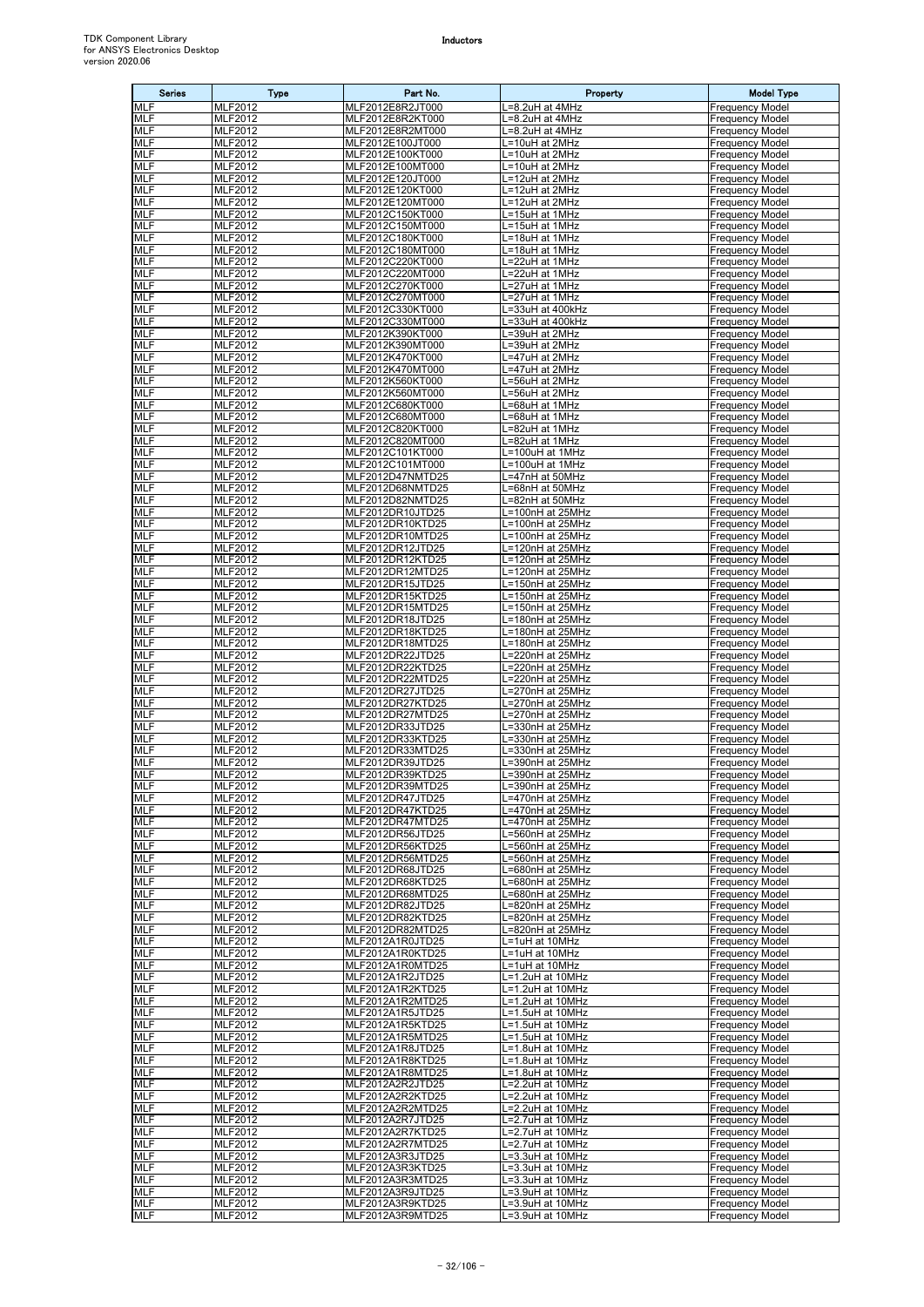| <b>Series</b>            | <b>Type</b>                      | Part No.                             | Property                                        | <b>Model Type</b>                                           |
|--------------------------|----------------------------------|--------------------------------------|-------------------------------------------------|-------------------------------------------------------------|
| MLF                      | MLF2012                          | MLF2012A4R7JTD25                     | =4.7uH at 10MHz                                 | Frequency Model                                             |
| <b>MLF</b>               | MLF2012                          | MLF2012A4R7KTD25                     | =4.7uH at 10MHz                                 | Frequency Model                                             |
| <b>MLF</b><br><b>MLF</b> | <b>MLF2012</b><br>MLF2012        | MLF2012A4R7MTD25<br>MLF2012E5R6JTD25 | .=4.7uH at 10MHz<br>L=5.6uH at 4MHz             | Frequency Model<br><b>Frequency Model</b>                   |
| MLF                      | <b>MLF2012</b>                   | MLF2012E5R6KTD25                     | =5.6uH at 4MHz                                  | Frequency Model                                             |
| <b>MLF</b>               | <b>MLF2012</b>                   | MLF2012E5R6MTD25                     | =5.6uH at 4MHz                                  | Frequency Model                                             |
| <b>MLF</b>               | MLF2012                          | MLF2012E6R8JTD25                     | L=6.8uH at 4MHz                                 | <b>Frequency Model</b>                                      |
| MLF                      | MLF2012                          | MLF2012E6R8KTD25                     | =6.8uH at 4MHz                                  | <b>Frequency Model</b>                                      |
| MLF<br><b>MLF</b>        | MLF2012<br><b>MLF2012</b>        | MLF2012E6R8MTD25<br>MLF2012E8R2JTD25 | .=6.8uH at 4MHz<br>$\overline{=8}$ .2uH at 4MHz | <b>Frequency Model</b><br>Frequency Model                   |
| MLF                      | MLF2012                          | MLF2012E8R2KTD25                     | =8.2uH at 4MHz                                  | Frequency Model                                             |
| <b>MLF</b>               | <b>MLF2012</b>                   | MLF2012E8R2MTD25                     | =8.2uH at 4MHz                                  | <b>Frequency Model</b>                                      |
| <b>MLF</b>               | <b>MLF2012</b>                   | MLF2012E100JTD25                     | =10uH at 2MHz                                   | Frequency Model                                             |
| <b>MLF</b><br>MLF        | <b>MLF2012</b><br>MLF2012        | MLF2012E100KTD25<br>MLF2012E100MTD25 | L=10uH at 2MHz<br>L=10uH at 2MHz                | <b>Frequency Model</b><br><b>Frequency Model</b>            |
| <b>MLF</b>               | MLF2012                          | MLF2012E120JTD25                     | =12uH at 2MHz                                   | Frequency Model                                             |
| MLF                      | MLF2012                          | MLF2012E120KTD25                     | =12uH at 2MHz                                   | Frequency Model                                             |
| <b>MLF</b>               | MLF2012                          | MLF2012E120MTD25                     | =12uH at 2MHz                                   | <b>Frequency Model</b>                                      |
| <b>MLF</b><br><b>MLF</b> | <b>MLF2012</b>                   | MLF2012C150KTD25                     | L=15uH at 1MHz                                  | Frequency Model                                             |
| <b>MLF</b>               | <b>MLF2012</b><br>MLF2012        | MLF2012C150MTD25<br>MLF2012C180KTD25 | L=15uH at 1MHz<br>L=18uH at 1MHz                | Frequency Model<br>Frequency Model                          |
| MLF                      | MLF2012                          | MLF2012C180MTD25                     | L=18uH at 1MHz                                  | <b>Frequency Model</b>                                      |
| <b>MLF</b>               | <b>MLF2012</b>                   | MLF2012C220KTD25                     | L=22uH at 1MHz                                  | Frequency Model                                             |
| <b>MLF</b>               | MLF2012                          | MLF2012C220MTD25                     | L=22uH at 1MHz                                  | Frequency Model                                             |
| <b>MLF</b><br>MLF        | MLF2012<br>MLF2012               | MLF2012C270KTD25<br>MLF2012C270MTD25 | L=27uH at 1MHz<br>=27uH at 1MHz                 | Frequency Model<br>Frequency Model                          |
| <b>MLF</b>               | MLF2012                          | MLF2012C330KTD25                     | =33uH at 400kHz                                 | Frequency Model                                             |
| <b>MLF</b>               | <b>MLF2012</b>                   | MLF2012C330MTD25                     | <sub>-</sub> =33uH at 400kHz                    | <b>Frequency Model</b>                                      |
| <b>MLF</b>               | MLF2012                          | MLF2012K390KTD25                     | L=39uH at 2MHz                                  | <b>Frequency Model</b>                                      |
| MLF<br><b>MLF</b>        | <b>MLF2012</b><br><b>MLF2012</b> | MLF2012K390MTD25<br>MLF2012K470KTD25 | =39uH at 2MHz<br>_=47uH at 2MHz                 | Frequency Model<br>Frequency Model                          |
| <b>MLF</b>               | <b>MLF2012</b>                   | MLF2012K470MTD25                     | L=47uH at 2MHz                                  | <b>Frequency Model</b>                                      |
| <b>MLF</b>               | MLF2012                          | MLF2012K560KTD25                     | =56uH at 2MHz                                   | <b>Frequency Model</b>                                      |
| MLF                      | MLF2012                          | MLF2012K560MTD25                     | =56uH at 2MHz                                   | Frequency Model                                             |
| <b>MLF</b>               | MLF2012                          | MLF2012C680KTD25                     | =68uH at 1MHz                                   | <b>Frequency Model</b>                                      |
| MLF<br><b>MLF</b>        | MLF2012<br><b>MLF2012</b>        | MLF2012C680MTD25<br>MLF2012C820KTD25 | =68uH at 1MHz<br>.=82uH at 1MHz                 | Frequency Model<br><b>Frequency Model</b>                   |
| <b>MLF</b>               | <b>MLF2012</b>                   | MLF2012C820MTD25                     | =82uH at 1MHz                                   | Frequency Model                                             |
| <b>MLF</b>               | <b>MLF2012</b>                   | MLF2012C101KTD25                     | L=100uH at 1MHz                                 | <b>Frequency Model</b>                                      |
| MLF                      | MLF2012                          | MLF2012C101MTD25                     | L=100uH at 1MHz                                 | <b>Frequency Model</b>                                      |
| <b>MLZ</b>               | MLZ1005                          | MLZ1005MR47WT000                     | =470nH at 2MHz                                  | DC Superimposition Model                                    |
| <b>MLZ</b><br><b>MLZ</b> | MLZ1005<br>MLZ1005               | MLZ1005MR68WT000<br>MLZ1005M1R0WT000 | =680nH at 2MHz<br>L=1uH at 2MHz                 | DC Superimposition Model<br>DC Superimposition Model        |
| <b>MLZ</b>               | MLZ1005                          | MLZ1005M1R5WT000                     | L=1.5uH at 2MHz                                 | DC Superimposition Model                                    |
| <b>MLZ</b>               | MLZ1005                          | MLZ1005M2R2WT000                     | =2.2uH at 2MHz                                  | DC Superimposition Model                                    |
| <b>MLZ</b>               | MLZ1608                          | MLZ1608A1R5WT000                     | =1.5uH at 10MHz                                 | DC Superimposition Model                                    |
| <b>MLZ</b><br>MLZ        | MLZ1608<br>MLZ1608               | MLZ1608N1R5LT000<br>MLZ1608M3R3WT000 | L=1.5uH at 10MHz<br>L=3.3uH at 2MHz             | DC Superimposition Model<br>DC Superimposition Model        |
| <b>MLZ</b>               | MLZ1608                          | MLZ1608N3R3LT000                     | $-3.3$ uH at 2MHz                               | DC Superimposition Model                                    |
| MLZ                      | MLZ1608                          | MLZ1608M6R8WT000                     | =6.8uH at 2MHz                                  | DC Superimposition Model                                    |
| MLZ                      | MLZ1608                          | MLZ1608N6R8LT000                     | =6.8uH at 2MHz                                  | DC Superimposition Model                                    |
| MLZ                      | MLZ1608                          | MLZ1608M150WT000                     | L=15uH at 2MHz                                  | DC Superimposition Model                                    |
| <b>MLZ</b><br>MLZ        | MLZ1608<br>MLZ1608               | MLZ1608N150LT000<br>MLZ1608DR10DT000 | L=15uH at 2MHz<br>L=100nH at 25MHz              | DC Superimposition Model<br>DC Superimposition Model        |
| MLZ                      | MLZ1608                          | MLZ1608DR22DT000                     | L=220nH at 25MHz                                | DC Superimposition Model                                    |
| <b>MLZ</b>               | MLZ1608                          | MLZ1608DR47DT000                     | L=470nH at 25MHz                                | <b>DC Superimposition Model</b>                             |
| <b>MLZ</b>               | <b>MLZ1608</b>                   | MLZ1608A1R0WT000                     | L=1uH at 10MHz                                  | DC Superimposition Model                                    |
| MLZ<br><b>MLZ</b>        | MLZ1608<br>MLZ1608               | MLZ1608N1R0LT000<br>MLZ1608A2R2WT000 | _=1uH at 2MHz<br>.=2.2uH at 10MHz               | DC Superimposition Model<br>DC Superimposition Model        |
| MLZ                      | MLZ1608                          | MLZ1608N2R2LT000                     | =2.2uH at 2MHz                                  | DC Superimposition Model                                    |
| MLZ                      | MLZ1608                          | MLZ1608M4R7WT000                     | L=4.7uH at 2MHz                                 | DC Superimposition Model                                    |
| MLZ                      | MLZ1608                          | MLZ1608N4R7LT000                     | L=4.7uH at 2MHz                                 | DC Superimposition Model                                    |
| MLZ                      | <b>MLZ1608</b>                   | MLZ1608M100WT000                     | L=10uH at 2MHz                                  | DC Superimposition Model                                    |
| MLZ<br>MLZ               | MLZ1608<br>MLZ1608               | MLZ1608N100LT000<br>MLZ1608M220WT000 | L=10uH at 2MHz<br>L=22uH at 2MHz                | DC Superimposition Model<br><b>DC Superimposition Model</b> |
| <b>MLZ</b>               | MLZ1608                          | MLZ1608N220LT000                     | L=22uH at 2MHz                                  | DC Superimposition Model                                    |
| MLZ                      | MLZ1608                          | MLZ1608A1R5WTD25                     | <sub>-</sub> =1.5uH at 10MHz                    | DC Superimposition Model                                    |
| MLZ                      | MLZ1608                          | MLZ1608N1R5LTD25                     | L=1.5uH at 10MHz                                | <b>DC Superimposition Model</b>                             |
| MLZ<br>MLZ               | MLZ1608<br>MLZ1608               | MLZ1608M3R3WTD25<br>MLZ1608N3R3LTD25 | L=3.3uH at 2MHz<br>L=3.3uH at 2MHz              | DC Superimposition Model<br>DC Superimposition Model        |
| <b>MLZ</b>               | MLZ1608                          | MLZ1608M6R8WTD25                     | L=6.8uH at 2MHz                                 | DC Superimposition Model                                    |
| MLZ                      | MLZ1608                          | MLZ1608N6R8LTD25                     | L=6.8uH at 2MHz                                 | DC Superimposition Model                                    |
| MLZ                      | MLZ1608                          | MLZ1608M150WTD25                     | L=15uH at 2MHz                                  | DC Superimposition Model                                    |
| MLZ<br>MLZ               | MLZ1608                          | MLZ1608N150LTD25                     | L=15uH at 2MHz                                  | DC Superimposition Model                                    |
| MLZ                      | MLZ1608<br>MLZ1608               | MLZ1608N220LTD25<br>MLZ1608DR10DTD25 | L=22uH at 2MHz<br>L=100nH at 25MHz              | DC Superimposition Model<br>DC Superimposition Model        |
| <b>MLZ</b>               | MLZ1608                          | MLZ1608DR22DTD25                     | L=220nH at 25MHz                                | DC Superimposition Model                                    |
| <b>MLZ</b>               | MLZ1608                          | MLZ1608DR47DTD25                     | =470nH at 25MHz                                 | DC Superimposition Model                                    |
| MLZ                      | MLZ1608                          | MLZ1608A1R0WTD25                     | L=1uH at 10MHz                                  | DC Superimposition Model                                    |
| MLZ<br>MLZ               | MLZ1608<br>MLZ1608               | MLZ1608N1R0LTD25<br>MLZ1608A2R2WTD25 | L=1uH at 2MHz<br>L=2.2uH at 10MHz               | DC Superimposition Model<br>DC Superimposition Model        |
| <b>MLZ</b>               | MLZ1608                          | MLZ1608N2R2LTD25                     | L=2.2uH at 2MHz                                 | DC Superimposition Model                                    |
| MLZ                      | MLZ1608                          | MLZ1608M4R7WTD25                     | .=4.7uH at 2MHz                                 | <b>DC Superimposition Model</b>                             |
| MLZ                      | MLZ1608                          | MLZ1608N4R7LTD25                     | =4.7uH at 2MHz                                  | DC Superimposition Model                                    |
| <b>MLZ</b>               | MLZ1608                          | MLZ1608M100WTD25                     | L=10uH at 2MHz                                  | DC Superimposition Model                                    |
| MLZ<br><b>MLZ</b>        | MLZ1608<br>MLZ1608               | MLZ1608N100LTD25<br>MLZ1608M220WTD25 | L=10uH at 2MHz<br>L=22uH at 2MHz                | DC Superimposition Model<br>DC Superimposition Model        |
| MLZ                      | MLZ2012                          | MLZ2012DR10DT000                     | L=100nH at 25MHz                                | DC Superimposition Model                                    |
| <b>MLZ</b>               | MLZ2012                          | MLZ2012DR22DT000                     | L=220nH at 25MHz                                | DC Superimposition Model                                    |
| MLZ                      | MLZ2012                          | MLZ2012DR47DT000                     | L=470nH at 25MHz                                | DC Superimposition Model                                    |
| $\overline{MLZ}$         | MLZ2012                          | MLZ2012A1R0WT000                     | L=1uH at 10MHz                                  | DC Superimposition Model                                    |
| MLZ<br><b>MLZ</b>        | MLZ2012<br>MLZ2012               | MLZ2012N1R0LT000<br>MLZ2012M1R0HT000 | L=1uH at 2MHz<br>L=1uH at 2MHz                  | DC Superimposition Model<br><b>DC Superimposition Model</b> |
| <b>MLZ</b>               | MLZ2012                          | MLZ2012A1R5WT000                     | L=1.5uH at 10MHz                                | DC Superimposition Model                                    |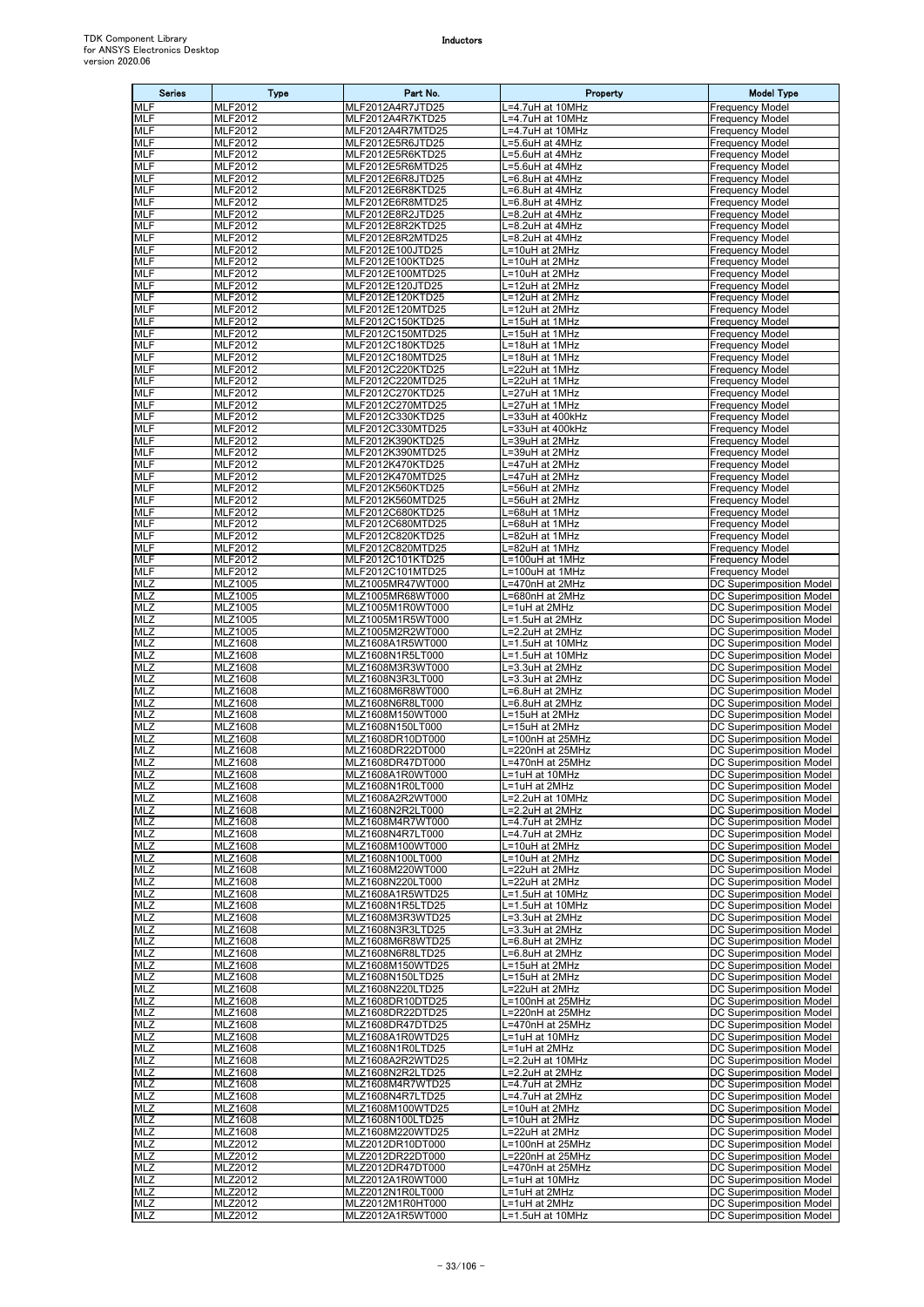| <b>Series</b>            | Type               | Part No.                             | Property                            | <b>Model Type</b>                                           |
|--------------------------|--------------------|--------------------------------------|-------------------------------------|-------------------------------------------------------------|
| <b>MLZ</b>               | MLZ2012            | MLZ2012N1R5LT000                     | =1.5uH at 2MHz                      | DC Superimposition Model                                    |
| MLZ                      | MLZ2012            | MLZ2012M1R5HT000                     | =1.5uH at 2MHz                      | DC Superimposition Model                                    |
| <b>MLZ</b><br><b>MLZ</b> | MLZ2012<br>MLZ2012 | MLZ2012A2R2WT000<br>MLZ2012N2R2LT000 | =2.2uH at 10MHz<br>L=2.2uH at 2MHz  | DC Superimposition Model<br>DC Superimposition Model        |
| MLZ                      | MLZ2012            | MLZ2012M2R2HT000                     | L=2.2uH at 2MHz                     | DC Superimposition Model                                    |
| MLZ                      | MLZ2012            | MLZ2012A3R3WT000                     | =3.3uH at 10MHz                     | <b>DC Superimposition Model</b>                             |
| <b>MLZ</b>               | MLZ2012            | MLZ2012N3R3LT000                     | L=3.3uH at 2MHz                     | DC Superimposition Model                                    |
| <b>MLZ</b><br>MLZ        | MLZ2012<br>MLZ2012 | MLZ2012M3R3HT000<br>MLZ2012M4R7WT000 | L=3.3uH at 2MHz<br>L=4.7uH at 2MHz  | DC Superimposition Model<br><b>DC Superimposition Model</b> |
| <b>MLZ</b>               | MLZ2012            | MLZ2012N4R7LT000                     | =4.7uH at 2MHz                      | DC Superimposition Model                                    |
| MLZ                      | MLZ2012            | MLZ2012M4R7HT000                     | L=4.7uH at 2MHz                     | DC Superimposition Model                                    |
| MLZ<br>MLZ               | MLZ2012            | MLZ2012N6R8LT000                     | =6.8uH at 2MHz                      | DC Superimposition Model                                    |
| <b>MLZ</b>               | MLZ2012<br>MLZ2012 | MLZ2012M6R8HT000<br>MLZ2012M6R8WT000 | L=6.8uH at 2MHz<br>L=6.8uH at 2MHz  | DC Superimposition Model<br><b>DC Superimposition Model</b> |
| MLZ                      | MLZ2012            | MLZ2012M100HT000                     | =10uH at 2MHz                       | DC Superimposition Model                                    |
| MLZ                      | MLZ2012            | MLZ2012M100WT000                     | L=10uH at 2MHz                      | <b>DC Superimposition Model</b>                             |
| <b>MLZ</b><br><b>MLZ</b> | MLZ2012<br>MLZ2012 | MLZ2012N100LT000<br>MLZ2012M150WT000 | L=10uH at 2MHz<br>L=15uH at 2MHz    | DC Superimposition Model                                    |
| MLZ                      | MLZ2012            | MLZ2012N150LT000                     | -15uH at 2MHz                       | DC Superimposition Model<br>DC Superimposition Model        |
| MLZ                      | MLZ2012            | MLZ2012M220WT000                     | L=22uH at 2MHz                      | DC Superimposition Model                                    |
| <b>MLZ</b>               | MLZ2012            | MLZ2012N220LT000                     | =22uH at 2MHz                       | DC Superimposition Model                                    |
| MLZ<br>MLZ               | MLZ2012<br>MLZ2012 | MLZ2012P220WT000<br>MLZ2012M330WT000 | L=22uH at 2MHz<br>L=33uH at 2MHz    | DC Superimposition Model<br>DC Superimposition Model        |
| MLZ                      | MLZ2012            | MLZ2012M470WT000                     | =47uH at 2MHz                       | DC Superimposition Model                                    |
| MLZ                      | MLZ2012            | MLZ2012N101LT000                     | L=100uH at 2MHz                     | DC Superimposition Model                                    |
| MLZ                      | MLZ2012            | MLZ2012DR10DTD25                     | L=100nH at 25MHz                    | DC Superimposition Model                                    |
| MLZ<br><b>MLZ</b>        | MLZ2012<br>MLZ2012 | MLZ2012DR22DTD25<br>MLZ2012DR47DTD25 | L=220nH at 25MHz<br>=470nH at 25MHz | <b>DC Superimposition Model</b><br>DC Superimposition Model |
| <b>MLZ</b>               | MLZ2012            | MLZ2012A1R0WTD25                     | L=1uH at 10MHz                      | DC Superimposition Model                                    |
| MLZ                      | MLZ2012            | MLZ2012N1R0LTD25                     | L=1uH at 2MHz                       | DC Superimposition Model                                    |
| MLZ                      | MLZ2012            | MLZ2012M1R0HTD25                     | =1uH at 2MHz                        | DC Superimposition Model                                    |
| <b>MLZ</b><br><b>MLZ</b> | MLZ2012<br>MLZ2012 | MLZ2012A1R5WTD25<br>MLZ2012N1R5LTD25 | =1.5uH at 10MHz<br>L=1.5uH at 2MHz  | DC Superimposition Model<br>DC Superimposition Model        |
| MLZ                      | MLZ2012            | MLZ2012M1R5HTD25                     | $L=1.5$ uH at 2MHz                  | DC Superimposition Model                                    |
| <b>MLZ</b>               | MLZ2012            | MLZ2012A2R2WTD25                     | =2.2uH at 10MHz                     | <b>DC Superimposition Model</b>                             |
| MLZ                      | MLZ2012            | MLZ2012N2R2LTD25                     | L=2.2uH at 2MHz                     | DC Superimposition Model                                    |
| MLZ<br>MLZ               | MLZ2012<br>MLZ2012 | MLZ2012M2R2HTD25<br>MLZ2012A3R3WTD25 | L=2.2uH at 2MHz<br>L=3.3uH at 10MHz | DC Superimposition Model<br>DC Superimposition Model        |
| <b>MLZ</b>               | MLZ2012            | MLZ2012N3R3LTD25                     | =3.3uH at 2MHz                      | DC Superimposition Model                                    |
| MLZ                      | MLZ2012            | MLZ2012M3R3HTD25                     | =3.3uH at 2MHz                      | DC Superimposition Model                                    |
| MLZ<br><b>MLZ</b>        | MLZ2012            | MLZ2012N4R7LTD25<br>MLZ2012M4R7HTD25 | L=4.7uH at 2MHz                     | DC Superimposition Model                                    |
| <b>MLZ</b>               | MLZ2012<br>MLZ2012 | MLZ2012M4R7WTD25                     | L=4.7uH at 2MHz<br>_=4.7uH at 2MHz  | DC Superimposition Model<br>DC Superimposition Model        |
| MLZ                      | MLZ2012            | MLZ2012N6R8LTD25                     | .=6.8uH at 2MHz                     | DC Superimposition Model                                    |
| MLZ                      | MLZ2012            | MLZ2012M6R8HTD25                     | ∟=6.8uH at 2MHz                     | DC Superimposition Model                                    |
| MLZ<br>MLZ               | MLZ2012<br>MLZ2012 | MLZ2012M6R8WTD25<br>MLZ2012M100HTD25 | L=6.8uH at 2MHz<br>L=10uH at 2MHz   | DC Superimposition Model<br>DC Superimposition Model        |
| MLZ                      | MLZ2012            | MLZ2012M100WTD25                     | L=10uH at 2MHz                      | DC Superimposition Model                                    |
| <b>MLZ</b>               | MLZ2012            | MLZ2012N100LTD25                     | L=10uH at 2MHz                      | DC Superimposition Model                                    |
| <b>MLZ</b>               | MLZ2012            | MLZ2012M150WTD25                     | L=15uH at 2MHz                      | DC Superimposition Model                                    |
| MLZ<br>MLZ               | MLZ2012<br>MLZ2012 | MLZ2012N150LTD25<br>MLZ2012M220WTD25 | _=15uH at 2MHz<br>L=22uH at 2MHz    | <b>DC Superimposition Model</b><br>DC Superimposition Model |
| MLZ                      | MLZ2012            | MLZ2012N220LTD25                     | =22uH at 2MHz                       | DC Superimposition Model                                    |
| MLZ                      | MLZ2012            | MLZ2012P220WTD25                     | L=22uH at 2MHz                      | DC Superimposition Model                                    |
| MLZ                      | MLZ2012            | MLZ2012M330WTD25                     | L=33uH at 2MHz                      | DC Superimposition Model                                    |
| <b>MLZ</b><br><b>MLZ</b> | MLZ2012<br>MLZ2012 | MLZ2012M470WTD25<br>MLZ2012N101LTD25 | =47uH at 2MHz<br>L=100uH at 2MHz    | DC Superimposition Model<br>DC Superimposition Model        |
| <b>MLZ</b>               | MLZ2012            | MLZ2012M3R3ATD69                     | L=3.3uH at 2MHz                     | DC Superimposition Model                                    |
| <b>MLP</b>               | MLP1005            | MLP1005M1R0DT0S1                     | L=1uH at 10MHz                      | DC Superimposition Model                                    |
| <b>MLP</b><br><b>MLP</b> | MLP1608<br>MLP1608 | MLP1608H2R2BT0S1<br>MLP1608VR47DT0S1 | L=2.2uH at 2MHz<br>L=470nH at 2MHz  | DC Superimposition Model<br>DC Superimposition Model        |
| <b>MLP</b>               | MLP1608            | MLP1608V1R0DT0S1                     | L=1uH at 2MHz                       | DC Superimposition Model                                    |
| <b>MLP</b>               | MLP1608            | MLP1608VR47BT0S1                     | L=470nH at 2MHz                     | DC Superimposition Model                                    |
| <b>MLP</b>               | MLP1608            | MLP1608V1R0BT0S1                     | =1uH at 2MHz                        | DC Superimposition Model                                    |
| <b>MLP</b><br><b>MLP</b> | MLP1608<br>MLP2012 | MLP1608V2R2BT0S1<br>MLP2012HR47MT0S1 | =2.2uH at 2MHz<br>L=470nH at 2MHz   | DC Superimposition Model<br>DC Superimposition Model        |
| <b>MLP</b>               | MLP2012            | MLP2012HR54MT0S1                     | L=540nH at 2MHz                     | DC Superimposition Model                                    |
| <b>MLP</b>               | MLP2012            | MLP2012H1R0MT0S1                     | L=1uH at 2MHz                       | DC Superimposition Model                                    |
| MLP                      | MLP2012            | MLP2012H1R5MT0S1<br>MLP2012H2R2MT0S1 | L=1.5uH at 2MHz                     | <b>DC Superimposition Model</b>                             |
| <b>MLP</b><br><b>MLP</b> | MLP2012<br>MLP2012 | MLP2012VR47MT0S1                     | L=2.2uH at 2MHz<br>L=470nH at 2MHz  | DC Superimposition Model<br>DC Superimposition Model        |
| <b>MLP</b>               | MLP2012            | MLP2012V1R0TT0S1                     | L=1uH at 2MHz                       | DC Superimposition Model                                    |
| <b>MLP</b>               | MLP2012            | MLP2012V1R0MT0S1                     | L=1uH at 2MHz                       | DC Superimposition Model                                    |
| <b>MLP</b><br><b>MLP</b> | MLP2012<br>MLP2012 | MLP2012V1R5MT0S1<br>MLP2012V2R2MT0S1 | L=1.5uH at 2MHz<br>L=2.2uH at 2MHz  | DC Superimposition Model<br>DC Superimposition Model        |
| <b>MLP</b>               | MLP2012            | MLP2012V4R7MT0S1                     | L=4.7uH at 2MHz                     | DC Superimposition Model                                    |
| <b>MLP</b>               | MLP2012            | MLP2012SR47TT0S1                     | =470nH at 2MHz                      | DC Superimposition Model                                    |
| <b>MLP</b>               | MLP2012            | MLP2012SR82TT0S1                     | L=820nH at 2MHz                     | DC Superimposition Model                                    |
| <b>MLP</b><br><b>MLP</b> | MLP2012<br>MLP2012 | MLP2012S1R0TT0S1<br>MLP2012S1R5TT0S1 | L=1uH at 2MHz<br>L=1.5uH at 2MHz    | DC Superimposition Model<br>DC Superimposition Model        |
| <b>MLP</b>               | MLP2012            | MLP2012S2R2TT0S1                     | L=2.2uH at 2MHz                     | DC Superimposition Model                                    |
| <b>MLP</b>               | MLP2012            | MLP2012SR47MT0S1                     | L=470nH at 2MHz                     | DC Superimposition Model                                    |
| <b>MLP</b>               | MLP2012            | MLP2012S1R0MT0S1                     | L=1uH at 2MHz                       | DC Superimposition Model                                    |
| <b>MLP</b><br><b>MLP</b> | MLP2012<br>MLP2012 | MLP2012S1R5MT0S1<br>MLP2012S2R2MT0S1 | L=1.5uH at 2MHz<br>L=2.2uH at 2MHz  | DC Superimposition Model<br>DC Superimposition Model        |
| <b>MLP</b>               | MLP2012            | MLP2012S3R3MT0S1                     | L=3.3uH at 2MHz                     | DC Superimposition Model                                    |
| <b>MLP</b>               | MLP2012            | MLP2012S4R7MT0S1                     | L=4.7uH at 2MHz                     | DC Superimposition Model                                    |
| <b>MLP</b><br><b>MLP</b> | MLP2016<br>MLP2016 | MLP2016HR47MT0S1<br>MLP2016H1R0MT0S1 | =470nH at 2MHz<br>L=1uH at 2MHz     | DC Superimposition Model<br>DC Superimposition Model        |
| <b>MLP</b>               | MLP2016            | MLP2016H1R5MT0S1                     | L=1.5uH at 2MHz                     | DC Superimposition Model                                    |
| <b>MLP</b>               | MLP2016            | MLP2016H2R2MT0S1                     | L=2.2uH at 2MHz                     | DC Superimposition Model                                    |
| <b>MLP</b>               | MLP2016            | MLP2016H3R3MT0S1                     | L=3.3uH at 2MHz                     | DC Superimposition Model                                    |
| <b>MLP</b><br><b>MLP</b> | MLP2016<br>MLP2016 | MLP2016H4R7MT0S1<br>MLP2016VR47MT0S1 | L=4.7uH at 2MHz<br>L=470nH at 2MHz  | DC Superimposition Model<br>DC Superimposition Model        |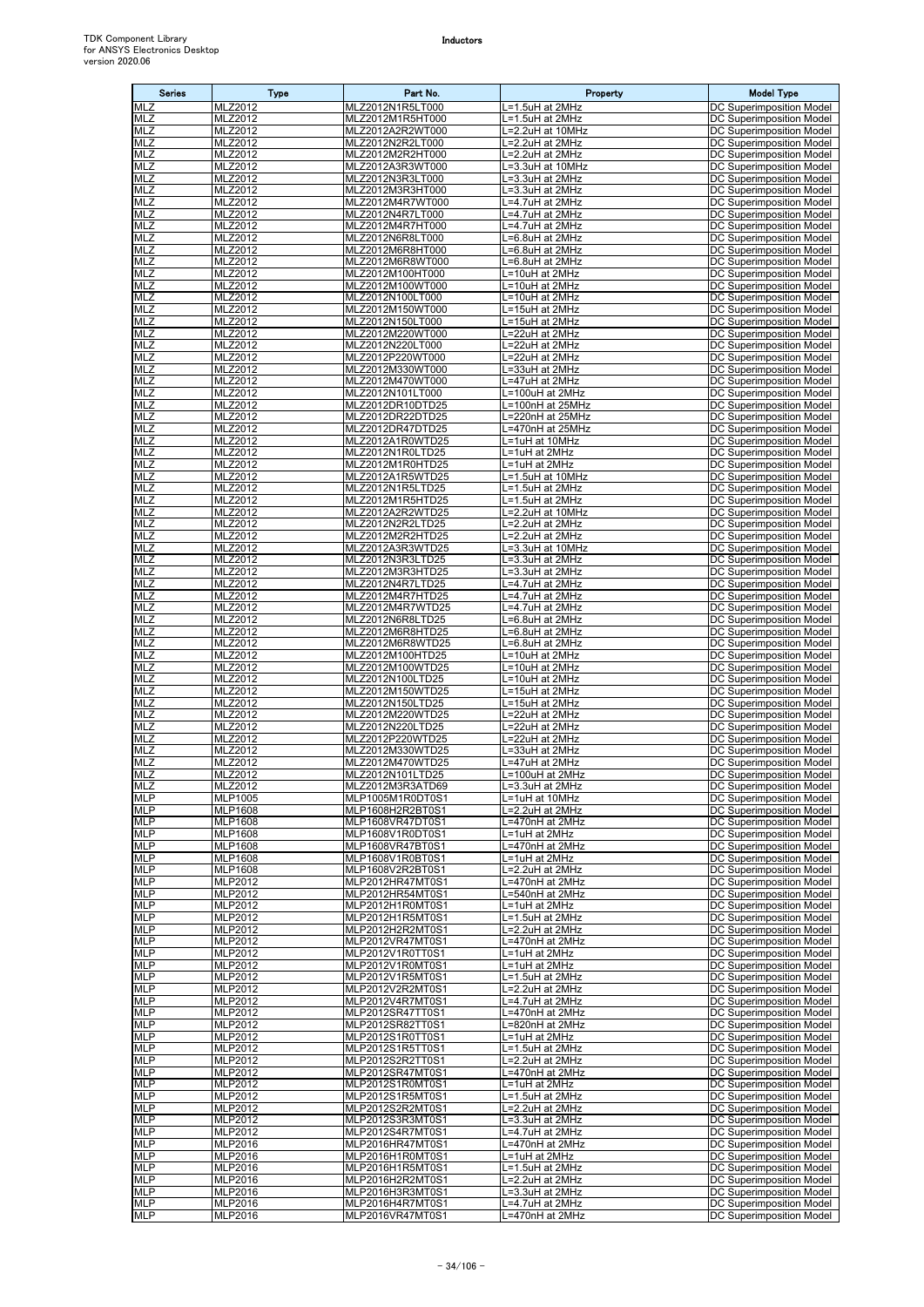| <b>Series</b>            | <b>Type</b>                      | Part No.                             | Property                               | <b>Model Type</b>                                           |
|--------------------------|----------------------------------|--------------------------------------|----------------------------------------|-------------------------------------------------------------|
| <b>MLP</b>               | MLP2016                          | MLP2016V1R0MT0S1                     | _=1uH at 2MHz                          | DC Superimposition Model                                    |
| <b>MLP</b>               | MLP2016                          | MLP2016V1R5MT0S1                     | L=1.5uH at 2MHz                        | DC Superimposition Model                                    |
| <b>MLP</b>               | MLP2016                          | MLP2016V2R2MT0S1                     | L=2.2uH at 2MHz                        | DC Superimposition Model                                    |
| <b>MLP</b>               | MLP2016                          | MLP2016SR47MT0S1                     | L=470nH at 6MHz                        | DC Superimposition Model                                    |
| <b>MLP</b><br><b>MLP</b> | MLP2016<br>MLP2016               | MLP2016S1R0MT0S1<br>MLP2016S1R5MT0S1 | L=1uH at 2MHz<br>L=1.5uH at 2MHz       | DC Superimposition Model<br>DC Superimposition Model        |
| <b>MLP</b>               | MLP2016                          | MLP2016S2R2MT0S1                     | L=2.2uH at 2MHz                        | DC Superimposition Model                                    |
| <b>MLP</b>               | MLP2016                          | MLP2016S4R7MT0S1                     | L=4.7uH at 2MHz                        | DC Superimposition Model                                    |
| <b>MLP</b>               | MLP2520                          | MLP2520HR47MT0S1                     | =470nH at 2MHz                         | DC Superimposition Model                                    |
| <b>MLP</b>               | <b>MLP2520</b>                   | MLP2520H1R0MT0S1                     | L=1uH at 2MHz                          | DC Superimposition Model                                    |
| <b>MLP</b><br><b>MLP</b> | <b>MLP2520</b><br><b>MLP2520</b> | MLP2520H2R2MT0S1<br>MLP2520H3R3MT0S1 | L=2.2uH at 2MHz<br>L=3.3uH at 2MHz     | DC Superimposition Model<br>DC Superimposition Model        |
| <b>MLP</b>               | <b>MLP2520</b>                   | MLP2520H4R7MT0S1                     | L=4.7uH at 2MHz                        | DC Superimposition Model                                    |
| <b>MLP</b>               | <b>MLP2520</b>                   | MLP2520V1R0MT0S1                     | L=1uH at 2MHz                          | DC Superimposition Model                                    |
| <b>MLP</b>               | <b>MLP2520</b>                   | MLP2520V1R5MT0S1                     | L=1.5uH at 2MHz                        | DC Superimposition Model                                    |
| <b>MLP</b>               | MLP2520                          | MLP2520V2R2MT0S1                     | L=2.2uH at 2MHz                        | DC Superimposition Model                                    |
| <b>MLP</b><br><b>MLP</b> | MLP2520<br><b>MLP2520</b>        | MLP2520V3R3MT0S1<br>MLP2520V4R7MT0S1 | .=3.3uH at 2MHz<br>L=4.7uH at 2MHz     | DC Superimposition Model<br>DC Superimposition Model        |
| <b>MLP</b>               | <b>MLP2520</b>                   | MLP2520V1R0ST0S1                     | L=1uH at 2MHz                          | DC Superimposition Model                                    |
| <b>MLP</b>               | MLP2520                          | MLP2520V1R5ST0S1                     | L=1.5uH at 2MHz                        | <b>DC Superimposition Model</b>                             |
| <b>MLP</b>               | MLP2520                          | MLP2520V2R2ST0S1                     | L=2.2uH at 2MHz                        | DC Superimposition Model                                    |
| <b>MLP</b>               | MLP2520                          | MLP2520V4R7ST0S1                     | L=4.7uH at 2MHz                        | DC Superimposition Model                                    |
| <b>MLP</b><br><b>MLP</b> | <b>MLP2520</b>                   | MLP2520S1R0MT0S1                     | L=1uH at 2MHz                          | DC Superimposition Model                                    |
| <b>MLP</b>               | MLP2520<br>MLP2520               | MLP2520S1R5MT0S1<br>MLP2520S2R2MT0S1 | L=1.5uH at 2MHz<br>L=2.2uH at 2MHz     | DC Superimposition Model<br>DC Superimposition Model        |
| <b>MLP</b>               | <b>MLP2520</b>                   | MLP2520S3R3MT0S1                     | L=3.3uH at 2MHz                        | DC Superimposition Model                                    |
| <b>MLP</b>               | <b>MLP2520</b>                   | MLP2520S4R7MT0S1                     | .=4.7uH at 2MHz                        | DC Superimposition Model                                    |
| <b>MLP</b>               | <b>MLP2520</b>                   | MLP2520S100MT0S1                     | L=10uH at 2MHz                         | DC Superimposition Model                                    |
| <b>MLP</b>               | <b>MLP2520</b>                   | MLP2520S1R0ST0S1                     | L=1uH at 2MHz                          | DC Superimposition Model                                    |
| <b>MLP</b><br><b>MLP</b> | <b>MLP2520</b><br>MLP2520        | MLP2520S2R2ST0S1<br>MLP2520S3R3ST0S1 | L=2.2uH at 2MHz<br>L=3.3uH at 2MHz     | DC Superimposition Model<br><b>DC Superimposition Model</b> |
| <b>MLP</b>               | MLP2520                          | MLP2520S4R7ST0S1                     | L=4.7uH at 2MHz                        | DC Superimposition Model                                    |
| <b>MLP</b>               | <b>MLP2520</b>                   | MLP2520S100ST0S1                     | L=10uH at 2MHz                         | DC Superimposition Model                                    |
| <b>MLD</b>               | MLD2016                          | MLD2016S1R0MTD25                     | L=1uH at 2MHz                          | DC Superimposition Model                                    |
| <b>MLD</b>               | MLD2016                          | MLD2016S1R5MTD25                     | L=1.5uH at 2MHz                        | DC Superimposition Model                                    |
| <b>MLD</b><br><b>MLD</b> | <b>MLD2016</b><br><b>MLD2016</b> | MLD2016S2R2MTD25<br>MLD2016S3R3MTD25 | L=2.2uH at 2MHz<br>L=3.3uH at 2MHz     | DC Superimposition Model<br>DC Superimposition Model        |
| <b>MLD</b>               | MLD2016                          | MLD2016S4R7MTD25                     | L=4.7uH at 2MHz                        | DC Superimposition Model                                    |
| CLF-D                    | CLF6045 D                        | CLF6045T-1R0N-D                      | L=1uH at 100kHz                        | DC Superimposition Model                                    |
| CLF-D                    | CLF6045 D                        | CLF6045T-1R5N-D                      | L=1.5uH at 100kHz                      | DC Superimposition Model                                    |
| CLF-D                    | CLF6045 D                        | CLF6045T-2R2N-D                      | L=2.2uH at 100kHz                      | DC Superimposition Model                                    |
| CLF-D<br>CLF-D           | CLF6045 D                        | CLF6045T-3R3N-D                      | .=3.3uH at 100kHz                      | DC Superimposition Model                                    |
| CLF-D                    | CLF6045 D<br>CLF6045 D           | CLF6045T-4R7N-D<br>CLF6045T-6R8N-D   | L=4.7uH at 100kHz<br>L=6.8uH at 100kHz | DC Superimposition Model<br>DC Superimposition Model        |
| CLF-D                    | CLF6045 D                        | CLF6045T-100M-D                      | L=10uH at 100kHz                       | <b>DC Superimposition Model</b>                             |
| CLF-D                    | CLF6045 D                        | CLF6045T-150M-D                      | L=15uH at 100kHz                       | DC Superimposition Model                                    |
| CLF-D                    | CLF6045 D                        | CLF6045T-220M-D                      | L=22uH at 100kHz                       | DC Superimposition Model                                    |
| CLF-D<br>CLF-D           | CLF6045 D<br>CLF6045 D           | CLF6045T-330M-D<br>CLF6045T-470M-D   | L=33uH at 100kHz<br>L=47uH at 100kHz   | DC Superimposition Model<br>DC Superimposition Model        |
| CLF-D                    | CLF6045_D                        | CLF6045T-680M-D                      | L=68uH at 100kHz                       | DC Superimposition Model                                    |
| CLF-D                    | CLF6045 D                        | CLF6045T-101M-D                      | L=100uH at 100kHz                      | DC Superimposition Model                                    |
| CLF-D                    | CLF6045 D                        | CLF6045T-151M-D                      | L=150uH at 100kHz                      | DC Superimposition Model                                    |
| CLF-D                    | CLF6045 D                        | CLF6045T-221M-D                      | L=220uH at 100kHz                      | <b>DC Superimposition Model</b>                             |
| CLF-D<br>CLF-D           | CLF6045 D<br>CLF6045 D           | CLF6045T-331M-D<br>CLF6045T-471M-D   | L=330uH at 100kHz<br>L=470uH at 100kHz | DC Superimposition Model<br><b>DC Superimposition Model</b> |
| CLF-D                    | <b>CLF7045 D</b>                 | CLF7045T-1R0N-D                      | L=1uH at 100kHz                        | DC Superimposition Model                                    |
| CLF-D                    | <b>CLF7045 D</b>                 | CLF7045T-1R5N-D                      | L=1.5uH at 100kHz                      | DC Superimposition Model                                    |
| CLF-D                    | CLF7045 D                        | CLF7045T-2R2N-D                      | L=2.2uH at 100kHz                      | DC Superimposition Model                                    |
| CLF-D                    | CLF7045 D                        | CLF7045T-3R3N-D                      | L=3.3uH at 100kHz                      | DC Superimposition Model                                    |
| CLF-D<br>CLF-D           | CLF7045 D<br><b>CLF7045 D</b>    | CLF7045T-4R7N-D<br>CLF7045T-6R8N-D   | L=4.7uH at 100kHz<br>L=6.8uH at 100kHz | <b>DC Superimposition Model</b><br>DC Superimposition Model |
| CLF-D                    | CLF7045 D                        | CLF7045T-100M-D                      | L=10uH at 100kHz                       | DC Superimposition Model                                    |
| CLF-D                    | CLF7045 D                        | CLF7045T-150M-D                      | L=15uH at 100kHz                       | DC Superimposition Model                                    |
| CLF-D                    | CLF7045 D                        | CLF7045T-220M-D                      | L=22uH at 100kHz                       | DC Superimposition Model                                    |
| CLF-D                    | CLF7045 D                        | CLF7045T-330M-D                      | L=33uH at 100kHz                       | DC Superimposition Model<br><b>DC Superimposition Model</b> |
| CLF-D<br>CLF-D           | CLF7045 D<br>CLF7045 D           | CLF7045T-470M-D<br>CLF7045T-680M-D   | L=47uH at 100kHz<br>L=68uH at 100kHz   | DC Superimposition Model                                    |
| CLF-D                    | CLF7045 D                        | CLF7045T-101M-D                      | L=100uH at 100kHz                      | DC Superimposition Model                                    |
| CLF-D                    | CLF7045 D                        | CLF7045T-151M-D                      | L=150uH at 100kHz                      | DC Superimposition Model                                    |
| CLF-D                    | CLF7045 D                        | CLF7045T-221M-D                      | L=220uH at 100kHz                      | <b>DC Superimposition Model</b>                             |
| CLF-D                    | CLF7045 D                        | CLF7045T-331M-D                      | L=330uH at 100kHz                      | DC Superimposition Model                                    |
| CLF-D<br>CLF-D           | CLF7045 D<br>CLF10040 D          | CLF7045T-471M-D<br>CLF10040T-1R0N-D  | L=470uH at 100kHz<br>L=1uH at 100kHz   | DC Superimposition Model<br>DC Superimposition Model        |
| CLF-D                    | CLF10040 D                       | CLF10040T-1R5N-D                     | L=1.5uH at 100kHz                      | DC Superimposition Model                                    |
| CLF-D                    | CLF10040 D                       | CLF10040T-2R2N-D                     | L=2.2uH at 100kHz                      | DC Superimposition Model                                    |
| CLF-D                    | CLF10040 D                       | CLF10040T-3R3N-D                     | L=3.3uH at 100kHz                      | DC Superimposition Model                                    |
| CLF-D<br>CLF-D           | CLF10040 D                       | CLF10040T-4R7N-D<br>CLF10040T-6R8N-D | L=4.7uH at 100kHz                      | DC Superimposition Model<br>DC Superimposition Model        |
| CLF-D                    | CLF10040 D<br>CLF10040 D         | CLF10040T-100M-D                     | L=6.8uH at 100kHz<br>L=10uH at 100kHz  | DC Superimposition Model                                    |
| CLF-D                    | CLF10040 D                       | CLF10040T-150M-D                     | L=15uH at 100kHz                       | DC Superimposition Model                                    |
| CLF-D                    | CLF10040 D                       | CLF10040T-220M-D                     | L=22uH at 100kHz                       | DC Superimposition Model                                    |
| CLF-D                    | CLF10040 D                       | CLF10040T-330M-D                     | L=33uH at 100kHz                       | DC Superimposition Model                                    |
| CLF-D                    | CLF10040 D                       | CLF10040T-470M-D                     | L=47uH at 100kHz                       | DC Superimposition Model                                    |
| CLF-D<br>CLF-D           | CLF10040 D<br>CLF10040 D         | CLF10040T-680M-D<br>CLF10040T-101M-D | =68uH at 100kHz<br>L=100uH at 100kHz   | DC Superimposition Model<br>DC Superimposition Model        |
| CLF-D                    | CLF10040 D                       | CLF10040T-151M-D                     | L=150uH at 100kHz                      | DC Superimposition Model                                    |
| CLF-D                    | CLF10040 D                       | CLF10040T-221M-D                     | L=220uH at 100kHz                      | DC Superimposition Model                                    |
| CLF-D                    | CLF10040 D                       | CLF10040T-331M-D                     | L=330uH at 100kHz                      | DC Superimposition Model                                    |
| CLF-D                    | CLF10040 D                       | CLF10040T-471M-D                     | L=470uH at 100kHz                      | DC Superimposition Model                                    |
| CLF-D<br>CLF-D           | CLF12555_D<br>CLF12555_D         | CLF12555T-1R0N-D<br>CLF12555T-1R5N-D | L=1uH at 100kHz<br>L=1.5uH at 100kHz   | DC Superimposition Model<br>DC Superimposition Model        |
| CLF-D                    | CLF12555 D                       | CLF12555T-2R2N-D                     | L=2.2uH at 100kHz                      | DC Superimposition Model                                    |
| CLF-D                    | CLF12555 D                       | CLF12555T-3R3N-D                     | L=3.3uH at 100kHz                      | DC Superimposition Model                                    |
| CLF-D                    | CLF12555 D                       | CLF12555T-4R7N-D                     | L=4.7uH at 100kHz                      | <b>DC Superimposition Model</b>                             |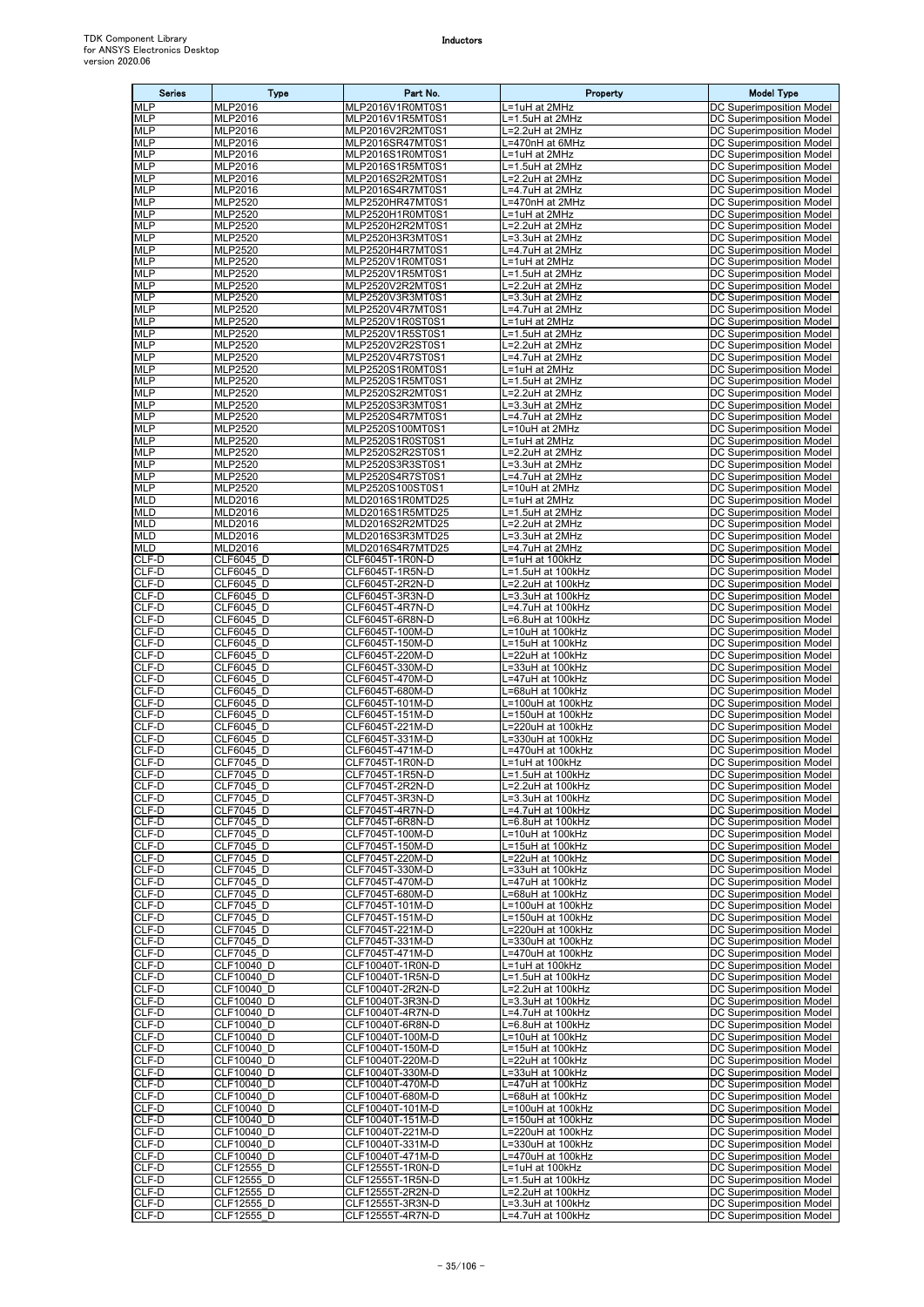| <b>Series</b>        | Type                                | Part No.                                 | Property                                         | <b>Model Type</b>                                           |
|----------------------|-------------------------------------|------------------------------------------|--------------------------------------------------|-------------------------------------------------------------|
| CLF-D<br>CLF-D       | CLF12555<br>D                       | CLF12555T-6R8N-D                         | .=6.8uH at 100kHz                                | DC Superimposition Model                                    |
| CLF-D                | CLF12555 D<br>CLF12555 D            | CLF12555T-100M-D<br>CLF12555T-150M-D     | =10uH at 100kHz<br>$\overline{=15}$ uH at 100kHz | DC Superimposition Model<br><b>DC Superimposition Model</b> |
| CLF-D                | CLF12555 D                          | CLF12555T-220M-D                         | =22uH at 100kHz                                  | DC Superimposition Model                                    |
| CLF-D<br>CLF-D       | CLF12555 D<br>CLF12555 D            | CLF12555T-330M-D<br>CLF12555T-470M-D     | .=33uH at 100kHz<br>=47uH at 100kHz              | DC Superimposition Model<br><b>DC Superimposition Model</b> |
| CLF-D                | CLF12555 D                          | CLF12555T-680M-D                         | =68uH at 100kHz                                  | DC Superimposition Model                                    |
| CLF-D<br>CLF-D       | CLF12555 D<br>CLF12555 D            | CLF12555T-101M-D<br>CLF12555T-151M-D     | L=100uH at 100kHz<br>L=150uH at 100kHz           | DC Superimposition Model<br>DC Superimposition Model        |
| CLF-D                | CLF12555 D                          | CLF12555T-221M-D                         | =220uH at 100kHz                                 | DC Superimposition Model                                    |
| CLF-D<br>CLF-D       | CLF12555_D<br>CLF12555 D            | CLF12555T-331M-D<br>CLF12555T-471M-D     | .=330uH at 100kHz<br>=470uH at 100kHz            | DC Superimposition Model<br>DC Superimposition Model        |
| CLF-NI-D             | CLF5030NI D                         | CLF5030NIT-1R0N-D                        | .=1uH at 100kHz                                  | DC Superimposition Model                                    |
| CLF-NI-D<br>CLF-NI-D | <b>CLF5030NI D</b><br>CLF5030NI D   | CLF5030NIT-1R5N-D<br>CLF5030NIT-2R2N-D   | -1.5uH at 100kHz<br>-2.2uH at 100kHz             | DC Superimposition Model<br>DC Superimposition Model        |
| CLF-NI-D             | <b>CLF5030NI D</b>                  | CLF5030NIT-3R3N-D                        | L=3.3uH at 100kHz                                | <b>DC Superimposition Model</b>                             |
| CLF-NI-D             | CLF5030NI D                         | CLF5030NIT-4R7N-D                        | _=4.7uH at 100kHz                                | DC Superimposition Model                                    |
| CLF-NI-D<br>CLF-NI-D | CLF5030NI D<br><b>CLF5030NI D</b>   | CLF5030NIT-6R8N-D<br>CLF5030NIT-100M-D   | =6.8uH at 100kHz<br>.=10uH at 100kHz             | DC Superimposition Model<br>DC Superimposition Model        |
| CLF-NI-D             | CLF5030NI D                         | CLF5030NIT-150M-D                        | =15uH at 100kHz                                  | DC Superimposition Model                                    |
| CLF-NI-D<br>CLF-NI-D | CLF5030NI D<br><b>CLF5030NI_D</b>   | CLF5030NIT-220M-D<br>CLF5030NIT-330M-D   | =22uH at 100kHz<br>L=33uH at 100kHz              | DC Superimposition Model<br>DC Superimposition Model        |
| CLF-NI-D             | CLF5030NI D                         | CLF5030NIT-470M-D                        | L=47uH at 100kHz                                 | DC Superimposition Model                                    |
| CLF-NI-D<br>CLF-NI-D | CLF5030NI D<br>CLF5030NI D          | CLF5030NIT-680M-D<br>CLF5030NIT-101M-D   | =68uH at 100kHz<br>L=100uH at 100kHz             | DC Superimposition Model<br>DC Superimposition Model        |
| CLF-NI-D             | CLF5030NI D                         | CLF5030NIT-151M-D                        | L=150uH at 100kHz                                | DC Superimposition Model                                    |
| CLF-NI-D             | CLF5030NI D                         | CLF5030NIT-221M-D                        | =220uH at 100kHz                                 | <b>DC Superimposition Model</b>                             |
| CLF-NI-D<br>CLF-NI-D | CLF5030NID<br>CLF5030NI D           | CLF5030NIT-331M-D<br>CLF5030NIT-471M-D   | .=330uH at 100kHz<br>.=470uH at 100kHz           | DC Superimposition Model<br>DC Superimposition Model        |
| CLF-NI-D             | CLF6045NI D                         | CLF6045NIT-1R0N-D                        | L=1uH at 100kHz                                  | DC Superimposition Model                                    |
| CLF-NI-D<br>CLF-NI-D | CLF6045NI D<br>CLF6045NI D          | CLF6045NIT-1R5N-D<br>CLF6045NIT-2R2N-D   | -1.5uH at 100kHz<br>=2.2uH at 100kHz             | <b>DC Superimposition Model</b><br>DC Superimposition Model |
| CLF-NI-D             | CLF6045NI D                         | CLF6045NIT-3R3N-D                        | L=3.3uH at 100kHz                                | DC Superimposition Model                                    |
| CLF-NI-D<br>CLF-NI-D | CLF6045NI D<br>CLF6045NI D          | CLF6045NIT-4R7N-D<br>CLF6045NIT-6R8N-D   | .=4.7uH at 100kHz<br>=6.8uH at 100kHz            | DC Superimposition Model<br>DC Superimposition Model        |
| CLF-NI-D             | CLF6045NI D                         | CLF6045NIT-100M-D                        | =10uH at 100kHz                                  | DC Superimposition Model                                    |
| CLF-NI-D<br>CLF-NI-D | CLF6045NI D<br>CLF6045NI D          | CLF6045NIT-150M-D<br>CLF6045NIT-220M-D   | =15uH at 100kHz<br>.=22uH at 100kHz              | DC Superimposition Model<br>DC Superimposition Model        |
| CLF-NI-D             | CLF6045NI D                         | CLF6045NIT-330M-D                        | =33uH at 100kHz                                  | DC Superimposition Model                                    |
| CLF-NI-D             | CLF6045NI D                         | CLF6045NIT-470M-D                        | .=47uH at 100kHz                                 | DC Superimposition Model                                    |
| CLF-NI-D<br>CLF-NI-D | CLF6045NI D<br>CLF6045NI D          | CLF6045NIT-680M-D<br>CLF6045NIT-101M-D   | L=68uH at 100kHz<br>=100uH at 100kHz             | DC Superimposition Model<br>DC Superimposition Model        |
| CLF-NI-D             | CLF6045NI D                         | CLF6045NIT-151M-D                        | =150uH at 100kHz                                 | DC Superimposition Model                                    |
| CLF-NI-D<br>CLF-NI-D | CLF6045NI D<br>CLF6045NI D          | CLF6045NIT-221M-D<br>CLF6045NIT-331M-D   | =220uH at 100kHz<br>.=330uH at 100kHz            | DC Superimposition Model<br>DC Superimposition Model        |
| CLF-NI-D             | CLF6045NI D                         | CLF6045NIT-471M-D                        | .=470uH at 100kHz                                | DC Superimposition Model                                    |
| CLF-NI-D<br>CLF-NI-D | CLF7045NI D<br>CLF7045NI D          | CLF7045NIT-1R0N-D<br>CLF7045NIT-1R5N-D   | L=1uH at 100kHz<br>L=1.5uH at 100kHz             | <b>DC Superimposition Model</b><br>DC Superimposition Model |
| CLF-NI-D             | CLF7045NI D                         | CLF7045NIT-2R2N-D                        | _=2.2uH at 100kHz                                | DC Superimposition Model                                    |
| CLF-NI-D<br>CLF-NI-D | CLF7045NI D<br>CLF7045NI D          | CLF7045NIT-3R3N-D<br>CLF7045NIT-4R7N-D   | L=3.3uH at 100kHz<br>.=4.7uH at 100kHz           | DC Superimposition Model<br>DC Superimposition Model        |
| CLF-NI-D             | CLF7045NI D                         | CLF7045NIT-6R8N-D                        | .=6.8uH at 100kHz                                | DC Superimposition Model                                    |
| CLF-NI-D<br>CLF-NI-D | CLF7045NI D                         | CLF7045NIT-100M-D                        | =10uH at 100kHz                                  | DC Superimposition Model                                    |
| CLF-NI-D             | CLF7045NI D<br>CLF7045NI D          | CLF7045NIT-150M-D<br>CLF7045NIT-220M-D   | L=15uH at 100kHz<br>=22uH at 100kHz              | DC Superimposition Model<br>DC Superimposition Model        |
| CLF-NI-D             | CLF7045NI D                         | CLF7045NIT-330M-D                        | =33uH at 100kHz                                  | DC Superimposition Model                                    |
| CLF-NI-D<br>CLF-NI-D | CLF7045NI D<br>CLF7045NI D          | CLF7045NIT-470M-D<br>CLF7045NIT-680M-D   | L=47uH at 100kHz<br>L=68uH at 100kHz             | DC Superimposition Model<br>DC Superimposition Model        |
| CLF-NI-D             | CLF7045NI D                         | CLF7045NIT-101M-D                        | L=100uH at 100kHz                                | DC Superimposition Model                                    |
| CLF-NI-D<br>CLF-NI-D | CLF7045NI D<br>CLF7045NI D          | CLF7045NIT-151M-D<br>CLF7045NIT-221M-D   | =150uH at 100kHz<br>_=220uH at 100kHz            | DC Superimposition Model<br>DC Superimposition Model        |
| CLF-NI-D             | CLF7045NI D                         | CLF7045NIT-331M-D                        | -330uH at 100kHz                                 | DC Superimposition Model                                    |
| CLF-NI-D<br>CLF-NI-D | CLF7045NI D<br>CLF10060NI D         | CLF7045NIT-471M-D<br>CLF10060NIT-1R0N-D  | -470uH at 100kHz<br>=1uH at 100kHz               | DC Superimposition Model<br>DC Superimposition Model        |
| CLF-NI-D             | <b>CLF10060NI D</b>                 | CLF10060NIT-1R5N-D                       | =1.5uH at 100kHz                                 | DC Superimposition Model                                    |
| CLF-NI-D<br>CLF-NI-D | <b>CLF10060NI D</b><br>CLF10060NI D | CLF10060NIT-2R2N-D<br>CLF10060NIT-3R3N-D | L=2.2uH at 100kHz<br>L=3.3uH at 100kHz           | DC Superimposition Model<br>DC Superimposition Model        |
| CLF-NI-D             | <b>CLF10060NI D</b>                 | CLF10060NIT-4R7N-D                       | =4.7uH at 100kHz                                 | DC Superimposition Model                                    |
| CLF-NI-D             | CLF10060NI D                        | CLF10060NIT-6R8N-D                       | .=6.8uH at 100kHz                                | DC Superimposition Model                                    |
| CLF-NI-D<br>CLF-NI-D | CLF10060NI D<br>CLF10060NI D        | CLF10060NIT-100M-D<br>CLF10060NIT-150M-D | =10uH at 100kHz<br>L=15uH at 100kHz              | DC Superimposition Model<br>DC Superimposition Model        |
| CLF-NI-D             | CLF10060NI D                        | CLF10060NIT-220M-D                       | L=22uH at 100kHz                                 | DC Superimposition Model                                    |
| CLF-NI-D<br>CLF-NI-D | CLF10060NI D<br>CLF10060NI D        | CLF10060NIT-330M-D<br>CLF10060NIT-470M-D | =33uH at 100kHz<br>-=47uH at 100kHz              | DC Superimposition Model<br>DC Superimposition Model        |
| CLF-NI-D             | CLF10060NI D                        | CLF10060NIT-680M-D                       | L=68uH at 100kHz                                 | DC Superimposition Model                                    |
| CLF-NI-D<br>CLF-NI-D | CLF10060NI D<br>CLF10060NI D        | CLF10060NIT-101M-D<br>CLF10060NIT-151M-D | =100uH at 100kHz<br>_=150uH at 100kHz            | DC Superimposition Model<br><b>DC Superimposition Model</b> |
| CLF-NI-D             | CLF10060NI D                        | CLF10060NIT-221M-D                       | =220uH at 100kHz                                 | DC Superimposition Model                                    |
| CLF-NI-D<br>CLF-NI-D | CLF10060NI_D<br>CLF10060NI D        | CLF10060NIT-331M-D<br>CLF10060NIT-471M-D | L=330uH at 100kHz<br>_=470uH at 100kHz           | DC Superimposition Model<br>DC Superimposition Model        |
| CLF-NI-D             | CLF12577NI D                        | CLF12577NIT-1R0N-D                       | =1uH at 100kHz                                   | DC Superimposition Model                                    |
| CLF-NI-D<br>CLF-NI-D | CLF12577NI D<br>CLF12577NI D        | CLF12577NIT-1R5N-D<br>CLF12577NIT-2R2N-D | L=1.5uH at 100kHz<br>L=2.2uH at 100kHz           | DC Superimposition Model<br>DC Superimposition Model        |
| CLF-NI-D             | CLF12577NI D                        | CLF12577NIT-3R3N-D                       | .=3.3uH at 100kHz                                | DC Superimposition Model                                    |
| CLF-NI-D             | CLF12577NI D                        | CLF12577NIT-4R7N-D                       | .=4.7uH at 100kHz                                | DC Superimposition Model                                    |
| CLF-NI-D<br>CLF-NI-D | CLF12577NI D<br>CLF12577NI D        | CLF12577NIT-6R8N-D<br>CLF12577NIT-100M-D | =6.8uH at 100kHz<br>L=10uH at 100kHz             | DC Superimposition Model<br>DC Superimposition Model        |
| CLF-NI-D             | CLF12577NI D                        | CLF12577NIT-150M-D                       | =15uH at 100kHz                                  | DC Superimposition Model                                    |
| CLF-NI-D<br>CLF-NI-D | CLF12577NI D<br>CLF12577NI D        | CLF12577NIT-220M-D<br>CLF12577NIT-330M-D | =22uH at 100kHz<br>L=33uH at 100kHz              | DC Superimposition Model<br>DC Superimposition Model        |
| CLF-NI-D             | CLF12577NI D                        | CLF12577NIT-470M-D                       | L=47uH at 100kHz                                 | DC Superimposition Model                                    |
| CLF-NI-D<br>CLF-NI-D | CLF12577NI D<br>CLF12577NI D        | CLF12577NIT-680M-D<br>CLF12577NIT-101M-D | L=68uH at 100kHz<br>L=100uH at 100kHz            | DC Superimposition Model<br>DC Superimposition Model        |
| CLF-NI-D             | CLF12577NI D                        | CLF12577NIT-151M-D                       | L=150uH at 100kHz                                | DC Superimposition Model                                    |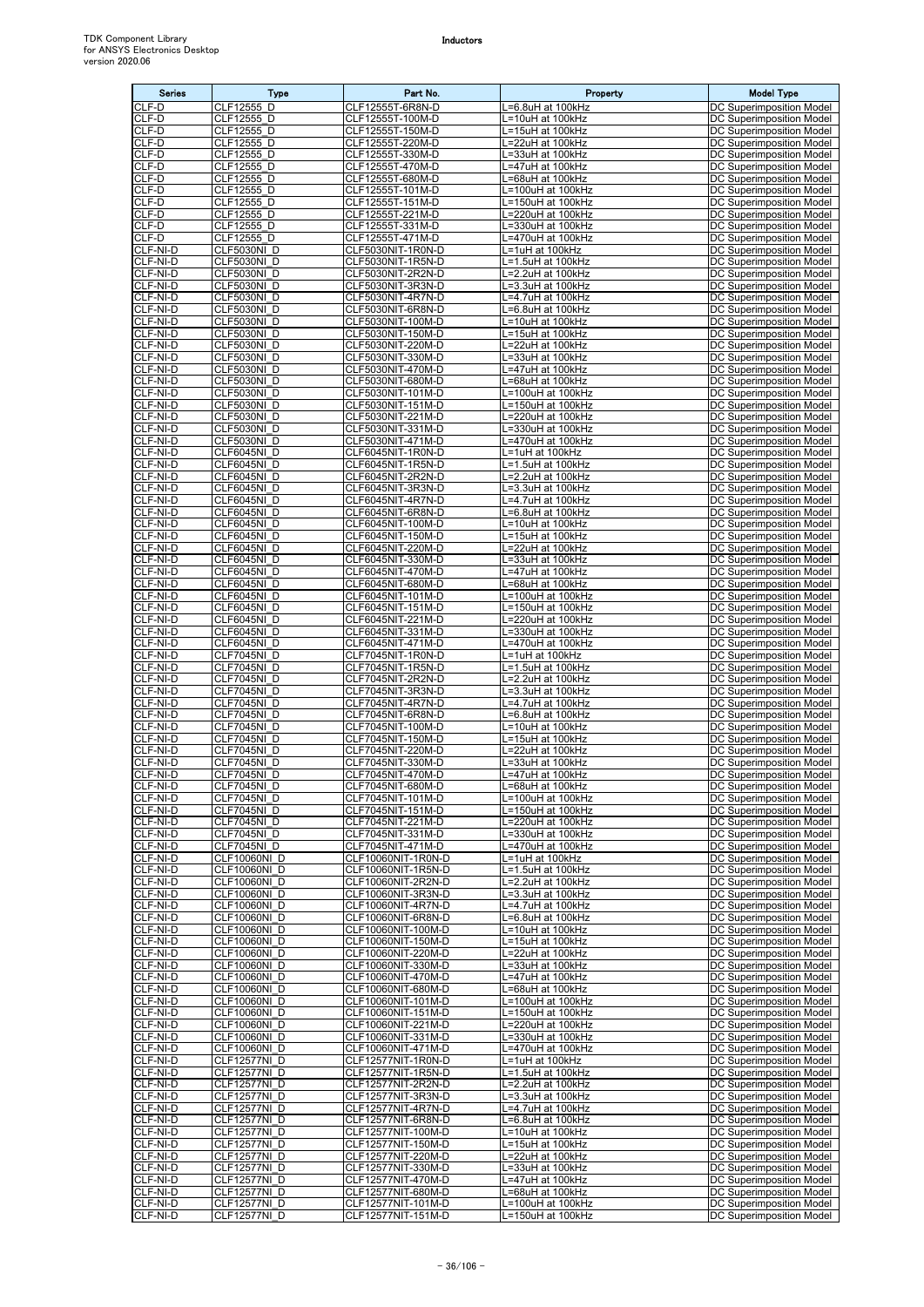| <b>Series</b>                    | Type                                   | Part No.                                   | Property                                 | <b>Model Type</b>                                           |
|----------------------------------|----------------------------------------|--------------------------------------------|------------------------------------------|-------------------------------------------------------------|
| CLF-NI-D                         | CLF12577NI D                           | CLF12577NIT-221M-D                         | $\overline{=220}$ uH at 100kHz           | DC Superimposition Model                                    |
| CLF-NI-D<br>CLF-NI-D             | CLF12577NI D<br>CLF12577NI D           | CLF12577NIT-331M-D<br>CLF12577NIT-471M-D   | .=330uH at 100kHz<br>.=470uH at 100kHz   | DC Superimposition Model<br>DC Superimposition Model        |
| ADL-V                            | ADL3225V                               | ADL3225V-470MT-TL000                       | L=47uH at 100kHz                         | DC Superimposition Model                                    |
| ADL-VT                           | ADL3225VT                              | ADL3225VT-4R7M-TL000                       | $\overline{-4.7}$ uH at 100kHz           | DC Superimposition Model                                    |
| ADL-VT<br><b>HPL</b>             | ADL3225VT<br>HPL505028F                | ADL3225VT-100M-TL000<br>HPL505028F080MRD3P | =10uH at 100kHz<br>=80nH at 100kHz       | DC Superimposition Model<br><b>DC Superimposition Model</b> |
| <b>HPL</b>                       | HPL505028F                             | HPL505028FR10MRD3P                         | -100nH at 100kHz                         | DC Superimposition Model                                    |
| <b>HPL</b>                       | HPL758040F                             | HPL758040FR22MRD3P                         | .=220nH at 100kHz                        | DC Superimposition Model                                    |
| <b>HPL</b><br>KLZ                | HPL758040F<br><b>KLZ1608 HR</b>        | HPL758040FR33MRD3P<br>KLZ1608AHR1R0WTD25   | .=330nH at 100kHz<br>.=1uH at 10MHz      | DC Superimposition Model<br>DC Superimposition Model        |
| KLZ                              | <b>KLZ1608 HR</b>                      | KLZ1608AHR2R2WTD25                         | L=2.2uH at 10MHz                         | DC Superimposition Model                                    |
| KLZ                              | <b>KLZ1608 HR</b>                      | KLZ1608MHR4R7WTD25                         | L=4.7uH at 2MHz                          | <b>DC Superimposition Model</b>                             |
| KLZ<br>KLZ                       | <b>KLZ1608 HR</b><br><b>KLZ1608 HR</b> | KLZ1608MHR100WTD25<br>KLZ1608MHR220WTD25   | =10uH at 2MHz<br>.=22uH at 2MHz          | DC Superimposition Model<br>DC Superimposition Model        |
| KLZ                              | <b>KLZ2012 HR</b>                      | KLZ2012AHR1R0WTD25                         | =1uH at 10MHz                            | DC Superimposition Model                                    |
| <b>KLZ</b>                       | <b>KLZ2012 HR</b>                      | KLZ2012AHR2R2WTD25                         | .=2.2uH at 10MHz                         | DC Superimposition Model                                    |
| KLZ<br>KLZ                       | <b>KLZ2012 HR</b><br><b>KLZ2012 HR</b> | KLZ2012MHR4R7WTD25<br>KLZ2012PHR220WTD25   | =4.7uH at 2MHz<br>=22uH at 2MHz          | DC Superimposition Model<br>DC Superimposition Model        |
| KLZ                              | <b>KLZ2012 HR</b>                      | KLZ2012MHR470WTD25                         | =47uH at 2MHz                            | DC Superimposition Model                                    |
| KLZ<br>KLZ                       | <b>KLZ2012 HR</b>                      | KLZ2012NHR101LTD25<br>KLZ2012MHR1R0HTD25   | =100uH at 2MHz                           | DC Superimposition Model                                    |
| KLZ                              | KLZ2012_HR<br><b>KLZ2012 HR</b>        | KLZ2012MHR2R2HTD25                         | L=1uH at 2MHz<br>L=2.2uH at 2MHz         | DC Superimposition Model<br><b>DC Superimposition Model</b> |
| KLZ                              | <b>KLZ2012 HR</b>                      | KLZ2012MHR3R3HTD25                         | .=3.3uH at 2MHz                          | DC Superimposition Model                                    |
| KLZ<br>KLZ                       | <b>KLZ2012 HR</b><br><b>KLZ2012 HR</b> | KLZ2012MHR4R7HTD25<br>KLZ2012MHR100HTD25   | =4.7uH at 2MHz<br>L=10uH at 2MHz         | DC Superimposition Model<br>DC Superimposition Model        |
| LTF-D                            | LTF3020 D                              | LTF3020T-1R2N-D                            | $\overline{c=1}$ .2uH at 1MHz            | DC Superimposition Model                                    |
| LTF-D                            | LTF3020 D                              | LTF3020T-2R2N-D                            | =2.2uH at 1MHz                           | DC Superimposition Model                                    |
| LTF-D<br>LTF-D                   | LTF3020 D<br>LTF3020 D                 | LTF3020T-3R3N-D<br>LTF3020T-4R7N-D         | L=3.3uH at 1MHz<br>_=4.7uH at 1MHz       | DC Superimposition Model<br>DC Superimposition Model        |
| LTF-D                            | LTF3020 D                              | LTF3020T-6R8N-D                            | .=6.8uH at 1MHz                          | DC Superimposition Model                                    |
| LTF-D                            | LTF3020 D                              | LTF3020T-100M-D                            | =10uH at 1MHz                            | <b>DC Superimposition Model</b>                             |
| LTF-D<br>LTF-D                   | LTF3020 D<br>LTF3020 D                 | LTF3020T-150M-D<br>LTF3020T-220M-D         | =15uH at 1MHz<br>.=22uH at 1MHz          | DC Superimposition Model<br>DC Superimposition Model        |
| LTF-D                            | LTF3020 D                              | LTF3020T-330M-D                            | =33uH at 1MHz                            | DC Superimposition Model                                    |
| LTF-D                            | LTF3020 D                              | LTF3020T-560M-D                            | .=56uH at 1MHz                           | DC Superimposition Model                                    |
| LTF-D<br>LTF-D                   | LTF4022 D<br>LTF4022 D                 | LTF4022T-1R2N-D<br>LTF4022T-1R8N-D         | L=1.2uH at 1MHz<br>L=1.8uH at 1MHz       | DC Superimposition Model<br><b>DC Superimposition Model</b> |
| TF-D                             | LTF4022 D                              | TF4022T-2R2N-D                             | =2.2uH at 1MHz                           | DC Superimposition Model                                    |
| LTF-D                            | LTF4022 D                              | LTF4022T-3R3N-D                            | .=3.3uH at 1MHz                          | DC Superimposition Model                                    |
| LTF-D<br>LTF-D                   | LTF4022 D<br>LTF4022 D                 | LTF4022T-4R7N-D<br>LTF4022T-6R8N-D         | .=4.7uH at 1MHz<br>.=6.8uH at 1MHz       | DC Superimposition Model<br>DC Superimposition Model        |
| LTF-D                            | LTF4022 D                              | LTF4022T-100M-D                            | =10uH at 1MHz                            | DC Superimposition Model                                    |
| LTF-D                            | LTF4022 D                              | LTF4022T-220M-D                            | =22uH at 1MHz                            | DC Superimposition Model                                    |
| LTF-D<br>LTF-D                   | LTF4022 D<br>LTF4022 D                 | TF4022T-330M-D<br>TF4022T-470M-D.          | =33uH at 1MHz<br>=47uH at 1MHz           | DC Superimposition Model<br>DC Superimposition Model        |
| LTF-D                            | LTF4022 D                              | LTF4022T-560M-D                            | .=56uH at 1MHz                           | DC Superimposition Model                                    |
| TF-D                             | LTF5022_D                              | .TF5022T-1R2N3R4-D                         | .=1.2uH at 100kHz                        | DC Superimposition Model                                    |
| LTF-D<br>LTF-D                   | LTF5022 D<br>LTF5022 D                 | LTF5022T-1R8N3R1-D<br>LTF5022T-2R2N2R8-D   | -1.8uH at 100kHz<br>L=2.2uH at 100kHz    | DC Superimposition Model<br>DC Superimposition Model        |
| LTF-D                            | LTF5022 D                              | LTF5022T-3R3N2R5-D                         | -3.3uH at 100kHz                         | DC Superimposition Model                                    |
| LTF-D                            | LTF5022 D                              | LTF5022T-4R7N2R0-D                         | .=4.7uH at 100kHz                        | DC Superimposition Model                                    |
| LTF-D<br>LTF-D                   | LTF5022 D<br>LTF5022 D                 | LTF5022T-6R8N1R7-D<br>LTF5022T-100M1R3-D   | L=6.8uH at 100kHz<br>L=10uH at 100kHz    | <b>DC Superimposition Model</b><br>DC Superimposition Model |
| TF-D                             | LTF5022 D                              | TF5022T-220MR95-D                          | =22uH at 100kHz                          | DC Superimposition Model                                    |
| LTF-D                            | LTF5022 D                              | LTF5022T-330MR77-D                         | .=33uH at 100kHz<br>L=47uH at 100kHz     | DC Superimposition Model                                    |
| LTF-D<br>LTF-D                   | LTF5022_D<br>LTF5022 D                 | LTF5022T-470MR66-D<br>LTF5022T-101MR45-D   | L=100uH at 100kHz                        | DC Superimposition Model<br>DC Superimposition Model        |
| NLCV-EF                          | NLCV25 EF                              | NLCV25T-1R0M-EF                            | L=1uH at 7.96MHz                         | DC Superimposition Model                                    |
| <b>NLCV-EF</b><br><b>NLCV-EF</b> | NLCV25 EF<br>NLCV25 EF                 | NLCV25T-1R5M-EF<br>NLCV25T-2R2M-EF         | -1.5uH at 7.96MHz<br>=2.2uH at 7.96MHz   | DC Superimposition Model<br>DC Superimposition Model        |
| NLCV-EF                          | NLCV25 EF                              | NLCV25T-3R3M-EF                            | L=3.3uH at 7.96MHz                       | DC Superimposition Model                                    |
| NLCV-EF                          | NLCV25 EF                              | NLCV25T-4R7M-EF                            | L=4.7uH at 7.96MHz                       | DC Superimposition Model                                    |
| NLCV-EF<br>NLCV-EF               | NLCV25 EF<br>NLCV25 EF                 | NLCV25T-6R8M-EF<br>NLCV25T-100K-EF         | =6.8uH at 7.96MHz<br>=10uH at 2.52MHz    | DC Superimposition Model<br>DC Superimposition Model        |
| NLCV-EF                          | NLCV25 EF                              | NLCV25T-150K-EF                            | =15uH at 2.52MHz                         | DC Superimposition Model                                    |
| NLCV-EF                          | NLCV25 EF                              | NLCV25T-220K-EF                            | =22uH at 2.52MHz                         | DC Superimposition Model                                    |
| NLCV-EF<br>NLCV-EF               | NLCV25 EF<br>NLCV25 EFR                | NLCV25T-330K-EF<br>NLCV25T-R10M-EFR        | L=33uH at 2.52MHz<br>L=100nH at 25.2MHz  | DC Superimposition Model<br>DC Superimposition Model        |
| NLCV-EF                          | NLCV25 EFR                             | NLCV25T-R15M-EFR                           | L=150nH at 25.2MHz                       | DC Superimposition Model                                    |
| NLCV-EF<br>NLCV-EF               | NLCV25_EFR<br>NLCV25 EFR               | NLCV25T-R22M-EFR<br>NLCV25T-R33M-EFR       | L=220nH at 25.2MHz<br>=330nH at 25.2MHz  | DC Superimposition Model<br>DC Superimposition Model        |
| NLCV-EF                          | NLCV25_EFR                             | NLCV25T-R47M-EFR                           | .=470nH at 25.2MHz                       | DC Superimposition Model                                    |
| NLCV-EF                          | NLCV25 EFR                             | NLCV25T-R68M-EFR                           | =680nH at 25.2MHz                        | <b>DC Superimposition Model</b>                             |
| NLCV-EF                          | NLCV25 EFR                             | NLCV25T-1R0M-EFR                           | L=1uH at 7.96MHz<br>L=1.5uH at 7.96MHz   | DC Superimposition Model                                    |
| NLCV-EF<br>NLCV-EF               | NLCV25 EFR<br>NLCV25 EFR               | NLCV25T-1R5M-EFR<br>NLCV25T-2R2M-EFR       | _=2.2uH at 7.96MHz                       | DC Superimposition Model<br>DC Superimposition Model        |
| NLCV-EF                          | NLCV25 EFR                             | NLCV25T-3R3M-EFR                           | L=3.3uH at 7.96MHz                       | DC Superimposition Model                                    |
| NLCV-EF<br>NLCV-EF               | NLCV25 EFR<br>NLCV25 EFR               | NLCV25T-4R7M-EFR<br>NLCV25T-6R8M-EFR       | L=4.7uH at 7.96MHz<br>=6.8uH at 7.96MHz  | DC Superimposition Model<br>DC Superimposition Model        |
| NLCV-EF                          | NLCV25_EFR                             | NLCV25T-100K-EFR                           | =10uH at 2.52MHz                         | DC Superimposition Model                                    |
| NLCV-EF                          | NLCV32 EF                              | NLCV32T-1R0M-EF                            | L=1uH at 7.96MHz                         | <b>DC Superimposition Model</b>                             |
| NLCV-EF<br>NLCV-EF               | NLCV32 EF<br>NLCV32 EF                 | NLCV32T-1R5M-EF<br>NLCV32T-2R2M-EF         | L=1.5uH at 7.96MHz<br>_=2.2uH at 7.96MHz | DC Superimposition Model<br>DC Superimposition Model        |
| NLCV-EF                          | NLCV32 EF                              | NLCV32T-3R3M-EF                            | L=3.3uH at 7.96MHz                       | DC Superimposition Model                                    |
| NLCV-EF                          | NLCV32 EF                              | NLCV32T-4R7M-EF                            | L=4.7uH at 7.96MHz                       | DC Superimposition Model                                    |
| NLCV-EF<br>NLCV-EF               | NLCV32 EF<br>NLCV32 EF                 | NLCV32T-6R8M-EF<br>NLCV32T-100K-EF         | L=6.8uH at 7.96MHz<br>=10uH at 2.52MHz   | DC Superimposition Model<br>DC Superimposition Model        |
| NLCV-EF                          | NLCV32 EF                              | NLCV32T-150K-EF                            | =15uH at 2.52MHz                         | DC Superimposition Model                                    |
| NLCV-EF                          | NLCV32 EF                              | NLCV32T-220K-EF                            | =22uH at 2.52MHz                         | DC Superimposition Model                                    |
| <b>NLCV-EF</b><br><b>NLCV-EF</b> | NLCV32 EF<br>NLCV32 EF                 | NLCV32T-330K-EF<br>NLCV32T-470K-EF         | =33uH at 2.52MHz<br>_=47uH at 2.52MHz    | DC Superimposition Model<br>DC Superimposition Model        |
| NLCV-EF                          | NLCV32 EF                              | NLCV32T-680K-EF                            | =68uH at 2.52MHz                         | DC Superimposition Model                                    |
| NLCV-EF                          | NLCV32_EF                              | NLCV32T-101K-EF                            | L=100uH at 796kHz                        | <b>DC Superimposition Model</b>                             |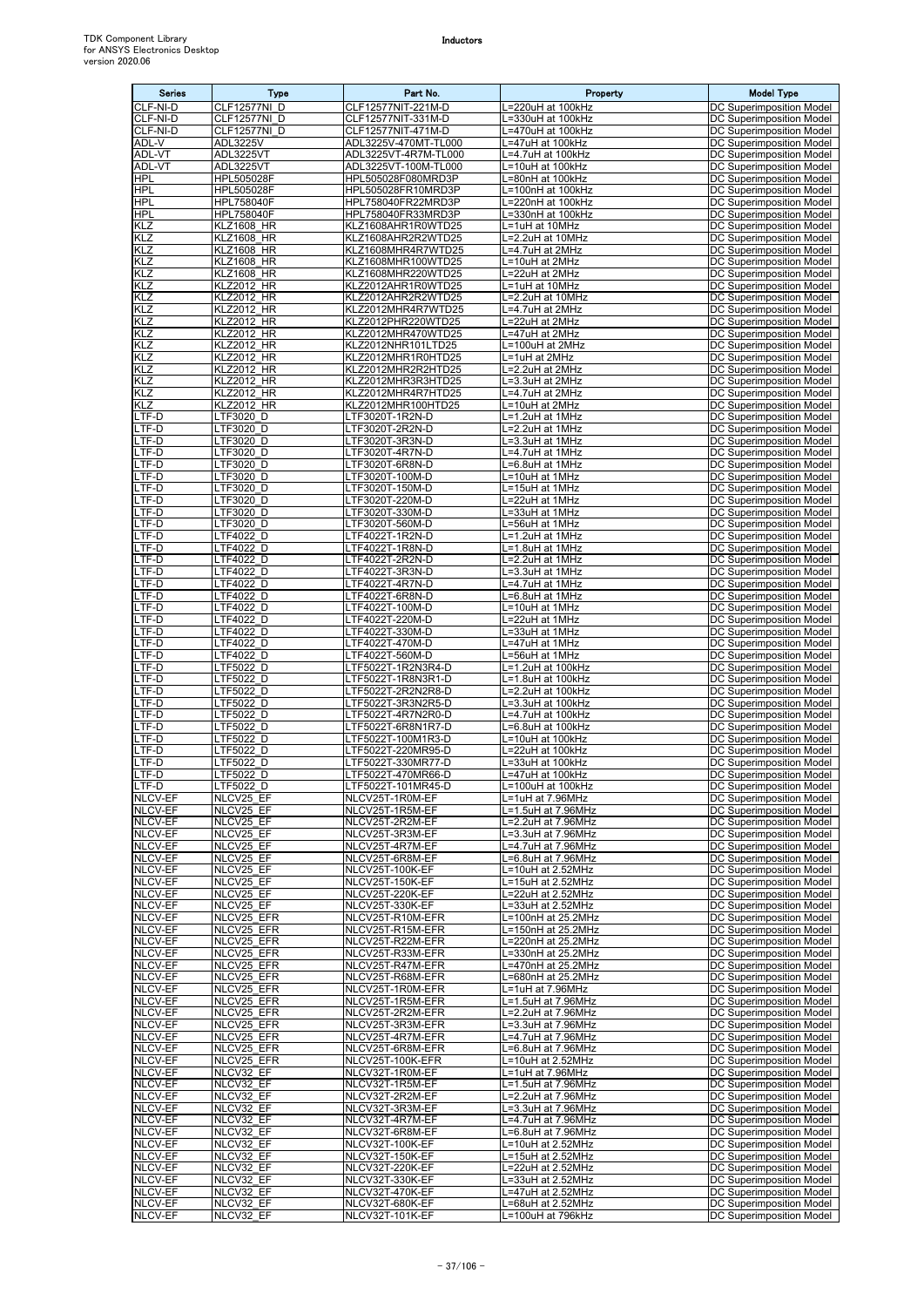| <b>Series</b>               | Type                       | Part No.                               | Property                                  | <b>Model Type</b>                                           |
|-----------------------------|----------------------------|----------------------------------------|-------------------------------------------|-------------------------------------------------------------|
| <b>NLCV-EF</b>              | NLCV32 EF                  | NLCV32T-151K-EF                        | L=150uH at 796kHz                         | DC Superimposition Model                                    |
| NLCV-EF<br>NLCV-EF          | NLCV32 EF<br>NLCV32 EF     | NLCV32T-221K-EF<br>NLCV32T-331K-EF     | L=220uH at 796kHz<br>L=330uH at 796kHz    | DC Superimposition Model<br><b>DC Superimposition Model</b> |
| NLCV-EF                     | NLCV32 EFR                 | NLCV32T-R10M-EFR                       | L=100nH at 25.2MHz                        | DC Superimposition Model                                    |
| NLCV-EF                     | NLCV32 EFR                 | NLCV32T-R15M-EFR                       | L=150nH at 25.2MHz                        | DC Superimposition Model                                    |
| NLCV-EF                     | NLCV32 EFR                 | NLCV32T-R22M-EFR                       | L=220nH at 25.2MHz                        | DC Superimposition Model                                    |
| <b>NLCV-EF</b><br>NLCV-EF   | NLCV32 EFR<br>NLCV32 EFR   | NLCV32T-R33M-EFR<br>NLCV32T-R47M-EFR   | L=330nH at 25.2MHz<br>L=470nH at 25.2MHz  | DC Superimposition Model<br>DC Superimposition Model        |
| NLCV-EF                     | NLCV32 EFR                 | NLCV32T-R68M-EFR                       | L=680nH at 25.2MHz                        | DC Superimposition Model                                    |
| NLCV-EF                     | NLCV32 EFR                 | NLCV32T-1R0M-EFR                       | L=1uH at 7.96MHz                          | DC Superimposition Model                                    |
| NLCV-EF                     | NLCV32 EFR                 | NLCV32T-1R5M-EFR                       | L=1.5uH at 7.96MHz                        | DC Superimposition Model                                    |
| NLCV-EF<br>NLCV-EF          | NLCV32 EFR<br>NLCV32 EFR   | NLCV32T-2R2M-EFR<br>NLCV32T-3R3M-EFR   | L=2.2uH at 7.96MHz<br>L=3.3uH at 7.96MHz  | DC Superimposition Model<br>DC Superimposition Model        |
| NLCV-EF                     | NLCV32 EFR                 | NLCV32T-4R7M-EFR                       | L=4.7uH at 7.96MHz                        | DC Superimposition Model                                    |
| NLCV-EF                     | NLCV32_EFR                 | NLCV32T-6R8M-EFR                       | L=6.8uH at 7.96MHz                        | DC Superimposition Model                                    |
| NLCV-EF                     | NLCV32 EFR                 | NLCV32T-100K-EFR                       | L=10uH at 2.52MHz                         | DC Superimposition Model                                    |
| NLCV-EFD<br>NLCV-EFD        | NLCV25 EFD<br>NLCV25 EFD   | NLCV25T-1R0M-EFD<br>NLCV25T-1R5M-EFD   | L=1uH at 7.96MHz<br>L=1.5uH at 7.96MHz    | DC Superimposition Model<br>DC Superimposition Model        |
| NLCV-EFD                    | NLCV25_EFD                 | NLCV25T-2R2M-EFD                       | L=2.2uH at 7.96MHz                        | DC Superimposition Model                                    |
| NLCV-EFD                    | NLCV25 EFD                 | NLCV25T-3R3M-EFD                       | L=3.3uH at 7.96MHz                        | DC Superimposition Model                                    |
| NLCV-EFD                    | NLCV25 EFD                 | NLCV25T-4R7M-EFD                       | L=4.7uH at 7.96MHz                        | DC Superimposition Model                                    |
| NLCV-EFD<br>NLCV-EFD        | NLCV25_EFD<br>NLCV25_EFD   | NLCV25T-6R8M-EFD<br>NLCV25T-100K-EFD   | L=6.8uH at 7.96MHz<br>$L=10uH$ at 2.52MHz | DC Superimposition Model<br>DC Superimposition Model        |
| NLCV-EFD                    | NLCV25_EFD                 | NLCV25T-150K-EFD                       | L=15uH at 2.52MHz                         | DC Superimposition Model                                    |
| NLCV-EFD                    | NLCV25 EFD                 | NLCV25T-220K-EFD                       | L=22uH at 2.52MHz                         | DC Superimposition Model                                    |
| <b>NLCV-EFD</b>             | NLCV25 EFD                 | NLCV25T-330K-EFD                       | L=33uH at 2.52MHz                         | DC Superimposition Model                                    |
| NLCV-EFD<br>NLCV-EFD        | NLCV25 EFRD<br>NLCV25 EFRD | NLCV25T-R10M-EFRD<br>NLCV25T-R15M-EFRD | L=100nH at 25.2MHz<br>L=150nH at 25.2MHz  | DC Superimposition Model<br><b>DC Superimposition Model</b> |
| NLCV-EFD                    | NLCV25 EFRD                | NLCV25T-R22M-EFRD                      | L=220nH at 25.2MHz                        | DC Superimposition Model                                    |
| NLCV-EFD                    | NLCV25 EFRD                | NLCV25T-R33M-EFRD                      | L=330nH at 25.2MHz                        | DC Superimposition Model                                    |
| NLCV-EFD                    | NLCV25 EFRD                | NLCV25T-R47M-EFRD                      | L=470nH at 25.2MHz                        | DC Superimposition Model                                    |
| NLCV-EFD<br>NLCV-EFD        | NLCV25 EFRD<br>NLCV25 EFRD | NLCV25T-R68M-EFRD<br>NLCV25T-1R0M-EFRD | L=680nH at 25.2MHz<br>L=1uH at 7.96MHz    | DC Superimposition Model<br>DC Superimposition Model        |
| NLCV-EFD                    | NLCV25 EFRD                | NLCV25T-1R5M-EFRD                      | L=1.5uH at 7.96MHz                        | DC Superimposition Model                                    |
| NLCV-EFD                    | NLCV25 EFRD                | NLCV25T-2R2M-EFRD                      | L=2.2uH at 7.96MHz                        | DC Superimposition Model                                    |
| NLCV-EFD                    | NLCV25_EFRD                | NLCV25T-3R3M-EFRD                      | L=3.3uH at 7.96MHz                        | <b>DC Superimposition Model</b>                             |
| NLCV-EFD<br>NLCV-EFD        | NLCV25 EFRD<br>NLCV25 EFRD | NLCV25T-4R7M-EFRD<br>NLCV25T-6R8M-EFRD | L=4.7uH at 7.96MHz<br>L=6.8uH at 7.96MHz  | DC Superimposition Model<br>DC Superimposition Model        |
| NLCV-EFD                    | NLCV25 EFRD                | NLCV25T-100K-EFRD                      | L=10uH at 2.52MHz                         | DC Superimposition Model                                    |
| NLCV-EFD                    | NLCV32_EFD                 | NLCV32T-1R0M-EFD                       | L=1uH at 7.96MHz                          | DC Superimposition Model                                    |
| NLCV-EFD<br>NLCV-EFD        | NLCV32 EFD                 | NLCV32T-1R5M-EFD                       | L=1.5uH at 7.96MHz                        | DC Superimposition Model                                    |
| NLCV-EFD                    | NLCV32 EFD<br>NLCV32 EFD   | NLCV32T-2R2M-EFD<br>NLCV32T-3R3M-EFD   | L=2.2uH at 7.96MHz<br>L=3.3uH at 7.96MHz  | DC Superimposition Model<br>DC Superimposition Model        |
| NLCV-EFD                    | NLCV32_EFD                 | NLCV32T-4R7M-EFD                       | L=4.7uH at 7.96MHz                        | DC Superimposition Model                                    |
| NLCV-EFD                    | NLCV32 EFD                 | NLCV32T-6R8M-EFD                       | L=6.8uH at 7.96MHz                        | DC Superimposition Model                                    |
| NLCV-EFD<br>NLCV-EFD        | NLCV32 EFD<br>NLCV32 EFD   | NLCV32T-100K-EFD<br>NLCV32T-150K-EFD   | L=10uH at 2.52MHz<br>L=15uH at 2.52MHz    | DC Superimposition Model                                    |
| NLCV-EFD                    | NLCV32_EFD                 | NLCV32T-220K-EFD                       | L=22uH at 2.52MHz                         | DC Superimposition Model<br>DC Superimposition Model        |
| NLCV-EFD                    | NLCV32 EFD                 | NLCV32T-330K-EFD                       | L=33uH at 2.52MHz                         | DC Superimposition Model                                    |
| NLCV-EFD                    | NLCV32 EFD                 | NLCV32T-470K-EFD                       | L=47uH at 2.52MHz                         | DC Superimposition Model                                    |
| NLCV-EFD<br>NLCV-EFD        | NLCV32 EFD<br>NLCV32_EFD   | NLCV32T-680K-EFD<br>NLCV32T-101K-EFD   | L=68uH at 2.52MHz<br>L=100uH at 796kHz    | DC Superimposition Model<br>DC Superimposition Model        |
| NLCV-EFD                    | NLCV32 EFD                 | NLCV32T-151K-EFD                       | L=150uH at 796kHz                         | DC Superimposition Model                                    |
| NLCV-EFD                    | NLCV32 EFD                 | NLCV32T-221K-EFD                       | L=220uH at 796kHz                         | DC Superimposition Model                                    |
| NLCV-EFD                    | NLCV32 EFD                 | NLCV32T-331K-EFD                       | L=330uH at 796kHz                         | DC Superimposition Model                                    |
| NLCV-EFD<br>NLCV-EFD        | NLCV32 EFRD<br>NLCV32 EFRD | NLCV32T-R10M-EFRD<br>NLCV32T-R15M-EFRD | L=100nH at 25.2MHz<br>L=150nH at 25.2MHz  | DC Superimposition Model<br>DC Superimposition Model        |
| <b>NLCV-EFD</b>             | NLCV32 EFRD                | NLCV32T-R22M-EFRD                      | L=220nH at 25.2MHz                        | DC Superimposition Model                                    |
| NLCV-EFD                    | NLCV32 EFRD                | NLCV32T-R33M-EFRD                      | L=330nH at 25.2MHz                        | DC Superimposition Model                                    |
| NLCV-EFD                    | NLCV32 EFRD                | NLCV32T-R47M-EFRD                      | L=470nH at 25.2MHz                        | DC Superimposition Model                                    |
| <b>NLCV-EFD</b><br>NLCV-EFD | NLCV32 EFRD<br>NLCV32 EFRD | NLCV32T-R68M-EFRD<br>NLCV32T-1R0M-EFRD | L=680nH at 25.2MHz<br>L=1uH at 7.96MHz    | DC Superimposition Model<br><b>DC Superimposition Model</b> |
| NLCV-EFD                    | NLCV32 EFRD                | NLCV32T-1R5M-EFRD                      | L=1.5uH at 7.96MHz                        | <b>DC Superimposition Model</b>                             |
| NLCV-EFD                    | NLCV32 EFRD                | NLCV32T-2R2M-EFRD                      | L=2.2uH at 7.96MHz                        | <b>DC Superimposition Model</b>                             |
| NLCV-EFD<br>NLCV-EFD        | NLCV32_EFRD<br>NLCV32 EFRD | NLCV32T-3R3M-EFRD                      | L=3.3uH at 7.96MHz                        | DC Superimposition Model                                    |
| NLCV-EFD                    | NLCV32 EFRD                | NLCV32T-4R7M-EFRD<br>NLCV32T-6R8M-EFRD | L=4.7uH at 7.96MHz<br>L=6.8uH at 7.96MHz  | DC Superimposition Model<br>DC Superimposition Model        |
| NLCV-EFD                    | NLCV32 EFRD                | NLCV32T-100K-EFRD                      | L=10uH at 2.52MHz                         | DC Superimposition Model                                    |
| NLFV-EF                     | NLFV25 EF                  | NLFV25T-1R0M-EF                        | L=1uH at 7.96MHz                          | <b>DC Superimposition Model</b>                             |
| NLFV-EF<br>NLFV-EF          | NLFV25 EF<br>NLFV25 EF     | NLFV25T-1R5M-EF<br>NLFV25T-2R2M-EF     | L=1.5uH at 7.96MHz<br>L=2.2uH at 7.96MHz  | DC Superimposition Model<br>DC Superimposition Model        |
| NLFV-EF                     | NLFV25_EF                  | NLFV25T-3R3M-EF                        | L=3.3uH at 7.96MHz                        | DC Superimposition Model                                    |
| NLFV-EF                     | NLFV25 EF                  | NLFV25T-4R7M-EF                        | L=4.7uH at 7.96MHz                        | <b>DC Superimposition Model</b>                             |
| NLFV-EF                     | NLFV25 EF                  | NLFV25T-6R8M-EF                        | L=6.8uH at 7.96MHz                        | DC Superimposition Model                                    |
| NLFV-EF<br>NLFV-EF          | NLFV25 EF<br>NLFV25 EF     | NLFV25T-100K-EF<br>NLFV25T-150K-EF     | L=10uH at 2.52MHz<br>L=15uH at 2.52MHz    | <b>DC Superimposition Model</b><br>DC Superimposition Model |
| NLFV-EF                     | NLFV25 EF                  | NLFV25T-220K-EF                        | L=22uH at 2.52MHz                         | DC Superimposition Model                                    |
| NLFV-EF                     | NLFV25 EF                  | NLFV25T-330K-EF                        | L=33uH at 2.52MHz                         | DC Superimposition Model                                    |
| NLFV-EF                     | NLFV25_EF                  | NLFV25T-470K-EF                        | L=47uH at 2.52MHz                         | DC Superimposition Model                                    |
| NLFV-EF<br>NLFV-EF          | NLFV25 EF<br>NLFV25_EF     | NLFV25T-680K-EF<br>NLFV25T-101K-EF     | L=68uH at 2.52MHz<br>L=100uH at 796kHz    | DC Superimposition Model<br>DC Superimposition Model        |
| NLFV-EF                     | NLFV32 EF                  | NLFV32T-1R0M-EF                        | L=1uH at 7.96MHz                          | DC Superimposition Model                                    |
| NLFV-EF                     | NLFV32 EF                  | NLFV32T-1R5M-EF                        | L=1.5uH at 7.96MHz                        | DC Superimposition Model                                    |
| NLFV-EF                     | NLFV32 EF                  | NLFV32T-2R2M-EF                        | L=2.2uH at 7.96MHz                        | DC Superimposition Model                                    |
| NLFV-EF<br>NLFV-EF          | NLFV32 EF<br>NLFV32 EF     | NLFV32T-3R3M-EF<br>NLFV32T-4R7M-EF     | L=3.3uH at 7.96MHz<br>L=4.7uH at 7.96MHz  | DC Superimposition Model<br>DC Superimposition Model        |
| NLFV-EF                     | NLFV32 EF                  | NLFV32T-6R8M-EF                        | L=6.8uH at 7.96MHz                        | DC Superimposition Model                                    |
| NLFV-EF                     | NLFV32 EF                  | NLFV32T-100K-EF                        | L=10uH at 2.52MHz                         | DC Superimposition Model                                    |
| NLFV-EF<br>NLFV-EF          | NLFV32 EF<br>NLFV32 EF     | NLFV32T-150K-EF                        | L=15uH at 2.52MHz                         | DC Superimposition Model<br>DC Superimposition Model        |
| <b>NLFV-EF</b>              | NLFV32 EF                  | NLFV32T-220K-EF<br>NLFV32T-330K-EF     | L=22uH at 2.52MHz<br>L=33uH at 2.52MHz    | DC Superimposition Model                                    |
| NLFV-EF                     | NLFV32_EF                  | NLFV32T-470K-EF                        | L=47uH at 2.52MHz                         | DC Superimposition Model                                    |
| NLFV-EF                     | NLFV32 EF                  | NLFV32T-680K-EF                        | L=68uH at 2.52MHz                         | DC Superimposition Model                                    |
| NLFV-EF                     | NLFV32 EF                  | NLFV32T-101K-EF                        | L=100uH at 796kHz                         | DC Superimposition Model                                    |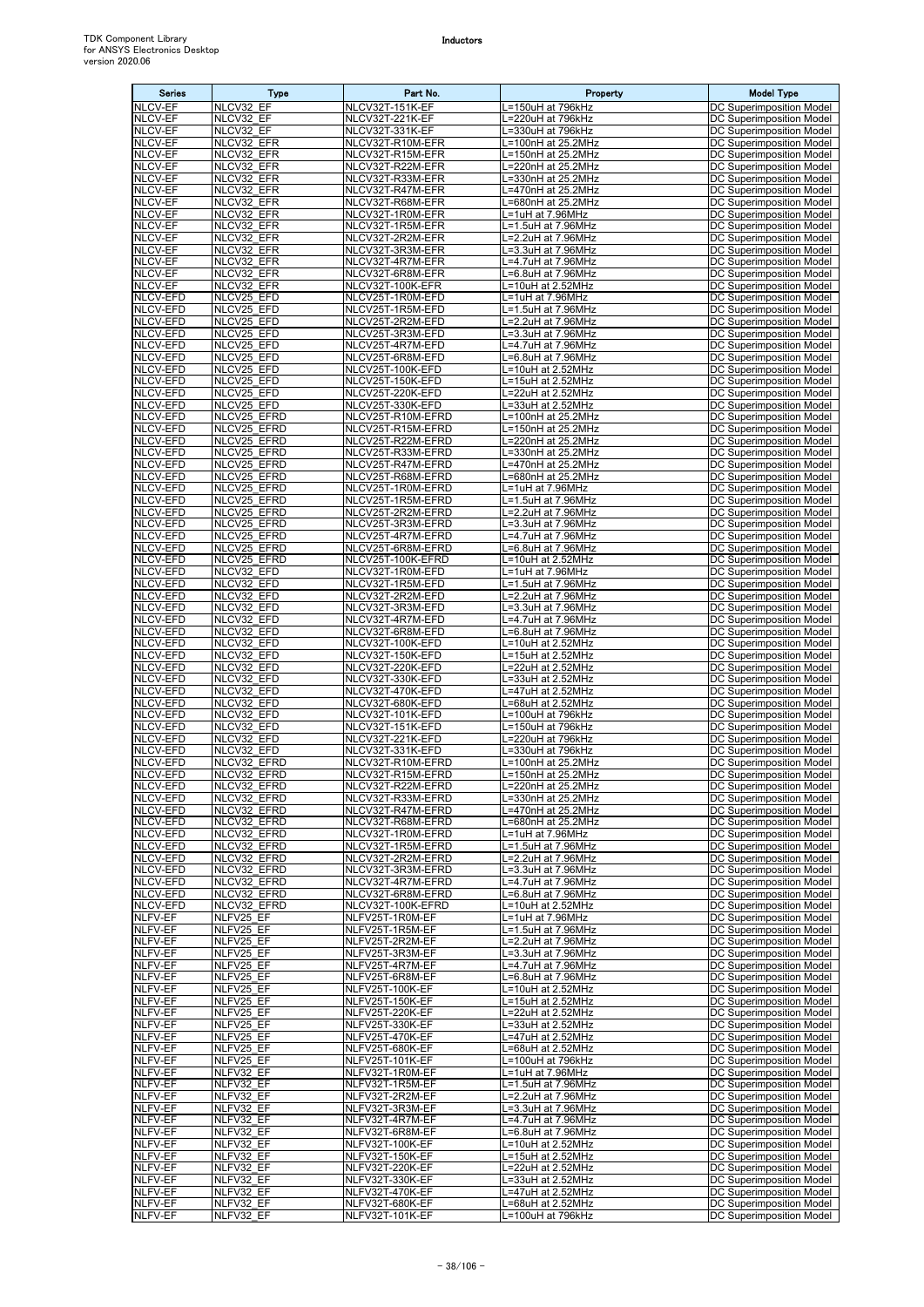| <b>Series</b>           | <b>Type</b>                   | Part No.                                       | Property                                       | <b>Model Type</b>                                                  |
|-------------------------|-------------------------------|------------------------------------------------|------------------------------------------------|--------------------------------------------------------------------|
| <b>NLFV-EF</b>          | NLFV32 EF                     | NLFV32T-151K-EF                                | L=150uH at 796kHz                              | DC Superimposition Model                                           |
| NLFV-EF<br>NLFV-EF      | NLFV32 EF<br>NLFV32 EF        | NLFV32T-221K-EF<br>NLFV32T-331K-EF             | L=220uH at 796kHz<br>L=330uH at 796kHz         | DC Superimposition Model<br><b>DC Superimposition Model</b>        |
| NLFV-EF                 | NLFV32 EF                     | NLFV32T-471K-EF                                | L=470uH at 796kHz                              | DC Superimposition Model                                           |
| NLFV-EF                 | NLFV32_EF                     | NLFV32T-681K-EF                                | =680uH at 796kHz                               | <b>DC Superimposition Model</b>                                    |
| NLFV-EF                 | NLFV32 EF                     | NLFV32T-102K-EF                                | L=1000uH at 252kHz                             | DC Superimposition Model                                           |
| NLV-EF<br>NLV-EF        | NLV25 EF<br>NLV25 EF          | NLV25T-1R0J-EF<br>NLV25T-1R2J-EF               | L=1uH at 7.96MHz<br>L=1.2uH at 7.96MHz         | DC Superimposition Model<br>DC Superimposition Model               |
| NLV-EF                  | NLV25 EF                      | NLV25T-1R5J-EF                                 | L=1.5uH at 7.96MHz                             | DC Superimposition Model                                           |
| NLV-EF                  | NLV25 EF                      | NLV25T-1R8J-EF                                 | L=1.8uH at 7.96MHz                             | DC Superimposition Model                                           |
| NLV-EF                  | NLV25 EF                      | NLV25T-2R2J-EF                                 | L=2.2uH at 7.96MHz                             | DC Superimposition Model                                           |
| NLV-EF<br><b>NLV-EF</b> | NLV25 EF<br>NLV25_EF          | NLV25T-2R7J-EF<br>NLV25T-3R3J-EF               | L=2.7uH at 7.96MHz<br>L=3.3uH at 7.96MHz       | DC Superimposition Model<br>DC Superimposition Model               |
| NLV-EF                  | NLV25 EF                      | NLV25T-3R9J-EF                                 | L=3.9uH at 7.96MHz                             | DC Superimposition Model                                           |
| NLV-EF                  | NLV25 EF                      | NLV25T-4R7J-EF                                 | L=4.7uH at 7.96MHz                             | <b>DC Superimposition Model</b>                                    |
| NLV-EF                  | NLV25 EF                      | NLV25T-5R6J-EF                                 | L=5.6uH at 7.96MHz                             | DC Superimposition Model                                           |
| NLV-EF<br>NLV-EF        | NLV25 EF<br>NLV25 EF          | NLV25T-6R8J-EF<br>NLV25T-8R2J-EF               | L=6.8uH at 7.96MHz<br>L=8.2uH at 7.96MHz       | DC Superimposition Model<br>DC Superimposition Model               |
| NLV-EF                  | NLV25 EF                      | <b>NLV25T-100J-EF</b>                          | L=10uH at 2.52MHz                              | DC Superimposition Model                                           |
| NLV-EF                  | NLV25 EF                      | NLV25T-120J-EF                                 | L=12uH at 2.52MHz                              | DC Superimposition Model                                           |
| NLV-EF<br>NLV-EF        | NLV25 EF<br>NLV25_EF          | <b>NLV25T-150J-EF</b><br>NLV25T-180J-EF        | L=15uH at 2.52MHz<br>L=18uH at 2.52MHz         | <b>DC Superimposition Model</b><br><b>DC Superimposition Model</b> |
| <b>NLV-EF</b>           | NLV25 EF                      | NLV25T-220J-EF                                 | L=22uH at 2.52MHz                              | DC Superimposition Model                                           |
| NLV-EF                  | NLV25_EF                      | NLV25T-270J-EF                                 | L=27uH at 2.52MHz                              | <b>DC Superimposition Model</b>                                    |
| NLV-EF<br>NLV-EF        | NLV25 EF                      | NLV25T-330J-EF<br>NLV25T-390J-EF               | L=33uH at 2.52MHz<br>L=39uH at 2.52MHz         | DC Superimposition Model<br>DC Superimposition Model               |
| NLV-EF                  | NLV25_EF<br>NLV25 EF          | NLV25T-470J-EF                                 | L=47uH at 2.52MHz                              | DC Superimposition Model                                           |
| <b>NLV-EF</b>           | NLV25 EF                      | <b>NLV25T-560J-EF</b>                          | L=56uH at 2.52MHz                              | DC Superimposition Model                                           |
| NLV-EF                  | NLV25 EF                      | <b>NLV25T-680J-EF</b>                          | L=68uH at 2.52MHz                              | DC Superimposition Model                                           |
| NLV-EF<br>NLV-EF        | NLV25 EF<br>NLV25 EF          | <b>NLV25T-820J-EF</b><br><b>NLV25T-101J-EF</b> | L=82uH at 2.52MHz<br>L=100uH at 796kHz         | <b>DC Superimposition Model</b><br>DC Superimposition Model        |
| <b>NLV-EF</b>           | NLV25 EF                      | NLV25T-010J-EF                                 | L=10nH at 100MHz                               | <b>Frequency Model</b>                                             |
| NLV-EF                  | NLV25 EF                      | NLV25T-012J-EF                                 | L=12nH at 100MHz                               | <b>Frequency Model</b>                                             |
| NLV-EF<br>NLV-EF        | NLV25 EF                      | NLV25T-015J-EF                                 | L=15nH at 100MHz<br>L=18nH at 100MHz           | <b>Frequency Model</b><br><b>Frequency Model</b>                   |
| NLV-EF                  | NLV25 EF<br>NLV25 EF          | NLV25T-018J-EF<br>NLV25T-022J-EF               | L=22nH at 100MHz                               | <b>Frequency Model</b>                                             |
| NLV-EF                  | NLV25 EF                      | NLV25T-027J-EF                                 | L=27nH at 100MHz                               | <b>Frequency Model</b>                                             |
| <b>NLV-EF</b>           | NLV25_EF                      | NLV25T-033J-EF                                 | L=33nH at 100MHz                               | <b>Frequency Model</b>                                             |
| NLV-EF<br>NLV-EF        | NLV25 EF<br>NLV25_EF          | NLV25T-039J-EF<br>NLV25T-047J-EF               | L=39nH at 100MHz<br>L=47nH at 100MHz           | <b>Frequency Model</b><br><b>Frequency Model</b>                   |
| NLV-EF                  | NLV25 EF                      | NLV25T-056J-EF                                 | L=56nH at 100MHz                               | <b>Frequency Model</b>                                             |
| NLV-EF                  | NLV25 EF                      | NLV25T-068J-EF                                 | L=68nH at 100MHz                               | <b>Frequency Model</b>                                             |
| NLV-EF                  | NLV25 EF                      | NLV25T-082J-EF                                 | L=82nH at 100MHz                               | <b>Frequency Model</b>                                             |
| NLV-EF<br>NLV-EF        | NLV25 EF<br>NLV25 EF          | NLV25T-R10J-EF<br>NLV25T-R12J-EF               | L=100nH at 100MHz<br>L=120nH at 25.2MHz        | <b>Frequency Model</b><br><b>Frequency Model</b>                   |
| NLV-EF                  | NLV25 EF                      | NLV25T-R15J-EF                                 | L=150nH at 25.2MHz                             | <b>Frequency Model</b>                                             |
| NLV-EF                  | $\overline{\text{NL}}$ V25 EF | NLV25T-R18J-EF                                 | L=180nH at 25.2MHz                             | <b>Frequency Model</b>                                             |
| NLV-EF<br>NLV-EF        | NLV25 EF<br>NLV25 EF          | NLV25T-R22J-EF<br>NLV25T-R27J-EF               | L=220nH at 25.2MHz<br>L=270nH at 25.2MHz       | <b>Frequency Model</b><br><b>Frequency Model</b>                   |
| NLV-EF                  | NLV25 EF                      | NLV25T-R33J-EF                                 | L=330nH at 25.2MHz                             | <b>Frequency Model</b>                                             |
| NLV-EF                  | NLV25 EF                      | NLV25T-R39J-EF                                 | L=390nH at 25.2MHz                             | <b>Frequency Model</b>                                             |
| NLV-EF                  | NLV25 EF                      | NLV25T-R47J-EF                                 | L=470nH at 25.2MHz                             | <b>Frequency Model</b>                                             |
| NLV-EF<br>NLV-EF        | NLV25_EF<br>NLV25_EF          | NLV25T-R56J-EF<br>NLV25T-R68J-EF               | L=560nH at 25.2MHz<br>L=680nH at 25.2MHz       | <b>Frequency Model</b><br><b>Frequency Model</b>                   |
| NLV-EF                  | NLV25 EF                      | NLV25T-R82J-EF                                 | L=820nH at 25.2MHz                             | <b>Frequency Model</b>                                             |
| NLV-EF                  | NLV32 EF                      | NLV32T-1R0J-EF                                 | L=1uH at 7.96MHz                               | DC Superimposition Model                                           |
| NLV-EF<br>NLV-EF        | NLV32 EF<br>NLV32_EF          | NLV32T-1R2J-EF<br>NLV32T-1R5J-EF               | $L=1.2$ uH at $7.96$ MHz<br>L=1.5uH at 7.96MHz | DC Superimposition Model<br>DC Superimposition Model               |
| NLV-EF                  | NLV32 EF                      | NLV32T-1R8J-EF                                 | $L=1.8$ uH at $7.96$ MHz                       | DC Superimposition Model                                           |
| NLV-EF                  | NLV32 EF                      | NLV32T-2R2J-EF                                 | L=2.2uH at 7.96MHz                             | <b>DC Superimposition Model</b>                                    |
| NLV-EF                  | NLV32 EF                      | NLV32T-2R7J-EF                                 | L=2.7uH at 7.96MHz                             | DC Superimposition Model                                           |
| NLV-EF<br>NLV-EF        | NLV32 EF<br>NLV32_EF          | NLV32T-3R3J-EF<br>NLV32T-3R9J-EF               | L=3.3uH at 7.96MHz<br>L=3.9uH at 7.96MHz       | DC Superimposition Model<br>DC Superimposition Model               |
| NLV-EF                  | NLV32 EF                      | NLV32T-4R7J-EF                                 | L=4.7uH at 7.96MHz                             | DC Superimposition Model                                           |
| NLV-EF<br>NLV-EF        | NLV32 EF                      | NLV32T-5R6J-EF<br>NLV32T-6R8J-EF               | L=5.6uH at 7.96MHz<br>L=6.8uH at 7.96MHz       | DC Superimposition Model<br><b>DC Superimposition Model</b>        |
| NLV-EF                  | NLV32 EF<br>NLV32 EF          | NLV32T-8R2J-EF                                 | L=8.2uH at 7.96MHz                             | <b>DC Superimposition Model</b>                                    |
| NLV-EF                  | NLV32 EF                      | NLV32T-100J-EF                                 | L=10uH at 2.52MHz                              | DC Superimposition Model                                           |
| NLV-EF                  | NLV32 EF                      | NLV32T-120J-EF                                 | L=12uH at 2.52MHz                              | DC Superimposition Model                                           |
| NLV-EF<br>NLV-EF        | NLV32 EF<br>NLV32 EF          | NLV32T-150J-EF<br>NLV32T-180J-EF               | L=15uH at 2.52MHz<br>L=18uH at 2.52MHz         | DC Superimposition Model<br><b>DC Superimposition Model</b>        |
| NLV-EF                  | NLV32 EF                      | NLV32T-220J-EF                                 | L=22uH at 2.52MHz                              | <b>DC Superimposition Model</b>                                    |
| NLV-EF                  | NLV32 EF                      | NLV32T-270J-EF                                 | L=27uH at 2.52MHz                              | DC Superimposition Model                                           |
| NLV-EF<br>NLV-EF        | NLV32 EF<br>NLV32 EF          | NLV32T-330J-EF<br>NLV32T-390J-EF               | L=33uH at 2.52MHz<br>L=39uH at 2.52MHz         | DC Superimposition Model<br>DC Superimposition Model               |
| NLV-EF                  | NLV32 EF                      | NLV32T-470J-EF                                 | L=47uH at 2.52MHz                              | DC Superimposition Model                                           |
| NLV-EF                  | NLV32 EF                      | NLV32T-560J-EF                                 | L=56uH at 2.52MHz                              | DC Superimposition Model                                           |
| NLV-EF                  | NLV32 EF                      | NLV32T-680J-EF                                 | L=68uH at 2.52MHz                              | DC Superimposition Model                                           |
| NLV-EF<br>NLV-EF        | NLV32_EF<br>NLV32 EF          | NLV32T-820J-EF<br>NLV32T-101J-EF               | L=82uH at 2.52MHz<br>L=100uH at 796kHz         | DC Superimposition Model<br>DC Superimposition Model               |
| NLV-EF                  | NLV32 EF                      | NLV32T-121J-EF                                 | L=120uH at 796kHz                              | DC Superimposition Model                                           |
| NLV-EF                  | NLV32 EF                      | NLV32T-151J-EF                                 | L=150uH at 796kHz                              | DC Superimposition Model                                           |
| NLV-EF<br>NLV-EF        | NLV32 EF<br>NLV32 EF          | NLV32T-181J-EF<br>NLV32T-221J-EF               | L=180uH at 796kHz<br>L=220uH at 796kHz         | <b>DC Superimposition Model</b><br>DC Superimposition Model        |
| NLV-EF                  | NLV32 EF                      | NLV32T-271J-EF                                 | L=270uH at 796kHz                              | DC Superimposition Model                                           |
| NLV-EF                  | NLV32 EF                      | NLV32T-331J-EF                                 | L=330uH at 796kHz                              | DC Superimposition Model                                           |
| NLV-EF                  | NLV32 EF                      | NLV32T-391J-EF                                 | L=390uH at 796kHz                              | DC Superimposition Model                                           |
| NLV-EF<br>NLV-EF        | NLV32 EF<br>NLV32 EF          | NLV32T-471J-EF<br>NLV32T-010J-EF               | L=470uH at 796kHz<br>L=10nH at 100MHz          | DC Superimposition Model<br><b>Frequency Model</b>                 |
| NLV-EF                  | NLV32 EF                      | <b>NLV32T-012J-EF</b>                          | L=12nH at 100MHz                               | <b>Frequency Model</b>                                             |
| NLV-EF                  | NLV32 EF                      | NLV32T-015J-EF                                 | L=15nH at 100MHz                               | <b>Frequency Model</b>                                             |
| NLV-EF<br>NLV-EF        | NLV32 EF<br>NLV32 EF          | NLV32T-018J-EF<br>NLV32T-022J-EF               | L=18nH at 100MHz<br>L=22nH at 100MHz           | <b>Frequency Model</b><br><b>Frequency Model</b>                   |
| NLV-EF                  | NLV32 EF                      | NLV32T-027J-EF                                 | L=27nH at 100MHz                               | <b>Frequency Model</b>                                             |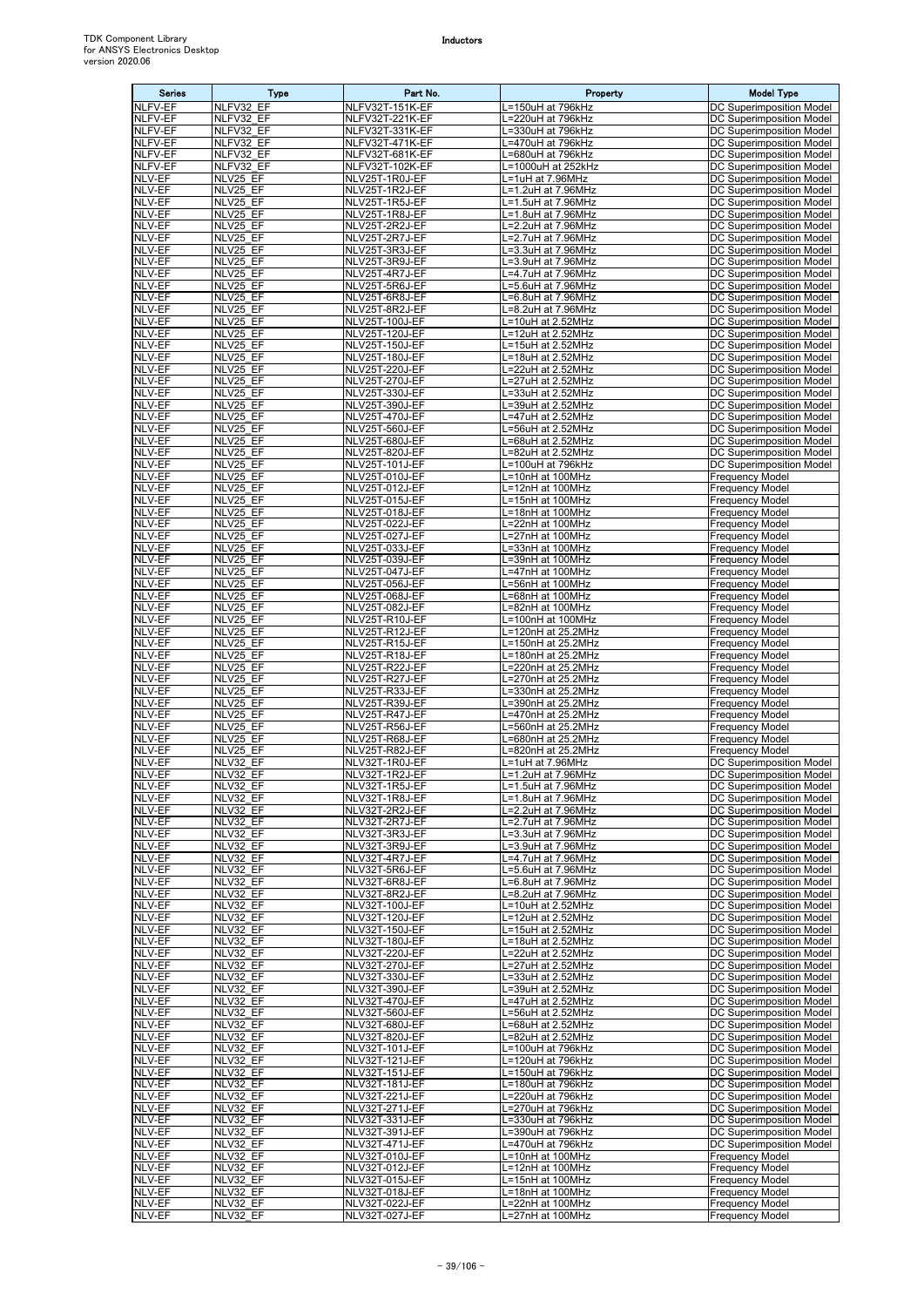| <b>Series</b>             | <b>Type</b>            | Part No.                           | Property                                 | <b>Model Type</b>                                           |
|---------------------------|------------------------|------------------------------------|------------------------------------------|-------------------------------------------------------------|
| NLV-EF<br>NLV-EF          | NLV32 EF               | NLV32T-033J-EF<br>NLV32T-039J-EF   | L=33nH at 100MHz<br>L=39nH at 100MHz     | <b>Frequency Model</b><br><b>Frequency Model</b>            |
| NLV-EF                    | NLV32 EF<br>NLV32 EF   | NLV32T-047J-EF                     | L=47nH at 100MHz                         | <b>Frequency Model</b>                                      |
| NLV-EF                    | NLV32 EF               | NLV32T-056J-EF                     | L=56nH at 100MHz                         | <b>Frequency Model</b>                                      |
| NLV-EF                    | NLV32 EF               | NLV32T-068J-EF                     | L=68nH at 100MHz                         | <b>Frequency Model</b>                                      |
| NLV-EF<br>NLV-EF          | NLV32 EF<br>NLV32 EF   | NLV32T-082J-EF<br>NLV32T-R10J-EF   | L=82nH at 100MHz<br>L=100nH at 100MHz    | <b>Frequency Model</b><br><b>Frequency Model</b>            |
| NLV-EF                    | NLV32 EF               | NLV32T-R12J-EF                     | L=120nH at 25.2MHz                       | <b>Frequency Model</b>                                      |
| NLV-EF                    | NLV32 EF               | NLV32T-R15J-EF                     | L=150nH at 25.2MHz                       | <b>Frequency Model</b>                                      |
| NLV-EF<br>NLV-EF          | NLV32 EF<br>NLV32 EF   | NLV32T-R18J-EF<br>NLV32T-R22J-EF   | L=180nH at 25.2MHz<br>L=220nH at 25.2MHz | <b>Frequency Model</b><br><b>Frequency Model</b>            |
| NLV-EF                    | NLV32 EF               | NLV32T-R27J-EF                     | L=270nH at 25.2MHz                       | <b>Frequency Model</b>                                      |
| NLV-EF                    | NLV32 EF               | NLV32T-R33J-EF                     | L=330nH at 25.2MHz                       | <b>Frequency Model</b>                                      |
| NLV-EF<br>NLV-EF          | NLV32 EF<br>NLV32_EF   | NLV32T-R39J-EF<br>NLV32T-R47J-EF   | L=390nH at 25.2MHz<br>L=470nH at 25.2MHz | <b>Frequency Model</b><br><b>Frequency Model</b>            |
| NLV-EF                    | NLV32 EF               | NLV32T-R56J-EF                     | L=560nH at 25.2MHz                       | <b>Frequency Model</b>                                      |
| NLV-EF                    | NLV32 EF               | NLV32T-R68J-EF                     | L=680nH at 25.2MHz                       | <b>Frequency Model</b>                                      |
| NLV-EF                    | NLV32 EF               | NLV32T-R82J-EF                     | L=820nH at 25.2MHz                       | <b>Frequency Model</b>                                      |
| NLV-EFD<br>NLV-EFD        | NLV25 EFD<br>NLV25 EFD | NLV25T-1R0J-EFD<br>NLV25T-1R2J-EFD | L=1uH at 7.96MHz<br>L=1.2uH at 7.96MHz   | DC Superimposition Model<br>DC Superimposition Model        |
| NLV-EFD                   | NLV25 EFD              | NLV25T-1R5J-EFD                    | L=1.5uH at 7.96MHz                       | DC Superimposition Model                                    |
| NLV-EFD                   | NLV25_EFD              | NLV25T-1R8J-EFD                    | L=1.8uH at 7.96MHz                       | DC Superimposition Model                                    |
| <b>NLV-EFD</b><br>NLV-EFD | NLV25 EFD<br>NLV25_EFD | NLV25T-2R2J-EFD<br>NLV25T-2R7J-EFD | L=2.2uH at 7.96MHz<br>L=2.7uH at 7.96MHz | DC Superimposition Model<br>DC Superimposition Model        |
| NLV-EFD                   | NLV25 EFD              | NLV25T-3R3J-EFD                    | L=3.3uH at 7.96MHz                       | DC Superimposition Model                                    |
| NLV-EFD                   | NLV25 EFD              | NLV25T-3R9J-EFD                    | L=3.9uH at 7.96MHz                       | DC Superimposition Model                                    |
| NLV-EFD<br>NLV-EFD        | NLV25 EFD<br>NLV25 EFD | NLV25T-4R7J-EFD<br>NLV25T-5R6J-EFD | L=4.7uH at 7.96MHz<br>L=5.6uH at 7.96MHz | DC Superimposition Model<br><b>DC Superimposition Model</b> |
| <b>NLV-EFD</b>            | NLV25 EFD              | NLV25T-6R8J-EFD                    | $L=6.8$ uH at $7.96$ MHz                 | <b>DC Superimposition Model</b>                             |
| NLV-EFD                   | NLV25 EFD              | NLV25T-8R2J-EFD                    | L=8.2uH at 7.96MHz                       | DC Superimposition Model                                    |
| NLV-EFD                   | NLV25 EFD              | NLV25T-100J-EFD                    | L=10uH at 2.52MHz                        | DC Superimposition Model                                    |
| NLV-EFD<br>NLV-EFD        | NLV25 EFD<br>NLV25 EFD | NLV25T-120J-EFD<br>NLV25T-150J-EFD | L=12uH at 2.52MHz<br>L=15uH at 2.52MHz   | DC Superimposition Model<br>DC Superimposition Model        |
| NLV-EFD                   | NLV25 EFD              | NLV25T-180J-EFD                    | L=18uH at 2.52MHz                        | DC Superimposition Model                                    |
| NLV-EFD                   | NLV25 EFD              | NLV25T-220J-EFD                    | L=22uH at 2.52MHz                        | DC Superimposition Model                                    |
| NLV-EFD<br>NLV-EFD        | NLV25 EFD<br>NLV25 EFD | NLV25T-270J-EFD<br>NLV25T-330J-EFD | L=27uH at 2.52MHz<br>L=33uH at 2.52MHz   | <b>DC Superimposition Model</b><br>DC Superimposition Model |
| NLV-EFD                   | NLV25 EFD              | NLV25T-390J-EFD                    | L=39uH at 2.52MHz                        | DC Superimposition Model                                    |
| NLV-EFD                   | NLV25 EFD              | NLV25T-470J-EFD                    | L=47uH at 2.52MHz                        | DC Superimposition Model                                    |
| NLV-EFD<br>NLV-EFD        | NLV25_EFD<br>NLV25 EFD | NLV25T-560J-EFD<br>NLV25T-680J-EFD | L=56uH at 2.52MHz<br>L=68uH at 2.52MHz   | DC Superimposition Model<br>DC Superimposition Model        |
| NLV-EFD                   | NLV25 EFD              | NLV25T-820J-EFD                    | L=82uH at 2.52MHz                        | DC Superimposition Model                                    |
| NLV-EFD                   | NLV25 EFD              | NLV25T-101J-EFD                    | L=100uH at 796kHz                        | DC Superimposition Model                                    |
| NLV-EFD<br>NLV-EFD        | NLV25 EFD<br>NLV25 EFD | NLV25T-010J-EFD<br>NLV25T-012J-EFD | L=10nH at 100MHz<br>L=12nH at 100MHz     | <b>Frequency Model</b><br><b>Frequency Model</b>            |
| NLV-EFD                   | NLV25 EFD              | NLV25T-015J-EFD                    | L=15nH at 100MHz                         | <b>Frequency Model</b>                                      |
| NLV-EFD                   | NLV25 EFD              | NLV25T-018J-EFD                    | L=18nH at 100MHz                         | Frequency Model                                             |
| NLV-EFD                   | NLV25_EFD              | NLV25T-022J-EFD                    | L=22nH at 100MHz                         | <b>Frequency Model</b>                                      |
| NLV-EFD<br><b>NLV-EFD</b> | NLV25 EFD<br>NLV25 EFD | NLV25T-027J-EFD<br>NLV25T-033J-EFD | L=27nH at 100MHz<br>L=33nH at 100MHz     | <b>Frequency Model</b><br><b>Frequency Model</b>            |
| NLV-EFD                   | NLV25 EFD              | NLV25T-039J-EFD                    | L=39nH at 100MHz                         | <b>Frequency Model</b>                                      |
| NLV-EFD                   | NLV25_EFD              | NLV25T-047J-EFD                    | L=47nH at 100MHz                         | <b>Frequency Model</b>                                      |
| NLV-EFD<br>NLV-EFD        | NLV25 EFD<br>NLV25 EFD | NLV25T-056J-EFD<br>NLV25T-068J-EFD | L=56nH at 100MHz<br>L=68nH at 100MHz     | <b>Frequency Model</b><br><b>Frequency Model</b>            |
| NLV-EFD                   | NLV25 EFD              | NLV25T-082J-EFD                    | L=82nH at 100MHz                         | <b>Frequency Model</b>                                      |
| NLV-EFD                   | NLV25 EFD              | NLV25T-R10J-EFD                    | L=100nH at 100MHz                        | <b>Frequency Model</b>                                      |
| NLV-EFD<br><b>NLV-EFD</b> | NLV25 EFD<br>NLV25 EFD | NLV25T-R12J-EFD<br>NLV25T-R15J-EFD | L=120nH at 25.2MHz<br>L=150nH at 25.2MHz | <b>Frequency Model</b><br><b>Frequency Model</b>            |
| NLV-EFD                   | NLV25 EFD              | NLV25T-R18J-EFD                    | L=180nH at 25.2MHz                       | <b>Frequency Model</b>                                      |
| NLV-EFD                   | NLV25 EFD              | NLV25T-R22J-EFD                    | L=220nH at 25.2MHz                       | <b>Frequency Model</b>                                      |
| NLV-EFD<br>NLV-EFD        | NLV25 EFD<br>NLV25 EFD | NLV25T-R27J-EFD<br>NLV25T-R33J-EFD | L=270nH at 25.2MHz<br>L=330nH at 25.2MHz | <b>Frequency Model</b><br><b>Frequency Model</b>            |
| NLV-EFD                   | NLV25_EFD              | NLV25T-R39J-EFD                    | L=390nH at 25.2MHz                       | <b>Frequency Model</b>                                      |
| NLV-EFD                   | NLV25 EFD              | NLV25T-R47J-EFD                    | L=470nH at 25.2MHz                       | <b>Frequency Model</b>                                      |
| NLV-EFD<br>NLV-EFD        | NLV25_EFD              | NLV25T-R56J-EFD                    | L=560nH at 25.2MHz<br>L=680nH at 25.2MHz | <b>Frequency Model</b>                                      |
| NLV-EFD                   | NLV25 EFD<br>NLV25 EFD | NLV25T-R68J-EFD<br>NLV25T-R82J-EFD | L=820nH at 25.2MHz                       | <b>Frequency Model</b><br><b>Frequency Model</b>            |
| NLV-EFD                   | NLV32 EFD              | NLV32T-1R0J-EFD                    | L=1uH at 7.96MHz                         | DC Superimposition Model                                    |
| NLV-EFD                   | NLV32 EFD              | NLV32T-1R2J-EFD                    | L=1.2uH at 7.96MHz                       | DC Superimposition Model                                    |
| NLV-EFD<br>NLV-EFD        | NLV32_EFD<br>NLV32 EFD | NLV32T-1R5J-EFD<br>NLV32T-1R8J-EFD | L=1.5uH at 7.96MHz<br>L=1.8uH at 7.96MHz | DC Superimposition Model<br>DC Superimposition Model        |
| NLV-EFD                   | NLV32 EFD              | NLV32T-2R2J-EFD                    | L=2.2uH at 7.96MHz                       | <b>DC Superimposition Model</b>                             |
| NLV-EFD                   | NLV32 EFD              | NLV32T-2R7J-EFD                    | L=2.7uH at 7.96MHz                       | <b>DC Superimposition Model</b>                             |
| NLV-EFD<br>NLV-EFD        | NLV32 EFD<br>NLV32 EFD | NLV32T-3R3J-EFD<br>NLV32T-3R9J-EFD | L=3.3uH at 7.96MHz<br>L=3.9uH at 7.96MHz | DC Superimposition Model<br><b>DC Superimposition Model</b> |
| NLV-EFD                   | NLV32 EFD              | NLV32T-4R7J-EFD                    | L=4.7uH at 7.96MHz                       | DC Superimposition Model                                    |
| NLV-EFD                   | NLV32_EFD              | NLV32T-5R6J-EFD                    | L=5.6uH at 7.96MHz                       | DC Superimposition Model                                    |
| NLV-EFD<br>NLV-EFD        | NLV32 EFD<br>NLV32 EFD | NLV32T-6R8J-EFD<br>NLV32T-8R2J-EFD | L=6.8uH at 7.96MHz<br>L=8.2uH at 7.96MHz | DC Superimposition Model<br>DC Superimposition Model        |
| NLV-EFD                   | NLV32 EFD              | NLV32T-100J-EFD                    | L=10uH at 2.52MHz                        | DC Superimposition Model                                    |
| NLV-EFD                   | NLV32_EFD              | NLV32T-120J-EFD                    | L=12uH at 2.52MHz                        | DC Superimposition Model                                    |
| NLV-EFD                   | NLV32 EFD              | NLV32T-150J-EFD                    | L=15uH at 2.52MHz                        | DC Superimposition Model                                    |
| NLV-EFD<br>NLV-EFD        | NLV32 EFD<br>NLV32 EFD | NLV32T-180J-EFD<br>NLV32T-220J-EFD | L=18uH at 2.52MHz<br>L=22uH at 2.52MHz   | DC Superimposition Model<br>DC Superimposition Model        |
| NLV-EFD                   | NLV32 EFD              | NLV32T-270J-EFD                    | L=27uH at 2.52MHz                        | DC Superimposition Model                                    |
| NLV-EFD                   | NLV32 EFD              | NLV32T-330J-EFD                    | L=33uH at 2.52MHz                        | DC Superimposition Model                                    |
| NLV-EFD<br>NLV-EFD        | NLV32 EFD<br>NLV32 EFD | NLV32T-390J-EFD<br>NLV32T-470J-EFD | L=39uH at 2.52MHz<br>L=47uH at 2.52MHz   | DC Superimposition Model<br>DC Superimposition Model        |
| NLV-EFD                   | NLV32 EFD              | NLV32T-560J-EFD                    | L=56uH at 2.52MHz                        | DC Superimposition Model                                    |
| NLV-EFD                   | NLV32 EFD              | NLV32T-680J-EFD                    | L=68uH at 2.52MHz                        | DC Superimposition Model                                    |
| NLV-EFD<br>NLV-EFD        | NLV32 EFD<br>NLV32 EFD | NLV32T-820J-EFD<br>NLV32T-101J-EFD | L=82uH at 2.52MHz<br>L=100uH at 796kHz   | DC Superimposition Model<br>DC Superimposition Model        |
| NLV-EFD                   | NLV32 EFD              | NLV32T-121J-EFD                    | L=120uH at 796kHz                        | DC Superimposition Model                                    |
| NLV-EFD                   | NLV32 EFD              | NLV32T-151J-EFD                    | L=150uH at 796kHz                        | DC Superimposition Model                                    |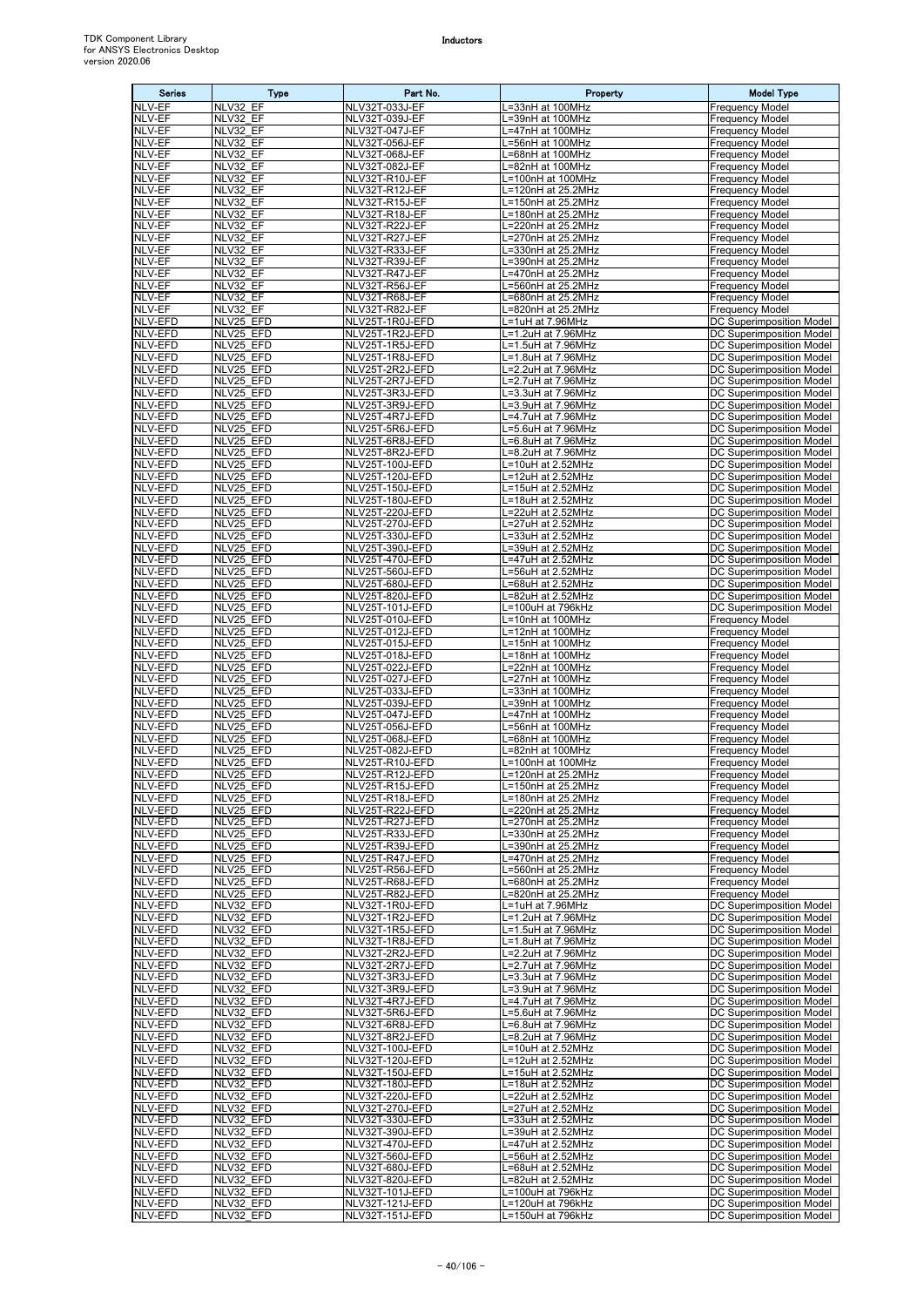| <b>Series</b>            | Type                             | Part No.                                     | Property                                 | <b>Model Type</b>                                                  |
|--------------------------|----------------------------------|----------------------------------------------|------------------------------------------|--------------------------------------------------------------------|
| <b>NLV-EFD</b>           | NLV32 EFD                        | NLV32T-181J-EFD                              | L=180uH at 796kHz                        | <b>DC Superimposition Model</b>                                    |
| NLV-EFD<br>NLV-EFD       | NLV32 EFD<br>NLV32 EFD           | NLV32T-221J-EFD<br>NLV32T-271J-EFD           | L=220uH at 796kHz<br>L=270uH at 796kHz   | DC Superimposition Model<br><b>DC Superimposition Model</b>        |
| NLV-EFD                  | NLV32 EFD                        | NLV32T-331J-EFD                              | L=330uH at 796kHz                        | <b>DC Superimposition Model</b>                                    |
| NLV-EFD                  | NLV32 EFD                        | NLV32T-391J-EFD                              | L=390uH at 796kHz                        | DC Superimposition Model                                           |
| NLV-EFD                  | NLV32 EFD                        | NLV32T-471J-EFD                              | L=470uH at 796kHz                        | DC Superimposition Model                                           |
| NLV-EFD<br>NLV-EFD       | NLV32 EFD<br>NLV32 EFD           | NLV32T-010J-EFD<br>NLV32T-012J-EFD           | L=10nH at 100MHz<br>L=12nH at 100MHz     | <b>Frequency Model</b><br><b>Frequency Model</b>                   |
| NLV-EFD                  | NLV32 EFD                        | NLV32T-015J-EFD                              | L=15nH at 100MHz                         | <b>Frequency Model</b>                                             |
| NLV-EFD                  | NLV32 EFD                        | NLV32T-018J-EFD                              | L=18nH at 100MHz                         | <b>Frequency Model</b>                                             |
| NLV-EFD                  | NLV32 EFD                        | NLV32T-022J-EFD                              | L=22nH at 100MHz                         | <b>Frequency Model</b>                                             |
| NLV-EFD<br>NLV-EFD       | NLV32 EFD<br>NLV32 EFD           | NLV32T-027J-EFD<br>NLV32T-033J-EFD           | L=27nH at 100MHz<br>L=33nH at 100MHz     | <b>Frequency Model</b><br><b>Frequency Model</b>                   |
| NLV-EFD                  | NLV32 EFD                        | NLV32T-039J-EFD                              | L=39nH at 100MHz                         | <b>Frequency Model</b>                                             |
| <b>NLV-EFD</b>           | NLV32 EFD                        | NLV32T-047J-EFD                              | L=47nH at 100MHz                         | <b>Frequency Model</b>                                             |
| NLV-EFD<br>NLV-EFD       | NLV32 EFD<br>NLV32 EFD           | NLV32T-056J-EFD                              | .=56nH at 100MHz                         | <b>Frequency Model</b><br><b>Frequency Model</b>                   |
| NLV-EFD                  | NLV32 EFD                        | NLV32T-068J-EFD<br>NLV32T-082J-EFD           | L=68nH at 100MHz<br>L=82nH at 100MHz     | <b>Frequency Model</b>                                             |
| NLV-EFD                  | NLV32 EFD                        | NLV32T-R10J-EFD                              | L=100nH at 100MHz                        | <b>Frequency Model</b>                                             |
| NLV-EFD                  | NLV32 EFD                        | NLV32T-R12J-EFD                              | L=120nH at 25.2MHz                       | <b>Frequency Model</b>                                             |
| NLV-EFD<br>NLV-EFD       | NLV32 EFD<br>NLV32 EFD           | NLV32T-R15J-EFD<br>NLV32T-R18J-EFD           | L=150nH at 25.2MHz<br>L=180nH at 25.2MHz | <b>Frequency Model</b><br><b>Frequency Model</b>                   |
| NLV-EFD                  | NLV32 EFD                        | NLV32T-R22J-EFD                              | L=220nH at 25.2MHz                       | <b>Frequency Model</b>                                             |
| NLV-EFD                  | NLV32_EFD                        | NLV32T-R27J-EFD                              | L=270nH at 25.2MHz                       | Frequency Model                                                    |
| NLV-EFD                  | NLV32 EFD                        | NLV32T-R33J-EFD                              | =330nH at 25.2MHz                        | <b>Frequency Model</b>                                             |
| NLV-EFD<br>NLV-EFD       | NLV32 EFD<br>NLV32 EFD           | NLV32T-R39J-EFD<br>NLV32T-R47J-EFD           | L=390nH at 25.2MHz<br>L=470nH at 25.2MHz | <b>Frequency Model</b><br><b>Frequency Model</b>                   |
| NLV-EFD                  | NLV32 EFD                        | NLV32T-R56J-EFD                              | L=560nH at 25.2MHz                       | <b>Frequency Model</b>                                             |
| NLV-EFD                  | NLV32 EFD                        | NLV32T-R68J-EFD                              | L=680nH at 25.2MHz                       | <b>Frequency Model</b>                                             |
| NLV-EFD<br><b>SLF</b>    | NLV32 EFD<br><b>SLF6025</b>      | NLV32T-R82J-EFD<br>SLF6025T-4R7M1R5-PF       | L=820nH at 25.2MHz<br>L=4.7uH at 100kHz  | <b>Frequency Model</b><br>DC Superimposition Model                 |
| <b>SLF</b>               | SLF6025                          | SLF6025T-6R8M1R3-PF                          | =6.8uH at 100kHz                         | DC Superimposition Model                                           |
| <b>SLF</b>               | <b>SLF6025</b>                   | SLF6025T-100M1R0-PF                          | L=10uH at 100kHz                         | DC Superimposition Model                                           |
| SLF                      | SLF6025                          | SLF6025T-150MR88-PF                          | L=15uH at 100kHz                         | DC Superimposition Model                                           |
| <b>SLF</b><br>SLF        | <b>SLF6025</b><br>SLF6025        | SLF6025T-220MR73-PF<br>SLF6025T-330MR59-PF   | L=22uH at 100kHz<br>L=33uH at 100kHz     | DC Superimposition Model<br>DC Superimposition Model               |
| <b>SLF</b>               | SLF6025                          | SLF6025T-470MR48-PF                          | L=47uH at 100kHz                         | DC Superimposition Model                                           |
| SLF                      | SLF6025                          | SLF6025T-680MR42-PF                          | L=68uH at 100kHz                         | DC Superimposition Model                                           |
| <b>SLF</b>               | SLF6025                          | SLF6025T-101MR33-PF                          | L=100uH at 100kHz                        | DC Superimposition Model                                           |
| <b>SLF</b><br><b>SLF</b> | <b>SLF6028</b><br><b>SLF6028</b> | SLF6028T-4R7M1R6-PF<br>SLF6028T-6R8M1R5-PF   | L=4.7uH at 100kHz<br>L=6.8uH at 100kHz   | DC Superimposition Model<br>DC Superimposition Model               |
| SLF                      | <b>SLF6028</b>                   | SLF6028T-100M1R3-PF                          | L=10uH at 100kHz                         | DC Superimposition Model                                           |
| <b>SLF</b>               | <b>SLF6028</b>                   | SLF6028T-150M1R0-PF                          | L=15uH at 100kHz                         | DC Superimposition Model                                           |
| SLF<br><b>SLF</b>        | <b>SLF6028</b><br><b>SLF6028</b> | SLF6028T-220MR77-PF<br>SLF6028T-330MR69-PF   | L=22uH at 100kHz<br>L=33uH at 100kHz     | DC Superimposition Model<br>DC Superimposition Model               |
| <b>SLF</b>               | SLF6028                          | SLF6028T-470MR59-PF                          | L=47uH at 100kHz                         | DC Superimposition Model                                           |
| <b>SLF</b>               | <b>SLF6028</b>                   | SLF6028T-680MR50-PF                          | L=68uH at 100kHz                         | DC Superimposition Model                                           |
| SLF                      | <b>SLF6028</b>                   | SLF6028T-101MR42-PF                          | L=100uH at 100kHz                        | DC Superimposition Model                                           |
| <b>SLF</b><br><b>SLF</b> | <b>SLF6028</b><br><b>SLF6028</b> | SLF6028T-151MR34-PF<br>SLF6028T-221MR26-PF   | L=150uH at 100kHz<br>L=220uH at 100kHz   | DC Superimposition Model<br>DC Superimposition Model               |
| <b>SLF</b>               | <b>SLF6045</b>                   | SLF6045T-1R5N4R0-3PF                         | L=1.5uH at 100kHz                        | DC Superimposition Model                                           |
| SLF                      | <b>SLF6045</b>                   | SLF6045T-2R2N3R3-3PF                         | L=2.2uH at 100kHz                        | DC Superimposition Model                                           |
| <b>SLF</b><br>SLF        | SLF6045<br>SLF6045               | SLF6045T-3R3N2R8-3PF<br>SLF6045T-4R7N2R4-3PF | L=3.3uH at 100kHz<br>L=4.7uH at 100kHz   | DC Superimposition Model<br>DC Superimposition Model               |
| <b>SLF</b>               | SLF6045                          | SLF6045T-6R8N2R0-3PF                         | L=6.8uH at 100kHz                        | DC Superimposition Model                                           |
| SLF                      | <b>SLF6045</b>                   | SLF6045T-100M1R6-3PF                         | L=10uH at 100kHz                         | DC Superimposition Model                                           |
| <b>SLF</b><br>SLF        | <b>SLF6045</b><br><b>SLF6045</b> | SLF6045T-150M1R3-3PF<br>SLF6045T-220M1R1-3PF | L=15uH at 100kHz<br>L=22uH at 100kHz     | DC Superimposition Model<br>DC Superimposition Model               |
| <b>SLF</b>               | <b>SLF7032</b>                   | SLF7032T-3R3M1R9-2PF                         | L=3.3uH at 100kHz                        | DC Superimposition Model                                           |
| SLF                      | <b>SLF7032</b>                   | SLF7032T-4R7M1R7-2PF                         | L=4.7uH at 100kHz                        | DC Superimposition Model                                           |
| SLF                      | <b>SLF7032</b>                   | SLF7032T-6R8M1R6-2PF                         | L=6.8uH at 100kHz                        | DC Superimposition Model                                           |
| <b>SLF</b><br>SLF        | <b>SLF7032</b><br><b>SLF7032</b> | SLF7032T-100M1R4-2PF<br>SLF7032T-150M1R1-2PF | L=10uH at 100kHz<br>L=15uH at 100kHz     | DC Superimposition Model<br><b>DC Superimposition Model</b>        |
| <b>SLF</b>               | <b>SLF7032</b>                   | SLF7032T-220MR96-2PF                         | L=22uH at 100kHz                         | DC Superimposition Model                                           |
| SLF                      | <b>SLF7032</b>                   | SLF7032T-330MR75-2PF                         | L=33uH at 100kHz                         | DC Superimposition Model                                           |
| SLF<br><b>SLF</b>        | <b>SLF7032</b><br><b>SLF7032</b> | SLF7032T-470MR67-2PF<br>SLF7032T-680MR59-2PF | L=47uH at 100kHz<br>L=68uH at 100kHz     | DC Superimposition Model<br>DC Superimposition Model               |
| <b>SLF</b>               | <b>SLF7032</b>                   | SLF7032T-101MR45-2PF                         | L=100uH at 100kHz                        | DC Superimposition Model                                           |
| SLF                      | SLF7032                          | SLF7032T-151MR37-2PF                         | L=150uH at 100kHz                        | <b>DC Superimposition Model</b>                                    |
| <b>SLF</b><br>SLF        | <b>SLF7032</b><br>SLF7032        | SLF7032T-221MR29-2PF<br>SLF7032T-331MR22-2PF | L=220uH at 100kHz<br>L=330uH at 100kHz   | <b>DC Superimposition Model</b><br><b>DC Superimposition Model</b> |
| SLF                      | <b>SLF7032</b>                   | SLF7032T-471MR20-2PF                         | L=470uH at 100kHz                        | DC Superimposition Model                                           |
| SLF                      | SLF7032                          | SLF7032T-681MR16-2PF                         | .=680uH at 100kHz                        | DC Superimposition Model                                           |
| <b>SLF</b>               | <b>SLF7032</b>                   | SLF7032T-102MR13-2PF                         | L=1000uH at 100kHz                       | DC Superimposition Model                                           |
| SLF<br>SLF               | <b>SLF7045</b><br><b>SLF7045</b> | SLF7045T-3R3M2R5-PF<br>SLF7045T-4R7M2R0-PF   | L=3.3uH at 100kHz<br>L=4.7uH at 100kHz   | DC Superimposition Model<br>DC Superimposition Model               |
| SLF                      | <b>SLF7045</b>                   | SLF7045T-6R8M1R7-PF                          | L=6.8uH at 100kHz                        | DC Superimposition Model                                           |
| <b>SLF</b>               | <b>SLF7045</b>                   | SLF7045T-100M1R3-PF                          | L=10uH at 100kHz                         | DC Superimposition Model                                           |
| <b>SLF</b><br>SLF        | <b>SLF7045</b><br>SLF7045        | SLF7045T-150M1R1-PF<br>SLF7045T-220MR90-PF   | L=15uH at 100kHz<br>L=22uH at 100kHz     | DC Superimposition Model<br>DC Superimposition Model               |
| SLF                      | <b>SLF7045</b>                   | SLF7045T-330MR82-PF                          | L=33uH at 100kHz                         | DC Superimposition Model                                           |
| SLF                      | SLF7045                          | SLF7045T-470MR75-PF                          | L=47uH at 100kHz                         | DC Superimposition Model                                           |
| SLF                      | <b>SLF7045</b>                   | SLF7045T-680MR60-PF                          | L=68uH at 100kHz                         | DC Superimposition Model                                           |
| SLF<br>SLF               | <b>SLF7045</b><br><b>SLF7045</b> | SLF7045T-101MR50-PF<br>SLF7045T-151MR40-PF   | L=100uH at 100kHz<br>L=150uH at 100kHz   | DC Superimposition Model<br><b>DC Superimposition Model</b>        |
| <b>SLF</b>               | <b>SLF7045</b>                   | SLF7045T-221MR33-PF                          | L=220uH at 100kHz                        | DC Superimposition Model                                           |
| SLF                      | <b>SLF7045</b>                   | SLF7045T-331MR25-PF                          | L=330uH at 100kHz                        | DC Superimposition Model                                           |
| SLF<br>SLF               | <b>SLF7045</b><br>SLF7045        | SLF7045T-471MR22-PF<br>SLF7045T-681MR20-PF   | L=470uH at 100kHz<br>L=680uH at 100kHz   | DC Superimposition Model<br>DC Superimposition Model               |
| SLF                      | <b>SLF7045</b>                   | SLF7045T-102MR14-PF                          | L=1000uH at 100kHz                       | DC Superimposition Model                                           |
| SLF                      | <b>SLF7055</b>                   | SLF7055T-1R5N4R0-3PF                         | L=1.5uH at 100kHz                        | DC Superimposition Model                                           |
| <b>SLF</b>               | <b>SLF7055</b>                   | SLF7055T-2R2N3R5-3PF                         | L=2.2uH at 100kHz                        | DC Superimposition Model                                           |
| SLF<br>SLF               | <b>SLF7055</b><br><b>SLF7055</b> | SLF7055T-3R3N3R3-3PF<br>SLF7055T-4R7N3R1-3PF | L=3.3uH at 100kHz<br>L=4.7uH at 100kHz   | DC Superimposition Model<br>DC Superimposition Model               |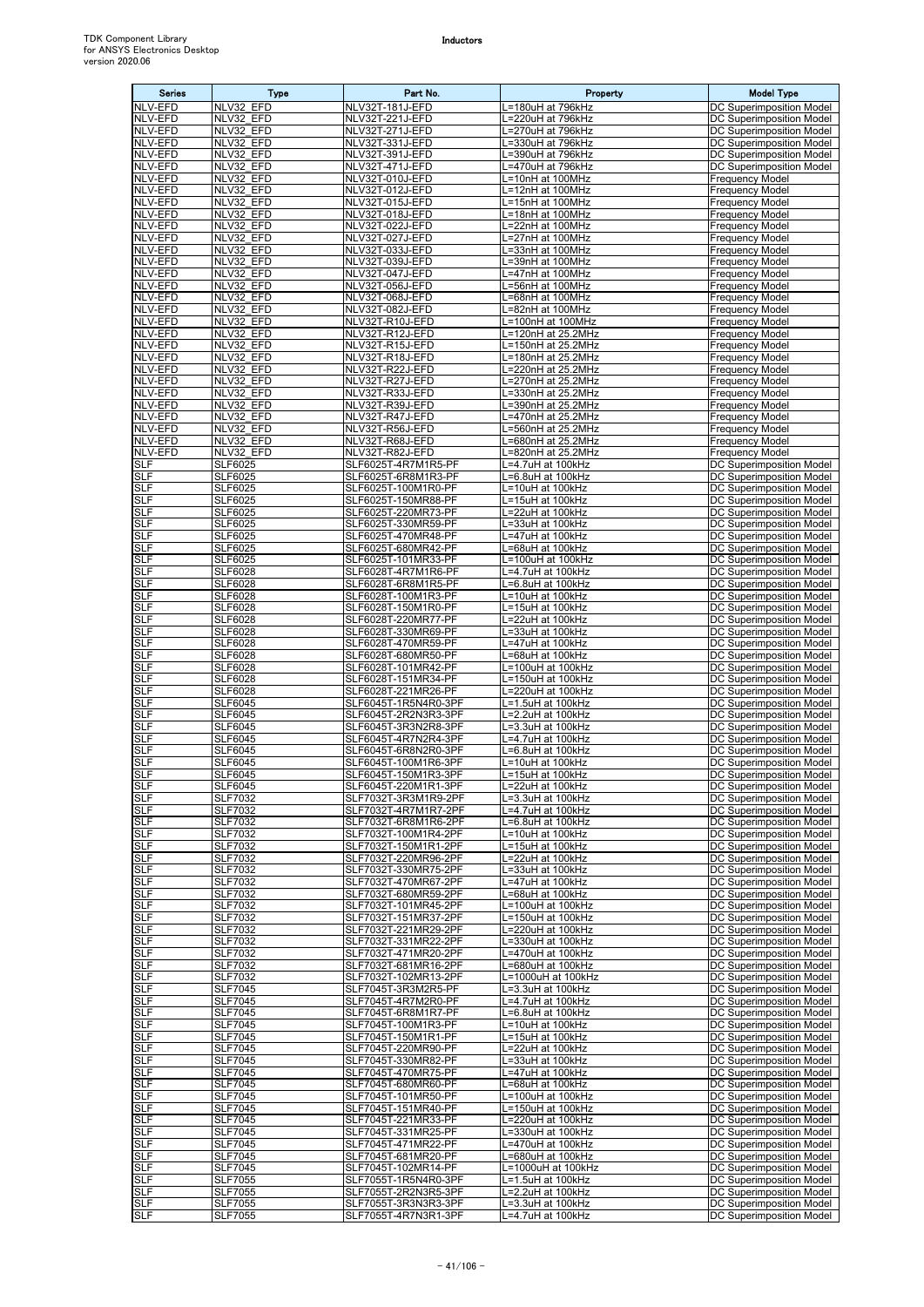| <b>Series</b>            | <b>Type</b>                          | Part No.                                     | Property                               | <b>Model Type</b>                                                  |
|--------------------------|--------------------------------------|----------------------------------------------|----------------------------------------|--------------------------------------------------------------------|
| <b>SLF</b>               | <b>SLF7055</b>                       | SLF7055T-6R8N2R8-3PF                         | =6.8uH at 100kHz                       | DC Superimposition Model                                           |
| <b>SLF</b><br><b>SLF</b> | <b>SLF7055</b><br><b>SLF7055</b>     | SLF7055T-100M2R5-3PF<br>SLF7055T-150M2R1-3PF | =10uH at 100kHz<br>L=15uH at 100kHz    | <b>DC Superimposition Model</b><br><b>DC Superimposition Model</b> |
| <b>SLF</b>               | <b>SLF7055</b>                       | SLF7055T-220M1R7-3PF                         | L=22uH at 100kHz                       | DC Superimposition Model                                           |
| <b>SLF</b>               | SLF10145                             | SLF10145T-3R3N3R7-PF                         | L=3.3uH at 1kHz                        | DC Superimposition Model                                           |
| <b>SLF</b><br>SLF        | SLF10145<br>SLF10145                 | SLF10145T-5R6M3R2-PF<br>SLF10145T-100M2R5-PF | L=5.6uH at 1kHz<br>L=10uH at 1kHz      | DC Superimposition Model<br>DC Superimposition Model               |
| <b>SLF</b>               | <b>SLF10145</b>                      | SLF10145T-150M2R2-PF                         | L=15uH at 1kHz                         | DC Superimposition Model                                           |
| <b>SLF</b>               | SLF10145                             | SLF10145T-220M1R9-PF                         | L=22uH at 1kHz                         | DC Superimposition Model                                           |
| <b>SLF</b><br><b>SLF</b> | SLF10145<br>SLF10145                 | SLF10145T-330M1R6-PF<br>SLF10145T-470M1R4-PF | =33uH at 1kHz<br>=47uH at 1kHz         | <b>DC Superimposition Model</b><br>DC Superimposition Model        |
| <b>SLF</b>               | <b>SLF10145</b>                      | SLF10145T-680M1R2-PF                         | L=68uH at 1kHz                         | DC Superimposition Model                                           |
| <b>SLF</b>               | SLF10145                             | SLF10145T-101M1R0-PF                         | L=100uH at 1kHz                        | DC Superimposition Model                                           |
| <b>SLF</b><br>SLF        | SLF10145<br>SLF10145                 | SLF10145T-151MR79-PF<br>SLF10145T-221MR65-PF | L=150uH at 1kHz<br>L=220uH at 1kHz     | DC Superimposition Model<br>DC Superimposition Model               |
| <b>SLF</b>               | SLF10145                             | SLF10145T-331MR54-PF                         | L=330uH at 1kHz                        | <b>DC Superimposition Model</b>                                    |
| <b>SLF</b><br><b>SLF</b> | SLF10145<br>SLF10145                 | SLF10145T-471MR47-PF<br>SLF10145T-681MR38-PF | =470uH at 1kHz<br>=680uH at 1kHz       | <b>DC Superimposition Model</b><br>DC Superimposition Model        |
| SLF                      | SLF10145                             | SLF10145T-102MR29-PF                         | L=1000uH at 1kHz                       | DC Superimposition Model                                           |
| <b>SLF</b>               | SLF10145                             | SLF10145T-152MR22-PF                         | L=1500uH at 1kHz                       | DC Superimposition Model                                           |
| SLF<br><b>SLF</b>        | SLF10165<br>SLF10165                 | SLF10165T-1R5N6R83PF<br>SLF10165T-2R2N6R33PF | L=1.5uH at 100kHz<br>L=2.2uH at 100kHz | DC Superimposition Model<br>DC Superimposition Model               |
| SLF                      | <b>SLF10165</b>                      | SLF10165T-3R3N5R83PF                         | L=3.3uH at 100kHz                      | DC Superimposition Model                                           |
| <b>SLF</b>               | SLF10165                             | SLF10165T-4R7N4R73PF                         | _=4.7uH at 100kHz                      | DC Superimposition Model                                           |
| <b>SLF</b><br><b>SLF</b> | SLF10165<br>SLF10165                 | SLF10165T-6R8N4R33PF<br>SLF10165T-100M3R83PF | L=6.8uH at 100kHz<br>L=10uH at 100kHz  | DC Superimposition Model<br>DC Superimposition Model               |
| <b>SLF</b>               | SLF10165                             | SLF10165T-150M3R13PF                         | =15uH at 100kHz                        | <b>DC Superimposition Model</b>                                    |
| <b>SLF</b>               | SLF10165                             | SLF10165T-220M2R43PF                         | L=22uH at 100kHz                       | DC Superimposition Model                                           |
| <b>SLF</b><br><b>SLF</b> | SLF12555<br>SLF12555                 | SLF12555T-6R0N3R6-PF<br>SLF12555T-100M3R4-PF | L=6uH at 1kHz<br>L=10uH at 1kHz        | DC Superimposition Model<br>DC Superimposition Model               |
| <b>SLF</b>               | SLF12555                             | SLF12555T-150M2R8-PF                         | L=15uH at 1kHz                         | DC Superimposition Model                                           |
| SLF                      | <b>SLF12555</b>                      | SLF12555T-220M2R3-PF                         | L=22uH at 1kHz                         | DC Superimposition Model                                           |
| <b>SLF</b><br><b>SLF</b> | SLF12555<br>SLF12555                 | SLF12555T-330M1R9-PF<br>SLF12555T-470M1R6-PF | L=33uH at 1kHz<br>=47uH at 1kHz        | DC Superimposition Model<br>DC Superimposition Model               |
| <b>SLF</b>               | SLF12555                             | SLF12555T-680M1R3-PF                         | =68uH at 1kHz                          | <b>DC Superimposition Model</b>                                    |
| <b>SLF</b>               | <b>SLF12555</b>                      | SLF12555T-101M1R1-PF                         | L=100uH at 1kHz                        | <b>DC Superimposition Model</b>                                    |
| <b>SLF</b><br><b>SLF</b> | SLF12555<br>SLF12555                 | SLF12555T-151MR88-PF<br>SLF12555T-221MR72-PF | L=150uH at 1kHz<br>L=220uH at 1kHz     | DC Superimposition Model<br>DC Superimposition Model               |
| <b>SLF</b>               | SLF12555                             | SLF12555T-331MR59-PF                         | L=330uH at 1kHz                        | DC Superimposition Model                                           |
| SLF                      | SLF12555                             | SLF12555T-471MR49-PF                         | L=470uH at 1kHz                        | DC Superimposition Model                                           |
| <b>SLF</b><br><b>SLF</b> | SLF12555<br>SLF12555                 | SLF12555T-681MR43-PF<br>SLF12555T-102MR34-PF | L=680uH at 1kHz<br>L=1000uH at 1kHz    | DC Superimposition Model<br><b>DC Superimposition Model</b>        |
| <b>SLF</b>               | SLF12555                             | SLF12555T-152MR29-PF                         | L=1500uH at 1kHz                       | DC Superimposition Model                                           |
| SLF<br><b>SLF</b>        | SLF12565                             | SLF12565T-2R0N6R2-PF                         | L=2uH at 1kHz                          | DC Superimposition Model                                           |
| <b>SLF</b>               | SLF12565<br>SLF12565                 | SLF12565T-4R2N5R5-PF<br>SLF12565T-7R0N5R0-PF | L=4.2uH at 1kHz<br>L=7uH at 1kHz       | DC Superimposition Model<br>DC Superimposition Model               |
| <b>SLF</b>               | SLF12565                             | SLF12565T-100M4R8-PF                         | L=10uH at 1kHz                         | DC Superimposition Model                                           |
| SLF<br><b>SLF</b>        | SLF12565<br>SLF12565                 | SLF12565T-150M4R2-PF<br>SLF12565T-220M3R5-PF | L=15uH at 1kHz<br>=22uH at 1kHz        | DC Superimposition Model<br>DC Superimposition Model               |
| <b>SLF</b>               | SLF12565                             | SLF12565T-330M2R8-PF                         | =33uH at 1kHz                          | DC Superimposition Model                                           |
| <b>SLF</b>               | SLF12565                             | SLF12565T-470M2R4-PF                         | =47uH at 1kHz                          | <b>DC Superimposition Model</b>                                    |
| <b>SLF</b><br><b>SLF</b> | SLF12565<br>SLF12565                 | SLF12565T-680M2R0-PF<br>SLF12565T-101M1R6-PF | .=68uH at 1kHz<br>L=100uH at 1kHz      | DC Superimposition Model<br><b>DC Superimposition Model</b>        |
| <b>SLF</b>               | SLF12565                             | SLF12565T-221M1R0-PF                         | L=220uH at 1kHz                        | DC Superimposition Model                                           |
| <b>SLF</b>               | SLF12575                             | SLF12575T-1R2N8R2-PF                         | L=1.2uH at 1kHz                        | DC Superimposition Model                                           |
| SLF<br><b>SLF</b>        | SLF12575<br>SLF12575                 | SLF12575T-2R7N7R0-PF<br>SLF12575T-3R9N6R7-PF | L=2.7uH at 1kHz<br>L=3.9uH at 1kHz     | DC Superimposition Model<br>DC Superimposition Model               |
| SLF                      | SLF12575                             | SLF12575T-5R6N6R3-PF                         | L=5.6uH at 1kHz                        | DC Superimposition Model                                           |
| <b>SLF</b><br><b>SLF</b> | SLF12575<br>SLF12575                 | SLF12575T-6R8N5R9-PF<br>SLF12575T-100M5R4-PF | L=6.8uH at 1kHz<br>L=10uH at 1kHz      | DC Superimposition Model<br>DC Superimposition Model               |
| SLF                      | SLF12575                             | SLF12575T-150M4R7-PF                         | L=15uH at 1kHz                         | DC Superimposition Model                                           |
| <b>SLF</b>               | SLF12575                             | SLF12575T-220M4R0-PF                         | L=22uH at 1kHz                         | DC Superimposition Model                                           |
| <b>SLF</b><br>SLF        | <b>SLF12575</b><br>SLF12575          | SLF12575T-330M3R2-PF<br>SLF12575T-470M2R7-PF | L=33uH at 1kHz<br>L=47uH at 1kHz       | DC Superimposition Model<br><b>DC Superimposition Model</b>        |
| SLF                      | SLF12575                             | SLF12575T-680M2R0-PF                         | L=68uH at 1kHz                         | DC Superimposition Model                                           |
| SLF                      | SLF12575                             | SLF12575T-101M1R9-PF                         | L=100uH at 1kHz                        | DC Superimposition Model                                           |
| <b>SLF</b><br><b>SLF</b> | SLF12575<br>SLF12575                 | SLF12575T-151M1R5-PF<br>SLF12575T-221M1R3-PF | L=150uH at 1kHz<br>L=220uH at 1kHz     | DC Superimposition Model<br>DC Superimposition Model               |
| SLF-H                    | <b>SLF7045 H</b>                     | SLF7045T-3R3M2R2-H                           | L=3.3uH at 100kHz                      | <b>DC Superimposition Model</b>                                    |
| SLF-H<br>SLF-H           | <b>SLF7045 H</b><br><b>SLF7045 H</b> | SLF7045T-4R7M2R1-H<br>SLF7045T-6R8M1R9-H     | L=4.7uH at 100kHz<br>L=6.8uH at 100kHz | DC Superimposition Model<br>DC Superimposition Model               |
| SLF-H                    | <b>SLF7045 H</b>                     | SLF7045T-100M1R8-H                           | L=10uH at 100kHz                       | DC Superimposition Model                                           |
| SLF-H                    | <b>SLF7045 H</b>                     | SLF7045T-150M1R5-H                           | L=15uH at 100kHz                       | DC Superimposition Model                                           |
| SLF-H<br>SLF-H           | <b>SLF7045 H</b><br><b>SLF7045 H</b> | SLF7045T-220M1R3-H<br>SLF7045T-330M1R1-H     | L=22uH at 100kHz<br>L=33uH at 100kHz   | <b>DC Superimposition Model</b><br>DC Superimposition Model        |
| SLF-H                    | <b>SLF7045 H</b>                     | SLF7045T-470MR90-H                           | L=47uH at 100kHz                       | DC Superimposition Model                                           |
| SLF-H                    | <b>SLF7045 H</b>                     | SLF7045T-680MR75-H                           | .=68uH at 100kHz                       | DC Superimposition Model                                           |
| SLF-H<br>SLF-H           | <b>SLF7045 H</b><br><b>SLF7045 H</b> | SLF7045T-101MR60-H<br>SLF7045T-151MR50-H     | L=100uH at 100kHz<br>L=150uH at 100kHz | DC Superimposition Model<br>DC Superimposition Model               |
| SLF-H                    | <b>SLF7045 H</b>                     | SLF7045T-221MR40-H                           | L=220uH at 100kHz                      | DC Superimposition Model                                           |
| SLF-H                    | <b>SLF7045 H</b>                     | SLF7045T-331MR35-H                           | L=330uH at 100kHz                      | DC Superimposition Model                                           |
| SLF-H<br>SLF-H           | SLF10145 H<br>SLF10145 H             | SLF10145T-100M2R5-H<br>SLF10145T-150M2R2-H   | L=10uH at 1kHz<br>L=15uH at 1kHz       | DC Superimposition Model<br>DC Superimposition Model               |
| SLF-H                    | SLF10145 H                           | SLF10145T-220M1R9-H                          | L=22uH at 1kHz                         | DC Superimposition Model                                           |
| SLF-H                    | SLF10145 H                           | SLF10145T-330M1R6-H                          | L=33uH at 1kHz                         | <b>DC Superimposition Model</b>                                    |
| SLF-H<br>SLF-H           | SLF10145 H<br>SLF10145 H             | SLF10145T-470M1R4-H<br>SLF10145T-680M1R2-H   | L=47uH at 1kHz<br>L=68uH at 1kHz       | <b>DC Superimposition Model</b><br>DC Superimposition Model        |
| SLF-H                    | SLF10145 H                           | SLF10145T-101M1R0-H                          | L=100uH at 1kHz                        | DC Superimposition Model                                           |
| SLF-H<br>SLF-H           | SLF10145 H<br>SLF10145 H             | SLF10145T-151MR79-H<br>SLF10145T-221MR65-H   | L=150uH at 1kHz<br>L=220uH at 1kHz     | DC Superimposition Model<br>DC Superimposition Model               |
| SLF-H                    | SLF10145 H                           | SLF10145T-331MR54-H                          | L=330uH at 1kHz                        | DC Superimposition Model                                           |
| SLF-H                    | SLF10145 H                           | SLF10145T-471MR47-H                          | L=470uH at 1kHz                        | <b>DC Superimposition Model</b>                                    |
| SLF-H<br>SLF-H           | SLF10145 H<br>SLF10145_H             | SLF10145T-681MR38-H<br>SLF10145T-102MR29-H   | L=680uH at 1kHz<br>L=1000uH at 1kHz    | DC Superimposition Model<br><b>DC Superimposition Model</b>        |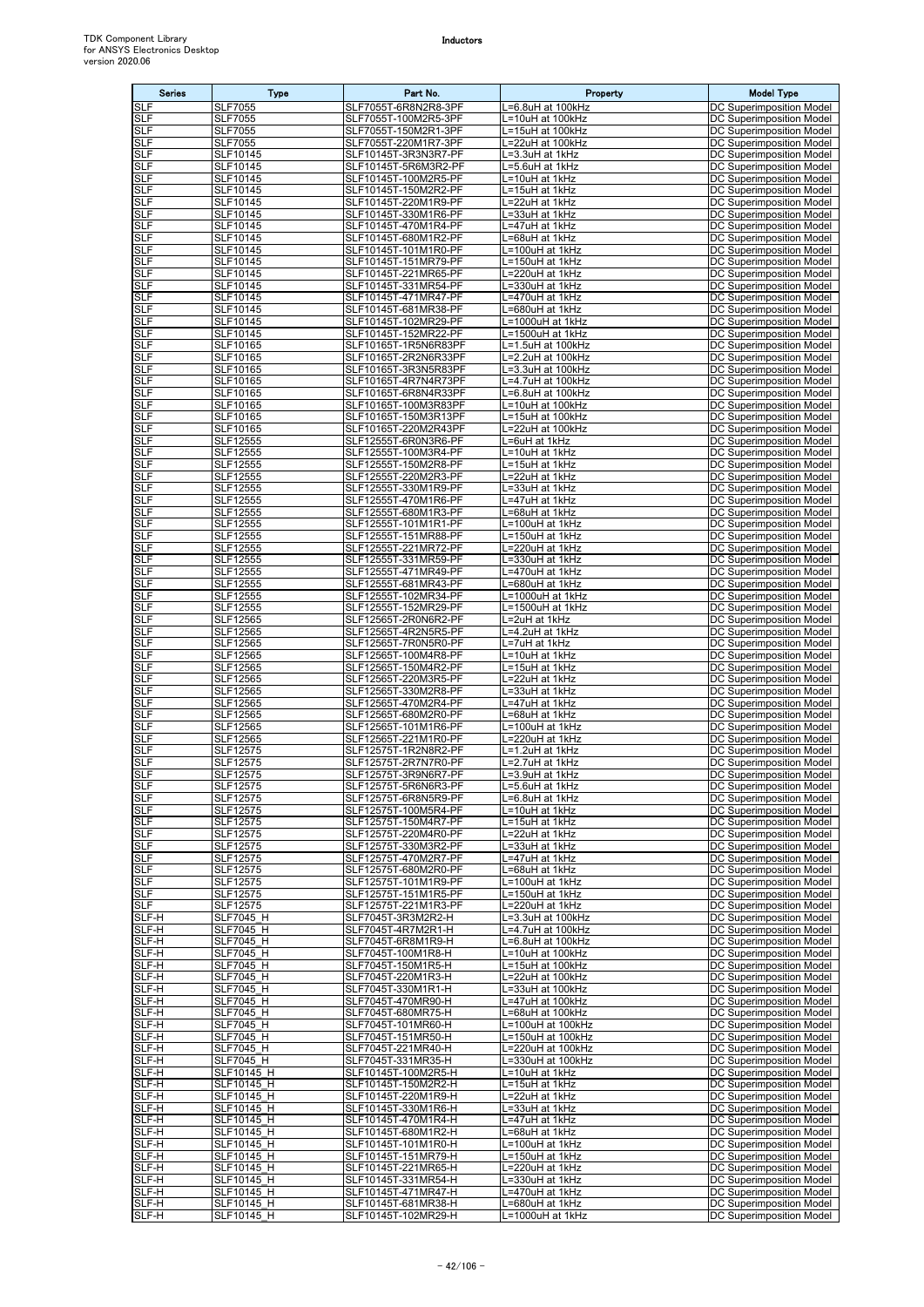| <b>Series</b>            | Type                                   | Part No.                                   | Property                                      | <b>Model Type</b>                                           |
|--------------------------|----------------------------------------|--------------------------------------------|-----------------------------------------------|-------------------------------------------------------------|
| SLF-H                    | <b>SLF10145 H</b>                      | SLF10145T-152MR22-H                        | =1500uH at 1kHz                               | DC Superimposition Model                                    |
| SLF-H<br>SLF-H           | SLF12565 H<br>SLF12565 H               | SLF12565T-100M4R8-H<br>SLF12565T-150M4R2-H | =10uH at 1kHz<br>$-15$ uH at 1kHz             | DC Superimposition Model<br><b>DC Superimposition Model</b> |
| SLF-H                    | SLF12565 H                             | SLF12565T-220M3R5-H                        | =22uH at 1kHz                                 | DC Superimposition Model                                    |
| SLF-H<br>SLF-H           | SLF12565 H<br>SLF12565 H               | SLF12565T-330M2R8-H<br>SLF12565T-470M2R4-H | .=33uH at 1kHz<br>.=47uH at 1kHz              | DC Superimposition Model<br><b>DC Superimposition Model</b> |
| SLF-H                    | SLF12565 H                             | SLF12565T-680M2R0-H                        | =68uH at 1kHz                                 | DC Superimposition Model                                    |
| SLF-H                    | SLF12565 H                             | SLF12565T-101M1R6-H                        | L=100uH at 1kHz                               | DC Superimposition Model                                    |
| SLF-H<br>SLF-H           | SLF12565 H<br>SLF12565 H               | SLF12565T-151M1R3-H<br>SLF12565T-221M1R0-H | L=150uH at 1kHz<br>=220uH at 1kHz             | <b>DC Superimposition Model</b><br>DC Superimposition Model |
| SLF-H                    | SLF12565_H                             | SLF12565T-331MR87-H                        | _=330uH at 1kHz                               | DC Superimposition Model                                    |
| SLF-H                    | SLF12575 H                             | SLF12575T-1R2N8R2-H                        | =1.2uH at 1kHz                                | DC Superimposition Model                                    |
| SLF-H<br>SLF-H           | SLF12575 H<br>SLF12575 H               | SLF12575T-2R7N7R0-H<br>SLF12575T-3R9N6R7-H | <sub>-</sub> =2.7uH at 1kHz<br>=3.9uH at 1kHz | DC Superimposition Model<br>DC Superimposition Model        |
| SLF-H                    | SLF12575 H                             | SLF12575T-5R6N6R3-H                        | $\overline{=5.6}$ uH at 1kHz                  | <b>DC Superimposition Model</b>                             |
| SLF-H<br>SLF-H           | SLF12575 H<br>SLF12575 H               | SLF12575T-6R8N5R9-H<br>SLF12575T-100M5R4-H | L=6.8uH at 1kHz<br>L=10uH at 1kHz             | DC Superimposition Model<br><b>DC Superimposition Model</b> |
| SLF-H                    | SLF12575 H                             | SLF12575T-150M4R7-H                        | =15uH at 1kHz                                 | DC Superimposition Model                                    |
| SLF-H                    | SLF12575_H                             | SLF12575T-220M4R0-H                        | =22uH at 1kHz                                 | DC Superimposition Model                                    |
| SLF-H<br>SLF-H           | SLF12575 H<br>SLF12575 H               | SLF12575T-330M3R2-H<br>SLF12575T-470M2R7-H | =33uH at 1kHz<br>.=47uH at 1kHz               | DC Superimposition Model<br>DC Superimposition Model        |
| SLF-H                    | SLF12575 H                             | SLF12575T-680M2R0-H                        | L=68uH at 1kHz                                | DC Superimposition Model                                    |
| SLF-H<br>SLF-H           | SLF12575 H<br>SLF12575 H               | SLF12575T-101M1R9-H<br>SLF12575T-151M1R5-H | L=100uH at 1kHz<br>=150uH at 1kHz             | DC Superimposition Model<br>DC Superimposition Model        |
| SLF-H                    | SLF12575 H                             | SLF12575T-221M1R3-H                        | L=220uH at 1kHz                               | DC Superimposition Model                                    |
| SLF-H                    | SLF12575 H                             | SLF12575T-331M1R0-H                        | L=330uH at 1kHz                               | DC Superimposition Model                                    |
| SLF-H<br><b>SPM</b>      | SLF12575 H<br>SPM4030                  | SLF12575T-471MR80-H<br>SPM4030T-R40M       | =470uH at 1kHz<br>=400nH at 100kHz            | DC Superimposition Model<br>DC Superimposition Model        |
| <b>SPM</b>               | SPM4030                                | SPM4030T-R60M                              | .=600nH at 100kHz                             | DC Superimposition Model                                    |
| <b>SPM</b><br><b>SPM</b> | SPM4030<br>SPM4030                     | SPM4030T-1R0M<br>SPM4030T-1R5M             | _=1uH at 100kHz                               | DC Superimposition Model<br><b>DC Superimposition Model</b> |
| <b>SPM</b>               | SPM4030                                | SPM4030T-2R2M                              | -1.5uH at 100kHz<br>=2.2uH at 100kHz          | DC Superimposition Model                                    |
| <b>SPM</b>               | SPM4030                                | SPM4030T-3R3M                              | L=3.3uH at 100kHz                             | DC Superimposition Model                                    |
| SPM<br><b>SPM</b>        | SPM5030<br>SPM5030                     | SPM5030T-R20M<br>SPM5030T-R35M             | _=200nH at 100kHz<br>.=350nH at 100kHz        | <b>DC Superimposition Model</b><br>DC Superimposition Model |
| SPM                      | SPM5030                                | SPM5030T-R47M                              | .=470nH at 100kHz                             | DC Superimposition Model                                    |
| <b>SPM</b>               | SPM5030                                | SPM5030T-R75M                              | .=750nH at 100kHz                             | DC Superimposition Model                                    |
| <b>SPM</b><br><b>SPM</b> | SPM5030<br>SPM5030                     | SPM5030T-1R0M<br>SPM5030T-1R5M             | =1uH at 100kHz<br>=1.5uH at 100kHz            | DC Superimposition Model<br>DC Superimposition Model        |
| SPM                      | SPM5030                                | SPM5030T-2R2M                              | =2.2uH at 100kHz                              | <b>DC Superimposition Model</b>                             |
| <b>SPM</b><br><b>SPM</b> | SPM5030<br>SPM5030                     | SPM5030T-3R3M<br>SPM5030T-4R7M             | L=3.3uH at 100kHz<br>.=4.7uH at 100kHz        | DC Superimposition Model<br><b>DC Superimposition Model</b> |
| <b>SPM</b>               | SPM6530                                | SPM6530T-R25M230                           | =250nH at 100kHz                              | DC Superimposition Model                                    |
| SPM                      | SPM6530                                | SPM6530T-R47M170                           | .=470nH at 100kHz                             | DC Superimposition Model                                    |
| <b>SPM</b><br><b>SPM</b> | SPM6530<br>SPM6530                     | SPM6530T-R68M140<br>SPM6530T-1R0M120       | .=680nH at 100kHz<br>_=1uH at 100kHz          | DC Superimposition Model<br>DC Superimposition Model        |
| <b>SPM</b>               | SPM6530                                | SPM6530T-1R5M100                           | L=1.5uH at 100kHz                             | <b>DC Superimposition Model</b>                             |
| SPM<br><b>SPM</b>        | SPM6530                                | SPM6530T-2R2M                              | =2.2uH at 100kHz                              | DC Superimposition Model                                    |
| <b>SPM</b>               | SPM6530<br>SPM6530                     | SPM6530T-3R3M<br>SPM6530T-4R7M             | .=3.3uH at 100kHz<br>L=4.7uH at 100kHz        | DC Superimposition Model<br>DC Superimposition Model        |
| <b>SPM</b>               | SPM6530                                | SPM6530T-6R8M                              | =6.8uH at 100kHz                              | DC Superimposition Model                                    |
| <b>SPM</b><br>SPM        | <b>SPM6530</b><br>SPM6550              | SPM6530T-100M<br>SPM6550T-R47M             | =10uH at 100kHz<br>.=470nH at 100kHz          | DC Superimposition Model<br><b>DC Superimposition Model</b> |
| <b>SPM</b>               | <b>SPM6550</b>                         | SPM6550T-R68M                              | $-680$ nH at 100kHz                           | DC Superimposition Model                                    |
| SPM<br><b>SPM</b>        | SPM6550<br>SPM6550                     | SPM6550T-1R0M100A<br>SPM6550T-2R2M         | =1.09uH at 100kHz<br>$= 2.2$ uH at 100kHz     | DC Superimposition Model<br>DC Superimposition Model        |
| <b>SPM</b>               | SPM6550                                | SPM6550T-4R7M                              | L=4.7uH at 100kHz                             | DC Superimposition Model                                    |
| <b>SPM</b>               | SPM6550CT                              | SPM6550CT-R33L                             | L=330nH at 100kHz                             | <b>DC Superimposition Model</b>                             |
| <b>SPM</b><br><b>SPM</b> | SPM6550CT<br>SPM10040                  | SPM6550CT-R50L<br>SPM10040T-1R0M           | L=500nH at 100kHz<br>=1uH at 100kHz           | DC Superimposition Model<br><b>DC Superimposition Model</b> |
| <b>SPM</b>               | SPM10040                               | SPM10040T-2R2M                             | _=2.2uH at 100kHz                             | DC Superimposition Model                                    |
| <b>SPM</b><br><b>SPM</b> | SPM10040<br>SPM10040                   | SPM10040T-3R3M<br>SPM10040T-4R7M           | .=3.3uH at 100kHz<br>.=4.7uH at 100kHz        | DC Superimposition Model<br>DC Superimposition Model        |
| <b>SPM</b>               | SPM10040                               | SPM10040T-6R8M                             | =6.8uH at 100kHz                              | <b>DC Superimposition Model</b>                             |
| <b>SPM</b>               | SPM10040                               | SPM10040T-100M                             | <sub>-</sub> =10uH at 100kHz                  | DC Superimposition Model                                    |
| <b>SPM</b><br><b>SPM</b> | SPM10040<br>SPM10040XT                 | SPM10040T-220M<br>SPM10040XT-R18M          | L=22uH at 100kHz<br>L=180nH at 100kHz         | DC Superimposition Model<br>DC Superimposition Model        |
| <b>SPM</b>               | SPM10040XT                             | SPM10040XT-R33M                            | .=330nH at 100kHz                             | DC Superimposition Model                                    |
| <b>SPM</b><br><b>SPM</b> | SPM10040XT<br>SPM10040XT               | SPM10040XT-R47M<br>SPM10040XT-R68M         | .=470nH at 100kHz<br>.=680nH at 100kHz        | DC Superimposition Model<br>DC Superimposition Model        |
| <b>SPM</b>               | <b>SPM12565XT</b>                      | SPM12565XT-1R0M                            | L=1uH at 100kHz                               | DC Superimposition Model                                    |
| SPM                      | <b>SPM12565XT</b>                      | SPM12565XT-1R4M                            | L=1.4uH at 100kHz                             | <b>DC Superimposition Model</b>                             |
| <b>SPM</b><br>SPM-LR     | <b>SPM12565XT</b><br><b>SPM3010 LR</b> | SPM12565XT-2R8M150<br>SPM3010T-R47M-LR     | L=2.8uH at 100kHz<br>L=470nH at 100kHz        | DC Superimposition Model<br>DC Superimposition Model        |
| SPM-LR                   | SPM3010 LR                             | SPM3010T-1R0M-LR                           | L=1uH at 100kHz                               | DC Superimposition Model                                    |
| SPM-LR                   | <b>SPM3010 LR</b>                      | SPM3010T-1R5M-LR                           | =1.5uH at 100kHz                              | DC Superimposition Model                                    |
| SPM-LR<br>SPM-LR         | <b>SPM3010 LR</b><br><b>SPM3010 LR</b> | SPM3010T-2R2M-LR<br>SPM3010T-3R3M-LR       | .=2.2uH at 100kHz<br>=3.3uH at 100kHz         | <b>DC Superimposition Model</b><br>DC Superimposition Model |
| SPM-LR                   | <b>SPM3010 LR</b>                      | SPM3010T-4R7M-LR                           | _=4.7uH at 100kHz                             | DC Superimposition Model                                    |
| SPM-LR<br>SPM-LR         | SPM3012 LR<br>SPM3012 LR               | SPM3012T-R47M-LR<br>SPM3012T-1R0M-LR       | .=470nH at 100kHz<br>=1uH at 100kHz           | DC Superimposition Model<br>DC Superimposition Model        |
| SPM-LR                   | SPM3012 LR                             | SPM3012T-1R5M-LR                           | L=1.5uH at 100kHz                             | DC Superimposition Model                                    |
| SPM-LR<br>SPM-LR         | <b>SPM3012 LR</b>                      | SPM3012T-2R2M-LR                           | L=2.2uH at 100kHz                             | DC Superimposition Model                                    |
| SPM-LR                   | SPM3012 LR<br>SPM3012 LR               | SPM3012T-3R3M-LR<br>SPM3012T-4R7M-LR       | .=3.3uH at 100kHz<br>.=4.7uH at 100kHz        | DC Superimposition Model<br>DC Superimposition Model        |
| SPM-LR                   | <b>SPM3015 LR</b>                      | SPM3015T-R47M-LR                           | .=470nH at 100kHz                             | DC Superimposition Model                                    |
| SPM-LR<br>SPM-LR         | SPM3015 LR<br>SPM3015 LR               | SPM3015T-1R0M-LR<br>SPM3015T-1R5M-LR       | L=1uH at 100kHz<br>=1.5uH at 100kHz           | DC Superimposition Model<br>DC Superimposition Model        |
| SPM-LR                   | SPM3015 LR                             | SPM3015T-2R2M-LR                           | =2.2uH at 100kHz                              | DC Superimposition Model                                    |
| SPM-LR<br>SPM-LR         | <b>SPM3015 LR</b><br><b>SPM3015 LR</b> | SPM3015T-3R3M-LR<br>SPM3015T-4R7M-LR       | L=3.3uH at 100kHz<br>L=4.7uH at 100kHz        | DC Superimposition Model<br>DC Superimposition Model        |
| SPM-LR                   | SPM3020 LR                             | SPM3020T-R47M-LR                           | L=470nH at 100kHz                             | DC Superimposition Model                                    |
| <b>SPM-LR</b>            | <b>SPM3020 LR</b>                      | SPM3020T-1R0M-LR                           | L=1uH at 100kHz                               | DC Superimposition Model                                    |
| SPM-LR                   | SPM3020 LR                             | SPM3020T-1R5M-LR                           | L=1.5uH at 100kHz                             | <b>DC Superimposition Model</b>                             |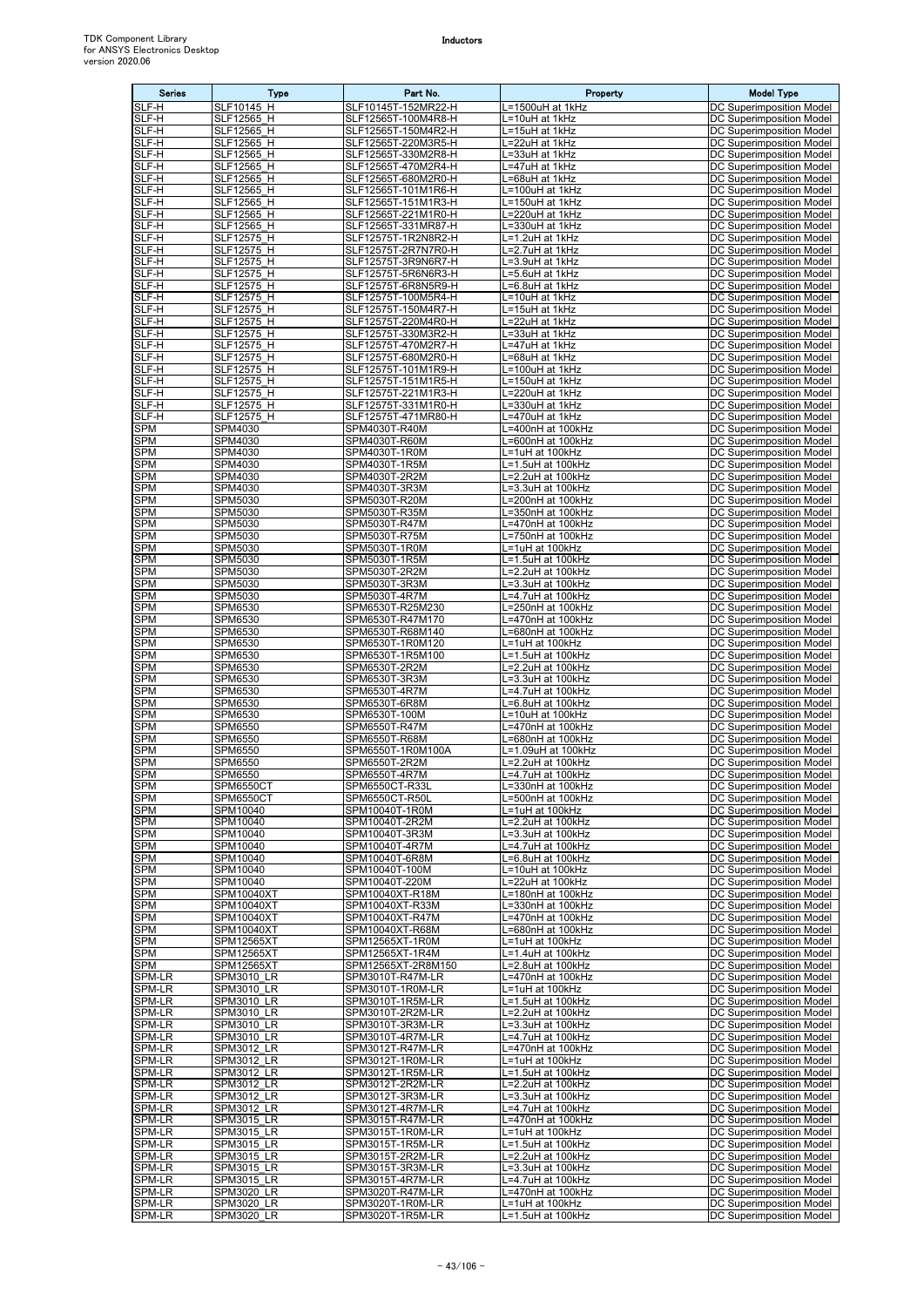| <b>Series</b>           | Type                                      | Part No.                               | Property                               | <b>Model Type</b>                                           |
|-------------------------|-------------------------------------------|----------------------------------------|----------------------------------------|-------------------------------------------------------------|
| <b>SPM-LR</b>           | LR<br>SPM3020                             | SPM3020T-2R2M-LR                       | L=2.2uH at 100kHz                      | DC Superimposition Model                                    |
| SPM-LR<br>SPM-LR        | SPM3020<br>LR<br><b>SPM3020 LR</b>        | SPM3020T-3R3M-LR<br>SPM3020T-4R7M-LR   | L=3.3uH at 100kHz<br>L=4.7uH at 100kHz | DC Superimposition Model<br>DC Superimposition Model        |
| SPM-LR                  | <b>SPM4010 LR</b>                         | SPM4010T-R47M-LR                       | L=470nH at 100kHz                      | <b>DC Superimposition Model</b>                             |
| SPM-LR                  | <b>SPM4010 LR</b>                         | SPM4010T-1R0M-LR                       | L=1uH at 100kHz                        | DC Superimposition Model                                    |
| SPM-LR<br>SPM-LR        | SPM4010<br>LR<br><b>SPM4010 LR</b>        | SPM4010T-1R5M-LR<br>SPM4010T-2R2M-LR   | L=1.5uH at 100kHz<br>=2.2uH at 100kHz  | DC Superimposition Model<br>DC Superimposition Model        |
| <b>SPM-LR</b>           | <b>SPM4010 LR</b>                         | SPM4010T-3R3M-LR                       | L=3.3uH at 100kHz                      | DC Superimposition Model                                    |
| SPM-LR                  | SPM4010<br>LR                             | SPM4010T-4R7M-LR                       | L=4.7uH at 100kHz                      | DC Superimposition Model                                    |
| SPM-LR<br>SPM-LR        | <b>SPM4010 LR</b><br><b>SPM4010 LR</b>    | SPM4010T-6R8M-LR<br>SPM4010T-100M-LR   | L=6.8uH at 100kHz<br>L=10uH at 100kHz  | DC Superimposition Model<br>DC Superimposition Model        |
| SPM-LR                  | <b>SPM4012 LR</b>                         | SPM4012T-R47M-LR                       | L=470nH at 100kHz                      | DC Superimposition Model                                    |
| <b>SPM-LR</b>           | SPM4012<br>LR                             | SPM4012T-1R0M-LR                       | L=1uH at 100kHz                        | DC Superimposition Model                                    |
| SPM-LR<br><b>SPM-LR</b> | <b>SPM4012 LR</b><br><b>SPM4012 LR</b>    | SPM4012T-1R5M-LR<br>SPM4012T-2R2M-LR   | L=1.5uH at 100kHz<br>L=2.2uH at 100kHz | DC Superimposition Model<br>DC Superimposition Model        |
| SPM-LR                  | <b>SPM4012 LR</b>                         | SPM4012T-3R3M-LR                       | =3.3uH at 100kHz                       | DC Superimposition Model                                    |
| SPM-LR<br>SPM-LR        | <b>SPM4012 LR</b>                         | SPM4012T-4R7M-LR                       | L=4.7uH at 100kHz<br>L=470nH at 100kHz | <b>DC Superimposition Model</b>                             |
| SPM-LR                  | <b>SPM4015 LR</b><br><b>SPM4015 LR</b>    | SPM4015T-R47M-LR<br>SPM4015T-1R0M-LR   | L=1uH at 100kHz                        | DC Superimposition Model<br>DC Superimposition Model        |
| <b>SPM-LR</b>           | <b>SPM4015 LR</b>                         | SPM4015T-1R5M-LR                       | L=1.5uH at 100kHz                      | DC Superimposition Model                                    |
| SPM-LR<br><b>SPM-LR</b> | <b>SPM4015 LR</b><br><b>SPM4015 LR</b>    | SPM4015T-2R2M-LR<br>SPM4015T-3R3M-LR   | L=2.2uH at 100kHz<br>L=3.3uH at 100kHz | DC Superimposition Model<br>DC Superimposition Model        |
| SPM-LR                  | <b>SPM4015 LR</b>                         | SPM4015T-4R7M-LR                       | =4.7uH at 100kHz                       | DC Superimposition Model                                    |
| SPM-LR                  | <b>SPM4015 LR</b>                         | SPM4015T-6R8M-LR                       | L=6.8uH at 100kHz                      | DC Superimposition Model                                    |
| SPM-LR<br>SPM-LR        | <b>SPM4015 LR</b><br><b>SPM4020_LR</b>    | SPM4015T-100M-LR<br>SPM4020T-R47M-LR   | =10uH at 100kHz<br>L=470nH at 100kHz   | DC Superimposition Model<br>DC Superimposition Model        |
| SPM-LR                  | SPM4020<br>LR                             | SPM4020T-1R0M-LR                       | L=1uH at 100kHz                        | DC Superimposition Model                                    |
| <b>SPM-LR</b><br>SPM-LR | <b>SPM4020 LR</b>                         | SPM4020T-1R5M-LR                       | L=1.5uH at 100kHz                      | DC Superimposition Model                                    |
| SPM-LR                  | <b>SPM4020 LR</b><br>SPM4020<br>LR        | SPM4020T-2R2M-LR<br>SPM4020T-3R3M-LR   | L=2.2uH at 100kHz<br>L=3.3uH at 100kHz | DC Superimposition Model<br><b>DC Superimposition Model</b> |
| SPM-LR                  | SPM4020<br>LR                             | SPM4020T-4R7M-LR                       | -4.7uH at 100kHz                       | DC Superimposition Model                                    |
| SPM-LR<br>SPM-LR        | <b>SPM4020</b><br>LR<br><b>SPM4020 LR</b> | SPM4020T-6R8M-LR<br>SPM4020T-100M-LR   | =6.8uH at 100kHz                       | DC Superimposition Model                                    |
| <b>SPM-LR</b>           | SPM5010<br>LR                             | SPM5010T-R47M-LR                       | L=10uH at 100kHz<br>L=470nH at 100kHz  | DC Superimposition Model<br>DC Superimposition Model        |
| SPM-LR                  | <b>SPM5010 LR</b>                         | SPM5010T-R60M-LR                       | L=600nH at 100kHz                      | DC Superimposition Model                                    |
| SPM-LR<br>SPM-LR        | <b>SPM5010 LR</b><br>SPM5010<br>LR        | SPM5010T-1R0M-LR<br>SPM5010T-1R5M-LR   | L=1uH at 100kHz<br>L=1.5uH at 100kHz   | DC Superimposition Model<br>DC Superimposition Model        |
| SPM-LR                  | SPM5010<br>LR                             | SPM5010T-2R2M-LR                       | L=2.2uH at 100kHz                      | DC Superimposition Model                                    |
| SPM-LR                  | SPM5010<br>LR                             | SPM5010T-3R3M-LR                       | -3.3uH at 100kHz                       | DC Superimposition Model                                    |
| <b>SPM-LR</b><br>SPM-LR | <b>SPM5010 LR</b><br><b>SPM5010 LR</b>    | SPM5010T-4R7M-LR<br>SPM5010T-6R8M-LR   | L=4.7uH at 100kHz<br>=6.8uH at 100kHz  | DC Superimposition Model<br>DC Superimposition Model        |
| SPM-LR                  | <b>SPM5010 LR</b>                         | SPM5010T-100M-LR                       | L=10uH at 100kHz                       | <b>DC Superimposition Model</b>                             |
| SPM-LR                  | <b>SPM5012 LR</b>                         | SPM5012T-R47M-LR                       | L=470nH at 100kHz                      | DC Superimposition Model                                    |
| SPM-LR<br>SPM-LR        | <b>SPM5012 LR</b><br><b>SPM5012 LR</b>    | SPM5012T-1R0M-LR<br>SPM5012T-1R5M-LR   | L=1uH at 100kHz<br>L=1.5uH at 100kHz   | DC Superimposition Model<br>DC Superimposition Model        |
| SPM-LR                  | <b>SPM5012 LR</b>                         | SPM5012T-2R2M-LR                       | L=2.2uH at 100kHz                      | DC Superimposition Model                                    |
| <b>SPM-LR</b><br>SPM-LR | <b>SPM5012 LR</b><br><b>SPM5012 LR</b>    | SPM5012T-3R3M-LR                       | L=3.3uH at 100kHz<br>.=4.7uH at 100kHz | DC Superimposition Model<br>DC Superimposition Model        |
| SPM-LR                  | <b>SPM5012 LR</b>                         | SPM5012T-4R7M-LR<br>SPM5012T-6R8M-LR   | L=6.8uH at 100kHz                      | DC Superimposition Model                                    |
| SPM-LR                  | <b>SPM5012 LR</b>                         | SPM5012T-100M-LR                       | L=10uH at 100kHz                       | DC Superimposition Model                                    |
| SPM-LR<br><b>SPM-LR</b> | <b>SPM5015 LR</b><br><b>SPM5015 LR</b>    | SPM5015T-R47M-LR<br>SPM5015T-R68M-LR   | L=470nH at 100kHz<br>L=680nH at 100kHz | DC Superimposition Model<br>DC Superimposition Model        |
| SPM-LR                  | <b>SPM5015 LR</b>                         | SPM5015T-R86M-LR                       | L=860nH at 100kHz                      | DC Superimposition Model                                    |
| SPM-LR                  | <b>SPM5015 LR</b>                         | SPM5015T-1R0M-LR                       | L=1uH at 100kHz                        | DC Superimposition Model                                    |
| SPM-LR<br>SPM-LR        | <b>SPM5015 LR</b><br><b>SPM5015 LR</b>    | SPM5015T-1R5M-LR<br>SPM5015T-2R2M-LR   | L=1.5uH at 100kHz<br>L=2.2uH at 100kHz | DC Superimposition Model<br>DC Superimposition Model        |
| SPM-LR                  | <b>SPM5015 LR</b>                         | SPM5015T-3R3M-LR                       | L=3.3uH at 100kHz                      | DC Superimposition Model                                    |
| SPM-LR<br>SPM-LR        | <b>SPM5015 LR</b><br><b>SPM5015 LR</b>    | SPM5015T-4R7M-LR<br>SPM5015T-6R8M-LR   | L=4.7uH at 100kHz<br>L=6.8uH at 100kHz | DC Superimposition Model<br>DC Superimposition Model        |
| SPM-LR                  | <b>SPM5015 LR</b>                         | SPM5015T-100M-LR                       | L=10uH at 100kHz                       | DC Superimposition Model                                    |
| SPM-LR                  | <b>SPM5020 LR</b>                         | SPM5020T-R47M-LR                       | L=470nH at 100kHz                      | DC Superimposition Model                                    |
| <b>SPM-LR</b><br>SPM-LR | <b>SPM5020 LR</b><br><b>SPM5020 LR</b>    | SPM5020T-R68M-LR<br>SPM5020T-R86M-LR   | L=680nH at 100kHz<br>L=860nH at 100kHz | <b>DC Superimposition Model</b><br>DC Superimposition Model |
| SPM-LR                  | <b>SPM5020 LR</b>                         | SPM5020T-1R0M-LR                       | L=1uH at 100kHz                        | DC Superimposition Model                                    |
| <b>SPM-LR</b>           | <b>SPM5020 LR</b>                         | SPM5020T-1R5M-LR                       | L=1.5uH at 100kHz                      | DC Superimposition Model                                    |
| SPM-LR<br>SPM-LR        | <b>SPM5020 LR</b><br><b>SPM5020 LR</b>    | SPM5020T-2R2M-LR<br>SPM5020T-3R3M-LR   | .=2.2uH at 100kHz<br>L=3.3uH at 100kHz | DC Superimposition Model<br>DC Superimposition Model        |
| SPM-LR                  | <b>SPM5020 LR</b>                         | SPM5020T-4R7M-LR                       | L=4.7uH at 100kHz                      | DC Superimposition Model                                    |
| SPM-LR<br>SPM-LR        | <b>SPM5020 LR</b><br><b>SPM5020 LR</b>    | SPM5020T-6R8M-LR<br>SPM5020T-100M-LR   | L=6.8uH at 100kHz<br>L=10uH at 100kHz  | <b>DC Superimposition Model</b><br>DC Superimposition Model |
| SPM-VT-D                | SPM6545VT D                               | SPM6545VT-R15M-D                       | L=150nH at 100kHz                      | DC Superimposition Model                                    |
| SPM-VT-D                | SPM6545VT D                               | SPM6545VT-1R5M-D                       | L=1.5uH at 100kHz                      | DC Superimposition Model                                    |
| SPM-VT-D<br>SPM-VT-D    | SPM6545VT D<br>SPM6545VT_D                | SPM6545VT-3R3M-D<br>SPM6545VT-100M-D   | .=3.3uH at 100kHz<br>L=10uH at 100kHz  | DC Superimposition Model<br>DC Superimposition Model        |
| SPM-VT-D                | SPM6545VT D                               | SPM6545VT-150M-D                       | L=15uH at 100kHz                       | DC Superimposition Model                                    |
| SPM-VT-D                | SPM6545VT D                               | SPM6545VT-220M-D                       | L=22uH at 100kHz                       | DC Superimposition Model                                    |
| SPM-VT-D<br>SPM-VT-D    | SPM6545VT D<br>SPM7054VT D                | SPM6545VT-330M-D<br>SPM7054VT-1R0M-D   | L=33uH at 100kHz<br>L=1uH at 100kHz    | DC Superimposition Model<br>DC Superimposition Model        |
| SPM-VT-D                | SPM7054VT D                               | SPM7054VT-1R5M-D                       | L=1.5uH at 100kHz                      | DC Superimposition Model                                    |
| SPM-VT-D<br>SPM-VT-D    | SPM7054VT D<br>SPM7054VT D                | SPM7054VT-2R2M-D<br>SPM7054VT-4R7M-D   | L=2.2uH at 100kHz<br>L=4.7uH at 100kHz | DC Superimposition Model<br>DC Superimposition Model        |
| SPM-VT-D                | SPM7054VT D                               | SPM7054VT-6R8M-D                       | =6.8uH at 100kHz                       | DC Superimposition Model                                    |
| SPM-VT-D                | SPM7054VT D                               | SPM7054VT-220M-D                       | L=22uH at 100kHz                       | DC Superimposition Model                                    |
| SPM-VT-D<br>SPM-VT-D    | SPM7054VT D<br>SPM7054VT D                | SPM7054VT-330M-D<br>SPM7054VT-470M-D   | L=33uH at 100kHz<br>L=47uH at 100kHz   | DC Superimposition Model<br>DC Superimposition Model        |
| SPM-VT-D                | SPM7054VT D                               | SPM7054VT-680M-D                       | L=68uH at 100kHz                       | DC Superimposition Model                                    |
| SPM-VT-D<br>SPM-VT-D    | SPM7054VT D<br><b>SPM10065VT D</b>        | SPM7054VT-101M-D                       | L=100uH at 100kHz                      | DC Superimposition Model<br>DC Superimposition Model        |
| SPM-VT-D                | <b>SPM10065VT D</b>                       | SPM10065VT-1R0M-D<br>SPM10065VT-1R5M-D | L=1uH at 100kHz<br>L=1.5uH at 100kHz   | DC Superimposition Model                                    |
| SPM-VT-D                | SPM10065VT D                              | SPM10065VT-3R3M-D                      | L=3.3uH at 100kHz                      | <b>DC Superimposition Model</b>                             |
| SPM-VT-D<br>SPM-VT-D    | SPM10065VT D<br>SPM10065VT D              | SPM10065VT-4R7M-D<br>SPM10065VT-6R8M-D | L=4.7uH at 100kHz<br>L=6.8uH at 100kHz | DC Superimposition Model<br>DC Superimposition Model        |
| SPM-VT-D                | SPM10065VT D                              | SPM10065VT-100M-D                      | L=10uH at 100kHz                       | DC Superimposition Model                                    |
| SPM-VT-D                | SPM10065VT D                              | SPM10065VT-150M-D                      | L=15uH at 100kHz                       | DC Superimposition Model                                    |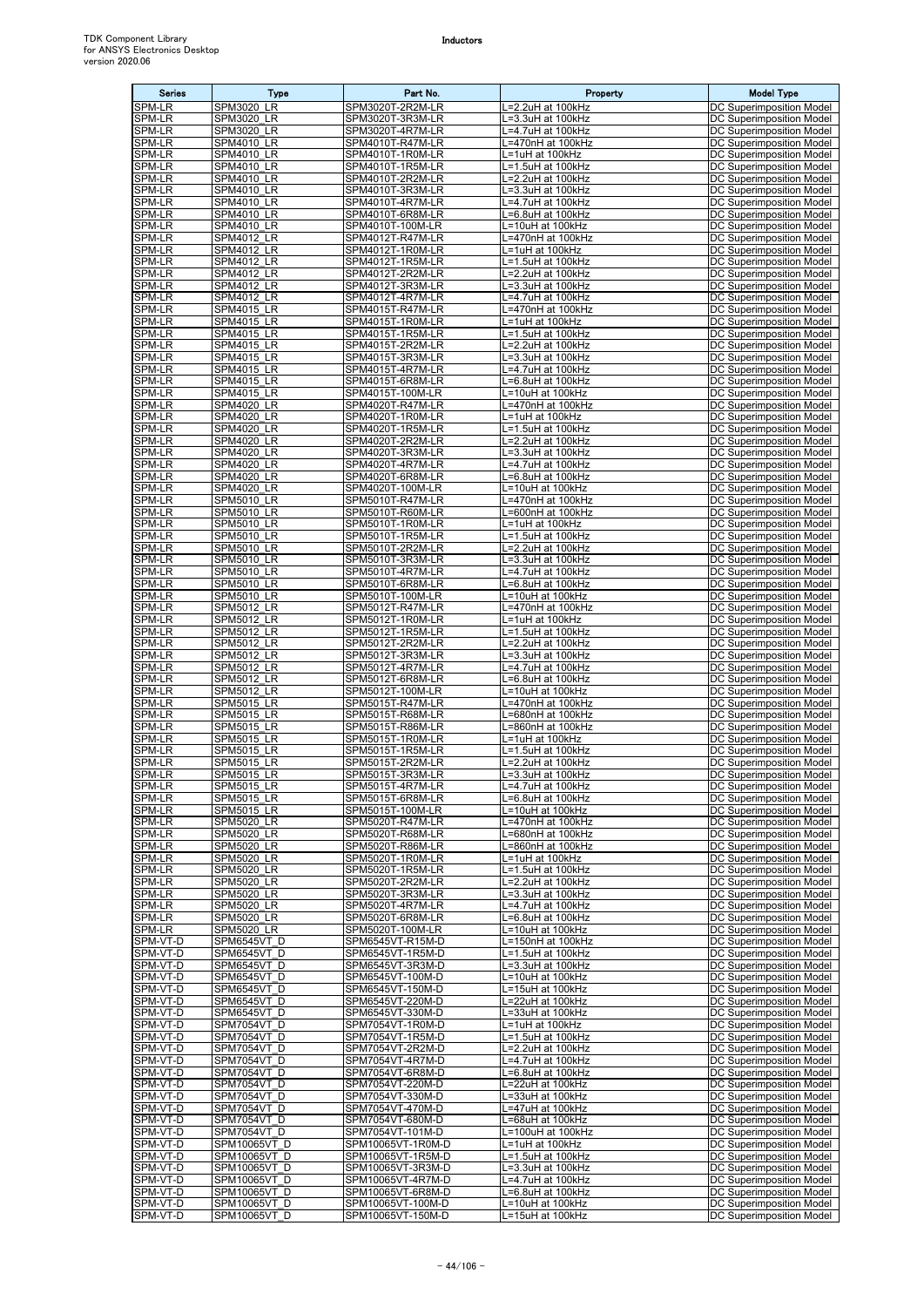| <b>Series</b>                      | Type                                         | Part No.                                     | Property                               | <b>Model Type</b>                                           |
|------------------------------------|----------------------------------------------|----------------------------------------------|----------------------------------------|-------------------------------------------------------------|
| SPM-VT-D                           | <b>SPM10065VT D</b>                          | SPM10065VT-220M-D                            | L=22uH at 100kHz                       | DC Superimposition Model                                    |
| SPM-VT-D<br>SPM-VT-D               | SPM10065VT D<br>SPM12565VT D                 | SPM10065VT-470M-D<br>SPM12565VT-1R5M-D       | L=47uH at 100kHz<br>L=1.5uH at 100kHz  | DC Superimposition Model<br><b>DC Superimposition Model</b> |
| SPM-VT-D                           | SPM12565VT D                                 | SPM12565VT-2R2M-D                            | L=2.2uH at 100kHz                      | DC Superimposition Model                                    |
| SPM-VT-D                           | SPM12565VT D                                 | SPM12565VT-4R7M-D                            | L=4.7uH at 100kHz                      | DC Superimposition Model                                    |
| SPM-VT-D                           | SPM12565VT D                                 | SPM12565VT-6R8M-D                            | L=6.8uH at 100kHz                      | DC Superimposition Model                                    |
| SPM-VT-D<br>SPM-VT-D               | SPM12565VT D<br>SPM12565VT D                 | SPM12565VT-100M-D<br>SPM12565VT-150M-D       | L=10uH at 100kHz<br>L=15uH at 100kHz   | DC Superimposition Model<br>DC Superimposition Model        |
| SPM-VT-D                           | SPM12565VT D                                 | SPM12565VT-220M-D                            | L=22uH at 100kHz                       | DC Superimposition Model                                    |
| SPM-HZ                             | SPM4030 HZ                                   | SPM4030T-1R0M-HZ                             | L=1uH at 100kHz                        | DC Superimposition Model                                    |
| SPM-HZ                             | SPM4030 HZ                                   | SPM4030T-1R5M-HZ                             | L=1.5uH at 100kHz                      | DC Superimposition Model                                    |
| SPM-HZ<br>SPM-HZ                   | SPM4030 HZ<br>SPM4030 HZ                     | SPM4030T-2R2M-HZ<br>SPM4030T-3R3M-HZ         | L=2.2uH at 100kHz<br>L=3.3uH at 100kHz | DC Superimposition Model<br>DC Superimposition Model        |
| SPM-HZ                             | <b>SPM5030 HZ</b>                            | SPM5030T-R47M-HZ                             | L=470nH at 100kHz                      | DC Superimposition Model                                    |
| SPM-HZ                             | <b>SPM5030 HZ</b>                            | SPM5030T-R68M-HZ                             | L=680nH at 100kHz                      | DC Superimposition Model                                    |
| SPM-HZ                             | SPM5030 HZ                                   | SPM5030T-1R0M-HZ                             | L=1uH at 100kHz                        | DC Superimposition Model                                    |
| SPM-HZ<br>SPM-HZ                   | SPM5030 HZ<br><b>SPM5030 HZ</b>              | SPM5030T-1R5M-HZ<br>SPM5030T-2R2M-HZ         | L=1.5uH at 100kHz<br>L=2.2uH at 100kHz | DC Superimposition Model<br>DC Superimposition Model        |
| SPM-HZ                             | <b>SPM5030 HZ</b>                            | SPM5030T-3R3M-HZ                             | L=3.3uH at 100kHz                      | DC Superimposition Model                                    |
| SPM-HZ                             | SPM5030 HZ                                   | SPM5030T-4R7M-HZ                             | L=4.7uH at 100kHz                      | DC Superimposition Model                                    |
| SPM-HZ<br>SPM-HZ                   | <b>SPM5030 HZ</b><br>SPM5030 HZ              | SPM5030T-5R6M-HZ<br>SPM5030T-6R8M-HZ         | L=5.6uH at 100kHz<br>L=6.8uH at 100kHz | DC Superimposition Model<br>DC Superimposition Model        |
| SPM-HZ                             | SPM5030 HZ                                   | SPM5030T-100M-HZ                             | L=10uH at 100kHz                       | DC Superimposition Model                                    |
| SPM-HZ                             | SPM6530_HZ                                   | SPM6530T-R47M-HZ                             | L=470nH at 100kHz                      | <b>DC Superimposition Model</b>                             |
| SPM-HZ                             | SPM6530 HZ                                   | SPM6530T-R68M-HZ                             | L=680nH at 100kHz                      | DC Superimposition Model                                    |
| SPM-HZ                             | <b>SPM6530_HZ</b>                            | SPM6530T-1R0M-HZ                             | L=1uH at 100kHz                        | DC Superimposition Model<br>DC Superimposition Model        |
| SPM-HZ<br>SPM-HZ                   | SPM6530 HZ<br>SPM6530 HZ                     | SPM6530T-1R5M-HZ<br>SPM6530T-2R2M-HZ         | L=1.5uH at 100kHz<br>L=2.2uH at 100kHz | DC Superimposition Model                                    |
| SPM-HZ                             | SPM6530 HZ                                   | SPM6530T-3R3M-HZ                             | L=3.3uH at 100kHz                      | DC Superimposition Model                                    |
| SPM-HZ                             | SPM6530 HZ                                   | SPM6530T-4R7M-HZ                             | L=4.7uH at 100kHz                      | DC Superimposition Model                                    |
| SPM-HZ<br>SPM-HZ                   | SPM6530 HZ<br>SPM6530 HZ                     | SPM6530T-5R6M-HZ<br>SPM6530T-6R8M-HZ         | L=5.6uH at 100kHz<br>L=6.8uH at 100kHz | DC Superimposition Model<br>DC Superimposition Model        |
| SPM-HZ                             | <b>SPM6530 HZ</b>                            | SPM6530T-100M-HZ                             | L=10uH at 100kHz                       | DC Superimposition Model                                    |
| SPM-HZ                             | SPM6530 HZ                                   | SPM6530T-150M-HZ                             | L=15uH at 100kHz                       | DC Superimposition Model                                    |
| SPM-HZ                             | SPM6530 HZ                                   | SPM6530T-220M-HZ                             | L=22uH at 100kHz                       | DC Superimposition Model                                    |
| SPM-HZ<br>SPM-HZ                   | SPM6550 HZ<br><b>SPM6550 HZ</b>              | SPM6550T-R33M-HZ<br>SPM6550T-R47M-HZ         | L=330nH at 100kHz<br>L=470nH at 100kHz | DC Superimposition Model<br>DC Superimposition Model        |
| SPM-HZ                             | <b>SPM6550 HZ</b>                            | SPM6550T-R68M-HZ                             | L=680nH at 100kHz                      | DC Superimposition Model                                    |
| SPM-HZ                             | SPM6550 HZ                                   | SPM6550T-1R0M-HZ                             | L=1uH at 100kHz                        | DC Superimposition Model                                    |
| SPM-HZ                             | SPM6550_HZ                                   | SPM6550T-1R5M-HZ                             | L=1.5uH at 100kHz                      | DC Superimposition Model                                    |
| SPM-HZ<br>SPM-HZ                   | <b>SPM6550 HZ</b><br><b>SPM6550 HZ</b>       | SPM6550T-2R2M-HZ<br>SPM6550T-3R3M-HZ         | L=2.2uH at 100kHz<br>L=3.3uH at 100kHz | DC Superimposition Model<br>DC Superimposition Model        |
| SPM-HZ                             | SPM6550 HZ                                   | SPM6550T-4R7M-HZ                             | L=4.7uH at 100kHz                      | DC Superimposition Model                                    |
| SPM-HZ                             | SPM6550 HZ                                   | SPM6550T-6R8M-HZ                             | L=6.8uH at 100kHz                      | DC Superimposition Model                                    |
| SPM-HZ                             | <b>SPM6550 HZ</b>                            | SPM6550T-100M-HZ                             | L=10uH at 100kHz                       | DC Superimposition Model                                    |
| SPM-HZ<br>SPM-HZ                   | SPM6550 HZ<br><b>SPM6550 HZ</b>              | SPM6550T-150M-HZ<br>SPM6550T-220M-HZ         | L=15uH at 100kHz<br>L=22uH at 100kHz   | DC Superimposition Model<br>DC Superimposition Model        |
| SPM-HZ                             | SPM10040 HZ                                  | SPM10040T-R47M-HZ                            | L=470nH at 100kHz                      | DC Superimposition Model                                    |
| SPM-HZ                             | SPM10040 HZ                                  | SPM10040T-R68M-HZ                            | L=680nH at 100kHz                      | DC Superimposition Model                                    |
| SPM-HZ                             | SPM10040 HZ                                  | SPM10040T-1R0M-HZ                            | L=1uH at 100kHz<br>L=1.5uH at 100kHz   | DC Superimposition Model                                    |
| SPM-HZ<br>SPM-HZ                   | SPM10040 HZ<br>SPM10040 HZ                   | SPM10040T-1R5M-HZ<br>SPM10040T-2R2M-HZ       | L=2.2uH at 100kHz                      | DC Superimposition Model<br>DC Superimposition Model        |
| SPM-HZ                             | SPM10040 HZ                                  | SPM10040T-3R3M-HZ                            | L=3.3uH at 100kHz                      | DC Superimposition Model                                    |
| SPM-HZ                             | SPM10040 HZ                                  | SPM10040T-4R7M-HZ                            | L=4.7uH at 100kHz                      | DC Superimposition Model                                    |
| SPM-HZ<br>SPM-HZ                   | SPM10040 HZ<br>SPM10040 HZ                   | SPM10040T-6R8M-HZ<br>SPM10040T-100M-HZ       | L=6.8uH at 100kHz<br>L=10uH at 100kHz  | DC Superimposition Model<br>DC Superimposition Model        |
| SPM-HZ                             | SPM10040 HZ                                  | SPM10040T-150M-HZ                            | L=15uH at 100kHz                       | DC Superimposition Model                                    |
| SPM-HZ                             | SPM10040 HZ                                  | SPM10040T-220M-HZ                            | L=22uH at 100kHz                       | DC Superimposition Model                                    |
| SPM-HZ                             | SPM10054 HZ                                  | SPM10054T-R47M-HZ                            | L=470nH at 100kHz                      | DC Superimposition Model<br>DC Superimposition Model        |
| SPM-HZ<br>SPM-HZ                   | SPM10054 HZ<br>SPM10054 HZ                   | SPM10054T-R68M-HZ<br>SPM10054T-1R0M-HZ       | L=680nH at 100kHz<br>L=1uH at 100kHz   | DC Superimposition Model                                    |
| SPM-HZ                             | SPM10054 HZ                                  | SPM10054T-1R5M-HZ                            | L=1.5uH at 100kHz                      | DC Superimposition Model                                    |
| SPM-HZ                             | SPM10054 HZ                                  | SPM10054T-2R5M-HZ                            | L=2.5uH at 100kHz                      | DC Superimposition Model                                    |
| SPM-HZ<br>SPM-HZ                   | SPM10054 HZ<br>SPM10054 HZ                   | SPM10054T-3R3M-HZ                            | L=3.3uH at 100kHz<br>L=4.7uH at 100kHz | <b>DC Superimposition Model</b><br>DC Superimposition Model |
| SPM-HZ                             | SPM10054 HZ                                  | SPM10054T-4R7M-HZ<br>SPM10054T-6R8M-HZ       | L=6.8uH at 100kHz                      | DC Superimposition Model                                    |
| SPM-HZ                             | SPM10054 HZ                                  | SPM10054T-100M-HZ                            | L=10uH at 100kHz                       | DC Superimposition Model                                    |
| SPM-HZ                             | SPM10054 HZ                                  | SPM10054T-150M-HZ<br>SPM10054T-220M-HZ       | L=15uH at 100kHz                       | DC Superimposition Model                                    |
| SPM-HZ<br>SPM-HZ                   | SPM10054 HZ<br>SPM10054 HZ                   | SPM10054T-330M-HZ                            | L=22uH at 100kHz<br>L=33uH at 100kHz   | DC Superimposition Model<br>DC Superimposition Model        |
| SPM-HZ                             | SPM10054 HZ                                  | SPM10054T-470M-HZ                            | L=47uH at 100kHz                       | DC Superimposition Model                                    |
| SPM-HZ                             | SPM10054 HZ                                  | SPM10054T-680M-HZ                            | L=68uH at 100kHz                       | DC Superimposition Model                                    |
| <b>TFM-ALC</b><br>TFM-ALC          | TFM160808ALC<br>TFM201208ALC                 | TFM160808ALC-R47MTAA<br>TFM201208ALC-1R0MTCA | L=470nH at 1MHz<br>L=1uH at 1MHz       | <b>DC Superimposition Model</b><br>DC Superimposition Model |
| TFM-ALD                            | TFM201208ALD                                 | TFM201208ALD-1R0MTCA                         | L=1uH at 1MHz                          | DC Superimposition Model                                    |
| TFM-ALMA                           | <b>TFM201610ALMA</b>                         | TFM201610ALMAR24MTAA                         | L=240nH at 1MHz                        | DC Superimposition Model                                    |
| TFM-ALMA                           | TFM201610ALMA                                | TFM201610ALMAR33MTAA                         | L=330nH at 1MHz                        | DC Superimposition Model                                    |
| <b>TFM-ALMA</b><br>TFM-ALMA        | <b>TFM201610ALMA</b><br><b>TFM201610ALMA</b> | TFM201610ALMAR47MTAA<br>TFM201610ALMA1R0MTAA | L=470nH at 1MHz<br>L=1uH at 1MHz       | DC Superimposition Model<br>DC Superimposition Model        |
| <b>TFM-ALMA</b>                    | TFM201610ALMA                                | TFM201610ALMA1R5MTAA                         | L=1.5uH at 1MHz                        | DC Superimposition Model                                    |
| TFM-ALMA                           | TFM201610ALMA                                | TFM201610ALMA2R2MTAA                         | L=2.2uH at 1MHz                        | DC Superimposition Model                                    |
| <b>TFM-ALMA</b><br>TFM-ALMA        | <b>TFM252012ALMA</b><br><b>TFM252012ALMA</b> | TFM252012ALMAR10MTAA<br>TFM252012ALMAR15MTAA | L=100nH at 1MHz<br>L=150nH at 1MHz     | DC Superimposition Model<br>DC Superimposition Model        |
| <b>TFM-ALMA</b>                    | <b>TFM252012ALMA</b>                         | TFM252012ALMAR22MTAA                         | L=220nH at 1MHz                        | DC Superimposition Model                                    |
| TFM-ALMA                           | TFM252012ALMA                                | TFM252012ALMAR33MTAA                         | L=330nH at 1MHz                        | <b>DC Superimposition Model</b>                             |
| <b>TFM-ALMA</b>                    | <b>TFM252012ALMA</b>                         | TFM252012ALMAR47MTAA                         | L=470nH at 1MHz                        | DC Superimposition Model                                    |
| <b>TFM-ALMA</b><br><b>TFM-ALMA</b> | <b>TFM252012ALMA</b><br>TFM252012ALMA        | TFM252012ALMAR68MTAA<br>TFM252012ALMA1R0MTAA | L=680nH at 1MHz<br>L=1uH at 1MHz       | DC Superimposition Model<br>DC Superimposition Model        |
| <b>TFM-ALMA</b>                    | TFM252012ALMA                                | TFM252012ALMA1R5MTAA                         | L=1.5uH at 1MHz                        | DC Superimposition Model                                    |
| TFM-ALMA                           | TFM252012ALMA                                | TFM252012ALMA2R2MTAA                         | L=2.2uH at 1MHz                        | DC Superimposition Model                                    |
| <b>TFM-ALMA</b>                    | <b>TFM252012ALMA</b>                         | TFM252012ALMA3R3MTAA                         | L=3.3uH at 1MHz                        | DC Superimposition Model                                    |
| TFM-ALMA<br>TFM-ALMA               | TFM252012ALMA<br>TFM322512ALMA               | TFM252012ALMA4R7MTAA<br>TFM322512ALMA1R0MTAA | L=4.7uH at 1MHz<br>L=1uH at 1MHz       | DC Superimposition Model<br>DC Superimposition Model        |
| <b>TFM-ALMA</b>                    | <b>TFM322512ALMA</b>                         | TFM322512ALMA1R5MTAA                         | L=1.5uH at 1MHz                        | DC Superimposition Model                                    |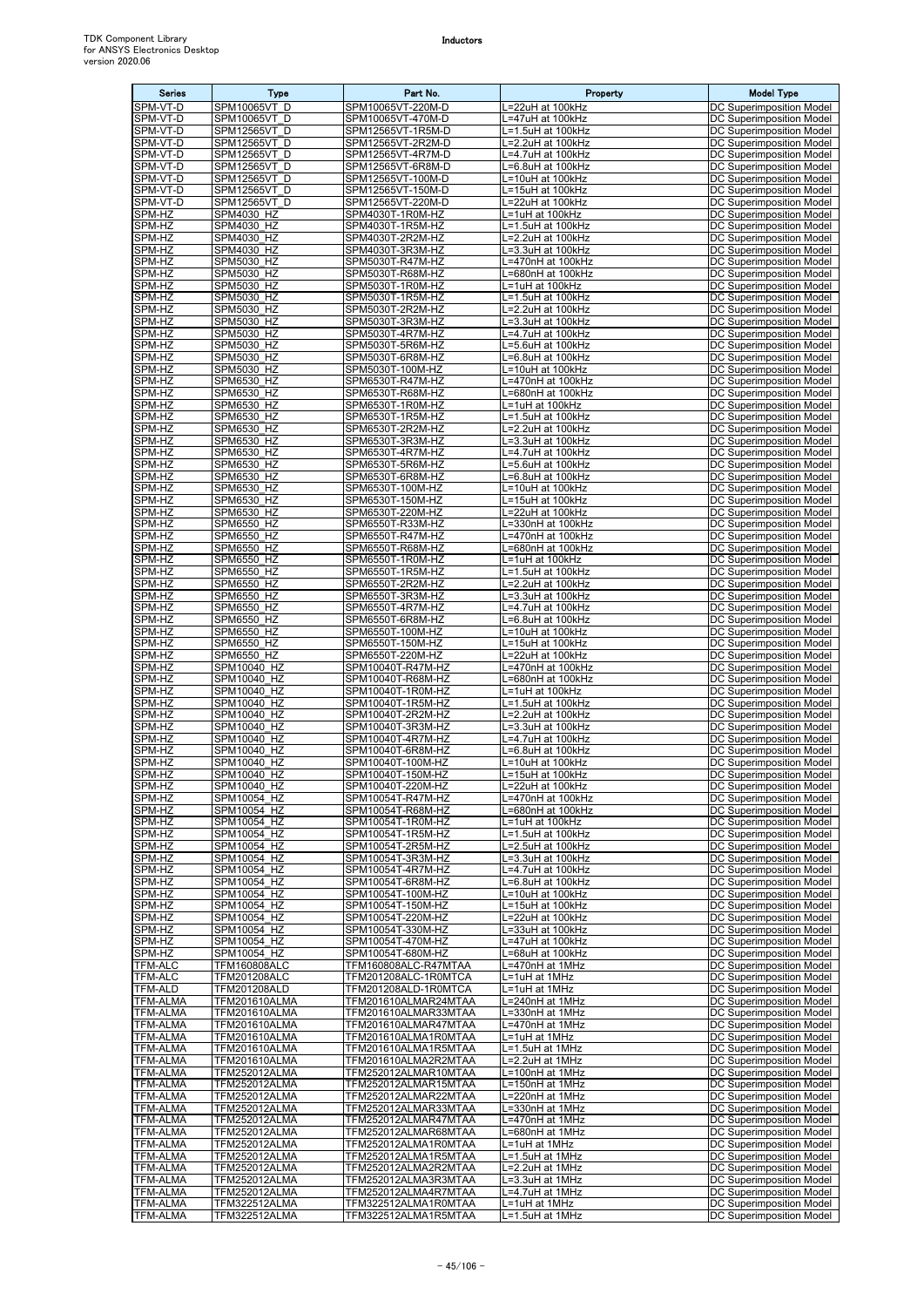| <b>Series</b>               | <b>Type</b>                           | Part No.                                     | Property                               | <b>Model Type</b>                                           |
|-----------------------------|---------------------------------------|----------------------------------------------|----------------------------------------|-------------------------------------------------------------|
| TFM-ALMA                    | TFM322512ALMA                         | TFM322512ALMA2R2MTAA                         | L=2.2uH at 1MHz                        | DC Superimposition Model                                    |
| TFM-ALMA                    | TFM322512ALMA                         | TFM322512ALMA3R3MTAA                         | =3.3uH at 1MHz                         | DC Superimposition Model                                    |
| TFM-ALMA                    | TFM322512ALMA                         | TFM322512ALMA4R7MTAA                         | L=4.7uH at 1MHz                        | DC Superimposition Model                                    |
| TFM-ALMA                    | TFM322512ALMA                         | TFM322512ALMA6R8MTAA                         | L=6.8uH at 1MHz                        | DC Superimposition Model                                    |
| TFM-ALMA<br><b>TFM-ALVA</b> | TFM322512ALMA<br><b>TFM252012ALVA</b> | TFM322512ALMA100MTAA                         | L=10uH at 1MHz<br>L=1uH at 1MHz        | DC Superimposition Model<br>DC Superimposition Model        |
| TFM-ALVA                    | <b>TFM252012ALVA</b>                  | TFM252012ALVA1R0MTAA<br>TFM252012ALVA1R5MTAA | L=1.5uH at 1MHz                        | DC Superimposition Model                                    |
| <b>TFM-ALVA</b>             | <b>TFM252012ALVA</b>                  | TFM252012ALVA2R2MTAA                         | L=2.2uH at 1MHz                        | DC Superimposition Model                                    |
| TFM-ALVA                    | <b>TFM252012ALVA</b>                  | TFM252012ALVA3R3MTAA                         | L=3.3uH at 1MHz                        | DC Superimposition Model                                    |
| <b>TFM-ALVA</b>             | <b>TFM252012ALVA</b>                  | TFM252012ALVA4R7MTAA                         | L=4.7uH at 1MHz                        | DC Superimposition Model                                    |
| TFM-ALVA<br><b>TFM-ALVA</b> | <b>TFM322512ALVA</b>                  | TFM322512ALVA1R0MTAA                         | L=1uH at 1MHz                          | DC Superimposition Model                                    |
| TFM-ALVA                    | <b>TFM322512ALVA</b><br>TFM322512ALVA | TFM322512ALVA1R5MTAA<br>TFM322512ALVA2R2MTAA | L=1.5uH at 1MHz<br>L=2.2uH at 1MHz     | DC Superimposition Model<br>DC Superimposition Model        |
| <b>TFM-ALVA</b>             | <b>TFM322512ALVA</b>                  | TFM322512ALVA3R3MTAA                         | L=3.3uH at 1MHz                        | DC Superimposition Model                                    |
| <b>TFM-ALVA</b>             | <b>TFM322512ALVA</b>                  | TFM322512ALVA4R7MTAA                         | L=4.7uH at 1MHz                        | DC Superimposition Model                                    |
| TFM-ALVA                    | TFM322512ALVA                         | TFM322512ALVA6R8MTAA                         | $\overline{L=6.8}$ uH at 1MHz          | DC Superimposition Model                                    |
| <b>TFM-ALVA</b>             | <b>TFM322512ALVA</b>                  | TFM322512ALVA100MTAA                         | L=10uH at 1MHz                         | DC Superimposition Model                                    |
| VLB<br>VLB                  | <b>VLB7050</b><br><b>VLB7050</b>      | VLB7050HT-R09M<br>VLB7050HT-R11M             | L=90nH at 1MHz<br>L=110nH at 1MHz      | DC Superimposition Model<br>DC Superimposition Model        |
| VLB                         | <b>VLB7050</b>                        | VLB7050HT-R15M                               | L=150nH at 1MHz                        | DC Superimposition Model                                    |
| VLB                         | VLB10050                              | VLB10050HT-R12M                              | $L = 120nH$ at 1MHz                    | <b>DC Superimposition Model</b>                             |
| VLB                         | <b>VLB10050</b>                       | VLB10050HT-R15M                              | L=150nH at 1MHz                        | DC Superimposition Model                                    |
| VLB                         | <b>VLB10050</b>                       | VLB10050HT-R20M                              | L=200nH at 1MHz                        | DC Superimposition Model                                    |
| <b>VLB</b><br>VLB           | <b>VLB10050</b><br><b>VLB12065</b>    | <b>VLB10050HT-R30N</b><br>VLB12065HT-R20M    | L=300nH at 1MHz<br>L=200nH at 1MHz     | DC Superimposition Model<br>DC Superimposition Model        |
| VLB                         | <b>VLB12065</b>                       | VLB12065HT-R36M                              | L=360nH at 1MHz                        | DC Superimposition Model                                    |
| <b>VLBS</b>                 | VLBS1007083                           | VLBS1007083T-R10L                            | L=100nH at 100kHz                      | <b>DC Superimposition Model</b>                             |
| <b>VLBS</b>                 | VLBS1007083                           | VLBS1007083T-R12L                            | L=120nH at 100kHz                      | <b>DC Superimposition Model</b>                             |
| <b>VLBS</b>                 | VLBS1007083                           | VLBS1007083T-R15L                            | L=150nH at 100kHz                      | DC Superimposition Model                                    |
| <b>VLBS</b><br><b>VLBS</b>  | VLBS1007083<br>VLBS1007083            | VLBS1007083T-R18L<br>VLBS1007083T-R20L       | L=180nH at 100kHz<br>L=200nH at 100kHz | DC Superimposition Model<br>DC Superimposition Model        |
| VLBU                        | VLBU6565100                           | VLBU6565100T-R10L                            | L=100nH at 100kHz                      | DC Superimposition Model                                    |
| VLBU                        | VLBU6565100                           | VLBU6565100T-R15L                            | L=150nH at 100kHz                      | DC Superimposition Model                                    |
| VLBU                        | <b>VLBU6565100</b>                    | VLBU6565100T-R20L                            | L=200nH at 100kHz                      | DC Superimposition Model                                    |
| VLBU                        | VLBU6565100                           | VLBU6565100T-R22L                            | L=220nH at 100kHz                      | DC Superimposition Model                                    |
| VLBU<br><b>VLBU</b>         | VLBU805080<br>VLBU805080              | VLBU805080T-R10L<br>VLBU805080T-R12L         | L=100nH at 100kHz<br>-120nH at 100kHz  | DC Superimposition Model<br>DC Superimposition Model        |
| VLBU                        | VLBU805080                            | VLBU805080T-R18L                             | L=180nH at 100kHz                      | DC Superimposition Model                                    |
| <b>VLBU</b>                 | VLBU9664100L                          | VLBU9664100LT-R10L                           | L=100nH at 100kHz                      | DC Superimposition Model                                    |
| VLBU                        | <b>VLBU9664100L</b>                   | VLBU9664100LT-R12L                           | L=120nH at 100kHz                      | DC Superimposition Model                                    |
| VLBU                        | VLBU10060120                          | VLBU10060120T-R10L                           | L=100nH at 100kHz                      | DC Superimposition Model                                    |
| VLBU<br><b>VLBU</b>         | VLBU10060120<br>VLBU10060120          | VLBU10060120T-R12L<br>VLBU10060120T-R15L     | L=120nH at 100kHz<br>L=150nH at 100kHz | DC Superimposition Model<br>DC Superimposition Model        |
| VLBU                        | VLBU1007090                           | VLBU1007090T-R10L                            | L=100nH at 100kHz                      | DC Superimposition Model                                    |
| <b>VLBU</b>                 | VLBU1007090                           | VLBU1007090T-R12L                            | L=120nH at 100kHz                      | DC Superimposition Model                                    |
| VLBU                        | VLBU1007090                           | VLBU1007090T-R15L                            | L=150nH at 100kHz                      | DC Superimposition Model                                    |
| <b>VLBU</b>                 | VLBU1007090                           | VLBU1007090T-R18L                            | L=180nH at 100kHz                      | DC Superimposition Model                                    |
| VLBU<br><b>VLBU</b>         | VLBU1007090<br>VLBU1007090            | VLBU1007090T-R22L<br>VLBU1007090T-R33L       | L=220nH at 100kHz<br>L=330nH at 100kHz | DC Superimposition Model<br>DC Superimposition Model        |
| VLBU                        | VLBU1007090                           | VLBU1007090T-R40L                            | L=400nH at 100kHz                      | DC Superimposition Model                                    |
| VLBU                        | VLBU1024660F                          | VLBU1024660R07MF                             | L=70nH at 100kHz                       | DC Superimposition Model                                    |
| VLBU                        | <b>VLBU1024660F</b>                   | VLBU1024660R12MF                             | L=120nH at 100kHz                      | <b>DC Superimposition Model</b>                             |
| <b>VLCF</b>                 | <b>VLCF4018 2</b>                     | VLCF4018T-1R6N1R7-2                          | L=1.6uH at 100kHz                      | DC Superimposition Model                                    |
| <b>VLCF</b><br><b>VLCF</b>  | VLCF4018 2<br><b>VLCF4018 2</b>       | VLCF4018T-2R2N1R4-2<br>VLCF4018T-3R3N1R2-2   | L=2.2uH at 100kHz<br>L=3.3uH at 100kHz | <b>DC Superimposition Model</b><br>DC Superimposition Model |
| <b>VLCF</b>                 | <b>VLCF4018 2</b>                     | VLCF4018T-4R7N1R0-2                          | L=4.7uH at 100kHz                      | DC Superimposition Model                                    |
| <b>VLCF</b>                 | <b>VLCF4018 2</b>                     | VLCF4018T-6R8NR94-2                          | L=6.8uH at 100kHz                      | DC Superimposition Model                                    |
| <b>VLCF</b>                 | <b>VLCF4018 2</b>                     | VLCF4018T-100MR74-2                          | L=10uH at 100kHz                       | DC Superimposition Model                                    |
| <b>VLCF</b><br><b>VLCF</b>  | VLCF4018 2<br><b>VLCF4018 2</b>       | VLCF4018T-150MR59-2<br>VLCF4018T-220MR49-2   | L=15uH at 100kHz<br>L=22uH at 100kHz   | DC Superimposition Model<br>DC Superimposition Model        |
| <b>VLCF</b>                 | VLCF4018 2                            | VLCF4018T-330MR42-2                          | L=33uH at 100kHz                       | DC Superimposition Model                                    |
| <b>VLCF</b>                 | VLCF4018 2                            | VLCF4018T-470MR34-2                          | L=47uH at 100kHz                       | DC Superimposition Model                                    |
| <b>VLCF</b>                 | <b>VLCF4020</b>                       | VLCF4020T-1R8N1R9                            | L=1.8uH at 100kHz                      | DC Superimposition Model                                    |
| <b>VLCF</b>                 | <b>VLCF4020</b>                       | VLCF4020T-2R2N1R7                            | L=2.2uH at 100kHz                      | DC Superimposition Model                                    |
| <b>VLCF</b><br><b>VLCF</b>  | <b>VLCF4020</b><br><b>VLCF4020</b>    | VLCF4020T-3R3N1R5<br>VLCF4020T-4R7N1R2       | L=3.3uH at 100kHz<br>L=4.7uH at 100kHz | DC Superimposition Model<br>DC Superimposition Model        |
| <b>VLCF</b>                 | <b>VLCF4020</b>                       | VLCF4020T-6R8N1R0                            | L=6.8uH at 100kHz                      | DC Superimposition Model                                    |
| <b>VLCF</b>                 | <b>VLCF4020</b>                       | VLCF4020T-100MR85                            | L=10uH at 100kHz                       | DC Superimposition Model                                    |
| <b>VLCF</b>                 | <b>VLCF4020</b>                       | VLCF4020T-150MR68                            | L=15uH at 100kHz                       | DC Superimposition Model                                    |
| <b>VLCF</b><br><b>VLCF</b>  | <b>VLCF4020</b><br><b>VLCF4020</b>    | VLCF4020T-220MR56                            | L=22uH at 100kHz                       | DC Superimposition Model<br>DC Superimposition Model        |
| <b>VLCF</b>                 | <b>VLCF4020</b>                       | VLCF4020T-270MR48<br>VLCF4020T-330MR47       | L=27uH at 100kHz<br>L=33uH at 100kHz   | DC Superimposition Model                                    |
| <b>VLCF</b>                 | <b>VLCF4020</b>                       | VLCF4020T-470MR39                            | L=47uH at 100kHz                       | DC Superimposition Model                                    |
| <b>VLCF</b>                 | <b>VLCF4020</b>                       | VLCF4020T-101MR26                            | L=100uH at 100kHz                      | DC Superimposition Model                                    |
| <b>VLCF</b>                 | VLCF4024 2                            | VLCF4024T-1R2N2R4-2                          | L=1.2uH at 100kHz                      | DC Superimposition Model                                    |
| <b>VLCF</b><br><b>VLCF</b>  | VLCF4024 2<br>VLCF4024 2              | VLCF4024T-1R6N2R1-2<br>VLCF4024T-2R2N1R7-2   | L=1.6uH at 100kHz<br>L=2.2uH at 100kHz | DC Superimposition Model<br>DC Superimposition Model        |
| <b>VLCF</b>                 | VLCF4024 2                            | VLCF4024T-3R3N1R6-2                          | L=3.3uH at 100kHz                      | DC Superimposition Model                                    |
| <b>VLCF</b>                 | VLCF4024 2                            | VLCF4024T-4R7N1R4-2                          | L=4.7uH at 100kHz                      | DC Superimposition Model                                    |
| <b>VLCF</b>                 | <b>VLCF4024 2</b>                     | VLCF4024T-6R8N1R1-2                          | L=6.8uH at 100kHz                      | DC Superimposition Model                                    |
| <b>VLCF</b>                 | VLCF4024 2                            | VLCF4024T-100MR90-2                          | L=10uH at 100kHz                       | DC Superimposition Model                                    |
| <b>VLCF</b><br>VLCF         | VLCF4024 2<br>VLCF4024 2              | VLCF4024T-150MR80-2<br>VLCF4024T-220MR65-2   | L=15uH at 100kHz<br>L=22uH at 100kHz   | DC Superimposition Model<br>DC Superimposition Model        |
| <b>VLCF</b>                 | VLCF4024 2                            | VLCF4024T-330MR55-2                          | L=33uH at 100kHz                       | DC Superimposition Model                                    |
| VLCF                        | VLCF4024 2                            | VLCF4024T-470MR44-2                          | L=47uH at 100kHz                       | DC Superimposition Model                                    |
| <b>VLCF</b>                 | VLCF4024 2                            | VLCF4024T-101MR30-2                          | L=100uH at 100kHz                      | DC Superimposition Model                                    |
| <b>VLCF</b><br><b>VLCF</b>  | VLCF4028 2<br>VLCF4028 2              | VLCF4028T-1R2N2R7-2<br>VLCF4028T-1R6N2R3-2   | L=1.2uH at 100kHz<br>L=1.6uH at 100kHz | DC Superimposition Model<br>DC Superimposition Model        |
| <b>VLCF</b>                 | <b>VLCF4028 2</b>                     | VLCF4028T-2R2N1R9-2                          | L=2.2uH at 100kHz                      | DC Superimposition Model                                    |
| <b>VLCF</b>                 | VLCF4028 2                            | VLCF4028T-2R7N1R8-2                          | L=2.7uH at 100kHz                      | DC Superimposition Model                                    |
| <b>VLCF</b>                 | VLCF4028 2                            | VLCF4028T-4R7N1R5-2                          | L=4.7uH at 100kHz                      | DC Superimposition Model                                    |
| <b>VLCF</b>                 | VLCF4028 2                            | VLCF4028T-6R8N1R3-2                          | L=6.8uH at 100kHz                      | DC Superimposition Model                                    |
| <b>VLCF</b><br><b>VLCF</b>  | VLCF4028 2<br>VLCF4028_2              | VLCF4028T-100M1R0-2<br>VLCF4028T-150MR88-2   | L=10uH at 100kHz<br>L=15uH at 100kHz   | DC Superimposition Model<br>DC Superimposition Model        |
|                             |                                       |                                              |                                        |                                                             |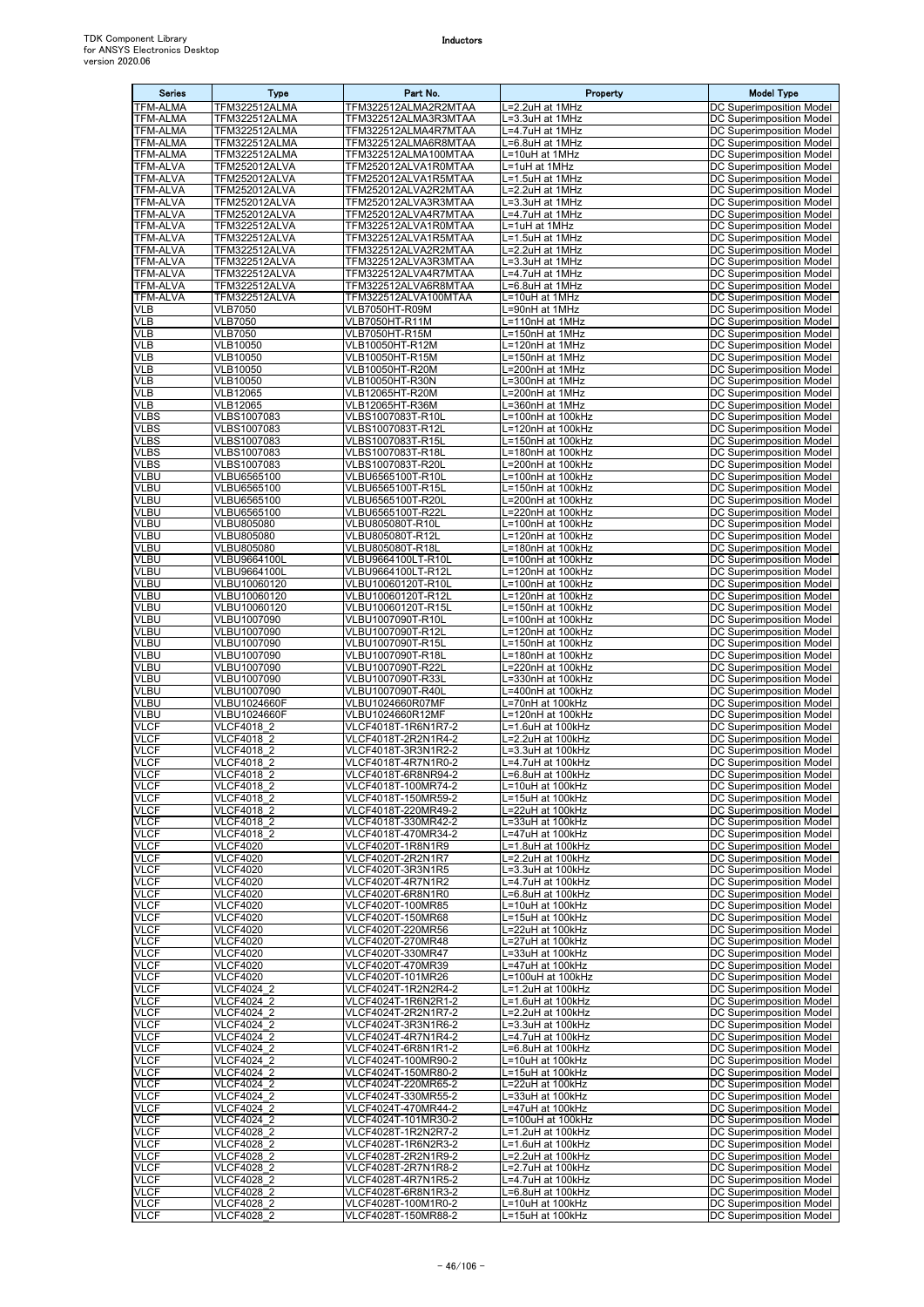| <b>Series</b>              | Type                                   | Part No.                                     | Property                                        | <b>Model Type</b>                                           |
|----------------------------|----------------------------------------|----------------------------------------------|-------------------------------------------------|-------------------------------------------------------------|
| <b>VLCF</b>                | <b>VLCF4028 2</b>                      | VLCF4028T-220MR72-2                          | =22uH at 100kHz                                 | DC Superimposition Model                                    |
| <b>VLCF</b><br>VLCF        | VLCF4028 2<br>VLCF4028 2               | VLCF4028T-330MR61-2<br>VLCF4028T-470MR48-2   | =33uH at 100kHz<br>=47uH at 100kHz              | DC Superimposition Model<br><b>DC Superimposition Model</b> |
| <b>VLCF</b>                | <b>VLCF4028 2</b>                      | VLCF4028T-101MR33-2                          | L=100uH at 100kHz                               | DC Superimposition Model                                    |
| VLCF                       | VLCF4028 2                             | VLCF4028T-471MR14-2                          | .=470uH at 100kHz                               | DC Superimposition Model                                    |
| <b>VLCF</b>                | <b>VLCF5020</b>                        | VLCF5020T-1R8N2R0                            | =1.8uH at 100kHz                                | DC Superimposition Model                                    |
| <b>VLCF</b><br><b>VLCF</b> | <b>VLCF5020</b><br><b>VLCF5020</b>     | VLCF5020T-2R7N1R7<br>VLCF5020T-3R3N1R6       | =2.7uH at 100kHz<br>-3.3uH at 100kHz            | DC Superimposition Model<br>DC Superimposition Model        |
| <b>VLCF</b>                | <b>VLCF5020</b>                        | VLCF5020T-4R7N1R4                            | .=4.7uH at 100kHz                               | DC Superimposition Model                                    |
| <b>VLCF</b>                | <b>VLCF5020</b>                        | VLCF5020T-6R8N1R1                            | =6.8uH at 100kHz                                | <b>DC Superimposition Model</b>                             |
| <b>VLCF</b>                | <b>VLCF5020</b>                        | VLCF5020T-100MR87                            | L=10uH at 100kHz                                | DC Superimposition Model                                    |
| <b>VLCF</b><br><b>VLCF</b> | <b>VLCF5020</b><br><b>VLCF5020</b>     | VLCF5020T-150MR71<br>VLCF5020T-220MR58       | =15uH at 100kHz<br>=22uH at 100kHz              | DC Superimposition Model<br>DC Superimposition Model        |
| <b>VLCF</b>                | <b>VLCF5020</b>                        | VLCF5020T-330MR48                            | =33uH at 100kHz                                 | DC Superimposition Model                                    |
| <b>VLCF</b>                | <b>VLCF5020</b>                        | VLCF5020T-470MR40                            | =47uH at 100kHz                                 | DC Superimposition Model                                    |
| <b>VLCF</b><br><b>VLCF</b> | <b>VLCF5020</b><br>VLCF5020 1          | VLCF5020T-101MR27<br>VLCF5020T-2R2N2R6-1     | =100uH at 100kHz<br>L=2.2uH at 100kHz           | DC Superimposition Model                                    |
| <b>VLCF</b>                | VLCF5020 1                             | VLCF5020T-2R7N2R2-1                          | =2.7uH at 100kHz                                | DC Superimposition Model<br>DC Superimposition Model        |
| <b>VLCF</b>                | VLCF5020 1                             | VLCF5020T-3R3N2R0-1                          | -3.3uH at 100kHz                                | <b>DC Superimposition Model</b>                             |
| <b>VLCF</b>                | VLCF5020 1                             | VLCF5020T-4R7N1R7-1                          | .=4.7uH at 100kHz                               | DC Superimposition Model                                    |
| <b>VLCF</b><br><b>VLCF</b> | VLCF5020 1<br>VLCF5020 1               | VLCF5020T-6R8N1R3-1<br>VLCF5020T-100M1R1-1   | =6.8uH at 100kHz<br>L=10uH at 100kHz            | DC Superimposition Model<br>DC Superimposition Model        |
| VLCF                       | VLCF5020 1                             | VLCF5020T-150MR90-1                          | =15uH at 100kHz                                 | DC Superimposition Model                                    |
| <b>VLCF</b>                | VLCF5020 1                             | VLCF5020T-220MR75-1                          | =22uH at 100kHz                                 | DC Superimposition Model                                    |
| <b>VLCF</b><br><b>VLCF</b> | VLCF5020 1<br><b>VLCF5020 1</b>        | VLCF5020T-330MR62-1<br>VLCF5020T-470MR51-1   | =33uH at 100kHz<br><sub>-</sub> =47uH at 100kHz | DC Superimposition Model<br>DC Superimposition Model        |
| <b>VLCF</b>                | VLCF5020 3                             | VLCF5020T-2R2N2R6-3                          | =2.2uH at 100kHz                                | DC Superimposition Model                                    |
| VLCF                       | VLCF5020 3                             | VLCF5020T-2R7N2R2-3                          | $\overline{=2.7}$ uH at 100kHz                  | <b>DC Superimposition Model</b>                             |
| <b>VLCF</b>                | VLCF5020 3                             | VLCF5020T-3R3N2R0-3                          | L=3.3uH at 100kHz                               | DC Superimposition Model                                    |
| VLCF<br><b>VLCF</b>        | VLCF5024 2<br><b>VLCF5024 2</b>        | VLCF5024T-1R8N1R8-2<br>VLCF5024T-2R7N1R5-2   | L=1.8uH at 100kHz<br>=2.7uH at 100kHz           | <b>DC Superimposition Model</b><br>DC Superimposition Model |
| <b>VLCF</b>                | <b>VLCF5024 2</b>                      | VLCF5024T-3R3N1R4-2                          | =3.3uH at 100kHz                                | DC Superimposition Model                                    |
| <b>VLCF</b>                | VLCF5024 2                             | VLCF5024T-4R7N1R3-2                          | .=4.7uH at 100kHz                               | DC Superimposition Model                                    |
| <b>VLCF</b><br><b>VLCF</b> | VLCF5024 2<br>VLCF5024 2               | VLCF5024T-6R8N1R1-2<br>VLCF5024T-100MR88-2   | =6.8uH at 100kHz<br>=10uH at 100kHz             | DC Superimposition Model<br>DC Superimposition Model        |
| <b>VLCF</b>                | VLCF5024 2                             | VLCF5024T-150MR71-2                          | L=15uH at 100kHz                                | DC Superimposition Model                                    |
| <b>VLCF</b>                | VLCF5024 2                             | VLCF5024T-220MR59-2                          | =22uH at 100kHz                                 | DC Superimposition Model                                    |
| VLCF                       | <b>VLCF5024 2</b>                      | VLCF5024T-330MR50-2                          | .=33uH at 100kHz                                | DC Superimposition Model                                    |
| <b>VLCF</b><br><b>VLCF</b> | VLCF5024 2<br>VLCF5024 2               | VLCF5024T-470MR40-2<br>VLCF5024T-101MR28-2   | =47uH at 100kHz<br>=100uH at 100kHz             | DC Superimposition Model<br>DC Superimposition Model        |
| <b>VLCF</b>                | VLCF5028 2                             | VLCF5028T-1R3N2R5-2                          | -1.3uH at 100kHz                                | DC Superimposition Model                                    |
| <b>VLCF</b>                | VLCF5028 2                             | VLCF5028T-1R8N2R2-2                          | L=1.8uH at 100kHz                               | DC Superimposition Model                                    |
| <b>VLCF</b><br><b>VLCF</b> | <b>VLCF5028 2</b><br>VLCF5028 2        | VLCF5028T-2R7N1R8-2<br>VLCF5028T-3R3N1R7-2   | =2.7uH at 100kHz                                | DC Superimposition Model                                    |
| <b>VLCF</b>                | <b>VLCF5028 2</b>                      | VLCF5028T-4R7N1R5-2                          | _=3.3uH at 100kHz<br>.=4.7uH at 100kHz          | DC Superimposition Model<br>DC Superimposition Model        |
| <b>VLCF</b>                | VLCF5028 2                             | VLCF5028T-6R8N1R3-2                          | =6.8uH at 100kHz                                | DC Superimposition Model                                    |
| <b>VLCF</b>                | VLCF5028 2                             | VLCF5028T-100M1R0-2                          | =10uH at 100kHz                                 | DC Superimposition Model                                    |
| <b>VLCF</b><br><b>VLCF</b> | VLCF5028_2<br>VLCF5028 2               | VLCF5028T-150MR85-2<br>VLCF5028T-220MR71-2   | .=15uH at 100kHz<br>=22uH at 100kHz             | <b>DC Superimposition Model</b><br>DC Superimposition Model |
| <b>VLCF</b>                | VLCF5028 2                             | VLCF5028T-330MR62-2                          | =33uH at 100kHz                                 | DC Superimposition Model                                    |
| <b>VLCF</b>                | VLCF5028 2                             | VLCF5028T-470MR49-2                          | =47uH at 100kHz                                 | DC Superimposition Model                                    |
| <b>VLCF</b><br><b>VLCF</b> | <b>VLCF5028 2</b><br><b>VLCF5028 2</b> | VLCF5028T-560MR43-2<br>VLCF5028T-680MR40-2   | =56uH at 100kHz<br>=68uH at 100kHz              | DC Superimposition Model<br><b>DC Superimposition Model</b> |
| VLCF                       | VLCF5028 2                             | VLCF5028T-101MR33-2                          | =100uH at 100kHz                                | DC Superimposition Model                                    |
| <b>VLCF</b>                | VLCF5028 2                             | VLCF5028T-221MR22-2                          | =220uH at 100kHz                                | DC Superimposition Model                                    |
| <b>VLCF</b><br><b>VLM</b>  | VLCF5028 2<br>VLM10555 2               | VLCF5028T-471MR14-2<br>VLM10555T-1R8M8R8-2   | =470uH at 100kHz<br>L=1.8uH at 100kHz           | DC Superimposition Model<br>DC Superimposition Model        |
| VLM                        | VLM10555 2                             | VLM10555T-2R5M8R0-2                          | L=2.5uH at 100kHz                               | DC Superimposition Model                                    |
| <b>VLM</b>                 | VLM10555 2                             | VLM10555T-3R3M7R2-2                          | _=3.3uH at 100kHz                               | DC Superimposition Model                                    |
| VLM                        | VLM10555 3                             | VLM10555T-R56M120-3                          | -560nH at 100kHz                                | DC Superimposition Model                                    |
| <b>VLM</b><br>VLM          | VLM10555 2H<br>VLM10555 2H             | VLM10555T-1R8M8R8-2H<br>VLM10555T-2R5M8R0-2H | L=1.8uH at 100kHz<br>=2.5uH at 100kHz           | DC Superimposition Model<br>DC Superimposition Model        |
| VLM                        | VLM10555 2H                            | VLM10555T-3R3M7R2-2H                         | =3.3uH at 100kHz                                | DC Superimposition Model                                    |
| VLM                        | VLM10555 3H                            | VLM10555T-R56M120-3H                         | .=560nH at 100kHz                               | DC Superimposition Model                                    |
| VLS-CX-1<br>VLS-CX-1       | VLS201610CX 1<br>VLS201610CX 1         | VLS201610CX-R24M-1<br>VLS201610CX-R47M-1     | =240nH at 1MHz<br>=470nH at 1MHz                | DC Superimposition Model<br>DC Superimposition Model        |
| VLS-CX-1                   | VLS201610CX 1                          | VLS201610CX-R68M-1                           | L=680nH at 1MHz                                 | DC Superimposition Model                                    |
| VLS-CX-1                   | VLS201610CX 1                          | VLS201610CX-1R0M-1                           | L=1uH at 1MHz                                   | DC Superimposition Model                                    |
| VLS-CX-1<br>VLS-CX-1       | VLS201610CX 1<br>VLS201610CX 1         | VLS201610CX-1R5M-1<br>VLS201610CX-2R2M-1     | L=1.5uH at 1MHz<br>L=2.2uH at 1MHz              | <b>DC Superimposition Model</b><br>DC Superimposition Model |
| VLS-CX-1                   | VLS201610CX 1                          | VLS201610CX-3R3M-1                           | L=3.3uH at 1MHz                                 | DC Superimposition Model                                    |
| VLS-CX-1                   | VLS201610CX 1                          | VLS201610CX-4R7M-1                           | =4.7uH at 1MHz                                  | DC Superimposition Model                                    |
| VLS-CX-1<br>VLS-CX-1       | VLS201610CX 1<br>VLS201610CX 1         | VLS201610CX-6R8M-1<br>VLS201610CX-100M-1     | =6.8uH at 1MHz<br>=10uH at 1MHz                 | DC Superimposition Model<br>DC Superimposition Model        |
| VLS-CX-1                   | VLS201610CX 1                          | VLS201610CX-150M-1                           | L=15uH at 1MHz                                  | DC Superimposition Model                                    |
| VLS-CX-1                   | VLS201610CX 1                          | VLS201610CX-220M-1                           | L=22uH at 1MHz                                  | DC Superimposition Model                                    |
| VLS-CX-1                   | VLS201612CX 1                          | VLS201612CX-R24M-1                           | =240nH at 1MHz                                  | DC Superimposition Model                                    |
| VLS-CX-1<br>VLS-CX-1       | VLS201612CX 1<br>VLS201612CX 1         | VLS201612CX-R47M-1<br>VLS201612CX-R68M-1     | .=470nH at 1MHz<br>=680nH at 1MHz               | DC Superimposition Model<br>DC Superimposition Model        |
| VLS-CX-1                   | VLS201612CX 1                          | VLS201612CX-1R0M-1                           | =1uH at 1MHz                                    | DC Superimposition Model                                    |
| VLS-CX-1                   | VLS201612CX_1                          | VLS201612CX-1R5M-1                           | .=1.5uH at 1MHz                                 | DC Superimposition Model                                    |
| VLS-CX-1<br>VLS-CX-1       | VLS201612CX 1<br>VLS201612CX 1         | VLS201612CX-2R2M-1<br>VLS201612CX-3R3M-1     | =2.2uH at 1MHz<br>L=3.3uH at 1MHz               | DC Superimposition Model<br>DC Superimposition Model        |
| VLS-CX-1                   | VLS201612CX 1                          | VLS201612CX-4R7M-1                           | L=4.7uH at 1MHz                                 | DC Superimposition Model                                    |
| VLS-CX-1                   | VLS201612CX 1                          | VLS201612CX-6R8M-1                           | =6.8uH at 1MHz                                  | <b>DC Superimposition Model</b>                             |
| VLS-CX-1<br>VLS-CX-1       | VLS201612CX 1<br>VLS201612CX 1         | VLS201612CX-100M-1<br>VLS201612CX-150M-1     | L=10uH at 1MHz<br>L=15uH at 1MHz                | DC Superimposition Model<br>DC Superimposition Model        |
| VLS-CX-1                   | VLS201612CX 1                          | VLS201612CX-220M-1                           | =22uH at 1MHz                                   | DC Superimposition Model                                    |
| VLS-CX-1                   | VLS252010CX 1                          | VLS252010CX-R47M-1                           | .=470nH at 1MHz                                 | DC Superimposition Model                                    |
| VLS-CX-1                   | VLS252010CX 1                          | VLS252010CX-R68M-1                           | L=680nH at 1MHz                                 | DC Superimposition Model                                    |
| VLS-CX-1<br>VLS-CX-1       | VLS252010CX 1<br>VLS252010CX 1         | VLS252010CX-1R0M-1<br>VLS252010CX-1R5M-1     | _=1uH at 1MHz<br>L=1.5uH at 1MHz                | DC Superimposition Model<br>DC Superimposition Model        |
| VLS-CX-1                   | VLS252010CX 1                          | VLS252010CX-2R2M-1                           | L=2.2uH at 1MHz                                 | DC Superimposition Model                                    |
| VLS-CX-1                   | VLS252010CX 1                          | VLS252010CX-3R3M-1                           | L=3.3uH at 1MHz                                 | <b>DC Superimposition Model</b>                             |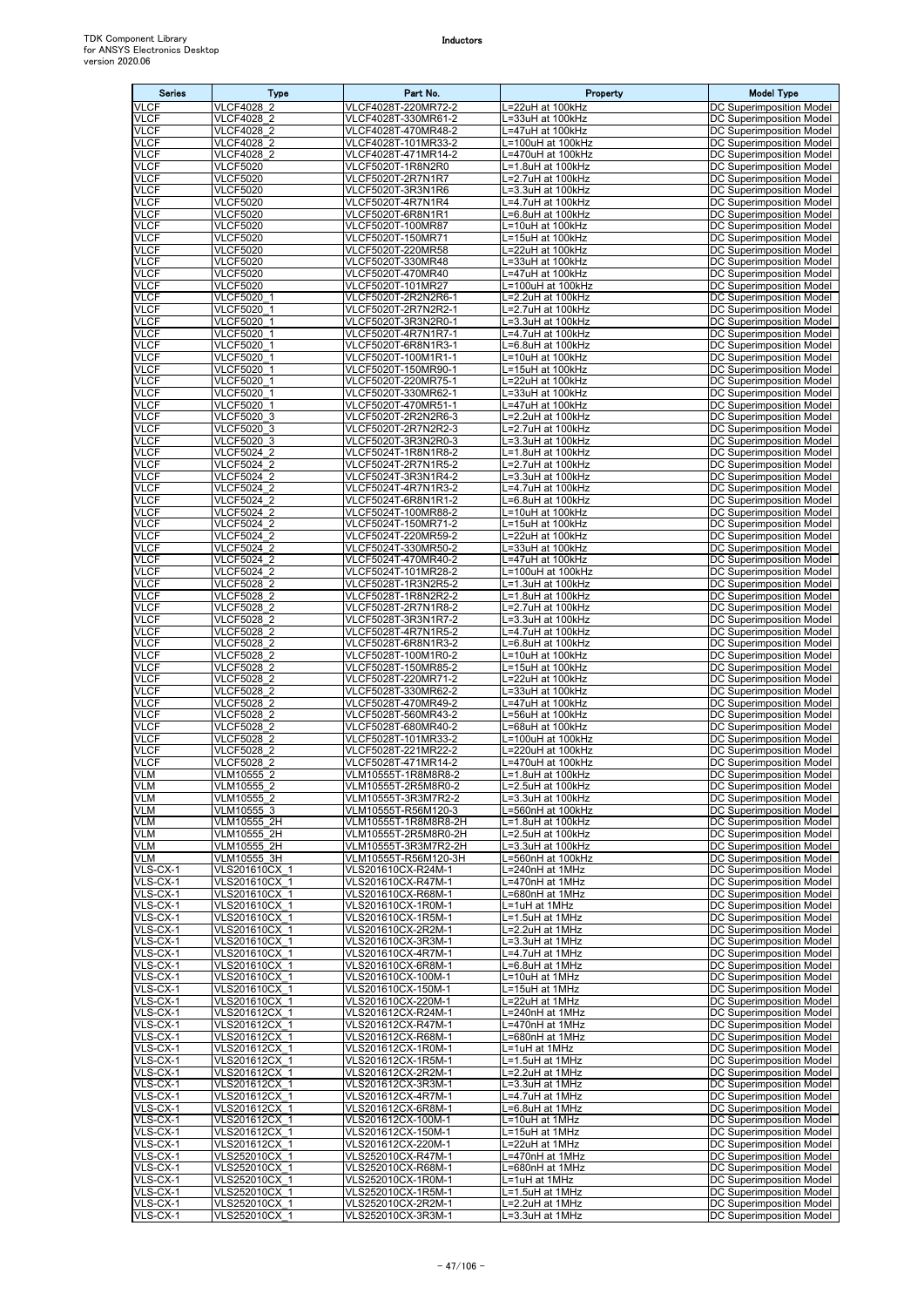| <b>Series</b>          | Type                                 | Part No.                                 | Property                               | <b>Model Type</b>                                           |
|------------------------|--------------------------------------|------------------------------------------|----------------------------------------|-------------------------------------------------------------|
| VLS-CX-1               | VLS252010CX 1                        | VLS252010CX-4R7M-1                       | L=4.7uH at 1MHz                        | DC Superimposition Model                                    |
| VLS-CX-1<br>VLS-CX-1   | VLS252010CX 1<br>VLS252010CX 1       | VLS252010CX-6R8M-1<br>VLS252010CX-100M-1 | L=6.8uH at 1MHz<br>L=10uH at 1MHz      | DC Superimposition Model<br>DC Superimposition Model        |
| VLS-CX-1               | VLS252010CX 1                        | VLS252010CX-150M-1                       | L=15uH at 1MHz                         | <b>DC Superimposition Model</b>                             |
| VLS-CX-1               | VLS252010CX 1                        | VLS252010CX-220M-1<br>VLS252012CX-1R0M-1 | L=22uH at 1MHz                         | DC Superimposition Model                                    |
| VLS-CX-1<br>VLS-CX-1   | VLS252012CX 1<br>VLS252012CX 1       | VLS252012CX-1R5M-1                       | L=1uH at 1MHz<br>L=1.5uH at 1MHz       | DC Superimposition Model<br>DC Superimposition Model        |
| VLS-CX-1               | VLS252012CX 1                        | VLS252012CX-2R2M-1                       | $L=2.2$ uH at 1MHz                     | DC Superimposition Model                                    |
| VLS-CX-1               | VLS252012CX 1                        | VLS252012CX-3R3M-1                       | L=3.3uH at 1MHz                        | DC Superimposition Model                                    |
| VLS-CX-1<br>VLS-CX-1   | VLS252012CX 1<br>VLS252012CX 1       | VLS252012CX-4R7M-1<br>VLS252012CX-6R8M-1 | L=4.7uH at 1MHz<br>L=6.8uH at 1MHz     | DC Superimposition Model<br>DC Superimposition Model        |
| VLS-CX-1               | VLS252012CX 1                        | VLS252012CX-100M-1                       | L=10uH at 1MHz                         | DC Superimposition Model                                    |
| VLS-CX-1<br>VLS-CX-1   | VLS252012CX 1<br>VLS252012CX 1       | VLS252012CX-150M-1                       | L=15uH at 1MHz                         | <b>DC Superimposition Model</b>                             |
| VLS-CX-1               | <b>VLS3010CX 1</b>                   | VLS252012CX-220M-1<br>VLS3010CX-1R0M-1   | L=22uH at 1MHz<br>L=1uH at 1MHz        | DC Superimposition Model<br>DC Superimposition Model        |
| VLS-CX-1               | <b>VLS3010CX 1</b>                   | VLS3010CX-2R2M-1                         | L=2.2uH at 1MHz                        | DC Superimposition Model                                    |
| VLS-CX-1               | <b>VLS3010CX 1</b>                   | VLS3010CX-4R7M-1                         | L=4.7uH at 1MHz                        | DC Superimposition Model                                    |
| VLS-CX-1<br>VLS-CX-1   | VLS3012CX 1<br>VLS3012CX 1           | VLS3012CX-1R0M-1<br>VLS3012CX-1R5M-1     | L=1uH at 1MHz<br>L=1.5uH at 1MHz       | DC Superimposition Model<br>DC Superimposition Model        |
| VLS-CX-1               | VLS3012CX 1                          | VLS3012CX-2R2M-1                         | L=2.2uH at 1MHz                        | DC Superimposition Model                                    |
| VLS-CX-1<br>VLS-CX-1   | VLS3012CX 1<br>VLS3012CX_1           | VLS3012CX-3R3M-1<br>VLS3012CX-4R7M-1     | L=3.3uH at 1MHz<br>L=4.7uH at 1MHz     | DC Superimposition Model<br>DC Superimposition Model        |
| VLS-CX-1               | VLS3012CX 1                          | VLS3012CX-6R8M-1                         | L=6.8uH at 1MHz                        | DC Superimposition Model                                    |
| VLS-CX-1               | VLS3012CX_1                          | VLS3012CX-100M-1                         | L=10uH at 1MHz                         | DC Superimposition Model                                    |
| VLS-CX-1<br>VLS-CX-1   | VLS3012CX 1<br>VLS3012CX 1           | VLS3012CX-150M-1<br>VLS3012CX-220M-1     | L=15uH at 1MHz<br>L=22uH at 1MHz       | DC Superimposition Model<br>DC Superimposition Model        |
| VLS-CX-1               | VLS3012CX 1                          | VLS3012CX-330M-1                         | L=33uH at 1MHz                         | DC Superimposition Model                                    |
| VLS-CX-1               | VLS3012CX 1                          | VLS3012CX-470M-1                         | L=47uH at 1MHz                         | DC Superimposition Model                                    |
| $VLS-CX-1$<br>VLS-CX-1 | VLS3012CX 1<br><b>VLS3012CX 1</b>    | VLS3012CX-680M-1                         | L=68uH at 1MHz                         | DC Superimposition Model                                    |
| VLS-CX-1               | VLS3015CX 1                          | VLS3012CX-101M-1<br>VLS3015CX-1R0M-1     | L=100uH at 1MHz<br>L=1uH at 1MHz       | DC Superimposition Model<br><b>DC Superimposition Model</b> |
| VLS-CX-1               | VLS3015CX 1                          | VLS3015CX-1R5M-1                         | L=1.5uH at 1MHz                        | DC Superimposition Model                                    |
| VLS-CX-1               | VLS3015CX 1<br>VLS3015CX 1           | VLS3015CX-2R2M-1                         | L=2.2uH at 1MHz                        | DC Superimposition Model                                    |
| VLS-CX-1<br>VLS-CX-1   | VLS3015CX 1                          | VLS3015CX-3R3M-1<br>VLS3015CX-4R7M-1     | L=3.3uH at 1MHz<br>L=4.7uH at 1MHz     | DC Superimposition Model<br>DC Superimposition Model        |
| VLS-CX-1               | <b>VLS3015CX 1</b>                   | VLS3015CX-6R8M-1                         | L=6.8uH at 1MHz                        | DC Superimposition Model                                    |
| VLS-CX-1<br>VLS-CX-1   | VLS3015CX 1                          | VLS3015CX-100M-1                         | L=10uH at 1MHz                         | DC Superimposition Model                                    |
| VLS-CX-1               | VLS3015CX 1<br>VLS3015CX 1           | VLS3015CX-150M-1<br>VLS3015CX-220M-1     | L=15uH at 1MHz<br>L=22uH at 1MHz       | DC Superimposition Model<br>DC Superimposition Model        |
| VLS-CX-1               | VLS3015CX_1                          | VLS3015CX-330M-1                         | L=33uH at 1MHz                         | DC Superimposition Model                                    |
| VLS-CX-1<br>VLS-CX-1   | VLS3015CX 1                          | VLS3015CX-470M-1                         | L=47uH at 1MHz                         | DC Superimposition Model                                    |
| VLS-CX-1               | VLS3015CX 1<br>VLS3015CX 1           | VLS3015CX-680M-1<br>VLS3015CX-101M-1     | L=68uH at 1MHz<br>L=100uH at 1MHz      | DC Superimposition Model<br>DC Superimposition Model        |
| VLS-CX-1               | VLS4012CX 1                          | VLS4012CX-1R0M-1                         | L=1uH at 1MHz                          | DC Superimposition Model                                    |
| VLS-CX-1<br>VLS-CX-1   | VLS4012CX 1                          | VLS4012CX-2R2M-1                         | L=2.2uH at 1MHz                        | DC Superimposition Model                                    |
| VLS-CX-1               | VLS4012CX 1<br>VLS4012CX 1           | VLS4012CX-4R7M-1<br>VLS4012CX-100M-1     | L=4.7uH at 1MHz<br>L=10uH at 1MHz      | DC Superimposition Model<br><b>DC Superimposition Model</b> |
| VLS-CX-1               | VLS4012CX 1                          | VLS4012CX-220M-1                         | =22uH at 1MHz                          | <b>DC Superimposition Model</b>                             |
| VLS-CX-1<br>VLS-CX-1   | VLS4012CX 1<br>VLS4012CX 1           | VLS4012CX-470M-1<br>VLS4012CX-101M-1     | L=47uH at 1MHz<br>L=100uH at 1MHz      | DC Superimposition Model<br>DC Superimposition Model        |
| VLS-EX                 | <b>VLS5045EX</b>                     | VLS5045EX-1R0N                           | L=1uH at 100kHz                        | DC Superimposition Model                                    |
| VLS-EX                 | <b>VLS5045EX</b>                     | VLS5045EX-1R5N                           | L=1.5uH at 100kHz                      | DC Superimposition Model                                    |
| VLS-EX<br>VLS-EX       | <b>VLS5045EX</b><br>VLS5045EX        | VLS5045EX-2R2N<br>VLS5045EX-3R3N         | L=2.2uH at 100kHz<br>L=3.3uH at 100kHz | DC Superimposition Model<br>DC Superimposition Model        |
| VLS-EX                 | <b>VLS5045EX</b>                     | VLS5045EX-4R7M                           | L=4.7uH at 100kHz                      | DC Superimposition Model                                    |
| VLS-EX                 | VLS5045EX                            | VLS5045EX-6R8M                           | L=6.8uH at 100kHz                      | DC Superimposition Model                                    |
| VLS-EX<br>VLS-EX       | <b>VLS5045EX</b><br><b>VLS5045EX</b> | VLS5045EX-100M<br>VLS5045EX-150M         | L=10uH at 100kHz<br>L=15uH at 100kHz   | DC Superimposition Model<br>DC Superimposition Model        |
| VLS-EX                 | VLS5045EX                            | VLS5045EX-220M                           | L=22uH at 100kHz                       | DC Superimposition Model                                    |
| VLS-EX                 | <b>VLS5045EX</b>                     | VLS5045EX-330M                           | L=33uH at 100kHz                       | <b>DC Superimposition Model</b>                             |
| VLS-EX<br>VLS-EX       | VLS5045EX<br><b>VLS5045EX</b>        | VLS5045EX-470M<br>VLS5045EX-680M         | L=47uH at 100kHz<br>L=68uH at 100kHz   | DC Superimposition Model<br>DC Superimposition Model        |
| <b>VLS-EX</b>          | <b>VLS5045EX</b>                     | VLS5045EX-101M                           | L=100uH at 100kHz                      | DC Superimposition Model                                    |
| VLS-EX                 | <b>VLS5045EX</b>                     | VLS5045EX-151M                           | L=150uH at 100kHz                      | DC Superimposition Model                                    |
| VLS-EX<br>VLS-EX       | <b>VLS5045EX</b><br><b>VLS6045EX</b> | VLS5045EX-221M<br>VLS6045EX-R47N         | L=220uH at 100kHz<br>L=470nH at 100kHz | DC Superimposition Model<br>DC Superimposition Model        |
| VLS-EX                 | <b>VLS6045EX</b>                     | VLS6045EX-1R0N                           | L=1uH at 100kHz                        | DC Superimposition Model                                    |
| VLS-EX                 | <b>VLS6045EX</b>                     | VLS6045EX-1R5N                           | L=1.5uH at 100kHz                      | DC Superimposition Model<br>DC Superimposition Model        |
| VLS-EX<br>VLS-EX       | <b>VLS6045EX</b><br><b>VLS6045EX</b> | VLS6045EX-2R2N<br><b>VLS6045EX-3R3N</b>  | L=2.2uH at 100kHz<br>L=3.3uH at 100kHz | DC Superimposition Model                                    |
| VLS-EX                 | <b>VLS6045EX</b>                     | VLS6045EX-4R7M                           | L=4.7uH at 100kHz                      | DC Superimposition Model                                    |
| VLS-EX                 | <b>VLS6045EX</b>                     | VLS6045EX-6R8M                           | L=6.8uH at 100kHz                      | DC Superimposition Model                                    |
| VLS-EX<br>VLS-EX       | VLS6045EX<br><b>VLS6045EX</b>        | VLS6045EX-100M<br>VLS6045EX-150M         | L=10uH at 100kHz<br>L=15uH at 100kHz   | DC Superimposition Model<br>DC Superimposition Model        |
| VLS-EX                 | <b>VLS6045EX</b>                     | VLS6045EX-220M                           | L=22uH at 100kHz                       | DC Superimposition Model                                    |
| VLS-EX<br>VLS-EX       | <b>VLS6045EX</b><br><b>VLS6045EX</b> | VLS6045EX-330M<br>VLS6045EX-470M         | L=33uH at 100kHz<br>L=47uH at 100kHz   | DC Superimposition Model<br>DC Superimposition Model        |
| VLS-EX                 | VLS6045EX                            | VLS6045EX-680M                           | L=68uH at 100kHz                       | DC Superimposition Model                                    |
| VLS-EX                 | <b>VLS6045EX</b>                     | VLS6045EX-101M                           | L=100uH at 100kHz                      | DC Superimposition Model                                    |
| VLS-EX<br>VLS-EX       | <b>VLS6045EX</b><br>VLS6045EX        | VLS6045EX-151M<br>VLS6045EX-221M         | L=150uH at 100kHz<br>L=220uH at 100kHz | DC Superimposition Model<br>DC Superimposition Model        |
| VLS-EX                 | <b>VLS6045EX</b>                     | VLS6045EX-331M                           | L=330uH at 100kHz                      | DC Superimposition Model                                    |
| VLS-EX                 | <b>VLS6045EX</b>                     | VLS6045EX-471M                           | L=470uH at 100kHz                      | DC Superimposition Model                                    |
| VLS-EX<br>VLS-EX-H     | <b>VLS6045EX</b><br>VLS5045EX H      | VLS6045EX-681M<br>VLS5045EX-1R0N-H       | L=680uH at 100kHz<br>L=1uH at 100kHz   | DC Superimposition Model<br>DC Superimposition Model        |
| VLS-EX-H               | VLS5045EX H                          | VLS5045EX-2R2N-H                         | L=2.2uH at 100kHz                      | DC Superimposition Model                                    |
| VLS-EX-H               | VLS5045EX H                          | VLS5045EX-4R7M-H                         | L=4.7uH at 100kHz                      | DC Superimposition Model                                    |
| VLS-EX-H<br>VLS-EX-H   | VLS5045EX H<br>VLS5045EX H           | VLS5045EX-100M-H<br>VLS5045EX-220M-H     | L=10uH at 100kHz<br>L=22uH at 100kHz   | DC Superimposition Model<br>DC Superimposition Model        |
| VLS-EX-H               | VLS5045EX H                          | VLS5045EX-470M-H                         | L=47uH at 100kHz                       | DC Superimposition Model                                    |
| VLS-EX-H               | VLS5045EX H                          | VLS5045EX-101M-H                         | L=100uH at 100kHz                      | DC Superimposition Model                                    |
| VLS-EX-H<br>VLS-EX-H   | VLS5045EX H<br>VLS6045EX H           | VLS5045EX-221M-H<br>VLS6045EX-1R0N-H     | L=220uH at 100kHz<br>L=1uH at 100kHz   | DC Superimposition Model<br>DC Superimposition Model        |
| VLS-EX-H               | VLS6045EX H                          | VLS6045EX-1R5N-H                         | L=1.5uH at 100kHz                      | DC Superimposition Model                                    |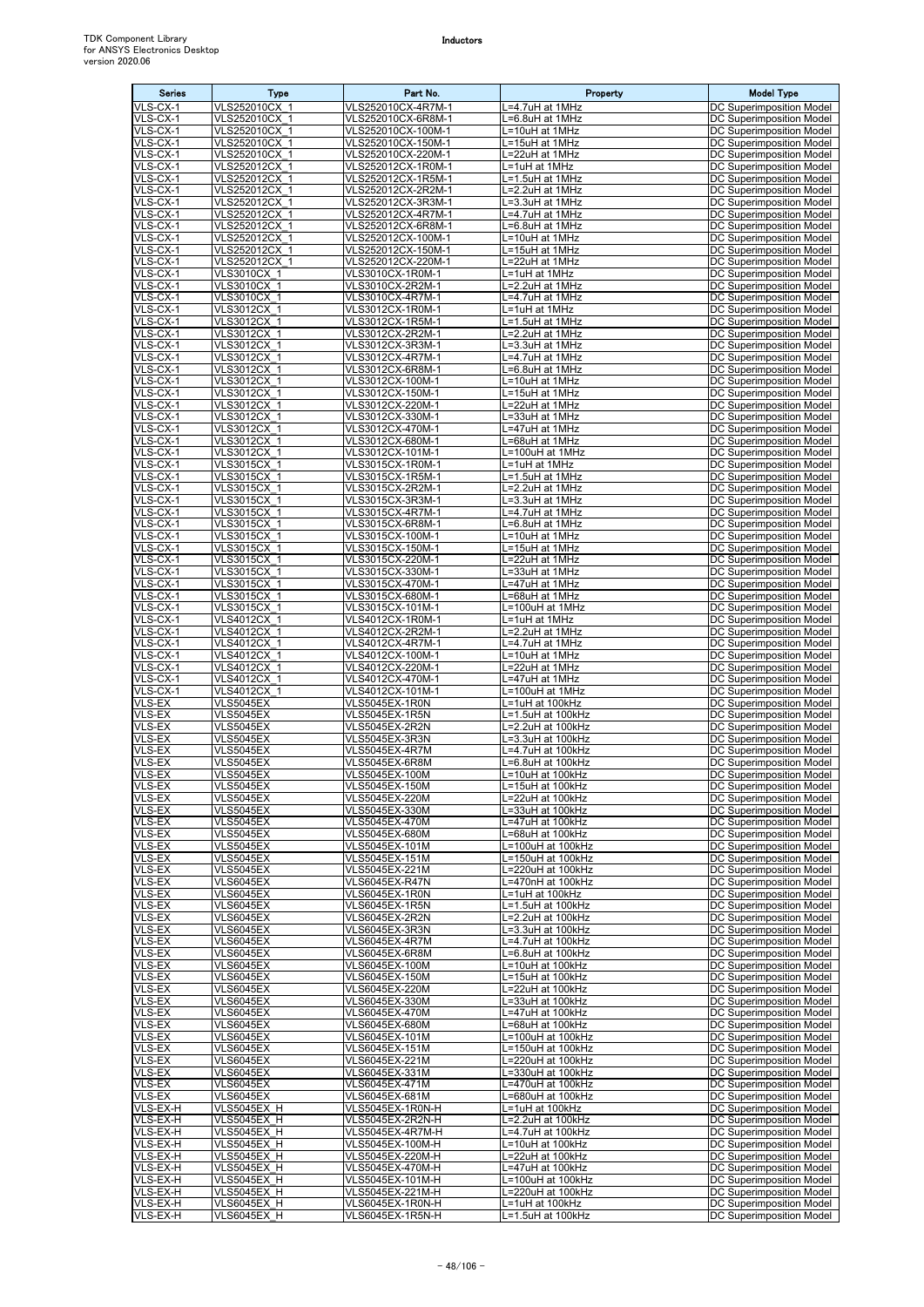| <b>Series</b>                    | Type                                 | Part No.                                   | Property                                          | <b>Model Type</b>                                           |
|----------------------------------|--------------------------------------|--------------------------------------------|---------------------------------------------------|-------------------------------------------------------------|
| VLS-EX-H                         | VLS6045EX H                          | VLS6045EX-2R2N-H                           | =2.2uH at 100kHz                                  | <b>DC Superimposition Model</b>                             |
| VLS-EX-H<br>VLS-EX-H             | VLS6045EX H<br>VLS6045EX H           | VLS6045EX-3R3N-H<br>VLS6045EX-4R7M-H       | =3.3uH at 100kHz<br>.=4.7uH at 100kHz             | DC Superimposition Model<br>DC Superimposition Model        |
| VLS-EX-H                         | <b>VLS6045EX H</b>                   | VLS6045EX-6R8M-H                           | =6.8uH at 100kHz                                  | DC Superimposition Model                                    |
| VLS-EX-H                         | VLS6045EX H                          | VLS6045EX-100M-H                           | =10uH at 100kHz                                   | DC Superimposition Model                                    |
| VLS-EX-H                         | <b>VLS6045EX H</b>                   | VLS6045EX-150M-H                           | L=15uH at 100kHz                                  | <b>DC Superimposition Model</b>                             |
| VLS-EX-H<br>VLS-EX-H             | VLS6045EX H<br>VLS6045EX H           | VLS6045EX-220M-H<br>VLS6045EX-330M-H       | L=22uH at 100kHz<br>$\overline{=33}$ uH at 100kHz | <b>DC Superimposition Model</b><br>DC Superimposition Model |
| VLS-EX-H                         | VLS6045EX H                          | VLS6045EX-470M-H                           | .=47uH at 100kHz                                  | DC Superimposition Model                                    |
| VLS-EX-H                         | VLS6045EX H                          | VLS6045EX-680M-H                           | =68uH at 100kHz                                   | DC Superimposition Model                                    |
| VLS-EX-H                         | VLS6045EX H                          | VLS6045EX-101M-H                           | L=100uH at 100kHz                                 | DC Superimposition Model                                    |
| VLS-EX-H<br>VLS-EX-H             | VLS6045EX H<br>VLS6045EX H           | VLS6045EX-151M-H<br>VLS6045EX-221M-H       | L=150uH at 100kHz<br>=220uH at 100kHz             | DC Superimposition Model<br>DC Superimposition Model        |
| VLS-AF                           | VLS6045AF                            | VLS6045AF-3R3N                             | -3.3uH at 100kHz                                  | DC Superimposition Model                                    |
| <b>VLS-AF</b>                    | <b>VLS6045AF</b>                     | VLS6045AF-4R7M                             | L=4.7uH at 100kHz                                 | DC Superimposition Model                                    |
| <b>VLS-AF</b><br><b>VLS-AF</b>   | <b>VLS6045AF</b><br><b>VLS6045AF</b> | VLS6045AF-6R8M<br>VLS6045AF-8R2M           | =6.8uH at 100kHz<br>.=8.2uH at 100kHz             | DC Superimposition Model<br>DC Superimposition Model        |
| <b>VLS-AF</b>                    | <b>VLS6045AF</b>                     | VLS6045AF-100M                             | =10uH at 100kHz                                   | <b>DC Superimposition Model</b>                             |
| <b>VLS-AF</b>                    | <b>VLS6045AF</b>                     | <b>VLS6045AF-150M</b>                      | L=15uH at 100kHz                                  | DC Superimposition Model                                    |
| VLS-AF<br><b>VLS-AF</b>          | <b>VLS6045AF</b><br>VLS6045AF        | VLS6045AF-220M<br>VLS6045AF-330M           | =22uH at 100kHz<br>=33uH at 100kHz                | DC Superimposition Model<br>DC Superimposition Model        |
| <b>VLS-AF</b>                    | VLS6045AF                            | VLS6045AF-101M                             | L=100uH at 100kHz                                 | DC Superimposition Model                                    |
| <b>VLS-HBU</b>                   | <b>VLS252010HBU</b>                  | VLS252010HBU-3R3M                          | L=3.3uH at 1MHz                                   | DC Superimposition Model                                    |
| VLS-HBU<br>VLS-HBU               | VLS252010HBU<br><b>VLS252010HBU</b>  | VLS252010HBU-4R7M                          | L=4.7uH at 1MHz                                   | DC Superimposition Model                                    |
| <b>VLS-HBU</b>                   | VLS252010HBU                         | VLS252010HBU-6R8M<br>VLS252010HBU-100M     | =6.8uH at 1MHz<br>=10uH at 1MHz                   | DC Superimposition Model<br>DC Superimposition Model        |
| VLS-HBU                          | <b>VLS252010HBU</b>                  | VLS252010HBU-150M                          | ∟=15uH at 1MHz                                    | DC Superimposition Model                                    |
| <b>VLS-HBU</b>                   | <b>VLS252010HBU</b>                  | VLS252010HBU-220M                          | =22uH at 1MHz                                     | DC Superimposition Model                                    |
| <b>VLS-HBU</b><br>VLS-HBU        | <b>VLS252012HBU</b><br>VLS252012HBU  | VLS252012HBU-3R3M<br>VLS252012HBU-4R7M     | =3.3uH at 1MHz<br>.=4.7uH at 1MHz                 | DC Superimposition Model<br>DC Superimposition Model        |
| <b>VLS-HBU</b>                   | <b>VLS252012HBU</b>                  | VLS252012HBU-6R8M                          | L=6.8uH at 1MHz                                   | <b>DC Superimposition Model</b>                             |
| <b>VLS-HBU</b>                   | VLS252012HBU                         | VLS252012HBU-100M                          | =10uH at 1MHz                                     | DC Superimposition Model                                    |
| VLS-HBU<br><b>VLS-HBU</b>        | VLS252012HBU<br>VLS252012HBU         | VLS252012HBU-150M<br>VLS252012HBU-220M     | =15uH at 1MHz<br>=22uH at 1MHz                    | DC Superimposition Model<br><b>DC Superimposition Model</b> |
| <b>VLS-HBX</b>                   | VLS3012HBX                           | VLS3012HBX-R33N                            | =330nH at 1MHz                                    | DC Superimposition Model                                    |
| <b>VLS-HBX</b>                   | VLS3012HBX                           | VLS3012HBX-R47M                            | =470nH at 1MHz                                    | DC Superimposition Model                                    |
| VLS-HBX                          | VLS3012HBX                           | VLS3012HBX-R68M                            | =680nH at 1MHz                                    | DC Superimposition Model                                    |
| VLS-HBX<br>VLS-HBX               | VLS3012HBX<br>VLS3012HBX             | VLS3012HBX-1R0M<br>VLS3012HBX-1R5M         | =1uH at 1MHz<br>L=1.5uH at 1MHz                   | DC Superimposition Model<br>DC Superimposition Model        |
| <b>VLS-HBX</b>                   | VLS3012HBX                           | VLS3012HBX-2R2M                            | L=2.2uH at 1MHz                                   | DC Superimposition Model                                    |
| VLS-HBX                          | VLS3012HBX                           | VLS3012HBX-3R3M                            | =3.3uH at 1MHz                                    | <b>DC Superimposition Model</b>                             |
| <b>VLS-HBX</b><br><b>VLS-HBX</b> | VLS3012HBX<br>VLS3012HBX             | VLS3012HBX-4R7M<br>VLS3012HBX-6R8M         | .=4.7uH at 1MHz<br>=6.8uH at 1MHz                 | DC Superimposition Model<br>DC Superimposition Model        |
| <b>VLS-HBX</b>                   | VLS3012HBX                           | VLS3012HBX-100M                            | L=10uH at 1MHz                                    | DC Superimposition Model                                    |
| <b>VLS-HBX</b>                   | VLS3012HBX                           | VLS3012HBX-150M                            | =15uH at 1MHz                                     | DC Superimposition Model                                    |
| VLS-HBX<br><b>VLS-HBX</b>        | VLS3012HBX<br>VLS4012HBX             | VLS3012HBX-220M<br>VLS4012HBX-1R0M         | =22uH at 1MHz<br>L=1uH at 1MHz                    | DC Superimposition Model<br>DC Superimposition Model        |
| <b>VLS-HBX</b>                   | VLS4012HBX                           | VLS4012HBX-2R2M                            | L=2.2uH at 1MHz                                   | DC Superimposition Model                                    |
| <b>VLS-HBX</b>                   | VLS4012HBX                           | VLS4012HBX-4R7M                            | .=4.7uH at 1MHz                                   | DC Superimposition Model                                    |
| <b>VLS-HBX</b><br><b>VLS-HBX</b> | VLS4012HBX<br>VLS4012HBX             | VLS4012HBX-100M<br>VLS4012HBX-220M         | =10uH at 1MHz<br>=22uH at 1MHz                    | DC Superimposition Model<br>DC Superimposition Model        |
| VLS-HBX-1                        | VLS201610HBX 1                       | VLS201610HBX-R24M-1                        | =240nH at 1MHz                                    | DC Superimposition Model                                    |
| VLS-HBX-1                        | VLS201610HBX 1                       | VLS201610HBX-R33M-1                        | =330nH at 1MHz                                    | DC Superimposition Model                                    |
| VLS-HBX-1<br>VLS-HBX-1           | VLS201610HBX 1<br>VLS201610HBX 1     | VLS201610HBX-R47M-1<br>VLS201610HBX-R68M-1 | =470nH at 1MHz<br>L=680nH at 1MHz                 | DC Superimposition Model<br>DC Superimposition Model        |
| VLS-HBX-1                        | VLS201610HBX 1                       | VLS201610HBX-1R0M-1                        | L=1uH at 1MHz                                     | DC Superimposition Model                                    |
| VLS-HBX-1                        | VLS201610HBX 1                       | VLS201610HBX-1R5M-1                        | L=1.5uH at 1MHz                                   | DC Superimposition Model                                    |
| VLS-HBX-1<br>VLS-HBX-1           | VLS201610HBX 1<br>VLS201610HBX 1     | VLS201610HBX-2R2M-1<br>VLS201610HBX-3R3M-1 | L=2.2uH at 1MHz<br>.=3.3uH at 1MHz                | DC Superimposition Model<br>DC Superimposition Model        |
| VLS-HBX-1                        | VLS201610HBX 1                       | VLS201610HBX-4R7M-1                        | .=4.7uH at 1MHz                                   | DC Superimposition Model                                    |
| VLS-HBX-1                        | VLS201610HBX 1                       | VLS201610HBX-6R8M-1                        | =6.8uH at 1MHz                                    | DC Superimposition Model                                    |
| VLS-HBX-1<br>VLS-HBX-1           | VLS201610HBX 1<br>VLS201612HBX 1     | VLS201610HBX-100M-1<br>VLS201612HBX-R24M-1 | L=10uH at 1MHz<br>=240nH at 1MHz                  | DC Superimposition Model<br>DC Superimposition Model        |
| VLS-HBX-1                        | VLS201612HBX 1                       | VLS201612HBX-R33M-1                        | =330nH at 1MHz                                    | DC Superimposition Model                                    |
| VLS-HBX-1                        | VLS201612HBX_1                       | VLS201612HBX-R47M-1                        | L=470nH at 1MHz                                   | DC Superimposition Model                                    |
| VLS-HBX-1<br>VLS-HBX-1           | VLS201612HBX 1<br>VLS201612HBX_1     | VLS201612HBX-R68M-1<br>VLS201612HBX-1R0M-1 | =680nH at 1MHz<br>=1uH at 1MHz                    | <b>DC Superimposition Model</b><br>DC Superimposition Model |
| VLS-HBX-1                        | VLS201612HBX 1                       | VLS201612HBX-1R5M-1                        | =1.5uH at 1MHz                                    | <b>DC Superimposition Model</b>                             |
| VLS-HBX-1                        | VLS201612HBX 1                       | VLS201612HBX-2R2M-1                        | L=2.2uH at 1MHz                                   | DC Superimposition Model                                    |
| VLS-HBX-1<br>VLS-HBX-1           | VLS201612HBX 1<br>VLS201612HBX 1     | VLS201612HBX-3R3M-1<br>VLS201612HBX-4R7M-1 | =3.3uH at 1MHz<br>.=4.7uH at 1MHz                 | DC Superimposition Model<br>DC Superimposition Model        |
| VLS-HBX-1                        | VLS201612HBX 1                       | VLS201612HBX-6R8M-1                        | L=6.8uH at 1MHz                                   | DC Superimposition Model                                    |
| VLS-HBX-1                        | VLS201612HBX 1                       | VLS201612HBX-100M-1                        | L=10uH at 1MHz                                    | DC Superimposition Model                                    |
| VLS-HBX-1                        | VLS252010HBX 1                       | VLS252010HBX-R24M-1                        | =240nH at 1MHz                                    | <b>DC Superimposition Model</b>                             |
| VLS-HBX-1<br>VLS-HBX-1           | VLS252010HBX 1<br>VLS252010HBX 1     | VLS252010HBX-R33M-1<br>VLS252010HBX-R47M-1 | =330nH at 1MHz<br>=470nH at 1MHz                  | DC Superimposition Model<br>DC Superimposition Model        |
| VLS-HBX-1                        | VLS252010HBX 1                       | VLS252010HBX-R68M-1                        | .=680nH at 1MHz                                   | DC Superimposition Model                                    |
| VLS-HBX-1                        | VLS252010HBX 1                       | VLS252010HBX-1R0M-1                        | =1uH at 1MHz                                      | DC Superimposition Model                                    |
| VLS-HBX-1<br>VLS-HBX-1           | VLS252010HBX 1<br>VLS252010HBX 1     | VLS252010HBX-1R5M-1<br>VLS252010HBX-2R2M-1 | L=1.5uH at 1MHz<br>L=2.2uH at 1MHz                | DC Superimposition Model<br>DC Superimposition Model        |
| VLS-HBX-1                        | VLS252010HBX 1                       | VLS252010HBX-3R3M-1                        | L=3.3uH at 1MHz                                   | DC Superimposition Model                                    |
| VLS-HBX-1                        | VLS252010HBX 1                       | VLS252010HBX-4R7M-1                        | .=4.7uH at 1MHz                                   | DC Superimposition Model                                    |
| VLS-HBX-1<br>VLS-HBX-1           | VLS252010HBX 1<br>VLS252010HBX 1     | VLS252010HBX-6R8M-1<br>VLS252010HBX-100M-1 | .=6.8uH at 1MHz<br><sub>-</sub> =10uH at 1MHz     | DC Superimposition Model<br>DC Superimposition Model        |
| VLS-HBX-1                        | VLS252012HBX 1                       | VLS252012HBX-R24M-1                        | L=240nH at 1MHz                                   | <b>DC Superimposition Model</b>                             |
| VLS-HBX-1                        | VLS252012HBX 1                       | VLS252012HBX-R33M-1                        | =330nH at 1MHz                                    | DC Superimposition Model                                    |
| VLS-HBX-1<br>VLS-HBX-1           | VLS252012HBX 1<br>VLS252012HBX 1     | VLS252012HBX-R47M-1<br>VLS252012HBX-R68M-1 | $\overline{=47}$ 0nH at 1MHz<br>L=680nH at 1MHz   | DC Superimposition Model<br>DC Superimposition Model        |
| VLS-HBX-1                        | VLS252012HBX 1                       | VLS252012HBX-1R0M-1                        | L=1uH at 1MHz                                     | DC Superimposition Model                                    |
| VLS-HBX-1                        | VLS252012HBX_1                       | VLS252012HBX-1R5M-1                        | L=1.5uH at 1MHz                                   | DC Superimposition Model                                    |
| VLS-HBX-1<br>VLS-HBX-1           | VLS252012HBX 1<br>VLS252012HBX 1     | VLS252012HBX-2R2M-1<br>VLS252012HBX-3R3M-1 | $L=2.2$ uH at 1MHz<br>L=3.3uH at 1MHz             | DC Superimposition Model<br><b>DC Superimposition Model</b> |
| VLS-HBX-1                        | VLS252012HBX 1                       | VLS252012HBX-4R7M-1                        | L=4.7uH at 1MHz                                   | DC Superimposition Model                                    |
| VLS-HBX-1                        | VLS252012HBX 1                       | VLS252012HBX-6R8M-1                        | L=6.8uH at 1MHz                                   | DC Superimposition Model                                    |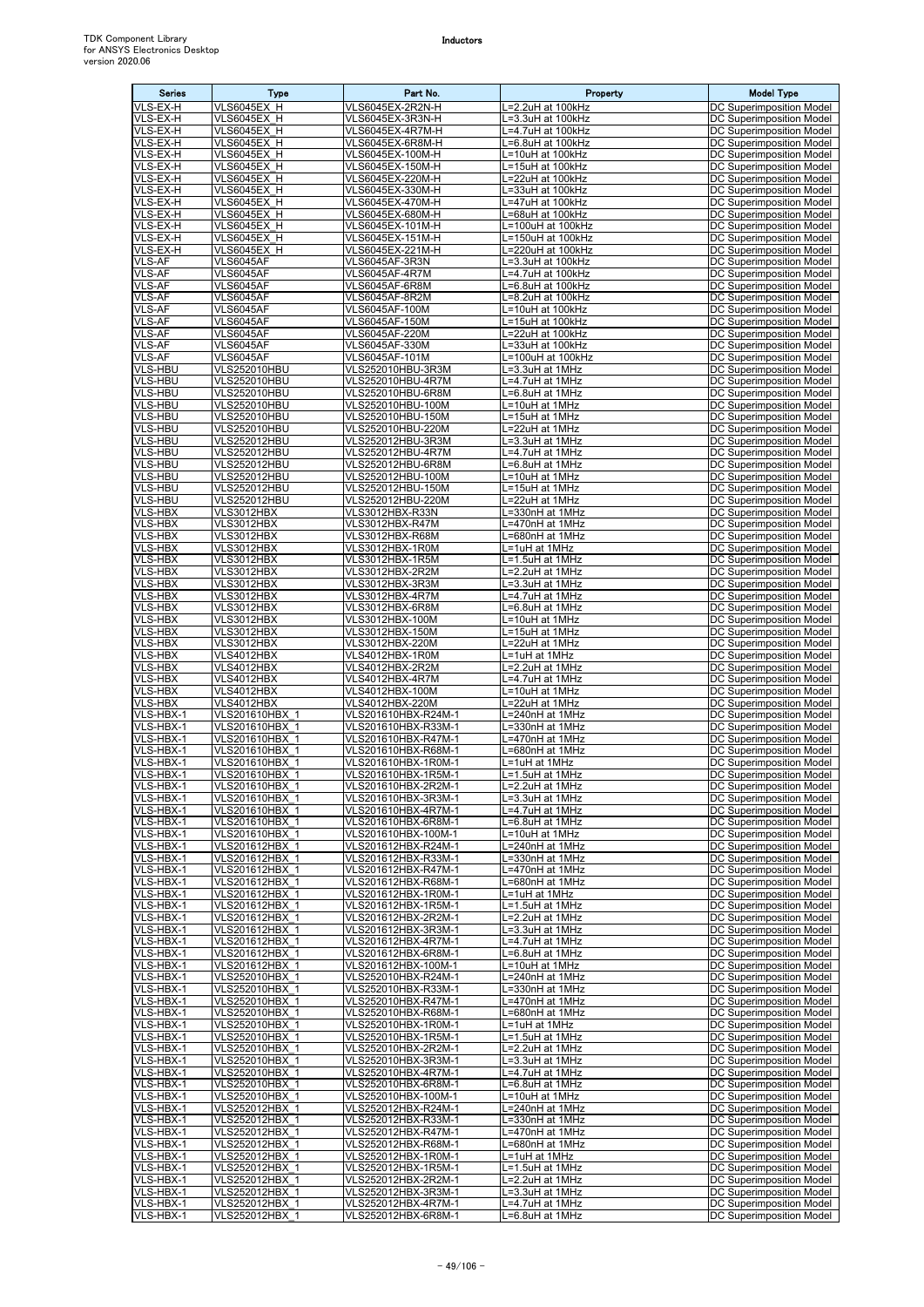| Series                      | Type               | ırt No.<br><b>Contract Contract</b><br>- | Property            | <b>Model</b><br>Type            |
|-----------------------------|--------------------|------------------------------------------|---------------------|---------------------------------|
| HBX-<br>$\mathsf{M}$<br>--- | S252012HBX<br>IVI. | 10011<br>S252012HBX-<br>M<br>- UUM-"     | 1MHz<br>.=10uH<br>a | IDC.<br>Mode<br>Superimposition |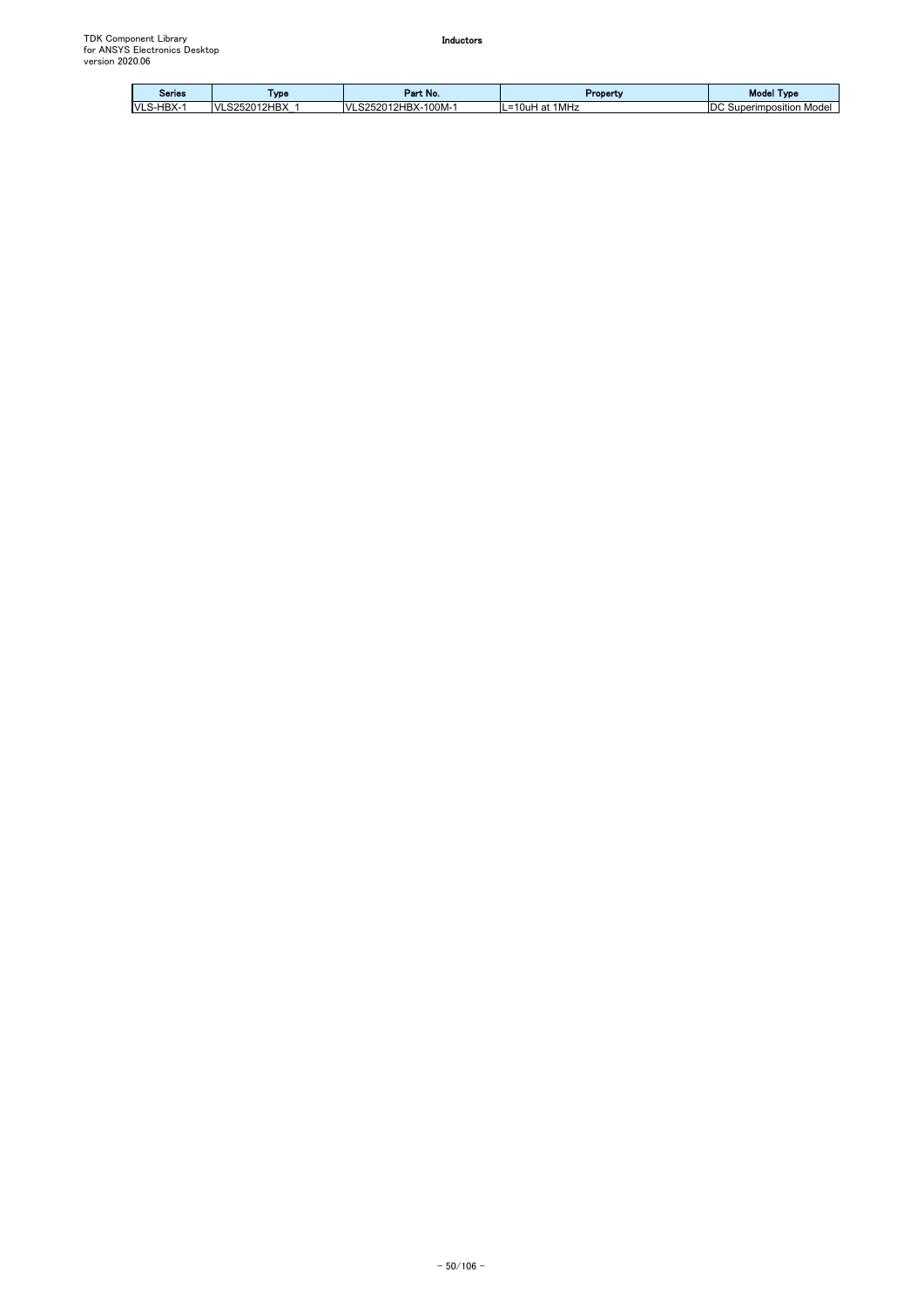| <b>Series</b> | <b>Type</b>               | Part No.                                 | Property                           | <b>Model Type</b>                                |
|---------------|---------------------------|------------------------------------------|------------------------------------|--------------------------------------------------|
|               | C1005CH                   | C1005CH1H102J050BA                       | $C = 1nF$                          | Frequency Model                                  |
| C<br>С        | C1005CH<br>C1005CH        | C1005CH2A101J050BA<br>C1005CH2A151J050BA | $C = 100pF$<br>C=150pF             | <b>Frequency Model</b><br>Frequency Model        |
| С             | C1005CH                   | C1005CH2A221J050BA                       | $C = 220pF$                        | Frequency Model                                  |
| C             | C1005CH                   | C1005CH2A331J050BA                       | $C = 330pF$                        | <b>Frequency Model</b>                           |
| C             | C1005CH                   | C1005CH2A471J050BA                       | $C = 470pF$                        | Frequency Model                                  |
| С<br>C        | C1005CH<br>C1005CH        | C1005CH2A681J050BC<br>C1005CH2A102J050BC | $C = 680pF$<br>$\overline{C}$ =1nF | Frequency Model<br><b>Frequency Model</b>        |
| С             | C1608CH                   | C1608CH1H102J080AA                       | $C = 1nF$                          | Frequency Model                                  |
| C             | C1608CH                   | C1608CH1H122J080AA                       | $C = 1.2nF$                        | Frequency Model                                  |
| С             | C1608CH                   | C1608CH1H152J080AA                       | $C = 1.5nF$                        | <b>Frequency Model</b>                           |
| С<br>C        | C1608CH<br>C1608CH        | C1608CH1H182J080AA<br>C1608CH1H222J080AA | $C = 1.8nF$<br>$C=2.2nF$           | <b>Frequency Model</b><br>Frequency Model        |
| C             | C1608CH                   | C1608CH1H272J080AA                       | $C = 2.7nF$                        | <b>Frequency Model</b>                           |
| С             | C1608CH                   | C1608CH1H332J080AA                       | $C = 3.3nF$                        | Frequency Model                                  |
| С             | C1608CH                   | C1608CH1H392J080AA                       | $C = 3.9nF$                        | <b>Frequency Model</b>                           |
| C<br>С        | C1608CH<br>C1608CH        | C1608CH1H472J080AA<br>C1608CH1H562J080AA | C=4.7nF<br>$C = 5.6nF$             | <b>Frequency Model</b><br><b>Frequency Model</b> |
| C             | C1608CH                   | C1608CH1H682J080AA                       | $C = 6.8nF$                        | Frequency Model                                  |
| С             | C1608CH                   | C1608CH1H822J080AA                       | $C = 8.2nF$                        | Frequency Model                                  |
| С<br>C        | C1608CH<br>C1608CH        | C1608CH1H103J080AA<br>C1608CH2A010C080AA | $C = 10nF$<br>$C=1pF$              | Frequency Model<br><b>Frequency Model</b>        |
| С             | C1608CH                   | C1608CH2A020C080AA                       | $C = 2pF$                          | Frequency Model                                  |
| С             | C1608CH                   | C1608CH2A030C080AA                       | $C = 3pF$                          | Frequency Model                                  |
| С             | C1608CH                   | C1608CH2A040C080AA                       | $C = 4pF$                          | <b>Frequency Model</b>                           |
| C<br>C        | C1608CH<br>C1608CH        | C1608CH2A050C080AA<br>C1608CH2A060D080AA | $C = 5pF$<br>$\overline{C}$ =6pF   | <b>Frequency Model</b><br>Frequency Model        |
| С             | C1608CH                   | C1608CH2A070D080AA                       | $C = 7pF$                          | Frequency Model                                  |
| С             | C1608CH                   | C1608CH2A080D080AA                       | $\overline{C}$ =8pF                | Frequency Model                                  |
| C             | C1608CH                   | C1608CH2A090D080AA                       | $C = 9pF$                          | <b>Frequency Model</b>                           |
| C<br>С        | C1608CH<br>C1608CH        | C1608CH2A100D080AA<br>C1608CH2A150J080AA | $C = 10pF$<br>$C = 15pF$           | Frequency Model<br>Frequency Model               |
| С             | C1608CH                   | C1608CH2A220J080AA                       | $C = 22pF$                         | <b>Frequency Model</b>                           |
| C             | C1608CH                   | C1608CH2A330J080AA                       | $C = 33pF$                         | Frequency Model                                  |
| C             | C1608CH                   | C1608CH2A470J080AA                       | $C = 47pF$                         | Frequency Model                                  |
| C<br>С        | C1608CH<br>C1608CH        | C1608CH2A680J080AA<br>C1608CH2E101J080AA | $C = 68pF$<br>$C = 100pF$          | Frequency Model<br><b>Frequency Model</b>        |
| C             | C1608CH                   | C1608CH2A101J080AA                       | $C = 100pF$                        | Frequency Model                                  |
| C             | C1608CH                   | C1608CH2E151J080AA                       | $C = 150pF$                        | <b>Frequency Model</b>                           |
| С             | C1608CH                   | C1608CH2A151J080AA                       | $C = 150pF$                        | Frequency Model                                  |
| С<br>С        | C1608CH<br>C1608CH        | C1608CH2E221J080AA<br>C1608CH2A221J080AA | $C = 220pF$<br>C=220pF             | <b>Frequency Model</b><br><b>Frequency Model</b> |
| С             | C1608CH                   | C1608CH2E331J080AA                       | C=330pF                            | <b>Frequency Model</b>                           |
| C             | C1608CH                   | C1608CH2A331J080AA                       | $C = 330pF$                        | Frequency Model                                  |
| С             | C1608CH                   | C1608CH2E471J080AA                       | C=470pF                            | Frequency Model                                  |
| С<br>C        | C1608CH<br>C1608CH        | C1608CH2A471J080AA<br>C1608CH2E681J080AA | $C = 470pF$<br>$C = 680pF$         | <b>Frequency Model</b><br><b>Frequency Model</b> |
| С             | C1608CH                   | C1608CH2A681J080AA                       | $C = 680pF$                        | Frequency Model                                  |
| С             | C1608CH                   | C1608CH2E102J080AA                       | $C = 1nF$                          | Frequency Model                                  |
| C<br>C        | C1608CH<br>C1608CH        | C1608CH2A102J080AA<br>C1608CH2E122J080AA | $C = 1nF$<br>$\overline{C}$ =1.2nF | <b>Frequency Model</b><br><b>Frequency Model</b> |
| С             | C1608CH                   | C1608CH2A122J080AA                       | C=1.2nF                            | Frequency Model                                  |
| С             | C1608CH                   | C1608CH2E152J080AA                       | $C = 1.5nF$                        | Frequency Model                                  |
| C             | C1608CH                   | C1608CH2A152J080AA                       | $C=1.5nF$                          | <b>Frequency Model</b>                           |
| C<br>С        | C1608CH<br>C1608CH        | C1608CH2E182J080AA<br>C1608CH2A182J080AA | $C = 1.8nF$<br>$C = 1.8nF$         | <b>Frequency Model</b><br>Frequency Model        |
| C             | C1608CH                   | C1608CH2A222J080AA                       | $C = 2.2nF$                        | <b>Frequency Model</b>                           |
| IС            | C1608CH                   | C1608CH2E222J080AA                       | $C=2.2nF$                          | <b>Frequency Model</b>                           |
| C<br>C        | C1608CH<br>C1608CH        | C1608CH2A272J080AA<br>C1608CH2A332J080AA | $C=2.7nF$<br>$C = 3.3nF$           | <b>Frequency Model</b><br><b>Frequency Model</b> |
| C             | C1608CH                   | C1608CH2A392J080AC                       | $C = 3.9nF$                        | <b>Frequency Model</b>                           |
| С             | C1608CH                   | C1608CH2A472J080AC                       | $C = 4.7nF$                        | <b>Frequency Model</b>                           |
| C             | C1608CH                   | C1608CH2A562J080AC                       | $C = 5.6nF$                        | <b>Frequency Model</b>                           |
| C<br>C        | C1608CH<br>C1608CH        | C1608CH2A682J080AC<br>C1608CH2A822J080AC | $C=6.8nF$<br>$C=8.2nF$             | <b>Frequency Model</b><br><b>Frequency Model</b> |
| C             | C1608CH                   | C1608CH2A103J080AC                       | $C = 10nF$                         | <b>Frequency Model</b>                           |
| C             | C2012CH                   | C2012CH1H122J060AA                       | $C = 1.2nF$                        | <b>Frequency Model</b>                           |
| C             | C2012CH                   | C2012CH1H152J060AA                       | $C = 1.5nF$                        | <b>Frequency Model</b>                           |
| С<br>С        | C2012CH<br>C2012CH        | C2012CH1H182J060AA<br>C2012CH1H222J060AA | $C = 1.8nF$<br>$C = 2.2nF$         | <b>Frequency Model</b><br><b>Frequency Model</b> |
| C             | C2012CH                   | C2012CH1H222J085AA                       | $C=2.2nF$                          | <b>Frequency Model</b>                           |
| C             | C2012CH                   | C2012CH1H272J060AA                       | $C = 2.7nF$                        | <b>Frequency Model</b>                           |
| С             | C2012CH                   | C2012CH1H332J060AA                       | $C = 3.3nF$                        | <b>Frequency Model</b>                           |
| С<br>C        | C2012CH<br>C2012CH        | C2012CH1H332J125AA<br>C2012CH1H392J060AA | $C = 3.3nF$<br>$C = 3.9nF$         | <b>Frequency Model</b><br><b>Frequency Model</b> |
| C             | C2012CH                   | C2012CH1H472J060AA                       | $C = 4.7nF$                        | <b>Frequency Model</b>                           |
| С             | <b>C2012CH</b>            | C2012CH1H562J060AA                       | C=5.6nF                            | <b>Frequency Model</b>                           |
| С<br>C        | C2012CH<br><b>C2012CH</b> | C2012CH1H682J060AA<br>C2012CH1H822J060AA | $C = 6.8nF$<br>$C = 8.2nF$         | <b>Frequency Model</b><br><b>Frequency Model</b> |
| C             | C2012CH                   | C2012CH1H103J060AA                       | $C = 10nF$                         | <b>Frequency Model</b>                           |
| С             | C2012CH                   | C2012CH1H153J085AA                       | $C = 15nF$                         | Frequency Model                                  |
| $\mathsf C$   | C2012CH                   | C2012CH1H223J125AA                       | $C = 22nF$                         | <b>Frequency Model</b>                           |
| C<br>С        | C2012CH<br>C2012CH        | C2012CH1H333J125AA<br>C2012CH2W101J060AA | $C = 33nF$<br>$C = 100pF$          | <b>Frequency Model</b><br><b>Frequency Model</b> |
| C             | <b>C2012CH</b>            | C2012CH2W151J060AA                       | $C = 150pF$                        | Frequency Model                                  |
| С             | C2012CH                   | C2012CH2W221J060AA                       | $C = 220pF$                        | <b>Frequency Model</b>                           |
| C             | C2012CH                   | C2012CH2W331J060AA                       | $C = 330pF$                        | <b>Frequency Model</b>                           |
| C<br>С        | C2012CH<br>C2012CH        | C2012CH2W471J060AA<br>C2012CH2W681J060AA | $C = 470pF$<br>$C = 680pF$         | <b>Frequency Model</b><br><b>Frequency Model</b> |
| С             | C2012CH                   | C2012CH2W102J060AA                       | $C = 1nF$                          | <b>Frequency Model</b>                           |
| C             | <b>C2012CH</b>            | C2012CH2A102J060AA                       | $C = 1nF$                          | <b>Frequency Model</b>                           |
| C             | C2012CH<br><b>C2012CH</b> | C2012CH2E102J085AA                       | $C = 1nF$<br>$C=1.2nF$             | <b>Frequency Model</b>                           |
| C<br>С        | C2012CH                   | C2012CH2W122J060AA<br>C2012CH2A122J060AA | $C = 1.2nF$                        | <b>Frequency Model</b><br><b>Frequency Model</b> |
|               |                           |                                          |                                    |                                                  |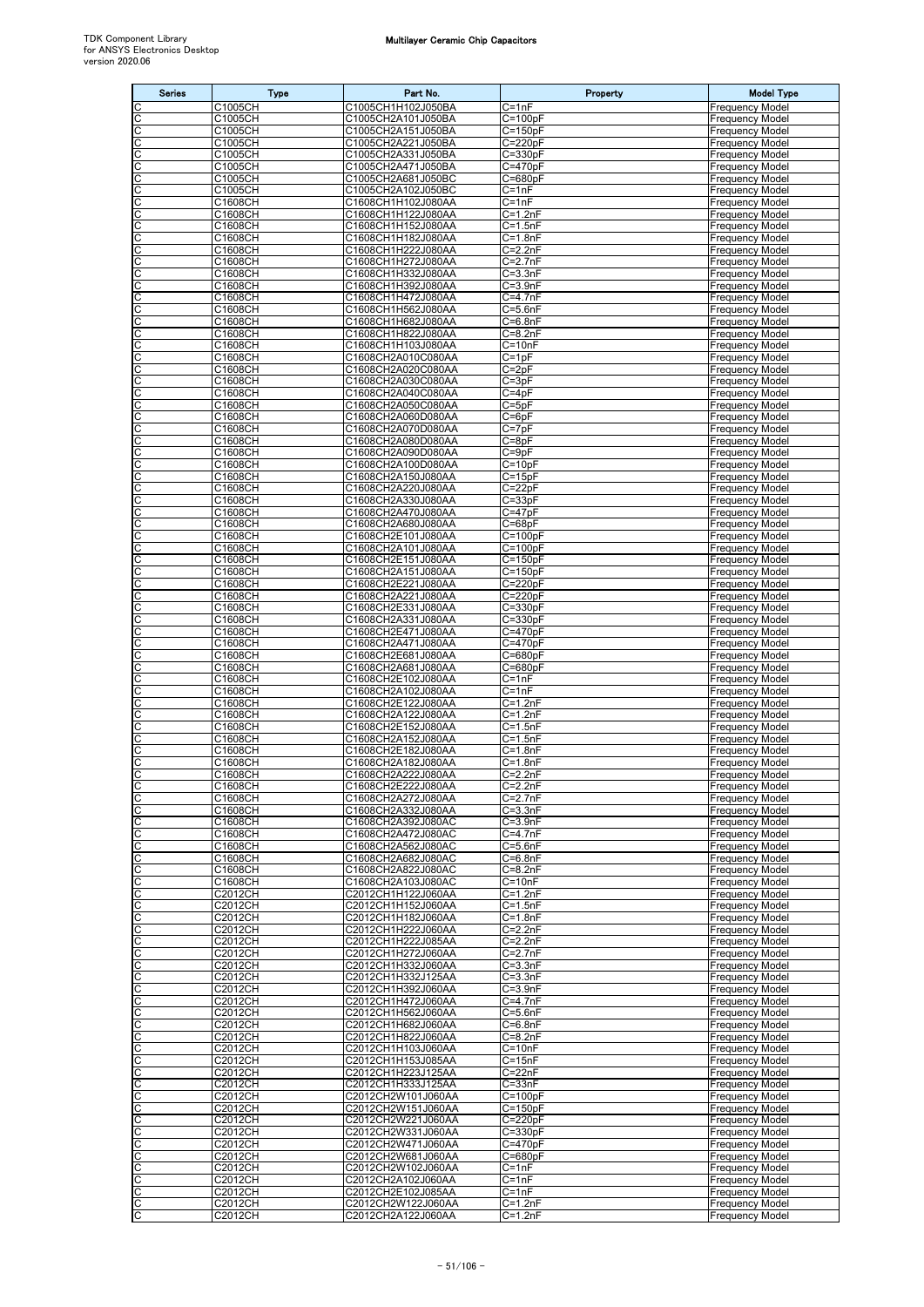| <b>Series</b>       | <b>Type</b>                     | Part No.                                 | Property                             | <b>Model Type</b>                                |
|---------------------|---------------------------------|------------------------------------------|--------------------------------------|--------------------------------------------------|
| С                   | C <sub>2012</sub> CH            | C2012CH2E122J085AA                       | $C = 1.2nF$                          | Frequency Model                                  |
| C                   | C2012CH                         | C2012CH2A152J060AA<br>C2012CH2W152J085AA | $C = 1.5nF$                          | <b>Frequency Model</b>                           |
| C<br>C              | C2012CH<br>C2012CH              | C2012CH2E152J085AA                       | $C = 1.5nF$<br>$C = 1.5nF$           | <b>Frequency Model</b><br><b>Frequency Model</b> |
| С                   | <b>C2012CH</b>                  | C2012CH2W182J085AA                       | $C = 1.8nF$                          | <b>Frequency Model</b>                           |
| C<br>C              | C2012CH<br>C2012CH              | C2012CH2A182J085AA<br>C2012CH2E182J125AA | $C = 1.8nF$<br>$C = 1.8nF$           | <b>Frequency Model</b><br><b>Frequency Model</b> |
| C                   | C2012CH                         | C2012CH2W222J085AA                       | $C = 2.2nF$                          | <b>Frequency Model</b>                           |
| С<br>C              | C2012CH                         | C2012CH2A222J085AA                       | $C = 2.2nF$<br>$C=2.2nF$             | Frequency Model                                  |
| C                   | C2012CH<br>C <sub>2012</sub> CH | C2012CH2E222J125AA<br>C2012CH2W272J125AA | $C = 2.7nF$                          | <b>Frequency Model</b><br>Frequency Model        |
| C                   | C2012CH                         | C2012CH2E272J125AA                       | $C = 2.7nF$                          | Frequency Model                                  |
| С<br>C              | C2012CH<br>C2012CH              | C2012CH2A272J125AA<br>C2012CH2E332J085AA | C=2.7nF<br>$\overline{C}$ =3.3nF     | <b>Frequency Model</b><br><b>Frequency Model</b> |
| C                   | C2012CH                         | C2012CH2W332J125AA                       | $C = 3.3nF$                          | <b>Frequency Model</b>                           |
| C                   | C2012CH                         | C2012CH2A332J125AA                       | $C = 3.3nF$                          | <b>Frequency Model</b>                           |
| C<br>C              | C2012CH<br>C2012CH              | C2012CH2W392J125AA<br>C2012CH2E392J125AA | $C = 3.9nF$<br>$C = 3.9nF$           | <b>Frequency Model</b><br><b>Frequency Model</b> |
| C                   | C2012CH                         | C2012CH2A392J125AA                       | $C = 3.9nF$                          | <b>Frequency Model</b>                           |
| C<br>C              | C2012CH<br>C2012CH              | C2012CH2W472J125AA<br>C2012CH2E472J125AA | C=4.7nF<br>$C=4.7nF$                 | <b>Frequency Model</b><br><b>Frequency Model</b> |
| C                   | C2012CH                         | C2012CH2A472J125AA                       | $C=4.7nF$                            | <b>Frequency Model</b>                           |
| CC                  | <b>C2012CH</b>                  | C2012CH2W562J125AA                       | $C = 5.6nF$                          | <b>Frequency Model</b>                           |
|                     | C2012CH<br>C2012CH              | C2012CH2E562J125AA<br>C2012CH2A562J125AA | $C = 5.6nF$<br>$C = 5.6nF$           | <b>Frequency Model</b><br><b>Frequency Model</b> |
| C                   | C2012CH                         | C2012CH2E682J125AA                       | $C=6.8nF$                            | <b>Frequency Model</b>                           |
| C<br>C              | C2012CH<br>C2012CH              | C2012CH2A682J125AA<br>C2012CH2E822J125AA | $C = 6.8nF$<br>$C = 8.2nF$           | <b>Frequency Model</b><br><b>Frequency Model</b> |
| C                   | C2012CH                         | C2012CH2A822J125AA                       | $C = 8.2nF$                          | <b>Frequency Model</b>                           |
| C                   | C2012CH                         | C2012CH2E103J125AA                       | $C = 10nF$                           | Frequency Model                                  |
| C<br>C              | C2012CH<br>C2012CH              | C2012CH2A103J125AA<br>C2012CH2A153J085AC | $C = 10nF$<br>$C = 15nF$             | <b>Frequency Model</b><br><b>Frequency Model</b> |
| C                   | C2012CH                         | C2012CH2A223J125AC                       | $C = 22nF$                           | <b>Frequency Model</b>                           |
|                     | C2012CH<br>C3216CH              | C2012CH2A333J125AC<br>C3216CH1H333J085AA | $C = 33nF$<br>$C = 33nF$             | Frequency Model<br><b>Frequency Model</b>        |
| CC                  | C3216CH                         | C3216CH1H473J115AA                       | $C = 47nF$                           | <b>Frequency Model</b>                           |
| C                   | C3216CH                         | C3216CH1H683J160AA                       | $C = 68nF$                           | Frequency Model                                  |
| C                   | C3216CH<br>C3216CH              | C3216CH1H104J160AA<br>C3216CH2J101J060AA | C=100nF<br>$C = 100pF$               | <b>Frequency Model</b><br><b>Frequency Model</b> |
| $\frac{C}{C}$       | C3216CH                         | C3216CH2J151J060AA                       | $C = 150pF$                          | <b>Frequency Model</b>                           |
| C<br>C              | C3216CH<br>C3216CH              | C3216CH2J221J060AA<br>C3216CH2J331J060AA | $C = 220pF$<br>$C = 330pF$           | <b>Frequency Model</b><br><b>Frequency Model</b> |
| C                   | C3216CH                         | C3216CH2J471J085AA                       | $C = 470pF$                          | <b>Frequency Model</b>                           |
| C<br>C              | C3216CH<br>C3216CH              | C3216CH2J681J085AA<br>C3216CH2J102J085AA | $C = 680pF$<br>$C = 1nF$             | <b>Frequency Model</b><br><b>Frequency Model</b> |
| C                   | C3216CH                         | C3216CH2J122J085AA                       | $C=1.2nF$                            | <b>Frequency Model</b>                           |
| C<br>C              | C3216CH<br>C3216CH              | C3216CH2J152J115AA<br>C3216CH2J182J115AA | $C = 1.5nF$<br>$C = 1.8nF$           | <b>Frequency Model</b><br><b>Frequency Model</b> |
| C                   | C3216CH                         | C3216CH2J222J115AA                       | $C = 2.2nF$                          | Frequency Model                                  |
| С                   | C3216CH                         | C3216CH2J272J160AA                       | $C=2.7nF$                            | <b>Frequency Model</b>                           |
| C<br>C              | C3216CH<br>C3216CH              | C3216CH2E332J085AA<br>C3216CH2J332J160AA | $C = 3.3nF$<br>$\overline{C}$ =3.3nF | <b>Frequency Model</b><br><b>Frequency Model</b> |
| C                   | C3216CH                         | C3216CH2A392J060AA                       | $C = 3.9nF$                          | <b>Frequency Model</b>                           |
| С<br>C              | C3216CH<br>C3216CH              | C3216CH2J392J085AA<br>C3216CH2E392J115AA | $C = 3.9nF$<br>$\overline{C}$ =3.9nF | <b>Frequency Model</b><br><b>Frequency Model</b> |
| C                   | C3216CH                         | C3216CH2J472J085AA                       | $C = 4.7nF$                          | <b>Frequency Model</b>                           |
| C                   | C3216CH<br>C3216CH              | C3216CH2A472J085AA<br>C3216CH2E472J115AA | $C=4.7nF$<br>$C=4.7nF$               | <b>Frequency Model</b><br><b>Frequency Model</b> |
| $rac{C}{C}$         | C3216CH                         | C3216CH2A562J085AA                       | $C = 5.6nF$                          | <b>Frequency Model</b>                           |
| cc                  | C3216CH<br>C3216CH              | C3216CH2J562J115AA<br>C3216CH2E562J115AA | $C = 5.6nF$<br>$C = 5.6nF$           | <b>Frequency Model</b><br><b>Frequency Model</b> |
| CC                  | C3216CH                         | C3216CH2J682J115AA                       | $C = 6.8nF$                          | <b>Frequency Model</b>                           |
|                     | <b>C3216CH</b><br>C3216CH       | C3216CH2W682J115AA                       | C=6.8nF<br>$C = 6.8nF$               | <b>Frequency Model</b><br><b>Frequency Model</b> |
| C<br>C              | C3216CH                         | C3216CH2A682J115AA<br>C3216CH2E682J160AA | $C=6.8nF$                            | <b>Frequency Model</b>                           |
|                     | C3216CH                         | C3216CH2W822J115AA                       | $C=8.2nF$                            | <b>Frequency Model</b>                           |
| ololo               | C3216CH<br>C3216CH              | C3216CH2A822J115AA<br>C3216CH2J822J160AA | $C=8.2nF$<br>$C = 8.2nF$             | <b>Frequency Model</b><br><b>Frequency Model</b> |
|                     | C3216CH                         | C3216CH2E822J160AA                       | $C = 8.2nF$                          | <b>Frequency Model</b>                           |
| $\overline{c}$<br>C | C3216CH<br>C3216CH              | C3216CH2E103J115AA<br>C3216CH2A103J115AA | $\overline{C}$ =10nF<br>$C = 10nF$   | <b>Frequency Model</b><br><b>Frequency Model</b> |
| C                   | C3216CH                         | C3216CH2J103J160AA                       | $C = 10nF$                           | <b>Frequency Model</b>                           |
| C                   | <b>C3216CH</b><br>C3216CH       | C3216CH2W103J160AA<br>C3216CH2A153J115AA | $C = 10nF$<br>$C = 15nF$             | <b>Frequency Model</b><br><b>Frequency Model</b> |
|                     | C3216CH                         | C3216CH2E153J160AA                       | $C = 15nF$                           | <b>Frequency Model</b>                           |
| ululu               | C3216CH                         | C3216CH2W153J160AA                       | $C = 15nF$                           | <b>Frequency Model</b>                           |
| C                   | C3216CH<br>C3216CH              | C3216CH2A223J160AA<br>C3216CH2E223J160AA | $C = 22nF$<br>$C = 22nF$             | <b>Frequency Model</b><br><b>Frequency Model</b> |
| C                   | C3216CH                         | C3216CH2A333J160AA                       | $C = 33nF$                           | <b>Frequency Model</b>                           |
| c                   | C3216CH<br>C3216CH              | C3216CH2A473J115AC<br>C3216CH2A683J160AC | $C = 47nF$<br>$C = 68nF$             | <b>Frequency Model</b><br><b>Frequency Model</b> |
| C                   | C3216CH                         | C3216CH2A104J160AC                       | $C=100nF$                            | <b>Frequency Model</b>                           |
| $rac{C}{C}$         | C3225CH<br>C3225CH              | C3225CH1H333J160AA<br>C3225CH1H473J200AA | $C = 33nF$<br>$C = 47nF$             | <b>Frequency Model</b><br><b>Frequency Model</b> |
| C                   | C3225CH                         | C3225CH1H683J200AA                       | $C = 68nF$                           | <b>Frequency Model</b>                           |
| C                   | C3225CH                         | C3225CH1H104J250AA                       | $C = 100nF$                          | <b>Frequency Model</b>                           |
| С<br>C              | C3225CH<br>C3225CH              | C3225CH2J392J125AA<br>C3225CH2J472J160AA | $C = 3.9nF$<br>$C=4.7nF$             | <b>Frequency Model</b><br><b>Frequency Model</b> |
| oo                  | C3225CH                         | C3225CH2J562J160AA                       | $C = 5.6nF$                          | <b>Frequency Model</b>                           |
|                     | C3225CH<br>C3225CH              | C3225CH2J682J200AA<br>C3225CH2J822J125AA | $C=6.8nF$<br>$C = 8.2nF$             | <b>Frequency Model</b><br><b>Frequency Model</b> |
| C<br>C              | C3225CH                         | C3225CH2J103J125AA                       | $C = 10nF$                           | <b>Frequency Model</b>                           |
| ပပ                  | C3225CH                         | C3225CH2E103J160AA                       | $C=10nF$                             | <b>Frequency Model</b>                           |
|                     | C3225CH                         | C3225CH2A153J125AA                       | $C = 15nF$                           | <b>Frequency Model</b>                           |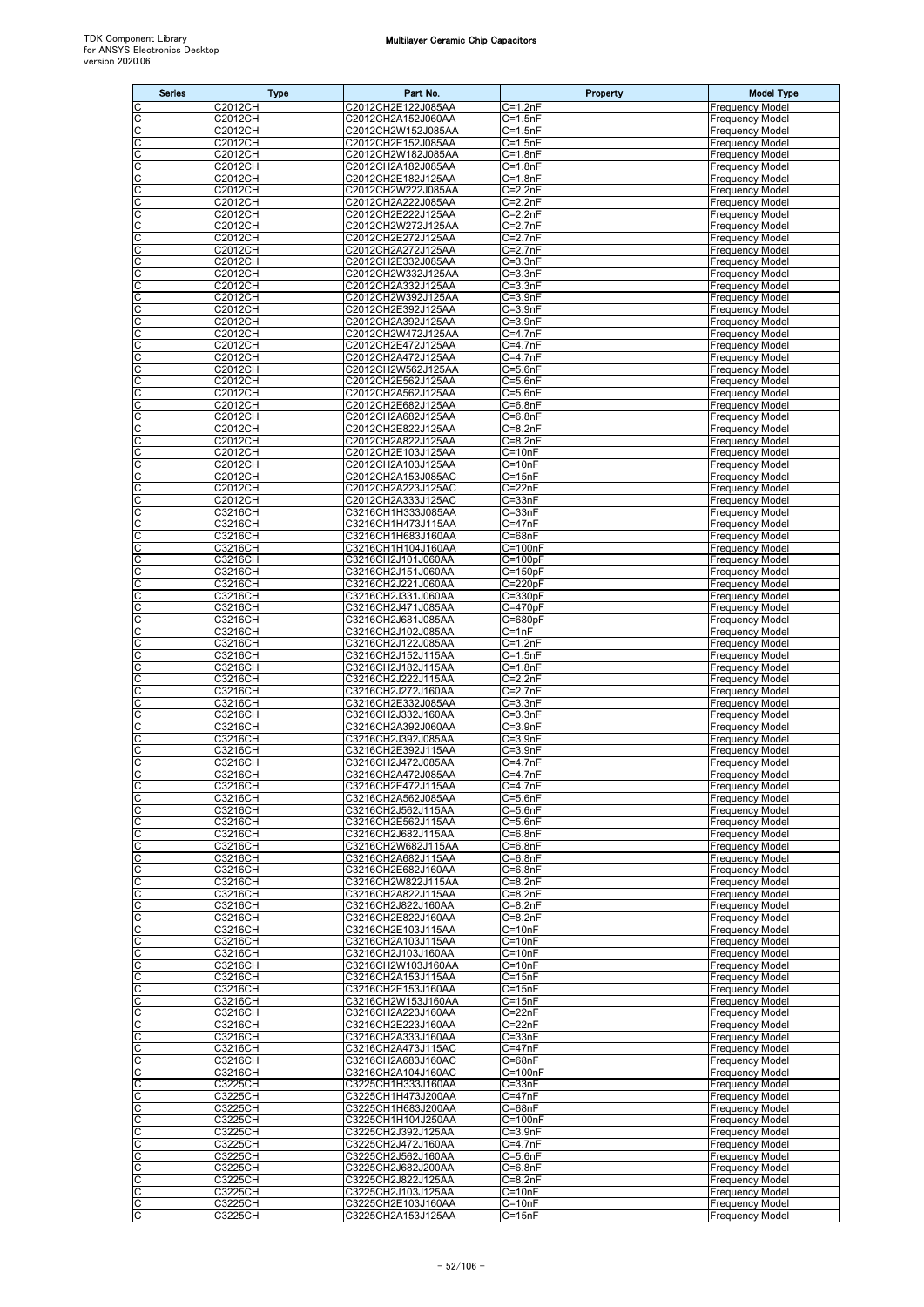| <b>Series</b>       | <b>Type</b>                      | Part No.                                   | Property                   | <b>Model Type</b>                                |
|---------------------|----------------------------------|--------------------------------------------|----------------------------|--------------------------------------------------|
| C                   | C3225CH                          | C3225CH2J153J160AA                         | $C = 15nF$                 | <b>Frequency Model</b>                           |
| C                   | C3225CH<br>C3225CH               | C3225CH2E153J200AA<br>C3225CH2E223J160AA   | $C = 15nF$<br>$C = 22nF$   | <b>Frequency Model</b><br><b>Frequency Model</b> |
| ပုပ                 | C3225CH                          | C3225CH2A223J160AA                         | $C = 22nF$                 | <b>Frequency Model</b>                           |
| C                   | C3225CH                          | C3225CH2J223J230AA                         | $C = 22nF$                 | <b>Frequency Model</b>                           |
| C<br>C              | C3225CH<br><b>C3225CH</b>        | C3225CH2W223J230AA<br>C3225CH2A333J200AA   | $C = 22nF$<br>$C = 33nF$   | <b>Frequency Model</b><br><b>Frequency Model</b> |
| C                   | C3225CH                          | C3225CH2E333J230AA                         | $C = 33nF$                 | <b>Frequency Model</b>                           |
| C                   | C3225CH                          | C3225CH2J333J250AA                         | $C = 33nF$                 | <b>Frequency Model</b>                           |
| <u>ulu</u>          | C3225CH<br>C3225CH               | C3225CH2W333J250AA<br>C3225CH2A473J230AA   | $C = 33nF$<br>$C = 47nF$   | <b>Frequency Model</b><br><b>Frequency Model</b> |
|                     | C3225CH                          | C3225CH2E473J250AA                         | $C = 47nF$                 | <b>Frequency Model</b>                           |
| C<br>C              | C3225CH<br>C4520CH               | C3225CH2A683J230AA<br>C4520CH3F100F085KA   | $C = 68nF$<br>$C = 10pF$   | <b>Frequency Model</b><br><b>Frequency Model</b> |
| C                   | C4520CH                          | C4520CH3F150K110KA                         | $C = 15pF$                 | <b>Frequency Model</b>                           |
| C                   | C4520CH                          | C4520CH3F220K110KA                         | $C = 22pF$                 | <b>Frequency Model</b>                           |
| C                   | <b>C4520CH</b><br>C4520CH        | C4520CH3F330K160KA<br>C4520CH3F470K160KA   | $C = 33pF$<br>$C = 47pF$   | <b>Frequency Model</b><br><b>Frequency Model</b> |
| <u>ooo</u>          | C4520CH                          | C4520CH3F680K200KA                         | $C = 68pF$                 | <b>Frequency Model</b>                           |
|                     | C4520CH                          | C4520CH3F101K200KA                         | $C = 100pF$                | <b>Frequency Model</b>                           |
| C<br>C              | C4532CH<br>C4532CH               | C4532CH1H104J200KA<br>C4532CH1H154J250KA   | $C = 100nF$<br>$C = 150nF$ | <b>Frequency Model</b><br><b>Frequency Model</b> |
| C                   | <b>C4532CH</b>                   | C4532CH1H224J320KA                         | $C = 220nF$                | <b>Frequency Model</b>                           |
| C<br>C              | C4532CH<br>C4532CH               | C4532CH2J822J160KA<br>C4532CH2J103J160KA   | $C=8.2nF$<br>$C = 10nF$    | <b>Frequency Model</b><br><b>Frequency Model</b> |
| C                   | C4532CH                          | C4532CH2J153J250KA                         | $C = 15nF$                 | <b>Frequency Model</b>                           |
|                     | C4532CH                          | C4532CH2E223J160KA                         | $C = 22nF$                 | <b>Frequency Model</b>                           |
| <u>ulu</u>          | C4532CH<br>$\overline{C4}$ 532CH | C4532CH2J223J320KA<br>C4532CH2E333J200KA   | $C = 22nF$<br>$C = 33nF$   | <b>Frequency Model</b><br><b>Frequency Model</b> |
| C                   | C4532CH                          | C4532CH2A473J200KA                         | $C = 47nF$                 | <b>Frequency Model</b>                           |
| C                   | C4532CH                          | C4532CH2W473J230KA                         | $C = 47nF$                 | <b>Frequency Model</b>                           |
| C<br>C              | C4532CH<br>C4532CH               | C4532CH2J473J320KA<br>C4532CH2E473J320KA   | $C = 47nF$<br>$C = 47nF$   | <b>Frequency Model</b><br><b>Frequency Model</b> |
| C                   | <b>C4532CH</b>                   | C4532CH2E683J230KN                         | C=68nF                     | <b>Frequency Model</b>                           |
| oo                  | C4532CH<br>C4532CH               | C4532CH2A683J250KA<br>C4532CH2W683J320KA   | $C = 68nF$<br>$C = 68nF$   | <b>Frequency Model</b><br><b>Frequency Model</b> |
| C                   | C4532CH                          | C4532CH2E104J320KN                         | $C = 100nF$                | <b>Frequency Model</b>                           |
| C                   | C4532CH                          | C4532CH2A104J320KA                         | $C = 100nF$                | <b>Frequency Model</b>                           |
| C<br>C              | C4532CH<br>C4532CH               | C4532CH3F101K160KA<br>C4532CH3F151K160KA   | $C = 100pF$<br>$C = 150pF$ | <b>Frequency Model</b><br><b>Frequency Model</b> |
| C                   | C4532CH                          | C4532CH3F221K200KA                         | $C = 220pF$                | <b>Frequency Model</b>                           |
| C                   | C4532CH                          | C4532CH3F331K250KA                         | $C = 330pF$                | <b>Frequency Model</b>                           |
| $\frac{1}{2}$       | C5750CH<br>C5750CH               | C5750CH2J683J230KC<br>C5750CH2J104J280KC   | $C = 68nF$<br>$C = 100nF$  | <b>Frequency Model</b><br><b>Frequency Model</b> |
|                     | C5750CH                          | C5750CH2W104J280KA                         | $C = 100nF$                | <b>Frequency Model</b>                           |
| C<br>C              | C5750CH<br>C5750CH               | C5750CH2E154J230KN                         | $C = 150nF$<br>$C = 150nF$ | <b>Frequency Model</b><br><b>Frequency Model</b> |
| C                   | C1005C0G                         | C5750CH2A154J230KA<br>C1005C0G1H102J050BA  | $C = 1nF$                  | <b>Frequency Model</b>                           |
| C                   | C1005C0G                         | C1005C0G1E102J050BA                        | $C = 1nF$                  | <b>Frequency Model</b>                           |
| C                   | C1005C0G<br>C1005C0G             | C1005C0G2A101J050BA<br>C1005C0G2A151J050BA | $C = 100pF$<br>$C = 150pF$ | <b>Frequency Model</b><br><b>Frequency Model</b> |
| oo                  | C1005C0G                         | C1005C0G2A221J050BA                        | $C = 220pF$                | <b>Frequency Model</b>                           |
| C<br>C              | C1005C0G<br>C1005C0G             | C1005C0G2A331J050BA<br>C1005C0G2A471J050BA | $C = 330pF$<br>$C = 470pF$ | <b>Frequency Model</b><br><b>Frequency Model</b> |
| C                   | C1005C0G                         | C1005C0G2A681J050BC                        | $C = 680pF$                | <b>Frequency Model</b>                           |
| C                   | C1005C0G                         | C1005C0G2A102J050BC                        | $C = 1nF$                  | <b>Frequency Model</b>                           |
| $\overline{C}$<br>C | C1005C0G<br>C1608C0G             | C1005C0G1H101J050BE<br>C1608C0G1H102J080AA | $C=100pF$<br>$C = 1nF$     | <b>Frequency Model</b><br><b>Frequency Model</b> |
| C                   | C1608C0G                         | C1608C0G1H122J080AA                        | $C=1.2nF$                  | <b>Frequency Model</b>                           |
| oo                  | C1608C0G<br>C1608C0G             | C1608C0G1H152J080AA<br>C1608C0G1H182J080AA | $C = 1.5nF$<br>$C = 1.8nF$ | <b>Frequency Model</b><br><b>Frequency Model</b> |
| C                   | C1608C0G                         | C1608C0G1H222J080AA                        | $C = 2.2nF$                | <b>Frequency Model</b>                           |
| C                   | C1608C0G                         | C1608C0G1H272J080AA                        | $C = 2.7nF$                | <b>Frequency Model</b>                           |
| С<br>C              | C1608C0G<br>C1608C0G             | C1608C0G1H332J080AA<br>C1608C0G1H392J080AA | $C = 3.3nF$<br>$C = 3.9nF$ | <b>Frequency Model</b><br><b>Frequency Model</b> |
| C                   | C1608C0G                         | C1608C0G1E392J080AA                        | $C = 3.9nF$                | <b>Frequency Model</b>                           |
| C                   | C1608C0G                         | C1608C0G1H472J080AA                        | $C = 4.7nF$<br>$C=4.7nF$   | <b>Frequency Model</b>                           |
| ပပ                  | C1608C0G<br>C1608C0G             | C1608C0G1E472J080AA<br>C1608C0G1H562J080AA | $C = 5.6nF$                | <b>Frequency Model</b><br><b>Frequency Model</b> |
| C                   | C1608C0G                         | C1608C0G1E562J080AA                        | $C = 5.6nF$                | <b>Frequency Model</b>                           |
| C<br>С              | C1608C0G<br>C1608C0G             | C1608C0G1H682J080AA<br>C1608C0G1E682J080AA | $C=6.8nF$<br>$C=6.8nF$     | <b>Frequency Model</b><br><b>Frequency Model</b> |
| C                   | C1608C0G                         | C1608C0G1H822J080AA                        | $C = 8.2nF$                | <b>Frequency Model</b>                           |
| C<br>C              | C1608C0G                         | C1608C0G1E822J080AA                        | $C=8.2nF$                  | <b>Frequency Model</b>                           |
|                     | C1608C0G<br>C1608C0G             | C1608C0G1H103J080AA<br>C1608C0G1E103J080AA | $C = 10nF$<br>$C = 10nF$   | <b>Frequency Model</b><br><b>Frequency Model</b> |
| ပပ                  | C1608C0G                         | C1608C0G2A010C080AA                        | $C = 1pF$                  | <b>Frequency Model</b>                           |
| C<br>C              | C1608C0G<br>C1608C0G             | C1608C0G2A020C080AA<br>C1608C0G2A030C080AA | $C=2pF$<br>$C = 3pF$       | Frequency Model<br><b>Frequency Model</b>        |
| С                   | C1608C0G                         | C1608C0G2A040C080AA                        | $C = 4pF$                  | <b>Frequency Model</b>                           |
| C                   | C1608C0G                         | C1608C0G2A050C080AA                        | $C = 5pF$                  | <b>Frequency Model</b>                           |
| C<br>C              | C1608C0G<br>C1608C0G             | C1608C0G2A060D080AA<br>C1608C0G2A070D080AA | $C = 6pF$<br>$C = 7pF$     | <b>Frequency Model</b><br><b>Frequency Model</b> |
| oo                  | C1608C0G                         | C1608C0G2A080D080AA                        | $C = 8pF$                  | <b>Frequency Model</b>                           |
| C                   | C1608C0G<br>C1608C0G             | C1608C0G2A090D080AA<br>C1608C0G2A100D080AA | $C = 9pF$<br>$C = 10pF$    | <b>Frequency Model</b><br><b>Frequency Model</b> |
| C                   | C1608C0G                         | C1608C0G2A150J080AA                        | $C=15pF$                   | <b>Frequency Model</b>                           |
| C                   | C1608C0G                         | C1608C0G2A220J080AA                        | $C = 22pF$                 | <b>Frequency Model</b>                           |
| C<br>C              | C1608C0G<br>C1608C0G             | C1608C0G2A330J080AA<br>C1608C0G2A470J080AA | $C = 33pF$<br>$C = 47pF$   | <b>Frequency Model</b><br><b>Frequency Model</b> |
| C                   | C1608C0G                         | C1608C0G2A680J080AA                        | $C = 68pF$                 | <b>Frequency Model</b>                           |
| C                   | C1608C0G<br>C1608C0G             | C1608C0G2E101J080AA<br>C1608C0G2A101J080AA | $C = 100pF$<br>$C=100pF$   | <b>Frequency Model</b><br><b>Frequency Model</b> |
| $rac{1}{2}$         | C1608C0G                         | C1608C0G2E151J080AA                        | $C = 150pF$                | <b>Frequency Model</b>                           |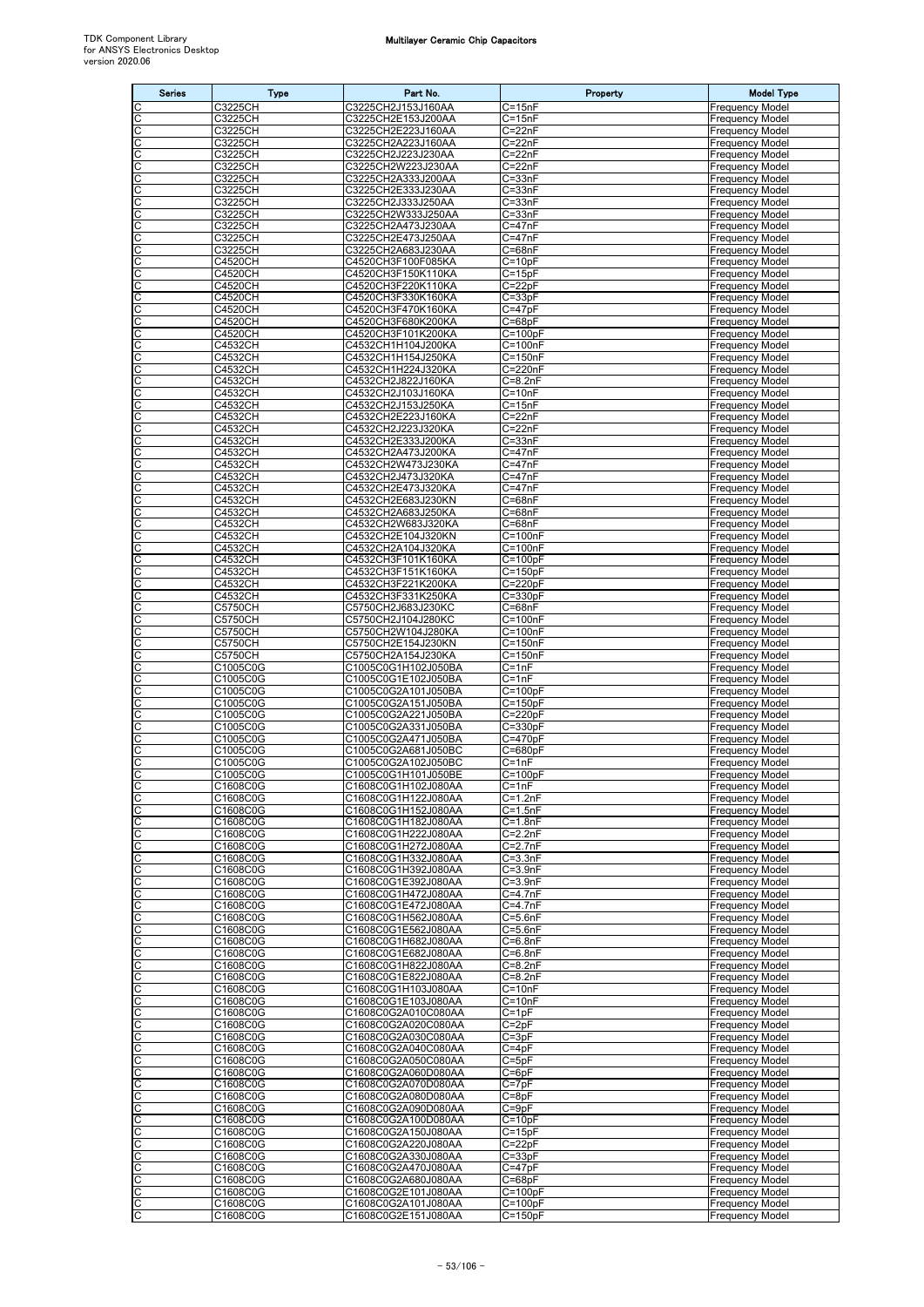| <b>Series</b> | <b>Type</b>          | Part No.                                   | Property                             | <b>Model Type</b>                                |
|---------------|----------------------|--------------------------------------------|--------------------------------------|--------------------------------------------------|
|               | C1608C0G             | C1608C0G2A151J080AA                        | $C = 150pF$                          | <b>Frequency Model</b>                           |
| C<br>С        | C1608C0G<br>C1608C0G | C1608C0G2E221J080AA<br>C1608C0G2A221J080AA | $C = 220pF$<br>$C = 220pF$           | Frequency Model<br><b>Frequency Model</b>        |
| C             | C1608C0G             | C1608C0G2E331J080AA                        | $C = 330pF$                          | <b>Frequency Model</b>                           |
| С             | C1608C0G             | C1608C0G2A331J080AA                        | C=330pF                              | Frequency Model                                  |
| C<br>С        | C1608C0G<br>C1608C0G | C1608C0G2E471J080AA<br>C1608C0G2A471J080AA | C=470pF<br>$C = 470pF$               | Frequency Model<br><b>Frequency Model</b>        |
| С             | C1608C0G             | C1608C0G2E681J080AA                        | $C = 680pF$                          | <b>Frequency Model</b>                           |
| C             | C1608C0G             | C1608C0G2A681J080AA                        | $C = 680pF$                          | Frequency Model                                  |
| C<br>С        | C1608C0G<br>C1608C0G | C1608C0G2E102J080AA<br>C1608C0G2A102J080AA | $C = 1nF$<br>$C = 1nF$               | Frequency Model<br>Frequency Model               |
| С             | C1608C0G             | C1608C0G2E122J080AA                        | $C = 1.2nF$                          | Frequency Model                                  |
| С             | C1608C0G             | C1608C0G2A122J080AA                        | $C = 1.2nF$<br>$C=1.5nF$             | <b>Frequency Model</b><br><b>Frequency Model</b> |
| С<br>С        | C1608C0G<br>C1608C0G | C1608C0G2E152J080AA<br>C1608C0G2A152J080AA | $C = 1.5nF$                          | Frequency Model                                  |
| С             | C1608C0G             | C1608C0G2E182J080AA                        | $C = 1.8nF$                          | Frequency Model                                  |
| С<br>C        | C1608C0G             | C1608C0G2A182J080AA                        | $C = 1.8nF$<br>$C = 2.2nF$           | Frequency Model                                  |
| С             | C1608C0G<br>C1608C0G | C1608C0G2A222J080AA<br>C1608C0G2E222J080AA | $C=2.2nF$                            | <b>Frequency Model</b><br>Frequency Model        |
| С             | C1608C0G             | C1608C0G2A272J080AA                        | $C = 2.7nF$                          | Frequency Model                                  |
| C<br>С        | C1608C0G<br>C1608C0G | C1608C0G2A332J080AA<br>C1608C0G2A392J080AC | $C = 3.3nF$<br>$C = 3.9nF$           | <b>Frequency Model</b><br><b>Frequency Model</b> |
| C             | C1608C0G             | C1608C0G2A472J080AC                        | C=4.7nF                              | Frequency Model                                  |
| С             | C1608C0G             | C1608C0G2A562J080AC                        | C=5.6nF                              | Frequency Model                                  |
| С<br>C        | C1608C0G<br>C1608C0G | C1608C0G2A682J080AC<br>C1608C0G2A822J080AC | $\overline{C}$ =6.8nF<br>$C = 8.2nF$ | Frequency Model<br><b>Frequency Model</b>        |
| C             | C1608C0G             | C1608C0G2A103J080AC                        | $C = 10nF$                           | Frequency Model                                  |
| С             | C1608C0G             | C1608C0G1H101J080AE                        | $C = 100pF$                          | Frequency Model                                  |
| С<br>C        | C2012C0G<br>C2012C0G | C2012C0G1H122J060AA<br>C2012C0G1H152J060AA | $\overline{C}$ =1.2nF<br>$C = 1.5nF$ | <b>Frequency Model</b><br>Frequency Model        |
| C             | C2012C0G             | C2012C0G1H182J060AA                        | $C = 1.8nF$                          | Frequency Model                                  |
| C             | C2012C0G             | C2012C0G1H222J060AA                        | $C = 2.2nF$                          | Frequency Model                                  |
| С<br>C        | C2012C0G<br>C2012C0G | C2012C0G1H222J085AA<br>C2012C0G1H272J060AA | $C = 2.2nF$<br>$C = 2.7nF$           | <b>Frequency Model</b><br>Frequency Model        |
| C             | C2012C0G             | C2012C0G1H332J060AA                        | $C = 3.3nF$                          | <b>Frequency Model</b>                           |
| С             | C2012C0G             | C2012C0G1H332J125AA                        | $C = 3.3nF$                          | Frequency Model                                  |
| С             | C2012C0G<br>C2012C0G | C2012C0G1H392J060AA<br>C2012C0G1H472J060AA | $C = 3.9nF$<br>C=4.7nF               | <b>Frequency Model</b><br><b>Frequency Model</b> |
| С             | C2012C0G             | C2012C0G1H562J060AA                        | $C = 5.6nF$                          | Frequency Model                                  |
| C             | C2012C0G             | C2012C0G1H682J060AA                        | $C = 6.8nF$                          | Frequency Model                                  |
| С<br>С        | C2012C0G<br>C2012C0G | C2012C0G1H822J060AA<br>C2012C0G1H103J060AA | $C = 8.2nF$<br>$C = 10nF$            | Frequency Model<br>Frequency Model               |
| C             | C2012C0G             | C2012C0G1E103J060AA                        | $C = 10nF$                           | <b>Frequency Model</b>                           |
| С<br>С        | C2012C0G<br>C2012C0G | C2012C0G1H153J085AA<br>C2012C0G1E153J085AA | $C = 15nF$<br>$C = 15nF$             | Frequency Model<br>Frequency Model               |
| C             | C2012C0G             | C2012C0G1H223J125AA                        | $C = 22nF$                           | <b>Frequency Model</b>                           |
| C             | C2012C0G             | C2012C0G1E223J125AA                        | $C = 22nF$                           | <b>Frequency Model</b>                           |
| С<br>С        | C2012C0G<br>C2012C0G | C2012C0G1H333J125AA<br>C2012C0G1E333J125AA | $C = 33nF$<br>$C = 33nF$             | Frequency Model<br><b>Frequency Model</b>        |
| C             | C2012C0G             | C2012C0G2W101J060AA                        | $C=100pF$                            | <b>Frequency Model</b>                           |
| C             | C2012C0G             | C2012C0G2W151J060AA                        | $C = 150pF$                          | <b>Frequency Model</b><br><b>Frequency Model</b> |
| С<br>С        | C2012C0G<br>C2012C0G | C2012C0G2W221J060AA<br>C2012C0G2W331J060AA | $C = 220pF$<br>$C = 330pF$           | <b>Frequency Model</b>                           |
| C             | C2012C0G             | C2012C0G2W471J060AA                        | $C = 470pF$                          | <b>Frequency Model</b>                           |
| С<br>С        | C2012C0G<br>C2012C0G | C2012C0G2W681J060AA<br>C2012C0G2W102J060AA | C=680pF<br>C=1nF                     | Frequency Model<br>Frequency Model               |
| C             | C2012C0G             | C2012C0G2A102J060AA                        | $C = 1nF$                            | <b>Frequency Model</b>                           |
| C             | C2012C0G             | C2012C0G2E102J085AA                        | $C = 1nF$                            | <b>Frequency Model</b>                           |
| C<br>C        | C2012C0G<br>C2012C0G | C2012C0G2W122J060AA<br>C2012C0G2A122J060AA | $C=1.2nF$<br>$C=1.2nF$               | Frequency Model<br><b>Frequency Model</b>        |
| C             | C2012C0G             | C2012C0G2E122J085AA                        | $C=1.2nF$                            | <b>Frequency Model</b>                           |
| C             | C2012C0G             | C2012C0G2A152J060AA                        | $C = 1.5nF$                          | <b>Frequency Model</b>                           |
| C<br>С        | C2012C0G<br>C2012C0G | C2012C0G2W152J085AA<br>C2012C0G2E152J085AA | $C = 1.5nF$<br>$C = 1.5nF$           | <b>Frequency Model</b><br><b>Frequency Model</b> |
| C             | C2012C0G             | C2012C0G2W182J085AA                        | $C = 1.8nF$                          | <b>Frequency Model</b>                           |
| С<br>C        | C2012C0G<br>C2012C0G | C2012C0G2A182J085AA<br>C2012C0G2E182J125AA | $C = 1.8nF$<br>$C=1.8nF$             | Frequency Model<br><b>Frequency Model</b>        |
| C             | C2012C0G             | C2012C0G2W222J085AA                        | $C = 2.2nF$                          | Frequency Model                                  |
| С             | C2012C0G             | C2012C0G2A222J085AA                        | $C=2.2nF$                            | <b>Frequency Model</b>                           |
| С<br>C        | C2012C0G<br>C2012C0G | C2012C0G2E222J125AA<br>C2012C0G2W272J125AA | $C = 2.2nF$<br>$C = 2.7nF$           | <b>Frequency Model</b><br><b>Frequency Model</b> |
| C             | C2012C0G             | C2012C0G2E272J125AA                        | $C = 2.7nF$                          | <b>Frequency Model</b>                           |
| С             | C2012C0G             | C2012C0G2A272J125AA                        | $C = 2.7nF$                          | <b>Frequency Model</b>                           |
| С<br>C        | C2012C0G<br>C2012C0G | C2012C0G2E332J085AA<br>C2012C0G2W332J125AA | $C = 3.3nF$<br>$C = 3.3nF$           | <b>Frequency Model</b><br><b>Frequency Model</b> |
| C             | C2012C0G             | C2012C0G2A332J125AA                        | $C = 3.3nF$                          | <b>Frequency Model</b>                           |
| С<br>С        | C2012C0G<br>C2012C0G | C2012C0G2W392J125AA<br>C2012C0G2E392J125AA | $C = 3.9nF$<br>$C = 3.9nF$           | Frequency Model<br><b>Frequency Model</b>        |
| C             | C2012C0G             | C2012C0G2A392J125AA                        | $C = 3.9nF$                          | <b>Frequency Model</b>                           |
| С             | C2012C0G             | C2012C0G2W472J125AA                        | $C = 4.7nF$                          | <b>Frequency Model</b>                           |
| C<br>С        | C2012C0G<br>C2012C0G | C2012C0G2E472J125AA<br>C2012C0G2A472J125AA | $C = 4.7nF$<br>$C = 4.7nF$           | <b>Frequency Model</b><br><b>Frequency Model</b> |
| C             | C2012C0G             | C2012C0G2W562J125AA                        | $C = 5.6nF$                          | <b>Frequency Model</b>                           |
| C             | C2012C0G             | C2012C0G2E562J125AA                        | $C = 5.6nF$                          | <b>Frequency Model</b>                           |
| С<br>С        | C2012C0G<br>C2012C0G | C2012C0G2A562J125AA<br>C2012C0G2E682J125AA | $C = 5.6nF$<br>$C=6.8nF$             | <b>Frequency Model</b><br><b>Frequency Model</b> |
| C             | C2012C0G             | C2012C0G2A682J125AA                        | $C = 6.8nF$                          | <b>Frequency Model</b>                           |
| C             | C2012C0G             | C2012C0G2E822J125AA                        | $C = 8.2nF$                          | <b>Frequency Model</b>                           |
| C<br>С        | C2012C0G<br>C2012C0G | C2012C0G2A822J125AA<br>C2012C0G2E103J125AA | $C = 8.2nF$<br>$C = 10nF$            | <b>Frequency Model</b><br><b>Frequency Model</b> |
| C             | C2012C0G             | C2012C0G2A103J125AA                        | $C=10nF$                             | <b>Frequency Model</b>                           |
| C<br>C        | C2012C0G<br>C2012C0G | C2012C0G2A153J085AC<br>C2012C0G2A223J125AC | $C = 15nF$<br>$C = 22nF$             | <b>Frequency Model</b><br><b>Frequency Model</b> |
| C             | C2012C0G             | C2012C0G2A333J125AC                        | $C = 33nF$                           | <b>Frequency Model</b>                           |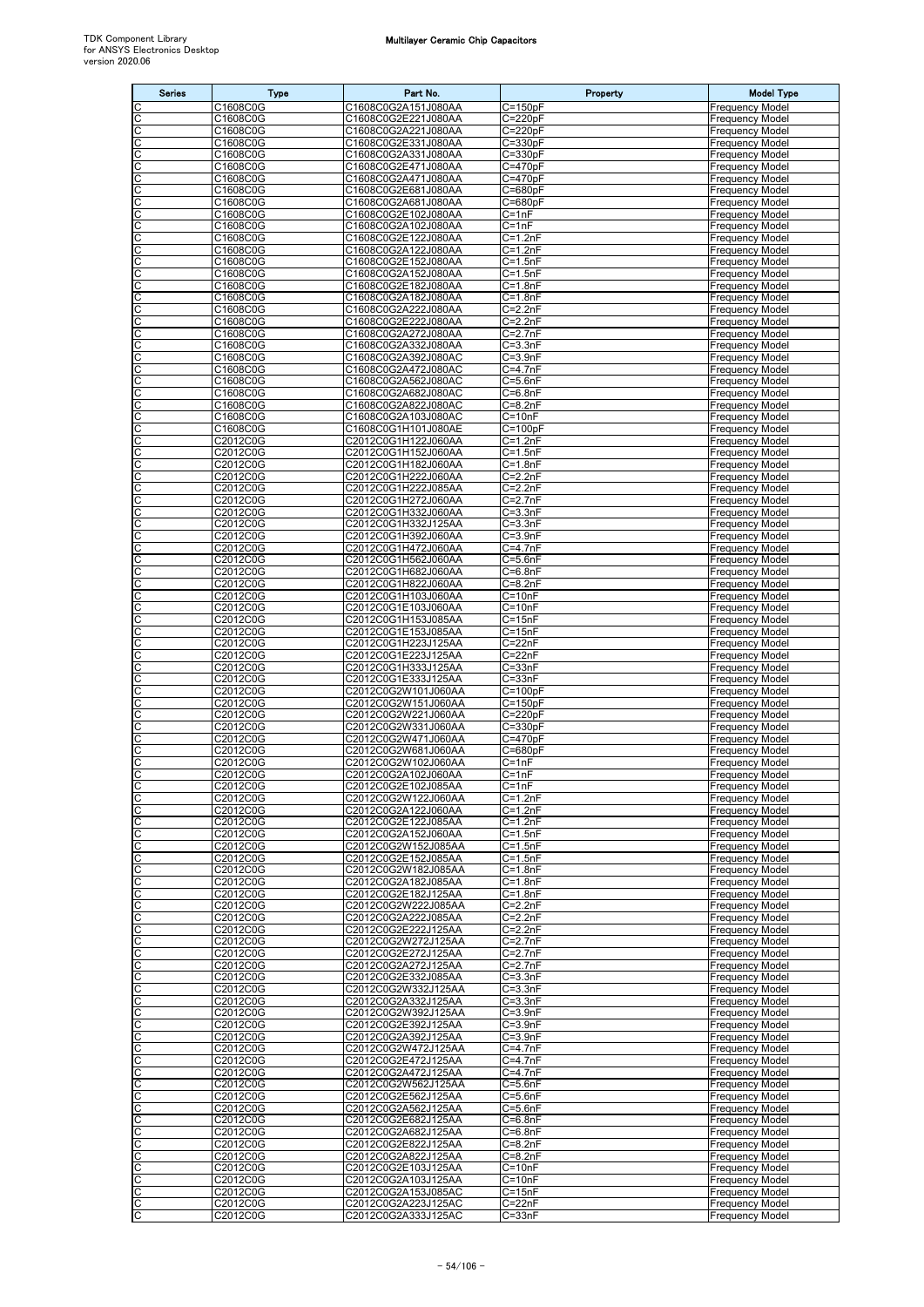| <b>Series</b>                                    | <b>Type</b>          | Part No.                                   | Property                             | <b>Model Type</b>                                |
|--------------------------------------------------|----------------------|--------------------------------------------|--------------------------------------|--------------------------------------------------|
| C                                                | C3216C0G             | C3216C0G1H333J085AA                        | $C = 33nF$                           | <b>Frequency Model</b>                           |
| $\overline{c}$<br>C                              | C3216C0G<br>C3216C0G | C3216C0G1H473J115AA<br>C3216C0G1H683J160AA | $C = 47nF$<br>$C = 68nF$             | <b>Frequency Model</b><br><b>Frequency Model</b> |
|                                                  | C3216C0G             | C3216C0G1H104J160AA                        | $\overline{C}$ =100nF                | <b>Frequency Model</b>                           |
| <u>ooo</u>                                       | C3216C0G             | C3216C0G2J101J060AA                        | $C = 100pF$                          | <b>Frequency Model</b>                           |
| C                                                | C3216C0G<br>C3216C0G | C3216C0G2J151J060AA<br>C3216C0G2J221J060AA | $C = 150pF$<br>$C = 220pF$           | <b>Frequency Model</b><br><b>Frequency Model</b> |
| C                                                | C3216C0G             | C3216C0G2J331J060AA                        | $C = 330pF$                          | <b>Frequency Model</b>                           |
| C                                                | C3216C0G             | C3216C0G2J471J085AA                        | $C = 470pF$                          | <b>Frequency Model</b>                           |
| C<br>C                                           | C3216C0G<br>C3216C0G | C3216C0G2J681J085AA<br>C3216C0G2J102J085AA | $C = 680pF$<br>$C = 1nF$             | <b>Frequency Model</b><br><b>Frequency Model</b> |
|                                                  | C3216C0G             | C3216C0G2J122J085AA                        | $C=1.2nF$                            | <b>Frequency Model</b>                           |
| ပ                                                | C3216C0G             | C3216C0G2J152J115AA                        | $C = 1.5nF$                          | <b>Frequency Model</b>                           |
| $\overline{C}$<br>C                              | C3216C0G<br>C3216C0G | C3216C0G2J182J115AA<br>C3216C0G2J222J115AA | $\overline{C}$ =1.8nF<br>$C = 2.2nF$ | <b>Frequency Model</b><br><b>Frequency Model</b> |
| C                                                | C3216C0G             | C3216C0G2J272J160AA                        | $C=2.7nF$                            | <b>Frequency Model</b>                           |
| C                                                | C3216C0G             | C3216C0G2E332J085AA                        | $C = 3.3nF$                          | <b>Frequency Model</b>                           |
| C<br>C                                           | C3216C0G<br>C3216C0G | C3216C0G2J332J160AA<br>C3216C0G2A392J060AA | $C = 3.3nF$<br>$C = 3.9nF$           | <b>Frequency Model</b><br><b>Frequency Model</b> |
|                                                  | C3216C0G             | C3216C0G2J392J085AA                        | $C = 3.9nF$                          | <b>Frequency Model</b>                           |
| ooo                                              | C3216C0G<br>C3216C0G | C3216C0G2E392J115AA<br>C3216C0G2J472J085AA | $C = 3.9nF$<br>$C=4.7nF$             | <b>Frequency Model</b><br><b>Frequency Model</b> |
| C                                                | C3216C0G             | C3216C0G2A472J085AA                        | $C = 4.7nF$                          | <b>Frequency Model</b>                           |
| C                                                | C3216C0G             | C3216C0G2E472J115AA                        | $C = 4.7nF$                          | <b>Frequency Model</b>                           |
| C<br>C                                           | C3216C0G<br>C3216C0G | C3216C0G2A562J085AA<br>C3216C0G2J562J115AA | $C = 5.6nF$<br>$C = 5.6nF$           | <b>Frequency Model</b><br><b>Frequency Model</b> |
| C                                                | C3216C0G             | C3216C0G2E562J115AA                        | $C = 5.6nF$                          | <b>Frequency Model</b>                           |
| C                                                | C3216C0G             | C3216C0G2J682J115AA                        | $C=6.8nF$                            | <b>Frequency Model</b>                           |
| $\frac{1}{2}$                                    | C3216C0G<br>C3216C0G | C3216C0G2W682J115AA<br>C3216C0G2A682J115AA | $C=6.8nF$<br>$C=6.8nF$               | <b>Frequency Model</b><br><b>Frequency Model</b> |
|                                                  | C3216C0G             | C3216C0G2E682J160AA                        | $C=6.8nF$                            | <b>Frequency Model</b>                           |
| C                                                | C3216C0G             | C3216C0G2W822J115AA                        | $C = 8.2nF$                          | <b>Frequency Model</b>                           |
| C<br>C                                           | C3216C0G<br>C3216C0G | C3216C0G2A822J115AA<br>C3216C0G2J822J160AA | $C = 8.2nF$<br>$C = 8.2nF$           | <b>Frequency Model</b><br><b>Frequency Model</b> |
| C                                                | C3216C0G             | C3216C0G2E822J160AA                        | $C = 8.2nF$                          | <b>Frequency Model</b>                           |
| C                                                | C3216C0G             | C3216C0G2E103J115AA                        | $C = 10nF$                           | <b>Frequency Model</b>                           |
| ပ                                                | C3216C0G<br>C3216C0G | C3216C0G2A103J115AA<br>C3216C0G2J103J160AA | $C = 10nF$<br>$C = 10nF$             | <b>Frequency Model</b><br><b>Frequency Model</b> |
| C                                                | C3216C0G             | C3216C0G2W103J160AA                        | $C = 10nF$                           | <b>Frequency Model</b>                           |
| C                                                | C3216C0G             | C3216C0G2A153J115AA                        | $C = 15nF$                           | <b>Frequency Model</b>                           |
| C<br>C                                           | C3216C0G<br>C3216C0G | C3216C0G2E153J160AA<br>C3216C0G2W153J160AA | $C = 15nF$<br>$C = 15nF$             | <b>Frequency Model</b><br><b>Frequency Model</b> |
| C                                                | C3216C0G             | C3216C0G2A223J160AA                        | $C = 22nF$                           | <b>Frequency Model</b>                           |
| C                                                | C3216C0G<br>C3216C0G | C3216C0G2E223J160AA<br>C3216C0G2A333J160AA | $C = 22nF$<br>$C = 33nF$             | <b>Frequency Model</b><br><b>Frequency Model</b> |
| <u>ooo</u>                                       | C3216C0G             | C3216C0G2A473J115AC                        | $C = 47nF$                           | <b>Frequency Model</b>                           |
|                                                  | C3216C0G             | C3216C0G2A683J160AC                        | $C = 68nF$                           | <b>Frequency Model</b>                           |
| C<br>C                                           | C3216C0G<br>C3225C0G | C3216C0G2A104J160AC<br>C3225C0G1H333J160AA | $C = 100nF$<br>$C = 33nF$            | <b>Frequency Model</b><br><b>Frequency Model</b> |
| C                                                | C3225C0G             | C3225C0G1H473J200AA                        | $C = 47nF$                           | <b>Frequency Model</b>                           |
| C                                                | C3225C0G             | C3225C0G1H683J200AA                        | $C = 68nF$                           | <b>Frequency Model</b>                           |
| C                                                | C3225C0G<br>C3225C0G | C3225C0G1H104J250AA<br>C3225C0G2J392J125AA | C=100nF<br>$C = 3.9nF$               | <b>Frequency Model</b><br><b>Frequency Model</b> |
| oo                                               | C3225C0G             | C3225C0G2J472J160AA                        | $C=4.7nF$                            | <b>Frequency Model</b>                           |
| C<br>C                                           | C3225C0G             | C3225C0G2J562J160AA                        | $C = 5.6nF$                          | <b>Frequency Model</b>                           |
| c                                                | C3225C0G<br>C3225C0G | C3225C0G2J682J200AA<br>C3225C0G2J822J125AA | $C = 6.8nF$<br>$C = 8.2nF$           | <b>Frequency Model</b><br><b>Frequency Model</b> |
| C                                                | C3225C0G             | C3225C0G2J103J125AA                        | $C = 10nF$                           | <b>Frequency Model</b>                           |
| C<br>C                                           | C3225C0G<br>C3225C0G | C3225C0G2E103J160AA<br>C3225C0G2A153J125AA | $C=10nF$<br>$C = 15nF$               | <b>Frequency Model</b><br><b>Frequency Model</b> |
| C                                                | C3225C0G             | C3225C0G2J153J160AA                        | $C = 15nF$                           | <b>Frequency Model</b>                           |
| ပပ                                               | C3225C0G             | C3225C0G2E153J200AA                        | $C = 15nF$                           | <b>Frequency Model</b>                           |
| C                                                | C3225C0G<br>C3225C0G | C3225C0G2E223J160AA<br>C3225C0G2A223J160AA | $C = 22nF$<br>$C = 22nF$             | <b>Frequency Model</b><br><b>Frequency Model</b> |
| C                                                | C3225C0G             | C3225C0G2J223J230AA                        | $C = 22nF$                           | <b>Frequency Model</b>                           |
| С                                                | C3225C0G             | C3225C0G2W223J230AA                        | $C = 22nF$                           | <b>Frequency Model</b>                           |
| C<br>C                                           | C3225C0G<br>C3225C0G | C3225C0G2A333J200AA<br>C3225C0G2E333J230AA | $C = 33nF$<br>$\overline{C}$ =33nF   | <b>Frequency Model</b><br><b>Frequency Model</b> |
| C                                                | C3225C0G             | C3225C0G2J333J250AA                        | $C = 33nF$                           | <b>Frequency Model</b>                           |
| С                                                | C3225C0G<br>C3225C0G | C3225C0G2W333J250AA<br>C3225C0G2A473J230AA | $C = 33nF$<br>$C = 47nF$             | <b>Frequency Model</b><br><b>Frequency Model</b> |
| С<br>C                                           | C3225C0G             | C3225C0G2E473J250AA                        | $C = 47nF$                           | <b>Frequency Model</b>                           |
| C                                                | C3225C0G             | C3225C0G2A683J230AA                        | $C = 68nF$                           | <b>Frequency Model</b>                           |
| С<br>C                                           | C4520C0G<br>C4520C0G | C4520C0G3F100F085KA<br>C4520C0G3F150K110KA | $C = 10pF$<br>$C = 15pF$             | <b>Frequency Model</b><br><b>Frequency Model</b> |
| C                                                | C4520C0G             | C4520C0G3F220K110KA                        | $C = 22pF$                           | <b>Frequency Model</b>                           |
| C                                                | C4520C0G             | C4520C0G3F330K160KA                        | $C = 33pF$                           | <b>Frequency Model</b>                           |
| ပပ                                               | C4520C0G<br>C4520C0G | C4520C0G3F470K160KA<br>C4520C0G3F680K200KA | $C = 47pF$<br>$C = 68pF$             | <b>Frequency Model</b><br><b>Frequency Model</b> |
| C                                                | C4520C0G             | C4520C0G3F101K200KA                        | $C = 100pF$                          | <b>Frequency Model</b>                           |
| C                                                | C4532C0G             | C4532C0G1H104J200KA                        | $C = 100nF$                          | <b>Frequency Model</b>                           |
| С<br>C                                           | C4532C0G<br>C4532C0G | C4532C0G1H154J250KA<br>C4532C0G1H224J320KA | $C = 150nF$<br>C=220nF               | <b>Frequency Model</b><br><b>Frequency Model</b> |
| C                                                | C4532C0G             | C4532C0G2J822J160KA                        | $C = 8.2nF$                          | <b>Frequency Model</b>                           |
| C                                                | C4532C0G             | C4532C0G2J103J160KA                        | $C = 10nF$                           | <b>Frequency Model</b>                           |
| ပပ                                               | C4532C0G<br>C4532C0G | C4532C0G2J153J250KA<br>C4532C0G2E223J160KA | $C = 15nF$<br>$C = 22nF$             | <b>Frequency Model</b><br><b>Frequency Model</b> |
| C                                                | C4532C0G             | C4532C0G2J223J320KA                        | $C = 22nF$                           | <b>Frequency Model</b>                           |
| C<br>C                                           | C4532C0G<br>C4532C0G | C4532C0G2E333J200KA<br>C4532C0G2A473J200KA | $C = 33nF$<br>$C = 47nF$             | <b>Frequency Model</b><br><b>Frequency Model</b> |
| C                                                | C4532C0G             | C4532C0G2W473J230KA                        | $C = 47nF$                           | <b>Frequency Model</b>                           |
| C                                                | C4532C0G             | C4532C0G2J473J320KA                        | $C = 47nF$                           | <b>Frequency Model</b>                           |
| $\overline{\mathsf{C}}$<br>$\overline{\text{c}}$ | C4532C0G<br>C4532C0G | C4532C0G2E473J320KA<br>C4532C0G2E683J230KN | $C = 47nF$<br>$C = 68nF$             | <b>Frequency Model</b><br><b>Frequency Model</b> |
|                                                  |                      |                                            |                                      |                                                  |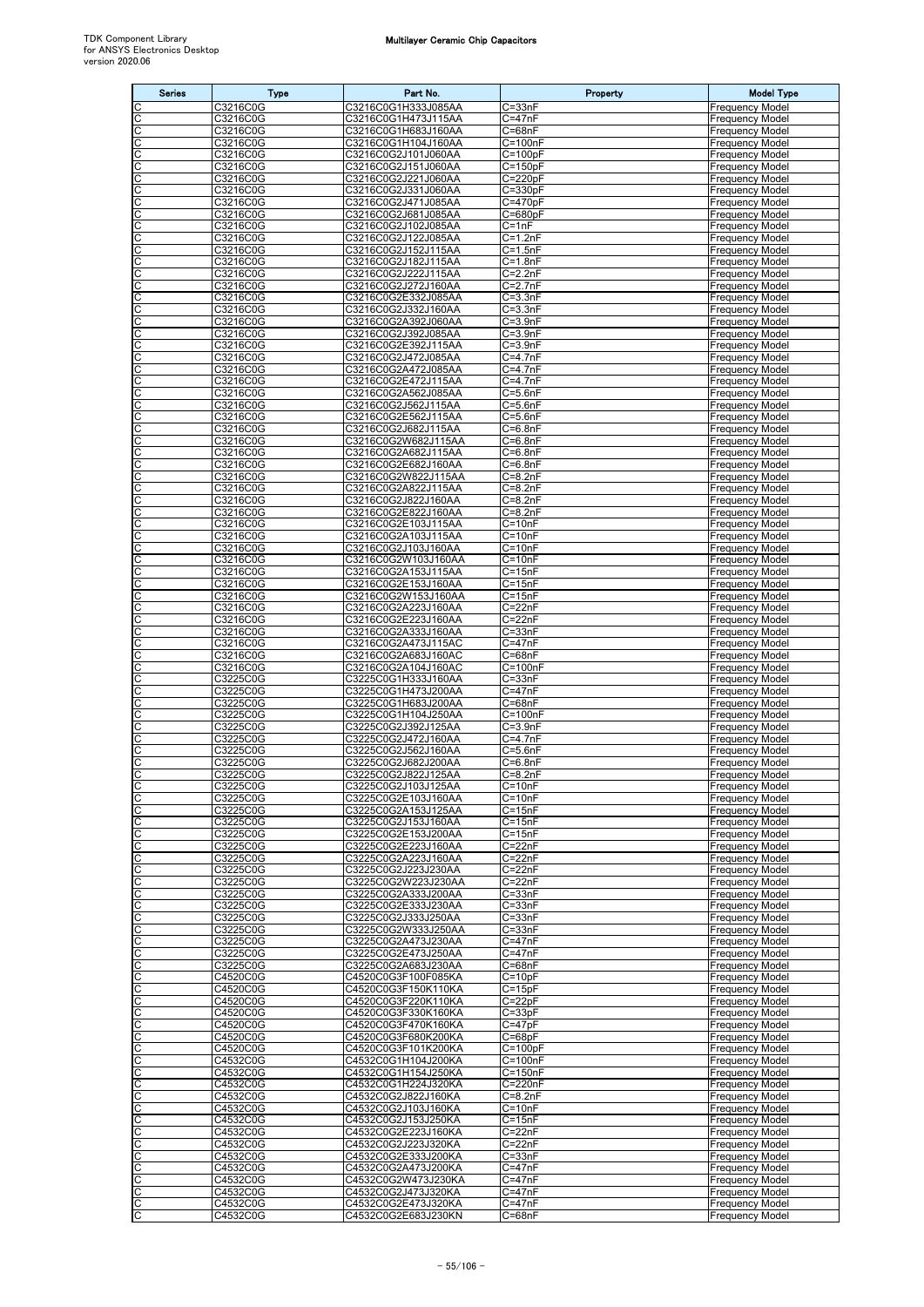| <b>Series</b>                       | <b>Type</b>          | Part No.                                   | Property                             | <b>Model Type</b>                                |
|-------------------------------------|----------------------|--------------------------------------------|--------------------------------------|--------------------------------------------------|
| C                                   | C4532C0G             | C4532C0G2A683J250KA                        | $C = 68nF$                           | <b>Frequency Model</b>                           |
| $\overline{\text{c}}$               | C4532C0G<br>C4532C0G | C4532C0G2W683J320KA                        | $C = 68nF$                           | Frequency Model                                  |
| C<br>C                              | C4532C0G             | C4532C0G2E104J320KN<br>C4532C0G2A104J320KA | $C = 100nF$<br>$\overline{C}$ =100nF | <b>Frequency Model</b><br><b>Frequency Model</b> |
| C                                   | C4532C0G             | C4532C0G3F101K160KA                        | $C = 100pF$                          | <b>Frequency Model</b>                           |
| C                                   | C4532C0G             | C4532C0G3F151K160KA                        | $C = 150pF$                          | <b>Frequency Model</b>                           |
| C                                   | C4532C0G             | C4532C0G3F221K200KA                        | C=220pF                              | <b>Frequency Model</b>                           |
| C<br>C                              | C4532C0G<br>C4532C0G | C4532C0G3F331K250KA<br>C4532C0G3F331K250KE | C=330pF<br>$C = 330pF$               | <b>Frequency Model</b><br><b>Frequency Model</b> |
| C                                   | C5750C0G             | C5750C0G2J683J230KC                        | $C = 68nF$                           | <b>Frequency Model</b>                           |
| $\frac{1}{2}$                       | C5750C0G             | C5750C0G2J104J280KC                        | $C = 100nF$                          | <b>Frequency Model</b>                           |
|                                     | C5750C0G<br>C5750C0G | C5750C0G2W104J280KA<br>C5750C0G2E154J230KN | $C = 100nF$<br>$C = 150nF$           | <b>Frequency Model</b><br><b>Frequency Model</b> |
| C<br>C                              | C5750C0G             | C5750C0G2A154J230KA                        | $C = 150nF$                          | <b>Frequency Model</b>                           |
| С                                   | C1005NP0             | C1005NP01H010C050BA                        | C=1pF                                | <b>Frequency Model</b>                           |
| C                                   | C1005NP0             | C1005NP01H020C050BA                        | $C = 2pF$                            | Frequency Model                                  |
| C<br>C                              | C1005NP0<br>C1005NP0 | C1005NP01H030C050BA<br>C1005NP01H040C050BA | $C = 3pF$<br>$C = 4pF$               | <b>Frequency Model</b><br><b>Frequency Model</b> |
|                                     | C1005NP0             | C1005NP01H050C050BA                        | $C = 5pF$                            | <b>Frequency Model</b>                           |
| $\frac{c}{c}$                       | C1005NP0             | C1005NP01H060D050BA                        | $C = 6pF$                            | <b>Frequency Model</b>                           |
| c                                   | C1005NP0             | C1005NP01H070D050BA                        | $C = 7pF$                            | <b>Frequency Model</b>                           |
| C                                   | C1005NP0<br>C1005NP0 | C1005NP01H080D050BA<br>C1005NP01H090D050BA | $C = 8pF$<br>$C = 9pF$               | <b>Frequency Model</b><br><b>Frequency Model</b> |
| C                                   | C1005NP0             | C1005NP01H100D050BA                        | C=10pF                               | <b>Frequency Model</b>                           |
| CC                                  | C1005NP0             | C1005NP01H150J050BA                        | $C = 15pF$                           | <b>Frequency Model</b>                           |
|                                     | C1005NP0             | C1005NP01H220J050BA                        | $C = 22pF$                           | <b>Frequency Model</b>                           |
| C<br>C                              | C1005NP0<br>C1005NP0 | C1005NP01H330J050BA<br>C1005NP01H470J050BA | $C = 33pF$<br>$C = 47pF$             | <b>Frequency Model</b><br><b>Frequency Model</b> |
|                                     | C1005NP0             | C1005NP01H680J050BA                        | $C = 68pF$                           | <b>Frequency Model</b>                           |
| CC                                  | C1005NP0             | C1005NP02A101J050BA                        | $C = 100pF$                          | <b>Frequency Model</b>                           |
| C                                   | C1005NP0<br>C1005NP0 | C1005NP01H101J050BA                        | $C = 100pF$<br>$C = 150pF$           | <b>Frequency Model</b>                           |
| C<br>C                              | C1005NP0             | C1005NP02A151J050BA<br>C1005NP01H151J050BA | $C = 150pF$                          | <b>Frequency Model</b><br><b>Frequency Model</b> |
| C                                   | C1005NP0             | C1005NP02A221J050BA                        | $C = 220pF$                          | <b>Frequency Model</b>                           |
|                                     | C1005NP0             | C1005NP01H221J050BA                        | $C = 220pF$                          | <b>Frequency Model</b>                           |
| oo                                  | C1005NP0             | C1005NP02A331J050BA                        | $C = 330pF$                          | <b>Frequency Model</b>                           |
| C                                   | C1005NP0<br>C1005NP0 | C1005NP01H331J050BA<br>C1005NP01H471J050BA | $C = 330pF$<br>$C = 470pF$           | <b>Frequency Model</b><br><b>Frequency Model</b> |
| C                                   | C1005NP0             | C1005NP02A471J050BA                        | $C = 470pF$                          | <b>Frequency Model</b>                           |
| C                                   | C1005NP0             | C1005NP01H681J050BA                        | C=680pF                              | <b>Frequency Model</b>                           |
| C<br>C                              | C1005NP0<br>C1608NP0 | C1005NP01H102J050BA<br>C1608NP02A010C080AA | $C = 1nF$<br>$C = 1pF$               | Frequency Model                                  |
| C                                   | C1608NP0             | C1608NP01H010C080AA                        | $C = 1pF$                            | <b>Frequency Model</b><br><b>Frequency Model</b> |
| $\frac{c}{c}$                       | C1608NP0             | C1608NP02A020C080AA                        | $C = 2pF$                            | <b>Frequency Model</b>                           |
|                                     | C1608NP0             | C1608NP01H020C080AA                        | $C = 2pF$                            | <b>Frequency Model</b>                           |
| C<br>C                              | C1608NP0<br>C1608NP0 | C1608NP02A030C080AA<br>C1608NP01H030C080AA | $C = 3pF$<br>$C = 3pF$               | <b>Frequency Model</b><br><b>Frequency Model</b> |
| С                                   | C1608NP0             | C1608NP02A040C080AA                        | C=4pF                                | <b>Frequency Model</b>                           |
| C                                   | C1608NP0             | C1608NP01H040C080AA                        | $C = 4pF$                            | <b>Frequency Model</b>                           |
| C                                   | C1608NP0             | C1608NP02A050C080AA                        | $C = 5pF$                            | <b>Frequency Model</b>                           |
| C<br>С                              | C1608NP0<br>C1608NP0 | C1608NP01H050C080AA<br>C1608NP02A060D080AA | $C = 5pF$<br>$C = 6pF$               | <b>Frequency Model</b><br><b>Frequency Model</b> |
| C                                   | C1608NP0             | C1608NP01H060D080AA                        | $C = 6pF$                            | <b>Frequency Model</b>                           |
| C                                   | C1608NP0             | C1608NP02A070D080AA                        | $C = 7pF$                            | <b>Frequency Model</b>                           |
| C                                   | C1608NP0<br>C1608NP0 | C1608NP01H070D080AA                        | $C = 7pF$                            | Frequency Model                                  |
| С<br>C                              | C1608NP0             | C1608NP02A080D080AA<br>C1608NP01H080D080AA | $C = 8pF$<br>$C = 8pF$               | <b>Frequency Model</b><br><b>Frequency Model</b> |
|                                     | C1608NP0             | C1608NP02A090D080AA                        | $C = 9pF$                            | <b>Frequency Model</b>                           |
| oo                                  | C1608NP0             | C1608NP01H090D080AA                        | $C = 9pF$                            | <b>Frequency Model</b>                           |
| $\frac{1}{2}$                       | C1608NP0<br>C1608NP0 | C1608NP02A100D080AA<br>C1608NP01H100D080AA | $C = 10pF$<br>$C=10pF$               | <b>Frequency Model</b><br><b>Frequency Model</b> |
|                                     | C1608NP0             | C1608NP02A150J080AA                        | $C = 15pF$                           | <b>Frequency Model</b>                           |
| oo                                  | C1608NP0             | C1608NP01H150J080AA                        | $C = 15pF$                           | <b>Frequency Model</b>                           |
| $\frac{C}{C}$                       | C1608NP0             | C1608NP02A220J080AA                        | $C = 22pF$                           | <b>Frequency Model</b>                           |
|                                     | C1608NP0<br>C1608NP0 | C1608NP01H220J080AA<br>C1608NP02A330J080AA | $C = 22pF$<br>$C = 33pF$             | <b>Frequency Model</b><br><b>Frequency Model</b> |
| C<br>C                              | C1608NP0             | C1608NP01H330J080AA                        | $C = 33pF$                           | <b>Frequency Model</b>                           |
| $\frac{\overline{C}}{\overline{C}}$ | C1608NP0             | C1608NP02A470J080AA                        | $C = 47pF$                           | <b>Frequency Model</b>                           |
|                                     | C1608NP0             | C1608NP01H470J080AA                        | $C = 47pF$                           | <b>Frequency Model</b>                           |
| co                                  | C1608NP0<br>C1608NP0 | C1608NP02A680J080AA<br>C1608NP01H680J080AA | $C = 68pF$<br>$C = 68pF$             | <b>Frequency Model</b><br><b>Frequency Model</b> |
| $\overline{c}$                      | C1608NP0             | C1608NP02A101J080AA                        | $C = 100pF$                          | <b>Frequency Model</b>                           |
| C                                   | C1608NP0             | C1608NP01H101J080AA                        | $C=100pF$                            | <b>Frequency Model</b>                           |
| C<br>C                              | C1608NP0<br>C1608NP0 | C1608NP02A151J080AA<br>C1608NP01H151J080AA | $C = 150pF$<br>$C = 150pF$           | <b>Frequency Model</b><br><b>Frequency Model</b> |
|                                     | C1608NP0             | C1608NP02A221J080AA                        | $C = 220pF$                          | <b>Frequency Model</b>                           |
| olololo                             | C1608NP0             | C1608NP01H221J080AA                        | $C = 220pF$                          | <b>Frequency Model</b>                           |
|                                     | C1608NP0             | C1608NP02A331J080AA                        | $C = 330pF$                          | <b>Frequency Model</b>                           |
|                                     | C1608NP0<br>C1608NP0 | C1608NP01H331J080AA<br>C1608NP02A471J080AA | $C = 330pF$<br>$C = 470pF$           | <b>Frequency Model</b><br><b>Frequency Model</b> |
| C                                   | C1608NP0             | C1608NP01H471J080AA                        | C=470pF                              | <b>Frequency Model</b>                           |
| c                                   | C1608NP0             | C1608NP02A681J080AA                        | $C = 680pF$                          | <b>Frequency Model</b>                           |
| C                                   | C1608NP0<br>C1608NP0 | C1608NP01H681J080AA<br>C1608NP02E102J080AA | $C = 680pF$<br>$C = 1nF$             | <b>Frequency Model</b><br><b>Frequency Model</b> |
|                                     | C1608NP0             | C1608NP02A102J080AA                        | $C = 1nF$                            | <b>Frequency Model</b>                           |
| C<br>C                              | C1608NP0             | C1608NP01H102J080AA                        | $C=1nF$                              | <b>Frequency Model</b>                           |
| C                                   | C1608NP0             | C1608NP02E122J080AA                        | $C = 1.2nF$                          | <b>Frequency Model</b>                           |
| C<br>C                              | C1608NP0<br>C1608NP0 | C1608NP02A122J080AA<br>C1608NP01H122J080AA | $C = 1.2nF$<br>$C = 1.2nF$           | <b>Frequency Model</b><br><b>Frequency Model</b> |
| C                                   | C1608NP0             | C1608NP02E152J080AA                        | $C = 1.5nF$                          | <b>Frequency Model</b>                           |
| oo                                  | C1608NP0             | C1608NP02A152J080AA                        | $C=1.5nF$                            | <b>Frequency Model</b>                           |
|                                     | C1608NP0             | C1608NP01H152J080AA                        | $C = 1.5nF$                          | <b>Frequency Model</b>                           |
| C<br>C                              | C1608NP0<br>C1608NP0 | C1608NP02E182J080AA<br>C1608NP02A182J080AA | $C = 1.8nF$<br>$C = 1.8nF$           | <b>Frequency Model</b><br><b>Frequency Model</b> |
|                                     |                      |                                            |                                      |                                                  |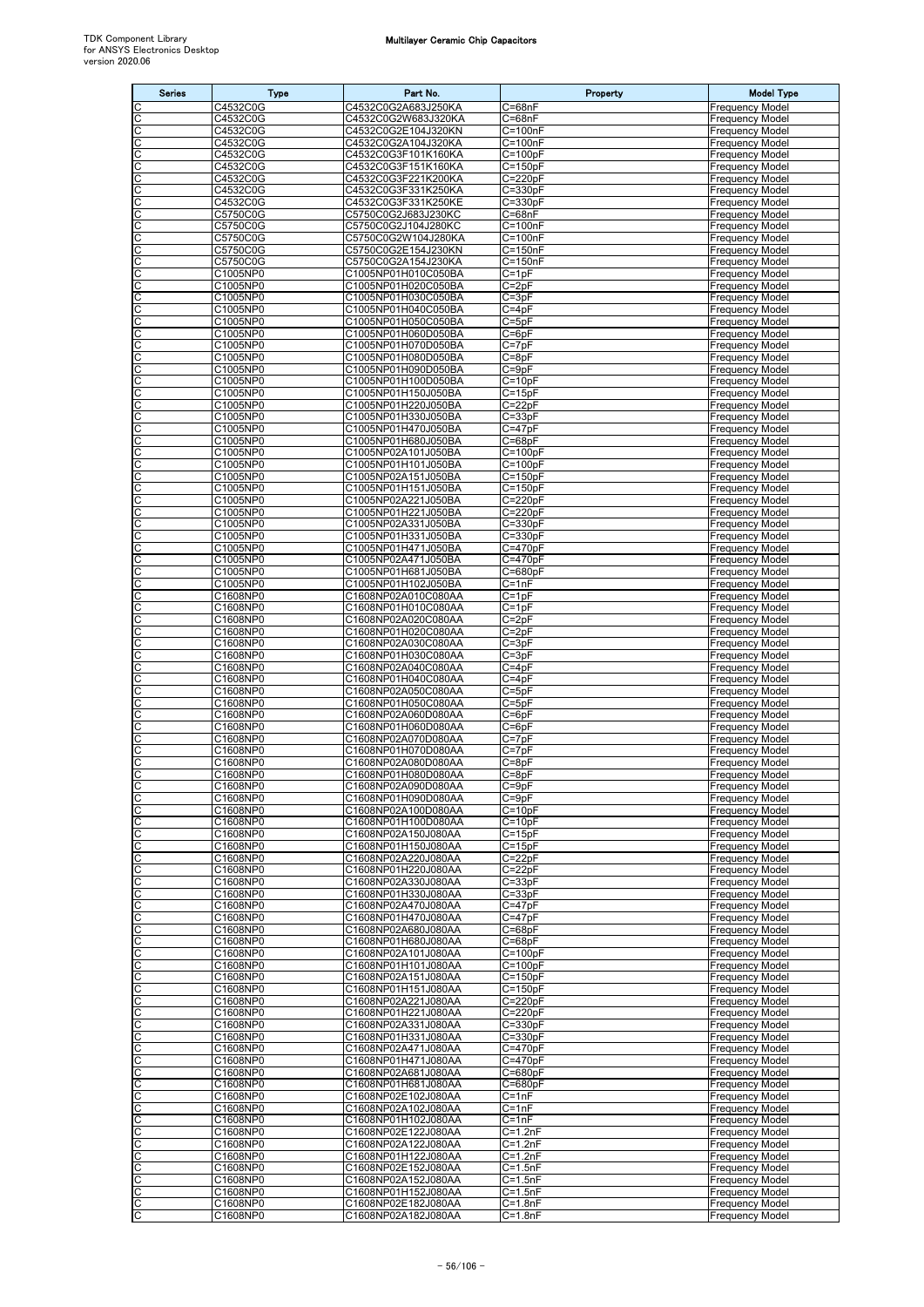| <b>Series</b> | <b>Type</b>          | Part No.                                   | Property                   | <b>Model Type</b>                                |
|---------------|----------------------|--------------------------------------------|----------------------------|--------------------------------------------------|
|               | C1608NP0             | C1608NP01H182J080AA                        | $C = 1.8nF$                | <b>Frequency Model</b>                           |
| C             | C1608NP0<br>C1608NP0 | C1608NP02E222J080AA<br>C1608NP02A222J080AA | $C = 2.2nF$<br>$C=2.2nF$   | Frequency Model                                  |
| С<br>C        | C1608NP0             | C1608NP01H222J080AA                        | $C = 2.2nF$                | Frequency Model<br><b>Frequency Model</b>        |
| С             | C1608NP0             | C1608NP01H272J080AA                        | $C = 2.7nF$                | Frequency Model                                  |
| C<br>С        | C1608NP0<br>C1608NP0 | C1608NP02A272J080AA<br>C1608NP01H332J080AA | $C = 2.7nF$<br>$C = 3.3nF$ | Frequency Model<br><b>Frequency Model</b>        |
| С             | C1608NP0             | C1608NP02A332J080AA                        | $C = 3.3nF$                | <b>Frequency Model</b>                           |
| C             | C1608NP0             | C1608NP01H392J080AA                        | $C = 3.9nF$                | Frequency Model                                  |
| C<br>С        | C1608NP0<br>C1608NP0 | C1608NP01H472J080AA<br>C1608NP01H562J080AA | $C = 4.7nF$<br>$C = 5.6nF$ | Frequency Model<br>Frequency Model               |
| С             | C1608NP0             | C1608NP01H682J080AA                        | $C = 6.8nF$                | Frequency Model                                  |
| С             | C1608NP0             | C1608NP01H822J080AA                        | $C = 8.2nF$                | <b>Frequency Model</b>                           |
| С<br>С        | C1608NP0<br>C2012NP0 | C1608NP01H103J080AA<br>C2012NP02W101J060AA | $C = 10nF$<br>$C = 100pF$  | <b>Frequency Model</b><br>Frequency Model        |
| С             | C2012NP0             | C2012NP02W151J060AA                        | C=150pF                    | Frequency Model                                  |
| С             | C2012NP0             | C2012NP02W221J060AA                        | $C = 220pF$                | Frequency Model                                  |
| C<br>С        | C2012NP0<br>C2012NP0 | C2012NP02W331J060AA<br>C2012NP02W471J060AA | $C = 330pF$<br>$C = 470pF$ | <b>Frequency Model</b><br>Frequency Model        |
| С             | C2012NP0             | C2012NP02W681J060AA                        | $C = 680pF$                | Frequency Model                                  |
| C             | C2012NP0             | C2012NP02W102J060AA                        | $C = 1nF$                  | <b>Frequency Model</b>                           |
| С<br>C        | C2012NP0<br>C2012NP0 | C2012NP02A102J060AA<br>C2012NP02W122J060AA | $C = 1nF$<br>$C = 1.2nF$   | <b>Frequency Model</b><br>Frequency Model        |
| С             | C2012NP0             | C2012NP02A122J060AA                        | C=1.2nF                    | Frequency Model                                  |
| С             | C2012NP0             | C2012NP02W152J085AA                        | $\overline{C}$ =1.5nF      | Frequency Model                                  |
| C<br>C        | C2012NP0<br>C2012NP0 | C2012NP02A152J060AA<br>C2012NP02W182J085AA | $C = 1.5nF$<br>$C = 1.8nF$ | <b>Frequency Model</b><br>Frequency Model        |
| С             | C2012NP0             | C2012NP02A182J085AA                        | $C = 1.8nF$                | Frequency Model                                  |
| С             | C2012NP0             | C2012NP02W222J085AA                        | $C=2.2nF$                  | <b>Frequency Model</b>                           |
| C             | C2012NP0             | C2012NP02A222J085AA<br>C2012NP02W272J125AA | $C = 2.2nF$<br>$C = 2.7nF$ | Frequency Model                                  |
| C<br>C        | C2012NP0<br>C2012NP0 | C2012NP01H272J060AA                        | $C=2.7nF$                  | Frequency Model<br>Frequency Model               |
| С             | C2012NP0             | C2012NP02A272J125AA                        | $C = 2.7nF$                | <b>Frequency Model</b>                           |
| C             | C2012NP0             | C2012NP02W332J125AA                        | $C = 3.3nF$                | Frequency Model                                  |
| C<br>С        | C2012NP0<br>C2012NP0 | C2012NP01H332J060AA<br>C2012NP02A332J125AA | $C = 3.3nF$<br>$C = 3.3nF$ | Frequency Model<br>Frequency Model               |
|               | C2012NP0             | C2012NP02W392J125AA                        | $C = 3.9nF$                | <b>Frequency Model</b>                           |
| С             | C2012NP0<br>C2012NP0 | C2012NP01H392J060AA                        | $C = 3.9nF$                | <b>Frequency Model</b>                           |
| С<br>C        | C2012NP0             | C2012NP02A392J125AA<br>C2012NP02W472J125AA | $C = 3.9nF$<br>$C = 4.7nF$ | Frequency Model<br>Frequency Model               |
| С             | C2012NP0             | C2012NP01H472J060AA                        | C=4.7nF                    | Frequency Model                                  |
| С<br>C        | C2012NP0             | C2012NP02A472J125AA                        | $C = 4.7nF$                | Frequency Model                                  |
| С             | C2012NP0<br>C2012NP0 | C2012NP02W562J125AA<br>C2012NP01H562J060AA | $C = 5.6nF$<br>$C = 5.6nF$ | <b>Frequency Model</b><br>Frequency Model        |
| С             | C2012NP0             | C2012NP02A562J125AA                        | C=5.6nF                    | Frequency Model                                  |
| C             | C2012NP0<br>C2012NP0 | C2012NP02E682J125AA                        | $C = 6.8nF$                | <b>Frequency Model</b>                           |
| C<br>С        | C2012NP0             | C2012NP01H682J060AA<br>C2012NP02A682J125AA | $C = 6.8nF$<br>C=6.8nF     | <b>Frequency Model</b><br>Frequency Model        |
| С             | C2012NP0             | C2012NP01H822J060AA                        | $C = 8.2nF$                | Frequency Model                                  |
| C<br>C        | C2012NP0<br>C2012NP0 | C2012NP02A822J125AA<br>C2012NP02E103J125AA | $C = 8.2nF$<br>$C = 10nF$  | <b>Frequency Model</b><br><b>Frequency Model</b> |
| С             | C2012NP0             | C2012NP01H103J060AA                        | $C = 10nF$                 | <b>Frequency Model</b>                           |
| C             | C2012NP0             | C2012NP02A103J125AA                        | $C = 10nF$                 | <b>Frequency Model</b>                           |
| C<br>C        | C2012NP0<br>C2012NP0 | C2012NP01H153J085AA<br>C2012NP01H223J125AA | $C = 15nF$<br>$C = 22nF$   | <b>Frequency Model</b><br>Frequency Model        |
| С             | C2012NP0             | C2012NP01H333J125AA                        | $C = 33nF$                 | <b>Frequency Model</b>                           |
| C             | C3216NP0             | C3216NP02J392J085AA                        | $C = 3.9nF$                | <b>Frequency Model</b>                           |
| C<br>C        | C3216NP0<br>C3216NP0 | C3216NP02A392J060AA<br>C3216NP02J472J085AA | $C = 3.9nF$<br>$C = 4.7nF$ | <b>Frequency Model</b><br>Frequency Model        |
| C             | C3216NP0             | C3216NP02A472J085AA                        | $C = 4.7nF$                | <b>Frequency Model</b>                           |
| C             | C3216NP0             | C3216NP02J562J115AA                        | $C = 5.6nF$                | <b>Frequency Model</b>                           |
| С<br>C        | C3216NP0<br>C3216NP0 | C3216NP02A562J085AA<br>C3216NP02J682J115AA | $C = 5.6nF$<br>$C=6.8nF$   | <b>Frequency Model</b><br><b>Frequency Model</b> |
| С             | C3216NP0             | C3216NP02A682J115AA                        | $C = 6.8nF$                | <b>Frequency Model</b>                           |
| C             | C3216NP0             | C3216NP02W822J115AA                        | $C = 8.2nF$                | <b>Frequency Model</b>                           |
| С<br>C        | C3216NP0<br>C3216NP0 | C3216NP02J822J160AA<br>C3216NP02A822J115AA | $C = 8.2nF$<br>$C = 8.2nF$ | Frequency Model<br><b>Frequency Model</b>        |
| C             | C3216NP0             | C3216NP02E103J115AA                        | $C = 10nF$                 | <b>Frequency Model</b>                           |
| С             | C3216NP0             | C3216NP02J103J160AA                        | $C = 10nF$                 | <b>Frequency Model</b>                           |
| С<br>C        | C3216NP0<br>C3216NP0 | C3216NP02A103J115AA<br>C3216NP02W153J160AA | $C = 10nF$<br>$C = 15nF$   | <b>Frequency Model</b><br><b>Frequency Model</b> |
| C             | C3216NP0             | C3216NP01H153J060AA                        | $\overline{C}$ =15nF       | <b>Frequency Model</b>                           |
| С             | C3216NP0             | C3216NP02A153J115AA                        | $C = 15nF$                 | <b>Frequency Model</b>                           |
| С<br>C        | C3216NP0<br>C3216NP0 | C3216NP02E223J160AA<br>C3216NP01H223J060AA | $C = 22nF$<br>$C = 22nF$   | <b>Frequency Model</b><br><b>Frequency Model</b> |
| C             | C3216NP0             | C3216NP02A223J160AA                        | $C = 22nF$                 | <b>Frequency Model</b>                           |
| С             | C3216NP0             | C3216NP01H333J085AA                        | $C = 33nF$                 | Frequency Model                                  |
| С<br>C        | C3216NP0<br>C3216NP0 | C3216NP02A333J160AA<br>C3216NP01H473J115AA | $C = 33nF$<br>$C = 47nF$   | <b>Frequency Model</b><br><b>Frequency Model</b> |
| С             | C3216NP0             | C3216NP01H683J160AA                        | $C = 68nF$                 | Frequency Model                                  |
| C             | C3216NP0             | C3216NP01H104J160AA                        | $C = 100nF$                | Frequency Model                                  |
| С<br>C        | C3225NP0<br>C3225NP0 | C3225NP02J822J125AA<br>C3225NP02J103J125AA | $C = 8.2nF$<br>$C = 10nF$  | <b>Frequency Model</b><br><b>Frequency Model</b> |
| C             | C3225NP0             | C3225NP02J153J160AA                        | $C = 15nF$                 | <b>Frequency Model</b>                           |
| С             | C3225NP0             | C3225NP02E223J160AA                        | $C = 22nF$                 | <b>Frequency Model</b>                           |
| С<br>C        | C3225NP0<br>C3225NP0 | C3225NP02J223J230AA<br>C3225NP02E333J230AA | $C = 22nF$<br>$C = 33nF$   | <b>Frequency Model</b><br><b>Frequency Model</b> |
| C             | C3225NP0             | C3225NP02J333J250AA                        | $C = 33nF$                 | <b>Frequency Model</b>                           |
| C             | C3225NP0             | C3225NP02E473J250AA                        | $C = 47nF$                 | <b>Frequency Model</b>                           |
| С<br>C        | C3225NP0<br>C4532NP0 | C3225NP02A683J230AA<br>C4532NP02J333J200KA | $C = 68nF$<br>$C = 33nF$   | <b>Frequency Model</b><br><b>Frequency Model</b> |
| C             | C4532NP0             | C4532NP02E104J320KN                        | $C = 100nF$                | <b>Frequency Model</b>                           |
| C             | C5750NP0             | C5750NP02W104J280KA                        | $C = 100nF$                | <b>Frequency Model</b>                           |
| C             | C5750NP0             | C5750NP02E154J230KN                        | $C = 150nF$                | <b>Frequency Model</b>                           |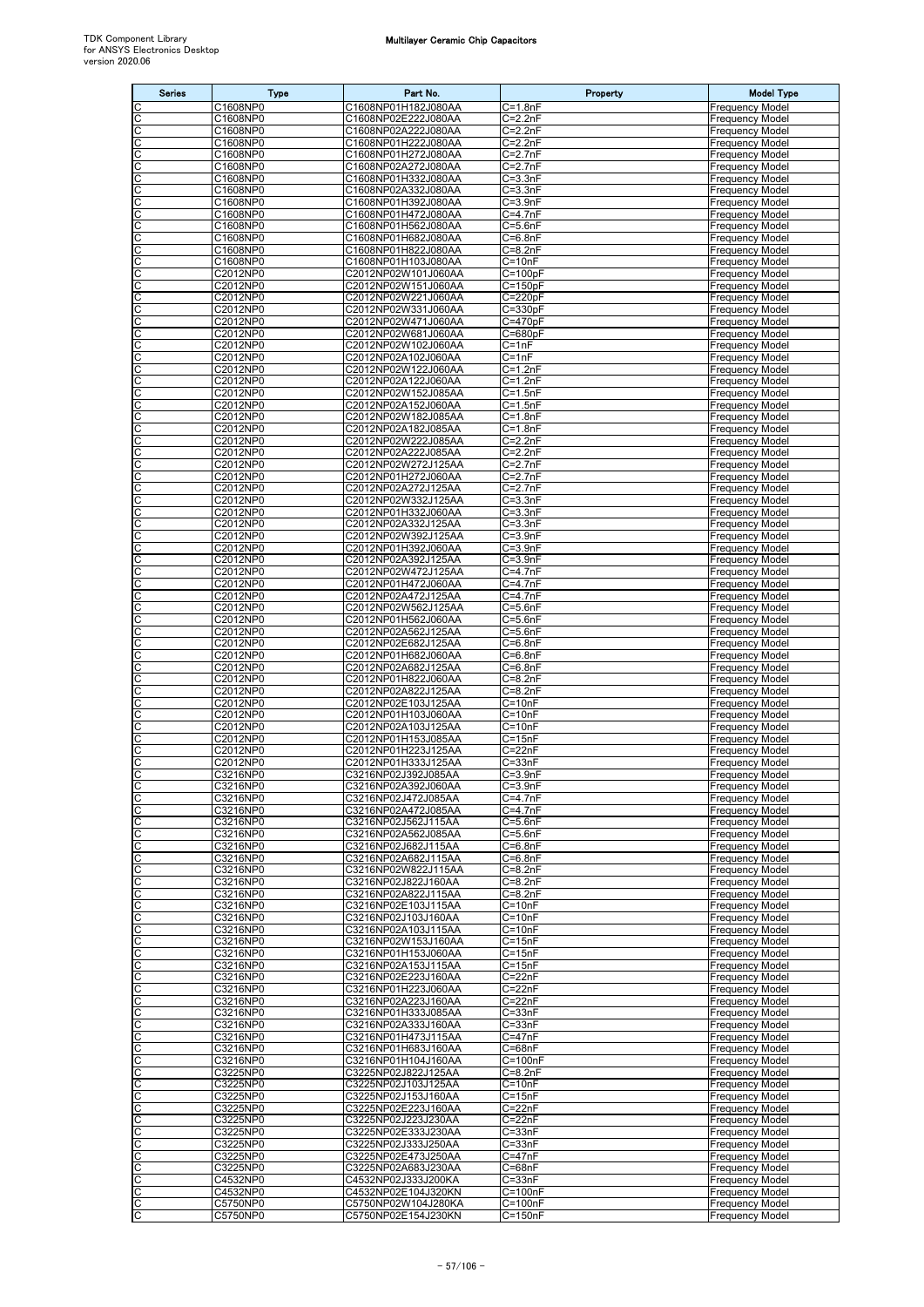| <b>Series</b> | <b>Type</b>        | Part No.                                 | Property                        | <b>Model Type</b>                     |
|---------------|--------------------|------------------------------------------|---------------------------------|---------------------------------------|
|               | C1005JB            | C1005JB1C155K050BC                       | $C = 1.5$ uF                    | DC Bias Model                         |
| C             | C1005JB<br>C1005JB | C1005JB1C155M050BC<br>C1005JB1A155K050BC | $C = 1.5$ uF                    | DC Bias Model                         |
| С<br>С        | C1005JB            | C1005JB1A155M050BC                       | $C = 1.5$ uF<br>$C = 1.5$ u $F$ | DC Bias Model<br>DC Bias Model        |
| С             | C1005JB            | C1005JB1E155K050BC                       | $C = 1.5$ u $F$                 | DC Bias Model                         |
| C             | C1005JB<br>C1005JB | C1005JB1E155M050BC                       | $C = 1.5$ u $F$<br>$C = 1.5$ uF | DC Bias Model                         |
| С<br>С        | C1005JB            | C1005JB1V155K050BC<br>C1005JB1V155M050BC | $C = 1.5$ uF                    | DC Bias Model<br>DC Bias Model        |
| C             | C1005JB            | C1005JB1C225K050BC                       | $C = 2.2uF$                     | DC Bias Model                         |
| C             | C1005JB            | C1005JB1C225M050BC                       | $C = 2.2uF$                     | DC Bias Model                         |
| С<br>С        | C1005JB<br>C1005JB | C1005JB1A225K050BC<br>C1005JB1A225M050BC | $C = 2.2uF$<br>$C = 2.2uF$      | DC Bias Model<br>DC Bias Model        |
| C             | C1005JB            | C1005JB0J225K050BC                       | $C = 2.2uF$                     | DC Bias Model                         |
| C             | C1005JB            | C1005JB0J225M050BC                       | $C = 2.2uF$                     | DC Bias Model                         |
| С<br>С        | C1005JB<br>C1005JB | C1005JB1E225K050BC<br>C1005JB1E225M050BC | $C = 2.2uF$<br>C=2.2uF          | <b>DC Bias Model</b><br>DC Bias Model |
| C             | C1005JB            | C1005JB1V225K050BC                       | $C = 2.2uF$                     | DC Bias Model                         |
| C             | C1005JB            | C1005JB1V225M050BC                       | $C=2.2uF$                       | DC Bias Model                         |
| С<br>С        | C1005JB<br>C1005JB | C1005JB1A335K050BC<br>C1005JB1A335M050BC | $C = 3.3uF$<br>$C = 3.3uF$      | <b>DC</b> Bias Model<br>DC Bias Model |
| C             | C1005JB            | C1005JB0J335K050BC                       | $C = 3.3uF$                     | DC Bias Model                         |
| С             | C1005JB            | C1005JB0J335M050BC                       | $C = 3.3uF$                     | DC Bias Model                         |
| C<br>С        | C1005JB<br>C1005JB | C1005JB1A475K050BC<br>C1005JB1A475M050BC | C=4.7uF<br>C=4.7uF              | DC Bias Model<br>DC Bias Model        |
| С             | C1005JB            | C1005JB0J475K050BC                       | $C = 4.7$ u $F$                 | DC Bias Model                         |
| C             | C1005JB            | C1005JB0J475M050BC                       | $C = 4.7$ uF                    | DC Bias Model                         |
| C<br>С        | C1005JB            | C1005JB0G475K050BB<br>C1005JB0G475M050BB | C=4.7uF<br>C=4.7uF              | DC Bias Model<br>DC Bias Model        |
| C             | C1005JB<br>C1608JB | C1608JB1V155K080AC                       | $C = 1.5$ u $F$                 | DC Bias Model                         |
| C             | C1608JB            | C1608JB1V155M080AC                       | $C = 1.5$ u $F$                 | DC Bias Model                         |
| C             | C1608JB            | C1608JB1E155K080AB                       | $C = 1.5$ u $F$                 | DC Bias Model                         |
| C<br>С        | C1608JB<br>C1608JB | C1608JB1E155M080AB<br>C1608JB1C155K080AB | $C = 1.5uF$<br>$C = 1.5$ uF     | DC Bias Model<br>DC Bias Model        |
| C             | C1608JB            | C1608JB1C155M080AB                       | $C = 1.5$ uF                    | DC Bias Model                         |
| C             | C1608JB            | C1608JB1V225K080AC                       | $C = 2.2uF$                     | DC Bias Model                         |
| С             | C1608JB<br>C1608JB | C1608JB1V225M080AC<br>C1608JB1E225K080AB | $C = 2.2uF$<br>$C = 2.2uF$      | DC Bias Model<br>DC Bias Model        |
| С             | C1608JB            | C1608JB1E225M080AB                       | $C = 2.2uF$                     | DC Bias Model                         |
| С             | C1608JB            | C1608JB1C225K080AB                       | $C = 2.2uF$                     | DC Bias Model                         |
| C<br>С        | C1608JB<br>C1608JB | C1608JB1C225M080AB<br>C1608JB1E335K080AC | $C = 2.2uF$<br>C=3.3uF          | DC Bias Model<br>DC Bias Model        |
| C             | C1608JB            | C1608JB1E335M080AC                       | $C = 3.3uF$                     | DC Bias Model                         |
| C             | C1608JB            | C1608JB1C335K080AC                       | $C = 3.3uF$                     | DC Bias Model                         |
| С<br>С        | C1608JB<br>C1608JB | C1608JB1C335M080AC<br>C1608JB1V335K080AC | $C = 3.3uF$<br>$C = 3.3uF$      | <b>DC</b> Bias Model<br>DC Bias Model |
| C             | C1608JB            | C1608JB1V335M080AC                       | $C = 3.3uF$                     | DC Bias Model                         |
| C             | C1608JB            | C1608JB1E475K080AC                       | C=4.7uF                         | DC Bias Model                         |
| С             | C1608JB            | C1608JB1E475M080AC                       | C=4.7uF                         | DC Bias Model<br>DC Bias Model        |
| С<br>C        | C1608JB<br>C1608JB | C1608JB1C475K080AC<br>C1608JB1C475M080AC | C=4.7uF<br>C=4.7uF              | DC Bias Model                         |
| C             | C1608JB            | C1608JB1V475K080AC                       | $C = 4.7uF$                     | DC Bias Model                         |
| С             | C1608JB            | C1608JB1V475M080AC                       | $C = 4.7$ uF                    | DC Bias Model                         |
| C<br>C        | C1608JB<br>C1608JB | C1608JB1A685K080AC<br>C1608JB1A685M080AC | $C=6.8$ u $F$<br>$C = 6.8$ uF   | DC Bias Model<br>DC Bias Model        |
| C             | C1608JB            | C1608JB1E685K080AC                       | C=6.8uF                         | DC Bias Model                         |
| С<br>C        | C1608JB            | C1608JB1E685M080AC                       | $C = 6.8$ uF                    | DC Bias Model                         |
| C             | C1608JB<br>C1608JB | C1608JB1C685K080AB<br>C1608JB1C685M080AB | $C = 6.8uF$<br>$C = 6.8$ uF     | DC Bias Model<br>DC Bias Model        |
| C             | C1608JB            | C1608JB1A106K080AC                       | $C = 10uF$                      | DC Bias Model                         |
| C             | C1608JB            | C1608JB1A106M080AC                       | $C = 10uF$                      | DC Bias Model                         |
| C<br>С        | C1608JB<br>C1608JB | C1608JB0J106K080AB<br>C1608JB0J106M080AB | $C = 10uF$<br>$C = 10uF$        | DC Bias Model<br>DC Bias Model        |
| C             | C1608JB            | C1608JB1E106M080AC                       | $C = 10uF$                      | DC Bias Model                         |
| С             | C1608JB            | C1608JB1C106M080AB                       | $C = 10uF$                      | DC Bias Model                         |
| С<br>С        | C1608JB<br>C1608JB | C1608JB1A156M080AC<br>C1608JB0J156M080AC | $C = 15uF$<br>$C = 15uF$        | DC Bias Model<br>DC Bias Model        |
| C             | C1608JB            | C1608JB0G156M080AA                       | $C = 15uF$                      | DC Bias Model                         |
| C             | C1608JB            | C1608JB1A226M080AC                       | $C = 22uF$                      | DC Bias Model                         |
| С<br>С        | C1608JB<br>C1608JB | C1608JB0J226M080AC<br>C1608JB0G226M080AA | $C = 22uF$<br>$C = 22uF$        | DC Bias Model<br>DC Bias Model        |
| С             | C1608JB            | C1608JB2A102K080AA                       | $C = 1nF$                       | DC Bias Model                         |
| C             | C1608JB            | C1608JB2A102M080AA                       | $C = 1nF$                       | DC Bias Model                         |
| С             | C1608JB<br>C1608JB | C1608JB2A222K080AA<br>C1608JB2A222M080AA | $C=2.2nF$<br>$C = 2.2nF$        | DC Bias Model<br>DC Bias Model        |
| С<br>C        | C1608JB            | C1608JB2A472K080AA                       | $C = 4.7nF$                     | DC Bias Model                         |
| C             | C1608JB            | C1608JB2A472M080AA                       | $C = 4.7nF$                     | DC Bias Model                         |
| С<br>С        | C1608JB<br>C1608JB | C1608JB2A103K080AA<br>C1608JB2A103M080AA | $C = 10nF$<br>$C = 10nF$        | DC Bias Model<br>DC Bias Model        |
| C             | C1608JB            | C1608JB2A223K080AA                       | $C = 22nF$                      | DC Bias Model                         |
| С             | C1608JB            | C1608JB2A223M080AA                       | $C = 22nF$                      | DC Bias Model                         |
| С             | C2012JB            | C2012JB1E155K085AC                       | $C = 1.5$ uF                    | DC Bias Model                         |
| С<br>С        | C2012JB<br>C2012JB | C2012JB1E155M085AC<br>C2012JB1H155K125AB | $C = 1.5$ u $F$<br>$C = 1.5$ uF | DC Bias Model<br>DC Bias Model        |
| C             | C2012JB            | C2012JB1H155M125AB                       | $C = 1.5$ uF                    | DC Bias Model                         |
| С             | C2012JB            | C2012JB1V155K125AB                       | $C = 1.5uF$                     | DC Bias Model                         |
| С<br>C        | C2012JB<br>C2012JB | C2012JB1V155M125AB<br>C2012JB1E155K125AB | $C = 1.5$ uF<br>$C = 1.5$ u $F$ | DC Bias Model<br>DC Bias Model        |
| C             | C2012JB            | C2012JB1E155M125AB                       | $C = 1.5$ u $F$                 | DC Bias Model                         |
| C             | C2012JB            | C2012JB1H225K085AB                       | $C = 2.2uF$                     | DC Bias Model                         |
| С<br>C        | C2012JB<br>C2012JB | C2012JB1H225M085AB<br>C2012JB1V225K085AB | $C = 2.2uF$<br>$C = 2.2uF$      | DC Bias Model<br>DC Bias Model        |
| C             | C2012JB            | C2012JB1V225M085AB                       | $C = 2.2uF$                     | DC Bias Model                         |
| C             | C2012JB            | C2012JB1E225K085AB                       | $C=2.2uF$                       | DC Bias Model                         |
| C             | C2012JB            | C2012JB1E225M085AB                       | $C = 2.2uF$                     | DC Bias Model                         |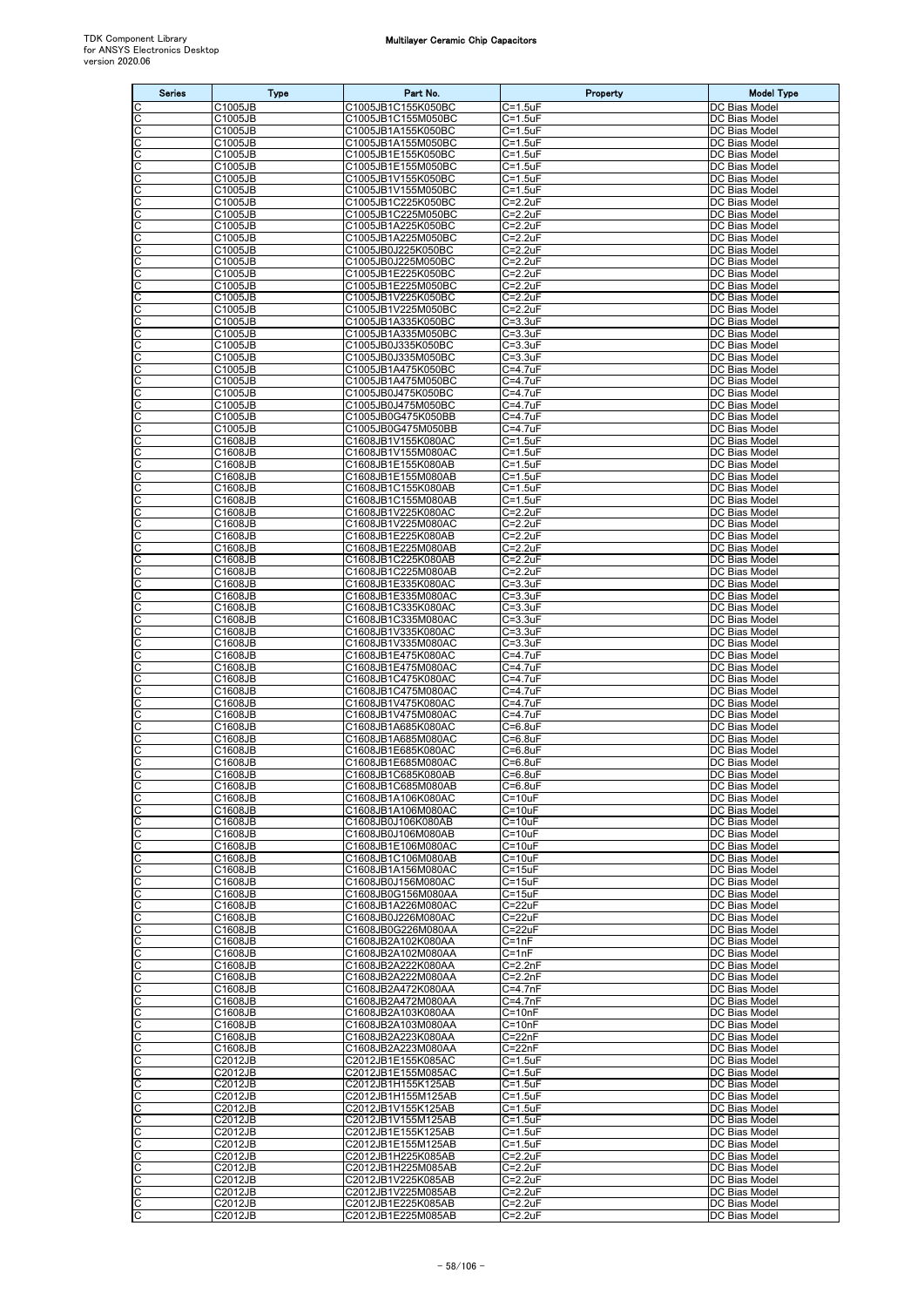| <b>Series</b>         | <b>Type</b>                 | Part No.                                 | Property                        | <b>Model Type</b>                     |
|-----------------------|-----------------------------|------------------------------------------|---------------------------------|---------------------------------------|
| C                     | C2012JB                     | C2012JB1C225K085AC                       | $C = 2.2uF$                     | DC Bias Model                         |
| $\overline{\text{c}}$ | C2012JB                     | C2012JB1C225M085AC                       | $C = 2.2uF$                     | DC Bias Model                         |
| C                     | C2012JB<br>C2012JB          | C2012JB1H225K125AB<br>C2012JB1H225M125AB | $C=2.2uF$<br>$C = 2.2uF$        | DC Bias Model<br>DC Bias Model        |
| $\frac{1}{2}$         | C2012JB                     | C2012JB1V225K125AB                       | $C = 2.2uF$                     | DC Bias Model                         |
| C                     | C2012JB                     | C2012JB1V225M125AB                       | $C = 2.2uF$                     | DC Bias Model                         |
| C                     | C2012JB                     | C2012JB1E225K125AC                       | $C=2.2uF$                       | <b>DC Bias Model</b>                  |
| C<br>C                | C2012JB<br>C2012JB          | C2012JB1E225M125AC<br>C2012JB1C335K060AC | $C = 2.2uF$<br>$C = 3.3uF$      | DC Bias Model<br>DC Bias Model        |
| $\overline{c}$        | C2012JB                     | C2012JB1C335M060AC                       | $C = 3.3uF$                     | DC Bias Model                         |
| C                     | C2012JB                     | C2012JB1E335K085AC                       | $C = 3.3uF$                     | DC Bias Model                         |
| ပပ                    | C2012JB                     | C2012JB1E335M085AC                       | $C = 3.3uF$                     | DC Bias Model                         |
|                       | C2012JB                     | C2012JB1C335K085AB                       | $C = 3.3uF$<br>$C = 3.3uF$      | DC Bias Model                         |
| C<br>C                | C2012JB<br>C2012JB          | C2012JB1C335M085AB<br>C2012JB1H335K125AB | $C = 3.3uF$                     | DC Bias Model<br>DC Bias Model        |
| C                     | C2012JB                     | C2012JB1H335M125AB                       | $C = 3.3uF$                     | DC Bias Model                         |
| C                     | C2012JB                     | C2012JB1V335K125AC                       | $C = 3.3uF$                     | DC Bias Model                         |
| C                     | C2012JB                     | C2012JB1V335M125AC                       | $C = 3.3uF$                     | DC Bias Model                         |
| C<br>C                | C2012JB<br>C2012JB          | C2012JB1E335K125AB<br>C2012JB1E335M125AB | $C = 3.3uF$<br>$C = 3.3$ uF     | DC Bias Model<br>DC Bias Model        |
|                       | C2012JB                     | C2012JB1C475K060AC                       | $C = 4.7uF$                     | DC Bias Model                         |
| ပုပ                   | C2012JB                     | C2012JB1C475M060AC                       | $C = 4.7uF$                     | <b>DC Bias Model</b>                  |
| C                     | C2012JB                     | C2012JB1E475K085AC                       | C=4.7uF                         | DC Bias Model                         |
| C<br>C                | C2012JB<br>C2012JB          | C2012JB1E475M085AC<br>C2012JB1C475K085AB | C=4.7uF<br>$C = 4.7$ u $F$      | DC Bias Model<br>DC Bias Model        |
| C                     | C2012JB                     | C2012JB1C475M085AB                       | $C = 4.7$ uF                    | DC Bias Model                         |
| C                     | C2012JB                     | C2012JB1H475K125AB                       | $C = 4.7uF$                     | DC Bias Model                         |
| C                     | C2012JB                     | C2012JB1H475M125AB                       | $C = 4.7uF$                     | DC Bias Model                         |
| $\overline{C}$        | C2012JB                     | C2012JB1V475K125AC                       | $C = 4.7uF$                     | DC Bias Model                         |
| C                     | C2012JB<br>C2012JB          | C2012JB1V475M125AC<br>C2012JB1E475K125AB | $C = 4.7$ uF<br>$C = 4.7$ u $F$ | DC Bias Model<br>DC Bias Model        |
| C                     | C2012JB                     | C2012JB1E475M125AB                       | $C = 4.7uF$                     | <b>DC Bias Model</b>                  |
| C                     | C2012JB                     | C2012JB1C685K085AC                       | $C=6.8$ uF                      | DC Bias Model                         |
| $\overline{\text{c}}$ | C2012JB                     | C2012JB1C685M085AC                       | $C = 6.8$ uF                    | DC Bias Model                         |
| C<br>C                | C2012JB<br>C2012JB          | C2012JB1V685K125AC<br>C2012JB1V685M125AC | $C = 6.8$ u $F$<br>$C=6.8$ uF   | DC Bias Model<br>DC Bias Model        |
|                       | C2012JB                     | C2012JB1E685K125AC                       | $C=6.8$ uF                      | DC Bias Model                         |
| ပပ                    | C2012JB                     | C2012JB1E685M125AC                       | $C = 6.8$ uF                    | DC Bias Model                         |
| C                     | C2012JB                     | C2012JB1V106K085AC                       | $C = 10uF$                      | DC Bias Model                         |
| C                     | C2012JB                     | C2012JB1V106M085AC                       | $C = 10uF$                      | DC Bias Model                         |
| C<br>C                | C2012JB<br>C2012JB          | C2012JB1E106K085AC<br>C2012JB1E106M085AC | $C = 10uF$<br>$C = 10uF$        | DC Bias Model<br>DC Bias Model        |
| C                     | C2012JB                     | C2012JB1C106K085AC                       | $C = 10uF$                      | DC Bias Model                         |
| C                     | C2012JB                     | C2012JB1C106M085AC                       | $C = 10uF$                      | DC Bias Model                         |
| C                     | C2012JB                     | C2012JB1V106K125AC                       | $C = 10uF$                      | DC Bias Model                         |
| ပုပ                   | C2012JB<br>C2012JB          | C2012JB1V106M125AC<br>C2012JB1E106K125AB | $C = 10uF$<br>$C = 10uF$        | DC Bias Model<br>DC Bias Model        |
| C                     | C2012JB                     | C2012JB1E106M125AB                       | $C = 10uF$                      | DC Bias Model                         |
| C                     | C2012JB                     | C2012JB1A156M085AC                       | $C = 15uF$                      | DC Bias Model                         |
| C                     | C2012JB                     | C2012JB1V156M125AC                       | $C = 15uF$                      | <b>DC</b> Bias Model                  |
| $\overline{c}$<br>C   | C2012JB<br>C2012JB          | C2012JB1E156M125AC                       | $C = 15uF$<br>$C = 15uF$        | DC Bias Model                         |
|                       | C2012JB                     | C2012JB1C156M125AC<br>C2012JB1A156M125AB | $C = 15uF$                      | DC Bias Model<br>DC Bias Model        |
| ပပ                    | C2012JB                     | C2012JB1A226M085AC                       | $C = 22uF$                      | DC Bias Model                         |
| C                     | C2012JB                     | C2012JB1A226M125AB                       | C=22uF                          | DC Bias Model                         |
| C<br>c                | C2012JB                     | C2012JB1A336M125AC                       | $C = 33uF$                      | DC Bias Model                         |
| C                     | C2012JB<br>C2012JB          | C2012JB0J336M125AC<br>C2012JB1A476M125AC | $C = 33uF$<br>$C = 47uF$        | DC Bias Model<br>DC Bias Model        |
| C                     | C2012JB                     | C2012JB0J476M125AC                       | $C = 47uF$                      | DC Bias Model                         |
| C                     | C2012JB                     | C2012JB2E102K085AA                       | $C = 1nF$                       | DC Bias Model                         |
| C                     | C2012JB                     | C2012JB2E102M085AA                       | $C = 1nF$                       | DC Bias Model                         |
| ပပ                    | C2012JB<br>C2012JB          | C2012JB2E222K085AA<br>C2012JB2E222M085AA | $C=2.2nF$<br>$C=2.2nF$          | DC Bias Model<br>DC Bias Model        |
| C                     | C2012JB                     | C2012JB2E472K085AA                       | $C = 4.7nF$                     | DC Bias Model                         |
| C                     | C2012JB                     | C2012JB2E472M085AA                       | $C=4.7nF$                       | DC Bias Model                         |
| C                     | C2012JB                     | C2012JB2E103K125AA                       | $C = 10nF$                      | DC Bias Model                         |
| C<br>C                | C2012JB<br>C2012JB          | C2012JB2E103M125AA<br>C2012JB2E223K125AA | $C = 10nF$<br>$C = 22nF$        | <b>DC Bias Model</b><br>DC Bias Model |
| C                     | C2012JB                     | C2012JB2E223M125AA                       | $C = 22nF$                      | DC Bias Model                         |
| C                     | C2012JB                     | C2012JB2A473K125AA                       | $C = 47nF$                      | DC Bias Model                         |
| С                     | C2012JB                     | C2012JB2A473M125AA                       | $C = 47nF$                      | DC Bias Model                         |
| C<br>C                | C2012JB<br><b>C2012JB</b>   | C2012JB2A104K125AA<br>C2012JB2A104M125AA | $C = 100nF$<br>$C = 100nF$      | DC Bias Model<br>DC Bias Model        |
| C                     | C3216JB                     | C3216JB1H475K085AB                       | $C = 4.7$ uF                    | DC Bias Model                         |
| C                     | C3216JB                     | C3216JB1H475M085AB                       | $C = 4.7$ uF                    | DC Bias Model                         |
| C                     | C3216JB                     | C3216JB1V475K085AB                       | $C = 4.7$ u $F$                 | DC Bias Model                         |
| C                     | C3216JB                     | C3216JB1V475M085AB                       | $C = 4.7$ u $F$                 | DC Bias Model                         |
| ပပ                    | C3216JB<br>C3216JB          | C3216JB1H475K160AB<br>C3216JB1H475M160AB | $C = 4.7uF$<br>$C = 4.7uF$      | DC Bias Model<br>DC Bias Model        |
| C                     | C3216JB                     | C3216JB1V475K160AB                       | $C = 4.7$ u $F$                 | DC Bias Model                         |
| C                     | $C3216\overline{\text{JB}}$ | C3216JB1V475M160AB                       | C=4.7uF                         | DC Bias Model                         |
| C                     | C3216JB                     | C3216JB1H685K160AB                       | $C=6.8$ u $F$                   | DC Bias Model                         |
| C<br>C                | C3216JB                     | C3216JB1H685M160AB                       | $C=6.8$ u $F$                   | DC Bias Model                         |
| C                     | C3216JB<br>C3216JB          | C3216JB1V685K160AB<br>C3216JB1V685M160AB | $C=6.8$ u $F$<br>$C=6.8$ uF     | DC Bias Model<br>DC Bias Model        |
|                       | C3216JB                     | C3216JB1E106K085AC                       | $C = 10uF$                      | DC Bias Model                         |
| $\frac{c}{c}$         | C3216JB                     | C3216JB1E106M085AC                       | $C = 10uF$                      | DC Bias Model                         |
| C                     | C3216JB                     | C3216JB1H106K160AB                       | $C = 10uF$                      | DC Bias Model                         |
| C<br>C                | C3216JB<br>C3216JB          | C3216JB1H106M160AB<br>C3216JB1V106K160AB | $C = 10uF$<br>$C = 10uF$        | DC Bias Model<br>DC Bias Model        |
| C                     | C3216JB                     | C3216JB1V106M160AB                       | $C = 10uF$                      | DC Bias Model                         |
| C                     | C3216JB                     | C3216JB1E106K160AB                       | $C = 10uF$                      | DC Bias Model                         |
| C                     | C3216JB                     | C3216JB1E106M160AB                       | $C = 10uF$                      | DC Bias Model                         |
| C                     | C3216JB                     | C3216JB1C106K160AA                       | $C = 10uF$                      | DC Bias Model                         |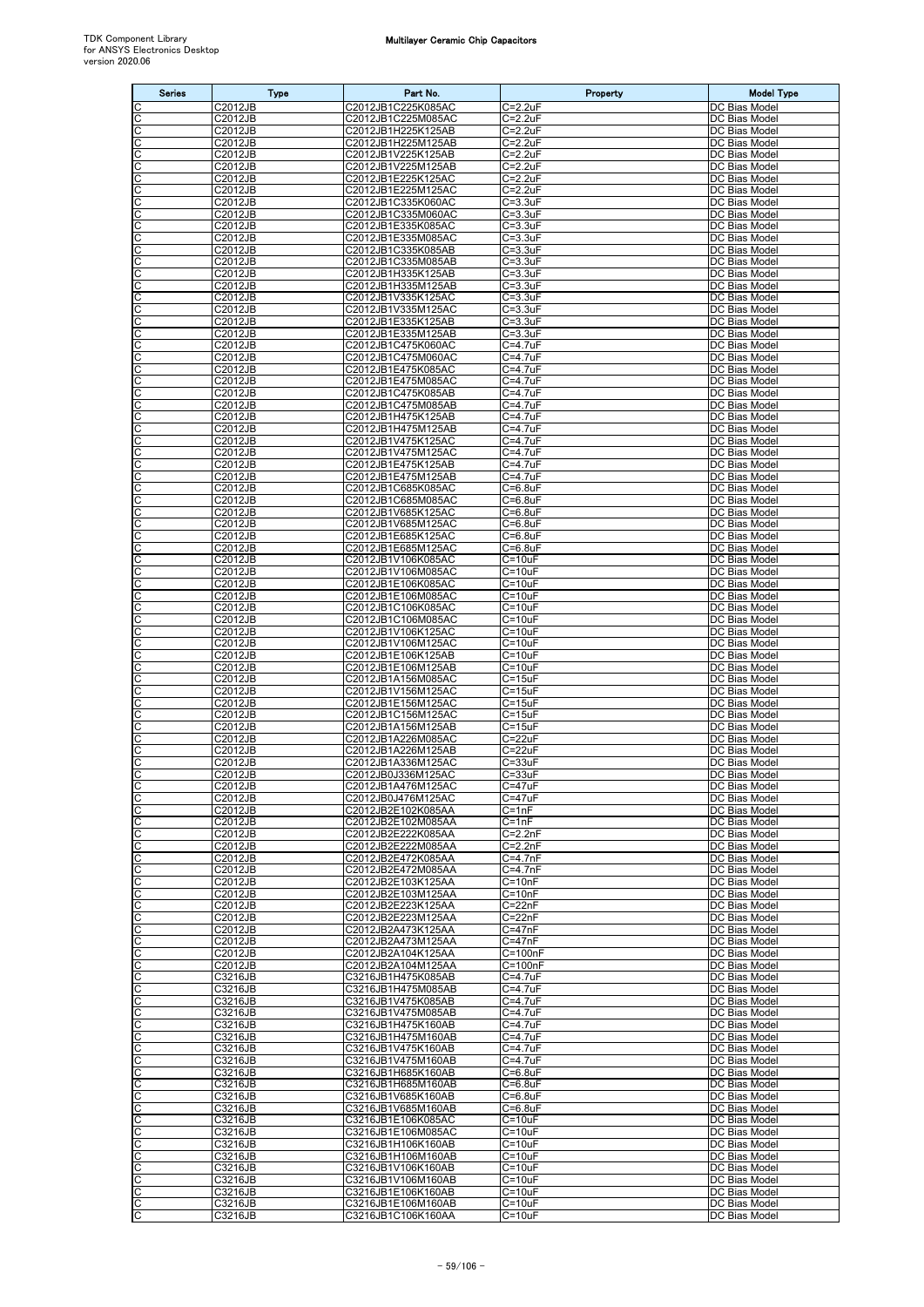| <b>Series</b>              | <b>Type</b>        | Part No.                                 | Property                           | <b>Model Type</b>              |
|----------------------------|--------------------|------------------------------------------|------------------------------------|--------------------------------|
| C                          | C3216JB            | C3216JB1C106M160AA                       | $C = 10uF$                         | DC Bias Model                  |
| $\overline{\text{c}}$<br>C | C3216JB<br>C3216JB | C3216JB1V156M160AC<br>C3216JB1E156M160AB | $C = 15uF$<br>$C = 15uF$           | DC Bias Model<br>DC Bias Model |
|                            | C3216JB            | C3216JB1C156M160AB                       | $C = 15uF$                         | DC Bias Model                  |
| cic                        | C3216JB            | C3216JB1V226M160AC                       | $C = 22uF$                         | DC Bias Model                  |
| C<br>C                     | C3216JB<br>C3216JB | C3216JB1E226M160AB<br>C3216JB1C226M160AB | $C = 22uF$<br>$C = 22uF$           | DC Bias Model<br>DC Bias Model |
| C                          | C3216JB            | C3216JB1E336M160AC                       | $C = 33uF$                         | DC Bias Model                  |
| C                          | C3216JB            | C3216JB1C336M160AB                       | $C = 33uF$                         | DC Bias Model                  |
| $\overline{c}$<br>C        | C3216JB<br>C3216JB | C3216JB1A336M160AB<br>C3216JB1A476M160AB | $C = 33uF$<br>$C = 47uF$           | DC Bias Model<br>DC Bias Model |
| ပပ                         | C3216JB            | C3216JB1A686M160AC                       | $C = 68uF$                         | DC Bias Model                  |
| C                          | C3216JB<br>C3216JB | C3216JB0J686M160AB<br>C3216JB1A107M160AC | $C = 68uF$<br>$C = 100uF$          | DC Bias Model<br>DC Bias Model |
| C                          | C3216JB            | C3216JB0J107M160AB                       | $C = 100uF$                        | DC Bias Model                  |
| C                          | C3216JB            | C3216JB2J102K115AA                       | $C = 1nF$                          | DC Bias Model                  |
| C<br>C                     | C3216JB<br>C3216JB | C3216JB2J102M115AA<br>C3216JB2J222K115AA | $C = 1nF$<br>$C=2.2nF$             | DC Bias Model<br>DC Bias Model |
| C                          | C3216JB            | C3216JB2J222M115AA                       | $C=2.2nF$                          | DC Bias Model                  |
| C                          | C3216JB            | C3216JB2J472K115AA                       | $C=4.7nF$                          | DC Bias Model                  |
| ပုပ                        | C3216JB<br>C3216JB | C3216JB2J472M115AA<br>C3216JB2J103K115AA | $C=4.7nF$<br>$C = 10nF$            | DC Bias Model<br>DC Bias Model |
| C                          | C3216JB            | C3216JB2J103M115AA                       | $C = 10nF$                         | DC Bias Model                  |
| C<br>C                     | C3216JB            | C3216JB2J223K130AA<br>C3216JB2J223M130AA | $C = 22nF$<br>$\overline{C}$ =22nF | DC Bias Model<br>DC Bias Model |
| C                          | C3216JB<br>C3216JB | C3216JB2J333K160AA                       | $C = 33nF$                         | DC Bias Model                  |
| C                          | C3216JB            | C3216JB2J333M160AA                       | $C = 33nF$                         | DC Bias Model                  |
| C                          | C3216JB<br>C3216JB | C3216JB2A473K115AA<br>C3216JB2A473M115AA | $C = 47nF$<br>$C = 47nF$           | DC Bias Model<br>DC Bias Model |
| $\overline{C}$             | C3216JB            | C3216JB2E473K160AA                       | $C = 47nF$                         | DC Bias Model                  |
| C                          | C3216JB            | C3216JB2E473M160AA                       | $C = 47nF$                         | DC Bias Model                  |
| C<br>C                     | C3216JB<br>C3216JB | C3216JB2E104K160AA<br>C3216JB2E104M160AA | $C = 100nF$<br>$C = 100nF$         | DC Bias Model<br>DC Bias Model |
| $\overline{\text{c}}$      | C3216JB            | C3216JB2A104K160AA                       | $C = 100nF$                        | DC Bias Model                  |
| C                          | C3216JB            | C3216JB2A104M160AA                       | $C = 100nF$                        | DC Bias Model                  |
| C                          | C3216JB<br>C3216JB | C3216JB2A154K160AA<br>C3216JB2A154M160AA | $C = 150nF$<br>$C = 150nF$         | DC Bias Model<br>DC Bias Model |
| ပပ                         | C3216JB            | C3216JB2A224K115AA                       | C=220nF                            | DC Bias Model                  |
| C                          | C3216JB            | C3216JB2A224M115AA                       | C=220nF                            | DC Bias Model                  |
| C<br>C                     | C3216JB<br>C3216JB | C3216JB2A334K130AA<br>C3216JB2A334M130AA | $C = 330nF$<br>C=330nF             | DC Bias Model<br>DC Bias Model |
| C                          | C3216JB            | C3216JB2A474K160AA                       | $C = 470nF$                        | DC Bias Model                  |
| C<br>C                     | C3216JB<br>C3216JB | C3216JB2A474M160AA<br>C3216JB2A684K160AA | C=470nF<br>C=680nF                 | DC Bias Model<br>DC Bias Model |
| C                          | C3216JB            | C3216JB2A684M160AA                       | C=680nF                            | DC Bias Model                  |
| $\frac{c}{c}$              | C3216JB            | C3216JB2A105K160AA                       | $C = 1uF$                          | DC Bias Model                  |
| C                          | C3216JB<br>C3225JB | C3216JB2A105M160AA<br>C3225JB1H106K250AB | $C = 1uF$<br>$C = 10uF$            | DC Bias Model<br>DC Bias Model |
| C                          | C3225JB            | C3225JB1H106M250AB                       | $C = 10uF$                         | DC Bias Model                  |
| C                          | C3225JB            | C3225JB1E106K250AA                       | $C = 10uF$                         | DC Bias Model                  |
| $\overline{c}$<br>C        | C3225JB<br>C3225JB | C3225JB1E106M250AA<br>C3225JB1C156M250AA | $C = 10uF$<br>$C = 15uF$           | DC Bias Model<br>DC Bias Model |
| ပပ                         | C3225JB            | C3225JB1C226M250AA                       | $C = 22uF$                         | DC Bias Model                  |
| C                          | C3225JB<br>C3225JB | C3225JB2J473K200AA<br>C3225JB2J473M200AA | $C = 47nF$<br>$C = 47nF$           | DC Bias Model<br>DC Bias Model |
| C                          | C3225JB            | C3225JB2J683K200AA                       | $C = 68nF$                         | DC Bias Model                  |
| C                          | C3225JB            | C3225JB2J683M200AA                       | C=68nF                             | DC Bias Model                  |
| C<br>C                     | C3225JB<br>C3225JB | C3225JB2E154K200AA<br>C3225JB2E154M200AA | $C = 150nF$<br>$C = 150nF$         | DC Bias Model<br>DC Bias Model |
| C                          | C3225JB            | C3225JB2E224K200AA                       | C=220nF                            | DC Bias Model                  |
| C                          | C3225JB            | C3225JB2E224M200AA                       | C=220nF                            | DC Bias Model                  |
| ပပ                         | C3225JB<br>C3225JB | C3225JB2A105K200AA<br>C3225JB2A105M200AA | $C = 1uF$<br>$C = 1uF$             | DC Bias Model<br>DC Bias Model |
| C                          | C3225JB            | C3225JB2A155K200AB                       | $C = 1.5$ u $F$                    | DC Bias Model                  |
| C<br>C                     | C3225JB<br>C3225JB | C3225JB2A155M200AB<br>C3225JB2A225K230AB | $C = 1.5$ uF<br>$C=2.2uF$          | DC Bias Model<br>DC Bias Model |
| C                          | C3225JB            | C3225JB2A225M230AB                       | $C = 2.2uF$                        | DC Bias Model                  |
| C                          | C4520JB            | C4520JB3D471K130KA                       | $C = 470pF$                        | DC Bias Model                  |
| C<br>С                     | C4520JB<br>C4520JB | C4520JB3D471M130KA<br>C4520JB3A471K130KA | $C = 470pF$<br>$C = 470pF$         | DC Bias Model<br>DC Bias Model |
| C                          | <b>C4520JB</b>     | C4520JB3A471M130KA                       | $C = 470pF$                        | DC Bias Model                  |
| C<br>C                     | C4520JB            | C4520JB3D102K130KA<br>C4520JB3D102M130KA | $C = 1nF$<br>$C = 1nF$             | DC Bias Model                  |
| C                          | C4520JB<br>C4520JB | C4520JB3A102K130KA                       | $C = 1nF$                          | DC Bias Model<br>DC Bias Model |
| C                          | C4520JB            | C4520JB3A102M130KA                       | $C = 1nF$                          | DC Bias Model                  |
| C<br>C                     | C4532JB<br>C4532JB | C4532JB1E106K250KA<br>C4532JB1E106M250KA | $C = 10uF$<br>$C = 10uF$           | DC Bias Model<br>DC Bias Model |
|                            | C4532JB            | C4532JB1E156M250KA                       | $C = 15uF$                         | DC Bias Model                  |
| ပပ                         | C4532JB            | C4532JB1C226M200KA                       | $C = 22uF$                         | DC Bias Model                  |
| C<br>C                     | C4532JB<br>C4532JB | C4532JB1E226M250KA<br>C4532JB1C336M250KA | $C = 22uF$<br>$C = 33uF$           | DC Bias Model<br>DC Bias Model |
| C                          | C4532JB            | C4532JB2J104K230KA                       | C=100nF                            | DC Bias Model                  |
| C<br>C                     | C4532JB<br>C4532JB | C4532JB2J104M230KA<br>C4532JB2E334K230KA | $C = 100nF$<br>C=330nF             | DC Bias Model<br>DC Bias Model |
| C                          | C4532JB            | C4532JB2E334M230KA                       | C=330nF                            | DC Bias Model                  |
| ပပ                         | C4532JB            | C4532JB2E474K230KA                       | C=470nF                            | DC Bias Model                  |
| C                          | C4532JB<br>C4532JB | C4532JB2E474M230KA<br>C4532JB2A155K230KA | C=470nF<br>$C = 1.5$ uF            | DC Bias Model<br>DC Bias Model |
| C                          | C4532JB            | C4532JB2A155M230KA                       | $C = 1.5uF$                        | DC Bias Model                  |
| C                          | C4532JB            | C4532JB2A225K230KA                       | $C = 2.2uF$                        | DC Bias Model                  |
| C<br>C                     | C4532JB<br>C4532JB | C4532JB2A225M230KA<br>C4532JB3D222K130KA | $C = 2.2uF$<br>$C = 2.2nF$         | DC Bias Model<br>DC Bias Model |
| C                          | C4532JB            | C4532JB3D222M130KA                       | $C=2.2nF$                          | DC Bias Model                  |
| C                          | C4532JB            | C4532JB3A472K160KA                       | $C=4.7nF$                          | DC Bias Model                  |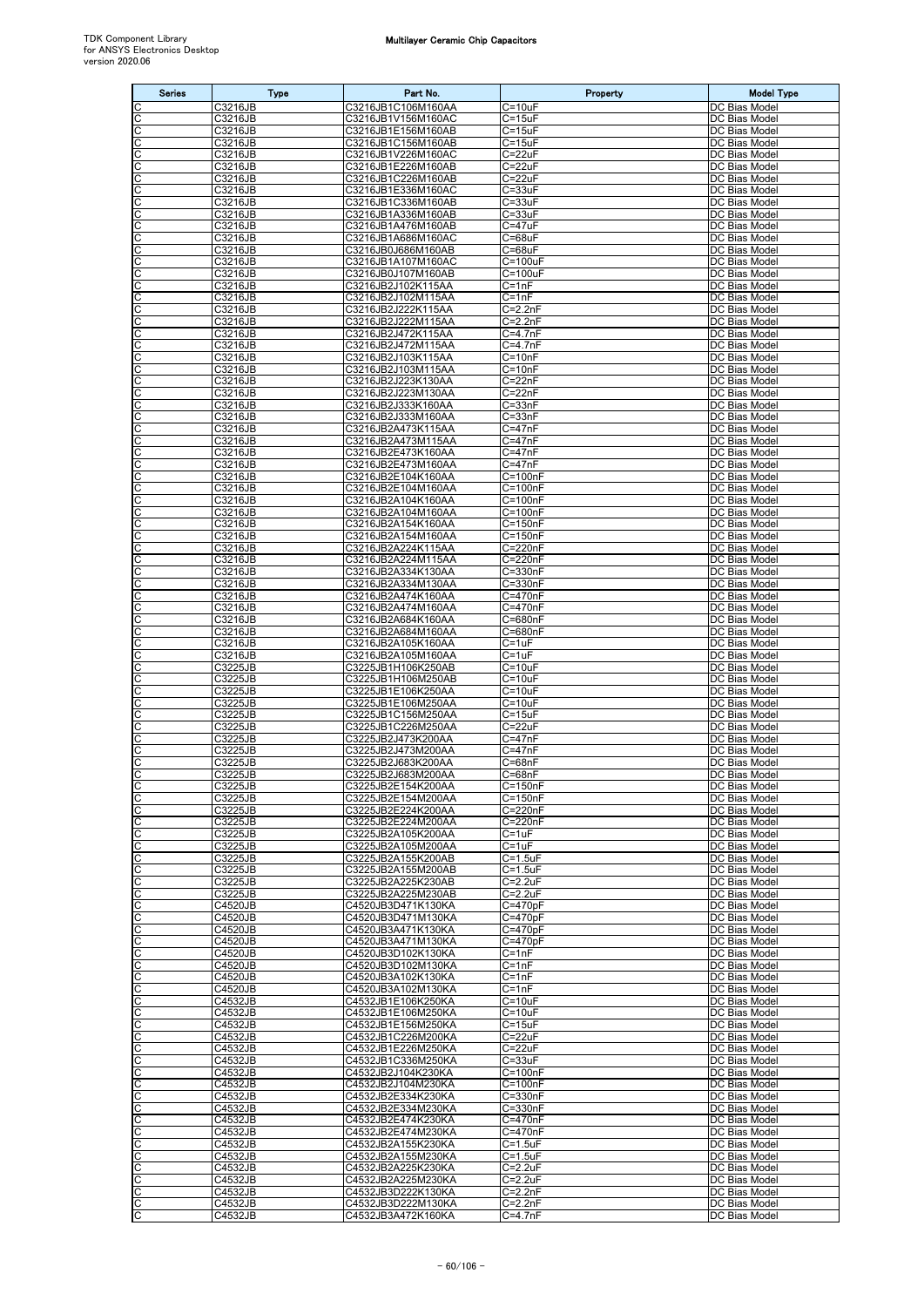| <b>Series</b> | <b>Type</b>          | Part No.                                   | Property                        | <b>Model Type</b>                     |
|---------------|----------------------|--------------------------------------------|---------------------------------|---------------------------------------|
|               | C4532JB              | C4532JB3A472M160KA                         | $C=4.7nF$                       | DC Bias Model                         |
| C             | C4532JB              | C4532JB3A103K200KA                         | $C = 10nF$<br>$C = 10nF$        | DC Bias Model                         |
| С<br>С        | C4532JB<br>C5750JB   | C4532JB3A103M200KA<br>C5750JB1E226M250KA   | $C = 22uF$                      | DC Bias Model<br>DC Bias Model        |
| С             | C5750JB              | C5750JB2J154K160KA                         | C=150nF                         | DC Bias Model                         |
| C             | C5750JB              | C5750JB2J154M160KA<br>C5750JB2J224K230KA   | $C = 150nF$<br>C=220nF          | DC Bias Model<br>DC Bias Model        |
| С<br>С        | C5750JB<br>C5750JB   | C5750JB2J224M230KA                         | C=220nF                         | DC Bias Model                         |
| C             | C5750JB              | C5750JB2E684K230KA                         | C=680nF                         | DC Bias Model                         |
| C<br>С        | C5750JB              | C5750JB2E684M230KA<br>C5750JB2E105K230KA   | C=680nF<br>$C = 1uF$            | DC Bias Model<br>DC Bias Model        |
| С             | C5750JB<br>C5750JB   | C5750JB2E105M230KA                         | $C = 1uF$                       | DC Bias Model                         |
| C             | C5750JB              | C5750JB2A335K230KA                         | $C = 3.3uF$                     | DC Bias Model                         |
| С<br>С        | C5750JB<br>C5750JB   | C5750JB2A335M230KA<br>C5750JB2A475K230KA   | $C = 3.3uF$<br>C=4.7uF          | DC Bias Model<br>DC Bias Model        |
| С             | C5750JB              | C5750JB2A475M230KA                         | C=4.7uF                         | DC Bias Model                         |
| C             | C1005X5R             | C1005X5R1C155K050BC                        | $C = 1.5$ uF                    | DC Bias Model                         |
| C<br>С        | C1005X5R<br>C1005X5R | C1005X5R1C155M050BC<br>C1005X5R1A155K050BC | $C = 1.5$ uF<br>$C = 1.5uF$     | DC Bias Model<br>DC Bias Model        |
| С             | C1005X5R             | C1005X5R1A155M050BC                        | $C = 1.5$ u $F$                 | DC Bias Model                         |
| C             | C1005X5R             | C1005X5R1E155K050BC                        | $C = 1.5$ uF                    | DC Bias Model                         |
| С<br>C        | C1005X5R<br>C1005X5R | C1005X5R1E155M050BC<br>C1005X5R1V155K050BC | $C = 1.5$ uF<br>$C = 1.5$ uF    | <b>DC Bias Model</b><br>DC Bias Model |
| С             | C1005X5R             | C1005X5R1V155M050BC                        | $C = 1.5$ uF                    | DC Bias Model                         |
| С             | C1005X5R             | C1005X5R1C225K050BC                        | $C = 2.2uF$                     | DC Bias Model                         |
| C<br>C        | C1005X5R<br>C1005X5R | C1005X5R1C225M050BC<br>C1005X5R1A225K050BC | $C = 2.2uF$<br>$C = 2.2uF$      | DC Bias Model<br>DC Bias Model        |
| С             | C1005X5R             | C1005X5R1A225M050BC                        | $C = 2.2uF$                     | DC Bias Model                         |
| C<br>C        | C1005X5R             | C1005X5R0J225K050BC                        | $C = 2.2uF$<br>$C = 2.2uF$      | DC Bias Model<br>DC Bias Model        |
| C             | C1005X5R<br>C1005X5R | C1005X5R0J225M050BC<br>C1005X5R1E225K050BC | $C = 2.2uF$                     | DC Bias Model                         |
| C             | C1005X5R             | C1005X5R1E225M050BC                        | $C = 2.2uF$                     | DC Bias Model                         |
| С<br>C        | C1005X5R             | C1005X5R1V225K050BC                        | $C = 2.2uF$                     | DC Bias Model                         |
| C             | C1005X5R<br>C1005X5R | C1005X5R1V225M050BC<br>C1005X5R1A335K050BC | $C = 2.2uF$<br>$C = 3.3uF$      | DC Bias Model<br>DC Bias Model        |
| С             | C1005X5R             | C1005X5R1A335M050BC                        | $C = 3.3uF$                     | DC Bias Model                         |
| С             | C1005X5R<br>C1005X5R | C1005X5R0J335K050BC<br>C1005X5R0J335M050BC | $C = 3.3uF$<br>C=3.3uF          | DC Bias Model<br>DC Bias Model        |
| С             | C1005X5R             | C1005X5R1A475K050BC                        | C=4.7uF                         | DC Bias Model                         |
| C             | C1005X5R             | C1005X5R1A475M050BC                        | C=4.7uF                         | DC Bias Model                         |
| С<br>C        | C1005X5R<br>C1005X5R | C1005X5R0J475K050BC<br>C1005X5R0J475M050BC | C=4.7uF<br>C=4.7uF              | DC Bias Model<br>DC Bias Model        |
| C             | C1005X5R             | C1005X5R0G475K050BB                        | $C = 4.7uF$                     | DC Bias Model                         |
| C             | C1005X5R             | C1005X5R0G475M050BB                        | C=4.7uF                         | <b>DC</b> Bias Model                  |
| С<br>C        | C1608X5R<br>C1608X5R | C1608X5R1H103K080AA<br>C1608X5R1H223K080AA | $C = 10nF$<br>$C = 22nF$        | DC Bias Model<br>DC Bias Model        |
| C             | C1608X5R             | C1608X5R1H473K080AA                        | $C = 47nF$                      | DC Bias Model                         |
| С             | C1608X5R             | C1608X5R1H104K080AA                        | C=100nF                         | DC Bias Model                         |
| С<br>C        | C1608X5R<br>C1608X5R | C1608X5R1V155K080AC<br>C1608X5R1V155M080AC | $C = 1.5$ uF<br>$C = 1.5$ uF    | DC Bias Model<br>DC Bias Model        |
| C             | C1608X5R             | C1608X5R1E155K080AB                        | $C = 1.5$ uF                    | DC Bias Model                         |
| С<br>C        | C1608X5R<br>C1608X5R | C1608X5R1E155M080AB<br>C1608X5R1C155K080AB | $C = 1.5$ uF<br>$C = 1.5$ u $F$ | DC Bias Model<br>DC Bias Model        |
| C             | C1608X5R             | C1608X5R1C155M080AB                        | $C = 1.5$ uF                    | DC Bias Model                         |
| C             | C1608X5R             | C1608X5R1V225K080AC                        | $C = 2.2uF$                     | DC Bias Model                         |
| С<br>C        | C1608X5R<br>C1608X5R | C1608X5R1V225M080AC<br>C1608X5R1E225K080AB | $C = 2.2uF$<br>$C = 2.2uF$      | DC Bias Model<br><b>DC Bias Model</b> |
| C             | C1608X5R             | C1608X5R1E225M080AB                        | $C = 2.2uF$                     | DC Bias Model                         |
| C             | C1608X5R             | C1608X5R1C225K080AB                        | $C = 2.2uF$                     | DC Bias Model                         |
| C<br>C        | C1608X5R<br>C1608X5R | C1608X5R1C225M080AB<br>C1608X5R1E335K080AC | $C = 2.2uF$<br>$C = 3.3uF$      | DC Bias Model<br>DC Bias Model        |
| С             | C1608X5R             | C1608X5R1E335M080AC                        | $C = 3.3uF$                     | DC Bias Model                         |
| C             | C1608X5R             | C1608X5R1C335K080AC                        | $C = 3.3uF$                     | DC Bias Model                         |
| C<br>С        | C1608X5R<br>C1608X5R | C1608X5R1C335M080AC<br>C1608X5R1V335K080AC | $C = 3.3uF$<br>$C = 3.3uF$      | <b>DC Bias Model</b><br>DC Bias Model |
| С             | C1608X5R             | C1608X5R1V335M080AC                        | $C = 3.3uF$                     | DC Bias Model                         |
| C<br>C        | C1608X5R             | C1608X5R1E475K080AC                        | $C = 4.7uF$<br>$C = 4.7$ u $F$  | DC Bias Model                         |
| С             | C1608X5R<br>C1608X5R | C1608X5R1E475M080AC<br>C1608X5R1C475K080AC | $C = 4.7$ u $F$                 | DC Bias Model<br>DC Bias Model        |
| С             | C1608X5R             | C1608X5R1C475M080AC                        | $C = 4.7$ u $F$                 | DC Bias Model                         |
| С<br>C        | C1608X5R<br>C1608X5R | C1608X5R1V475K080AC<br>C1608X5R1V475M080AC | C=4.7uF<br>$C = 4.7$ u $F$      | DC Bias Model<br>DC Bias Model        |
| С             | C1608X5R             | C1608X5R1A685K080AC                        | $C=6.8$ u $F$                   | DC Bias Model                         |
| С             | C1608X5R             | C1608X5R1A685M080AC                        | $C=6.8$ u $F$                   | DC Bias Model                         |
| C<br>C        | C1608X5R<br>C1608X5R | C1608X5R1E685K080AC<br>C1608X5R1E685M080AC | $C=6.8$ uF<br>$C=6.8$ u $F$     | DC Bias Model<br>DC Bias Model        |
| С             | C1608X5R             | C1608X5R1C685K080AB                        | $C = 6.8$ uF                    | DC Bias Model                         |
| С             | C1608X5R             | C1608X5R1C685M080AB                        | $C=6.8$ u $F$                   | DC Bias Model                         |
| C<br>C        | C1608X5R<br>C1608X5R | C1608X5R1A106K080AC<br>C1608X5R1A106M080AC | $C = 10uF$<br>$C = 10uF$        | DC Bias Model<br>DC Bias Model        |
| С             | C1608X5R             | C1608X5R0J106K080AB                        | $C = 10uF$                      | DC Bias Model                         |
| С             | C1608X5R             | C1608X5R0J106M080AB                        | $C = 10uF$                      | DC Bias Model                         |
| С<br>C        | C1608X5R<br>C1608X5R | C1608X5R1E106M080AC<br>C1608X5R1C106M080AB | $C = 10uF$<br>$C = 10uF$        | DC Bias Model<br>DC Bias Model        |
| С             | C1608X5R             | C1608X5R1A156M080AC                        | $C = 15uF$                      | DC Bias Model                         |
| С<br>C        | C1608X5R<br>C1608X5R | C1608X5R0J156M080AC<br>C1608X5R0G156M080AA | $C = 15uF$<br>$C = 15uF$        | DC Bias Model<br>DC Bias Model        |
| C             | C1608X5R             | C1608X5R1A226M080AC                        | $C = 22uF$                      | DC Bias Model                         |
| C             | C1608X5R             | C1608X5R0J226M080AC                        | $C = 22uF$                      | DC Bias Model                         |
| С<br>C        | C1608X5R<br>C2012X5R | C1608X5R0G226M080AA<br>C2012X5R1E155K085AC | $C = 22uF$<br>$C = 1.5$ uF      | DC Bias Model<br>DC Bias Model        |
| C             | C2012X5R             | C2012X5R1E155M085AC                        | $C = 1.5uF$                     | DC Bias Model                         |
| C             | C2012X5R             | C2012X5R1H155K125AB                        | $C = 1.5$ uF                    | DC Bias Model                         |
| C             | C2012X5R             | C2012X5R1H155M125AB                        | $C = 1.5$ uF                    | DC Bias Model                         |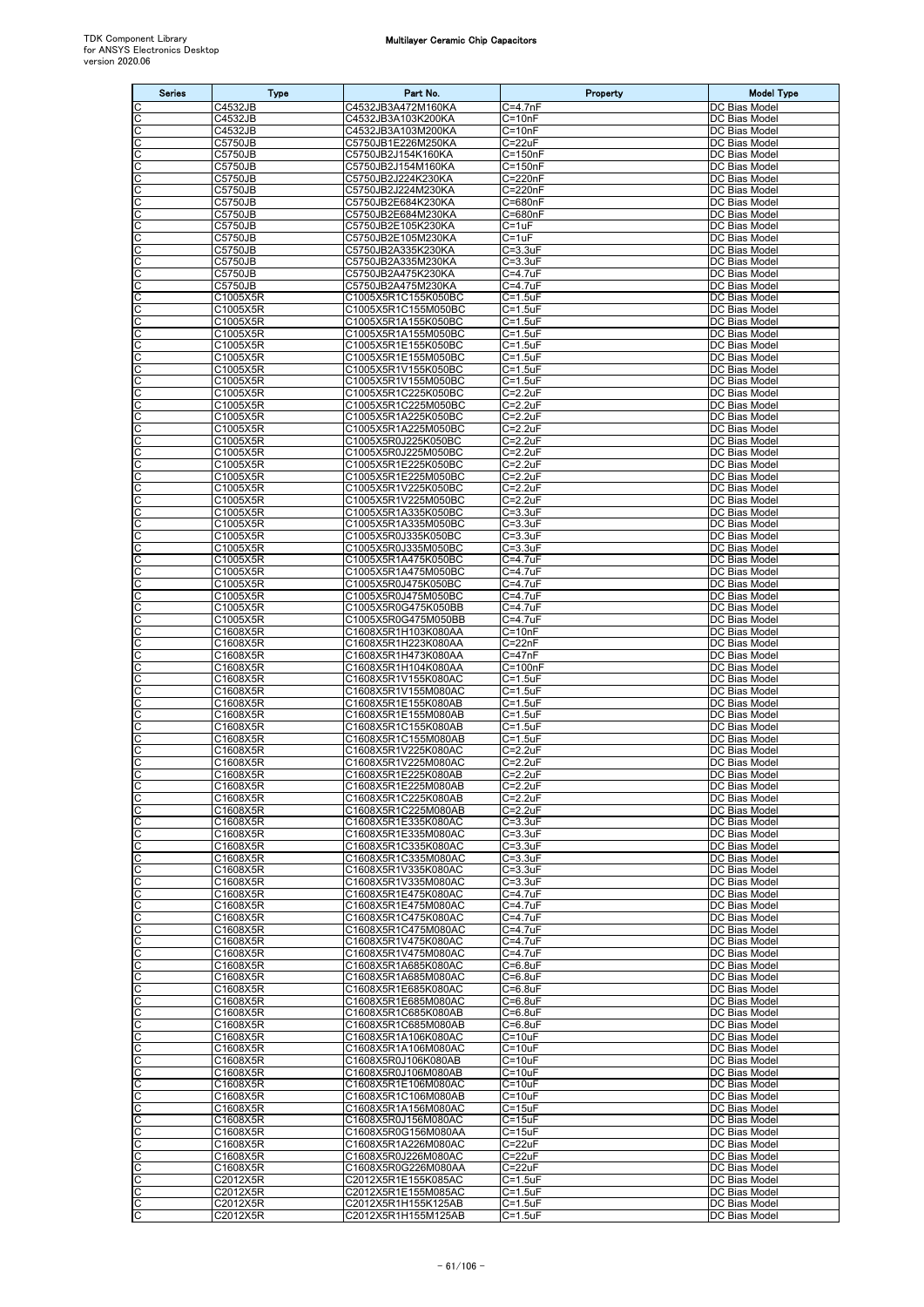| <b>Series</b>              | <b>Type</b>          | Part No.                                   | Property                           | <b>Model Type</b>              |
|----------------------------|----------------------|--------------------------------------------|------------------------------------|--------------------------------|
|                            | C2012X5R             | C2012X5R1V155K125AB                        | $C = 1.5uF$                        | DC Bias Model                  |
| C                          | C2012X5R             | C2012X5R1V155M125AB                        | C=1.5uF                            | DC Bias Model<br>DC Bias Model |
| C<br>C                     | C2012X5R<br>C2012X5R | C2012X5R1E155K125AA<br>C2012X5R1E155M125AA | $C = 1.5$ u $F$<br>$C = 1.5$ u $F$ | DC Bias Model                  |
| С                          | C2012X5R             | C2012X5R1H225K085AB                        | C=2.2uF                            | DC Bias Model                  |
| C<br>C                     | C2012X5R<br>C2012X5R | C2012X5R1H225M085AB<br>C2012X5R1V225K085AB | C=2.2uF<br>$C = 2.2uF$             | DC Bias Model<br>DC Bias Model |
| C                          | C2012X5R             | C2012X5R1V225M085AB                        | $C = 2.2uF$                        | DC Bias Model                  |
| С                          | C2012X5R             | C2012X5R1E225K085AC                        | C=2.2uF                            | DC Bias Model                  |
| C<br>C                     | C2012X5R<br>C2012X5R | C2012X5R1E225M085AC<br>C2012X5R1C225K085AC | $C = 2.2uF$<br>$C = 2.2uF$         | DC Bias Model<br>DC Bias Model |
| C                          | C2012X5R             | C2012X5R1C225M085AC                        | C=2.2uF                            | DC Bias Model                  |
| C                          | C2012X5R             | C2012X5R1H225K125AB                        | C=2.2uF                            | DC Bias Model                  |
| C<br>C                     | C2012X5R<br>C2012X5R | C2012X5R1H225M125AB<br>C2012X5R1V225K125AB | $C = 2.2uF$<br>$C = 2.2uF$         | DC Bias Model<br>DC Bias Model |
| C                          | C2012X5R             | C2012X5R1V225M125AB                        | $C = 2.2uF$                        | DC Bias Model                  |
| C<br>$\overline{\text{c}}$ | C2012X5R<br>C2012X5R | C2012X5R1E225K125AC<br>C2012X5R1E225M125AC | $C = 2.2uF$<br>$C = 2.2uF$         | DC Bias Model<br>DC Bias Model |
| C                          | C2012X5R             | C2012X5R1C335K060AC                        | $C = 3.3uF$                        | DC Bias Model                  |
| C                          | C2012X5R             | C2012X5R1C335M060AC                        | C=3.3uF                            | DC Bias Model                  |
| C<br>C                     | C2012X5R<br>C2012X5R | C2012X5R1E335K085AC<br>C2012X5R1E335M085AC | $C = 3.3uF$<br>$C = 3.3uF$         | DC Bias Model<br>DC Bias Model |
| oo                         | C2012X5R             | C2012X5R1C335K085AB                        | $C = 3.3uF$                        | DC Bias Model                  |
|                            | C2012X5R             | C2012X5R1C335M085AB                        | $C = 3.3uF$                        | DC Bias Model                  |
| C<br>C                     | C2012X5R<br>C2012X5R | C2012X5R1H335K125AB<br>C2012X5R1H335M125AB | $C = 3.3uF$<br>$C = 3.3uF$         | DC Bias Model<br>DC Bias Model |
| C                          | C2012X5R             | C2012X5R1V335K125AC                        | C=3.3uF                            | DC Bias Model                  |
| C                          | C2012X5R             | C2012X5R1V335M125AC                        | $C = 3.3uF$                        | <b>DC Bias Model</b>           |
| C<br>C                     | C2012X5R<br>C2012X5R | C2012X5R1E335K125AB<br>C2012X5R1E335M125AB | $C = 3.3uF$<br>C=3.3uF             | DC Bias Model<br>DC Bias Model |
| C                          | C2012X5R             | C2012X5R1C475K060AC                        | C=4.7uF                            | DC Bias Model                  |
| C                          | C2012X5R             | C2012X5R1C475M060AC                        | $C = 4.7$ uF                       | DC Bias Model                  |
| C<br>C                     | C2012X5R<br>C2012X5R | C2012X5R1E475K085AC<br>C2012X5R1E475M085AC | $C = 4.7$ u $F$<br>C=4.7uF         | DC Bias Model<br>DC Bias Model |
| C                          | C2012X5R             | C2012X5R1C475K085AB                        | C=4.7uF                            | DC Bias Model                  |
| C<br>C                     | C2012X5R<br>C2012X5R | C2012X5R1C475M085AB                        | $C = 4.7$ uF<br>C=4.7uF            | DC Bias Model<br>DC Bias Model |
| C                          | C2012X5R             | C2012X5R1H475K125AB<br>C2012X5R1H475M125AB | C=4.7uF                            | DC Bias Model                  |
| C                          | C2012X5R             | C2012X5R1V475K125AC                        | C=4.7uF                            | DC Bias Model                  |
| C<br>C                     | C2012X5R<br>C2012X5R | C2012X5R1V475M125AC<br>C2012X5R1E475K125AB | $C = 4.7$ uF<br>C=4.7uF            | DC Bias Model<br>DC Bias Model |
| C                          | C2012X5R             | C2012X5R1E475M125AB                        | C=4.7uF                            | DC Bias Model                  |
| C                          | C2012X5R             | C2012X5R1C685K085AC                        | $C=6.8$ u $F$                      | DC Bias Model                  |
| C<br>C                     | C2012X5R<br>C2012X5R | C2012X5R1C685M085AC<br>C2012X5R1V685K125AC | $C = 6.8$ uF<br>$C = 6.8$ uF       | DC Bias Model<br>DC Bias Model |
| С                          | C2012X5R             | C2012X5R1V685M125AC                        | C=6.8uF                            | DC Bias Model                  |
| C<br>C                     | C2012X5R             | C2012X5R1E685K125AC                        | $C = 6.8$ uF                       | DC Bias Model                  |
| C                          | C2012X5R<br>C2012X5R | C2012X5R1E685M125AC<br>C2012X5R1V106K085AC | $C = 6.8$ uF<br>$C = 10uF$         | DC Bias Model<br>DC Bias Model |
| С                          | C2012X5R             | C2012X5R1V106M085AC                        | $C = 10uF$                         | DC Bias Model                  |
| C<br>C                     | C2012X5R<br>C2012X5R | C2012X5R1E106K085AC<br>C2012X5R1E106M085AC | $C = 10uF$<br>$C = 10uF$           | DC Bias Model<br>DC Bias Model |
| C                          | C2012X5R             | C2012X5R1C106K085AC                        | $C = 10uF$                         | DC Bias Model                  |
| С                          | C2012X5R             | C2012X5R1C106M085AC                        | $C = 10uF$                         | DC Bias Model                  |
| C<br>C                     | C2012X5R<br>C2012X5R | C2012X5R1V106K125AC<br>C2012X5R1V106M125AC | $C = 10uF$<br>$C = 10uF$           | DC Bias Model<br>DC Bias Model |
| C                          | C2012X5R             | C2012X5R1E106K125AB                        | $C = 10uF$                         | DC Bias Model                  |
| C<br>C                     | C2012X5R             | C2012X5R1E106M125AB                        | $C = 10uF$<br>$C = 15uF$           | DC Bias Model                  |
|                            | C2012X5R<br>C2012X5R | C2012X5R1A156M085AC<br>C2012X5R1V156M125AC | $C = 15uF$                         | DC Bias Model<br>DC Bias Model |
| C C                        | C2012X5R             | C2012X5R1E156M125AC                        | $C = 15uF$                         | DC Bias Model                  |
| C<br>C                     | C2012X5R<br>C2012X5R | C2012X5R1C156M125AC<br>C2012X5R1A156M125AB | $C = 15uF$<br>$C = 15uF$           | DC Bias Model<br>DC Bias Model |
|                            | C2012X5R             | C2012X5R1C226M085AC                        | $C = 22uF$                         | DC Bias Model                  |
| C<br>C                     | C2012X5R             | C2012X5R1A226M085AC                        | $C = 22uF$                         | DC Bias Model                  |
| C<br>C                     | C2012X5R<br>C2012X5R | C2012X5R1V226M125AC<br>C2012X5R1E226M125AC | $C = 22uF$<br>$C = 22uF$           | DC Bias Model<br>DC Bias Model |
| C                          | C2012X5R             | C2012X5R1C226K125AC                        | $C = 22uF$                         | DC Bias Model                  |
| C                          | C2012X5R             | C2012X5R1C226M125AC                        | $C = 22uF$                         | DC Bias Model                  |
| $\overline{c}$<br>C        | C2012X5R<br>C2012X5R | C2012X5R1A226K125AB<br>C2012X5R1A226M125AB | $C = 22uF$<br>$C = 22uF$           | DC Bias Model<br>DC Bias Model |
| C                          | C2012X5R             | C2012X5R0J226K125AB                        | $C = 22uF$                         | DC Bias Model                  |
| C                          | C2012X5R             | C2012X5R1A336M125AC<br>C2012X5R0J336M125AC | $C = 33uF$                         | DC Bias Model                  |
| C                          | C2012X5R<br>C2012X5R | C2012X5R1A476M125AC                        | $C = 33uF$<br>$C = 47uF$           | DC Bias Model<br>DC Bias Model |
| $rac{\overline{C}}{C}$     | C2012X5R             | C2012X5R0J476M125AC                        | $C = 47uF$                         | DC Bias Model                  |
| C<br>C                     | C2012X5R<br>C3216X5R | C2012X5R0G476M125AB<br>C3216X5R1H475K085AB | $C = 47uF$<br>C=4.7uF              | DC Bias Model<br>DC Bias Model |
| C                          | C3216X5R             | C3216X5R1H475M085AB                        | $C = 4.7uF$                        | DC Bias Model                  |
| C                          | C3216X5R             | C3216X5R1V475K085AB                        | $C = 4.7$ u $F$                    | DC Bias Model                  |
| C<br>C                     | C3216X5R<br>C3216X5R | C3216X5R1V475M085AB<br>C3216X5R1H475K160AB | $C = 4.7uF$<br>$C = 4.7$ u $F$     | DC Bias Model<br>DC Bias Model |
| C                          | C3216X5R             | C3216X5R1H475M160AB                        | $C = 4.7$ u $F$                    | DC Bias Model                  |
| $\overline{\mathsf{c}}$    | C3216X5R             | C3216X5R1V475K160AB                        | $C = 4.7$ u $F$                    | DC Bias Model                  |
| C<br>C                     | C3216X5R<br>C3216X5R | C3216X5R1V475M160AB<br>C3216X5R1H685K160AB | C=4.7uF<br>$C=6.8$ u $F$           | DC Bias Model<br>DC Bias Model |
| С                          | C3216X5R             | C3216X5R1H685M160AB                        | C=6.8uF                            | DC Bias Model                  |
| C                          | C3216X5R<br>C3216X5R | C3216X5R1V685K160AB<br>C3216X5R1V685M160AB | $C=6.8$ u $F$<br>$C = 6.8uF$       | DC Bias Model<br>DC Bias Model |
| c                          | C3216X5R             | C3216X5R1E106K085AC                        | $C = 10uF$                         | DC Bias Model                  |
| С                          | C3216X5R             | C3216X5R1E106M085AC                        | $C = 10uF$                         | DC Bias Model                  |
| C                          | C3216X5R<br>C3216X5R | C3216X5R1H106K160AB<br>C3216X5R1H106M160AB | $C = 10uF$<br>$C=10uF$             | DC Bias Model<br>DC Bias Model |
| ပုပ                        | C3216X5R             | C3216X5R1V106K160AB                        | $C = 10uF$                         | DC Bias Model                  |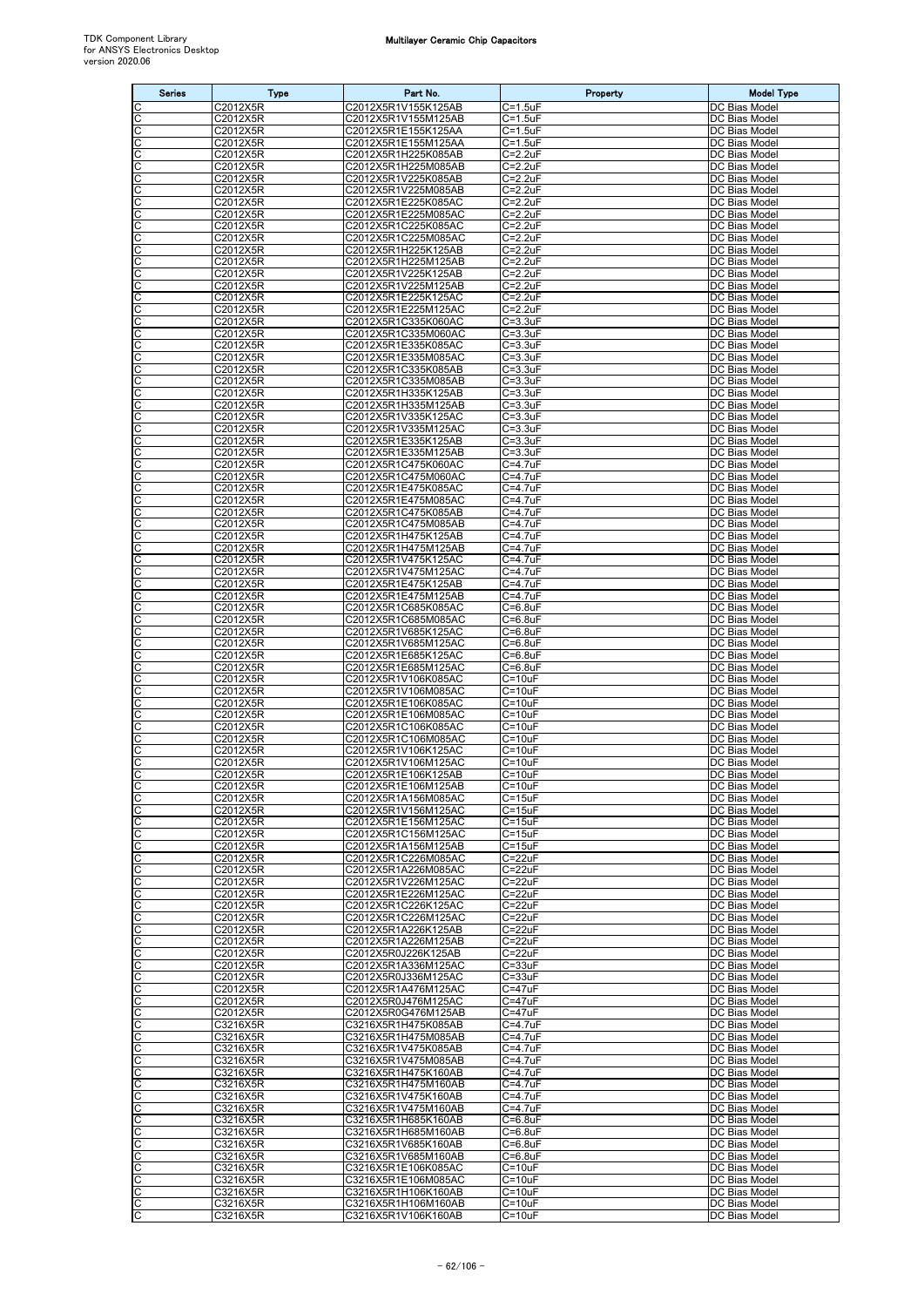| <b>Series</b>              | <b>Type</b>          | Part No.                                   | Property                        | <b>Model Type</b>                     |
|----------------------------|----------------------|--------------------------------------------|---------------------------------|---------------------------------------|
| C                          | C3216X5R             | C3216X5R1V106M160AB                        | $C = 10uF$                      | DC Bias Model                         |
| $\overline{\text{c}}$<br>C | C3216X5R<br>C3216X5R | C3216X5R1E106K160AB<br>C3216X5R1E106M160AB | $C = 10uF$<br>$C = 10uF$        | DC Bias Model<br>DC Bias Model        |
| $\mathsf C$                | C3216X5R             | C3216X5R1C106K160AA                        | $C = 10uF$                      | DC Bias Model                         |
| $\overline{C}$             | C3216X5R             | C3216X5R1C106M160AA                        | $C = 10uF$                      | DC Bias Model                         |
| C<br>C                     | C3216X5R<br>C3216X5R | C3216X5R1V156M160AC<br>C3216X5R1E156M160AB | $C = 15uF$<br>$C = 15uF$        | DC Bias Model<br>DC Bias Model        |
| C                          | C3216X5R             | C3216X5R1C156M160AB                        | $C = 15uF$                      | DC Bias Model                         |
| C                          | C3216X5R             | C3216X5R1V226M160AC                        | $C = 22uF$                      | DC Bias Model                         |
| $\overline{c}$<br>C        | C3216X5R<br>C3216X5R | C3216X5R1E226M160AB<br>C3216X5R1C226M160AB | $C = 22uF$<br>$C = 22uF$        | DC Bias Model<br>DC Bias Model        |
| ပပ                         | C3216X5R             | C3216X5R1E336M160AC                        | $C = 33uF$                      | DC Bias Model                         |
| C                          | C3216X5R<br>C3216X5R | C3216X5R1C336M160AB<br>C3216X5R1A336M160AB | $C = 33uF$<br>$C = 33uF$        | DC Bias Model<br>DC Bias Model        |
| C                          | C3216X5R             | C3216X5R1E476M160AC                        | $C = 47uF$                      | DC Bias Model                         |
| C                          | C3216X5R             | C3216X5R1C476M160AB                        | $C = 47uF$                      | DC Bias Model                         |
| C<br>C                     | C3216X5R<br>C3216X5R | C3216X5R1A476M160AB<br>C3216X5R1A686M160AC | $C = 47uF$<br>$C = 68uF$        | DC Bias Model<br>DC Bias Model        |
| C                          | C3216X5R             | C3216X5R0J686M160AB                        | $C = 68uF$                      | DC Bias Model                         |
| C                          | C3216X5R<br>C3216X5R | C3216X5R1A107M160AC<br>C3216X5R0J107M160AB | $C = 100uF$<br>$C = 100uF$      | DC Bias Model<br>DC Bias Model        |
| ပုပ                        | C3216X5R             | C3216X5R0G107M160AB                        | $C = 100uF$                     | DC Bias Model                         |
| C                          | C3225X5R             | C3225X5R1H106K250AB                        | $C = 10uF$                      | DC Bias Model                         |
| C<br>C                     | C3225X5R<br>C3225X5R | C3225X5R1H106M250AB<br>C3225X5R1E106K250AA | $C = 10uF$<br>$C = 10uF$        | DC Bias Model<br>DC Bias Model        |
| $\overline{\mathsf{C}}$    | C3225X5R             | C3225X5R1E106M250AA                        | $C = 10uF$                      | DC Bias Model                         |
| C                          | C3225X5R             | C3225X5R1C156M250AA                        | $C = 15uF$                      | DC Bias Model                         |
| C                          | C3225X5R<br>C3225X5R | C3225X5R1C226K250AA<br>C3225X5R1C226M250AA | $C = 22uF$<br>$C = 22uF$        | DC Bias Model<br>DC Bias Model        |
| CC                         | C3225X5R             | C3225X5R1A336M200AC                        | $C = 33uF$                      | DC Bias Model                         |
| C<br>C                     | C3225X5R<br>C3225X5R | C3225X5R1A476M250AC<br>C3225X5R0J476M250AA | C=47uF<br>$C = 47uF$            | DC Bias Model<br>DC Bias Model        |
| C                          | C4532X5R             | C4532X5R1E106K250KA                        | $C = 10uF$                      | DC Bias Model                         |
| $\overline{\mathsf{C}}$    | C4532X5R             | C4532X5R1E106M250KA                        | $C = 10uF$                      | DC Bias Model                         |
| C<br>C                     | C4532X5R<br>C4532X5R | C4532X5R1E156M250KA<br>C4532X5R1E156M280KA | $C = 15uF$<br>$C = 15uF$        | DC Bias Model<br>DC Bias Model        |
| $\frac{1}{2}$              | C4532X5R             | C4532X5R1C226M200KA                        | $C = 22uF$                      | DC Bias Model                         |
|                            | C4532X5R             | C4532X5R1C226M230KA                        | $C = 22uF$                      | DC Bias Model                         |
| C<br>C                     | C4532X5R<br>C4532X5R | C4532X5R1A226M230KA<br>C4532X5R1E226M250KA | $C = 22uF$<br>$C = 22uF$        | DC Bias Model<br>DC Bias Model        |
| C                          | C4532X5R             | C4532X5R1C336M250KA                        | $C = 33uF$                      | DC Bias Model                         |
| C<br>C                     | C4532X5R<br>C4532X5R | C4532X5R1A476M280KA<br>C4532X5R1A107M280KC | $C = 47uF$<br>$C = 100uF$       | DC Bias Model<br>DC Bias Model        |
| C                          | C4532X5R             | C4532X5R0J107M280KA                        | $C = 100uF$                     | DC Bias Model                         |
| C                          | C5750X5R             | C5750X5R1H106K230KA                        | $C = 10uF$                      | DC Bias Model                         |
| $\frac{c}{c}$              | C5750X5R<br>C5750X5R | C5750X5R1H106M230KA<br>C5750X5R1E226M230KA | $C = 10uF$<br>$C = 22uF$        | DC Bias Model<br>DC Bias Model        |
| C                          | C5750X5R             | C5750X5R1E226M250KA                        | $C = 22uF$                      | DC Bias Model                         |
| C<br>C                     | C5750X5R<br>C5750X5R | C5750X5R1C336M200KA<br>C5750X5R1C476M230KA | $C = 33uF$<br>$C = 47uF$        | DC Bias Model<br><b>DC</b> Bias Model |
| $\overline{c}$             | C5750X5R             | C5750X5R1A686M230KA                        | $C = 68uF$                      | DC Bias Model                         |
| C                          | C5750X5R             | C5750X5R1A107M280KC                        | $C = 100uF$                     | DC Bias Model                         |
| ပပ                         | C5750X5R<br>C1005X6S | C5750X5R0J107M280KA<br>C1005X6S0J155K050BC | $C = 100uF$<br>$C = 1.5$ u $F$  | DC Bias Model<br>DC Bias Model        |
| C                          | C1005X6S             | C1005X6S0J155M050BC                        | $C = 1.5$ u $F$                 | DC Bias Model                         |
| C<br>C                     | C1005X6S<br>C1005X6S | C1005X6S0G155K050BC<br>C1005X6S0G155M050BC | $C = 1.5$ uF<br>$C = 1.5uF$     | DC Bias Model<br>DC Bias Model        |
| IС                         | C1005X6S             | C1005X6S1A155K050BC                        | $C = 1.5$ uF                    | DC Bias Model                         |
| C                          | C1005X6S             | C1005X6S1A155M050BC                        | $C = 1.5$ uF                    | DC Bias Model                         |
| C<br>C                     | C1005X6S<br>C1005X6S | C1005X6S1C155K050BC<br>C1005X6S1C155M050BC | $C = 1.5$ uF<br>$C = 1.5$ u $F$ | DC Bias Model<br>DC Bias Model        |
| ပပ                         | C1005X6S             | C1005X6S0J225K050BC                        | $C = 2.2uF$                     | DC Bias Model                         |
| C                          | C1005X6S<br>C1005X6S | C1005X6S0J225M050BC<br>C1005X6S0G225K050BC | $C = 2.2uF$<br>$C = 2.2uF$      | DC Bias Model<br>DC Bias Model        |
| C                          | C1005X6S             | C1005X6S0G225M050BC                        | $C = 2.2uF$                     | DC Bias Model                         |
| С<br>C                     | C1005X6S             | C1005X6S1A225K050BC                        | $C=2.2uF$                       | DC Bias Model<br><b>DC Bias Model</b> |
| C                          | C1005X6S<br>C1005X6S | C1005X6S1A225M050BC<br>C1005X6S1C225K050BC | $C = 2.2uF$<br>$C = 2.2uF$      | DC Bias Model                         |
| C                          | C1005X6S             | C1005X6S1C225M050BC                        | $C=2.2uF$                       | DC Bias Model                         |
| С<br>С                     | C1005X6S<br>C1005X6S | C1005X6S0G335K050BC<br>C1005X6S0G335M050BC | $C = 3.3uF$<br>$C = 3.3uF$      | DC Bias Model<br>DC Bias Model        |
| C                          | C1005X6S             | C1005X6S0G475M050BC                        | $C = 4.7$ u $F$                 | DC Bias Model                         |
| C<br>C                     | C1608X6S<br>C1608X6S | C1608X6S1C155K080AC<br>C1608X6S1C155M080AC | $C = 1.5uF$<br>$C = 1.5$ uF     | DC Bias Model<br>DC Bias Model        |
| C                          | C1608X6S             | C1608X6S1C225K080AC                        | $C=2.2uF$                       | DC Bias Model                         |
| C                          | C1608X6S             | C1608X6S1C225M080AC                        | $C = 2.2uF$                     | DC Bias Model                         |
| C                          | C1608X6S<br>C1608X6S | C1608X6S1C335K080AC<br>C1608X6S1C335M080AC | $C = 3.3uF$<br>$C = 3.3uF$      | DC Bias Model<br>DC Bias Model        |
| ပပ                         | C1608X6S             | C1608X6S1A475K080AC                        | $C = 4.7$ u $F$                 | DC Bias Model                         |
| C<br>C                     | C1608X6S<br>C1608X6S | C1608X6S1A475M080AC<br>C1608X6S1C475K080AC | $C = 4.7$ u $F$<br>C=4.7uF      | DC Bias Model<br>DC Bias Model        |
| С                          | C1608X6S             | C1608X6S1C475M080AC                        | $C = 4.7$ uF                    | DC Bias Model                         |
| C                          | C1608X6S             | C1608X6S1A685K080AC                        | $C=6.8$ u $F$                   | DC Bias Model                         |
| C<br>C                     | C1608X6S<br>C1608X6S | C1608X6S1A685M080AC<br>C1608X6S0J685K080AB | $C=6.8$ u $F$<br>$C=6.8$ uF     | DC Bias Model<br>DC Bias Model        |
| ပပ                         | C1608X6S             | C1608X6S0J685M080AB                        | $C=6.8$ u $F$                   | DC Bias Model                         |
| C                          | C1608X6S<br>C1608X6S | C1608X6S0G106K080AB<br>C1608X6S0G106M080AC | $C = 10uF$<br>$C = 10uF$        | DC Bias Model<br>DC Bias Model        |
| C                          | C1608X6S             | C1608X6S1A106M080AC                        | $C = 10uF$                      | DC Bias Model                         |
| C                          | C1608X6S             | C1608X6S0J106M080AC                        | $C = 10uF$                      | DC Bias Model                         |
| C<br>C                     | C2012X6S<br>C2012X6S | C2012X6S1H335K125AC<br>C2012X6S1H335M125AC | $C = 3.3uF$<br>$C = 3.3uF$      | DC Bias Model<br>DC Bias Model        |
| $\overline{\text{c}}$      | C2012X6S             | C2012X6S1V335K125AB                        | $C = 3.3uF$                     | DC Bias Model                         |
| C                          | C2012X6S             | C2012X6S1V335M125AB                        | $C = 3.3uF$                     | DC Bias Model                         |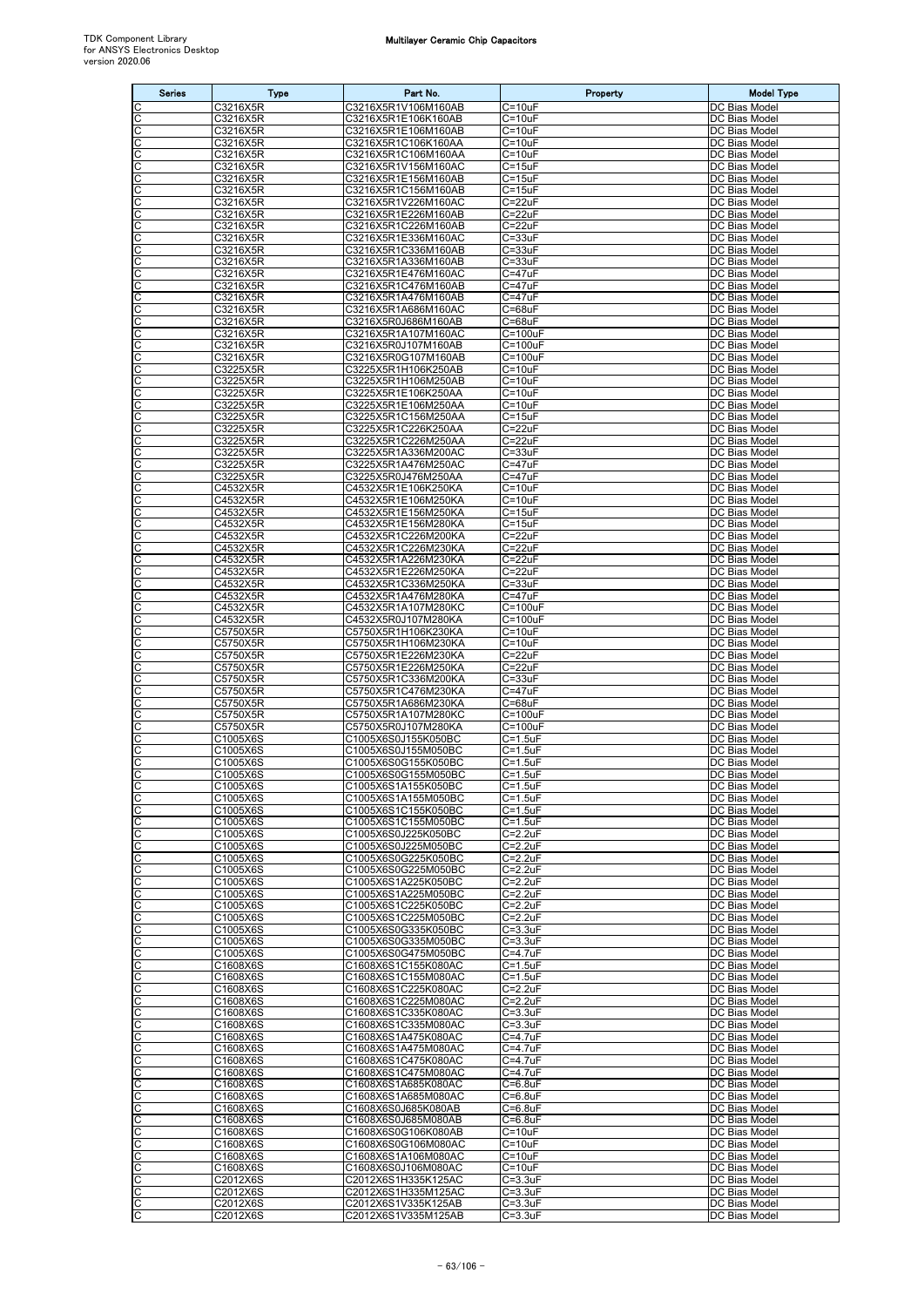| <b>Series</b>              | <b>Type</b>            | Part No.                                   | Property                    | <b>Model Type</b>                     |
|----------------------------|------------------------|--------------------------------------------|-----------------------------|---------------------------------------|
| C                          | C2012X6S               | C2012X6S1H475K125AC                        | $C = 4.7$ uF                | DC Bias Model                         |
| C                          | C2012X6S               | C2012X6S1H475M125AC                        | C=4.7uF                     | DC Bias Model                         |
| C<br>C                     | C2012X6S<br>C2012X6S   | C2012X6S1V475K125AB<br>C2012X6S1V475M125AB | C=4.7uF<br>$C = 4.7$ uF     | <b>DC Bias Model</b><br>DC Bias Model |
| C                          | C2012X6S               | C2012X6S1E475K125AC                        | C=4.7uF                     | DC Bias Model                         |
| C                          | C2012X6S               | C2012X6S1E475M125AC                        | C=4.7uF                     | DC Bias Model                         |
| C                          | C2012X6S               | C2012X6S1C685K125AC                        | $C=6.8$ u $F$               | DC Bias Model                         |
| $\overline{c}$<br>C        | C2012X6S<br>C2012X6S   | C2012X6S1C685M125AC<br>C2012X6S1C106K085AC | $C=6.8$ uF<br>$C = 10uF$    | DC Bias Model<br>DC Bias Model        |
|                            | C2012X6S               | C2012X6S1C106M085AC                        | $C = 10uF$                  | DC Bias Model                         |
| $\frac{c}{c}$              | C2012X6S               | C2012X6S1A106K085AC                        | $C = 10uF$                  | DC Bias Model                         |
| C<br>C                     | C2012X6S               | C2012X6S1A106M085AC                        | $C = 10uF$                  | DC Bias Model<br>DC Bias Model        |
| C                          | C2012X6S<br>C2012X6S   | C2012X6S1C106K125AC<br>C2012X6S1C106M125AC | $C = 10uF$<br>$C = 10uF$    | DC Bias Model                         |
| C                          | C2012X6S               | C2012X6S1C156M125AC                        | $C = 15uF$                  | DC Bias Model                         |
| C                          | C2012X6S               | C2012X6S1A156M125AC                        | $C = 15uF$                  | DC Bias Model                         |
| C                          | C2012X6S<br>C2012X6S   | C2012X6S0J226M085AC<br>C2012X6S1C226M125AC | $C = 22uF$<br>$C = 22uF$    | DC Bias Model<br>DC Bias Model        |
| $\overline{C}$             | C2012X6S               | C2012X6S1A226M125AC                        | $C = 22uF$                  | DC Bias Model                         |
| C                          | C2012X6S               | C2012X6S0J226M125AB                        | $C = 22uF$                  | DC Bias Model                         |
| C                          | C2012X6S               | C2012X6S0G336M125AC                        | $C = 33uF$                  | DC Bias Model                         |
| C<br>C                     | C2012X6S<br>C3216X6S   | C2012X6S0G476M125AC<br>C3216X6S1V685K160AC | $C = 47uF$<br>$C=6.8$ uF    | DC Bias Model<br>DC Bias Model        |
| C                          | C3216X6S               | C3216X6S1V685M160AC                        | $C = 6.8$ uF                | DC Bias Model                         |
| C                          | C3216X6S               | C3216X6S1E685K160AB                        | $C=6.8$ u $F$               | DC Bias Model                         |
| C                          | C3216X6S               | C3216X6S1E685M160AB                        | $C = 6.8$ uF                | DC Bias Model                         |
| C<br>C                     | C3216X6S<br>C3216X6S   | C3216X6S1V106K160AC<br>C3216X6S1V106M160AC | $C = 10uF$<br>$C = 10uF$    | DC Bias Model<br>DC Bias Model        |
| C                          | $\overline{C3}$ 216X6S | C3216X6S1E106K160AB                        | $C = 10uF$                  | DC Bias Model                         |
| C                          | C3216X6S               | C3216X6S1E106M160AB                        | $C = 10uF$                  | DC Bias Model                         |
| C                          | C3216X6S               | C3216X6S1C156M160AC                        | $C = 15uF$                  | DC Bias Model                         |
| C<br>$\overline{c}$        | C3216X6S<br>C3216X6S   | C3216X6S1A156M160AB<br>C3216X6S1C226M160AC | $C = 15uF$<br>$C = 22uF$    | DC Bias Model<br>DC Bias Model        |
| C                          | C3216X6S               | C3216X6S1A226M160AB                        | C=22uF                      | DC Bias Model                         |
| ပပ                         | C3216X6S               | C3216X6S1A336M160AC                        | $C = 33uF$                  | DC Bias Model                         |
|                            | C3216X6S               | C3216X6S1A476M160AC                        | $C = 47uF$                  | <b>DC Bias Model</b>                  |
| C<br>C                     | C3216X6S<br>C3216X6S   | C3216X6S0J476M160AB<br>C3216X6S0G686M160AC | $C = 47uF$<br>$C = 68uF$    | DC Bias Model<br>DC Bias Model        |
| C                          | C3216X6S               | C3216X6S0G107M160AC                        | $C = 100uF$                 | DC Bias Model                         |
| $\overline{\mathsf{C}}$    | C3225X6S               | C3225X6S1H685K250AC                        | $C = 6.8$ uF                | DC Bias Model                         |
| C<br>C                     | C3225X6S<br>C3225X6S   | C3225X6S1H685M250AC<br>C3225X6S1H106K250AC | $C = 6.8$ uF<br>$C = 10uF$  | DC Bias Model<br>DC Bias Model        |
|                            | C3225X6S               | C3225X6S1H106M250AC                        | $C = 10uF$                  | DC Bias Model                         |
| CC                         | C3225X6S               | C3225X6S1V106K250AC                        | $C = 10uF$                  | DC Bias Model                         |
| C                          | C3225X6S               | C3225X6S1V106M250AC                        | $C = 10uF$                  | DC Bias Model                         |
| C<br>C                     | C3225X6S<br>C4532X6S   | C3225X6S0J476M250AC<br>C4532X6S0J107M280KC | $C = 47uF$<br>$C = 100uF$   | DC Bias Model<br>DC Bias Model        |
| $\overline{\mathsf{C}}$    | C5750X6S               | C5750X6S2W225K250KA                        | $C = 2.2uF$                 | DC Bias Model                         |
| C                          | C1608X7R               | C1608X7R1H103K080AA                        | $C = 10nF$                  | DC Bias Model                         |
| C                          | C1608X7R               | C1608X7R1H223K080AA                        | $C = 22nF$                  | DC Bias Model                         |
| $\frac{1}{2}$              | C1608X7R<br>C1608X7R   | C1608X7R1H473K080AA<br>C1608X7R1H104K080AA | $C = 47nF$<br>$C = 100nF$   | DC Bias Model<br>DC Bias Model        |
| C                          | C1608X7R               | C1608X7R1A155K080AC                        | $C = 1.5$ uF                | DC Bias Model                         |
| C                          | C1608X7R               | C1608X7R1A155M080AC                        | $C = 1.5uF$                 | DC Bias Model                         |
| C<br>$\overline{\text{c}}$ | C1608X7R<br>C1608X7R   | C1608X7R1A225K080AC<br>C1608X7R1A225M080AC | $C = 2.2uF$<br>$C = 2.2uF$  | DC Bias Model<br>DC Bias Model        |
| C                          | C1608X7R               | C1608X7R0J225K080AB                        | $C = 2.2uF$                 | DC Bias Model                         |
| C                          | C1608X7R               | C1608X7R0J225M080AB                        | $C=2.2uF$                   | DC Bias Model                         |
| C                          | C1608X7R               | C1608X7R2A102K080AA                        | $C = 1nF$                   | DC Bias Model                         |
| O                          | C1608X7R<br>C1608X7R   | C1608X7R2A102M080AA<br>C1608X7R2A222K080AA | $C = 1nF$<br>$C=2.2nF$      | DC Bias Model<br>DC Bias Model        |
| C                          | C1608X7R               | C1608X7R2A222M080AA                        | $C = 2.2nF$                 | DC Bias Model                         |
| C                          | C1608X7R               | C1608X7R2A472K080AA                        | $C = 4.7nF$                 | DC Bias Model                         |
| C<br>C                     | C1608X7R               | C1608X7R2A472M080AA                        | $C=4.7nF$<br>$C = 10nF$     | DC Bias Model                         |
| C                          | C1608X7R<br>C1608X7R   | C1608X7R2A103K080AA<br>C1608X7R2A103M080AA | $C = 10nF$                  | DC Bias Model<br>DC Bias Model        |
| C                          | C1608X7R               | C1608X7R2A223K080AA                        | $C = 22nF$                  | DC Bias Model                         |
| ပပ                         | C1608X7R               | C1608X7R2A223M080AA                        | $C = 22nF$                  | DC Bias Model                         |
| C                          | C1608X7R<br>C1608X7R   | C1608X7R1H102K080AE<br>C1608X7R1H102M080AE | $C = 1nF$<br>$C = 1nF$      | DC Bias Model<br>DC Bias Model        |
| C                          | C1608X7R               | C1608X7R1H104K080AE                        | $C = 100nF$                 | DC Bias Model                         |
| C                          | C1608X7R               | C1608X7R1H104M080AE                        | $C = 100nF$                 | DC Bias Model                         |
| C                          | C1608X7R               | C1608X7R1H474K080AE                        | $C = 470nF$                 | DC Bias Model                         |
| C<br>C                     | C1608X7R<br>C2012X7R   | C1608X7R1H474M080AE<br>C2012X7R1H155K125AC | C=470nF<br>$C = 1.5$ u $F$  | DC Bias Model<br>DC Bias Model        |
|                            | C2012X7R               | C2012X7R1H155M125AC                        | $C = 1.5$ u $F$             | DC Bias Model                         |
| ပပ                         | C2012X7R               | C2012X7R1V155K125AB                        | $C = 1.5$ u $F$             | DC Bias Model                         |
| C<br>C                     | C2012X7R               | C2012X7R1V155M125AB                        | $C = 1.5uF$<br>$C = 1.5$ uF | DC Bias Model<br>DC Bias Model        |
| С                          | C2012X7R<br>C2012X7R   | C2012X7R1E155K125AC<br>C2012X7R1E155M125AC | $C = 1.5$ u $F$             | DC Bias Model                         |
| C                          | C2012X7R               | C2012X7R1V225K085AC                        | $C = 2.2uF$                 | DC Bias Model                         |
| C                          | C2012X7R               | C2012X7R1V225M085AC                        | $C = 2.2uF$                 | DC Bias Model                         |
| C<br>C                     | C2012X7R<br>C2012X7R   | C2012X7R1E225K085AB<br>C2012X7R1E225M085AB | $C=2.2uF$<br>$C=2.2uF$      | DC Bias Model<br>DC Bias Model        |
| C                          | C2012X7R               | C2012X7R1C225K085AB                        | $C = 2.2uF$                 | DC Bias Model                         |
| C                          | C2012X7R               | C2012X7R1C225M085AB                        | $C = 2.2uF$                 | DC Bias Model                         |
| C                          | C2012X7R               | C2012X7R1H225K125AC                        | $C=2.2uF$                   | DC Bias Model                         |
| C<br>C                     | C2012X7R<br>C2012X7R   | C2012X7R1H225M125AC<br>C2012X7R1V225K125AB | $C = 2.2uF$<br>$C = 2.2uF$  | DC Bias Model<br>DC Bias Model        |
| C                          | C2012X7R               | C2012X7R1V225M125AB                        | $C = 2.2uF$                 | DC Bias Model                         |
| C                          | C2012X7R               | C2012X7R1E225K125AB                        | $C = 2.2uF$                 | DC Bias Model                         |
| C                          | C2012X7R<br>C2012X7R   | C2012X7R1E225M125AB<br>C2012X7R1C225K125AB | $C=2.2uF$<br>$C = 2.2uF$    | DC Bias Model<br>DC Bias Model        |
| $rac{1}{2}$                | C2012X7R               | C2012X7R1C225M125AB                        | $C=2.2uF$                   | DC Bias Model                         |
|                            |                        |                                            |                             |                                       |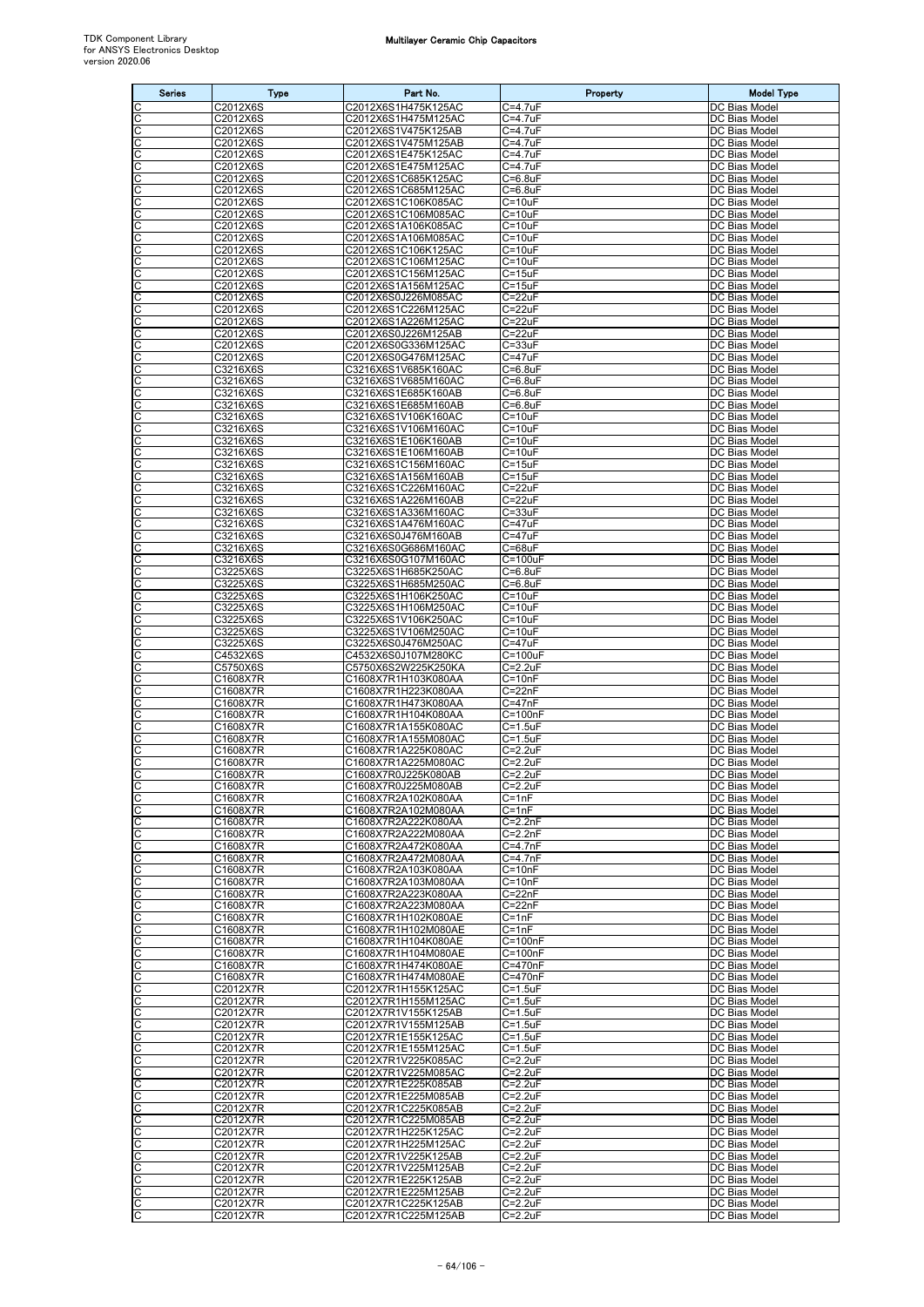| <b>Series</b>              | <b>Type</b>          | Part No.                                   | Property                         | <b>Model Type</b>                     |
|----------------------------|----------------------|--------------------------------------------|----------------------------------|---------------------------------------|
| C                          | C2012X7R             | C2012X7R1V335K125AC                        | $C = 3.3uF$                      | DC Bias Model                         |
| C                          | C2012X7R             | C2012X7R1V335M125AC                        | $C = 3.3uF$                      | DC Bias Model                         |
| C                          | C2012X7R             | C2012X7R1E335K125AB                        | $C = 3.3uF$                      | DC Bias Model                         |
| C<br>C                     | C2012X7R<br>C2012X7R | C2012X7R1E335M125AB<br>C2012X7R1C335K125AB | $C = 3.3$ uF<br>$C = 3.3uF$      | DC Bias Model<br>DC Bias Model        |
| $\overline{\mathsf{C}}$    | C2012X7R             | C2012X7R1C335M125AB                        | $C = 3.3uF$                      | DC Bias Model                         |
| C                          | C2012X7R             | C2012X7R1A475K085AC                        | C=4.7uF                          | DC Bias Model                         |
| cic                        | C2012X7R             | C2012X7R1A475M085AC                        | $C = 4.7uF$                      | DC Bias Model                         |
| C                          | C2012X7R<br>C2012X7R | C2012X7R1V475K125AC<br>C2012X7R1V475M125AC | $C = 4.7$ uF<br>C=4.7uF          | DC Bias Model<br>DC Bias Model        |
| C                          | C2012X7R             | C2012X7R1E475K125AB                        | $C = 4.7$ uF                     | DC Bias Model                         |
| C                          | C2012X7R             | C2012X7R1E475M125AB                        | $C = 4.7$ uF                     | DC Bias Model                         |
| C                          | C2012X7R             | C2012X7R1C475K125AB                        | $C = 4.7$ uF                     | DC Bias Model                         |
| C                          | C2012X7R             | C2012X7R1C475M125AB                        | $C = 4.7uF$                      | DC Bias Model                         |
| C<br>C                     | C2012X7R<br>C2012X7R | C2012X7R1A475K125AC<br>C2012X7R1A475M125AC | $C = 4.7uF$<br>C=4.7uF           | DC Bias Model<br>DC Bias Model        |
| C                          | C2012X7R             | C2012X7R1A685K125AC                        | $C = 6.8$ u $F$                  | DC Bias Model                         |
| C                          | C2012X7R             | C2012X7R1A685M125AC                        | $C=6.8$ uF                       | DC Bias Model                         |
| C                          | C2012X7R             | C2012X7R1A106K125AC                        | $C = 10uF$                       | DC Bias Model                         |
| C<br>C                     | C2012X7R<br>C2012X7R | C2012X7R1A106M125AC<br>C2012X7R0J106K125AB | $C = 10uF$<br>$C = 10uF$         | DC Bias Model<br>DC Bias Model        |
| $\overline{\mathsf{C}}$    | C2012X7R             | C2012X7R0J106M125AB                        | $C = 10uF$                       | DC Bias Model                         |
| C                          | C2012X7R             | C2012X7R2E102K085AA                        | $C = 1nF$                        | DC Bias Model                         |
| C                          | C2012X7R             | C2012X7R2E102M085AA                        | $C = 1nF$                        | DC Bias Model                         |
| cic                        | C2012X7R             | C2012X7R2E222K085AA                        | $C = 2.2nF$                      | DC Bias Model                         |
| C                          | C2012X7R<br>C2012X7R | C2012X7R2E222M085AA<br>C2012X7R2E472K085AA | $C = 2.2nF$<br>$C=4.7nF$         | <b>DC Bias Model</b><br>DC Bias Model |
| C                          | C2012X7R             | C2012X7R2E472M085AA                        | $C = 4.7nF$                      | DC Bias Model                         |
| C                          | C2012X7R             | C2012X7R2E103K125AA                        | $C = 10nF$                       | DC Bias Model                         |
| $\overline{\mathsf{C}}$    | C2012X7R             | C2012X7R2E103M125AA                        | $C = 10nF$                       | DC Bias Model                         |
| $\overline{\mathsf{C}}$    | C2012X7R             | C2012X7R2E223K125AA                        | $C = 22nF$                       | DC Bias Model                         |
| C                          | C2012X7R<br>C2012X7R | C2012X7R2E223M125AA<br>C2012X7R2A473K125AA | $C = 22nF$<br>$C = 47nF$         | DC Bias Model<br>DC Bias Model        |
| $\frac{1}{2}$              | C2012X7R             | C2012X7R2A473M125AA                        | $C = 47nF$                       | <b>DC Bias Model</b>                  |
| C                          | C2012X7R             | C2012X7R2A104K125AA                        | $C = 100nF$                      | DC Bias Model                         |
| C                          | C2012X7R             | C2012X7R2A104M125AA                        | $C = 100nF$                      | DC Bias Model                         |
| C<br>C                     | C2012X7R<br>C2012X7R | C2012X7R2E103K125AE<br>C2012X7R2E103M125AE | $C = 10nF$<br>$C = 10nF$         | DC Bias Model<br>DC Bias Model        |
| C                          | C2012X7R             | C2012X7R2E223K125AE                        | $C = 22nF$                       | DC Bias Model                         |
| C                          | C2012X7R             | C2012X7R2E223M125AE                        | $C = 22nF$                       | DC Bias Model                         |
| C                          | C2012X7R             | C2012X7R2A104K125AE                        | $C = 100nF$                      | DC Bias Model                         |
| C<br>C                     | C2012X7R             | C2012X7R2A104M125AE                        | $C = 100nF$                      | DC Bias Model                         |
| C                          | C2012X7R<br>C2012X7R | C2012X7R1H104K125AE<br>C2012X7R1H104M125AE | $C = 100nF$<br>$C = 100nF$       | DC Bias Model<br>DC Bias Model        |
| C                          | C2012X7R             | C2012X7R1H474K125AE                        | C=470nF                          | DC Bias Model                         |
| $\overline{C}$             | C2012X7R             | C2012X7R1H474M125AE                        | C=470nF                          | <b>DC Bias Model</b>                  |
| $\overline{\mathsf{C}}$    | C2012X7R             | C2012X7R1H105K125AE                        | $C = 1uF$                        | DC Bias Model                         |
| C                          | C2012X7R<br>C2012X7R | C2012X7R1H105M125AE<br>C2012X7R1H225K125AE | C=1uF<br>$C = 2.2uF$             | DC Bias Model<br>DC Bias Model        |
| $\frac{c}{c}$              | C2012X7R             | C2012X7R1H225M125AE                        | $C = 2.2uF$                      | DC Bias Model                         |
| C                          | C2012X7R             | C2012X7R1V225K125AE                        | $C = 2.2uF$                      | DC Bias Model                         |
| C                          | C2012X7R             | C2012X7R1V225M125AE                        | $C = 2.2uF$                      | <b>DC Bias Model</b>                  |
| C<br>$\overline{\text{c}}$ | C2012X7R<br>C2012X7R | C2012X7R1V475K125AE<br>C2012X7R1V475M125AE | $C = 4.7$ uF<br>$C = 4.7$ uF     | DC Bias Model<br>DC Bias Model        |
| C                          | C2012X7R             | C2012X7R1E475K125AE                        | $C = 4.7uF$                      | DC Bias Model                         |
| C                          | C2012X7R             | C2012X7R1E475M125AE                        | $C = 4.7uF$                      | DC Bias Model                         |
| $\overline{C}$             | C2012X7R             | C2012X7R1C475K125AE                        | $C = 4.7uF$                      | DC Bias Model                         |
| $rac{C}{C}$                | C2012X7R             | C2012X7R1C475M125AE                        | $C = 4.7uF$<br>$C = 3.3uF$       | DC Bias Model                         |
| C                          | C3216X7R<br>C3216X7R | C3216X7R1H335K160AC<br>C3216X7R1H335M160AC | $C = 3.3uF$                      | DC Bias Model<br>DC Bias Model        |
| C                          | C3216X7R             | C3216X7R1V335K160AB                        | $C = 3.3uF$                      | DC Bias Model                         |
| C                          | C3216X7R             | C3216X7R1V335M160AB                        | $C = 3.3uF$                      | DC Bias Model                         |
| C                          | C3216X7R             | C3216X7R1V475K085AC                        | $C = 4.7$ uF                     | DC Bias Model                         |
| C<br>C                     | C3216X7R             | C3216X7R1V475M085AC                        | $C = 4.7$ u $F$                  | DC Bias Model                         |
| C                          | C3216X7R<br>C3216X7R | C3216X7R1E475K085AB<br>C3216X7R1E475M085AB | $C=4.7$ u $F$<br>$C = 4.7$ u $F$ | DC Bias Model<br>DC Bias Model        |
| C                          | C3216X7R             | C3216X7R1H475K160AC                        | $C = 4.7uF$                      | DC Bias Model                         |
| C                          | C3216X7R             | C3216X7R1H475M160AC                        | $C = 4.7$ u $F$                  | DC Bias Model                         |
| C                          | C3216X7R             | C3216X7R1V475K160AB                        | $C = 4.7$ u $F$                  | DC Bias Model                         |
| C<br>C                     | C3216X7R<br>C3216X7R | C3216X7R1V475M160AB<br>C3216X7R1E475K160AC | $C = 4.7uF$<br>$C = 4.7$ u $F$   | DC Bias Model<br>DC Bias Model        |
| C                          | C3216X7R             | C3216X7R1E475M160AC                        | $C = 4.7$ u $F$                  | DC Bias Model                         |
| C                          | C3216X7R             | C3216X7R1V685K160AC                        | $C=6.8$ uF                       | DC Bias Model                         |
| ပပ                         | C3216X7R             | C3216X7R1V685M160AC                        | $C = 6.8$ u $F$                  | DC Bias Model                         |
|                            | C3216X7R             | C3216X7R1E685K160AB                        | $C=6.8$ u $F$                    | DC Bias Model                         |
| C<br>C                     | C3216X7R<br>C3216X7R | C3216X7R1E685M160AB<br>C3216X7R1V106K160AC | $C=6.8$ u $F$<br>$C = 10uF$      | DC Bias Model<br>DC Bias Model        |
| С                          | C3216X7R             | C3216X7R1V106M160AC                        | $C = 10uF$                       | DC Bias Model                         |
| C                          | C3216X7R             | C3216X7R1E106K160AB                        | $C = 10uF$                       | DC Bias Model                         |
| C                          | C3216X7R             | C3216X7R1E106M160AB                        | $C = 10uF$                       | DC Bias Model                         |
| C                          | C3216X7R             | C3216X7R1C106K160AC<br>C3216X7R1C106M160AC | $C = 10uF$<br>$C = 10uF$         | DC Bias Model<br>DC Bias Model        |
| ပပ                         | C3216X7R<br>C3216X7R | C3216X7R2J102K115AA                        | $C = 1nF$                        | DC Bias Model                         |
| C                          | C3216X7R             | C3216X7R2J102M115AA                        | $C = 1nF$                        | DC Bias Model                         |
| C                          | C3216X7R             | C3216X7R2J222K115AA                        | $C = 2.2nF$                      | DC Bias Model                         |
| C                          | C3216X7R             | C3216X7R2J222M115AA                        | $C = 2.2nF$                      | DC Bias Model                         |
| C<br>C                     | C3216X7R<br>C3216X7R | C3216X7R2J472K115AA<br>C3216X7R2J472M115AA | $C = 4.7nF$<br>$C = 4.7nF$       | DC Bias Model<br>DC Bias Model        |
| C                          | C3216X7R             | C3216X7R2J103K115AA                        | $C = 10nF$                       | DC Bias Model                         |
| C                          | C3216X7R             | C3216X7R2J103M115AA                        | $C = 10nF$                       | DC Bias Model                         |
| C                          | C3216X7R             | C3216X7R2J223K130AA                        | $C = 22nF$                       | DC Bias Model                         |
| C                          | C3216X7R             | C3216X7R2J223M130AA                        | $C = 22nF$                       | DC Bias Model                         |
| C<br>C                     | C3216X7R<br>C3216X7R | C3216X7R2J333K160AA<br>C3216X7R2J333M160AA | $C = 33nF$<br>$C = 33nF$         | DC Bias Model<br>DC Bias Model        |
|                            |                      |                                            |                                  |                                       |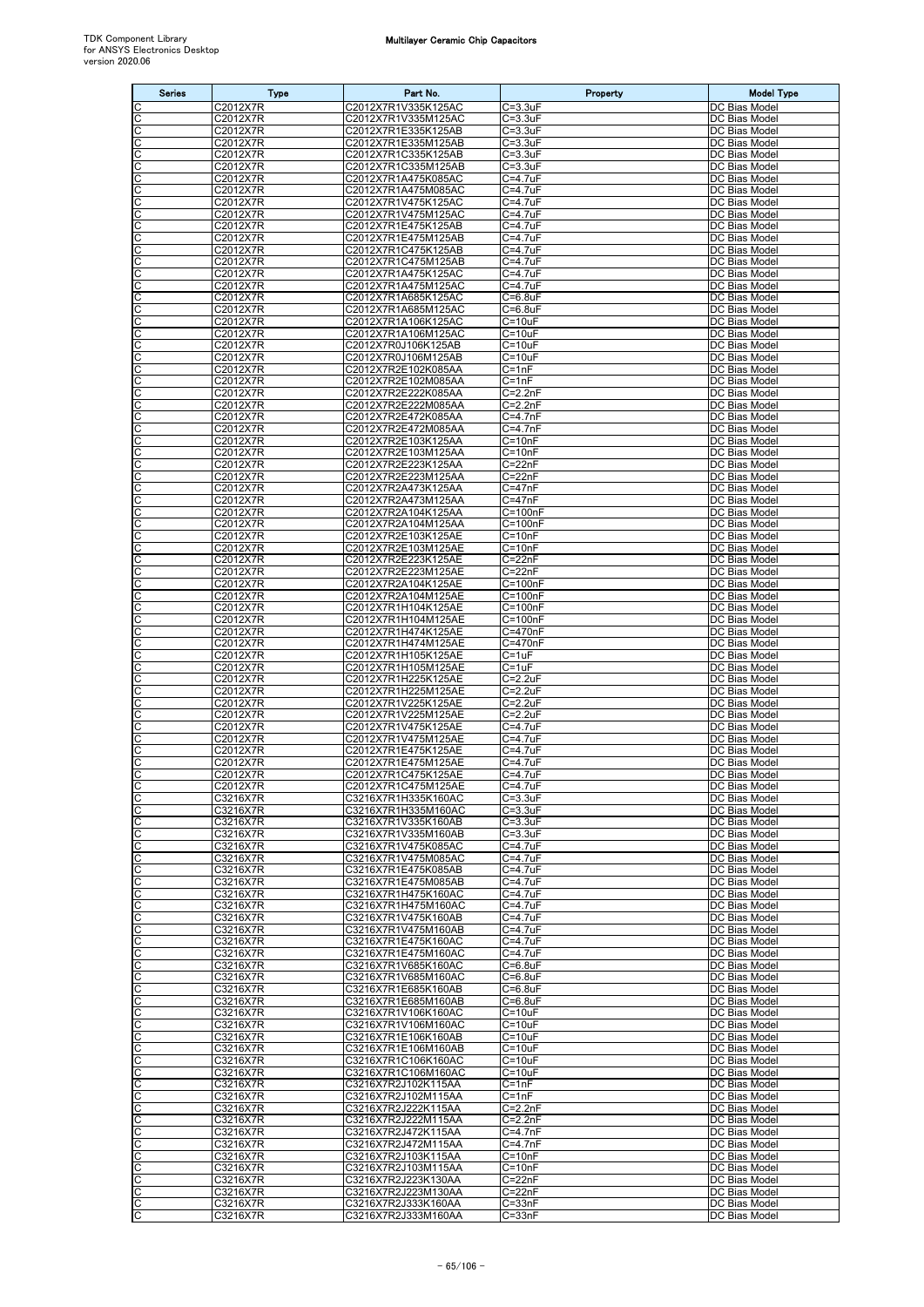| <b>Series</b>                         | <b>Type</b>          | Part No.                                   | Property                         | <b>Model Type</b>                     |
|---------------------------------------|----------------------|--------------------------------------------|----------------------------------|---------------------------------------|
| C                                     | C3216X7R             | C3216X7R2A473K115AA                        | C=47nF                           | DC Bias Model                         |
| C<br>C                                | C3216X7R<br>C3216X7R | C3216X7R2A473M115AA<br>C3216X7R2E473K160AA | C=47nF<br>C=47nF                 | DC Bias Model<br>DC Bias Model        |
| C                                     | C3216X7R             | C3216X7R2E473M160AA                        | $C = 47nF$                       | DC Bias Model                         |
| C                                     | C3216X7R             | C3216X7R2E104K160AA                        | $C = 100nF$                      | DC Bias Model                         |
| $\overline{\mathsf{C}}$<br>C          | C3216X7R<br>C3216X7R | C3216X7R2E104M160AA<br>C3216X7R2A104K160AA | $C = 100nF$<br>$C = 100nF$       | DC Bias Model<br>DC Bias Model        |
|                                       | C3216X7R             | C3216X7R2A104M160AA                        | $C = 100nF$                      | DC Bias Model                         |
| ပပ                                    | C3216X7R             | C3216X7R2A154K160AA                        | $C = 150nF$                      | DC Bias Model                         |
| C<br>C                                | C3216X7R<br>C3216X7R | C3216X7R2A154M160AA<br>C3216X7R2A224K115AA | C=150nF<br>C=220nF               | DC Bias Model<br>DC Bias Model        |
| C                                     | C3216X7R             | C3216X7R2A224M115AA                        | C=220nF                          | DC Bias Model                         |
| C                                     | C3216X7R             | C3216X7R2A334K130AA                        | $C = 330nF$                      | DC Bias Model                         |
| C<br>C                                | C3216X7R<br>C3216X7R | C3216X7R2A334M130AA<br>C3216X7R2A474K160AA | $\overline{C}$ =330nF<br>C=470nF | DC Bias Model<br><b>DC Bias Model</b> |
| C                                     | C3216X7R             | C3216X7R2A474M160AA                        | C=470nF                          | DC Bias Model                         |
| C<br>C                                | C3216X7R             | C3216X7R2A684K160AA<br>C3216X7R2A684M160AA | C=680nF<br>C=680nF               | DC Bias Model                         |
| C                                     | C3216X7R<br>C3216X7R | C3216X7R2A105K160AA                        | C=1uF                            | DC Bias Model<br>DC Bias Model        |
| C                                     | C3216X7R             | C3216X7R2A105M160AA                        | C=1uF                            | DC Bias Model                         |
| C<br>C                                | C3216X7R<br>C3216X7R | C3216X7R2J103K115AE<br>C3216X7R2J103M115AE | $C = 10nF$<br>$C = 10nF$         | DC Bias Model<br>DC Bias Model        |
| C                                     | C3216X7R             | C3216X7R2J223K130AE                        | C=22nF                           | DC Bias Model                         |
| C                                     | C3216X7R             | C3216X7R2J223M130AE                        | $C = 22nF$                       | DC Bias Model                         |
| $\mathsf{C}$<br>$\overline{\text{c}}$ | C3216X7R<br>C3216X7R | C3216X7R2E104K160AE<br>C3216X7R2E104M160AE | $C = 100nF$<br>$C = 100nF$       | DC Bias Model<br>DC Bias Model        |
| C                                     | C3216X7R             | C3216X7R2A104K160AE                        | $C = 100nF$                      | DC Bias Model                         |
| C                                     | C3216X7R             | C3216X7R2A104M160AE                        | $C = 100nF$                      | DC Bias Model                         |
| C<br>C                                | C3216X7R<br>C3216X7R | C3216X7R2A474K160AE<br>C3216X7R2A474M160AE | C=470nF<br>C=470nF               | DC Bias Model<br>DC Bias Model        |
| $\overline{\text{c}}$                 | C3216X7R             | C3216X7R2A105K160AE                        | $C = 1uF$                        | DC Bias Model                         |
| C                                     | C3216X7R             | C3216X7R2A105M160AE                        | $C = 1uF$                        | DC Bias Model                         |
| ပပ                                    | C3216X7R<br>C3216X7R | C3216X7R1H105K160AE<br>C3216X7R1H105M160AE | $C = 1uF$<br>C=1uF               | DC Bias Model<br>DC Bias Model        |
| C                                     | C3216X7R             | C3216X7R1H225K160AE                        | $C = 2.2uF$                      | DC Bias Model                         |
| C                                     | C3216X7R             | C3216X7R1H225M160AE                        | C=2.2uF                          | DC Bias Model                         |
| C<br>C                                | C3216X7R<br>C3216X7R | C3216X7R1V475K160AE<br>C3216X7R1V475M160AE | C=4.7uF<br>C=4.7uF               | DC Bias Model<br>DC Bias Model        |
| C                                     | C3216X7R             | C3216X7R1E106K160AE                        | $C = 10uF$                       | DC Bias Model                         |
| C<br>C                                | C3216X7R<br>C3216X7R | C3216X7R1E106M160AE<br>C3216X7R2A105K160AM | $C = 10uF$<br>$C = 1uF$          | DC Bias Model<br>DC Bias Model        |
| C                                     | C3225X7R             | C3225X7R1H225K250AB                        | $C = 2.2uF$                      | DC Bias Model                         |
| C                                     | C3225X7R             | C3225X7R1E685K250AB                        | $C=6.8$ u $F$                    | DC Bias Model                         |
| C<br>C                                | C3225X7R<br>C3225X7R | C3225X7R1E685M250AB<br>C3225X7R1H106M250AC | C=6.8uF<br>C=10uF                | DC Bias Model<br>DC Bias Model        |
| C                                     | C3225X7R             | C3225X7R1E106K250AC                        | $C=10uF$                         | DC Bias Model                         |
| $\overline{\mathsf{C}}$               | C3225X7R             | C3225X7R1E106M250AC                        | $C = 10uF$                       | DC Bias Model                         |
| C                                     | C3225X7R<br>C3225X7R | C3225X7R1C156M250AB<br>C3225X7R1A226K230AC | C=15uF<br>$C = 22uF$             | DC Bias Model<br>DC Bias Model        |
| ပပ                                    | C3225X7R             | C3225X7R1A226M230AC                        | $C = 22uF$                       | DC Bias Model                         |
| C<br>C                                | C3225X7R<br>C3225X7R | C3225X7R1C226K250AC<br>C3225X7R1C226M250AC | C=22uF<br>C=22uF                 | DC Bias Model<br>DC Bias Model        |
| C                                     | C3225X7R             | C3225X7R2J473K200AA                        | $C = 47nF$                       | DC Bias Model                         |
| C                                     | C3225X7R             | C3225X7R2J473M200AA                        | $C = 47nF$                       | DC Bias Model                         |
| C<br>C                                | C3225X7R<br>C3225X7R | C3225X7R2J683K200AA<br>C3225X7R2J683M200AA | $C = 68nF$<br>$C = 68nF$         | DC Bias Model<br>DC Bias Model        |
| $\overline{C}$                        | C3225X7R             | C3225X7R2E154K200AA                        | $C = 150nF$                      | DC Bias Model                         |
| $rac{C}{C}$                           | C3225X7R<br>C3225X7R | C3225X7R2E154M200AA<br>C3225X7R2E224K200AA | $C = 150nF$<br>C=220nF           | DC Bias Model<br>DC Bias Model        |
| C                                     | C3225X7R             | C3225X7R2E224M200AA                        | C=220nF                          | DC Bias Model                         |
| C                                     | C3225X7R             | C3225X7R2A105K200AA                        | $C = 1uF$                        | DC Bias Model                         |
| С<br>C                                | C3225X7R<br>C3225X7R | C3225X7R2A105M200AA<br>C3225X7R2A155K200AB | C=1uF<br>$C = 1.5$ uF            | DC Bias Model<br>DC Bias Model        |
| C                                     | C3225X7R             | C3225X7R2A155M200AB                        | $C = 1.5$ u $F$                  | DC Bias Model                         |
| C                                     | C3225X7R             | C3225X7R2A225K230AB                        | $C=2.2uF$                        | DC Bias Model                         |
| C<br>C                                | C3225X7R<br>C3225X7R | C3225X7R2A225M230AB<br>C3225X7R2J473K200AE | $C = 2.2uF$<br>$C = 47nF$        | DC Bias Model<br>DC Bias Model        |
| C                                     | C3225X7R             | C3225X7R2J473M200AE                        | $C = 47nF$                       | DC Bias Model                         |
| C<br>C                                | C3225X7R<br>C3225X7R | C3225X7R2E104K200AE<br>C3225X7R2E104M200AE | $C = 100nF$<br>$C = 100nF$       | DC Bias Model<br>DC Bias Model        |
| C                                     | C3225X7R             | C3225X7R2E224K200AE                        | $C = 220nF$                      | DC Bias Model                         |
| C                                     | C3225X7R             | C3225X7R2E224M200AE                        | $C = 220nF$                      | DC Bias Model                         |
| C                                     | C3225X7R<br>C3225X7R | C3225X7R2A225K230AE<br>C3225X7R2A225M230AE | $C=2.2uF$<br>$C=2.2uF$           | DC Bias Model<br>DC Bias Model        |
| ပပ                                    | C3225X7R             | C3225X7R2A105K200AM                        | $C = 1uF$                        | DC Bias Model                         |
| C                                     | C3225X7R             | C3225X7R2A225K230AM                        | $C = 2.2uF$                      | DC Bias Model                         |
| C<br>C                                | C4520X7R<br>C4520X7R | C4520X7R3D471K130KA<br>C4520X7R3D471M130KA | $C = 470pF$<br>$C = 470pF$       | DC Bias Model<br>DC Bias Model        |
| C                                     | C4520X7R             | C4520X7R3A471K130KA                        | $C = 470pF$                      | DC Bias Model                         |
| C                                     | C4520X7R             | C4520X7R3A471M130KA                        | $C = 470pF$                      | DC Bias Model                         |
| C                                     | C4520X7R<br>C4520X7R | C4520X7R3D102K130KA<br>C4520X7R3D102M130KA | $C = 1nF$<br>$C=1nF$             | DC Bias Model<br>DC Bias Model        |
| $\overline{C}$                        | C4520X7R             | C4520X7R3A102K130KA                        | $C = 1nF$                        | <b>DC Bias Model</b>                  |
| C<br>C                                | C4520X7R<br>C4532X7R | C4520X7R3A102M130KA<br>C4532X7R1H225K160KA | $C = 1nF$<br>$C = 2.2uF$         | DC Bias Model<br>DC Bias Model        |
| C                                     | C4532X7R             | C4532X7R1H335K200KA                        | $C = 3.3uF$                      | DC Bias Model                         |
| C                                     | C4532X7R             | C4532X7R1H475K200KB                        | $C = 4.7uF$                      | DC Bias Model                         |
| C<br>C                                | C4532X7R<br>C4532X7R | C4532X7R1H685K250KB<br>C4532X7R1H685M250KB | $C=6.8$ u $F$<br>$C=6.8$ uF      | DC Bias Model<br>DC Bias Model        |
| C                                     | C4532X7R             | C4532X7R1E106K250KA                        | $C = 10uF$                       | DC Bias Model                         |
| Ċ                                     | C4532X7R             | C4532X7R1E106M250KA                        | $C = 10uF$                       | DC Bias Model                         |
| C<br>C                                | C4532X7R<br>C4532X7R | C4532X7R1E156M250KC<br>C4532X7R1E156M280KB | $C = 15uF$<br>$C = 15uF$         | DC Bias Model<br>DC Bias Model        |
| $\overline{c}$                        | C4532X7R             | C4532X7R1C226M200KC                        | $C = 22uF$                       | DC Bias Model                         |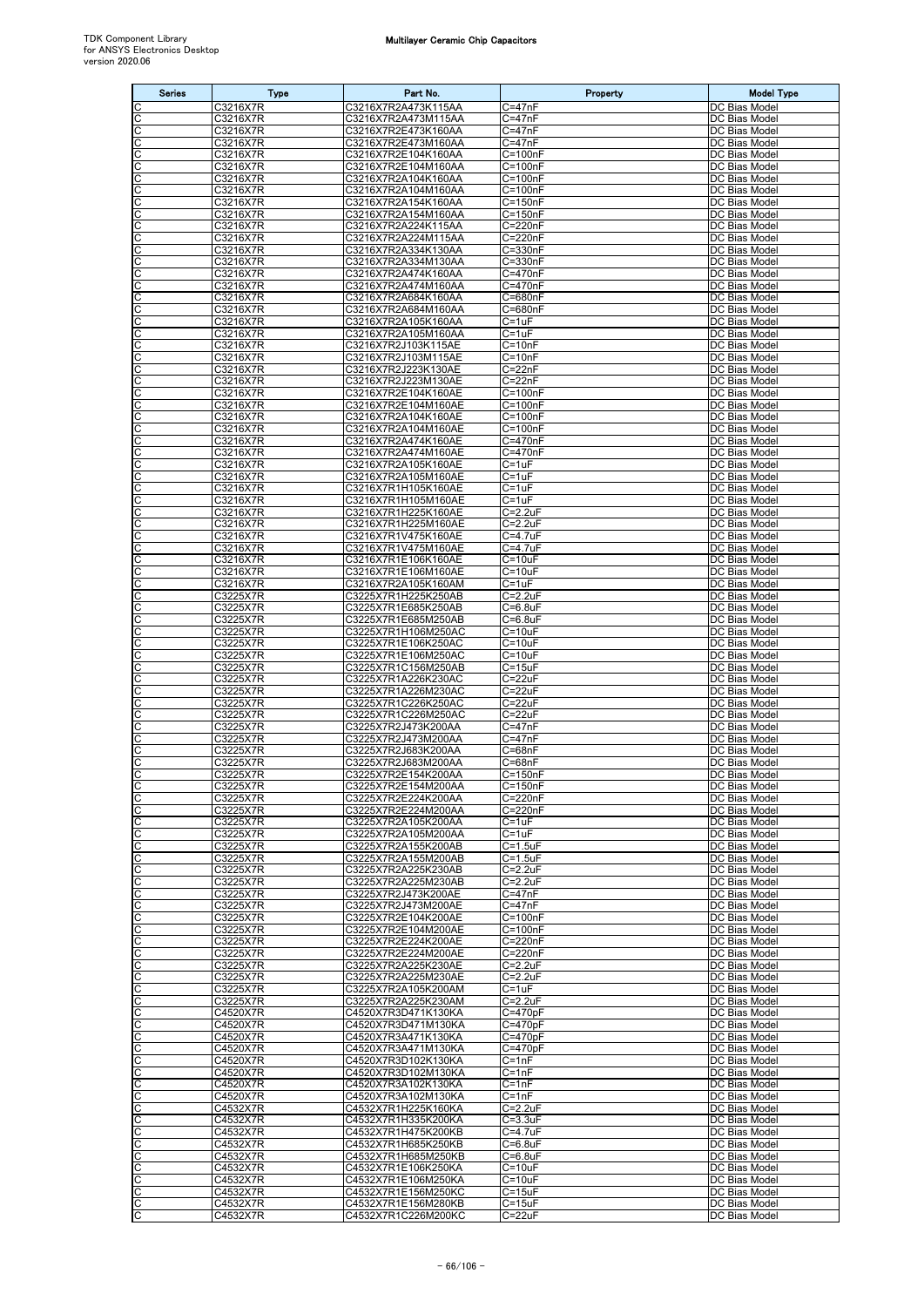| <b>Series</b>         | <b>Type</b>          | Part No.                                   | Property                    | <b>Model Type</b>              |
|-----------------------|----------------------|--------------------------------------------|-----------------------------|--------------------------------|
| С                     | C4532X7R             | C4532X7R1C226M230KB                        | $C = 22uF$                  | DC Bias Model                  |
| C<br>С                | C4532X7R<br>C4532X7R | C4532X7R1E226M250KC<br>C4532X7R1C336M250KC | $C = 22uF$<br>$C = 33uF$    | DC Bias Model<br>DC Bias Model |
| С                     | C4532X7R             | C4532X7R2J104K230KA                        | $C = 100nF$                 | DC Bias Model                  |
| С                     | C4532X7R             | C4532X7R2J104M230KA                        | C=100nF                     | DC Bias Model                  |
| C                     | C4532X7R             | C4532X7R2E334K230KA                        | C=330nF                     | DC Bias Model                  |
| С<br>С                | C4532X7R<br>C4532X7R | C4532X7R2E334M230KA<br>C4532X7R2E474K230KA | C=330nF<br>C=470nF          | DC Bias Model<br>DC Bias Model |
| C                     | C4532X7R             | C4532X7R2E474M230KA                        | C=470nF                     | DC Bias Model                  |
| C                     | C4532X7R             | C4532X7R2A155K230KA                        | $C = 1.5$ uF                | DC Bias Model                  |
| С<br>С                | C4532X7R<br>C4532X7R | C4532X7R2A155M230KA<br>C4532X7R2A225K230KA | $C = 1.5$ uF<br>$C = 2.2uF$ | DC Bias Model<br>DC Bias Model |
| C                     | C4532X7R             | C4532X7R2A225M230KA                        | $C = 2.2uF$                 | DC Bias Model                  |
| C                     | C4532X7R             | C4532X7R3D222K130KA                        | $C = 2.2nF$                 | DC Bias Model                  |
| С                     | C4532X7R             | C4532X7R3D222M130KA<br>C4532X7R3A472K160KA | $C = 2.2nF$                 | DC Bias Model<br>DC Bias Model |
| С<br>C                | C4532X7R<br>C4532X7R | C4532X7R3A472M160KA                        | C=4.7nF<br>$C = 4.7nF$      | DC Bias Model                  |
| C                     | C4532X7R             | C4532X7R3A103K200KA                        | $C = 10nF$                  | DC Bias Model                  |
| C                     | C4532X7R             | C4532X7R3A103M200KA                        | $C = 10nF$                  | DC Bias Model                  |
| С<br>C                | C4532X7R<br>C4532X7R | C4532X7R2E474K230KE<br>C4532X7R2E474M230KE | C=470nF<br>C=470nF          | DC Bias Model<br>DC Bias Model |
| С                     | C5750X7R             | C5750X7R1H106K230KB                        | $C = 10uF$                  | DC Bias Model                  |
| C                     | C5750X7R             | C5750X7R1H106M230KB                        | $C = 10uF$                  | DC Bias Model                  |
| С<br>C                | C5750X7R<br>C5750X7R | C5750X7R1H226M250KB<br>C5750X7R1E226M250KA | $C = 22uF$<br>$C = 22uF$    | DC Bias Model<br>DC Bias Model |
| C                     | C5750X7R             | C5750X7R1C476M230KB                        | $C = 47uF$                  | DC Bias Model                  |
| C                     | C5750X7R             | C5750X7R2J154K160KA                        | $C = 150nF$                 | DC Bias Model                  |
| С                     | C5750X7R             | C5750X7R2J154M160KA                        | $C = 150nF$                 | DC Bias Model                  |
| C<br>C                | C5750X7R<br>C5750X7R | C5750X7R2J224K230KA<br>C5750X7R2J224M230KA | C=220nF<br>C=220nF          | DC Bias Model<br>DC Bias Model |
| C                     | C5750X7R             | C5750X7R2E684K230KA                        | C=680nF                     | DC Bias Model                  |
| C                     | C5750X7R             | C5750X7R2E684M230KA                        | $C = 680nF$                 | DC Bias Model                  |
| С                     | C5750X7R             | C5750X7R2E105K230KA                        | $C = 1uF$                   | DC Bias Model                  |
| C<br>C                | C5750X7R<br>C5750X7R | C5750X7R2E105M230KA<br>C5750X7R2A335K230KA | $C = 1uF$<br>$C = 3.3uF$    | DC Bias Model<br>DC Bias Model |
| C                     | C5750X7R             | C5750X7R2A335M230KA                        | $C = 3.3$ uF                | DC Bias Model                  |
|                       | C5750X7R             | C5750X7R2A475K230KA                        | C=4.7uF                     | DC Bias Model                  |
| С<br>С                | C5750X7R<br>C5750X7R | C5750X7R2A475M230KA<br>C5750X7R2E105K230KE | C=4.7uF<br>C=1uF            | DC Bias Model<br>DC Bias Model |
| C                     | C5750X7R             | C5750X7R2E105M230KE                        | $C = 1uF$                   | DC Bias Model                  |
| С                     | C1005X7S             | C1005X7S0G155K050BC                        | C=1.5uF                     | DC Bias Model                  |
| C                     | C1005X7S             | C1005X7S0G155M050BC                        | $C = 1.5$ uF                | DC Bias Model                  |
| C<br>C                | C1005X7S<br>C1005X7S | C1005X7S0J155K050BC<br>C1005X7S0J155M050BC | $C = 1.5$ uF<br>$C = 1.5uF$ | DC Bias Model<br>DC Bias Model |
| С                     | C1005X7S             | C1005X7S1A155K050BC                        | $C = 1.5$ u $F$             | DC Bias Model                  |
| C                     | C1005X7S             | C1005X7S1A155M050BC                        | $C = 1.5$ uF                | DC Bias Model                  |
| C<br>С                | C1005X7S<br>C1005X7S | C1005X7S0G225K050BC<br>C1005X7S0G225M050BC | $C = 2.2uF$<br>C=2.2uF      | DC Bias Model<br>DC Bias Model |
| С                     | C1005X7S             | C1005X7S0J225K050BC                        | $C = 2.2uF$                 | DC Bias Model                  |
| C                     | C1005X7S             | C1005X7S0J225M050BC                        | $C = 2.2uF$                 | DC Bias Model                  |
| C                     | C1005X7S             | C1005X7S1A225K050BC<br>C1005X7S1A225M050BC | $C = 2.2uF$                 | DC Bias Model                  |
| С<br>C                | C1005X7S<br>C1005X7S | C1005X7S2A102K050BB                        | $C = 2.2uF$<br>$C = 1nF$    | DC Bias Model<br>DC Bias Model |
| C                     | C1005X7S             | C1005X7S2A102M050BB                        | $C = 1nF$                   | DC Bias Model                  |
| C                     | C1005X7S             | C1005X7S2A222K050BB                        | $C = 2.2nF$                 | DC Bias Model                  |
| С<br>C                | C1005X7S<br>C1005X7S | C1005X7S2A222M050BB<br>C1005X7S2A472K050BB | $C = 2.2nF$<br>$C = 4.7nF$  | DC Bias Model<br>DC Bias Model |
| C                     | C1005X7S             | C1005X7S2A472M050BB                        | $C = 4.7nF$                 | DC Bias Model                  |
| C                     | C1005X7S             | C1005X7S2A103K050BB                        | $C = 10nF$                  | DC Bias Model                  |
| C<br>C                | C1005X7S<br>C1608X7S | C1005X7S2A103M050BB<br>C1608X7S1A225K080AC | $C = 10nF$<br>$C=2.2uF$     | DC Bias Model<br>DC Bias Model |
| С                     | C1608X7S             | C1608X7S1A225M080AC                        | $C = 2.2uF$                 | DC Bias Model                  |
| C                     | C1608X7S             | C1608X7S0J225K080AB                        | $C = 2.2uF$                 | DC Bias Model                  |
| C<br>С                | C1608X7S<br>C1608X7S | C1608X7S0J225M080AB<br>C1608X7S0J335K080AC | $C = 2.2uF$<br>$C = 3.3uF$  | DC Bias Model<br>DC Bias Model |
| С                     | C1608X7S             | C1608X7S0J335M080AC                        | $C = 3.3uF$                 | DC Bias Model                  |
| C                     | C1608X7S             | C1608X7S0G335K080AC                        | $C = 3.3uF$                 | DC Bias Model                  |
| C                     | C1608X7S<br>C1608X7S | C1608X7S0G335M080AC<br>C1608X7S1A335K080AC | $C = 3.3uF$<br>$C = 3.3uF$  | DC Bias Model<br>DC Bias Model |
| С<br>С                | C1608X7S             | C1608X7S1A335M080AC                        | $C = 3.3uF$                 | DC Bias Model                  |
| С                     | C1608X7S             | C1608X7S0J475K080AC                        | $C = 4.7$ uF                | DC Bias Model                  |
| C                     | C1608X7S             | C1608X7S0J475M080AC                        | $C = 4.7$ u $F$             | DC Bias Model                  |
| С<br>С                | C1608X7S<br>C1608X7S | C1608X7S0G475K080AC<br>C1608X7S0G475M080AC | $C = 4.7$ u $F$<br>C=4.7uF  | DC Bias Model<br>DC Bias Model |
| C                     | C1608X7S             | C1608X7S1A475K080AC                        | $C = 4.7uF$                 | DC Bias Model                  |
| C                     | C1608X7S             | C1608X7S1A475M080AC                        | $C = 4.7$ u $F$             | DC Bias Model                  |
| С<br>С                | C1608X7S<br>C1608X7S | C1608X7S0J685K080AC<br>C1608X7S0J685M080AC | $C = 6.8$ uF<br>$C=6.8$ uF  | DC Bias Model<br>DC Bias Model |
| C                     | C1608X7S             | C1608X7S0G685K080AB                        | $C=6.8$ u $F$               | DC Bias Model                  |
| C                     | C1608X7S             | C1608X7S0G685M080AB                        | $C=6.8$ u $F$               | DC Bias Model                  |
| С<br>С                | C1608X7S<br>C1608X7S | C1608X7S0J106M080AC<br>C1608X7S0G106M080AB | $C = 10uF$<br>$C = 10uF$    | DC Bias Model<br>DC Bias Model |
| С                     | C1608X7S             | C1608X7S2A473K080AB                        | $C = 47nF$                  | DC Bias Model                  |
| C                     | C1608X7S             | C1608X7S2A473M080AB                        | $C = 47nF$                  | DC Bias Model                  |
| С                     | C1608X7S             | C1608X7S2A104K080AB                        | $C = 100nF$                 | DC Bias Model                  |
| С<br>C                | C1608X7S<br>C2012X7S | C1608X7S2A104M080AB<br>C2012X7S0J106K085AC | $C = 100nF$<br>$C = 10uF$   | DC Bias Model<br>DC Bias Model |
| C                     | C2012X7S             | C2012X7S0J106M085AC                        | $C = 10uF$                  | DC Bias Model                  |
| C                     | C2012X7S             | C2012X7S1A156M125AC                        | $C = 15uF$                  | DC Bias Model                  |
| С<br>C                | C2012X7S<br>C2012X7S | C2012X7S0J156M125AC<br>C2012X7S1A226M125AC | $C = 15uF$<br>$C = 22uF$    | DC Bias Model<br>DC Bias Model |
| C                     | C2012X7S             | C2012X7S0J226M125AC                        | $C = 22uF$                  | DC Bias Model                  |
| $\overline{\text{c}}$ | C2012X7S             | C2012X7S2A154K085AB                        | $C = 150nF$                 | DC Bias Model                  |
| C                     | C2012X7S             | C2012X7S2A154M085AB                        | $C = 150nF$                 | DC Bias Model                  |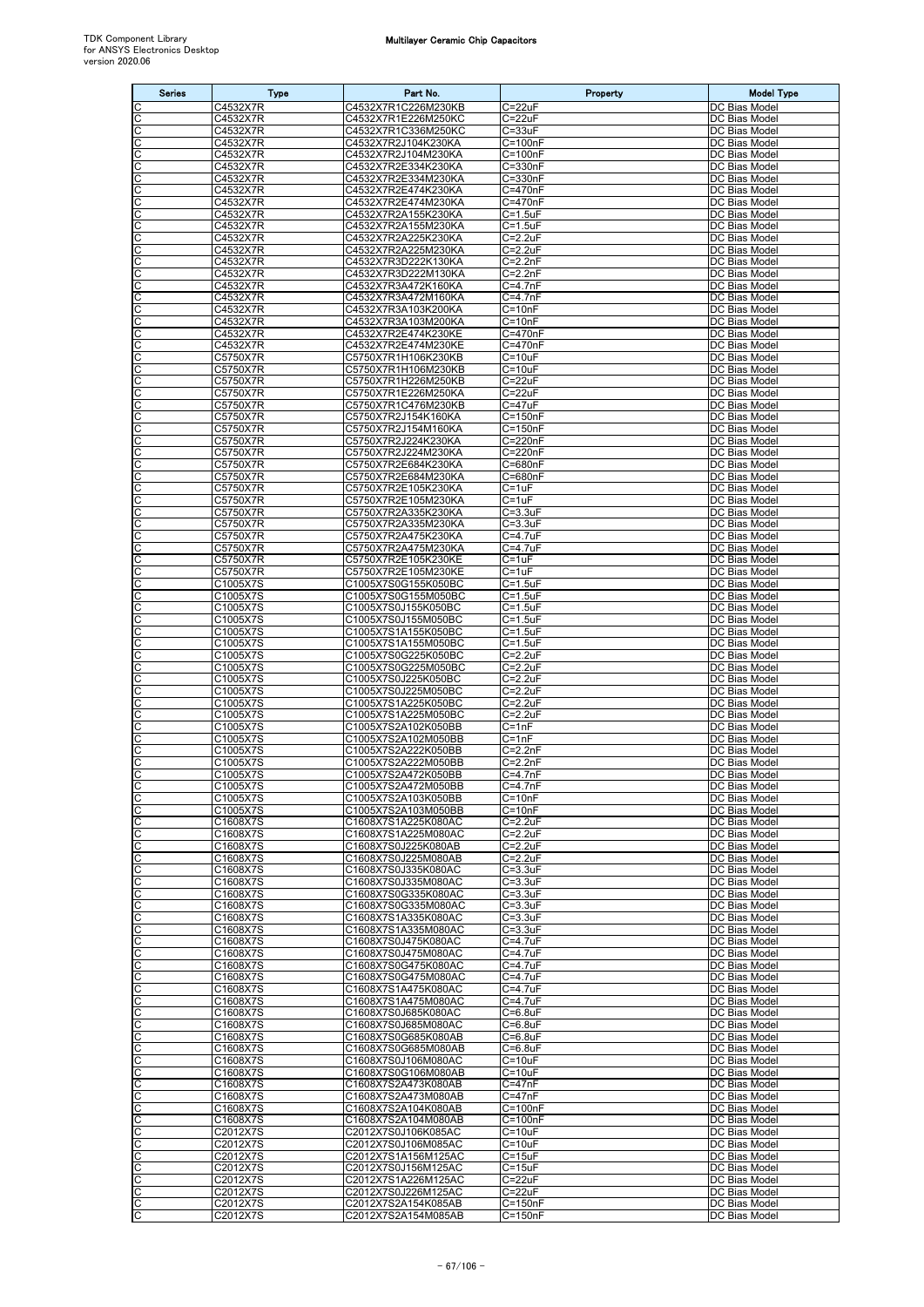| <b>Series</b>           | <b>Type</b>          | Part No.                                   | Property                      | <b>Model Type</b>                     |
|-------------------------|----------------------|--------------------------------------------|-------------------------------|---------------------------------------|
| C                       | C2012X7S             | C2012X7S2A224K085AB                        | C=220nF                       | DC Bias Model                         |
| $\overline{\text{c}}$   | C2012X7S             | C2012X7S2A224M085AB                        | C=220nF                       | DC Bias Model                         |
| C<br>$\mathsf C$        | C2012X7S<br>C2012X7S | C2012X7S2A334K125AB<br>C2012X7S2A334M125AB | $C = 330nF$<br>C=330nF        | DC Bias Model<br>DC Bias Model        |
| $\overline{\text{c}}$   | C2012X7S             | C2012X7S2A474K125AB                        | C=470nF                       | DC Bias Model                         |
| C                       | C2012X7S             | C2012X7S2A474M125AB                        | C=470nF                       | DC Bias Model                         |
| C                       | C2012X7S             | C2012X7S2A684K125AB                        | C=680nF                       | DC Bias Model                         |
| C<br>C                  | C2012X7S<br>C2012X7S | C2012X7S2A684M125AB<br>C2012X7S2A105K125AB | C=680nF<br>$C = 1uF$          | DC Bias Model<br>DC Bias Model        |
| $\overline{\mathsf{C}}$ | C2012X7S             | C2012X7S2A105M125AB                        | $C = 1uF$                     | DC Bias Model                         |
| C                       | C2012X7S             | C2012X7S2A224K085AE                        | C=220nF                       | DC Bias Model                         |
| $\frac{1}{2}$           | C2012X7S             | C2012X7S2A224M085AE                        | C=220nF                       | DC Bias Model                         |
| C                       | C2012X7S<br>C2012X7S | C2012X7S2A474K125AE<br>C2012X7S2A474M125AE | C=470nF<br>$C=470nF$          | DC Bias Model<br>DC Bias Model        |
| C                       | C2012X7S             | C2012X7S2A105K125AE                        | $C = 1uF$                     | DC Bias Model                         |
| C                       | C2012X7S             | C2012X7S2A105M125AE                        | $C = 1uF$                     | DC Bias Model                         |
| C<br>C                  | C3216X7S             | C3216X7S1A156M160AC                        | $C = 15uF$                    | DC Bias Model                         |
| C                       | C3216X7S<br>C3216X7S | C3216X7S0J156M160AB<br>C3216X7S1A226M160AC | $C = 15uF$<br>$C = 22uF$      | DC Bias Model<br><b>DC Bias Model</b> |
| C                       | C3216X7S             | C3216X7S0J226M160AB                        | $C = 22uF$                    | DC Bias Model                         |
| ပုပ                     | C3216X7S             | C3216X7S0J336M160AC                        | $C = 33uF$                    | DC Bias Model                         |
| C                       | C3216X7S<br>C3216X7S | C3216X7S0G336M160AB<br>C3216X7S0J476M160AC | $C = 33uF$<br>$C = 47uF$      | <b>DC Bias Model</b><br>DC Bias Model |
| C                       | C3216X7S             | C3216X7S0G476M160AB                        | C=47uF                        | DC Bias Model                         |
| C                       | C3216X7S             | C3216X7S2A155K160AB                        | $C = 1.5$ uF                  | DC Bias Model                         |
| $\overline{\mathsf{C}}$ | C3216X7S             | C3216X7S2A155M160AB                        | $C = 1.5$ uF                  | DC Bias Model                         |
| C<br>C                  | C3216X7S<br>C3216X7S | C3216X7S2A225K160AB<br>C3216X7S2A225M160AB | $C = 2.2uF$<br>$C=2.2uF$      | DC Bias Model<br>DC Bias Model        |
|                         | C3216X7S             | C3216X7S2A335K160AB                        | $C = 3.3uF$                   | DC Bias Model                         |
| $\frac{c}{c}$           | C3216X7S             | C3216X7S2A335M160AB                        | $C = 3.3uF$                   | DC Bias Model                         |
| C                       | C3216X7S             | C3216X7S2A225K160AE                        | $C = 2.2uF$                   | DC Bias Model                         |
| C<br>C                  | C3216X7S             | C3216X7S2A225M160AE                        | $C=2.2uF$<br>$C = 6.8$ uF     | DC Bias Model<br>DC Bias Model        |
| $\overline{\mathsf{C}}$ | C3225X7S<br>C3225X7S | C3225X7S1H685K250AB<br>C3225X7S1H685M250AB | $C = 6.8$ uF                  | DC Bias Model                         |
| C                       | C3225X7S             | C3225X7S1H106K250AB                        | $C = 10uF$                    | DC Bias Model                         |
| C                       | C3225X7S             | C3225X7S1H106M250AB                        | $C = 10uF$                    | DC Bias Model                         |
| $\frac{1}{2}$           | C3225X7S<br>C3225X7S | C3225X7S1A476M250AC<br>C3225X7S0J476M250AC | $C = 47uF$<br>$C = 47uF$      | DC Bias Model<br>DC Bias Model        |
| C                       | C3225X7S             | C3225X7S2A475K200AB                        | C=4.7uF                       | DC Bias Model                         |
| C                       | C3225X7S             | C3225X7S2A475M200AB                        | $C = 4.7$ uF                  | DC Bias Model                         |
| C                       | C3225X7S             | C3225X7S2A475K200AE                        | $C = 4.7$ uF                  | DC Bias Model                         |
| C<br>C                  | C3225X7S<br>C3225X7S | C3225X7S2A475M200AE<br>C3225X7S1H475K230AE | $C = 4.7$ uF<br>$C = 4.7uF$   | DC Bias Model<br>DC Bias Model        |
| C                       | C3225X7S             | C3225X7S1H475M230AE                        | $C = 4.7uF$                   | DC Bias Model                         |
| C                       | C3225X7S             | C3225X7S1H106K250AE                        | $C = 10uF$                    | DC Bias Model                         |
| $\overline{c}$          | C3225X7S             | C3225X7S1H106M250AE                        | $C = 10uF$                    | DC Bias Model                         |
| C<br>C                  | C5750X7S<br>C5750X7S | C5750X7S2A685K200KB<br>C5750X7S2A685M200KB | $C=6.8$ u $F$<br>$C = 6.8$ uF | DC Bias Model<br>DC Bias Model        |
| C                       | C5750X7S             | C5750X7S2A106K230KB                        | $C = 10uF$                    | DC Bias Model                         |
| $\overline{\text{c}}$   | C5750X7S             | C5750X7S2A106M230KB                        | $C = 10uF$                    | <b>DC</b> Bias Model                  |
| $\overline{\mathsf{C}}$ | C5750X7S             | C5750X7S2A156M250KB                        | $C = 15uF$                    | DC Bias Model                         |
| C                       | C5750X7S<br>C5750X7S | C5750X7S2A106K230KE<br>C5750X7S2A106M230KE | $C = 10uF$<br>$C = 10uF$      | DC Bias Model<br>DC Bias Model        |
| ပပ                      | C7563X7S             | C7563X7S1H226M230LE                        | $C = 22uF$                    | DC Bias Model                         |
| C                       | C7563X7S             | C7563X7S1C107M280LE                        | C=100uF                       | DC Bias Model                         |
| C<br>C                  | C2012X7T             | C2012X7T2W103K085AA<br>C2012X7T2W103M085AA | $C = 10nF$                    | DC Bias Model                         |
| C                       | C2012X7T<br>C2012X7T | C2012X7T2W223K125AA                        | $C = 10nF$<br>$C = 22nF$      | DC Bias Model<br>DC Bias Model        |
| C                       | C2012X7T             | C2012X7T2W223M125AA                        | $C = 22nF$                    | DC Bias Model                         |
| $\overline{\text{c}}$   | C2012X7T             | C2012X7T2W473K125AA                        | $C = 47nF$                    | DC Bias Model                         |
| C                       | C2012X7T<br>C2012X7T | C2012X7T2W473M125AA<br>C2012X7T2E104K125AA | $C = 47nF$<br>$C = 100nF$     | DC Bias Model<br>DC Bias Model        |
| ပပ                      | C2012X7T             | C2012X7T2E104M125AA                        | $C = 100nF$                   | DC Bias Model                         |
| C                       | C2012X7T             | C2012X7T2W103K085AE                        | $C = 10nF$                    | DC Bias Model                         |
| C                       | C2012X7T             | C2012X7T2W103M085AE                        | $C = 10nF$                    | DC Bias Model                         |
| C<br>C                  | C2012X7T<br>C2012X7T | C2012X7T2W223K125AE<br>C2012X7T2W223M125AE | $C = 22nF$<br>$C = 22nF$      | DC Bias Model<br>DC Bias Model        |
| C                       | C2012X7T             | C2012X7T2W473K125AE                        | $C = 47nF$                    | DC Bias Model                         |
| C                       | C2012X7T             | C2012X7T2W473M125AE                        | $C = 47nF$                    | DC Bias Model                         |
| C                       | C2012X7T             | C2012X7T2E473K125AE                        | $C = 47nF$                    | DC Bias Model                         |
| C<br>C                  | C2012X7T<br>C2012X7T | C2012X7T2E473M125AE<br>C2012X7T2E104K125AE | $C = 47nF$<br>$C = 100nF$     | DC Bias Model<br>DC Bias Model        |
| C                       | C2012X7T             | C2012X7T2E104M125AE                        | $C = 100nF$                   | DC Bias Model                         |
| C                       | C3216X7T             | C3216X7T2J103K085AC                        | $C = 10nF$                    | DC Bias Model                         |
| C                       | C3216X7T             | C3216X7T2J103M085AC                        | $C = 10nF$                    | DC Bias Model                         |
| C<br>C                  | C3216X7T<br>C3216X7T | C3216X7T2J223K115AC<br>C3216X7T2J223M115AC | $C = 22nF$<br>$C = 22nF$      | DC Bias Model<br>DC Bias Model        |
|                         | C3216X7T             | C3216X7T2J473K160AC                        | $C = 47nF$                    | DC Bias Model                         |
| ပပ                      | C3216X7T             | C3216X7T2J473M160AC                        | $C = 47nF$                    | DC Bias Model                         |
| C<br>C                  | C3216X7T<br>C3216X7T | C3216X7T2W104K160AA                        | $C = 100nF$<br>$C = 100nF$    | DC Bias Model<br>DC Bias Model        |
| C                       | C3216X7T             | C3216X7T2W104M160AA<br>C3216X7T2E154K130AA | $C = 150nF$                   | DC Bias Model                         |
| C                       | C3216X7T             | C3216X7T2E154M130AA                        | $C = 150nF$                   | DC Bias Model                         |
| C                       | C3216X7T             | C3216X7T2E224K160AA                        | C=220nF                       | DC Bias Model                         |
| C                       | C3216X7T<br>C3216X7T | C3216X7T2E224M160AA<br>C3216X7T2J473K160AE | C=220nF<br>$C = 47nF$         | DC Bias Model<br>DC Bias Model        |
| $\frac{c}{c}$           | C3216X7T             | C3216X7T2J473M160AE                        | $C = 47nF$                    | DC Bias Model                         |
| C                       | C3216X7T             | C3216X7T2W104K160AE                        | $C = 100nF$                   | DC Bias Model                         |
| C                       | C3216X7T             | C3216X7T2W104M160AE                        | $C = 100nF$                   | DC Bias Model                         |
| C<br>C                  | C3216X7T<br>C3216X7T | C3216X7T2E224K160AE<br>C3216X7T2E224M160AE | $C = 220nF$<br>C=220nF        | DC Bias Model<br>DC Bias Model        |
| C                       | C3225X7T             | C3225X7T2J104K160AC                        | $C = 100nF$                   | DC Bias Model                         |
| C                       | C3225X7T             | C3225X7T2J104M160AC                        | $C = 100nF$                   | DC Bias Model                         |
| C                       | C3225X7T             | C3225X7T2J154K200AC                        | $C = 150nF$                   | DC Bias Model                         |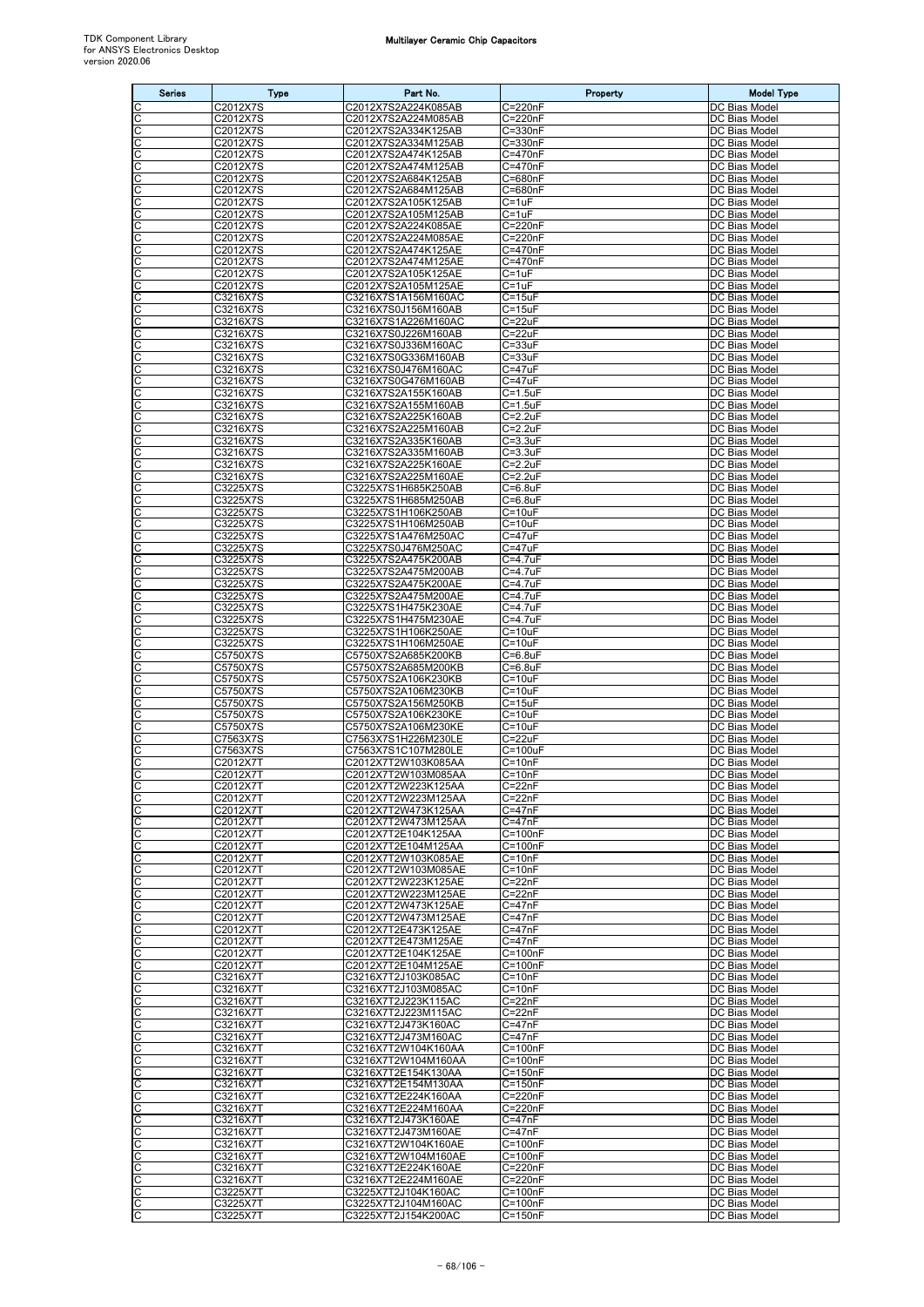| <b>Series</b> | <b>Type</b>          | Part No.                                   | Property                   | <b>Model Type</b>              |
|---------------|----------------------|--------------------------------------------|----------------------------|--------------------------------|
|               | C3225X7T             | C3225X7T2J154M200AC                        | $\overline{C}$ =150nF      | DC Bias Model                  |
| С<br>C        | C3225X7T<br>C3225X7T | C3225X7T2W224K200AA<br>C3225X7T2W224M200AA | C=220nF<br>C=220nF         | DC Bias Model<br>DC Bias Model |
| C             | C3225X7T             | C3225X7T2E334K200AA                        | C=330nF                    | DC Bias Model                  |
| С             | C3225X7T             | C3225X7T2E334M200AA                        | C=330nF                    | DC Bias Model                  |
| С             | C3225X7T             | C3225X7T2J104K160AE                        | C=100nF<br>$C = 100nF$     | DC Bias Model                  |
| С<br>C        | C3225X7T<br>C3225X7T | C3225X7T2J104M160AE<br>C3225X7T2W224K200AE | C=220nF                    | DC Bias Model<br>DC Bias Model |
| С             | C3225X7T             | C3225X7T2W224M200AE                        | C=220nF                    | DC Bias Model                  |
| С             | C4532X7T             | C4532X7T2J224K200KC                        | C=220nF                    | DC Bias Model                  |
| C<br>C        | C4532X7T<br>C4532X7T | C4532X7T2J224M200KC<br>C4532X7T2J304K250KA | C=220nF<br>$C = 300nF$     | DC Bias Model<br>DC Bias Model |
| С             | C4532X7T             | C4532X7T2J304M250KA                        | C=300nF                    | DC Bias Model                  |
| С             | C4532X7T             | C4532X7T2W334K160KA                        | C=330nF                    | DC Bias Model                  |
| C<br>С        | C4532X7T<br>C4532X7T | C4532X7T2W334M160KA<br>C4532X7T2W474K230KA | $C = 330nF$<br>C=470nF     | DC Bias Model<br>DC Bias Model |
| C             | C4532X7T             | C4532X7T2W474M230KA                        | C=470nF                    | DC Bias Model                  |
| С             | C4532X7T             | C4532X7T2E684K160KA                        | C=680nF                    | DC Bias Model                  |
| C<br>C        | C4532X7T<br>C4532X7T | C4532X7T2E684M160KA<br>C4532X7T2E105K250KA | $C = 680nF$<br>$C = 1uF$   | DC Bias Model<br>DC Bias Model |
| С             | C4532X7T             | C4532X7T2E105M250KA                        | $C = 1uF$                  | DC Bias Model                  |
| С             | C4532X7T             | C4532X7T2J224K200KE                        | $C = 220nF$                | DC Bias Model                  |
| C<br>C        | C4532X7T<br>C4532X7T | C4532X7T2J224M200KE<br>C4532X7T2W474K230KE | C=220nF<br>C=470nF         | DC Bias Model<br>DC Bias Model |
| С             | C4532X7T             | C4532X7T2W474M230KE                        | C=470nF                    | DC Bias Model                  |
| С             | C4532X7T             | C4532X7T2E105K250KE                        | C=1uF                      | DC Bias Model                  |
| С             | C4532X7T             | C4532X7T2E105M250KE                        | C=1uF                      | DC Bias Model                  |
| C<br>C        | C5750X7T<br>C5750X7T | C5750X7T2J334K200KC<br>C5750X7T2J334M200KC | $C = 330nF$<br>$C = 330nF$ | DC Bias Model<br>DC Bias Model |
| С             | C5750X7T             | C5750X7T2J474K250KC                        | C=470nF                    | DC Bias Model                  |
| С             | C5750X7T             | C5750X7T2J474M250KC                        | C=470nF                    | DC Bias Model                  |
| C<br>C        | C5750X7T<br>C5750X7T | C5750X7T2W684K200KA<br>C5750X7T2W684M200KA | C=680nF<br>C=680nF         | DC Bias Model<br>DC Bias Model |
| С             | C5750X7T             | C5750X7T2W105K250KA                        | $C = 1uF$                  | DC Bias Model                  |
| С             | C5750X7T             | C5750X7T2W105M250KA                        | $C = 1uF$                  | DC Bias Model                  |
| C<br>C        | C5750X7T<br>C5750X7T | C5750X7T2E155K200KA<br>C5750X7T2E155M200KA | $C = 1.5uF$<br>$C = 1.5uF$ | DC Bias Model<br>DC Bias Model |
| С             | C5750X7T             | C5750X7T2E225K250KA                        | $C = 2.2uF$                | DC Bias Model                  |
| С             | C5750X7T             | C5750X7T2E225M250KA                        | $C = 2.2uF$                | DC Bias Model                  |
| C<br>С        | C5750X7T<br>C5750X7T | C5750X7T2J474K250KE<br>C5750X7T2J474M250KE | C=470nF<br>C=470nF         | DC Bias Model<br>DC Bias Model |
| C             | C5750X7T             | C5750X7T2W105K250KE                        | $C=1uF$                    | DC Bias Model                  |
| С             | C5750X7T             | C5750X7T2W105M250KE                        | $C = 1uF$                  | DC Bias Model                  |
| C             | C5750X7T             | C5750X7T2E225K250KE                        | $C = 2.2uF$                | DC Bias Model                  |
| C<br>С        | C5750X7T<br>C1005X8R | C5750X7T2E225M250KE<br>C1005X8R2A221K050BA | $C = 2.2uF$<br>$C = 220pF$ | DC Bias Model<br>DC Bias Model |
| C             | C1005X8R             | C1005X8R2A221M050BA                        | $C = 220pF$                | DC Bias Model                  |
| С             | C1005X8R             | C1005X8R1H221K050BA                        | $C = 220pF$                | DC Bias Model                  |
| C<br>С        | C1005X8R<br>C1005X8R | C1005X8R1H221M050BA<br>C1005X8R2A471K050BA | $C = 220pF$<br>$C = 470pF$ | DC Bias Model<br>DC Bias Model |
| С             | C1005X8R             | C1005X8R2A471M050BA                        | $C = 470pF$                | DC Bias Model                  |
| C             | C1005X8R             | C1005X8R1H471K050BA                        | $C = 470pF$                | DC Bias Model                  |
| C<br>С        | C1005X8R<br>C1005X8R | C1005X8R1H471M050BA<br>C1005X8R2A102K050BA | $C = 470pF$<br>$C = 1nF$   | DC Bias Model<br>DC Bias Model |
| C             | C1005X8R             | C1005X8R2A102M050BA                        | $C = 1nF$                  | DC Bias Model                  |
| C             | C1005X8R             | C1005X8R1H102K050BA                        | $C = 1nF$                  | DC Bias Model                  |
| C             | C1005X8R<br>C1005X8R | C1005X8R1H102M050BA<br>C1005X8R2A222K050BA | $C = 1nF$<br>$C = 2.2nF$   | DC Bias Model<br>DC Bias Model |
| C             | C1005X8R             | C1005X8R2A222M050BA                        | $C = 2.2nF$                | DC Bias Model                  |
| С             | C1005X8R             | C1005X8R1H222K050BA                        | $C = 2.2nF$                | DC Bias Model                  |
| C<br>C        | C1005X8R<br>C1005X8R | C1005X8R1H222M050BA<br>C1005X8R2A332K050BB | $C=2.2nF$<br>$C = 3.3nF$   | DC Bias Model<br>DC Bias Model |
| С             | C1005X8R             | C1005X8R2A332M050BB                        | $C = 3.3nF$                | DC Bias Model                  |
| С             | C1005X8R             | C1005X8R1H472K050BA                        | $C = 4.7nF$                | DC Bias Model                  |
| C             | C1005X8R             | C1005X8R1H472M050BA                        | $C = 4.7nF$                | DC Bias Model                  |
| С<br>С        | C1005X8R<br>C1005X8R | C1005X8R1H103K050BB<br>C1005X8R1H103M050BB | $C = 10nF$<br>$C = 10nF$   | DC Bias Model<br>DC Bias Model |
| С             | C1005X8R             | C1005X8R1E103K050BA                        | $\overline{C}$ =10nF       | DC Bias Model                  |
| C             | C1005X8R             | C1005X8R1E103M050BA                        | $C = 10nF$                 | DC Bias Model                  |
| C<br>С        | C1005X8R<br>C1005X8R | C1005X8R1E223K050BB<br>C1005X8R1E223M050BB | $C = 22nF$<br>$C = 22nF$   | DC Bias Model<br>DC Bias Model |
| C             | C1005X8R             | C1005X8R1C473K050BB                        | $C = 47nF$                 | DC Bias Model                  |
| С             | C1005X8R             | C1005X8R1C473M050BB                        | C=47nF                     | DC Bias Model                  |
| C<br>С        | C1608X8R<br>C1608X8R | C1608X8R2A102K080AA<br>C1608X8R2A102M080AA | $C = 1nF$<br>$C = 1nF$     | DC Bias Model<br>DC Bias Model |
| С             | C1608X8R             | C1608X8R1H102K080AA                        | $C = 1nF$                  | DC Bias Model                  |
| C             | C1608X8R             | C1608X8R1H102M080AA                        | $C = 1nF$                  | DC Bias Model                  |
| C<br>С        | C1608X8R<br>C1608X8R | C1608X8R2A222K080AA<br>C1608X8R2A222M080AA | $C=2.2nF$<br>$C=2.2nF$     | DC Bias Model<br>DC Bias Model |
| С             | C1608X8R             | C1608X8R1H222K080AA                        | $C = 2.2nF$                | DC Bias Model                  |
| C             | C1608X8R             | C1608X8R1H222M080AA                        | $C=2.2nF$                  | DC Bias Model                  |
| С             | C1608X8R             | C1608X8R2A472K080AA                        | $C = 4.7nF$                | DC Bias Model                  |
| С<br>С        | C1608X8R<br>C1608X8R | C1608X8R2A472M080AA<br>C1608X8R1H472K080AA | $C = 4.7nF$<br>C=4.7nF     | DC Bias Model<br>DC Bias Model |
| C             | C1608X8R             | C1608X8R1H472M080AA                        | $C=4.7nF$                  | DC Bias Model                  |
| C             | C1608X8R             | C1608X8R2A103K080AA                        | $C = 10nF$                 | DC Bias Model                  |
| С<br>С        | C1608X8R<br>C1608X8R | C1608X8R2A103M080AA<br>C1608X8R1H103K080AA | $C = 10nF$<br>$C = 10nF$   | DC Bias Model<br>DC Bias Model |
| C             | C1608X8R             | C1608X8R1H103M080AA                        | $C = 10nF$                 | DC Bias Model                  |
| C             | C1608X8R             | C1608X8R2A223K080AB                        | $C = 22nF$                 | DC Bias Model                  |
| C<br>С        | C1608X8R<br>C1608X8R | C1608X8R2A223M080AB<br>C1608X8R1H223K080AA | $C = 22nF$<br>$C = 22nF$   | DC Bias Model<br>DC Bias Model |
|               | C1608X8R             | C1608X8R1H223M080AA                        | $C = 22nF$                 | DC Bias Model                  |
| $\frac{C}{C}$ | C1608X8R             | C1608X8R2A333K080AB                        | $C = 33nF$                 | DC Bias Model                  |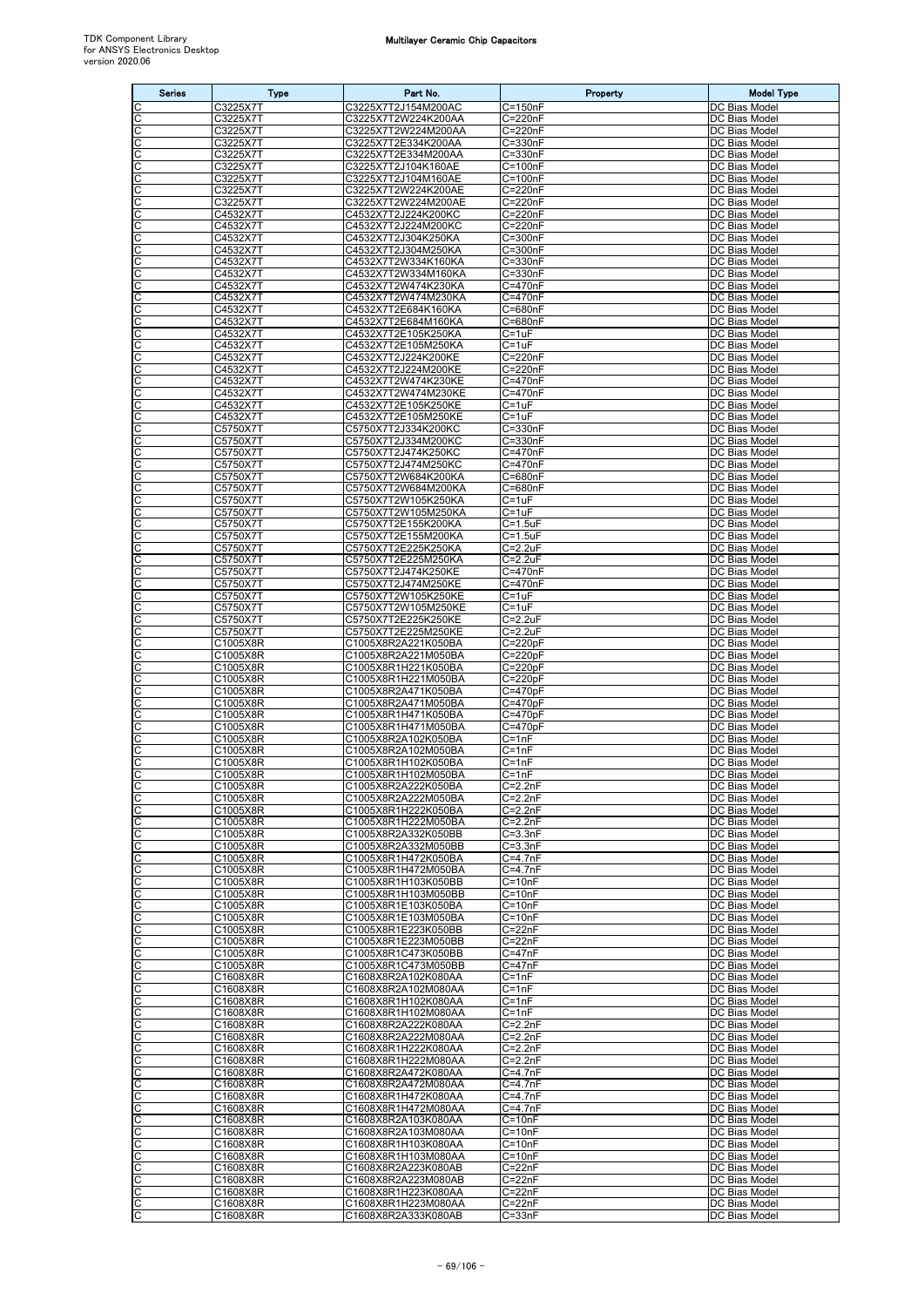| <b>Series</b>                | <b>Type</b>          | Part No.                                   | Property                             | <b>Model Type</b>                     |
|------------------------------|----------------------|--------------------------------------------|--------------------------------------|---------------------------------------|
| C                            | C1608X8R             | C1608X8R2A333M080AB                        | $C = 33nF$                           | DC Bias Model                         |
| C<br>C                       | C1608X8R<br>C1608X8R | C1608X8R1H473K080AA<br>C1608X8R1H473M080AA | $C = 47nF$<br>$C = 47nF$             | DC Bias Model<br>DC Bias Model        |
| C                            | C1608X8R             | C1608X8R1H104K080AB                        | $C = 100nF$                          | DC Bias Model                         |
| C                            | C1608X8R             | C1608X8R1H104M080AB                        | C=100nF                              | DC Bias Model                         |
| C<br>С                       | C1608X8R<br>C1608X8R | C1608X8R1E104K080AA<br>C1608X8R1E104M080AA | C=100nF<br>C=100nF                   | DC Bias Model<br>DC Bias Model        |
| C                            | C1608X8R             | C1608X8R1E154K080AB                        | $C = 150nF$                          | DC Bias Model                         |
| C                            | C1608X8R             | C1608X8R1E154M080AB                        | $C = 150nF$                          | DC Bias Model                         |
| C<br>С                       | C1608X8R<br>C1608X8R | C1608X8R1E224K080AB<br>C1608X8R1E224M080AB | C=220nF<br>C=220nF                   | DC Bias Model<br>DC Bias Model        |
| C                            | C1608X8R             | C1608X8R1C334K080AB                        | C=330nF                              | DC Bias Model                         |
| C<br>C                       | C1608X8R<br>C1608X8R | C1608X8R1C334M080AB<br>C1608X8R1C474K080AB | C=330nF<br>C=470nF                   | DC Bias Model<br>DC Bias Model        |
| С                            | C1608X8R             | C1608X8R1C474M080AB                        | C=470nF                              | DC Bias Model                         |
| C                            | C2012X8R             | C2012X8R2A223K125AA                        | $C = 22nF$                           | DC Bias Model                         |
| C<br>C                       | C2012X8R<br>C2012X8R | C2012X8R2A223M125AA<br>C2012X8R2A473K125AB | $C = 22nF$<br>$C = 47nF$             | DC Bias Model<br>DC Bias Model        |
| C                            | C2012X8R             | C2012X8R2A473M125AB                        | $C = 47nF$                           | DC Bias Model                         |
| $\overline{\text{c}}$        | C2012X8R             | C2012X8R2A683K125AB                        | $C = 68nF$<br>$C = 68nF$             | DC Bias Model<br>DC Bias Model        |
| C<br>C                       | C2012X8R<br>C2012X8R | C2012X8R2A683M125AB<br>C2012X8R1H104K125AA | C=100nF                              | DC Bias Model                         |
| C                            | C2012X8R             | C2012X8R1H104M125AA                        | C=100nF                              | DC Bias Model                         |
| C<br>С                       | C2012X8R<br>C2012X8R | C2012X8R1E154K085AA<br>C2012X8R1E154M085AA | C=150nF<br>$\overline{C}$ =150nF     | DC Bias Model<br>DC Bias Model        |
| C                            | C2012X8R             | C2012X8R1H154K125AB                        | $C = 150nF$                          | DC Bias Model                         |
| C                            | C2012X8R             | C2012X8R1H154M125AB                        | $C = 150nF$                          | DC Bias Model                         |
| C<br>C                       | C2012X8R<br>C2012X8R | C2012X8R1H224K125AB<br>C2012X8R1H224M125AB | C=220nF<br>C=220nF                   | <b>DC Bias Model</b><br>DC Bias Model |
| C                            | C2012X8R             | C2012X8R1E224K125AA                        | C=220nF                              | DC Bias Model                         |
| C<br>C                       | C2012X8R             | C2012X8R1E224M125AA                        | C=220nF                              | DC Bias Model<br>DC Bias Model        |
| C                            | C2012X8R<br>C2012X8R | C2012X8R1E334K125AA<br>C2012X8R1E334M125AA | $\overline{C}$ =330nF<br>$C = 330nF$ | DC Bias Model                         |
| C                            | C2012X8R             | C2012X8R1E474K125AB                        | C=470nF                              | DC Bias Model                         |
| C                            | C2012X8R<br>C2012X8R | C2012X8R1E474M125AB<br>C2012X8R1C684K125AB | C=470nF<br>$C = 680nF$               | DC Bias Model<br>DC Bias Model        |
| C<br>C                       | C2012X8R             | C2012X8R1C684M125AB                        | C=680nF                              | DC Bias Model                         |
| C                            | C2012X8R             | C2012X8R1C105K125AB                        | $C = 1uF$                            | DC Bias Model                         |
| C<br>C                       | C2012X8R<br>C3216X8R | C2012X8R1C105M125AB<br>C3216X8R2A473K085AA | $C = 1uF$<br>$C = 47nF$              | DC Bias Model<br>DC Bias Model        |
| C                            | C3216X8R             | C3216X8R2A473M085AA                        | $C = 47nF$                           | DC Bias Model                         |
| C                            | C3216X8R             | C3216X8R2A104K115AA                        | $C = 100nF$                          | DC Bias Model                         |
| C<br>C                       | C3216X8R<br>C3216X8R | C3216X8R2A104M115AA<br>C3216X8R1H154K085AA | $C = 100nF$<br>$C = 150nF$           | DC Bias Model<br>DC Bias Model        |
| $\overline{\text{c}}$        | C3216X8R             | C3216X8R1H154M085AA                        | $C = 150nF$                          | DC Bias Model                         |
| C<br>C                       | C3216X8R<br>C3216X8R | C3216X8R2A154K160AA<br>C3216X8R2A154M160AA | $C = 150nF$<br>$C = 150nF$           | DC Bias Model<br>DC Bias Model        |
| С                            | C3216X8R             | C3216X8R1H224K115AA                        | C=220nF                              | DC Bias Model                         |
| C                            | C3216X8R             | C3216X8R1H224M115AA                        | C=220nF                              | DC Bias Model                         |
| C<br>C                       | C3216X8R<br>C3216X8R | C3216X8R2A224K160AB<br>C3216X8R2A224M160AB | $C = 220nF$<br>C=220nF               | DC Bias Model<br>DC Bias Model        |
| С                            | C3216X8R             | C3216X8R1E334K085AA                        | C=330nF                              | DC Bias Model                         |
| C<br>C                       | C3216X8R<br>C3216X8R | C3216X8R1E334M085AA<br>C3216X8R2A334K160AB | C=330nF<br>$C = 330nF$               | DC Bias Model<br>DC Bias Model        |
| C                            | C3216X8R             | C3216X8R2A334M160AB                        | C=330nF                              | DC Bias Model                         |
| C<br>C                       | C3216X8R             | C3216X8R1H334K160AA                        | C=330nF                              | DC Bias Model                         |
| IС                           | C3216X8R<br>C3216X8R | C3216X8R1H334M160AA<br>C3216X8R1E474K085AA | C=330nF<br>$C = 470nF$               | DC Bias Model<br>DC Bias Model        |
| C                            | C3216X8R             | C3216X8R1E474M085AA                        | C=470nF                              | DC Bias Model                         |
| C<br>C                       | C3216X8R<br>C3216X8R | C3216X8R1H474K160AA<br>C3216X8R1H474M160AA | C=470nF<br>C=470nF                   | DC Bias Model<br>DC Bias Model        |
| C                            | C3216X8R             | C3216X8R1E684K115AA                        | C=680nF                              | DC Bias Model                         |
| C                            | C3216X8R             | C3216X8R1E684M115AA                        | C=680nF                              | DC Bias Model<br><b>DC Bias Model</b> |
| $\frac{C}{C}$                | C3216X8R<br>C3216X8R | C3216X8R1H684K160AB<br>C3216X8R1H684M160AB | $\overline{C}$ =680nF<br>C=680nF     | DC Bias Model                         |
| C                            | C3216X8R             | C3216X8R1H105K160AB                        | $C = 1uF$                            | DC Bias Model                         |
| C                            | C3216X8R<br>C3216X8R | C3216X8R1H105M160AB<br>C3216X8R1E105K160AA | $C = 1uF$<br>$C = 1uF$               | DC Bias Model<br>DC Bias Model        |
| $rac{C}{C}$                  | C3216X8R             | C3216X8R1E105M160AA                        | $C = 1uF$                            | DC Bias Model                         |
| C                            | C3216X8R             | C3216X8R1E155K160AB                        | $C = 1.5$ u $F$                      | DC Bias Model                         |
| C<br>C                       | C3216X8R<br>C3216X8R | C3216X8R1E155M160AB<br>C3216X8R1E225K160AB | $C = 1.5$ uF<br>$C = 2.2uF$          | <b>DC Bias Model</b><br>DC Bias Model |
| C                            | C3216X8R             | C3216X8R1E225M160AB                        | $C = 2.2uF$                          | DC Bias Model                         |
| C<br>C                       | C3216X8R<br>C3216X8R | C3216X8R1C335K160AB<br>C3216X8R1C335M160AB | $C = 3.3uF$<br>$C = 3.3uF$           | DC Bias Model<br>DC Bias Model        |
| C                            | C3216X8R             | C3216X8R1C475K160AB                        | $C = 4.7uF$                          | DC Bias Model                         |
| C                            | C3216X8R             | C3216X8R1C475M160AB                        | $C = 4.7$ u $F$                      | DC Bias Model                         |
| CC                           | C3225X8R<br>C3225X8R | C3225X8R2A474K200AB<br>C3225X8R2A474M200AB | C=470nF<br>C=470nF                   | DC Bias Model<br>DC Bias Model        |
| C                            | C3225X8R             | C3225X8R2A684K250AB                        | C=680nF                              | DC Bias Model                         |
| C<br>C                       | C3225X8R<br>C3225X8R | C3225X8R2A684M250AB<br>C3225X8R1E155K160AA | C=680nF<br>$C = 1.5$ u $F$           | DC Bias Model<br>DC Bias Model        |
| C                            | C3225X8R             | C3225X8R1E155M160AA                        | $C = 1.5$ uF                         | DC Bias Model                         |
| $\overline{\text{c}}$        | C3225X8R             | C3225X8R1E225K200AA                        | $C = 2.2uF$                          | DC Bias Model                         |
| C<br>$\overline{\mathsf{c}}$ | C3225X8R<br>C3225X8R | C3225X8R1E225M200AA<br>C3225X8R1E335K250AA | $C=2.2uF$<br>$C = 3.3uF$             | DC Bias Model<br>DC Bias Model        |
| C                            | C3225X8R             | C3225X8R1E335M250AA                        | $C = 3.3uF$                          | DC Bias Model                         |
| C                            | C3225X8R             | C3225X8R1E475K250AB                        | $C = 4.7$ u $F$                      | DC Bias Model                         |
| C<br>C                       | C3225X8R<br>C3225X8R | C3225X8R1E475M250AB<br>C3225X8R1C685K200AB | C=4.7uF<br>$C = 6.8$ uF              | DC Bias Model<br>DC Bias Model        |
| C                            | C3225X8R             | C3225X8R1C685M200AB                        | $C = 6.8$ u $F$                      | DC Bias Model                         |
| $\overline{c}$<br>С          | C3225X8R<br>C3225X8R | C3225X8R1C106K250AB<br>C3225X8R1C106M250AB | $C = 10uF$<br>$C = 10uF$             | DC Bias Model<br>DC Bias Model        |
| C                            | C0816X5R             | C0816X5R0J105M050AC                        | $C = 1uF$                            | DC Bias Model                         |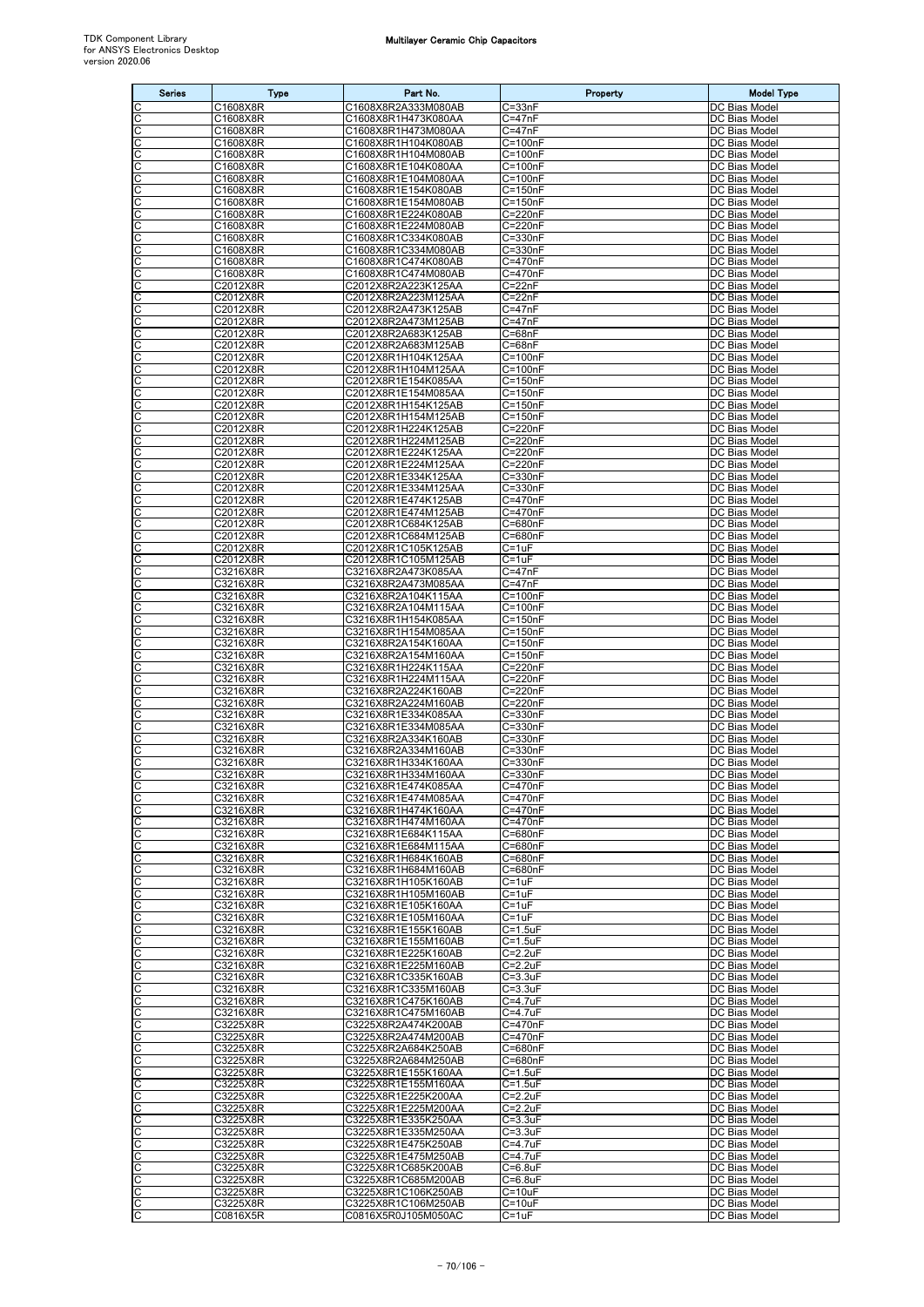| <b>Series</b>            | <b>Type</b>          | Part No.                                     | Property                           | <b>Model Type</b>                                |
|--------------------------|----------------------|----------------------------------------------|------------------------------------|--------------------------------------------------|
| C                        | C0816X5R             | C0816X5R0J225M050AC                          | $C = 2.2uF$                        | DC Bias Model                                    |
| C                        | C0510X7R             | C0510X7R1H473M030BC<br>C0510X7R1E473M030BA   | C=47nF<br>$C = 47nF$               | DC Bias Model                                    |
| С<br>C                   | C0510X7R<br>C0816X7S | C0816X7S0G105M050AC                          | $C = 1uF$                          | DC Bias Model<br>DC Bias Model                   |
| C                        | C0816X7S             | C0816X7S0G225M050AC                          | C=2.2uF                            | DC Bias Model                                    |
| CEU<br>CEU               | CEU3X7R              | CEU3E2X7R2A102K080AE                         | $C = 1nF$<br>$C = 1nF$             | DC Bias Model<br>DC Bias Model                   |
| CEU                      | CEU3X7R<br>CEU3X7R   | CEU3E2X7R2A102M080AE<br>CEU3E2X7R2A222K080AE | $C=2.2nF$                          | DC Bias Model                                    |
| CEU                      | CEU3X7R              | CEU3E2X7R2A222M080AE                         | $C = 2.2nF$                        | DC Bias Model                                    |
| CEU<br>CEU               | CEU3X7R<br>CEU3X7R   | CEU3E2X7R2A332K080AE<br>CEU3E2X7R2A332M080AE | $C = 3.3nF$<br>$C = 3.3nF$         | DC Bias Model<br>DC Bias Model                   |
| CEU                      | CEU3X7R              | CEU3E2X7R1H472K080AE                         | $C = 4.7nF$                        | DC Bias Model                                    |
| <b>CEU</b>               | CEU3X7R              | CEU3E2X7R1H472M080AE                         | $C = 4.7nF$                        | DC Bias Model                                    |
| CEU<br>CEU               | CEU3X7R<br>CEU3X7R   | CEU3E2X7R1H103K080AE<br>CEU3E2X7R1H103M080AE | $C = 10nF$<br>$C = 10nF$           | DC Bias Model<br>DC Bias Model                   |
| CEU                      | CEU3X7R              | CEU3E2X7R1H223K080AE                         | C=22nF                             | DC Bias Model                                    |
| CEU                      | CEU3X7R              | CEU3E2X7R1H223M080AE                         | $C = 22nF$                         | DC Bias Model                                    |
| CEU<br>CEU               | CEU3X7R<br>CEU3X7R   | CEU3E2X7R1H473K080AE<br>CEU3E2X7R1H473M080AE | $C = 47nF$<br>$C = 47nF$           | DC Bias Model<br>DC Bias Model                   |
| CEU                      | CEU4X7R              | CEU4J2X7R2A102K125AE                         | $C = 1nF$                          | DC Bias Model                                    |
| CEU                      | CEU4X7R              | CEU4J2X7R2A102M125AE                         | $C = 1nF$                          | DC Bias Model                                    |
| CEU<br><b>CEU</b>        | CEU4X7R<br>CEU4X7R   | CEU4J2X7R2A222K125AE<br>CEU4J2X7R2A222M125AE | $C=2.2nF$<br>$C = 2.2nF$           | DC Bias Model<br>DC Bias Model                   |
| CEU                      | CEU4X7R              | CEU4J2X7R2A472K125AE                         | $C = 4.7nF$                        | DC Bias Model                                    |
| CEU                      | CEU4X7R              | CEU4J2X7R2A472M125AE                         | $C = 4.7nF$                        | DC Bias Model                                    |
| CEU<br><b>CEU</b>        | CEU4X7R<br>CEU4X7R   | CEU4J2X7R2A103K125AE<br>CEU4J2X7R2A103M125AE | $C = 10nF$<br>$C = 10nF$           | DC Bias Model<br>DC Bias Model                   |
| CEU                      | CEU4X7R              | CEU4J2X7R2A153K125AE                         | $C = 15nF$                         | DC Bias Model                                    |
| CEU                      | CEU4X7R              | CEU4J2X7R2A153M125AE                         | $\overline{C}$ =15nF               | DC Bias Model                                    |
| CEU<br>CEU               | CEU4X7R<br>CEU4X7R   | CEU4J2X7R1H223K125AE<br>CEU4J2X7R1H223M125AE | $C = 22nF$<br>$C = 22nF$           | DC Bias Model<br>DC Bias Model                   |
| CEU                      | CEU4X7R              | CEU4J2X7R1H473K125AE                         | $C = 47nF$                         | DC Bias Model                                    |
| CEU                      | CEU4X7R              | CEU4J2X7R1H473M125AE                         | $C = 47nF$                         | DC Bias Model                                    |
| CEU<br>CEU               | CEU4X7R<br>CEU4X7R   | CEU4J2X7R1H104K125AE<br>CEU4J2X7R1H104M125AE | C=100nF<br>$C = 100nF$             | DC Bias Model<br>DC Bias Model                   |
| CGA                      | CGA1C0G              | CGA1A2C0G1H010C030BA                         | $C = 1pF$                          | Frequency Model                                  |
| CGA                      | CGA1C0G              | CGA1A2C0G1E010C030BA                         | $C = 1pF$                          | <b>Frequency Model</b>                           |
| <b>CGA</b><br>CGA        | CGA1C0G<br>CGA1C0G   | CGA1A2C0G1H1R5C030BA<br>CGA1A2C0G1E1R5C030BA | $C = 1.5pF$<br>$C = 1.5pF$         | Frequency Model<br>Frequency Model               |
| CGA                      | CGA1C0G              | CGA1A2C0G1H020C030BA                         | $C = 2pF$                          | Frequency Model                                  |
| CGA                      | CGA1C0G              | CGA1A2C0G1E020C030BA                         | $C = 2pF$                          | Frequency Model                                  |
| <b>CGA</b><br><b>CGA</b> | CGA1C0G<br>CGA1C0G   | CGA1A2C0G1H2R2C030BA<br>CGA1A2C0G1E2R2C030BA | $C = 2.2pF$<br>$C=2.2pF$           | Frequency Model<br><b>Frequency Model</b>        |
| <b>CGA</b>               | CGA1C0G              | CGA1A2C0G1H030C030BA                         | $C = 3pF$                          | Frequency Model                                  |
| CGA                      | CGA1C0G              | CGA1A2C0G1E030C030BA                         | $C = 3pF$                          | Frequency Model                                  |
| CGA<br>CGA               | CGA1C0G<br>CGA1C0G   | CGA1A2C0G1H3R3C030BA<br>CGA1A2C0G1E3R3C030BA | $C = 3.3pF$<br>$C = 3.3pF$         | <b>Frequency Model</b><br><b>Frequency Model</b> |
| CGA                      | CGA1C0G              | CGA1A2C0G1H040C030BA                         | $C = 4pF$                          | Frequency Model                                  |
| <b>CGA</b>               | CGA1C0G              | CGA1A2C0G1E040C030BA                         | $C = 4pF$                          | <b>Frequency Model</b>                           |
| CGA<br><b>CGA</b>        | CGA1C0G<br>CGA1C0G   | CGA1A2C0G1H4R7C030BA<br>CGA1A2C0G1E4R7C030BA | $C=4.7pF$<br>$C=4.7pF$             | Frequency Model<br><b>Frequency Model</b>        |
| <b>CGA</b>               | CGA1C0G              | CGA1A2C0G1H050C030BA                         | $C = 5pF$                          | <b>Frequency Model</b>                           |
| CGA                      | CGA1C0G              | CGA1A2C0G1E050C030BA                         | $C = 5pF$                          | <b>Frequency Model</b>                           |
| CGA<br>CGA               | CGA1C0G<br>CGA1C0G   | CGA1A2C0G1H060D030BA<br>CGA1A2C0G1E060D030BA | $C = 6pF$<br>$C = 6pF$             | <b>Frequency Model</b><br>Frequency Model        |
| <b>CGA</b>               | CGA1C0G              | CGA1A2C0G1H6R8D030BA                         | $C = 6.8pF$                        | Frequency Model                                  |
| <b>CGA</b><br><b>CGA</b> | CGA1C0G<br>CGA1C0G   | CGA1A2C0G1E6R8D030BA                         | $C = 6.8pF$                        | <b>Frequency Model</b>                           |
| CGA                      | CGA1C0G              | CGA1A2C0G1H070D030BA<br>CGA1A2C0G1E070D030BA | $C = 7pF$<br>$C = 7pF$             | <b>Frequency Model</b><br>Frequency Model        |
| <b>CGA</b>               | CGA1C0G              | CGA1A2C0G1H080D030BA                         | $C = 8pF$                          | <b>Frequency Model</b>                           |
| CGA<br>CGA               | CGA1C0G<br>CGA1C0G   | CGA1A2C0G1E080D030BA<br>CGA1A2C0G1H090D030BA | $C = 8pF$<br>$C = 9pF$             | <b>Frequency Model</b><br><b>Frequency Model</b> |
| CGA                      | CGA1C0G              | CGA1A2C0G1E090D030BA                         | $C = 9pF$                          | <b>Frequency Model</b>                           |
| CGA                      | CGA1C0G              | CGA1A2C0G1H100D030BA                         | $C = 10pF$                         | <b>Frequency Model</b>                           |
| CGA<br>CGA               | CGA1C0G<br>CGA1C0G   | CGA1A2C0G1E100D030BA<br>CGA1A2C0G1H120J030BA | $C = 10pF$<br>$C=12pF$             | <b>Frequency Model</b>                           |
| <b>CGA</b>               | CGA1C0G              | CGA1A2C0G1E120J030BA                         | $C = 12pF$                         | Frequency Model<br><b>Frequency Model</b>        |
| CGA                      | CGA1C0G              | CGA1A2C0G1H150J030BA                         | $C = 15pF$                         | <b>Frequency Model</b>                           |
| CGA<br>CGA               | CGA1C0G<br>CGA1C0G   | CGA1A2C0G1E150J030BA<br>CGA1A2C0G1H180J030BA | $C = 15pF$<br>$C = 18pF$           | <b>Frequency Model</b><br><b>Frequency Model</b> |
| CGA                      | CGA1C0G              | CGA1A2C0G1E180J030BA                         | $C = 18pF$                         | <b>Frequency Model</b>                           |
| CGA                      | CGA1C0G              | CGA1A2C0G1H220J030BA                         | $C = 22pF$                         | <b>Frequency Model</b>                           |
| CGA<br>CGA               | CGA1C0G<br>CGA1C0G   | CGA1A2C0G1E220J030BA<br>CGA1A2C0G1H270J030BA | C=22pF<br>$C = 27pF$               | <b>Frequency Model</b><br><b>Frequency Model</b> |
| CGA                      | CGA1C0G              | CGA1A2C0G1E270J030BA                         | $C = 27pF$                         | <b>Frequency Model</b>                           |
| CGA                      | CGA1C0G              | CGA1A2C0G1H330J030BA                         | $C = 33pF$                         | <b>Frequency Model</b>                           |
| <b>CGA</b><br>CGA        | CGA1C0G<br>CGA1C0G   | CGA1A2C0G1E330J030BA<br>CGA1A2C0G1H390J030BA | $C = 33pF$<br>$C = 39pF$           | Frequency Model<br><b>Frequency Model</b>        |
| CGA                      | CGA1C0G              | CGA1A2C0G1E390J030BA                         | $C = 39pF$                         | <b>Frequency Model</b>                           |
| CGA                      | CGA1C0G              | CGA1A2C0G1H470J030BA                         | $C = 47pF$                         | Frequency Model                                  |
| CGA<br>CGA               | CGA1C0G<br>CGA1C0G   | CGA1A2C0G1E470J030BA<br>CGA1A2C0G1H560J030BA | $C = 47pF$<br>$\overline{C}$ =56pF | <b>Frequency Model</b><br><b>Frequency Model</b> |
| CGA                      | CGA1C0G              | CGA1A2C0G1E560J030BA                         | $C = 56pF$                         | <b>Frequency Model</b>                           |
| <b>CGA</b>               | CGA1C0G              | CGA1A2C0G1H680J030BA                         | $C = 68pF$                         | <b>Frequency Model</b>                           |
| CGA<br>CGA               | CGA1C0G<br>CGA1C0G   | CGA1A2C0G1E680J030BA<br>CGA1A2C0G1H820J030BA | $C = 68pF$<br>$C = 82pF$           | <b>Frequency Model</b><br><b>Frequency Model</b> |
| CGA                      | CGA1C0G              | CGA1A2C0G1E820J030BA                         | $C = 82pF$                         | <b>Frequency Model</b>                           |
| <b>CGA</b>               | CGA1C0G              | CGA1A2C0G1H101J030BA                         | $C = 100pF$                        | <b>Frequency Model</b>                           |
| CGA<br>CGA               | CGA1C0G<br>CGA2C0G   | CGA1A2C0G1E101J030BA<br>CGA2B2C0G1H010C050BA | $C = 100pF$<br>$C = 1pF$           | <b>Frequency Model</b><br><b>Frequency Model</b> |
| CGA                      | CGA2C0G              | CGA2B2C0G1H1R5C050BA                         | $C=1.5pF$                          | Frequency Model                                  |
| <b>CGA</b><br><b>CGA</b> | CGA2C0G<br>CGA2C0G   | CGA2B2C0G1H020C050BA<br>CGA2B2C0G1H2R2C050BA | $C = 2pF$<br>$C=2.2pF$             | <b>Frequency Model</b><br><b>Frequency Model</b> |
| <b>CGA</b>               | CGA2C0G              | CGA2B2C0G1H030C050BA                         | $C = 3pF$                          | <b>Frequency Model</b>                           |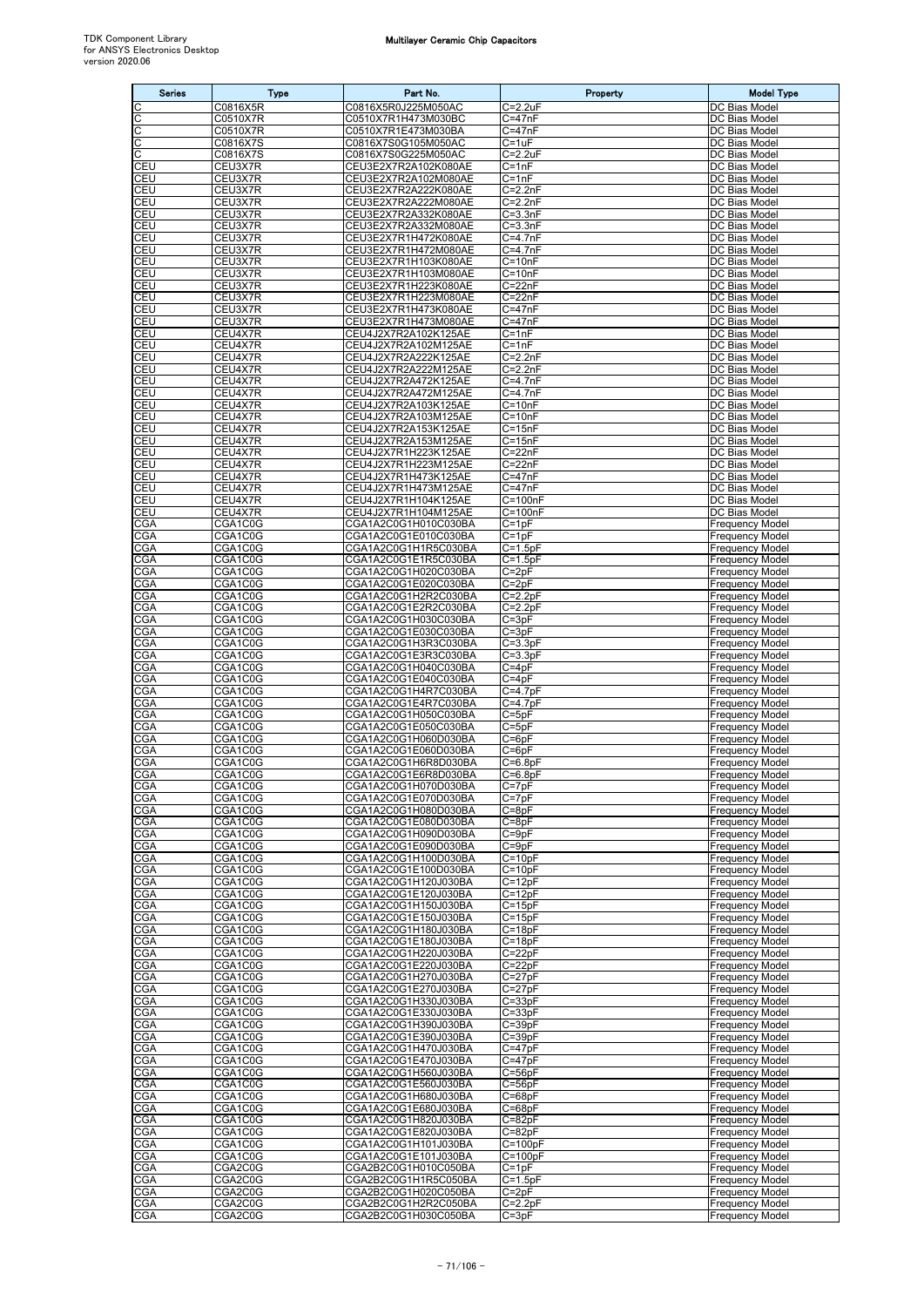| <b>Series</b>            | <b>Type</b>                      | Part No.                                     | Property                   | <b>Model Type</b>                                |
|--------------------------|----------------------------------|----------------------------------------------|----------------------------|--------------------------------------------------|
| CGA                      | CGA <sub>2</sub> C <sub>0G</sub> | CGA2B2C0G1H3R3C050BA                         | $C = 3.3pF$                | <b>Frequency Model</b>                           |
| CGA                      | CGA2C0G                          | CGA2B2C0G1H040C050BA                         | $C = 4pF$                  | <b>Frequency Model</b>                           |
| CGA<br>CGA               | CGA2C0G<br>CGA2C0G               | CGA2B2C0G1H4R7C050BA<br>CGA2B2C0G1H050C050BA | $C=4.7pF$<br>$C = 5pF$     | <b>Frequency Model</b><br><b>Frequency Model</b> |
| CGA                      | CGA2C0G                          | CGA2B2C0G1H060D050BA                         | $C = 6pF$                  | <b>Frequency Model</b>                           |
| <b>CGA</b>               | CGA2C0G                          | CGA2B2C0G1H6R8D050BA                         | $C=6.8pF$                  | <b>Frequency Model</b>                           |
| <b>CGA</b>               | CGA2C0G                          | CGA2B2C0G1H070D050BA                         | $C = 7pF$                  | <b>Frequency Model</b>                           |
| <b>CGA</b><br>CGA        | CGA2C0G<br>CGA2C0G               | CGA2B2C0G1H080D050BA<br>CGA2B2C0G1H090D050BA | $C = 8pF$<br>$C = 9pF$     | Frequency Model<br><b>Frequency Model</b>        |
| CGA                      | CGA2C0G                          | CGA2B2C0G1H100D050BA                         | $C = 10pF$                 | <b>Frequency Model</b>                           |
| CGA                      | CGA2C0G                          | CGA2B2C0G1H120J050BA                         | $C = 12pF$                 | <b>Frequency Model</b>                           |
| CGA                      | CGA2C0G                          | CGA2B2C0G1H150J050BA                         | $C=15pF$                   | <b>Frequency Model</b>                           |
| <b>CGA</b><br>CGA        | CGA2C0G<br>CGA2C0G               | CGA2B2C0G1H180J050BA<br>CGA2B2C0G1H220J050BA | $C = 18pF$<br>$C = 22pF$   | <b>Frequency Model</b><br><b>Frequency Model</b> |
| CGA                      | CGA2C0G                          | CGA2B2C0G1H270J050BA                         | $C = 27pF$                 | <b>Frequency Model</b>                           |
| <b>CGA</b>               | CGA2C0G                          | CGA2B2C0G1H330J050BA                         | $C = 33pF$                 | <b>Frequency Model</b>                           |
| <b>CGA</b><br>CGA        | CGA2C0G                          | CGA2B2C0G1H390J050BA                         | $C = 39pF$                 | <b>Frequency Model</b><br><b>Frequency Model</b> |
| CGA                      | CGA2C0G<br>CGA2C0G               | CGA2B2C0G1H470J050BA<br>CGA2B2C0G1H560J050BA | $C = 47pF$<br>$C = 56pF$   | <b>Frequency Model</b>                           |
| <b>CGA</b>               | CGA2C0G                          | CGA2B2C0G1H680J050BA                         | $C = 68pF$                 | <b>Frequency Model</b>                           |
| CGA                      | CGA2C0G                          | CGA2B2C0G1H820J050BA                         | $C = 82pF$                 | <b>Frequency Model</b>                           |
| CGA<br>CGA               | CGA2C0G<br>CGA2C0G               | CGA2B2C0G1H101J050BA<br>CGA2B2C0G1H121J050BA | $C = 100pF$<br>$C = 120pF$ | <b>Frequency Model</b><br><b>Frequency Model</b> |
| <b>CGA</b>               | CGA2C0G                          | CGA2B2C0G1H151J050BA                         | $C = 150pF$                | <b>Frequency Model</b>                           |
| CGA                      | CGA2C0G                          | CGA2B2C0G1H181J050BA                         | $C = 180pF$                | <b>Frequency Model</b>                           |
| <b>CGA</b>               | CGA2C0G                          | CGA2B2C0G1H221J050BA                         | $C = 220pF$                | <b>Frequency Model</b>                           |
| CGA<br>CGA               | CGA2C0G<br>CGA2C0G               | CGA2B2C0G1H271J050BA<br>CGA2B2C0G1H331J050BA | $C = 270pF$<br>$C = 330pF$ | <b>Frequency Model</b><br><b>Frequency Model</b> |
| CGA                      | CGA2C0G                          | CGA2B2C0G1H391J050BA                         | $C = 390pF$                | <b>Frequency Model</b>                           |
| CGA                      | CGA2C0G                          | CGA2B2C0G1H471J050BA                         | $C = 470pF$                | Frequency Model                                  |
| <b>CGA</b>               | CGA2C0G                          | CGA2B2C0G1H561J050BA                         | $C = 560pF$<br>$C = 680pF$ | <b>Frequency Model</b>                           |
| <b>CGA</b><br><b>CGA</b> | CGA2C0G<br>CGA2C0G               | CGA2B2C0G1H681J050BA<br>CGA2B2C0G1H821J050BA | $C = 820pF$                | <b>Frequency Model</b><br>Frequency Model        |
| CGA                      | CGA2C0G                          | CGA2B2C0G1H102J050BA                         | $C = 1nF$                  | <b>Frequency Model</b>                           |
| CGA                      | CGA2C0G                          | CGA2B2C0G2A101J050BA                         | $C = 100pF$                | <b>Frequency Model</b>                           |
| CGA<br>CGA               | CGA2C0G<br>CGA2C0G               | CGA2B2C0G2A151J050BA<br>CGA2B2C0G2A221J050BA | $C = 150pF$<br>$C = 220pF$ | <b>Frequency Model</b><br><b>Frequency Model</b> |
| <b>CGA</b>               | CGA2C0G                          | CGA2B2C0G2A331J050BA                         | $C = 330pF$                | <b>Frequency Model</b>                           |
| CGA                      | CGA2C0G                          | CGA2B2C0G2A471J050BA                         | $C = 470pF$                | <b>Frequency Model</b>                           |
| CGA                      | CGA2C0G                          | CGA2B2C0G1H010C050BD                         | $C = 1pF$                  | <b>Frequency Model</b>                           |
| <b>CGA</b><br><b>CGA</b> | CGA2C0G<br>CGA2C0G               | CGA2B2C0G1H020C050BD<br>CGA2B2C0G1H030C050BD | $C = 2pF$<br>$C = 3pF$     | <b>Frequency Model</b><br><b>Frequency Model</b> |
| CGA                      | CGA2C0G                          | CGA2B2C0G1H040C050BD                         | $C = 4pF$                  | <b>Frequency Model</b>                           |
| CGA                      | CGA2C0G                          | CGA2B2C0G1H050C050BD                         | $C = 5pF$                  | <b>Frequency Model</b>                           |
| CGA                      | CGA2C0G                          | CGA2B2C0G1H060D050BD                         | $C = 6pF$                  | <b>Frequency Model</b>                           |
| CGA<br>CGA               | CGA2C0G<br>CGA2C0G               | CGA2B2C0G1H070D050BD<br>CGA2B2C0G1H080D050BD | $C = 7pF$<br>$C = 8pF$     | <b>Frequency Model</b><br><b>Frequency Model</b> |
| CGA                      | CGA2C0G                          | CGA2B2C0G1H090D050BD                         | $C = 9pF$                  | <b>Frequency Model</b>                           |
| <b>CGA</b>               | CGA2C0G                          | CGA2B2C0G1H100D050BD                         | $C = 10pF$                 | <b>Frequency Model</b>                           |
| CGA                      | CGA2C0G                          | CGA2B2C0G1H150J050BD                         | $C = 15pF$                 | <b>Frequency Model</b>                           |
| CGA<br>CGA               | CGA2C0G<br>CGA2C0G               | CGA2B2C0G1H220J050BD<br>CGA2B2C0G1H330J050BD | $C=22pF$<br>$C = 33pF$     | <b>Frequency Model</b><br><b>Frequency Model</b> |
| CGA                      | CGA2C0G                          | CGA2B2C0G1H470J050BD                         | $C = 47pF$                 | <b>Frequency Model</b>                           |
| CGA                      | CGA2C0G                          | CGA2B2C0G1H680J050BD                         | $C = 68pF$                 | <b>Frequency Model</b>                           |
| CGA<br><b>CGA</b>        | CGA2C0G<br>CGA2C0G               | CGA2B2C0G1H101J050BD<br>CGA2B2C0G1H151J050BD | $C = 100pF$<br>$C = 150pF$ | <b>Frequency Model</b><br><b>Frequency Model</b> |
| <b>CGA</b>               | CGA2C0G                          | CGA2B2C0G1H221J050BD                         | $C = 220pF$                | <b>Frequency Model</b>                           |
| <b>CGA</b>               | CGA2C0G                          | CGA2B2C0G1H331J050BD                         | $C = 330pF$                | <b>Frequency Model</b>                           |
| <b>CGA</b>               | CGA2C0G<br>CGA2C0G               | CGA2B2C0G1H471J050BD<br>CGA2B2C0G1H681J050BD | $C = 470pF$<br>$C = 680pF$ | <b>Frequency Model</b>                           |
| <b>CGA</b><br>CGA        | CGA2C0G                          | CGA2B2C0G1H102J050BD                         | $C = 1nF$                  | <b>Frequency Model</b><br><b>Frequency Model</b> |
| CGA                      | CGA3C0G                          | CGA3E2C0G1H010C080AA                         | $C = 1pF$                  | <b>Frequency Model</b>                           |
| <b>CGA</b>               | CGA3C0G                          | CGA3E2C0G1H1R5C080AA                         | $C = 1.5pF$                | <b>Frequency Model</b>                           |
| CGA<br>CGA               | CGA3C0G<br>CGA3C0G               | CGA3E2C0G1H020C080AA<br>CGA3E2C0G1H2R2C080AA | $C = 2pF$<br>$C=2.2pF$     | <b>Frequency Model</b><br><b>Frequency Model</b> |
| <b>CGA</b>               | CGA3C0G                          | CGA3E2C0G1H030C080AA                         | $C = 3pF$                  | <b>Frequency Model</b>                           |
| <b>CGA</b>               | CGA3C0G                          | CGA3E2C0G1H3R3C080AA                         | $C = 3.3pF$                | <b>Frequency Model</b>                           |
| <b>CGA</b>               | CGA3C0G                          | CGA3E2C0G1H040C080AA                         | $C = 4pF$                  | <b>Frequency Model</b>                           |
| CGA<br><b>CGA</b>        | CGA3C0G<br>CGA3C0G               | CGA3E2C0G1H4R7C080AA<br>CGA3E2C0G1H050C080AA | $C = 4.7pF$<br>$C = 5pF$   | <b>Frequency Model</b><br><b>Frequency Model</b> |
| CGA                      | CGA3C0G                          | CGA3E2C0G1H060D080AA                         | $C = 6pF$                  | <b>Frequency Model</b>                           |
| CGA                      | CGA3C0G                          | CGA3E2C0G1H6R8D080AA                         | $C=6.8pF$                  | <b>Frequency Model</b>                           |
| CGA                      | CGA3C0G                          | CGA3E2C0G1H070D080AA<br>CGA3E2C0G1H080D080AA | $C = 7pF$                  | <b>Frequency Model</b><br><b>Frequency Model</b> |
| <b>CGA</b><br>CGA        | CGA3C0G<br>CGA3C0G               | CGA3E2C0G1H090D080AA                         | $C = 8pF$<br>$C = 9pF$     | <b>Frequency Model</b>                           |
| CGA                      | CGA3C0G                          | CGA3E2C0G1H100D080AA                         | $C = 10pF$                 | <b>Frequency Model</b>                           |
| <b>CGA</b>               | CGA3C0G                          | CGA3E2C0G1H120J080AA                         | $C = 12pF$                 | <b>Frequency Model</b>                           |
| <b>CGA</b><br>CGA        | CGA3C0G<br>CGA3C0G               | CGA3E2C0G1H150J080AA<br>CGA3E2C0G1H180J080AA | $C = 15pF$<br>$C = 18pF$   | <b>Frequency Model</b><br><b>Frequency Model</b> |
| <b>CGA</b>               | CGA3C0G                          | CGA3E2C0G1H220J080AA                         | $C = 22pF$                 | <b>Frequency Model</b>                           |
| <b>CGA</b>               | CGA3C0G                          | CGA3E2C0G1H270J080AA                         | $C = 27pF$                 | <b>Frequency Model</b>                           |
| <b>CGA</b>               | CGA3C0G                          | CGA3E2C0G1H330J080AA                         | $C = 33pF$                 | <b>Frequency Model</b>                           |
| CGA<br>CGA               | CGA3C0G<br>CGA3C0G               | CGA3E2C0G1H390J080AA<br>CGA3E2C0G1H470J080AA | $C = 39pF$<br>$C = 47pF$   | <b>Frequency Model</b><br><b>Frequency Model</b> |
| <b>CGA</b>               | CGA3C0G                          | CGA3E2C0G1H560J080AA                         | $C = 56pF$                 | <b>Frequency Model</b>                           |
| <b>CGA</b>               | CGA3C0G                          | CGA3E2C0G1H680J080AA                         | $C = 68pF$                 | <b>Frequency Model</b>                           |
| <b>CGA</b>               | CGA3C0G                          | CGA3E2C0G1H820J080AA                         | $C = 82pF$                 | <b>Frequency Model</b>                           |
| <b>CGA</b><br><b>CGA</b> | CGA3C0G<br>CGA3C0G               | CGA3E2C0G1H101J080AA<br>CGA3E2C0G1H121J080AA | $C = 100pF$<br>$C = 120pF$ | <b>Frequency Model</b><br><b>Frequency Model</b> |
| CGA                      | CGA3C0G                          | CGA3E2C0G1H151J080AA                         | $C = 150pF$                | <b>Frequency Model</b>                           |
| <b>CGA</b>               | CGA3C0G                          | CGA3E2C0G1H181J080AA                         | $C = 180pF$                | <b>Frequency Model</b>                           |
| <b>CGA</b><br>CGA        | CGA3C0G<br>CGA3C0G               | CGA3E2C0G1H221J080AA<br>CGA3E2C0G1H271J080AA | $C = 220pF$<br>$C = 270pF$ | <b>Frequency Model</b><br><b>Frequency Model</b> |
| <b>CGA</b>               | CGA3C0G                          | CGA3E2C0G1H331J080AA                         | $C = 330pF$                | <b>Frequency Model</b>                           |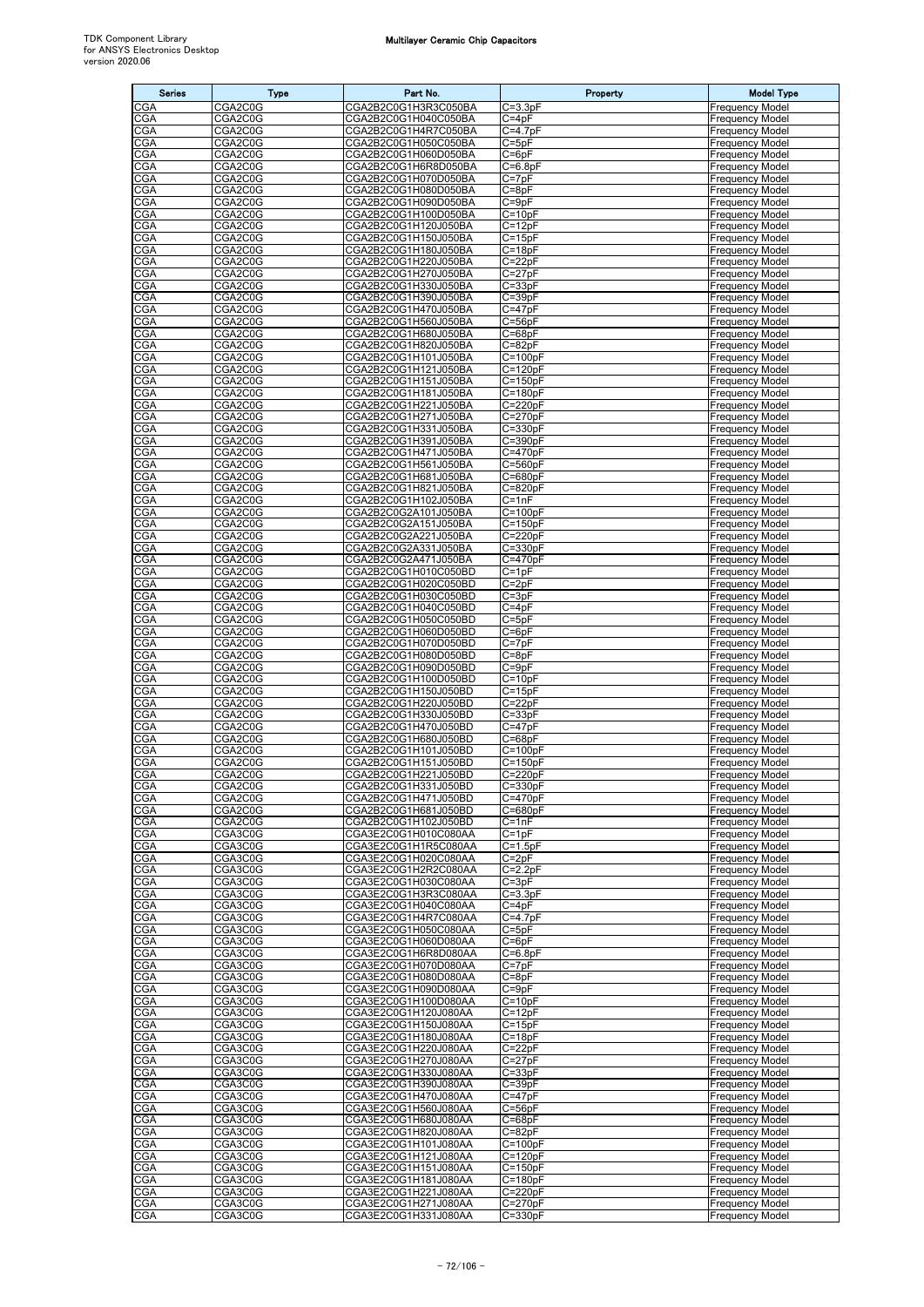| <b>Series</b>            | Type               | Part No.                                     | Property                   | <b>Model Type</b>                                |
|--------------------------|--------------------|----------------------------------------------|----------------------------|--------------------------------------------------|
| CGA                      | CGA3C0G            | CGA3E2C0G1H391J080AA                         | $C = 390pF$                | <b>Frequency Model</b>                           |
| CGA                      | CGA3C0G            | CGA3E2C0G1H471J080AA                         | $C = 470pF$                | <b>Frequency Model</b>                           |
| CGA                      | CGA3C0G            | CGA3E2C0G1H561J080AA                         | $C = 560pF$                | <b>Frequency Model</b>                           |
| CGA<br><b>CGA</b>        | CGA3C0G<br>CGA3C0G | CGA3E2C0G1H681J080AA<br>CGA3E2C0G1H821J080AA | $C = 680pF$<br>$C = 820pF$ | <b>Frequency Model</b><br><b>Frequency Model</b> |
| <b>CGA</b>               | CGA3C0G            | CGA3E2C0G1H102J080AA                         | $C = 1nF$                  | <b>Frequency Model</b>                           |
| <b>CGA</b>               | CGA3C0G            | CGA3E2C0G1H122J080AA                         | $C = 1.2nF$                | <b>Frequency Model</b>                           |
| CGA                      | CGA3C0G            | CGA3E2C0G1H152J080AA                         | $C = 1.5nF$                | <b>Frequency Model</b>                           |
| CGA<br>CGA               | CGA3C0G<br>CGA3C0G | CGA3E2C0G1H182J080AA<br>CGA3E2C0G1H222J080AA | $C = 1.8nF$                | Frequency Model                                  |
| <b>CGA</b>               | CGA3C0G            | CGA3E2C0G1H272J080AA                         | $C = 2.2nF$<br>$C = 2.7nF$ | <b>Frequency Model</b><br>Frequency Model        |
| CGA                      | CGA3C0G            | CGA3E2C0G1H332J080AA                         | $C = 3.3nF$                | <b>Frequency Model</b>                           |
| <b>CGA</b>               | CGA3C0G            | CGA3E2C0G1H392J080AA                         | $C = 3.9nF$                | <b>Frequency Model</b>                           |
| <b>CGA</b>               | CGA3C0G            | CGA3E2C0G1H472J080AA                         | $C=4.7nF$                  | <b>Frequency Model</b>                           |
| <b>CGA</b><br>CGA        | CGA3C0G<br>CGA3C0G | CGA3E2C0G1H562J080AA<br>CGA3E2C0G1H682J080AA | $C = 5.6nF$<br>$C = 6.8nF$ | <b>Frequency Model</b><br><b>Frequency Model</b> |
| CGA                      | CGA3C0G            | CGA3E2C0G1H822J080AA                         | $C = 8.2nF$                | <b>Frequency Model</b>                           |
| <b>CGA</b>               | CGA3C0G            | CGA3E2C0G1H103J080AA                         | $C = 10nF$                 | <b>Frequency Model</b>                           |
| CGA                      | CGA3C0G            | CGA3E2C0G2A010C080AA                         | $C = 1pF$                  | Frequency Model                                  |
| CGA                      | CGA3C0G            | CGA3E2C0G2A020C080AA                         | $C = 2pF$                  | <b>Frequency Model</b>                           |
| <b>CGA</b><br>CGA        | CGA3C0G<br>CGA3C0G | CGA3E2C0G2A030C080AA<br>CGA3E2C0G2A040C080AA | $C = 3pF$<br>$C = 4pF$     | <b>Frequency Model</b><br><b>Frequency Model</b> |
| CGA                      | CGA3C0G            | CGA3E2C0G2A050C080AA                         | $C = 5pF$                  | <b>Frequency Model</b>                           |
| <b>CGA</b>               | CGA3C0G            | CGA3E2C0G2A060D080AA                         | $C = 6pF$                  | <b>Frequency Model</b>                           |
| CGA                      | CGA3C0G            | CGA3E2C0G2A070D080AA                         | $C = 7pF$                  | <b>Frequency Model</b>                           |
| CGA<br>CGA               | CGA3C0G<br>CGA3C0G | CGA3E2C0G2A080D080AA<br>CGA3E2C0G2A090D080AA | $C = 8pF$                  | <b>Frequency Model</b><br><b>Frequency Model</b> |
| <b>CGA</b>               | CGA3C0G            | CGA3E2C0G2A100D080AA                         | $C = 9pF$<br>$C = 10pF$    | <b>Frequency Model</b>                           |
| CGA                      | CGA3C0G            | CGA3E2C0G2A150J080AA                         | $C = 15pF$                 | <b>Frequency Model</b>                           |
| <b>CGA</b>               | CGA3C0G            | CGA3E2C0G2A220J080AA                         | $C = 22pF$                 | <b>Frequency Model</b>                           |
| <b>CGA</b>               | CGA3C0G            | CGA3E2C0G2A330J080AA                         | $C = 33pF$                 | <b>Frequency Model</b>                           |
| <b>CGA</b><br>CGA        | CGA3C0G<br>CGA3C0G | CGA3E2C0G2A470J080AA<br>CGA3E2C0G2A680J080AA | $C = 47pF$<br>$C = 68pF$   | <b>Frequency Model</b><br><b>Frequency Model</b> |
| CGA                      | CGA3C0G            | CGA3E3C0G2E101J080AA                         | $C = 100pF$                | <b>Frequency Model</b>                           |
| CGA                      | CGA3C0G            | CGA3E2C0G2A101J080AA                         | $C = 100pF$                | <b>Frequency Model</b>                           |
| CGA                      | CGA3C0G            | CGA3E3C0G2E151J080AA                         | $C = 150pF$                | <b>Frequency Model</b>                           |
| <b>CGA</b><br><b>CGA</b> | CGA3C0G            | CGA3E2C0G2A151J080AA<br>CGA3E3C0G2E221J080AA | $C = 150pF$<br>$C = 220pF$ | <b>Frequency Model</b>                           |
| CGA                      | CGA3C0G<br>CGA3C0G | CGA3E2C0G2A221J080AA                         | $C = 220pF$                | Frequency Model<br><b>Frequency Model</b>        |
| CGA                      | CGA3C0G            | CGA3E3C0G2E331J080AA                         | $C = 330pF$                | <b>Frequency Model</b>                           |
| CGA                      | CGA3C0G            | CGA3E2C0G2A331J080AA                         | $C = 330pF$                | <b>Frequency Model</b>                           |
| CGA                      | CGA3C0G            | CGA3E3C0G2E471J080AA                         | $C = 470pF$                | <b>Frequency Model</b>                           |
| CGA<br>CGA               | CGA3C0G<br>CGA3C0G | CGA3E2C0G2A471J080AA<br>CGA3E3C0G2E681J080AA | $C = 470pF$<br>$C = 680pF$ | <b>Frequency Model</b><br>Frequency Model        |
| CGA                      | CGA3C0G            | CGA3E2C0G2A681J080AA                         | $C = 680pF$                | <b>Frequency Model</b>                           |
| CGA                      | CGA3C0G            | CGA3E3C0G2E102J080AA                         | $C = 1nF$                  | <b>Frequency Model</b>                           |
| CGA                      | CGA3C0G            | CGA3E2C0G2A102J080AA                         | $C = 1nF$                  | <b>Frequency Model</b>                           |
| CGA<br>CGA               | CGA3C0G<br>CGA3C0G | CGA3E3C0G2E122J080AA<br>CGA3E2C0G2A122J080AA | $C = 1.2nF$<br>$C = 1.2nF$ | <b>Frequency Model</b><br><b>Frequency Model</b> |
| CGA                      | CGA3C0G            | CGA3E3C0G2E152J080AA                         | $C = 1.5nF$                | <b>Frequency Model</b>                           |
| CGA                      | CGA3C0G            | CGA3E2C0G2A152J080AA                         | $C = 1.5nF$                | <b>Frequency Model</b>                           |
| CGA                      | CGA3C0G            | CGA3E3C0G2E182J080AA                         | $C = 1.8nF$                | Frequency Model                                  |
| CGA                      | CGA3C0G            | CGA3E2C0G2A182J080AA                         | $C = 1.8nF$                | <b>Frequency Model</b>                           |
| CGA<br><b>CGA</b>        | CGA3C0G<br>CGA3C0G | CGA3E2C0G2A222J080AA<br>CGA3E3C0G2E222J080AA | $C = 2.2nF$<br>$C = 2.2nF$ | <b>Frequency Model</b><br><b>Frequency Model</b> |
| <b>CGA</b>               | CGA3C0G            | CGA3E2C0G2A272J080AA                         | $C = 2.7nF$                | <b>Frequency Model</b>                           |
| <b>CGA</b>               | CGA3C0G            | CGA3E2C0G2A332J080AA                         | $C = 3.3nF$                | <b>Frequency Model</b>                           |
| <b>CGA</b>               | CGA3C0G            | CGA3E2C0G2A010C080AD                         | $C = 1pF$                  | <b>Frequency Model</b>                           |
| CGA<br>CGA               | CGA3C0G<br>CGA3C0G | CGA3E2C0G1H010C080AD<br>CGA3E2C0G2A020C080AD | $C = 1pF$<br>$C = 2pF$     | <b>Frequency Model</b><br>Frequency Model        |
| CGA                      | CGA3C0G            | CGA3E2C0G1H020C080AD                         | $C = 2pF$                  | <b>Frequency Model</b>                           |
| CGA                      | CGA3C0G            | CGA3E2C0G2A030C080AD                         | $C = 3pF$                  | <b>Frequency Model</b>                           |
| <b>CGA</b>               | CGA3C0G            | CGA3E2C0G1H030C080AD                         | $C = 3pF$                  | <b>Frequency Model</b>                           |
| CGA                      | CGA3C0G            | CGA3E2C0G2A040C080AD                         | $C = 4pF$                  | <b>Frequency Model</b>                           |
| CGA<br>CGA               | CGA3C0G<br>CGA3C0G | CGA3E2C0G1H040C080AD<br>CGA3E2C0G2A050C080AD | $C = 4pF$<br>$C = 5pF$     | <b>Frequency Model</b><br><b>Frequency Model</b> |
| CGA                      | CGA3C0G            | CGA3E2C0G1H050C080AD                         | $C = 5pF$                  | <b>Frequency Model</b>                           |
| CGA                      | CGA3C0G            | CGA3E2C0G2A060D080AD                         | $C = 6pF$                  | <b>Frequency Model</b>                           |
| CGA                      | CGA3C0G<br>CGA3C0G | CGA3E2C0G1H060D080AD<br>CGA3E2C0G2A070D080AD | $C = 6pF$                  | <b>Frequency Model</b>                           |
| <b>CGA</b><br>CGA        | CGA3C0G            | CGA3E2C0G1H070D080AD                         | $C = 7pF$<br>$C = 7pF$     | <b>Frequency Model</b><br><b>Frequency Model</b> |
| CGA                      | CGA3C0G            | CGA3E2C0G2A080D080AD                         | $C = 8pF$                  | <b>Frequency Model</b>                           |
| CGA                      | CGA3C0G            | CGA3E2C0G1H080D080AD                         | $C = 8pF$                  | <b>Frequency Model</b>                           |
| CGA                      | CGA3C0G            | CGA3E2C0G2A090D080AD                         | $C = 9pF$                  | <b>Frequency Model</b>                           |
| CGA<br>CGA               | CGA3C0G<br>CGA3C0G | CGA3E2C0G1H090D080AD<br>CGA3E2C0G2A100D080AD | $C = 9pF$<br>$C = 10pF$    | <b>Frequency Model</b><br><b>Frequency Model</b> |
| CGA                      | CGA3C0G            | CGA3E2C0G1H100D080AD                         | $C = 10pF$                 | <b>Frequency Model</b>                           |
| CGA                      | CGA3C0G            | CGA3E2C0G2A150J080AD                         | $C = 15pF$                 | <b>Frequency Model</b>                           |
| CGA                      | CGA3C0G            | CGA3E2C0G1H150J080AD                         | $C = 15pF$                 | <b>Frequency Model</b>                           |
| CGA                      | CGA3C0G            | CGA3E2C0G2A220J080AD                         | $C = 22pF$                 | <b>Frequency Model</b>                           |
| <b>CGA</b><br>CGA        | CGA3C0G<br>CGA3C0G | CGA3E2C0G1H220J080AD<br>CGA3E2C0G2A330J080AD | $C = 22pF$<br>$C = 33pF$   | <b>Frequency Model</b><br><b>Frequency Model</b> |
| CGA                      | CGA3C0G            | CGA3E2C0G1H330J080AD                         | $C = 33pF$                 | <b>Frequency Model</b>                           |
| CGA                      | CGA3C0G            | CGA3E2C0G2A470J080AD                         | $C = 47pF$                 | <b>Frequency Model</b>                           |
| CGA                      | CGA3C0G            | CGA3E2C0G1H470J080AD                         | $C = 47pF$                 | <b>Frequency Model</b>                           |
| CGA                      | CGA3C0G            | CGA3E2C0G2A680J080AD                         | $C = 68pF$                 | <b>Frequency Model</b>                           |
| <b>CGA</b><br><b>CGA</b> | CGA3C0G<br>CGA3C0G | CGA3E2C0G1H680J080AD<br>CGA3E2C0G2A101J080AD | $C = 68pF$<br>$C = 100pF$  | <b>Frequency Model</b><br><b>Frequency Model</b> |
| <b>CGA</b>               | CGA3C0G            | CGA3E2C0G1H101J080AD                         | $C = 100pF$                | <b>Frequency Model</b>                           |
| CGA                      | CGA3C0G            | CGA3E2C0G2A151J080AD                         | $C = 150pF$                | <b>Frequency Model</b>                           |
| CGA                      | CGA3C0G            | CGA3E2C0G1H151J080AD                         | $C = 150pF$                | <b>Frequency Model</b>                           |
| CGA<br>CGA               | CGA3C0G<br>CGA3C0G | CGA3E2C0G2A221J080AD<br>CGA3E2C0G1H221J080AD | $C = 220pF$<br>$C = 220pF$ | <b>Frequency Model</b><br><b>Frequency Model</b> |
| CGA                      | CGA3C0G            | CGA3E2C0G2A331J080AD                         | $C = 330pF$                | Frequency Model                                  |
|                          |                    |                                              |                            |                                                  |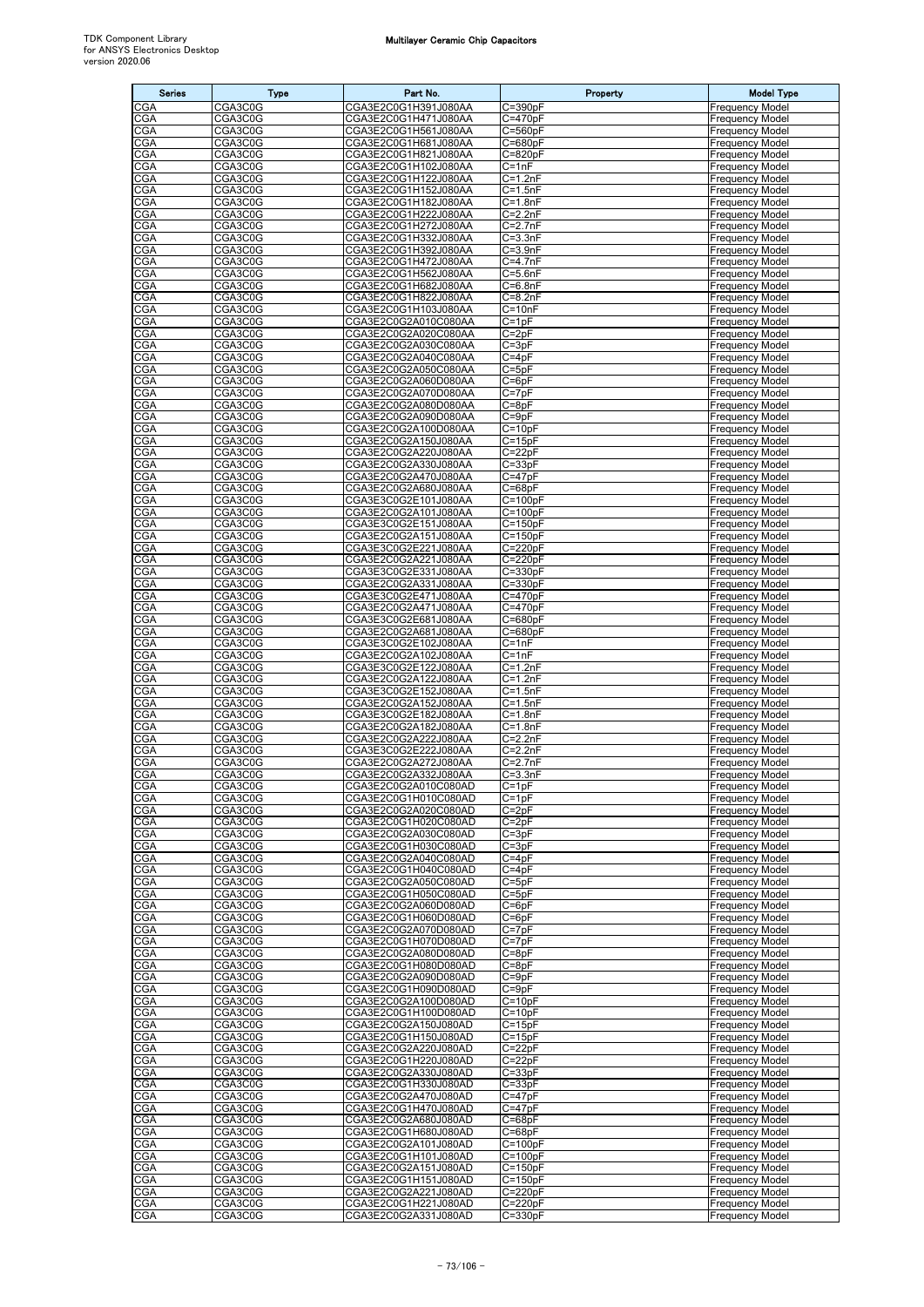| <b>Series</b>     | <b>Type</b>        | Part No.                                     | Property                   | <b>Model Type</b>                                |
|-------------------|--------------------|----------------------------------------------|----------------------------|--------------------------------------------------|
| CGA               | CGA3C0G            | CGA3E2C0G1H331J080AD                         | C=330pF                    | <b>Frequency Model</b>                           |
| CGA               | CGA3C0G            | CGA3E2C0G2A471J080AD                         | C=470pF                    | <b>Frequency Model</b>                           |
| CGA<br>CGA        | CGA3C0G<br>CGA3C0G | CGA3E2C0G1H471J080AD<br>CGA3E2C0G2A681J080AD | C=470pF<br>$C = 680pF$     | <b>Frequency Model</b><br><b>Frequency Model</b> |
| CGA               | CGA3C0G            | CGA3E2C0G1H681J080AD                         | $C = 680pF$                | <b>Frequency Model</b>                           |
| <b>CGA</b>        | CGA3C0G            | CGA3E2C0G2A102J080AD                         | $C = 1nF$                  | <b>Frequency Model</b>                           |
| CGA               | CGA3C0G            | CGA3E2C0G1H102J080AD                         | $C = 1nF$                  | <b>Frequency Model</b>                           |
| CGA<br>CGA        | CGA3C0G<br>CGA3C0G | CGA3E2C0G2A122J080AD<br>CGA3E2C0G1H122J080AD | $C = 1.2nF$<br>$C = 1.2nF$ | <b>Frequency Model</b><br><b>Frequency Model</b> |
| CGA               | CGA3C0G            | CGA3E2C0G1H152J080AD                         | $C = 1.5nF$                | <b>Frequency Model</b>                           |
| CGA               | CGA3C0G            | CGA3E2C0G1H182J080AD                         | $C = 1.8nF$                | <b>Frequency Model</b>                           |
| <b>CGA</b>        | CGA3C0G            | CGA3E2C0G1H222J080AD                         | $C = 2.2nF$                | <b>Frequency Model</b>                           |
| <b>CGA</b><br>CGA | CGA3C0G<br>CGA3C0G | CGA3E2C0G1H272J080AD<br>CGA3E2C0G1H332J080AD | $C = 2.7nF$<br>$C = 3.3nF$ | <b>Frequency Model</b><br><b>Frequency Model</b> |
| CGA               | CGA3C0G            | CGA3E2C0G1H392J080AD                         | $C = 3.9nF$                | <b>Frequency Model</b>                           |
| CGA               | CGA3C0G            | CGA3E2C0G1H472J080AD                         | C=4.7nF                    | <b>Frequency Model</b>                           |
| CGA<br>CGA        | CGA3C0G            | CGA3E2C0G1H562J080AD                         | $C = 5.6nF$                | <b>Frequency Model</b>                           |
| CGA               | CGA3C0G<br>CGA3C0G | CGA3E2C0G1H682J080AD<br>CGA3E2C0G1H822J080AD | $C=6.8nF$<br>C=8.2nF       | <b>Frequency Model</b><br><b>Frequency Model</b> |
| CGA               | CGA3C0G            | CGA3E2C0G1H103J080AD                         | $C = 10nF$                 | <b>Frequency Model</b>                           |
| CGA               | CGA4C0G            | CGA4C2C0G1H122J060AA                         | $C=1.2nF$                  | <b>Frequency Model</b>                           |
| CGA<br><b>CGA</b> | CGA4C0G<br>CGA4C0G | CGA4C2C0G1H152J060AA<br>CGA4C2C0G1H182J060AA | $C = 1.5nF$<br>$C = 1.8nF$ | <b>Frequency Model</b><br><b>Frequency Model</b> |
| <b>CGA</b>        | CGA4C0G            | CGA4C2C0G1H222J060AA                         | $C=2.2nF$                  | <b>Frequency Model</b>                           |
| CGA               | CGA4C0G            | CGA4C2C0G1H272J060AA                         | $C=2.7nF$                  | <b>Frequency Model</b>                           |
| CGA               | CGA4C0G            | CGA4C2C0G1H332J060AA                         | $C = 3.3nF$                | <b>Frequency Model</b>                           |
| CGA<br>CGA        | CGA4C0G<br>CGA4C0G | CGA4C2C0G1H392J060AA<br>CGA4C2C0G1H472J060AA | C=3.9nF<br>C=4.7nF         | <b>Frequency Model</b><br><b>Frequency Model</b> |
| CGA               | CGA4C0G            | CGA4C2C0G1H562J060AA                         | $C = 5.6nF$                | <b>Frequency Model</b>                           |
| CGA               | CGA4C0G            | CGA4C2C0G1H682J060AA                         | $C = 6.8nF$                | <b>Frequency Model</b>                           |
| <b>CGA</b>        | CGA4C0G            | CGA4C2C0G1H822J060AA                         | $C = 8.2nF$                | <b>Frequency Model</b>                           |
| CGA<br>CGA        | CGA4C0G<br>CGA4C0G | CGA4C2C0G1H103J060AA<br>CGA4F2C0G1H153J085AA | $C = 10nF$<br>$C = 15nF$   | <b>Frequency Model</b><br><b>Frequency Model</b> |
| CGA               | CGA4C0G            | CGA4J2C0G1H223J125AA                         | C=22nF                     | <b>Frequency Model</b>                           |
| CGA               | CGA4C0G            | CGA4J2C0G1H333J125AA                         | $C = 33nF$                 | <b>Frequency Model</b>                           |
| CGA               | CGA4C0G            | CGA4C4C0G2W101J060AA                         | C=100pF                    | <b>Frequency Model</b>                           |
| CGA<br><b>CGA</b> | CGA4C0G<br>CGA4C0G | CGA4C4C0G2W151J060AA<br>CGA4C4C0G2W221J060AA | C=150pF<br>$C = 220pF$     | <b>Frequency Model</b><br><b>Frequency Model</b> |
| CGA               | CGA4C0G            | CGA4C4C0G2W331J060AA                         | $C = 330pF$                | <b>Frequency Model</b>                           |
| CGA               | CGA4C0G            | CGA4C4C0G2W471J060AA                         | $C = 470pF$                | <b>Frequency Model</b>                           |
| CGA               | CGA4C0G            | CGA4C4C0G2W681J060AA                         | C=680pF                    | <b>Frequency Model</b>                           |
| CGA<br>CGA        | CGA4C0G<br>CGA4C0G | CGA4C4C0G2W102J060AA<br>CGA4C2C0G2A102J060AA | $C = 1nF$<br>$C = 1nF$     | <b>Frequency Model</b><br><b>Frequency Model</b> |
| CGA               | CGA4C0G            | CGA4F3C0G2E102J085AA                         | $C = 1nF$                  | Frequency Model                                  |
| CGA               | CGA4C0G            | CGA4C4C0G2W122J060AA                         | $C = 1.2nF$                | <b>Frequency Model</b>                           |
| CGA               | CGA4C0G<br>CGA4C0G | CGA4C2C0G2A122J060AA                         | $C = 1.2nF$                | <b>Frequency Model</b><br>Frequency Model        |
| CGA<br>CGA        | CGA4C0G            | CGA4F3C0G2E122J085AA<br>CGA4C2C0G2A152J060AA | $C=1.2nF$<br>$C = 1.5nF$   | <b>Frequency Model</b>                           |
| CGA               | CGA4C0G            | CGA4F4C0G2W152J085AA                         | $C = 1.5nF$                | <b>Frequency Model</b>                           |
| CGA               | CGA4C0G            | CGA4F3C0G2E152J085AA                         | $C = 1.5nF$                | <b>Frequency Model</b>                           |
| CGA<br>CGA        | CGA4C0G<br>CGA4C0G | CGA4F4C0G2W182J085AA<br>CGA4F2C0G2A182J085AA | $C = 1.8nF$<br>C=1.8nF     | <b>Frequency Model</b><br><b>Frequency Model</b> |
| CGA               | CGA4C0G            | CGA4J3C0G2E182J125AA                         | $C = 1.8nF$                | <b>Frequency Model</b>                           |
| CGA               | CGA4C0G            | CGA4F4C0G2W222J085AA                         | $C = 2.2nF$                | <b>Frequency Model</b>                           |
| <b>CGA</b>        | CGA4C0G            | CGA4F2C0G2A222J085AA<br>CGA4J3C0G2E222J125AA | $C = 2.2nF$                | <b>Frequency Model</b><br><b>Frequency Model</b> |
| CGA<br><b>CGA</b> | CGA4C0G<br>CGA4C0G | CGA4J4C0G2W272J125AA                         | $C = 2.2nF$<br>$C = 2.7nF$ | <b>Frequency Model</b>                           |
| <b>CGA</b>        | CGA4C0G            | CGA4J3C0G2E272J125AA                         | $C=2.7nF$                  | <b>Frequency Model</b>                           |
| CGA               | CGA4C0G            | CGA4J2C0G2A272J125AA                         | $C=2.7nF$                  | <b>Frequency Model</b>                           |
| CGA<br>CGA        | CGA4C0G<br>CGA4C0G | CGA4F3C0G2E332J085AA<br>CGA4J4C0G2W332J125AA | $C = 3.3nF$<br>C=3.3nF     | Frequency Model<br><b>Frequency Model</b>        |
| CGA               | CGA4C0G            | CGA4J2C0G2A332J125AA                         | $C = 3.3nF$                | <b>Frequency Model</b>                           |
| <b>CGA</b>        | CGA4C0G            | CGA4J4C0G2W392J125AA                         | $C = 3.9nF$                | <b>Frequency Model</b>                           |
| <b>CGA</b>        | CGA4C0G            | CGA4J3C0G2E392J125AA                         | $C = 3.9nF$                | <b>Frequency Model</b>                           |
| CGA<br>CGA        | CGA4C0G<br>CGA4C0G | CGA4J2C0G2A392J125AA<br>CGA4J3C0G2E472J125AA | $C = 3.9nF$<br>C=4.7nF     | <b>Frequency Model</b><br><b>Frequency Model</b> |
| CGA               | CGA4C0G            | CGA4J2C0G2A472J125AA                         | C=4.7nF                    | <b>Frequency Model</b>                           |
| CGA               | CGA4C0G            | CGA4J4C0G2W562J125AA                         | $C = 5.6nF$                | <b>Frequency Model</b>                           |
| CGA               | CGA4C0G            | CGA4J3C0G2E562J125AA                         | $C = 5.6nF$                | <b>Frequency Model</b>                           |
| <b>CGA</b><br>CGA | CGA4C0G<br>CGA4C0G | CGA4J2C0G2A562J125AA<br>CGA4J3C0G2E682J125AA | $C = 5.6nF$<br>$C=6.8nF$   | <b>Frequency Model</b><br><b>Frequency Model</b> |
| CGA               | CGA4C0G            | CGA4J2C0G2A682J125AA                         | $C=6.8nF$                  | <b>Frequency Model</b>                           |
| CGA               | CGA4C0G            | CGA4J3C0G2E822J125AA                         | $C = 8.2nF$                | <b>Frequency Model</b>                           |
| CGA<br>CGA        | CGA4C0G<br>CGA4C0G | CGA4J2C0G2A822J125AA<br>CGA4J3C0G2E103J125AA | $C = 8.2nF$<br>$C = 10nF$  | <b>Frequency Model</b><br><b>Frequency Model</b> |
| CGA               | CGA4C0G            | CGA4J2C0G2A103J125AA                         | $C = 10nF$                 | <b>Frequency Model</b>                           |
| <b>CGA</b>        | CGA4C0G            | CGA4C2C0G1H272J060AD                         | $C = 2.7nF$                | <b>Frequency Model</b>                           |
| CGA               | CGA4C0G            | CGA4C2C0G1H332J060AD                         | $C = 3.3nF$                | <b>Frequency Model</b>                           |
| CGA<br>CGA        | CGA4C0G<br>CGA4C0G | CGA4C2C0G1H392J060AD<br>CGA4C2C0G1H472J060AD | $C = 3.9nF$<br>$C=4.7nF$   | <b>Frequency Model</b><br><b>Frequency Model</b> |
| <b>CGA</b>        | CGA4C0G            | CGA4C2C0G1H562J060AD                         | $C = 5.6nF$                | <b>Frequency Model</b>                           |
| CGA               | CGA4C0G            | CGA4C2C0G1H682J060AD                         | $C = 6.8nF$                | <b>Frequency Model</b>                           |
| CGA               | CGA4C0G            | CGA4C2C0G1H822J060AD                         | $C = 8.2nF$                | <b>Frequency Model</b>                           |
| CGA<br>CGA        | CGA4C0G<br>CGA4C0G | CGA4C2C0G1H103J060AD<br>CGA4F2C0G1H153J085AD | $C = 10nF$<br>$C = 15nF$   | <b>Frequency Model</b><br><b>Frequency Model</b> |
| CGA               | CGA4C0G            | CGA4J2C0G1H223J125AD                         | $C = 22nF$                 | <b>Frequency Model</b>                           |
| <b>CGA</b>        | CGA4C0G            | CGA4J2C0G1H333J125AD                         | $C = 33nF$                 | <b>Frequency Model</b>                           |
| <b>CGA</b><br>CGA | CGA5C0G<br>CGA5C0G | CGA5C2C0G1H153J060AA<br>CGA5C2C0G1H223J060AA | $C = 15nF$<br>$C = 22nF$   | <b>Frequency Model</b><br><b>Frequency Model</b> |
| CGA               | CGA5C0G            | CGA5F2C0G1H333J085AA                         | $C = 33nF$                 | <b>Frequency Model</b>                           |
| <b>CGA</b>        | CGA5C0G            | CGA5H2C0G1H473J115AA                         | $C = 47nF$                 | <b>Frequency Model</b>                           |
| CGA               | CGA5C0G            | CGA5L2C0G1H683J160AA                         | $C = 68nF$                 | <b>Frequency Model</b>                           |
| CGA<br>CGA        | CGA5C0G<br>CGA5C0G | CGA5L2C0G1H104J160AA<br>CGA5C4C0G2J101J060AA | C=100nF<br>$C = 100pF$     | <b>Frequency Model</b><br><b>Frequency Model</b> |
|                   |                    |                                              |                            |                                                  |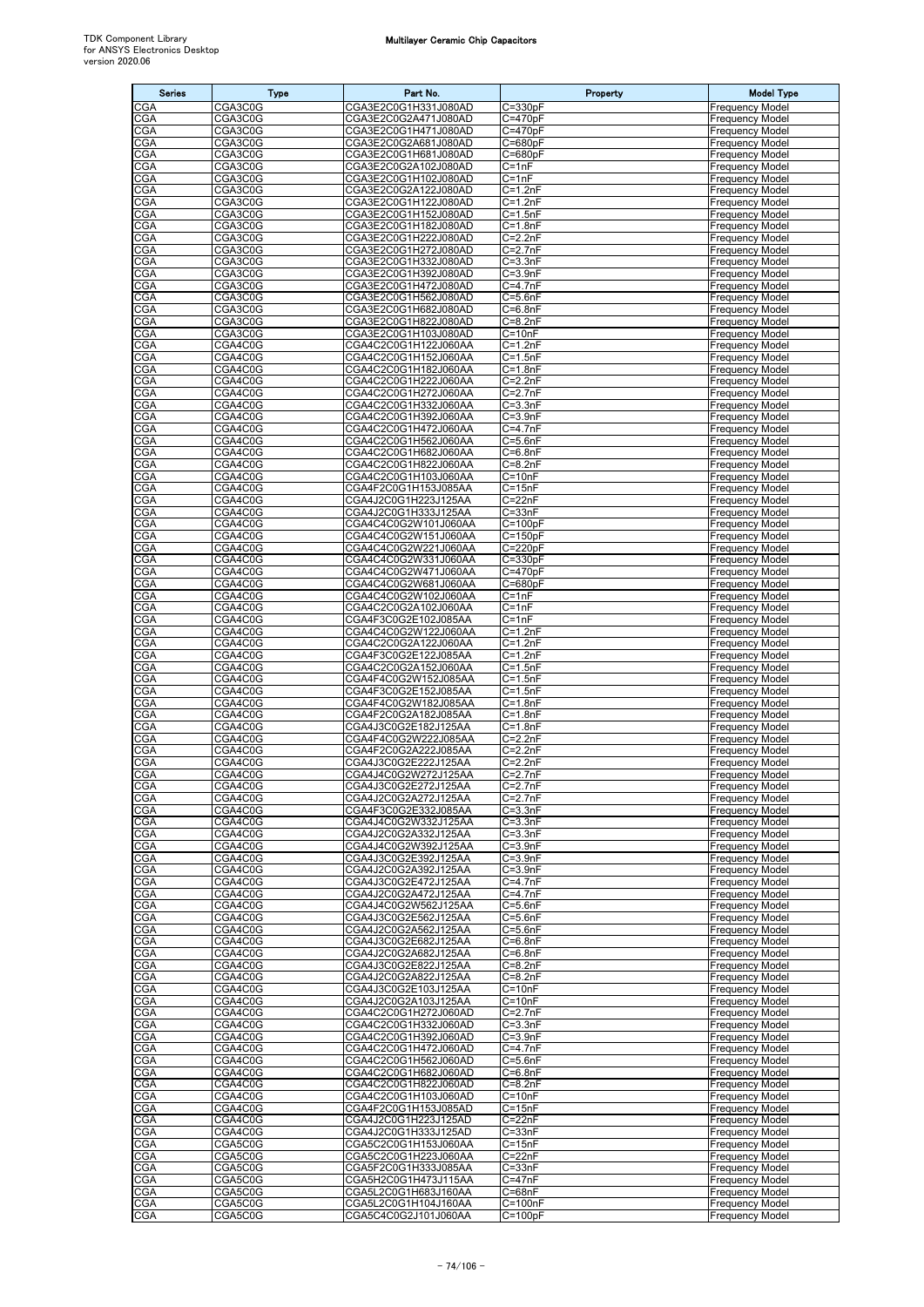| <b>Series</b>     | <b>Type</b>        | Part No.                                     | Property                   | <b>Model Type</b>                                |
|-------------------|--------------------|----------------------------------------------|----------------------------|--------------------------------------------------|
| CGA               | CGA5C0G            | CGA5C4C0G2J151J060AA                         | $C = 150pF$                | Frequency Model                                  |
| CGA               | CGA5C0G            | CGA5C4C0G2J221J060AA                         | C=220pF                    | Frequency Model                                  |
| CGA<br>CGA        | CGA5C0G            | CGA5C4C0G2J331J060AA                         | C=330pF<br>$C = 470pF$     | <b>Frequency Model</b><br><b>Frequency Model</b> |
| CGA               | CGA5C0G<br>CGA5C0G | CGA5F4C0G2J471J085AA<br>CGA5F4C0G2J681J085AA | C=680pF                    | Frequency Model                                  |
| CGA               | CGA5C0G            | CGA5F4C0G2J102J085AA                         | $C = 1nF$                  | <b>Frequency Model</b>                           |
| CGA               | CGA5C0G            | CGA5F4C0G2J122J085AA                         | $C=1.2nF$                  | <b>Frequency Model</b>                           |
| CGA<br>CGA        | CGA5C0G<br>CGA5C0G | CGA5H4C0G2J152J115AA<br>CGA5H4C0G2J182J115AA | $C = 1.5nF$<br>$C = 1.8nF$ | <b>Frequency Model</b><br>Frequency Model        |
| CGA               | CGA5C0G            | CGA5H4C0G2J222J115AA                         | $C = 2.2nF$                | <b>Frequency Model</b>                           |
| CGA               | CGA5C0G            | CGA5L4C0G2J272J160AA                         | $C = 2.7nF$                | Frequency Model                                  |
| CGA<br>CGA        | CGA5C0G<br>CGA5C0G | CGA5F3C0G2E332J085AA<br>CGA5L4C0G2J332J160AA | $C = 3.3nF$                | Frequency Model                                  |
| CGA               | CGA5C0G            | CGA5C2C0G2A392J060AA                         | $C = 3.3nF$<br>$C = 3.9nF$ | Frequency Model<br><b>Frequency Model</b>        |
| CGA               | CGA5C0G            | CGA5F4C0G2J392J085AA                         | $C = 3.9nF$                | Frequency Model                                  |
| CGA               | CGA5C0G            | CGA5H3C0G2E392J115AA                         | $C = 3.9nF$                | Frequency Model                                  |
| CGA<br>CGA        | CGA5C0G<br>CGA5C0G | CGA5F4C0G2J472J085AA<br>CGA5F2C0G2A472J085AA | $C = 4.7nF$<br>$C = 4.7nF$ | Frequency Model<br>Frequency Model               |
| CGA               | CGA5C0G            | CGA5H3C0G2E472J115AA                         | C=4.7nF                    | Frequency Model                                  |
| <b>CGA</b>        | CGA5C0G            | CGA5F2C0G2A562J085AA                         | $C = 5.6nF$                | Frequency Model                                  |
| CGA<br>CGA        | CGA5C0G<br>CGA5C0G | CGA5H4C0G2J562J115AA<br>CGA5H3C0G2E562J115AA | $C = 5.6nF$<br>$C = 5.6nF$ | Frequency Model<br>Frequency Model               |
| CGA               | CGA5C0G            | CGA5H4C0G2J682J115AA                         | $C=6.8nF$                  | Frequency Model                                  |
| <b>CGA</b>        | CGA5C0G            | CGA5H4C0G2W682J115AA                         | $C = 6.8nF$                | Frequency Model                                  |
| CGA<br>CGA        | CGA5C0G<br>CGA5C0G | CGA5H2C0G2A682J115AA<br>CGA5L3C0G2E682J160AA | $C=6.8nF$                  | <b>Frequency Model</b><br>Frequency Model        |
| CGA               | CGA5C0G            | CGA5H4C0G2W822J115AA                         | $C = 6.8nF$<br>$C = 8.2nF$ | Frequency Model                                  |
| CGA               | CGA5C0G            | CGA5H2C0G2A822J115AA                         | $C = 8.2nF$                | <b>Frequency Model</b>                           |
| CGA               | CGA5C0G            | CGA5L4C0G2J822J160AA                         | $C = 8.2nF$                | <b>Frequency Model</b>                           |
| CGA<br>CGA        | CGA5C0G<br>CGA5C0G | CGA5L3C0G2E822J160AA<br>CGA5H3C0G2E103J115AA | $C = 8.2nF$<br>$C = 10nF$  | Frequency Model<br>Frequency Model               |
| CGA               | CGA5C0G            | CGA5H2C0G2A103J115AA                         | $C = 10nF$                 | Frequency Model                                  |
| CGA               | CGA5C0G            | CGA5L4C0G2J103J160AA                         | $C = 10nF$                 | <b>Frequency Model</b>                           |
| CGA<br>CGA        | CGA5C0G<br>CGA5C0G | CGA5L4C0G2W103J160AA<br>CGA5H2C0G2A153J115AA | $C = 10nF$<br>$C = 15nF$   | Frequency Model<br><b>Frequency Model</b>        |
| CGA               | CGA5C0G            | CGA5L3C0G2E153J160AA                         | $C = 15nF$                 | Frequency Model                                  |
| CGA               | CGA5C0G            | CGA5L4C0G2W153J160AA                         | $C = 15nF$                 | Frequency Model                                  |
| CGA               | CGA5C0G            | CGA5L2C0G2A223J160AA                         | $C = 22nF$                 | Frequency Model                                  |
| CGA<br>CGA        | CGA5C0G<br>CGA5C0G | CGA5L3C0G2E223J160AA<br>CGA5L2C0G2A333J160AA | C=22nF<br>$C = 33nF$       | <b>Frequency Model</b><br>Frequency Model        |
| CGA               | CGA5C0G            | CGA5C2C0G1H153J060AD                         | $C = 15nF$                 | Frequency Model                                  |
| CGA               | CGA5C0G            | CGA5C2C0G1H223J060AD                         | $C = 22nF$                 | Frequency Model                                  |
| CGA<br>CGA        | CGA5C0G<br>CGA5C0G | CGA5F2C0G1H333J085AD<br>CGA5H2C0G1H473J115AD | $C = 33nF$<br>C=47nF       | <b>Frequency Model</b><br>Frequency Model        |
| <b>CGA</b>        | CGA5C0G            | CGA5L2C0G1H683J160AD                         | $C = 68nF$                 | Frequency Model                                  |
| CGA               | CGA5C0G            | CGA5L2C0G1H104J160AD                         | $C = 100nF$                | <b>Frequency Model</b>                           |
| CGA               | CGA6C0G<br>CGA6C0G | CGA6M2C0G1H473J200AA                         | $C = 47nF$                 | <b>Frequency Model</b>                           |
| CGA<br><b>CGA</b> | CGA6C0G            | CGA6M2C0G1H683J200AA<br>CGA6P2C0G1H104J250AA | $C = 68nF$<br>$C = 100nF$  | Frequency Model<br>Frequency Model               |
| CGA               | CGA6C0G            | CGA6J4C0G2J392J125AA                         | $C = 3.9nF$                | Frequency Model                                  |
| CGA               | CGA6C0G            | CGA6L4C0G2J472J160AA                         | $C = 4.7nF$                | Frequency Model                                  |
| CGA<br>CGA        | CGA6C0G<br>CGA6C0G | CGA6L4C0G2J562J160AA<br>CGA6M4C0G2J682J200AA | $C = 5.6nF$<br>$C = 6.8nF$ | Frequency Model<br><b>Frequency Model</b>        |
| CGA               | CGA6C0G            | CGA6J4C0G2J822J125AA                         | $C = 8.2nF$                | Frequency Model                                  |
| CGA               | CGA6C0G            | CGA6J4C0G2J103J125AA                         | $C = 10nF$                 | Frequency Model                                  |
| CGA<br><b>CGA</b> | CGA6C0G<br>CGA6C0G | CGA6L3C0G2E103J160AA<br>CGA6J2C0G2A153J125AA | $C = 10nF$<br>$C = 15nF$   | <b>Frequency Model</b><br><b>Frequency Model</b> |
| <b>CGA</b>        | CGA6C0G            | CGA6L4C0G2J153J160AA                         | $C = 15nF$                 | Frequency Model                                  |
| <b>CGA</b>        | CGA6C0G            | CGA6M3C0G2E153J200AA                         | $C = 15nF$                 | Frequency Model                                  |
| CGA<br>CGA        | CGA6C0G<br>CGA6C0G | CGA6L3C0G2E223J160AA<br>CGA6L2C0G2A223J160AA | $C = 22nF$<br>$C = 22nF$   | <b>Frequency Model</b><br><b>Frequency Model</b> |
| CGA               | CGA6C0G            | CGA6N4C0G2J223J230AA                         | $C = 22nF$                 | Frequency Model                                  |
| CGA               | CGA6C0G            | CGA6N4C0G2W223J230AA                         | $C = 22nF$                 | <b>Frequency Model</b>                           |
| CGA               | CGA6C0G            | CGA6M2C0G2A333J200AA                         | $\overline{C}$ =33nF       | <b>Frequency Model</b>                           |
| CGA<br><b>CGA</b> | CGA6C0G<br>CGA6C0G | CGA6N3C0G2E333J230AA<br>CGA6P4C0G2J333J250AA | $C = 33nF$<br>$C = 33nF$   | <b>Frequency Model</b><br>Frequency Model        |
| CGA               | CGA6C0G            | CGA6P4C0G2W333J250AA                         | $C = 33nF$                 | <b>Frequency Model</b>                           |
| CGA<br>CGA        | CGA6C0G<br>CGA6C0G | CGA6N2C0G2A473J230AA<br>CGA6P3C0G2E473J250AA | $C = 47nF$<br>C=47nF       | <b>Frequency Model</b><br><b>Frequency Model</b> |
| <b>CGA</b>        | CGA6C0G            | CGA6N2C0G2A683J230AA                         | $C = 68nF$                 | <b>Frequency Model</b>                           |
| CGA               | CGA7C0G            | CGA7F1C0G3F100F085KA                         | $C = 10pF$                 | <b>Frequency Model</b>                           |
| CGA               | CGA7C0G            | CGA7G1C0G3F150K110KA                         | $C = 15pF$                 | <b>Frequency Model</b>                           |
| CGA<br><b>CGA</b> | CGA7C0G<br>CGA7C0G | CGA7G1C0G3F220K110KA<br>CGA7L1C0G3F330K160KA | $C = 22pF$<br>$C = 33pF$   | <b>Frequency Model</b><br><b>Frequency Model</b> |
| CGA               | CGA7C0G            | CGA7L1C0G3F470K160KA                         | $C = 47pF$                 | <b>Frequency Model</b>                           |
| CGA               | CGA7C0G            | CGA7M1C0G3F680K200KA                         | $C = 68pF$                 | <b>Frequency Model</b>                           |
| CGA<br>CGA        | CGA7C0G<br>CGA8C0G | CGA7M1C0G3F101K200KA<br>CGA8M2C0G1H104J200KA | $C=100pF$<br>$C = 100nF$   | <b>Frequency Model</b><br><b>Frequency Model</b> |
| CGA               | CGA8C0G            | CGA8P2C0G1H154J250KA                         | $C = 150nF$                | <b>Frequency Model</b>                           |
| CGA               | CGA8C0G            | CGA8R2C0G1H224J320KA                         | C=220nF                    | <b>Frequency Model</b>                           |
| <b>CGA</b><br>CGA | CGA8C0G<br>CGA8C0G | CGA8L4C0G2J822J160KA<br>CGA8L4C0G2J103J160KA | $C = 8.2nF$<br>$C = 10nF$  | Frequency Model<br><b>Frequency Model</b>        |
| CGA               | CGA8C0G            | CGA8P4C0G2J153J250KA                         | $C = 15nF$                 | <b>Frequency Model</b>                           |
| CGA               | CGA8C0G            | CGA8L3C0G2E223J160KA                         | $C = 22nF$                 | <b>Frequency Model</b>                           |
| CGA               | CGA8C0G            | CGA8R4C0G2J223J320KA                         | $C = 22nF$                 | <b>Frequency Model</b>                           |
| CGA<br>CGA        | CGA8C0G<br>CGA8C0G | CGA8M3C0G2E333J200KA<br>CGA8M2C0G2A473J200KA | $C = 33nF$<br>$C = 47nF$   | <b>Frequency Model</b><br>Frequency Model        |
| CGA               | CGA8C0G            | CGA8N4C0G2W473J230KA                         | $C = 47nF$                 | <b>Frequency Model</b>                           |
| CGA               | CGA8C0G            | CGA8R4C0G2J473J320KA                         | $C = 47nF$                 | Frequency Model                                  |
| CGA<br><b>CGA</b> | CGA8C0G<br>CGA8C0G | CGA8R3C0G2E473J320KA<br>CGA8N4C0G2E683J230KN | $C = 47nF$<br>$C = 68nF$   | <b>Frequency Model</b><br>Frequency Model        |
| <b>CGA</b>        | CGA8C0G            | CGA8P2C0G2A683J250KA                         | $C = 68nF$                 | <b>Frequency Model</b>                           |
| <b>CGA</b>        | CGA8C0G            | CGA8R4C0G2E104J320KN                         | $C = 100nF$                | <b>Frequency Model</b>                           |
| <b>CGA</b>        | CGA8C0G            | CGA8R2C0G2A104J320KA                         | $C = 100nF$                | <b>Frequency Model</b>                           |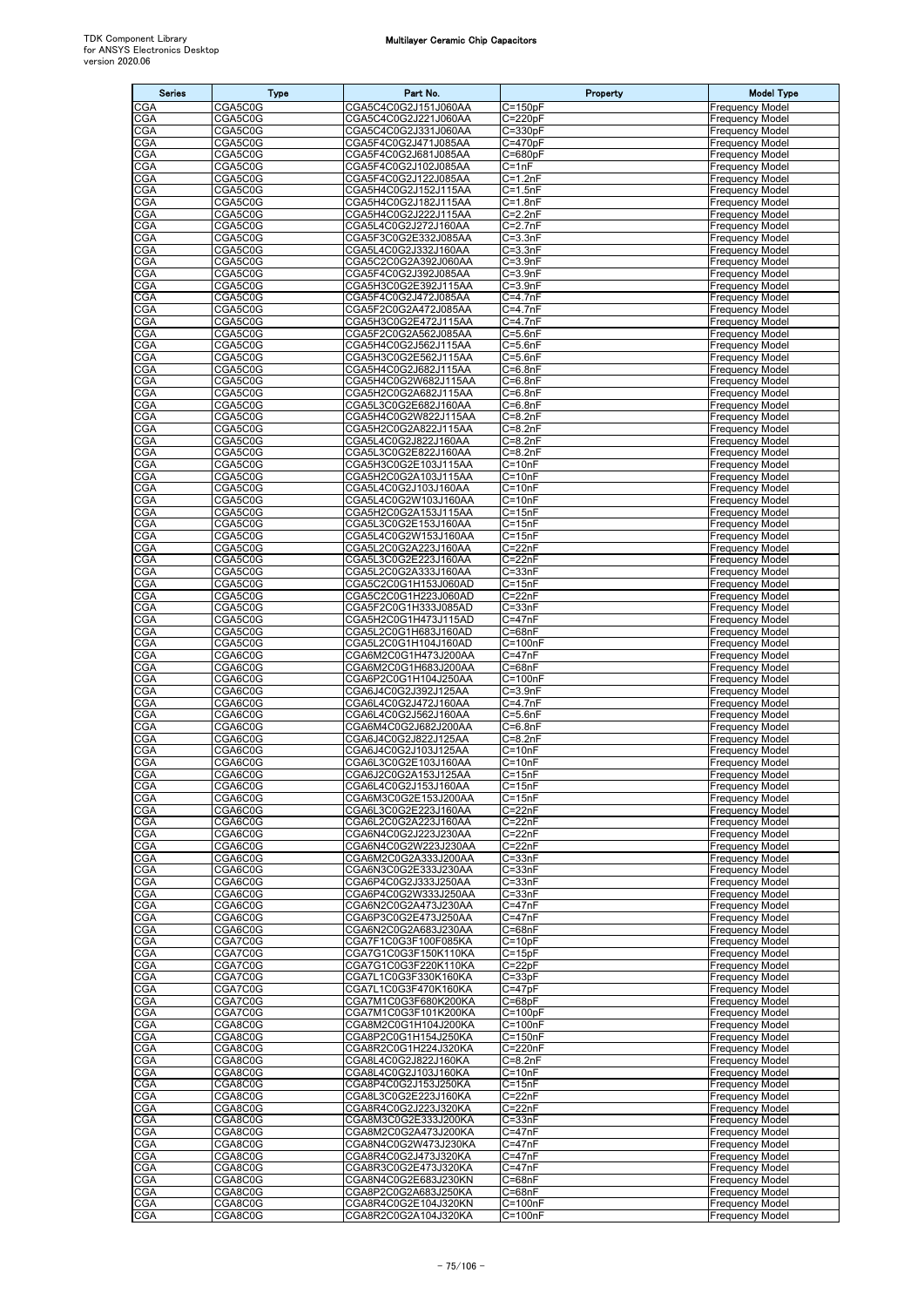| <b>Series</b>            | <b>Type</b>            | Part No.                                     | Property                   | <b>Model Type</b>                                |
|--------------------------|------------------------|----------------------------------------------|----------------------------|--------------------------------------------------|
| CGA                      | CGA8C0G                | CGA8L1C0G3F101K160KA                         | $C = 100pF$                | Frequency Mode                                   |
| CGA                      | CGA8C0G                | CGA8L1C0G3F151K160KA                         | $C = 150pF$                | Frequency Model                                  |
| CGA                      | CGA8C0G                | CGA8M1C0G3F221K200KA                         | $C = 220pF$                | Frequency Model                                  |
| CGA<br>CGA               | CGA8C0G<br>CGA8C0G     | CGA8P1C0G3F331K250KA<br>CGA8P1C0G3F331K250KE | $C = 330pF$<br>$C = 330pF$ | <b>Frequency Model</b><br>Frequency Model        |
| <b>CGA</b>               | CGA9C0G                | CGA9N1C0G2J683J230KC                         | $C = 68nF$                 | Frequency Model                                  |
| CGA                      | CGA9C0G                | CGA9Q1C0G2J104J280KC                         | $C = 100nF$                | Frequency Model                                  |
| CGA                      | CGA3EAC0G              | CGA3EAC0G2A102J080AA                         | $C = 1nF$                  | Frequency Model                                  |
| CGA<br>CGA               | CGA3EAC0G<br>CGA3EAC0G | CGA3EAC0G2A152J080AC<br>CGA3EAC0G2A222J080AC | $C = 1.5nF$<br>$C = 2.2nF$ | Frequency Model<br>Frequency Model               |
| CGA                      | CGA3EAC0G              | CGA3EAC0G2A332J080AC                         | $C = 3.3nF$                | Frequency Model                                  |
| CGA                      | CGA3EAC0G              | CGA3EAC0G2A472J080AC                         | C=4.7nF                    | Frequency Model                                  |
| <b>CGA</b>               | CGA3EAC0G              | CGA3EAC0G2A682J080AC                         | $C=6.8nF$                  | Frequency Model                                  |
| CGA<br>CGA               | CGA3EAC0G<br>CGA2NP0   | CGA3EAC0G2A103J080AC                         | $C = 10nF$                 | <b>Frequency Model</b><br>Frequency Model        |
| CGA                      | CGA2NP0                | CGA2B2NP01H010C050BA<br>CGA2B2NP01H020C050BA | $C = 1pF$<br>$C = 2pF$     | <b>Frequency Model</b>                           |
| CGA                      | CGA2NP0                | CGA2B2NP01H030C050BA                         | $C = 3pF$                  | <b>Frequency Model</b>                           |
| CGA                      | CGA2NP0                | CGA2B2NP01H040C050BA                         | $C = 4pF$                  | <b>Frequency Model</b>                           |
| CGA                      | CGA2NP0                | CGA2B2NP01H050C050BA                         | $C = 5pF$                  | Frequency Model                                  |
| CGA<br>CGA               | CGA2NP0<br>CGA2NP0     | CGA2B2NP01H060D050BA<br>CGA2B2NP01H070D050BA | $C = 6pF$<br>$C = 7pF$     | Frequency Model<br>Frequency Model               |
| CGA                      | CGA2NP0                | CGA2B2NP01H080D050BA                         | $C = 8pF$                  | Frequency Model                                  |
| CGA                      | CGA2NP0                | CGA2B2NP01H090D050BA                         | $C = 9pF$                  | Frequency Model                                  |
| CGA                      | CGA2NP0                | CGA2B2NP01H100D050BA                         | $C = 10pF$                 | Frequency Model                                  |
| CGA<br>CGA               | CGA2NP0<br>CGA2NP0     | CGA2B2NP01H150J050BA<br>CGA2B2NP01H220J050BA | $C = 15pF$<br>$C = 22pF$   | <b>Frequency Model</b>                           |
| <b>CGA</b>               | CGA2NP0                | CGA2B2NP01H330J050BA                         | $C = 33pF$                 | Frequency Model<br>Frequency Model               |
| CGA                      | CGA2NP0                | CGA2B2NP01H470J050BA                         | $C = 47pF$                 | Frequency Model                                  |
| CGA                      | CGA2NP0                | CGA2B2NP01H680J050BA                         | $C = 68pF$                 | <b>Frequency Model</b>                           |
| CGA                      | CGA2NP0                | CGA2B2NP01H101J050BA                         | $C = 100pF$                | Frequency Model                                  |
| <b>CGA</b><br>CGA        | CGA2NP0<br>CGA2NP0     | CGA2B2NP01H151J050BA<br>CGA2B2NP01H221J050BA | $C = 150pF$<br>$C = 220pF$ | <b>Frequency Model</b><br>Frequency Model        |
| CGA                      | CGA2NP0                | CGA2B2NP01H331J050BA                         | $C = 330pF$                | <b>Frequency Model</b>                           |
| CGA                      | CGA2NP0                | CGA2B2NP01H471J050BA                         | $C = 470pF$                | Frequency Model                                  |
| CGA                      | CGA2NP0                | CGA2B2NP01H681J050BA                         | C=680pF                    | Frequency Model                                  |
| CGA                      | CGA2NP0                | CGA2B2NP01H102J050BA                         | C=1nF                      | Frequency Model                                  |
| CGA<br><b>CGA</b>        | CGA3NP0<br>CGA3NP0     | CGA3E2NP02A010C080AA<br>CGA3E2NP01H010C080AA | $C = 1pF$<br>$C = 1pF$     | Frequency Model<br>Frequency Model               |
| CGA                      | CGA3NP0                | CGA3E2NP02A020C080AA                         | $C = 2pF$                  | <b>Frequency Model</b>                           |
| CGA                      | CGA3NP0                | CGA3E2NP01H020C080AA                         | $C = 2pF$                  | Frequency Model                                  |
| CGA                      | CGA3NP0                | CGA3E2NP02A030C080AA                         | $C = 3pF$                  | Frequency Model                                  |
| CGA<br>CGA               | CGA3NP0<br>CGA3NP0     | CGA3E2NP01H030C080AA<br>CGA3E2NP02A040C080AA | $C = 3pF$<br>$C = 4pF$     | <b>Frequency Model</b><br><b>Frequency Model</b> |
| CGA                      | CGA3NP0                | CGA3E2NP01H040C080AA                         | $C = 4pF$                  | Frequency Model                                  |
| CGA                      | CGA3NP0                | CGA3E2NP02A050C080AA                         | $C = 5pF$                  | <b>Frequency Model</b>                           |
| CGA                      | CGA3NP0                | CGA3E2NP01H050C080AA                         | $C = 5pF$                  | Frequency Model                                  |
| CGA<br>CGA               | CGA3NP0<br>CGA3NP0     | CGA3E2NP02A060D080AA<br>CGA3E2NP01H060D080AA | $C = 6pF$                  | <b>Frequency Model</b><br>Frequency Model        |
| CGA                      | CGA3NP0                | CGA3E2NP02A070D080AA                         | C=6pF<br>$C = 7pF$         | <b>Frequency Model</b>                           |
| CGA                      | CGA3NP0                | CGA3E2NP01H070D080AA                         | $C = 7pF$                  | Frequency Model                                  |
| CGA                      | CGA3NP0                | CGA3E2NP02A080D080AA                         | $C = 8pF$                  | Frequency Model                                  |
| CGA                      | CGA3NP0                | CGA3E2NP01H080D080AA                         | $C = 8pF$                  | Frequency Model                                  |
| CGA<br>CGA               | CGA3NP0<br>CGA3NP0     | CGA3E2NP02A090D080AA<br>CGA3E2NP01H090D080AA | $C = 9pF$<br>$C = 9pF$     | Frequency Model<br>Frequency Model               |
| <b>CGA</b>               | CGA3NP0                | CGA3E2NP02A100D080AA                         | $C = 10pF$                 | Frequency Model                                  |
| CGA                      | CGA3NP0                | CGA3E2NP01H100D080AA                         | $C = 10pF$                 | Frequency Model                                  |
| <b>CGA</b>               | CGA3NP0                | CGA3E2NP02A150J080AA                         | $C = 15pF$                 | <b>Frequency Model</b>                           |
| <b>CGA</b><br><b>CGA</b> | CGA3NP0<br>CGA3NP0     | CGA3E2NP01H150J080AA<br>CGA3E2NP02A220J080AA | $C = 15pF$<br>$C = 22pF$   | <b>Frequency Model</b><br><b>Frequency Model</b> |
| CGA                      | CGA3NP0                | CGA3E2NP01H220J080AA                         | $C = 22pF$                 | <b>Frequency Model</b>                           |
| CGA                      | CGA3NP0                | CGA3E2NP02A330J080AA                         | $C = 33pF$                 | <b>Frequency Model</b>                           |
| CGA                      | CGA3NP0                | CGA3E2NP01H330J080AA                         | $C = 33pF$                 | <b>Frequency Model</b>                           |
| <b>CGA</b>               | CGA3NP0                | CGA3E2NP02A470J080AA                         | $C = 47pF$<br>$C = 47pF$   | <b>Frequency Model</b>                           |
| CGA<br>CGA               | CGA3NP0<br>CGA3NP0     | CGA3E2NP01H470J080AA<br>CGA3E2NP02A680J080AA | $C = 68pF$                 | <b>Frequency Model</b><br><b>Frequency Model</b> |
| CGA                      | CGA3NP0                | CGA3E2NP01H680J080AA                         | $C = 68pF$                 | <b>Frequency Model</b>                           |
| CGA                      | CGA3NP0                | CGA3E2NP02A101J080AA                         | $C = 100pF$                | <b>Frequency Model</b>                           |
| <b>CGA</b><br>CGA        | CGA3NP0<br>CGA3NP0     | CGA3E2NP01H101J080AA                         | $C = 100pF$<br>$C = 150pF$ | <b>Frequency Model</b><br><b>Frequency Model</b> |
| CGA                      | CGA3NP0                | CGA3E2NP02A151J080AA<br>CGA3E2NP01H151J080AA | $C = 150pF$                | <b>Frequency Model</b>                           |
| CGA                      | CGA3NP0                | CGA3E2NP02A221J080AA                         | $C=220pF$                  | <b>Frequency Model</b>                           |
| CGA                      | CGA3NP0                | CGA3E2NP01H221J080AA                         | $C = 220pF$                | <b>Frequency Model</b>                           |
| CGA                      | CGA3NP0                | CGA3E2NP02A331J080AA                         | $C = 330pF$                | <b>Frequency Model</b>                           |
| CGA<br>CGA               | CGA3NP0<br>CGA3NP0     | CGA3E2NP01H331J080AA<br>CGA3E2NP02A471J080AA | $C = 330pF$<br>$C = 470pF$ | <b>Frequency Model</b><br><b>Frequency Model</b> |
| CGA                      | CGA3NP0                | CGA3E2NP01H471J080AA                         | $C = 470pF$                | Frequency Model                                  |
| CGA                      | CGA3NP0                | CGA3E2NP02A681J080AA                         | $C = 680pF$                | <b>Frequency Model</b>                           |
| CGA                      | CGA3NP0                | CGA3E2NP01H681J080AA                         | $C = 680pF$                | <b>Frequency Model</b>                           |
| CGA<br><b>CGA</b>        | CGA3NP0<br>CGA3NP0     | CGA3E2NP02A102J080AA                         | $C = 1nF$<br>$C = 1nF$     | <b>Frequency Model</b>                           |
| CGA                      | CGA3NP0                | CGA3E2NP01H102J080AA<br>CGA3E2NP02A122J080AA | $C=1.2nF$                  | <b>Frequency Model</b><br><b>Frequency Model</b> |
| CGA                      | CGA3NP0                | CGA3E2NP01H122J080AA                         | $C = 1.2nF$                | <b>Frequency Model</b>                           |
| CGA                      | CGA3NP0                | CGA3E2NP02A152J080AA                         | $C = 1.5nF$                | <b>Frequency Model</b>                           |
| <b>CGA</b>               | CGA3NP0                | CGA3E2NP01H152J080AA                         | $C = 1.5nF$                | <b>Frequency Model</b>                           |
| CGA<br>CGA               | CGA3NP0<br>CGA3NP0     | CGA3E2NP02A182J080AA<br>CGA3E2NP01H182J080AA | $C = 1.8nF$<br>$C=1.8nF$   | <b>Frequency Model</b><br><b>Frequency Model</b> |
| CGA                      | CGA3NP0                | CGA3E2NP02A222J080AA                         | $C=2.2nF$                  | Frequency Model                                  |
| <b>CGA</b>               | CGA3NP0                | CGA3E2NP01H222J080AA                         | $C=2.2nF$                  | <b>Frequency Model</b>                           |
| CGA                      | CGA3NP0                | CGA3E2NP01H272J080AA                         | $C=2.7nF$                  | <b>Frequency Model</b>                           |
| CGA<br>CGA               | CGA3NP0<br>CGA3NP0     | CGA3E2NP02A272J080AA<br>CGA3E2NP01H332J080AA | $C=2.7nF$<br>$C = 3.3nF$   | <b>Frequency Model</b><br><b>Frequency Model</b> |
| CGA                      | CGA3NP0                | CGA3E2NP02A332J080AA                         | $C = 3.3nF$                | <b>Frequency Model</b>                           |
| CGA                      | CGA3NP0                | CGA3E2NP01H392J080AA                         | $C = 3.9nF$                | <b>Frequency Model</b>                           |
| <b>CGA</b>               | CGA3NP0                | CGA3E2NP01H472J080AA                         | $C = 4.7nF$                | Frequency Model                                  |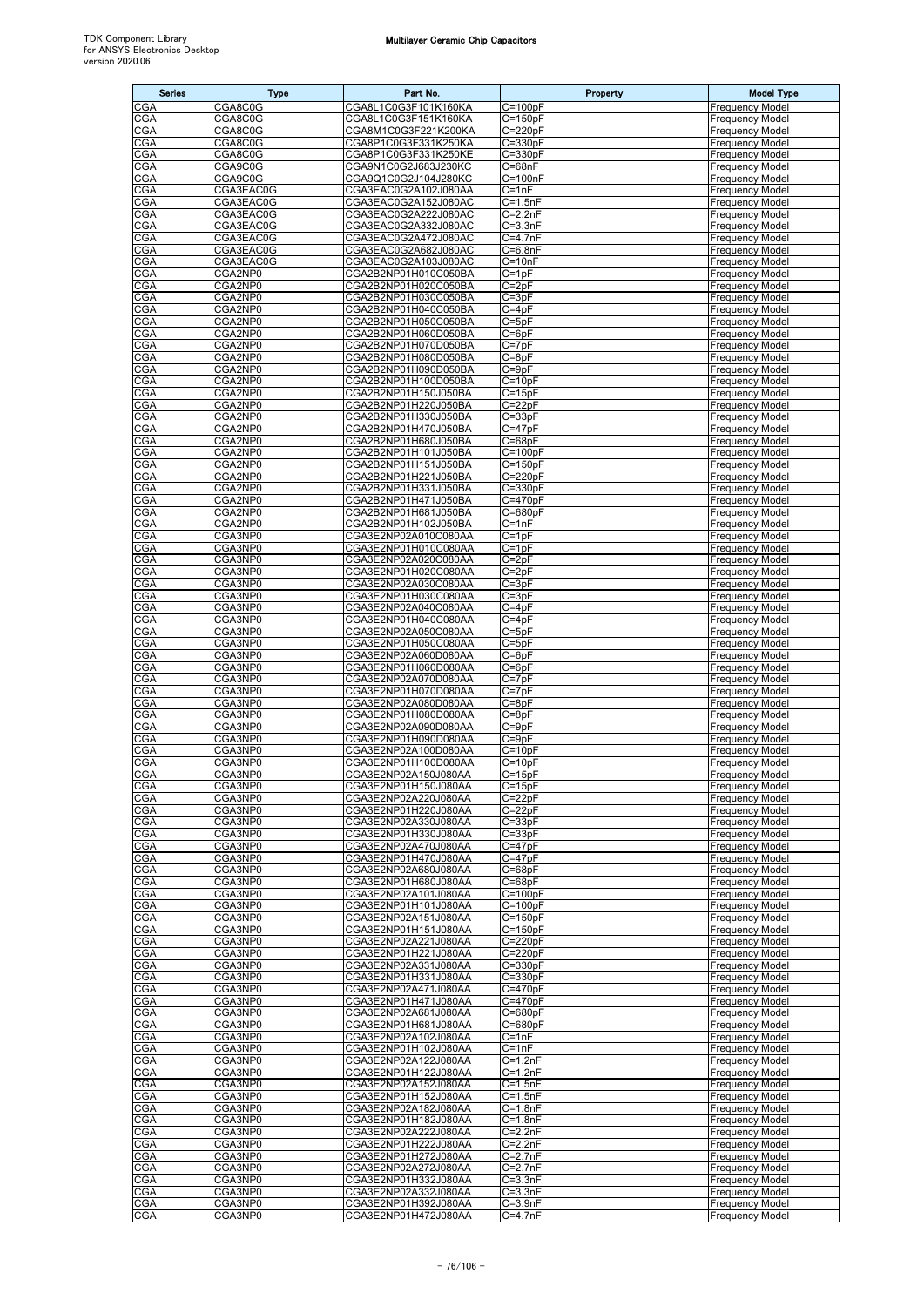| <b>Series</b>     | Type                   | Part No.                                     | Property                         | <b>Model Type</b>                                |
|-------------------|------------------------|----------------------------------------------|----------------------------------|--------------------------------------------------|
| CGA               | CGA3NP0                | CGA3E2NP01H562J080AA                         | $C = 5.6nF$                      | <b>Frequency Model</b>                           |
| <b>CGA</b>        | CGA3NP0                | CGA3E2NP01H682J080AA                         | C=6.8nF                          | Frequency Model                                  |
| CGA<br>CGA        | CGA3NP0<br>CGA3NP0     | CGA3E2NP01H822J080AA<br>CGA3E2NP01H103J080AA | $C = 8.2nF$<br>$C = 10nF$        | <b>Frequency Model</b><br><b>Frequency Model</b> |
| CGA               | CGA4NP0                | CGA4C2NP02A102J060AA                         | $C = 1nF$                        | <b>Frequency Model</b>                           |
| <b>CGA</b>        | CGA4NP0                | CGA4C2NP02A122J060AA                         | $C = 1.2nF$                      | Frequency Model                                  |
| CGA<br>CGA        | CGA4NP0<br>CGA4NP0     | CGA4C2NP02A152J060AA<br>CGA4F2NP02A182J085AA | $C = 1.5nF$<br>$C = 1.8nF$       | <b>Frequency Model</b><br><b>Frequency Model</b> |
| CGA               | CGA4NP0                | CGA4F2NP02A222J085AA                         | $C = 2.2nF$                      | Frequency Model                                  |
| <b>CGA</b>        | CGA4NP0                | CGA4C2NP01H272J060AA                         | $C = 2.7nF$                      | Frequency Model                                  |
| CGA<br>CGA        | CGA4NP0<br>CGA4NP0     | CGA4J2NP02A272J125AA<br>CGA4C2NP01H332J060AA | C=2.7nF<br>$C = 3.3nF$           | Frequency Model<br>Frequency Model               |
| <b>CGA</b>        | CGA4NP0                | CGA4J2NP02A332J125AA                         | $C = 3.3nF$                      | <b>Frequency Model</b>                           |
| CGA               | CGA4NP0                | CGA4C2NP01H392J060AA                         | $C = 3.9nF$                      | <b>Frequency Model</b>                           |
| CGA<br><b>CGA</b> | CGA4NP0<br>CGA4NP0     | CGA4J2NP02A392J125AA<br>CGA4C2NP01H472J060AA | $C = 3.9nF$<br>C=4.7nF           | Frequency Model<br><b>Frequency Model</b>        |
| CGA               | CGA4NP0                | CGA4J2NP02A472J125AA                         | $C=4.7nF$                        | <b>Frequency Model</b>                           |
| CGA               | CGA4NP0                | CGA4C2NP01H562J060AA                         | $C = 5.6nF$                      | <b>Frequency Model</b>                           |
| CGA               | CGA4NP0<br>CGA4NP0     | CGA4J2NP02A562J125AA<br>CGA4C2NP01H682J060AA | C=5.6nF<br>$C = 6.8nF$           | Frequency Model<br><b>Frequency Model</b>        |
| <b>CGA</b><br>CGA | CGA4NP0                | CGA4J2NP02A682J125AA                         | $C = 6.8nF$                      | <b>Frequency Model</b>                           |
| CGA               | CGA4NP0                | CGA4C2NP01H822J060AA                         | $C = 8.2nF$                      | Frequency Model                                  |
| CGA<br><b>CGA</b> | CGA4NP0<br>CGA4NP0     | CGA4J2NP02A822J125AA<br>CGA4C2NP01H103J060AA | C=8.2nF<br>$C = 10nF$            | Frequency Model<br>Frequency Model               |
| CGA               | CGA4NP0                | CGA4J2NP02A103J125AA                         | $C = 10nF$                       | <b>Frequency Model</b>                           |
| CGA               | CGA4NP0                | CGA4F2NP01H153J085AA                         | $C = 15nF$                       | Frequency Model                                  |
| <b>CGA</b>        | CGA4NP0<br>CGA4NP0     | CGA4J2NP01H223J125AA                         | $C = 22nF$                       | <b>Frequency Model</b>                           |
| CGA<br><b>CGA</b> | CGA5NP0                | CGA4J2NP01H333J125AA<br>CGA5C2NP02A392J060AA | $C = 33nF$<br>$C = 3.9nF$        | Frequency Model<br><b>Frequency Model</b>        |
| CGA               | CGA5NP0                | CGA5F2NP02A472J085AA                         | $C = 4.7nF$                      | Frequency Model                                  |
| <b>CGA</b>        | CGA5NP0                | CGA5F2NP02A562J085AA                         | $C = 5.6nF$                      | <b>Frequency Model</b>                           |
| CGA<br>CGA        | CGA5NP0<br>CGA5NP0     | CGA5H2NP02A682J115AA<br>CGA5H2NP02A822J115AA | $C = 6.8nF$<br>$C = 8.2nF$       | <b>Frequency Model</b><br><b>Frequency Model</b> |
| CGA               | CGA5NP0                | CGA5H2NP02A103J115AA                         | $C = 10nF$                       | Frequency Model                                  |
| CGA               | CGA5NP0                | CGA5C2NP01H153J060AA                         | $C = 15nF$                       | <b>Frequency Model</b>                           |
| CGA<br>CGA        | CGA5NP0<br>CGA5NP0     | CGA5H2NP02A153J115AA<br>CGA5C2NP01H223J060AA | $C = 15nF$<br>C=22nF             | <b>Frequency Model</b><br>Frequency Model        |
| CGA               | CGA5NP0                | CGA5L2NP02A223J160AA                         | $C = 22nF$                       | <b>Frequency Model</b>                           |
| CGA               | CGA5NP0                | CGA5F2NP01H333J085AA                         | $C = 33nF$                       | <b>Frequency Model</b>                           |
| CGA<br><b>CGA</b> | CGA5NP0<br>CGA5NP0     | CGA5L2NP02A333J160AA<br>CGA5H2NP01H473J115AA | $C = 33nF$<br>C=47nF             | Frequency Model<br><b>Frequency Model</b>        |
| CGA               | CGA5NP0                | CGA5L2NP01H683J160AA                         | $C = 68nF$                       | <b>Frequency Model</b>                           |
| CGA               | CGA5NP0                | CGA5L2NP01H104J160AA                         | C=100nF                          | <b>Frequency Model</b>                           |
| CGA<br><b>CGA</b> | CGA6NP0<br>CGA8NP0     | CGA6N2NP02A683J230AA<br>CGA8N4NP02W473J230KA | C=68nF<br>C=47nF                 | Frequency Model<br><b>Frequency Model</b>        |
| CGA               | CGA8NP0                | CGA8R4NP02J473J320KA                         | $C = 47nF$                       | <b>Frequency Model</b>                           |
| CGA               | CGA8NP0                | CGA8N4NP02E683J230KN                         | $C = 68nF$                       | <b>Frequency Model</b>                           |
| CGA<br>CGA        | CGA8NP0<br>CGA3EANP0   | CGA8R4NP02W683J320KA<br>CGA3EANP02A102J080AA | C=68nF<br>$C = 1nF$              | Frequency Model<br><b>Frequency Model</b>        |
| CGA               | CGA3EANP0              | CGA3EANP02A152J080AC                         | $C = 1.5nF$                      | <b>Frequency Model</b>                           |
| CGA               | CGA3EANP0              | CGA3EANP02A222J080AC                         | $C = 2.2nF$                      | Frequency Model                                  |
| CGA<br>CGA        | CGA3EANP0<br>CGA3EANP0 | CGA3EANP02A332J080AC<br>CGA3EANP02A472J080AC | C=3.3nF<br>$\overline{C}$ =4.7nF | <b>Frequency Model</b><br><b>Frequency Model</b> |
| CGA               | CGA3EANP0              | CGA3EANP02A682J080AC                         | $C = 6.8nF$                      | <b>Frequency Model</b>                           |
| CGA               | CGA3EANP0              | CGA3EANP02A103J080AC                         | $C = 10nF$                       | <b>Frequency Model</b>                           |
| CGA<br><b>CGA</b> | CGA2X5R<br>CGA2X5R     | CGA2B3X5R1H103K050BB<br>CGA2B3X5R1H103M050BB | $C = 10nF$<br>$C = 10nF$         | DC Bias Model<br>DC Bias Model                   |
| <b>CGA</b>        | CGA2X5R                | CGA2B3X5R1V103K050BB                         | $C = 10nF$                       | DC Bias Model                                    |
| CGA               | CGA2X5R                | CGA2B3X5R1V103M050BB                         | $C = 10nF$                       | DC Bias Model                                    |
| CGA<br>CGA        | CGA2X5R<br>CGA2X5R     | CGA2B2X5R1E103K050BA<br>CGA2B2X5R1E103M050BA | $C = 10nF$<br>$C = 10nF$         | DC Bias Model<br>DC Bias Model                   |
| CGA               | CGA2X5R                | CGA2B3X5R1H153K050BB                         | $C = 15nF$                       | DC Bias Model                                    |
| CGA               | CGA2X5R                | CGA2B3X5R1H153M050BB                         | $C = 15nF$                       | DC Bias Model                                    |
| CGA               | CGA2X5R<br>CGA2X5R     | CGA2B3X5R1V153K050BB<br>CGA2B3X5R1V153M050BB | $C = 15nF$<br>$C = 15nF$         | DC Bias Model<br>DC Bias Model                   |
| CGA<br><b>CGA</b> | CGA2X5R                | CGA2B2X5R1E153K050BA                         | $C = 15nF$                       | DC Bias Model                                    |
| <b>CGA</b>        | CGA2X5R                | CGA2B2X5R1E153M050BA                         | $C = 15nF$                       | DC Bias Model                                    |
| <b>CGA</b><br>CGA | CGA2X5R<br>CGA2X5R     | CGA2B3X5R1H223K050BB<br>CGA2B3X5R1H223M050BB | $C = 22nF$<br>$C = 22nF$         | DC Bias Model<br>DC Bias Model                   |
| CGA               | CGA2X5R                | CGA2B3X5R1V223K050BB                         | $C = 22nF$                       | DC Bias Model                                    |
| CGA               | CGA2X5R                | CGA2B3X5R1V223M050BB                         | $C = 22nF$                       | DC Bias Model                                    |
| CGA               | CGA2X5R<br>CGA2X5R     | CGA2B2X5R1E223K050BA<br>CGA2B2X5R1E223M050BA | $C = 22nF$<br>$C = 22nF$         | DC Bias Model<br>DC Bias Model                   |
| CGA<br>CGA        | CGA2X5R                | CGA2B3X5R1H333K050BB                         | $C = 33nF$                       | DC Bias Model                                    |
| CGA               | CGA2X5R                | CGA2B3X5R1H333M050BB                         | $C = 33nF$                       | DC Bias Model                                    |
| CGA               | CGA2X5R<br>CGA2X5R     | CGA2B3X5R1V333K050BB                         | $C = 33nF$                       | DC Bias Model                                    |
| CGA<br>CGA        | CGA2X5R                | CGA2B3X5R1V333M050BB<br>CGA2B2X5R1E333K050BA | $C = 33nF$<br>$C = 33nF$         | DC Bias Model<br>DC Bias Model                   |
| CGA               | CGA2X5R                | CGA2B2X5R1E333M050BA                         | $C = 33nF$                       | DC Bias Model                                    |
| CGA               | CGA2X5R                | CGA2B2X5R1C333K050BA                         | $C = 33nF$                       | DC Bias Model                                    |
| CGA<br><b>CGA</b> | CGA2X5R<br>CGA2X5R     | CGA2B2X5R1C333M050BA<br>CGA2B3X5R1H473K050BB | $C = 33nF$<br>$C = 47nF$         | DC Bias Model<br>DC Bias Model                   |
| CGA               | CGA2X5R                | CGA2B3X5R1H473M050BB                         | $C = 47nF$                       | DC Bias Model                                    |
| <b>CGA</b>        | CGA2X5R                | CGA2B3X5R1V473K050BB                         | $C = 47nF$                       | DC Bias Model                                    |
| CGA               | CGA2X5R<br>CGA2X5R     | CGA2B3X5R1V473M050BB                         | $C = 47nF$<br>$C = 47nF$         | DC Bias Model<br>DC Bias Model                   |
| CGA<br>CGA        | CGA2X5R                | CGA2B2X5R1E473K050BA<br>CGA2B2X5R1E473M050BA | $C = 47nF$                       | DC Bias Model                                    |
| <b>CGA</b>        | CGA2X5R                | CGA2B2X5R1C473K050BA                         | $C = 47nF$                       | DC Bias Model                                    |
| CGA               | CGA2X5R                | CGA2B2X5R1C473M050BA                         | $C = 47nF$<br>$C = 68nF$         | DC Bias Model                                    |
| CGA<br>CGA        | CGA2X5R<br>CGA2X5R     | CGA2B3X5R1H683K050BB<br>CGA2B3X5R1H683M050BB | $C = 68nF$                       | <b>DC Bias Model</b><br>DC Bias Model            |
| <b>CGA</b>        | CGA2X5R                | CGA2B3X5R1V683K050BB                         | $C = 68nF$                       | DC Bias Model                                    |
| CGA               | CGA2X5R                | CGA2B3X5R1V683M050BB                         | $C = 68nF$                       | DC Bias Model                                    |
| CGA               | CGA2X5R                | CGA2B3X5R1E683K050BB                         | $C = 68nF$                       | DC Bias Model                                    |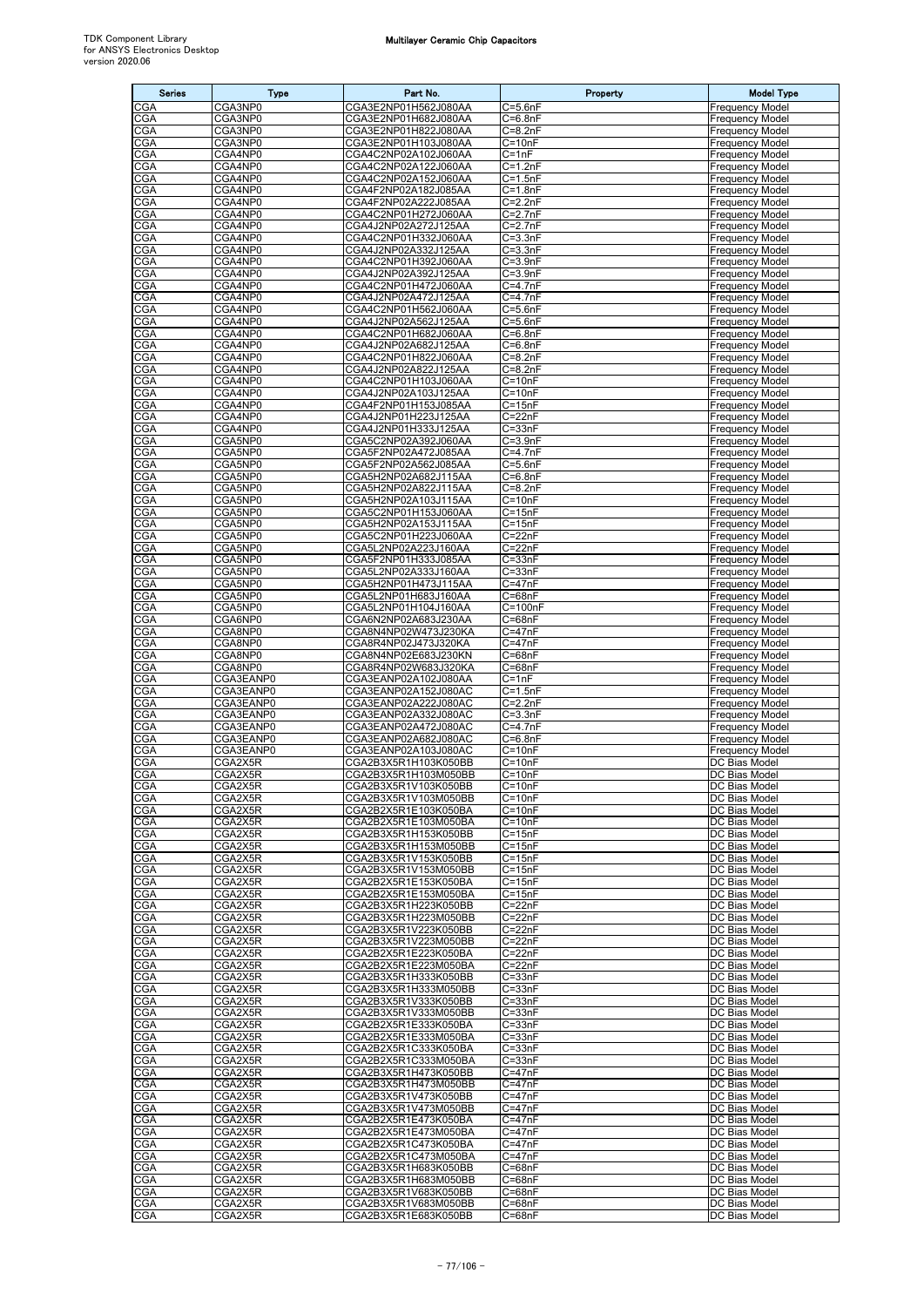| <b>Series</b>            | <b>Type</b>        | Part No.                                     | Property                   | <b>Model Type</b>              |
|--------------------------|--------------------|----------------------------------------------|----------------------------|--------------------------------|
| CGA                      | CGA2X5R            | CGA2B3X5R1E683M050BB                         | $C = 68nF$                 | DC Bias Model                  |
| CGA                      | CGA2X5R            | CGA2B2X5R1C683K050BA                         | $C = 68nF$                 | DC Bias Model                  |
| CGA<br>CGA               | CGA2X5R<br>CGA2X5R | CGA2B2X5R1C683M050BA<br>CGA2B3X5R1H104K050BB | $C = 68nF$<br>$C = 100nF$  | DC Bias Model<br>DC Bias Model |
| CGA                      | CGA2X5R            | CGA2B3X5R1H104M050BB                         | $C = 100nF$                | DC Bias Model                  |
| CGA                      | CGA2X5R            | CGA2B3X5R1V104K050BB                         | $C = 100nF$                | DC Bias Model                  |
| CGA                      | CGA2X5R            | CGA2B3X5R1V104M050BB                         | $C = 100nF$                | DC Bias Model                  |
| CGA<br>CGA               | CGA2X5R<br>CGA2X5R | CGA2B3X5R1E104K050BB<br>CGA2B3X5R1E104M050BB | $C = 100nF$<br>$C = 100nF$ | DC Bias Model<br>DC Bias Model |
| CGA                      | CGA2X5R            | CGA2B2X5R1C104K050BA                         | $C = 100nF$                | DC Bias Model                  |
| CGA                      | CGA2X5R            | CGA2B2X5R1C104M050BA                         | $C = 100nF$                | DC Bias Model                  |
| <b>CGA</b>               | CGA2X5R            | CGA2B2X5R1A104K050BA                         | $C = 100nF$                | DC Bias Model                  |
| CGA                      | CGA2X5R            | CGA2B2X5R1A104M050BA                         | $C = 100nF$                | DC Bias Model                  |
| CGA<br>CGA               | CGA2X5R<br>CGA2X5R | CGA2B1X5R1C154K050BC<br>CGA2B1X5R1C154M050BC | $C = 150nF$<br>$C = 150nF$ | DC Bias Model<br>DC Bias Model |
| CGA                      | CGA2X5R            | CGA2B3X5R1A154K050BB                         | $C = 150nF$                | DC Bias Model                  |
| CGA                      | CGA2X5R            | CGA2B3X5R1A154M050BB                         | $C = 150nF$                | DC Bias Model                  |
| CGA                      | CGA2X5R            | CGA2B1X5R1C224K050BC                         | C=220nF                    | DC Bias Model                  |
| CGA<br>CGA               | CGA2X5R<br>CGA2X5R | CGA2B1X5R1C224M050BC<br>CGA2B3X5R1A224K050BB | $C = 220nF$<br>C=220nF     | DC Bias Model<br>DC Bias Model |
| CGA                      | CGA2X5R            | CGA2B3X5R1A224M050BB                         | $C = 220nF$                | DC Bias Model                  |
| CGA                      | CGA3X5R            | CGA3E3X5R1H154K080AB                         | $C = 150nF$                | DC Bias Model                  |
| CGA                      | CGA3X5R            | CGA3E3X5R1H154M080AB                         | $C = 150nF$                | DC Bias Model                  |
| CGA<br>CGA               | CGA3X5R<br>CGA3X5R | CGA3E3X5R1V154K080AB<br>CGA3E3X5R1V154M080AB | $C = 150nF$<br>$C = 150nF$ | DC Bias Model<br>DC Bias Model |
| CGA                      | CGA3X5R            | CGA3E2X5R1E154K080AA                         | $C = 150nF$                | DC Bias Model                  |
| CGA                      | CGA3X5R            | CGA3E2X5R1E154M080AA                         | $C = 150nF$                | DC Bias Model                  |
| CGA                      | CGA3X5R            | CGA3E3X5R1H224K080AB                         | C=220nF                    | DC Bias Model                  |
| CGA                      | CGA3X5R            | CGA3E3X5R1H224M080AB                         | C=220nF                    | DC Bias Model                  |
| CGA<br>CGA               | CGA3X5R<br>CGA3X5R | CGA3E3X5R1V224K080AB<br>CGA3E3X5R1V224M080AB | $C = 220nF$<br>C=220nF     | DC Bias Model<br>DC Bias Model |
| CGA                      | CGA3X5R            | CGA3E2X5R1E224K080AA                         | $C = 220nF$                | DC Bias Model                  |
| CGA                      | CGA3X5R            | CGA3E2X5R1E224M080AA                         | C=220nF                    | DC Bias Model                  |
| CGA                      | CGA3X5R            | CGA3E2X5R1C224K080AA                         | $C = 220nF$                | DC Bias Model                  |
| CGA<br>CGA               | CGA3X5R<br>CGA3X5R | CGA3E2X5R1C224M080AA                         | C=220nF                    | DC Bias Model                  |
| <b>CGA</b>               | CGA3X5R            | CGA3E3X5R1H334K080AB<br>CGA3E3X5R1H334M080AB | $C = 330nF$<br>C=330nF     | DC Bias Model<br>DC Bias Model |
| CGA                      | CGA3X5R            | CGA3E3X5R1V334K080AB                         | $C = 330nF$                | DC Bias Model                  |
| CGA                      | CGA3X5R            | CGA3E3X5R1V334M080AB                         | $C = 330nF$                | DC Bias Model                  |
| CGA                      | CGA3X5R            | CGA3E3X5R1E334K080AB                         | $C = 330nF$                | DC Bias Model                  |
| CGA<br>CGA               | CGA3X5R<br>CGA3X5R | CGA3E3X5R1E334M080AB<br>CGA3E2X5R1C334K080AA | C=330nF<br>$C = 330nF$     | DC Bias Model<br>DC Bias Model |
| CGA                      | CGA3X5R            | CGA3E2X5R1C334M080AA                         | $C = 330nF$                | DC Bias Model                  |
| CGA                      | CGA3X5R            | CGA3E2X5R1A334K080AA                         | C=330nF                    | DC Bias Model                  |
| CGA                      | CGA3X5R            | CGA3E2X5R1A334M080AA                         | $C = 330nF$                | DC Bias Model                  |
| <b>CGA</b>               | CGA3X5R            | CGA3E3X5R1H474K080AB                         | $C = 470nF$                | <b>DC</b> Bias Model           |
| CGA<br>CGA               | CGA3X5R<br>CGA3X5R | CGA3E3X5R1H474M080AB<br>CGA3E3X5R1V474K080AB | C=470nF<br>C=470nF         | DC Bias Model<br>DC Bias Model |
| <b>CGA</b>               | CGA3X5R            | CGA3E3X5R1V474M080AB                         | C=470nF                    | DC Bias Model                  |
| CGA                      | CGA3X5R            | CGA3E3X5R1E474K080AB                         | C=470nF                    | DC Bias Model                  |
| CGA                      | CGA3X5R            | CGA3E3X5R1E474M080AB                         | C=470nF                    | DC Bias Model                  |
| CGA<br><b>CGA</b>        | CGA3X5R<br>CGA3X5R | CGA3E2X5R1C474K080AA<br>CGA3E2X5R1C474M080AA | C=470nF<br>C=470nF         | DC Bias Model<br>DC Bias Model |
| CGA                      | CGA3X5R            | CGA3E2X5R1A474K080AA                         | C=470nF                    | DC Bias Model                  |
| CGA                      | CGA3X5R            | CGA3E2X5R1A474M080AA                         | C=470nF                    | DC Bias Model                  |
| <b>CGA</b>               | CGA3X5R            | CGA3E3X5R1H684K080AB                         | C=680nF                    | <b>DC Bias Model</b>           |
| <b>CGA</b><br>CGA        | CGA3X5R<br>CGA3X5R | CGA3E3X5R1H684M080AB<br>CGA3E3X5R1V684K080AB | C=680nF<br>C=680nF         | DC Bias Model<br>DC Bias Model |
| CGA                      | CGA3X5R            | CGA3E3X5R1V684M080AB                         | C=680nF                    | DC Bias Model                  |
| CGA                      | CGA3X5R            | CGA3E3X5R1E684K080AB                         | C=680nF                    | DC Bias Model                  |
| <b>CGA</b>               | CGA3X5R            | CGA3E3X5R1E684M080AB                         | C=680nF                    | DC Bias Model                  |
| <b>CGA</b><br>CGA        | CGA3X5R            | CGA3E2X5R1C684K080AA                         | C=680nF                    | DC Bias Model                  |
| <b>CGA</b>               | CGA3X5R<br>CGA3X5R | CGA3E2X5R1C684M080AA<br>CGA3E2X5R1A684K080AA | C=680nF<br>C=680nF         | DC Bias Model<br>DC Bias Model |
| CGA                      | CGA3X5R            | CGA3E2X5R1A684M080AA                         | C=680nF                    | DC Bias Model                  |
| <b>CGA</b>               | CGA3X5R            | CGA3E3X5R1H105K080AB                         | $C = 1uF$                  | DC Bias Model                  |
| CGA                      | CGA3X5R            | CGA3E3X5R1H105M080AB                         | $C = 1uF$                  | DC Bias Model                  |
| CGA<br>CGA               | CGA3X5R<br>CGA3X5R | CGA3E3X5R1V105K080AB<br>CGA3E3X5R1V105M080AB | $C = 1uF$<br>$C = 1uF$     | DC Bias Model<br>DC Bias Model |
| <b>CGA</b>               | CGA3X5R            | CGA3E3X5R1E105K080AB                         | $C = 1uF$                  | DC Bias Model                  |
| <b>CGA</b>               | CGA3X5R            | CGA3E3X5R1E105M080AB                         | $C = 1uF$                  | DC Bias Model                  |
| CGA                      | CGA3X5R            | CGA3E1X5R1C105K080AC                         | $C = 1uF$                  | DC Bias Model                  |
| CGA                      | CGA3X5R            | CGA3E1X5R1C105M080AC                         | $C = 1uF$                  | DC Bias Model                  |
| <b>CGA</b><br><b>CGA</b> | CGA3X5R<br>CGA3X5R | CGA3E2X5R1A105K080AA<br>CGA3E2X5R1A105M080AA | $C = 1uF$<br>$C = 1uF$     | DC Bias Model<br>DC Bias Model |
| CGA                      | CGA3X5R            | CGA3E1X5R1C155K080AC                         | $C = 1.5uF$                | DC Bias Model                  |
| CGA                      | CGA3X5R            | CGA3E1X5R1C155M080AC                         | $C = 1.5$ uF               | DC Bias Model                  |
| <b>CGA</b>               | CGA3X5R            | CGA3E3X5R1A155K080AB                         | $C = 1.5$ uF               | DC Bias Model                  |
| CGA<br>CGA               | CGA3X5R<br>CGA3X5R | CGA3E3X5R1A155M080AB<br>CGA3E1X5R1C225K080AC | $C = 1.5uF$<br>$C = 2.2uF$ | DC Bias Model<br>DC Bias Model |
| <b>CGA</b>               | CGA3X5R            | CGA3E1X5R1C225M080AC                         | $C = 2.2uF$                | DC Bias Model                  |
| <b>CGA</b>               | CGA3X5R            | CGA3E3X5R1A225K080AB                         | $C = 2.2uF$                | DC Bias Model                  |
| CGA                      | CGA3X5R            | CGA3E3X5R1A225M080AB                         | $C = 2.2uF$                | DC Bias Model                  |
| CGA<br>CGA               | CGA3X5R<br>CGA3X5R | CGA3E1X5R1A335K080AC<br>CGA3E1X5R1A335M080AC | $C = 3.3uF$<br>$C = 3.3uF$ | DC Bias Model<br>DC Bias Model |
| <b>CGA</b>               | CGA3X5R            | CGA3E3X5R0J335K080AB                         | $C = 3.3uF$                | DC Bias Model                  |
| CGA                      | CGA3X5R            | CGA3E3X5R0J335M080AB                         | $C = 3.3uF$                | DC Bias Model                  |
| CGA                      | CGA3X5R            | CGA3E1X5R0J475K080AC                         | $C = 4.7uF$                | DC Bias Model                  |
| <b>CGA</b>               | CGA3X5R            | CGA3E1X5R0J475M080AC                         | $C = 4.7uF$                | DC Bias Model                  |
| CGA<br><b>CGA</b>        | CGA4X5R<br>CGA4X5R | CGA4J3X5R1H225K125AB<br>CGA4J3X5R1H225M125AB | $C = 2.2uF$<br>$C = 2.2uF$ | DC Bias Model<br>DC Bias Model |
| CGA                      | CGA4X5R            | CGA4J3X5R1V225K125AB                         | $C = 2.2uF$                | DC Bias Model                  |
| <b>CGA</b>               | CGA4X5R            | CGA4J3X5R1V225M125AB                         | $C=2.2uF$                  | DC Bias Model                  |
| <b>CGA</b>               | CGA4X5R            | CGA4J3X5R1E225K125AB                         | $C = 2.2uF$                | DC Bias Model                  |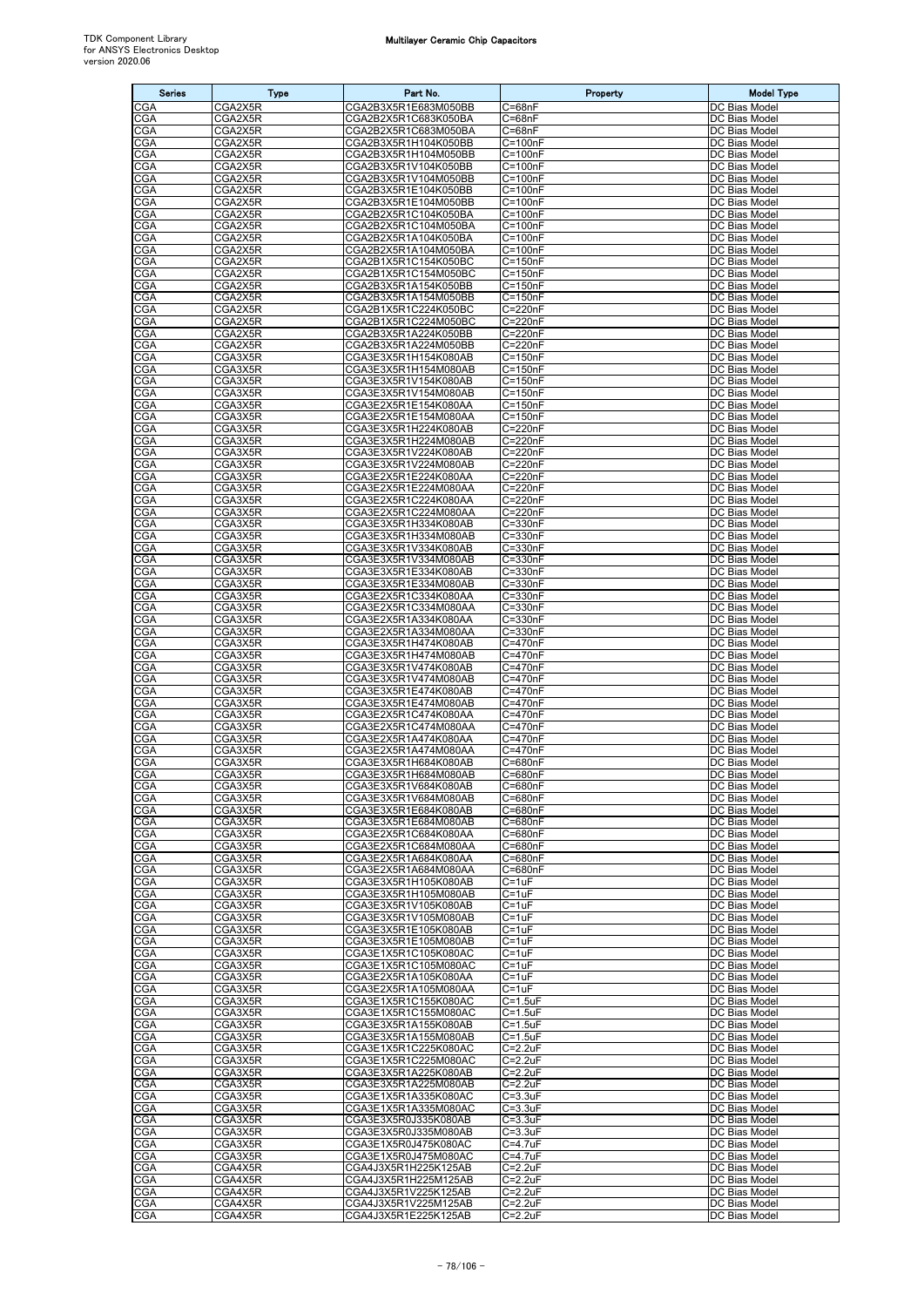| <b>Series</b>     | <b>Type</b>        | Part No.                                     | Property                   | <b>Model Type</b>              |
|-------------------|--------------------|----------------------------------------------|----------------------------|--------------------------------|
| CGA               | CGA4X5R            | CGA4J3X5R1E225M125AB                         | C=2.2uF                    | DC Bias Model                  |
| CGA<br>CGA        | CGA4X5R<br>CGA4X5R | CGA4J3X5R1H335K125AB<br>CGA4J3X5R1H335M125AB | $C = 3.3uF$<br>C=3.3uF     | DC Bias Model<br>DC Bias Model |
| CGA               | CGA4X5R            | CGA4J3X5R1V335K125AB                         | $C = 3.3uF$                | DC Bias Model                  |
| CGA               | CGA4X5R            | CGA4J3X5R1V335M125AB                         | $C = 3.3uF$                | DC Bias Model                  |
| CGA<br><b>CGA</b> | CGA4X5R<br>CGA4X5R | CGA4J3X5R1E335K125AB<br>CGA4J3X5R1E335M125AB | $C = 3.3uF$<br>$C = 3.3uF$ | DC Bias Model<br>DC Bias Model |
| CGA               | CGA4X5R            | CGA4J3X5R1C335K125AB                         | $C = 3.3uF$                | DC Bias Model                  |
| CGA               | CGA4X5R            | CGA4J3X5R1C335M125AB                         | $C = 3.3uF$                | DC Bias Model                  |
| CGA               | CGA4X5R            | CGA4J3X5R1H475K125AB                         | C=4.7uF                    | DC Bias Model                  |
| CGA<br>CGA        | CGA4X5R<br>CGA4X5R | CGA4J3X5R1H475M125AB<br>CGA4J3X5R1V475K125AB | C=4.7uF<br>C=4.7uF         | DC Bias Model<br>DC Bias Model |
| CGA               | CGA4X5R            | CGA4J3X5R1V475M125AB                         | C=4.7uF                    | DC Bias Model                  |
| <b>CGA</b>        | CGA4X5R            | CGA4J3X5R1E475K125AB                         | $C = 4.7uF$                | DC Bias Model                  |
| CGA<br>CGA        | CGA4X5R<br>CGA4X5R | CGA4J3X5R1E475M125AB<br>CGA4J3X5R1C475K125AB | C=4.7uF<br>C=4.7uF         | DC Bias Model<br>DC Bias Model |
| CGA               | CGA4X5R            | CGA4J3X5R1C475M125AB                         | C=4.7uF                    | DC Bias Model                  |
| CGA               | CGA4X5R            | CGA4J1X5R1C685K125AC                         | C=6.8uF                    | DC Bias Model                  |
| CGA<br>CGA        | CGA4X5R<br>CGA4X5R | CGA4J1X5R1C685M125AC<br>CGA4J1X5R1C106K125AC | C=6.8uF<br>$C = 10uF$      | DC Bias Model<br>DC Bias Model |
| CGA               | CGA4X5R            | CGA4J1X5R1C106M125AC                         | $C = 10uF$                 | DC Bias Model                  |
| CGA               | CGA4X5R            | CGA4J3X5R1A106K125AB                         | $C = 10uF$                 | DC Bias Model                  |
| <b>CGA</b><br>CGA | CGA4X5R<br>CGA5X5R | CGA4J3X5R1A106M125AB<br>CGA5L3X5R1H106K160AB | $C = 10uF$<br>$C = 10uF$   | DC Bias Model<br>DC Bias Model |
| CGA               | CGA5X5R            | CGA5L3X5R1H106M160AB                         | $C = 10uF$                 | DC Bias Model                  |
| CGA               | CGA5X5R            | CGA5L3X5R1V106K160AB                         | $C = 10uF$                 | DC Bias Model                  |
| CGA               | CGA5X5R            | CGA5L3X5R1V106M160AB<br>CGA5L3X5R1E106K160AB | $C = 10uF$                 | DC Bias Model                  |
| CGA<br>CGA        | CGA5X5R<br>CGA5X5R | CGA5L3X5R1E106M160AB                         | $C = 10uF$<br>$C = 10uF$   | DC Bias Model<br>DC Bias Model |
| CGA               | CGA5X5R            | CGA5L1X5R1C156M160AC                         | $C = 15uF$                 | DC Bias Model                  |
| CGA               | CGA5X5R            | CGA5L1X5R1C226M160AC                         | $C = 22uF$                 | DC Bias Model                  |
| <b>CGA</b><br>CGA | CGA1X7R<br>CGA1X7R | CGA1A2X7R1H101K030BA<br>CGA1A2X7R1H101M030BA | $C = 100pF$<br>$C=100pF$   | DC Bias Model<br>DC Bias Model |
| CGA               | CGA1X7R            | CGA1A2X7R1E101K030BA                         | C=100pF                    | DC Bias Model                  |
| CGA               | CGA1X7R            | CGA1A2X7R1E101M030BA                         | $C = 100pF$                | DC Bias Model                  |
| CGA<br>CGA        | CGA1X7R<br>CGA1X7R | CGA1A2X7R1C101K030BA<br>CGA1A2X7R1C101M030BA | $C=100pF$<br>$C=100pF$     | DC Bias Model<br>DC Bias Model |
| CGA               | CGA1X7R            | CGA1A2X7R1H151K030BA                         | $C = 150pF$                | DC Bias Model                  |
| <b>CGA</b>        | CGA1X7R            | CGA1A2X7R1H151M030BA                         | $C = 150pF$                | DC Bias Model                  |
| CGA<br>CGA        | CGA1X7R<br>CGA1X7R | CGA1A2X7R1E151K030BA<br>CGA1A2X7R1E151M030BA | $C = 150pF$<br>$C = 150pF$ | DC Bias Model<br>DC Bias Model |
| CGA               | CGA1X7R            | CGA1A2X7R1C151K030BA                         | $C = 150pF$                | DC Bias Model                  |
| CGA               | CGA1X7R            | CGA1A2X7R1C151M030BA                         | C=150pF                    | DC Bias Model                  |
| CGA<br><b>CGA</b> | CGA1X7R            | CGA1A2X7R1H221K030BA                         | C=220pF                    | DC Bias Model<br>DC Bias Model |
| CGA               | CGA1X7R<br>CGA1X7R | CGA1A2X7R1H221M030BA<br>CGA1A2X7R1E221K030BA | C=220pF<br>$C = 220pF$     | DC Bias Model                  |
| CGA               | CGA1X7R            | CGA1A2X7R1E221M030BA                         | $C = 220pF$                | DC Bias Model                  |
| <b>CGA</b>        | CGA1X7R            | CGA1A2X7R1C221K030BA                         | $C = 220pF$                | <b>DC</b> Bias Model           |
| CGA<br>CGA        | CGA1X7R<br>CGA1X7R | CGA1A2X7R1C221M030BA<br>CGA1A2X7R1H331K030BA | C=220pF<br>$C = 330pF$     | DC Bias Model<br>DC Bias Model |
| CGA               | CGA1X7R            | CGA1A2X7R1H331M030BA                         | $C = 330pF$                | DC Bias Model                  |
| CGA               | CGA1X7R            | CGA1A2X7R1E331K030BA                         | $C = 330pF$                | DC Bias Model                  |
| <b>CGA</b><br>CGA | CGA1X7R<br>CGA1X7R | CGA1A2X7R1E331M030BA<br>CGA1A2X7R1C331K030BA | $C = 330pF$<br>$C = 330pF$ | DC Bias Model<br>DC Bias Model |
| <b>CGA</b>        | CGA1X7R            | CGA1A2X7R1C331M030BA                         | $C = 330pF$                | DC Bias Model                  |
| CGA               | CGA1X7R            | CGA1A2X7R1H471K030BA                         | $C = 470pF$                | DC Bias Model                  |
| <b>CGA</b><br>CGA | CGA1X7R<br>CGA1X7R | CGA1A2X7R1H471M030BA<br>CGA1A2X7R1E471K030BA | $C = 470pF$<br>$C = 470pF$ | DC Bias Model<br>DC Bias Model |
| CGA               | CGA1X7R            | CGA1A2X7R1E471M030BA                         | $C = 470pF$                | DC Bias Model                  |
| <b>CGA</b>        | CGA1X7R            | CGA1A2X7R1C471K030BA                         | $C = 470pF$                | DC Bias Model                  |
| CGA<br>CGA        | CGA1X7R<br>CGA1X7R | CGA1A2X7R1C471M030BA<br>CGA1A2X7R1E681K030BA | $C = 470pF$<br>$C = 680pF$ | DC Bias Model<br>DC Bias Model |
| CGA               | CGA1X7R            | CGA1A2X7R1E681M030BA                         | $C = 680pF$                | DC Bias Model                  |
| <b>CGA</b>        | CGA1X7R            | CGA1A2X7R1C681K030BA                         | $C = 680pF$                | DC Bias Model                  |
| CGA<br>CGA        | CGA1X7R<br>CGA1X7R | CGA1A2X7R1C681M030BA<br>CGA1A2X7R1E102K030BA | $C = 680pF$<br>$C = 1nF$   | DC Bias Model<br>DC Bias Model |
| CGA               | CGA1X7R            | CGA1A2X7R1E102M030BA                         | $C = 1nF$                  | DC Bias Model                  |
| CGA               | CGA1X7R            | CGA1A2X7R1C102K030BA                         | $C = 1nF$                  | DC Bias Model                  |
| CGA               | CGA1X7R            | CGA1A2X7R1C102M030BA                         | $C = 1nF$                  | DC Bias Model                  |
| CGA<br>CGA        | CGA1X7R<br>CGA1X7R | CGA1A2X7R1E152K030BA<br>CGA1A2X7R1E152M030BA | $C = 1.5nF$<br>$C = 1.5nF$ | DC Bias Model<br>DC Bias Model |
| <b>CGA</b>        | CGA1X7R            | CGA1A2X7R1C152K030BA                         | $C = 1.5nF$                | DC Bias Model                  |
| CGA               | CGA1X7R            | CGA1A2X7R1C152M030BA                         | $C = 1.5nF$                | DC Bias Model                  |
| <b>CGA</b><br>CGA | CGA1X7R<br>CGA1X7R | CGA1A2X7R1E222K030BA<br>CGA1A2X7R1E222M030BA | $C = 2.2nF$<br>$C = 2.2nF$ | DC Bias Model<br>DC Bias Model |
| CGA               | CGA1X7R            | CGA1A2X7R1C222K030BA                         | $C = 2.2nF$                | DC Bias Model                  |
| CGA               | CGA1X7R            | CGA1A2X7R1C222M030BA                         | $C = 2.2nF$                | DC Bias Model                  |
| CGA<br><b>CGA</b> | CGA1X7R<br>CGA1X7R | CGA1A2X7R1E332K030BA<br>CGA1A2X7R1E332M030BA | $C = 3.3nF$<br>$C = 3.3nF$ | DC Bias Model<br>DC Bias Model |
| CGA               | CGA1X7R            | CGA1A2X7R1C332K030BA                         | $C = 3.3nF$                | DC Bias Model                  |
| <b>CGA</b>        | CGA1X7R            | CGA1A2X7R1C332M030BA                         | $C = 3.3nF$                | DC Bias Model                  |
| CGA<br>CGA        | CGA1X7R<br>CGA1X7R | CGA1A2X7R1C472K030BA<br>CGA1A2X7R1C472M030BA | $C = 4.7nF$<br>$C = 4.7nF$ | DC Bias Model<br>DC Bias Model |
| CGA               | CGA1X7R            | CGA1A2X7R1C682K030BA                         | $C = 6.8nF$                | DC Bias Model                  |
| CGA               | CGA1X7R            | CGA1A2X7R1C682M030BA                         | $C = 6.8nF$                | DC Bias Model                  |
| CGA               | CGA1X7R            | CGA1A2X7R1A103K030BA                         | $C = 10nF$                 | DC Bias Model                  |
| CGA<br><b>CGA</b> | CGA1X7R<br>CGA1X7R | CGA1A2X7R1A103M030BA<br>CGA1A2X7R0J103K030BA | $C = 10nF$<br>$C = 10nF$   | DC Bias Model<br>DC Bias Model |
| CGA               | CGA1X7R            | CGA1A2X7R0J103M030BA                         | $C = 10nF$                 | DC Bias Model                  |
| CGA               | CGA2X7R            | CGA2B2X7R1H221K050BA                         | $C = 220pF$                | DC Bias Model                  |
| CGA<br>CGA        | CGA2X7R<br>CGA2X7R | CGA2B2X7R1H221M050BA<br>CGA2B2X7R1H331K050BA | $C = 220pF$<br>$C = 330pF$ | DC Bias Model<br>DC Bias Model |
| <b>CGA</b>        | CGA2X7R            | CGA2B2X7R1H331M050BA                         | $C = 330pF$                | DC Bias Model                  |
| CGA               | CGA2X7R            | CGA2B2X7R1H471K050BA                         | $C = 470pF$                | DC Bias Model                  |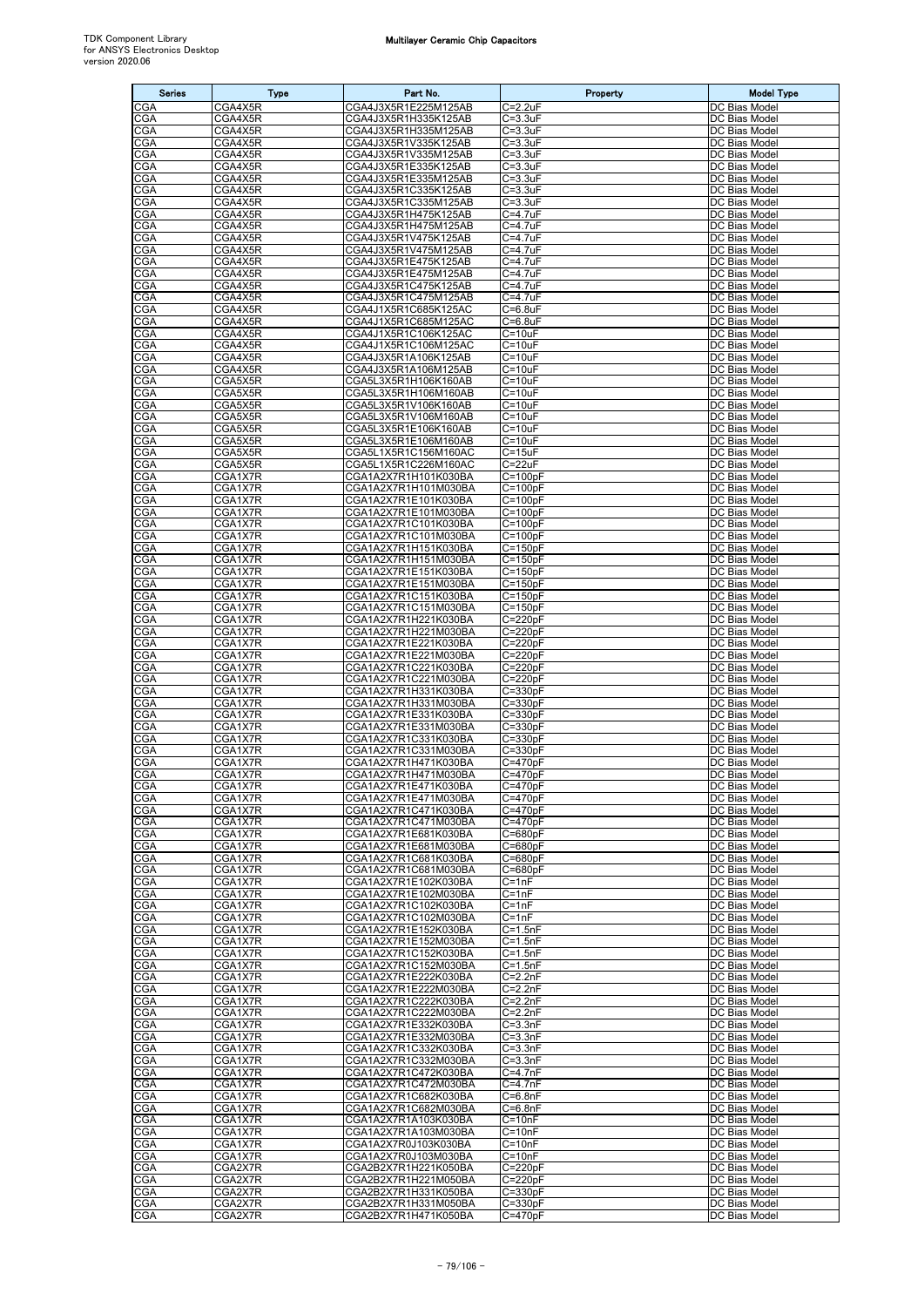| <b>Series</b>     | <b>Type</b>        | Part No.                                     | Property                   | <b>Model Type</b>              |
|-------------------|--------------------|----------------------------------------------|----------------------------|--------------------------------|
| CGA               | CGA2X7R            | CGA2B2X7R1H471M050BA                         | $C = 470pF$                | DC Bias Model                  |
| <b>CGA</b>        | CGA2X7R            | CGA2B2X7R1H681K050BA<br>CGA2B2X7R1H681M050BA | $C = 680pF$                | DC Bias Model                  |
| CGA<br>CGA        | CGA2X7R<br>CGA2X7R | CGA2B2X7R1H102K050BA                         | $C = 680pF$<br>$C = 1nF$   | DC Bias Model<br>DC Bias Model |
| CGA               | CGA2X7R            | CGA2B2X7R1H102M050BA                         | $C = 1nF$                  | DC Bias Model                  |
| CGA               | CGA2X7R            | CGA2B2X7R1H152K050BA                         | $C = 1.5nF$                | DC Bias Model                  |
| CGA               | CGA2X7R            | CGA2B2X7R1H152M050BA                         | $C = 1.5nF$                | DC Bias Model                  |
| CGA<br>CGA        | CGA2X7R<br>CGA2X7R | CGA2B2X7R1H222K050BA<br>CGA2B2X7R1H222M050BA | $C = 2.2nF$<br>$C = 2.2nF$ | DC Bias Model<br>DC Bias Model |
| <b>CGA</b>        | CGA2X7R            | CGA2B2X7R1H332K050BA                         | $C = 3.3nF$                | DC Bias Model                  |
| CGA               | CGA2X7R            | CGA2B2X7R1H332M050BA                         | $C = 3.3nF$                | DC Bias Model                  |
| CGA               | CGA2X7R            | CGA2B2X7R1H472K050BA                         | $C = 4.7nF$                | DC Bias Model<br>DC Bias Model |
| CGA<br>CGA        | CGA2X7R<br>CGA2X7R | CGA2B2X7R1H472M050BA<br>CGA2B2X7R1H682K050BA | $C = 4.7nF$<br>$C = 6.8nF$ | DC Bias Model                  |
| CGA               | CGA2X7R            | CGA2B2X7R1H682M050BA                         | $C = 6.8nF$                | DC Bias Model                  |
| CGA               | CGA2X7R            | CGA2B3X7R1H103K050BB                         | $C = 10nF$                 | DC Bias Model                  |
| CGA               | CGA2X7R            | CGA2B3X7R1H103M050BB                         | $C = 10nF$                 | DC Bias Model                  |
| CGA<br>CGA        | CGA2X7R<br>CGA2X7R | CGA2B3X7R1V103K050BB<br>CGA2B3X7R1V103M050BB | $C = 10nF$<br>$C = 10nF$   | DC Bias Model<br>DC Bias Model |
| CGA               | CGA2X7R            | CGA2B2X7R1E103K050BA                         | $C = 10nF$                 | DC Bias Model                  |
| CGA               | CGA2X7R            | CGA2B2X7R1E103M050BA                         | $C = 10nF$                 | DC Bias Model                  |
| CGA<br>CGA        | CGA2X7R<br>CGA2X7R | CGA2B3X7R1H153K050BB<br>CGA2B3X7R1H153M050BB | $C = 15nF$<br>$C = 15nF$   | DC Bias Model<br>DC Bias Model |
| CGA               | CGA2X7R            | CGA2B3X7R1V153K050BB                         | $C = 15nF$                 | DC Bias Model                  |
| CGA               | CGA2X7R            | CGA2B3X7R1V153M050BB                         | $C = 15nF$                 | DC Bias Model                  |
| CGA               | CGA2X7R            | CGA2B2X7R1E153K050BA                         | $C = 15nF$                 | DC Bias Model                  |
| CGA<br><b>CGA</b> | CGA2X7R<br>CGA2X7R | CGA2B2X7R1E153M050BA<br>CGA2B3X7R1H223K050BB | $C = 15nF$<br>$C = 22nF$   | DC Bias Model<br>DC Bias Model |
| CGA               | CGA2X7R            | CGA2B3X7R1H223M050BB                         | $C = 22nF$                 | DC Bias Model                  |
| CGA               | CGA2X7R            | CGA2B3X7R1V223K050BB                         | $C = 22nF$                 | DC Bias Model                  |
| CGA               | CGA2X7R            | CGA2B3X7R1V223M050BB                         | $C = 22nF$                 | DC Bias Model                  |
| CGA               | CGA2X7R            | CGA2B2X7R1E223K050BA                         | $C = 22nF$                 | DC Bias Model<br>DC Bias Model |
| CGA<br>CGA        | CGA2X7R<br>CGA2X7R | CGA2B2X7R1E223M050BA<br>CGA2B3X7R1H333K050BB | $C = 22nF$<br>$C = 33nF$   | DC Bias Model                  |
| <b>CGA</b>        | CGA2X7R            | CGA2B3X7R1H333M050BB                         | $C = 33nF$                 | DC Bias Model                  |
| CGA               | CGA2X7R            | CGA2B3X7R1V333K050BB                         | $C = 33nF$                 | DC Bias Model                  |
| CGA<br>CGA        | CGA2X7R<br>CGA2X7R | CGA2B3X7R1V333M050BB<br>CGA2B1X7R1E333K050BC | $C = 33nF$<br>$C = 33nF$   | DC Bias Model<br>DC Bias Model |
| CGA               | CGA2X7R            | CGA2B1X7R1E333M050BC                         | $C = 33nF$                 | DC Bias Model                  |
| CGA               | CGA2X7R            | CGA2B2X7R1C333K050BA                         | $C = 33nF$                 | DC Bias Model                  |
| CGA               | CGA2X7R            | CGA2B2X7R1C333M050BA                         | $C = 33nF$                 | DC Bias Model                  |
| CGA<br>CGA        | CGA2X7R<br>CGA2X7R | CGA2B3X7R1H473K050BB<br>CGA2B3X7R1H473M050BB | $C = 47nF$<br>$C = 47nF$   | DC Bias Model<br>DC Bias Model |
| CGA               | CGA2X7R            | CGA2B3X7R1V473K050BB                         | $C = 47nF$                 | DC Bias Model                  |
| CGA               | CGA2X7R            | CGA2B3X7R1V473M050BB                         | $C = 47nF$                 | DC Bias Model                  |
| CGA               | CGA2X7R            | CGA2B1X7R1E473K050BC                         | $C = 47nF$                 | DC Bias Model                  |
| CGA<br>CGA        | CGA2X7R<br>CGA2X7R | CGA2B1X7R1E473M050BC<br>CGA2B2X7R1C473K050BA | $C = 47nF$<br>$C = 47nF$   | DC Bias Model<br>DC Bias Model |
| CGA               | CGA2X7R            | CGA2B2X7R1C473M050BA                         | $C = 47nF$                 | DC Bias Model                  |
| CGA               | CGA2X7R            | CGA2B3X7R1H683K050BB                         | $C = 68nF$                 | DC Bias Model                  |
| CGA               | CGA2X7R            | CGA2B3X7R1H683M050BB                         | $C = 68nF$                 | DC Bias Model                  |
| CGA<br>CGA        | CGA2X7R<br>CGA2X7R | CGA2B3X7R1V683K050BB<br>CGA2B3X7R1V683M050BB | $C = 68nF$<br>$C = 68nF$   | DC Bias Model<br>DC Bias Model |
| CGA               | CGA2X7R            | CGA2B3X7R1E683K050BB                         | $C = 68nF$                 | DC Bias Model                  |
| CGA               | CGA2X7R            | CGA2B3X7R1E683M050BB                         | $C = 68nF$                 | DC Bias Model                  |
| CGA<br>CGA        | CGA2X7R<br>CGA2X7R | CGA2B1X7R1C683K050BC<br>CGA2B1X7R1C683M050BC | $C = 68nF$<br>C=68nF       | DC Bias Model<br>DC Bias Model |
| CGA               | CGA2X7R            | CGA2B3X7R1H104K050BB                         | $C = 100nF$                | DC Bias Model                  |
| CGA               | CGA2X7R            | CGA2B3X7R1H104M050BB                         | $C = 100nF$                | DC Bias Model                  |
| <b>CGA</b>        | CGA2X7R            | CGA2B3X7R1V104K050BB                         | $C = 100nF$                | DC Bias Model                  |
| <b>CGA</b><br>CGA | CGA2X7R<br>CGA2X7R | CGA2B3X7R1V104M050BB<br>CGA2B3X7R1E104K050BB | $C = 100nF$<br>$C = 100nF$ | DC Bias Model<br>DC Bias Model |
| CGA               | CGA2X7R            | CGA2B3X7R1E104M050BB                         | $C = 100nF$                | DC Bias Model                  |
| CGA               | CGA2X7R            | CGA2B1X7R1C104K050BC                         | $C = 100nF$                | DC Bias Model                  |
| CGA               | CGA2X7R            | CGA2B1X7R1C104M050BC                         | $C = 100nF$                | DC Bias Model                  |
| CGA<br>CGA        | CGA2X7R<br>CGA2X7R | CGA2B1X7R1A154K050BC<br>CGA2B1X7R1A154M050BC | $C = 150nF$<br>$C = 150nF$ | DC Bias Model<br>DC Bias Model |
| CGA               | CGA2X7R            | CGA2B3X7R0J154K050BB                         | $C = 150nF$                | DC Bias Model                  |
| CGA               | CGA2X7R            | CGA2B3X7R0J154M050BB                         | $C = 150nF$                | DC Bias Model                  |
| CGA<br>CGA        | CGA2X7R<br>CGA2X7R | CGA2B1X7R1A224K050BC                         | C=220nF<br>C=220nF         | DC Bias Model<br>DC Bias Model |
| CGA               | CGA2X7R            | CGA2B1X7R1A224M050BC<br>CGA2B3X7R0J224K050BB | C=220nF                    | DC Bias Model                  |
| CGA               | CGA2X7R            | CGA2B3X7R0J224M050BB                         | C=220nF                    | DC Bias Model                  |
| <b>CGA</b>        | CGA2X7R            | CGA2B3X7R1H103K050BD                         | $C = 10nF$                 | DC Bias Model                  |
| CGA<br>CGA        | CGA2X7R<br>CGA2X7R | CGA2B3X7R1H103M050BD<br>CGA2B3X7R1H223K050BD | $C = 10nF$<br>$C = 22nF$   | DC Bias Model<br>DC Bias Model |
| CGA               | CGA2X7R            | CGA2B3X7R1H223M050BD                         | $C = 22nF$                 | DC Bias Model                  |
| CGA               | CGA2X7R            | CGA2B2X7R1E223K050BD                         | $C = 22nF$                 | DC Bias Model                  |
| CGA               | CGA2X7R            | CGA2B2X7R1E223M050BD                         | $C = 22nF$                 | DC Bias Model                  |
| CGA<br><b>CGA</b> | CGA2X7R<br>CGA2X7R | CGA2B3X7R1H473K050BD<br>CGA2B3X7R1H473M050BD | $C = 47nF$<br>$C = 47nF$   | DC Bias Model<br>DC Bias Model |
| CGA               | CGA2X7R            | CGA2B3X7R1H104K050BD                         | $C = 100nF$                | DC Bias Model                  |
| CGA               | CGA2X7R            | CGA2B3X7R1H104M050BD                         | $C = 100nF$                | DC Bias Model                  |
| <b>CGA</b>        | CGA3X7R            | CGA3E2X7R1H102K080AA                         | $C = 1nF$                  | DC Bias Model                  |
| <b>CGA</b><br>CGA | CGA3X7R<br>CGA3X7R | CGA3E2X7R1H102M080AA<br>CGA3E2X7R1H152K080AA | $C = 1nF$<br>$C = 1.5nF$   | DC Bias Model<br>DC Bias Model |
| CGA               | CGA3X7R            | CGA3E2X7R1H152M080AA                         | $C = 1.5nF$                | DC Bias Model                  |
| CGA               | CGA3X7R            | CGA3E2X7R1H222K080AA                         | $C = 2.2nF$                | DC Bias Model                  |
| CGA               | CGA3X7R            | CGA3E2X7R1H222M080AA                         | $C=2.2nF$                  | DC Bias Model                  |
| CGA<br>CGA        | CGA3X7R<br>CGA3X7R | CGA3E2X7R1H332K080AA<br>CGA3E2X7R1H332M080AA | $C = 3.3nF$<br>$C = 3.3nF$ | DC Bias Model<br>DC Bias Model |
| CGA               | CGA3X7R            | CGA3E2X7R1H472K080AA                         | $C = 4.7nF$                | DC Bias Model                  |
| <b>CGA</b>        | CGA3X7R            | CGA3E2X7R1H472M080AA                         | $C=4.7nF$                  | DC Bias Model                  |
| CGA               | CGA3X7R            | CGA3E2X7R1H682K080AA                         | $C = 6.8nF$                | DC Bias Model                  |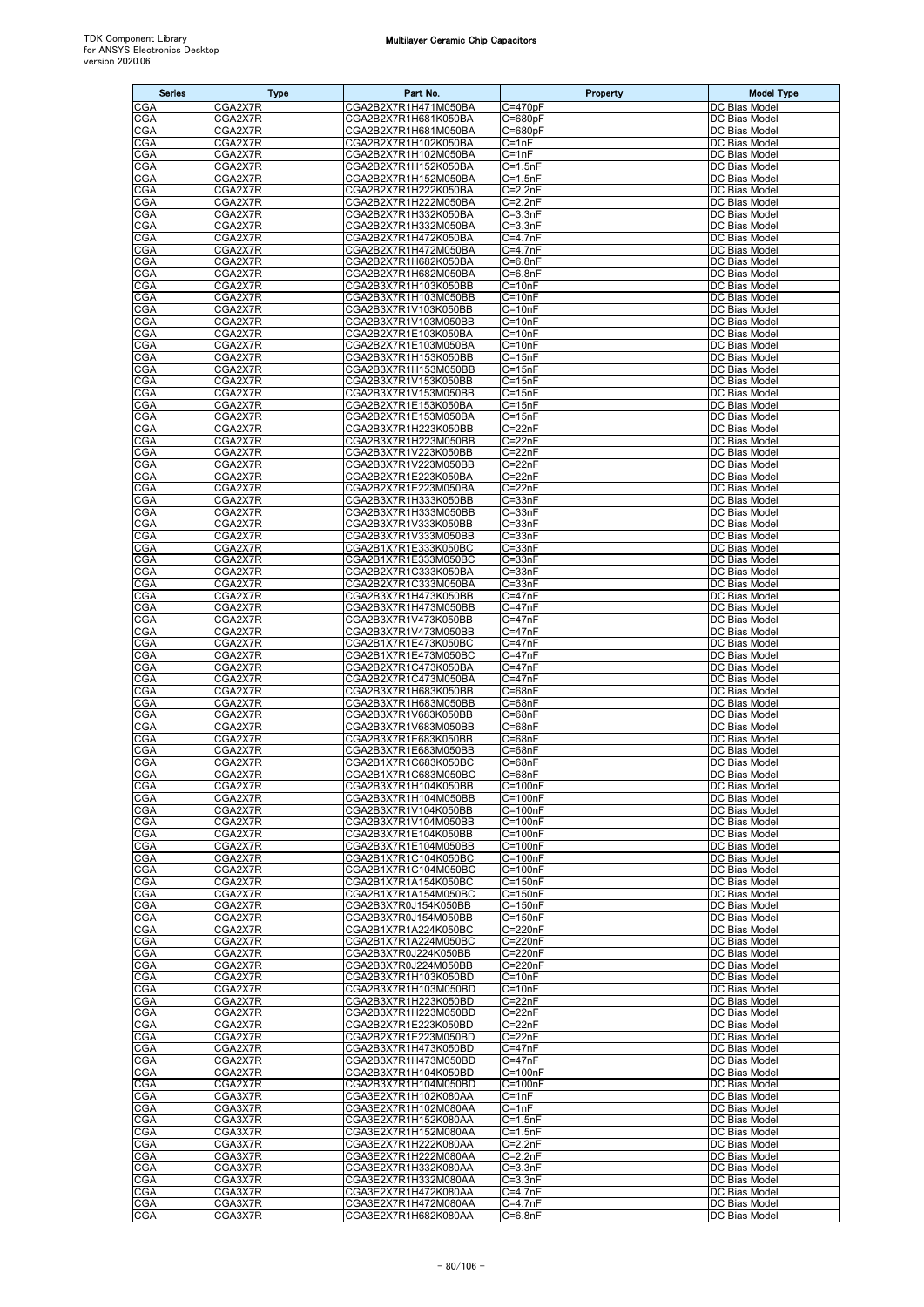| <b>Series</b>            | <b>Type</b>        | Part No.                                     | Property                             | <b>Model Type</b>                     |
|--------------------------|--------------------|----------------------------------------------|--------------------------------------|---------------------------------------|
| CGA                      | CGA3X7R            | CGA3E2X7R1H682M080AA                         | $C = 6.8nF$                          | DC Bias Model                         |
| <b>CGA</b>               | CGA3X7R            | CGA3E2X7R1H103K080AA                         | C=10nF                               | DC Bias Model                         |
| CGA                      | CGA3X7R            | CGA3E2X7R1H103M080AA                         | $C = 10nF$                           | DC Bias Model                         |
| <b>CGA</b><br>CGA        | CGA3X7R<br>CGA3X7R | CGA3E2X7R1H153K080AA<br>CGA3E2X7R1H153M080AA | $C = 15nF$<br>C=15nF                 | DC Bias Model<br>DC Bias Model        |
| CGA                      | CGA3X7R            | CGA3E2X7R1H223K080AA                         | C=22nF                               | DC Bias Model                         |
| CGA                      | CGA3X7R            | CGA3E2X7R1H223M080AA                         | $C = 22nF$                           | DC Bias Model                         |
| CGA                      | CGA3X7R            | CGA3E2X7R1H333K080AA                         | $C = 33nF$                           | DC Bias Model                         |
| CGA<br>CGA               | CGA3X7R<br>CGA3X7R | CGA3E2X7R1H333M080AA<br>CGA3E2X7R1H473K080AA | C=33nF<br>$C = 47nF$                 | DC Bias Model<br>DC Bias Model        |
| CGA                      | CGA3X7R            | CGA3E2X7R1H473M080AA                         | $C = 47nF$                           | DC Bias Model                         |
| CGA                      | CGA3X7R            | CGA3E2X7R1H683K080AA                         | $C = 68nF$                           | DC Bias Model                         |
| CGA<br>CGA               | CGA3X7R<br>CGA3X7R | CGA3E2X7R1H683M080AA<br>CGA3E2X7R1H104K080AA | C=68nF<br>$\overline{C}$ =100nF      | DC Bias Model<br>DC Bias Model        |
| CGA                      | CGA3X7R            | CGA3E2X7R1H104M080AA                         | $C = 100nF$                          | DC Bias Model                         |
| CGA                      | CGA3X7R            | CGA3E2X7R1E104K080AA                         | $C = 100nF$                          | DC Bias Model                         |
| CGA                      | CGA3X7R            | CGA3E2X7R1E104M080AA                         | $C = 100nF$                          | DC Bias Model                         |
| <b>CGA</b><br>CGA        | CGA3X7R<br>CGA3X7R | CGA3E3X7R1H154K080AB<br>CGA3E3X7R1H154M080AB | $C = 150nF$<br>$C = 150nF$           | DC Bias Model<br>DC Bias Model        |
| <b>CGA</b>               | CGA3X7R            | CGA3E3X7R1V154K080AB                         | $C = 150nF$                          | DC Bias Model                         |
| CGA                      | CGA3X7R            | CGA3E3X7R1V154M080AB                         | $\overline{C}$ =150nF                | DC Bias Model                         |
| CGA                      | CGA3X7R            | CGA3E2X7R1E154K080AA                         | $C = 150nF$                          | DC Bias Model                         |
| CGA<br>CGA               | CGA3X7R<br>CGA3X7R | CGA3E2X7R1E154M080AA<br>CGA3E3X7R1H224K080AB | $\overline{C}$ =150nF<br>$C = 220nF$ | DC Bias Model<br>DC Bias Model        |
| CGA                      | CGA3X7R            | CGA3E3X7R1H224M080AB                         | C=220nF                              | DC Bias Model                         |
| CGA                      | CGA3X7R            | CGA3E3X7R1V224K080AB                         | C=220nF                              | DC Bias Model                         |
| <b>CGA</b>               | CGA3X7R            | CGA3E3X7R1V224M080AB                         | C=220nF                              | DC Bias Model                         |
| CGA<br><b>CGA</b>        | CGA3X7R<br>CGA3X7R | CGA3E1X7R1E224K080AC<br>CGA3E1X7R1E224M080AC | C=220nF<br>C=220nF                   | DC Bias Model<br>DC Bias Model        |
| CGA                      | CGA3X7R            | CGA3E2X7R1C224K080AA                         | C=220nF                              | DC Bias Model                         |
| CGA                      | CGA3X7R            | CGA3E2X7R1C224M080AA                         | C=220nF                              | DC Bias Model                         |
| CGA                      | CGA3X7R            | CGA3E3X7R1H334K080AB                         | $C = 330nF$                          | DC Bias Model                         |
| CGA<br>CGA               | CGA3X7R<br>CGA3X7R | CGA3E3X7R1H334M080AB<br>CGA3E1X7R1V334K080AC | $C = 330nF$<br>C=330nF               | DC Bias Model<br>DC Bias Model        |
| CGA                      | CGA3X7R            | CGA3E1X7R1V334M080AC                         | $C = 330nF$                          | DC Bias Model                         |
| CGA                      | CGA3X7R            | CGA3E3X7R1E334K080AB                         | $C = 330nF$                          | DC Bias Model                         |
| CGA                      | CGA3X7R            | CGA3E3X7R1E334M080AB                         | C=330nF                              | DC Bias Model                         |
| CGA<br>CGA               | CGA3X7R<br>CGA3X7R | CGA3E1X7R1C334K080AC<br>CGA3E1X7R1C334M080AC | C=330nF<br>C=330nF                   | DC Bias Model<br>DC Bias Model        |
| CGA                      | CGA3X7R            | CGA3E3X7R1H474K080AB                         | $C = 470nF$                          | DC Bias Model                         |
| CGA                      | CGA3X7R            | CGA3E3X7R1H474M080AB                         | C=470nF                              | DC Bias Model                         |
| CGA<br><b>CGA</b>        | CGA3X7R<br>CGA3X7R | CGA3E1X7R1V474K080AC<br>CGA3E1X7R1V474M080AC | C=470nF<br>C=470nF                   | DC Bias Model<br>DC Bias Model        |
| CGA                      | CGA3X7R            | CGA3E3X7R1E474K080AB                         | C=470nF                              | DC Bias Model                         |
| <b>CGA</b>               | CGA3X7R            | CGA3E3X7R1E474M080AB                         | C=470nF                              | DC Bias Model                         |
| CGA                      | CGA3X7R            | CGA3E1X7R1C474K080AC                         | C=470nF                              | DC Bias Model                         |
| CGA<br>CGA               | CGA3X7R<br>CGA3X7R | CGA3E1X7R1C474M080AC<br>CGA3E1X7R1E684K080AC | $C = 470nF$<br>C=680nF               | DC Bias Model<br>DC Bias Model        |
| <b>CGA</b>               | CGA3X7R            | CGA3E1X7R1E684M080AC                         | C=680nF                              | DC Bias Model                         |
| CGA                      | CGA3X7R            | CGA3E1X7R1C684K080AC                         | $C = 680nF$                          | DC Bias Model                         |
| CGA                      | CGA3X7R            | CGA3E1X7R1C684M080AC                         | C=680nF                              | DC Bias Model                         |
| CGA<br>CGA               | CGA3X7R<br>CGA3X7R | CGA3E1X7R1V105K080AC<br>CGA3E1X7R1V105M080AC | C=1uF<br>$C = 1uF$                   | DC Bias Model<br>DC Bias Model        |
| CGA                      | CGA3X7R            | CGA3E1X7R1E105K080AC                         | C=1uF                                | DC Bias Model                         |
| CGA                      | CGA3X7R            | CGA3E1X7R1E105M080AC                         | $C = 1uF$                            | DC Bias Model                         |
| CGA<br>CGA               | CGA3X7R<br>CGA3X7R | CGA3E1X7R1C105K080AC<br>CGA3E1X7R1C105M080AC | $C = 1uF$<br>$C = 1uF$               | DC Bias Model<br>DC Bias Model        |
| CGA                      | CGA3X7R            | CGA3E1X7R0J155K080AC                         | $C = 1.5$ uF                         | DC Bias Model                         |
| CGA                      | CGA3X7R            | CGA3E1X7R0J155M080AC                         | $C = 1.5$ u $F$                      | DC Bias Model                         |
| <b>CGA</b>               | CGA3X7R<br>CGA3X7R | CGA3E1X7R0J225K080AC                         | $C = 2.2uF$                          | DC Bias Model                         |
| CGA<br>CGA               | CGA3X7R            | CGA3E1X7R0J225M080AC<br>CGA3E2X7R2A102K080AA | $C = 2.2uF$<br>$C = 1nF$             | DC Bias Model<br>DC Bias Model        |
| CGA                      | CGA3X7R            | CGA3E2X7R2A102M080AA                         | $C = 1nF$                            | DC Bias Model                         |
| CGA                      | CGA3X7R            | CGA3E2X7R2A222K080AA                         | $C = 2.2nF$                          | DC Bias Model                         |
| CGA<br>CGA               | CGA3X7R<br>CGA3X7R | CGA3E2X7R2A222M080AA<br>CGA3E2X7R2A472K080AA | $C=2.2nF$<br>$C=4.7nF$               | DC Bias Model<br>DC Bias Model        |
| <b>CGA</b>               | CGA3X7R            | CGA3E2X7R2A472M080AA                         | $C = 4.7nF$                          | DC Bias Model                         |
| <b>CGA</b>               | CGA3X7R            | CGA3E2X7R2A103K080AA                         | $C = 10nF$                           | DC Bias Model                         |
| CGA                      | CGA3X7R            | CGA3E2X7R2A103M080AA                         | $C = 10nF$                           | DC Bias Model                         |
| <b>CGA</b><br>CGA        | CGA3X7R<br>CGA3X7R | CGA3E2X7R2A223K080AA<br>CGA3E2X7R2A223M080AA | $C = 22nF$<br>$C = 22nF$             | DC Bias Model<br>DC Bias Model        |
| CGA                      | CGA3X7R            | CGA3E2X7R1H102K080AD                         | $C = 1nF$                            | DC Bias Model                         |
| CGA                      | CGA3X7R            | CGA3E2X7R1H102M080AD                         | $C=1nF$                              | DC Bias Model                         |
| <b>CGA</b><br>CGA        | CGA3X7R<br>CGA3X7R | CGA3E2X7R1H222K080AD<br>CGA3E2X7R1H222M080AD | $C=2.2nF$<br>$C=2.2nF$               | DC Bias Model<br>DC Bias Model        |
| CGA                      | CGA3X7R            | CGA3E2X7R1H472K080AD                         | $C = 4.7nF$                          | DC Bias Model                         |
| CGA                      | CGA3X7R            | CGA3E2X7R1H472M080AD                         | $C = 4.7nF$                          | DC Bias Model                         |
| CGA                      | CGA3X7R            | CGA3E2X7R1H103K080AD                         | $C = 10nF$                           | DC Bias Model                         |
| CGA<br><b>CGA</b>        | CGA3X7R<br>CGA3X7R | CGA3E2X7R1H103M080AD<br>CGA3E2X7R1H223K080AD | $C = 10nF$<br>$C = 22nF$             | DC Bias Model<br>DC Bias Model        |
| CGA                      | CGA3X7R            | CGA3E2X7R1H223M080AD                         | $C = 22nF$                           | DC Bias Model                         |
| CGA                      | CGA3X7R            | CGA3E2X7R1H473K080AD                         | $C = 47nF$                           | DC Bias Model                         |
| CGA                      | CGA3X7R            | CGA3E2X7R1H473M080AD                         | $C = 47nF$                           | DC Bias Model                         |
| <b>CGA</b><br><b>CGA</b> | CGA3X7R<br>CGA3X7R | CGA3E2X7R1H104K080AD<br>CGA3E2X7R1H104M080AD | $C = 100nF$<br>$C = 100nF$           | DC Bias Model<br>DC Bias Model        |
| <b>CGA</b>               | CGA3X7R            | CGA3E3X7R1H154K080AD                         | $C = 150nF$                          | DC Bias Model                         |
| CGA                      | CGA3X7R            | CGA3E3X7R1H154M080AD                         | $C = 150nF$                          | DC Bias Model                         |
| CGA<br>CGA               | CGA3X7R<br>CGA3X7R | CGA3E2X7R1E154K080AD<br>CGA3E2X7R1E154M080AD | $C = 150nF$<br>$C = 150nF$           | DC Bias Model<br><b>DC Bias Model</b> |
| CGA                      | CGA3X7R            | CGA3E3X7R1H224K080AD                         | $C = 220nF$                          | DC Bias Model                         |
| CGA                      | CGA3X7R            | CGA3E3X7R1H224M080AD                         | C=220nF                              | DC Bias Model                         |
| CGA                      | CGA3X7R            | CGA3E2X7R1C224K080AD                         | C=220nF                              | DC Bias Model                         |
| <b>CGA</b><br><b>CGA</b> | CGA3X7R<br>CGA3X7R | CGA3E2X7R1C224M080AD<br>CGA3E1X7R1V334K080AD | C=220nF<br>$C = 330nF$               | DC Bias Model<br>DC Bias Model        |
|                          |                    |                                              |                                      |                                       |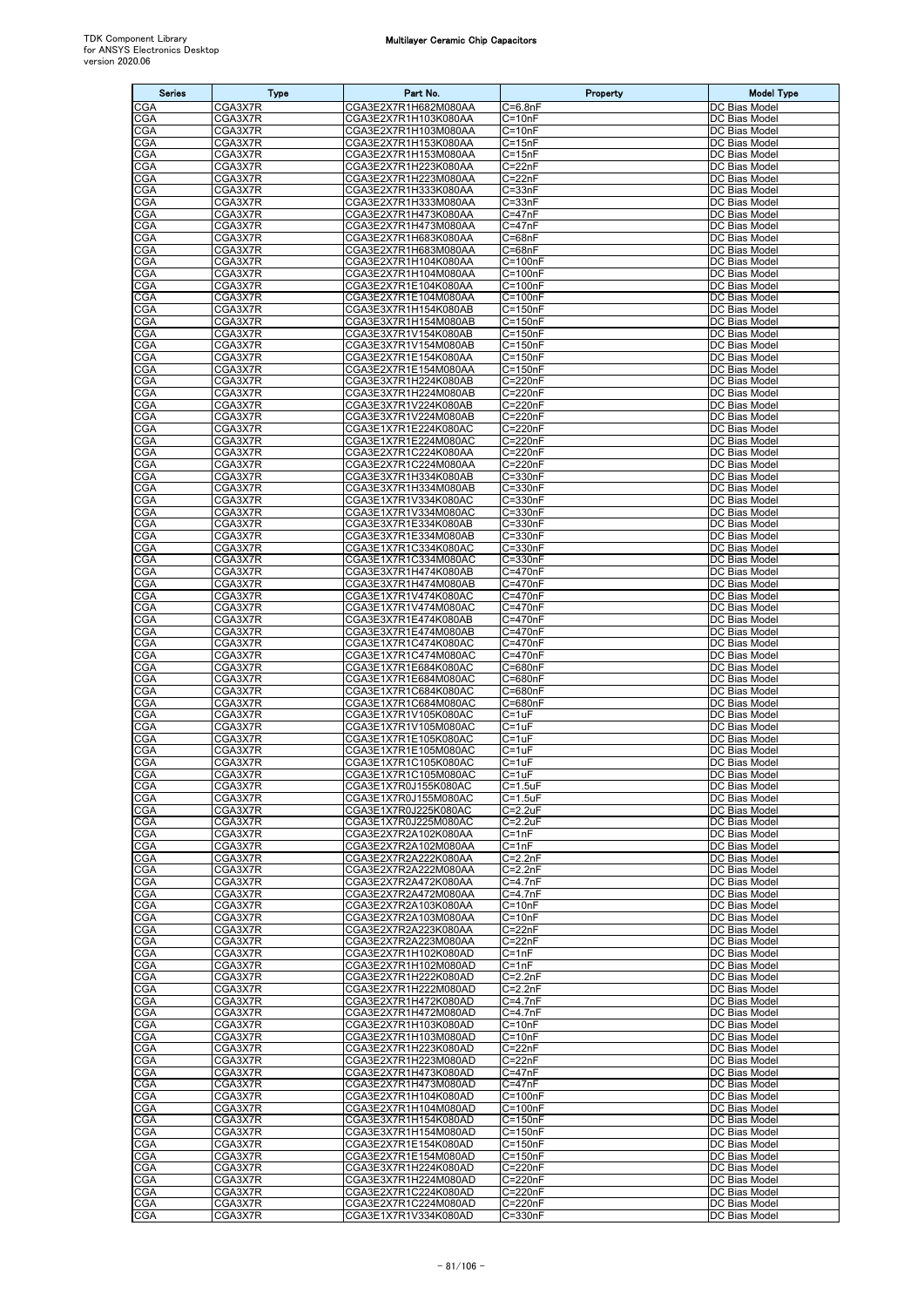| <b>Series</b>            | <b>Type</b>        | Part No.                                     | Property                           | <b>Model Type</b>                     |
|--------------------------|--------------------|----------------------------------------------|------------------------------------|---------------------------------------|
| CGA                      | CGA3X7R            | CGA3E1X7R1V334M080AD                         | $C = 330nF$                        | DC Bias Model                         |
| <b>CGA</b>               | CGA3X7R            | CGA3E3X7R1E334K080AD                         | $C = 330nF$                        | DC Bias Model                         |
| CGA<br><b>CGA</b>        | CGA3X7R<br>CGA3X7R | CGA3E3X7R1E334M080AD<br>CGA3E1X7R1V474K080AD | $C = 330nF$<br>C=470nF             | DC Bias Model<br>DC Bias Model        |
| CGA                      | CGA3X7R            | CGA3E1X7R1V474M080AD                         | C=470nF                            | DC Bias Model                         |
| <b>CGA</b>               | CGA3X7R            | CGA3E3X7R1E474K080AD                         | C=470nF                            | DC Bias Model                         |
| CGA                      | CGA3X7R            | CGA3E3X7R1E474M080AD                         | C=470nF                            | DC Bias Model                         |
| CGA                      | CGA3X7R            | CGA3E1X7R1E684K080AD                         | C=680nF                            | DC Bias Model                         |
| CGA<br><b>CGA</b>        | CGA3X7R<br>CGA3X7R | CGA3E1X7R1E684M080AD<br>CGA3E1X7R1E105K080AD | C=680nF<br>$C = 1uF$               | DC Bias Model<br>DC Bias Model        |
| CGA                      | CGA3X7R            | CGA3E1X7R1E105M080AD                         | C=1uF                              | DC Bias Model                         |
| CGA                      | CGA4X7R            | CGA4J2X7R1H154K125AA                         | $C = 150nF$                        | DC Bias Model                         |
| CGA<br><b>CGA</b>        | CGA4X7R<br>CGA4X7R | CGA4J2X7R1H154M125AA<br>CGA4J2X7R1H224K125AA | $C = 150nF$<br>C=220nF             | DC Bias Model<br>DC Bias Model        |
| CGA                      | CGA4X7R            | CGA4J2X7R1H224M125AA                         | C=220nF                            | DC Bias Model                         |
| CGA                      | CGA4X7R            | CGA4J2X7R1H334K125AA                         | C=330nF                            | DC Bias Model                         |
| CGA                      | CGA4X7R            | CGA4J2X7R1H334M125AA                         | $C = 330nF$                        | DC Bias Model                         |
| CGA<br>CGA               | CGA4X7R<br>CGA4X7R | CGA4J3X7R1H474K125AB<br>CGA4J3X7R1H474M125AB | C=470nF<br>C=470nF                 | DC Bias Model<br>DC Bias Model        |
| <b>CGA</b>               | CGA4X7R            | CGA4J3X7R1V474K125AB                         | C=470nF                            | DC Bias Model                         |
| CGA                      | CGA4X7R            | CGA4J3X7R1V474M125AB                         | C=470nF                            | DC Bias Model                         |
| CGA                      | CGA4X7R            | CGA4J2X7R1E474K125AA                         | C=470nF                            | DC Bias Model                         |
| CGA<br><b>CGA</b>        | CGA4X7R<br>CGA4X7R | CGA4J2X7R1E474M125AA<br>CGA4J3X7R1H684K125AB | C=470nF<br>C=680nF                 | DC Bias Model<br>DC Bias Model        |
| CGA                      | CGA4X7R            | CGA4J3X7R1H684M125AB                         | C=680nF                            | DC Bias Model                         |
| CGA                      | CGA4X7R            | CGA4J3X7R1V684K125AB                         | $C = 680nF$                        | DC Bias Model                         |
| CGA                      | CGA4X7R            | CGA4J3X7R1V684M125AB                         | C=680nF                            | DC Bias Model                         |
| <b>CGA</b><br><b>CGA</b> | CGA4X7R<br>CGA4X7R | CGA4J3X7R1E684K125AB<br>CGA4J3X7R1E684M125AB | $C = 680nF$<br>$C = 680nF$         | DC Bias Model<br>DC Bias Model        |
| CGA                      | CGA4X7R            | CGA4J2X7R1C684K125AA                         | C=680nF                            | DC Bias Model                         |
| <b>CGA</b>               | CGA4X7R            | CGA4J2X7R1C684M125AA                         | C=680nF                            | DC Bias Model                         |
| CGA                      | CGA4X7R            | CGA4J3X7R1H105K125AB                         | $C = 1uF$<br>$C = 1uF$             | DC Bias Model<br>DC Bias Model        |
| CGA<br>CGA               | CGA4X7R<br>CGA4X7R | CGA4J3X7R1H105M125AB<br>CGA4J3X7R1V105K125AB | $C = 1uF$                          | DC Bias Model                         |
| <b>CGA</b>               | CGA4X7R            | CGA4J3X7R1V105M125AB                         | $C = 1uF$                          | DC Bias Model                         |
| CGA                      | CGA4X7R            | CGA4J3X7R1E105K125AB                         | $C = 1uF$                          | DC Bias Model                         |
| CGA                      | CGA4X7R<br>CGA4X7R | CGA4J3X7R1E105M125AB                         | $C = 1uF$<br>C=1uF                 | DC Bias Model<br>DC Bias Model        |
| CGA<br>CGA               | CGA4X7R            | CGA4J2X7R1C105K125AA<br>CGA4J2X7R1C105M125AA | C=1uF                              | DC Bias Model                         |
| CGA                      | CGA4X7R            | CGA4J3X7R1H155K125AB                         | C=1.5uF                            | DC Bias Model                         |
| CGA                      | CGA4X7R            | CGA4J3X7R1H155M125AB                         | $C = 1.5$ u $F$                    | DC Bias Model                         |
| CGA<br>CGA               | CGA4X7R<br>CGA4X7R | CGA4J1X7R1V155K125AC<br>CGA4J1X7R1V155M125AC | $C = 1.5uF$<br>$C = 1.5$ uF        | DC Bias Model<br>DC Bias Model        |
| CGA                      | CGA4X7R            | CGA4J3X7R1E155K125AB                         | $C = 1.5$ uF                       | DC Bias Model                         |
| <b>CGA</b>               | CGA4X7R            | CGA4J3X7R1E155M125AB                         | C=1.5uF                            | DC Bias Model                         |
| CGA                      | CGA4X7R            | CGA4J3X7R1C155K125AB                         | $C = 1.5$ u $F$                    | DC Bias Model                         |
| <b>CGA</b><br>CGA        | CGA4X7R<br>CGA4X7R | CGA4J3X7R1C155M125AB<br>CGA4J3X7R1H225K125AB | $C = 1.5$ uF<br>C=2.2uF            | DC Bias Model<br>DC Bias Model        |
| CGA                      | CGA4X7R            | CGA4J3X7R1H225M125AB                         | $C = 2.2uF$                        | DC Bias Model                         |
| CGA                      | CGA4X7R            | CGA4J1X7R1V225K125AC                         | $C = 2.2uF$                        | DC Bias Model                         |
| CGA                      | CGA4X7R            | CGA4J1X7R1V225M125AC                         | $C = 2.2uF$                        | DC Bias Model                         |
| CGA<br>CGA               | CGA4X7R<br>CGA4X7R | CGA4J3X7R1E225K125AB<br>CGA4J3X7R1E225M125AB | C=2.2uF<br>$C = 2.2uF$             | DC Bias Model<br>DC Bias Model        |
| CGA                      | CGA4X7R            | CGA4J3X7R1C225K125AB                         | $C = 2.2uF$                        | DC Bias Model                         |
| CGA                      | CGA4X7R            | CGA4J3X7R1C225M125AB                         | $C = 2.2uF$                        | DC Bias Model                         |
| CGA<br>CGA               | CGA4X7R<br>CGA4X7R | CGA4J1X7R1V335K125AC<br>CGA4J1X7R1V335M125AC | C=3.3uF<br>$C = 3.3uF$             | DC Bias Model<br>DC Bias Model        |
| <b>CGA</b>               | CGA4X7R            | CGA4J1X7R1E335K125AC                         | $C = 3.3$ uF                       | DC Bias Model                         |
| CGA                      | CGA4X7R            | CGA4J1X7R1E335M125AC                         | $C = 3.3uF$                        | DC Bias Model                         |
| <b>CGA</b>               | CGA4X7R            | CGA4J3X7R1C335K125AB                         | $C = 3.3uF$                        | DC Bias Model                         |
| CGA<br>CGA               | CGA4X7R<br>CGA4X7R | CGA4J3X7R1C335M125AB<br>CGA4J3X7R1A335K125AB | $C = 3.3uF$<br>$C = 3.3uF$         | DC Bias Model<br>DC Bias Model        |
| CGA                      | CGA4X7R            | CGA4J1X7R1V475K125AC                         | $C = 4.7$ uF                       | DC Bias Model                         |
| CGA                      | CGA4X7R            | CGA4J1X7R1V475M125AC                         | $C = 4.7$ u $F$                    | DC Bias Model                         |
| CGA<br>CGA               | CGA4X7R<br>CGA4X7R | CGA4J1X7R1E475K125AC<br>CGA4J1X7R1E475M125AC | $C = 4.7$ u $F$<br>$C = 4.7$ u $F$ | DC Bias Model<br>DC Bias Model        |
| CGA                      | CGA4X7R            | CGA4J3X7R1C475K125AB                         | $C = 4.7uF$                        | DC Bias Model                         |
| CGA                      | CGA4X7R            | CGA4J3X7R1C475M125AB                         | $C = 4.7$ u $F$                    | DC Bias Model                         |
| CGA                      | CGA4X7R            | CGA4J3X7R1A475K125AB                         | $C = 4.7uF$                        | DC Bias Model                         |
| <b>CGA</b><br><b>CGA</b> | CGA4X7R<br>CGA4X7R | CGA4J1X7R0J685K125AC<br>CGA4J1X7R0J685M125AC | $C=6.8$ u $F$<br>$C=6.8$ uF        | DC Bias Model<br><b>DC Bias Model</b> |
| <b>CGA</b>               | CGA4X7R            | CGA4J1X7R0J106K125AC                         | $C = 10uF$                         | DC Bias Model                         |
| CGA                      | CGA4X7R            | CGA4J1X7R0J106M125AC                         | $C = 10uF$                         | DC Bias Model                         |
| CGA                      | CGA4X7R            | CGA4J3X7R2E103K125AA                         | $C = 10nF$                         | DC Bias Model                         |
| CGA<br>CGA               | CGA4X7R<br>CGA4X7R | CGA4J3X7R2E103M125AA<br>CGA4J3X7R2E223K125AA | $C = 10nF$<br>$C = 22nF$           | DC Bias Model<br>DC Bias Model        |
| CGA                      | CGA4X7R            | CGA4J3X7R2E223M125AA                         | $C = 22nF$                         | DC Bias Model                         |
| CGA                      | CGA4X7R            | CGA4J2X7R2A473K125AA                         | $C = 47nF$                         | DC Bias Model                         |
| CGA<br>CGA               | CGA4X7R<br>CGA4X7R | CGA4J2X7R2A473M125AA<br>CGA4J2X7R2A104K125AA | $C = 47nF$<br>$C = 100nF$          | DC Bias Model<br>DC Bias Model        |
| CGA                      | CGA4X7R            | CGA4J2X7R2A104M125AA                         | $C = 100nF$                        | DC Bias Model                         |
| CGA                      | CGA4X7R            | CGA4J3X7R2E103K125AE                         | $C = 10nF$                         | DC Bias Model                         |
| CGA                      | CGA4X7R            | CGA4J3X7R2E103M125AE                         | $C = 10nF$                         | DC Bias Model                         |
| <b>CGA</b><br>CGA        | CGA4X7R<br>CGA4X7R | CGA4J3X7R2E223K125AE<br>CGA4J3X7R2E223M125AE | $C = 22nF$<br>$C = 22nF$           | DC Bias Model<br>DC Bias Model        |
| <b>CGA</b>               | CGA4X7R            | CGA4J3X7R1H474K125AE                         | C=470nF                            | DC Bias Model                         |
| CGA                      | CGA4X7R            | CGA4J3X7R1H474M125AE                         | C=470nF                            | DC Bias Model                         |
| <b>CGA</b>               | CGA4X7R            | CGA4J3X7R1H105K125AE                         | $C = 1uF$<br>$C = 1uF$             | DC Bias Model<br>DC Bias Model        |
| CGA<br>CGA               | CGA4X7R<br>CGA4X7R | CGA4J3X7R1H105M125AE<br>CGA4J1X7R1V225K125AE | $C = 2.2uF$                        | DC Bias Model                         |
| CGA                      | CGA4X7R            | CGA4J1X7R1V225M125AE                         | $C=2.2uF$                          | DC Bias Model                         |
| CGA                      | CGA4X7R            | CGA4J3X7R1C475K125AE                         | $C = 4.7$ uF                       | DC Bias Model                         |
| CGA<br>CGA               | CGA4X7R<br>CGA4X7R | CGA4J3X7R1C475M125AE<br>CGA4J2X7R1H154K125AD | $C = 4.7uF$<br>$C = 150nF$         | DC Bias Model<br>DC Bias Model        |
|                          |                    |                                              |                                    |                                       |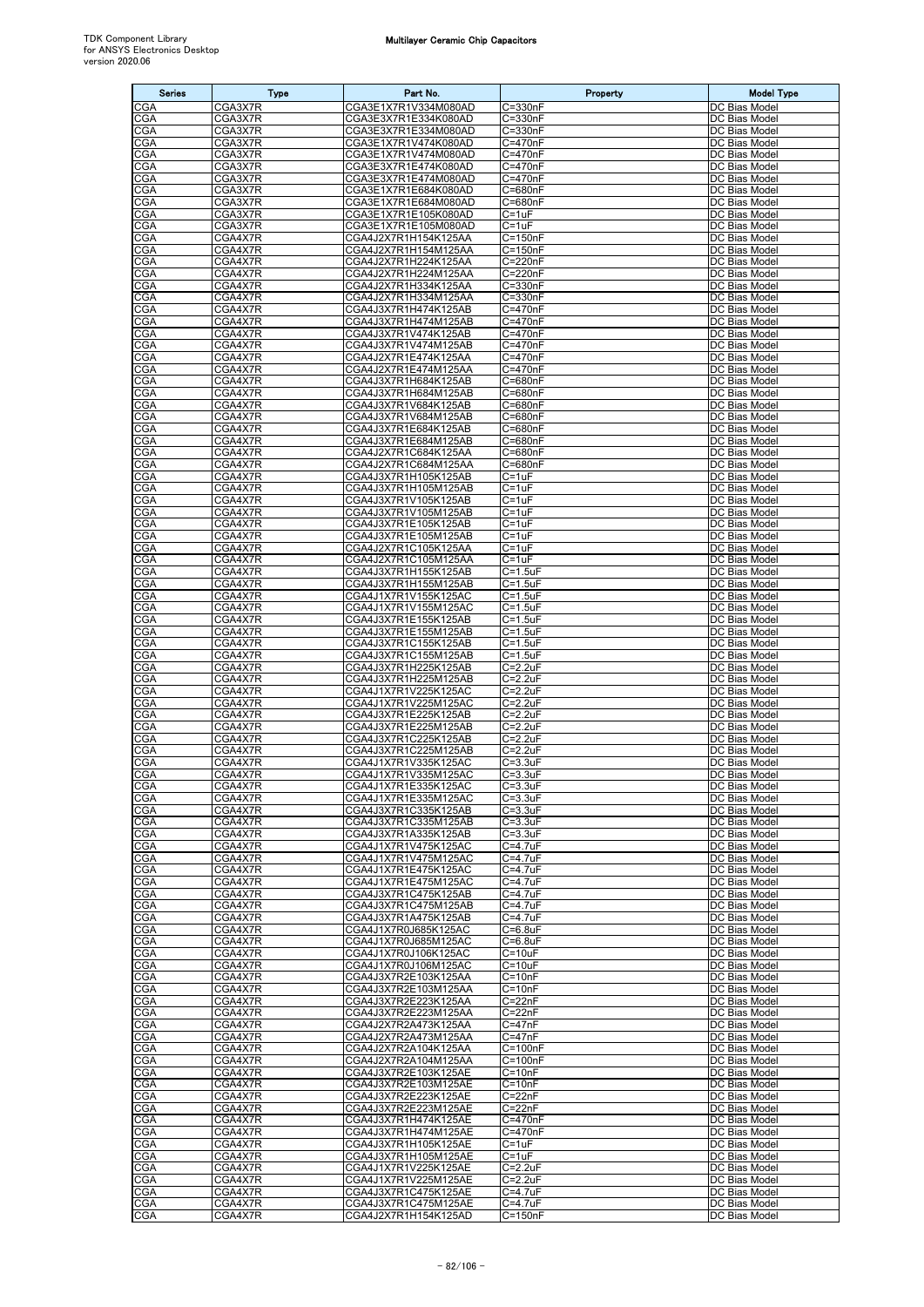| <b>Series</b>            | <b>Type</b>        | Part No.                                     | Property                        | <b>Model Type</b>                     |
|--------------------------|--------------------|----------------------------------------------|---------------------------------|---------------------------------------|
| CGA                      | CGA4X7R            | CGA4J2X7R1H154M125AD                         | $C = 150nF$                     | DC Bias Model                         |
| CGA                      | CGA4X7R            | CGA4J2X7R1H224K125AD                         | C=220nF                         | DC Bias Model                         |
| CGA                      | CGA4X7R            | CGA4J2X7R1H224M125AD                         | C=220nF                         | DC Bias Model                         |
| CGA<br>CGA               | CGA4X7R<br>CGA4X7R | CGA4J2X7R1H334K125AD<br>CGA4J2X7R1H334M125AD | C=330nF<br>C=330nF              | DC Bias Model<br>DC Bias Model        |
| <b>CGA</b>               | CGA4X7R            | CGA4J2X7R1E474K125AD                         | C=470nF                         | DC Bias Model                         |
| CGA                      | CGA4X7R            | CGA4J2X7R1E474M125AD                         | C=470nF                         | DC Bias Model                         |
| CGA                      | CGA4X7R            | CGA4J3X7R1E684K125AD                         | C=680nF                         | DC Bias Model                         |
| CGA<br>CGA               | CGA4X7R<br>CGA4X7R | CGA4J3X7R1E684M125AD<br>CGA4J2X7R1C684K125AD | C=680nF<br>C=680nF              | DC Bias Model<br>DC Bias Model        |
| CGA                      | CGA4X7R            | CGA4J2X7R1C684M125AD                         | C=680nF                         | DC Bias Model                         |
| CGA                      | CGA4X7R            | CGA4J3X7R1E105K125AD                         | $C = 1uF$                       | DC Bias Model                         |
| CGA<br>CGA               | CGA4X7R<br>CGA4X7R | CGA4J3X7R1E105M125AD<br>CGA4J2X7R1C105K125AD | C=1uF<br>$C = 1uF$              | DC Bias Model<br>DC Bias Model        |
| CGA                      | CGA4X7R            | CGA4J2X7R1C105M125AD                         | $C = 1uF$                       | DC Bias Model                         |
| CGA                      | CGA4X7R            | CGA4J1X7R1E155K125AD                         | $C = 1.5uF$                     | DC Bias Model                         |
| <b>CGA</b>               | CGA4X7R            | CGA4J1X7R1E155M125AD                         | $C = 1.5$ uF                    | DC Bias Model                         |
| CGA<br>CGA               | CGA4X7R<br>CGA4X7R | CGA4J3X7R1E225K125AD                         | $C=2.2uF$<br>$C = 2.2uF$        | DC Bias Model<br>DC Bias Model        |
| CGA                      | CGA4X7R            | CGA4J3X7R1E225M125AD<br>CGA4J1X7R1E335K125AD | $C = 3.3uF$                     | DC Bias Model                         |
| CGA                      | CGA4X7R            | CGA4J1X7R1E335M125AD                         | $C = 3.3uF$                     | DC Bias Model                         |
| CGA                      | CGA4X7R            | CGA4J3X7R1C335K125AD                         | C=3.3uF                         | DC Bias Model                         |
| CGA<br>CGA               | CGA4X7R<br>CGA4X7R | CGA4J3X7R1C335M125AD<br>CGA4J1X7R1E475K125AD | $C = 3.3uF$<br>$C = 4.7$ uF     | DC Bias Model<br>DC Bias Model        |
| CGA                      | CGA4X7R            | CGA4J1X7R1E475M125AD                         | C=4.7uF                         | DC Bias Model                         |
| CGA                      | CGA4X7R            | CGA4J3X7R1C475K125AD                         | C=4.7uF                         | DC Bias Model                         |
| CGA                      | CGA4X7R            | CGA4J3X7R1C475M125AD                         | C=4.7uF                         | DC Bias Model                         |
| CGA<br>CGA               | CGA4X7R<br>CGA4X7R | CGA4J1X7R0J685K125AD<br>CGA4J1X7R0J685M125AD | $C = 6.8$ uF<br>$C=6.8$ u $F$   | <b>DC Bias Model</b><br>DC Bias Model |
| CGA                      | CGA4X7R            | CGA4J1X7R0J106K125AD                         | $C = 10uF$                      | DC Bias Model                         |
| CGA                      | CGA4X7R            | CGA4J1X7R0J106M125AD                         | $C = 10uF$                      | DC Bias Model                         |
| CGA                      | CGA5X7R            | CGA5L2X7R1H474K160AA                         | C=470nF                         | DC Bias Model                         |
| CGA<br>CGA               | CGA5X7R<br>CGA5X7R | CGA5L2X7R1H474M160AA<br>CGA5L2X7R1H684K160AA | C=470nF<br>C=680nF              | DC Bias Model<br>DC Bias Model        |
| CGA                      | CGA5X7R            | CGA5L2X7R1H684M160AA                         | C=680nF                         | DC Bias Model                         |
| CGA                      | CGA5X7R            | CGA5L3X7R1H105K160AB                         | C=1uF                           | DC Bias Model                         |
| CGA                      | CGA5X7R            | CGA5L3X7R1H105M160AB                         | $C = 1uF$                       | DC Bias Model                         |
| CGA                      | CGA5X7R            | CGA5L2X7R1E105K160AA                         | C=1uF                           | DC Bias Model                         |
| CGA<br>CGA               | CGA5X7R<br>CGA5X7R | CGA5L2X7R1E105M160AA<br>CGA5L3X7R1H155K160AB | C=1uF<br>$C = 1.5$ uF           | DC Bias Model<br>DC Bias Model        |
| CGA                      | CGA5X7R            | CGA5L3X7R1H155M160AB                         | $C = 1.5uF$                     | DC Bias Model                         |
| CGA                      | CGA5X7R            | CGA5L3X7R1V155K160AB                         | $C = 1.5uF$                     | DC Bias Model                         |
| CGA<br>CGA               | CGA5X7R<br>CGA5X7R | CGA5L3X7R1V155M160AB<br>CGA5L2X7R1E155K160AA | $C = 1.5$ u $F$<br>$C = 1.5$ uF | DC Bias Model<br>DC Bias Model        |
| CGA                      | CGA5X7R            | CGA5L2X7R1E155M160AA                         | $C = 1.5$ uF                    | DC Bias Model                         |
| CGA                      | CGA5X7R            | CGA5L3X7R1H225K160AB                         | $C = 2.2uF$                     | DC Bias Model                         |
| CGA                      | CGA5X7R            | CGA5L3X7R1H225M160AB                         | $C = 2.2uF$                     | DC Bias Model                         |
| CGA<br><b>CGA</b>        | CGA5X7R<br>CGA5X7R | CGA5L3X7R1V225K160AB<br>CGA5L3X7R1V225M160AB | $C = 2.2uF$<br>$C = 2.2uF$      | DC Bias Model<br>DC Bias Model        |
| CGA                      | CGA5X7R            | CGA5L2X7R1E225K160AA                         | $C = 2.2uF$                     | DC Bias Model                         |
| CGA                      | CGA5X7R            | CGA5L2X7R1E225M160AA                         | $C = 2.2uF$                     | DC Bias Model                         |
| <b>CGA</b>               | CGA5X7R            | CGA5L3X7R1H335K160AB                         | $C = 3.3uF$                     | DC Bias Model                         |
| CGA<br>CGA               | CGA5X7R<br>CGA5X7R | CGA5L3X7R1H335M160AB<br>CGA5L1X7R1V335K160AC | $C = 3.3uF$<br>C=3.3uF          | DC Bias Model<br>DC Bias Model        |
| CGA                      | CGA5X7R            | CGA5L1X7R1V335M160AC                         | $C = 3.3uF$                     | DC Bias Model                         |
| CGA                      | CGA5X7R            | CGA5L1X7R1E335K160AC                         | $C = 3.3uF$                     | DC Bias Model                         |
| <b>CGA</b><br><b>CGA</b> | CGA5X7R<br>CGA5X7R | CGA5L1X7R1E335M160AC<br>CGA5L3X7R1H475K160AB | $C = 3.3uF$<br>$C = 4.7uF$      | DC Bias Model<br>DC Bias Model        |
| <b>CGA</b>               | CGA5X7R            | CGA5L3X7R1H475M160AB                         | C=4.7uF                         | DC Bias Model                         |
| CGA                      | CGA5X7R            | CGA5L1X7R1V475K160AC                         | $C = 4.7$ u $F$                 | DC Bias Model                         |
| CGA                      | CGA5X7R            | CGA5L1X7R1V475M160AC                         | $C = 4.7$ u $F$                 | DC Bias Model                         |
| CGA<br><b>CGA</b>        | CGA5X7R<br>CGA5X7R | CGA5L1X7R1E475K160AC<br>CGA5L1X7R1E475M160AC | $C = 4.7$ u $F$<br>$C = 4.7uF$  | DC Bias Model<br>DC Bias Model        |
| CGA                      | CGA5X7R            | CGA5L3X7R1C475K160AB                         | $C = 4.7$ u $F$                 | DC Bias Model                         |
| CGA                      | CGA5X7R            | CGA5L3X7R1C475M160AB                         | $C = 4.7$ u $F$                 | DC Bias Model                         |
| CGA                      | CGA5X7R            | CGA5L1X7R1V685K160AC                         | $C=6.8$ u $F$                   | DC Bias Model                         |
| <b>CGA</b><br>CGA        | CGA5X7R<br>CGA5X7R | CGA5L1X7R1V685M160AC<br>CGA5L1X7R1E685K160AC | $C=6.8$ uF<br>$C=6.8$ u $F$     | DC Bias Model<br>DC Bias Model        |
| CGA                      | CGA5X7R            | CGA5L1X7R1E685M160AC                         | $C=6.8$ u $F$                   | DC Bias Model                         |
| CGA                      | CGA5X7R            | CGA5L1X7R1C685K160AC                         | $C=6.8$ u $F$                   | DC Bias Model                         |
| CGA                      | CGA5X7R            | CGA5L1X7R1C685M160AC                         | $C=6.8$ u $F$                   | DC Bias Model<br>DC Bias Model        |
| CGA<br>CGA               | CGA5X7R<br>CGA5X7R | CGA5L1X7R1V106K160AC<br>CGA5L1X7R1V106M160AC | $C = 10uF$<br>$C = 10uF$        | DC Bias Model                         |
| <b>CGA</b>               | CGA5X7R            | CGA5L1X7R1E106K160AC                         | $C = 10uF$                      | DC Bias Model                         |
| CGA                      | CGA5X7R            | CGA5L1X7R1E106M160AC                         | $C = 10uF$                      | DC Bias Model                         |
| CGA                      | CGA5X7R            | CGA5L1X7R1C106K160AC                         | $C = 10uF$                      | DC Bias Model                         |
| <b>CGA</b><br><b>CGA</b> | CGA5X7R<br>CGA5X7R | CGA5L1X7R1C106M160AC<br>CGA5L1X7R0J226M160AC | $C = 10uF$<br>$C = 22uF$        | DC Bias Model<br>DC Bias Model        |
| CGA                      | CGA5X7R            | CGA5H4X7R2J102K115AA                         | $C = 1nF$                       | DC Bias Model                         |
| CGA                      | CGA5X7R            | CGA5H4X7R2J102M115AA                         | $C = 1nF$                       | DC Bias Model                         |
| CGA<br>CGA               | CGA5X7R<br>CGA5X7R | CGA5H4X7R2J222K115AA<br>CGA5H4X7R2J222M115AA | $C = 2.2nF$<br>$C=2.2nF$        | DC Bias Model<br>DC Bias Model        |
| CGA                      | CGA5X7R            | CGA5H4X7R2J472K115AA                         | $C=4.7nF$                       | DC Bias Model                         |
| <b>CGA</b>               | CGA5X7R            | CGA5H4X7R2J472M115AA                         | $C = 4.7nF$                     | DC Bias Model                         |
| CGA                      | CGA5X7R            | CGA5H4X7R2J103K115AA                         | $C = 10nF$                      | DC Bias Model                         |
| CGA<br>CGA               | CGA5X7R            | CGA5H4X7R2J103M115AA                         | $C = 10nF$                      | DC Bias Model                         |
| CGA                      | CGA5X7R<br>CGA5X7R | CGA5K4X7R2J223K130AA<br>CGA5K4X7R2J223M130AA | $C = 22nF$<br>$C = 22nF$        | DC Bias Model<br>DC Bias Model        |
| <b>CGA</b>               | CGA5X7R            | CGA5L4X7R2J333K160AA                         | $C = 33nF$                      | DC Bias Model                         |
| CGA                      | CGA5X7R            | CGA5L4X7R2J333M160AA                         | $C = 33nF$                      | DC Bias Model                         |
| <b>CGA</b><br><b>CGA</b> | CGA5X7R<br>CGA5X7R | CGA5H2X7R2A473K115AA<br>CGA5H2X7R2A473M115AA | $C = 47nF$<br>$C = 47nF$        | DC Bias Model<br>DC Bias Model        |
| <b>CGA</b>               | CGA5X7R            | CGA5L3X7R2E473K160AA                         | $C = 47nF$                      | DC Bias Model                         |
| CGA                      | CGA5X7R            | CGA5L3X7R2E473M160AA                         | C=47nF                          | DC Bias Model                         |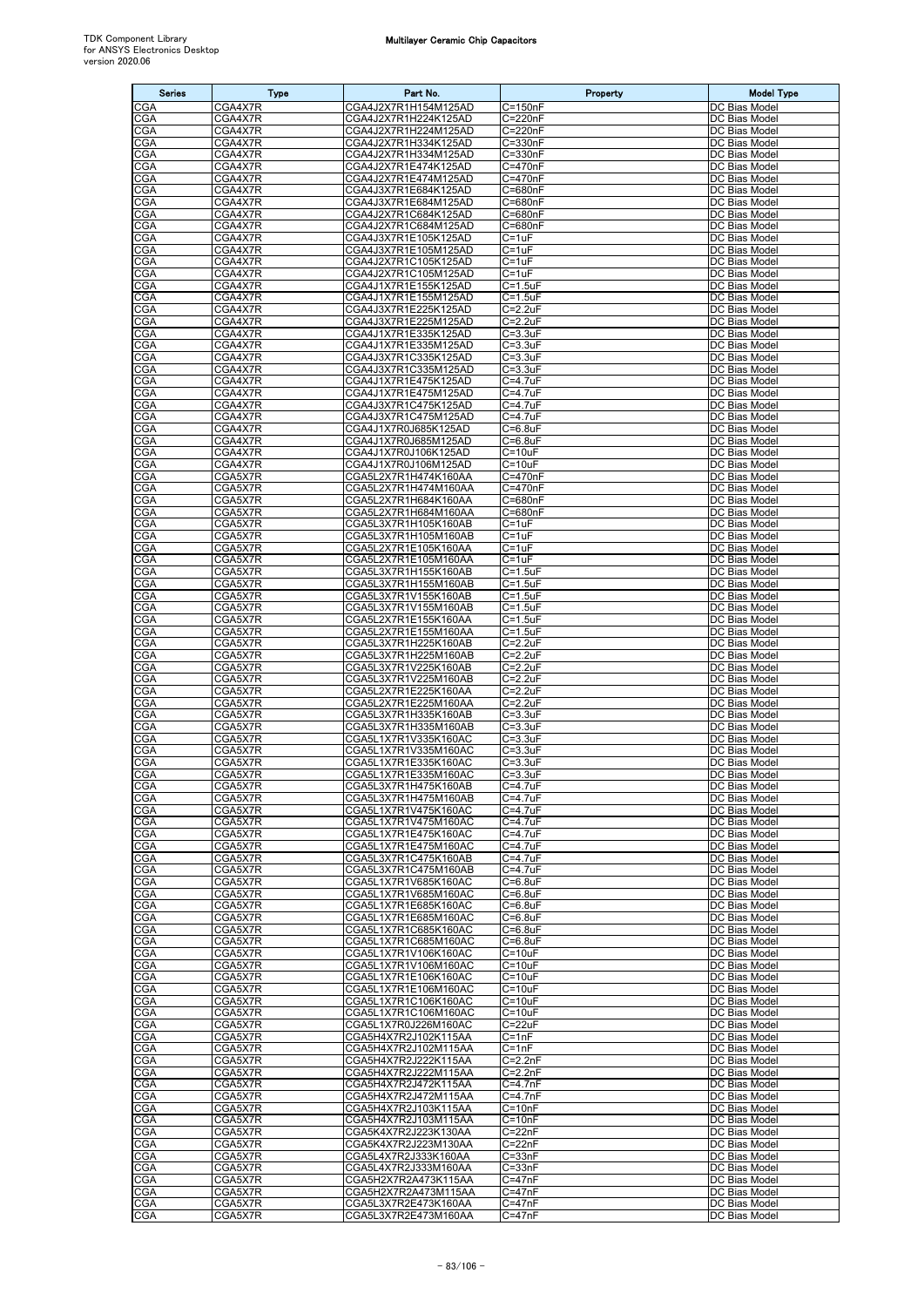| <b>Series</b>     | <b>Type</b>        | Part No.                                     | Property                     | <b>Model Type</b>                     |
|-------------------|--------------------|----------------------------------------------|------------------------------|---------------------------------------|
| CGA               | CGA5X7R            | CGA5L3X7R2E104K160AA                         | $C = 100nF$                  | DC Bias Model                         |
| <b>CGA</b>        | CGA5X7R            | CGA5L3X7R2E104M160AA                         | C=100nF                      | DC Bias Model                         |
| CGA               | CGA5X7R            | CGA5L2X7R2A104K160AA                         | $C = 100nF$                  | DC Bias Model                         |
| <b>CGA</b>        | CGA5X7R            | CGA5L2X7R2A104M160AA                         | $C = 100nF$                  | DC Bias Model                         |
| CGA<br>CGA        | CGA5X7R<br>CGA5X7R | CGA5L2X7R2A154K160AA<br>CGA5L2X7R2A154M160AA | C=150nF<br>$C = 150nF$       | DC Bias Model<br>DC Bias Model        |
| CGA               | CGA5X7R            | CGA5H2X7R2A224K115AA                         | $C = 220nF$                  | DC Bias Model                         |
| CGA               | CGA5X7R            | CGA5H2X7R2A224M115AA                         | C=220nF                      | DC Bias Model                         |
| CGA               | CGA5X7R            | CGA5K2X7R2A334K130AA                         | C=330nF                      | DC Bias Model                         |
| CGA               | CGA5X7R            | CGA5K2X7R2A334M130AA                         | $C = 330nF$                  | DC Bias Model                         |
| CGA<br>CGA        | CGA5X7R            | CGA5L2X7R2A474K160AA<br>CGA5L2X7R2A474M160AA | C=470nF<br>C=470nF           | DC Bias Model<br>DC Bias Model        |
| CGA               | CGA5X7R<br>CGA5X7R | CGA5L2X7R2A684K160AA                         | C=680nF                      | DC Bias Model                         |
| CGA               | CGA5X7R            | CGA5L2X7R2A684M160AA                         | $\overline{C}$ =680nF        | DC Bias Model                         |
| CGA               | CGA5X7R            | CGA5L2X7R2A105K160AA                         | $C = 1uF$                    | DC Bias Model                         |
| <b>CGA</b>        | CGA5X7R            | CGA5L2X7R2A105M160AA                         | C=1uF                        | DC Bias Model                         |
| CGA<br><b>CGA</b> | CGA5X7R<br>CGA5X7R | CGA5H4X7R2J103K115AE<br>CGA5H4X7R2J103M115AE | $C = 10nF$<br>$C = 10nF$     | DC Bias Model<br>DC Bias Model        |
| CGA               | CGA5X7R            | CGA5K4X7R2J223K130AE                         | $C = 22nF$                   | DC Bias Model                         |
| <b>CGA</b>        | CGA5X7R            | CGA5K4X7R2J223M130AE                         | $C = 22nF$                   | DC Bias Model                         |
| CGA               | CGA5X7R            | CGA5L3X7R2E104K160AE                         | $\overline{C}$ =100nF        | DC Bias Model                         |
| CGA               | CGA5X7R            | CGA5L3X7R2E104M160AE                         | $C = 100nF$                  | DC Bias Model                         |
| CGA               | CGA5X7R            | CGA5L2X7R2A474K160AE                         | C=470nF                      | DC Bias Model                         |
| CGA<br>CGA        | CGA5X7R<br>CGA5X7R | CGA5L2X7R2A474M160AE<br>CGA5L2X7R2A105K160AE | C=470nF<br>$C = 1uF$         | DC Bias Model<br>DC Bias Model        |
| CGA               | CGA5X7R            | CGA5L2X7R2A105M160AE                         | C=1uF                        | DC Bias Model                         |
| <b>CGA</b>        | CGA5X7R            | CGA5L3X7R1H105K160AE                         | C=1uF                        | DC Bias Model                         |
| CGA               | CGA5X7R            | CGA5L3X7R1H105M160AE                         | $C = 1uF$                    | DC Bias Model                         |
| <b>CGA</b>        | CGA5X7R            | CGA5L3X7R1H225K160AE                         | $C = 2.2uF$                  | DC Bias Model                         |
| CGA<br>CGA        | CGA5X7R<br>CGA5X7R | CGA5L3X7R1H225M160AE<br>CGA5L3X7R1H475K160AE | C=2.2uF<br>C=4.7uF           | DC Bias Model<br>DC Bias Model        |
| CGA               | CGA5X7R            | CGA5L3X7R1H475M160AE                         | $C = 4.7$ uF                 | DC Bias Model                         |
| CGA               | CGA5X7R            | CGA5L1X7R1V475K160AE                         | $C = 4.7uF$                  | DC Bias Model                         |
| CGA               | CGA5X7R            | CGA5L1X7R1V475M160AE                         | C=4.7uF                      | DC Bias Model                         |
| CGA               | CGA5X7R            | CGA5L1X7R1V106K160AE                         | $C = 10uF$                   | DC Bias Model                         |
| CGA<br>CGA        | CGA5X7R<br>CGA5X7R | CGA5L1X7R1V106M160AE<br>CGA5L1X7R1E106K160AE | $C = 10uF$<br>$C = 10uF$     | DC Bias Model<br>DC Bias Model        |
| CGA               | CGA5X7R            | CGA5L1X7R1E106M160AE                         | C=10uF                       | DC Bias Model                         |
| CGA               | CGA5X7R            | CGA5L2X7R1H474K160AD                         | $C = 470nF$                  | DC Bias Model                         |
| CGA               | CGA5X7R            | CGA5L2X7R1H474M160AD                         | C=470nF                      | DC Bias Model                         |
| CGA               | CGA5X7R            | CGA5L2X7R1H684K160AD                         | C=680nF                      | DC Bias Model                         |
| CGA<br><b>CGA</b> | CGA5X7R<br>CGA5X7R | CGA5L2X7R1H684M160AD<br>CGA5L2X7R1E105K160AD | $C = 680nF$<br>$C = 1uF$     | DC Bias Model<br>DC Bias Model        |
| CGA               | CGA5X7R            | CGA5L2X7R1E105M160AD                         | $C = 1uF$                    | DC Bias Model                         |
| <b>CGA</b>        | CGA5X7R            | CGA5L2X7R1E225K160AD                         | $C = 2.2uF$                  | DC Bias Model                         |
| CGA               | CGA5X7R            | CGA5L2X7R1E225M160AD                         | C=2.2uF                      | DC Bias Model                         |
| CGA               | CGA5X7R            | CGA5L3X7R1C475K160AD                         | $C = 4.7$ uF                 | DC Bias Model                         |
| CGA<br><b>CGA</b> | CGA5X7R<br>CGA5X7R | CGA5L3X7R1C475M160AD<br>CGA5L1X7R1E685K160AD | $C = 4.7uF$<br>$C=6.8$ u $F$ | DC Bias Model<br>DC Bias Model        |
| CGA               | CGA5X7R            | CGA5L1X7R1E685M160AD                         | $C = 6.8$ uF                 | DC Bias Model                         |
| CGA               | CGA5X7R            | CGA5L1X7R1E106K160AD                         | $C = 10uF$                   | DC Bias Model                         |
| CGA               | CGA5X7R            | CGA5L1X7R1E106M160AD                         | $C = 10uF$                   | DC Bias Model                         |
| CGA               | CGA6X7R            | CGA6L2X7R1H105K160AA<br>CGA6L2X7R1H105M160AA | $C = 1uF$                    | DC Bias Model                         |
| CGA<br>CGA        | CGA6X7R<br>CGA6X7R | CGA6M2X7R1H155K200AA                         | C=1uF<br>$C = 1.5$ u $F$     | DC Bias Model<br>DC Bias Model        |
| CGA               | CGA6X7R            | CGA6M2X7R1H155M200AA                         | $C = 1.5$ uF                 | DC Bias Model                         |
| CGA               | CGA6X7R            | CGA6M3X7R1H225K200AB                         | $C = 2.2uF$                  | DC Bias Model                         |
| CGA               | CGA6X7R            | CGA6M3X7R1H225M200AB                         | $C = 2.2uF$                  | DC Bias Model                         |
| CGA<br><b>CGA</b> | CGA6X7R<br>CGA6X7R | CGA6P3X7R1H335K250AB<br>CGA6P3X7R1H335M250AB | $C = 3.3uF$<br>$C = 3.3uF$   | DC Bias Model<br>DC Bias Model        |
| CGA               | CGA6X7R            | CGA6P3X7R1H475K250AB                         | $C = 4.7uF$                  | DC Bias Model                         |
| CGA               | CGA6X7R            | CGA6P3X7R1H475M250AB                         | C=4.7uF                      | DC Bias Model                         |
| CGA               | CGA6X7R            | CGA6P3X7R1E685K250AB                         | $C=6.8$ u $F$                | DC Bias Model                         |
| CGA               | CGA6X7R            | CGA6P3X7R1E685M250AB                         | $C=6.8$ u $F$                | DC Bias Model                         |
| CGA<br>CGA        | CGA6X7R<br>CGA6X7R | CGA6M3X7R1C106K200AB<br>CGA6M3X7R1C106M200AB | $C = 10uF$<br>$C = 10uF$     | DC Bias Model<br>DC Bias Model        |
| <b>CGA</b>        | CGA6X7R            | CGA6P1X7R1E106K250AC                         | $C = 10uF$                   | DC Bias Model                         |
| <b>CGA</b>        | CGA6X7R            | CGA6P1X7R1E106M250AC                         | $C = 10uF$                   | DC Bias Model                         |
| CGA               | CGA6X7R            | CGA6P3X7R1C156M250AB                         | $C = 15uF$                   | <b>DC Bias Model</b>                  |
| <b>CGA</b>        | CGA6X7R            | CGA6P1X7R1C226M250AC                         | $C = 22uF$                   | DC Bias Model                         |
| CGA<br>CGA        | CGA6X7R<br>CGA6X7R | CGA6M4X7R2J473K200AA<br>CGA6M4X7R2J473M200AA | $C = 47nF$<br>$C = 47nF$     | DC Bias Model<br>DC Bias Model        |
| CGA               | CGA6X7R            | CGA6M4X7R2J683K200AA                         | $C = 68nF$                   | DC Bias Model                         |
| <b>CGA</b>        | CGA6X7R            | CGA6M4X7R2J683M200AA                         | $C = 68nF$                   | DC Bias Model                         |
| CGA               | CGA6X7R            | CGA6M3X7R2E154K200AA                         | $C = 150nF$                  | DC Bias Model                         |
| CGA               | CGA6X7R            | CGA6M3X7R2E154M200AA<br>CGA6M3X7R2E224K200AA | $C = 150nF$<br>$C = 220nF$   | DC Bias Model<br>DC Bias Model        |
| CGA<br>CGA        | CGA6X7R<br>CGA6X7R | CGA6M3X7R2E224M200AA                         | $C = 220nF$                  | DC Bias Model                         |
| CGA               | CGA6X7R            | CGA6M2X7R2A105K200AA                         | $C = 1uF$                    | DC Bias Model                         |
| <b>CGA</b>        | CGA6X7R            | CGA6M2X7R2A105M200AA                         | $C = 1uF$                    | DC Bias Model                         |
| CGA               | CGA6X7R            | CGA6M3X7R2A155K200AB                         | $C = 1.5$ uF                 | DC Bias Model                         |
| CGA               | CGA6X7R            | CGA6M3X7R2A155M200AB<br>CGA6N3X7R2A225K230AB | $C = 1.5$ u $F$<br>$C=2.2uF$ | DC Bias Model<br>DC Bias Model        |
| CGA<br><b>CGA</b> | CGA6X7R<br>CGA6X7R | CGA6N3X7R2A225M230AB                         | $C = 2.2uF$                  | DC Bias Model                         |
| <b>CGA</b>        | CGA6X7R            | CGA6M4X7R2J473K200AE                         | $C = 47nF$                   | DC Bias Model                         |
| <b>CGA</b>        | CGA6X7R            | CGA6M4X7R2J473M200AE                         | $C = 47nF$                   | DC Bias Model                         |
| CGA               | CGA6X7R            | CGA6M3X7R2E104K200AE                         | $C = 100nF$                  | DC Bias Model                         |
| CGA               | CGA6X7R            | CGA6M3X7R2E104M200AE                         | $C = 100nF$<br>$C = 220nF$   | DC Bias Model<br><b>DC Bias Model</b> |
| CGA<br>CGA        | CGA6X7R<br>CGA6X7R | CGA6M3X7R2E224K200AE<br>CGA6M3X7R2E224M200AE | $C = 220nF$                  | DC Bias Model                         |
| CGA               | CGA6X7R            | CGA6N3X7R2A225K230AE                         | $C = 2.2uF$                  | DC Bias Model                         |
| CGA               | CGA6X7R            | CGA6N3X7R2A225M230AE                         | $C = 2.2uF$                  | DC Bias Model                         |
| <b>CGA</b>        | CGA6X7R            | CGA6L2X7R1H105K160AD                         | $C = 1uF$                    | DC Bias Model                         |
| <b>CGA</b>        | CGA6X7R            | CGA6L2X7R1H105M160AD                         | $C = 1uF$                    | DC Bias Model                         |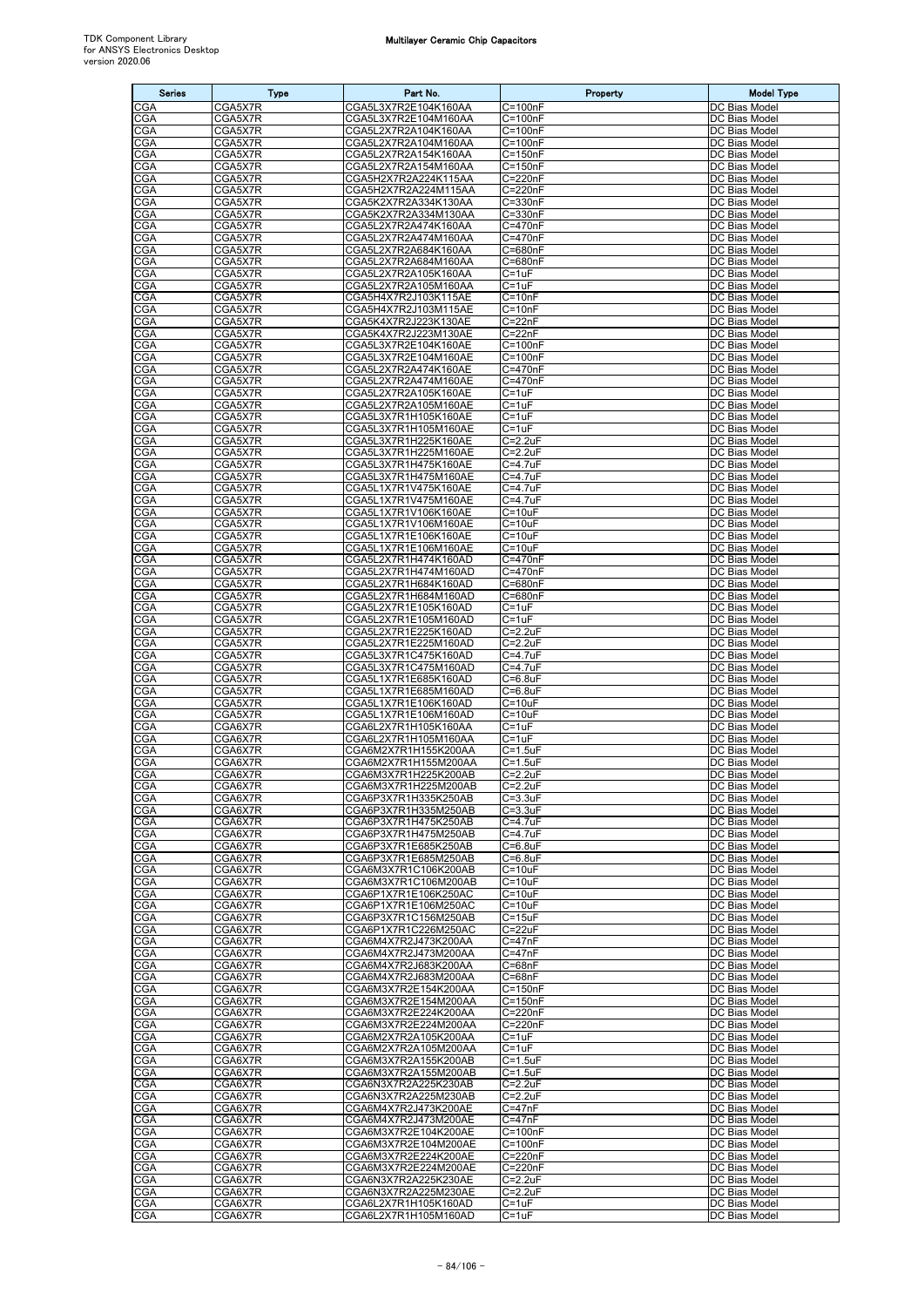| <b>Series</b>            | <b>Type</b>        | Part No.                                     | Property                     | <b>Model Type</b>              |
|--------------------------|--------------------|----------------------------------------------|------------------------------|--------------------------------|
| CGA                      | CGA6X7R            | CGA6M2X7R1H155K200AD                         | $C = 1.5$ uF                 | DC Bias Model                  |
| <b>CGA</b>               | CGA6X7R            | CGA6M2X7R1H155M200AD                         | C=1.5uF                      | DC Bias Model                  |
| CGA                      | CGA6X7R            | CGA6M2X7R1E475K200AD                         | C=4.7uF                      | DC Bias Model                  |
| CGA<br>CGA               | CGA6X7R<br>CGA6X7R | CGA6M2X7R1E475M200AD<br>CGA6P3X7R1H475K250AD | C=4.7uF<br>C=4.7uF           | DC Bias Model<br>DC Bias Model |
| <b>CGA</b>               | CGA6X7R            | CGA6P3X7R1H475M250AD                         | C=4.7uF                      | DC Bias Model                  |
| <b>CGA</b>               | CGA7X7R            | CGA7K1X7R3D471K130KA                         | $C = 470pF$                  | DC Bias Model                  |
| CGA<br>CGA               | CGA7X7R            | CGA7K1X7R3D471M130KA                         | $C = 470pF$                  | DC Bias Model                  |
| CGA                      | CGA7X7R<br>CGA7X7R | CGA7K1X7R3A471K130KA<br>CGA7K1X7R3A471M130KA | $C = 470pF$<br>$C = 470pF$   | DC Bias Model<br>DC Bias Model |
| CGA                      | CGA7X7R            | CGA7K1X7R3D102K130KA                         | $C = 1nF$                    | DC Bias Model                  |
| CGA                      | CGA7X7R            | CGA7K1X7R3D102M130KA                         | $C = 1nF$                    | DC Bias Model                  |
| CGA<br>CGA               | CGA7X7R<br>CGA7X7R | CGA7K1X7R3A102K130KA<br>CGA7K1X7R3A102M130KA | $C = 1nF$<br>$C = 1nF$       | DC Bias Model<br>DC Bias Model |
| CGA                      | CGA8X7R            | CGA8L2X7R1E475K160KA                         | $C = 4.7uF$                  | DC Bias Model                  |
| <b>CGA</b>               | CGA8X7R            | CGA8L2X7R1E475M160KA                         | C=4.7uF                      | DC Bias Model                  |
| <b>CGA</b>               | CGA8X7R            | CGA8M3X7R1H475K200KB                         | C=4.7uF                      | DC Bias Model                  |
| CGA<br>CGA               | CGA8X7R<br>CGA8X7R | CGA8P2X7R1E106K250KA<br>CGA8N3X7R1C226M230KB | $C = 10uF$<br>$C = 22uF$     | DC Bias Model<br>DC Bias Model |
| <b>CGA</b>               | CGA8X7R            | CGA8P1X7R1E226M250KC                         | $C = 22uF$                   | DC Bias Model                  |
| CGA                      | CGA8X7R            | CGA8N4X7R2J104K230KA                         | $C = 100nF$                  | DC Bias Model                  |
| CGA                      | CGA8X7R            | CGA8N4X7R2J104M230KA                         | $C = 100nF$                  | DC Bias Model                  |
| CGA<br>CGA               | CGA8X7R<br>CGA8X7R | CGA8N3X7R2E334K230KA<br>CGA8N3X7R2E334M230KA | C=330nF<br>$C = 330nF$       | DC Bias Model<br>DC Bias Model |
| <b>CGA</b>               | CGA8X7R            | CGA8N3X7R2E474K230KA                         | C=470nF                      | DC Bias Model                  |
| CGA                      | CGA8X7R            | CGA8N3X7R2E474M230KA                         | $C = 470nF$                  | DC Bias Model                  |
| <b>CGA</b>               | CGA8X7R            | CGA8N2X7R2A155K230KA                         | $C = 1.5$ uF                 | DC Bias Model                  |
| CGA<br>CGA               | CGA8X7R<br>CGA8X7R | CGA8N2X7R2A155M230KA<br>CGA8N2X7R2A225K230KA | $C = 1.5$ uF<br>$C = 2.2uF$  | DC Bias Model<br>DC Bias Model |
| CGA                      | CGA8X7R            | CGA8N2X7R2A225M230KA                         | $C = 2.2uF$                  | DC Bias Model                  |
| <b>CGA</b>               | CGA8X7R            | CGA8K1X7R3D222K130KA                         | $C = 2.2nF$                  | DC Bias Model                  |
| <b>CGA</b>               | CGA8X7R            | CGA8K1X7R3D222M130KA                         | $C = 2.2nF$                  | DC Bias Model                  |
| <b>CGA</b><br>CGA        | CGA8X7R<br>CGA8X7R | CGA8L1X7R3A472K160KA<br>CGA8L1X7R3A472M160KA | $C=4.7nF$<br>$C = 4.7nF$     | DC Bias Model<br>DC Bias Model |
| CGA                      | CGA8X7R            | CGA8M1X7R3A103K200KA                         | $C = 10nF$                   | DC Bias Model                  |
| CGA                      | CGA8X7R            | CGA8M1X7R3A103M200KA                         | $C = 10nF$                   | DC Bias Model                  |
| CGA                      | CGA8X7R            | CGA8N3X7R2E474K230KE                         | C=470nF                      | DC Bias Model                  |
| <b>CGA</b><br>CGA        | CGA8X7R<br>CGA9X7R | CGA8N3X7R2E474M230KE<br>CGA9M2X7R1E106M200KA | C=470nF<br>$C = 10uF$        | DC Bias Model<br>DC Bias Model |
| CGA                      | CGA9X7R            | CGA9N3X7R1H106K230KB                         | $C = 10uF$                   | DC Bias Model                  |
| CGA                      | CGA9X7R            | CGA9P3X7R1H226M250KB                         | $C = 22uF$                   | DC Bias Model                  |
| <b>CGA</b>               | CGA9X7R            | CGA9P2X7R1E226M250KA                         | C=22uF                       | DC Bias Model                  |
| CGA<br>CGA               | CGA9X7R<br>CGA9X7R | CGA9N3X7R1C476M230KB<br>CGA9L4X7R2J154K160KA | $C = 47uF$<br>$C = 150nF$    | DC Bias Model<br>DC Bias Model |
| <b>CGA</b>               | CGA9X7R            | CGA9L4X7R2J154M160KA                         | $C = 150nF$                  | DC Bias Model                  |
| CGA                      | CGA9X7R            | CGA9N4X7R2J224K230KA                         | $C = 220nF$                  | DC Bias Model                  |
| CGA                      | CGA9X7R            | CGA9N4X7R2J224M230KA                         | $C = 220nF$                  | DC Bias Model                  |
| CGA<br><b>CGA</b>        | CGA9X7R<br>CGA9X7R | CGA9N3X7R2E684K230KA<br>CGA9N3X7R2E684M230KA | C=680nF<br>C=680nF           | DC Bias Model<br>DC Bias Model |
| <b>CGA</b>               | CGA9X7R            | CGA9N3X7R2E105K230KA                         | $C = 1uF$                    | DC Bias Model                  |
| CGA                      | CGA9X7R            | CGA9N3X7R2E105M230KA                         | $C = 1uF$                    | DC Bias Model                  |
| CGA                      | CGA9X7R            | CGA9N2X7R2A335K230KA                         | $C = 3.3uF$                  | DC Bias Model                  |
| CGA<br>CGA               | CGA9X7R<br>CGA9X7R | CGA9N2X7R2A335M230KA<br>CGA9N2X7R2A475K230KA | $C = 3.3uF$<br>C=4.7uF       | DC Bias Model<br>DC Bias Model |
| CGA                      | CGA9X7R            | CGA9N2X7R2A475M230KA                         | C=4.7uF                      | DC Bias Model                  |
| CGA                      | CGA9X7R            | CGA9N3X7R2E105K230KE                         | $C = 1uF$                    | DC Bias Model                  |
| <b>CGA</b><br><b>CGA</b> | CGA9X7R<br>CGAEX7R | CGA9N3X7R2E105M230KE<br>CGAEA1X7R1H473M030BC | $C = 1uF$<br>$C = 47nF$      | DC Bias Model<br>DC Bias Model |
| CGA                      | CGAEX7R            | CGAEA2X7R1E473M030BA                         | $C = 47nF$                   | DC Bias Model                  |
| CGA                      | CGAEX7T            | CGAEA1X7T0J104M030BC                         | $C = 100nF$                  | DC Bias Model                  |
| CGA                      | CGAEX7T            | CGAEA3X7T0G104M030BB                         | $C = 100nF$                  | DC Bias Model                  |
| CGA<br><b>CGA</b>        | CGAEX7T<br>CGA2X7S | CGAEB1X7T0G105M050BC<br>CGA2B1X7S1C334K050BC | $C = 1uF$<br>$C = 330nF$     | DC Bias Model<br>DC Bias Model |
| CGA                      | CGA2X7S            | CGA2B1X7S1C334M050BC                         | C=330nF                      | DC Bias Model                  |
| CGA                      | CGA2X7S            | CGA2B3X7S1A334K050BB                         | $C = 330nF$                  | DC Bias Model                  |
| <b>CGA</b>               | CGA2X7S            | CGA2B3X7S1A334M050BB                         | $C = 330nF$                  | DC Bias Model                  |
| CGA<br>CGA               | CGA2X7S<br>CGA2X7S | CGA2B1X7S1C474K050BC<br>CGA2B1X7S1C474M050BC | C=470nF<br>C=470nF           | DC Bias Model<br>DC Bias Model |
| CGA                      | CGA2X7S            | CGA2B3X7S1A474K050BB                         | C=470nF                      | <b>DC Bias Model</b>           |
| <b>CGA</b>               | CGA2X7S            | CGA2B3X7S1A474M050BB                         | C=470nF                      | DC Bias Model                  |
| CGA                      | CGA2X7S<br>CGA2X7S | CGA2B3X7S2A102K050BB                         | $C = 1nF$<br>$C = 1nF$       | DC Bias Model<br>DC Bias Model |
| CGA<br>CGA               | CGA2X7S            | CGA2B3X7S2A102M050BB<br>CGA2B3X7S2A222K050BB | $C=2.2nF$                    | DC Bias Model                  |
| <b>CGA</b>               | CGA2X7S            | CGA2B3X7S2A222M050BB                         | $C = 2.2nF$                  | DC Bias Model                  |
| CGA                      | CGA2X7S            | CGA2B3X7S2A472K050BB                         | $C = 4.7nF$                  | DC Bias Model                  |
| CGA<br>CGA               | CGA2X7S<br>CGA2X7S | CGA2B3X7S2A472M050BB<br>CGA2B3X7S2A103K050BB | $C = 4.7nF$<br>$C = 10nF$    | DC Bias Model<br>DC Bias Model |
| CGA                      | CGA2X7S            | CGA2B3X7S2A103M050BB                         | $C = 10nF$                   | DC Bias Model                  |
| CGA                      | CGA3X7S            | CGA3E3X7S1A155K080AB                         | $C = 1.5uF$                  | DC Bias Model                  |
| CGA                      | CGA3X7S            | CGA3E3X7S1A155M080AB                         | $C = 1.5$ u $F$              | DC Bias Model                  |
| CGA<br><b>CGA</b>        | CGA3X7S<br>CGA3X7S | CGA3E1X7S1C225K080AC<br>CGA3E1X7S1C225M080AC | $C = 2.2uF$<br>$C = 2.2uF$   | DC Bias Model<br>DC Bias Model |
| CGA                      | CGA3X7S            | CGA3E3X7S1A225K080AB                         | $C=2.2uF$                    | DC Bias Model                  |
| <b>CGA</b>               | CGA3X7S            | CGA3E3X7S1A225M080AB                         | $C = 2.2uF$                  | DC Bias Model                  |
| CGA                      | CGA3X7S            | CGA3E3X7S2A473K080AB                         | $C = 47nF$                   | DC Bias Model                  |
| CGA<br>CGA               | CGA3X7S<br>CGA3X7S | CGA3E3X7S2A473M080AB<br>CGA3E3X7S2A104K080AB | $C = 47nF$<br>$C = 100nF$    | DC Bias Model<br>DC Bias Model |
| CGA                      | CGA3X7S            | CGA3E3X7S2A104M080AB                         | $C = 100nF$                  | DC Bias Model                  |
| CGA                      | CGA4X7S            | CGA4J1X7S1C685K125AC                         | $C = 6.8$ u $F$              | <b>DC Bias Model</b>           |
| CGA<br><b>CGA</b>        | CGA4X7S<br>CGA4X7S | CGA4J1X7S1C685M125AC                         | $C = 6.8$ uF                 | DC Bias Model<br>DC Bias Model |
| CGA                      | CGA4X7S            | CGA4J3X7S1A685K125AB<br>CGA4J3X7S1A685M125AB | $C = 6.8$ uF<br>$C = 6.8$ uF | DC Bias Model                  |
| <b>CGA</b>               | CGA4X7S            | CGA4J1X7S1C106K125AC                         | $C = 10uF$                   | DC Bias Model                  |
| <b>CGA</b>               | CGA4X7S            | CGA4J1X7S1C106M125AC                         | $C = 10uF$                   | DC Bias Model                  |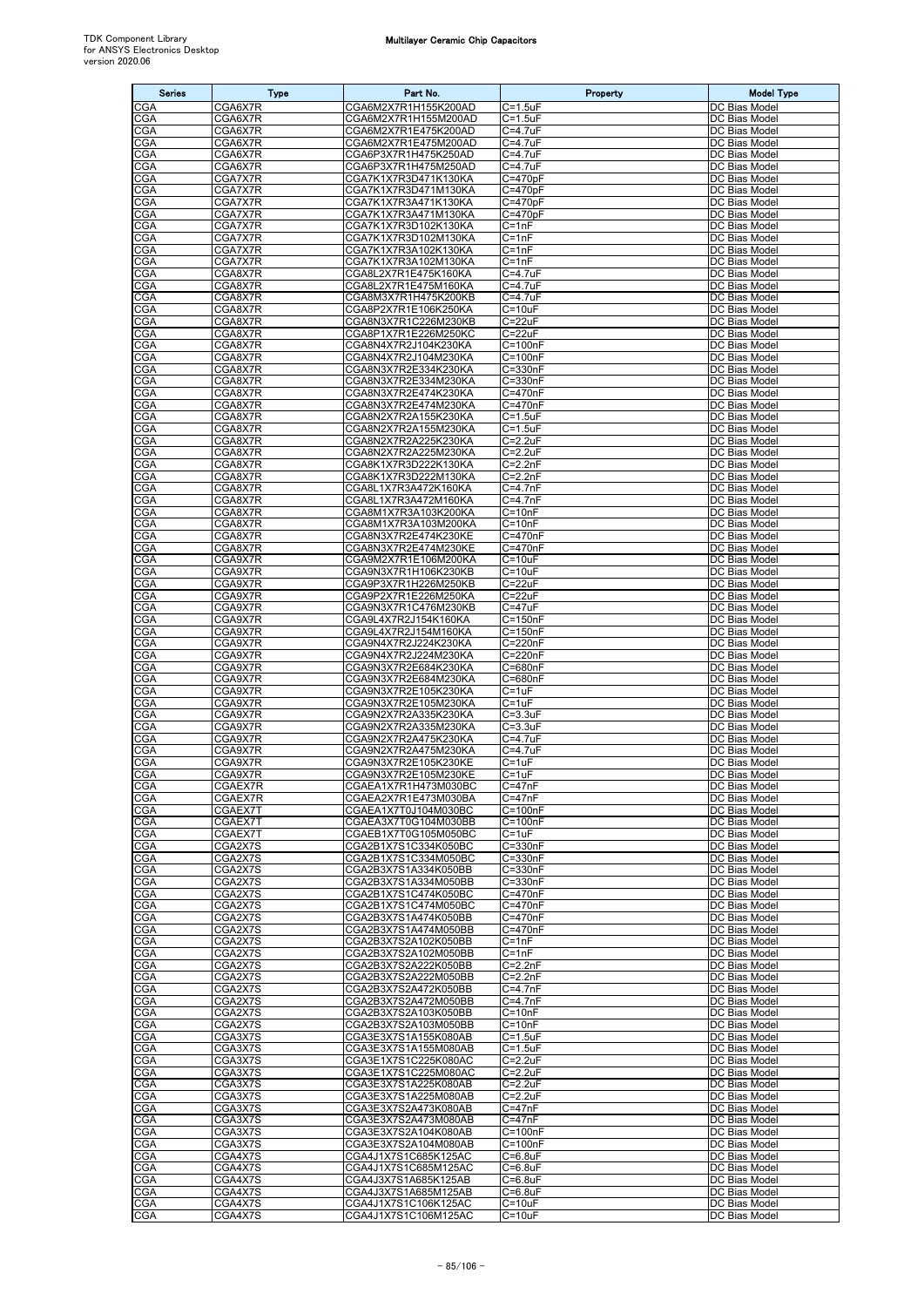| <b>Series</b>            | <b>Type</b>          | Part No.                                     | Property                   | <b>Model Type</b>                     |
|--------------------------|----------------------|----------------------------------------------|----------------------------|---------------------------------------|
| CGA                      | CGA4X7S              | CGA4J3X7S1A106K125AB                         | $C = 10uF$                 | DC Bias Model                         |
| <b>CGA</b>               | CGA4X7S              | CGA4J3X7S1A106M125AB                         | $C = 10uF$                 | DC Bias Model                         |
| CGA                      | CGA4X7S              | CGA4J3X7S2A334K125AB                         | $C = 330nF$                | DC Bias Model                         |
| CGA<br>CGA               | CGA4X7S<br>CGA4X7S   | CGA4J3X7S2A334M125AB<br>CGA4J3X7S2A474K125AB | C=330nF<br>C=470nF         | DC Bias Model<br>DC Bias Model        |
| CGA                      | CGA4X7S              | CGA4J3X7S2A474M125AB                         | C=470nF                    | DC Bias Model                         |
| CGA                      | CGA4X7S              | CGA4J3X7S2A684K125AB                         | C=680nF                    | DC Bias Model                         |
| CGA                      | CGA4X7S              | CGA4J3X7S2A684M125AB                         | C=680nF                    | DC Bias Model                         |
| CGA<br><b>CGA</b>        | CGA4X7S<br>CGA4X7S   | CGA4J3X7S2A105K125AB<br>CGA4J3X7S2A105M125AB | C=1uF<br>$C = 1uF$         | DC Bias Model<br>DC Bias Model        |
| CGA                      | CGA4X7S              | CGA4F3X7S2A224K085AE                         | C=220nF                    | DC Bias Model                         |
| CGA                      | CGA4X7S              | CGA4F3X7S2A224M085AE                         | C=220nF                    | DC Bias Model                         |
| CGA                      | CGA4X7S              | CGA4J3X7S2A474K125AE                         | C=470nF                    | DC Bias Model                         |
| CGA                      | CGA4X7S              | CGA4J3X7S2A474M125AE                         | C=470nF                    | DC Bias Model                         |
| CGA<br>CGA               | CGA4X7S<br>CGA4X7S   | CGA4J3X7S2A105K125AE<br>CGA4J3X7S2A105M125AE | C=1uF<br>C=1uF             | DC Bias Model<br>DC Bias Model        |
| CGA                      | CGA5X7S              | CGA5L3X7S2A155K160AB                         | $C = 1.5$ uF               | DC Bias Model                         |
| CGA                      | CGA5X7S              | CGA5L3X7S2A155M160AB                         | $C = 1.5uF$                | DC Bias Model                         |
| CGA                      | CGA5X7S              | CGA5L3X7S2A225K160AB                         | $C = 2.2uF$                | DC Bias Model                         |
| CGA<br>CGA               | CGA5X7S<br>CGA5X7S   | CGA5L3X7S2A225M160AB<br>CGA5L3X7S2A335K160AB | $C = 2.2uF$<br>$C = 3.3uF$ | DC Bias Model<br>DC Bias Model        |
| CGA                      | CGA5X7S              | CGA5L3X7S2A335M160AB                         | C=3.3uF                    | DC Bias Model                         |
| CGA                      | CGA5X7S              | CGA5L3X7S2A225K160AE                         | C=2.2uF                    | DC Bias Model                         |
| CGA                      | CGA5X7S              | CGA5L3X7S2A225M160AE                         | C=2.2uF                    | DC Bias Model                         |
| CGA                      | CGA6X7S              | CGA6P3X7S1H685K250AB                         | $C = 6.8$ uF               | DC Bias Model                         |
| CGA<br>CGA               | CGA6X7S              | CGA6P3X7S1H685M250AB                         | $C = 6.8$ uF<br>$C = 10uF$ | DC Bias Model                         |
| <b>CGA</b>               | CGA6X7S<br>CGA6X7S   | CGA6P3X7S1H106K250AB<br>CGA6P3X7S1H106M250AB | $C = 10uF$                 | DC Bias Model<br>DC Bias Model        |
| CGA                      | CGA6X7S              | CGA6P1X7S0J336M250AC                         | $C = 33uF$                 | DC Bias Model                         |
| CGA                      | CGA6X7S              | CGA6P1X7S1A476M250AC                         | C=47uF                     | DC Bias Model                         |
| CGA                      | CGA6X7S              | CGA6P1X7S0J476M250AC                         | C=47uF                     | DC Bias Model                         |
| CGA<br>CGA               | CGA6X7S<br>CGA6X7S   | CGA6M3X7S2A475K200AB<br>CGA6M3X7S2A475M200AB | C=4.7uF<br>C=4.7uF         | <b>DC Bias Model</b><br>DC Bias Model |
| CGA                      | CGA6X7S              | CGA6M3X7S2A475K200AE                         | C=4.7uF                    | DC Bias Model                         |
| <b>CGA</b>               | CGA6X7S              | CGA6M3X7S2A475M200AE                         | C=4.7uF                    | DC Bias Model                         |
| CGA                      | CGA6X7S              | CGA6N3X7S1H475K230AE                         | C=4.7uF                    | DC Bias Model                         |
| CGA                      | CGA6X7S              | CGA6N3X7S1H475M230AE                         | C=4.7uF                    | DC Bias Model                         |
| CGA<br>CGA               | CGA6X7S<br>CGA6X7S   | CGA6P3X7S1H106K250AE<br>CGA6P3X7S1H106M250AE | C=10uF<br>$C = 10uF$       | DC Bias Model<br>DC Bias Model        |
| CGA                      | CGA9X7S              | CGA9M3X7S2A685K200KB                         | C=6.8uF                    | DC Bias Model                         |
| CGA                      | CGA9X7S              | CGA9M3X7S2A685M200KB                         | C=6.8uF                    | DC Bias Model                         |
| CGA                      | CGA9X7S              | CGA9N3X7S2A106K230KB                         | $C = 10uF$                 | DC Bias Model                         |
| CGA<br>CGA               | CGA9X7S<br>CGA9X7S   | CGA9N3X7S2A106M230KB<br>CGA9P3X7S2A156M250KB | $C = 10uF$<br>$C = 15uF$   | DC Bias Model<br>DC Bias Model        |
| CGA                      | CGA9X7S              | CGA9N3X7S2A106K230KE                         | $C = 10uF$                 | DC Bias Model                         |
| CGA                      | CGA9X7S              | CGA9N3X7S2A106M230KE                         | $C = 10uF$                 | DC Bias Model                         |
| CGA                      | CGA1X7T              | CGA1A1X7T0G104M030BC                         | $C = 100nF$                | DC Bias Model                         |
| CGA                      | CGA2X7T              | CGA2B1X7T0G105M050BC                         | C=1uF                      | DC Bias Model                         |
| CGA<br>CGA               | CGA4X7T<br>CGA4X7T   | CGA4J4X7T2W223K125AA<br>CGA4J4X7T2W223M125AA | C=22nF<br>$C = 22nF$       | DC Bias Model<br>DC Bias Model        |
| CGA                      | CGA4X7T              | CGA4J4X7T2W473K125AA                         | $C = 47nF$                 | DC Bias Model                         |
| CGA                      | CGA4X7T              | CGA4J4X7T2W473M125AA                         | $C = 47nF$                 | DC Bias Model                         |
| CGA                      | CGA4X7T              | CGA4J3X7T2E104K125AA                         | $C = 100nF$                | DC Bias Model                         |
| CGA<br>CGA               | CGA4X7T<br>CGA4X7T   | CGA4J3X7T2E104M125AA<br>CGA4F4X7T2W103K085AE | C=100nF<br>$C = 10nF$      | DC Bias Model<br>DC Bias Model        |
| CGA                      | CGA4X7T              | CGA4F4X7T2W103M085AE                         | $C = 10nF$                 | DC Bias Model                         |
| <b>CGA</b>               | CGA4X7T              | CGA4J4X7T2W223K125AE                         | $C = 22nF$                 | DC Bias Model                         |
| CGA                      | CGA4X7T              | CGA4J4X7T2W223M125AE                         | $C = 22nF$                 | DC Bias Model                         |
| CGA                      | CGA4X7T              | CGA4J4X7T2W473K125AE                         | $C = 47nF$                 | DC Bias Model                         |
| <b>CGA</b><br><b>CGA</b> | CGA4X7T<br>CGA4X7T   | CGA4J4X7T2W473M125AE<br>CGA4J3X7T2E473K125AE | $C = 47nF$<br>$C = 47nF$   | DC Bias Model<br>DC Bias Model        |
| CGA                      | CGA4X7T              | CGA4J3X7T2E473M125AE                         | $C = 47nF$                 | DC Bias Model                         |
| CGA                      | CGA4X7T              | CGA4J3X7T2E104K125AE                         | $C = 100nF$                | DC Bias Model                         |
| CGA                      | CGA4X7T              | CGA4J3X7T2E104M125AE                         | $C = 100nF$                | DC Bias Model                         |
| CGA<br>CGA               | CGA5X7T<br>CGA5X7T   | CGA5H1X7T2J223K115AC<br>CGA5H1X7T2J223M115AC | $C = 22nF$<br>$C = 22nF$   | DC Bias Model<br>DC Bias Model        |
| CGA                      | CGA5X7T              | CGA5L1X7T2J473K160AC                         | $C = 47nF$                 | DC Bias Model                         |
| <b>CGA</b>               | CGA5X7T              | CGA5L1X7T2J473M160AC                         | $C = 47nF$                 | DC Bias Model                         |
| CGA                      | CGA5X7T              | CGA5L4X7T2W104K160AA                         | $C = 100nF$                | DC Bias Model                         |
| <b>CGA</b>               | CGA5X7T              | CGA5L4X7T2W104M160AA                         | $C = 100nF$<br>$C = 150nF$ | DC Bias Model                         |
| CGA<br>CGA               | CGA5X7T<br>CGA5X7T   | CGA5K3X7T2E154K130AA<br>CGA5K3X7T2E154M130AA | $C = 150nF$                | DC Bias Model<br>DC Bias Model        |
| CGA                      | CGA5X7T              | CGA5L3X7T2E224K160AA                         | C=220nF                    | DC Bias Model                         |
| CGA                      | CGA5X7T              | CGA5L3X7T2E224M160AA                         | C=220nF                    | DC Bias Model                         |
| <b>CGA</b>               | CGA5X7T              | CGA5L1X7T2J473K160AE                         | $C = 47nF$                 | DC Bias Model                         |
| CGA<br>CGA               | CGA5X7T              | CGA5L1X7T2J473M160AE                         | $C = 47nF$<br>$C = 100nF$  | DC Bias Model<br>DC Bias Model        |
| CGA                      | CGA5X7T<br>CGA5X7T   | CGA5L4X7T2W104K160AE<br>CGA5L4X7T2W104M160AE | $C = 100nF$                | DC Bias Model                         |
| CGA                      | CGA5X7T              | CGA5L3X7T2E224K160AE                         | C=220nF                    | DC Bias Model                         |
| CGA                      | CGA5X7T              | CGA5L3X7T2E224M160AE                         | C=220nF                    | DC Bias Model                         |
| <b>CGA</b>               | CGA6X7T              | CGA6L1X7T2J104K160AC                         | $C = 100nF$                | DC Bias Model                         |
| CGA<br>CGA               | CGA6X7T<br>CGA6X7T   | CGA6L1X7T2J104M160AC<br>CGA6M1X7T2J154K200AC | $C = 100nF$<br>$C = 150nF$ | DC Bias Model<br>DC Bias Model        |
| <b>CGA</b>               | CGA6X7T              | CGA6M1X7T2J154M200AC                         | $C = 150nF$                | DC Bias Model                         |
| CGA                      | CGA6X7T              | CGA6M4X7T2W224K200AA                         | $C = 220nF$                | DC Bias Model                         |
| CGA                      | CGA6X7T              | CGA6M4X7T2W224M200AA                         | C=220nF                    | DC Bias Model                         |
| CGA                      | CGA6X7T              | CGA6M3X7T2E334K200AA                         | C=330nF                    | DC Bias Model                         |
| <b>CGA</b><br>CGA        | CGA6X7T<br>CGA6X7T   | CGA6M3X7T2E334M200AA<br>CGA6L1X7T2J104K160AE | C=330nF<br>$C = 100nF$     | DC Bias Model<br>DC Bias Model        |
| CGA                      | CGA6X7T              | CGA6L1X7T2J104M160AE                         | $C = 100nF$                | DC Bias Model                         |
| CGA                      | CGA6X <sub>7</sub> T | CGA6M4X7T2W224K200AE                         | $C = 220nF$                | DC Bias Model                         |
| <b>CGA</b>               | CGA6X7T              | CGA6M4X7T2W224M200AE                         | $C = 220nF$                | DC Bias Model                         |
| <b>CGA</b>               | CGA8X7T              | CGA8M1X7T2J224K200KC                         | $C = 220nF$                | DC Bias Model                         |
| CGA                      | CGA8X7T              | CGA8M1X7T2J224M200KC                         | $C = 220nF$                | DC Bias Model                         |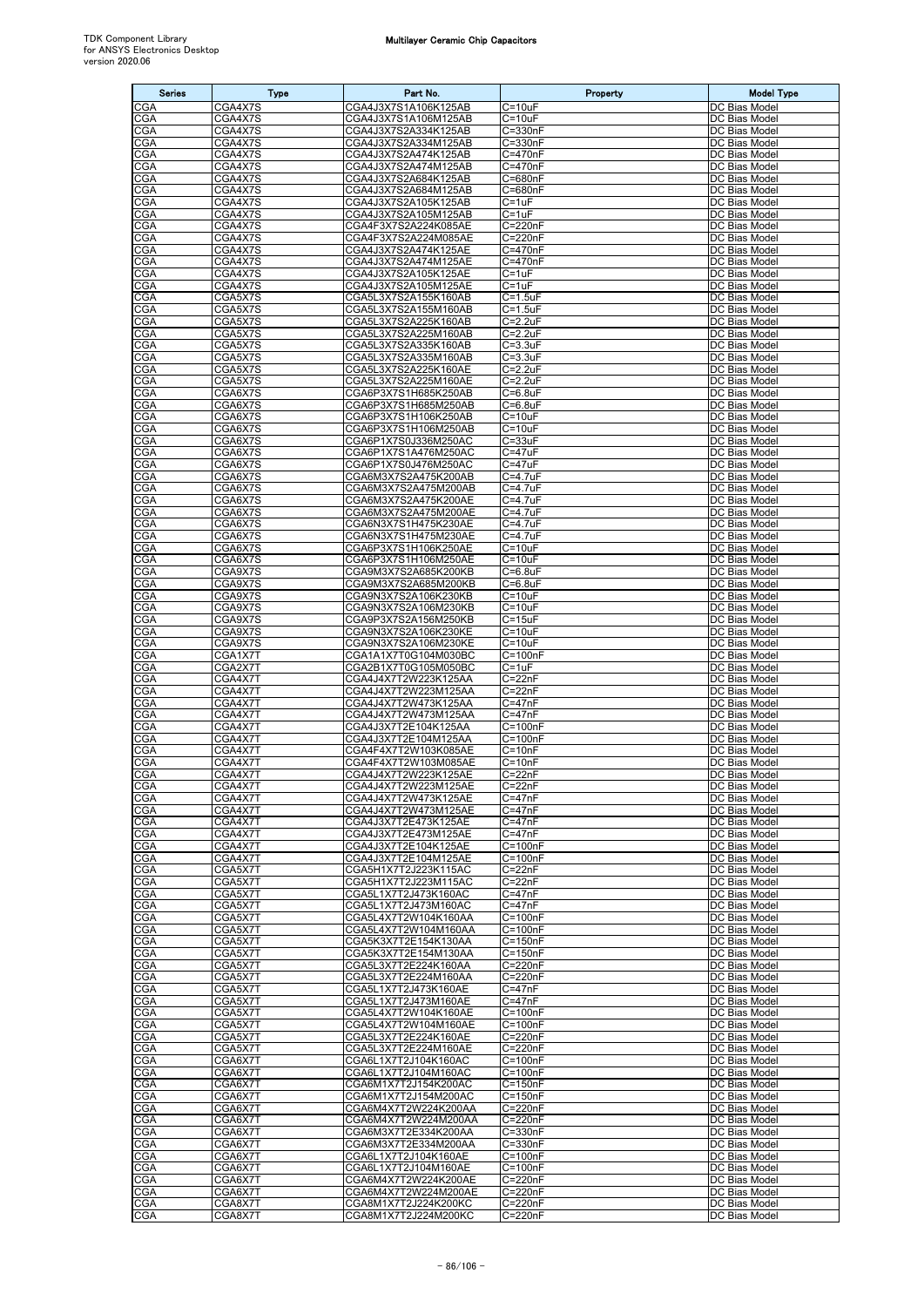| <b>Series</b>     | <b>Type</b>        | Part No.                                     | Property                   | <b>Model Type</b>              |
|-------------------|--------------------|----------------------------------------------|----------------------------|--------------------------------|
| CGA               | CGA8X7T            | CGA8L4X7T2W334K160KA                         | $C = 330nF$                | DC Bias Model                  |
| <b>CGA</b>        | CGA8X7T            | CGA8L4X7T2W334M160KA                         | $C = 330nF$                | DC Bias Model                  |
| CGA<br>CGA        | CGA8X7T<br>CGA8X7T | CGA8N4X7T2W474K230KA<br>CGA8N4X7T2W474M230KA | C=470nF<br>C=470nF         | DC Bias Model<br>DC Bias Model |
| CGA               | CGA8X7T            | CGA8L3X7T2E684K160KA                         | C=680nF                    | DC Bias Model                  |
| <b>CGA</b>        | CGA8X7T            | CGA8L3X7T2E684M160KA                         | C=680nF                    | DC Bias Model                  |
| CGA               | CGA8X7T            | CGA8P3X7T2E105K250KA                         | $C = 1uF$                  | DC Bias Model                  |
| CGA<br>CGA        | CGA8X7T<br>CGA8X7T | CGA8P3X7T2E105M250KA<br>CGA8M1X7T2J224K200KE | $C = 1uF$<br>C=220nF       | DC Bias Model<br>DC Bias Model |
| CGA               | CGA8X7T            | CGA8M1X7T2J224M200KE                         | C=220nF                    | DC Bias Model                  |
| CGA               | CGA8X7T            | CGA8N4X7T2W474K230KE                         | C=470nF                    | DC Bias Model                  |
| CGA               | CGA8X7T            | CGA8N4X7T2W474M230KE                         | C=470nF                    | DC Bias Model                  |
| CGA<br>CGA        | CGA8X7T<br>CGA8X7T | CGA8P3X7T2E105K250KE<br>CGA8P3X7T2E105M250KE | $C = 1uF$<br>$C = 1uF$     | DC Bias Model<br>DC Bias Model |
| CGA               | CGA9X7T            | CGA9M1X7T2J334K200KC                         | C=330nF                    | DC Bias Model                  |
| <b>CGA</b>        | CGA9X7T            | CGA9M1X7T2J334M200KC                         | $C = 330nF$                | DC Bias Model                  |
| CGA               | CGA9X7T            | CGA9P1X7T2J474K250KC                         | C=470nF                    | DC Bias Model                  |
| CGA<br>CGA        | CGA9X7T<br>CGA9X7T | CGA9P1X7T2J474M250KC<br>CGA9M4X7T2W684K200KA | C=470nF<br>C=680nF         | DC Bias Model<br>DC Bias Model |
| CGA               | CGA9X7T            | CGA9M4X7T2W684M200KA                         | C=680nF                    | DC Bias Model                  |
| CGA               | CGA9X7T            | CGA9P4X7T2W105K250KA                         | $C = 1uF$                  | DC Bias Model                  |
| CGA<br><b>CGA</b> | CGA9X7T<br>CGA9X7T | CGA9P4X7T2W105M250KA<br>CGA9M3X7T2E155K200KA | $C = 1uF$<br>$C = 1.5$ uF  | DC Bias Model<br>DC Bias Model |
| CGA               | CGA9X7T            | CGA9M3X7T2E155M200KA                         | $C = 1.5$ uF               | DC Bias Model                  |
| CGA               | CGA9X7T            | CGA9P3X7T2E225K250KA                         | $C = 2.2uF$                | DC Bias Model                  |
| CGA               | CGA9X7T            | CGA9P3X7T2E225M250KA                         | $C = 2.2uF$                | DC Bias Model                  |
| <b>CGA</b><br>CGA | CGA9X7T<br>CGA9X7T | CGA9P1X7T2J474K250KE<br>CGA9P1X7T2J474M250KE | C=470nF<br>C=470nF         | DC Bias Model<br>DC Bias Model |
| CGA               | CGA9X7T            | CGA9P4X7T2W105K250KE                         | $C = 1uF$                  | DC Bias Model                  |
| CGA               | CGA9X7T            | CGA9P4X7T2W105M250KE                         | $C = 1uF$                  | DC Bias Model                  |
| <b>CGA</b><br>CGA | CGA9X7T<br>CGA9X7T | CGA9P3X7T2E225K250KE<br>CGA9P3X7T2E225M250KE | $C = 2.2uF$<br>$C = 2.2uF$ | DC Bias Model<br>DC Bias Model |
| CGA               | CGA2X8R            | CGA2B2X8R1H221K050BA                         | $C = 220pF$                | DC Bias Model                  |
| <b>CGA</b>        | CGA2X8R            | CGA2B2X8R1H221M050BA                         | $C = 220pF$                | DC Bias Model                  |
| CGA               | CGA2X8R            | CGA2B2X8R1H471K050BA                         | $C = 470pF$                | DC Bias Model                  |
| CGA<br>CGA        | CGA2X8R<br>CGA2X8R | CGA2B2X8R1H471M050BA<br>CGA2B2X8R1H102K050BA | $C = 470pF$<br>C=1nF       | DC Bias Model<br>DC Bias Model |
| CGA               | CGA2X8R            | CGA2B2X8R1H102M050BA                         | $C = 1nF$                  | DC Bias Model                  |
| CGA               | CGA2X8R            | CGA2B2X8R1H222K050BA                         | $C=2.2nF$                  | DC Bias Model                  |
| CGA               | CGA2X8R            | CGA2B2X8R1H222M050BA                         | $C = 2.2nF$                | DC Bias Model                  |
| <b>CGA</b><br>CGA | CGA2X8R<br>CGA2X8R | CGA2B3X8R2A332K050BB<br>CGA2B3X8R2A332M050BB | $C = 3.3nF$<br>$C = 3.3nF$ | DC Bias Model<br>DC Bias Model |
| CGA               | CGA2X8R            | CGA2B2X8R1H472K050BA                         | $C = 4.7nF$                | DC Bias Model                  |
| CGA               | CGA2X8R            | CGA2B2X8R1H472M050BA                         | $C = 4.7nF$                | DC Bias Model                  |
| CGA               | CGA2X8R            | CGA2B3X8R1H103K050BB                         | $C = 10nF$                 | DC Bias Model                  |
| CGA<br>CGA        | CGA2X8R<br>CGA2X8R | CGA2B3X8R1H103M050BB<br>CGA2B2X8R1E103K050BA | $C = 10nF$<br>$C = 10nF$   | DC Bias Model<br>DC Bias Model |
| CGA               | CGA2X8R            | CGA2B2X8R1E103M050BA                         | $C = 10nF$                 | DC Bias Model                  |
| CGA               | CGA2X8R            | CGA2B3X8R1E223K050BB                         | $C = 22nF$                 | DC Bias Model                  |
| CGA<br>CGA        | CGA2X8R<br>CGA2X8R | CGA2B3X8R1E223M050BB<br>CGA2B3X8R1C473K050BB | $C = 22nF$<br>$C = 47nF$   | DC Bias Model<br>DC Bias Model |
| CGA               | CGA2X8R            | CGA2B3X8R1C473M050BB                         | $C = 47nF$                 | DC Bias Model                  |
| CGA               | CGA2X8R            | CGA2B2X8R1H221K050BD                         | $C = 220pF$                | DC Bias Model                  |
| CGA               | CGA2X8R            | CGA2B2X8R1H221M050BD                         | $C = 220pF$                | DC Bias Model                  |
| <b>CGA</b><br>CGA | CGA2X8R<br>CGA2X8R | CGA2B2X8R1H471K050BD<br>CGA2B2X8R1H471M050BD | $C = 470pF$<br>$C = 470pF$ | DC Bias Model<br>DC Bias Model |
| <b>CGA</b>        | CGA2X8R            | CGA2B2X8R1H102K050BD                         | $C = 1nF$                  | DC Bias Model                  |
| <b>CGA</b>        | CGA2X8R            | CGA2B2X8R1H102M050BD                         | $C = 1nF$                  | DC Bias Model                  |
| CGA<br>CGA        | CGA2X8R<br>CGA2X8R | CGA2B2X8R1H222K050BD<br>CGA2B2X8R1H222M050BD | $C = 2.2nF$<br>$C = 2.2nF$ | DC Bias Model<br>DC Bias Model |
| CGA               | CGA2X8R            | CGA2B2X8R1H472K050BD                         | $C = 4.7nF$                | DC Bias Model                  |
| CGA               | CGA2X8R            | CGA2B2X8R1H472M050BD                         | $C = 4.7nF$                | DC Bias Model                  |
| CGA               | CGA2X8R            | CGA2B3X8R1H103K050BD                         | $C = 10nF$                 | DC Bias Model                  |
| <b>CGA</b><br>CGA | CGA2X8R<br>CGA2X8R | CGA2B3X8R1H103M050BD<br>CGA2B2X8R1E103K050BD | $C = 10nF$<br>$C = 10nF$   | DC Bias Model<br>DC Bias Model |
| CGA               | CGA2X8R            | CGA2B2X8R1E103M050BD                         | $C = 10nF$                 | DC Bias Model                  |
| CGA               | CGA2X8R            | CGA2B3X8R1E223K050BD                         | $C = 22nF$                 | DC Bias Model                  |
| CGA<br>CGA        | CGA2X8R<br>CGA2X8R | CGA2B3X8R1E223M050BD<br>CGA2B3X8R1C473K050BD | $C = 22nF$<br>$C = 47nF$   | DC Bias Model<br>DC Bias Model |
| CGA               | CGA2X8R            | CGA2B3X8R1C473M050BD                         | $C = 47nF$                 | DC Bias Model                  |
| CGA               | CGA3X8R            | CGA3E2X8R2A102K080AA                         | $C = 1nF$                  | DC Bias Model                  |
| CGA               | CGA3X8R            | CGA3E2X8R2A102M080AA                         | $C = 1nF$<br>$C = 1nF$     | DC Bias Model                  |
| CGA<br>CGA        | CGA3X8R<br>CGA3X8R | CGA3E2X8R1H102K080AA<br>CGA3E2X8R1H102M080AA | $C = 1nF$                  | DC Bias Model<br>DC Bias Model |
| CGA               | CGA3X8R            | CGA3E2X8R2A222K080AA                         | $C = 2.2nF$                | DC Bias Model                  |
| CGA               | CGA3X8R            | CGA3E2X8R2A222M080AA                         | $C = 2.2nF$                | DC Bias Model                  |
| CGA<br>CGA        | CGA3X8R<br>CGA3X8R | CGA3E2X8R1H222K080AA<br>CGA3E2X8R1H222M080AA | $C = 2.2nF$<br>$C = 2.2nF$ | DC Bias Model<br>DC Bias Model |
| CGA               | CGA3X8R            | CGA3E2X8R2A472K080AA                         | $C = 4.7nF$                | DC Bias Model                  |
| <b>CGA</b>        | CGA3X8R            | CGA3E2X8R2A472M080AA                         | $C = 4.7nF$                | DC Bias Model                  |
| <b>CGA</b><br>CGA | CGA3X8R<br>CGA3X8R | CGA3E2X8R1H472K080AA<br>CGA3E2X8R1H472M080AA | $C = 4.7nF$<br>$C = 4.7nF$ | DC Bias Model<br>DC Bias Model |
| CGA               | CGA3X8R            | CGA3E2X8R2A103K080AA                         | $C = 10nF$                 | DC Bias Model                  |
| <b>CGA</b>        | CGA3X8R            | CGA3E2X8R2A103M080AA                         | $C = 10nF$                 | DC Bias Model                  |
| CGA               | CGA3X8R            | CGA3E2X8R1H103K080AA                         | $C = 10nF$                 | DC Bias Model                  |
| CGA<br>CGA        | CGA3X8R<br>CGA3X8R | CGA3E2X8R1H103M080AA<br>CGA3E3X8R2A223K080AB | $C = 10nF$<br>$C = 22nF$   | DC Bias Model<br>DC Bias Model |
| <b>CGA</b>        | CGA3X8R            | CGA3E3X8R2A223M080AB                         | $C = 22nF$                 | DC Bias Model                  |
| <b>CGA</b>        | CGA3X8R            | CGA3E2X8R1H223K080AA                         | $C = 22nF$                 | DC Bias Model                  |
| CGA               | CGA3X8R            | CGA3E2X8R1H223M080AA                         | $C = 22nF$                 | DC Bias Model                  |
| <b>CGA</b><br>CGA | CGA3X8R<br>CGA3X8R | CGA3E3X8R2A333K080AB<br>CGA3E3X8R2A333M080AB | $C = 33nF$<br>$C = 33nF$   | DC Bias Model<br>DC Bias Model |
| <b>CGA</b>        | CGA3X8R            | CGA3E2X8R1H473K080AA                         | $C = 47nF$                 | DC Bias Model                  |
| CGA               | CGA3X8R            | CGA3E2X8R1H473M080AA                         | $C = 47nF$                 | DC Bias Model                  |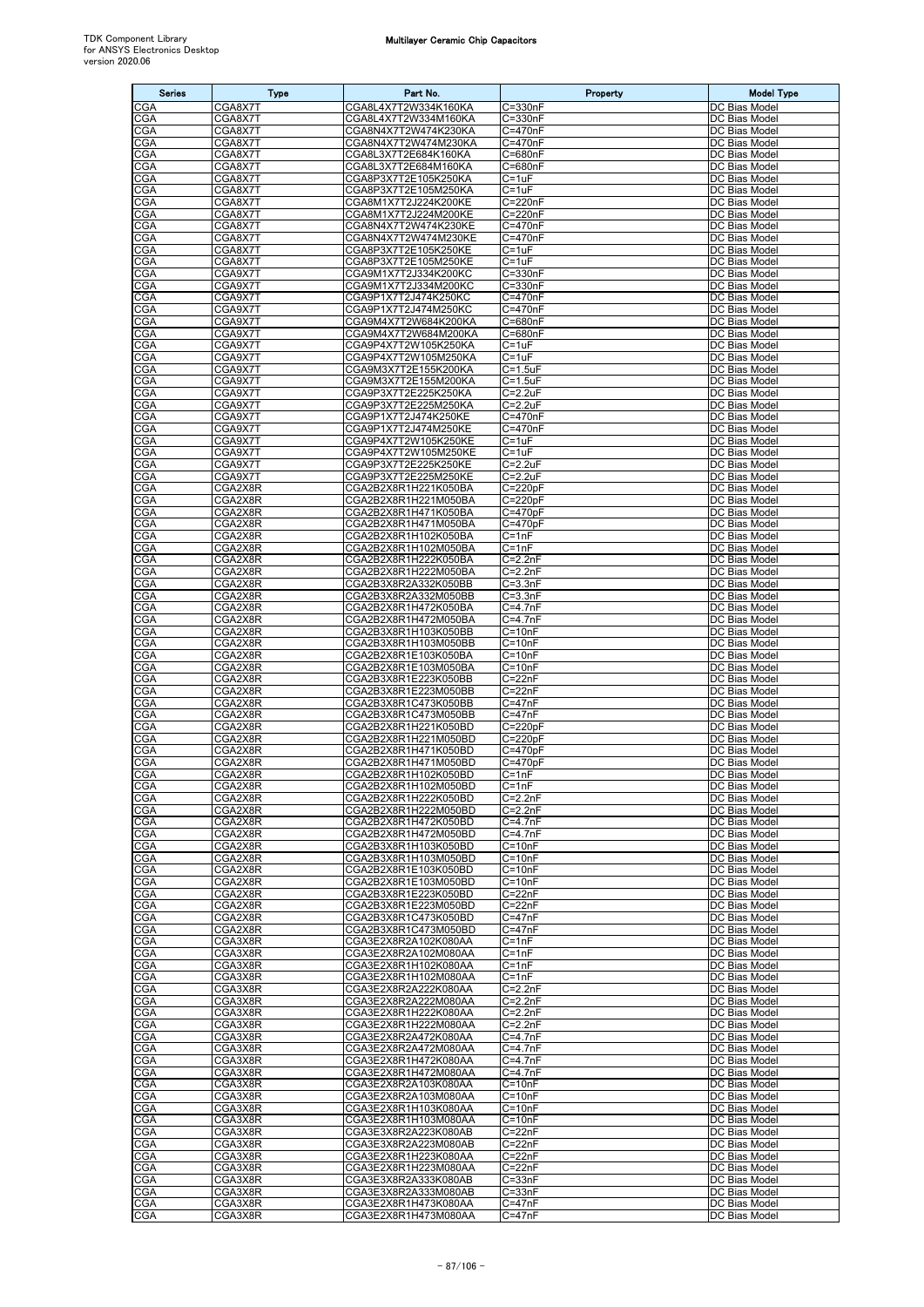| <b>Series</b>     | <b>Type</b>        | Part No.                                     | Property                   | <b>Model Type</b>              |
|-------------------|--------------------|----------------------------------------------|----------------------------|--------------------------------|
| CGA               | CGA3X8R            | CGA3E3X8R1H104K080AB                         | $C = 100nF$                | DC Bias Model                  |
| <b>CGA</b>        | CGA3X8R            | CGA3E3X8R1H104M080AB                         | $C = 100nF$                | DC Bias Model                  |
| CGA<br>CGA        | CGA3X8R<br>CGA3X8R | CGA3E2X8R1E104K080AA<br>CGA3E2X8R1E104M080AA | $C = 100nF$<br>$C = 100nF$ | DC Bias Model<br>DC Bias Model |
| CGA               | CGA3X8R            | CGA3E3X8R1E154K080AB                         | C=150nF                    | DC Bias Model                  |
| <b>CGA</b>        | CGA3X8R            | CGA3E3X8R1E154M080AB                         | $C = 150nF$                | DC Bias Model                  |
| CGA               | CGA3X8R            | CGA3E3X8R1E224K080AB                         | C=220nF                    | DC Bias Model                  |
| CGA<br>CGA        | CGA3X8R<br>CGA3X8R | CGA3E3X8R1E224M080AB<br>CGA3E3X8R1C334K080AB | $C = 220nF$<br>$C = 330nF$ | DC Bias Model<br>DC Bias Model |
| <b>CGA</b>        | CGA3X8R            | CGA3E3X8R1C334M080AB                         | $C = 330nF$                | DC Bias Model                  |
| CGA               | CGA3X8R            | CGA3E3X8R1C474K080AB                         | C=470nF                    | DC Bias Model                  |
| CGA<br><b>CGA</b> | CGA3X8R<br>CGA3X8R | CGA3E3X8R1C474M080AB                         | C=470nF<br>$C = 1nF$       | DC Bias Model<br>DC Bias Model |
| CGA               | CGA3X8R            | CGA3E2X8R2A102K080AD<br>CGA3E2X8R2A102M080AD | $C = 1nF$                  | DC Bias Model                  |
| CGA               | CGA3X8R            | CGA3E2X8R1H102K080AD                         | $C = 1nF$                  | DC Bias Model                  |
| CGA               | CGA3X8R            | CGA3E2X8R1H102M080AD                         | $C = 1nF$                  | DC Bias Model                  |
| CGA<br>CGA        | CGA3X8R<br>CGA3X8R | CGA3E2X8R2A222K080AD<br>CGA3E2X8R2A222M080AD | $C = 2.2nF$<br>$C = 2.2nF$ | DC Bias Model<br>DC Bias Model |
| CGA               | CGA3X8R            | CGA3E2X8R1H222K080AD                         | $C = 2.2nF$                | DC Bias Model                  |
| CGA               | CGA3X8R            | CGA3E2X8R1H222M080AD                         | $C = 2.2nF$                | DC Bias Model                  |
| CGA               | CGA3X8R            | CGA3E2X8R2A472K080AD                         | $C = 4.7nF$                | DC Bias Model                  |
| CGA<br>CGA        | CGA3X8R<br>CGA3X8R | CGA3E2X8R2A472M080AD<br>CGA3E2X8R1H472K080AD | $C = 4.7nF$<br>C=4.7nF     | DC Bias Model<br>DC Bias Model |
| CGA               | CGA3X8R            | CGA3E2X8R1H472M080AD                         | $C = 4.7nF$                | DC Bias Model                  |
| CGA               | CGA3X8R            | CGA3E2X8R2A103K080AD                         | $C = 10nF$                 | DC Bias Model                  |
| CGA               | CGA3X8R            | CGA3E2X8R2A103M080AD                         | $C = 10nF$                 | DC Bias Model                  |
| <b>CGA</b><br>CGA | CGA3X8R<br>CGA3X8R | CGA3E2X8R1H103K080AD<br>CGA3E2X8R1H103M080AD | $C = 10nF$<br>$C = 10nF$   | DC Bias Model<br>DC Bias Model |
| CGA               | CGA3X8R            | CGA3E3X8R2A223K080AD                         | $C = 22nF$                 | DC Bias Model                  |
| CGA               | CGA3X8R            | CGA3E3X8R2A223M080AD                         | $C = 22nF$                 | DC Bias Model                  |
| <b>CGA</b><br>CGA | CGA3X8R<br>CGA3X8R | CGA3E2X8R1H223K080AD<br>CGA3E2X8R1H223M080AD | $C = 22nF$<br>$C = 22nF$   | DC Bias Model<br>DC Bias Model |
| CGA               | CGA3X8R            | CGA3E2X8R1H473K080AD                         | $C = 47nF$                 | DC Bias Model                  |
| CGA               | CGA3X8R            | CGA3E2X8R1H473M080AD                         | $C = 47nF$                 | DC Bias Model                  |
| <b>CGA</b>        | CGA3X8R            | CGA3E3X8R1H104K080AD                         | $C = 100nF$                | DC Bias Model                  |
| CGA<br>CGA        | CGA3X8R<br>CGA3X8R | CGA3E3X8R1H104M080AD<br>CGA3E2X8R1E104K080AD | $C = 100nF$<br>$C = 100nF$ | DC Bias Model<br>DC Bias Model |
| <b>CGA</b>        | CGA3X8R            | CGA3E2X8R1E104M080AD                         | $C = 100nF$                | DC Bias Model                  |
| CGA               | CGA3X8R            | CGA3E3X8R1E154K080AD                         | $C = 150nF$                | DC Bias Model                  |
| CGA               | CGA3X8R            | CGA3E3X8R1E154M080AD                         | $C = 150nF$                | DC Bias Model                  |
| CGA<br>CGA        | CGA3X8R<br>CGA3X8R | CGA3E3X8R1E224K080AD<br>CGA3E3X8R1E224M080AD | C=220nF<br>$C = 220nF$     | DC Bias Model<br>DC Bias Model |
| CGA               | CGA3X8R            | CGA3E3X8R1C334K080AD                         | $C = 330nF$                | DC Bias Model                  |
| CGA               | CGA3X8R            | CGA3E3X8R1C334M080AD                         | $C = 330nF$                | DC Bias Model                  |
| CGA               | CGA3X8R            | CGA3E3X8R1C474K080AD                         | C=470nF                    | DC Bias Model                  |
| CGA<br>CGA        | CGA3X8R<br>CGA4X8R | CGA3E3X8R1C474M080AD<br>CGA4J2X8R2A223K125AA | C=470nF<br>$C = 22nF$      | DC Bias Model<br>DC Bias Model |
| CGA               | CGA4X8R            | CGA4J2X8R2A223M125AA                         | C=22nF                     | DC Bias Model                  |
| CGA               | CGA4X8R            | CGA4J3X8R2A683K125AB                         | $C = 68nF$                 | DC Bias Model                  |
| CGA<br>CGA        | CGA4X8R<br>CGA4X8R | CGA4J3X8R2A683M125AB<br>CGA4J2X8R1H104K125AA | $C = 68nF$<br>$C = 100nF$  | DC Bias Model<br>DC Bias Model |
| CGA               | CGA4X8R            | CGA4J2X8R1H104M125AA                         | $C = 100nF$                | DC Bias Model                  |
| CGA               | CGA4X8R            | CGA4J3X8R1H154K125AB                         | $C = 150nF$                | DC Bias Model                  |
| CGA               | CGA4X8R            | CGA4J3X8R1H154M125AB                         | $C = 150nF$                | DC Bias Model                  |
| CGA<br>CGA        | CGA4X8R<br>CGA4X8R | CGA4J3X8R1H224K125AB<br>CGA4J3X8R1H224M125AB | C=220nF<br>$C = 220nF$     | DC Bias Model<br>DC Bias Model |
| <b>CGA</b>        | CGA4X8R            | CGA4J2X8R1E224K125AA                         | C=220nF                    | DC Bias Model                  |
| <b>CGA</b>        | CGA4X8R            | CGA4J2X8R1E224M125AA                         | $C = 220nF$                | DC Bias Model                  |
| CGA<br><b>CGA</b> | CGA4X8R<br>CGA4X8R | CGA4J2X8R1E334K125AA<br>CGA4J2X8R1E334M125AA | C=330nF<br>C=330nF         | DC Bias Model<br>DC Bias Model |
| CGA               | CGA4X8R            | CGA4J3X8R1E474K125AB                         | $C = 470nF$                | DC Bias Model                  |
| CGA               | CGA4X8R            | CGA4J3X8R1E474M125AB                         | C=470nF                    | DC Bias Model                  |
| CGA               | CGA4X8R            | CGA4J3X8R1C684K125AB                         | C=680nF                    | DC Bias Model                  |
| CGA<br>CGA        | CGA4X8R<br>CGA4X8R | CGA4J3X8R1C684M125AB<br>CGA4J3X8R1C105K125AB | C=680nF<br>$C = 1uF$       | DC Bias Model<br>DC Bias Model |
| CGA               | CGA4X8R            | CGA4J3X8R1C105M125AB                         | $C = 1uF$                  | DC Bias Model                  |
| CGA               | CGA4X8R            | CGA4J2X8R2A223K125AD                         | $C = 22nF$                 | DC Bias Model                  |
| <b>CGA</b>        | CGA4X8R<br>CGA4X8R | CGA4J2X8R2A223M125AD<br>CGA4J3X8R2A683K125AD | $C = 22nF$                 | DC Bias Model<br>DC Bias Model |
| CGA<br><b>CGA</b> | CGA4X8R            | CGA4J3X8R2A683M125AD                         | $C = 68nF$<br>$C = 68nF$   | DC Bias Model                  |
| CGA               | CGA4X8R            | CGA4J2X8R1H104K125AD                         | $C = 100nF$                | DC Bias Model                  |
| CGA               | CGA4X8R            | CGA4J2X8R1H104M125AD                         | $C = 100nF$                | DC Bias Model                  |
| CGA<br>CGA        | CGA4X8R<br>CGA4X8R | CGA4F2X8R1E154K085AD<br>CGA4F2X8R1E154M085AD | $C = 150nF$<br>$C = 150nF$ | DC Bias Model<br>DC Bias Model |
| CGA               | CGA4X8R            | CGA4J3X8R1H154K125AD                         | $C = 150nF$                | DC Bias Model                  |
| CGA               | CGA4X8R            | CGA4J3X8R1H154M125AD                         | $C = 150nF$                | DC Bias Model                  |
| CGA<br>CGA        | CGA4X8R<br>CGA4X8R | CGA4J3X8R1H224K125AD<br>CGA4J3X8R1H224M125AD | C=220nF<br>C=220nF         | DC Bias Model<br>DC Bias Model |
| CGA               | CGA4X8R            | CGA4J2X8R1E224K125AD                         | $C = 220nF$                | DC Bias Model                  |
| CGA               | CGA4X8R            | CGA4J2X8R1E224M125AD                         | C=220nF                    | DC Bias Model                  |
| CGA               | CGA4X8R            | CGA4J2X8R1E334K125AD                         | $C = 330nF$                | DC Bias Model                  |
| CGA<br>CGA        | CGA4X8R<br>CGA4X8R | CGA4J2X8R1E334M125AD<br>CGA4J3X8R1E474K125AD | $C = 330nF$<br>C=470nF     | DC Bias Model<br>DC Bias Model |
| <b>CGA</b>        | CGA4X8R            | CGA4J3X8R1E474M125AD                         | C=470nF                    | DC Bias Model                  |
| CGA               | CGA4X8R            | CGA4J3X8R1C684K125AD                         | C=680nF                    | DC Bias Model                  |
| CGA<br>CGA        | CGA4X8R<br>CGA4X8R | CGA4J3X8R1C684M125AD<br>CGA4J3X8R1C105K125AD | C=680nF<br>$C = 1uF$       | DC Bias Model<br>DC Bias Model |
| CGA               | CGA4X8R            | CGA4J3X8R1C105M125AD                         | $C = 1uF$                  | DC Bias Model                  |
| CGA               | CGA5X8R            | CGA5H2X8R2A104K115AA                         | $C = 100nF$                | DC Bias Model                  |
| CGA               | CGA5X8R            | CGA5H2X8R2A104M115AA                         | $C = 100nF$                | DC Bias Model                  |
| CGA<br>CGA        | CGA5X8R<br>CGA5X8R | CGA5L2X8R2A154K160AA<br>CGA5L2X8R2A154M160AA | $C = 150nF$<br>$C = 150nF$ | DC Bias Model<br>DC Bias Model |
| <b>CGA</b>        | CGA5X8R            | CGA5H2X8R1H224K115AA                         | C=220nF                    | DC Bias Model                  |
| CGA               | CGA5X8R            | CGA5H2X8R1H224M115AA                         | $C = 220nF$                | DC Bias Model                  |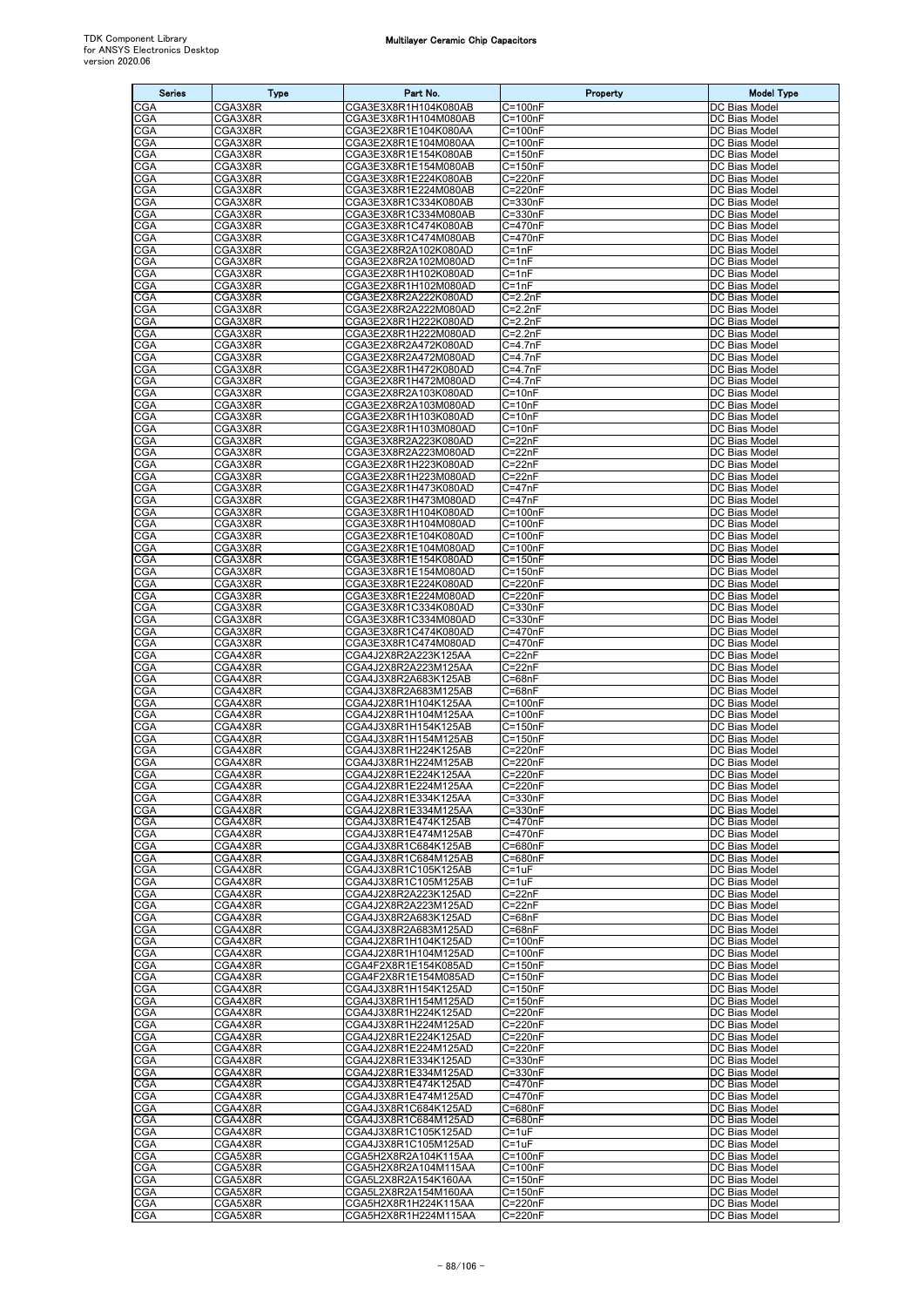| <b>Series</b>     | <b>Type</b>        | Part No.                                     | Property                      | <b>Model Type</b>                     |
|-------------------|--------------------|----------------------------------------------|-------------------------------|---------------------------------------|
| CGA               | CGA5X8R            | CGA5L3X8R2A224K160AB                         | C=220nF                       | DC Bias Model                         |
| CGA               | CGA5X8R            | CGA5L3X8R2A224M160AB                         | C=220nF                       | DC Bias Model                         |
| CGA<br>CGA        | CGA5X8R<br>CGA5X8R | CGA5L3X8R2A334K160AB<br>CGA5L3X8R2A334M160AB | $C = 330nF$<br>$C = 330nF$    | DC Bias Model<br>DC Bias Model        |
| CGA               | CGA5X8R            | CGA5L2X8R1H334K160AA                         | $C = 330nF$                   | DC Bias Model                         |
| CGA               | CGA5X8R            | CGA5L2X8R1H334M160AA                         | C=330nF                       | DC Bias Model                         |
| CGA               | CGA5X8R            | CGA5L2X8R1H474K160AA                         | C=470nF                       | DC Bias Model                         |
| CGA<br>CGA        | CGA5X8R<br>CGA5X8R | CGA5L2X8R1H474M160AA<br>CGA5H2X8R1E684K115AA | C=470nF<br>C=680nF            | DC Bias Model<br>DC Bias Model        |
| CGA               | CGA5X8R            | CGA5H2X8R1E684M115AA                         | C=680nF                       | DC Bias Model                         |
| CGA               | CGA5X8R            | CGA5L3X8R1H684K160AB                         | C=680nF                       | DC Bias Model                         |
| CGA               | CGA5X8R            | CGA5L3X8R1H684M160AB                         | C=680nF                       | DC Bias Model                         |
| CGA<br>CGA        | CGA5X8R<br>CGA5X8R | CGA5L3X8R1H105K160AB<br>CGA5L3X8R1H105M160AB | C=1uF<br>$C = 1uF$            | DC Bias Model<br>DC Bias Model        |
| CGA               | CGA5X8R            | CGA5L2X8R1E105K160AA                         | C=1uF                         | DC Bias Model                         |
| CGA               | CGA5X8R            | CGA5L2X8R1E105M160AA                         | C=1uF                         | DC Bias Model                         |
| CGA               | CGA5X8R            | CGA5L3X8R1E155K160AB                         | $C = 1.5$ uF                  | DC Bias Model                         |
| CGA               | CGA5X8R            | CGA5L3X8R1E155M160AB                         | $C = 1.5uF$                   | DC Bias Model                         |
| CGA<br><b>CGA</b> | CGA5X8R<br>CGA5X8R | CGA5L3X8R1E225K160AB<br>CGA5L3X8R1E225M160AB | $C = 2.2uF$<br>$C = 2.2uF$    | DC Bias Model<br>DC Bias Model        |
| <b>CGA</b>        | CGA5X8R            | CGA5L3X8R1C335K160AB                         | $C = 3.3uF$                   | DC Bias Model                         |
| CGA               | CGA5X8R            | CGA5L3X8R1C335M160AB                         | $C = 3.3uF$                   | DC Bias Model                         |
| CGA<br>CGA        | CGA5X8R            | CGA5L3X8R1C475K160AB                         | C=4.7uF                       | DC Bias Model                         |
| CGA               | CGA5X8R<br>CGA5X8R | CGA5L3X8R1C475M160AB<br>CGA5F2X8R2A473K085AD | C=4.7uF<br>$C = 47nF$         | DC Bias Model<br>DC Bias Model        |
| CGA               | CGA5X8R            | CGA5F2X8R2A473M085AD                         | $C = 47nF$                    | DC Bias Model                         |
| CGA               | CGA5X8R            | CGA5H2X8R2A104K115AD                         | $\overline{C}$ =100nF         | DC Bias Model                         |
| CGA               | CGA5X8R            | CGA5H2X8R2A104M115AD                         | $C = 100nF$                   | DC Bias Model                         |
| CGA<br>CGA        | CGA5X8R<br>CGA5X8R | CGA5F2X8R1H154K085AD<br>CGA5F2X8R1H154M085AD | $C = 150nF$<br>$C = 150nF$    | DC Bias Model<br>DC Bias Model        |
| CGA               | CGA5X8R            | CGA5L2X8R2A154K160AD                         | $C = 150nF$                   | DC Bias Model                         |
| CGA               | CGA5X8R            | CGA5L2X8R2A154M160AD                         | $C = 150nF$                   | <b>DC Bias Model</b>                  |
| CGA               | CGA5X8R            | CGA5H2X8R1H224K115AD                         | $C = 220nF$                   | DC Bias Model                         |
| CGA               | CGA5X8R            | CGA5H2X8R1H224M115AD<br>CGA5L3X8R2A224K160AD | $C = 220nF$                   | DC Bias Model<br>DC Bias Model        |
| CGA<br>CGA        | CGA5X8R<br>CGA5X8R | CGA5L3X8R2A224M160AD                         | $C = 220nF$<br>$C = 220nF$    | DC Bias Model                         |
| CGA               | CGA5X8R            | CGA5F2X8R1E334K085AD                         | $C = 330nF$                   | DC Bias Model                         |
| CGA               | CGA5X8R            | CGA5F2X8R1E334M085AD                         | $C = 330nF$                   | <b>DC Bias Model</b>                  |
| CGA               | CGA5X8R            | CGA5L3X8R2A334K160AD                         | C=330nF                       | DC Bias Model                         |
| CGA<br>CGA        | CGA5X8R<br>CGA5X8R | CGA5L3X8R2A334M160AD<br>CGA5L2X8R1H334K160AD | $C = 330nF$<br>$C = 330nF$    | DC Bias Model<br>DC Bias Model        |
| CGA               | CGA5X8R            | CGA5L2X8R1H334M160AD                         | $C = 330nF$                   | DC Bias Model                         |
| CGA               | CGA5X8R            | CGA5F2X8R1E474K085AD                         | C=470nF                       | DC Bias Model                         |
| CGA               | CGA5X8R            | CGA5F2X8R1E474M085AD                         | C=470nF                       | DC Bias Model                         |
| CGA<br>CGA        | CGA5X8R<br>CGA5X8R | CGA5L2X8R1H474K160AD<br>CGA5L2X8R1H474M160AD | C=470nF<br>C=470nF            | DC Bias Model<br>DC Bias Model        |
| CGA               | CGA5X8R            | CGA5H2X8R1E684K115AD                         | C=680nF                       | DC Bias Model                         |
| CGA               | CGA5X8R            | CGA5H2X8R1E684M115AD                         | C=680nF                       | DC Bias Model                         |
| <b>CGA</b>        | CGA5X8R            | CGA5L3X8R1H684K160AD                         | C=680nF                       | DC Bias Model                         |
| CGA               | CGA5X8R            | CGA5L3X8R1H684M160AD                         | $\overline{C}$ =680nF         | DC Bias Model                         |
| CGA<br>CGA        | CGA5X8R<br>CGA5X8R | CGA5L3X8R1H105K160AD<br>CGA5L3X8R1H105M160AD | C=1uF<br>$C = 1uF$            | DC Bias Model<br>DC Bias Model        |
| <b>CGA</b>        | CGA5X8R            | CGA5L2X8R1E105K160AD                         | $C = 1uF$                     | DC Bias Model                         |
| CGA               | CGA5X8R            | CGA5L2X8R1E105M160AD                         | C=1uF                         | DC Bias Model                         |
| CGA<br>CGA        | CGA5X8R<br>CGA5X8R | CGA5L3X8R1E155K160AD<br>CGA5L3X8R1E155M160AD | $C = 1.5$ uF<br>$C = 1.5$ uF  | DC Bias Model<br><b>DC Bias Model</b> |
| <b>CGA</b>        | CGA5X8R            | CGA5L3X8R1E225K160AD                         | $C = 2.2uF$                   | DC Bias Model                         |
| <b>CGA</b>        | CGA5X8R            | CGA5L3X8R1E225M160AD                         | $C = 2.2uF$                   | DC Bias Model                         |
| CGA               | CGA5X8R            | CGA5L3X8R1C335K160AD                         | $C = 3.3uF$                   | DC Bias Model                         |
| CGA               | CGA5X8R<br>CGA5X8R | CGA5L3X8R1C335M160AD<br>CGA5L3X8R1C475K160AD | $C = 3.3uF$<br>$C = 4.7uF$    | DC Bias Model                         |
| CGA<br>CGA        | CGA5X8R            | CGA5L3X8R1C475M160AD                         | $C = 4.7uF$                   | DC Bias Model<br>DC Bias Model        |
| CGA               | CGA6X8R            | CGA6M3X8R2A474K200AB                         | C=470nF                       | DC Bias Model                         |
| CGA               | CGA6X8R            | CGA6M3X8R2A474M200AB                         | C=470nF                       | DC Bias Model                         |
| CGA<br>CGA        | CGA6X8R<br>CGA6X8R | CGA6P3X8R2A684K250AB                         | C=680nF<br>C=680nF            | DC Bias Model<br>DC Bias Model        |
| <b>CGA</b>        | CGA6X8R            | CGA6P3X8R2A684M250AB<br>CGA6L2X8R1E155K160AA | $C = 1.5$ uF                  | DC Bias Model                         |
| CGA               | CGA6X8R            | CGA6L2X8R1E155M160AA                         | $C = 1.5$ u $F$               | DC Bias Model                         |
| CGA               | CGA6X8R            | CGA6M2X8R1E225K200AA                         | $C = 2.2uF$                   | DC Bias Model                         |
| <b>CGA</b><br>CGA | CGA6X8R<br>CGA6X8R | CGA6M2X8R1E225M200AA<br>CGA6P2X8R1E335K250AA | $C = 2.2uF$<br>$C = 3.3uF$    | DC Bias Model<br>DC Bias Model        |
| CGA               | CGA6X8R            | CGA6P2X8R1E335M250AA                         | $C = 3.3uF$                   | DC Bias Model                         |
| CGA               | CGA6X8R            | CGA6P3X8R1E475K250AB                         | C=4.7uF                       | <b>DC Bias Model</b>                  |
| <b>CGA</b>        | CGA6X8R            | CGA6P3X8R1E475M250AB                         | C=4.7uF                       | DC Bias Model                         |
| CGA               | CGA6X8R            | CGA6M3X8R1C685K200AB                         | $C = 6.8$ uF                  | DC Bias Model<br>DC Bias Model        |
| CGA<br>CGA        | CGA6X8R<br>CGA6X8R | CGA6M3X8R1C685M200AB<br>CGA6P3X8R1C106K250AB | $C = 6.8$ uF<br>$C = 10uF$    | DC Bias Model                         |
| <b>CGA</b>        | CGA6X8R            | CGA6P3X8R1C106M250AB                         | $C = 10uF$                    | DC Bias Model                         |
| CGA               | CGA6X8R            | CGA6M3X8R2A474K200AD                         | C=470nF                       | DC Bias Model                         |
| CGA               | CGA6X8R            | CGA6M3X8R2A474M200AD                         | C=470nF                       | DC Bias Model                         |
| CGA<br>CGA        | CGA6X8R<br>CGA6X8R | CGA6P3X8R2A684K250AD<br>CGA6P3X8R2A684M250AD | C=680nF<br>C=680nF            | DC Bias Model<br>DC Bias Model        |
| CGA               | CGA6X8R            | CGA6L2X8R1E155K160AD                         | $C = 1.5$ uF                  | DC Bias Model                         |
| CGA               | CGA6X8R            | CGA6L2X8R1E155M160AD                         | $C = 1.5$ u $F$               | DC Bias Model                         |
| CGA               | CGA6X8R            | CGA6M2X8R1E225K200AD                         | $C = 2.2uF$                   | DC Bias Model                         |
| <b>CGA</b><br>CGA | CGA6X8R<br>CGA6X8R | CGA6M2X8R1E225M200AD<br>CGA6P2X8R1E335K250AD | $C = 2.2uF$<br>$C = 3.3uF$    | DC Bias Model<br>DC Bias Model        |
| CGA               | CGA6X8R            | CGA6P2X8R1E335M250AD                         | $C = 3.3uF$                   | DC Bias Model                         |
| CGA               | CGA6X8R            | CGA6P3X8R1E475K250AD                         | $C = 4.7uF$                   | DC Bias Model                         |
| CGA               | CGA6X8R            | CGA6P3X8R1E475M250AD                         | $C = 4.7$ uF                  | DC Bias Model                         |
| CGA<br>CGA        | CGA6X8R<br>CGA6X8R | CGA6M3X8R1C685K200AD<br>CGA6M3X8R1C685M200AD | $C=6.8$ u $F$<br>$C = 6.8$ uF | DC Bias Model<br>DC Bias Model        |
| <b>CGA</b>        | CGA6X8R            | CGA6P3X8R1C106K250AD                         | $C = 10uF$                    | DC Bias Model                         |
| <b>CGA</b>        | CGA6X8R            | CGA6P3X8R1C106M250AD                         | $C = 10uF$                    | DC Bias Model                         |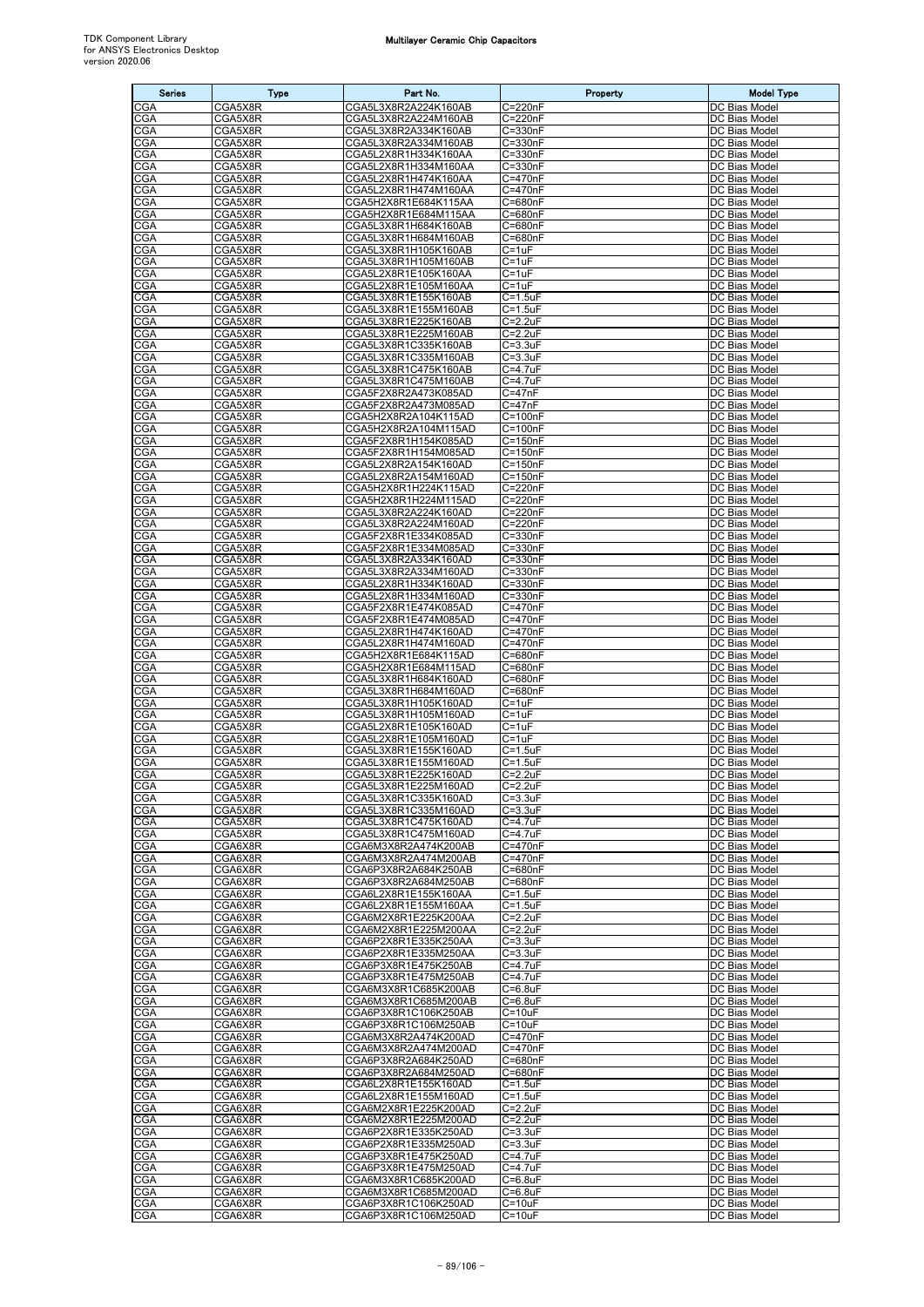| <b>Series</b>     | <b>Type</b>         | Part No.                                     | Property                      | <b>Model Type</b>                     |
|-------------------|---------------------|----------------------------------------------|-------------------------------|---------------------------------------|
| CGB               | CGB <sub>2</sub> JB | CGB2A3JB1A474K033BB                          | C=470nF                       | DC Bias Model                         |
| <b>CGB</b>        | CGB2JB              | CGB2A3JB1A474M033BB                          | C=470nF                       | DC Bias Model                         |
| CGB<br>CGB        | CGB2JB<br>CGB2JB    | CGB2A1JB1E105K033BC<br>CGB2A1JB1E105M033BC   | C=1uF<br>$C = 1uF$            | DC Bias Model<br>DC Bias Model        |
| CGB               | CGB2JB              | CGB2A1JB1C105K033BC                          | C=1uF                         | DC Bias Model                         |
| <b>CGB</b>        | CGB2JB              | CGB2A1JB1C105M033BC                          | C=1uF                         | DC Bias Model                         |
| CGB               | CGB2JB              | CGB2A1JB1A105K033BC                          | $C = 1uF$                     | DC Bias Model                         |
| <b>CGB</b><br>CGB | CGB2JB<br>CGB2JB    | CGB2A1JB1A105M033BC<br>CGB2A3JB0J105K033BB   | $C = 1uF$<br>C=1uF            | DC Bias Model<br>DC Bias Model        |
| CGB               | CGB2JB              | CGB2A3JB0J105M033BB                          | $C = 1uF$                     | DC Bias Model                         |
| CGB               | CGB2JB              | CGB2A3JB0G105K033BB                          | C=1uF                         | DC Bias Model                         |
| CGB<br>CGB        | CGB2JB<br>CGB2JB    | CGB2A3JB0G105M033BB<br>CGB2A1JB0J225M033BC   | C=1uF<br>$C = 2.2uF$          | DC Bias Model<br>DC Bias Model        |
| CGB               | CGB3JB              | CGB3B3JB1E474K055AB                          | C=470nF                       | DC Bias Model                         |
| CGB               | CGB3JB              | CGB3B3JB1E474M055AB                          | C=470nF                       | DC Bias Model                         |
| <b>CGB</b>        | CGB3JB              | CGB3B1JB1E105K055AC                          | $C = 1uF$                     | DC Bias Model                         |
| <b>CGB</b><br>CGB | CGB3JB<br>CGB3JB    | CGB3B1JB1E105M055AC<br>CGB3B3JB1C105K055AB   | $C = 1uF$<br>C=1uF            | DC Bias Model<br>DC Bias Model        |
| CGB               | CGB3JB              | CGB3B3JB1C105M055AB                          | C=1uF                         | DC Bias Model                         |
| <b>CGB</b>        | CGB3JB              | CGB3B1JB1C225K055AC                          | $C = 2.2uF$                   | DC Bias Model                         |
| CGB<br>CGB        | CGB3JB<br>CGB3JB    | CGB3B1JB1C225M055AC<br>CGB3B3JB1A225K055AB   | $C = 2.2uF$<br>$C = 2.2uF$    | DC Bias Model<br>DC Bias Model        |
| CGB               | CGB3JB              | CGB3B3JB1A225M055AB                          | $C = 2.2uF$                   | DC Bias Model                         |
| <b>CGB</b>        | CGB3JB              | CGB3B1JB1A475K055AC                          | C=4.7uF                       | DC Bias Model                         |
| <b>CGB</b>        | CGB3JB              | CGB3B1JB1A475M055AC                          | $C = 4.7uF$<br>C=4.7uF        | DC Bias Model                         |
| CGB<br><b>CGB</b> | CGB3JB<br>CGB3JB    | CGB3B3JB0J475K055AB<br>CGB3B3JB0J475M055AB   | C=4.7uF                       | DC Bias Model<br>DC Bias Model        |
| CGB               | CGB3JB              | CGB3S3JB0G106M050AB                          | $C = 10uF$                    | DC Bias Model                         |
| CGB               | CGB3JB              | CGB3C1JB0J106M065AC                          | $C = 10uF$                    | DC Bias Model                         |
| CGB<br><b>CGB</b> | CGB4JB<br>CGB4JB    | CGB4B3JB1E105K055AB<br>CGB4B3JB1E105M055AB   | C=1uF<br>C=1uF                | DC Bias Model<br>DC Bias Model        |
| CGB               | CGB4JB              | CGB4B1JB1E225K055AC                          | $C = 2.2uF$                   | DC Bias Model                         |
| <b>CGB</b>        | CGB4JB              | CGB4B1JB1E225M055AC                          | $C = 2.2uF$                   | DC Bias Model                         |
| <b>CGB</b><br>CGB | CGB4JB<br>CGB4JB    | CGB4B3JB1C225K055AB<br>CGB4B3JB1C225M055AB   | C=2.2uF<br>$C = 2.2uF$        | DC Bias Model<br>DC Bias Model        |
| CGB               | CGB4JB              | CGB4B3JB1A225K055AB                          | $C = 2.2uF$                   | DC Bias Model                         |
| CGB               | CGB4JB              | CGB4B3JB1A225M055AB                          | C=2.2uF                       | DC Bias Model                         |
| <b>CGB</b>        | CGB1X5R             | CGB1T3X5R0J104M022BB                         | C=100nF                       | DC Bias Model                         |
| CGB<br>CGB        | CGB2X5R<br>CGB2X5R  | CGB2T3X5R0J474M022BB<br>CGB2T1X5R0G474M022BC | C=470nF<br>C=470nF            | DC Bias Model<br>DC Bias Model        |
| <b>CGB</b>        | CGB2X5R             | CGB2A3X5R1A474K033BB                         | C=470nF                       | DC Bias Model                         |
| <b>CGB</b>        | CGB2X5R             | CGB2A3X5R1A474M033BB                         | C=470nF                       | DC Bias Model                         |
| CGB<br>CGB        | CGB2X5R<br>CGB2X5R  | CGB2T1X5R0G105M022BC<br>CGB2A1X5R1E105K033BC | $C = 1uF$<br>$C = 1uF$        | DC Bias Model<br>DC Bias Model        |
| <b>CGB</b>        | CGB2X5R             | CGB2A1X5R1E105M033BC                         | $C = 1uF$                     | DC Bias Model                         |
| CGB               | CGB2X5R             | CGB2A1X5R1C105K033BC                         | $C = 1uF$                     | DC Bias Model                         |
| CGB<br>CGB        | CGB2X5R<br>CGB2X5R  | CGB2A1X5R1C105M033BC<br>CGB2A1X5R1A105K033BC | C=1uF<br>C=1uF                | DC Bias Model<br>DC Bias Model        |
| <b>CGB</b>        | CGB2X5R             | CGB2A1X5R1A105M033BC                         | $C = 1uF$                     | DC Bias Model                         |
| CGB               | CGB2X5R             | CGB2A3X5R0J105K033BB                         | C=1uF                         | DC Bias Model                         |
| CGB<br><b>CGB</b> | CGB2X5R<br>CGB2X5R  | CGB2A3X5R0J105M033BB<br>CGB2A3X5R0G105K033BB | $C = 1uF$<br>C=1uF            | DC Bias Model<br>DC Bias Model        |
| CGB               | CGB2X5R             | CGB2A3X5R0G105M033BB                         | $C = 1uF$                     | DC Bias Model                         |
| CGB               | CGB2X5R             | CGB2A1X5R0J225M033BC                         | $C = 2.2uF$                   | DC Bias Model                         |
| CGB               | CGB3X5R             | CGB3B3X5R1E474K055AB                         | C=470nF                       | DC Bias Model<br>DC Bias Model        |
| CGB<br><b>CGB</b> | CGB3X5R<br>CGB3X5R  | CGB3B3X5R1E474M055AB<br>CGB3B1X5R1E105K055AC | C=470nF<br>$C = 1uF$          | DC Bias Model                         |
| <b>CGB</b>        | CGB3X5R             | CGB3B1X5R1E105M055AC                         | $C = 1uF$                     | DC Bias Model                         |
| <b>CGB</b>        | CGB3X5R             | CGB3B3X5R1C105K055AB                         | C=1uF                         | DC Bias Model                         |
| CGB<br><b>CGB</b> | CGB3X5R<br>CGB3X5R  | CGB3B3X5R1C105M055AB<br>CGB3B1X5R1C225K055AC | $C = 1uF$<br>$C = 2.2uF$      | DC Bias Model<br>DC Bias Model        |
| CGB               | CGB3X5R             | CGB3B1X5R1C225M055AC                         | $C = 2.2uF$                   | DC Bias Model                         |
| <b>CGB</b>        | CGB3X5R             | CGB3B3X5R1A225K055AB                         | $C = 2.2uF$                   | DC Bias Model                         |
| CGB<br>CGB        | CGB3X5R<br>CGB3X5R  | CGB3B3X5R1A225M055AB<br>CGB3B1X5R1A475K055AC | $C = 2.2uF$<br>$C = 4.7uF$    | DC Bias Model<br>DC Bias Model        |
| <b>CGB</b>        | CGB3X5R             | CGB3B1X5R1A475M055AC                         | $C = 4.7uF$                   | DC Bias Model                         |
| CGB               | CGB3X5R             | CGB3B3X5R0J475K055AB                         | $C = 4.7uF$                   | DC Bias Model                         |
| CGB<br>CGB        | CGB3X5R<br>CGB3X5R  | CGB3B3X5R0J475M055AB<br>CGB3S3X5R0G106M050AB | $C = 4.7$ u $F$<br>$C = 10uF$ | DC Bias Model<br><b>DC</b> Bias Model |
| <b>CGB</b>        | CGB3X5R             | CGB3C1X5R0J106M065AC                         | $C = 10uF$                    | DC Bias Model                         |
| CGB               | CGB4X5R             | CGB4B3X5R1E105K055AB                         | $C = 1uF$                     | DC Bias Model                         |
| CGB<br>CGB        | CGB4X5R<br>CGB4X5R  | CGB4B3X5R1E105M055AB<br>CGB4B1X5R1E225K055AC | $C = 1uF$<br>$C = 2.2uF$      | DC Bias Model<br>DC Bias Model        |
| <b>CGB</b>        | CGB4X5R             | CGB4B1X5R1E225M055AC                         | $C = 2.2uF$                   | DC Bias Model                         |
| CGB               | CGB4X5R             | CGB4B3X5R1C225K055AB                         | $C=2.2uF$                     | DC Bias Model                         |
| CGB               | CGB4X5R             | CGB4B3X5R1C225M055AB                         | $C = 2.2uF$                   | DC Bias Model                         |
| <b>CGB</b><br>CGB | CGB4X5R<br>CGB4X5R  | CGB4B3X5R1A225K055AB<br>CGB4B3X5R1A225M055AB | $C = 2.2uF$<br>$C = 2.2uF$    | DC Bias Model<br>DC Bias Model        |
| CGB               | CGB1X6S             | CGB1T3X6S0G104M022BB                         | $C = 100nF$                   | DC Bias Model                         |
| CGB               | CGB2X6S             | CGB2T1X6S0G224M022BC                         | C=220nF                       | DC Bias Model                         |
| CGB<br>CGB        | CGB2X6S<br>CGB2X6S  | CGB2T1X6S0G474M022BC<br>CGB2A1X6S1A474K033BC | C=470nF<br>C=470nF            | DC Bias Model<br>DC Bias Model        |
| CGB               | CGB2X6S             | CGB2A1X6S1A474M033BC                         | C=470nF                       | DC Bias Model                         |
| <b>CGB</b>        | CGB2X6S             | CGB2A3X6S0J474K033BB                         | C=470nF                       | DC Bias Model                         |
| CGB<br>CGB        | CGB2X6S<br>CGB2X6S  | CGB2A3X6S0J474M033BB<br>CGB2A1X6S0G474K033BC | C=470nF<br>C=470nF            | DC Bias Model<br>DC Bias Model        |
| CGB               | CGB2X6S             | CGB2A1X6S0G474M033BC                         | C=470nF                       | DC Bias Model                         |
| CGB               | CGB2X6S             | CGB2T1X6S0G105M022BC                         | C=1uF                         | DC Bias Model                         |
| CGB<br>CGB        | CGB2X6S<br>CGB2X6S  | CGB2A1X6S1A105K033BC<br>CGB2A1X6S1A105M033BC | $C = 1uF$<br>$C = 1uF$        | <b>DC Bias Model</b><br>DC Bias Model |
| <b>CGB</b>        | CGB2X6S             | CGB2A1X6S0J105K033BC                         | $C = 1uF$                     | DC Bias Model                         |
| CGB               | CGB2X6S             | CGB2A1X6S0J105M033BC                         | $C = 1uF$                     | DC Bias Model                         |
| <b>CGB</b>        | CGB2X6S<br>CGB2X6S  | CGB2A1X6S0G105K033BC<br>CGB2A1X6S0G105M033BC | $C = 1uF$<br>$C = 1uF$        | DC Bias Model<br>DC Bias Model        |
| CGB               |                     |                                              |                               |                                       |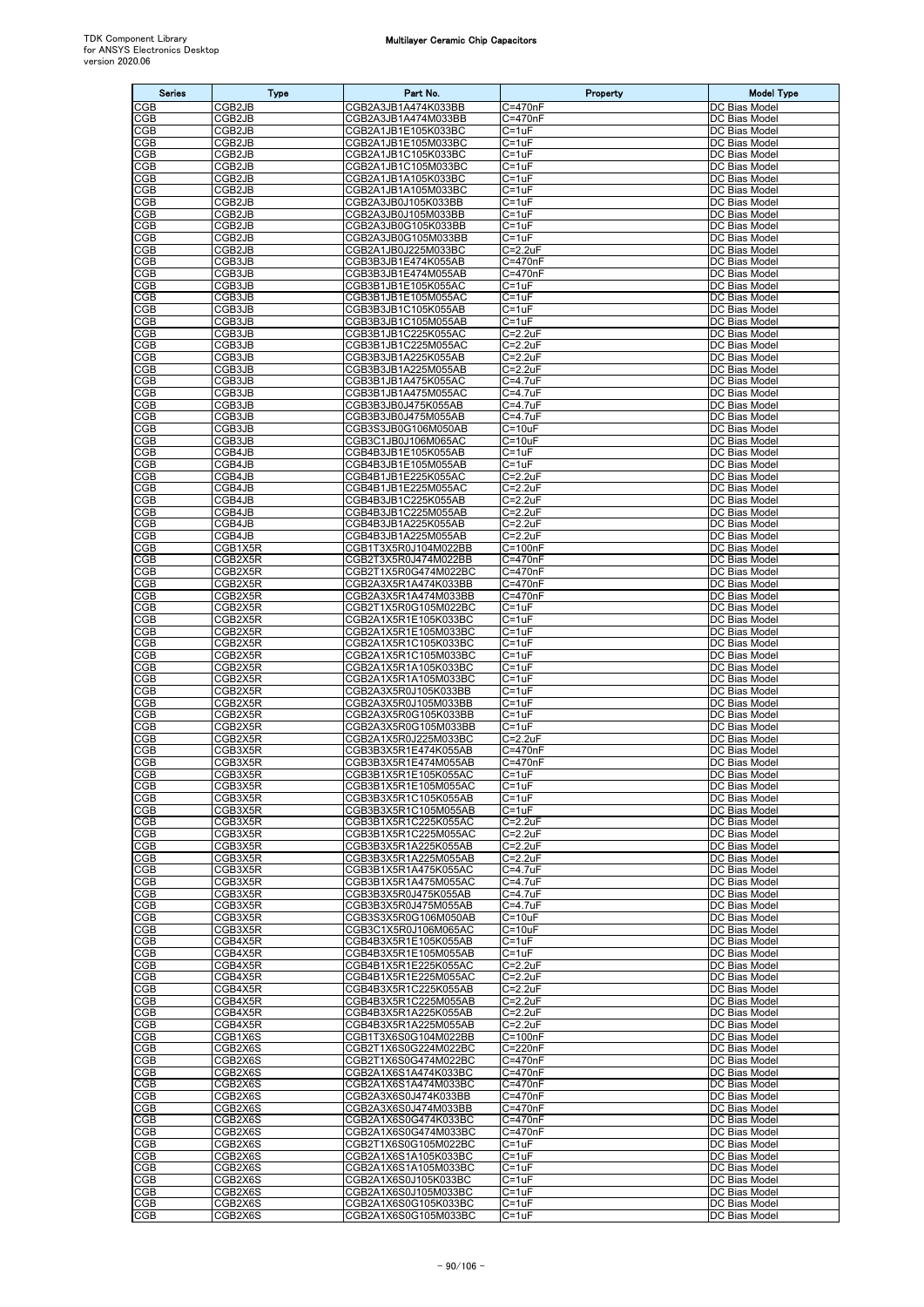| <b>Series</b>            | <b>Type</b>        | Part No.                                     | Property                   | <b>Model Type</b>                                |
|--------------------------|--------------------|----------------------------------------------|----------------------------|--------------------------------------------------|
| CGB                      | CGB3X6S            | CGB3B1X6S1C105K055AC                         | $C = 1uF$                  | DC Bias Model                                    |
| <b>CGB</b>               | CGB3X6S            | CGB3B1X6S1C105M055AC                         | $C = 1uF$                  | DC Bias Model                                    |
| CGB<br>CGB               | CGB3X6S            | CGB3B3X6S1A105K055AB                         | C=1uF<br>$C = 1uF$         | DC Bias Model<br>DC Bias Model                   |
| CGB                      | CGB3X6S<br>CGB3X6S | CGB3B3X6S1A105M055AB<br>CGB3B1X6S1A225K055AC | C=2.2uF                    | DC Bias Model                                    |
| <b>CGB</b>               | CGB3X6S            | CGB3B1X6S1A225M055AC                         | $C = 2.2uF$                | DC Bias Model                                    |
| CGB                      | CGB3X6S            | CGB3B3X6S0J225K055AB                         | $C = 2.2uF$                | DC Bias Model                                    |
| CGB<br>CGB               | CGB3X6S            | CGB3B3X6S0J225M055AB                         | $C = 2.2uF$<br>$C = 2.2uF$ | DC Bias Model                                    |
| <b>CGB</b>               | CGB3X6S<br>CGB3X6S | CGB3B3X6S0G225K055AB<br>CGB3B3X6S0G225M055AB | $C = 2.2uF$                | DC Bias Model<br>DC Bias Model                   |
| CGB                      | CGB3X6S            | CGB3B1X6S0G475K055AC                         | C=4.7uF                    | DC Bias Model                                    |
| CGB                      | CGB3X6S            | CGB3B1X6S0G475M055AC                         | C=4.7uF                    | DC Bias Model                                    |
| <b>CGB</b>               | CGB4X6S            | CGB4B1X6S1C225K055AC                         | $C = 2.2uF$<br>$C = 2.2uF$ | DC Bias Model                                    |
| CGB<br>CGB               | CGB4X6S<br>CGB4X6S | CGB4B1X6S1C225M055AC<br>CGB4B3X6S1A225K055AB | $C = 2.2uF$                | DC Bias Model<br>DC Bias Model                   |
| CGB                      | CGB4X6S            | CGB4B3X6S1A225M055AB                         | C=2.2uF                    | DC Bias Model                                    |
| <b>CGB</b>               | CGB4X6S            | CGB4B3X6S0J225K055AB                         | $C = 2.2uF$                | DC Bias Model                                    |
| CGB                      | CGB4X6S            | CGB4B3X6S0J225M055AB                         | $C = 2.2uF$                | DC Bias Model                                    |
| CGB<br>CGB               | CGB3X7R<br>CGB3X7R | CGB3B1X7R1A105K055AC<br>CGB3B1X7R1A105M055AC | C=1uF<br>C=1uF             | DC Bias Model<br>DC Bias Model                   |
| CGB                      | CGB3X7R            | CGB3B3X7R0J105K055AB                         | $C = 1uF$                  | DC Bias Model                                    |
| CGB                      | CGB3X7R            | CGB3B3X7R0J105M055AB                         | $C = 1uF$                  | DC Bias Model                                    |
| CGB                      | CGB4X7R            | CGB4B1X7R1A225K055AC                         | $C = 2.2uF$                | DC Bias Model                                    |
| CGB<br>CGB               | CGB4X7R<br>CGB4X7R | CGB4B1X7R1A225M055AC<br>CGB4B3X7R0J225K055AB | $C = 2.2uF$<br>$C = 2.2uF$ | DC Bias Model<br>DC Bias Model                   |
| CGB                      | CGB4X7R            | CGB4B3X7R0J225M055AB                         | $C = 2.2uF$                | DC Bias Model                                    |
| <b>CGB</b>               | CGB2X7S            | CGB2A1X7S0G474K033BC                         | C=470nF                    | DC Bias Model                                    |
| <b>CGB</b>               | CGB2X7S            | CGB2A1X7S0G474M033BC                         | C=470nF                    | DC Bias Model                                    |
| CGB                      | CGB2X7S            | CGB2A1X7S0J105K033BC                         | $C = 1uF$                  | DC Bias Model                                    |
| CGB<br><b>CGB</b>        | CGB2X7S<br>CGB2X7S | CGB2A1X7S0J105M033BC<br>CGB2A1X7S0G105K033BC | $C = 1uF$<br>$C = 1uF$     | DC Bias Model<br>DC Bias Model                   |
| CGB                      | CGB2X7S            | CGB2A1X7S0G105M033BC                         | $C = 1uF$                  | DC Bias Model                                    |
| CGB                      | CGB3X7S            | CGB3B1X7S0G225K055AC                         | $C = 2.2uF$                | DC Bias Model                                    |
| CGB                      | CGB3X7S            | CGB3B1X7S0G225M055AC                         | $C = 2.2uF$                | DC Bias Model                                    |
| CGJ<br>CGJ               | CGJ2C0G<br>CGJ2C0G | CGJ2B2C0G1H101J050BA<br>CGJ2B2C0G1H121J050BA | $C = 100pF$<br>$C = 120pF$ | <b>Frequency Model</b><br>Frequency Model        |
| CGJ                      | CGJ2C0G            | CGJ2B2C0G1H151J050BA                         | $C = 150pF$                | <b>Frequency Model</b>                           |
| CGJ                      | CGJ2C0G            | CGJ2B2C0G1H181J050BA                         | $C = 180pF$                | Frequency Model                                  |
| CGJ                      | CGJ2C0G            | CGJ2B2C0G1H221J050BA                         | $C = 220pF$                | Frequency Model                                  |
| CGJ                      | CGJ2C0G            | CGJ2B2C0G1H271J050BA                         | $C = 270pF$                | Frequency Model                                  |
| CGJ<br>CGJ               | CGJ2C0G<br>CGJ2C0G | CGJ2B2C0G1H331J050BA<br>CGJ2B2C0G1H391J050BA | C=330pF<br>$C = 390pF$     | Frequency Model<br>Frequency Model               |
| CGJ                      | CGJ2C0G            | CGJ2B2C0G1H471J050BA                         | $C = 470pF$                | <b>Frequency Model</b>                           |
| CGJ                      | CGJ2C0G            | CGJ2B2C0G1H561J050BA                         | $C = 560pF$                | Frequency Model                                  |
| CGJ                      | CGJ2C0G            | CGJ2B2C0G1H681J050BA                         | $C = 680pF$                | Frequency Model                                  |
| CGJ<br>CGJ               | CGJ2C0G<br>CGJ2C0G | CGJ2B2C0G1H821J050BA<br>CGJ2B2C0G1H102J050BA | $C = 820pF$<br>$C = 1nF$   | Frequency Model<br><b>Frequency Model</b>        |
| CGJ                      | CGJ3C0G            | CGJ3E2C0G1H101J080AA                         | $C = 100pF$                | Frequency Model                                  |
| CGJ                      | CGJ3C0G            | CGJ3E2C0G1H121J080AA                         | $C = 120pF$                | <b>Frequency Model</b>                           |
| CGJ                      | CGJ3C0G            | CGJ3E2C0G1H151J080AA                         | $C = 150pF$                | Frequency Model                                  |
| CGJ                      | CGJ3C0G            | CGJ3E2C0G1H181J080AA                         | $C = 180pF$                | <b>Frequency Model</b>                           |
| CGJ<br>CGJ               | CGJ3C0G<br>CGJ3C0G | CGJ3E2C0G1H221J080AA<br>CGJ3E2C0G1H271J080AA | $C = 220pF$<br>C=270pF     | Frequency Model<br><b>Frequency Model</b>        |
| CGJ                      | CGJ3C0G            | CGJ3E2C0G1H331J080AA                         | $C = 330pF$                | Frequency Model                                  |
| CGJ                      | CGJ3C0G            | CGJ3E2C0G1H391J080AA                         | $C = 390pF$                | Frequency Model                                  |
| CGJ                      | CGJ3C0G            | CGJ3E2C0G1H471J080AA                         | $C = 470pF$                | Frequency Model                                  |
| <b>CGJ</b><br><b>CGJ</b> | CGJ3C0G<br>CGJ3C0G | CGJ3E2C0G1H561J080AA<br>CGJ3E2C0G1H681J080AA | $C = 560pF$<br>$C = 680pF$ | <b>Frequency Model</b><br><b>Frequency Model</b> |
| CGJ                      | CGJ3C0G            | CGJ3E2C0G1H821J080AA                         | $C = 820pF$                | Frequency Model                                  |
| <b>CGJ</b>               | CGJ3C0G            | CGJ3E2C0G1H102J080AA                         | $C = 1nF$                  | <b>Frequency Model</b>                           |
| CGJ                      | CGJ3C0G            | CGJ3E2C0G1H122J080AA                         | $C = 1.2nF$                | <b>Frequency Model</b>                           |
| CGJ<br>CGJ               | CGJ3C0G<br>CGJ3C0G | CGJ3E2C0G1H152J080AA<br>CGJ3E2C0G1H182J080AA | $C = 1.5nF$<br>$C = 1.8nF$ | <b>Frequency Model</b><br><b>Frequency Model</b> |
| CGJ                      | CGJ3C0G            | CGJ3E2C0G1H222J080AA                         | $C = 2.2nF$                | <b>Frequency Model</b>                           |
| <b>CGJ</b>               | CGJ3C0G            | CGJ3E2C0G1H272J080AA                         | $C = 2.7nF$                | <b>Frequency Model</b>                           |
| CGJ                      | CGJ3C0G            | CGJ3E2C0G1H332J080AA                         | $C = 3.3nF$                | Frequency Model                                  |
| CGJ<br>CGJ               | CGJ3C0G<br>CGJ3C0G | CGJ3E2C0G1H392J080AA<br>CGJ3E2C0G1H472J080AA | $C = 3.9nF$<br>$C=4.7nF$   | Frequency Model<br><b>Frequency Model</b>        |
| CGJ                      | CGJ3C0G            | CGJ3E2C0G1H562J080AA                         | $C = 5.6nF$                | <b>Frequency Model</b>                           |
| CGJ                      | CGJ3C0G            | CGJ3E2C0G1H682J080AA                         | $C=6.8nF$                  | <b>Frequency Model</b>                           |
| CGJ                      | CGJ3C0G            | CGJ3E2C0G1H822J080AA                         | $C = 8.2nF$                | <b>Frequency Model</b>                           |
| CGJ<br>CGJ               | CGJ3C0G<br>CGJ3C0G | CGJ3E2C0G1H103J080AA<br>CGJ3E3C0G2D101J080AA | $C = 10nF$<br>$C = 100pF$  | <b>Frequency Model</b><br><b>Frequency Model</b> |
| CGJ                      | CGJ3C0G            | CGJ3E2C0G2A101J080AA                         | $C = 100pF$                | <b>Frequency Model</b>                           |
| CGJ                      | CGJ3C0G            | CGJ3E3C0G2D151J080AA                         | $C=150pF$                  | <b>Frequency Model</b>                           |
| CGJ                      | CGJ3C0G            | CGJ3E2C0G2A151J080AA                         | $C = 150pF$                | <b>Frequency Model</b>                           |
| CGJ                      | CGJ3C0G            | CGJ3E3C0G2D221J080AA                         | $C = 220pF$                | Frequency Model                                  |
| CGJ<br>CGJ               | CGJ3C0G<br>CGJ3C0G | CGJ3E2C0G2A221J080AA<br>CGJ3E3C0G2D331J080AA | $C = 220pF$<br>$C = 330pF$ | <b>Frequency Model</b><br><b>Frequency Model</b> |
| CGJ                      | CGJ3C0G            | CGJ3E2C0G2A331J080AA                         | $C = 330pF$                | Frequency Model                                  |
| CGJ                      | CGJ3C0G            | CGJ3E3C0G2D471J080AA                         | $C = 470pF$                | <b>Frequency Model</b>                           |
| CGJ                      | CGJ3C0G            | CGJ3E2C0G2A471J080AA                         | $C = 470pF$                | <b>Frequency Model</b>                           |
| CGJ                      | CGJ3C0G            | CGJ3E3C0G2D681J080AA                         | $C = 680pF$                | <b>Frequency Model</b>                           |
| CGJ<br>CGJ               | CGJ3C0G<br>CGJ3C0G | CGJ3E2C0G2A681J080AA<br>CGJ3E2C0G2A821J080AA | $C = 680pF$<br>$C = 820pF$ | <b>Frequency Model</b><br><b>Frequency Model</b> |
| CGJ                      | CGJ3C0G            | CGJ3E2C0G2A102J080AA                         | $C = 1nF$                  | <b>Frequency Model</b>                           |
| CGJ                      | CGJ3C0G            | CGJ3E2C0G2A122J080AA                         | $C = 1.2nF$                | <b>Frequency Model</b>                           |
| CGJ                      | CGJ4C0G            | CGJ4C2C0G1H122J060AA                         | $C = 1.2nF$                | <b>Frequency Model</b>                           |
| CGJ<br>CGJ               | CGJ4C0G<br>CGJ4C0G | CGJ4C2C0G1H152J060AA<br>CGJ4C2C0G1H182J060AA | $C = 1.5nF$<br>$C = 1.8nF$ | <b>Frequency Model</b><br><b>Frequency Model</b> |
| CGJ                      | CGJ4C0G            | CGJ4C2C0G1H222J060AA                         | $C=2.2nF$                  | <b>Frequency Model</b>                           |
| <b>CGJ</b>               | CGJ4C0G            | CGJ4C2C0G1H272J060AA                         | $C = 2.7nF$                | <b>Frequency Model</b>                           |
| CGJ                      | CGJ4C0G            | CGJ4C2C0G1H332J060AA                         | $C = 3.3nF$                | <b>Frequency Model</b>                           |
| CGJ                      | CGJ4C0G            | CGJ4C2C0G1H392J060AA                         | $C = 3.9nF$                | <b>Frequency Model</b>                           |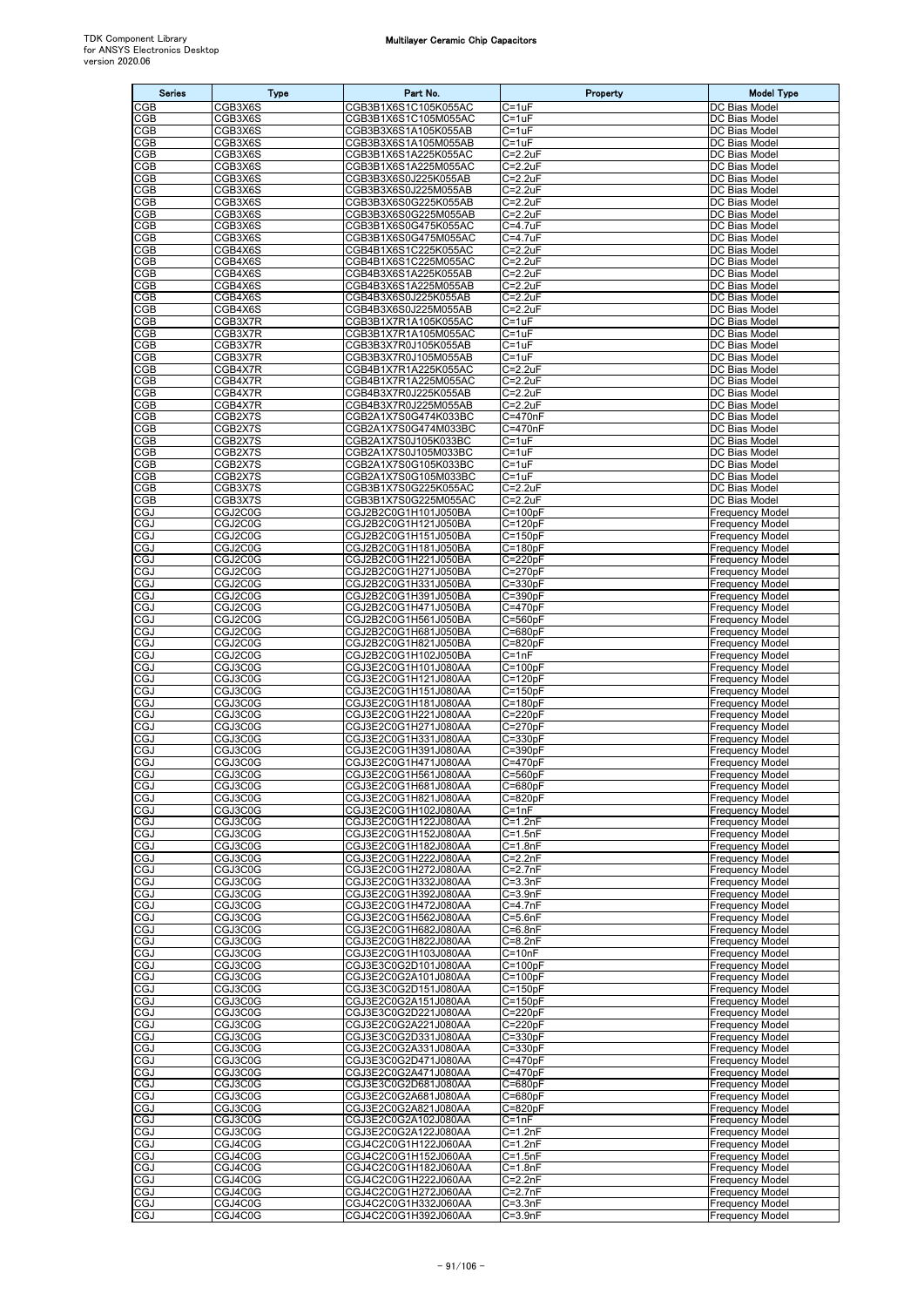| <b>Series</b>            | <b>Type</b>        | Part No.                                     | Property                             | <b>Model Type</b>                                |
|--------------------------|--------------------|----------------------------------------------|--------------------------------------|--------------------------------------------------|
| CGJ                      | CGJ4C0G            | CGJ4C2C0G1H472J060AA                         | $C = 4.7nF$                          | Frequency Model                                  |
| CGJ                      | CGJ4C0G            | CGJ4C2C0G1H562J060AA                         | $C = 5.6nF$                          | Frequency Model                                  |
| CGJ<br>CGJ               | CGJ4C0G<br>CGJ4C0G | CGJ4C2C0G1H682J060AA<br>CGJ4C2C0G1H822J060AA | $\overline{C}$ =6.8nF<br>$C = 8.2nF$ | <b>Frequency Model</b><br><b>Frequency Model</b> |
| CGJ                      | CGJ4C0G            | CGJ4C2C0G1H103J060AA                         | C=10nF                               | Frequency Model                                  |
| CGJ                      | CGJ4C0G            | CGJ4F2C0G1H153J085AA                         | $C = 15nF$                           | Frequency Model                                  |
| CGJ                      | CGJ4C0G            | CGJ4J2C0G1H223J125AA                         | $C = 22nF$                           | <b>Frequency Model</b>                           |
| CGJ<br>CGJ               | CGJ4C0G<br>CGJ4C0G | CGJ4J2C0G1H333J125AA<br>CGJ4C2C0G2A101J060AA | $C = 33nF$<br>C=100pF                | <b>Frequency Model</b><br>Frequency Model        |
| CGJ                      | CGJ4C0G            | CGJ4C2C0G2A151J060AA                         | $C = 150pF$                          | <b>Frequency Model</b>                           |
| CGJ                      | CGJ4C0G            | CGJ4C2C0G2A221J060AA                         | $C = 220pF$                          | Frequency Model                                  |
| CGJ<br>CGJ               | CGJ4C0G<br>CGJ4C0G | CGJ4C2C0G2A331J060AA<br>CGJ4C2C0G2A471J060AA | C=330pF<br>$C = 470pF$               | Frequency Model<br>Frequency Model               |
| CGJ                      | CGJ4C0G            | CGJ4C3C0G2D821J060AA                         | $C = 820pF$                          | <b>Frequency Model</b>                           |
| CGJ                      | CGJ4C0G            | CGJ4F3C0G2D102J085AA                         | $C = 1nF$                            | Frequency Model                                  |
| CGJ                      | CGJ4C0G            | CGJ4F3C0G2D122J085AA<br>CGJ4C2C0G2A152J060AA | $C = 1.2nF$                          | Frequency Model                                  |
| CGJ<br>CGJ               | CGJ4C0G<br>CGJ4C0G | CGJ4F3C0G2D152J085AA                         | $C = 1.5nF$<br>$C = 1.5nF$           | Frequency Model<br>Frequency Model               |
| CGJ                      | CGJ4C0G            | CGJ4F2C0G2A182J085AA                         | $C = 1.8nF$                          | Frequency Model                                  |
| CGJ                      | CGJ4C0G            | CGJ4J3C0G2D182J125AA                         | $C = 1.8nF$                          | Frequency Model                                  |
| CGJ<br>CGJ               | CGJ4C0G<br>CGJ4C0G | CGJ4F2C0G2A222J085AA<br>CGJ4J3C0G2D222J125AA | $C = 2.2nF$<br>$C = 2.2nF$           | Frequency Model<br>Frequency Model               |
| CGJ                      | CGJ4C0G            | CGJ4J3C0G2D272J125AA                         | $C=2.7nF$                            | Frequency Model                                  |
| CGJ                      | CGJ4C0G            | CGJ4J2C0G2A272J125AA                         | $C=2.7nF$                            | Frequency Model                                  |
| CGJ<br>CGJ               | CGJ4C0G            | CGJ4J2C0G2A332J125AA                         | $C = 3.3nF$                          | <b>Frequency Model</b><br>Frequency Model        |
| CGJ                      | CGJ4C0G<br>CGJ4C0G | CGJ4J2C0G2A392J125AA<br>CGJ4J2C0G2A472J125AA | $C = 3.9nF$<br>$C = 4.7nF$           | Frequency Model                                  |
| CGJ                      | CGJ5C0G            | CGJ5C2C0G1H153J060AA                         | $C = 15nF$                           | Frequency Model                                  |
| CGJ                      | CGJ5C0G            | CGJ5C2C0G1H223J060AA                         | $C = 22nF$                           | <b>Frequency Model</b>                           |
| CGJ<br>CGJ               | CGJ5C0G<br>CGJ5C0G | CGJ5F2C0G1H333J085AA<br>CGJ5H2C0G1H473J115AA | $C = 33nF$<br>$C = 47nF$             | Frequency Model<br>Frequency Model               |
| CGJ                      | CGJ5C0G            | CGJ5L2C0G1H683J160AA                         | $C = 68nF$                           | Frequency Model                                  |
| CGJ                      | CGJ5C0G            | CGJ5L2C0G1H104J160AA                         | $C = 100nF$                          | <b>Frequency Model</b>                           |
| CGJ<br>CGJ               | CGJ5C0G<br>CGJ5C0G | CGJ5C4C0G2H101J060AA                         | $C = 100pF$<br>$C = 150pF$           | <b>Frequency Model</b><br><b>Frequency Model</b> |
| CGJ                      | CGJ5C0G            | CGJ5C4C0G2H151J060AA<br>CGJ5C4C0G2H221J060AA | $C = 220pF$                          | <b>Frequency Model</b>                           |
| CGJ                      | CGJ5C0G            | CGJ5C4C0G2H331J060AA                         | C=330pF                              | Frequency Model                                  |
| CGJ                      | CGJ5C0G            | CGJ5F4C0G2H471J085AA                         | $C = 470pF$                          | Frequency Model                                  |
| CGJ<br>CGJ               | CGJ5C0G<br>CGJ5C0G | CGJ5F4C0G2H681J085AA<br>CGJ5F4C0G2H821J085AA | C=680pF<br>$C = 820pF$               | <b>Frequency Model</b><br>Frequency Model        |
| CGJ                      | CGJ5C0G            | CGJ5F4C0G2H102J085AA                         | $C = 1nF$                            | Frequency Model                                  |
| CGJ                      | CGJ5C0G            | CGJ5F4C0G2H122J085AA                         | $C = 1.2nF$                          | Frequency Model                                  |
| CGJ<br>CGJ               | CGJ5C0G<br>CGJ5C0G | CGJ5H4C0G2H152J115AA<br>CGJ5H4C0G2H182J115AA | $C = 1.5nF$<br>$C = 1.8nF$           | <b>Frequency Model</b><br>Frequency Model        |
| CGJ                      | CGJ5C0G            | CGJ5H4C0G2H222J115AA                         | $C=2.2nF$                            | Frequency Model                                  |
| CGJ                      | CGJ5C0G            | CGJ5L4C0G2H272J160AA                         | $C=2.7nF$                            | <b>Frequency Model</b>                           |
| CGJ                      | CGJ5C0G            | CGJ5F3C0G2D332J085AA                         | $C = 3.3nF$                          | <b>Frequency Model</b>                           |
| CGJ<br>CGJ               | CGJ5C0G<br>CGJ5C0G | CGJ5L4C0G2H332J160AA<br>CGJ5F4C0G2H392J085AA | $C = 3.3nF$<br>$C = 3.9nF$           | Frequency Model<br>Frequency Model               |
| CGJ                      | CGJ5C0G            | CGJ5H3C0G2D392J115AA                         | $C = 3.9nF$                          | Frequency Model                                  |
| CGJ                      | CGJ5C0G            | CGJ5F4C0G2H472J085AA                         | $C = 4.7nF$                          | <b>Frequency Model</b>                           |
| CGJ<br>cgJ               | CGJ5C0G<br>CGJ5C0G | CGJ5H3C0G2D472J115AA<br>CGJ5F2C0G2A562J085AA | $C = 4.7nF$<br>$C = 5.6nF$           | Frequency Model<br><b>Frequency Model</b>        |
| CGJ                      | CGJ5C0G            | CGJ5H4C0G2H562J115AA                         | $C = 5.6nF$                          | Frequency Model                                  |
| CGJ                      | CGJ5C0G            | CGJ5H3C0G2D562J115AA                         | $C = 5.6nF$                          | Frequency Model                                  |
| <b>CGJ</b><br><b>CGJ</b> | CGJ5C0G<br>CGJ5C0G | CGJ5H4C0G2H682J115AA<br>CGJ5H2C0G2A682J115AA | $C = 6.8nF$<br>$C = 6.8nF$           | <b>Frequency Model</b><br><b>Frequency Model</b> |
| <b>CGJ</b>               | CGJ5C0G            | CGJ5L3C0G2D682J160AA                         | $C = 6.8nF$                          | Frequency Model                                  |
| CGJ                      | CGJ5C0G            | CGJ5H2C0G2A822J115AA                         | $C = 8.2nF$                          | Frequency Model                                  |
| CGJ<br>CGJ               | CGJ5C0G<br>CGJ5C0G | CGJ5L4C0G2H822J160AA<br>CGJ5L3C0G2D822J160AA | $C = 8.2nF$<br>$C = 8.2nF$           | <b>Frequency Model</b><br><b>Frequency Model</b> |
| CGJ                      | CGJ5C0G            | CGJ5H2C0G2A103J115AA                         | $C = 10nF$                           | Frequency Model                                  |
| CGJ                      | CGJ5C0G            | CGJ5L4C0G2H103J160AA                         | $C = 10nF$                           | <b>Frequency Model</b>                           |
| CGJ                      | CGJ2X7R            | CGJ2B2X7R1H102K050BA                         | $\overline{C}$ =1nF<br>$C = 1nF$     | DC Bias Model<br>DC Bias Model                   |
| CGJ<br>CGJ               | CGJ2X7R<br>CGJ2X7R | CGJ2B2X7R1E102K050BA<br>CGJ2B2X7R1H222K050BA | $C=2.2nF$                            | DC Bias Model                                    |
| CGJ                      | CGJ2X7R            | CGJ2B2X7R1E222K050BA                         | $C=2.2nF$                            | DC Bias Model                                    |
| CGJ                      | CGJ2X7R            | CGJ2B2X7R1H472K050BA                         | $C = 4.7nF$                          | DC Bias Model                                    |
| CGJ<br>CGJ               | CGJ2X7R<br>CGJ2X7R | CGJ2B2X7R1E472K050BA<br>CGJ2B3X7R1H103K050BB | $C = 4.7nF$<br>$C = 10nF$            | DC Bias Model<br>DC Bias Model                   |
| CGJ                      | CGJ2X7R            | CGJ2B2X7R1E103K050BA                         | $C = 10nF$                           | DC Bias Model                                    |
| CGJ                      | CGJ2X7R            | CGJ2B3X7R1H223K050BB                         | $C = 22nF$                           | DC Bias Model                                    |
| CGJ<br><b>CGJ</b>        | CGJ2X7R<br>CGJ2X7R | CGJ2B2X7R1E223K050BA<br>CGJ2B3X7R1H473K050BB | $C = 22nF$<br>$C = 47nF$             | DC Bias Model<br>DC Bias Model                   |
| CGJ                      | CGJ2X7R            | CGJ2B2X7R1E473K050BA                         | $C = 47nF$                           | DC Bias Model                                    |
| CGJ                      | CGJ2X7R            | CGJ2B3X7R1E104K050BB                         | $C = 100nF$                          | DC Bias Model                                    |
| CGJ<br>CGJ               | CGJ3X7R<br>CGJ3X7R | CGJ3E2X7R1H103K080AA<br>CGJ3E2X7R1E103K080AA | $C = 10nF$<br>$C = 10nF$             | DC Bias Model<br>DC Bias Model                   |
| CGJ                      | CGJ3X7R            | CGJ3E2X7R1H223K080AA                         | $C = 22nF$                           | DC Bias Model                                    |
| CGJ                      | CGJ3X7R            | CGJ3E2X7R1E223K080AA                         | $C = 22nF$                           | DC Bias Model                                    |
| <b>CGJ</b><br>CGJ        | CGJ3X7R<br>CGJ3X7R | CGJ3E2X7R1H473K080AA<br>CGJ3E2X7R1E473K080AA | $C = 47nF$<br>$C = 47nF$             | DC Bias Model<br>DC Bias Model                   |
| CGJ                      | CGJ3X7R            | CGJ3E2X7R1H104K080AA                         | $C = 100nF$                          | DC Bias Model                                    |
| CGJ                      | CGJ3X7R            | CGJ3E2X7R1E104K080AA                         | $C = 100nF$                          | DC Bias Model                                    |
| CGJ                      | CGJ3X7R            | CGJ3E3X7R1H154K080AB                         | $C = 150nF$                          | DC Bias Model                                    |
| CGJ<br>CGJ               | CGJ3X7R<br>CGJ3X7R | CGJ3E2X7R1E154K080AA<br>CGJ3E3X7R1H224K080AB | $C = 150nF$<br>C=220nF               | DC Bias Model<br>DC Bias Model                   |
| CGJ                      | CGJ3X7R            | CGJ3E2X7R1E224K080AA                         | C=220nF                              | DC Bias Model                                    |
| CGJ                      | CGJ3X7R            | CGJ3E3X7R1E334K080AB                         | $C = 330nF$                          | DC Bias Model                                    |
| CGJ<br>CGJ               | CGJ3X7R<br>CGJ3X7R | CGJ3E3X7R1E474K080AB<br>CGJ3E1X7R1E684K080AC | C=470nF<br>C=680nF                   | DC Bias Model<br>DC Bias Model                   |
| CGJ                      | CGJ3X7R            | CGJ3E1X7R1E105K080AC                         | $C = 1uF$                            | DC Bias Model                                    |
| CGJ                      | CGJ3X7R            | CGJ3E1X7R0J155K080AC                         | $C = 1.5uF$                          | DC Bias Model                                    |
| <b>CGJ</b>               | CGJ3X7R            | CGJ3E1X7R0J225K080AC                         | $C = 2.2uF$                          | DC Bias Model                                    |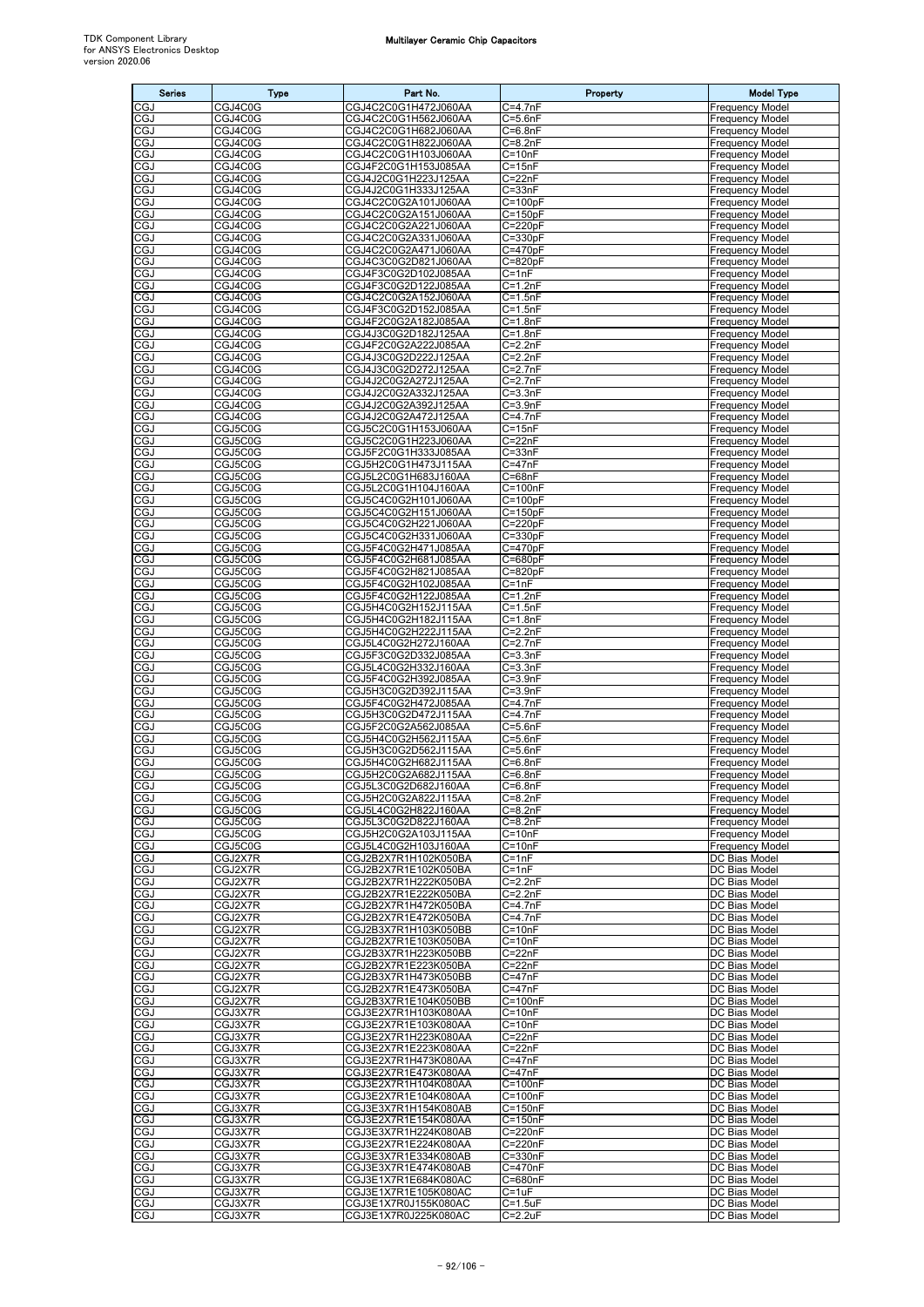| <b>Series</b>            | <b>Type</b>            | Part No.                                     | Property                   | <b>Model Type</b>              |
|--------------------------|------------------------|----------------------------------------------|----------------------------|--------------------------------|
| CGJ                      | CGJ3X7R                | CGJ3E2X7R2A102K080AA                         | $C = 1nF$                  | DC Bias Model                  |
| CGJ                      | CGJ3X7R                | CGJ3E2X7R2A222K080AA                         | $C = 2.2nF$                | DC Bias Model                  |
| CGJ<br>CGJ               | CGJ3X7R<br>CGJ3X7R     | CGJ3E2X7R2A472K080AA<br>CGJ3E2X7R2A103K080AA | $C = 4.7nF$<br>$C = 10nF$  | DC Bias Model<br>DC Bias Model |
| CGJ                      | CGJ4X7R                | CGJ4J2X7R1H334K125AA                         | $C = 330nF$                | DC Bias Model                  |
| CGJ                      | CGJ4X7R                | CGJ4J3X7R1H474K125AB                         | C=470nF                    | DC Bias Model                  |
| CGJ<br>CGJ               | CGJ4X7R<br>CGJ4X7R     | CGJ4J3X7R1H684K125AB<br>CGJ4J3X7R1H105K125AB | C=680nF<br>$C = 1uF$       | DC Bias Model<br>DC Bias Model |
| CGJ                      | CGJ4X7R                | CGJ4J3X7R1E155K125AB                         | $C = 1.5uF$                | DC Bias Model                  |
| CGJ                      | CGJ4X7R                | CGJ4J3X7R1E225K125AB                         | $C = 2.2uF$                | DC Bias Model                  |
| CGJ<br>CGJ               | CGJ4X7R<br>CGJ4X7R     | CGJ4J1X7R1E335K125AC<br>CGJ4J1X7R1E475K125AC | $C = 3.3uF$<br>C=4.7uF     | DC Bias Model<br>DC Bias Model |
| CGJ                      | CGJ4X7R                | CGJ4J1X7R0J685K125AC                         | $C = 6.8$ uF               | DC Bias Model                  |
| CGJ                      | CGJ4X7R                | CGJ4J1X7R0J106K125AC                         | $C = 10uF$                 | DC Bias Model                  |
| CGJ<br>CGJ               | CGJ4X7R                | CGJ4J3X7R2D103K125AA<br>CGJ4J3X7R2D223K125AA | $C = 10nF$<br>$C = 22nF$   | DC Bias Model<br>DC Bias Model |
| CGJ                      | CGJ4X7R<br>CGJ4X7R     | CGJ4J2X7R2A223K125AA                         | $C = 22nF$                 | DC Bias Model                  |
| CGJ                      | CGJ4X7R                | CGJ4J2X7R2A473K125AA                         | $C = 47nF$                 | DC Bias Model                  |
| CGJ                      | CGJ5X7R                | CGJ5L2X7R1A685K160AA                         | $C = 6.8$ uF               | DC Bias Model                  |
| CGJ<br>CGJ               | CGJ5X7R<br>CGJ5X7R     | CGJ5L2X7R1A106K160AA<br>CGJ5H4X7R2H102K115AA | $C = 10uF$<br>$C = 1nF$    | DC Bias Model<br>DC Bias Model |
| CGJ                      | CGJ5X7R                | CGJ5H4X7R2H222K115AA                         | $C = 2.2nF$                | DC Bias Model                  |
| CGJ                      | CGJ5X7R                | CGJ5H4X7R2H472K115AA                         | $C = 4.7nF$                | DC Bias Model                  |
| CGJ<br>CGJ               | CGJ5X7R<br>CGJ5X7R     | CGJ5H4X7R2H103K115AA<br>CGJ5K4X7R2H223K130AA | $C = 10nF$<br>$C = 22nF$   | DC Bias Model<br>DC Bias Model |
| CGJ                      | CGJ5X7R                | CGJ5L4X7R2H333K160AA                         | $C = 33nF$                 | DC Bias Model                  |
| CGJ                      | CGJ5X7R                | CGJ5L3X7R2D473K160AA                         | $C = 47nF$                 | DC Bias Model                  |
| CGJ<br>CGJ               | CGJ5X7R<br>CGJ5X7R     | CGJ5L3X7R2D104K160AA<br>CGJ5L2X7R2A104K160AA | $C = 100nF$<br>$C = 100nF$ | DC Bias Model<br>DC Bias Model |
| CGJ                      | CGJ5X7R                | CGJ5L2X7R2A154K160AA                         | $C = 150nF$                | DC Bias Model                  |
| CGJ                      | CGJ5X7R                | CGJ5H2X7R2A224K115AA                         | $C = 220nF$                | DC Bias Model                  |
| CGJ                      | CGJ5X7R                | CGJ5K2X7R2A334K130AA                         | $C = 330nF$<br>C=470nF     | DC Bias Model<br>DC Bias Model |
| CGJ<br>CGJ               | CGJ5X7R<br>CGJ6X7R     | CGJ5L2X7R2A474K160AA<br>CGJ6M4X7R2H473K200AA | $C = 47nF$                 | DC Bias Model                  |
| CGJ                      | CGJ6X7R                | CGJ6M4X7R2H683K200AA                         | $C = 68nF$                 | DC Bias Model                  |
| CGJ                      | CGJ6X7R                | CGJ6M3X7R2D154K200AA                         | $C = 150nF$                | DC Bias Model                  |
| CGJ<br>CGJ               | CGJ6X7R<br>CGJ6X7R     | CGJ6M3X7R2D224K200AA<br>CGJ6L2X7R2A684K160AA | C=220nF<br>C=680nF         | DC Bias Model<br>DC Bias Model |
| CGJ                      | CGJ6X7R                | CGJ6M2X7R2A105K200AA                         | C=1uF                      | DC Bias Model                  |
| CGJ                      | CGJ3X7S                | CGJ3E3X7S2A473K080AA                         | $C = 47nF$                 | DC Bias Model                  |
| CGJ<br>CGJ               | CGJ3X7S<br>CGJ4X7S     | CGJ3E3X7S2A104K080AA<br>CGJ4J3X7S2A334K125AA | $C = 100nF$<br>$C = 330nF$ | DC Bias Model<br>DC Bias Model |
| CGJ                      | CGJ4X7S                | CGJ4J3X7S2A474K125AA                         | C=470nF                    | DC Bias Model                  |
| CGJ                      | CGJ5X7S                | CGJ5L3X7S2A155K160AA                         | $C = 1.5$ u $F$            | DC Bias Model                  |
| CGJ<br>CGJ               | CGJ6X7S<br>CGJ6X7S     | CGJ6M3X7S2A335K200AA<br>CGJ6M3X7S2A475K200AA | $C = 3.3uF$<br>C=4.7uF     | DC Bias Model<br>DC Bias Model |
| CGJ                      | CGJ4X7T                | CGJ4J3X7T2D473K125AA                         | $C = 47nF$                 | DC Bias Model                  |
| CGJ                      | CGJ4X7T                | CGJ4J3X7T2D104K125AA                         | $C = 100nF$                | DC Bias Model                  |
| CGJ<br>CGJ               | CGJ5X7T<br>CGJ5X7T     | CGJ5H4X7T2H223K115AA<br>CGJ5L4X7T2H473K160AA | $C = 22nF$<br>$C = 47nF$   | DC Bias Model<br>DC Bias Model |
| CGJ                      | CGJ5X7T                | CGJ5K3X7T2D154K130AA                         | $C = 150nF$                | DC Bias Model                  |
| CGJ                      | CGJ5X7T                | CGJ5L3X7T2D224K160AA                         | C=220nF                    | DC Bias Model                  |
| CGJ                      | CGJ6X7T                | CGJ6L4X7T2H104K160AA                         | $C = 100nF$                | DC Bias Model                  |
| CGJ<br>CGJ               | CGJ6X7T<br>CGJ6X7T     | CGJ6M4X7T2H154K200AA<br>CGJ6M3X7T2D334K200AA | $C = 150nF$<br>C=330nF     | DC Bias Model<br>DC Bias Model |
| CKG                      | CKG45NX5R              | CKG45NX5R1H106M500JH                         | $C = 10uF$                 | DC Bias Model                  |
| <b>CKG</b>               | CKG45NX5R              | CKG45NX5R1C476M500JH                         | $C = 47uF$                 | DC Bias Model                  |
| <b>CKG</b><br>CKG        | CKG57NX5R<br>CKG57NX5R | CKG57NX5R1H226M500JH<br>CKG57NX5R1E476M500JH | $C = 22uF$<br>C=47uF       | DC Bias Model<br>DC Bias Model |
| CKG                      | CKG57NX5R              | CKG57NX5R1C107M500JH                         | $C = 100uF$                | DC Bias Model                  |
| CKG                      | CKG57NX5R              | CKG57NX5R1H226M500JJ                         | $C = 22uF$                 | DC Bias Model                  |
| <b>CKG</b><br>CKG        | CKG57NX5R<br>CKG57NX5R | CKG57NX5R1E476M500JJ<br>CKG57NX5R1C107M500JJ | $C = 47uF$<br>C=100uF      | DC Bias Model<br>DC Bias Model |
| CKG                      | CKG32KX7R              | CKG32KX7R2J473K335AH                         | $C = 47nF$                 | DC Bias Model                  |
| CKG                      | CKG32KX7R              | CKG32KX7R2J473M335AH                         | $C = 47nF$                 | DC Bias Model                  |
| <b>CKG</b><br><b>CKG</b> | CKG32KX7R<br>CKG32KX7R | CKG32KX7R2E104K335AH<br>CKG32KX7R2E104M335AH | $C = 100nF$<br>$C = 100nF$ | DC Bias Model<br>DC Bias Model |
| CKG                      | CKG32KX7R              | CKG32KX7R2E224K335AH                         | C=220nF                    | DC Bias Model                  |
| CKG                      | CKG32KX7R              | CKG32KX7R2E224M335AH                         | C=220nF                    | DC Bias Model                  |
| CKG<br>CKG               | CKG32KX7R<br>CKG32KX7R | CKG32KX7R2A474K335AH<br>CKG32KX7R2A474M335AH | C=470nF<br>C=470nF         | DC Bias Model<br>DC Bias Model |
| CKG                      | CKG32KX7R              | CKG32KX7R2A105K335AH                         | $C = 1uF$                  | DC Bias Model                  |
| CKG                      | CKG32KX7R              | CKG32KX7R2A105M335AH                         | $C = 1uF$                  | DC Bias Model                  |
| <b>CKG</b>               | CKG32KX7R              | CKG32KX7R1H105K335AH                         | $C = 1uF$                  | DC Bias Model                  |
| CKG<br>CKG               | CKG32KX7R<br>CKG32KX7R | CKG32KX7R1H105M335AH<br>CKG32KX7R2A225K335AH | $C = 1uF$<br>$C = 2.2uF$   | DC Bias Model<br>DC Bias Model |
| <b>CKG</b>               | CKG32KX7R              | CKG32KX7R2A225M335AH                         | $C = 2.2uF$                | DC Bias Model                  |
| <b>CKG</b>               | CKG32KX7R              | CKG32KX7R1E475K335AH                         | C=4.7uF                    | DC Bias Model                  |
| CKG<br>CKG               | CKG32KX7R<br>CKG32KX7R | CKG32KX7R1E475M335AH<br>CKG32KX7R1E106K335AH | $C = 4.7uF$<br>$C = 10uF$  | DC Bias Model<br>DC Bias Model |
| CKG                      | CKG32KX7R              | CKG32KX7R1E106M335AH                         | $C = 10uF$                 | DC Bias Model                  |
| CKG                      | CKG32KX7R              | CKG32KX7R2J473K335AJ                         | $C = 47nF$                 | DC Bias Model                  |
| CKG<br><b>CKG</b>        | CKG32KX7R<br>CKG32KX7R | CKG32KX7R2J473M335AJ<br>CKG32KX7R2E104K335AJ | $C = 47nF$<br>$C = 100nF$  | DC Bias Model<br>DC Bias Model |
| CKG                      | CKG32KX7R              | CKG32KX7R2E104M335AJ                         | $C = 100nF$                | DC Bias Model                  |
| CKG                      | CKG32KX7R              | CKG32KX7R2E224K335AJ                         | C=220nF                    | DC Bias Model                  |
| CKG                      | CKG32KX7R              | CKG32KX7R2E224M335AJ<br>CKG32KX7R2A474K335AJ | C=220nF                    | DC Bias Model<br>DC Bias Model |
| <b>CKG</b><br><b>CKG</b> | CKG32KX7R<br>CKG32KX7R | CKG32KX7R2A474M335AJ                         | C=470nF<br>C=470nF         | DC Bias Model                  |
| CKG                      | CKG32KX7R              | CKG32KX7R2A105K335AJ                         | $C = 1uF$                  | DC Bias Model                  |
| <b>CKG</b>               | CKG32KX7R              | CKG32KX7R2A105M335AJ                         | $C = 1uF$                  | DC Bias Model                  |
| <b>CKG</b><br><b>CKG</b> | CKG32KX7R<br>CKG32KX7R | CKG32KX7R1H105K335AJ<br>CKG32KX7R1H105M335AJ | $C = 1uF$<br>$C = 1uF$     | DC Bias Model<br>DC Bias Model |
| CKG                      | CKG32KX7R              | CKG32KX7R2A225K335AJ                         | $C=2.2uF$                  | DC Bias Model                  |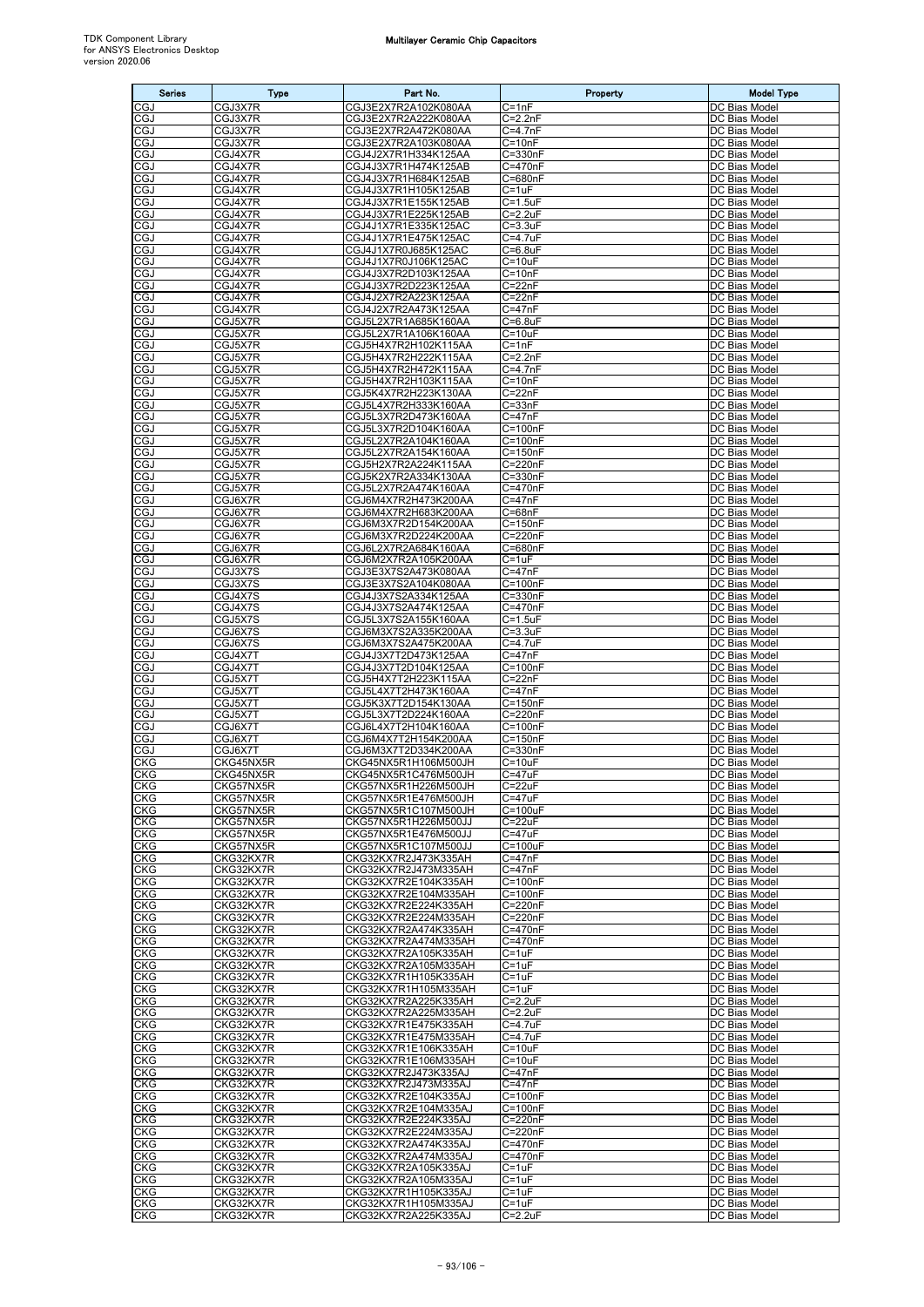| <b>Series</b>            | <b>Type</b>            | Part No.                                     | Property                     | <b>Model Type</b>              |
|--------------------------|------------------------|----------------------------------------------|------------------------------|--------------------------------|
| CKG                      | CKG32KX7R              | CKG32KX7R2A225M335AJ                         | $C = 2.2uF$                  | DC Bias Model                  |
| <b>CKG</b><br>CKG        | CKG32KX7R<br>CKG32KX7R | CKG32KX7R1E475K335AJ<br>CKG32KX7R1E475M335AJ | $C = 4.7uF$<br>C=4.7uF       | DC Bias Model<br>DC Bias Model |
| CKG                      | CKG32KX7R              | CKG32KX7R1E106K335AJ                         | $C = 10uF$                   | DC Bias Model                  |
| CKG                      | CKG32KX7R              | CKG32KX7R1E106M335AJ                         | $C = 10uF$                   | DC Bias Model                  |
| <b>CKG</b><br>CKG        | CKG45KX7R<br>CKG45KX7R | CKG45KX7R2J104K290JH<br>CKG45KX7R2J104M290JH | $C = 100nF$<br>$C = 100nF$   | DC Bias Model<br>DC Bias Model |
| CKG                      | CKG45KX7R              | CKG45KX7R2E224K290JH                         | $C = 220nF$                  | DC Bias Model                  |
| CKG                      | CKG45KX7R              | CKG45KX7R2E224M290JH                         | C=220nF                      | DC Bias Model                  |
| <b>CKG</b><br>CKG        | CKG45KX7R<br>CKG45KX7R | CKG45KX7R2E474K290JH<br>CKG45KX7R2E474M290JH | C=470nF<br>C=470nF           | DC Bias Model<br>DC Bias Model |
| CKG                      | CKG45KX7R              | CKG45KX7R2A105K290JH                         | $C = 1uF$                    | DC Bias Model                  |
| <b>CKG</b>               | CKG45KX7R              | CKG45KX7R2A105M290JH                         | C=1uF<br>$C = 1.5$ uF        | DC Bias Model<br>DC Bias Model |
| CKG<br>CKG               | CKG45KX7R<br>CKG45KX7R | CKG45KX7R1H155K290JH<br>CKG45KX7R1H155M290JH | $C = 1.5$ uF                 | DC Bias Model                  |
| CKG                      | CKG45KX7R              | CKG45KX7R2A225K290JH                         | $C = 2.2uF$                  | DC Bias Model                  |
| CKG                      | CKG45KX7R              | CKG45KX7R2A225M290JH                         | $C = 2.2uF$                  | DC Bias Model<br>DC Bias Model |
| <b>CKG</b><br>CKG        | CKG45KX7R<br>CKG45KX7R | CKG45KX7R1H335K290JH<br>CKG45KX7R1H335M290JH | $C = 3.3uF$<br>$C = 3.3uF$   | DC Bias Model                  |
| CKG                      | CKG45KX7R              | CKG45KX7R1E475K290JH                         | C=4.7uF                      | DC Bias Model                  |
| CKG<br>CKG               | CKG45KX7R<br>CKG45KX7R | CKG45KX7R1E475M290JH<br>CKG45KX7R1C106K290JH | C=4.7uF<br>$C = 10uF$        | DC Bias Model<br>DC Bias Model |
| CKG                      | CKG45KX7R              | CKG45KX7R1C106M290JH                         | $C = 10uF$                   | DC Bias Model                  |
| CKG                      | CKG45KX7R              | CKG45KX7R2J104K290JJ                         | $C = 100nF$                  | DC Bias Model                  |
| CKG<br>CKG               | CKG45KX7R<br>CKG45KX7R | CKG45KX7R2J104M290JJ<br>CKG45KX7R2E224K290JJ | $C = 100nF$<br>C=220nF       | DC Bias Model<br>DC Bias Model |
| <b>CKG</b>               | CKG45KX7R              | CKG45KX7R2E224M290JJ                         | C=220nF                      | DC Bias Model                  |
| <b>CKG</b>               | CKG45KX7R              | CKG45KX7R2E474K290JJ                         | C=470nF                      | DC Bias Model                  |
| CKG<br>CKG               | CKG45KX7R<br>CKG45KX7R | CKG45KX7R2E474M290JJ<br>CKG45KX7R2A105K290JJ | C=470nF<br>$C = 1uF$         | DC Bias Model<br>DC Bias Model |
| <b>CKG</b>               | CKG45KX7R              | CKG45KX7R2A105M290JJ                         | C=1uF                        | DC Bias Model                  |
| CKG                      | CKG45KX7R              | CKG45KX7R1H155K290JJ                         | $C = 1.5$ uF<br>$C = 1.5$ uF | DC Bias Model                  |
| CKG<br>CKG               | CKG45KX7R<br>CKG45KX7R | CKG45KX7R1H155M290JJ<br>CKG45KX7R2A225K290JJ | $C = 2.2uF$                  | DC Bias Model<br>DC Bias Model |
| <b>CKG</b>               | CKG45KX7R              | CKG45KX7R2A225M290JJ                         | $C = 2.2uF$                  | DC Bias Model                  |
| CKG<br>CKG               | CKG45KX7R<br>CKG45KX7R | CKG45KX7R1H335K290JJ<br>CKG45KX7R1H335M290JJ | $C = 3.3uF$<br>$C = 3.3uF$   | DC Bias Model<br>DC Bias Model |
| <b>CKG</b>               | CKG45KX7R              | CKG45KX7R1E475K290JJ                         | C=4.7uF                      | DC Bias Model                  |
| CKG                      | CKG45KX7R              | CKG45KX7R1E475M290JJ                         | C=4.7uF                      | DC Bias Model                  |
| CKG<br>CKG               | CKG45KX7R<br>CKG45KX7R | CKG45KX7R1C106K290JJ<br>CKG45KX7R1C106M290JJ | $C = 10uF$<br>$C = 10uF$     | DC Bias Model<br>DC Bias Model |
| CKG                      | CKG45NX7R              | CKG45NX7R2J224M500JH                         | $C = 220nF$                  | DC Bias Model                  |
| <b>CKG</b>               | CKG45NX7R              | CKG45NX7R2E474M500JH                         | C=470nF                      | DC Bias Model                  |
| CKG<br>CKG               | CKG45NX7R<br>CKG45NX7R | CKG45NX7R2E105M500JH<br>CKG45NX7R2A225M500JH | C=1uF<br>$C = 2.2uF$         | DC Bias Model<br>DC Bias Model |
| CKG                      | CKG45NX7R              | CKG45NX7R1H335M500JH                         | $C = 3.3uF$                  | DC Bias Model                  |
| CKG                      | CKG45NX7R              | CKG45NX7R2A475M500JH                         | C=4.7uF                      | DC Bias Model                  |
| CKG<br>CKG               | CKG45NX7R<br>CKG45NX7R | CKG45NX7R1H685M500JH<br>CKG45NX7R1E106M500JH | $C = 6.8$ uF<br>$C = 10uF$   | DC Bias Model<br>DC Bias Model |
| CKG                      | CKG45NX7R              | CKG45NX7R1C226M500JH                         | $C = 22uF$                   | DC Bias Model                  |
| <b>CKG</b><br><b>CKG</b> | CKG45NX7R<br>CKG45NX7R | CKG45NX7R2J224M500JJ<br>CKG45NX7R2E474M500JJ | C=220nF<br>C=470nF           | DC Bias Model<br>DC Bias Model |
| CKG                      | CKG45NX7R              | CKG45NX7R2E105M500JJ                         | $C = 1uF$                    | DC Bias Model                  |
| CKG                      | CKG45NX7R              | CKG45NX7R2A225M500JJ                         | $C = 2.2uF$                  | DC Bias Model                  |
| CKG<br>CKG               | CKG45NX7R<br>CKG45NX7R | CKG45NX7R1H335M500JJ<br>CKG45NX7R2A475M500JJ | $C = 3.3uF$<br>$C = 4.7uF$   | DC Bias Model<br>DC Bias Model |
| <b>CKG</b>               | CKG45NX7R              | CKG45NX7R1H685M500JJ                         | $C = 6.8$ uF                 | DC Bias Model                  |
| <b>CKG</b>               | CKG45NX7R              | CKG45NX7R1E106M500JJ<br>CKG45NX7R1C226M500JJ | $C = 10uF$                   | DC Bias Model<br>DC Bias Model |
| CKG<br><b>CKG</b>        | CKG45NX7R<br>CKG57KX7R | CKG57KX7R2J224K335JH                         | $C = 22uF$<br>C=220nF        | DC Bias Model                  |
| <b>CKG</b>               | CKG57KX7R              | CKG57KX7R2J224M335JH                         | C=220nF                      | DC Bias Model                  |
| <b>CKG</b><br><b>CKG</b> | CKG57KX7R<br>CKG57KX7R | CKG57KX7R2E474K335JH<br>CKG57KX7R2E474M335JH | C=470nF<br>C=470nF           | DC Bias Model<br>DC Bias Model |
| <b>CKG</b>               | CKG57KX7R              | CKG57KX7R2E105K335JH                         | $C = 1uF$                    | DC Bias Model                  |
| CKG                      | CKG57KX7R              | CKG57KX7R2E105M335JH                         | C=1uF                        | DC Bias Model                  |
| <b>CKG</b><br>CKG        | CKG57KX7R<br>CKG57KX7R | CKG57KX7R2A105K335JH<br>CKG57KX7R2A105M335JH | $C = 1uF$<br>$C = 1uF$       | DC Bias Model<br>DC Bias Model |
| <b>CKG</b>               | CKG57KX7R              | CKG57KX7R2A225K335JH                         | $C = 2.2uF$                  | DC Bias Model                  |
| <b>CKG</b>               | CKG57KX7R              | CKG57KX7R2A225M335JH                         | $C=2.2uF$                    | DC Bias Model                  |
| <b>CKG</b><br><b>CKG</b> | CKG57KX7R<br>CKG57KX7R | CKG57KX7R2A335K335JH<br>CKG57KX7R2A335M335JH | $C = 3.3uF$<br>$C = 3.3uF$   | DC Bias Model<br>DC Bias Model |
| <b>CKG</b>               | CKG57KX7R              | CKG57KX7R2A475K335JH                         | C=4.7uF                      | DC Bias Model                  |
| <b>CKG</b>               | CKG57KX7R<br>CKG57KX7R | CKG57KX7R2A475M335JH<br>CKG57KX7R1H475K335JH | C=4.7uF<br>$C = 4.7uF$       | DC Bias Model<br>DC Bias Model |
| <b>CKG</b><br>CKG        | CKG57KX7R              | CKG57KX7R1H475M335JH                         | $C = 4.7uF$                  | DC Bias Model                  |
| <b>CKG</b>               | CKG57KX7R              | CKG57KX7R1E106K335JH                         | $C = 10uF$                   | DC Bias Model                  |
| CKG<br><b>CKG</b>        | CKG57KX7R<br>CKG57KX7R | CKG57KX7R1E106M335JH<br>CKG57KX7R1C156M335JH | $C = 10uF$<br>$C = 15uF$     | DC Bias Model<br>DC Bias Model |
| <b>CKG</b>               | CKG57KX7R              | CKG57KX7R1E226M335JH                         | $C = 22uF$                   | DC Bias Model                  |
| <b>CKG</b>               | CKG57KX7R              | CKG57KX7R2J224K335JJ                         | C=220nF                      | DC Bias Model                  |
| <b>CKG</b><br>CKG        | CKG57KX7R<br>CKG57KX7R | CKG57KX7R2J224M335JJ<br>CKG57KX7R2E474K335JJ | C=220nF<br>C=470nF           | DC Bias Model<br>DC Bias Model |
| CKG                      | CKG57KX7R              | CKG57KX7R2E474M335JJ                         | C=470nF                      | DC Bias Model                  |
| <b>CKG</b>               | CKG57KX7R              | CKG57KX7R2E105K335JJ                         | $C = 1uF$                    | DC Bias Model                  |
| <b>CKG</b><br>CKG        | CKG57KX7R<br>CKG57KX7R | CKG57KX7R2E105M335JJ<br>CKG57KX7R2A105K335JJ | $C = 1uF$<br>$C = 1uF$       | DC Bias Model<br>DC Bias Model |
| <b>CKG</b>               | CKG57KX7R              | CKG57KX7R2A105M335JJ                         | $C = 1uF$                    | DC Bias Model                  |
| <b>CKG</b><br>CKG        | CKG57KX7R<br>CKG57KX7R | CKG57KX7R2A225K335JJ<br>CKG57KX7R2A225M335JJ | $C = 2.2uF$<br>$C = 2.2uF$   | DC Bias Model<br>DC Bias Model |
| CKG                      | CKG57KX7R              | CKG57KX7R2A335K335JJ                         | $C = 3.3uF$                  | DC Bias Model                  |
| <b>CKG</b>               | CKG57KX7R              | CKG57KX7R2A335M335JJ                         | $C = 3.3uF$                  | DC Bias Model                  |
| CKG<br><b>CKG</b>        | CKG57KX7R<br>CKG57KX7R | CKG57KX7R2A475K335JJ<br>CKG57KX7R2A475M335JJ | $C = 4.7$ uF<br>$C = 4.7uF$  | DC Bias Model<br>DC Bias Model |
| CKG                      | CKG57KX7R              | CKG57KX7R1H475K335JJ                         | $C = 4.7$ uF                 | DC Bias Model                  |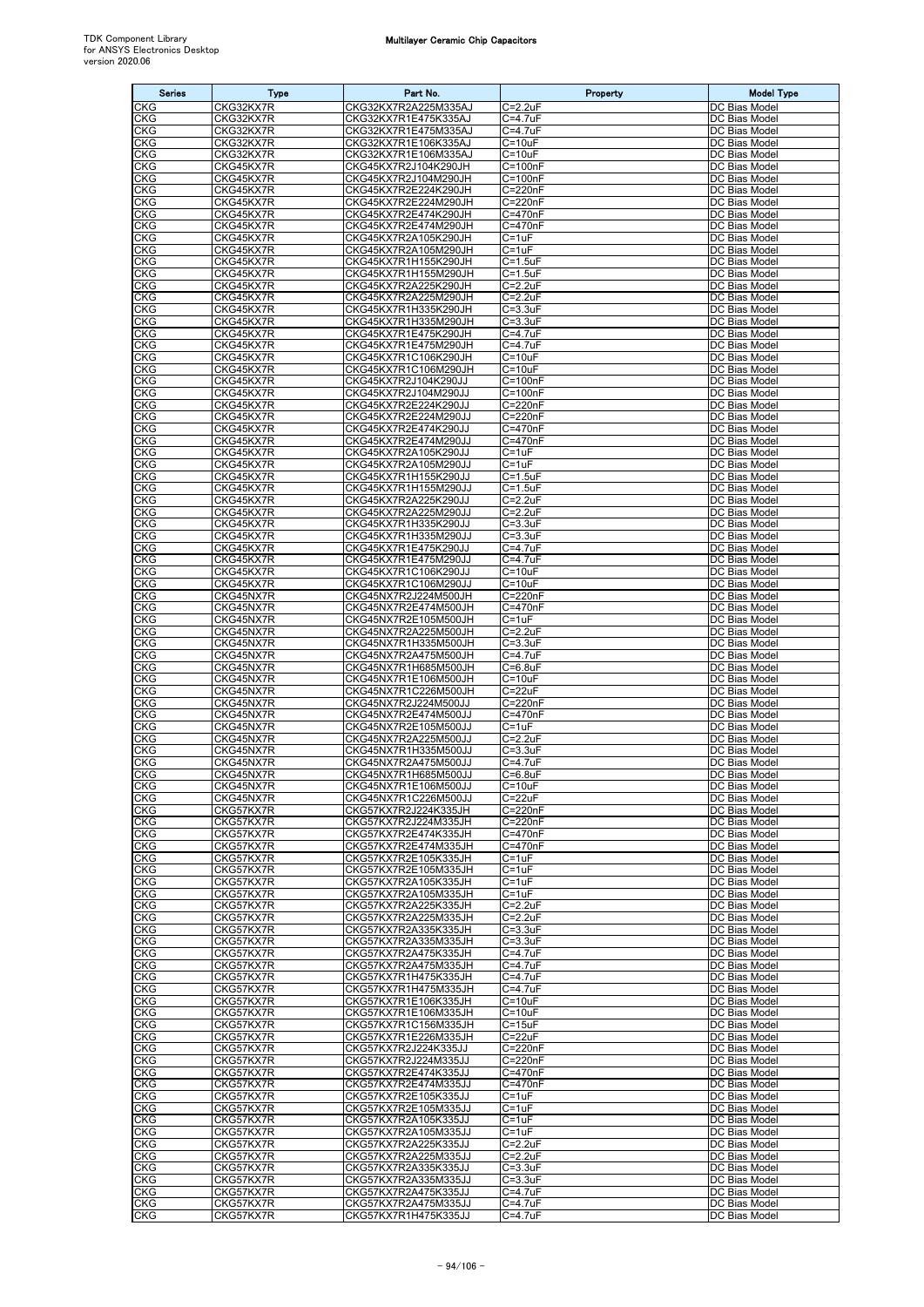| <b>Series</b>            | Type                   | Part No.                                     | Property                      | <b>Model Type</b>              |
|--------------------------|------------------------|----------------------------------------------|-------------------------------|--------------------------------|
| CKG                      | CKG57KX7R              | CKG57KX7R1H475M335JJ                         | C=4.7uF                       | DC Bias Model                  |
| <b>CKG</b><br>CKG        | CKG57KX7R<br>CKG57KX7R | CKG57KX7R1E106K335JJ<br>CKG57KX7R1E106M335JJ | $C = 10uF$<br>$C = 10uF$      | DC Bias Model<br>DC Bias Model |
| CKG                      | CKG57KX7R              | CKG57KX7R1C156M335JJ                         | $C = 15uF$                    | DC Bias Model                  |
| CKG<br>CKG               | CKG57KX7R<br>CKG57NX7R | CKG57KX7R1E226M335JJ<br>CKG57KX7R1H226M335JH | $C = 22uF$<br>$C = 22uF$      | DC Bias Model<br>DC Bias Model |
| CKG                      | CKG57NX7R              | CKG57NX7R2J474M500JH                         | $C = 470nF$                   | DC Bias Model                  |
| CKG                      | CKG57NX7R              | CKG57NX7R2E105M500JH                         | $C = 1uF$                     | DC Bias Model                  |
| CKG<br><b>CKG</b>        | CKG57NX7R<br>CKG57NX7R | CKG57NX7R2E225M500JH<br>CKG57NX7R2A225M500JH | $C = 2.2uF$<br>$C = 2.2uF$    | DC Bias Model<br>DC Bias Model |
| CKG                      | CKG57NX7R              | CKG57NX7R2A475M500JH                         | C=4.7uF                       | DC Bias Model                  |
| CKG<br>CKG               | CKG57NX7R<br>CKG57NX7R | CKG57NX7R2A106M500JH<br>CKG57NX7R1H106M500JH | $C = 10uF$<br>$C = 10uF$      | DC Bias Model<br>DC Bias Model |
| <b>CKG</b>               | CKG57NX7R              | CKG57NX7R1E226M500JH                         | $C = 22uF$                    | DC Bias Model                  |
| CKG                      | CKG57NX7R              | CKG57NX7R1C336M500JH                         | $C = 33uF$                    | DC Bias Model                  |
| <b>CKG</b><br>CKG        | CKG57NX7R<br>CKG57NX7R | CKG57NX7R1H476M500JH<br>CKG57KX7R1H226M335JJ | $C = 47uF$<br>C=22uF          | DC Bias Model<br>DC Bias Model |
| CKG                      | CKG57NX7R              | CKG57NX7R2J474M500JJ                         | C=470nF                       | DC Bias Model                  |
| CKG<br>CKG               | CKG57NX7R<br>CKG57NX7R | CKG57NX7R2E105M500JJ<br>CKG57NX7R2E225M500JJ | $C = 1uF$<br>$C = 2.2uF$      | DC Bias Model<br>DC Bias Model |
| <b>CKG</b>               | CKG57NX7R              | CKG57NX7R2A225M500JJ                         | $C = 2.2uF$                   | DC Bias Model                  |
| CKG                      | CKG57NX7R              | CKG57NX7R2A475M500JJ                         | $C = 4.7uF$                   | DC Bias Model                  |
| CKG<br>CKG               | CKG57NX7R<br>CKG57NX7R | CKG57NX7R2A106M500JJ<br>CKG57NX7R1H106M500JJ | $C = 10uF$<br>$C = 10uF$      | DC Bias Model<br>DC Bias Model |
| CKG                      | CKG57NX7R              | CKG57NX7R1E226M500JJ                         | C=22uF                        | DC Bias Model                  |
| CKG<br>CKG               | CKG57NX7R<br>CKG57NX7R | CKG57NX7R1C336M500JJ<br>CKG57NX7R1H476M500JJ | $C = 33uF$<br>$C = 47uF$      | DC Bias Model<br>DC Bias Model |
| CKG                      | CKG32KX7S              | CKG32KX7S2A335K335AH                         | $C = 3.3uF$                   | DC Bias Model                  |
| CKG                      | CKG32KX7S              | CKG32KX7S2A335M335AH                         | $C = 3.3uF$                   | DC Bias Model                  |
| CKG<br>CKG               | CKG32KX7S<br>CKG32KX7S | CKG32KX7S2A475K335AH<br>CKG32KX7S2A475M335AH | $C = 4.7uF$<br>$C = 4.7uF$    | DC Bias Model<br>DC Bias Model |
| <b>CKG</b>               | CKG32KX7S              | CKG32KX7S1H475K335AH                         | C=4.7uF                       | DC Bias Model                  |
| CKG                      | CKG32KX7S              | CKG32KX7S1H475M335AH                         | C=4.7uF                       | DC Bias Model                  |
| CKG<br>CKG               | CKG32KX7S<br>CKG32KX7S | CKG32KX7S1H685K335AH<br>CKG32KX7S1H685M335AH | $C=6.8$ u $F$<br>$C = 6.8$ uF | DC Bias Model<br>DC Bias Model |
| CKG                      | CKG32KX7S              | CKG32KX7S1H106K335AH                         | $C = 10uF$                    | DC Bias Model                  |
| CKG                      | CKG32KX7S              | CKG32KX7S1H106M335AH                         | $C = 10uF$                    | DC Bias Model                  |
| CKG<br><b>CKG</b>        | CKG32KX7S<br>CKG32KX7S | CKG32KX7S2A335K335AJ<br>CKG32KX7S2A335M335AJ | $C = 3.3uF$<br>$C = 3.3uF$    | DC Bias Model<br>DC Bias Model |
| CKG                      | CKG32KX7S              | CKG32KX7S2A475K335AJ                         | C=4.7uF                       | DC Bias Model                  |
| CKG<br>CKG               | CKG32KX7S<br>CKG32KX7S | CKG32KX7S2A475M335AJ<br>CKG32KX7S1H475K335AJ | C=4.7uF<br>C=4.7uF            | DC Bias Model<br>DC Bias Model |
| CKG                      | CKG32KX7S              | CKG32KX7S1H475M335AJ                         | C=4.7uF                       | DC Bias Model                  |
| CKG                      | CKG32KX7S              | CKG32KX7S1H685K335AJ                         | $C = 6.8$ uF                  | DC Bias Model                  |
| <b>CKG</b><br><b>CKG</b> | CKG32KX7S<br>CKG32KX7S | CKG32KX7S1H685M335AJ<br>CKG32KX7S1H106K335AJ | $C = 6.8$ uF<br>$C = 10uF$    | DC Bias Model<br>DC Bias Model |
| CKG                      | CKG32KX7S              | CKG32KX7S1H106M335AJ                         | $C = 10uF$                    | DC Bias Model                  |
| CKG                      | CKG45KX7S              | CKG45KX7S2A335K290JH                         | $C = 3.3uF$                   | DC Bias Model                  |
| CKG<br>CKG               | CKG45KX7S<br>CKG45KX7S | CKG45KX7S2A335M290JH<br>CKG45KX7S2A475K290JH | $C = 3.3uF$<br>C=4.7uF        | DC Bias Model<br>DC Bias Model |
| CKG                      | CKG45KX7S              | CKG45KX7S2A475M290JH                         | $C = 4.7$ u $F$               | DC Bias Model                  |
| CKG<br><b>CKG</b>        | CKG45KX7S<br>CKG45KX7S | CKG45KX7S1H475K290JH<br>CKG45KX7S1H475M290JH | C=4.7uF<br>C=4.7uF            | DC Bias Model<br>DC Bias Model |
| CKG                      | CKG45KX7S              | CKG45KX7S1C226M290JH                         | $C = 22uF$                    | DC Bias Model                  |
| CKG                      | CKG45KX7S              | CKG45KX7S2A335K290JJ                         | $C = 3.3uF$                   | DC Bias Model                  |
| CKG<br><b>CKG</b>        | CKG45KX7S<br>CKG45KX7S | CKG45KX7S2A335M290JJ<br>CKG45KX7S2A475K290JJ | $C = 3.3uF$<br>$C = 4.7$ uF   | DC Bias Model<br>DC Bias Model |
| CKG                      | CKG45KX7S              | CKG45KX7S2A475M290JJ                         | $C = 4.7$ uF                  | DC Bias Model                  |
| CKG<br><b>CKG</b>        | CKG45KX7S<br>CKG45KX7S | CKG45KX7S1H475K290JJ<br>CKG45KX7S1H475M290JJ | C=4.7uF<br>$C = 4.7$ u $F$    | DC Bias Model<br>DC Bias Model |
| CKG                      | CKG45KX7S              | CKG45KX7S1C226M290JJ                         | $C = 22uF$                    | DC Bias Model                  |
| CKG                      | CKG45NX7S              | CKG45NX7S2A685M500JH                         | $C=6.8$ u $F$                 | DC Bias Model                  |
| <b>CKG</b><br><b>CKG</b> | CKG45NX7S<br>CKG45NX7S | CKG45NX7S2A106M500JH<br>CKG45NX7S1H106M500JH | $C = 10uF$<br>$C = 10uF$      | DC Bias Model<br>DC Bias Model |
| CKG                      | CKG45NX7S              | CKG45NX7S1C476M500JH                         | $C = 47uF$                    | DC Bias Model                  |
| CKG<br><b>CKG</b>        | CKG45NX7S<br>CKG45NX7S | CKG45NX7S2A685M500JJ<br>CKG45NX7S2A106M500JJ | $C=6.8$ u $F$<br>$C = 10uF$   | DC Bias Model<br>DC Bias Model |
| CKG                      | CKG45NX7S              | CKG45NX7S1H106M500JJ                         | $C = 10uF$                    | DC Bias Model                  |
| CKG                      | CKG45NX7S              | CKG45NX7S1C476M500JJ                         | $C = 47uF$                    | DC Bias Model                  |
| <b>CKG</b><br>CKG        | CKG57KX7S<br>CKG57KX7S | CKG57KX7S2A685K335JH<br>CKG57KX7S2A685M335JH | $C=6.8$ u $F$<br>$C = 6.8$ uF | DC Bias Model<br>DC Bias Model |
| <b>CKG</b>               | CKG57KX7S              | CKG57KX7S2A106K335JH                         | $C = 10uF$                    | DC Bias Model                  |
| CKG                      | CKG57KX7S              | CKG57KX7S2A106M335JH                         | $C = 10uF$                    | DC Bias Model                  |
| CKG<br>CKG               | CKG57KX7S<br>CKG57KX7S | CKG57KX7S1H106K335JH<br>CKG57KX7S1H106M335JH | $C = 10uF$<br>$C = 10uF$      | DC Bias Model<br>DC Bias Model |
| CKG                      | CKG57KX7S              | CKG57KX7S2A156M335JH                         | $C = 15uF$                    | DC Bias Model                  |
| CKG<br><b>CKG</b>        | CKG57KX7S<br>CKG57KX7S | CKG57KX7S1C476M335JH<br>CKG57KX7S2A685K335JJ | $C = 47uF$<br>$C=6.8$ u $F$   | DC Bias Model<br>DC Bias Model |
| CKG                      | CKG57KX7S              | CKG57KX7S2A685M335JJ                         | $C=6.8uF$                     | DC Bias Model                  |
| CKG                      | CKG57KX7S              | CKG57KX7S2A106K335JJ                         | $C = 10uF$                    | DC Bias Model                  |
| CKG<br>CKG               | CKG57KX7S<br>CKG57KX7S | CKG57KX7S2A106M335JJ<br>CKG57KX7S1H106K335JJ | $C = 10uF$<br>$C = 10uF$      | DC Bias Model<br>DC Bias Model |
| CKG                      | CKG57KX7S              | CKG57KX7S1H106M335JJ                         | $C = 10uF$                    | DC Bias Model                  |
| <b>CKG</b><br><b>CKG</b> | CKG57KX7S<br>CKG57KX7S | CKG57KX7S2A156M335JJ<br>CKG57KX7S1C476M335JJ | $C = 15uF$<br>$C = 47uF$      | DC Bias Model<br>DC Bias Model |
| CKG                      | CKG57NX7S              | CKG57NX7S2A226M500JH                         | $C = 22uF$                    | DC Bias Model                  |
| CKG                      | CKG57NX7S              | CKG57NX7S1H226M500JH                         | $C = 22uF$                    | DC Bias Model                  |
| <b>CKG</b><br><b>CKG</b> | CKG57NX7S<br>CKG57NX7S | CKG57NX7S1E476M500JH<br>CKG57NX7S1C107M500JH | $C = 47uF$<br>$C = 100uF$     | DC Bias Model<br>DC Bias Model |
| CKG                      | CKG57NX7S              | CKG57NX7S2A226M500JJ                         | $C = 22uF$                    | DC Bias Model                  |
| CKG<br><b>CKG</b>        | CKG57NX7S<br>CKG57NX7S | CKG57NX7S1H226M500JJ                         | $C = 22uF$<br>$C = 47uF$      | DC Bias Model<br>DC Bias Model |
| <b>CKG</b>               | CKG57NX7S              | CKG57NX7S1E476M500JJ<br>CKG57NX7S1C107M500JJ | $C = 100uF$                   | DC Bias Model                  |
| CKG                      | CKG32KX7T              | CKG32KX7T2J104K335AH                         | $C = 100nF$                   | DC Bias Model                  |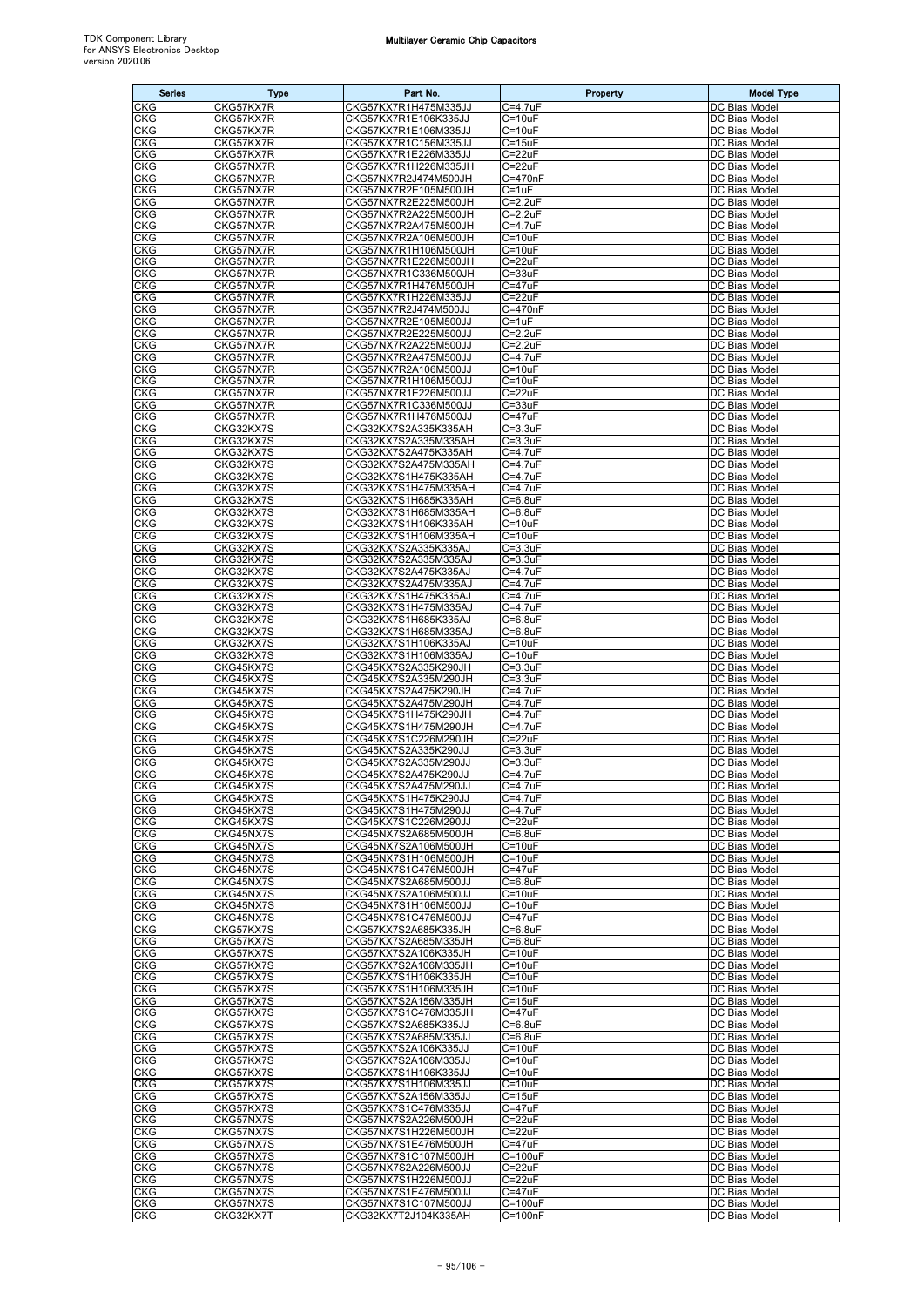| <b>Series</b>            | <b>Type</b>            | Part No.                                     | Property                      | <b>Model Type</b>              |
|--------------------------|------------------------|----------------------------------------------|-------------------------------|--------------------------------|
| CKG                      | CKG32KX7T              | CKG32KX7T2J104M335AH                         | $C = 100nF$                   | DC Bias Model                  |
| CKG                      | CKG32KX7T              | CKG32KX7T2J154K335AH                         | $C = 150nF$                   | DC Bias Model                  |
| CKG<br><b>CKG</b>        | CKG32KX7T              | CKG32KX7T2J154M335AH<br>CKG32KX7T2W224K335AH | $C = 150nF$<br>C=220nF        | DC Bias Model<br>DC Bias Model |
| <b>CKG</b>               | CKG32KX7T<br>CKG32KX7T | CKG32KX7T2W224M335AH                         | C=220nF                       | DC Bias Model                  |
| <b>CKG</b>               | CKG32KX7T              | CKG32KX7T2E334K335AH                         | $C = 330nF$                   | DC Bias Model                  |
| <b>CKG</b>               | CKG32KX7T              | CKG32KX7T2E334M335AH                         | $C = 330nF$                   | DC Bias Model                  |
| <b>CKG</b>               | CKG32KX7T              | CKG32KX7T2J104K335AJ                         | $C = 100nF$                   | DC Bias Model                  |
| CKG<br><b>CKG</b>        | CKG32KX7T<br>CKG32KX7T | CKG32KX7T2J104M335AJ<br>CKG32KX7T2J154K335AJ | $C = 100nF$<br>$C = 150nF$    | DC Bias Model<br>DC Bias Model |
| CKG                      | CKG32KX7T              | CKG32KX7T2J154M335AJ                         | $\overline{C}$ =150nF         | DC Bias Model                  |
| <b>CKG</b>               | CKG32KX7T              | CKG32KX7T2W224K335AJ                         | C=220nF                       | DC Bias Model                  |
| CKG                      | CKG32KX7T              | CKG32KX7T2W224M335AJ                         | C=220nF                       | DC Bias Model                  |
| <b>CKG</b>               | CKG32KX7T              | CKG32KX7T2E334K335AJ                         | C=330nF                       | DC Bias Model                  |
| <b>CKG</b><br>CKG        | CKG32KX7T<br>CKG45KX7T | CKG32KX7T2E334M335AJ<br>CKG45KX7T2J154K290JH | $C = 330nF$<br>$C = 150nF$    | DC Bias Model<br>DC Bias Model |
| <b>CKG</b>               | CKG45KX7T              | CKG45KX7T2J154M290JH                         | $C = 150nF$                   | DC Bias Model                  |
| CKG                      | CKG45KX7T              | CKG45KX7T2J224K290JH                         | C=220nF                       | DC Bias Model                  |
| CKG                      | CKG45KX7T              | CKG45KX7T2J224M290JH                         | C=220nF                       | DC Bias Model                  |
| CKG<br><b>CKG</b>        | CKG45KX7T<br>CKG45KX7T | CKG45KX7T2W334K290JH<br>CKG45KX7T2W334M290JH | C=330nF<br>C=330nF            | DC Bias Model<br>DC Bias Model |
| CKG                      | CKG45KX7T              | CKG45KX7T2W474K290JH                         | C=470nF                       | DC Bias Model                  |
| <b>CKG</b>               | CKG45KX7T              | CKG45KX7T2W474M290JH                         | C=470nF                       | DC Bias Model                  |
| <b>CKG</b>               | CKG45KX7T              | CKG45KX7T2E684K290JH                         | C=680nF                       | DC Bias Model                  |
| CKG                      | CKG45KX7T              | CKG45KX7T2E684M290JH                         | C=680nF                       | DC Bias Model                  |
| CKG<br>CKG               | CKG45KX7T<br>CKG45KX7T | CKG45KX7T2E105K290JH<br>CKG45KX7T2E105M290JH | C=1uF<br>C=1uF                | DC Bias Model<br>DC Bias Model |
| <b>CKG</b>               | CKG45KX7T              | CKG45KX7T2J154K290JJ                         | $C = 150nF$                   | DC Bias Model                  |
| <b>CKG</b>               | CKG45KX7T              | CKG45KX7T2J154M290JJ                         | $C = 150nF$                   | DC Bias Model                  |
| <b>CKG</b>               | CKG45KX7T              | CKG45KX7T2J224K290JJ                         | C=220nF                       | DC Bias Model                  |
| <b>CKG</b>               | CKG45KX7T              | CKG45KX7T2J224M290JJ                         | C=220nF<br>$C = 330nF$        | DC Bias Model                  |
| <b>CKG</b><br><b>CKG</b> | CKG45KX7T<br>CKG45KX7T | CKG45KX7T2W334K290JJ<br>CKG45KX7T2W334M290JJ | C=330nF                       | DC Bias Model<br>DC Bias Model |
| CKG                      | CKG45KX7T              | CKG45KX7T2W474K290JJ                         | C=470nF                       | DC Bias Model                  |
| <b>CKG</b>               | CKG45KX7T              | CKG45KX7T2W474M290JJ                         | C=470nF                       | DC Bias Model                  |
| CKG                      | CKG45KX7T              | CKG45KX7T2E684K290JJ                         | C=680nF                       | DC Bias Model                  |
| <b>CKG</b><br>CKG        | CKG45KX7T              | CKG45KX7T2E684M290JJ                         | C=680nF<br>C=1uF              | DC Bias Model<br>DC Bias Model |
| <b>CKG</b>               | CKG45KX7T<br>CKG45KX7T | CKG45KX7T2E105K290JJ<br>CKG45KX7T2E105M290JJ | $C = 1uF$                     | DC Bias Model                  |
| <b>CKG</b>               | CKG45NX7T              | CKG45NX7T2J334M500JH                         | C=330nF                       | DC Bias Model                  |
| CKG                      | CKG45NX7T              | CKG45NX7T2J474M500JH                         | C=470nF                       | DC Bias Model                  |
| <b>CKG</b>               | CKG45NX7T              | CKG45NX7T2W684M500JH                         | C=680nF                       | DC Bias Model                  |
| CKG<br>CKG               | CKG45NX7T<br>CKG45NX7T | CKG45NX7T2W105M500JH<br>CKG45NX7T2E155M500JH | $C = 1uF$<br>$C = 1.5$ u $F$  | DC Bias Model<br>DC Bias Model |
| <b>CKG</b>               | CKG45NX7T              | CKG45NX7T2E225M500JH                         | $C = 2.2uF$                   | DC Bias Model                  |
| <b>CKG</b>               | CKG45NX7T              | CKG45NX7T2J334M500JJ                         | $C = 330nF$                   | DC Bias Model                  |
| CKG                      | CKG45NX7T              | CKG45NX7T2J474M500JJ                         | C=470nF                       | DC Bias Model                  |
| <b>CKG</b>               | CKG45NX7T              | CKG45NX7T2W684M500JJ                         | C=680nF                       | DC Bias Model                  |
| <b>CKG</b><br>CKG        | CKG45NX7T<br>CKG45NX7T | CKG45NX7T2W105M500JJ<br>CKG45NX7T2E155M500JJ | C=1uF<br>$C = 1.5$ u $F$      | DC Bias Model<br>DC Bias Model |
| CKG                      | CKG45NX7T              | CKG45NX7T2E225M500JJ                         | $C = 2.2uF$                   | DC Bias Model                  |
| <b>CKG</b>               | CKG57KX7T              | CKG57KX7T2J334K335JH                         | C=330nF                       | DC Bias Model                  |
| <b>CKG</b>               | CKG57KX7T              | CKG57KX7T2J334M335JH                         | C=330nF                       | DC Bias Model                  |
| CKG<br>CKG               | CKG57KX7T<br>CKG57KX7T | CKG57KX7T2J474K335JH<br>CKG57KX7T2J474M335JH | C=470nF<br>C=470nF            | DC Bias Model<br>DC Bias Model |
| <b>CKG</b>               | CKG57KX7T              | CKG57KX7T2W684K335JH                         | C=680nF                       | <b>DC Bias Model</b>           |
| <b>CKG</b>               | CKG57KX7T              | CKG57KX7T2W684M335JH                         | $C = 680nF$                   | DC Bias Model                  |
| <b>CKG</b>               | CKG57KX7T              | CKG57KX7T2W105K335JH                         | C=1uF                         | DC Bias Model                  |
| <b>CKG</b>               | CKG57KX7T<br>CKG57KX7T | CKG57KX7T2W105M335JH<br>CKG57KX7T2E155K335JH | $C = 1uF$<br>$C = 1.5$ u $F$  | DC Bias Model                  |
| CKG<br>CKG               | CKG57KX7T              | CKG57KX7T2E155M335JH                         | $C = 1.5$ u $F$               | DC Bias Model<br>DC Bias Model |
| <b>CKG</b>               | CKG57KX7T              | CKG57KX7T2E225K335JH                         | $C = 2.2uF$                   | DC Bias Model                  |
| CKG                      | CKG57KX7T              | CKG57KX7T2E225M335JH                         | $C = 2.2uF$                   | DC Bias Model                  |
| <b>CKG</b>               | CKG57KX7T              | CKG57KX7T2J334K335JJ                         | C=330nF                       | DC Bias Model                  |
| <b>CKG</b><br><b>CKG</b> | CKG57KX7T<br>CKG57KX7T | CKG57KX7T2J334M335JJ<br>CKG57KX7T2J474K335JJ | C=330nF<br>C=470nF            | DC Bias Model<br>DC Bias Model |
| <b>CKG</b>               | CKG57KX7T              | CKG57KX7T2J474M335JJ                         | C=470nF                       | DC Bias Model                  |
| CKG                      | CKG57KX7T              | CKG57KX7T2W684K335JJ                         | C=680nF                       | DC Bias Model                  |
| CKG                      | CKG57KX7T              | CKG57KX7T2W684M335JJ                         | C=680nF                       | DC Bias Model                  |
| <b>CKG</b>               | CKG57KX7T              | CKG57KX7T2W105K335JJ                         | $C = 1uF$                     | DC Bias Model                  |
| <b>CKG</b><br><b>CKG</b> | CKG57KX7T<br>CKG57KX7T | CKG57KX7T2W105M335JJ<br>CKG57KX7T2E155K335JJ | $C = 1uF$<br>$C = 1.5$ u $F$  | DC Bias Model<br>DC Bias Model |
| <b>CKG</b>               | CKG57KX7T              | CKG57KX7T2E155M335JJ                         | $C = 1.5$ u $F$               | <b>DC Bias Model</b>           |
| <b>CKG</b>               | CKG57KX7T              | CKG57KX7T2E225K335JJ                         | $C = 2.2uF$                   | DC Bias Model                  |
| CKG                      | CKG57KX7T              | CKG57KX7T2E225M335JJ                         | $C=2.2uF$                     | DC Bias Model                  |
| CKG<br>CKG               | CKG57NX7T<br>CKG57NX7T | CKG57NX7T2J684M500JH<br>CKG57NX7T2J105M500JH | C=680nF<br>$C = 1uF$          | DC Bias Model<br>DC Bias Model |
| <b>CKG</b>               | CKG57NX7T              | CKG57NX7T2W155M500JH                         | $C = 1.5$ u $F$               | DC Bias Model                  |
| CKG                      | CKG57NX7T              | CKG57NX7T2W225M500JH                         | $C=2.2uF$                     | DC Bias Model                  |
| <b>CKG</b>               | CKG57NX7T              | CKG57NX7T2E335M500JH                         | $C = 3.3uF$                   | DC Bias Model                  |
| <b>CKG</b>               | CKG57NX7T              | CKG57NX7T2J684M500JJ                         | C=680nF                       | DC Bias Model                  |
| <b>CKG</b><br><b>CKG</b> | CKG57NX7T<br>CKG57NX7T | CKG57NX7T2J105M500JJ<br>CKG57NX7T2W155M500JJ | $C = 1uF$<br>$C = 1.5$ u $F$  | DC Bias Model<br>DC Bias Model |
| CKG                      | CKG57NX7T              | CKG57NX7T2W225M500JJ                         | $C = 2.2uF$                   | DC Bias Model                  |
| CKG                      | CKG57NX7T              | CKG57NX7T2E335M500JJ                         | $C = 3.3uF$                   | DC Bias Model                  |
| <b>CNA</b>               | CNA5X7R                | CNA5L1X7R1N225K160AE                         | $C = 2.2uF$                   | DC Bias Model                  |
| CNA                      | CNA5X7R                | CNA5L1X7R1H225K160AE                         | $C = 2.2uF$                   | DC Bias Model                  |
| <b>CNA</b><br><b>CNA</b> | CNA5X7R<br>CNA5X7R     | CNA5L1X7R1H475K160AE<br>CNA5L1X7R1C106K160AE | $C = 4.7$ u $F$<br>$C = 10uF$ | DC Bias Model<br>DC Bias Model |
| <b>CNA</b>               | CNA6X7R                | CNA6P1X7R2A475K250AE                         | $C = 4.7$ u $F$               | DC Bias Model                  |
| CNA                      | CNA6X7R                | CNA6P1X7R1H475K250AE                         | $C = 4.7$ u $F$               | DC Bias Model                  |
| <b>CNA</b>               | CNA6X7R                | CNA6P1X7R1H106K250AE                         | $C = 10uF$                    | DC Bias Model                  |
| CKC                      | CNC5X7R                | CNC5L1X7R1N225K160AE                         | $C = 2.2uF$                   | DC Bias Model                  |
| CKC                      | CNC5X7R                | CNC5L1X7R1H225K160AE                         | $C = 2.2uF$                   | DC Bias Model                  |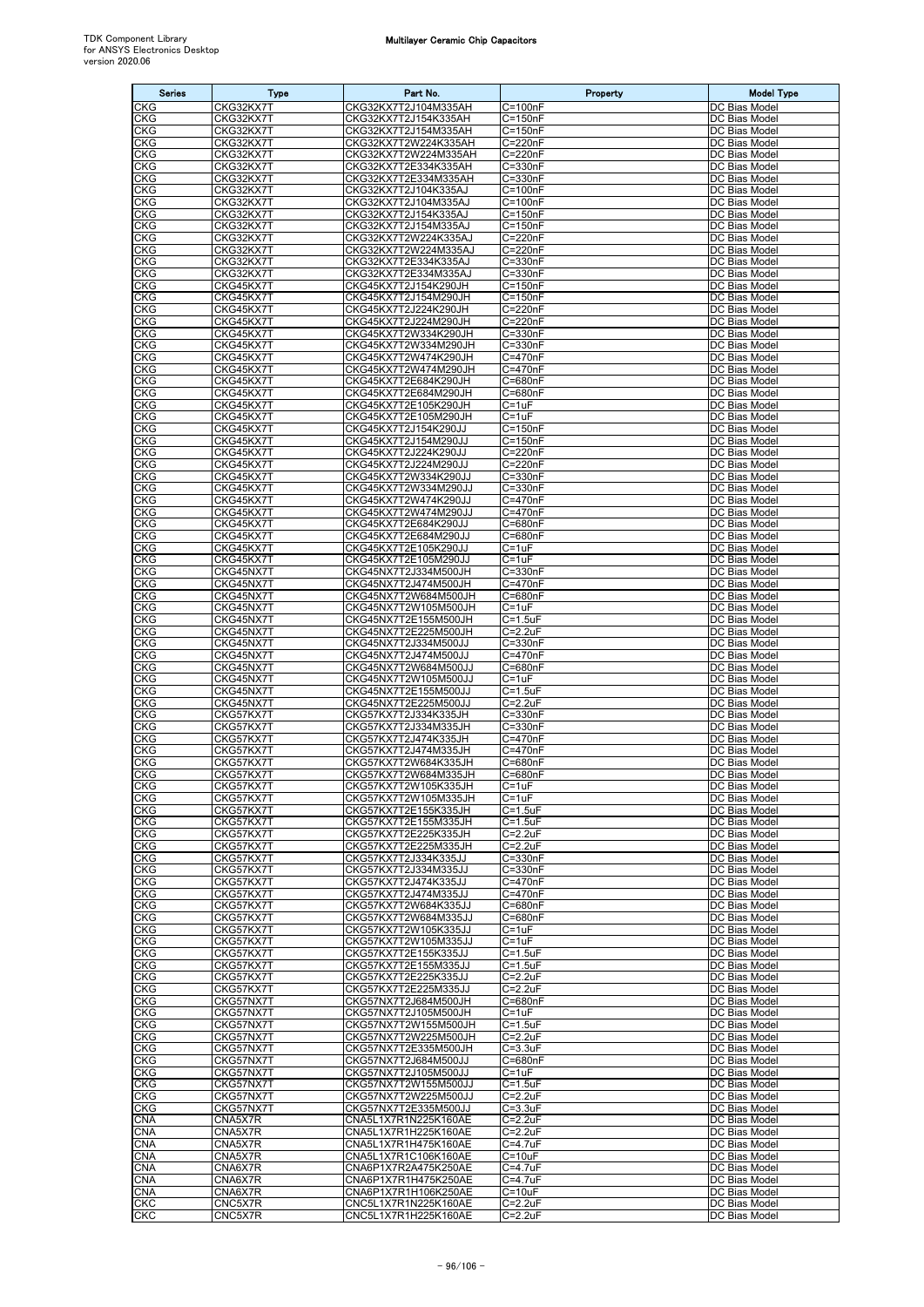| <b>Series</b> | Type    | Part No.              | Property     | <b>Model Type</b> |
|---------------|---------|-----------------------|--------------|-------------------|
| <b>CKC</b>    | CNC5X7R | CNC5L1X7R1H475K160AE  | $C = 4.7$ uF | DC Bias Model     |
| <b>CKC</b>    | CNC5X7R | CNC5L1X7R1C106K160AE  | $C = 10uF$   | DC Bias Model     |
| <b>CKC</b>    | CNC6X7R | CNC6P1X7R2A475K250AE  | $C = 4.7$ uF | DC Bias Model     |
| <b>CKC</b>    | CNC6X7R | ICNC6P1X7R1H475K250AE | $C = 4.7$ uF | DC Bias Model     |
| <b>CKC</b>    | CNC6X7R | CNC6P1X7R1H106K250AE  | $C = 10uF$   | DC Bias Model     |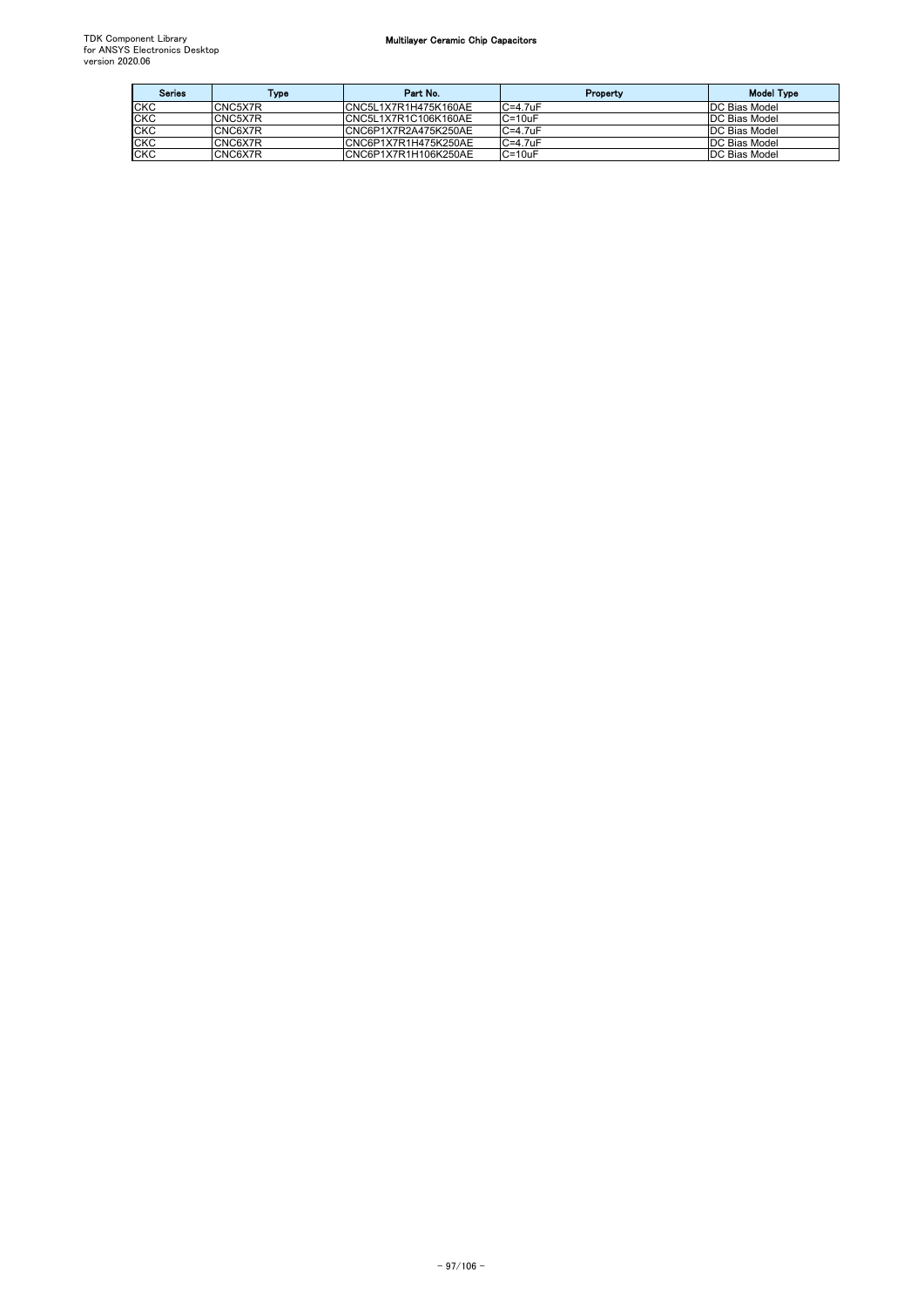## 3-Terminal Feed Through Multilayer Ceramic Capacitors

| <b>Series</b> | <b>Type</b> | Part No.            | Property        | <b>Model Type</b>    |
|---------------|-------------|---------------------|-----------------|----------------------|
| CKD           | CKD710JB    | CKD710JB0G435M045BA | $C = 4.3uF$     | DC Bias Model        |
| <b>CKD</b>    | CKD710JB    | CKD710JB0G435M045EA | $C = 4.3uF$     | <b>DC Bias Model</b> |
| CKD           | CKD710JB    | CKD710JB0G105M030BA | $C = 1uF$       | DC Bias Model        |
| CKD           | CKD710JB    | CKD710JB0G105M030EA | $C = 1uF$       | <b>DC Bias Model</b> |
| CKD           | CKD710JB    | CKD710JB0G105S030BA | $C = 1uF$       | <b>DC Bias Model</b> |
| CKD           | CKD710JB    | CKD710JB0G105S030EA | $C = 1uF$       | <b>DC Bias Model</b> |
| CKD           | CKD710JB    | CKD710JB0J474M030BA | C=470nF         | <b>DC Bias Model</b> |
| CKD           | CKD710JB    | CKD710JB0J474M030EA | $C = 470nF$     | <b>DC Bias Model</b> |
| CKD           | CKD710JB    | CKD710JB0J474S030BA | C=470nF         | DC Bias Model        |
| <b>CKD</b>    | CKD710JB    | CKD710JB0J474S030EA | C=470nF         | <b>DC Bias Model</b> |
| CKD           | CKD610JB    | CKD610JB0J475M060AA | C=4.7uF         | <b>DC Bias Model</b> |
| <b>CKD</b>    | CKD610JB    | CKD610JB0J475M060DA | $C = 4.7$ uF    | <b>DC Bias Model</b> |
| CKD           | CKD610JB    | CKD610JB0J475S060AA | C=4.7uF         | DC Bias Model        |
| <b>CKD</b>    | CKD610JB    | CKD610JB0J475S060DA | $C = 4.7$ u $F$ | <b>DC Bias Model</b> |
| CKD           | CKD61BJB    | CKD61BJB0J105M060AA | $C = 1uF$       | <b>DC Bias Model</b> |
| <b>CKD</b>    | CKD61BJB    | CKD61BJB0J105M060DA | $C = 1uF$       | <b>DC Bias Model</b> |
| <b>CKD</b>    | CKD61BJB    | CKD61BJB0J105S060AA | $C = 1uF$       | DC Bias Model        |
| CKD           | CKD61BJB    | CKD61BJB0J105S060DA | $C = 1uF$       | <b>DC Bias Model</b> |
| <b>CKD</b>    | CKD61BJB    | CKD61BJB0J475M060AA | $C = 4.7$ uF    | DC Bias Model        |
| <b>CKD</b>    | CKD61BJB    | CKD61BJB0J475M060DA | $C = 4.7$ u $F$ | <b>DC Bias Model</b> |
| <b>CKD</b>    | CKD61BJB    | CKD61BJB0J475S060AA | $C = 4.7$ u $F$ | <b>DC Bias Model</b> |
| <b>CKD</b>    | CKD61BJB    | CKD61BJB0J475S060DA | $C = 4.7$ uF    | <b>DC Bias Model</b> |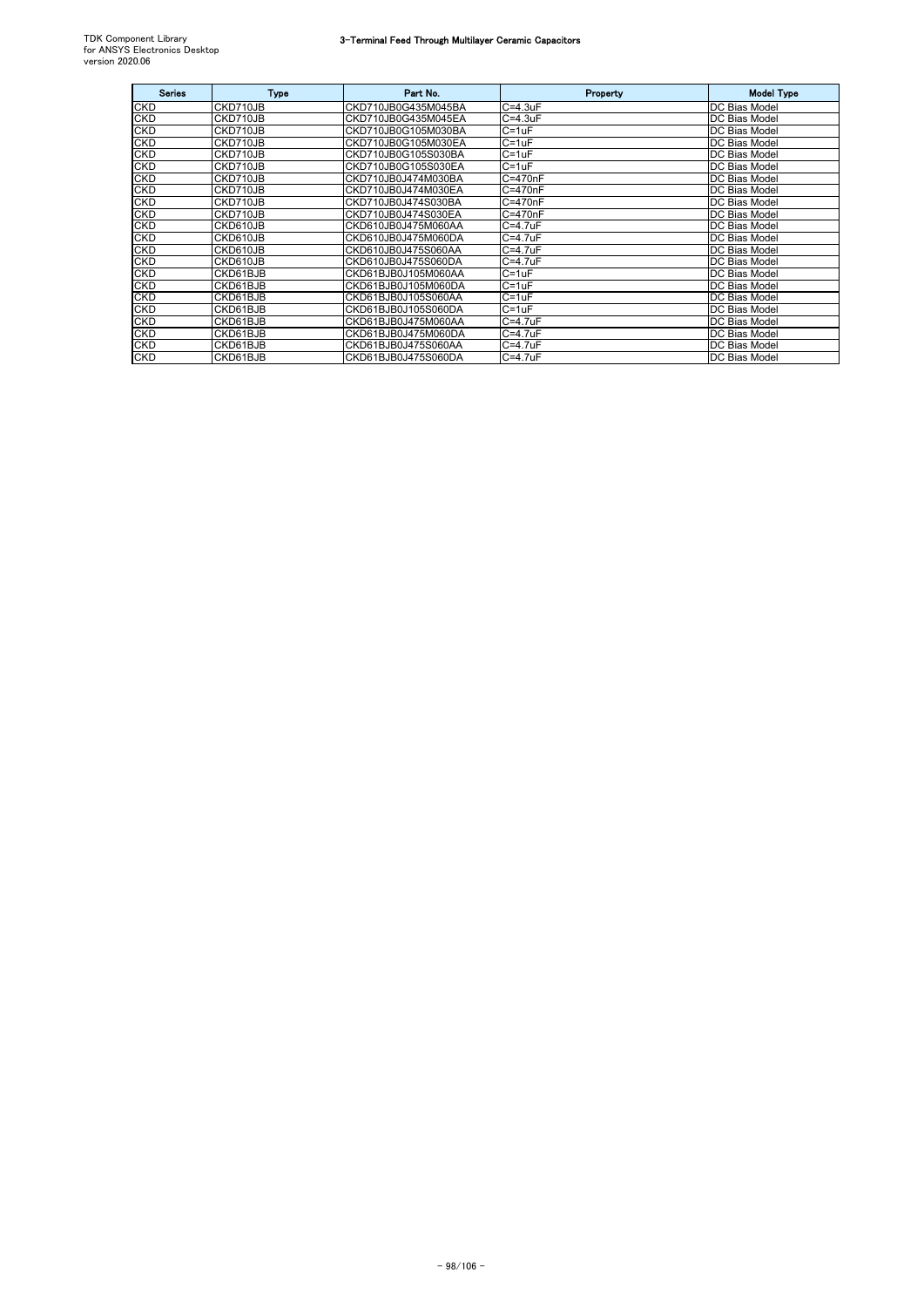# 3-Terminal Filters

| <b>Series</b>            | <b>Type</b>                        | Part No.                                 | Property               | <b>Model Type</b>                                |
|--------------------------|------------------------------------|------------------------------------------|------------------------|--------------------------------------------------|
| <b>MEM</b>               | <b>MEM1608D</b>                    | MEM1608D201RT001                         | Fc=200MHz              | <b>Frequency Model</b>                           |
| <b>MEM</b>               | <b>MEM1608D</b>                    | MEM1608D301RT001                         | Fc=300MHz              | <b>Frequency Model</b>                           |
| <b>MEM</b>               | <b>MEM1608D</b>                    | MEM1608D401RT001                         | Fc=400MHz<br>Fc=500MHz | <b>Frequency Model</b>                           |
| <b>MEM</b><br><b>MEM</b> | <b>MEM1608D</b><br><b>MEM2012F</b> | MEM1608D501RT001<br>MEM2012F10R0T001     | Fc=10MHz               | <b>Frequency Model</b><br><b>Frequency Model</b> |
| <b>MEM</b>               | <b>MEM2012F</b>                    | MEM2012F25R0T001                         | Fc=25MHz               | <b>Frequency Model</b>                           |
| <b>MEM</b>               | <b>MEM2012F</b>                    | MEM2012F50R0T001                         | Fc=50MHz               | <b>Frequency Model</b>                           |
| <b>MEM</b>               | <b>MEM2012F</b>                    | MEM2012F75R0T001                         | Fc=75MHz               | <b>Frequency Model</b>                           |
| MEM                      | <b>MEM2012F</b>                    | MEM2012F101RT001                         | Fc=100MHz              | <b>Frequency Model</b>                           |
| <b>MEM</b>               | <b>MEM1608P</b>                    | MEM1608P25R0T001                         | Fc=25MHz               | <b>Frequency Model</b>                           |
| <b>MEM</b><br><b>MEM</b> | <b>MEM1608P</b><br><b>MEM1608P</b> | MEM1608P35R0T001<br>MEM1608P50R0T001     | Fc=35MHz<br>Fc=50MHz   | <b>Frequency Model</b><br><b>Frequency Model</b> |
| <b>MEM</b>               | <b>MEM1608P</b>                    | MEM1608P75R0T001                         | Fc=75MHz               | <b>Frequency Model</b>                           |
| <b>MEM</b>               | <b>MEM1608P</b>                    | MEM1608P101RT001                         | Fc=100MHz              | <b>Frequency Model</b>                           |
| <b>MEM</b>               | <b>MEM2012S</b>                    | MEM2012S25R0T001                         | Fc=25MHz               | <b>Frequency Model</b>                           |
| MEM                      | <b>MEM2012S</b>                    | MEM2012S35R0T001                         | Fc=35MHz               | <b>Frequency Model</b>                           |
| <b>MEM</b>               | <b>MEM2012S</b>                    | MEM2012S50R0T001                         | Fc=50MHz               | <b>Frequency Model</b>                           |
| <b>MEM</b><br><b>MEM</b> | <b>MEM2012S</b><br><b>MEM2012S</b> | MEM2012S101RT001<br>MEM2012S201RT001     | Fc=100MHz<br>Fc=200MHz | <b>Frequency Model</b><br><b>Frequency Model</b> |
| YFF                      | YFF18AC                            | YFF18AC0J105MT0Y0E                       | Fc=0.1MHz              | <b>Frequency Model</b>                           |
| YFF                      | YFF18AC                            | YFF18AC0J105MT0Y9E                       | Fc=0.1MHz              | <b>Frequency Model</b>                           |
| YFF                      | YFF18AC                            | YFF18AC1C104MT0Y0N                       | Fc=0.1MHz              | <b>Frequency Model</b>                           |
| YFF                      | YFF18AC                            | YFF18AC1C104MT0Y9N                       | Fc=0.1MHz              | <b>Frequency Model</b>                           |
| YFF                      | YFF18AC<br>YFF18AC                 | YFF18AC1E223MT0Y0N                       | Fc=0.3MHz              | <b>Frequency Model</b>                           |
| YFF<br>YFF               | YFF18AC                            | YFF18AC1E223MT0Y9N<br>YFF18AC1H103MT0Y0N | Fc=0.3MHz<br>Fc=0.6MHz | <b>Frequency Model</b><br><b>Frequency Model</b> |
| YFF                      | YFF18AC                            | YFF18AC1H103MT0Y9N                       | Fc=0.6MHz              | <b>Frequency Model</b>                           |
| YFF                      | YFF18AC                            | YFF18AC1H472MT0Y0N                       | Fc=1MHz                | <b>Frequency Model</b>                           |
| YFF                      | YFF18AC                            | YFF18AC1H472MT0Y9N                       | Fc=1MHz                | <b>Frequency Model</b>                           |
| YFF                      | YFF18AC                            | YFF18AC1H222MT0Y0N                       | Fc=2MHz                | <b>Frequency Model</b>                           |
| YFF<br>YFF               | YFF18AC                            | YFF18AC1H222MT0Y9N                       | Fc=2MHz                | <b>Frequency Model</b>                           |
| YFF                      | YFF18AC<br>YFF18AC                 | YFF18AC1H102MT0Y0N<br>YFF18AC1H102MT0Y9N | Fc=6MHz<br>Fc=6MHz     | <b>Frequency Model</b><br><b>Frequency Model</b> |
| YFF                      | YFF18AC                            | <u>YFF18AC1H471MT0Y0N</u>                | Fc=10MHz               | <b>Frequency Model</b>                           |
| YFF                      | YFF18AC                            | YFF18AC1H471MT0Y9N                       | Fc=10MHz               | <b>Frequency Model</b>                           |
| YFF                      | YFF18AC                            | YFF18AC1H221MT0Y0N                       | Fc=20MHz               | <b>Frequency Model</b>                           |
| YFF                      | YFF18AC                            | YFF18AC1H221MT0Y9N                       | Fc=20MHz               | <b>Frequency Model</b>                           |
| YFF                      | YFF18AC                            | YFF18AC1H101MT0Y0N                       | Fc=60MHz               | <b>Frequency Model</b>                           |
| YFF<br>YFF               | YFF18AC<br>YFF18AC                 | YFF18AC1H101MT0Y9N<br>YFF18AC1H470MT0Y0N | Fc=60MHz<br>Fc=100MHz  | <b>Frequency Model</b><br><b>Frequency Model</b> |
| YFF                      | YFF18AC                            | YFF18AC1H470MT0Y9N                       | Fc=100MHz              | <b>Frequency Model</b>                           |
| YFF                      | YFF18AC                            | YFF18AC1H220MT0Y0N                       | Fc=200MHz              | <b>Frequency Model</b>                           |
| YFF                      | YFF18AC                            | YFF18AC1H220MT0Y9N                       | Fc=200MHz              | <b>Frequency Model</b>                           |
| YFF                      | YFF21AC                            | YFF21AC1C474MT0Y0N                       | Fc=0.1MHz              | <b>Frequency Model</b>                           |
| YFF                      | YFF21AC                            | YFF21AC1C474MT0Y9N                       | Fc=0.1MHz              | <b>Frequency Model</b>                           |
| YFF<br>YFF               | YFF21AC<br>YFF21AC                 | YFF21AC1E104MT0Y0N<br>YFF21AC1E104MT0Y9N | Fc=0.1MHz<br>Fc=0.1MHz | <b>Frequency Model</b><br><b>Frequency Model</b> |
| YFF                      | YFF21AC                            | YFF21AC1E473MT0Y0N                       | Fc=0.1MHz              | <b>Frequency Model</b>                           |
| YFF                      | YFF21AC                            | YFF21AC1E473MT0Y9N                       | Fc=0.1MHz              | <b>Frequency Model</b>                           |
| YFF                      | YFF21AC                            | YFF21AC1E223MT0Y0N                       | Fc=0.2MHz              | <b>Frequency Model</b>                           |
| YFF                      | YFF21AC                            | YFF21AC1E223MT0Y9N                       | Fc=0.2MHz              | <b>Frequency Model</b>                           |
| YFF<br>YFF               | YFF21AC                            | YFF21AC1E103MT0Y0N<br>YFF21AC1E103MT0Y9N | Fc=0.5MHz<br>Fc=0.5MHz | <b>Frequency Model</b>                           |
| YFF                      | YFF21AC<br>YFF21AC                 | YFF21AC1H472MT0Y0N                       | Fc=1MHz                | <b>Frequency Model</b><br><b>Frequency Model</b> |
| YFF                      | YFF21AC                            | YFF21AC1H472MT0Y9N                       | Fc=1MHz                | <b>Frequency Model</b>                           |
| YFF                      | YFF21AC                            | YFF21AC1H222MT0Y0N                       | Fc=2MHz                | <b>Frequency Model</b>                           |
| YFF                      | YFF21AC                            | YFF21AC1H222MT0Y9N                       | Fc=2MHz                | <b>Frequency Model</b>                           |
| YFF<br>YFF               | YFF21AC<br>YFF21AC                 | YFF21AC1H102MT0Y0N<br>YFF21AC1H102MT0Y9N | Fc=5MHz                | <b>Frequency Model</b>                           |
| YFF                      | YFF21AC                            | YFF21AC1H471MT0Y0N                       | Fc=5MHz<br>Fc=10MHz    | <b>Frequency Model</b><br><b>Frequency Model</b> |
| YFF                      | YFF21AC                            | YFF21AC1H471MT0Y9N                       | Fc=10MHz               | <b>Frequency Model</b>                           |
| YFF                      | YFF21AC                            | YFF21AC1H221MT0Y0N                       | Fc=20MHz               | <b>Frequency Model</b>                           |
| YFF                      | YFF21AC                            | YFF21AC1H221MT0Y9N                       | Fc=20MHz               | <b>Frequency Model</b>                           |
| YFF                      | YFF21AC                            | YFF21AC1H101MT0Y0N                       | Fc=50MHz               | <b>Frequency Model</b>                           |
| YFF<br>YFF               | YFF21AC<br>YFF21AC                 | YFF21AC1H101MT0Y9N<br>YFF21AC1H470MT0Y0N | Fc=50MHz<br>Fc=100MHz  | <b>Frequency Model</b><br><b>Frequency Model</b> |
| YFF                      | YFF21AC                            | YFF21AC1H470MT0Y9N                       | Fc=100MHz              | <b>Frequency Model</b>                           |
| YFF                      | YFF21AC                            | YFF21AC1H220MT0Y0N                       | Fc=200MHz              | <b>Frequency Model</b>                           |
| YFF                      | YFF21AC                            | YFF21AC1H220MT0Y9N                       | Fc=200MHz              | <b>Frequency Model</b>                           |
| YFF                      | YFF31AH                            | YFF31AH2A104MT0Y0N                       | Cap=100nF              | <b>Frequency Model</b>                           |
| YFF                      | YFF31AH                            | YFF31AH2A104MT0Y9N                       | Cap=100nF              | <b>Frequency Model</b>                           |
| YFF<br>YFF               | YFF31AH<br>YFF31AH                 | YFF31AH2A105MT0Y0N<br>YFF31AH2A105MT0Y9N | Cap=1uF<br>Cap=1uF     | <b>Frequency Model</b><br><b>Frequency Model</b> |
| YFF                      | YFF15SC                            | YFF15SC1C473MT000N                       | Fc=0.1MHz              | <b>Frequency Model</b>                           |
| YFF                      | YFF15SC                            | YFF15SC1C473MT009N                       | Fc=0.1MHz              | <b>Frequency Model</b>                           |
| YFF                      | YFF15SC                            | YFF15SC1C223MT000N                       | Fc=0.3MHz              | <b>Frequency Model</b>                           |
| YFF                      | YFF15SC                            | YFF15SC1C223MT009N                       | Fc=0.3MHz              | <b>Frequency Model</b>                           |
| YFF<br>YFF               | YFF15SC<br>YFF15SC                 | YFF15SC1E103MT000N<br>YFF15SC1E103MT009N | Fc=0.6MHz<br>Fc=0.6MHz | <b>Frequency Model</b><br><b>Frequency Model</b> |
| YFF                      | YFF15SC                            | YFF15SC1E472MT000N                       | Fc=1MHz                | <b>Frequency Model</b>                           |
| YFF                      | YFF15SC                            | YFF15SC1E472MT009N                       | Fc=1MHz                | <b>Frequency Model</b>                           |
| YFF                      | YFF15SC                            | YFF15SC1E222MT000N                       | Fc=3MHz                | <b>Frequency Model</b>                           |
| YFF                      | YFF15SC                            | YFF15SC1E222MT009N                       | Fc=3MHz                | <b>Frequency Model</b>                           |
| YFF                      | YFF15SC                            | YFF15SC1E102MT000N                       | Fc=6MHz                | <b>Frequency Model</b>                           |
| <b>YFF</b><br>YFF        | YFF15SC<br>YFF15SC                 | YFF15SC1E102MT009N<br>YFF15SC1E471MT000N | Fc=6MHz<br>Fc=10MHz    | <b>Frequency Model</b><br><b>Frequency Model</b> |
| YFF                      | YFF15SC                            | YFF15SC1E471MT009N                       | Fc=10MHz               | <b>Frequency Model</b>                           |
| YFF                      | YFF15SC                            | YFF15SC1H221MT000N                       | Fc=30MHz               | <b>Frequency Model</b>                           |
| YFF                      | YFF15SC                            | YFF15SC1H221MT009N                       | Fc=30MHz               | <b>Frequency Model</b>                           |
| YFF                      | YFF15SC                            | YFF15SC1H101MT000N                       | Fc=60MHz               | <b>Frequency Model</b>                           |
| YFF                      | YFF15SC                            | YFF15SC1H101MT009N                       | Fc=60MHz               | <b>Frequency Model</b>                           |
| YFF<br>YFF               | YFF15SC<br>YFF15SC                 | YFF15SC1H470MT000N<br>YFF15SC1H470MT009N | Fc=100MHz<br>Fc=100MHz | <b>Frequency Model</b><br><b>Frequency Model</b> |
| YFF                      | YFF15SC                            | YFF15SC1H220MT000N                       | Fc=300MHz              | <b>Frequency Model</b>                           |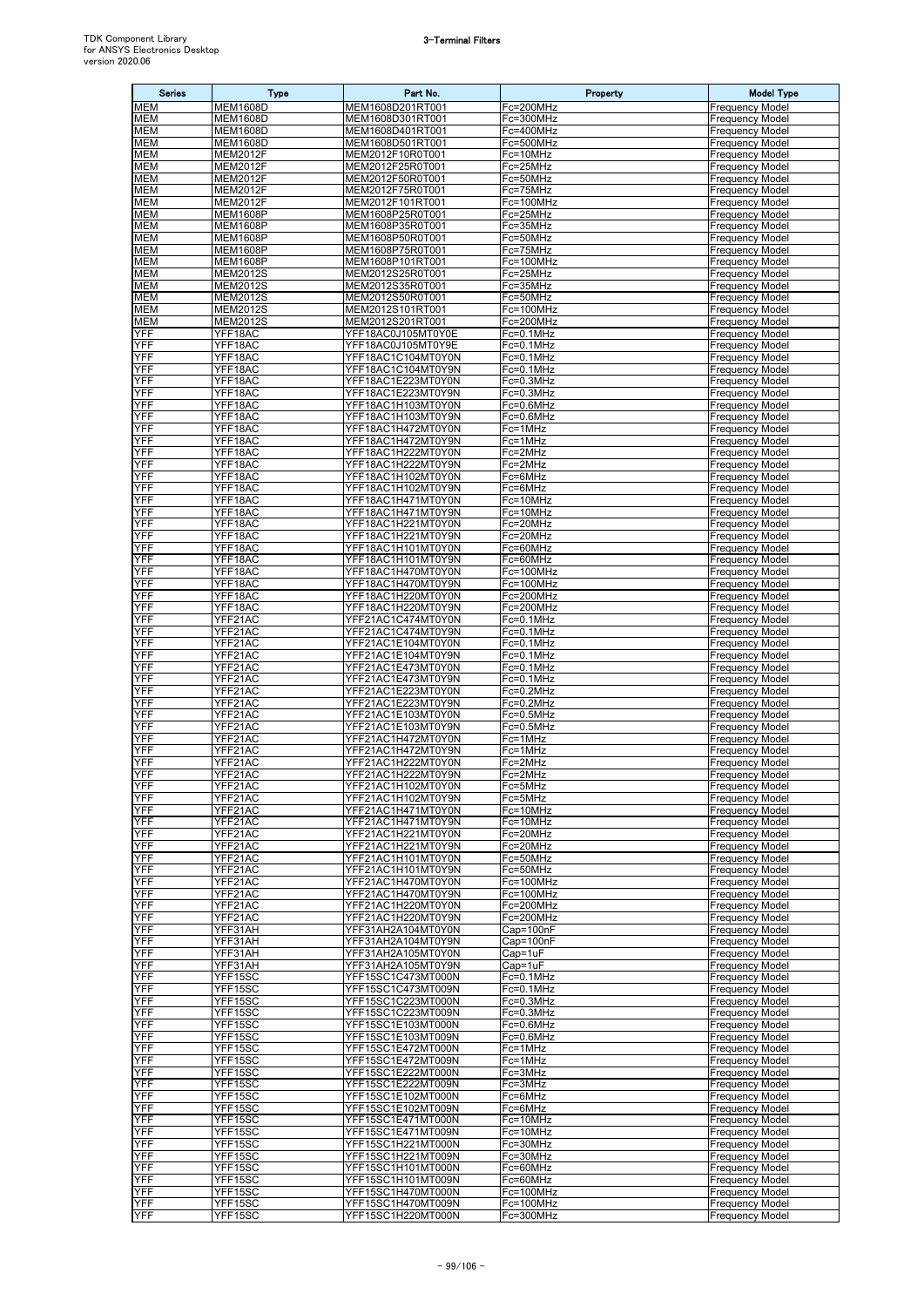# 3-Terminal Filters

| <b>Series</b>            | <b>Type</b>                          | Part No.                                 | Property               | <b>Model Type</b>                                |
|--------------------------|--------------------------------------|------------------------------------------|------------------------|--------------------------------------------------|
| YFF                      | YFF15SC                              | YFF15SC1H220MT009N                       | Fc=300MHz              | <b>Frequency Model</b>                           |
| YFF                      | YFF18SC                              | YFF18SC1H223MT0H0N                       | Fc=0.3MHz              | <b>Frequency Model</b>                           |
| YFF                      | YFF18SC                              | YFF18SC1H223MT0H9N                       | Fc=0.3MHz              | <b>Frequency Model</b>                           |
| YFF<br>YFF               | YFF18SC<br>YFF18SC                   | YFF18SC1H103MT0H0N<br>YFF18SC1H103MT0H9N | Fc=0.6MHz<br>Fc=0.6MHz | <b>Frequency Model</b><br><b>Frequency Model</b> |
| YFF                      | YFF18SC                              | YFF18SC1H472MT0H0N                       | Fc=1MHz                | <b>Frequency Model</b>                           |
| YFF                      | YFF18SC                              | YFF18SC1H472MT0H9N                       | Fc=1MHz                | <b>Frequency Model</b>                           |
| YFF                      | YFF18SC                              | YFF18SC1H222MT0H0N                       | Fc=2MHz                | <b>Frequency Model</b>                           |
| YFF                      | YFF18SC                              | YFF18SC1H222MT0H9N                       | Fc=2MHz                | <b>Frequency Model</b>                           |
| YFF                      | YFF18SC                              | YFF18SC1H102MT0H0N                       | Fc=6MHz                | <b>Frequency Model</b>                           |
| YFF<br>YFF               | YFF18SC<br>YFF18SC                   | YFF18SC1H102MT0H9N<br>YFF18SC1H471MT0H0N | Fc=6MHz<br>Fc=10MHz    | <b>Frequency Model</b><br><b>Frequency Model</b> |
| YFF                      | YFF18SC                              | YFF18SC1H471MT0H9N                       | Fc=10MHz               | <b>Frequency Model</b>                           |
| YFF                      | YFF18SC                              | YFF18SC1H221MT0H0N                       | Fc=20MHz               | <b>Frequency Model</b>                           |
| YFF                      | YFF18SC                              | YFF18SC1H221MT0H9N                       | Fc=20MHz               | <b>Frequency Model</b>                           |
| YFF                      | YFF18SC                              | YFF18SC1H101MT0H0N                       | Fc=60MHz               | <b>Frequency Model</b>                           |
| YFF                      | YFF18SC                              | YFF18SC1H101MT0H9N                       | Fc=60MHz               | Frequency Model                                  |
| YFF<br>YFF               | YFF18SC<br>YFF18SC                   | YFF18SC1H470MT0H0N<br>YFF18SC1H470MT0H9N | Fc=100MHz              | <b>Frequency Model</b>                           |
| YFF                      | YFF18SC                              | YFF18SC1H220MT0H0N                       | Fc=100MHz<br>Fc=200MHz | <b>Frequency Model</b><br><b>Frequency Model</b> |
| YFF                      | YFF18SC                              | YFF18SC1H220MT0H9N                       | Fc=200MHz              | <b>Frequency Model</b>                           |
| YFF                      | YFF15PC                              | YFF15PC1C104MT000N                       | Cap=100nF              | <b>Frequency Model</b>                           |
| YFF                      | YFF15PC                              | YFF15PC1C104MT009N                       | Cap=100nF              | <b>Frequency Model</b>                           |
| YFF                      | YFF15PC                              | YFF15PC1A224MT000N                       | Cap=220nF              | <b>Frequency Model</b>                           |
| YFF<br>YFF               | YFF15PC<br>YFF15PC                   | YFF15PC1A224MT009N<br>YFF15PC0J474MT000N | Cap=220nF              | <b>Frequency Model</b><br><b>Frequency Model</b> |
| YFF                      | YFF15PC                              | YFF15PC0J474MT009N                       | Cap=470nF<br>Cap=470nF | <b>Frequency Model</b>                           |
| YFF                      | YFF15PC                              | YFF15PC0G105MT000N                       | Cap=1uF                | <b>Frequency Model</b>                           |
| YFF                      | YFF15PC                              | YFF15PC0G105MT009N                       | Cap=1uF                | <b>Frequency Model</b>                           |
| YFF                      | YFF15PC                              | YFF15PC0J105MT000N                       | Cap=1uF                | <b>Frequency Model</b>                           |
| YFF                      | YFF15PC                              | YFF15PC0J105MT009N                       | Cap=1uF                | <b>Frequency Model</b>                           |
| YFF<br>YFF               | YFF15PC                              | YFF15PC0G435MT000N                       | Cap=4.3uF              | <b>Frequency Model</b>                           |
| YFF                      | YFF15PC<br>YFF18PC                   | YFF15PC0G435MT009N<br>YFF18PC1C104MT0H0N | Cap=4.3uF<br>Cap=100nF | <b>Frequency Model</b><br><b>Frequency Model</b> |
| YFF                      | YFF18PC                              | YFF18PC1C104MT0H9N                       | Cap=100nF              | <b>Frequency Model</b>                           |
| YFF                      | YFF18PC                              | YFF18PC0J224MT0H0N                       | Cap=220nF              | <b>Frequency Model</b>                           |
| YFF                      | YFF18PC                              | YFF18PC0J224MT0H9N                       | Cap=220nF              | <b>Frequency Model</b>                           |
| YFF                      | YFF18PC                              | YFF18PC0J474MT0H0N                       | Cap=470nF              | <b>Frequency Model</b>                           |
| YFF<br>YFF               | YFF18PC                              | YFF18PC0J474MT0H9N                       | Cap=470nF              | <b>Frequency Model</b>                           |
| YFF                      | YFF18PC<br>YFF18PC                   | YFF18PC0J105MT0H0N<br>YFF18PC0J105MT0H9N | Cap=1uF<br>Cap=1uF     | <b>Frequency Model</b><br><b>Frequency Model</b> |
| YFF                      | YFF18PC                              | YFF18PC0J475MT0H0N                       | Cap=4.7uF              | <b>Frequency Model</b>                           |
| YFF                      | YFF18PC                              | YFF18PC0J475MT0H9N                       | Cap=4.7uF              | <b>Frequency Model</b>                           |
| YFF                      | YFF18PH                              | YFF18PH0J105MT000N                       | Cap=1uF                | <b>Frequency Model</b>                           |
| YFF                      | YFF18PH                              | YFF18PH0J105MT009N                       | Cap=1uF                | <b>Frequency Model</b>                           |
| YFF                      | YFF18PH                              | YFF18PH0J225MT000N                       | Cap=2.2uF              | <b>Frequency Model</b>                           |
| YFF<br>YFF               | YFF18PH<br>YFF18PW                   | YFF18PH0J225MT009N<br>YFF18PW0J474MT0H0N | Cap=2.2uF<br>Cap=470nF | <b>Frequency Model</b><br><b>Frequency Model</b> |
| YFF                      | YFF18PW                              | YFF18PW0J474MT0H9N                       | Cap=470nF              | <b>Frequency Model</b>                           |
| YFF                      | YFF18PW                              | YFF18PW0J105MT0H0N                       | Cap=1uF                | <b>Frequency Model</b>                           |
| YFF                      | YFF18PW                              | YFF18PW0J105MT0H9N                       | Cap=1uF                | <b>Frequency Model</b>                           |
| YFF                      | YFF18PW                              | YFF18PW0J475MT0H0N                       | Cap=4.7uF              | <b>Frequency Model</b>                           |
| YFF                      | YFF18PW<br>YFF21PC                   | YFF18PW0J475MT0H9N                       | Cap=4.7uF<br>Cap=1uF   | <b>Frequency Model</b>                           |
| YFF<br>YFF               | YFF21PC                              | YFF21PC1A105MT000N<br>YFF21PC1A105MT009N | $Cap=1uF$              | <b>Frequency Model</b><br><b>Frequency Model</b> |
| YFF                      | YFF21PC                              | YFF21PC1C474MT000N                       | Cap=470nF              | <b>Frequency Model</b>                           |
| YFF                      | YFF21PC                              | YFF21PC1C474MT009N                       | Cap=470nF              | <b>Frequency Model</b>                           |
| YFF                      | YFF21PC                              | YFF21PC0J226MT000N                       | Cap=22uF               | <b>Frequency Model</b>                           |
| YFF                      | YFF21PC                              | YFF21PC0J226MT009N                       | Cap=22uF               | <b>Frequency Model</b>                           |
| YFF<br>YFF               | YFF31PC<br>YFF31PC                   | YFF31PC1C224MT000N<br>YFF31PC1C224MT009N | Cap=220nF<br>Cap=220nF | <b>Frequency Model</b><br><b>Frequency Model</b> |
| YFF                      | YFF31PC                              | YFF31PC1C474MT000N                       | Cap=470nF              | <b>Frequency Model</b>                           |
| YFF                      | YFF31PC                              | YFF31PC1C474MT009N                       | Cap=470nF              | <b>Frequency Model</b>                           |
| YFF                      | YFF31PC                              | YFF31PC1C105MT000N                       | Cap=1uF                | <b>Frequency Model</b>                           |
| YFF                      | YFF31PC                              | YFF31PC1C105MT009N                       | Cap=1uF                | <b>Frequency Model</b>                           |
| YFF<br>YFF               | YFF31HC                              | YFF31HC1H153MT000N                       | Cap=15nF<br>Cap=15nF   | <b>Frequency Model</b><br><b>Frequency Model</b> |
| YFF                      | YFF31HC<br>YFF31HC                   | YFF31HC1H153MT009N<br>YFF31HC2A103MT000N | Cap=10nF               | <b>Frequency Model</b>                           |
| YFF                      | YFF31HC                              | YFF31HC2A103MT009N                       | Cap=10nF               | <b>Frequency Model</b>                           |
| YFF                      | YFF31HC                              | YFF31HC2A104MT000N                       | Cap=100nF              | <b>Frequency Model</b>                           |
| YFF                      | YFF31HC                              | YFF31HC2A104MT009N                       | Cap=100nF              | <b>Frequency Model</b>                           |
| YFF                      | YFF31HC                              | YFF31HC2A105MT000N                       | Cap=1uF                | <b>Frequency Model</b>                           |
| YFF<br><b>MEA</b>        | YFF31HC<br>MEA1608PE                 | YFF31HC2A105MT009N<br>MEA1608PE150TA0G   | Cap=1uF<br>Cap=15pF    | <b>Frequency Model</b><br><b>Frequency Model</b> |
| <b>MEA</b>               | MEA1608PE                            | MEA1608PE220TA0G                         | Cap=22pF               | <b>Frequency Model</b>                           |
| MEA                      | MEA1608PE                            | MEA1608PE270TA0G                         | Cap=27pF               | <b>Frequency Model</b>                           |
| <b>MEA</b>               | MEA1608PE                            | MEA1608PE360TA0G                         | Cap=36pF               | <b>Frequency Model</b>                           |
| <b>MEA</b>               | MEA2010PE                            | MEA2010PE150T001                         | Cap=15pF               | <b>Frequency Model</b>                           |
| <b>MEA</b>               | MEA2010PE                            | MEA2010PE220T001                         | Cap=22pF               | <b>Frequency Model</b>                           |
| <b>MEA</b><br><b>MEA</b> | MEA2010PE<br>MEA2010PE               | MEA2010PE360T001<br>MEA2010PE400T001     | Cap=36pF<br>Cap=40pF   | <b>Frequency Model</b><br><b>Frequency Model</b> |
| <b>MEA</b>               | MEA1608PH                            | MEA1608PH150TA0G                         | Cap=15pF               | <b>Frequency Model</b>                           |
| <b>MEA</b>               | MEA1608PH                            | MEA1608PH220TA0G                         | Cap=22pF               | <b>Frequency Model</b>                           |
| <b>MEA</b>               | MEA1608PH                            | MEA1608PH270TA0G                         | Cap=27pF               | <b>Frequency Model</b>                           |
| <b>MEA</b>               | <b>MEA1608L</b>                      | MEA1608L101RTA0G                         | Cap=40pF               | <b>Frequency Model</b>                           |
| <b>MEA</b>               | <b>MEA1608L</b>                      | MEA1608L75R0TA0G                         | Cap=40pF               | <b>Frequency Model</b>                           |
| <b>MEA</b><br><b>MEA</b> | <b>MEA1608L</b><br><b>MEA2010L</b>   | MEA1608L50R0TA0G<br>MEA2010L101RT001     | Cap=50pF<br>Cap=45pF   | <b>Frequency Model</b><br><b>Frequency Model</b> |
| <b>MEA</b>               | <b>MEA2010L</b>                      | MEA2010L50R0T001                         | Cap=45pF               | <b>Frequency Model</b>                           |
| <b>MEA</b>               | <b>MEA2010L</b>                      | MEA2010L75R0T001                         | Cap=45pF               | <b>Frequency Model</b>                           |
| <b>MEA</b>               | MEA1608LC                            | MEA1608LC040T001                         | Cap=4pF                | <b>Frequency Model</b>                           |
| <b>MEA</b>               | <b>MEA1608LC</b>                     | MEA1608LC060T001                         | Cap=6pF                | <b>Frequency Model</b>                           |
| <b>MEA</b><br><b>MEA</b> | <b>MEA1608LC</b><br><b>MEA1608LC</b> | MEA1608LC080T001                         | Cap=8pF<br>$Cap=10pF$  | <b>Frequency Model</b><br><b>Frequency Model</b> |
|                          |                                      | MEA1608LC100T001                         |                        |                                                  |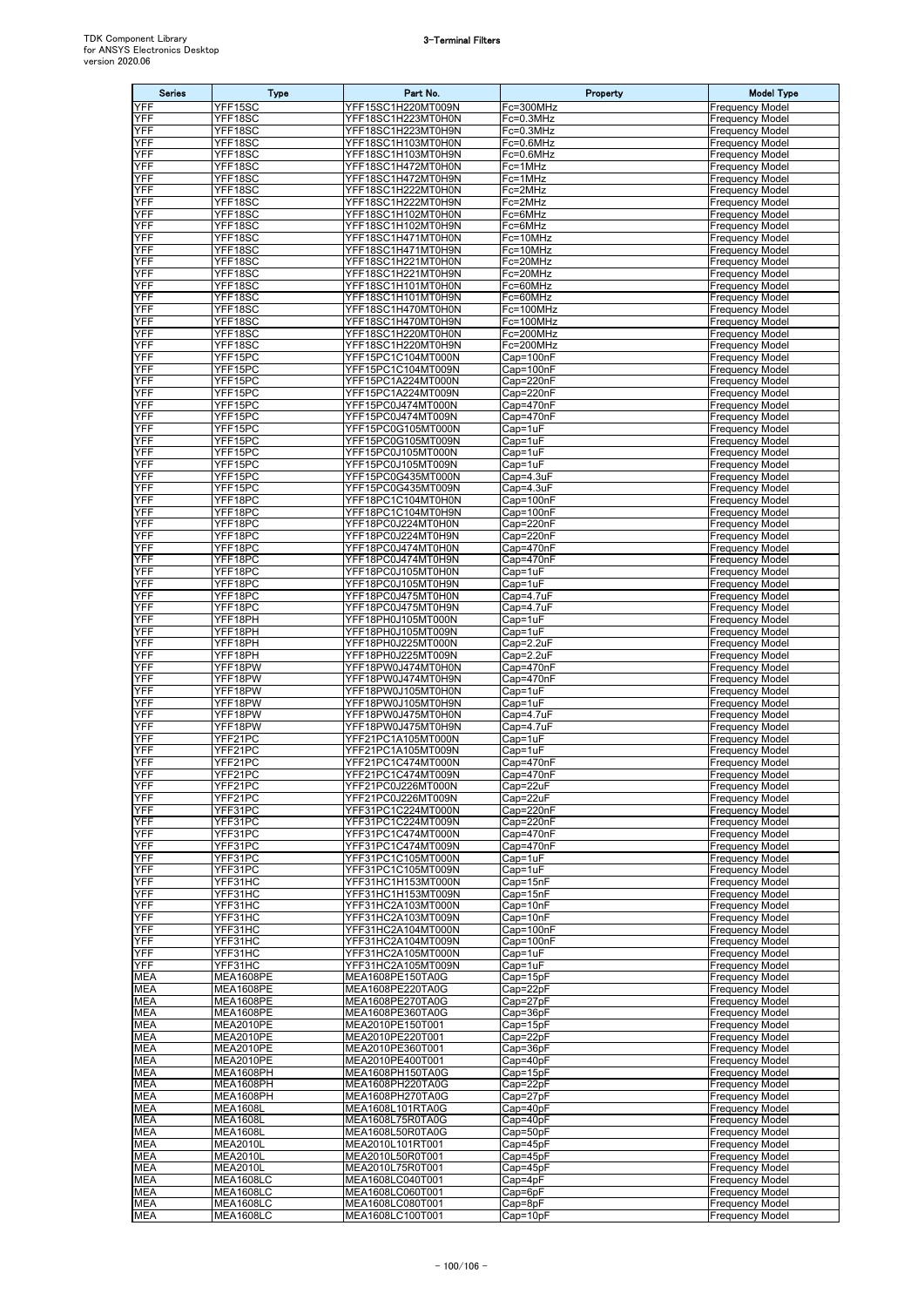| <b>Series</b> | Type             | Part No.         | Property | <b>Model Type</b>       |
|---------------|------------------|------------------|----------|-------------------------|
| <b>MEA</b>    | MEA1608LC        | MEA1608LC150T001 | Cap=15pF | <b>IFrequency Model</b> |
| <b>MEA</b>    | <b>MEA1608LC</b> | MEA1608LC220T001 | Cap=22pF | <b>Frequency Model</b>  |
| <b>MEA</b>    | MEA2010LC        | MEA2010LC040T002 | Cap=4pF  | <b>Frequency Model</b>  |
| <b>MEA</b>    | MEA2010LC        | MEA2010LC100T002 | Cap=10pF | <b>Frequency Model</b>  |
| <b>MEA</b>    | MEA2010LC        | MEA2010LC150T002 | Cap=15pF | <b>Frequency Model</b>  |
| <b>MEA</b>    | MEA2010LC        | MEA2010LC220T002 | Cap=22pF | <b>Frequency Model</b>  |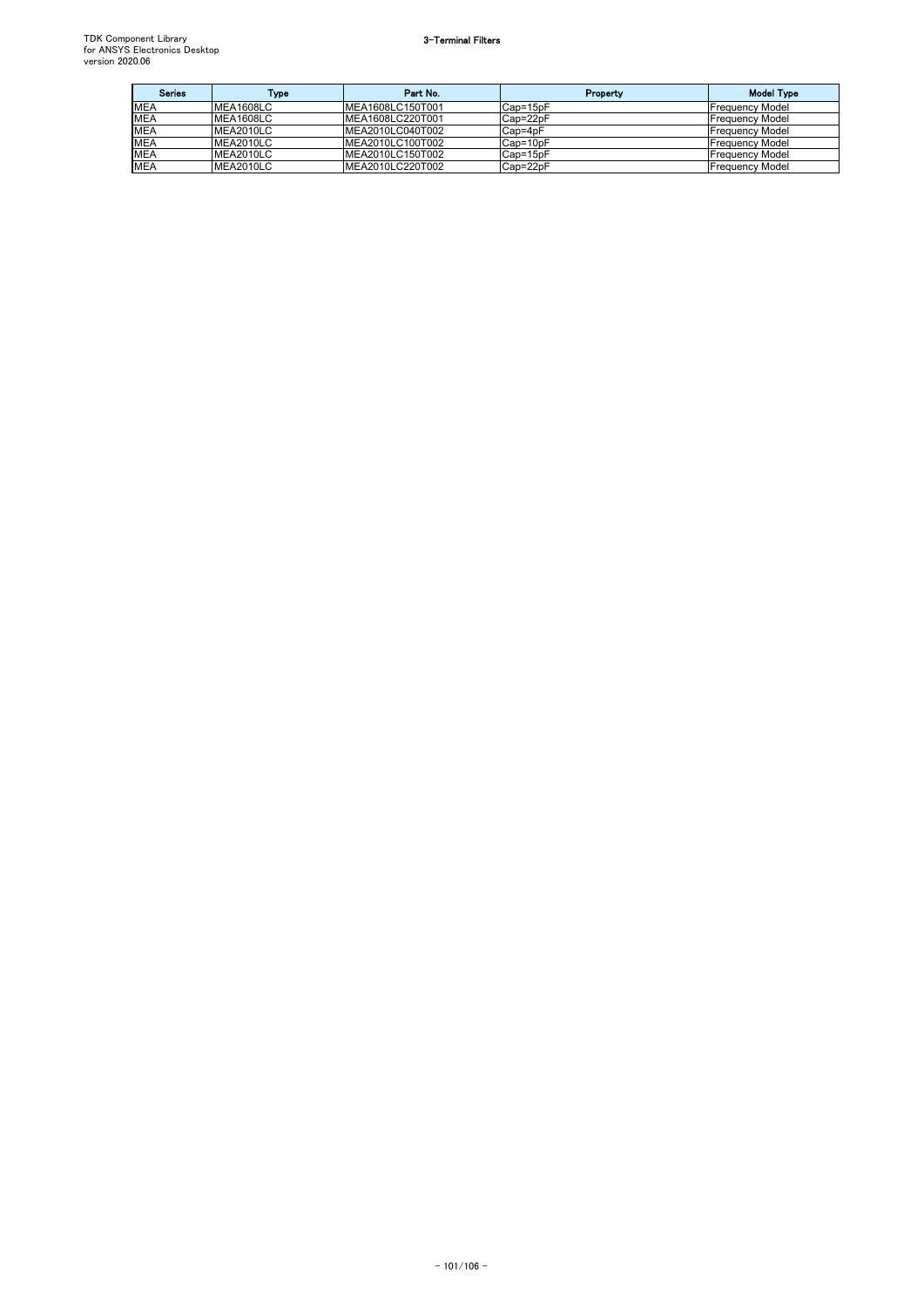$\overline{a}$ 

| <b>Series</b>    | <b>Type</b>     | Part No.             | Property                      | <b>Model Type</b>      |
|------------------|-----------------|----------------------|-------------------------------|------------------------|
| <b>ACM</b>       | <b>ACM2012</b>  | ACM2012-900-2P-T002  | Zc =90ohm at 100MHz           | <b>Frequency Model</b> |
| <b>ACM</b>       | ACM2012         | ACM2012-121-2P-T002  | Zcl=120ohm at 100MHz          | Frequency Model        |
| <b>ACM</b>       | <b>ACM2012</b>  | ACM2012-201-2P-T002  | Zc =200ohm at 100MHz          | <b>Frequency Model</b> |
| <b>ACM</b>       | ACM2012         | ACM2012-361-2P-T002  | Zcl=360ohm at 100MHz          | <b>Frequency Model</b> |
| <b>ACM</b>       | <b>ACM2012</b>  | ACM2012-202-2P-T002  | <b>IZcl=2000ohm at 100MHz</b> | <b>Frequency Model</b> |
| <b>ACM</b>       | ACM2012         | ACM2012-900-2P-T001  | Zc =90ohm at 100MHz           | <b>Frequency Model</b> |
| <b>ACM</b>       | ACM2012         | ACM2012-121-2P-T001  | Zc =120ohm at 100MHz          | <b>Frequency Model</b> |
| <b>ACM</b>       | <b>ACM2012</b>  | ACM2012-201-2P-T001  | Zcl=200ohm at 100MHz          | Frequency Model        |
| <b>ACM</b>       | ACM2012         | ACM2012-361-2P-T001  | Zc =360ohm at 100MHz          | <b>Frequency Model</b> |
| <b>ACM</b>       | ACM2012         | ACM2012-102-2P-T001  | IZcl=1000ohm at 100MHz        | <b>Frequency Model</b> |
| <b>ACM</b>       | ACM2012DH       | ACM2012H-900-2P-T05  | Zc =90ohm at 100MHz           | <b>Frequency Model</b> |
| <b>ACM</b>       | ACM2012DH       | ACM2012H-900-2P-T03  | Zcl=90ohm at 100MHz           | <b>Frequency Model</b> |
| АСМ              | ACM2520         | ACM2520-301-2P-T002  | lZcl=300ohm at 100MHz         | <b>Frequency Model</b> |
|                  | ACM2520         | ACM2520-451-2P-T002  |                               |                        |
| ACM              |                 |                      | Zcl=450ohm at 100MHz          | <b>Frequency Model</b> |
| <b>ACM</b>       | ACM2520         | ACM2520-601-2P-T002  | Zcl=600ohm at 100MHz          | <b>Frequency Model</b> |
| ACM              | ACM2520         | ACM2520-102-2P-T002  | Zcl=1000ohm at 100MHz         | <b>Frequency Model</b> |
| <b>ACM</b>       | ACM4520         | ACM4520-231-2P-T000  | Zc =230ohm at 100MHz          | <b>Frequency Model</b> |
| <b>ACM</b>       | ACM4520         | ACM4520-421-2P-T000  | Zcl=420ohm at 100MHz          | <b>Frequency Model</b> |
| <b>ACM</b>       | <b>ACM4520</b>  | ACM4520-901-2P-T000  | Zcl=900ohm at 100MHz          | <b>Frequency Model</b> |
| ACM              | ACM4520         | ACM4520-142-2P-T000  | IZcl=1400ohm at 100MHz        | <b>Frequency Model</b> |
| ACM              | <b>ACM7060</b>  | ACM7060-301-2PL-TL01 | Zcl=300ohm at 100MHz          | <b>Frequency Model</b> |
| <b>ACM</b>       | ACM7060         | ACM7060-701-2PL-TL01 | Zcl=700ohm at 100MHz          | <b>Frequency Model</b> |
| <b>ACM</b>       | <b>ACM9070</b>  | ACM9070-701-2PL-TL01 | IZcl=700ohm at 100MHz         | <b>Frequency Model</b> |
| <b>ACM</b>       | ACM1211         | ACM1211-701-2PL-TL01 | Zc =700ohm at 100MHz          | <b>Frequency Model</b> |
| <b>ACM</b>       | ACM1211         | ACM1211-102-2PL-TL01 | Zcl=1000ohm at 100MHz         | <b>Frequency Model</b> |
| <b>ACM</b>       | ACM1513         | ACM1513-551-2PL-TLHF | Zc =550ohm at 100MHz          | <b>Frequency Model</b> |
| LCV              | LCV70           | LCV70-701-2PL-TL00   | Zc =700ohm at 100MHz          | <b>Frequency Model</b> |
| ACM V            | <b>ACM4520V</b> | ACM4520V-231-2P-T00  | Zcl=230ohm at 100MHz          | Frequency Model        |
| ACM V            | <b>ACM4520V</b> | ACM4520V-421-2P-T00  | Zcl=420ohm at 100MHz          | <b>Frequency Model</b> |
| ACM V            | <b>ACM4520V</b> | ACM4520V-901-2P-T00  | Zc =900ohm at 100MHz          | <b>Frequency Model</b> |
| ACM V            | <b>ACM4520V</b> | ACM4520V-142-2P-T00  | Zc =1400ohm at 100MHz         | <b>Frequency Model</b> |
| ACM_V            | ACM70V          | ACM70V-701-2PL-TL00  | Zcl=700ohm at 100MHz          | <b>Frequency Model</b> |
| ACM V            | ACM90V          | ACM90V-701-2PL-TL00  | <b>Zcl=700ohm at 100MHz</b>   | <b>Frequency Model</b> |
| ACM <sub>V</sub> | ACM12V          | ACM12V-701-2PL-TL00  | Zc =700ohm at 100MHz          | Frequency Model        |
| <b>ACP</b>       | ACP3225         | ACP3225-501-2P-T000  | Zcl=500ohm at 100MHz          | <b>Frequency Model</b> |
| АСТ              | ACT1210         | ACT1210-110-2P-TL00  | Zc =550ohm at 10MHz           | Frequency Model        |
| ACT              | ACT1210         | ACT1210-220-2P-TL00  | Zcl=1100ohm at 10MHz          | <b>Frequency Model</b> |
| <b>ACT</b>       | ACT1210         | ACT1210-510-2P-TL00  | <b>Zcl=2600ohm at 10MHz</b>   | <b>Frequency Model</b> |
| ACT              | ACT1210         | ACT1210-101-2P-TL00  | Zcl=5100ohm at 10MHz          | <b>Frequency Model</b> |
| ACT              | <b>ACT1210L</b> | ACT1210L-101-2P-TL00 | Zcl=3700ohm at 10MHz          | <b>Frequency Model</b> |
| <b>ACT</b>       | <b>ACT1210L</b> | ACT1210L-201-2P-TL00 | IZcl=9500ohm at 10MHz         | <b>Frequency Model</b> |
| <b>ACT</b>       | <b>ACT1210R</b> | ACT1210R-101-2P-TL00 | Zcl=3500ohm at 10MHz          | <b>Frequency Model</b> |
| <b>ACT</b>       | ACT45B          | ACT45B-110-2P-TL003  | Zcl=600ohm at 10MHz           | <b>Frequency Model</b> |
| <b>ACT</b>       | ACT45B          | ACT45B-220-2P-TL003  | Zcl=1200ohm at 10MHz          | <b>Frequency Model</b> |
| <b>ACT</b>       | ACT45B          | ACT45B-510-2P-TL003  | Zc =2800ohm at 10MHz          | <b>Frequency Model</b> |
| ACT              | ACT45B          | ACT45B-101-2P-TL003  | Zc =5800ohm at 10MHz          | <b>Frequency Model</b> |
| <b>ACT</b>       | ACT45R          | ACT45R-101-2P-TL001  | Zcl=5500ohm at 10MHz          | Frequency Model        |
| MCZ              | MCZ1210AH       | MCZ1210AH360L2TA0G   | Zc =36ohm at 100MHz           | <b>Frequency Model</b> |
| <b>MCZ</b>       | MCZ1210AH       | MCZ1210AH900L2TA0G   | Zcl=90ohm at 100MHz           | <b>Frequency Model</b> |
| <b>MCZ</b>       | MCZ1210AH       | MCZ1210AH201L2TA0G   | Zc =200ohm at 100MHz          | <b>Frequency Model</b> |
| <b>MCZ</b>       | MCZ1210AH       | MCZ1210AH301L2TA0G   | Zcl=300ohm at 100MHz          | <b>Frequency Model</b> |
| MCZ              | MCZ1210CH       | MCZ1210CH240L2TA0G   | Zcl=24ohm at 100MHz           | <b>Frequency Model</b> |
|                  |                 |                      |                               |                        |
| MCZ<br>MCZ       | MCZ1210CH       | MCZ1210CH900L2TA0G   | Zc =90ohm at 100MHz           | <b>Frequency Model</b> |
|                  | MCZ1210DH       | MCZ1210DH120L2TA0G   | Zcl=12ohm at 100MHz           | Frequency Model        |
| MCZ              | MCZ1210DH       | MCZ1210DH500L2TA0G   | Zcl=50ohm at 100MHz           | <b>Frequency Model</b> |
| MCZ              | MCZ1210DH       | MCZ1210DH900L2TA0G   | Zc =90ohm at 100MHz           | <b>Frequency Model</b> |
| <b>TCM</b>       | <b>TCM0403R</b> | TCM0403R-900-2P-T210 | Zc =90ohm at 100MHz           | Frequency Model        |
| <b>TCM</b>       | <b>TCM0403S</b> | TCM0403S-350-2P-T210 | Zc =35ohm at 100MHz           | <b>Frequency Model</b> |
| TCM              | <b>TCM0605G</b> | TCM0605G-650-2P-T201 | Zc =65ohm at 100MHz           | <b>Frequency Model</b> |
| <b>TCM</b>       | <b>TCM0605G</b> | TCM0605G-900-2P-T201 | Zcl=90ohm at 100MHz           | <b>Frequency Model</b> |
| <b>TCM</b>       | <b>TCM0605S</b> | TCM0605S-120-2P-T201 | IZcl=12ohm at 100MHz          | <b>Frequency Model</b> |
| <b>TCM</b>       | <b>TCM0605S</b> | TCM0605S-350-2P-T201 | Zcl=35ohm at 100MHz           | <b>Frequency Model</b> |
| <b>TCM</b>       | <b>TCM0605T</b> | TCM0605T-080-2P-T201 | Zc =8ohm at 100MHz            | <b>Frequency Model</b> |
| <b>TCM</b>       | <b>TCM0605T</b> | TCM0605T-200-2P-T201 | <b>Zcl=20ohm at 100MHz</b>    | <b>Frequency Model</b> |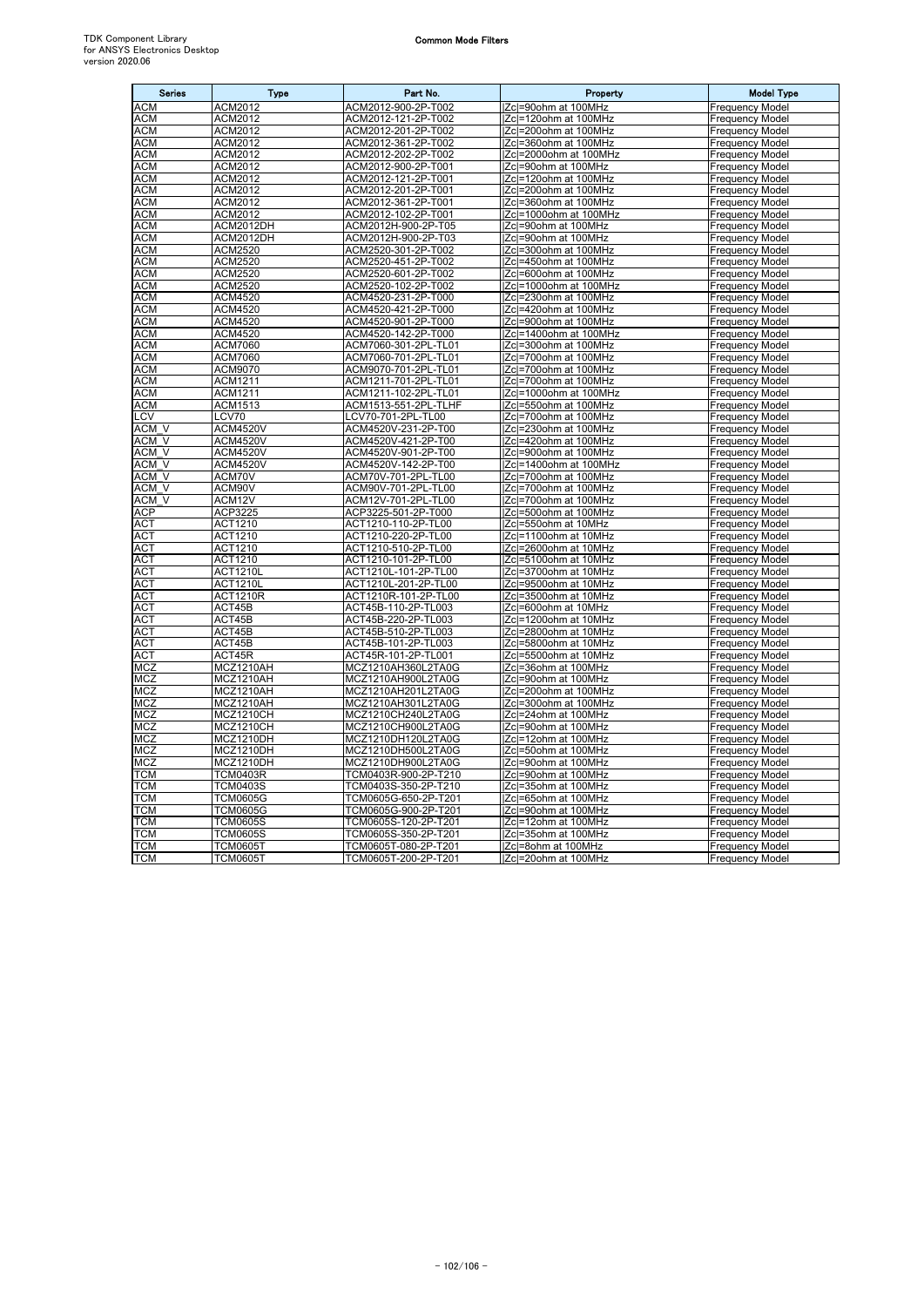| <b>Series</b> | <b>Type</b>    | Part No.          | Property             | <b>Model Type</b>      |
|---------------|----------------|-------------------|----------------------|------------------------|
| VAF-FA        | VAF201610FA 1  | VAF201610FA-131-1 | IZ=130ohm at 100MHz  | <b>Frequency Model</b> |
| VAF-FA        | VAF201610FA 1  | VAF201610FA-281-1 | IZI=280ohm at 100MHz | <b>Frequency Model</b> |
| VAF-FA        | VAF201610FA 1  | VAF201610FA-441-1 | IZI=440ohm at 100MHz | <b>Frequency Model</b> |
| VAF-FA        | VAF201610FA 1  | VAF201610FA-841-1 | IZI=840ohm at 100MHz | <b>Frequency Model</b> |
| <b>VFS</b>    | <b>VFS5045</b> | VFS5045VA031      | IZ=61ohm at 10MHz    | <b>Frequency Model</b> |
| <b>VFS</b>    | <b>VFS5045</b> | VFS5045VA111      | IZI=142ohm at 10MHz  | <b>Frequency Model</b> |
| <b>VFS</b>    | <b>VFS5045</b> | VFS5045VA151      | IZI=225ohm at 10MHz  | <b>Frequency Model</b> |
| <b>VFS</b>    | <b>VFS5045</b> | VFS5045VA301      | IZI=450ohm at 10MHz  | <b>Frequency Model</b> |
| <b>VFS</b>    | <b>VFS5045</b> | VFS5045VA102      | IZI=1605ohm at 10MHz | <b>Frequency Model</b> |
| <b>VFS</b>    | <b>VFS6045</b> | VFS6045VA031      | IZI=57ohm at 10MHz   | <b>Frequency Model</b> |
| <b>VFS</b>    | <b>VFS6045</b> | VFS6045VA121      | IZI=145ohm at 10MHz  | <b>Frequency Model</b> |
| <b>VFS</b>    | <b>VFS6045</b> | VFS6045VA201      | IZI=242ohm at 10MHz  | <b>Frequency Model</b> |
| <b>VFS</b>    | <b>VFS6045</b> | VFS6045VA301      | IZI=468ohm at 10MHz  | <b>Frequency Model</b> |
| <b>VFS</b>    | <b>VFS6045</b> | VFS6045VA102      | IZI=1275ohm at 10MHz | <b>Frequency Model</b> |
| <b>VFS</b>    | <b>VFS6045</b> | VFS6045SA151      | IZI=188ohm at 1MHz   | <b>Frequency Model</b> |
| <b>VFS</b>    | <b>VFS6045</b> | VFS6045SA451      | IZI=552ohm at 1MHz   | <b>Frequency Model</b> |
| <b>VFS</b>    | <b>VFS6045</b> | VFS6045SA102      | IZI=1232ohm at 1MHz  | <b>Frequency Model</b> |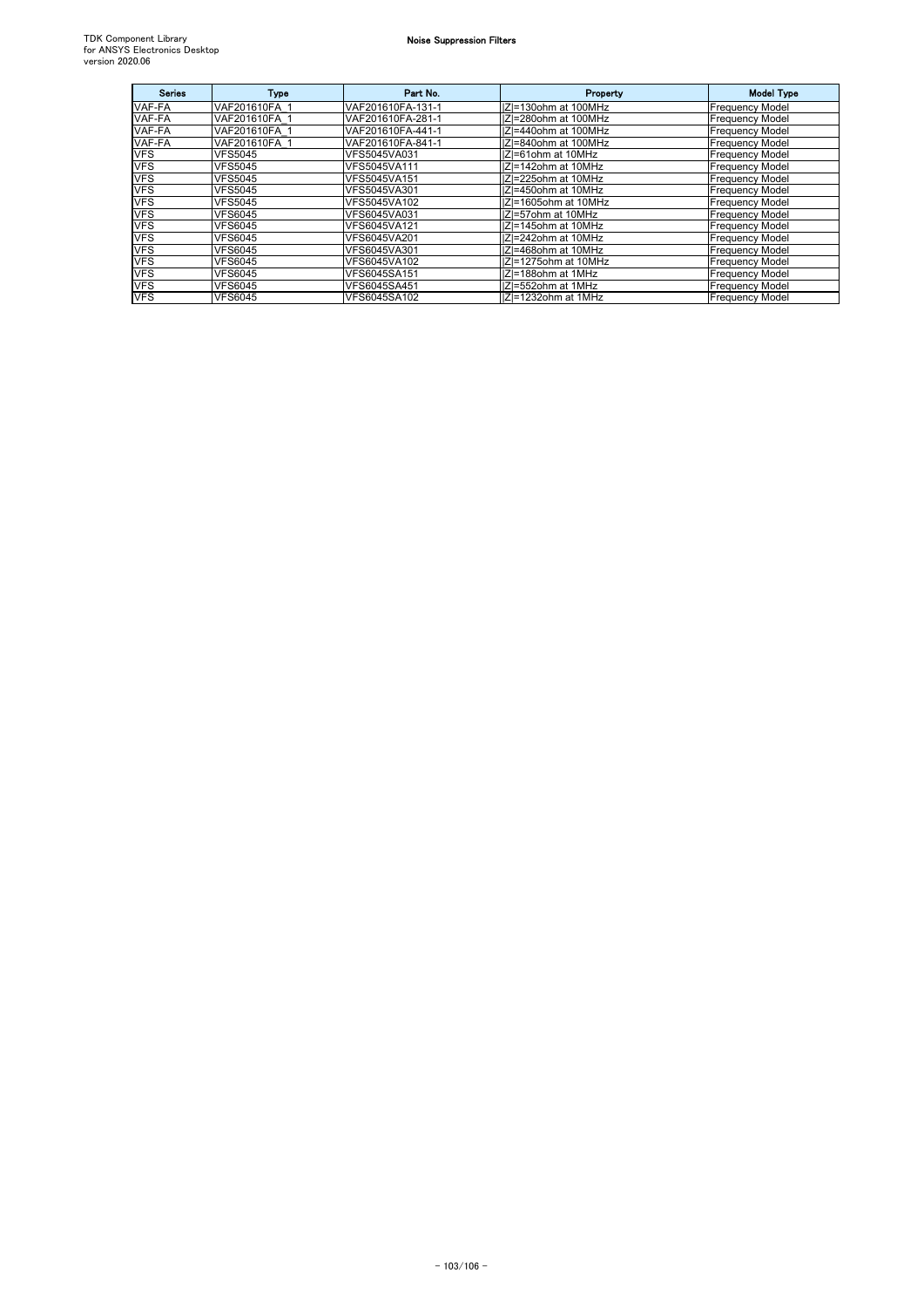## Varistors

| <b>Series</b> | <b>Type</b>     | Part No.           | Property                      | <b>Model Type</b>            |
|---------------|-----------------|--------------------|-------------------------------|------------------------------|
| <b>AVRM</b>   | <b>AVRM0402</b> | AVRM0402C6R8NT101N | V1mA=6.8V                     | <b>Voltage-Current Model</b> |
| <b>AVRM</b>   | <b>AVRM0402</b> | AVRM0402C120MT330N | $V1mA=12V$                    | Voltage-Current Model        |
| <b>AVRM</b>   | <b>AVRM0603</b> | AVRM0603C6R8NT101N | $V1mA=6.8V$                   | <b>Voltage-Current Model</b> |
| <b>AVRM</b>   | AVRM0603        | AVRM0603C6R8NT331N | V1mA=6.8V                     | <b>Voltage-Current Model</b> |
| <b>AVRM</b>   | <b>AVRM0603</b> | AVRM0603C080MT101N | V1mA=8V                       | <b>Voltage-Current Model</b> |
| <b>AVRM</b>   | AVRM0603        | AVR-M0603C120MTAAB | $V1mA=12V$                    | <b>Voltage-Current Model</b> |
| <b>AVRM</b>   | <b>AVRM0603</b> | AVRM0603C120MT101N | V1mA=12.8V                    | <b>Voltage-Current Model</b> |
| <b>AVRM</b>   | <b>AVRM0603</b> | AVRM0603C120MT150N | V1mA=12.8V                    | <b>Voltage-Current Model</b> |
| <b>AVRM</b>   | <b>AVRM0603</b> | AVRM0603C200MT150N | $V1mA=20V$                    | <b>Voltage-Current Model</b> |
| <b>AVRM</b>   | <b>AVRM1005</b> | AVRM1005C6R8NT101N | V1mA=6.8V                     | <b>Voltage-Current Model</b> |
| <b>AVRM</b>   | <b>AVRM1005</b> | AVRM1005C6R8NT331N | V1mA=6.8V                     | <b>Voltage-Current Model</b> |
| <b>AVRM</b>   | <b>AVRM1005</b> | AVR-M1005C080MTAAB | V1mA=8V                       | Voltage-Current Model        |
| <b>AVRM</b>   | <b>AVRM1005</b> | AVR-M1005C080MTABB | $V1mA=8V$                     | Voltage-Current Model        |
| <b>AVRM</b>   | <b>AVRM1005</b> | AVR-M1005C080MTACB | $V1mA=8V$                     | Voltage-Current Model        |
| <b>AVRM</b>   | <b>AVRM1005</b> | AVR-M1005C080MTADB | $V1mA=8V$                     | <b>Voltage-Current Model</b> |
| <b>AVRM</b>   | <b>AVRM1005</b> | AVR-M1005C120MTAAB | $V1mA=12V$                    | <b>Voltage-Current Model</b> |
| <b>AVRM</b>   | <b>AVRM1005</b> | AVR-M1005C120MTACC | $V1mA=12V$                    | <b>Voltage-Current Model</b> |
| <b>AVRM</b>   | <b>AVRM1005</b> | AVR-M1005C180MTAAB | $V1mA=18V$                    | <b>Voltage-Current Model</b> |
| <b>AVRM</b>   | AVRM1005        | AVRM1005C270KT101N | V1mA=27V                      | <b>Voltage-Current Model</b> |
| <b>AVRM</b>   | <b>AVRM1005</b> | AVR-M1005C270MTAAB | V1mA=27V                      | <b>Voltage-Current Model</b> |
| <b>AVRM</b>   | <b>AVRM1005</b> | AVR-M1005C270MTABB | $V1mA=27V$                    | <b>Voltage-Current Model</b> |
| <b>AVRM</b>   | <b>AVRM1608</b> | AVR-M1608C080MTAAB | V1mA=8V                       | Voltage-Current Model        |
| <b>AVRM</b>   | <b>AVRM1608</b> | AVR-M1608C120MT2AB | $V1mA=12V$                    | <b>Voltage-Current Model</b> |
| <b>AVRM</b>   | <b>AVRM1608</b> | AVR-M1608C120MT6AB | $V1mA=12V$                    | <b>Voltage-Current Model</b> |
| <b>AVRM</b>   | <b>AVRM1608</b> | AVR-M1608C180MT6AB | V1mA=18V                      | <b>Voltage-Current Model</b> |
| <b>AVRM</b>   | <b>AVRM1608</b> | AVR-M1608C220KT2AB | V1mA=22V                      | Voltage-Current Model        |
| <b>AVRM</b>   | <b>AVRM1608</b> | AVR-M1608C220KT6AB | V1mA=22V                      | Voltage-Current Model        |
| <b>AVRM</b>   | <b>AVRM1608</b> | AVR-M1608C270KT2AB | $V1mA=27V$                    | <b>Voltage-Current Model</b> |
| <b>AVRM</b>   | <b>AVRM1608</b> | AVR-M1608C270KT6AB | V1mA=27V                      | <b>Voltage-Current Model</b> |
| <b>AVRM</b>   | <b>AVRM1608</b> | AVRM1608C270KT800M | $V1mA=27V$                    | <b>Voltage-Current Model</b> |
| <b>AVRM</b>   | <b>AVRM1608</b> | AVR-M1608C270KTACB | $\overline{\text{V1}}$ mA=27V | Voltage-Current Model        |
| <b>AVRM</b>   | <b>AVRM1608</b> | AVR-M1608C270MTAAB | $V1mA=27V$                    | <b>Voltage-Current Model</b> |
| <b>AVRM</b>   | <b>AVRM1608</b> | AVR-M1608C270MTABB | $V1mA=27V$                    | <b>Voltage-Current Model</b> |
| <b>AVRM</b>   | <b>AVRM1608</b> | AVRM1608C390KT271N | $V1mA=39V$                    | <b>Voltage-Current Model</b> |
| <b>AVRM</b>   | <b>AVRM2012</b> | AVR-M2012C120MT6AB | $V1mA=12V$                    | <b>Voltage-Current Model</b> |
| <b>AVRM</b>   | <b>AVRM2012</b> | AVR-M2012C220KT6AB | $V1mA=22V$                    | <b>Voltage-Current Model</b> |
| <b>AVRM</b>   | <b>AVRM2012</b> | AVR-M2012C390KT6AB | V1mA=39V                      | <b>Voltage-Current Model</b> |
| <b>AVRL</b>   | AVRL04          | AVRL041E1R1NTA     | $V1mA=39V$                    | <b>Voltage-Current Model</b> |
| <b>AVRL</b>   | AVRL06          | AVRL061E1R1NTA     | V1mA=39V                      | Voltage-Current Model        |
| <b>AVRL</b>   | AVRL10          | AVRL101A1R1NTA     | V1mA=90V                      | Voltage-Current Model        |
| <b>AVRL</b>   | AVRL16          | AVRL161A1R1NTB     | $V1mA=39V$                    | <b>Voltage-Current Model</b> |
| <b>AVRL</b>   | AVRL16          | AVRL161A1R1NTA     | V1mA=90V                      | <b>Voltage-Current Model</b> |
| <b>AVRH</b>   | AVRH10          | AVRH10C270KT150NA8 | $V1mA=27V$                    | <b>Voltage-Current Model</b> |
| <b>AVRH</b>   | AVRH10          | AVRH10C390KT500NA8 | $V1mA=39V$                    | <b>Voltage-Current Model</b> |
| <b>AVRH</b>   | AVRH10          | AVRH10C101KT4R7FA8 | V1mA=100V                     | <b>Voltage-Current Model</b> |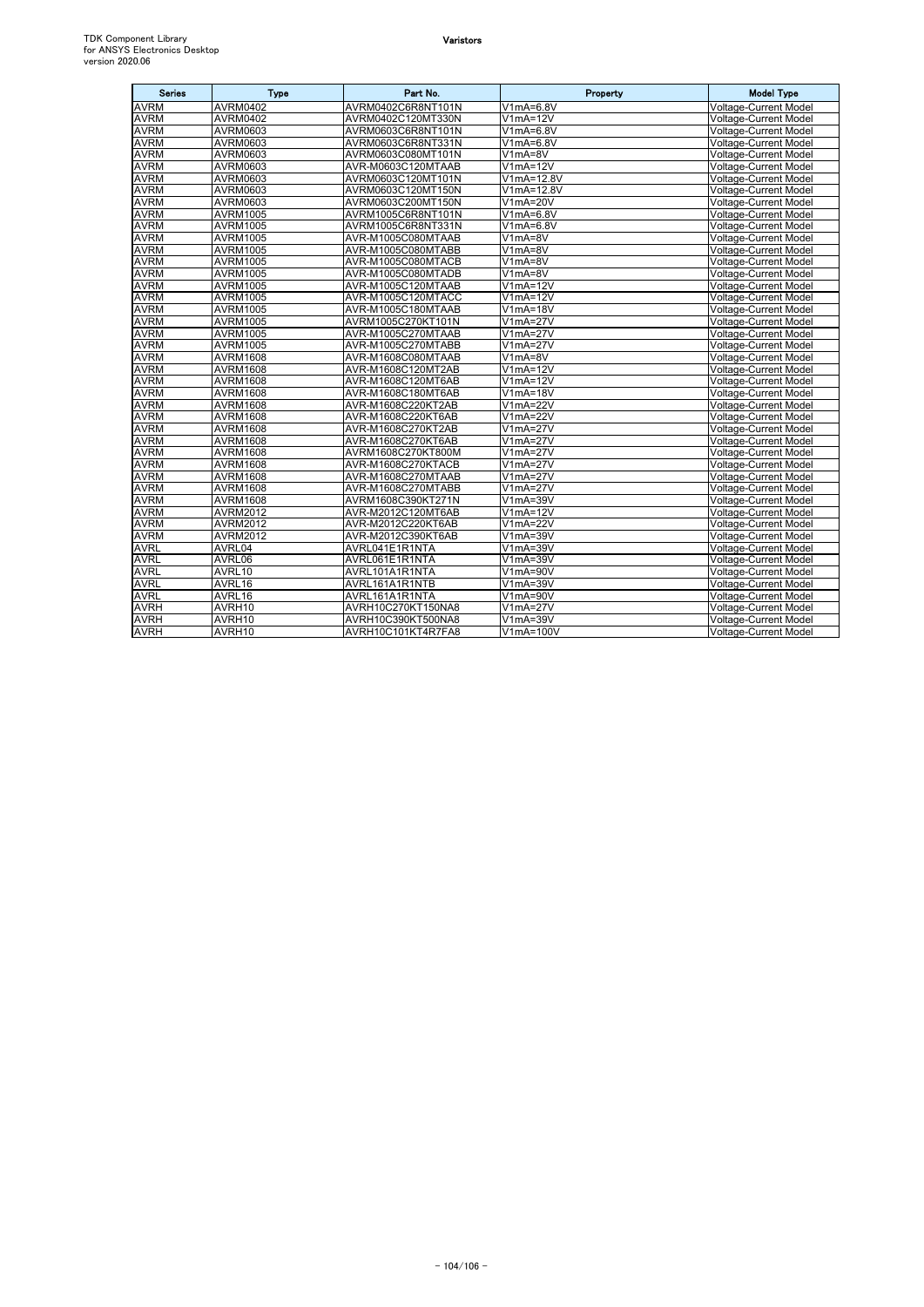| <b>Series</b> | Type   | Part No.            | Property   | <b>Model Type</b>            |
|---------------|--------|---------------------|------------|------------------------------|
| <b>SGNE</b>   | SGNE04 | SGNE04C080MT150N25  | Vclamp=25V | <b>Voltage-Current Model</b> |
| <b>SGNE</b>   | SGNE06 | ISGNE06C080MT150N25 | Vclamp=25V | <b>Voltage-Current Model</b> |
| <b>SGNE</b>   | SGNE06 | SGNE06C270MT6R8G60  | Vclamp=60V | Voltage-Current Model        |